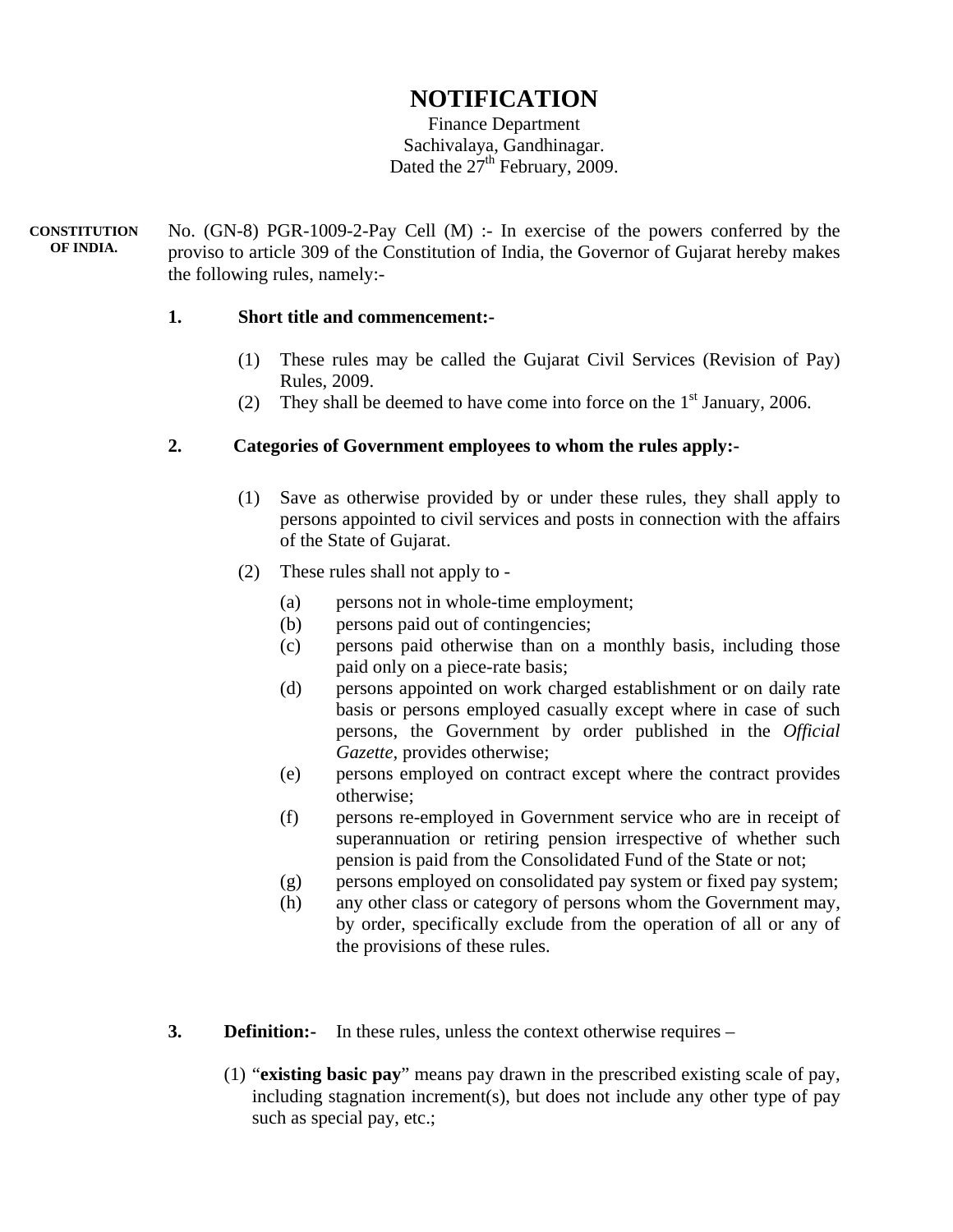(2) "**existing scale**" in relation to a Government employee means the present scale applicable to the post held by the Government employee or in case of a Government employee drawing scale according to the Higher Pay Scale Scheme (or, as the case may be, personal scale applicable to him) as on the  $1<sup>st</sup>$ day of January, 2006 whether in a substantive or officiating capacity;

Note:- The Higher Pay Scale Scheme is subject to review on the lines of Government of India's order as and when issued.

*Explanation.* - In the case of a Government employee, who was on the 1<sup>st</sup> day of January, 2006 on deputation out of India or on leave or on foreign service, or who would have on that date officiated in one or more lower posts but for his officiating in a higher post, "existing scale" includes the scale applicable to the post which he would have held but for his being on deputation out of India or on leave or on foreign service or, as the case may be, but for his officiating in a higher post.

- (3) "**Government**" means the Government of Gujarat;
- (4)"**existing emolument**" means the sum of (i) existing basic pay, (ii) dearness pay appropriate to the basic pay and (iii) dearness allowance appropriate to the basic pay *plus* dearness pay at index average 536 (1982=100).
- (5) "**present scale**" in relation to any post specified in column (2) of Schedule 'C' means the scale of pay specified against that post in column (3) thereof and as specified in Schedule A.
- (6) "**pay in the pay band**" means pay drawn in the running pay bands specified in column (5) of Schedule 'C'.
- (7) "**grade pay**" is the fixed amount corresponding to the pre-revised pay scales/posts specified in column (6) of Schedule 'C'.
- (8) "**revised pay structure**" in relation to any post specified in column (2) of the Schedule 'C' means the pay band and grade pay specified against that post specified in column (5) and (6) thereof, unless a different revised pay band and grade pay or pay scale is notified separately for that post.
- (9) "**basic pay**" in the revised pay structure means the pay drawn in the prescribed pay band plus the applicable grade pay but does not include any other type of pay such as special pay, etc.
- (10) "**revised emoluments**" means the pay in the pay band plus the grade pay of a Government employee in the revised pay structure or the basic pay and includes the revised non-practising allowance, if any, admissible to him, in addition.
- (11) "**Schedule**" means a Schedule appended to these rules.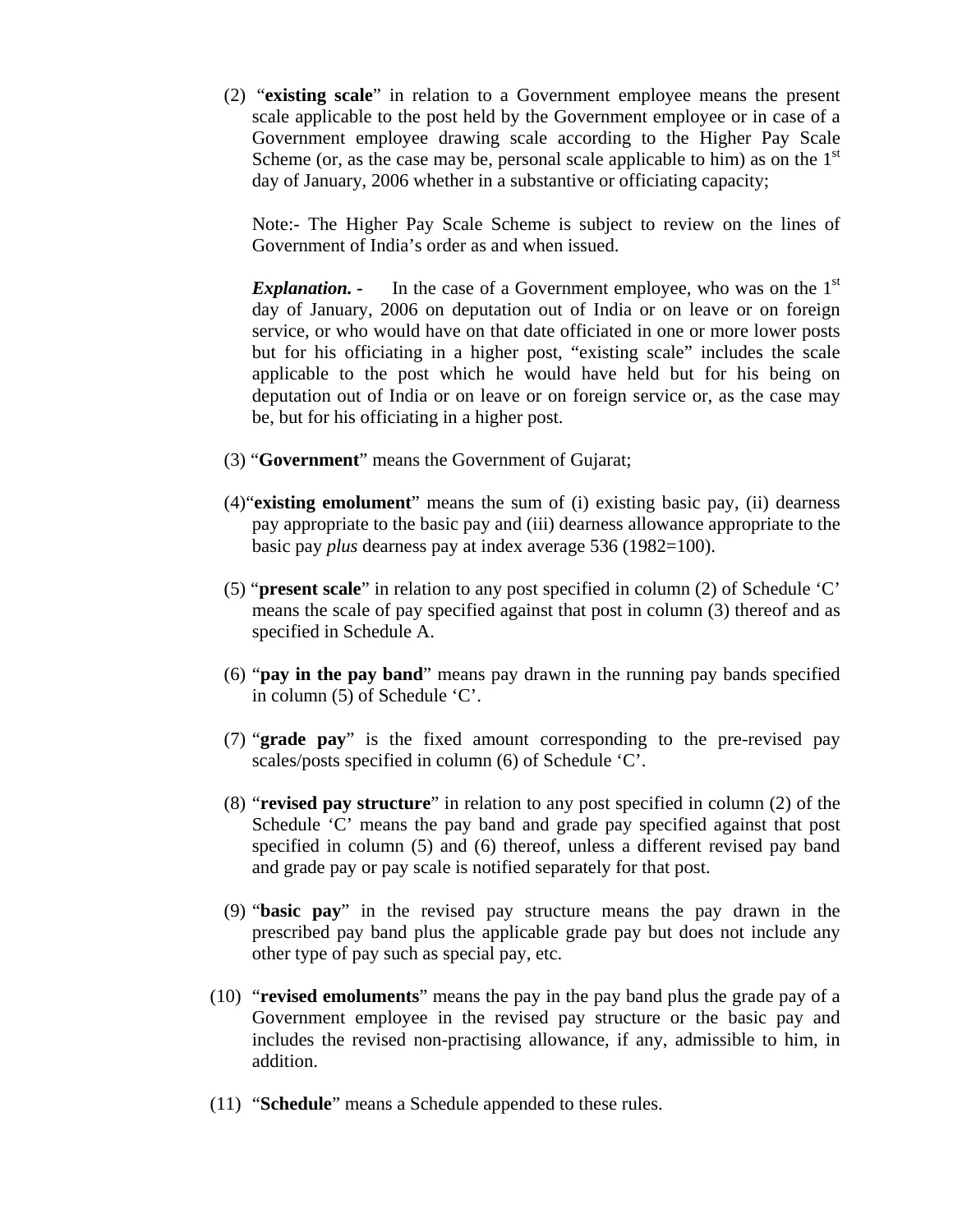**4. Scale of pay of posts:***–* The pay band and grade pay of every post specified in column (2) of Schedule 'C' shall be as specified against it in columns (5) and (6) thereof and as specified in Schedule A.

**5. Drawal of pay in the revised pay structure:***–* Save as otherwise provided in these rules, a Government employee shall draw pay in the revised pay structure applicable to the post to which he is appointed;

Provided that a Government employee may elect to continue to draw pay in the existing scale until the date on which he earns his next or any subsequent increment in existing scale or until he vacates his post or ceases to draw pay in that scale:

Provided further that in cases where a Government employee has been placed in a higher pay scale between  $1<sup>st</sup>$  day of January, 2006 and the date of publication of this notification in the Official Gazette, on account of promotion, upgradation of pay scale, etc., the Government employee may elect to switch over to the revised pay structure from the date of such promotion, upgradation, etc.

*Explanation 1:*- The option to retain the existing scale under the provisos to this rule shall be admissible only in respect of one existing scale.

*Explanation 2. -*The aforesaid option shall not be admissible to any person appointed to a post on or after the  $1<sup>st</sup>$  day of January, 2006, whether for the first time in Government service or by transfer from another post and he shall be allowed pay only in the revised pay structure.

*Explanation 3:-* Where a Government employee exercises the option under the provisos to this rule to retain the existing scale in respect of a post held by him in an officiating capacity on a regular basis for the purpose of regulation of pay in that scale under rules 11 and 13 of the Gujarat Civil Services (Pay) Rules, 2002, or any other rule or order applicable to that post, his substantive pay shall be substantive pay which he would have drawn had he retained the existing scale in respect of the permanent post on which he holds a lien or would have held a lien had his lien not been suspended or the pay of the officiating post which has acquired the character of substantive pay in accordance with any order for the time being in force whichever is higher.

#### **6. Exercise of Option:-**

 (1) The option referred to in the provisos to rule 5 shall be exercised in writing in Form-I appended to these rules and communicated the same, to the authority mentioned in sub-rule (2) within three months of the date of publication of these rules in the Official Gazette*,* or where an existing scale has been revised by any order or amendment made subsequent to that date, within three months of the date of publication of such order or amendment;

#### Provided that -

(a) in the case of a Government employee who is, on the date of such publication or, as the case may be, date of such order, out of India on leave or deputation or foreign service or active service, the said option shall be exercised in writing so as to reach the said authority within three months of the date of his taking charge of his post in India; and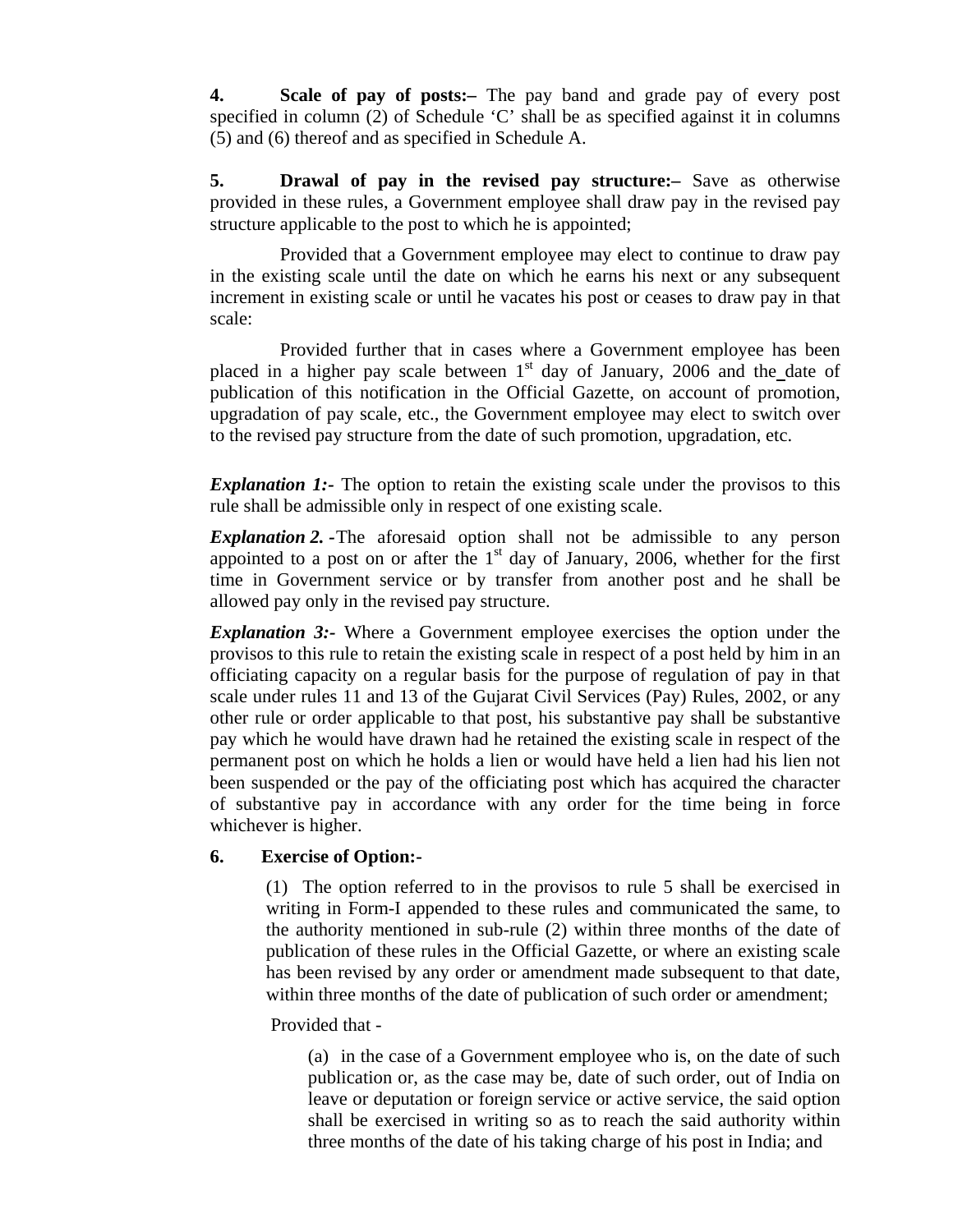(b) where a Government employee is under suspension on the  $1<sup>st</sup>$  day of January, 2006, the option may be exercised within three months of the date of his return to his duty if that date is later than the date prescribed in this sub-rule.

- (2) The option referred to in sub-rule (1) shall be communicated by the Government employee to -
	- (a) the Pay and Accounts Officer, Gandhinagar or Ahmedabad, as the case may be, if such Government Employee is a Head of Department;
	- (b) the Head of Department if such Government employee is a Gazetted officer other than a Head of Department;
	- (c) the Head of Department or the Head of Office under which the Government employee is posted, if such Government employee is a non-Gazetted officer.
- (3) If the communication regarding option is not received within the time limit prescribed in sub-rule (1), the Government employee shall be deemed to have elected to be governed by the revised pay structure with effect on and from the  $1<sup>st</sup>$  day of January, 2006.
- (4) The option once exercised shall be final.
- *Note 1.* Persons whose services were terminated on or after the 1<sup>st</sup> January, 2006 and who could not exercise the option within the prescribed time limit, on account of discharge on the expiry of the sanctioned posts, resignation, dismissal or discharge or disciplinary grounds, shall be entitled to the benefits under this rule.
- *Note 2*:- Persons who have died on or after the 1<sup>st</sup> day of January, 2006 and could not exercise the option within the prescribed time-limit are deemed to have opted for the revised pay structure on and from the  $1<sup>st</sup>$  day of January, 2006 or such later date as is most beneficial to their dependents, if the revised pay structure is more favourable and in such cases, necessary action for payment of arrears shall be taken by the Head of Office.
- *Note* 3. Persons who were on earned leave or any other leave on 1<sup>st</sup> day of January, 2006 which entitled them to leave salary shall be entitled the benefits under this rule.

### **7**. **Fixation of initial pay in the revised pay structure:-**

(1) The initial pay of a Government employee who elects, or is deemed to have elected under sub-rule (3) of rule 6 to be governed by the revised structure on and from the  $1<sup>st</sup>$  day of January, 2006, shall, unless in any case the Government by special order otherwise directs, be fixed separately in respect of his substantive pay in the permanent post on which he holds a lien or would have held a lien if it had not been suspended, and in respect of his pay in the officiating post held by him, in the following manner, namely;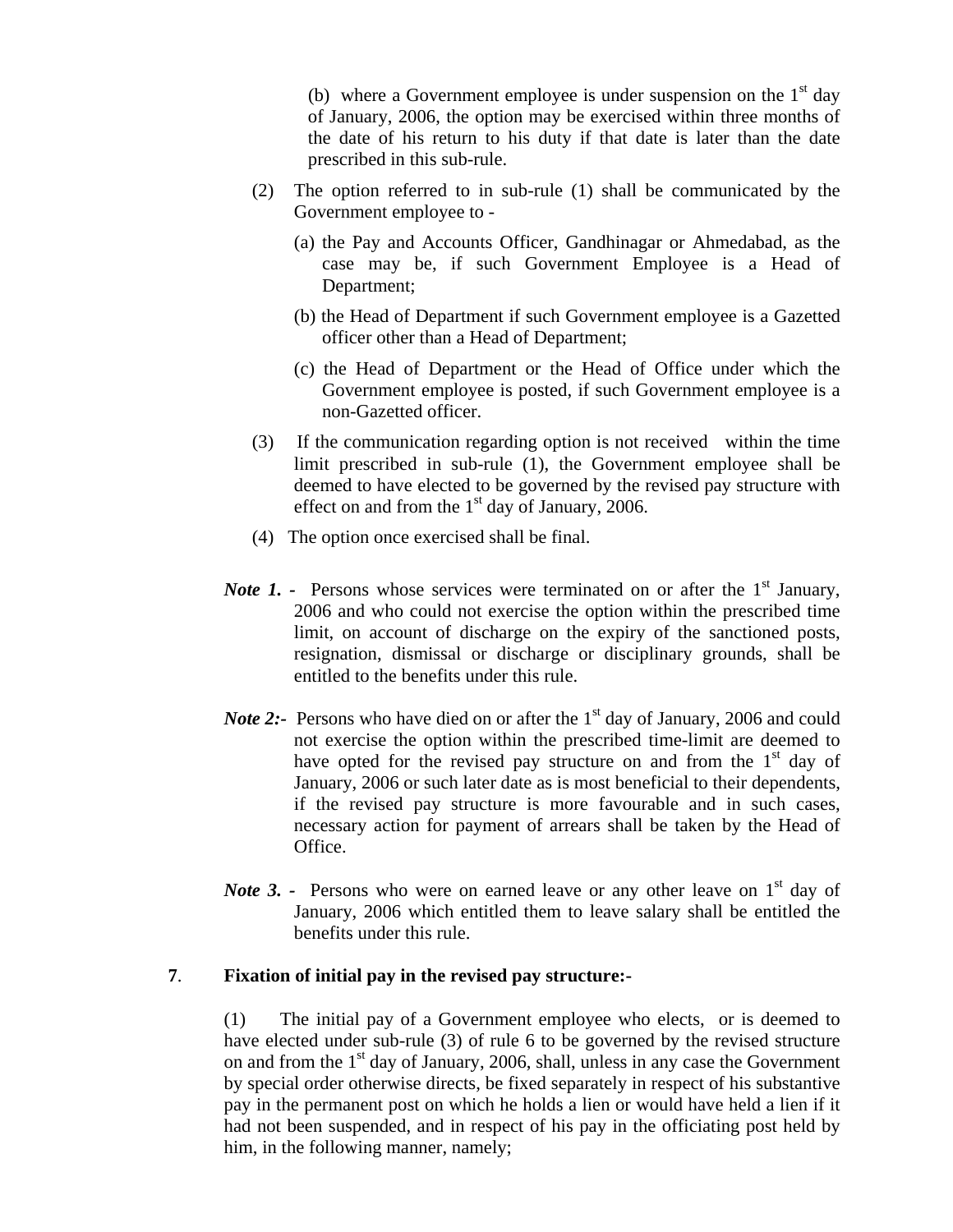- (A) in the case of all employees
	- (i) the pay in the pay band shall be determined by multiplying the existing basic pay as on  $1<sup>st</sup>$  day of January, 2006 by a factor of 1.86 and rounding off the resultant figure to the next multiple of 10;
	- (ii) if the minimum of the revised pay band is more than the amount arrived at referred to in sub-para (i) above, the pay shall be fixed at the minimum of the revised pay band:

Provided that -

(a) Where, in the fixation of pay, the pay of Government employees drawing pay at two or more consecutive stages in an existing scale gets bunched, that is to say, gets fixed in the revised pay structure at the same stage in the pay band, then, for every two stages so bunched, benefit of one increment shall be given so as to avoid bunching of more than two stages in the revised running pay bands. For this purpose, the increment shall be calculated on the pay in the pay band. Grade pay should not be taken into account for the purpose of granting increments to alleviate bunching;

(b) in the case of pay scales in the pay band PB-4, benefit of increments due to bunching shall be given, taking into account all the stages in different pay scales in this grade;

(c) if by stepping up of the pay as above, the pay of a Government employee gets fixed at a stage in the revised pay band which is higher than the stage in the revised pay band at which the pay of a Government employee who was drawing pay at the next higher stage or stages in the same existing scale is fixed, the pay of the later shall also be stepped up only to the extent by which it falls short of that of the former;

(iii) the pay in the pay band shall be determined in the above manner. In addition to the pay in the pay band, grade pay corresponding to the existing scale shall be payable.

**Note:- Illustration 1 is provided in the Explanatory Memorandum to these Rules for the purpose of fixation of pay on the basis of the aforesaid provisions.**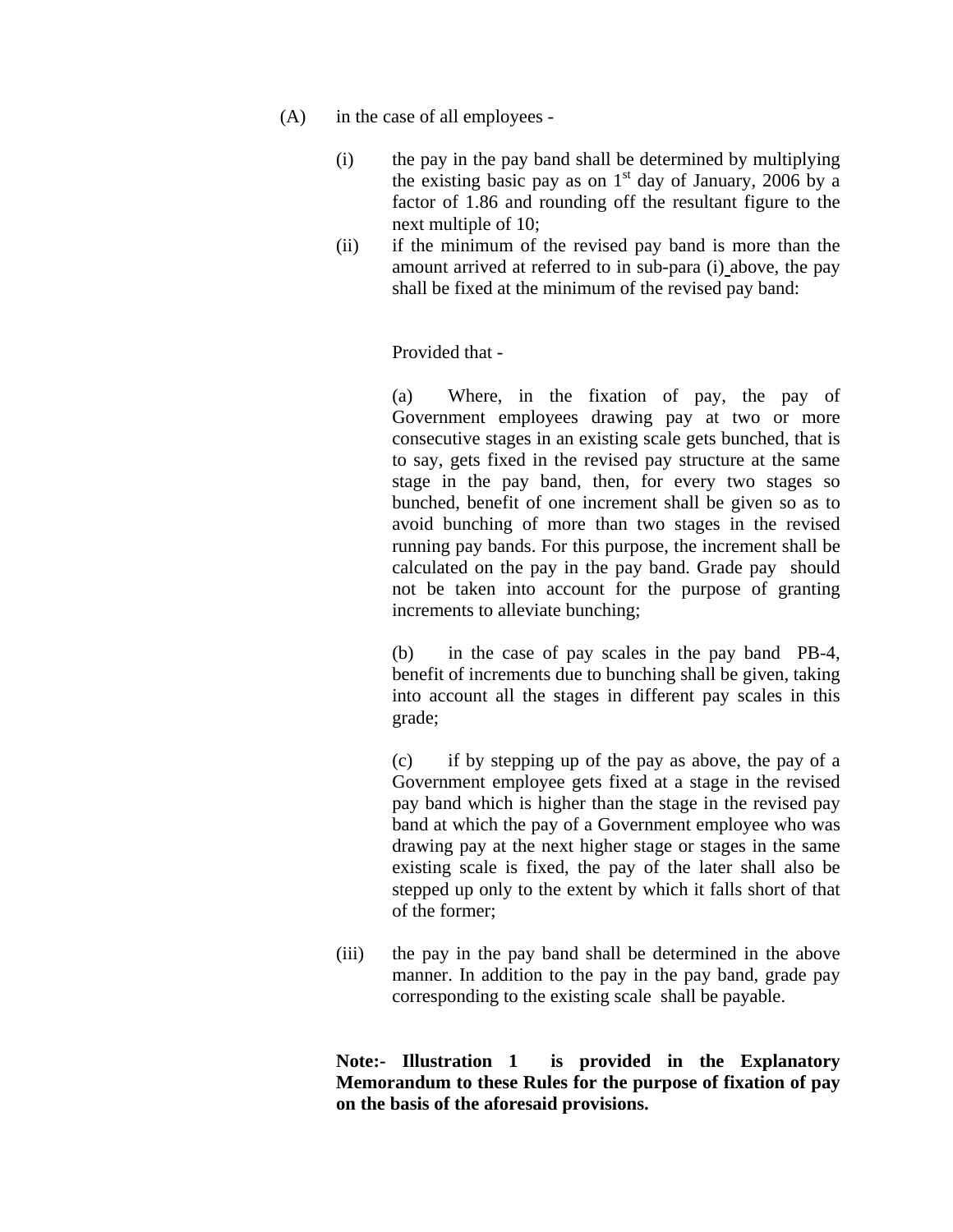(B) In the case of Government employees who are in receipt of nonpractising allowance, the pay in the revised pay structure shall be fixed in accordance with the provisions of clause (A) above except that, in such cases, the pre-revised dearness allowance appropriate to the non-practising allowance admissible at index average 536  $(1982 = 100)$  shall be added while fixing the pay in the revised pay band, and in such cases, non-practising allowance at the new rates shall be drawn with effect from  $1<sup>st</sup>$  day of January, 2006 or the date of option for revised pay structure, in addition to the pay so fixed in the revised pay structure.

### **Note:- Illustration 2 is provided in the Explanatory Memorandum to these Rules for the purpose of fixation of pay on the basis of the aforesaid provisions.**

- *Note 1:* A Government employee who is on leave on the  $1<sup>st</sup>$  day of January, 2006 and is entitled to leave salary shall be entitled to pay in the revised pay structure from  $1<sup>st</sup>$  day of January, 2006 or the date of option for the revised pay structure. Similarly, where a Government employee is on study leave on the  $1<sup>st</sup>$  day of January, 2006, he shall be entitled to the benefits under these Rules from  $1<sup>st</sup>$ day of January, 2006 or the date of option.
- *Note 2 :* -A Government employee under suspension shall continue to draw subsistence allowance based on the existing scale of pay and his pay in the revised pay structure shall be subject to the final order on the pending disciplinary proceedings.
- *Note* 3:- Where the 'existing emoluments' exceed the revised emoluments in the case of any Government employee, the difference shall be allowed as personal pay to be absorbed in future increases in the pay.
- *Note 4:* -Where in the fixation of pay under sub-rule (1), the pay of a Government employee, who, in the existing scale was drawing immediately before the  $1<sup>st</sup>$  day of January, 2006 more pay than another Government employee junior to him in the same cadre, gets fixed in the revised pay band at a stage lower than that of such junior, his pay shall be stepped up to the same stage in the revised pay band as that of the junior.
- *Note* 5: -Where a Government employee is in receipt of personal pay on the  $1<sup>st</sup>$  day of January, 2006, which together with his existing emoluments exceeds the revised emoluments, then, the difference representing such excess shall be allowed to such Government employee as personal pay to be absorbed in future increases in the pay.
- *Note* 6:- In cases where a senior Government employee promoted to a higher post before the  $1<sup>st</sup>$  day of January, 2006 draws less pay in the revised pay structure than his junior who is promoted to the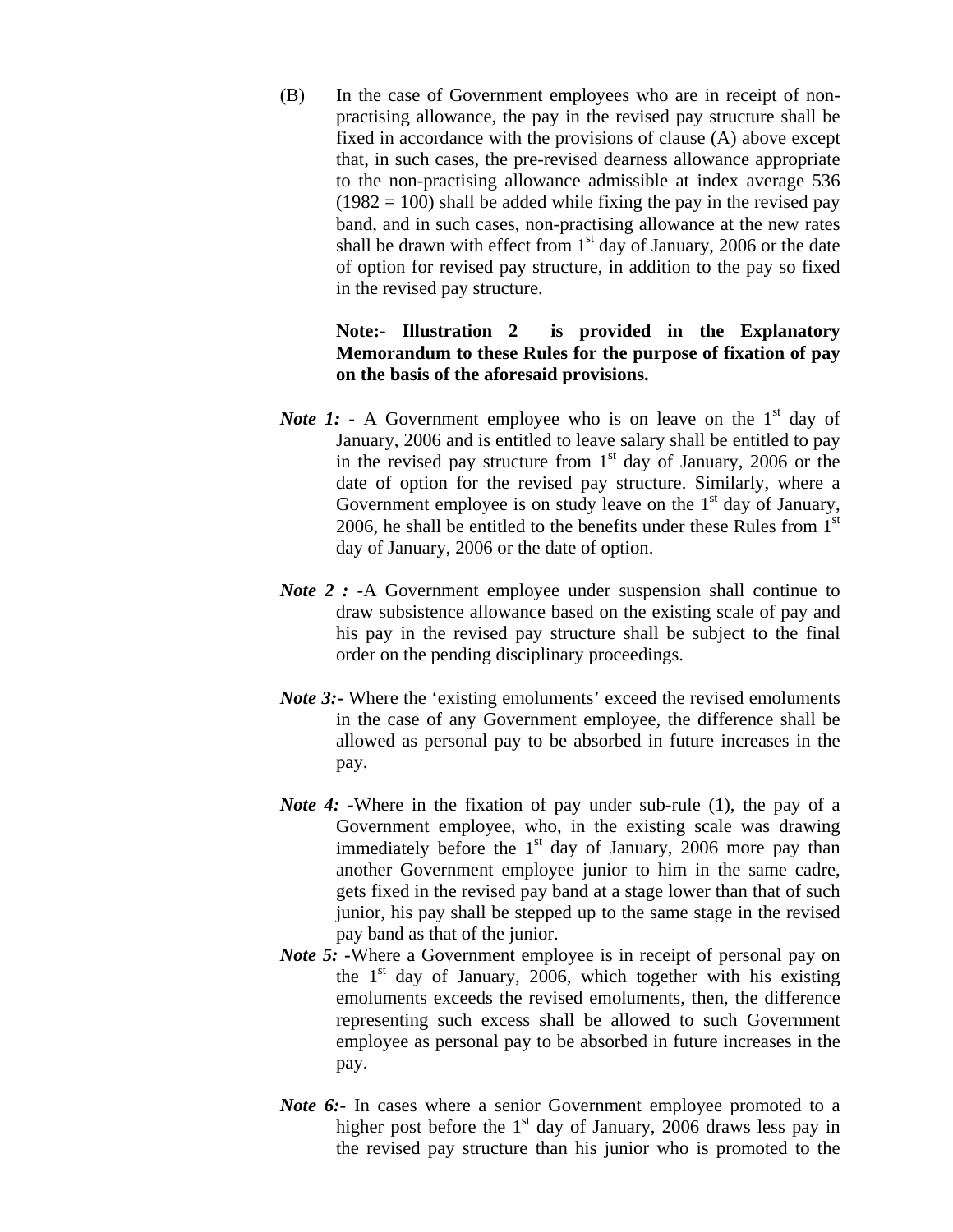higher post on or after the  $1<sup>st</sup>$  day of January, 2006, the pay in the pay band of the senior Government employee shall be stepped up to an amount equal to the pay in the pay band as fixed for his junior in that higher post. The stepping up shall be granted with effect from the date of promotion of the junior Government employee subject to the fulfillment of the following conditions, namely:-

(i) both the junior and the senior Government employees should belong to the same cadre and the posts in which they have been promoted should be identical in the same cadre;

(ii) the pre-revised scale of pay and the revised grade pay of the lower and higher posts in which they are entitled to draw pay should be identical;

(iii) the senior Government employees at the time of promotion should have been drawing equal or more pay than the junior; and

(iv) the anomaly should be directly as a result of the application of the provisions of Rules 11 and 13 of the Gujarat Civil Services (Pay) Rules, 2002 or any other rule or order regulating pay fixation on such promotion in the revised pay structure. If even in the lower post, the junior Government employees was drawing more pay in the pre-revised scale than the senior Government employees by virtue of any advance increments granted to him, the benefits of stepping up of pay under this provision shall not be available to the senior Government employees.

(2) Subject to the provisions of rule 5, if the pay as fixed in the officiating post under sub-rule (1) is lower than the pay fixed in the substantive post, the former shall be fixed at the same stage as the substantive pay.

**8. Fixation of pay in the revised pay structure of employees appointed as fresh recruits on or after 1<sup>st</sup> day of January, 2006:** Schedule 'B' of these Rules indicates the entry level pay in the pay band at which the pay of direct recruits to a particular post carrying a specific grade pay shall be fixed on or after the  $1<sup>st</sup>$  day of January, 2006.

It shall also be applied in the cases of those employees recruited between 01.01.2006 and the date of publication of these rules in the *Official Gazettee*. In such cases, where the emoluments in the pre-revised pay scale(s) (i.e., basic pay in the prerevised pay scale(s) plus Dearness Pay plus Dearness Allowance applicable on the date of joining) exceeds the sum of the pay fixed in the revised pay structure and the applicable dearness allowance thereon, the difference shall be allowed as personal pay to be absorbed in future increments in the pay.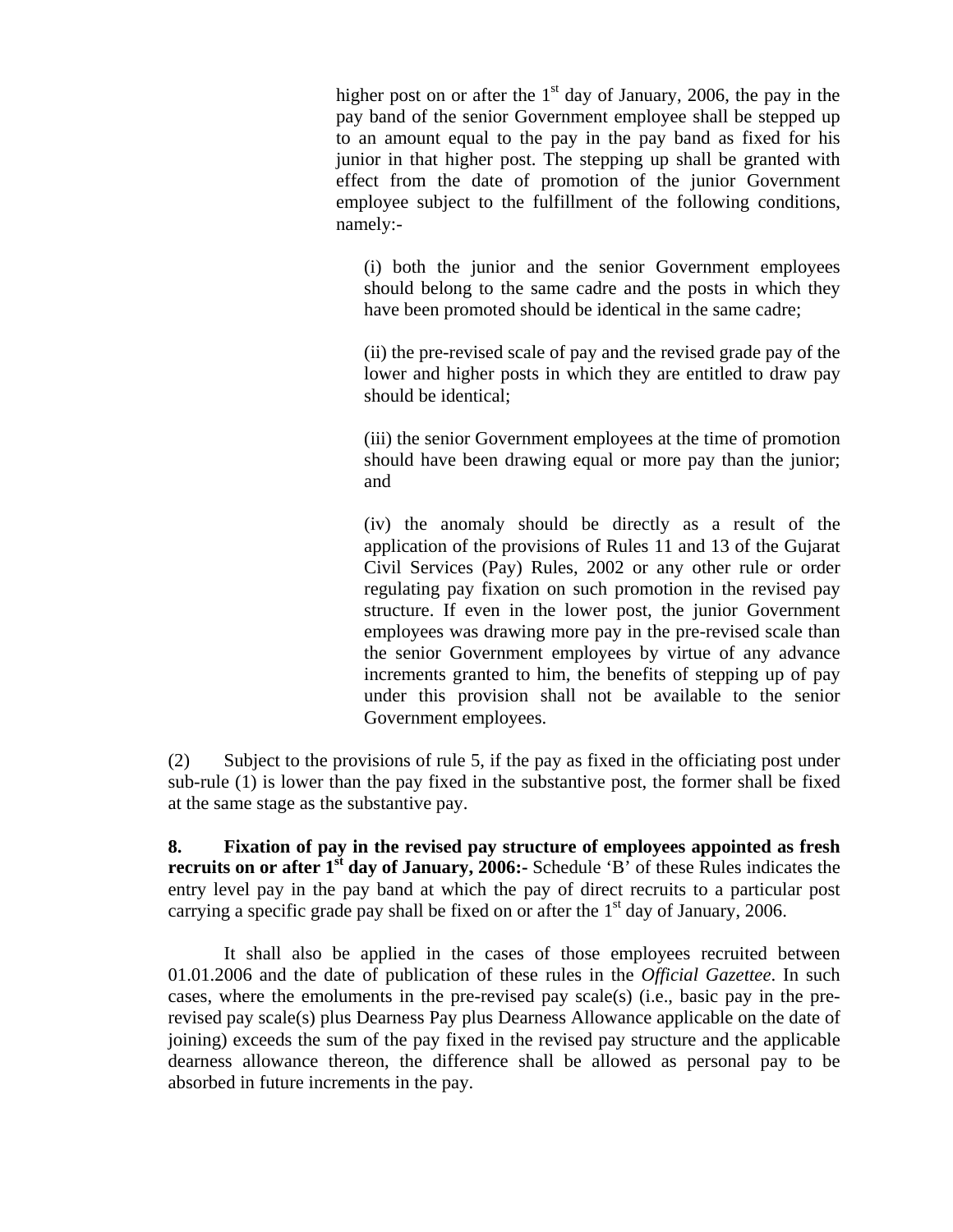- **Note 1:-** The provisions of this rule shall not apply to those employees recruited on fixed pay under the fixed pay policies of the Government or those employees recruited on the contractual basis.
- **Note 2**:- Pay of direct recruits, who enter service on the basis of Recruitment Rules, which specifically provide for grant of fixed pay during an initial period of certain years, shall be fixed under this rule, only after the completion of such fixed pay period stipulated in the respective Recruitment Rules.

**9. Rate of increment in the revised pay structure:-** The rate of increment in the revised pay structure shall be 3% of the sum of the pay in the pay band and grade pay applicable, which shall be rounded off to the next multiple of 10. The amount of increment shall be added to the existing pay in the pay band**.** 

### **Note:- Illustration 3****is provided in the Explanatory Memorandum to these Rules for the purpose of fixation of pay on the basis of the aforesaid provision.**

### **10. Date of next increment in the revised pay structure:-**

(1) There shall be a uniform date of annual increment, viz.  $1<sup>st</sup>$  July of every year. Employees completing 6 months and above in the revised pay structure as on  $1<sup>st</sup>$  of July shall be eligible for the grant of increment. The first increment after fixation of pay on 01-01-2006 in the revised pay structure shall be granted on 01-07-2006 for those employees for whom the date of next increment was between  $1<sup>st</sup>$  July, 2006 to  $1<sup>st</sup>$  January, 2007. Accordingly, all Government employees who earned their last increment between 02-01-2005 and 01-01-2006 would get their next increment on 01-07-2006.

(2) In case of those employees whose date of next increment falls on 01-01-2006, the increment shall be drawn in the pre-revised pay scale and thereafter the pay shall be fixed in the revised pay structure. Such Government employees shall also get their next increment on 01-07-2006;

Provided that in the case of persons who had been drawing maximum of the existing scale for more than a year as on  $1<sup>st</sup>$  day of January, 2006, the next increment in the revised pay structure shall be allowed on the  $1<sup>st</sup>$  day of January, 2006. Thereafter, the provision of Rule 10 would apply;

Provided further that in cases where an employees reaches the maximum of his pay band, shall be placed in the next higher pay band after one year of reaching such a maximum. At the time of placement in the higher pay band, he shall be entitled for the benefit of one increment. Thereafter, he shall continue to move in the higher pay band till his pay in the pay band reaches the maximum of PB-4, after which no further increments shall be granted.

11. **Fixation of pay in the revised pay structure subsequent to the**  $1<sup>st</sup>$  **day of January, 2006:-** Where a Government employee continues to draw his pay in the existing scale and is brought over to the revised pay structure from a date later than the  $1<sup>st</sup>$ day of January, 2006, his pay from the later date in the revised pay structure shall be fixed as follows:-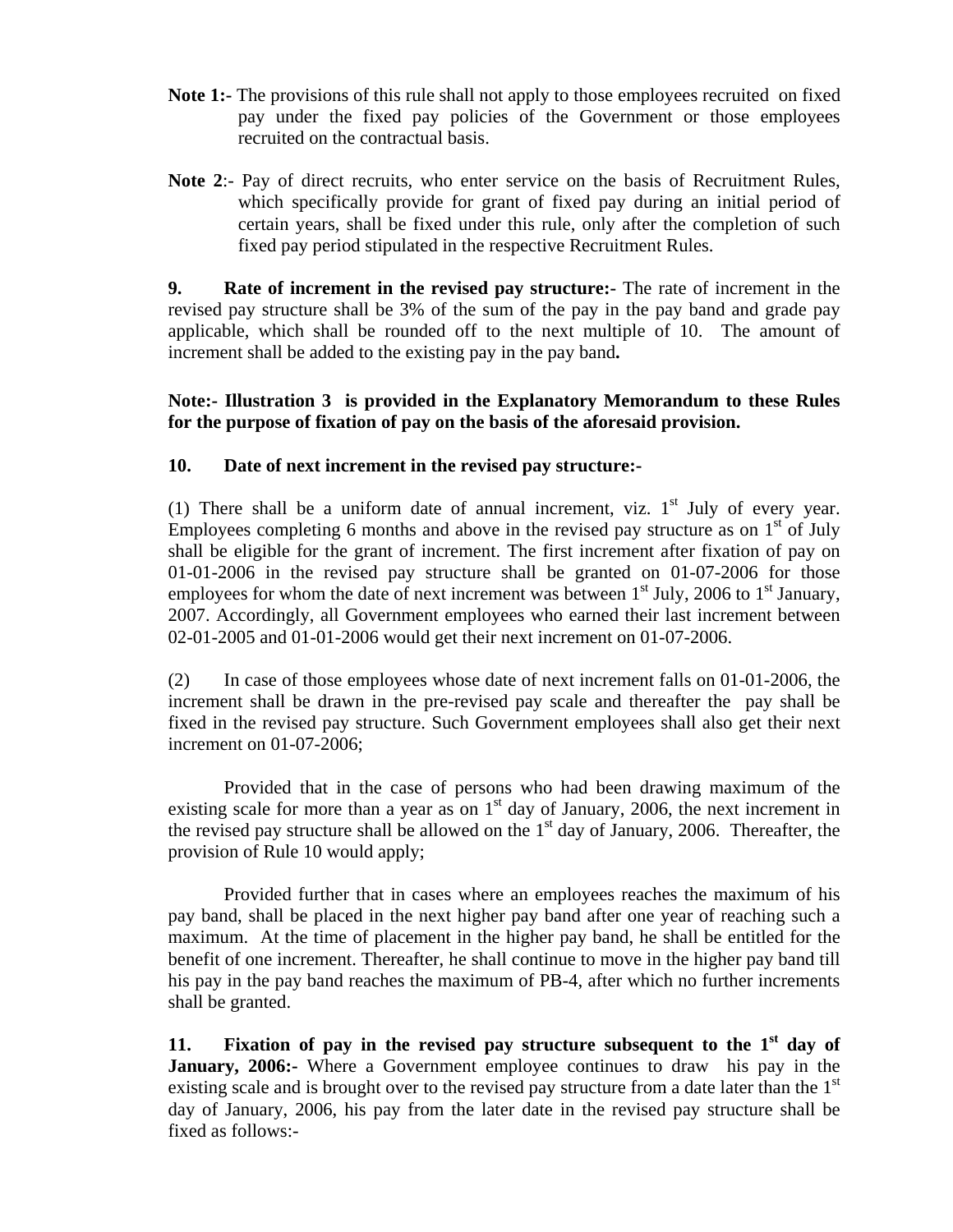Pay in the pay band shall be fixed by adding the basic pay applicable on the later date, the dearness pay applicable on that date and the pre-revised dearness allowance based on rates applicable as on 01.01.2006. This figure shall be rounded off to the next multiple of 10 and shall then become the pay in the applicable pay band. In addition to this, the grade pay corresponding to the pre-revised pay scale shall be payable. Where the Government employee is in receipt of special pay or non-practicing allowance, the methodology followed shall be as prescribed by paragraph (B) of sub-rule (1) of rule 7 as applicable, except that the basic pay and dearness pay to be taken into account shall be the basic pay and dearness pay applicable as on that date but dearness allowance shall be calculated as per rates applicable on 01.01.2006.

**12. Fixation of pay on reappointment after the 1st day of January, 2006 to a post held prior to that date.** *–* A Government employee who had officiated in a post prior to the  $1<sup>st</sup>$  day of January, 2006 but was not holding that post on that date and who on subsequent appointment to that post draws pay in the revised pay structure shall be allowed the benefit of the proviso to Rule 11 and 13 of the Gujarat Civil Services (Pay) Rules, 2002, to the extent it would have been admissible had he been holding that post on the  $1<sup>st</sup>$  day of January, 2006, and had elected the revised pay structure on and from that date.

**13. Fixation of pay on promotion on or after 01.01.2006** – In the case of promotion from one grade pay to another in the revised pay structure, the pay fixation in the revised pay structure shall be made in the following manner, namely:-

(i) One increment equal to 3% of the sum of the pay in the pay band and the existing grade pay shall be computed and rounded off to the next multiple of 10. This will be added to the existing pay in the pay band. The grade pay corresponding to the promotion post shall thereafter be granted in addition to this pay in the pay band. In cases where promotion involves change in the pay band also, the same methodology shall be followed. However, if the pay in the pay band after adding the increment is less than the minimum of the higher pay band to which promotion is taking place, pay in the pay band shall be stepped to such minimum.

(ii) On promotion from one grade to another or in case of financial upgradation under the Higher Pay Scale Scheme, a Government employee has an option under rule 12 of the Gujarat Civil Services (Pay) Rules, 2002 to get his pay fixed in the higher post either from the date of his promotion, or from date of his next increment, viz.1<sup>st</sup> July of the year. The pay in the revised pay structure shall be fixed in the following manner, namely:-

(a) In case a Government employee opts to get his pay fixed from his date of next increment, then, on the date of promotion, pay in the pay band shall continue unchanged, but the grade pay of the higher post shall be granted. Further refixation shall be done on the date of his next increment i.e.  $1<sup>st</sup>$  July. On that day, he shall be granted two increments; one annual increment and the second on account of promotion. While computing these two increments, basic pay prior to the date of promotion shall be taken into account.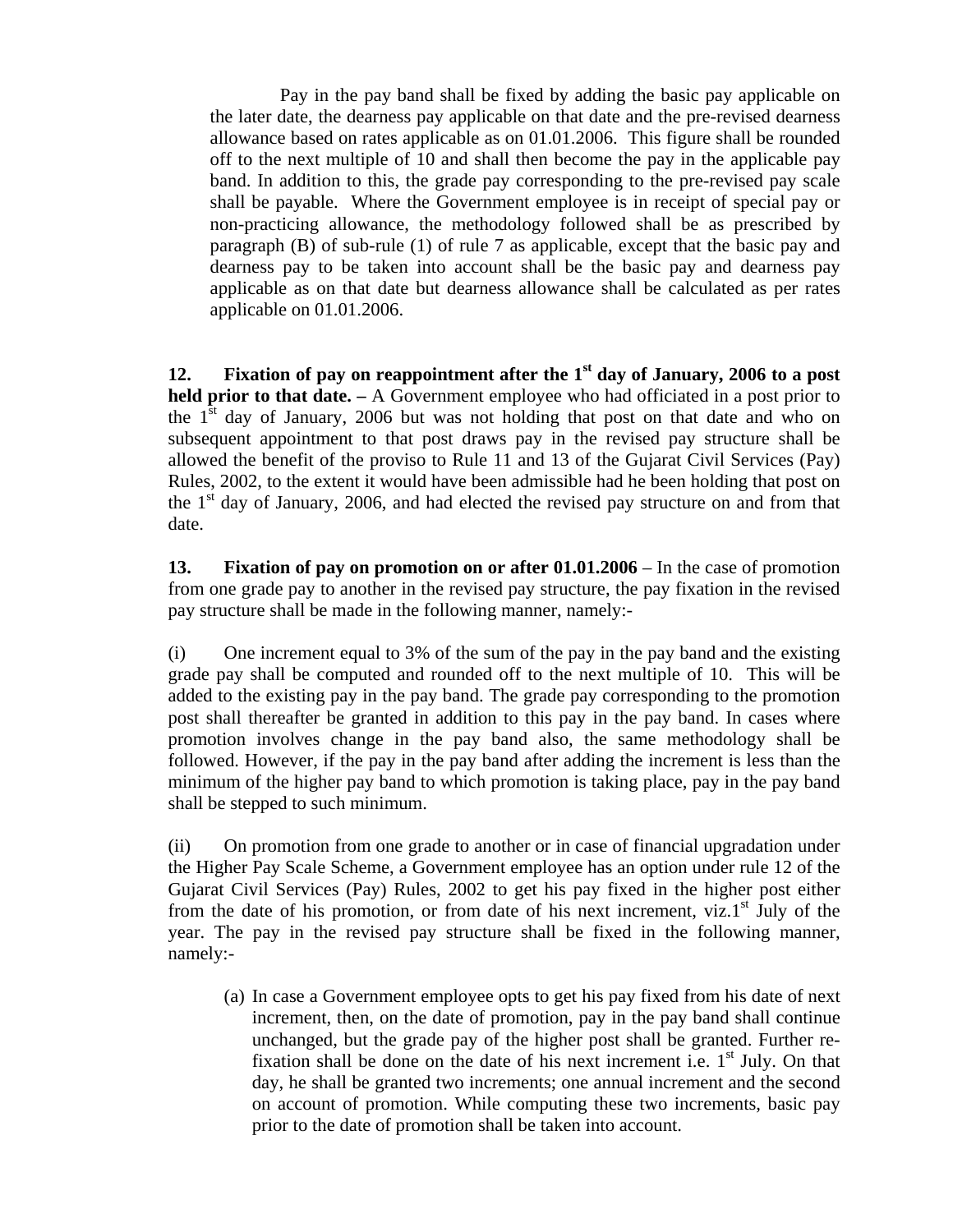*Explanation:-* To *illustrate*, if the basic pay prior to the date of promotion was Rs.100, first increment would be computed on Rs. 100 and the second on Rs. 103.

(b) In case a Government employee opts to get his pay fixed in the higher grade from the date of his promotion, he shall get his first increment in the higher grade on the next  $1^{st}$  July, if he was promoted between  $2^{nd}$  July and  $1^{st}$ January. However, if he was promoted between  $2^{nd}$  January and  $30^{th}$  June of a particular year, he shall get his increment on  $1<sup>st</sup>$  July of next year.

### **14 Fixation of pay of Government employees who were on deputation and promoted in the cadre subsequently while still on deputation:-**

(1) In case a Government employee who was on deputation on 01.01.06 and got promoted to higher post in his cadre after 01.01.06, but was not granted proforma promotion under the 'Next Below Rule', his pay shall be fixed with effect from 01.01.06 in the grade which he was holding on 01.01.06

(2) In case a Government employee had been granted proforma promotion under the 'Next Below Rule', his pay shall be fixed using the provisions of the 'Next Below Rule' as specified in sub-rule (3) below.

(3) The pay of a Government employee in the revised pay structure, shall be regulated in the following manner on grant of proforma promotion to him under the 'Next Below Rule':-

In case a Government employee on deputation to a post gets promoted in his cadre to a post in a higher grade, his pay in the pay band shall be fixed with reference to the pay in the pay band of the employee immediately junior to him in the cadre of his service. However, the Government employee in question would continue to draw the grade pay attached to the deputation post for the remaining duration of the deputation.

**15 Fixation of pay of Government employees who go on deputation to a lower post:** In case a Government employee goes on deputation to a post carrying a lower grade pay, his pay in the pay band shall continue to be unchanged, but he shall be granted the grade pay of the lower post for the entire duration of the deputation.

**16 Mode of payment of arrears of pay:-** The total amount of arrears payable shall be credited in the General Provident Fund account of the Government employee concerned in five equal yearly installments with a 'lock in period' of five years for each installment.

*Explanation. -* For the purposes of this rule-

- (a) "arrears of pay" in relation to a Government employee, means the difference between -
	- (i) the aggregate of the pay and allowances to which he is entitled on account of the revision of his pay and allowances under these rules, for the relevant period. Revised allowances (except for dearness allowance and non-practicing allowance) shall be payable only with effect from 1st April, 2009; and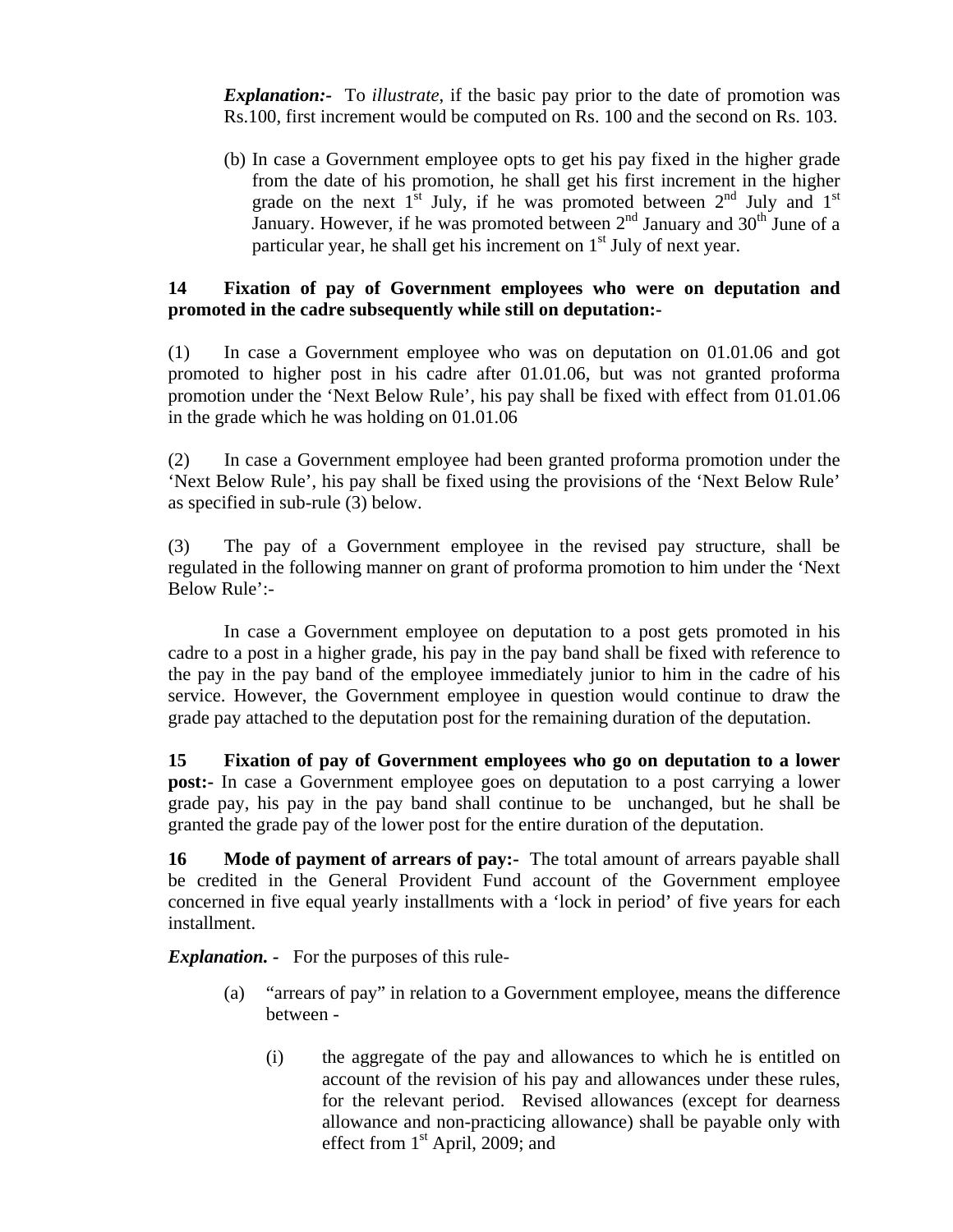- (ii) the aggregate of the pay and allowances to which he would have been entitled (whether such pay and allowances had been received or not) for that period, had his pay and allowances not been so revised.
- (b) "relevant period" means the period commencing on the  $1<sup>st</sup>$  day of January, 2006 and ending with the  $31<sup>st</sup>$  March, 2009.

**17 Overriding effect of Rules** - The provisions of the Gujarat Civil Services Rules,2002; the Gujarat Civil Services (Revision of Pay) Rules, 1961; the Gujarat Civil Services (Revision of Pay) Rules, 1969; the Gujarat Civil Services (Revision of Pay) Rules, 1975; the Gujarat Civil Services (Revision of Pay) Rules, 1987 and the Gujarat Civil Services (Revision of Pay) Rules, 1998 shall not, save as otherwise provided in these rules, apply to cases where pay is regulated under these rules, to the extent they are inconsistent with these rules.

**18** Power to relax - Where the Government is satisfied that the operation of all or any of the provisions of these rules causes undue hardship in any particular case, he may, by order, dispense with or relax the requirements of that rule to such extent and subject to such conditions as may be considered necessary for dealing with the case in a just and equitable manner.

**19 Interpretation** - If any question arises relating to the interpretation of any of the provisions of these rules, it shall be referred to the Government for decision.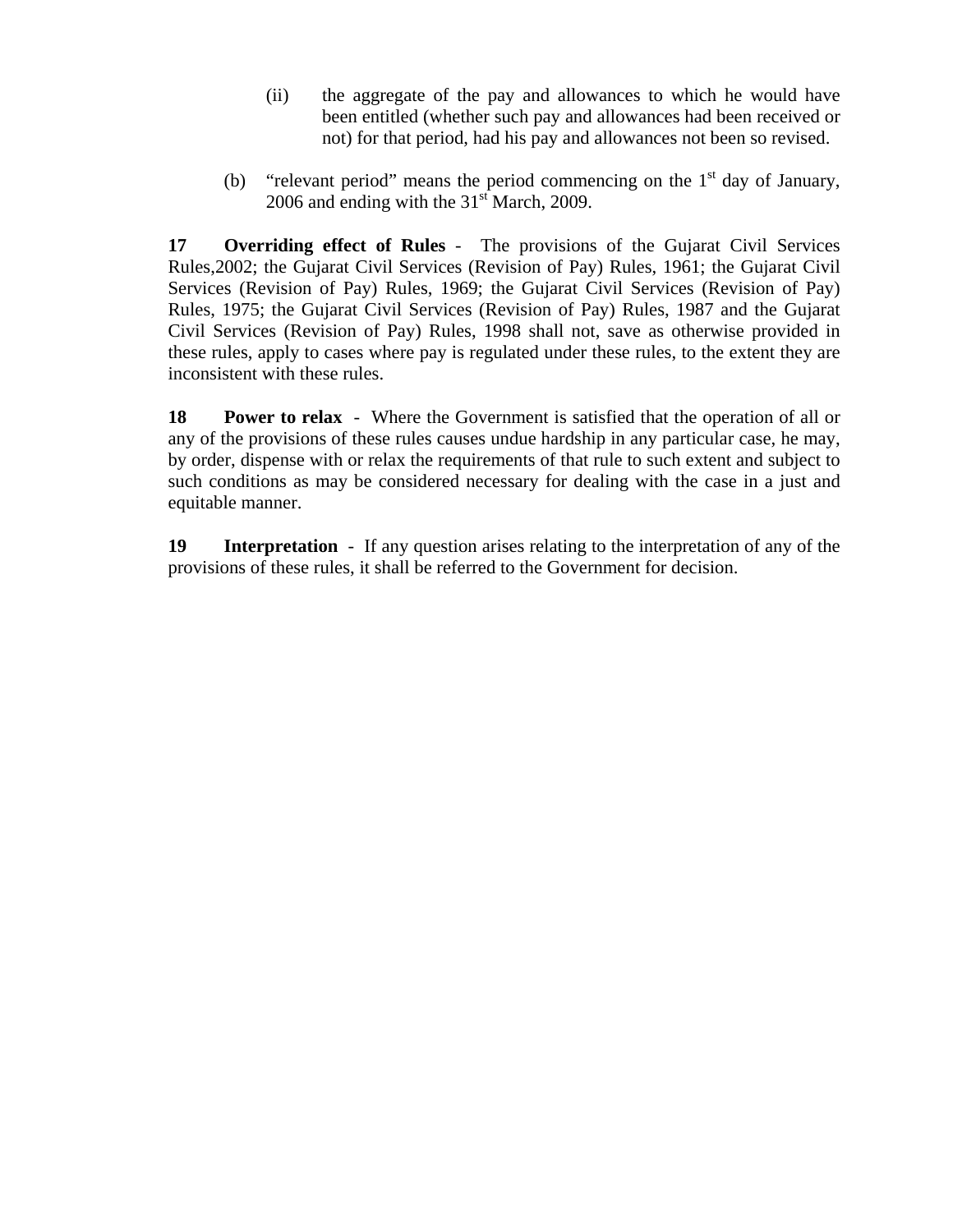# **SCHEDULE A (***See* rules 3 and 4**) PART A**

# **Present Scales, Revised Pay Band and Grade Pay mentioned in columns (3), (5) and (6) of SCHEDULE C**

**(**In Rs**.)** 

|                | <b>Present Scale</b> | <b>Revised Pay Structure</b>            |                                                |                                   |  |
|----------------|----------------------|-----------------------------------------|------------------------------------------------|-----------------------------------|--|
| Sl.<br>No.     | <b>Present Scale</b> | Name of<br>Pay<br>Band/<br><b>Scale</b> | <b>Corresponding Pay</b><br><b>Bands/Scale</b> | Corresponding<br><b>Grade Pay</b> |  |
| (1)            | (2)                  | (3)                                     | (4)                                            | (5)                               |  |
| 1              | 2550-55-2660-60-3200 | $-1S$                                   | 4440-7440                                      | 1300                              |  |
| $\overline{2}$ | 2610-60-3150-65-3540 | $-1S$                                   | 4440-7440                                      | 1400                              |  |
| $\overline{3}$ | 2650-65-3300-70-4000 | $-1S$                                   | 4440-7440                                      | 1650                              |  |
| $\overline{4}$ | 2750-70-3800-75-4400 | $PB-1$                                  | 5200-20200                                     | 1800                              |  |
| 5              | 3050-75-3950-80-4590 | $PB-1$                                  | 5200-20200                                     | 1900                              |  |
| 6              | 3200-85-4900         | $PB-1$                                  | 5200-20200                                     | 2000                              |  |
| 7              | 4000-100-6000        | $PB-1$                                  | 5200-20200                                     | 2400                              |  |
| 8              | 4500-125-7000        | $PB-1$                                  | 5200-20200                                     | 2800                              |  |
| 9              | 5000-150-8000        | $PB-2$                                  | 9300-34800                                     | 4200                              |  |
| 10             | 5500-175-9000        | $PB-2$                                  | 9300-34800                                     | 4200                              |  |
| 11             | 6500-200-10500       | $PB-2$                                  | 9300-34800                                     | 4200                              |  |
| 12             | 8000-275-13500       | $*$ PB-2<br>$*$ $PB-3$                  | ∗<br>9300-34800<br>**15600-39100               | * 5400<br>**5400                  |  |
| 13             | 8000-275-14050#      | $\ast$<br>$PB-2$<br>$*$ $PB-3$          | ∗<br>9300-34800<br>**15600-39100               | $* 5400$<br>**5400                |  |
| 14             | 8500-275-14000#      | $*$ PB-2<br>$*$ <sup>*</sup> PB-3       | ∗<br>9300-34800<br>**15600-39100               | * 5400<br>**5400                  |  |
| 15             | 10000-325-15200      | $PB-3$                                  | 15600-39100                                    | 6600                              |  |
| 16             | 12000-375-16500#     | $PB-3$                                  | 15600-39100                                    | 7600                              |  |
| 17             | 14300-400-18300#     | $PB-4$                                  | 37400-67000                                    | 8700                              |  |
| 18             | 16000-450-20050#     | $PB-4$                                  | 37400-67000                                    | 8900                              |  |
| 19             | 18400-500-22400      | $PB-4$                                  | 37400-67000                                    | 10000                             |  |
| 20             | 22400-525-24500      | $PB-4$                                  | 37400-67000                                    | 12000                             |  |

# Present Provisional Scale

(i) **\*** If the post belongs to Class II cadre

(ii) **\*\*** If the post belongs to Class I cadre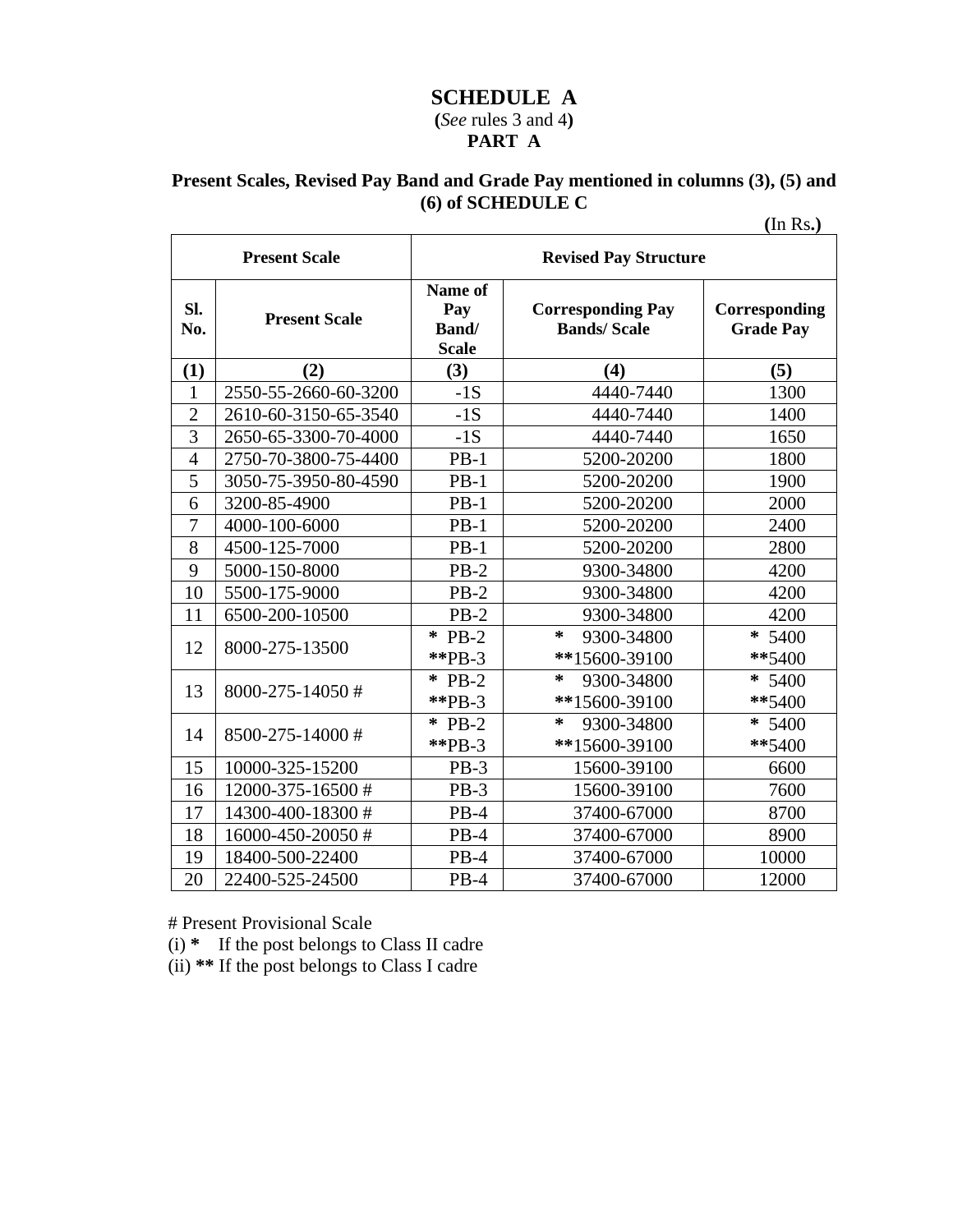### **PART B**

The following scales are based on Government of India/University Grants Commission/All India Council for Technical Education/Indian Council of Agricultural Research and are provisional. Details of the Present Scales, Revised Pay Bands and Grade Pay mentioned in columns (3), (5) and (6) of SCHEDULE C

|                |                                   |                                                                                        |                                | (In Rupees)                       |  |  |  |
|----------------|-----------------------------------|----------------------------------------------------------------------------------------|--------------------------------|-----------------------------------|--|--|--|
|                | <b>Present Scale</b>              |                                                                                        | <b>Revised Pay Structure</b>   |                                   |  |  |  |
| SI.<br>No.     | <b>Present Scale</b>              | Name of<br><b>Corresponding Pay</b><br>Pay Band/<br><b>Bands/Scale</b><br><b>Scale</b> |                                | Corresponding<br><b>Grade Pay</b> |  |  |  |
| (1)            | (2)                               | (3)                                                                                    | (4)                            | (5)                               |  |  |  |
| 1              | Rs. 5500-175-9000                 | $PB-2$                                                                                 | 9300-34800                     | 4200                              |  |  |  |
| $\overline{2}$ | Rs. 8000-275-13500                | $*$ PB-2<br>**PB-3                                                                     | *9300-34800<br>$**15600-39100$ | *5400<br>$**5400$                 |  |  |  |
| 3              | Rs. 10000-325-15200               | $PB-3$                                                                                 | 15600-39100                    | 6600                              |  |  |  |
| 4              | Rs. 12000-420-18300               | $PB-3$                                                                                 | 15600-39100                    | 7600                              |  |  |  |
| 5              | Rs. 16400-450-20000               | $PB-4$                                                                                 | 37400-67000                    | 8900                              |  |  |  |
| 6              | Rs. 16400-450-<br>20900-500-22400 | $PB-4$                                                                                 | 37400-67000                    | 8900                              |  |  |  |
| 7              | Rs. 18400-500-22400               | $PB-4$                                                                                 | 37400-67000                    | 10000                             |  |  |  |
| 8              | Rs. 22400-525-24500               | $PB-4$                                                                                 | 37400-67000                    | 12000                             |  |  |  |

 $(i)$  \* If the post belongs to Class II cadre

(ii) \*\* If the post belongs to Cass I cadre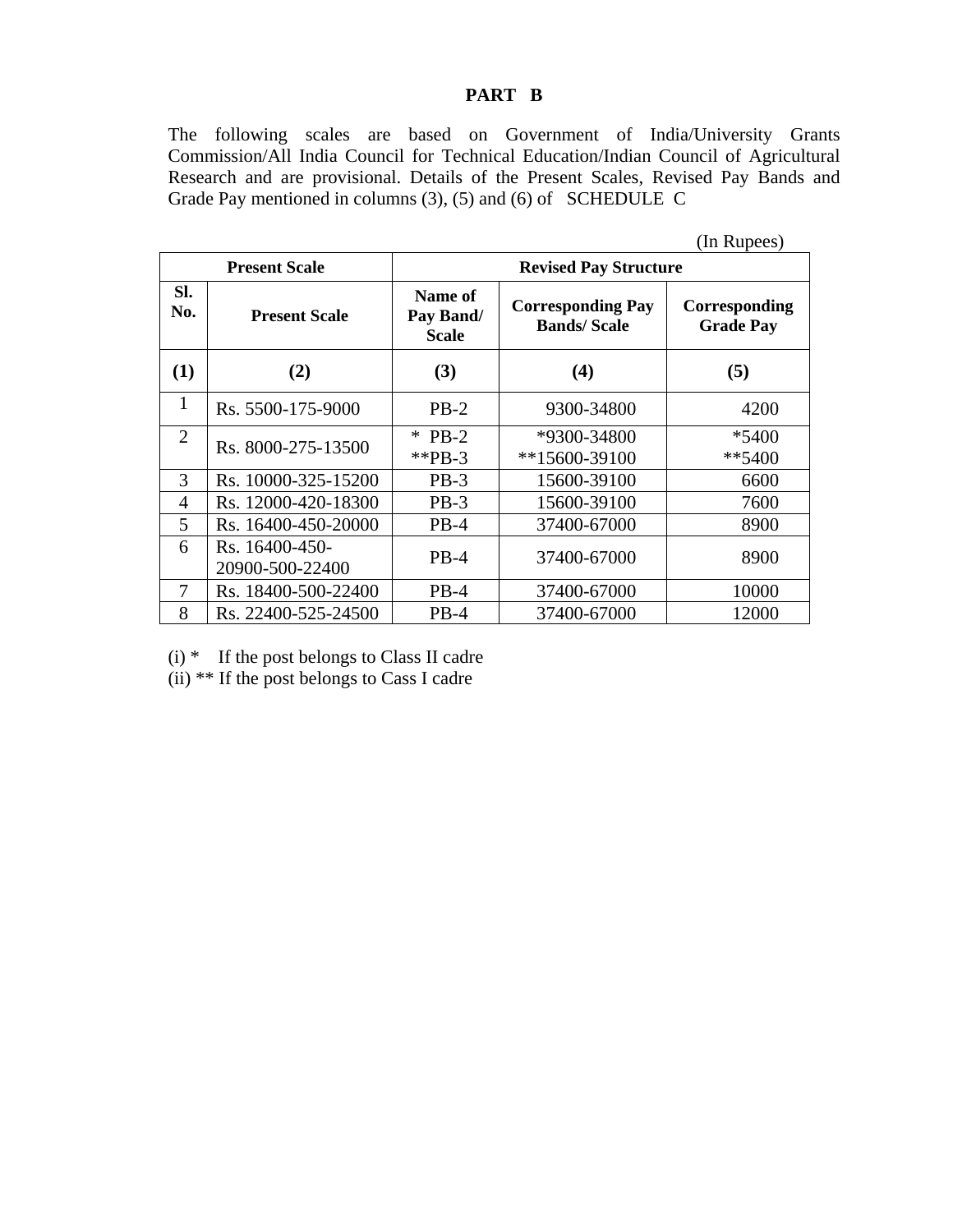# **SCHEDULE B**

#### **(***See* rule 8)

Entry Pay in the Revised Pay structure for direct recruits other than those recruited under the fixed pay policies of the Government or those recruited on contractual basis appointed on or after 01-01-2006.

#### 1S (4440-7440)

|                  |                     | (In Rupees)  |
|------------------|---------------------|--------------|
| <b>Grade Pay</b> | Pay in the Pay Band | <b>Total</b> |
| .300             | .440                | 5,740        |

#### PB-1 (5200-20200)

|                  |                     | (In Rupees)  |
|------------------|---------------------|--------------|
| <b>Grade Pay</b> | Pay in the Pay Band | <b>Total</b> |
| 1,800            | 5,200               | 7,000        |
| 1,900            | 5,830               | 7,730        |
| 2,000            | 6,460               | 8,460        |
| 2,400            | 7,510               | 9.910        |
| 2,800            | 8,560               | 11,360       |

#### PB-2 (9300-34800)

|                  |                     | (In Rupees)  |
|------------------|---------------------|--------------|
| <b>Grade Pay</b> | Pay in the Pay Band | <b>Total</b> |
| 4,200            | 9,300               | 13,500       |
| 5400             | 14240               | 19640        |

#### PB-3 (15600-39100)

|                  |                     | (In Rupees)  |
|------------------|---------------------|--------------|
| <b>Grade Pay</b> | Pay in the Pay Band | <b>Total</b> |
| 5,400            | 15,600              | 21,000       |
| 6,600            | 18,750              | 25,350       |
| 7,600            | 21,900              | 29,500       |

#### PB-4 (37400-67000)

|                  |                     | (In Rupees)  |
|------------------|---------------------|--------------|
| <b>Grade Pay</b> | Pay in the Pay Band | <b>Total</b> |
| 8,700            | 37,400              | 46,100       |
| 8,900            | 40,200              | 49,100       |
| 10,000           | 43,000              | 53,000       |
| 12,000           | 47,100              | 59,100       |

**Note:** Pay of direct recruits who enter service on the basis of Recruitment Rules, which specifically provide for grant of fixed pay during an initial period of certain years, shall be fixed as above, only after the completion of such fixed pay period stipulated in the respective Recruitment Rules.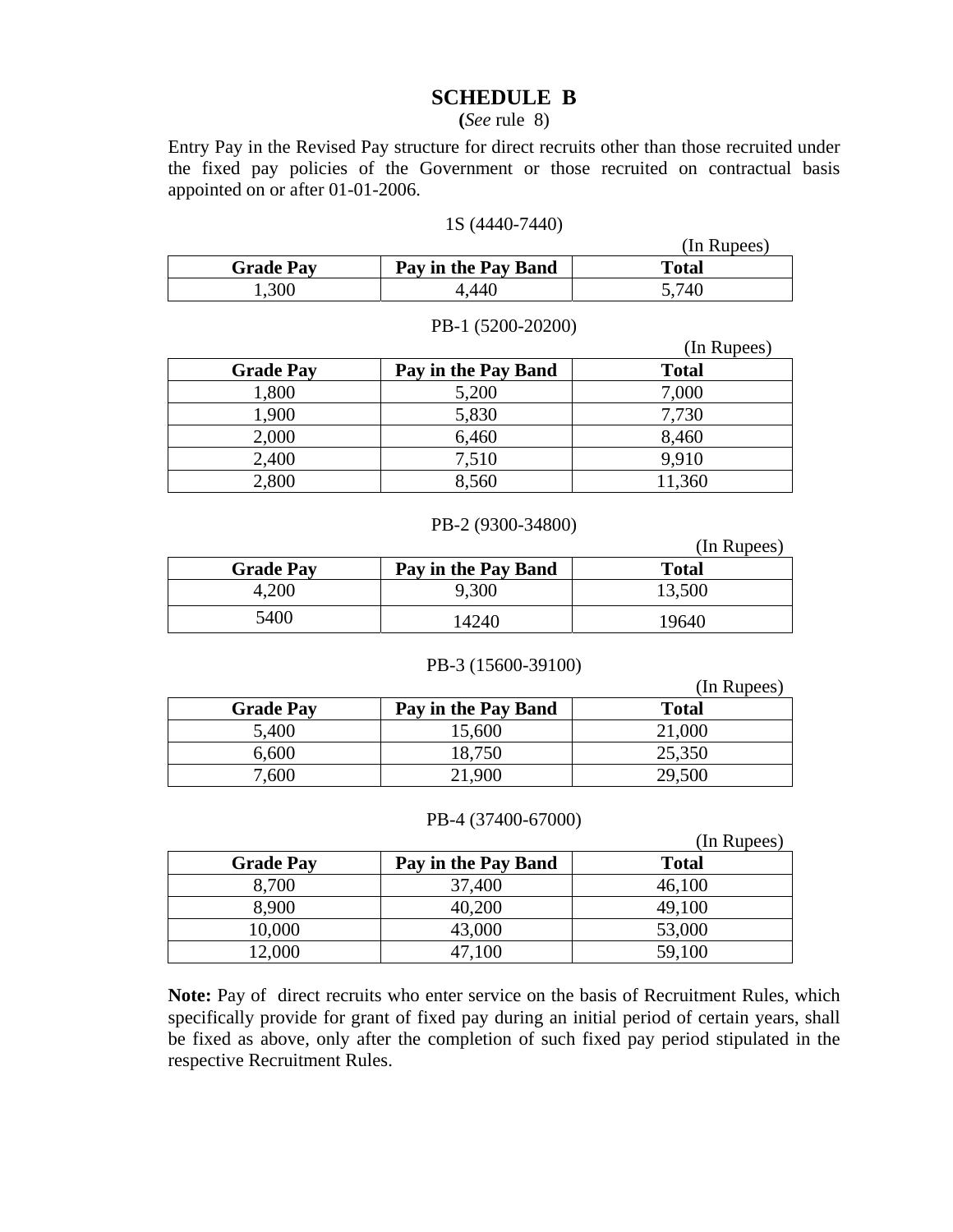# **SCHEDULE-C**

#### **SECRETARIAT ORGANISATION**

| Sr.            | <b>Designation</b>          | <b>Present scale</b>                                                                                                                                                                                  | Name of Pay       | Corresponding | Corresponding    | <b>Remarks</b>                                                                                                                                                          |
|----------------|-----------------------------|-------------------------------------------------------------------------------------------------------------------------------------------------------------------------------------------------------|-------------------|---------------|------------------|-------------------------------------------------------------------------------------------------------------------------------------------------------------------------|
| No.            |                             |                                                                                                                                                                                                       | <b>Band/Scale</b> | Pay Bands     | <b>Grade Pay</b> |                                                                                                                                                                         |
|                | 2                           | 3                                                                                                                                                                                                     |                   | 5             | 6                | 7                                                                                                                                                                       |
|                |                             | Rs.                                                                                                                                                                                                   |                   | Rs.           | Rs.              |                                                                                                                                                                         |
|                |                             | POST COMMON TO DEPARTMENTS                                                                                                                                                                            |                   |               |                  |                                                                                                                                                                         |
|                | <b>Gazetted:</b>            |                                                                                                                                                                                                       |                   |               |                  |                                                                                                                                                                         |
|                | <b>Additional Secretary</b> | 16000-20050                                                                                                                                                                                           | $PB-4$            | 37400-67000   | 8900             |                                                                                                                                                                         |
| $\overline{2}$ | Joint Secretary             | 14300-18300                                                                                                                                                                                           | $PB-4$            | 37400-67000   | 8700             |                                                                                                                                                                         |
| 3              | Deputy Secretary            | 12000-16500<br>20% of existing<br>Sachivalaya<br>cadre post of<br>Deputy<br>Secretary<br>upgraded to that<br>of Joint<br>Secretary<br>(inclusive of<br>existing post and<br>ex-cadre<br>appointments) | $PB-3$            | 15600-39100   | 7600             | 20% of existing<br>Sachivalaya cadre post of<br>Deputy Secretary<br>upgraded to that of Joint<br>Secretary (inclusive of<br>existing post and ex-cadre<br>appointments) |
| 4              | <b>Under Secretary</b>      | 8500-14000                                                                                                                                                                                            | PB-3              | 15600-39100   | 5400             |                                                                                                                                                                         |
| 5.             | Section officer             | 6500-10500                                                                                                                                                                                            | <b>PB-2</b>       | 9300-34800    | 4200             |                                                                                                                                                                         |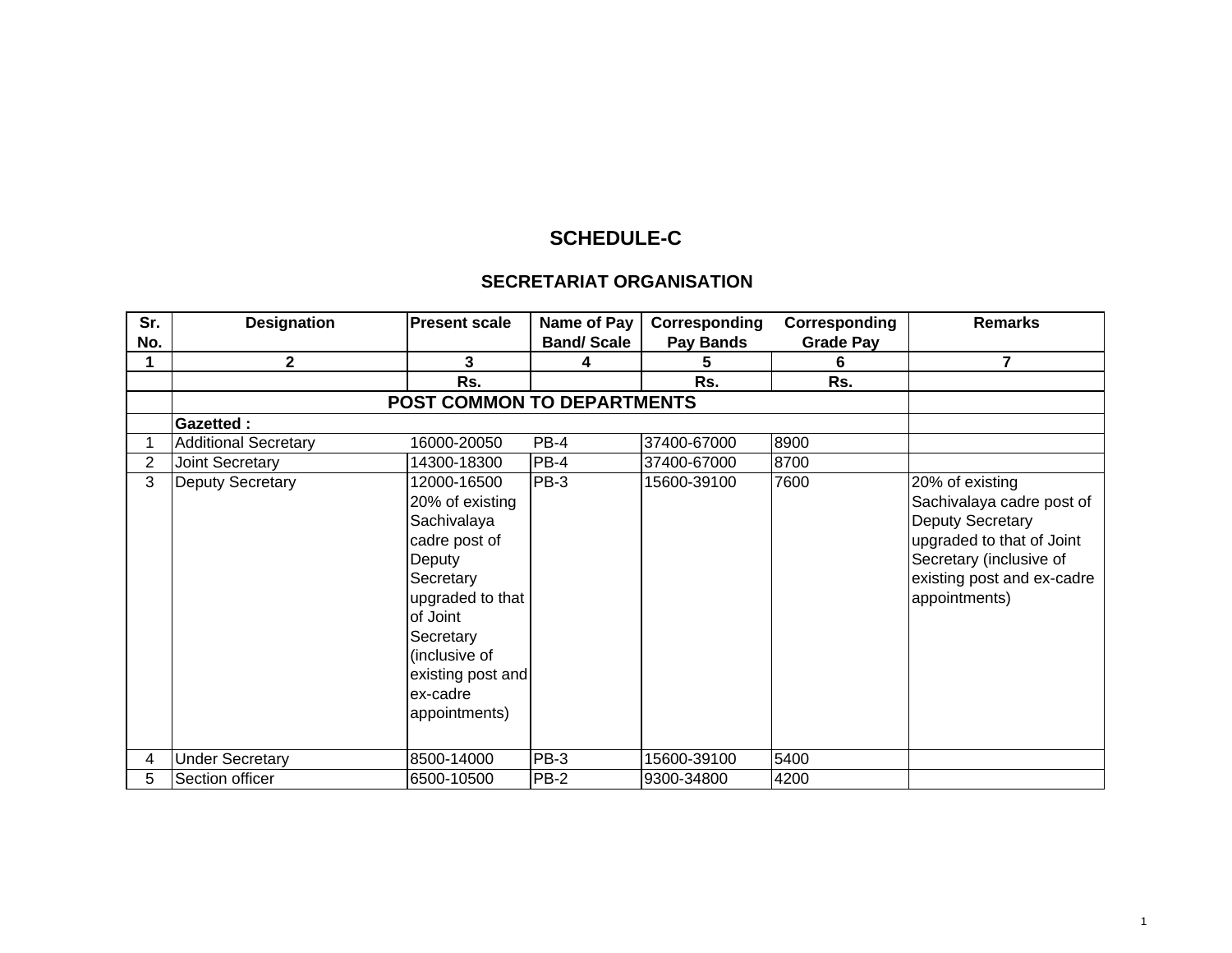| 1               | $\mathbf{2}$                                   | 3                                                                                                                                                                                                                                                                               | 4               | 5          | $6\phantom{1}$ | $\overline{ }$                                                                                                                                                                                                                                                                                             |
|-----------------|------------------------------------------------|---------------------------------------------------------------------------------------------------------------------------------------------------------------------------------------------------------------------------------------------------------------------------------|-----------------|------------|----------------|------------------------------------------------------------------------------------------------------------------------------------------------------------------------------------------------------------------------------------------------------------------------------------------------------------|
| 6               | Stenographer Grade-I                           | 6500-10500<br>10% of the<br>existing posts of<br>stenographers<br>Gr. I (Gujarati/<br>English) on the<br>secretariat cadre<br>and head of<br>department<br>cadre controlled<br>by G.A.D.<br>upgraded as<br>private<br>secretaries in<br>the pay scale of<br>Rs.10000-<br>15200. | $PB-2$          | 9300-34800 | 4200           | 10% of the existing posts<br>of stenographers Gr. I<br>(Gujarati/English) on the<br>secretariat cadre and head<br>of department cadre<br>controlled by G.A.D.<br>upgraded as private<br>secretaries in the pay band<br>of Rs. 15600-39100 with<br>the grade pay of Rs.6600<br>in the PB-3 Pay Band<br>Code |
|                 | Non-Gazetted:                                  |                                                                                                                                                                                                                                                                                 |                 |            |                |                                                                                                                                                                                                                                                                                                            |
| $\overline{7}$  | Stenographer Grade-II                          | 5500-9000                                                                                                                                                                                                                                                                       | $PB-2$          | 9300-34800 | 4200           |                                                                                                                                                                                                                                                                                                            |
| 8               | <b>Deputy Section Officer</b>                  | 5500-9000                                                                                                                                                                                                                                                                       | PB-2            | 9300-34800 | 4200           |                                                                                                                                                                                                                                                                                                            |
| 9               | Stenographer Grade-III                         | 4000-6000                                                                                                                                                                                                                                                                       | PB-1            | 5200-20200 | 2400           |                                                                                                                                                                                                                                                                                                            |
| 10              | Clerk/General Duty Clerk/Clerk-<br>cum-Typist  | 3050-4590                                                                                                                                                                                                                                                                       | <b>PB-1</b>     | 5200-20200 | 1900           |                                                                                                                                                                                                                                                                                                            |
| 11              | <b>Typist</b>                                  | 3050-4590                                                                                                                                                                                                                                                                       | $PB-1$          | 5200-20200 | 1900           |                                                                                                                                                                                                                                                                                                            |
| 12              | Driver                                         | 3050-4590                                                                                                                                                                                                                                                                       | PB-1            | 5200-20200 | 1900           |                                                                                                                                                                                                                                                                                                            |
| 13              | Havaldar                                       | 2650-4000                                                                                                                                                                                                                                                                       | 1S              | 4440-7440  | 1650           |                                                                                                                                                                                                                                                                                                            |
| 14              | <b>Naik</b>                                    | 2610-3540                                                                                                                                                                                                                                                                       | 1S              | 4440-7440  | 1400           |                                                                                                                                                                                                                                                                                                            |
| 15              | Peon                                           | 2550-3200                                                                                                                                                                                                                                                                       | $\overline{1S}$ | 4440-7440  | 1300           |                                                                                                                                                                                                                                                                                                            |
| $\overline{16}$ | Hamal                                          | 2550-3200                                                                                                                                                                                                                                                                       | $\overline{1S}$ | 4440-7440  | 1300           |                                                                                                                                                                                                                                                                                                            |
|                 |                                                |                                                                                                                                                                                                                                                                                 |                 |            |                |                                                                                                                                                                                                                                                                                                            |
|                 | <b>AGRICULTURE AND CO-OPERATION DEPARTMENT</b> |                                                                                                                                                                                                                                                                                 |                 |            |                |                                                                                                                                                                                                                                                                                                            |
|                 |                                                |                                                                                                                                                                                                                                                                                 |                 |            |                |                                                                                                                                                                                                                                                                                                            |
|                 | <b>Gazetted:</b>                               |                                                                                                                                                                                                                                                                                 |                 |            |                |                                                                                                                                                                                                                                                                                                            |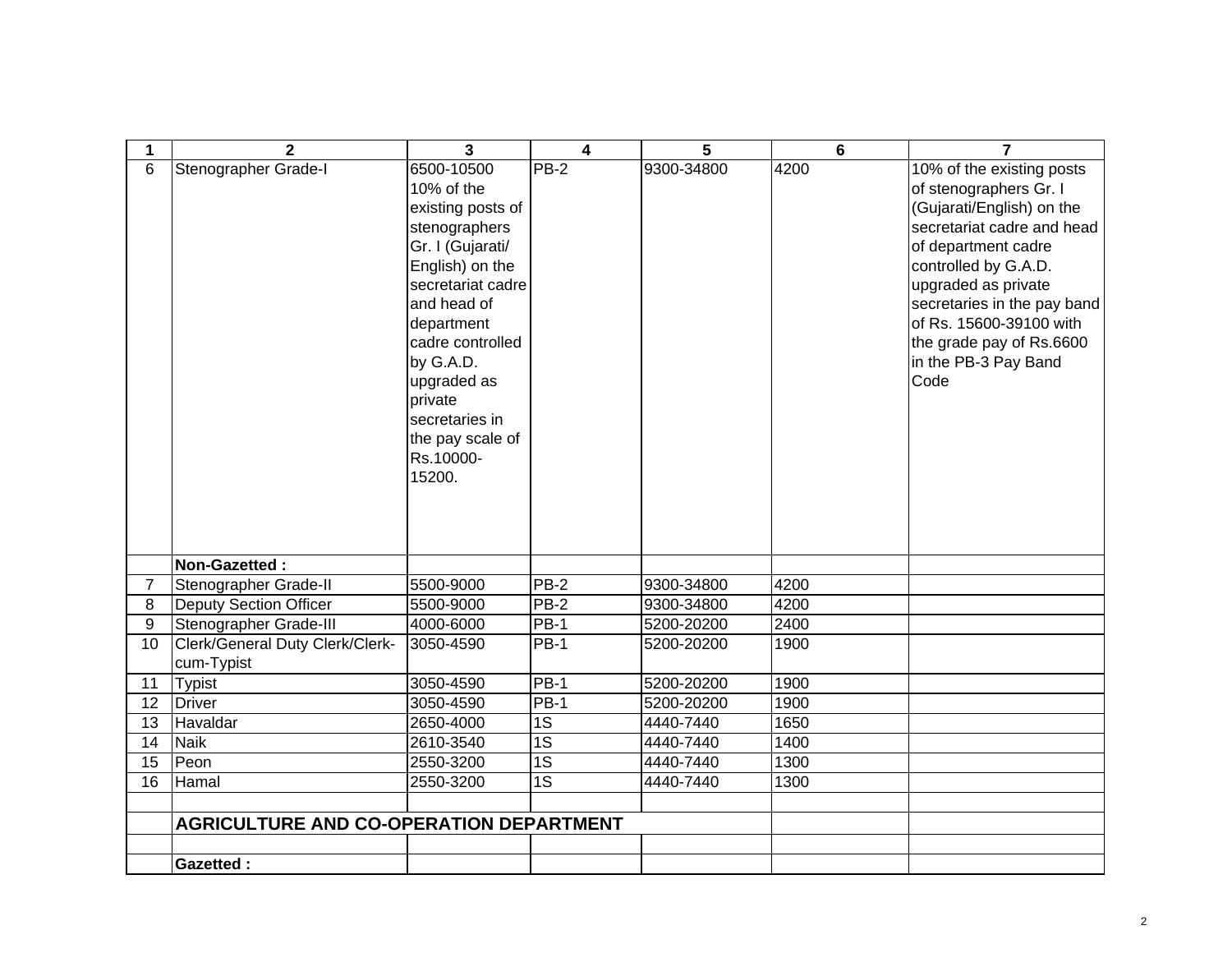| 1              | $\mathbf 2$                           | 3           | 4      | 5              | 6               | $\overline{7}$                                                    |
|----------------|---------------------------------------|-------------|--------|----------------|-----------------|-------------------------------------------------------------------|
|                |                                       |             |        |                |                 |                                                                   |
| 1              | Additional Director of Agriculture    | Cadre Pay   |        | Cadre Pay Band | Cadre Grade Pay | Gujarat Agriculture                                               |
|                |                                       |             |        |                |                 | Service.                                                          |
| $\overline{2}$ | <b>Project Economist</b>              | 12000-16500 | $PB-3$ | 15600-39100    | 7600            |                                                                   |
| 3              | <b>Superintending Engineer</b>        | Cadre Pay   |        | Cadre Pay Band | Cadre Grade Pay | <b>Gujarat Engineering</b><br>Service.                            |
| $\overline{4}$ | Deputy Director (Agriculture)         | Cadre Pay   |        | Cadre Pay Band | Cadre Grade Pay | Gujarat Agricultural<br>Service.                                  |
| 5              | <b>Deputy Director (Statistics)</b>   | Cadre Pay   |        | Cadre Pay Band | Cadre Grade Pay | <b>Gujarat Statistical Service.</b>                               |
| 6              | <b>Project Officer</b>                | Cadre Pay   |        | Cadre Pay Band | Cadre Grade Pay | Gujarat Administrative<br>Service                                 |
| $\overline{7}$ | Deputy Engineer                       | Cadre Pay   |        | Cadre Pay Band | Cadre Grade Pay | <b>Gujarat Engineering</b><br>Service.                            |
|                |                                       |             |        |                |                 |                                                                   |
|                | <b>Non Gazetted:</b>                  |             |        |                |                 |                                                                   |
| 8              | <b>Research Assistant</b>             | Cadre Pay   |        | Cadre Pay Band | Cadre Grade Pay | On deputation from<br>Directorate of Economics<br>And Statistics. |
| 9              | <b>Statistical Assistant</b>          | Cadre Pay   |        | Cadre Pay Band | Cadre Grade Pay | On deputation from<br>Directorate of Economics<br>And Statistics. |
|                |                                       |             |        |                |                 |                                                                   |
|                | <b>EDUCATION</b><br><b>DEPARTMENT</b> |             |        |                |                 |                                                                   |
|                |                                       |             |        |                |                 |                                                                   |
|                | Non-Gazetted:                         |             |        |                |                 |                                                                   |
| 1.             | <b>Research Assistant</b>             | Cadre Pay   |        | Cadre Pay Band | Cadre Grade Pay | On deputation from<br>Directorate of Economics<br>And Statistics. |
|                |                                       |             |        |                |                 |                                                                   |
|                | FINANCE DEPARTMENT                    |             |        |                |                 |                                                                   |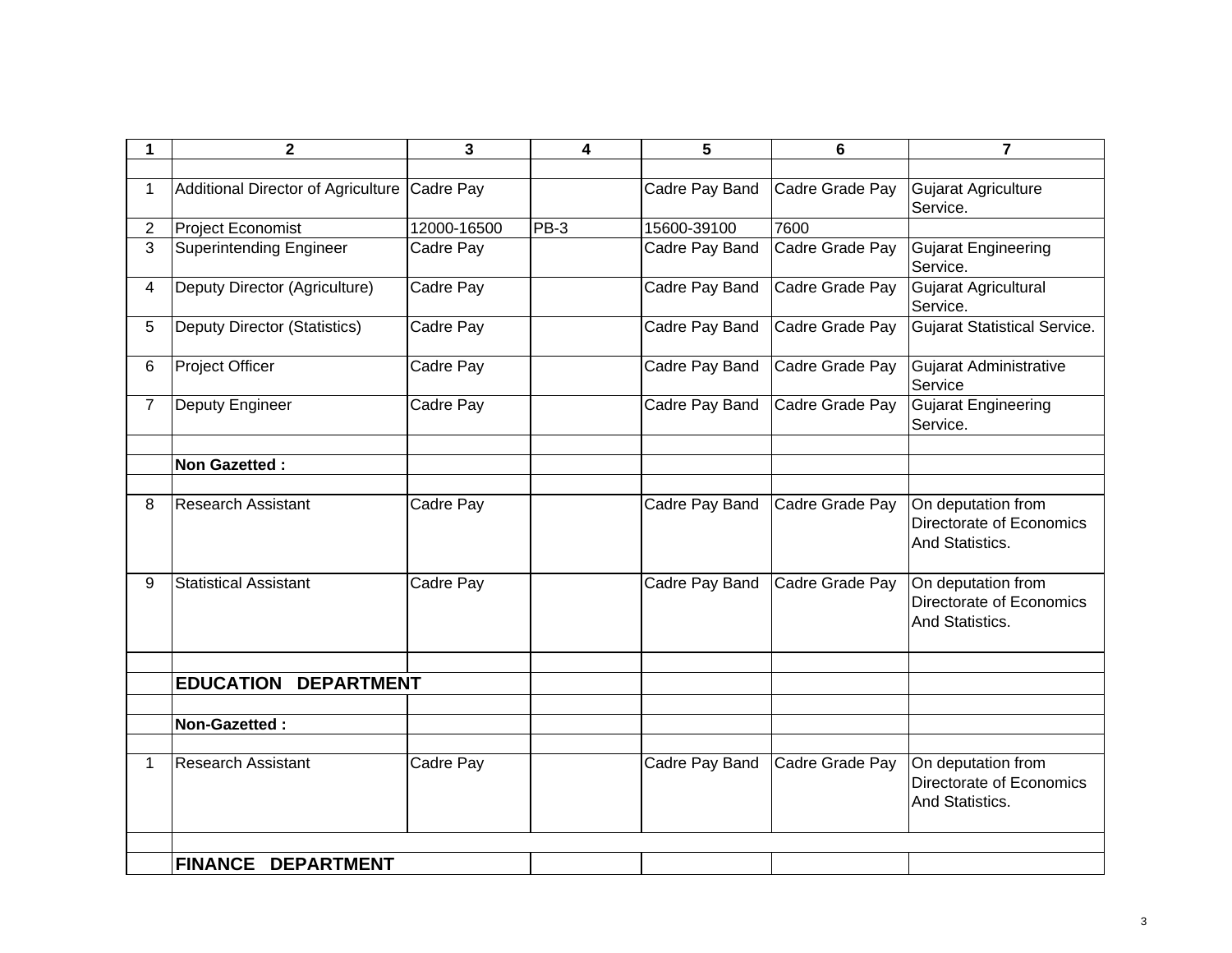| 1              | $\mathbf{2}$                                                                 | 3           | 4           | 5              | $6\phantom{1}6$ | $\overline{7}$                                                           |
|----------------|------------------------------------------------------------------------------|-------------|-------------|----------------|-----------------|--------------------------------------------------------------------------|
|                |                                                                              |             |             |                |                 |                                                                          |
|                | <b>Gazetted:</b>                                                             |             |             |                |                 |                                                                          |
| $\mathbf{1}$   | Financial Adviser and Ex. Officio Cadre Pay                                  |             |             | Cadre Pay Band | Cadre Grade Pay | On deputation from office                                                |
|                | Joint Secretary.                                                             |             |             |                |                 | of the Comptroller and<br>Auditor General of India.                      |
| $\overline{2}$ | Director Institutional Finance and Cadre Pay<br>Ex. Officio Joint Secretary) |             |             | Cadre Pay Band | Cadre Grade Pay | On deputation from Bank.                                                 |
| 3              | Officer on Special Duty and Ex.<br>Officio Joint Secretary (E.A.)            | Cadre Pay   |             | Cadre Pay Band | Cadre Grade Pay | On deputation from Gujarat<br><b>Account Service</b>                     |
| $\overline{4}$ | Officer on Special Duty and Ex.<br>Officio Deputy Secretary (E.A.)           | Cadre Pay   |             | Cadre Pay Band | Cadre Grade Pay | On deputation from Gujarat<br><b>Account Service</b>                     |
| 5              | Financial Advisor and Ex. Officio<br>Deputy Secretary.                       | 12000-16500 | PB-3        | 15600-39100    | 7600            |                                                                          |
| 6              | Deputy Director (Project<br>Monitoring Unit)                                 | Cadre Pay   |             | Cadre Pay Band | Cadre Grade Pay | Gujarat Account Service.                                                 |
| $\overline{7}$ | Accounts Officer (D.M.O.)                                                    | Cadre Pay   |             | Cadre Pay Band | Cadre Grade Pay | On deputation from Gujarat<br><b>Account Service</b>                     |
| 8              | <b>Divisional Accountant</b>                                                 | 6500-10500  | <b>PB-2</b> | 9300-34800     | 4200            | <b>Accountant General Cadre</b>                                          |
|                | <b>Small Savings (Information) Unit</b>                                      |             |             |                |                 |                                                                          |
|                | Non-Gazetted:                                                                |             |             |                |                 |                                                                          |
|                |                                                                              |             |             |                |                 |                                                                          |
| 9              | Senior sub Editor                                                            | Cadre Pay   |             | Cadre Pay Band | Cadre Grade Pay | On deputation from<br>Information and<br><b>Broadcasting Department.</b> |
| 10             | Peon-cum-Packer.                                                             | Cadre Pay   |             | Cadre Pay Band | Cadre Grade Pay | On deputation from<br>Information and<br><b>Broadcasting Department.</b> |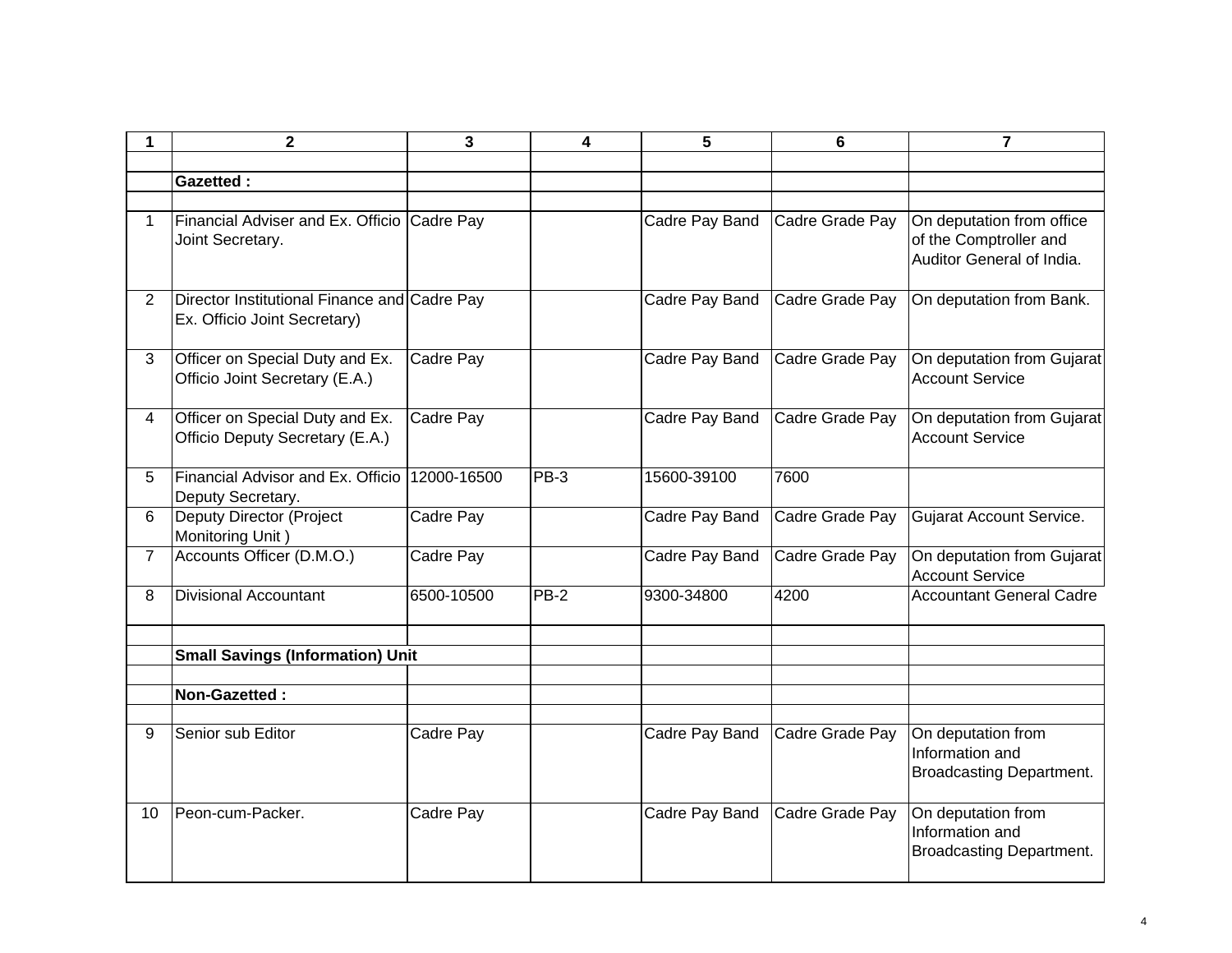| 1              | $\mathbf{2}$                                  | 3              | $\overline{\mathbf{4}}$ | 5                 | 6               | $\overline{7}$                                                                                    |
|----------------|-----------------------------------------------|----------------|-------------------------|-------------------|-----------------|---------------------------------------------------------------------------------------------------|
|                |                                               |                |                         |                   |                 |                                                                                                   |
|                | FOOD, CIVIL SUPPLIES AND CONSUMER AFFAIRS     |                |                         | <b>DEPARTMENT</b> |                 |                                                                                                   |
|                |                                               |                |                         |                   |                 |                                                                                                   |
|                | <b>Gazetted:</b>                              |                |                         |                   |                 |                                                                                                   |
|                |                                               |                |                         |                   |                 |                                                                                                   |
| $\mathbf 1$    | Deputy Director (Information)                 | Cadre Pay      |                         | Cadre Pay Band    | Cadre Grade Pay | On deputation from<br>Directorate of Information.                                                 |
| $\overline{2}$ | Deputy Director (Market<br>Intelligence Cell) | Cadre Pay      |                         | Cadre Pay Band    | Cadre Grade Pay | Gujarat Statistical<br>Services.                                                                  |
| 3              | <b>Research Officer</b>                       | Cadre Pay      |                         | Cadre Pay Band    | Cadre Grade Pay | <b>Gujarat Statistical</b><br>Services.                                                           |
|                |                                               |                |                         |                   |                 |                                                                                                   |
|                | Non-Gazetted:                                 |                |                         |                   |                 |                                                                                                   |
| $\overline{4}$ | Research Assistant                            | Cadre Pay      |                         | Cadre Pay Band    | Cadre Grade Pay | On deputation from<br>Directorate of Economics<br>And Statistics.                                 |
| 5              | <b>Statistical Assistant</b>                  | Cadre Pay      |                         | Cadre Pay Band    | Cadre Grade Pay | On deputation from<br>Directorate of Economics<br>And Statistics.                                 |
| 6              | <b>Telex Operator</b>                         | (i) 4000-6000  |                         | $(i)$ 5200-20200  |                 | 2400 Personal Scale.<br>Henceforth only Typist may<br>be placed on this post with<br>special pay. |
|                |                                               | (ii) 3050-4590 |                         | (ii) 5200-20200   | 1900            |                                                                                                   |
|                |                                               |                |                         |                   |                 |                                                                                                   |
|                | <b>GENERAL ADMINISTRATION DEPARTMENT</b>      |                |                         |                   |                 |                                                                                                   |
|                |                                               |                |                         |                   |                 |                                                                                                   |
|                | <b>Gazetted:</b>                              |                |                         |                   |                 |                                                                                                   |
| 1.             | Director, Perspective Planning                | 14300-18300    | PB-4                    | 37400-67000       | 8700            |                                                                                                   |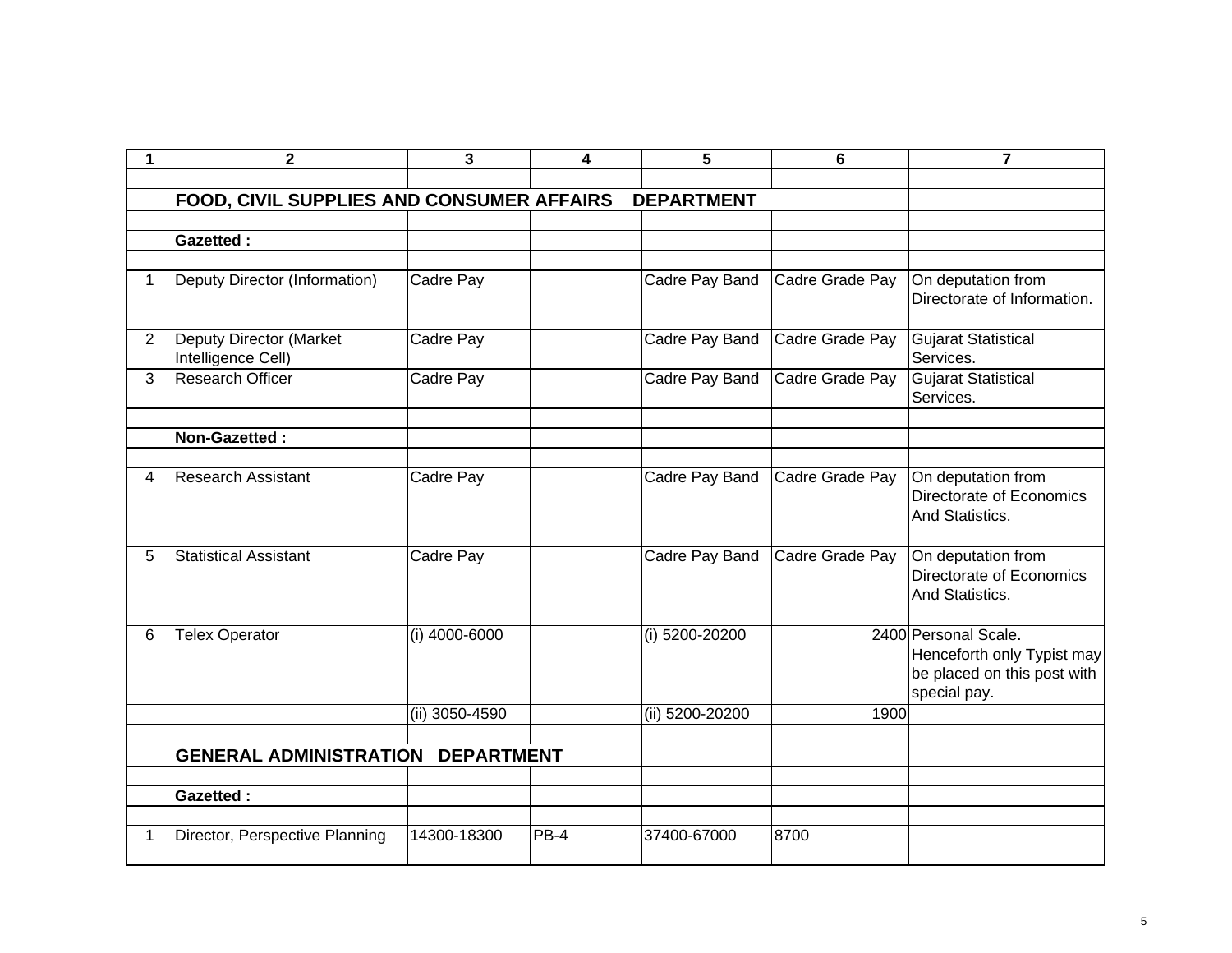| 1              | $\mathbf{2}$                 | 3          | 4                         | 5                                  | 6                       | $\overline{7}$                                                                        |
|----------------|------------------------------|------------|---------------------------|------------------------------------|-------------------------|---------------------------------------------------------------------------------------|
| $\overline{2}$ | Officer on Special Duty      | Cadre Pay  |                           | Cadre Pay Band                     | Cadre Grade Pay         | <b>Gujarat Statistical Service</b>                                                    |
| 3              | <b>Joint Director</b>        | Cadre Pay  |                           | Cadre Pay Band                     | Cadre Grade Pay         | <b>Gujarat Statistical Service</b>                                                    |
| 4              | Senior Analyst               | 8500-14000 | $(i)$ PB-3<br>$(ii)$ PB-2 | (i) 15600-39100<br>(ii) 9300-34800 | (i) 5400<br>$(ii)$ 5400 | (i) If the post belongs to<br>Class-I<br>(ii) If the post belongs to<br>Cass-II cadre |
| 5              | <b>Personal Secretary</b>    | 8500-14000 | $(i)$ PB-3<br>$(ii)$ PB-2 | (i) 15600-39100<br>(ii) 9300-34800 | (i) 5400<br>$(ii)$ 5400 | (i) If the post belongs to<br>Class-I<br>(ii) If the post belongs to<br>Cass-II cadre |
| 6              | <b>Management Consultant</b> | 8500-14000 | $(i)$ PB-3<br>$(ii)$ PB-2 | (i) 15600-39100<br>(ii) 9300-34800 | (i) 5400<br>(ii) 5400   | (i) If the post belongs to<br>Class-I<br>(ii) If the post belongs to<br>Cass-II cadre |
| $\overline{7}$ | <b>Special Officer</b>       | 8000-14050 | $(i)$ PB-3<br>$(ii)$ PB-2 | (i) 15600-39100<br>(ii) 9300-34800 | (i) 5400<br>(ii) 5400   | (i) If the post belongs to<br>Class-I<br>(ii) If the post belongs to<br>Cass-II cadre |
| 8              | Reporter                     | 8000-13500 | $(i)$ PB-3<br>$(ii)$ PB-2 | (i) 15600-39100<br>(ii) 9300-34800 | (i) 5400<br>(ii) 5400   | (i) If the post belongs to<br>Class-I<br>(ii) If the post belongs to<br>Cass-II cadre |
| 9              | <b>Research Officer</b>      | Cadre Pay  |                           | Cadre Pay Band                     |                         | <b>Gujarat Statistical Service</b>                                                    |
| 10             | <b>Personal Assistant</b>    | 6500-10500 | $PB-2$                    | 9300-34800                         | 4200                    |                                                                                       |
|                | Non-Gazetted:                |            |                           |                                    |                         |                                                                                       |
| 11             | Librarian                    | Cadre Pay  |                           | Cadre Pay Band                     | Cadre Grade Pay         | On deputation from<br>Directorate of Libraries.                                       |
| 12             | <b>Research Assistant</b>    | Cadre Pay  |                           | Cadre Pay Band                     | Cadre Grade Pay         | On deputation from<br>Directorate of Economics<br>And Statistics.                     |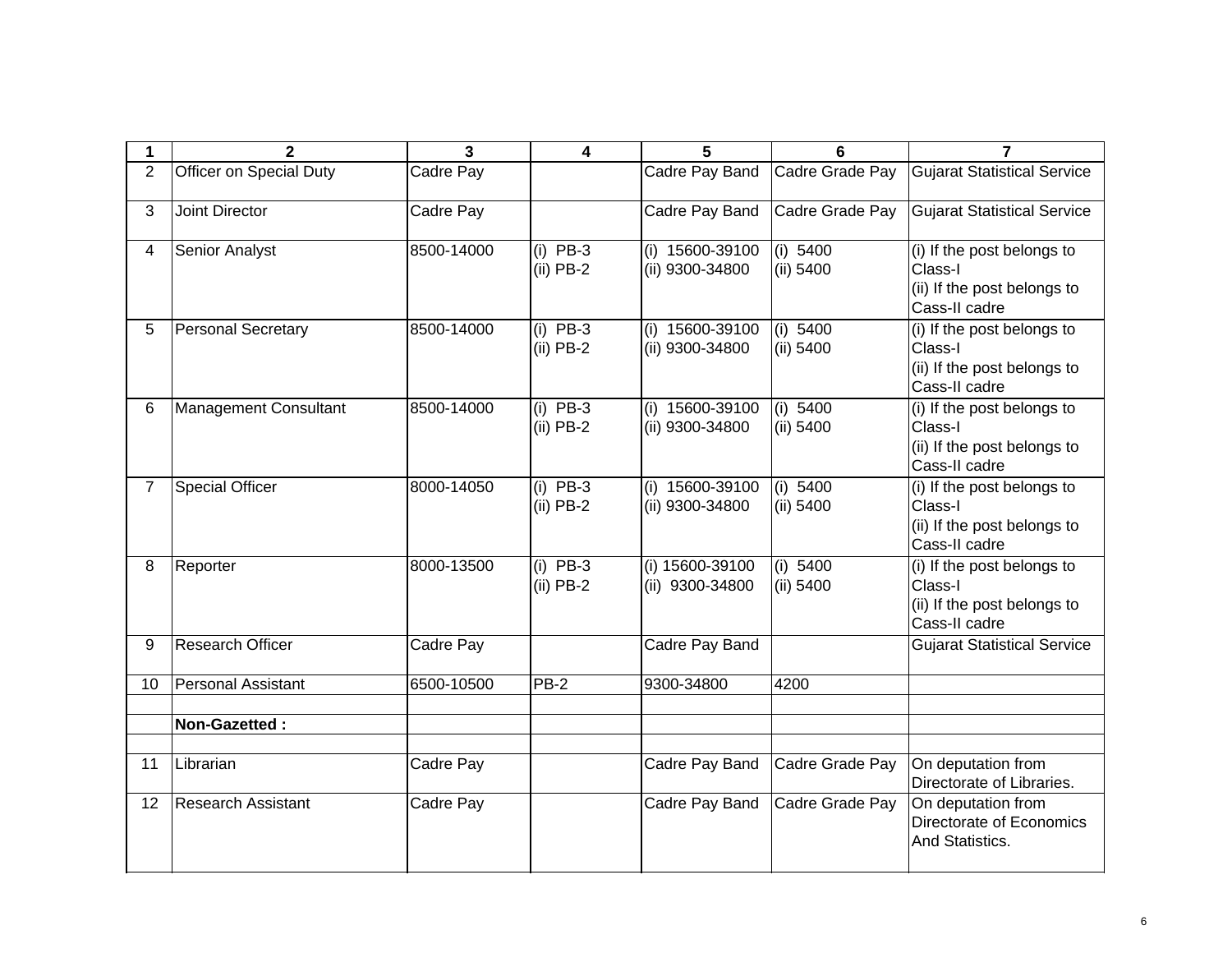|    |                        |                                   |                           | 5                                 |                         |                                                                                              |
|----|------------------------|-----------------------------------|---------------------------|-----------------------------------|-------------------------|----------------------------------------------------------------------------------------------|
| 13 | Statistical Assistant  | Cadre Pay                         |                           | Cadre Pay Band                    | Cadre Grade Pay         | On deputation from<br>Directorate of Economics<br>And Statistics.                            |
| 14 | Telex Operator         | $(i)$ 4000-6000<br>(ii) 3050-4590 | $(i)$ PB-1<br>$(ii)$ PB-1 | (i) 5200-20200<br>(ii) 5200-20200 | $(i)$ 2400<br>(ii) 1900 | Personal Scale.<br>Henceforth only Typist may<br>be placed on this post with<br>special pay. |
| 15 | Packer-cum-Binder      | 2650-4000                         | 1S                        | 4440-7440                         | 1650                    |                                                                                              |
| 16 | Mukadam (Mukhya Hamal) | 2610-3540                         | 1S                        | 4440-7440                         | 1400                    |                                                                                              |
| 17 | Roneo Operator         | 2550-3200                         | 1S                        | 4440-7440                         | 1300                    |                                                                                              |

|                | <b>FOREST AND ENVIRONMENT DEPARTMENT</b>                  |           |                |                 |                                                                   |
|----------------|-----------------------------------------------------------|-----------|----------------|-----------------|-------------------------------------------------------------------|
|                |                                                           |           |                |                 |                                                                   |
|                | <b>HEALTH AND FAMILY WELFARE DEPARTMENT</b>               |           |                |                 |                                                                   |
|                |                                                           |           |                |                 |                                                                   |
|                | <b>Gazetted:</b>                                          |           |                |                 |                                                                   |
|                |                                                           |           |                |                 |                                                                   |
|                | <b>Chief Engineer</b>                                     | Cadre Pay | Cadre Pay Band | Cadre Grade Pay | <b>Public Health Engineering</b><br>Service.                      |
| $\overline{2}$ | Supdt. Engineer (OSD)                                     | Cadre Pay | Cadre Pay Band | Cadre Grade Pay | <b>Public Health Engineering</b><br>Service.                      |
| 3              | <b>Project Officer</b>                                    | Cadre Pay | Cadre Pay Band | Cadre Grade Pay | On deputation from<br>Directorate of Economics<br>And Statistics. |
| 4              | <b>Executive Engineer</b>                                 | Cadre Pay | Cadre Pay Band | Cadre Grade Pay | <b>Public Health Engineering</b><br>Service.                      |
| 5              | Deputy Director, Planning Ex-<br>Officio Under Secretary. | Cadre Pay | Cadre Pay Band | Cadre Grade Pay | <b>Gujarat Statistical Service.</b>                               |
| 6              | Deputy Executive Engineer                                 | Cadre Pay | Cadre Pay Band | Cadre Grade Pay | <b>Public Health Engineering</b><br>Service.                      |
|                |                                                           |           |                |                 |                                                                   |
|                |                                                           |           |                |                 |                                                                   |
|                | <b>Non-Gazetted:</b>                                      |           |                |                 |                                                                   |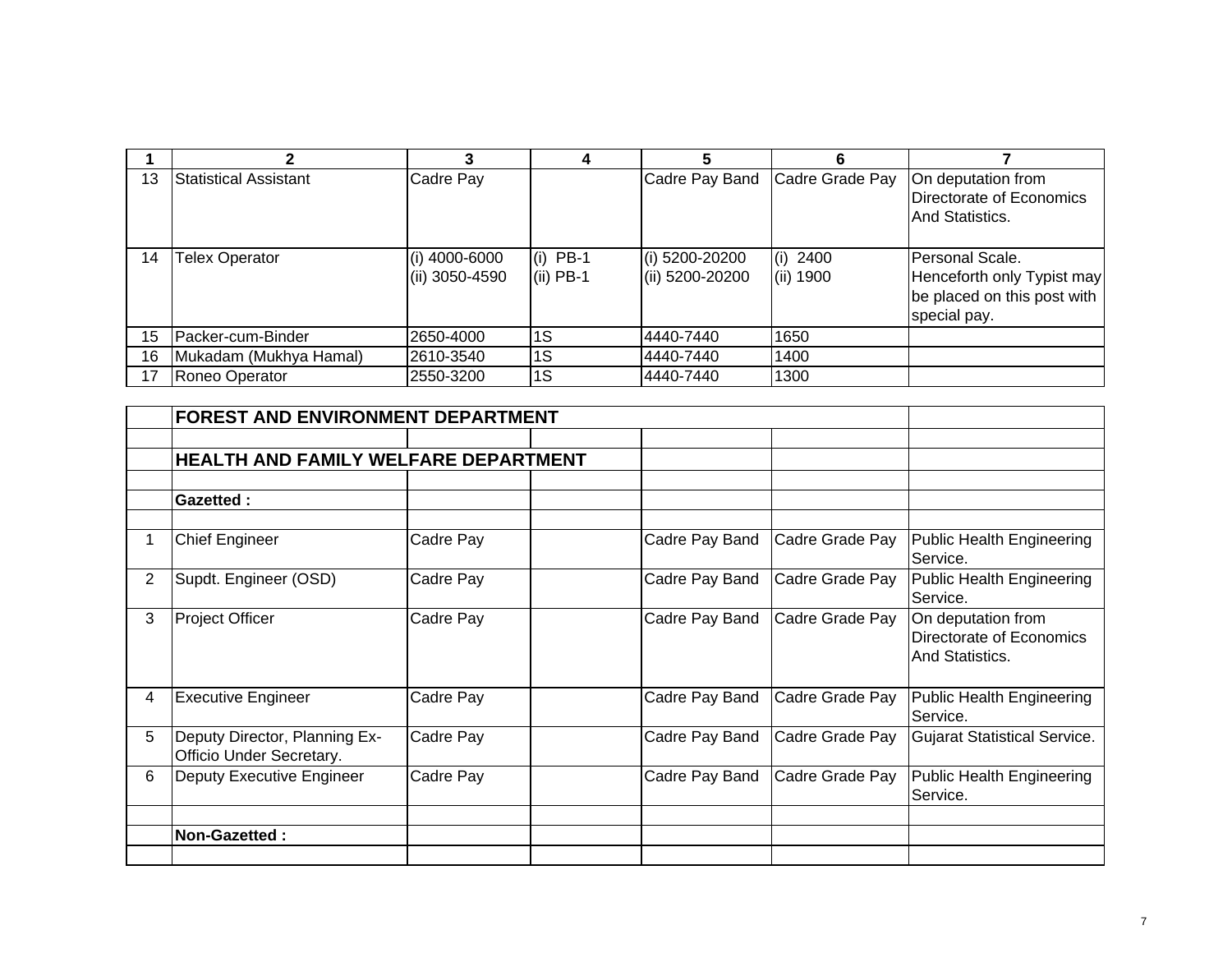| 1              | $\mathbf 2$                                    | 3           | 4      | 5              | $6\phantom{1}6$ | $\overline{7}$                      |
|----------------|------------------------------------------------|-------------|--------|----------------|-----------------|-------------------------------------|
| $\overline{7}$ | <b>Research Assistant</b>                      | Cadre Pay   |        | Cadre Pay Band | Cadre Grade Pay | On deputation from                  |
|                |                                                |             |        |                |                 | Directorate of Economics            |
|                |                                                |             |        |                |                 | And Statistics.                     |
|                |                                                |             |        |                |                 |                                     |
| 8              | Packer-cum-Binder                              | 2650-4000   | 1S     | 4440-7440      | 1650            |                                     |
|                |                                                |             |        |                |                 |                                     |
|                | <b>HOME DEPARTMENT</b>                         |             |        |                |                 |                                     |
|                |                                                |             |        |                |                 |                                     |
|                | Non-Gazetted:                                  |             |        |                |                 |                                     |
|                |                                                |             |        |                |                 |                                     |
| 1              | Rider                                          | Cadre Pay   |        | Cadre Pay Band | Cadre Grade Pay | On deputation from Police           |
|                |                                                |             |        |                |                 | Department.                         |
|                |                                                |             |        |                |                 |                                     |
|                | <b>INDUSTRIES AND MINES DEPARTMENT</b>         |             |        |                |                 |                                     |
|                |                                                |             |        |                |                 |                                     |
|                | <b>Gazetted:</b>                               |             |        |                |                 |                                     |
| 1              | <b>Technical Adviser</b>                       | 12000-16500 | $PB-3$ | 15600-39100    | 7600            |                                     |
| $\overline{2}$ | <b>Industrial Financial Adviser</b>            | Cadre Pay   |        | Cadre Pay Band | Cadre Grade Pay | On deputation from State            |
|                |                                                |             |        |                |                 | Bank of India.                      |
| 3              | <b>Research Officer</b>                        | Cadre Pay   |        | Cadre Pay Band | Cadre Grade Pay | Gujarat Statistical service.        |
|                |                                                |             |        |                |                 |                                     |
|                |                                                |             |        |                |                 |                                     |
|                | <b>INFORMATION AND BROADCASTING DEPARTMENT</b> |             |        |                |                 |                                     |
|                |                                                |             |        |                |                 |                                     |
|                | <b>LABOUR AND EMPLOYMENT DEPARTMENT</b>        |             |        |                |                 |                                     |
|                |                                                |             |        |                |                 |                                     |
|                | Gazette:                                       |             |        |                |                 |                                     |
| 1              | <b>Deputy Director</b>                         | Cadre Pay   |        | Cadre Pay Band | Cadre Grade Pay | <b>Gujarat Statistical Service.</b> |
| $\overline{2}$ | Research Officer                               | Cadre Pay   |        | Cadre Pay Band | Cadre Grade Pay | <b>Gujarat Statistical Service.</b> |
|                |                                                |             |        |                |                 |                                     |
|                | Non-Gazette:                                   |             |        |                |                 |                                     |
| 3              | <b>Research Assistant</b>                      | Cadre Pay   |        | Cadre Pay Band | Cadre Grade Pay | On deputation from                  |
|                |                                                |             |        |                |                 | Directorate of Economics            |
|                |                                                |             |        |                |                 | And Statistics.                     |
|                |                                                |             |        |                |                 |                                     |
|                |                                                |             |        |                |                 |                                     |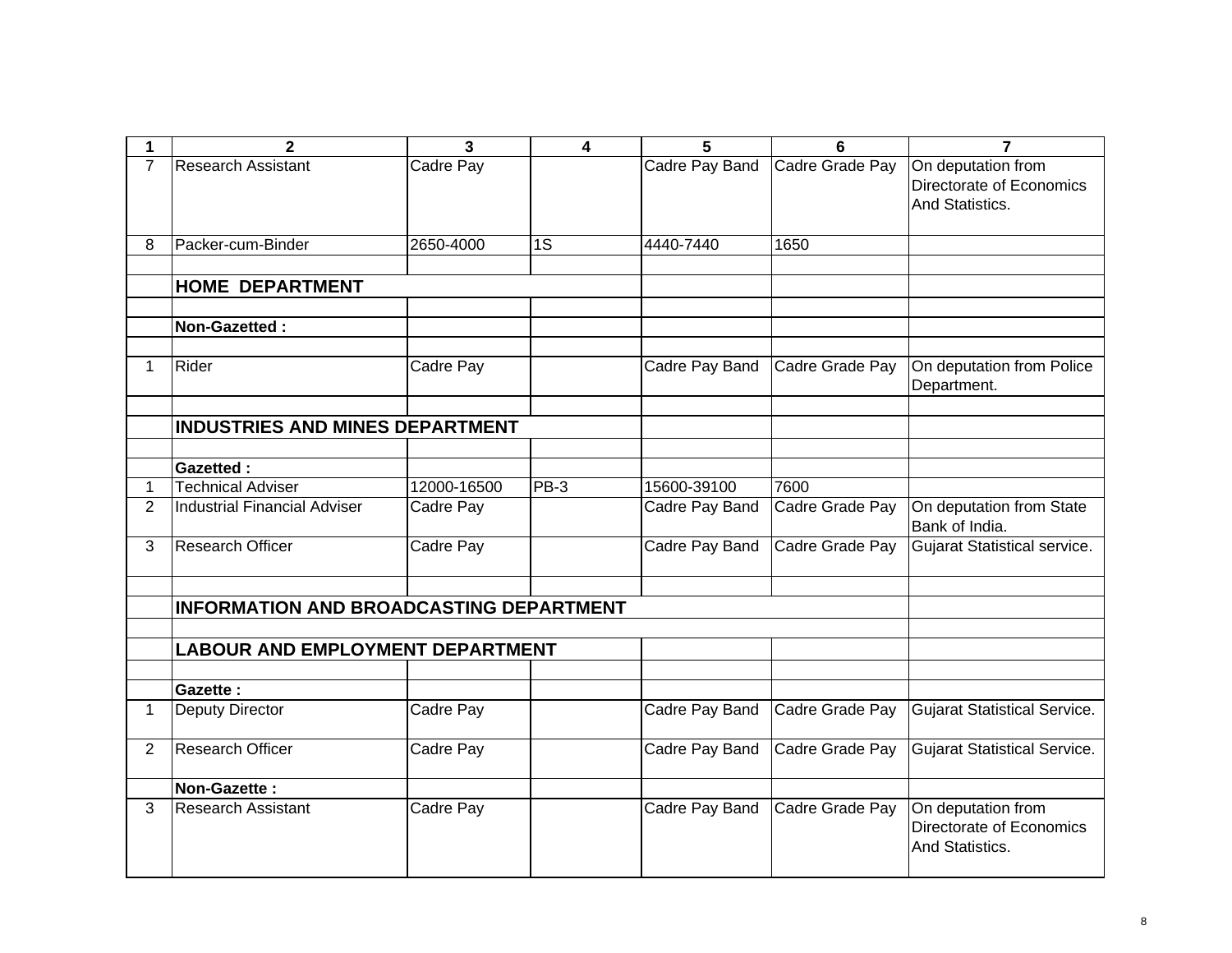| $\mathbf 1$    | $\mathbf{2}$                                                       | 3                                                                                        | 4                         | 5                                    | 6                       | $\overline{7}$                                                                                                                                                                         |
|----------------|--------------------------------------------------------------------|------------------------------------------------------------------------------------------|---------------------------|--------------------------------------|-------------------------|----------------------------------------------------------------------------------------------------------------------------------------------------------------------------------------|
|                | <b>LEGAL DEPARTMENT</b>                                            |                                                                                          |                           |                                      |                         |                                                                                                                                                                                        |
|                |                                                                    |                                                                                          |                           |                                      |                         |                                                                                                                                                                                        |
|                | Gazette:                                                           |                                                                                          |                           |                                      |                         |                                                                                                                                                                                        |
| $\mathbf 1$    | Secretary and Remembrance of<br>Legal Affairs.                     | 18400-22400                                                                              | $PB-4$                    | 37400-67000                          | 10000                   |                                                                                                                                                                                        |
| 2              | Solicitor and Ex-officio Deputy<br>Secretary.                      | Cadre Pay                                                                                |                           | Cadre Pay Band                       | Cadre Grade Pay         | On deputation from<br>Judicial Department.                                                                                                                                             |
| 3              | <b>Additional Solicitor and</b><br>Ex-<br>officio Deputy Secretary | Cadre Pay                                                                                |                           | Cadre Pay Band                       | Cadre Grade Pay         | On deputation from<br>Judicial Department.                                                                                                                                             |
| 4              | Special Officer and Ex-officio<br><b>Under Secretary</b>           | Cadre Pay                                                                                |                           | Cadre Pay Band                       | Cadre Grade Pay         | On deputation from<br>Judicial Department.                                                                                                                                             |
| 5              | <b>Assistant Solicitor (meant for</b><br>Legal side)               | 8500-14000                                                                               | $(I)$ PB-3<br>$(ii)$ PB-2 | $(I)$ 15600-39100<br>(ii) 9300-34800 | $(I)$ 5400<br>(ii) 5400 | (I) If the post belongs to<br>Class-I<br>(ii) If the post belongs to<br>Cass-II cadre                                                                                                  |
| 6              | Assistant Draftsman                                                | 8500-14000                                                                               | $(I)$ PB-3<br>$(ii)$ PB-2 | (I) 15600-39100<br>(ii) 9300-34800   | (I) 5400<br>(ii) 5400   | (i) If the post belongs to<br>Class-I<br>(ii) If the post belongs to<br>Cass-II cadre                                                                                                  |
| $\overline{7}$ | <b>Assistant Public Prosecutor</b>                                 | 8000-13500<br>Senior scale of<br>Rs. 10000-<br>15200 for 10%<br>of the existing<br>post. | $(i)$ PB-3<br>$(ii)$ PB-2 | (i) 15600-39100<br>(ii) 9300-34800   | (i) 5400<br>(ii) 5400   | (i) If the post belongs to<br>Class-I<br>(ii) If the post belongs to<br>Cass-II cadre<br>Senior scale of Rs. 15600-<br>39100 with grade of<br>Rs.6600 for 10% of the<br>existing post. |
|                |                                                                    |                                                                                          |                           |                                      |                         |                                                                                                                                                                                        |
|                | Non-Gazetted:                                                      |                                                                                          |                           |                                      |                         |                                                                                                                                                                                        |
| 8              | Supervisor                                                         | 6500-10500                                                                               | <b>PB-2</b>               | 9300-34800                           | 4200                    |                                                                                                                                                                                        |
| 9              | Deputy Section Officer (Legal<br>Side)                             | 5500-9000                                                                                | <b>PB-2</b>               | 9300-34800                           | 4200                    |                                                                                                                                                                                        |
| 10             | Librarian                                                          | 4500-7000                                                                                | $PB-1$                    | 5200-20200                           | 2800                    |                                                                                                                                                                                        |
| 11             | Translator                                                         | 4500-7000                                                                                | <b>PB-1</b>               | 5200-20200                           | 2800                    |                                                                                                                                                                                        |
| 12             | Assistant Librarian                                                | 4000-6000                                                                                | <b>PB-1</b>               | 5200-20200                           | 2400                    |                                                                                                                                                                                        |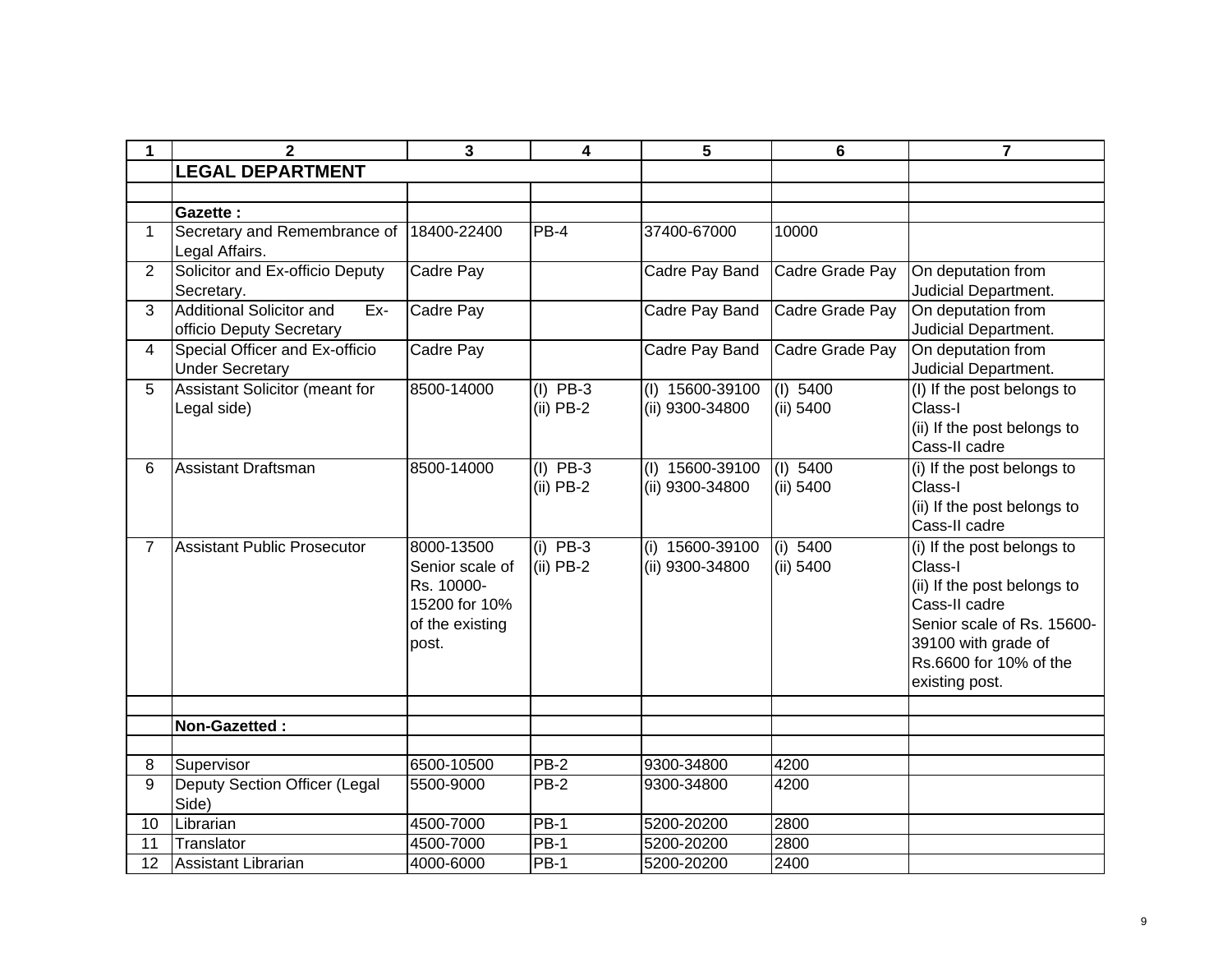|                 | $\mathbf{2}$                                                  | 3           | 4                         | 5                                  | 6                     | $\overline{7}$                                                                                                                  |
|-----------------|---------------------------------------------------------------|-------------|---------------------------|------------------------------------|-----------------------|---------------------------------------------------------------------------------------------------------------------------------|
|                 |                                                               |             |                           |                                    |                       |                                                                                                                                 |
|                 | LEGISLATURE AND PARLIAMENTARY AFFAIRS DEPARTMENT              |             |                           |                                    |                       |                                                                                                                                 |
|                 |                                                               |             |                           |                                    |                       |                                                                                                                                 |
|                 |                                                               |             |                           |                                    |                       |                                                                                                                                 |
|                 | NARMADA, WATER RESOURCES, WATER SUPPLY AND KALPSAR DEPARTMENT |             |                           |                                    |                       |                                                                                                                                 |
|                 |                                                               |             |                           |                                    |                       |                                                                                                                                 |
| 1               | <b>Gazetted:</b><br><b>Additional Chief Secretary</b>         | 22400-24500 | $PB-4$                    | 37400-67000                        | 12000                 |                                                                                                                                 |
| $\overline{2}$  | Secretary                                                     | 18400-22400 | $PB-4$                    | 37400-67000                        | 10000                 |                                                                                                                                 |
| 3               | Chief Engineer and Joint<br>Secretary                         | Cadre Pay   |                           | Cadre Pay Band                     | Cadre Grade Pay       | <b>Gujarat Engineering</b><br>Service.                                                                                          |
| $\overline{4}$  | Officer on Special Duty and Joint 14300-18300<br>Secretary    |             | PB-4                      | 37400-67000                        | 8700                  |                                                                                                                                 |
| 5 <sup>5</sup>  | Superintending Engineer/Officer<br>on Special Duty            | Cadre Pay   |                           | Cadre Pay Band                     | Cadre Grade Pay       | <b>Gujarat Engineering</b><br>Service.                                                                                          |
| 6               | Joint Director of Agriculture                                 | Cadre Pay   |                           | Cadre Pay Band                     | Cadre Grade Pay       | Gujarat Agricultural<br>Service.                                                                                                |
| $\overline{7}$  | Additional Collector and Deputy<br>Secretary.                 | Cadre Pay   |                           | Cadre Pay Band                     | Cadre Grade Pay       | <b>Gujarat Administrative</b><br>Service.                                                                                       |
| 8               | Director, Rehabilitation and<br>Deputy Secretary.             | Cadre Pay   |                           | Cadre Pay Band                     | Cadre Grade Pay       | <b>Gujarat Administrative</b><br>Service.                                                                                       |
| 9               | Executive Engineer / Under<br>Secretary (Technical)           | Cadre Pay   |                           | Cadre Pay Band                     | Cadre Grade Pay       | <b>Gujarat Engineering</b><br>Service.                                                                                          |
| 10 <sup>°</sup> | Deputy Town Planner                                           | Cadre Pay   |                           | Cadre Pay Band                     | Cadre Grade Pay       | Town Planning Cadre.                                                                                                            |
| 11              | Agronomist Class-I                                            | Cadre Pay   |                           | Cadre Pay Band                     | Cadre Grade Pay       | Gujarat Agricultural<br>Service.                                                                                                |
| 12              | Deputy Director (Planning)                                    | Cadre Pay   |                           | Cadre Pay Band                     | Cadre Grade Pay       | <b>Gujarat Statistical Service.</b>                                                                                             |
| 13              | Deputy Executive Engineer                                     | 8000-13500  | $(i)$ PB-3<br>$(ii)$ PB-2 | (i) 15600-39100<br>(ii) 9300-34800 | (i) 5400<br>(ii) 5400 | (i) If the post belongs to<br>Class-I<br>(ii) If the post belongs to<br>Cass-II cadre<br><b>Gujarat Engineering</b><br>Service. |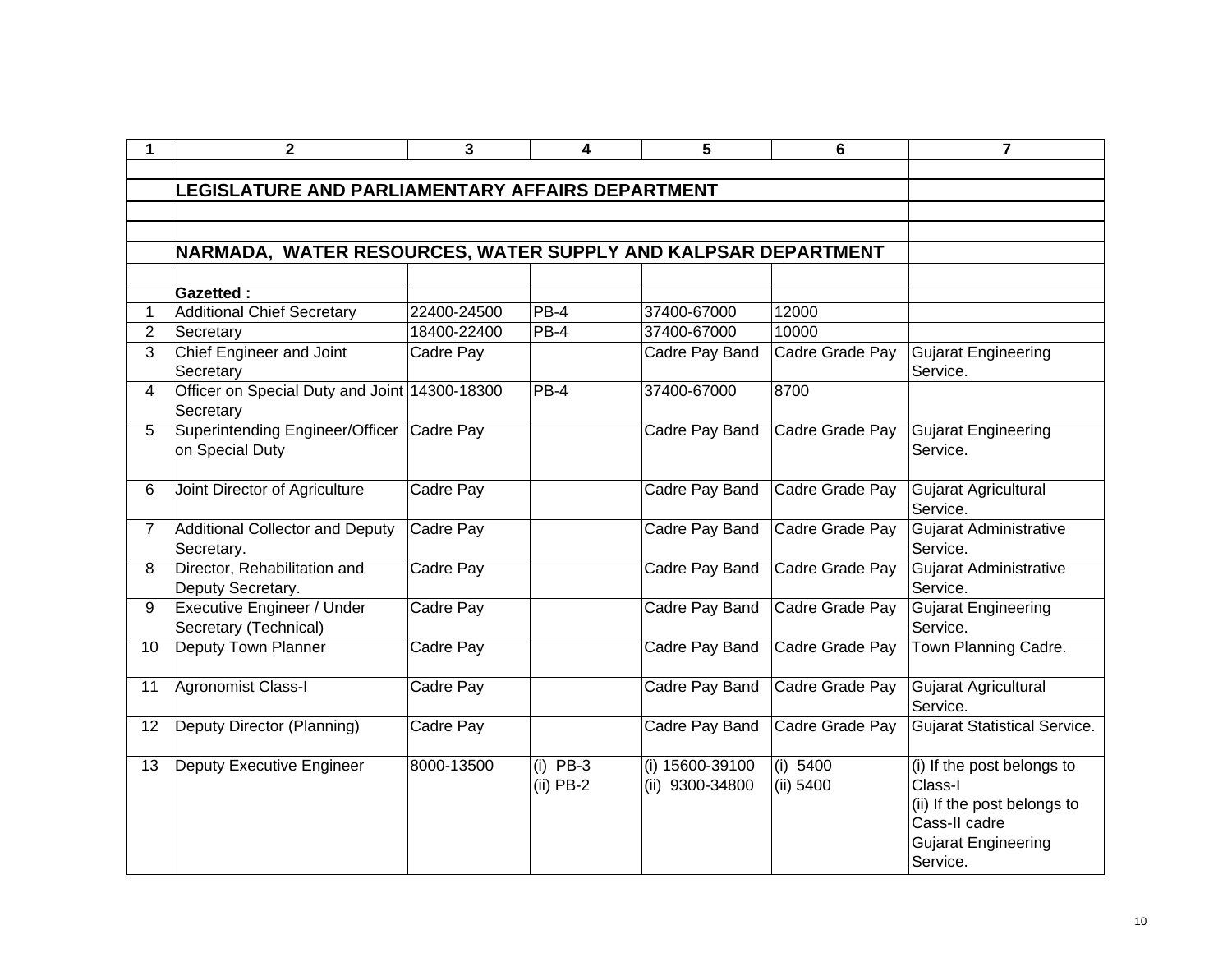| 1  | $\overline{2}$                               | $\overline{\mathbf{3}}$ | 4           | 5                     | $6\phantom{1}$  | $\overline{7}$                      |
|----|----------------------------------------------|-------------------------|-------------|-----------------------|-----------------|-------------------------------------|
| 14 | Geologist Class-II                           | 8000-13500              | $(i)$ PB-3  | (i) 15600-39100       | (i) 5400        | (i) If the post belongs to          |
|    |                                              |                         | $(ii)$ PB-2 | (ii) 9300-34800       | (ii) 5400       | Class-I                             |
|    |                                              |                         |             |                       |                 | (ii) If the post belongs to         |
|    |                                              |                         |             |                       |                 | Cass-II cadre                       |
| 15 | Agronomist Class-II / Assistant              | Cadre Pay               |             | <b>Cadre Pay Band</b> | Cadre Grade Pay | Gujarat Agricultural                |
|    | Agronomist.                                  |                         |             |                       |                 | Service.                            |
| 16 | Assistant District Registrar of Co-Cadre Pay |                         |             | Cadre Pay Band        | Cadre Grade Pay | <b>Gujarat Co-operation</b>         |
|    | operative Societies                          |                         |             |                       |                 | Service.                            |
| 17 | <b>Chitnis</b>                               | Cadre Pay               |             | Cadre Pay Band        | Cadre Grade Pay | <b>Gujarat Development</b>          |
|    |                                              |                         |             |                       |                 | Service                             |
| 18 | Accounts Officer                             | Cadre Pay               |             | Cadre Pay Band        | Cadre Grade Pay | On deputation from office           |
|    |                                              |                         |             |                       |                 | of the Accountant General.          |
|    |                                              |                         |             |                       |                 |                                     |
| 19 | <b>Accounts Officer</b>                      | Cadre Pay               |             | Cadre Pay Band        | Cadre Grade Pay | <b>Gujarat Accounts Service.</b>    |
|    |                                              |                         |             |                       |                 |                                     |
| 20 | <b>Research Officer</b>                      | Cadre Pay               |             | Cadre Pay Band        | Cadre Grade Pay | <b>Gujarat Statistical Service.</b> |
| 21 | <b>Assistant Engineer</b>                    | Cadre Pay               |             | Cadre Pay Band        | Cadre Grade Pay | <b>Gujarat Engineering</b>          |
|    |                                              |                         |             |                       |                 | Service.                            |
|    |                                              |                         |             |                       |                 |                                     |
|    | Non-Gazetted:                                |                         |             |                       |                 |                                     |
| 22 | Head Draftsman                               | 5500-9000               | $PB-2$      | 9300-34800            | 4200            |                                     |
| 23 | Planning Assistant                           | 5500-9000               | PB-2        | 9300-34800            | 4200            | Town Planning Cadre.                |
| 24 | <b>Research Assistant</b>                    | Cadre Pay               |             | Cadre Pay Band        | Cadre Grade Pay | On deputation from                  |
|    |                                              |                         |             |                       |                 | Directorate of Economics            |
|    |                                              |                         |             |                       |                 | And Statistics.                     |
|    |                                              |                         |             |                       |                 |                                     |
| 25 | Draftsman                                    | 5000-8000               | <b>PB-2</b> | 9300-34800            | 4200            |                                     |
| 26 | <b>Divisional Head Clerk</b>                 | 5000-8000               | PB-2        | 9300-34800            | 4200            |                                     |
| 27 | <b>First Clerk</b>                           | 5000-8000               | <b>PB-2</b> | 9300-34800            | 4200            |                                     |
| 28 | <b>Divisional Accountant</b>                 | 5000-8000               | PB-2        | 9300-34800            | 4200            |                                     |
| 29 | <b>Accountant Group-II</b>                   | 5000-8000               | $PB-2$      | 9300-34800            | 4200            |                                     |
| 30 | <b>Additional Assistant Engineer</b>         | 5500-9000               | $PB-2$      | 9300-34800            | 4200            |                                     |
| 31 | <b>Statistical Assistant</b>                 | Cadre Pay               |             | Cadre Pay Band        | Cadre Grade Pay | On deputation from                  |
|    |                                              |                         |             |                       |                 | Directorate of Economics            |
|    |                                              |                         |             |                       |                 | And Statistics.                     |
|    |                                              |                         |             |                       |                 |                                     |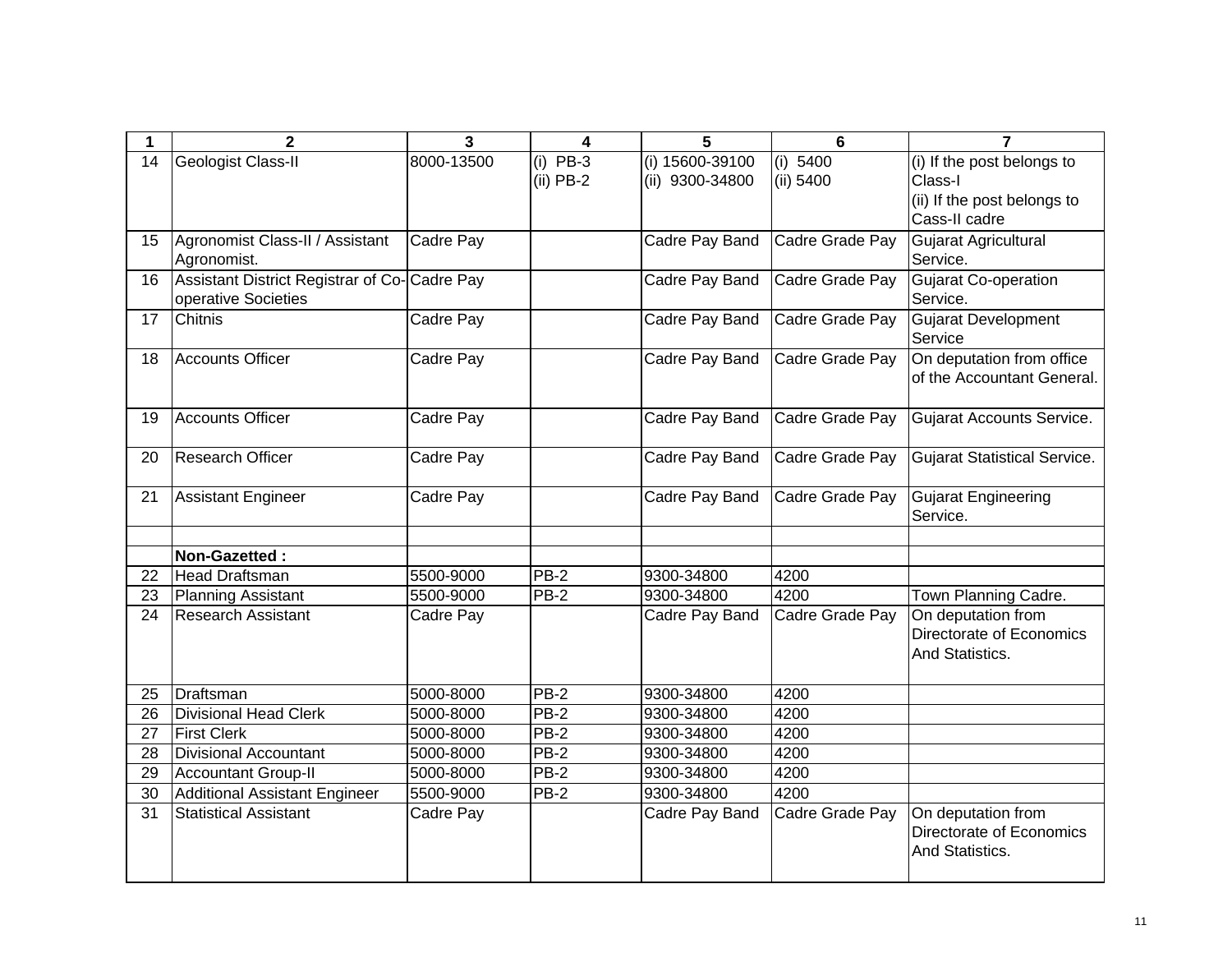| 32 | lAssistant Draftsman. | 4000-6000 | IPB-1 | 15200-20200 | <b>2400</b> |  |
|----|-----------------------|-----------|-------|-------------|-------------|--|
| 33 | <b>Store Keeper</b>   | 4000-6000 | IPB-1 | 5200-20200  | <b>2400</b> |  |
| 34 | Tracer                | 3050-4590 | IPB-1 | 5200-20200  | 1900        |  |
| 35 | Computer Clerk        | 3050-4590 | IPB-1 | 5200-20200  | 1900        |  |
| 36 | Fero Machine Operator | 2650-4000 | l1S   | 4440-7440   | 1650        |  |

|                | PANCHAYAT, RURAL HOUSING AND RURAL   |           |        |                |                 |                                                                   |
|----------------|--------------------------------------|-----------|--------|----------------|-----------------|-------------------------------------------------------------------|
|                |                                      |           |        |                |                 |                                                                   |
|                | <b>Gazetted:</b>                     |           |        |                |                 |                                                                   |
|                |                                      |           |        |                |                 |                                                                   |
| 1              | Officer on Special Duty              | Cadre Pay |        | Cadre Pay Band | Cadre Grade Pay | From Town Planning<br>Deptt.                                      |
| $\overline{2}$ | Deputy Director (Planning)           | Cadre Pay |        | Cadre Pay Band | Cadre Grade Pay | <b>Gujarat Statistical Service.</b>                               |
| 3              | Deputy Town Planner                  | Cadre Pay |        | Cadre Pay Band | Cadre Grade Pay | From Town Planning<br>Deptt.                                      |
| 4              | <b>Assistant Town Planner</b>        | Cadre Pay |        | Cadre Pay Band | Cadre Grade Pay | From Town Planning<br>Deptt.                                      |
|                |                                      |           |        |                |                 |                                                                   |
|                | Non-Gazetted:                        |           |        |                |                 |                                                                   |
|                |                                      |           |        |                |                 |                                                                   |
| 5              | Research Assistant                   | Cadre Pay |        | Cadre Pay Band | Cadre Grade Pay | On deputation from<br>Directorate of Economics<br>And Statistics. |
| 6              | Accountant                           | 5000-8000 | $PB-2$ | 9300-34800     | 4200            |                                                                   |
| $\overline{7}$ | <b>Additional Assistant Engineer</b> | Cadre Pay |        | Cadre Pay Band | Cadre Grade Pay | On deputation from Public<br>Health Engineering<br>Service.       |
| 8              | <b>Statistical Assistant</b>         | Cadre Pay |        | Cadre Pay Band | Cadre Grade Pay | On deputation from<br>Directorate of Economics<br>And Statistics. |
| 9              | Packer-cum-binder                    | 2650-4000 | 1S     | 4440-7440      | 1650            |                                                                   |
|                |                                      |           |        |                |                 |                                                                   |
|                | PORTS AND TRANSPORT DEPARTMENT       |           |        |                |                 |                                                                   |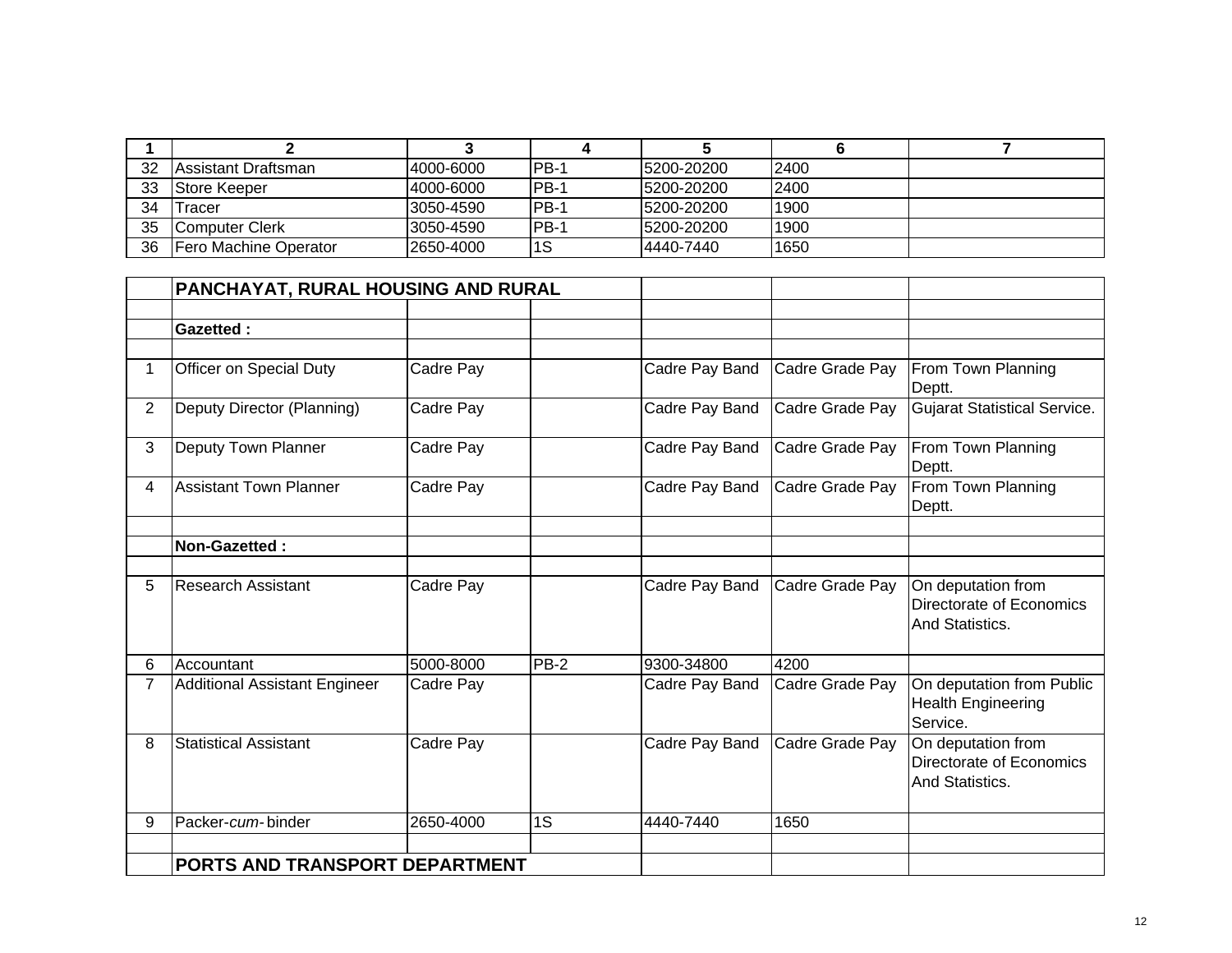| 1              | $\mathbf 2$                   | 3          | 4      | 5              | 6               | $\overline{7}$                                                   |
|----------------|-------------------------------|------------|--------|----------------|-----------------|------------------------------------------------------------------|
|                |                               |            |        |                |                 |                                                                  |
|                | <b>Gazetted:</b>              |            |        |                |                 |                                                                  |
| $\mathbf{1}$   | Deputy Executive Engineer     | Cadre Pay  |        | Cadre Pay Band | Cadre Grade Pay | On deputation from Gujarat<br>Maritime Board.                    |
|                | <b>REVENUE DEPARTMENT</b>     |            |        |                |                 |                                                                  |
|                | <b>Gazetted:</b>              |            |        |                |                 |                                                                  |
| 1              | <b>Senior Town Planner</b>    | Cadre Pay  |        | Cadre Pay Band | Cadre Grade Pay | From Town Planning<br>Cadre.                                     |
| 2              | <b>Junior Town Planner</b>    | Cadre Pay  |        | Cadre Pay Band | Cadre Grade Pay | <b>Gujarat Statistical Service.</b>                              |
| 3              | Deputy Collector              | Cadre Pay  |        | Cadre Pay Band | Cadre Grade Pay | <b>Gujarat Administrative</b><br>Service.                        |
| 4              | <b>Assistant Town Planner</b> | Cadre Pay  |        | Cadre Pay Band | Cadre Grade Pay | From Town Planning<br>Cadre.                                     |
| 5              | Mamlatdar                     | Cadre Pay  |        | Cadre Pay Band | Cadre Grade Pay | Gujarat Civil Service.                                           |
|                | Non-Gazetted:                 |            |        |                |                 |                                                                  |
| 6              | <b>Planning Assistant</b>     | Cadre Pay  |        | Cadre Pay Band | Cadre Grade Pay | Town Planning and<br>Valuation Organisation.                     |
| $\overline{7}$ | Accountant                    | 6500-10500 | $PB-2$ | 9300-34800     | 4200            | This will be personal to<br>present incumbent.                   |
| 8              | Deputy Mamlatdar              | Cadre Pay  |        | Cadre Pay Band | Cadre Grade Pay | On deputation from<br>Collectorate                               |
| 9              | <b>Assistant Accountant</b>   | Cadre Pay  |        | Cadre Pay Band | Cadre Grade Pay | On deputation from<br>Directorate of Accounts<br>and Treasuries. |
| 10             | Surveyor                      | Cadre Pay  |        | Cadre Pay Band | Cadre Grade Pay | On deputation from Town<br>Planning and Valuation<br>Deptt.      |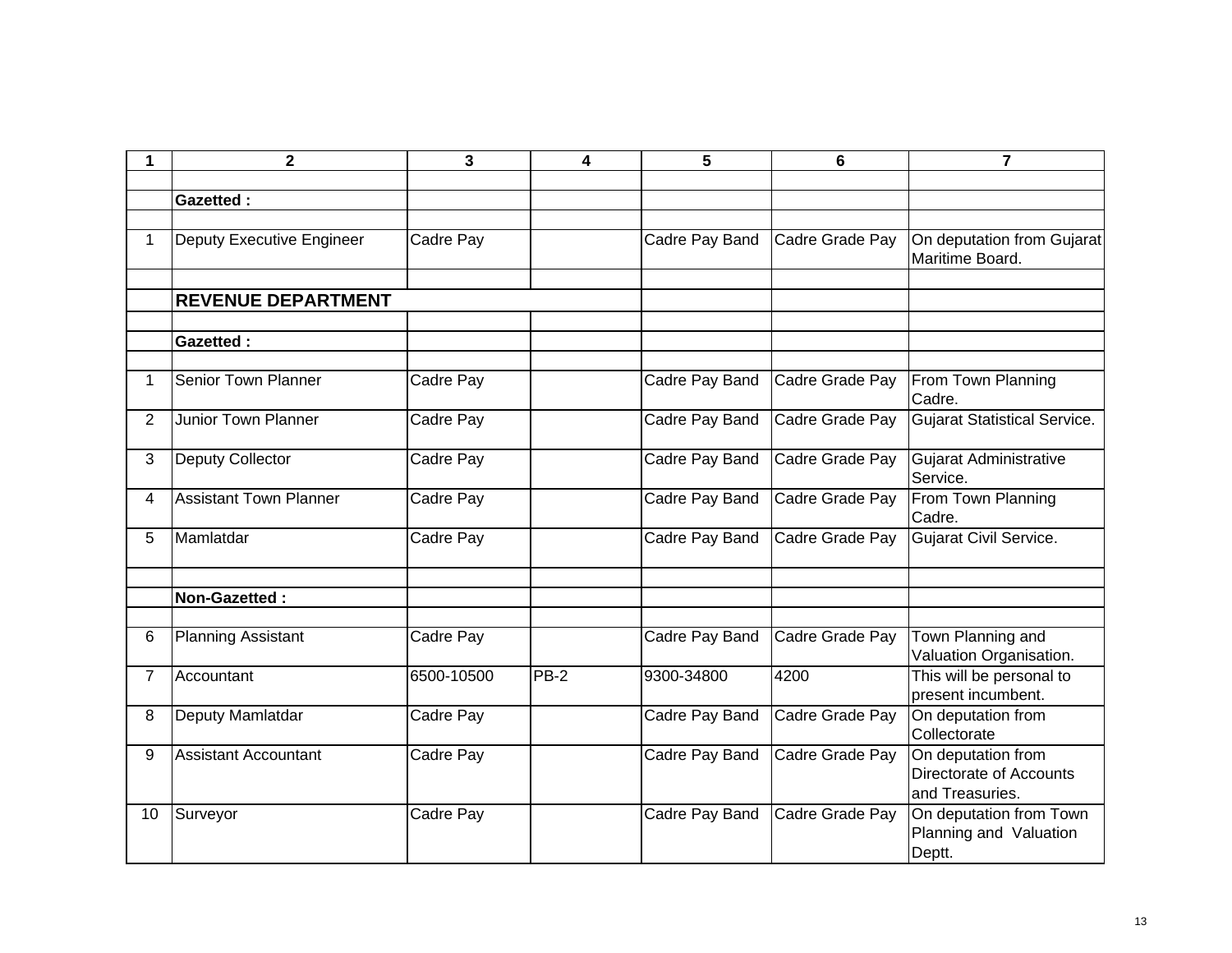| 1               | $\mathbf{2}$                                                      | 3           | 4                         | 5                                  | 6                     | 7                                                                                     |
|-----------------|-------------------------------------------------------------------|-------------|---------------------------|------------------------------------|-----------------------|---------------------------------------------------------------------------------------|
| 11              | <b>Statistical Assistant</b>                                      | Cadre Pay   |                           | Cadre Pay Band                     | Cadre Grade Pay       | On deputation from<br>Directorate of Economics<br>And Statistics.                     |
|                 | <b>ROADS AND BUILDINGS DEPARTMENT</b>                             |             |                           |                                    |                       |                                                                                       |
|                 | <b>Gazetted:</b>                                                  |             |                           |                                    |                       |                                                                                       |
| 1               | <b>Principal Secretary</b>                                        | 22400-24500 | PB-4                      | 37400-67000                        | 12000                 |                                                                                       |
| $\overline{2}$  | <b>Special Secretary</b>                                          | 18400-22400 | PB-4                      | 37400-67000                        | 10000                 |                                                                                       |
| 3               | Chief Engineer & Joint Secretary                                  | 16000-20050 | PB-4                      | 37400-67000                        | 8900                  |                                                                                       |
| $\overline{4}$  | <b>Officer on Special Duty</b><br>(Superintending Engineer)       | 12000-16500 | $PB-3$                    | 15600-39100                        | 7600                  |                                                                                       |
| 5               | <b>Additional Collector</b>                                       | Cadre Pay   |                           | Cadre Pay Band                     | Cadre Grade Pay       | <b>Gujarat Administrative</b><br>Service.                                             |
| 6               | <b>Executive Engineer /</b><br><b>Under Secretary (Technical)</b> | Cadre Pay   |                           | Cadre Pay Band                     | Cadre Grade Pay       | <b>Gujarat Engineering</b><br>Service.                                                |
| $\overline{7}$  | <b>Labour Officer</b><br>(Deputy Labour Commissioner)             | Cadre Pay   |                           | Cadre Pay Band                     | Cadre Grade Pay       | From Labour and<br><b>Employment Department.</b>                                      |
| 8               | Deputy Director (Planning)                                        | Cadre Pay   |                           | <b>Cadre Pay Band</b>              | Cadre Grade Pay       | <b>Gujarat Statistical Service.</b>                                                   |
| 9               | Deputy Executive Engineer                                         | 8000-13500  | $(i)$ PB-3<br>$(ii)$ PB-2 | (i) 15600-39100<br>(ii) 9300-34800 | (i) 5400<br>(ii) 5400 | (i) If the post belongs to<br>Class-I<br>(ii) If the post belongs to<br>Cass-II cadre |
| 10 <sup>°</sup> | <b>Research Officer</b>                                           | Cadre Pay   |                           | Cadre Pay Band                     | Cadre Grade Pay       | <b>Gujarat Statistical Service.</b>                                                   |
| 11              | Assistant Engineer                                                | 6500-10500  | PB-2                      | 9300-34800                         | 4200                  |                                                                                       |
|                 | Non-Gazetted:                                                     |             |                           |                                    |                       |                                                                                       |
| 12              | <b>Divisional Accountant</b>                                      | Cadre Pay   |                           | Cadre Pay Band                     | Cadre Grade Pay       | On deputation from Office<br>of the Accountant General,<br>Ahmedabad.                 |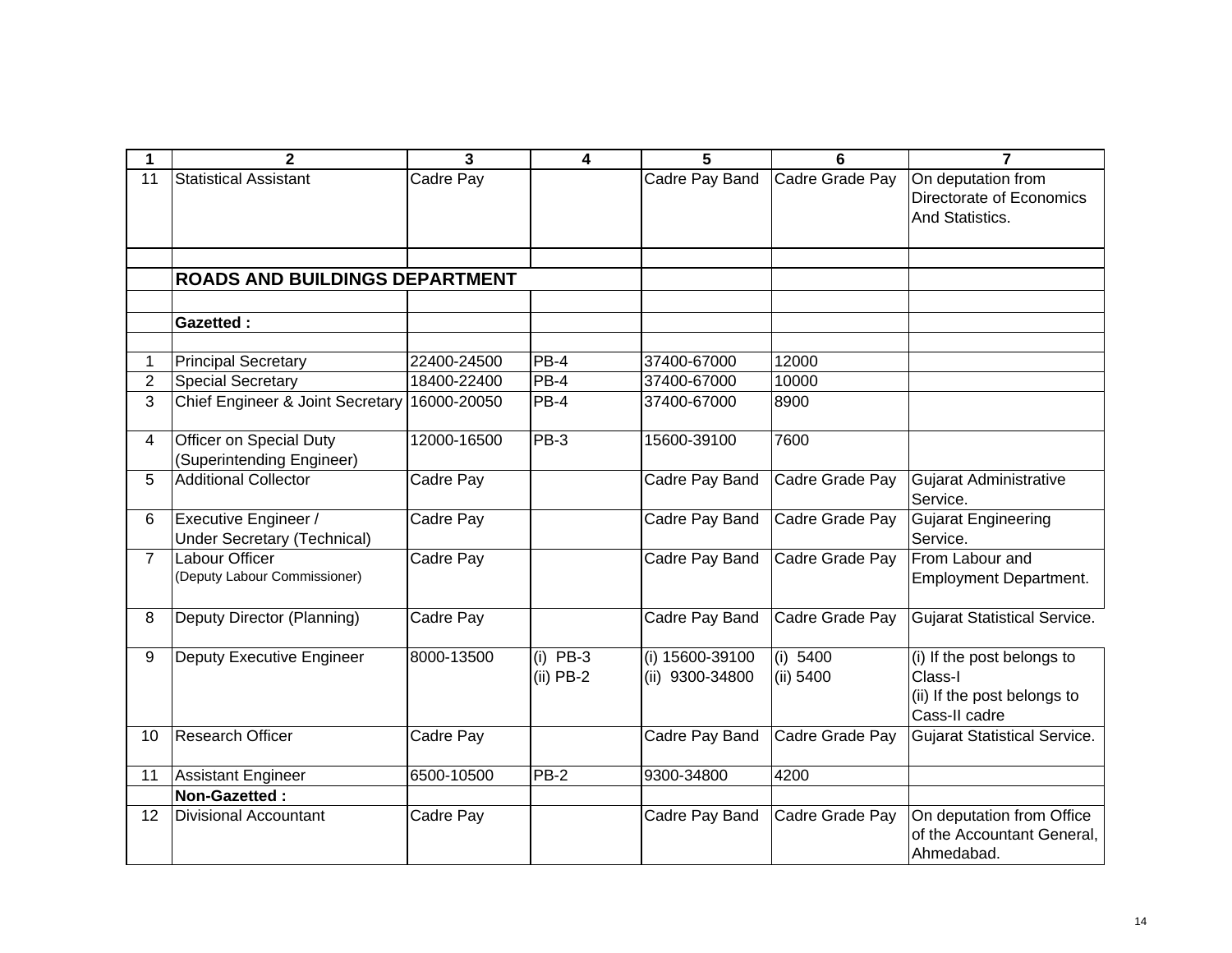|    | $\mathbf{2}$                 | 3         | 4           | 5              | 6               | 7                                                                         |
|----|------------------------------|-----------|-------------|----------------|-----------------|---------------------------------------------------------------------------|
| 13 | Superintendent Grade-I       | Cadre Pay |             | Cadre Pay Band | Cadre Grade Pay | On deputation from<br>Director of Accounts and<br>Treasuries.             |
| 14 | <b>Head Draftsman</b>        | Cadre Pay |             | Cadre Pay Band | Cadre Grade Pay | From Zonal Office,<br>Superintending Engineer,<br>Circle No.1, Ahmedabad. |
| 15 | Research Assistant           | Cadre Pay |             | Cadre Pay Band | Cadre Grade Pay | On deputation from<br>Directorate of Economics<br>And Statistics.         |
| 16 | <b>Accountant Group-II</b>   | Cadre Pay |             | Cadre Pay Band | Cadre Grade Pay | On deputation from<br>Directorate of Accounts<br>and Treasuries.          |
| 17 | Draftsman                    | Cadre Pay |             | Cadre Pay Band | Cadre Grade Pay | From Zonal Office,<br>Superintending Engineer,<br>Circle No.1, Ahmedabad. |
| 18 | <b>Statistical Assistant</b> | Cadre Pay |             | Cadre Pay Band | Cadre Grade Pay | On deputation from<br>Directorate of Economics<br>And Statistics.         |
| 19 | Assistant Draftsman          | Cadre Pay |             | Cadre Pay Band | Cadre Grade Pay | From Zonal Office,<br>Superintending Engineer,<br>Circle No.1, Ahmedabad. |
| 20 | <b>Senior Clerk</b>          | Cadre Pay |             | Cadre Pay Band | Cadre Grade Pay | On deputation from<br>Revenue Department.                                 |
| 21 | Auditor Group-III            | Cadre Pay |             | Cadre Pay Band | Cadre Grade Pay | On deputation from<br>Directorate of Accounts<br>and Treasuries.          |
| 22 | Assistant Librarian          | 3050-4590 | <b>PB-1</b> | 5200-20200     | 1900            |                                                                           |
| 23 | Tracer                       | Cadre Pay |             | Cadre Pay Band | Cadre Grade Pay | From Zonal Office,<br>Superintending Engineer,<br>Circle No.1, Ahmedabad. |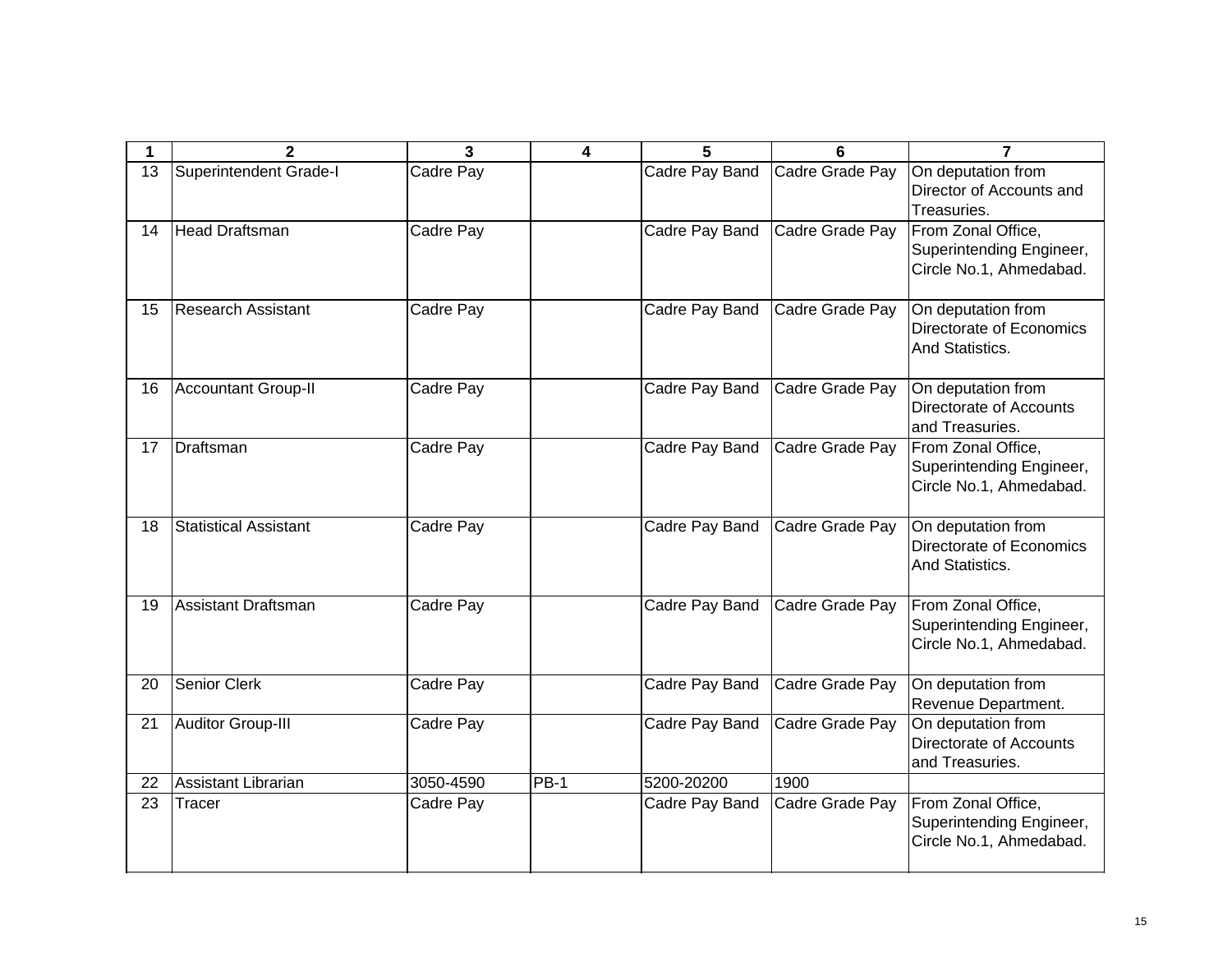| 1              | $\mathbf{2}$                                     | 3         | 4 | 5              | 6               | $\overline{7}$                                                    |
|----------------|--------------------------------------------------|-----------|---|----------------|-----------------|-------------------------------------------------------------------|
|                |                                                  |           |   |                |                 |                                                                   |
|                | SOCIAL JUSTICE AND EMPOWERMENT                   |           |   |                |                 |                                                                   |
|                |                                                  |           |   |                |                 |                                                                   |
|                | <b>Gazetted:</b>                                 |           |   |                |                 |                                                                   |
|                |                                                  |           |   |                |                 |                                                                   |
| 1              | Deputy Director (Planning)                       | Cadre Pay |   | Cadre Pay Band | Cadre Grade Pay | <b>Gujarat Statistical Service.</b>                               |
| $\overline{2}$ | <b>Public Relation Officer</b>                   | Cadre Pay |   | Cadre Pay Band | Cadre Grade Pay | On deputation from<br>Directorate of Information.                 |
|                |                                                  |           |   |                |                 |                                                                   |
|                | Non-Gazetted:                                    |           |   |                |                 |                                                                   |
| 3              | <b>Research Assistant</b>                        | Cadre Pay |   | Cadre Pay Band | Cadre Grade Pay | On deputation from<br>Directorate of Economics<br>And Statistics. |
| 4              | <b>Statistical Assistant</b>                     | Cadre Pay |   | Cadre Pay Band | Cadre Grade Pay | On deputation from<br>Directorate of Economics<br>And Statistics. |
|                |                                                  |           |   |                |                 |                                                                   |
|                | SCIENCE AND TECHNOLOGY DEPARTMENT                |           |   |                |                 |                                                                   |
|                |                                                  |           |   |                |                 |                                                                   |
|                | SPORTS, YOUTH AND CULTURAL ACTIVITIES DEPARTMENT |           |   |                |                 |                                                                   |
|                |                                                  |           |   |                |                 |                                                                   |
|                | URBAN DEVELOPMENT AND URBAN HOUSING DEPARTMENT   |           |   |                |                 |                                                                   |
|                |                                                  |           |   |                |                 |                                                                   |
|                | WOMEN AND CHILD DEVELOPMENT DEPARTMENT           |           |   |                |                 |                                                                   |
|                |                                                  |           |   |                |                 |                                                                   |
|                | <b>AGRICULTURE AND CO-OPERATION DEPARTMENT</b>   |           |   |                |                 |                                                                   |
|                |                                                  |           |   |                |                 |                                                                   |
|                | <b>DIRECTOR OF AGRICULTURE</b>                   |           |   |                |                 |                                                                   |
|                |                                                  |           |   |                |                 |                                                                   |
|                | <b>Gazetted:</b>                                 |           |   |                |                 |                                                                   |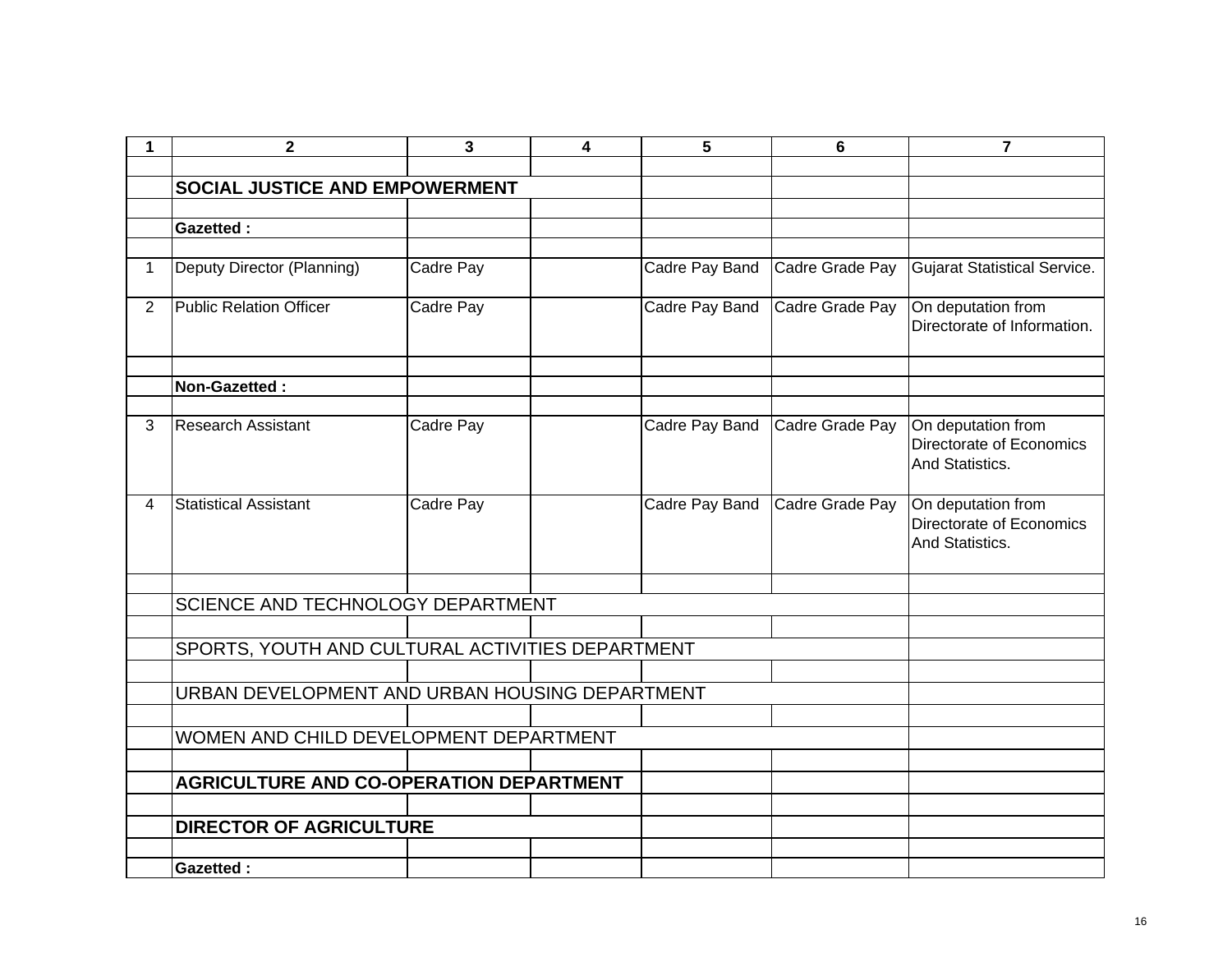| 1              | $\overline{2}$                                                                                                                                                                                                                                                                                                                                                                                                                                                                                                                                                                                  | $\overline{3}$ | 4                         | 5                                  | 6                     | $\overline{7}$                                                                        |
|----------------|-------------------------------------------------------------------------------------------------------------------------------------------------------------------------------------------------------------------------------------------------------------------------------------------------------------------------------------------------------------------------------------------------------------------------------------------------------------------------------------------------------------------------------------------------------------------------------------------------|----------------|---------------------------|------------------------------------|-----------------------|---------------------------------------------------------------------------------------|
| $\mathbf{1}$   | <b>Director of Agriculture</b>                                                                                                                                                                                                                                                                                                                                                                                                                                                                                                                                                                  | 16000-20050    | PB-4                      | 37400-67000                        | 8900                  |                                                                                       |
| $\overline{2}$ | <b>Additional Director of Agriculture</b>                                                                                                                                                                                                                                                                                                                                                                                                                                                                                                                                                       | 16000-20050    | $PB-4$                    | 37400-67000                        | 8900                  |                                                                                       |
| 3              | Joint Director of Agriculture                                                                                                                                                                                                                                                                                                                                                                                                                                                                                                                                                                   | 12000-16500    | PB-3                      | 15600-39100                        | 7600                  |                                                                                       |
| $\overline{4}$ | Deputy Director of Agriculture<br>(Package)/Superintending<br>Agricultural Officer.                                                                                                                                                                                                                                                                                                                                                                                                                                                                                                             | 10000-15200    | <b>PB-3</b>               | 15600-39100                        | 6600                  |                                                                                       |
| 5              | Deputy Director of Agriculture<br>/Horticulture Development<br>Officer/Cotton Extension<br>Officer/Oilseeds Extension<br>Officer/Coconut Development<br>Officer/Soil Survey<br>Officer/Compost Development<br><b>Officer/District Agricultural</b><br><b>Officer/Divisional Soil</b><br><b>Conservation Officer/District</b><br>Training Officer/Soil Co-<br>ordinator/Agronomist/Project<br><b>Officer/Additional District</b><br><b>Agricultural Officer/Pulse</b><br>Development<br>Officer/Entomologist subject<br>matter specialist /Agricultural<br>Engineer /Plant Quarantine<br>Officer | 10000-15200    | PB-3                      | 15600-39100                        | 6600                  |                                                                                       |
| 6              | Administrative Officer                                                                                                                                                                                                                                                                                                                                                                                                                                                                                                                                                                          | 8000-14050     | $(i)$ PB-3<br>$(ii)$ PB-2 | (i) 15600-39100<br>(ii) 9300-34800 | (i) 5400<br>(ii) 5400 | (i) If the post belongs to<br>Class-I<br>(ii) If the post belongs to<br>Cass-II cadre |
| $\overline{7}$ | <b>Accounts Officer</b>                                                                                                                                                                                                                                                                                                                                                                                                                                                                                                                                                                         | Cadre Pay      |                           | Cadre Pay Band                     | Cadre Grade Pay       | <b>Gujarat Accounts Service.</b>                                                      |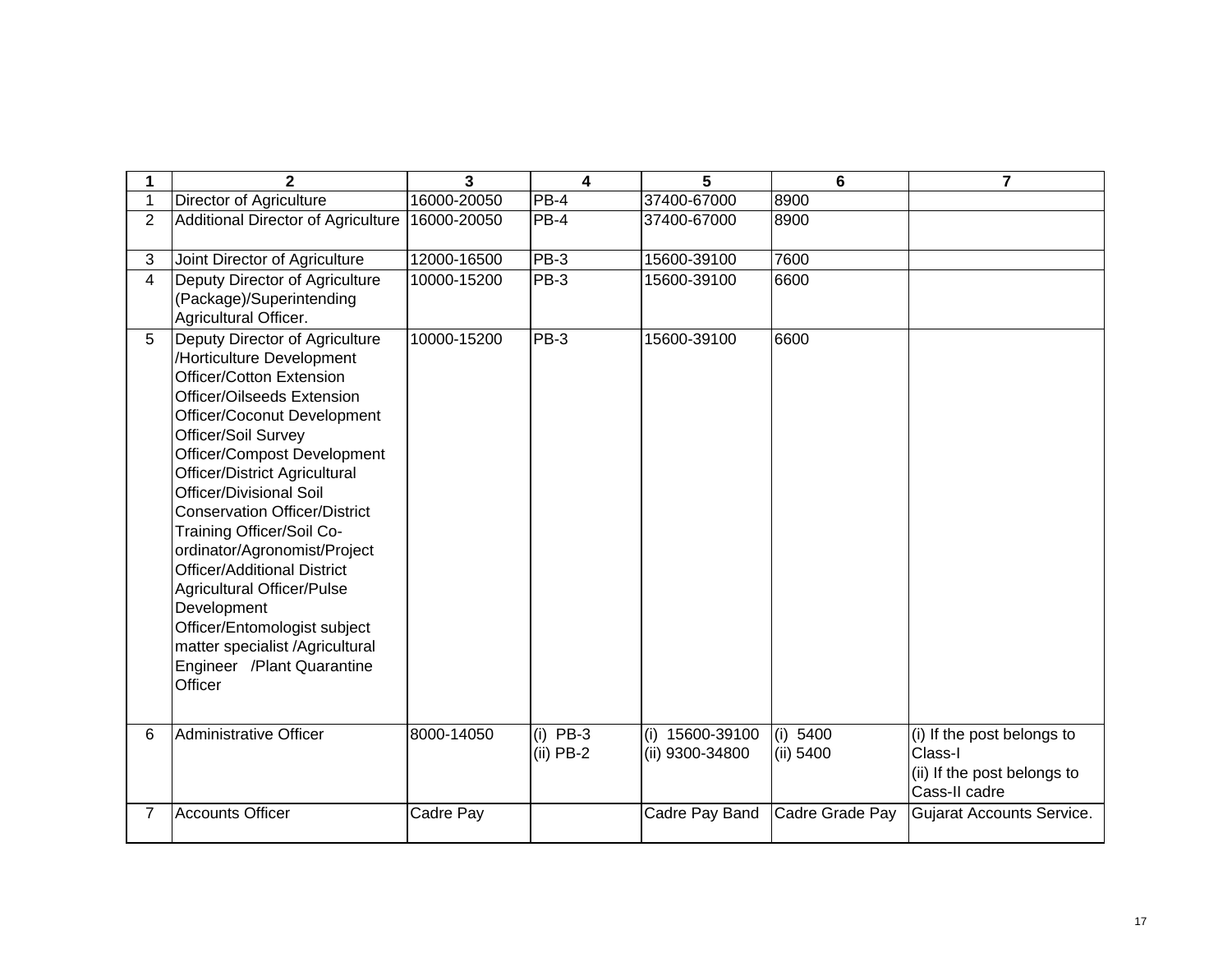| 1               | $\mathbf{2}$                                                                                                                                                                                                                                                                                                                              | 3          | 4                         | 5                                  | 6                     | $\overline{7}$                                                                                                                           |
|-----------------|-------------------------------------------------------------------------------------------------------------------------------------------------------------------------------------------------------------------------------------------------------------------------------------------------------------------------------------------|------------|---------------------------|------------------------------------|-----------------------|------------------------------------------------------------------------------------------------------------------------------------------|
| 8               | Assistant Director of Agriculture                                                                                                                                                                                                                                                                                                         | 8000-13500 | $(i)$ PB-3<br>$(ii)$ PB-2 | (i) 15600-39100<br>(ii) 9300-34800 | (i) 5400<br>(ii) 5400 | (i) If the post belongs to<br>Class-I<br>(ii) If the post belongs to<br>Cass-II cadre<br><b>Gujarat Agriculture</b><br>Service, Class-II |
| 9               | <b>Agricultural Engineer</b>                                                                                                                                                                                                                                                                                                              | 8000-13500 | $(i)$ PB-3<br>$(ii)$ PB-2 | (i) 15600-39100<br>(ii) 9300-34800 | (i) 5400<br>(ii) 5400 | (i) If the post belongs to<br>Class-I<br>(ii) If the post belongs to<br>Cass-II cadre                                                    |
| 10              | Assistant Administrative Officer                                                                                                                                                                                                                                                                                                          | 6500-10500 | <b>PB-2</b>               | 9300-34800                         | 4200                  |                                                                                                                                          |
| 11              | <b>Assistant Account Officer</b>                                                                                                                                                                                                                                                                                                          | Cadre Pay  |                           | Cadre Pay Band                     | Cadre Grade Pay       | <b>Gujarat Accounts Service.</b>                                                                                                         |
| 12 <sup>°</sup> | Agricultural Officer/ Senior<br>Statistical Assistant/ Technical<br>Officer / Senior Technical<br>Assistant / Senior Soil Surveyor /<br><b>Technical Assistant / Statistical</b><br>Assistant / Agricultural Officer<br>(research)/ Senior Assistant/<br>Agricultural Officer (Civil)<br>Subject Matter Specialist /<br>Analyst Assistant | 5500-9000  | $PB-2$                    | 9300-34800                         | 4200                  |                                                                                                                                          |
| 13              | Junior Engineer                                                                                                                                                                                                                                                                                                                           | Cadre Pay  |                           | Cadre Pay Band                     | Cadre Grade Pay       | <b>Gujarat Engineering</b><br>Service.                                                                                                   |
| 14              | Personal Assistant Stenographer 6500-10500<br>Grade-I                                                                                                                                                                                                                                                                                     |            | <b>PB-2</b>               | 9300-34800                         | 4200                  |                                                                                                                                          |
|                 | Non-Gazetted:                                                                                                                                                                                                                                                                                                                             |            |                           |                                    |                       |                                                                                                                                          |
| 15              | Sub-Editor                                                                                                                                                                                                                                                                                                                                | 5500-9000  | PB-2                      | 9300-34800                         | 4200                  |                                                                                                                                          |
| 16              | Office Superintendent/<br>Accountant/ Public Relation<br>Officer                                                                                                                                                                                                                                                                          | 5500-9000  | PB-2                      | 9300-34800                         | 4200                  |                                                                                                                                          |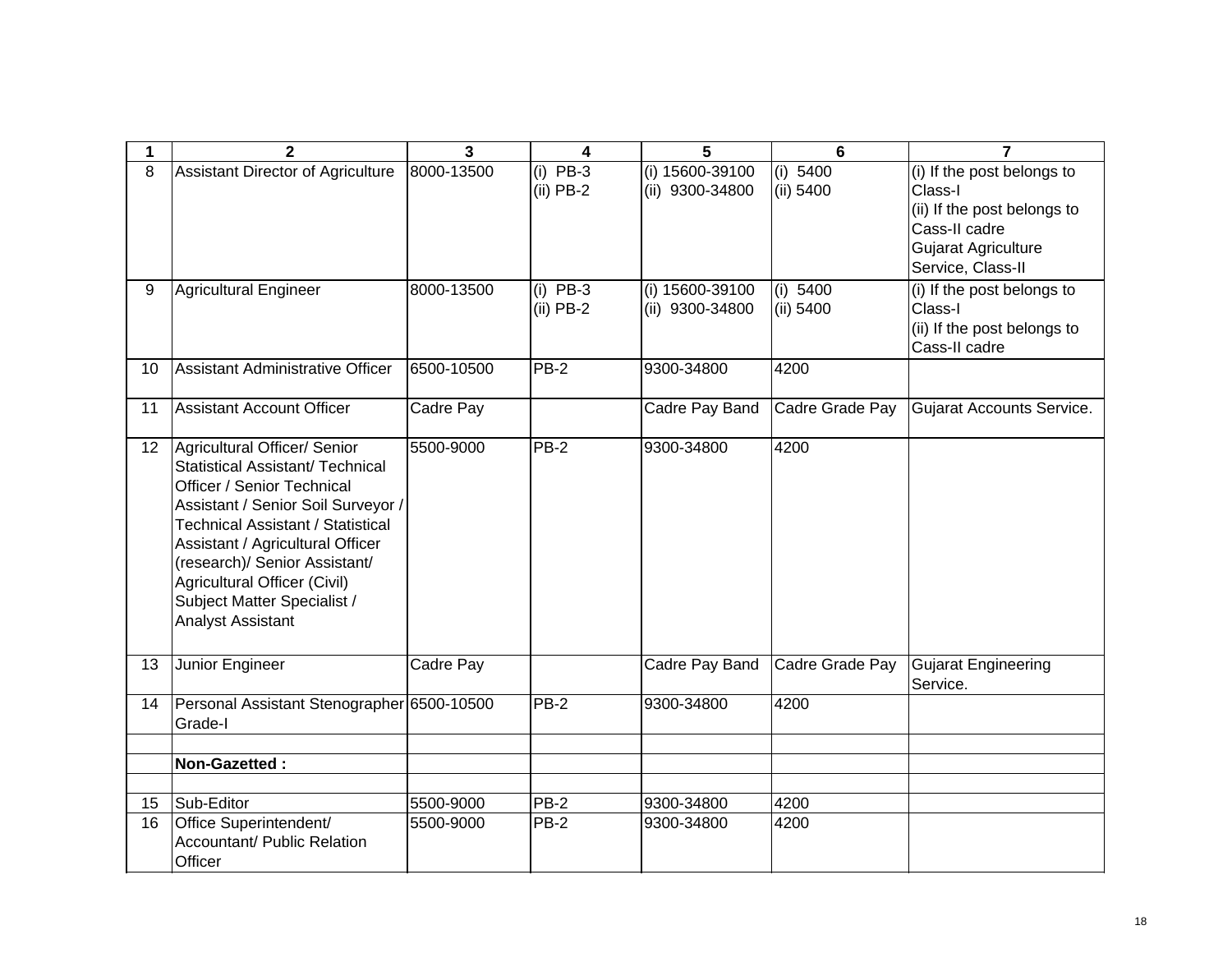| $\mathbf{1}$    | $\mathbf{2}$                                                                                                                                                                                                                                                                                                                             | 3               | 4           | 5                | 6    | $\overline{7}$ |
|-----------------|------------------------------------------------------------------------------------------------------------------------------------------------------------------------------------------------------------------------------------------------------------------------------------------------------------------------------------------|-----------------|-------------|------------------|------|----------------|
| $\overline{17}$ | Personal Assistant/                                                                                                                                                                                                                                                                                                                      | 5500-9000       | $PB-2$      | 9300-34800       | 4200 |                |
|                 | Stenographer Grade-II                                                                                                                                                                                                                                                                                                                    |                 |             |                  |      |                |
| 18              | <b>Head Clerk/Senior</b>                                                                                                                                                                                                                                                                                                                 | 5000-8000       | $PB-2$      | 9300-34800       | 4200 |                |
|                 | Assistant/Senior                                                                                                                                                                                                                                                                                                                         |                 |             |                  |      |                |
|                 | Auditor/Accountant                                                                                                                                                                                                                                                                                                                       |                 |             |                  |      |                |
| 19              | Draftsman                                                                                                                                                                                                                                                                                                                                | 5000-8000       | $PB-2$      | 9300-34800       | 4200 |                |
| 20              | <b>Workshop Superintendent</b>                                                                                                                                                                                                                                                                                                           | 5000-8000       | $PB-2$      | 9300-34800       | 4200 |                |
| 21              | Cartographic Assistant                                                                                                                                                                                                                                                                                                                   | 4500-7000       | $PB-1$      | 5200-20200       | 2800 |                |
| 22              | Agricultural Supervisor/ Junior<br><b>Statistical Assistant/ Fertilizer</b><br>Inspector Technical Assistant/<br>Seed Inspector/ Compost<br>Inspector/Agricultural Inspector/<br>Analyser/ Computer<br><b>Demonstration (Male Computer</b><br>Demonstration) (Female)/ Range<br>Forester/ Analyst/ Analytical<br>Assistant Investigator. | 4500-7000       | <b>PB-1</b> | 5200-20200       | 2800 |                |
| 23              | <b>Civil Overseer</b>                                                                                                                                                                                                                                                                                                                    | 4500-7000       | $PB-1$      | 5200-20200       | 2800 |                |
| 24              | <b>Assistant Agricultural Engineer</b>                                                                                                                                                                                                                                                                                                   | 4500-7000       | <b>PB-1</b> | 5200-20200       | 2800 |                |
| 25              | <b>Technical Assistant</b>                                                                                                                                                                                                                                                                                                               | 4500-7000       | <b>PB-1</b> | 5200-20200       | 2800 |                |
| 26              | Artist-cum-Photographer                                                                                                                                                                                                                                                                                                                  | 4500-7000       | $PB-1$      | 5200-20200       | 2800 |                |
| 27              | Artist                                                                                                                                                                                                                                                                                                                                   | 4500-7000       | <b>PB-1</b> | 5200-20200       | 2800 |                |
| 28              | Photographer                                                                                                                                                                                                                                                                                                                             | 4500-7000       | $PB-1$      | 5200-20200       | 2800 |                |
| 29              | Project Operator/Project<br>Operator-cum-Mechanic                                                                                                                                                                                                                                                                                        | 4500-7000       | $PB-1$      | 5200-20200       | 2800 |                |
| 30              | Mechanic                                                                                                                                                                                                                                                                                                                                 | $(i)$ 4500-7000 | $PB-1$      | $(i)$ 5200-20200 | 2800 |                |
|                 |                                                                                                                                                                                                                                                                                                                                          | (ii) 4000-6000  | <b>PB-1</b> | (ii) 5200-20200  | 2400 |                |
| 31              | Carpenter                                                                                                                                                                                                                                                                                                                                | 4000-6000       | $PB-1$      | 5200-20200       | 2400 |                |
| 32              | Electrician                                                                                                                                                                                                                                                                                                                              | 4000-6000       | <b>PB-1</b> | 5200-20200       | 2400 |                |
| 33              | Turner                                                                                                                                                                                                                                                                                                                                   | 4000-6000       | <b>PB-1</b> | 5200-20200       | 2400 |                |
| 34              | Fitter/Blacksmith                                                                                                                                                                                                                                                                                                                        | 4000-6000       | $PB-1$      | 5200-20200       | 2400 |                |
| 35              | Welder                                                                                                                                                                                                                                                                                                                                   | 4000-6000       | <b>PB-1</b> | 5200-20200       | 2400 |                |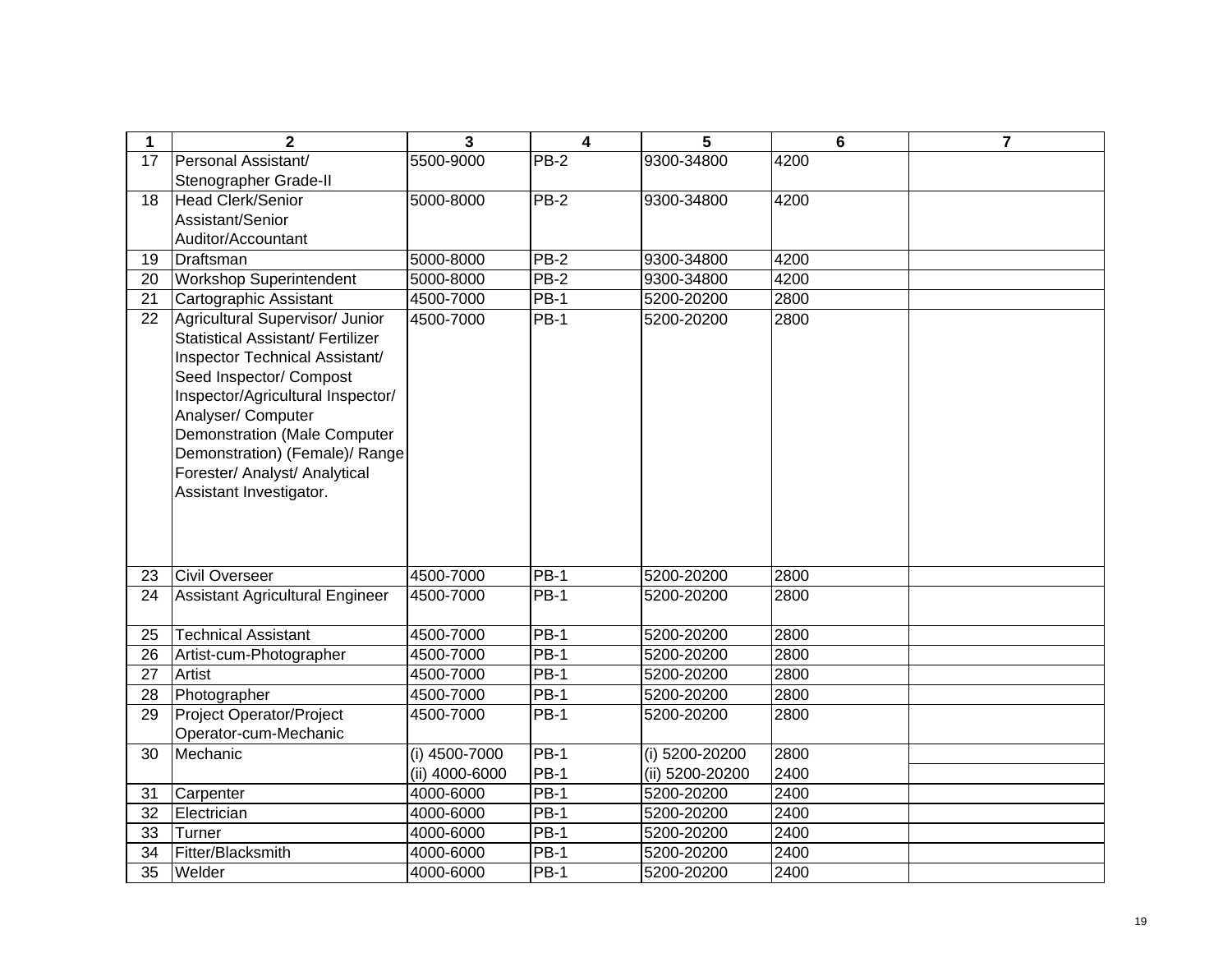| 1  | $\overline{2}$                                          | 3              | $\overline{\mathbf{4}}$ | 5               | $6\phantom{a}$ | $\overline{7}$        |
|----|---------------------------------------------------------|----------------|-------------------------|-----------------|----------------|-----------------------|
| 36 | Project Operator-cum-Mechanic                           | 4000-6000      | <b>PB-1</b>             | 5200-20200      | 2400           |                       |
| 37 | Boring Operator/Blacksmith-cum-4000-6000<br>fitter      |                | $PB-1$                  | 5200-20200      | 2400           |                       |
| 38 | Stenographer Grade-III                                  | 4000-6000      | $PB-1$                  | 5200-20200      | 2400           |                       |
| 39 | <b>Agricultural Assistant</b>                           | 4000-6000      | $PB-1$                  | 5200-20200      | 2400           |                       |
| 40 | Senior Clerk/Junior                                     | 4000-6000      | $\overline{PB-1}$       | 5200-20200      | 2400           |                       |
|    | Assistant/Junior-                                       |                |                         |                 |                |                       |
|    | Auditor/Storekeeper                                     |                |                         |                 |                |                       |
|    | Accountant/Sub-Auditor                                  |                |                         |                 |                |                       |
| 41 | Translator                                              | 4000-6000      | $PB-1$                  | 5200-20200      | 2400           |                       |
| 42 | Sorter Operator-cum-Computing                           | 4000-6000      | $PB-1$                  | 5200-20200      | 2400           |                       |
|    | <b>Accounting Machine Operator</b>                      |                |                         |                 |                |                       |
| 43 | <b>Boring Mechanic</b>                                  | 4000-6000      | <b>PB-1</b>             | 5200-20200      | 2400           |                       |
| 44 | <b>Heavy Vehicle Operator</b>                           | (i) 4000-6000  | $PB-1$                  | (i) 5200-20200  | 2400           | <b>Personal Scale</b> |
|    |                                                         | (ii) 3050-4590 | <b>PB-1</b>             | (ii) 5200-20200 | 1900           |                       |
| 45 | <b>Heavy Vehicle Driver</b>                             | (i) 4000-6000  | $PB-1$                  | (i) 5200-20200  | 2400           | <b>Personal Scale</b> |
|    |                                                         | (ii) 3050-4590 | $PB-1$                  | (ii) 5200-20200 | 1900           |                       |
| 46 | Compositor                                              | 4000-6000      | $PB-1$                  | 5200-20200      | 2400           |                       |
| 47 | Offset Press Operator/Off-set                           | 3050-4590      | $PB-1$                  | 5200-20200      | 1900           |                       |
|    | Machineman                                              |                |                         |                 |                |                       |
| 48 | Laboratory Assistant                                    | 3050-4590      | <b>PB-1</b>             | 5200-20200      | 1900           |                       |
| 49 | Junior Clerk/Tracer-cum-                                | 3050-4590      | $PB-1$                  | 5200-20200      | 1900           |                       |
|    | Surveyor / Clerk-cum-                                   |                |                         |                 |                |                       |
|    | Typist/Store keeper                                     |                |                         |                 |                |                       |
| 50 | <b>Typist</b>                                           | 3050-4590      | $PB-1$                  | 5200-20200      | 1900           |                       |
| 51 | Steno-Typist                                            | 3050-4590      | $PB-1$                  | 5200-20200      | 1900           |                       |
| 52 | Assistant Heavy vehicle<br>Operator/Blasting Van Driver | 3050-4590      | <b>PB-1</b>             | 5200-20200      | 1900           |                       |
| 53 | Punch Operator/Verifying                                | 3050-4590      | $PB-1$                  | 5200-20200      | 1900           |                       |
|    | Operator                                                |                |                         |                 |                |                       |
| 54 | Tradel Machineman-cum-Tradel                            | 3050-4590      | $PB-1$                  | 5200-20200      | 1900           |                       |
|    | Operator/Compositor-cum-                                |                |                         |                 |                |                       |
|    | Tradesman                                               |                |                         |                 |                |                       |
| 55 | <b>Binder</b>                                           | 3050-4590      | $PB-1$                  | 5200-20200      | 1900           |                       |
| 56 | <b>Driver</b>                                           | 3050-4590      | <b>PB-1</b>             | 5200-20200      | 1900           |                       |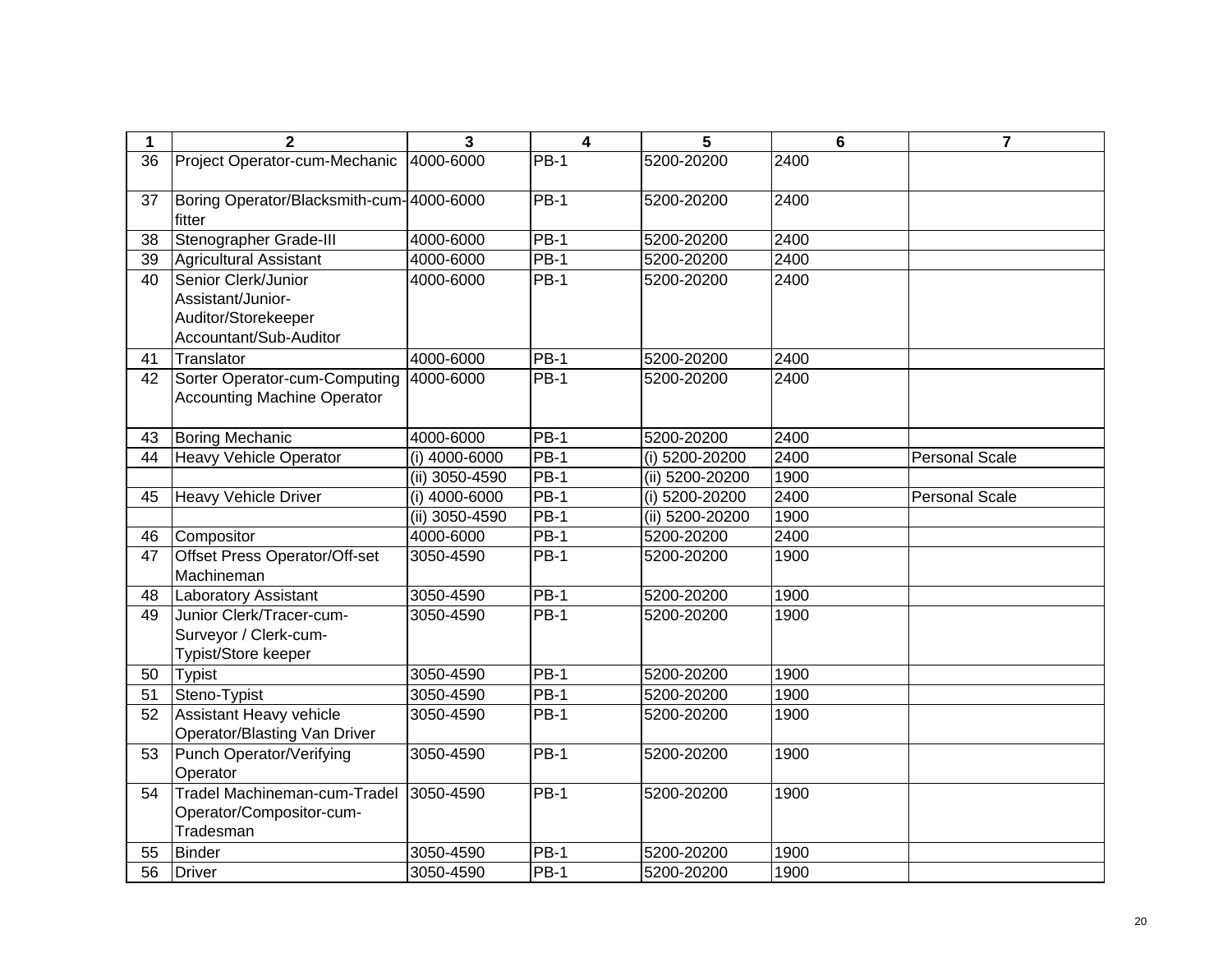| 1               | $\mathbf{2}$                        | 3           | 4               | 5           | 6    | $\overline{\mathbf{r}}$ |
|-----------------|-------------------------------------|-------------|-----------------|-------------|------|-------------------------|
| 57              | Driller-cum-Blaster / Colding       | 3050-4590   | $PB-1$          | 5200-20200  | 1900 |                         |
|                 | <b>Assistant/Scrutiny Assistant</b> |             |                 |             |      |                         |
| 58              | <b>Auxiliary Hand</b>               | 3050-4590   | $PB-1$          | 5200-20200  | 1900 |                         |
| 59              | Platemaker                          | 3050-4590   | $PB-1$          | 5200-20200  | 1900 |                         |
| 60              | Junior Mechanic                     | 3050-4590   | $PB-1$          | 5200-20200  | 1900 |                         |
| 61              | <b>Blaster</b>                      | 3050-4590   | $PB-1$          | 5200-20200  | 1900 |                         |
| 62              | Driller/Air Compressor Driller /    | 3050-4590   | <b>PB-1</b>     | 5200-20200  | 1900 |                         |
|                 | <b>Engine Driver</b>                |             |                 |             |      |                         |
| 63              | <b>Black Smith-cum-Fitter</b>       | 3050-4590   | $PB-1$          | 5200-20200  | 1900 |                         |
| 64              | <b>Distributor</b>                  | 2650-4000   | $\overline{1S}$ | 4440-7440   | 1650 |                         |
| 65              | Mukadam                             | 2650-4000   | 1S              | 4440-7440   | 1650 |                         |
| 66              | Havaldar                            | 2650-4000   | 1S              | 4440-7440   | 1650 |                         |
| 67              | Daftary                             | 2610-3540   | $\overline{1S}$ | 4440-7440   | 1400 |                         |
| 68              | <b>Naik</b>                         | 2610-3540   | $\overline{1S}$ | 4440-7440   | 1400 |                         |
| 69              | Mali                                | 2610-3540   | 1S              | 4440-7440   | 1400 |                         |
| 70              | Khalasi                             | 2550-3200   | $\overline{1S}$ | 4440-7440   | 1300 |                         |
| 71              | Laboratory Boy/Laboratory           | 2550-3200   | 1S              | 4440-7440   | 1300 |                         |
|                 | Attendant/Kamgar                    |             |                 |             |      |                         |
| 72              | Packer/Binder Boy                   | 2550-3200   | $\overline{1S}$ | 4440-7440   | 1300 |                         |
| 73              | Mali-cum-Watchman                   | 2550-3200   | $\overline{1S}$ | 4440-7440   | 1300 |                         |
| 74              | Cleaner                             | 2550-3200   | 1S              | 4440-7440   | 1300 |                         |
| $\overline{75}$ | Peon                                | 2550-3200   | $\overline{1S}$ | 4440-7440   | 1300 |                         |
| 76              | Watchman                            | 2550-3200   | $\overline{1S}$ | 4440-7440   | 1300 |                         |
| 77              | Sweeper                             | 2550-3200   | $\overline{1S}$ | 4440-7440   | 1300 |                         |
| 78              | Orderly                             | 2550-3200   | $\overline{1S}$ | 4440-7440   | 1300 |                         |
| 79              | Mali-cum-Engine Driver              | 2550-3200   | 1S              | 4440-7440   | 1300 |                         |
|                 |                                     |             |                 |             |      |                         |
|                 | <b>DIRECTOR OF ANIMAL HUSBANDRY</b> |             |                 |             |      |                         |
|                 |                                     |             |                 |             |      |                         |
|                 | <b>Gazetted:</b>                    |             |                 |             |      |                         |
| 1               | Director of Animal Husbandry        | 16000-20050 | $PB-4$          | 37400-67000 | 8900 |                         |
| $\overline{2}$  | <b>Additional Director</b>          | 14300-18300 | PB-4            | 37400-67000 | 8700 |                         |
| 3               | Joint Director of Animal            | 12000-16500 | PB-3            | 15600-39100 | 7600 |                         |
|                 | Husbandry/Regional Joint            |             |                 |             |      |                         |
|                 | Director of Animal Husbandry        |             |                 |             |      |                         |
| $\overline{4}$  | Joint Director of Animal Hus.       | 12000-16500 | PB-3            | 15600-39100 | 7600 |                         |
|                 | (Dairy Statistics)                  |             |                 |             |      |                         |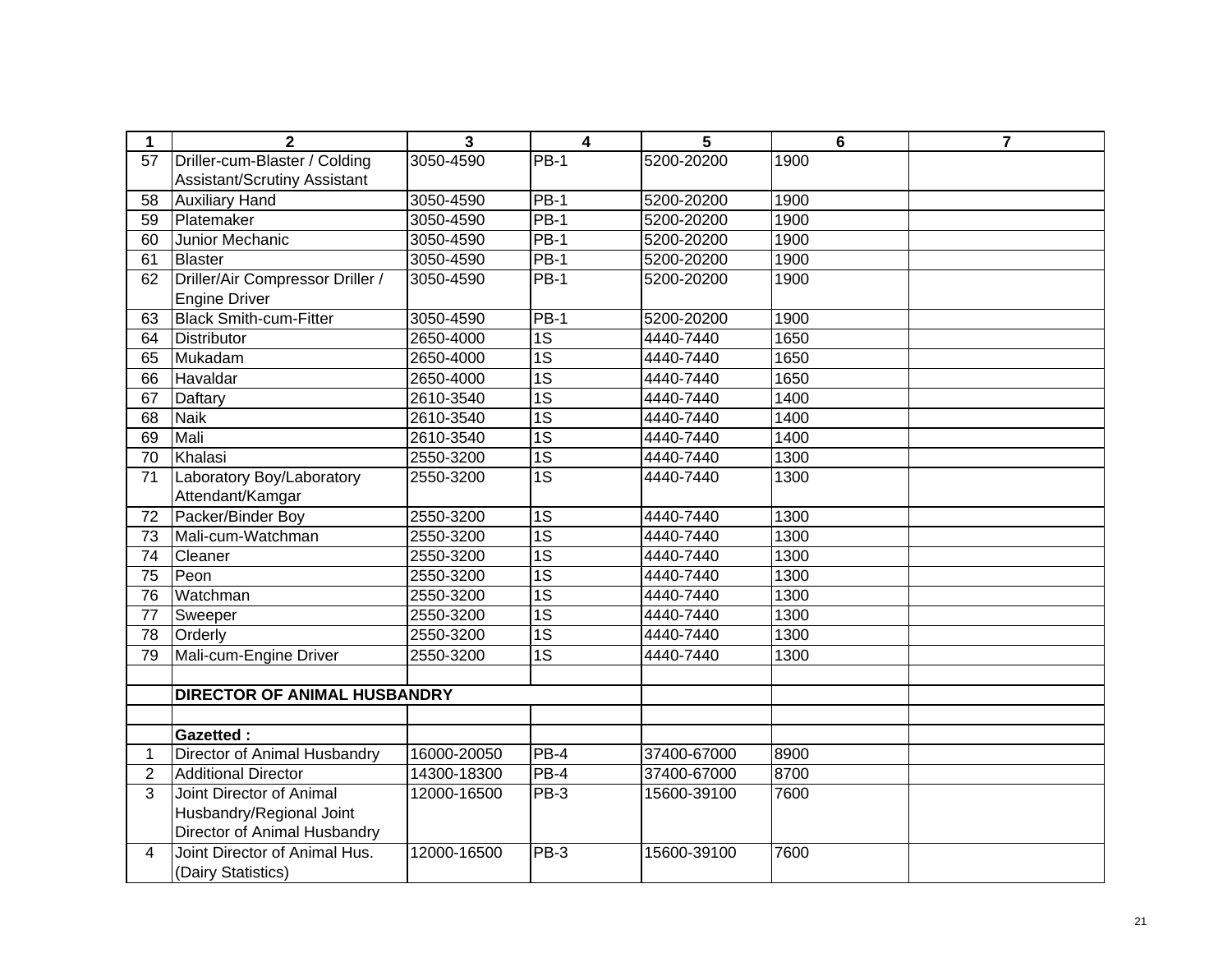|   |                                                                                                                                                                                                                                                              |             |                           |                                        | 6                     |                                                                                       |
|---|--------------------------------------------------------------------------------------------------------------------------------------------------------------------------------------------------------------------------------------------------------------|-------------|---------------------------|----------------------------------------|-----------------------|---------------------------------------------------------------------------------------|
| 5 | Deputy Director of Animal                                                                                                                                                                                                                                    | 10000-15200 | $PB-3$                    | 15600-39100                            | 6600                  |                                                                                       |
|   | Husbandry                                                                                                                                                                                                                                                    |             |                           |                                        |                       |                                                                                       |
| 6 | <b>District Animal Husbandry</b><br><b>Officer/Deputy Director Cattle</b><br>disease/Monitoring Officer on<br>Special Duty (Fodder), Project<br>Officer (Non GTP Cattle<br>Breeding Farm), Training/<br>Special Officer (Gopalak-<br>Rehabilitation Scheme). | 8500-14000  | $(i)$ PB-3<br>$(ii)$ PB-2 | (i)<br>15600-39100<br>(ii) 9300-34800  | (i) 5400<br>(ii) 5400 | (i) If the post belongs to<br>Class-I<br>(ii) If the post belongs to<br>Cass-II cadre |
|   | Deputy Director of (Statistics)                                                                                                                                                                                                                              | Cadre Pay   |                           | Cadre Pay Band                         | Cadre Grade Pay       | <b>Gujarat Statistical Service.</b>                                                   |
| 8 | Administrative Officer (Audit<br>Cell).                                                                                                                                                                                                                      | 8000-14050  | $(i)$ PB-3<br>$(ii)$ PB-2 | 15600-39100<br>(i)<br>(ii) 9300-34800  | (i) 5400<br>(ii) 5400 | (i) If the post belongs to<br>Class-I<br>(ii) If the post belongs to<br>Cass-II cadre |
| 9 | <b>Assistant Director of Animal</b><br>Husbandry                                                                                                                                                                                                             | 8000-13500  | $(i)$ PB-3<br>$(ii)$ PB-2 | (i) 15600-39100<br>(ii) $9300 - 34800$ | (i) 5400<br>(ii) 5400 | (i) If the post belongs to<br>Class-I<br>(ii) If the post belongs to<br>Cass-II cadre |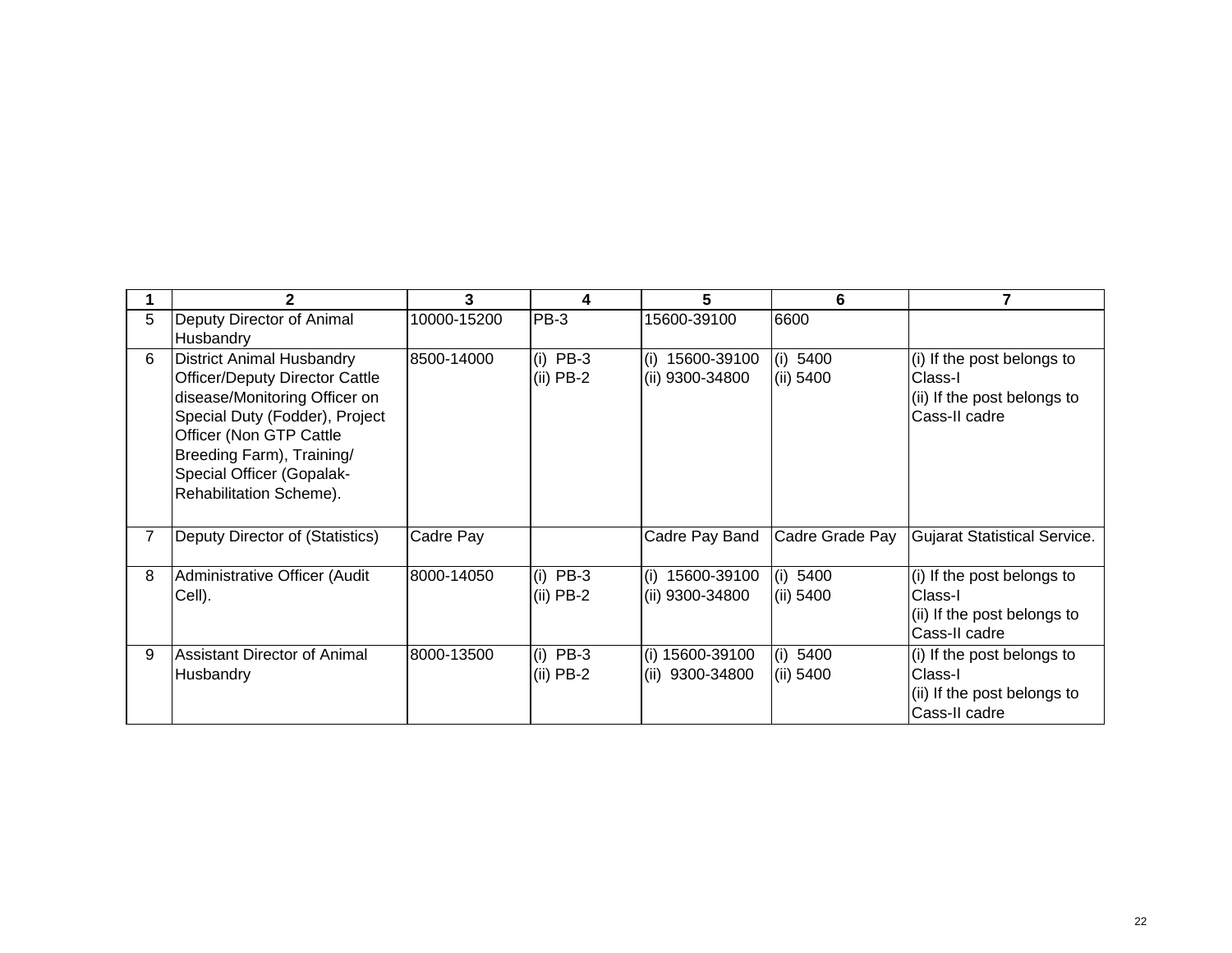| 1  | $\mathbf{2}$                                                                                                                                                                                                                                                                                                                                                                                                                                                                                                                                                                                                                                                                                       | 3          | 4           | 5              | 6               | $\overline{7}$                                                    |
|----|----------------------------------------------------------------------------------------------------------------------------------------------------------------------------------------------------------------------------------------------------------------------------------------------------------------------------------------------------------------------------------------------------------------------------------------------------------------------------------------------------------------------------------------------------------------------------------------------------------------------------------------------------------------------------------------------------|------------|-------------|----------------|-----------------|-------------------------------------------------------------------|
| 10 | <b>District Animal Husbandry</b><br><b>Officer/ Assistant District Animal</b><br>Husbandry Officer / Technical<br>Officer (Cattle Breeding Farm)<br><b>Assistant Director (Cross</b><br>Breeding Scheme) / Animal<br>Husbandry Extension and<br><b>Coordination Officer (Tribal</b><br>Area) /Farm Production Officer/<br>Senior Lecturer (TTC) / Assistant<br>project Officer (Non OFP)/ Farm<br>Superintendent (Horse Breeding<br>Farm)/ Licensing Officer / Farm<br><b>Production Officer/ Seed</b><br>Production Officer / Field Officer<br>(Service centre for migratory<br>sheep) / Technical Officer<br>(Animal Husbandry) / Animal<br>Husbandry expert (Gopalak<br>Rehabilitation Scheme.) | 6500-10500 | <b>PB-2</b> | 9300-34800     | 4200            |                                                                   |
| 11 | <b>Field Officer (Statistics)</b>                                                                                                                                                                                                                                                                                                                                                                                                                                                                                                                                                                                                                                                                  | 6500-10500 | <b>PB-2</b> | 9300-34800     | 4200            | On deputation from<br>Directorate of Economics<br>And Statistics. |
| 12 | Senior technical<br>Assistant/Assistant Poultry<br>nutrition Officer/Junior Lecturer.                                                                                                                                                                                                                                                                                                                                                                                                                                                                                                                                                                                                              | 6500-10500 | PB-2        | 9300-34800     | 4200            |                                                                   |
| 13 | Accounts Officer/Accounts<br>Officer (OFP)                                                                                                                                                                                                                                                                                                                                                                                                                                                                                                                                                                                                                                                         | Cadre Pay  |             | Cadre Pay Band | Cadre Grade Pay | Gujarat Accounts Services.                                        |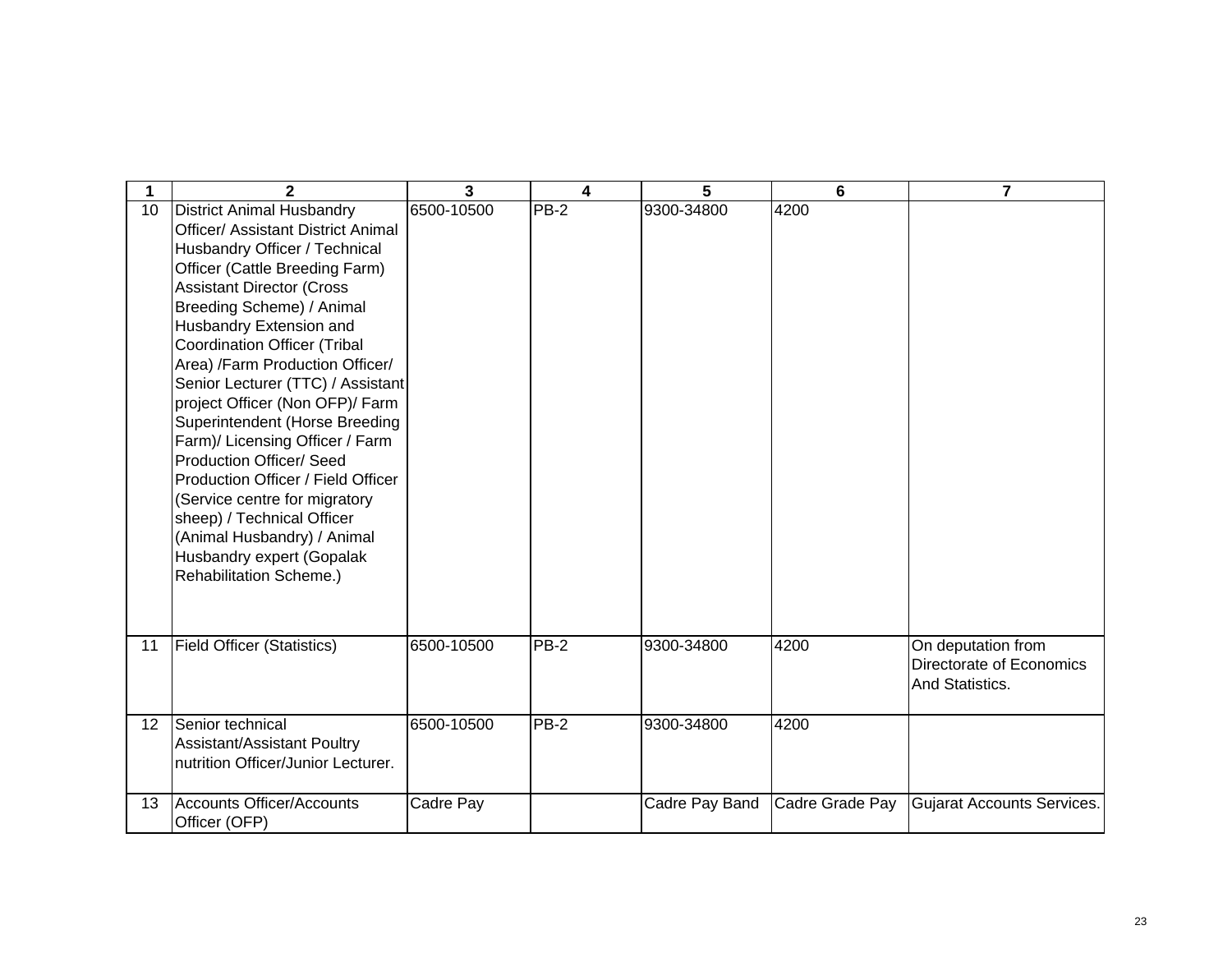| 1  | $\mathbf{2}$                                                                                                                                                                                                | 3              | $\overline{\mathbf{4}}$ | 5               | 6               | 7                              |
|----|-------------------------------------------------------------------------------------------------------------------------------------------------------------------------------------------------------------|----------------|-------------------------|-----------------|-----------------|--------------------------------|
| 14 | Statistical officer (Intensive<br><b>Cattle Development</b><br>Programme) / Research Officer /<br>Research Officer-cum-<br>Economist.                                                                       | Cadre Pay      |                         | Cadre Pay Band  | Cadre Grade Pay | Gujarat Statistical Service.   |
| 15 | Assistant Administrative<br>Officer/Assistant Administrative-<br>cum-Accounts Officer.                                                                                                                      | 6500-10500     | $PB-2$                  | 9300-34800      | 4200            |                                |
| 16 | Veterinary Officer / Technical<br><b>Assistant / Assistant Production</b><br>Officer / Junior Epidemiology<br>Officer / Cattle Licensing<br>Inspector / Assistant Artificial<br><b>Insemination Officer</b> | 6500-10500     | $PB-2$                  | 9300-34800      | 4200            | For B.V.S.C. degree<br>holder. |
| 17 | Reserve Veterinary Officer/Plant 6500-10500<br><b>Operation Engineer (Junior</b><br>Engineer)                                                                                                               |                | $PB-2$                  | 9300-34800      | 4200            | For B.V.S.C. degree<br>holder. |
|    | Non-Gazetted:                                                                                                                                                                                               |                |                         |                 |                 |                                |
| 18 | Programmer/Supervisor                                                                                                                                                                                       | 5500-9000      | $PB-2$                  | 9300-34800      | 4200            |                                |
| 19 | <b>Extension Officer (Animal</b><br>Husbandry)                                                                                                                                                              | 4500-7000      | $PB-1$                  | 5200-20200      | 2800            |                                |
| 20 | <b>Plant Operator</b>                                                                                                                                                                                       | 4500-7000      | <b>PB-1</b>             | 5200-20200      | 2800            |                                |
| 21 | <b>Bin Inspector</b>                                                                                                                                                                                        | 4000-6000      | $PB-1$                  | 5200-20200      | 2400            |                                |
| 22 | Laboratory Technician Cum-<br>Assistant                                                                                                                                                                     | 4000-6000      | <b>PB-1</b>             | 5200-20200      | 2400            |                                |
| 23 | <b>Wool Carder</b>                                                                                                                                                                                          | 4000-6000      | <b>PB-1</b>             | 5200-20200      | 2400            |                                |
| 24 | Enumerator/Laboratory<br>Technician-cum-X-ray<br>operator/Helper                                                                                                                                            | 3050-4590      | <b>PB-1</b>             | 5200-20200      | 1900            |                                |
| 25 | <b>Technical Assistant (Fodder)</b>                                                                                                                                                                         | 5500-9000      | $PB-2$                  | 9300-34800      | 4200            |                                |
| 26 | Agricultural Officer                                                                                                                                                                                        | (i) 5500-9000  | $PB-2$                  | (i) 9300-34800  | 4200            |                                |
|    |                                                                                                                                                                                                             | (ii) 4500-7000 | <b>PB-1</b>             | (ii) 5200-20200 | 2800            |                                |
| 27 | <b>Junior Lecturer Technical</b><br>training centre                                                                                                                                                         | 5500-9000      | $PB-2$                  | 9300-34800      | 4200            |                                |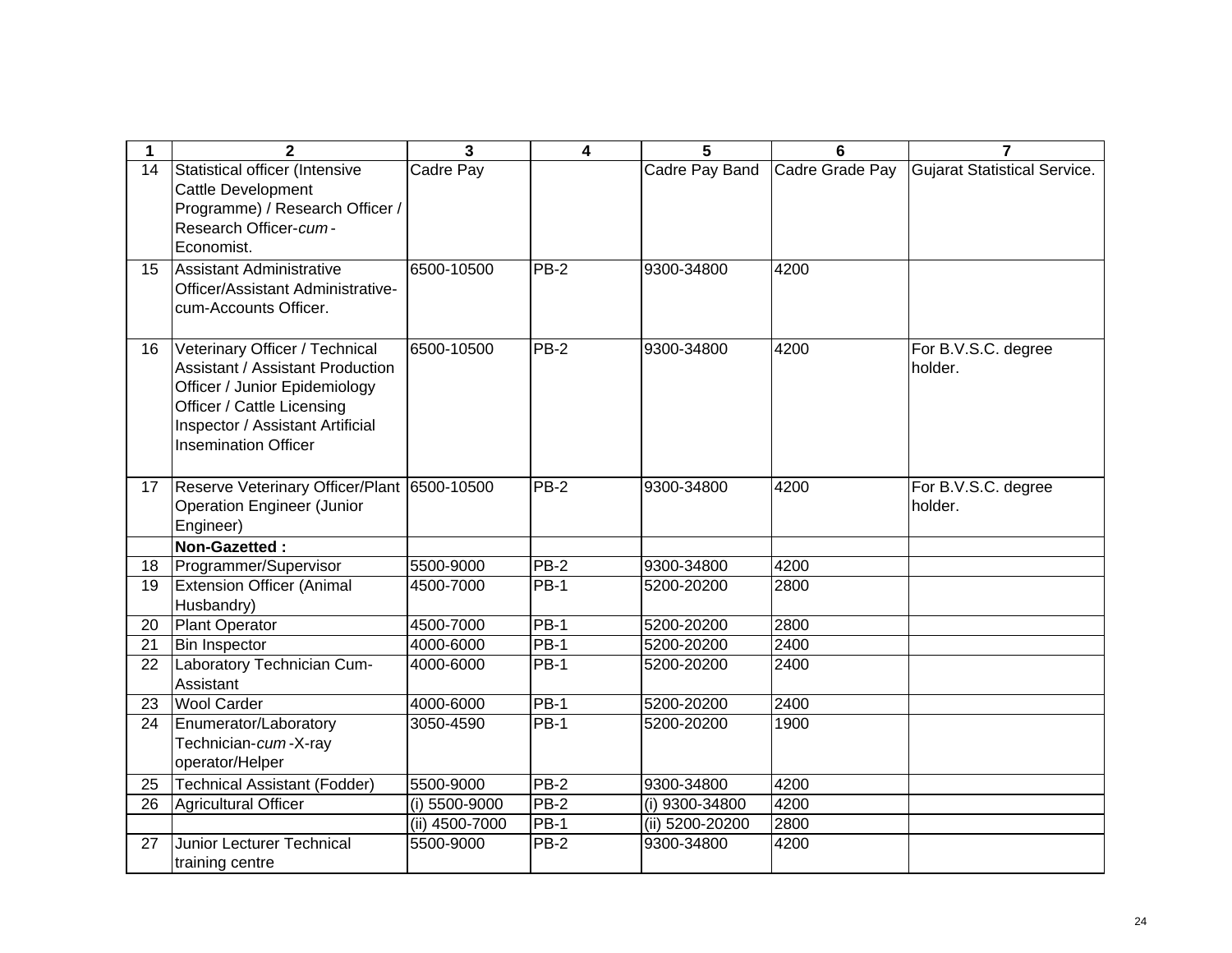| 1  | $\overline{2}$                                                  | 3               | $\overline{\mathbf{4}}$ | 5               | 6              | $\overline{7}$                            |
|----|-----------------------------------------------------------------|-----------------|-------------------------|-----------------|----------------|-------------------------------------------|
| 28 | Office Superintendent/Auditor                                   | 5500-9000       | $PB-2$                  | 9300-34800      | 4200           |                                           |
| 29 | <b>Technical Assistant (Dairy)</b>                              | 5500-9000       | $PB-2$                  | 9300-34800      | 4200           |                                           |
| 30 | <b>Marketing Inspector</b>                                      | (i) Cadre Pay   | <b>PB-2</b>             | (i) Cadre Pay   | (i)Cadre Grade | (i) On deputation from the                |
|    |                                                                 |                 |                         | <b>Band</b>     | Pay            | Co-operation Department.                  |
|    |                                                                 |                 |                         |                 |                |                                           |
|    |                                                                 | (ii) 5500-9000  |                         | (ii) 9300-34800 | $(ii)$ 4200    |                                           |
| 31 | <b>Research Assistant (Statistics)</b>                          | 5500-9000       | <b>PB-2</b>             | 9300-34800      | 4200           |                                           |
|    |                                                                 |                 |                         |                 |                |                                           |
| 32 | <b>Personal Assistant</b>                                       | 5500-9000       | PB-2                    | 9300-34800      | 4200           |                                           |
|    | (Stenographer Grade-II)                                         |                 |                         |                 |                |                                           |
| 33 | Head Clerk/Accountant/Senior                                    | 5000-8000       | PB-2                    | 9300-34800      | 4200           |                                           |
|    | Auditor                                                         |                 |                         |                 |                |                                           |
|    |                                                                 |                 |                         |                 |                |                                           |
| 34 | Fodder Development Assistant/                                   | 4500-7000       | <b>PB-1</b>             | 5200-20200      | 2800           |                                           |
|    | Dairy Extension Assistant/                                      |                 |                         |                 |                |                                           |
|    | Graduate Assistant/ Co-                                         |                 |                         |                 |                |                                           |
|    | operative Officer/ Agricultural<br>Superintendent/ Agricultural |                 |                         |                 |                |                                           |
|    | Supervisor                                                      |                 |                         |                 |                |                                           |
|    | <b>Exhibition Assistant</b>                                     | $(i)$ 4500-7000 | PB-1                    | 5200-20200      |                |                                           |
| 35 |                                                                 |                 |                         |                 | 2800           | (i) For Agricultural<br><b>Graduates.</b> |
|    |                                                                 | (ii) 4000-6000  | <b>PB-1</b>             | 5200-20200      | 2400           | (ii) For Others.                          |
| 36 | Assistant Artist                                                | 4500-7000       | $PB-1$                  | 5200-20200      | 2800           |                                           |
| 37 | Laboratory Technician                                           | 4500-7000       | <b>PB-1</b>             | 5200-20200      | 2800           |                                           |
| 38 | Statistical Assistant/Statistical                               | 4500-7000       | <b>PB-1</b>             | 5200-20200      | 2800           |                                           |
|    | Supervisor/Statistical Inspector.                               |                 |                         |                 |                |                                           |
|    |                                                                 |                 |                         |                 |                |                                           |
| 39 | Electrician/Electrician-cum-                                    | 4500-7000       | PB-1                    | 5200-20200      | 2800           |                                           |
|    | Mechanic/Mechanic-cum-                                          |                 |                         |                 |                |                                           |
|    | Electrician                                                     |                 |                         |                 |                |                                           |
| 40 | Technician                                                      | 4500-7000       | <b>PB-1</b>             | 5200-20200      | 2800           |                                           |
| 41 | Supervisor                                                      | 4000-6000       | $PB-1$                  | 5200-20200      | 2400           |                                           |
| 42 | <b>Project Operator</b>                                         | 4000-6000       | <b>PB-1</b>             | 5200-20200      | 2400           |                                           |
| 43 | <b>Refrigeration Operator</b>                                   | 4000-6000       | PB-1                    | 5200-20200      | 2400           |                                           |
| 44 | <b>Boiler Attendant</b>                                         | 4000-6000       | $PB-1$                  | 5200-20200      | 2400           |                                           |
| 45 | <b>Field Assistant</b>                                          | 4000-6000       | <b>PB-1</b>             | 5200-20200      | 2400           |                                           |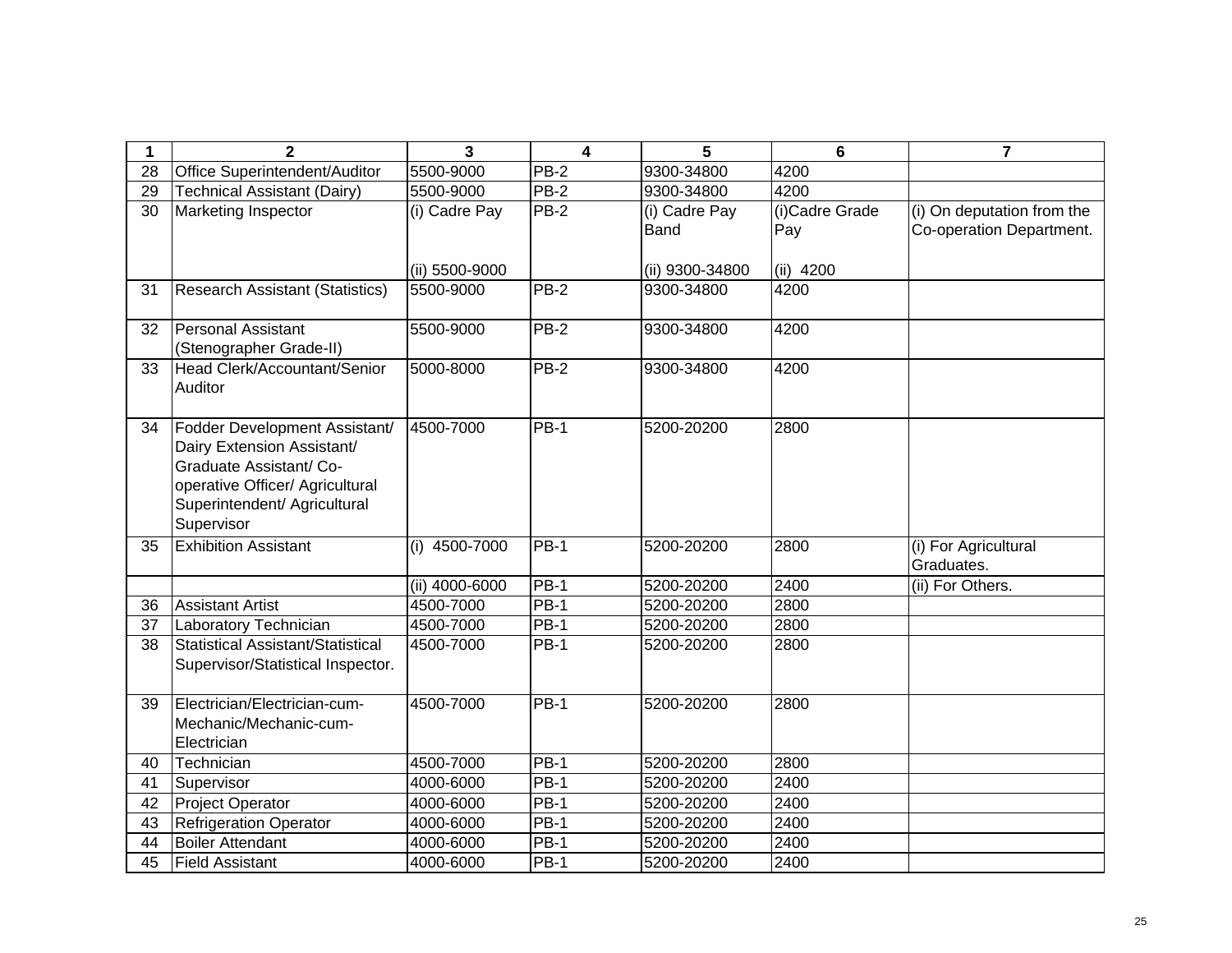| $\mathbf 1$ | $\mathbf{2}$                       | $\overline{\mathbf{3}}$ | 4                  | 5               | $6\phantom{1}$ | $\overline{7}$           |
|-------------|------------------------------------|-------------------------|--------------------|-----------------|----------------|--------------------------|
| 46          | Agricultural Assistant/Village     | 4000-6000               | $PB-1$             | 5200-20200      | 2400           |                          |
|             | Level Worker                       |                         |                    |                 |                |                          |
| 47          | Senior Clerk/Store                 | 4000-6000               | <b>PB-1</b>        | 5200-20200      | 2400           |                          |
|             | Keeper/Junior Auditor/Senior       |                         |                    |                 |                |                          |
|             | Clerk-cum-Accountant.              |                         |                    |                 |                |                          |
| 48          | Livestock Inspector/farm           | 4000-6000               | <b>PB-1</b>        | 5200-20200      | 2400           |                          |
|             | Assistant/Flock Assistant/ Milk    |                         |                    |                 |                |                          |
|             | Recorder                           |                         |                    |                 |                |                          |
| 49          | <b>Hatchery Assistant</b>          | 4000-6000               | $PB-1$             | 5200-20200      | 2400           |                          |
| 50          | <b>Laboratory Assistant</b>        | (i) Cadre Pay           |                    | (i) Cadre Pay   | (i)Cadre Grade | On these posts Livestock |
|             |                                    |                         |                    | <b>Band</b>     | Pay            | Inspectors are working.  |
|             |                                    |                         |                    |                 |                |                          |
|             |                                    | (ii) 3050-4590          | (ii) $PB-1$        | (ii) 5200-20200 | $(i)$ 1900     |                          |
| 51          | <b>Truck Driver/Tractor Driver</b> | (i) 4000-6000           | <b>PB-1</b><br>(i) | (i) 5200-20200  | (i) 2400       | Personal Scale.          |
|             |                                    | (ii) 3050-4590          | $(ii)$ PB-1        | (ii) 5200-20200 | (ii) 1900      |                          |
| 52          | Progress Assistant                 | 3050-4590               | <b>PB-1</b>        | 5200-20200      | 1900           |                          |
| 53          | Junior                             | 3050-4590               | <b>PB-1</b>        | 5200-20200      | 1900           |                          |
|             | Clerk/Storekeeper/Accounts         |                         |                    |                 |                |                          |
|             | Clerk/Recorder-cum-Clerk           |                         |                    |                 |                |                          |
|             | Typist/Clerk-cum-Typist            |                         |                    |                 |                |                          |
| 54          | Statistical                        | 3050-4590               | <b>PB-1</b>        | 5200-20200      | 1900           |                          |
|             | Investigator/Computer/Punch        |                         |                    |                 |                |                          |
|             | Operator/Punch Verifier            |                         |                    |                 |                |                          |
| 55          | Driver/Jeep Driver                 | 3050-4590               | <b>PB-1</b>        | 5200-20200      | 1900           |                          |
| 56          | <b>Junior Field Assistant</b>      | 3050-4590               | $PB-1$             | 5200-20200      | 1900           |                          |
| 57          | <b>Procurement Supervisor</b>      | 3050-4590               | $PB-1$             | 5200-20200      | 1900           |                          |
| 58          | <b>Engine Driver</b>               | 3050-4590               | <b>PB-1</b>        | 5200-20200      | 1900           |                          |
| 59          | Dairy Man/Head syce/Head           | 2650-4000               | 1S                 | 4440-7440       | 1650           |                          |
|             | Mukadam Head Goval.                |                         |                    |                 |                |                          |
| 60          | Havaldar                           | 2650-4000               | 1S                 | 4440-7440       | 1650           |                          |
| 61          | <b>Dresser</b>                     | 2650-4000               | 1S                 | 4440-7440       | 1650           |                          |
| 62          | <b>Milk Recorder</b>               | 2650-4000               | 1S                 | 4440-7440       | 1650           |                          |
| 63          | Daftar Bandh                       | 2610-3540               | $\overline{1S}$    | 4440-7440       | 1400           |                          |
| 64          | Naik/Mukadam                       | 2610-3540               | 1S                 | 4440-7440       | 1400           |                          |
| 65          | Mali                               | 2610-3540               | 1S                 | 4440-7440       | 1400           |                          |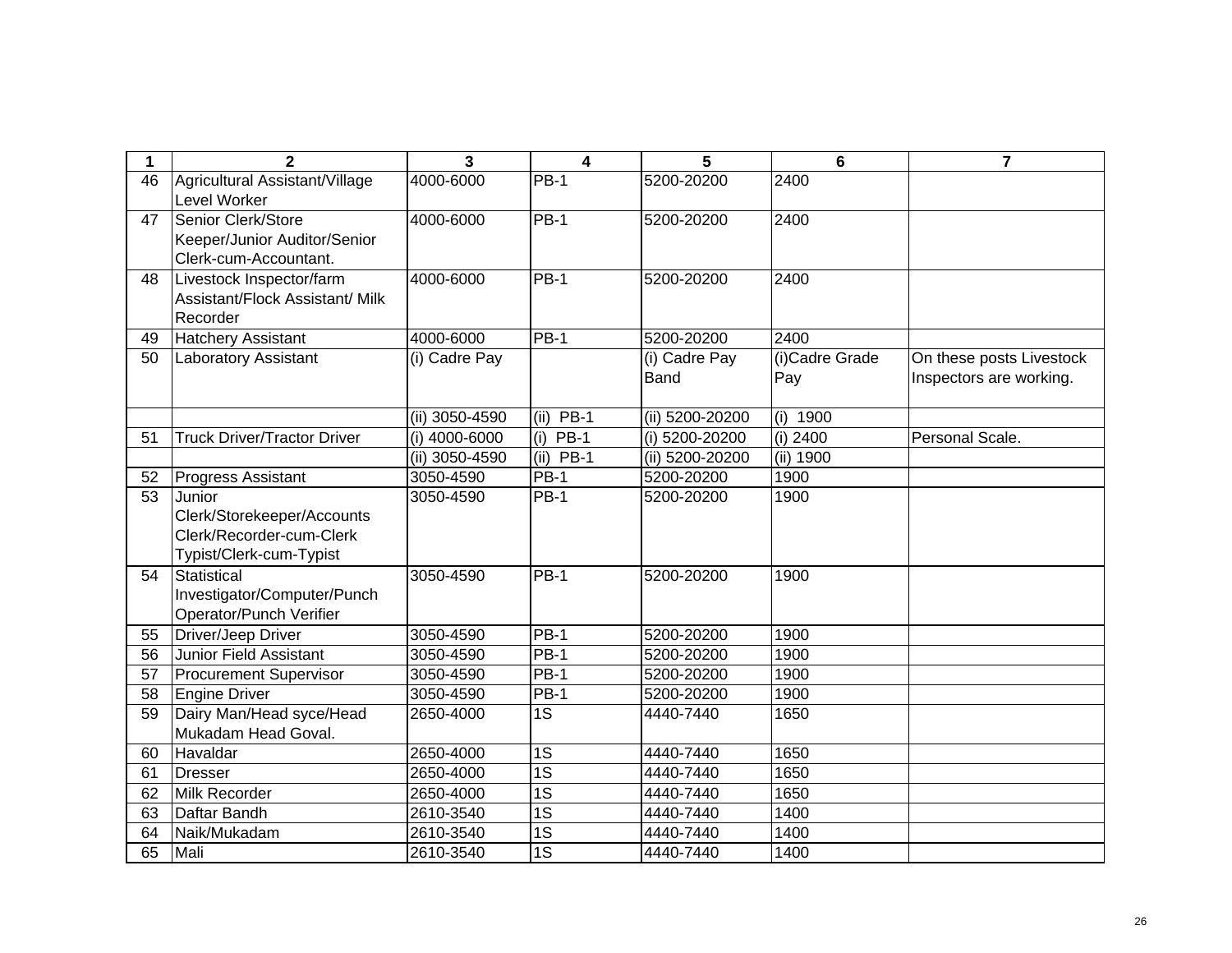| 1  | $\overline{2}$                   | 3         | 4               | 5         | 6    | $\overline{7}$ |
|----|----------------------------------|-----------|-----------------|-----------|------|----------------|
| 66 | Peon/Attendant/Watchman/Cho      | 2550-3200 | 1S              | 4440-7440 | 1300 |                |
|    | wkidar/Laboratory Attendant/Bull |           |                 |           |      |                |
|    | Attendant.                       |           |                 |           |      |                |
| 67 | Pump House Attendant             | 2550-3200 | 1S              | 4440-7440 | 1300 |                |
| 68 | <b>Cleaner</b>                   | 2550-3200 | $\overline{1S}$ | 4440-7440 | 1300 |                |
| 69 | Sweeper                          | 2550-3200 | 1S              | 4440-7440 | 1300 |                |
| 70 | Flockman                         | 2550-3200 | $\overline{1S}$ | 4440-7440 | 1300 |                |
| 71 | Peon-cum-Milk Deliveryman        | 2550-3200 | 1S              | 4440-7440 | 1300 |                |
| 72 | Khedut-cum-Milk Deliveryman      | 2550-3200 | $\overline{1S}$ | 4440-7440 | 1300 |                |
| 73 | <b>Camel Trainer-cum-Milk</b>    | 2550-3200 | 1S              | 4440-7440 | 1300 |                |
|    | Deliveryman                      |           |                 |           |      |                |
| 74 | Coachman                         | 2550-3200 | 1S              | 4440-7440 | 1300 |                |
| 75 | Goval                            | 2550-3200 | 1S              | 4440-7440 | 1300 |                |
| 76 | Thathiyar                        | 2550-3200 | 1S              | 4440-7440 | 1300 |                |
| 77 | Courier                          | 2550-3200 | 1S              | 4440-7440 | 1300 |                |
| 78 | Syce                             | 2550-3200 | 1S              | 4440-7440 | 1300 |                |
| 79 | <b>Riding Boy</b>                | 2550-3200 | 1S              | 4440-7440 | 1300 |                |
| 80 | Sathi                            | 2550-3200 | $\overline{1S}$ | 4440-7440 | 1300 |                |
| 81 | <b>Camel Attendant</b>           | 2550-3200 | 1S              | 4440-7440 | 1300 |                |
| 82 | Packer                           | 2550-3200 | 1S              | 4440-7440 | 1300 |                |
| 83 | Peon-cum-Driver                  | 2550-3200 | 1S              | 4440-7440 | 1300 |                |
| 84 | Shepherd/Permanent Labourer      | 2550-3200 | 1S              | 4440-7440 | 1300 |                |
|    |                                  |           |                 |           |      |                |
| 85 | Permanent Labourer/Peon-cum-     | 2550-3200 | 1S              | 4440-7440 | 1300 |                |
|    | Labourer                         |           |                 |           |      |                |

|   | <b>REGISTRAR OF CO-OPERATIVE SOCIETIES</b>                                          |             |         |             |            |  |
|---|-------------------------------------------------------------------------------------|-------------|---------|-------------|------------|--|
|   |                                                                                     |             |         |             |            |  |
|   | <b>Gazetted:</b>                                                                    |             |         |             |            |  |
|   |                                                                                     |             |         |             |            |  |
|   | Registrar of Co-operative<br>Societies.                                             | Cadre Post  |         | Cadre Post  | Cadre Post |  |
| 2 | Additional Registrar of Co-<br>operative Societies.                                 | 14300-18300 | $IPB-4$ | 37400-67000 | 8700       |  |
| 3 | Joint Registrar of Co-operative<br>Societies / Joint Director /<br>General Manager. | 12000-16500 | IPB-3   | 15600-39100 | 7600       |  |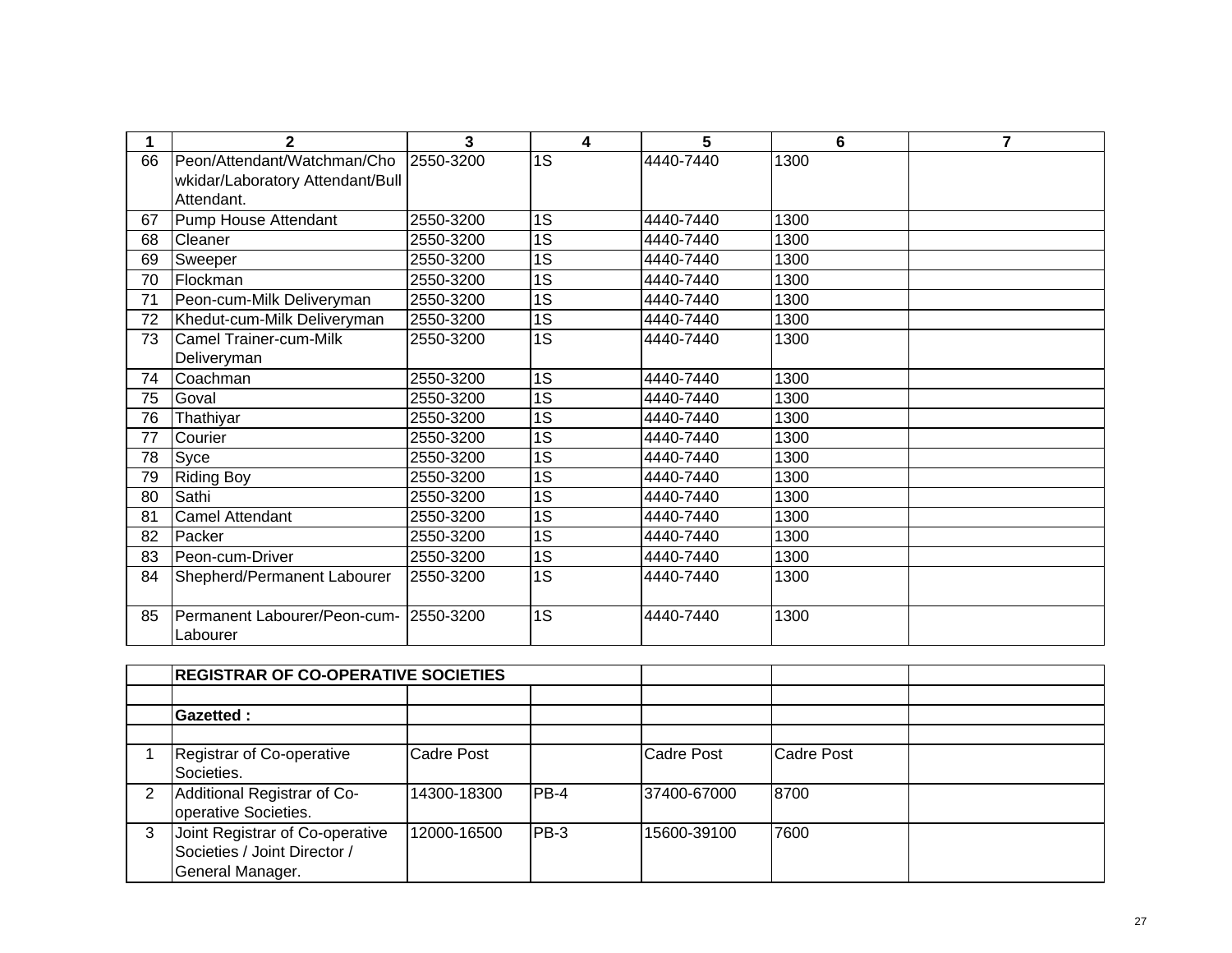| 1              | $\mathbf{2}$                                                                                                                                                                                                                                                                                                 | $\overline{3}$ | 4                         | 5                                  | 6                       | $\overline{7}$                                                                        |
|----------------|--------------------------------------------------------------------------------------------------------------------------------------------------------------------------------------------------------------------------------------------------------------------------------------------------------------|----------------|---------------------------|------------------------------------|-------------------------|---------------------------------------------------------------------------------------|
| 4              | Deputy Registrar/District<br>Registrar/Special Auditor of Co-<br>operative Societies/Deputy<br>General Manager/Manager<br>(Khadi Gram and Kutir Udyog).<br>District Registrar, Co-operative<br>Societies (Udyog).                                                                                            | 8000-14050     | $(i)$ PB-3<br>$(ii)$ PB-2 | (i) 15600-39100<br>(ii) 9300-34800 | (i) $5400$<br>(ii) 5400 | (i) If the post belongs to<br>Class-I<br>(ii) If the post belongs to<br>Cass-II cadre |
| 5              | <b>Accounts Officer</b>                                                                                                                                                                                                                                                                                      | Cadre Pay      |                           | Cadre Pay Band                     | Cadre Grade Pay         | <b>Gujarat Accounts Service</b>                                                       |
| 6              | Engineer                                                                                                                                                                                                                                                                                                     | Cadre Pay      |                           | Cadre Pay Band                     | Cadre Grade Pay         | <b>Gujarat Engineering</b><br>Service.                                                |
| $\overline{7}$ | Assistant District Registrar/<br>Special Auditor of Co-operative<br>Societies/ Assistant Director/<br>Deputy Development Officer<br>(Handicraft) / Personal Assistant<br>Cottage Industries<br>Officer/Manager (Marketing<br>Credit) / Assistant District<br>Registrar of Co-operative<br>Societies (Udyog). | 6500-10500     | $PB-2$                    | 9300-34800                         | 4200                    |                                                                                       |
| 8              | <b>Statistical Officer</b>                                                                                                                                                                                                                                                                                   | Cadre Pay      |                           | Cadre Pay Band                     | Cadre Grade Pay         | <b>Gujarat Statistical Service</b>                                                    |
| 9              | Chemist                                                                                                                                                                                                                                                                                                      | 6500-10500     | $PB-2$                    | 9300-34800                         | 4200                    |                                                                                       |
| 10             | Women Organiser                                                                                                                                                                                                                                                                                              | 6500-10500     | $PB-2$                    | 9300-34800                         | 4200                    |                                                                                       |
| 11             | Special Recovery Officer                                                                                                                                                                                                                                                                                     | Cadre Pay      |                           | Cadre Pay Band                     | Cadre Grade Pay         | <b>Gujarat Administrative</b><br>Service.                                             |
| 12             | Legal Superintendent                                                                                                                                                                                                                                                                                         | 8000-13500     | $(i)$ PB-3<br>$(ii)$ PB-2 | (i) 15600-39100<br>(ii) 9300-34800 | (i) 5400<br>(ii) 5400   | (i) If the post belongs to<br>Class-I<br>(ii) If the post belongs to<br>Cass-II cadre |
| 13             | <b>Accounts Officer</b>                                                                                                                                                                                                                                                                                      | Cadre Pay      |                           | Cadre Pay Band                     | Cadre Grade Pay         | <b>Gujarat Accounts Service</b>                                                       |
| 14             | Stenographer Grade-I                                                                                                                                                                                                                                                                                         | 6500-10500     | $PB-2$                    | 9300-34800                         | 4200                    |                                                                                       |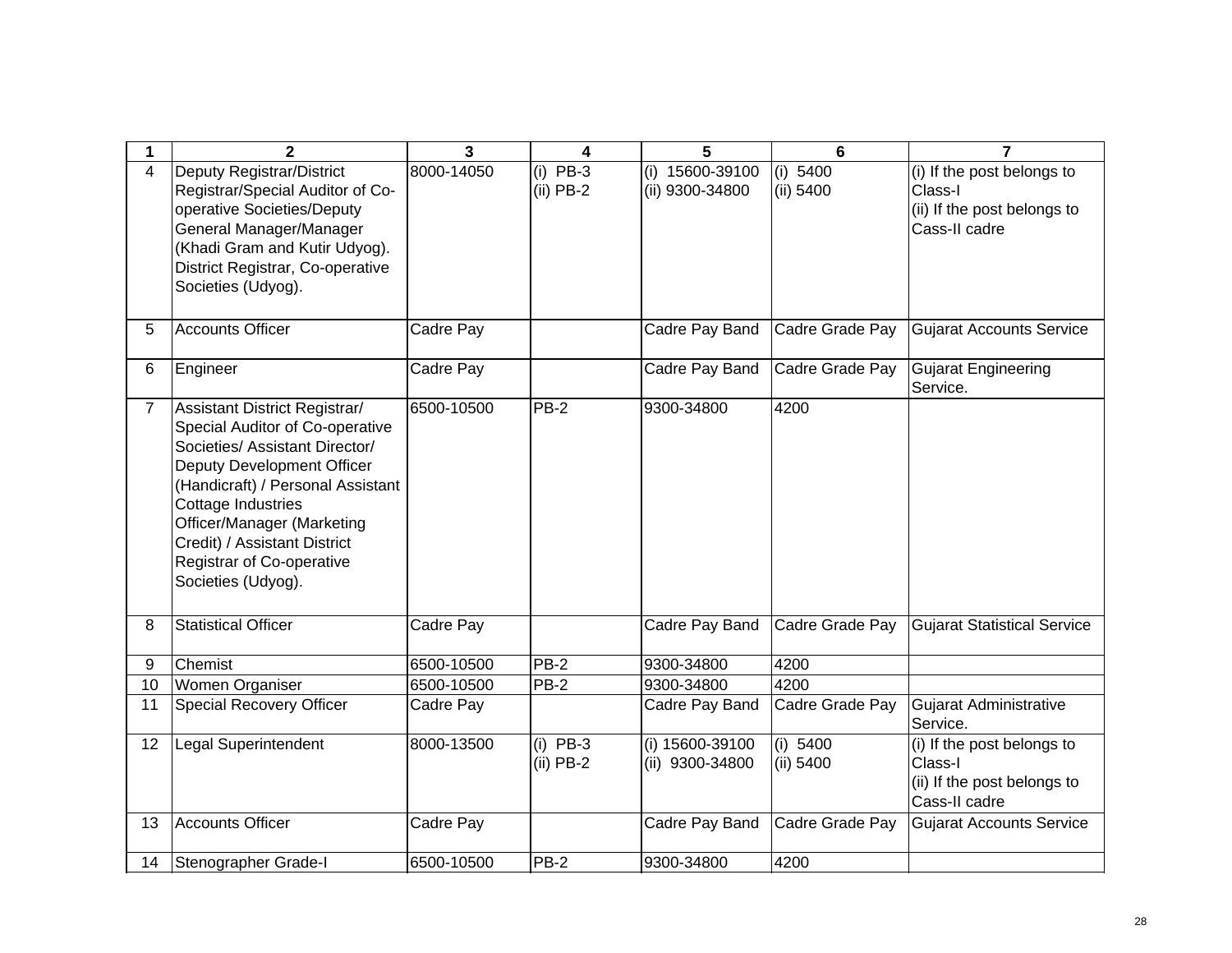| 1  | $\mathbf{2}$                                                                                                                                                                                                      | 3         | $\overline{\mathbf{4}}$ | 5              | 6               | $\overline{7}$                                                  |
|----|-------------------------------------------------------------------------------------------------------------------------------------------------------------------------------------------------------------------|-----------|-------------------------|----------------|-----------------|-----------------------------------------------------------------|
|    | Non-Gazetted:                                                                                                                                                                                                     |           |                         |                |                 |                                                                 |
| 15 | Office Superintendent/Co-<br>operative<br>Officer/Auditor/Marketing Officer                                                                                                                                       | 5500-9000 | PB-2                    | 9300-34800     | 4200            |                                                                 |
| 16 | <b>Research Assistant</b>                                                                                                                                                                                         | Cadre Pay |                         | Cadre Pay Band | Cadre Grade Pay | On deputation from<br>Directorate of Economic<br>and Statistics |
| 17 | Stenographer Grade II                                                                                                                                                                                             | 5500-9000 | PB-2                    | 9300-34800     | 4200            |                                                                 |
| 18 | Head Clerk/Co-operative<br>Officer/Auditor/Accountant/Store<br>Keeper-cum-Librarian/Field<br>Officer/Marketing Officer.                                                                                           | 5000-8000 | $PB-2$                  | 9300-34800     | 4200            |                                                                 |
| 19 | <b>Special Recovery Officer</b>                                                                                                                                                                                   | Cadre Pay |                         | Cadre Pay Band | Cadre Grade Pay | On deputation from<br>Revenue Department.                       |
| 20 | Mechanical / Supervisor                                                                                                                                                                                           | 4500-7000 | <b>PB-1</b>             | 5200-20200     | 2800            |                                                                 |
| 21 | <b>Assistant Chemist</b>                                                                                                                                                                                          | 4500-7000 | $PB-1$                  | 5200-20200     | 2800            |                                                                 |
| 22 | Stenographer Grade III                                                                                                                                                                                            | 4000-6000 | <b>PB-1</b>             | 5200-20200     | 2400            |                                                                 |
| 23 | Senior-clerk/Sub-Auditor/<br>Assistant Co-operative Officer/<br><b>Statistical Assistant/Record</b><br>Keeper/ Cashier/ Investigator/<br>Senior Clerk-cum-Accountant/<br>Accountant-cum-Store Keeper<br>Grahpati. | 4000-6000 | <b>PB-1</b>             | 5200-20200     | 2400            |                                                                 |
| 24 | Junior Clerk/Typist/Clerk-cum-<br><b>Typist/Second Grade Industrial</b><br>Supervisor/ Third Grade<br>Industrial Supervisor/<br>Supervisor.                                                                       | 3050-4590 | PB-1                    | 5200-20200     | 1900            |                                                                 |
| 25 | <b>Driver</b>                                                                                                                                                                                                     | 3050-4590 | $PB-1$                  | 5200-20200     | 1900            |                                                                 |
| 26 | Havaldar                                                                                                                                                                                                          | 2650-4000 | 1S                      | 4440-7440      | 1650            |                                                                 |
| 27 | Daftarbandh                                                                                                                                                                                                       | 2610-3540 | 1S                      | 4440-7440      | 1400            |                                                                 |
| 28 | <b>Naik</b>                                                                                                                                                                                                       | 2610-3540 | 1S                      | 4440-7440      | 1400            |                                                                 |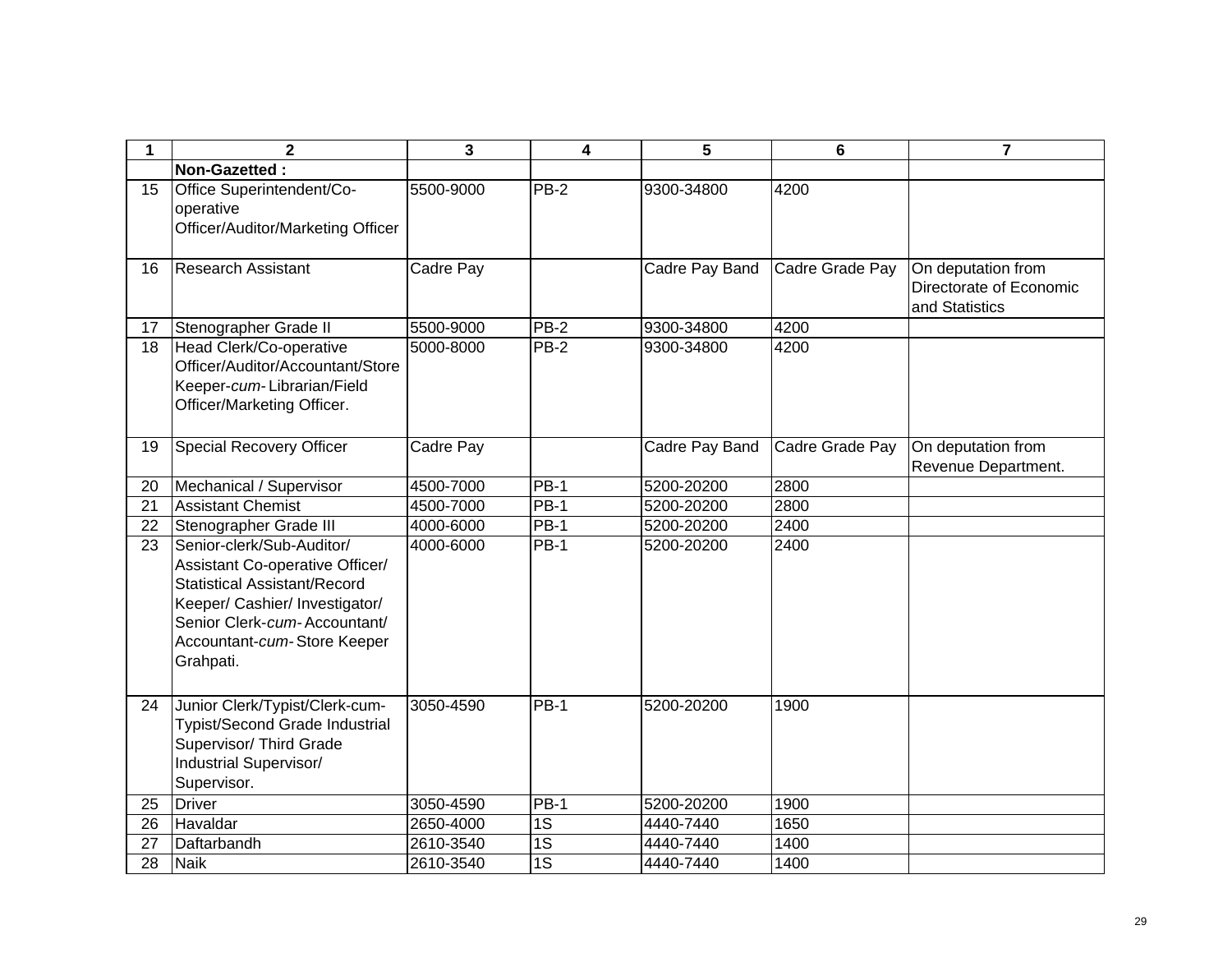| 1                       | $\overline{\mathbf{2}}$                                     | 3              | $\overline{\mathbf{4}}$ | 5                 | $6\phantom{1}6$ | $\overline{7}$              |
|-------------------------|-------------------------------------------------------------|----------------|-------------------------|-------------------|-----------------|-----------------------------|
| 29                      | Peon                                                        | 2550-3200      | $\overline{1S}$         | 4440-7440         | 1300            |                             |
| 30                      | Sweeper                                                     | 2550-3200      | $\overline{1S}$         | 4440-7440         | 1300            |                             |
| 31                      | Watchman                                                    | 2550-3200      | $\overline{1S}$         | 4440-7440         | 1300            |                             |
| 32                      | Peon-cum-Watchman/                                          | 2550-3200      | $\overline{1S}$         | 4440-7440         | 1300            |                             |
|                         | Watchman/ Night watchman                                    |                |                         |                   |                 |                             |
| 33                      | Peon-cum-Watchman/                                          | 2550-3200      | $\overline{1S}$         | 4440-7440         | 1300            |                             |
|                         | Watchman/ Night watchman                                    |                |                         |                   |                 |                             |
| 34                      | Helper/Helper Mobile Van                                    | 2550-3200      | $\overline{1S}$         | 4440-7440         | 1300            |                             |
| $\overline{35}$         | Hamal                                                       | 2550-3200      | $\overline{1S}$         | 4440-7440         | 1300            |                             |
|                         |                                                             |                |                         |                   |                 |                             |
|                         | <b>GUJARAT STATE CO-OPERATIVE TRIBUNAL</b>                  |                |                         |                   |                 |                             |
|                         |                                                             |                |                         |                   |                 |                             |
|                         | <b>Gazetted:</b>                                            |                |                         |                   |                 |                             |
| $\mathbf 1$             | Registrar                                                   | 6500-10500     | $PB-2$                  | 9300-34800        | 4200            |                             |
|                         | Non-Gazetted:                                               |                |                         |                   |                 |                             |
| $\overline{2}$          | Stenographer Grade-II                                       | 5500-9000      | $PB-2$                  | 9300-34800        | 4200            |                             |
| 3                       | Bench clerk/Senior Clerk                                    | 4000-6000      | <b>PB-1</b>             | 5200-20200        | 2400            |                             |
| $\overline{\mathbf{4}}$ | Clerk-typist                                                | 3050-4590      | PB-1                    | 5200-20200        | 1900            |                             |
| 5                       | <b>Naik</b>                                                 | 2610-3540      | 1S                      | 4440-7440         | 1400            |                             |
| 6                       | Peon                                                        | 2550-3200      | 1S                      | 4440-7440         | 1300            |                             |
|                         |                                                             |                |                         |                   |                 |                             |
|                         | <b>DIRECTOR OF SUGAR</b>                                    |                |                         |                   |                 |                             |
|                         |                                                             |                |                         |                   |                 |                             |
|                         | Gazetted:                                                   |                |                         |                   |                 |                             |
| $\mathbf{1}$            | <b>Director</b>                                             | Cadre Pay      |                         | Cadre Pay Band    | Cadre Grade Pay |                             |
| $\overline{2}$          | Joint Registrar (Sugar)                                     | 12000-16500    | $PB-3$                  | 15600-39100       | 7600            | <b>Gujarat Co-operative</b> |
|                         |                                                             |                |                         |                   |                 | Services.                   |
| $\overline{3}$          | Sugar Technologist/Sugar<br><b>Engineer/Cost Accountant</b> | 10000-15200    | $PB-3$                  | 15600-39100       | 6600            |                             |
| 4                       | <b>Deputy Director</b>                                      | (Co-8000-14050 | $(i)$ PB-3              | $(i)$ 15600-39100 | (i) 5400        | (i) If the post belongs to  |
|                         | operative)                                                  |                | $(ii)$ PB-2             | (ii) 9300-34800   | (ii) 5400       | Class-I                     |
|                         |                                                             |                |                         |                   |                 | (ii) If the post belongs to |
|                         |                                                             |                |                         |                   |                 | Cass-II cadre               |
|                         |                                                             |                |                         |                   |                 | <b>Gujarat Co-operative</b> |
|                         |                                                             |                |                         |                   |                 | Services.                   |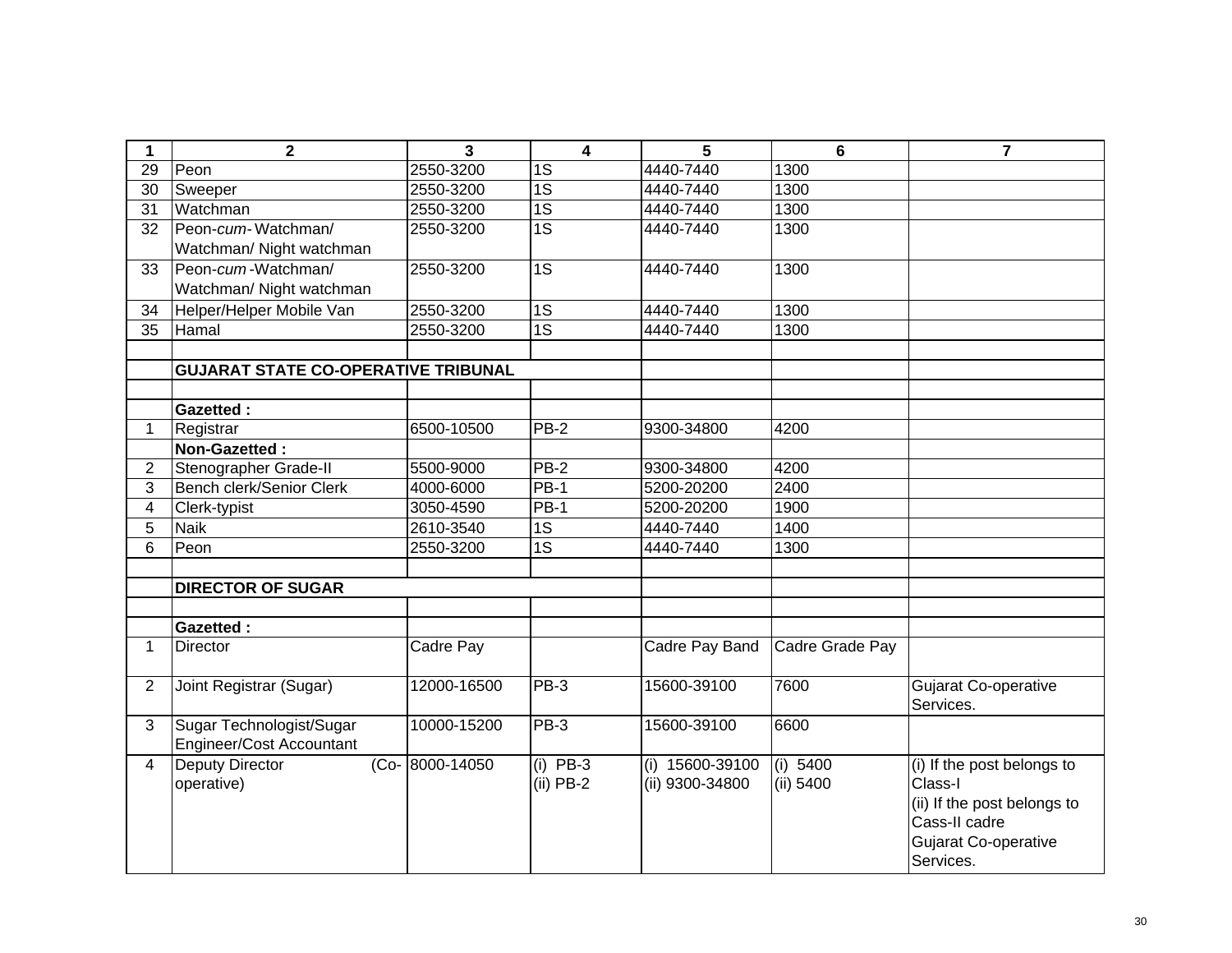| 1              | $\overline{2}$                                         | 3                 | 4               | 5                 | $6\phantom{1}6$   | $\overline{7}$                         |
|----------------|--------------------------------------------------------|-------------------|-----------------|-------------------|-------------------|----------------------------------------|
| 5              | <b>District Registrar Co-operative</b>                 | 8000-14050        | $(i)$ PB-3      | $(i)$ 15600-39100 | $(i)$ 5400        | (i) If the post belongs to             |
|                | Society (Sugar)                                        |                   | $(ii)$ PB-2     | (ii) 9300-34800   | (ii) 5400         | Class-I                                |
|                |                                                        |                   |                 |                   |                   | (ii) If the post belongs to            |
|                |                                                        |                   |                 |                   |                   | Cass-II cadre                          |
|                |                                                        |                   |                 |                   |                   | Gujarat Co-operative                   |
|                |                                                        |                   |                 |                   |                   | Services.                              |
| 6              | <b>Research Officer</b>                                | Cadre Pay         |                 | Cadre Pay Band    |                   | <b>Gujarat Statistical Service.</b>    |
|                |                                                        |                   |                 |                   |                   |                                        |
|                | Non-Gazetted:                                          |                   |                 |                   |                   |                                        |
| $\overline{7}$ | Office Superintendent/Co-                              | 5500-9000         | $PB-2$          | 9300-34800        | 4200              |                                        |
|                | operative Officer                                      |                   |                 |                   |                   |                                        |
| 8              | Stenographer, Grade-II                                 | 5500-9000         | <b>PB-2</b>     | 9300-34800        | 4200              |                                        |
| 9              | <b>Head Clerk</b>                                      | 5000-8000         | $PB-2$          | 9300-34800        | 4200              |                                        |
| 10             | <b>Recovery Officer</b>                                | 5000-8000         | $PB-2$          | 9300-34800        | 4200              |                                        |
| 11             | Senior Clerk                                           | 4000-6000         | PB-1            | 5200-20200        | 2400              |                                        |
| 12             | Clerk/Typist                                           | 3050-4590         | $PB-1$          | 5200-20200        | 1900              |                                        |
| 13             | Driver                                                 | 3050-4590         | PB-1            | 5200-20200        | 1900              |                                        |
| 14             | Peon                                                   | 2550-3200         | $\overline{1S}$ | 4440-7440         | 1300              |                                        |
|                |                                                        |                   |                 |                   |                   |                                        |
|                | <b>Director of Horticulture</b>                        |                   |                 |                   |                   |                                        |
|                |                                                        |                   |                 |                   |                   |                                        |
|                | <b>COMMISSIONER OF FISHERIES</b>                       |                   |                 |                   |                   |                                        |
|                |                                                        |                   |                 |                   |                   |                                        |
|                | <b>Gazetted:</b>                                       |                   |                 |                   |                   |                                        |
| 1              | <b>Commissioner of Fisheries</b>                       | 14300-18300       | PB-4            | 37400-67000       | 8700              | For Non-IAS Officer.                   |
| $\overline{2}$ | <b>Joint Commissioner</b>                              | <b>Cadre Post</b> |                 | <b>Cadre Post</b> | <b>Cadre Post</b> | Indian Administrative<br>Service.      |
| 3              | <b>Director</b>                                        | 12000-16500       | PB-3            | 15600-39100       | 7600              |                                        |
| 4              | Deputy Commissioner of                                 | 12000-16500       | PB-3            | 15600-39100       | 7600              |                                        |
|                | Fisheries                                              |                   |                 |                   |                   |                                        |
| 5              | Deputy Director of Fisheries                           | 10000-15200       | $PB-3$          | 15600-39100       | 6600              |                                        |
| 6              | Market Superintendent                                  | 10000-15200       | $PB-3$          | 15600-39100       | 6600              |                                        |
| $\overline{7}$ | <b>Executive Engineer</b>                              | Cadre Pay         |                 | Cadre Pay Band    | Cadre Grade Pay   | <b>Gujarat Engineering</b><br>Service. |
| 8              | <b>Assistant Director of Fisheries</b><br>(Statistics) | Cadre Pay         |                 | Cadre Pay Band    | Cadre Grade Pay   | <b>Gujarat Statistical Service.</b>    |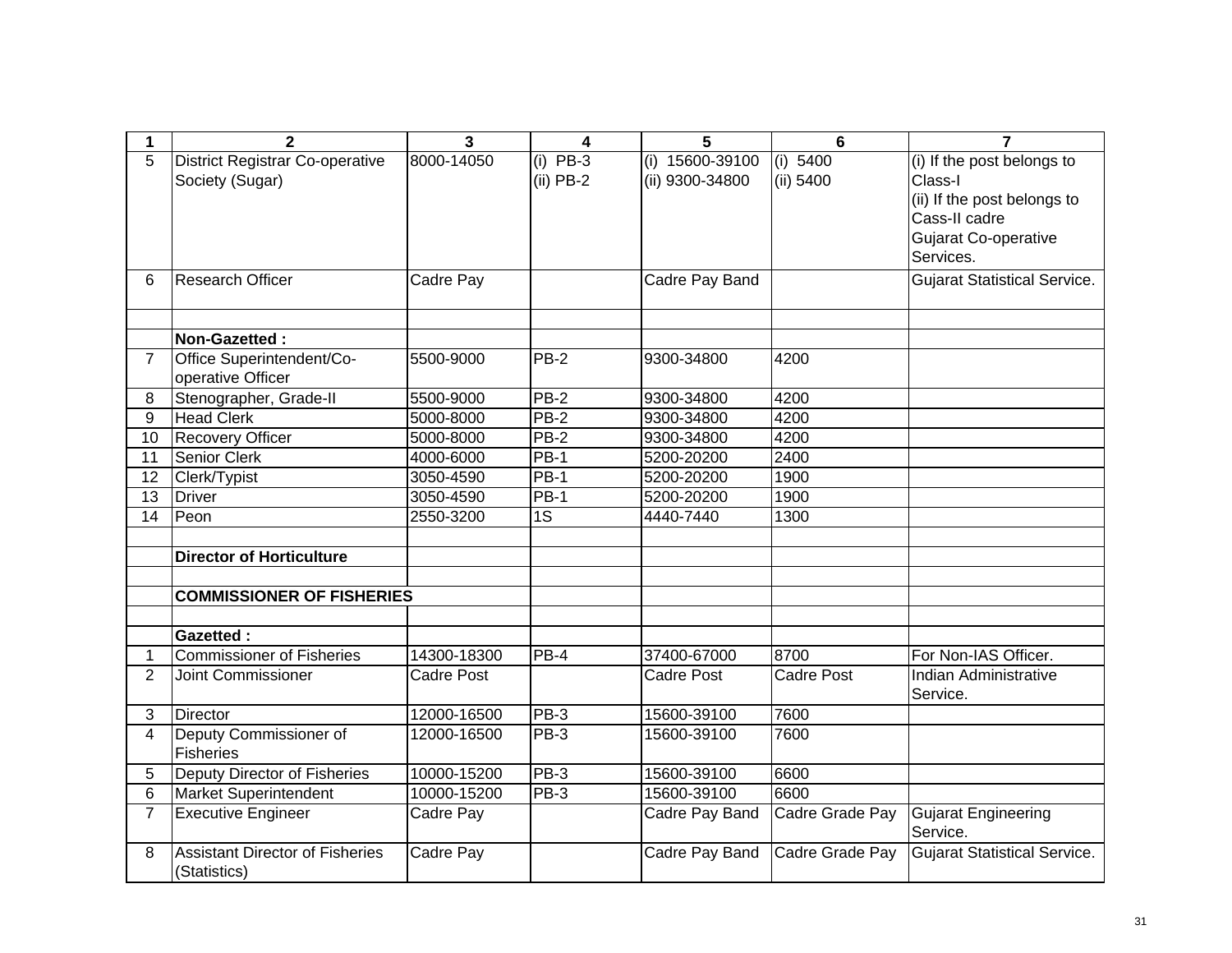| 1  | $\mathbf{2}$                           | 3                | 4                         | 5                                  | 6                     | 7                                                                                     |
|----|----------------------------------------|------------------|---------------------------|------------------------------------|-----------------------|---------------------------------------------------------------------------------------|
| 9  | Dy. Market Superintendent              | 6500-10500       | PB-2                      | 9300-34800                         | 4200                  |                                                                                       |
| 10 | <b>Chief Accountant</b>                | 6500-10500       | <b>PB-2</b>               | 9300-34800                         | 4200                  |                                                                                       |
| 11 | Registrar                              | 6500-10500       | <b>PB-2</b>               | 9300-34800                         | 4200                  |                                                                                       |
| 12 | Deputy Collector                       | Cadre Post       |                           | Cadre Post                         | <b>Cadre Post</b>     | <b>Gujarat Administrative</b><br>Service.                                             |
| 13 | Deputy Registrar                       | Cadre Post       |                           | <b>Cadre Post</b>                  | <b>Cadre Post</b>     | Gujarat Co-operative<br>Service.                                                      |
| 14 | <b>Assistant Director of Fisheries</b> | 8000-14050       | $(i)$ PB-3<br>$(ii)$ PB-2 | (i) 15600-39100<br>(ii) 9300-34800 | (i) 5400<br>(ii) 5400 | (i) If the post belongs to<br>Class-I<br>(ii) If the post belongs to<br>Cass-II cadre |
| 15 | <b>Accounts Officer</b>                | Cadre Pay        |                           | Cadre Pay Band                     | Cadre Grade Pay       | Gujarat Accounts Service.                                                             |
| 16 | <b>Mechanical Engineer</b>             | 8000-14050       | $(i)$ PB-3<br>$(ii)$ PB-2 | (i) 15600-39100<br>(ii) 9300-34800 | (i) 5400<br>(ii) 5400 | (i) If the post belongs to<br>Class-I<br>(ii) If the post belongs to<br>Cass-II cadre |
| 17 | <b>Research Officer</b>                | 8000-14050       | $(i)$ PB-3<br>$(ii)$ PB-2 | (i) 15600-39100<br>(ii) 9300-34800 | (i) 5400<br>(ii) 5400 | (i) If the post belongs to<br>Class-I<br>(ii) If the post belongs to<br>Cass-II cadre |
| 18 | <b>Deputy Executive Engineer</b>       | <b>Cadre Pay</b> |                           | Cadre Pay Band                     | Cadre Grade Pay       | <b>Gujarat Engineering</b><br>Service.                                                |
| 19 | <b>Planning Officer</b>                | 6500-10500       | <b>PB-2</b>               | 9300-34800                         | 4200                  |                                                                                       |
| 20 | <b>Special Officer</b>                 | Cadre Pay        |                           | Cadre Pay Band                     | Cadre Grade Pay       |                                                                                       |
| 21 | <b>Statistical Officer</b>             | Cadre Pay        |                           | Cadre Pay Band                     | Cadre Grade Pay       | <b>Gujarat Statistical Service.</b>                                                   |
| 22 | <b>Superintendent of Fisheries</b>     | 6500-10500       | PB-2                      | 9300-34800                         | 4200                  |                                                                                       |
| 23 | <b>Assistant Mechanical Engineer</b>   | 6500-10500       | PB-2                      | 9300-34800                         | 4200                  |                                                                                       |
| 24 | Curator                                | 6500-10500       | $PB-2$                    | 9300-34800                         | 4200                  |                                                                                       |
| 25 | <b>Assistant Research Officer</b>      | 6500-10500       | $PB-2$                    | 9300-34800                         | 4200                  |                                                                                       |
| 26 | <b>Administrative Officer</b>          | 6500-10500       | PB-2                      | 9300-34800                         | 4200                  |                                                                                       |
| 27 | Vigilance Officer                      | 6500-10500       | $PB-2$                    | 9300-34800                         | 4200                  |                                                                                       |
| 28 | <b>Processing Technologist</b>         | 6500-10500       | PB-2                      | 9300-34800                         | 4200                  |                                                                                       |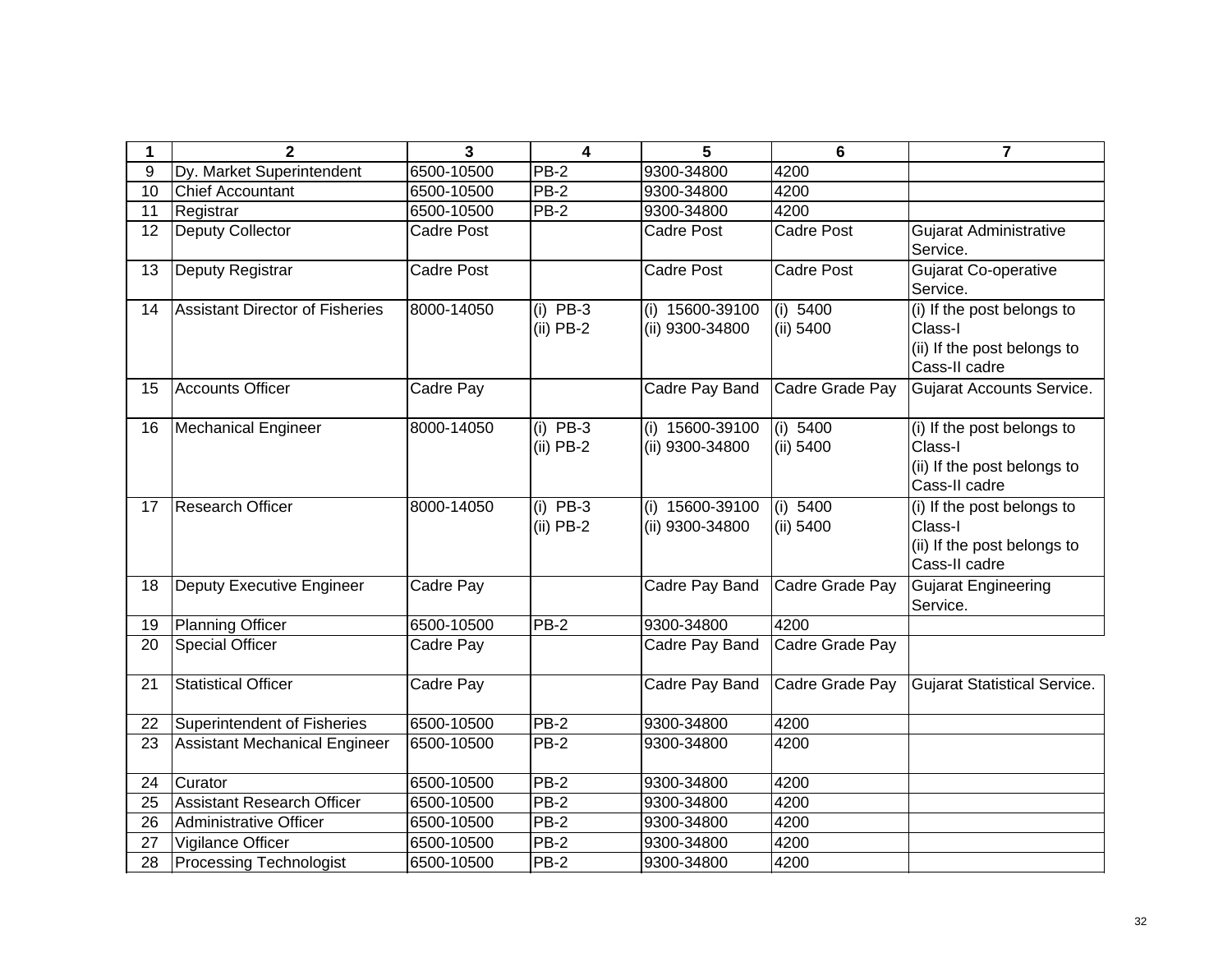| $\mathbf 1$ | $\mathbf{2}$                             | $\overline{3}$ | $\overline{\mathbf{4}}$ | 5               | 6               | $\overline{7}$               |
|-------------|------------------------------------------|----------------|-------------------------|-----------------|-----------------|------------------------------|
| 29          | <b>Research Officer (Statistics)</b>     | Cadre Pay      |                         | Cadre Pay Band  | Cadre Grade Pay | Gujarat Statistical Service. |
|             | Cadre Pay                                |                |                         |                 |                 |                              |
| 30          | <b>Fisheries Training Officer</b>        | 6500-10500     | PB-2                    | 9300-34800      | 4200            |                              |
| 31          | Junior Engineer                          | Cadre Pay      |                         | Cadre Pay Band  | Cadre Grade Pay | Gujarat Engineering          |
|             |                                          |                |                         |                 |                 | Service.                     |
|             |                                          |                |                         |                 |                 |                              |
|             | Non-Gazetted:                            |                |                         |                 |                 |                              |
| 32          | <b>Certified Skeeper</b>                 | 8000-13500     | $(i)$ PB-3              | (i) 15600-39100 | (i) 5400        | (i) If the post belongs to   |
|             |                                          |                | $(ii)$ PB-2             | (ii) 9300-34800 | (ii) 5400       | Class-I                      |
|             |                                          |                |                         |                 |                 | (ii) If the post belongs to  |
|             |                                          |                |                         |                 |                 | Cass-II cadre                |
| 33          | Fishing Secondhand (Boatsman) 6500-10500 |                | <b>PB-2</b>             | 9300-34800      | 4200            |                              |
|             |                                          |                |                         |                 |                 |                              |
| 34          | <b>Engine Driver</b>                     | 6500-10500     | <b>PB-2</b>             | 9300-34800      | 4200            |                              |
| 35          | Personal Assistant/                      | 6500-10500     | <b>PB-2</b>             | 9300-34800      | 4200            |                              |
|             | Stenographer Grade-I                     |                |                         |                 |                 |                              |
| 36          | Skipper (Vessel)                         | 6500-10500     | <b>PB-2</b>             | 9300-34800      | 4200            |                              |
| 37          | Sub-Editor                               | 5500-9000      | $PB-2$                  | 9300-34800      | 4200            |                              |
| 38          | <b>Officer Superintendent</b>            | 5500-9000      | <b>PB-2</b>             | 9300-34800      | 4200            |                              |
| 39          | <b>Survey Assistant</b>                  | 5500-9000      | $PB-2$                  | 9300-34800      | 4200            |                              |
| 40          | Senior Research Assistant                | 5500-9000      | <b>PB-2</b>             | 9300-34800      | 4200            |                              |
| 41          | Senior Draftsman                         | 5500-9000      | $PB-2$                  | 9300-34800      | 4200            |                              |
| 42          | Senior Auditor                           | 5500-9000      | <b>PB-2</b>             | 9300-34800      | 4200            |                              |
| 43          | Driver (Vessel)                          | 5500-9000      | $PB-2$                  | 9300-34800      | 4200            |                              |
| 44          | Co-operative Officer                     | Cadre Pay      |                         | Cadre Pay Band  | Cadre Grade Pay | On deputation from Co-       |
|             |                                          |                |                         |                 |                 | operative Department.        |
| 45          | <b>Berthing Master</b>                   | 5500-9000      | <b>PB-2</b>             | 9300-34800      | 4200            |                              |
| 46          | <b>Research Assistant (Statistics)</b>   | 5500-9000      | <b>PB-2</b>             | 9300-34800      | 4200            |                              |
| 47          | Mechanical Instructor                    | 5000-8000      | PB-2                    | 9300-34800      | 4200            |                              |
| 48          | Personal Assistant /                     | 5500-9000      | $PB-2$                  | 9300-34800      | 4200            |                              |
|             | Stenographer Grade-II                    |                |                         |                 |                 |                              |
| 49          | <b>Fisheries Officer</b>                 | 5000-8000      | $PB-2$                  | 9300-34800      | 4200            |                              |
| 50          | Radio Telephone Operator                 | 4500-7000      | $PB-1$                  | 5200-20200      | 2800            |                              |
| 51          | <b>Head Clerk</b>                        | 5000-8000      | $PB-2$                  | 9300-34800      | 4200            |                              |
| 52          | Draftsman                                | 5000-8000      | PB-2                    | 9300-34800      | 4200            |                              |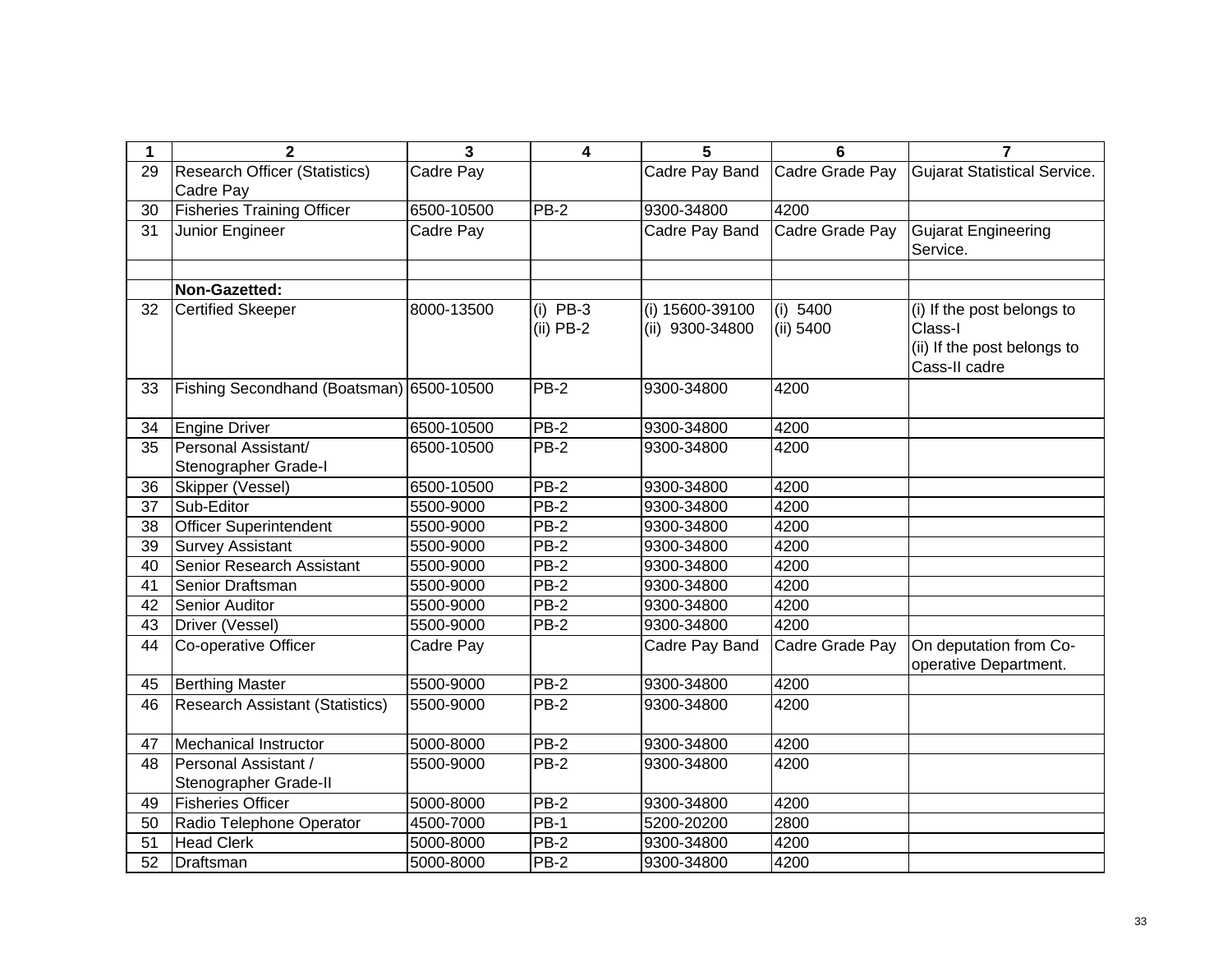| 1               | $\mathbf 2$                             | 3         | 4                  | 5              | 6               | $\overline{7}$              |
|-----------------|-----------------------------------------|-----------|--------------------|----------------|-----------------|-----------------------------|
| 53              | <b>Additional Assistant Engineer</b>    | Cadre Pay |                    | Cadre Pay Band | Cadre Grade Pay | On deputation from          |
|                 | (Supervisor)                            |           |                    |                |                 | Irrigation Department.      |
| 54              | <b>Regional Accountant</b>              | 5000-8000 | PB-2               | 9300-34800     | 4200            |                             |
| 55              | Auditor                                 | Cadre Pay |                    | Cadre Pay Band | Cadre Grade Pay | On deputation from<br>$Co-$ |
|                 |                                         |           |                    |                |                 | operative Department.       |
|                 |                                         |           |                    |                |                 |                             |
| 56              | Laboratory Technician                   | 4500-7000 | <b>PB-1</b>        | 5200-20200     | 2800            |                             |
| 57              | <b>Fisheries Assistant (Statistics)</b> | 4500-7000 | $PB-1$             | 5200-20200     | 2800            |                             |
|                 |                                         |           |                    |                |                 |                             |
| 58              | Foreman Mechanic (Service               | 4500-7000 | $PB-1$             | 5200-20200     | 2800            |                             |
|                 | Station)                                |           |                    |                |                 |                             |
| 59              | <b>Master Fisherman</b>                 | 4500-7000 | $PB-1$             | 5200-20200     | 2800            |                             |
| 60              | Auctioneer                              | 4500-7000 | $PB-1$             | 5200-20200     | 2800            |                             |
| 61              | <b>Cleaning Foreman</b>                 | 4500-7000 | $PB-1$             | 5200-20200     | 2800            |                             |
| 62              | Foreman Mechanic (Ice-Factory)          | 4500-7000 | <b>PB-1</b>        | 5200-20200     | 2800            |                             |
|                 |                                         |           |                    |                |                 |                             |
| 63              | <b>Boiler Attendant</b>                 | 4500-7000 | <b>PB-1</b>        | 5200-20200     | 2800            |                             |
| 64              | <b>Information Assistant</b>            | 4500-7000 | $PB-1$             | 5200-20200     | 2800            |                             |
| 65              | Proof Reader                            | 4000-6000 | $PB-1$             | 5200-20200     | 2400            |                             |
| 66              | Press Supervisor                        | 4500-7000 | <b>PB-1</b>        | 5200-20200     | 2800            |                             |
| 67              | Senior Mechanic                         | 4500-7000 | <b>PB-1</b>        | 5200-20200     | 2800            |                             |
| 68              | Assistant-cum-Photographer              | 4500-7000 | <b>PB-1</b>        | 5200-20200     | 2800            |                             |
| 69              | Photographer-cum-Cameraman              | 4500-7000 | $PB-1$             | 5200-20200     | 2800            |                             |
|                 |                                         |           |                    |                |                 |                             |
| 70              | Operator-cum-Supervisor                 | 4000-6000 | $\overline{PB}$ -1 | 5200-20200     | 2400            |                             |
| $\overline{71}$ | <b>Aquarium Supervisor</b>              | 4000-6000 | $\overline{PB}$ -1 | 5200-20200     | 2400            |                             |
| 72              | Mechanic (Service Station)              | 4000-6000 | <b>PB-1</b>        | 5200-20200     | 2400            |                             |
| $\overline{73}$ | <b>Aquarium Artist</b>                  | 4000-6000 | $PB-1$             | 5200-20200     | 2400            |                             |
| 74              | <b>Assistant Mechanic Driver</b>        | 4000-6000 | <b>PB-1</b>        | 5200-20200     | 2400            |                             |
| 75              | Mechanic (Turner)                       | 4000-6000 | $PB-1$             | 5200-20200     | 2400            |                             |
| 76              | Welder                                  | 4000-6000 | $PB-1$             | 5200-20200     | 2400            |                             |
| 77              | <b>Fisherman Expert</b>                 | 4000-6000 | <b>PB-1</b>        | 5200-20200     | 2400            |                             |
| 78              | <b>Fisheries Expert</b>                 | 4000-6000 | <b>PB-1</b>        | 5200-20200     | 2400            |                             |
| 79              | <b>Assistant Mechanic</b>               | 4000-6000 | $PB-1$             | 5200-20200     | 2400            |                             |
| 80              | Craft Instructor                        | 4000-6000 | $\overline{PB-1}$  | 5200-20200     | 2400            |                             |
| 81              | <b>Electrical Mechanic</b>              | 4000-6000 | <b>PB-1</b>        | 5200-20200     | 2400            |                             |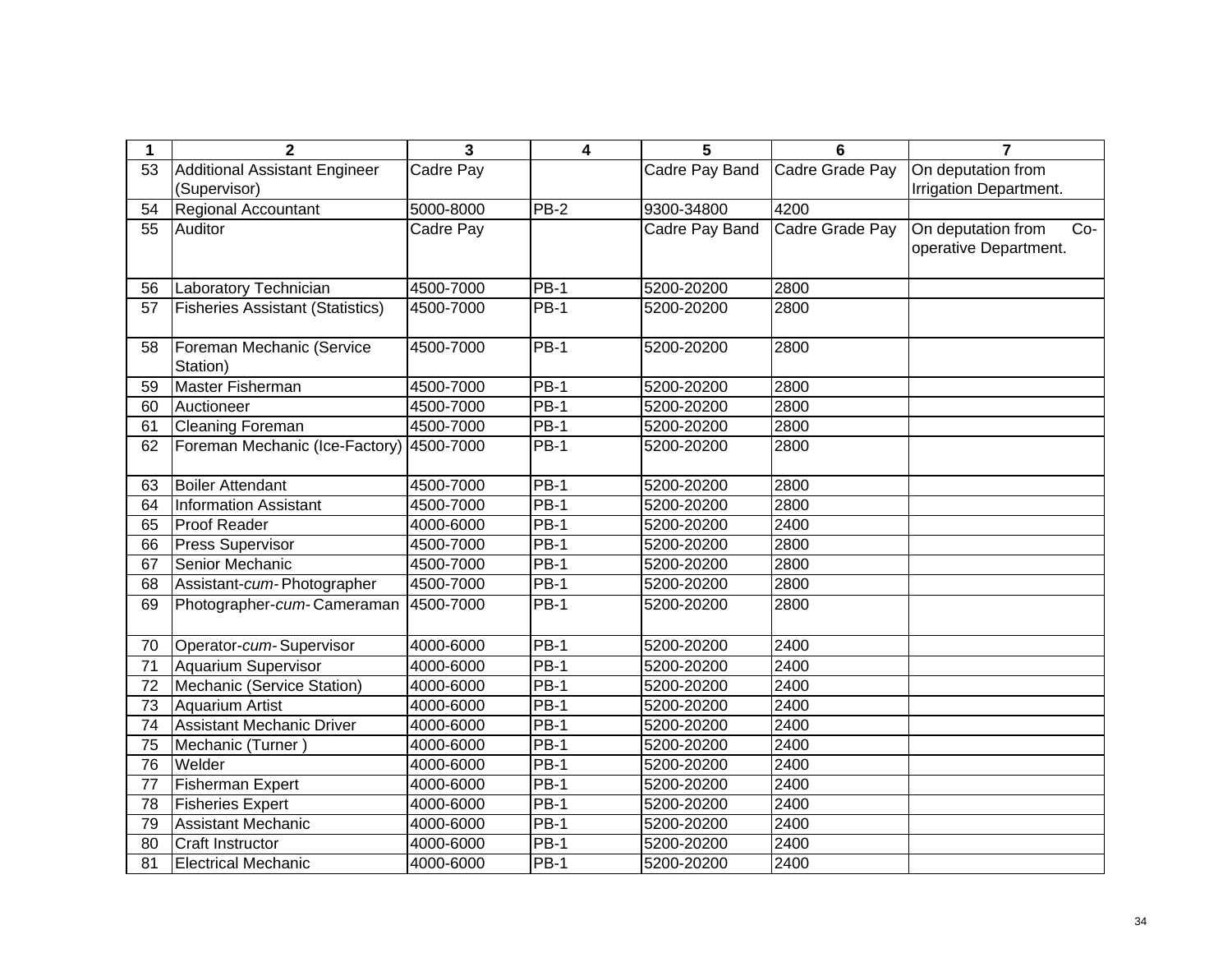| $\mathbf 1$ | $\mathbf{2}$                 | 3               | 4           | 5               | 6         | $\overline{7}$               |
|-------------|------------------------------|-----------------|-------------|-----------------|-----------|------------------------------|
| 82          | Electrician                  | 4000-6000       | $PB-1$      | 5200-20200      | 2400      |                              |
| 83          | Senior Deckhand              | 4000-6000       | <b>PB-1</b> | 5200-20200      | 2400      |                              |
| 84          | <b>Senior Clerk</b>          | 4000-6000       | $PB-1$      | 5200-20200      | 2400      |                              |
| 85          | Translator                   | 4000-6000       | <b>PB-1</b> | 5200-20200      | 2400      |                              |
| 86          | Jalsevak                     | 4000-6000       | <b>PB-1</b> | 5200-20200      | 2400      |                              |
| 87          | Senior Clerk (Store)         | 4000-6000       | $PB-1$      | 5200-20200      | 2400      |                              |
| 88          | Oilman                       | 4000-6000       | $PB-1$      | 5200-20200      | 2400      |                              |
| 89          | <b>Assistant Teacher</b>     | 4000-6000       | $PB-1$      | 5200-20200      | 2400      |                              |
| 90          | <b>Head Master</b>           | 4000-6000       | $PB-1$      | 5200-20200      | 2400      |                              |
| 91          | <b>Technical Assistant</b>   | 4000-6000       | $PB-1$      | 5200-20200      | 2400      |                              |
| 92          | Compositor                   | 4000-6000       | <b>PB-1</b> | 5200-20200      | 2400      |                              |
| 93          | <b>Machine Operator</b>      | 3050-4590       | <b>PB-1</b> | 5200-20200      | 1900      |                              |
| 94          | <b>Laboratory Assistant</b>  | (i) 3050-4590   | $(i)$ PB-1  | (i) 5200-20200  | (i) 1900  | (i) For holders of S.S.C. or |
|             |                              | (ii) 3050-4590  | $(ii)$ PB-1 | (ii) 5200-20200 | (ii) 1900 | higher Qualification.        |
|             |                              |                 |             |                 |           | (ii) For others.             |
| 95          | Supervisor (Laboratory)      | 3050-4590       | <b>PB-1</b> | 5200-20200      | 1900      |                              |
| 96          | Junior Clerk/Leave Reserve   | 3050-4590       | <b>PB-1</b> | 5200-20200      | 1900      |                              |
|             | <b>Clerk</b>                 |                 |             |                 |           |                              |
| 97          | <b>Typist</b>                | 3050-4590       | <b>PB-1</b> | 5200-20200      | 1900      |                              |
| 98          | Cashier                      | 3050-4590       | <b>PB-1</b> | 5200-20200      | 1900      |                              |
| 99          | <b>Record Keeper</b>         | 3050-4590       | <b>PB-1</b> | 5200-20200      | 1900      |                              |
| 100         | Clerk-cum-Storekeeper        | 3050-4590       | <b>PB-1</b> | 5200-20200      | 1900      |                              |
| 101         | <b>Driver</b>                | 3050-4590       | <b>PB-1</b> | 5200-20200      | 1900      |                              |
| 102         | Tracer                       | 3050-4590       | <b>PB-1</b> | 5200-20200      | 1900      |                              |
| 103         | Clerk-cum-Typist             | 3050-4590       | <b>PB-1</b> | 5200-20200      | 1900      |                              |
| 104         | <b>Binder</b>                | 3050-4590       | <b>PB-1</b> | 5200-20200      | 1900      |                              |
| 105         | <b>Fisheries Enumerator</b>  | 3050-4590       | <b>PB-1</b> | 5200-20200      | 1900      |                              |
| 106         | Operator                     | 3050-4590       | $PB-1$      | 5200-20200      | 1900      |                              |
| 107         | <b>Generator Operator</b>    | 3050-4590       | <b>PB-1</b> | 5200-20200      | 1900      |                              |
| 108         | Laboratory Attendant         | $(i)$ 3050-4590 | $(i)$ PB-1  | (i) 5200-20200  | (i) 1900  |                              |
|             |                              | (ii) 2610-3540  | (ii) 1S     | (ii) 4440-7440  | (ii) 1900 |                              |
| 109         | <b>Field Collector</b>       | 3050-4590       | $PB-1$      | 5200-20200      | 1900      |                              |
|             | 110 Aquarium Attendant       | 3050-4590       | <b>PB-1</b> | 5200-20200      | 1900      |                              |
| 111         | Aquarium-Attendant-cum-Field | 3050-4590       | <b>PB-1</b> | 5200-20200      | 1900      |                              |
|             | Collector.                   |                 |             |                 |           |                              |
| 112         | Fieldman                     | 3050-4590       | <b>PB-1</b> | 5200-20200      | 1900      |                              |
|             | 113 Fieldman                 | 3050-4590       | PB-1        | 5200-20200      | 1900      |                              |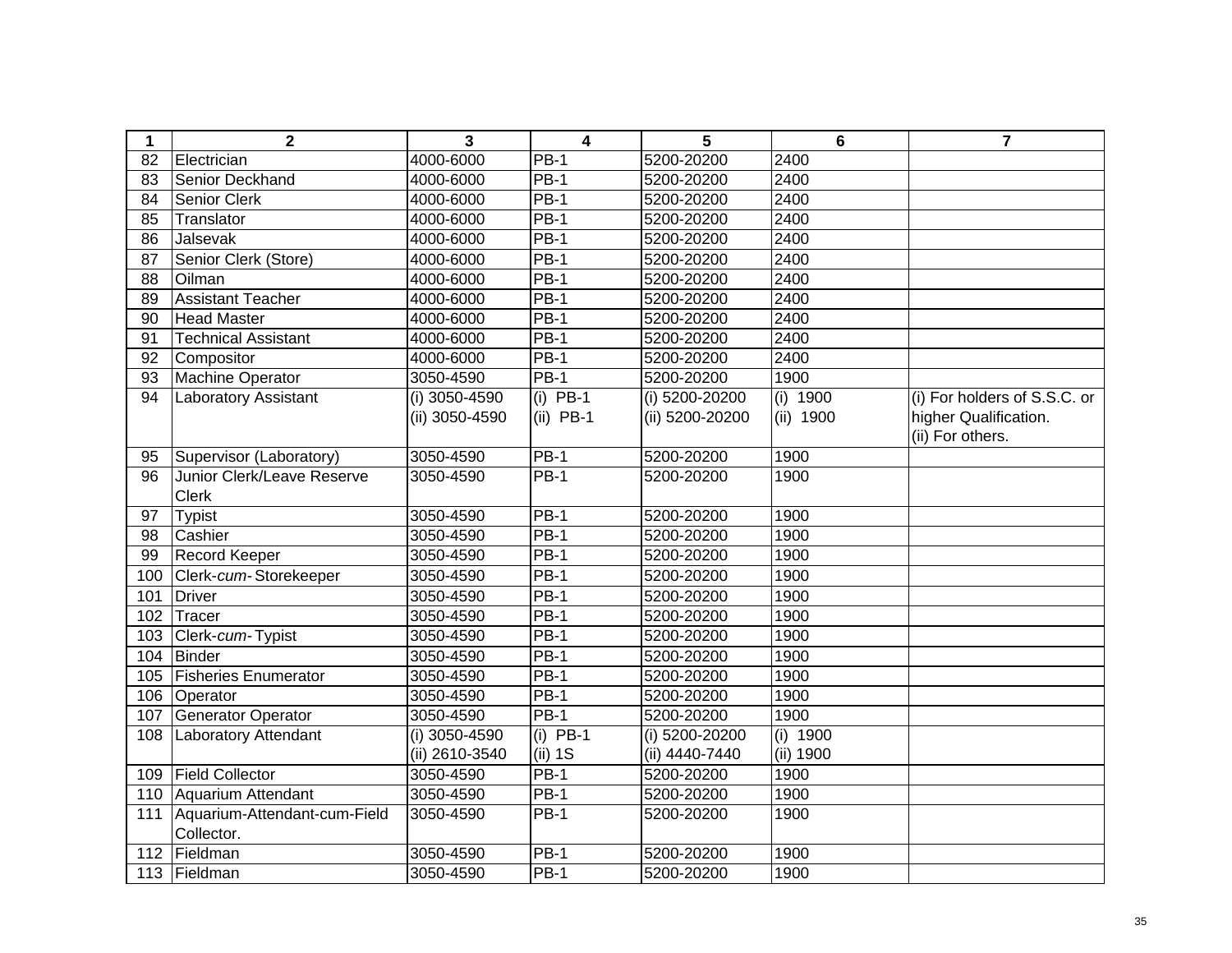| $\mathbf 1$ | $\overline{2}$                      | 3              | 4               | 5              | 6          | $\overline{7}$ |
|-------------|-------------------------------------|----------------|-----------------|----------------|------------|----------------|
| 114         | <b>Trained Fisherman</b>            | 3050-4590      | $PB-1$          | 5200-20200     | 1900       |                |
| 115         | <b>Boat Driver</b>                  | 3050-4590      | $PB-1$          | 5200-20200     | 1900       |                |
| 116         | Launch Driver                       | 3050-4590      | $PB-1$          | 5200-20200     | 1900       |                |
| 117         | Tandel                              | 3050-4590      | <b>PB-1</b>     | 5200-20200     | 1900       |                |
| 118         | <b>Assistant Crafts Instructors</b> | 3050-4590      | $PB-1$          | 5200-20200     | 1900       |                |
| 119         | Deckhand                            | 3050-4590      | <b>PB-1</b>     | 5200-20200     | 1900       |                |
| 120         | <b>Skilled Worker</b>               | 3050-4590      | $PB-1$          | 5200-20200     | 1900       |                |
| 121         | <b>Lady Processing Assistant</b>    | 3050-4590      | <b>PB-1</b>     | 5200-20200     | 1900       |                |
| 122         | Shore Attendant                     | 3050-4590      | <b>PB-1</b>     | 5200-20200     | 1900       |                |
| 123         | Plumber                             | 3050-4590      | $PB-1$          | 5200-20200     | 1900       |                |
| 124         | Net Member                          | 3050-4590      | <b>PB-1</b>     | 5200-20200     | 1900       |                |
| 125         | <b>Head Cook</b>                    | 3050-4590      | <b>PB-1</b>     | 5200-20200     | 1900       |                |
| 126         | Hawaldar                            | 2650-4000      | 1S              | 4440-7440      | 1650       |                |
| 127         | <b>Naik</b>                         | 2610-3540      | $\overline{1S}$ | 4440-7440      | 1400       |                |
| 128         | <b>Boat Naik</b>                    | 2610-3540      | $\overline{1S}$ | 4440-7440      | 1400       |                |
| 129         | Daftarbandh                         | 2610-3540      | $\overline{1S}$ | 4440-7440      | 1400       |                |
| 130         | Manual Assistant                    | 2610-3540      | 1S              | 4440-7440      | 1400       |                |
| 131         | Packer                              | 2610-3540      | $\overline{1S}$ | 4440-7440      | 1400       |                |
| 132         | Daftary                             | 2610-3540      | $\overline{1S}$ | 4440-7440      | 1400       |                |
| 133         | Distributor                         | 2650-4000      | $\overline{1S}$ | 4440-7440      | 1650       |                |
| 134         | <b>Fisheries Guard</b>              | 2610-3540      | $\overline{1S}$ | 4440-7440      | 1400       |                |
| 135         | Khalasi                             | 2610-3540      | $\overline{1S}$ | 4440-7440      | 1400       |                |
| 136         | Gardner                             | 2610-3540      | $\overline{1S}$ | 4440-7440      | 1400       |                |
| 137         | <b>Fisheries Sailor</b>             | 2610-3540      | $\overline{1S}$ | 4440-7440      | 1400       |                |
| 138         | Petrol Sergeant                     | 2610-3540      | $\overline{1S}$ | 4440-7440      | 1400       |                |
| 139         | Cleaner                             | (i) 2610-3540  | $(i)$ 1S        | (i) 4440-7440  | $(i)$ 1400 |                |
|             |                                     | (ii) 2550-3200 | (ii) 1S         | (ii) 4440-7440 | (ii) 1300  |                |
| 140         | Peon                                | 2550-3200      | $\overline{1S}$ | 4440-7440      | 1300       |                |
| 141         | Hamal                               | 2550-3200      | $\overline{1S}$ | 4440-7440      | 1300       |                |
| 142         | Sweeper                             | 2550-3200      | $\overline{1S}$ | 4440-7440      | 1300       |                |
| 143         | Watchman                            | 2550-3200      | $\overline{1S}$ | 4440-7440      | 1300       |                |
| 144         | Attendant                           | 2550-3200      | $\overline{1S}$ | 4440-7440      | 1300       |                |
| 145         | Laskar                              | 2550-3200      | $\overline{1S}$ | 4440-7440      | 1300       |                |
| 146         | Peon-cum-Watchman                   | 2550-3200      | $\overline{1S}$ | 4440-7440      | 1300       |                |
| 147         | Labourer                            | 2550-3200      | $\overline{1S}$ | 4440-7440      | 1300       |                |
| 148         | Watchman-cum-Labourer               | 2550-3200      | $\overline{1S}$ | 4440-7440      | 1300       |                |
|             | 149   Peon-cum-Driver               | 2550-3200      | $\overline{1S}$ | 4440-7440      | 1300       |                |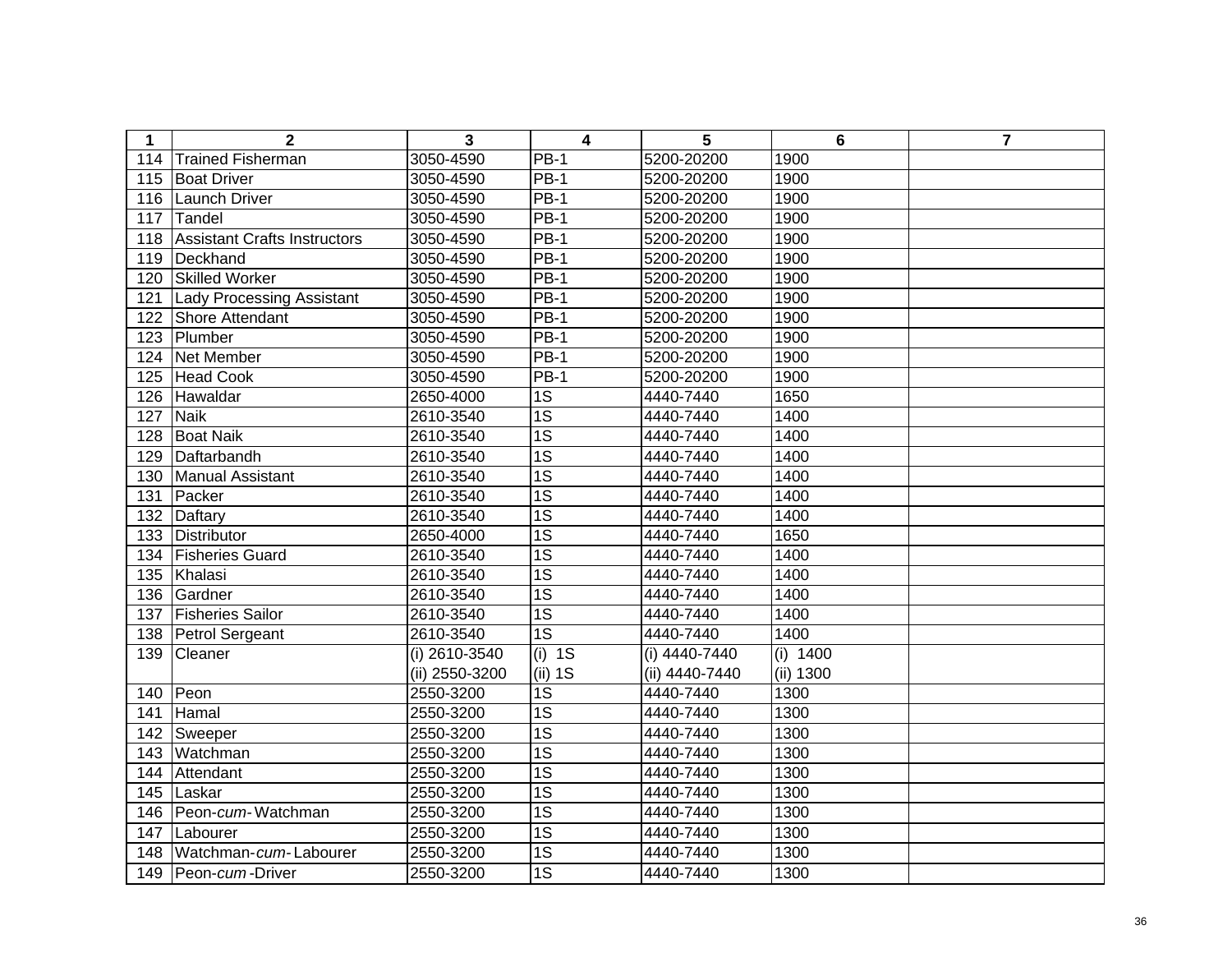| 1              | $\overline{2}$                                                                                                                                                                                                                                                                                                                                                                                                                        | 3           | $\overline{\mathbf{4}}$ | 5           | 6    | $\overline{7}$ |
|----------------|---------------------------------------------------------------------------------------------------------------------------------------------------------------------------------------------------------------------------------------------------------------------------------------------------------------------------------------------------------------------------------------------------------------------------------------|-------------|-------------------------|-------------|------|----------------|
| 150            | Patrolmen                                                                                                                                                                                                                                                                                                                                                                                                                             | 2550-3200   | 1S                      | 4440-7440   | 1300 |                |
| 151            | Housegang                                                                                                                                                                                                                                                                                                                                                                                                                             | 2550-3200   | 1S                      | 4440-7440   | 1300 |                |
| 152            | Batel Jamadar                                                                                                                                                                                                                                                                                                                                                                                                                         | 2550-3200   | $\overline{1S}$         | 4440-7440   | 1300 |                |
|                |                                                                                                                                                                                                                                                                                                                                                                                                                                       |             |                         |             |      |                |
|                |                                                                                                                                                                                                                                                                                                                                                                                                                                       |             |                         |             |      |                |
|                | <b>EDUCATION DEPARTMENT</b>                                                                                                                                                                                                                                                                                                                                                                                                           |             |                         |             |      |                |
|                |                                                                                                                                                                                                                                                                                                                                                                                                                                       |             |                         |             |      |                |
|                | <b>DIRECTOR OF TECHNICAL EDUCATION</b>                                                                                                                                                                                                                                                                                                                                                                                                |             |                         |             |      |                |
|                | <b>Gazetted:</b>                                                                                                                                                                                                                                                                                                                                                                                                                      |             |                         |             |      |                |
| $\mathbf{1}$   | Director of Technical Education                                                                                                                                                                                                                                                                                                                                                                                                       | 16000-20050 | $PB-4$                  | 37400-67000 | 8900 |                |
| $\overline{2}$ | Principal, Government<br>Polytechnics                                                                                                                                                                                                                                                                                                                                                                                                 | 16400-20000 | $PB-4$                  | 37400-67000 | 8900 |                |
| $\overline{3}$ | Deputy Director of Technical<br>Education                                                                                                                                                                                                                                                                                                                                                                                             | 10000-15200 | $PB-3$                  | 15600-39100 | 6600 |                |
| $\overline{4}$ | Head of Department in<br>Polytechnics, Civil Engineering/<br>Mechanical Engineering/<br><b>Electrical Engineering/ Applied</b><br>Mechanics/ Metallurgy<br>Electronics/ Electronics and<br>Radio Engineering/ Automobile<br>Engineering/Textile<br>Manufacturing/Textile<br>Chemistry/ Chemical<br><b>Engineering/ Printing</b><br>Technology/ Plastic/ Bio-Medical<br>/ Interior Design/ Commercial<br>Practice/ General Department. | 10000-15200 | $PB-3$                  | 15600-39100 | 6600 |                |
| 5              | <b>Head of Pharmacy Department</b>                                                                                                                                                                                                                                                                                                                                                                                                    | 10000-15200 | $PB-3$                  | 15600-39100 | 6600 |                |
| 6              | Head of Computer Programme<br>Deptt. - Instrumentation Deptt.                                                                                                                                                                                                                                                                                                                                                                         | 10000-15200 | $PB-3$                  | 15600-39100 | 6600 |                |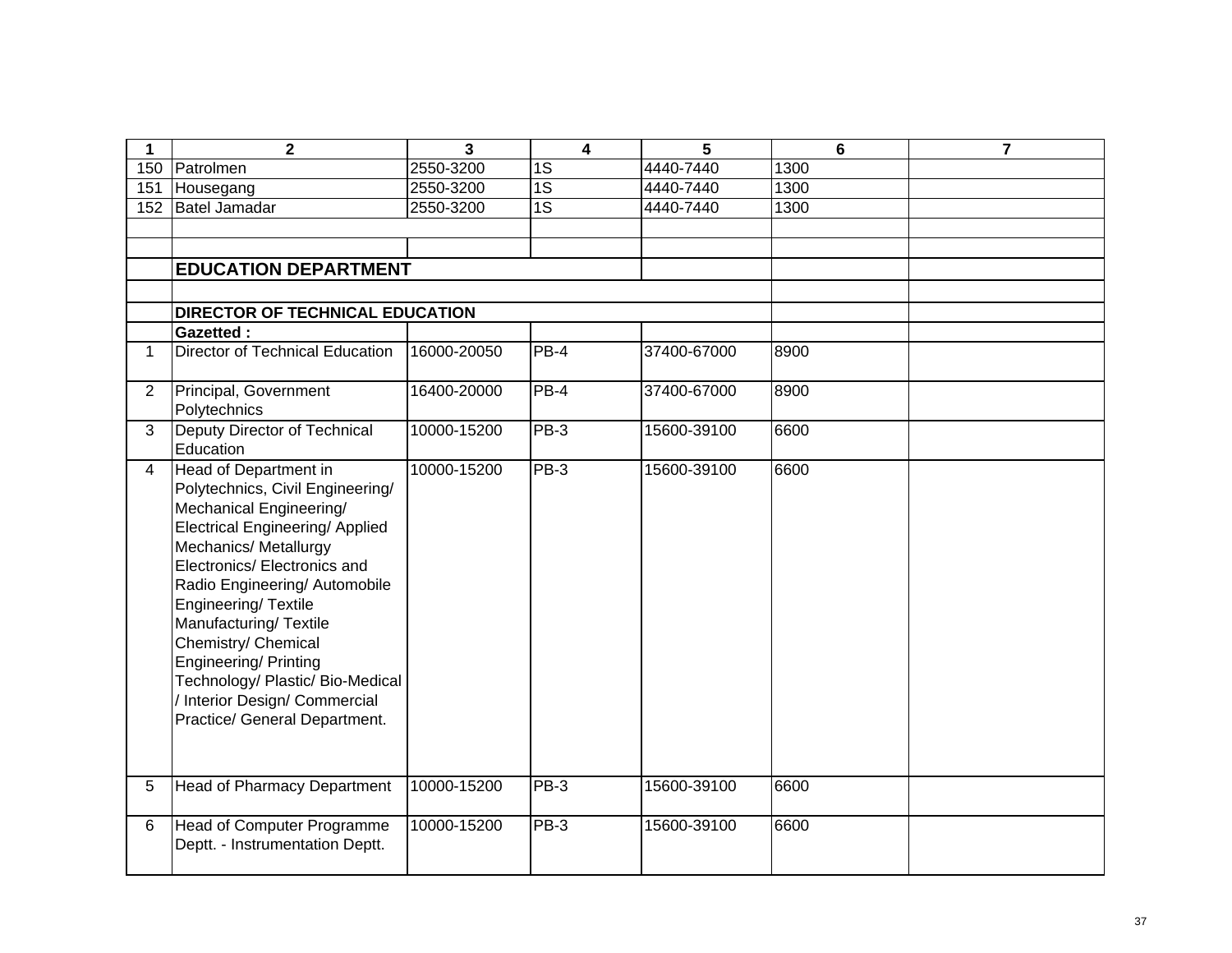| 1  | $\mathbf{2}$                                                                                                                                                                                                                                                                                                                                                                                                                                                                                                                                                                                                                                                                                                                                                                                                                                                                                                                                                                                                                                                                                                                                            | 3          | 4                         | 5                                    | 6                     | $\overline{7}$                                                                        |
|----|---------------------------------------------------------------------------------------------------------------------------------------------------------------------------------------------------------------------------------------------------------------------------------------------------------------------------------------------------------------------------------------------------------------------------------------------------------------------------------------------------------------------------------------------------------------------------------------------------------------------------------------------------------------------------------------------------------------------------------------------------------------------------------------------------------------------------------------------------------------------------------------------------------------------------------------------------------------------------------------------------------------------------------------------------------------------------------------------------------------------------------------------------------|------------|---------------------------|--------------------------------------|-----------------------|---------------------------------------------------------------------------------------|
| 7  | Placement and Training Officer                                                                                                                                                                                                                                                                                                                                                                                                                                                                                                                                                                                                                                                                                                                                                                                                                                                                                                                                                                                                                                                                                                                          | 8000-14050 | $(i)$ PB-3<br>$(ii)$ PB-2 | (i) 15600-39100<br>(ii) 9300-34800   | (i) 5400<br>(ii) 5400 | (i) If the post belongs to<br>Class-I<br>(ii) If the post belongs to<br>Cass-II cadre |
| 8  | Placement and Training Officer                                                                                                                                                                                                                                                                                                                                                                                                                                                                                                                                                                                                                                                                                                                                                                                                                                                                                                                                                                                                                                                                                                                          | 8000-14050 | $(i)$ PB-3<br>$(ii)$ PB-2 | $(i)$ 15600-39100<br>(ii) 9300-34800 | (i) 5400<br>(ii) 5400 | (i) If the post belongs to<br>Class-I<br>(ii) If the post belongs to<br>Cass-II cadre |
| 9  | <b>Assistant Director</b>                                                                                                                                                                                                                                                                                                                                                                                                                                                                                                                                                                                                                                                                                                                                                                                                                                                                                                                                                                                                                                                                                                                               | 8000-14050 | $(i)$ PB-3<br>$(ii)$ PB-2 | (i) 15600-39100<br>(ii) 9300-34800   | (i) 5400<br>(ii) 5400 | (i) If the post belongs to<br>Class-I<br>(ii) If the post belongs to<br>Cass-II cadre |
| 10 | Lecturer in Civil Engineering/ Mechanical<br>Engineering/ Electrical Engineering/ Applied<br>Mechanics/ Chemical Engineering/ Tele-<br>communication Engineering/Electronics/<br>Architecture/ Architectural/ Drawing/<br>Electronics and Radio Engineering/ Plastic<br>Engineering/Radio-Engineering/<br>Instrumentation and Control/ Sound<br>Engineering/ Automobile Engineering/ Machine<br>Drawing and Design/ Bio-Medical/ Wireless<br>Telegraphy/ Ceramic Technology/ Textile<br>Manufacture/ Printing Technology / Spinning<br>and Weaving/ Workshop Technology/ Material<br>Handling Technology/ Production Engineering/<br>Workshop Superintendent/ Interior Design/<br>Training and Placement Officer/ Costume<br>Design and Dress Making/ Garment Making/<br>Physics/ Chemistry/ Mathematics/ English/<br>Industrial Organization/ Humanities/<br>Stenography/ Commercial Practice/ Secretarial<br>Practice/ Home Science/ Commercial Art/<br>English and Economics/ English and Industrial<br>Organization/ Commercial and Secretarial<br>Practice/ Radio Technology/ Television<br>Engineering/ Textile Chemistry/ Textile<br>Technology. | 8000-14050 | $(i)$ PB-3<br>$(ii)$ PB-2 | (i) 15600-39100<br>(ii) 9300-34800   | (i) 5400<br>(ii) 5400 | (i) If the post belongs to<br>Class-I<br>(ii) If the post belongs to<br>Cass-II cadre |
| 11 | <b>Inspector Technical Education</b>                                                                                                                                                                                                                                                                                                                                                                                                                                                                                                                                                                                                                                                                                                                                                                                                                                                                                                                                                                                                                                                                                                                    | 8000-13500 | $(i)$ PB-3<br>$(ii)$ PB-2 | (i) 15600-39100<br>(ii) 9300-34800   | (i) 5400<br>(ii) 5400 | (i) If the post belongs to<br>Class-I<br>(ii) If the post belongs to<br>Cass-II cadre |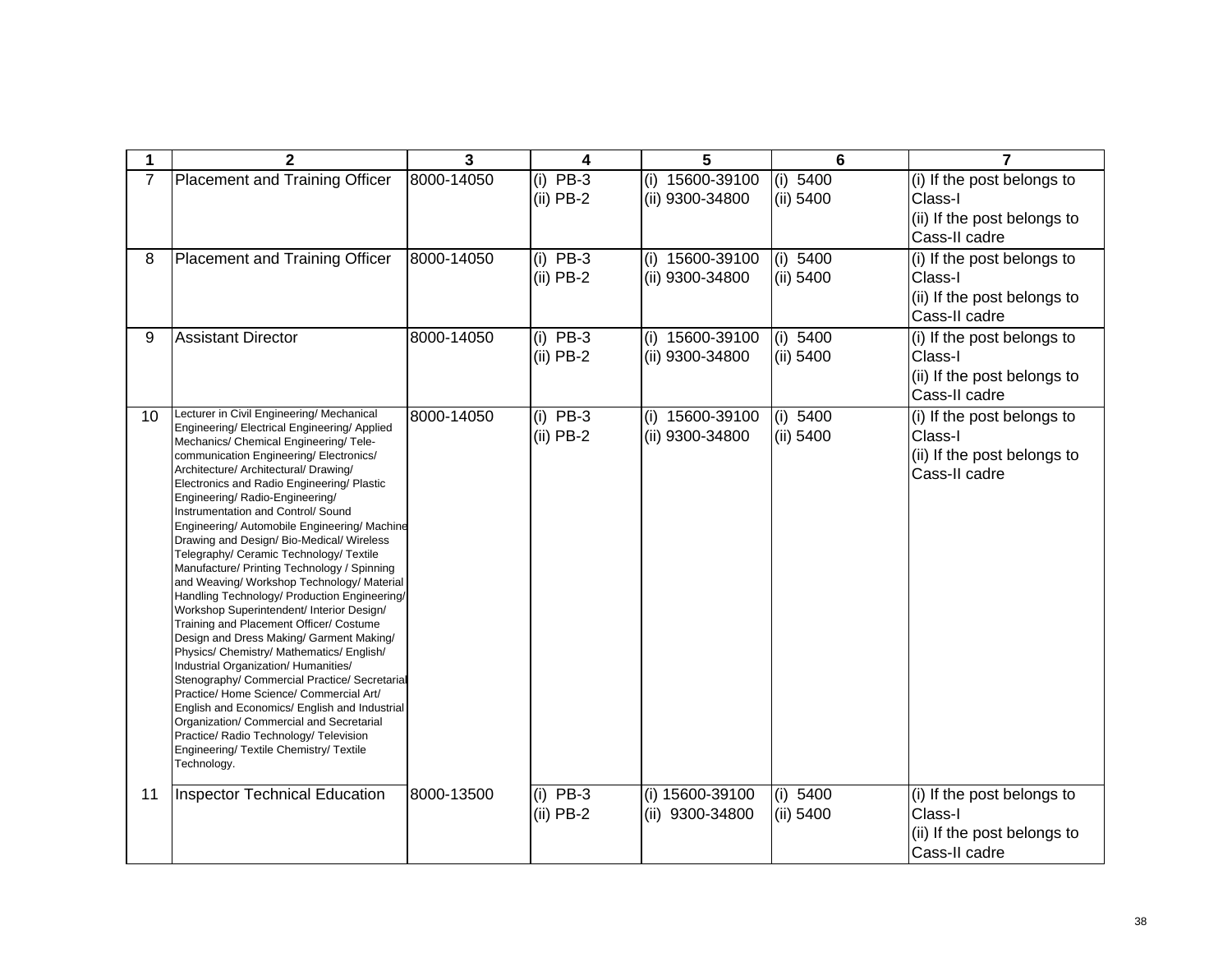|    | 2                              | 3          | 4           | 5               | 6               |                                     |
|----|--------------------------------|------------|-------------|-----------------|-----------------|-------------------------------------|
| 12 | Programmer/Lecturer in         | 8000-13500 | $(i)$ PB-3  | (i) 15600-39100 | (i) 5400        | (i) If the post belongs to          |
|    | computer                       |            | $(ii)$ PB-2 | (ii) 9300-34800 | (ii) 5400       | Class-I                             |
|    |                                |            |             |                 |                 | (ii) If the post belongs to         |
|    |                                |            |             |                 |                 | Cass-II cadre                       |
| 13 | Lecturer in Pharmacy           | 8000-13500 | $(i)$ PB-3  | (i) 15600-39100 | (i) 5400        | (i) If the post belongs to          |
|    |                                |            | $(ii)$ PB-2 | (ii) 9300-34800 | (ii) 5400       | Class-I                             |
|    |                                |            |             |                 |                 | (ii) If the post belongs to         |
|    |                                |            |             |                 |                 | Cass-II cadre                       |
| 14 | Administrative Officer         | 6500-10500 | <b>PB-2</b> | 9300-34800      | 4200            |                                     |
| 15 | <b>Accounts Officer</b>        | Cadre Pay  |             | Cadre Pay Band  | Cadre Grade Pay | Gujarat Accounts Service.           |
|    |                                |            |             |                 |                 |                                     |
| 16 | <b>Statistical Officer</b>     | Cadre Pay  |             | Cadre Pay Band  | Cadre Grade Pay | <b>Gujarat Statistical Service.</b> |
|    |                                |            |             |                 |                 |                                     |
| 17 | <b>Store Officer</b>           | 6500-10500 | <b>PB-2</b> | 9300-34800      | 4200            |                                     |
| 18 | Principal (Technical High      | 6500-10500 | <b>PB-2</b> | 9300-34800      | 4200            |                                     |
|    | Schools)                       |            |             |                 |                 |                                     |
| 19 | Vice-Principal (Technical High | 6500-10500 | $PB-2$      | 9300-34800      | 4200            |                                     |
|    | Schools)                       |            |             |                 |                 |                                     |
| 20 | Registrar                      | 5500-9000  | <b>PB-2</b> | 9300-34800      | 4200            |                                     |
|    |                                |            |             |                 |                 |                                     |
|    | Non-Gazetted:                  |            |             |                 |                 |                                     |
|    |                                |            |             |                 |                 |                                     |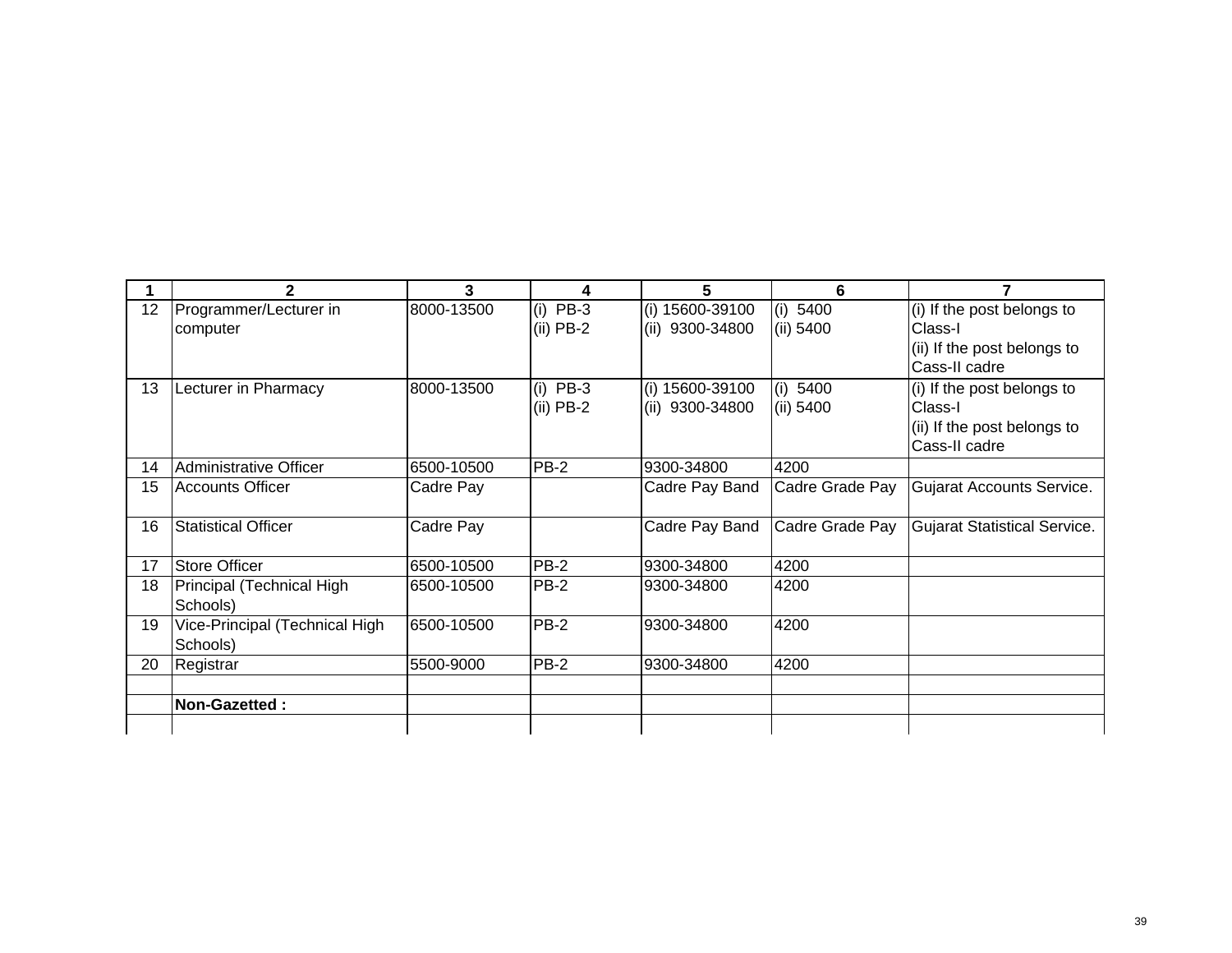|    | 2                                          | 3              | 4           | 5               | 6           |                          |
|----|--------------------------------------------|----------------|-------------|-----------------|-------------|--------------------------|
| 21 | Assistant Lecturers in Civil Enginering/   | (i) 6500-10500 | $(i)$ PB-2  | (i) 9300-34800  | 4200<br>(i) | (i) For Degree Holder.   |
|    | Mechanical Engineering/ Electrical         | (ii) 5500-9000 | $(ii)$ PB-2 | (ii) 9300-34800 | (ii) 4200   | (ii) For Diploma Holder. |
|    | Engineering/ Applied Mechanics/            |                |             |                 |             |                          |
|    | Engineering Drawing/ Automobile            |                |             |                 |             |                          |
|    | Engineering/ Textile Technology/           |                |             |                 |             |                          |
|    | Spinning/ Weaving Textile Manufacture/     |                |             |                 |             |                          |
|    | Metallurgy/ Sound Engineering/             |                |             |                 |             |                          |
|    | Electronics/Radio Engineering/ Wireless    |                |             |                 |             |                          |
|    | Telegraphy/ Production Engineering/        |                |             |                 |             |                          |
|    | Chemical Engineering/ Printing             |                |             |                 |             |                          |
|    | Technology/Telecommunications/Machine      |                |             |                 |             |                          |
|    | Drawing/ Architecture/ Interior Design     |                |             |                 |             |                          |
|    | Textile Chemistry/ Instrumentation and     |                |             |                 |             |                          |
|    | Control/ Television/Electronics and Radio  |                |             |                 |             |                          |
|    | Engineering/ Mechanical Technology/        |                |             |                 |             |                          |
|    | Material Handling Technology/ Spinning     |                |             |                 |             |                          |
|    | and Weaving/ Lecturer in                   |                |             |                 |             |                          |
|    | Weaving/Lecturer in Mechanical             |                |             |                 |             |                          |
|    | Engineering/ Lecturer in Spinning/         |                |             |                 |             |                          |
|    | Lecturer in Textile Chemistry/ Lecturer in |                |             |                 |             |                          |
|    | Automobile Engineering/ Machine            |                |             |                 |             |                          |
|    | Drawing Assistant/ Lectural in Electrical  |                |             |                 |             |                          |
|    | Engineering/ Instructor in Electrical      |                |             |                 |             |                          |
|    | Engineering / Demonstrator in Advance      |                |             |                 |             |                          |
|    | Radio Communication/ Workshop              |                |             |                 |             |                          |
|    | Foreman / Foreman in Textile Technology    |                |             |                 |             |                          |
|    | /Foreman in Spinning/Foreman in            |                |             |                 |             |                          |
|    | Weaving/ Assistant Workshop                |                |             |                 |             |                          |
|    | Superintendent/Teaching Assistant in       |                |             |                 |             |                          |
| 22 | Computer Operator                          | 6500-10500     | <b>PB-2</b> | 9300-34800      | 4200        |                          |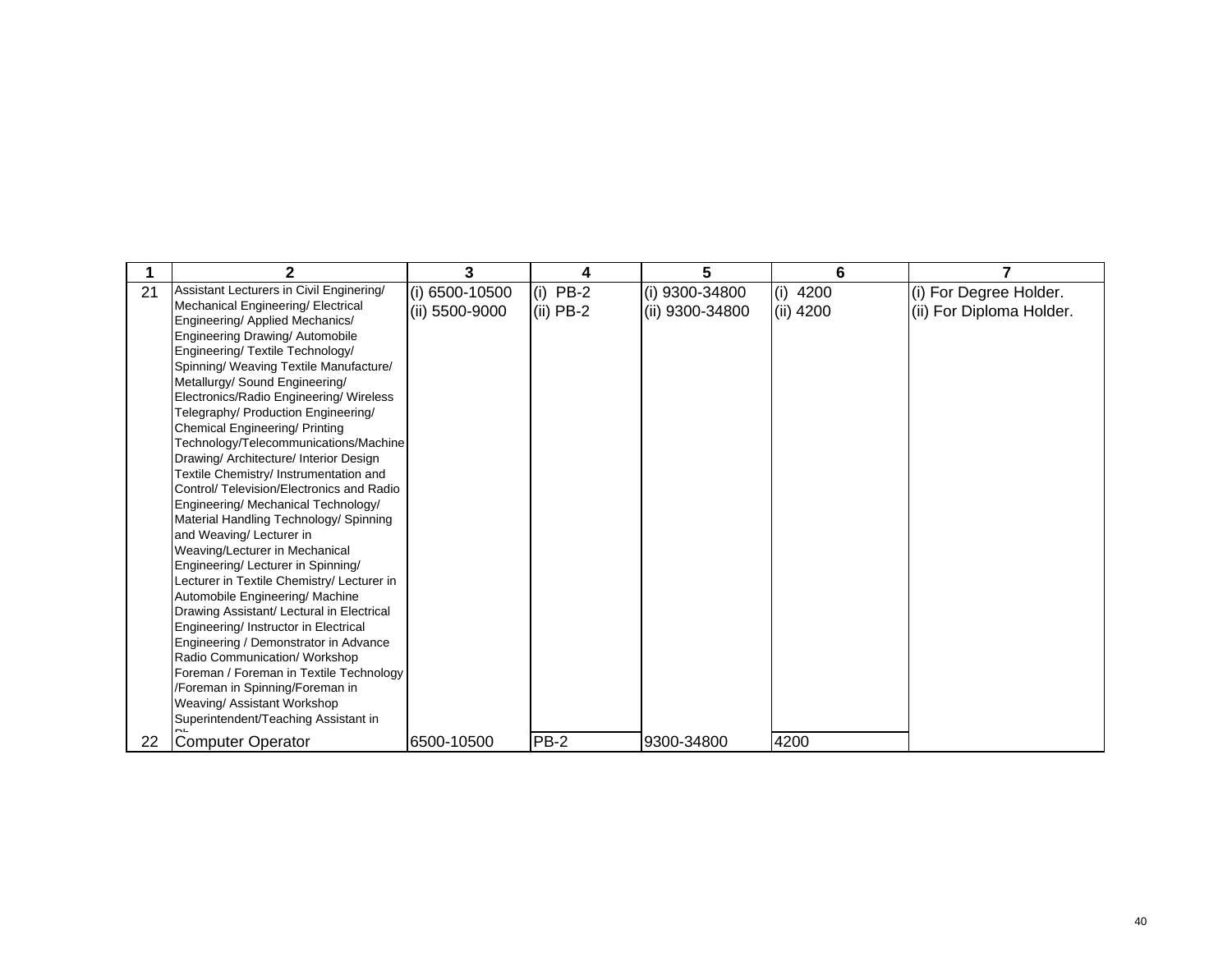|    | $\mathbf{2}$                                                                                                                                                                                                                                                                                                                                                                                                                                                                         | $\mathbf{3}$ | 4      | 5          | 6    | 7 |
|----|--------------------------------------------------------------------------------------------------------------------------------------------------------------------------------------------------------------------------------------------------------------------------------------------------------------------------------------------------------------------------------------------------------------------------------------------------------------------------------------|--------------|--------|------------|------|---|
| 23 | Assistant Lecturer in Physics/<br>Chemistry / Mathematics/<br>English/Humanities/Lecturer in<br>Physics/ Instructor in Physics/<br>Instructor in Physics and<br>Chemistry/ Instructor in<br>Mathematics/ English and<br>Economics/ Lecturer in<br>Mathematics/Lecturer in<br>English/ Commercial Art/<br><b>Costume Design and Dress</b><br>Making/ Garment Making/<br><b>Commercial Practice/ Secretarial</b><br>Practice/ Stenography/ Instructor<br>in Stenography/ Home Science/ |              |        |            |      |   |
| 24 | Senior Instructor in Stenography/<br>Senior Instructor in Stenography<br>and Typing.<br>Assistant Lecturer in Radio<br>Technology/Assistant Lecturer in<br><b>Mechanical Engineering</b><br>(Certificate Holder)/ Assistant<br><b>Superintendent Electrical</b><br>Engineering (certificate Holder)/<br>Senior Instructor (Ceramics<br>Technology)                                                                                                                                   | 5500-9000    | $PB-2$ | 9300-34800 | 4200 |   |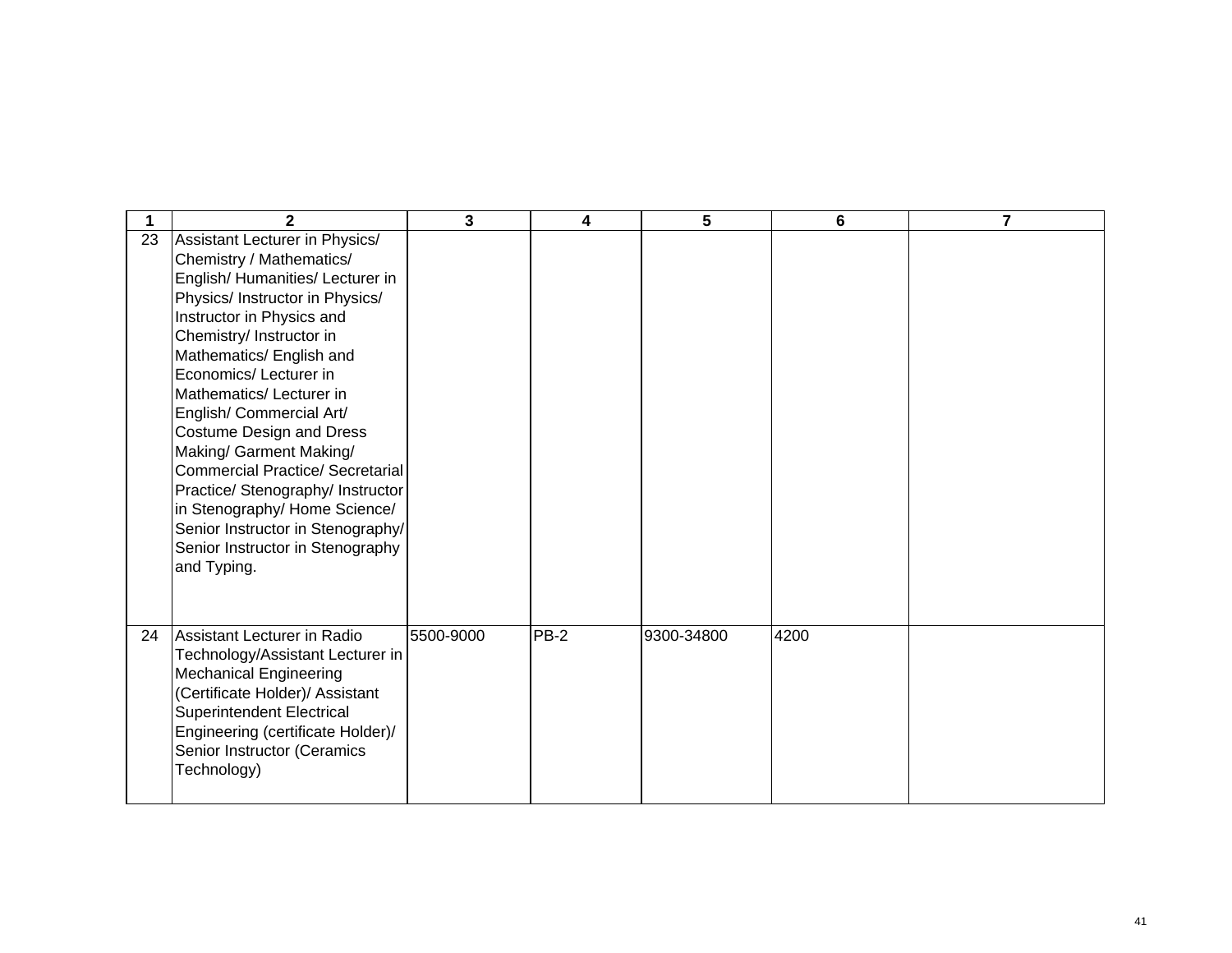| 1               | $\overline{2}$                                                                                                                                                                                                                                                                                                                     | 3                               | 4                         | 5                                 | 6                       | $\overline{7}$ |
|-----------------|------------------------------------------------------------------------------------------------------------------------------------------------------------------------------------------------------------------------------------------------------------------------------------------------------------------------------------|---------------------------------|---------------------------|-----------------------------------|-------------------------|----------------|
| 25              | <b>Assistant Lecturer in Vocational</b><br>Courses, Textile Design/<br>Horology / Electronics<br>(Television Service Technician)<br><b>Electrical Engineering (Electrical</b><br>Service Technician) /<br><b>Mechanical Engineering</b><br>(production Technician) /<br><b>Mechanical Engineering</b><br>(Maintenance Technician). | 5500-9000                       | PB-2                      | 9300-34800                        | 4200                    |                |
| 26              | Assistant Engineering<br>Superintendent                                                                                                                                                                                                                                                                                            | 5500-9000                       | $PB-2$                    | 9300-34800                        | 4200                    |                |
| 27              | Foreman Tool Room                                                                                                                                                                                                                                                                                                                  | 5500-9000                       | <b>PB-2</b>               | 9300-34800                        | 4200                    |                |
| 28              | <b>Foreman Printing</b>                                                                                                                                                                                                                                                                                                            | 5500-9000                       | PB-2                      | 9300-34800                        | 4200                    |                |
| $\overline{29}$ | Foreman Plastic                                                                                                                                                                                                                                                                                                                    | 5500-9000                       | $PB-2$                    | 9300-34800                        | 4200                    |                |
| 30              | Foreman (Industrial Training<br>Institute courses run by this<br>Department).                                                                                                                                                                                                                                                      | 5500-9000                       | $PB-2$                    | 9300-34800                        | 4200                    |                |
| 31              | Draftsman (mechanical)/<br>Draftsman in applied mechanics/<br>Draftsman Civil/Draftsman<br>Electrical                                                                                                                                                                                                                              | 5500-9000                       | $PB-2$                    | 9300-34800                        | 4200                    |                |
| 32              | Office Superintendent/<br>Superintendent/ Auditor<br><b>Establishment and Accounts</b><br>Officer                                                                                                                                                                                                                                  | 5500-9000                       | $PB-2$                    | 9300-34800                        | 4200                    |                |
| 33              | <b>Technical Assistant</b>                                                                                                                                                                                                                                                                                                         | (i) 5500-9000<br>(ii) 4500-7000 | $(i)$ PB-2<br>$(ii)$ PB-1 | (i) 9300-34800<br>(ii) 5200-20200 | $(i)$ 4200<br>(ii) 2800 |                |
| 34              | Personal Assistant/Stenographer 5500-9000<br>Grade-II                                                                                                                                                                                                                                                                              |                                 | $PB-2$                    | 9300-34800                        | 4200                    |                |
| 35              | <b>Research Assistant</b>                                                                                                                                                                                                                                                                                                          | 5500-9000                       | $PB-2$                    | 9300-34800                        | 4200                    |                |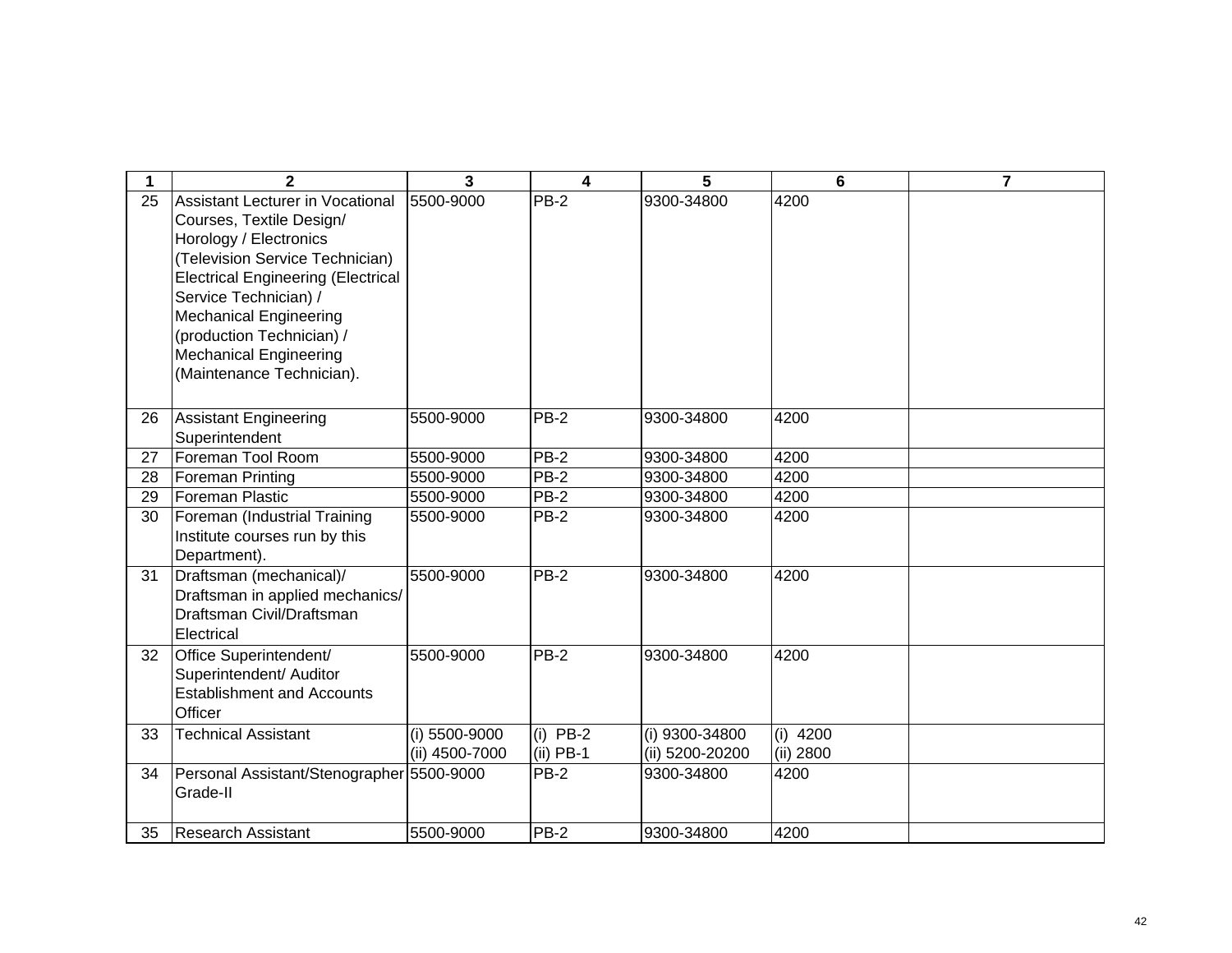|    | $\mathbf{2}$                                                                                                                                                                                                                                      | $\overline{3}$                  | 4                         | 5                                 | 6                       | $\overline{7}$                                                                                                                             |
|----|---------------------------------------------------------------------------------------------------------------------------------------------------------------------------------------------------------------------------------------------------|---------------------------------|---------------------------|-----------------------------------|-------------------------|--------------------------------------------------------------------------------------------------------------------------------------------|
| 36 | <b>Assistant Lecturer in Technical</b><br>High Schools/Mechanical<br>Engineering/Electrical<br><b>Engineering/Applied Mechanics</b><br>and Mathematics / Dyeing /<br>Weaving / Building Construction<br>/ Civil Lecturer in Radio<br>Engineering. | 5000-8000                       | $PB-2$                    | 9300-34800                        | 4200                    |                                                                                                                                            |
| 37 | <b>Physical Training Instructor</b>                                                                                                                                                                                                               | (i) 5000-8000<br>(ii) 4000-6000 | (i) $PB-2$<br>$(ii)$ PB-1 | (i) 9300-34800<br>(ii) 5200-20200 | $(i)$ 4200<br>(ii) 2400 | (i) For Diploma or Degree<br>in Physical Education.<br>(ii) For Others.                                                                    |
| 38 | <b>Store Verifier</b>                                                                                                                                                                                                                             | 5000-8000                       | <b>PB-2</b>               | 9300-34800                        | 4200                    |                                                                                                                                            |
| 39 | <b>Head Clerk/Senior Accountant</b>                                                                                                                                                                                                               | 5000-8000                       | PB-2                      | 9300-34800                        | 4200                    |                                                                                                                                            |
| 40 | <b>Office Superintendent</b>                                                                                                                                                                                                                      | 5000-8000                       | <b>PB-2</b>               | 9300-34800                        | 4200                    |                                                                                                                                            |
| 41 | Overseer                                                                                                                                                                                                                                          | 4500-7000                       | <b>PB-1</b>               | 5200-20200                        | 2800                    |                                                                                                                                            |
| 42 | Librarian                                                                                                                                                                                                                                         | (i) 4500-7000<br>(ii) 4000-6000 |                           | (i) 5200-20200<br>(ii) 5200-20200 | $(i)$ 2800<br>(ii) 2400 | (i) For Degree with<br>Certificate or Degree or<br>Diploma in Library<br>Science.<br>(ii) S.S.C.E. with Certificate<br>in Library Science. |
| 43 | <b>Garage Superintendent</b>                                                                                                                                                                                                                      | 4500-7000                       | <b>PB-1</b>               | 5200-20200                        | 2800                    |                                                                                                                                            |
| 44 | <b>Statistical Assistant</b>                                                                                                                                                                                                                      | 4500-7000                       | $PB-1$                    | 5200-20200                        | 2800                    |                                                                                                                                            |
| 45 | Demonstrator in<br>Physics/Demonstrator in Physics<br>and Chemistry / Demonstrator in<br>Chemistry                                                                                                                                                | 4000-6000                       | <b>PB-1</b>               | 5200-20200                        | 2400                    |                                                                                                                                            |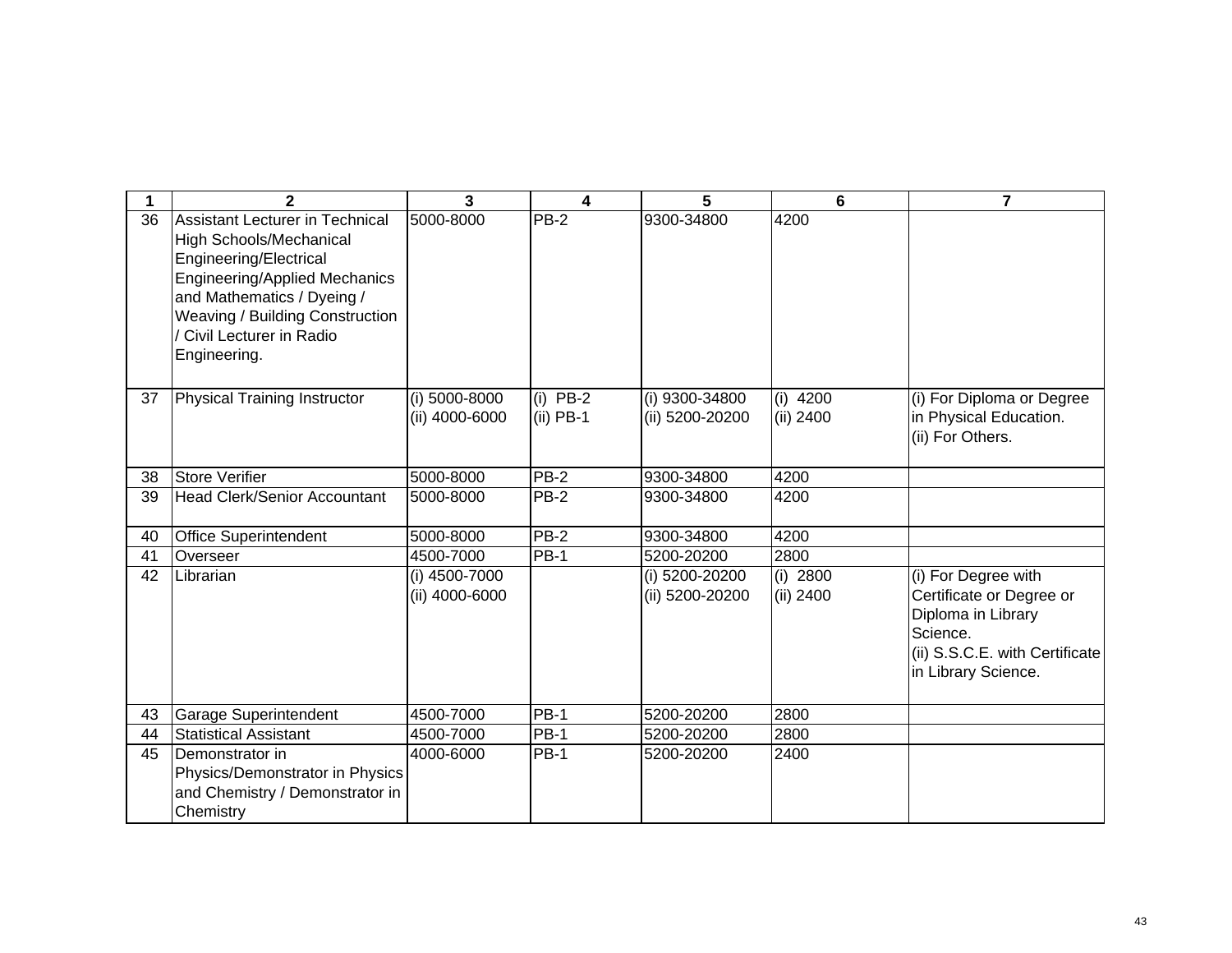| 1               | $\mathbf{2}$                                                                                                                                                                        | $\overline{3}$ | $\overline{\mathbf{4}}$ | 5          | 6    | $\overline{7}$ |
|-----------------|-------------------------------------------------------------------------------------------------------------------------------------------------------------------------------------|----------------|-------------------------|------------|------|----------------|
| 46              | Junior Lecturer in Technical High 4500-7000<br>Schools/Handloom and Power<br>Loom Weaving/Technical<br>Drawing/Technical Draftsman<br>and Estimating/ Technical<br>Draftsman/Dyeing |                | $PB-1$                  | 5200-20200 | 2800 |                |
| 47              | Chargeman/Laboratory<br>Chargeman/Machineshop<br>Chargeman/Workshop<br>chargeman/Chargeman in<br><b>Applied Mechanics/Foundry</b><br>Chargeman/Chargeman in<br>Material Testing.    | 4500-7000      | $PB-1$                  | 5200-20200 | 2800 |                |
| 48              | Flower arrangement Instructor                                                                                                                                                       | 4500-7000      | <b>PB-1</b>             | 5200-20200 | 2800 |                |
| 49              | Dolls and Toys Making Instructor 4500-7000                                                                                                                                          |                | $PB-1$                  | 5200-20200 | 2800 |                |
| 50              | <b>Batik Instructor</b>                                                                                                                                                             | 4500-7000      | $PB-1$                  | 5200-20200 | 2800 |                |
| 51              | Instructor in Costume Design<br>and Dress Making                                                                                                                                    | 4500-7000      | $PB-1$                  | 5200-20200 | 2800 |                |
| 52              | <b>Garment Making Instructor</b>                                                                                                                                                    | 4500-7000      | <b>PB-1</b>             | 5200-20200 | 2800 |                |
| $\overline{53}$ | Instructor in Wireless Telegraphy 4500-7000                                                                                                                                         |                | $PB-1$                  | 5200-20200 | 2800 |                |
| 54              | Instructor in Powerline<br>Transmission                                                                                                                                             | 4500-7000      | $PB-1$                  | 5200-20200 | 2800 |                |
| 55              | Morse Instructor                                                                                                                                                                    | 4500-7000      | $PB-1$                  | 5200-20200 | 2800 |                |
| 56              | Drawing Instructor                                                                                                                                                                  | 4500-7000      | $PB-1$                  | 5200-20200 | 2800 |                |
| 57              | Instructor in Commercial<br>Practice                                                                                                                                                | 4500-7000      | $PB-1$                  | 5200-20200 | 2800 |                |
| 58              | <b>Ceramics Instructor</b>                                                                                                                                                          | 4500-7000      | $PB-1$                  | 5200-20200 | 2800 |                |
| 59              | <b>Furniture Making Instructor</b>                                                                                                                                                  | 4500-7000      | $\overline{PB-1}$       | 5200-20200 | 2800 |                |
| 60              | Home Science Instructor                                                                                                                                                             | 4500-7000      | $\overline{PB-1}$       | 5200-20200 | 2800 |                |
| 61              | <b>Studio Assistant</b>                                                                                                                                                             | 4500-7000      | <b>PB-1</b>             | 5200-20200 | 2800 |                |
| 62              | Signaler                                                                                                                                                                            | 4500-7000      | $PB-1$                  | 5200-20200 | 2800 |                |
| 63              | <b>Operator Spinning</b>                                                                                                                                                            | 4500-7000      | $PB-1$                  | 5200-20200 | 2800 |                |
| 64              | <b>Operator Weaving</b>                                                                                                                                                             | 4500-7000      | $PB-1$                  | 5200-20200 | 2800 |                |
| 65              | <b>Wireless Operator</b>                                                                                                                                                            | 4500-7000      | <b>PB-1</b>             | 5200-20200 | 2800 |                |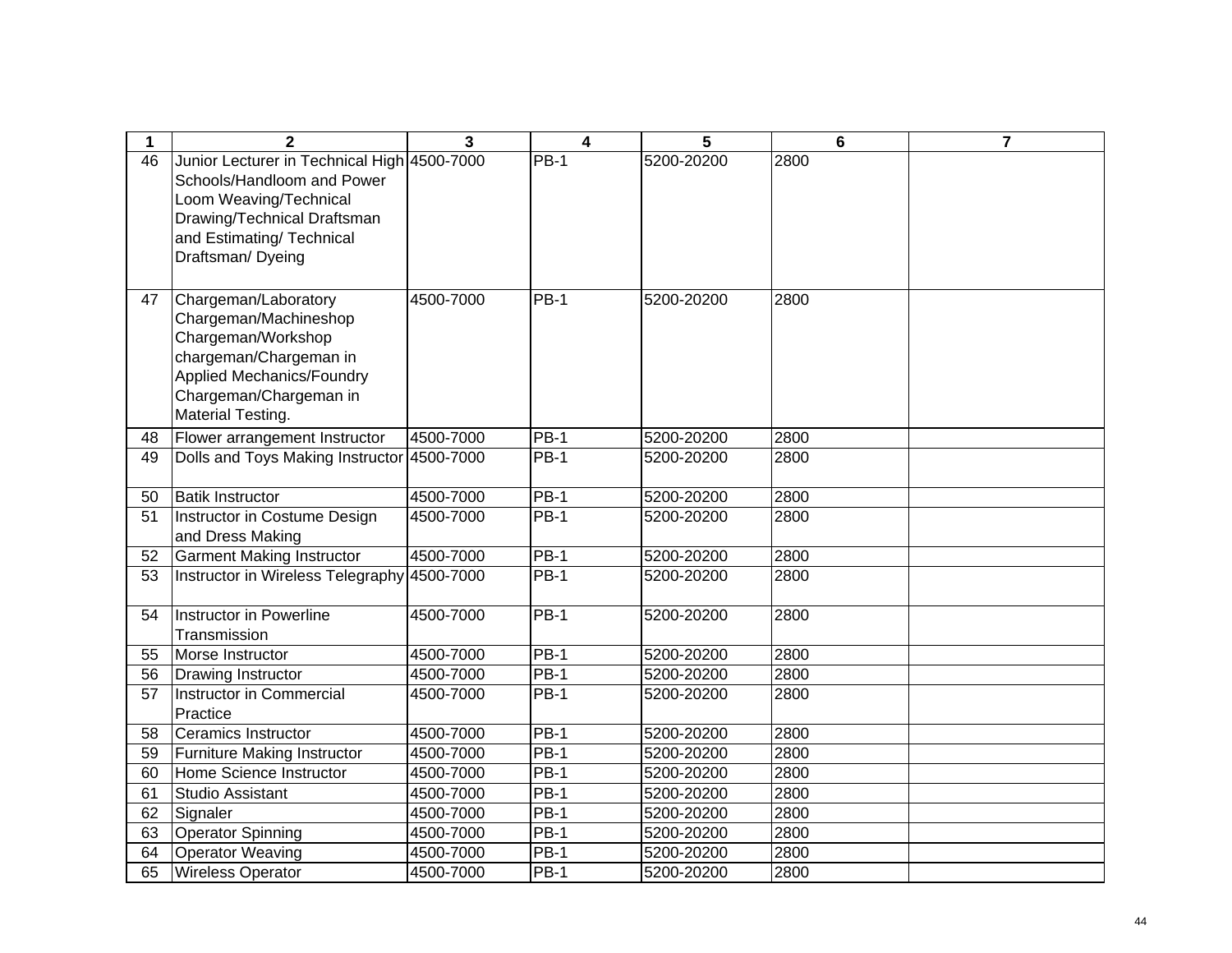| 1  | $\mathbf 2$                               | 3                | $\overline{\mathbf{4}}$ | 5          | 6    | $\overline{7}$ |
|----|-------------------------------------------|------------------|-------------------------|------------|------|----------------|
| 66 | <b>Instructor in Plastics</b>             | 4500-7000        | $PB-1$                  | 5200-20200 | 2800 |                |
| 67 | Instructor in Cinema Projection           | 4500-7000        | <b>PB-1</b>             | 5200-20200 | 2800 |                |
| 68 | <b>Skilled Artisan</b>                    | 4500-7000        | $PB-1$                  | 5200-20200 | 2800 |                |
| 69 | Survey Instructor                         | 4500-7000        | $PB-1$                  | 5200-20200 | 2800 |                |
| 70 | <b>Instrument Mechanic</b><br>B           | Grade- 4500-7000 | $PB-1$                  | 5200-20200 | 2800 |                |
| 71 | Mechanic in Radio Technology              | 4500-7000        | $PB-1$                  | 5200-20200 | 2800 |                |
| 72 | Instructor in Chemical<br>Engineering     | 4500-7000        | <b>PB-1</b>             | 5200-20200 | 2800 |                |
| 73 | Instructor in Auto Engineering            | 4500-7000        | <b>PB-1</b>             | 5200-20200 | 2800 |                |
| 74 | Mechanical Mechanic                       | 4500-7000        | $PB-1$                  | 5200-20200 | 2800 |                |
| 75 | <b>Electrical Mechanic</b>                | 4500-7000        | $PB-1$                  | 5200-20200 | 2800 |                |
| 76 | <b>Television Mechanic</b>                | 4500-7000        | $PB-1$                  | 5200-20200 | 2800 |                |
| 77 | <b>Telephone Mechanic</b>                 | 4500-7000        | $PB-1$                  | 5200-20200 | 2800 |                |
| 78 | Mechanic in Chemical<br>Engineering       | 4500-7000        | <b>PB-1</b>             | 5200-20200 | 2800 |                |
| 79 | <b>Textile Technology Mechanic</b>        | 4500-7000        | <b>PB-1</b>             | 5200-20200 | 2800 |                |
| 80 | Spinning Mechanic                         | 4500-7000        | <b>PB-1</b>             | 5200-20200 | 2800 |                |
| 81 | <b>Weaving Mechanic</b>                   | 4500-7000        | <b>PB-1</b>             | 5200-20200 | 2800 |                |
| 82 | Workshop Mechanic                         | 4500-7000        | $PB-1$                  | 5200-20200 | 2800 |                |
| 83 | Mechanic Turner/Turner<br>Mechanic        | 4500-7000        | <b>PB-1</b>             | 5200-20200 | 2800 |                |
| 84 | Demonstrator in Textile<br>Chemistry      | 4500-7000        | <b>PB-1</b>             | 5200-20200 | 2800 |                |
| 85 | Demonstrator in Mechanical<br>Engineering | 4500-7000        | $PB-1$                  | 5200-20200 | 2800 |                |
| 86 | Demonstrator in Electrical<br>Engineering | 4500-7000        | <b>PB-1</b>             | 5200-20200 | 2800 |                |
| 87 | Demonstrator in Radio Servicing           | 4500-7000        | $PB-1$                  | 5200-20200 | 2800 |                |
| 88 | Demonstrator in Radio<br>Communication    | 4500-7000        | $PB-1$                  | 5200-20200 | 2800 |                |
| 89 | Model maker                               | 4500-7000        | $PB-1$                  | 5200-20200 | 2800 |                |
| 90 | Internal Combustion Engine<br>Mechanic    | 4500-7000        | $PB-1$                  | 5200-20200 | 2800 |                |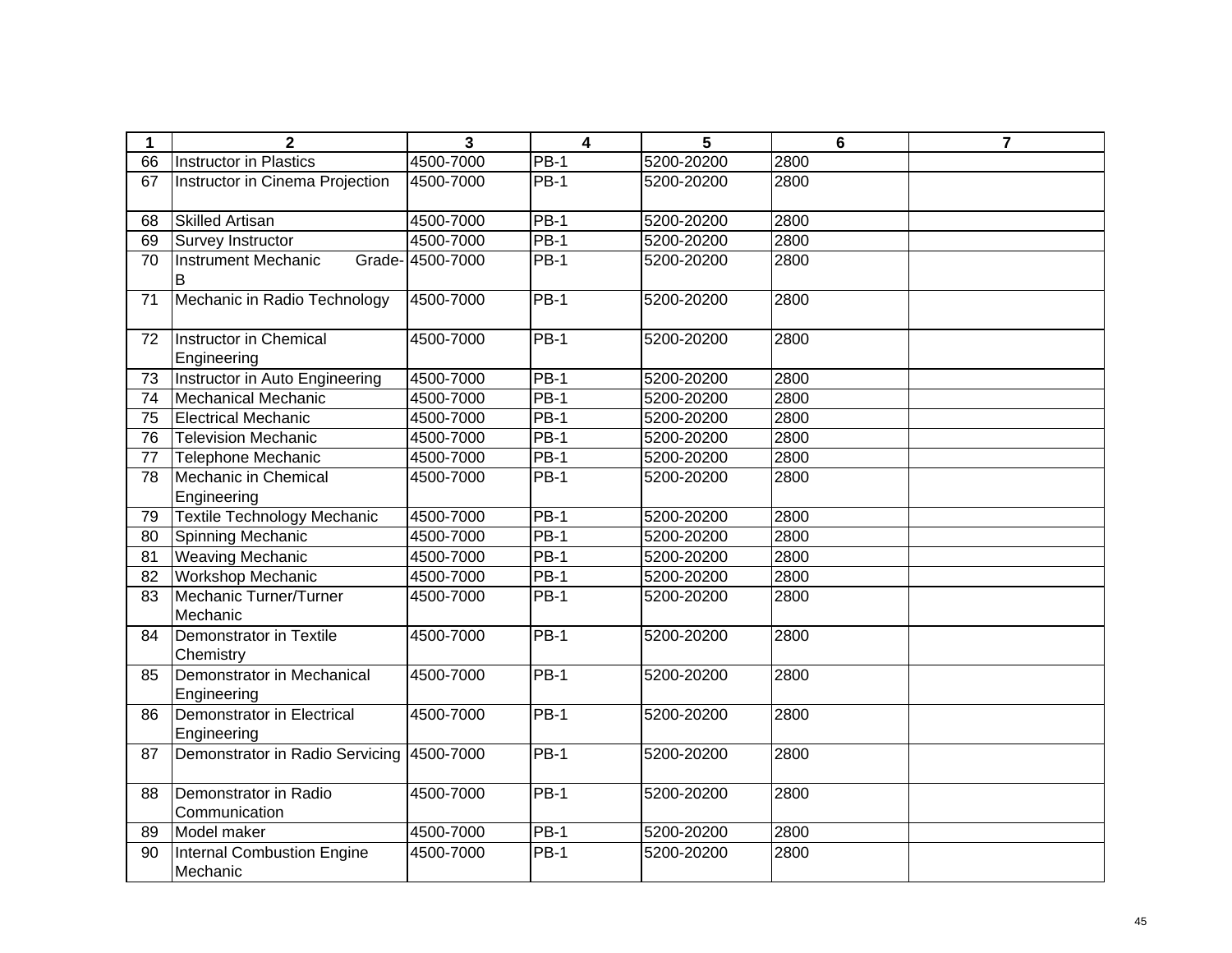| 1   | $\mathbf{2}$                                  | 3               | 4            | 5                | $6\phantom{1}$ | $\overline{7}$ |
|-----|-----------------------------------------------|-----------------|--------------|------------------|----------------|----------------|
| 91  | <b>Electrician and Mechanic</b>               | 4500-7000       | <b>PB-1</b>  | 5200-20200       | 2800           |                |
| 92  | Textile Instructor / Instructor               | 4500-7000       | PB-1         | 5200-20200       | 2800           |                |
| 93  | <b>Curator of Instrument</b>                  | 4500-7000       | <b>PB-1</b>  | 5200-20200       | 2800           |                |
| 94  | Foreman Instructor/Foreman                    | (i) 4500-7000   | $(i)$ PB-1   | (i) 5200-20200   | (i) 2800       |                |
|     |                                               | (ii) 4000-6000  | $(ii)$ PB-1  | (ii) 5200-20200  | (ii) 2400      |                |
| 95  | Turner/Turner                                 | (i) 4500-7000   | $(i)$ PB-1   | (i) 5200-20200   | $(i)$ 2800     |                |
|     | Instructor/Instructor in                      | (ii) 4000-6000  | $(ii)$ PB-1  | (ii) 5200-20200  | (ii) 2400      |                |
|     | Turning/Turner and Fitter                     |                 |              |                  |                |                |
| 96  | Instructor in Printing Technology             | (i) 4500-7000   | $(i)$ PB-1   | (i) 5200-20200   | $(i)$ 2800     |                |
|     |                                               | (ii) 4000-6000  | $(ii)$ PB-1  | (ii) 5200-20200  | (ii) 2400      |                |
| 97  | Welder Instructor/Welder/Welder-(i) 4500-7000 |                 | $(i)$ PB-1   | (i) 5200-20200   | $(i)$ 2800     |                |
|     | cum-Tinsmith/Welder Mechanic                  | (ii) 4000-6000  | $(ii)$ PB-1  | (ii) 5200-20200  | (ii) 2400      |                |
|     | Grade-C.                                      |                 |              |                  |                |                |
|     |                                               |                 |              |                  |                |                |
| 98  | <b>Electrical Instrument</b>                  | (i) 4500-7000   | $(i)$ PB-1   | (i) 5200-20200   | (i) 2800       |                |
|     | Mechanic/Electrical Instrument                | (ii) 4000-6000  | $(ii)$ PB-1  | (ii) 5200-20200  | (ii) 2400      |                |
|     | Repairer                                      |                 |              |                  |                |                |
| 99  | Electrician                                   | (i) 4500-7000   | $(i)$ PB-1   | (i) 5200-20200   | $(i)$ 2800     |                |
|     |                                               | (ii) 4000-6000  | $(ii)$ PB-1  | (ii) 5200-20200  | (ii) 2400      |                |
|     |                                               | (iii) 3050-4590 | $(iii)$ PB-1 | (iii) 5200-20200 | $(iii)$ 1900   |                |
| 100 | <b>Instrument Mechanic</b>                    | (i) 4500-7000   | (i) $PB-1$   | (i) 5200-20200   | $(i)$ 2800     |                |
|     |                                               | (ii) 4000-6000  | $(ii)$ PB-1  | (ii) 5200-20200  | (ii) 2400      |                |
| 101 | Instrument Mechanic Surveying                 | (i) 4500-7000   | $(i)$ PB-1   | (i) 5200-20200   | (i) 2800       |                |
|     |                                               | (ii) 4000-6000  | $(ii)$ PB-1  | (ii) 5200-20200  | (ii) 2400      |                |
| 102 | Auto Mechanic/Mechanic (Auto)/                | (i) 4500-7000   | $(i)$ PB-1   | (i) 5200-20200   | $(i)$ 2800     |                |
|     | Motor Mechanic                                | (ii) 4000-6000  | $(ii)$ PB-1  | (ii) 5200-20200  | (ii) 2400      |                |
| 103 | Survey Instrument Mechanic                    | (i) 4500-7000   | $(i)$ PB-1   | (i) 5200-20200   | $(i)$ 2800     |                |
|     |                                               | (ii) 4000-6000  | $(ii)$ PB-1  | (ii) 5200-20200  | (ii) 2400      |                |
| 104 | Carpenter-cum-Pattern Maker                   | (i) 4500-7000   | $(i)$ PB-1   | (i) 5200-20200   | (i) 2800       |                |
|     |                                               | (ii) 4000-6000  | $(ii)$ PB-1  | (ii) 5200-20200  | $(ii)$ 2400    |                |
|     |                                               | (iii) 3050-4590 | $(iii)$ PB-1 | (iii) 5200-20200 | (iii)1900      |                |
| 105 | Carpenter/Carpentry Instructor                | (i) 4500-7000   | $(i)$ PB-1   | (i) 5200-20200   | $(i)$ 2800     |                |
|     |                                               | (ii) 4000-6000  | $(ii)$ PB-1  | (ii) 5200-20200  | (ii) 2400      |                |
|     |                                               | (iii) 3050-4590 | $(iii)$ PB-1 | (iii) 5200-20200 | (iii)1900      |                |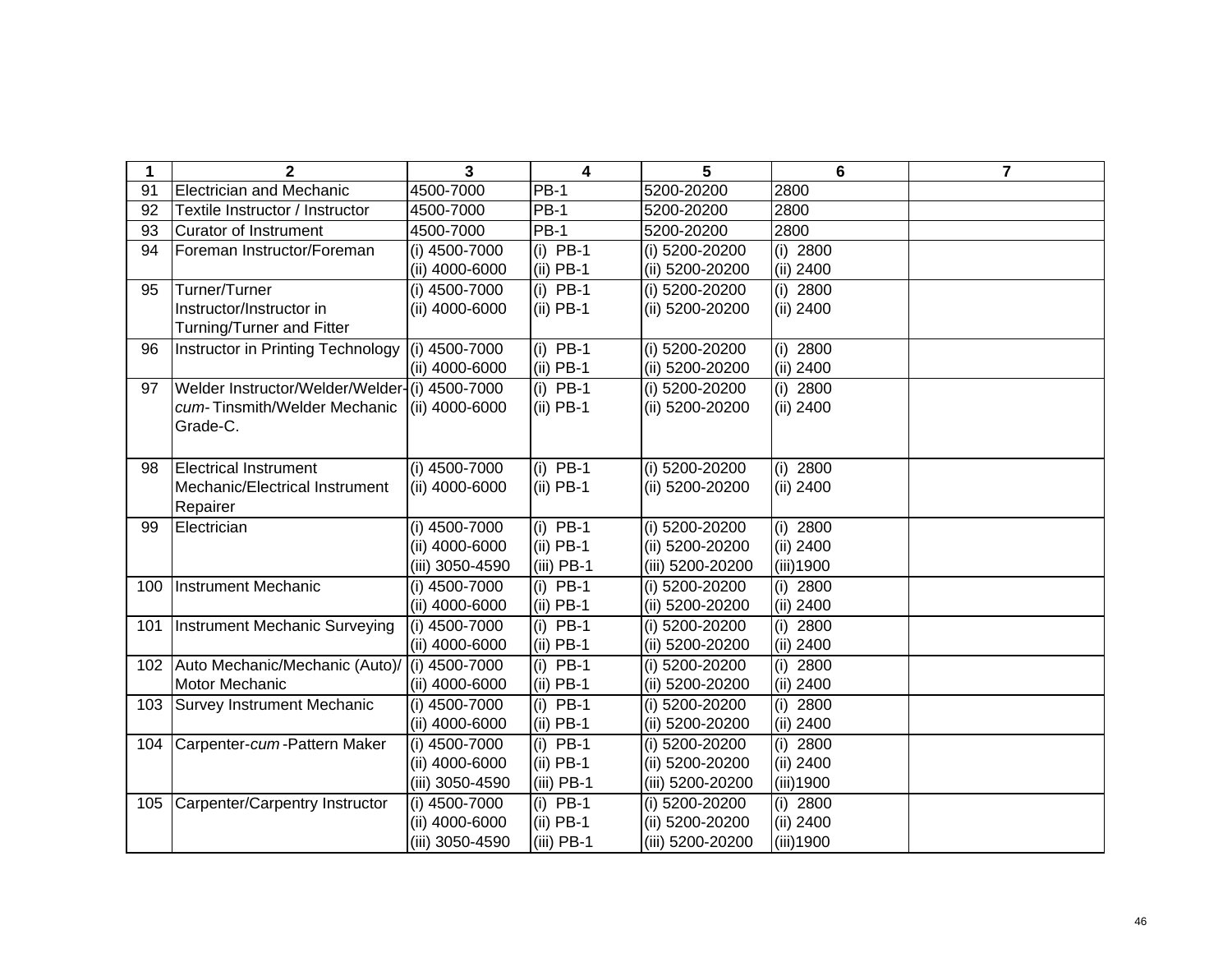| 1   | $\overline{2}$                                                        | 3               | 4            | 5                                | 6          | $\overline{7}$ |
|-----|-----------------------------------------------------------------------|-----------------|--------------|----------------------------------|------------|----------------|
| 106 | Mechanic/Mechanic E.C.I.C.                                            | $(i)$ 4500-7000 | $(i)$ PB-1   | $(i)$ 5200-20200                 | $(i)$ 2800 |                |
|     |                                                                       | (ii) 4000-6000  | $(ii)$ PB-1  | (ii) 5200-20200                  | (ii) 2400  |                |
|     |                                                                       | (iii) 3050-4590 | $(iii)$ PB-1 | (iii) 5200-20200                 | (iii) 1900 |                |
| 107 | Curator                                                               | (i) 4500-7000   | $(i)$ PB-1   | (i) $5200 - 20200$ (ii) (i) 2800 |            |                |
|     |                                                                       | (ii) 4000-6000  | $(ii)$ PB-1  | 5200-20200                       | (ii) 2400  |                |
| 108 | Instructor/Curator (Survey)                                           | 4000-6000       | $PB-1$       | 5200-20200                       | 2400       |                |
| 109 | Instructor in (Industrial Training                                    | (i) 4500-7000   | $(i)$ PB-1   | (i) 5200-20200                   | $(i)$ 2800 |                |
|     | Institutes courses run by this                                        | (ii) 4000-6000  | $(ii)$ PB-1  | (ii) 5200-20200                  | (ii) 2400  |                |
|     | Department) Junior Instructor                                         |                 |              |                                  |            |                |
|     | Draftsman Civil/Applied Trade                                         |                 |              |                                  |            |                |
|     | Instructor Junior Instructor                                          |                 |              |                                  |            |                |
|     | Electrician/Junior Fitter-                                            |                 |              |                                  |            |                |
|     | Instructor/Junior Instructor Welder /                                 |                 |              |                                  |            |                |
|     | Refrigerator and Air conditioning<br>Mechanic Instructor / Instructor |                 |              |                                  |            |                |
|     | Mechanical Draftsman/Crafts                                           |                 |              |                                  |            |                |
|     | Instructor in Printing Hand                                           |                 |              |                                  |            |                |
|     | Machine/Junior Turner Instructor/                                     |                 |              |                                  |            |                |
|     | Instructor Radio and T.V. Mechanic                                    |                 |              |                                  |            |                |
|     | / Instructor Watch and Clock                                          |                 |              |                                  |            |                |
|     | Mechanic/Junior Wireman                                               |                 |              |                                  |            |                |
|     | Instructor/Junior Instructor in                                       |                 |              |                                  |            |                |
|     | Mathematics / Junior stenography                                      |                 |              |                                  |            |                |
|     | Instructor / Junior Motor Mechanic                                    |                 |              |                                  |            |                |
|     | Instructor / Junior General                                           |                 |              |                                  |            |                |
|     | Mechanic Instructor / Drawing                                         |                 |              |                                  |            |                |
|     | Instructor.                                                           |                 |              |                                  |            |                |
| 110 | Instructor in Textile                                                 | 4500-7000       | <b>PB-1</b>  | 5200-20200                       | 2800       |                |
|     | Design/Television Service                                             |                 |              |                                  |            |                |
|     | Technician Instructor/Horology                                        |                 |              |                                  |            |                |
|     | Instructor/Maintenance                                                |                 |              |                                  |            |                |
|     | <b>Technician Instructor/Production</b>                               |                 |              |                                  |            |                |
|     | Technician Instructor.                                                |                 |              |                                  |            |                |
|     |                                                                       |                 |              |                                  |            |                |
|     |                                                                       |                 |              |                                  |            |                |
| 111 | Instructor (EST)                                                      | 4500-7000       | <b>PB-1</b>  | 5200-20200                       | 2800       |                |
| 112 | Assistant Foreman                                                     | 4000-6000       | <b>PB-1</b>  | 5200-20200                       | 2400       |                |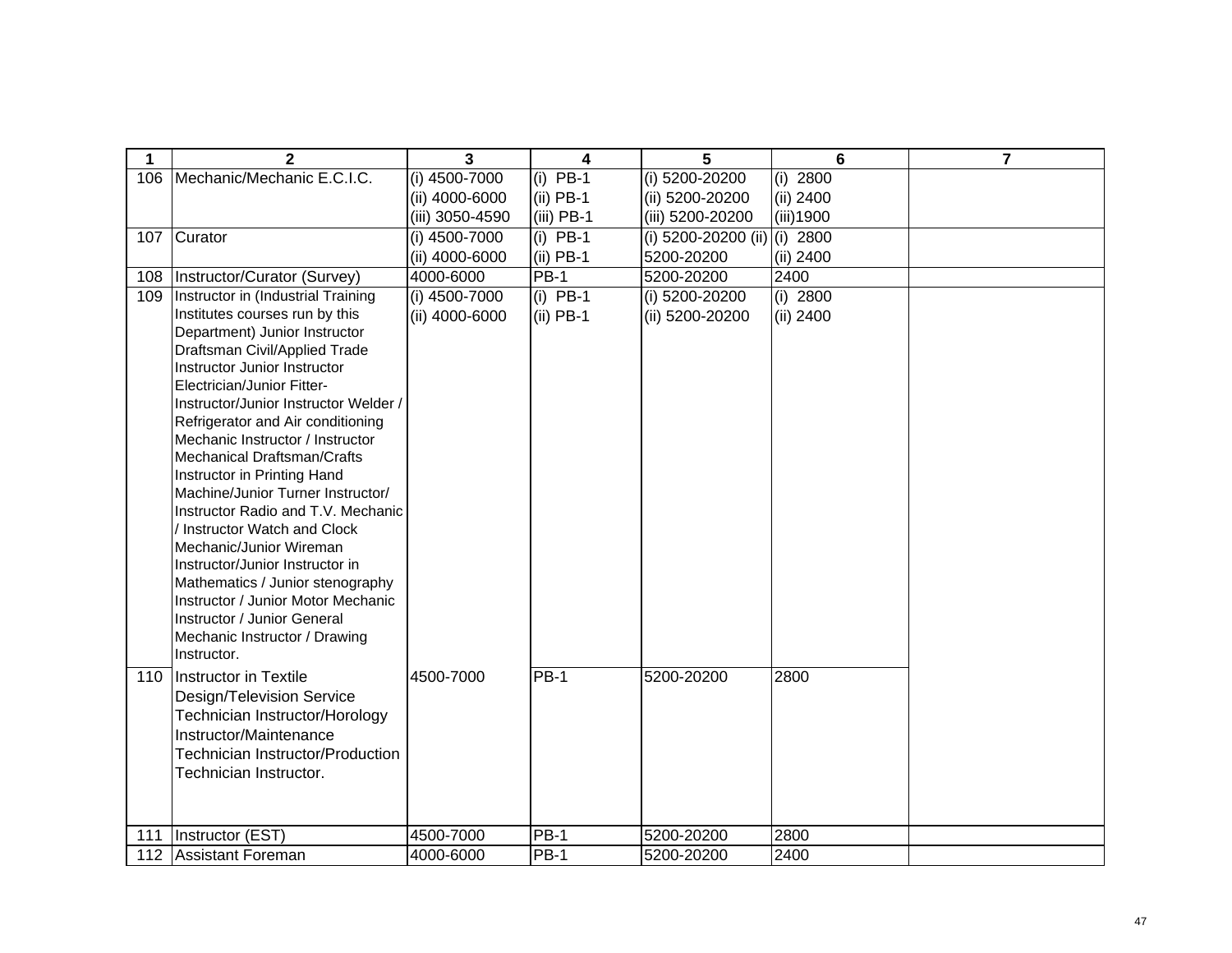| 1   | $\overline{2}$                                                                    | 3         | $\overline{\mathbf{4}}$ | 5          | $6\phantom{1}$ | $\overline{7}$ |
|-----|-----------------------------------------------------------------------------------|-----------|-------------------------|------------|----------------|----------------|
| 113 | Workshop Instructor/Carpenter-<br>cum-Auto Electrician                            | 4000-6000 | <b>PB-1</b>             | 5200-20200 | 2400           |                |
| 114 | Turner Fitter/Fitter Turner                                                       | 4000-6000 | <b>PB-1</b>             | 5200-20200 | 2400           |                |
| 115 | Supervisor Electrician/Workshop<br>Mechanic-cum-Electrician                       | 4000-6000 | <b>PB-1</b>             | 5200-20200 | 2400           |                |
| 116 | <b>Electric Mistry</b>                                                            | 4000-6000 | <b>PB-1</b>             | 5200-20200 | 2400           |                |
| 117 | Steam Engine Attendant                                                            | 4000-6000 | <b>PB-1</b>             | 5200-20200 | 2400           |                |
| 118 | Mechanic Fitter                                                                   | 4000-6000 | <b>PB-1</b>             | 5200-20200 | 2400           |                |
| 119 | Mechanic-cum-Turner<br>Mechanic/Turner Mechanic<br>Grade-C.                       | 4000-6000 | <b>PB-1</b>             | 5200-20200 | 2400           |                |
| 120 | Junior Demonstrator-cum-<br>Mechanic                                              | 4000-6000 | $PB-1$                  | 5200-20200 | 2400           |                |
| 121 | Tin Smith/Welder/Welder-cum-<br>Tin Smith/Instructor in Tinsmithy-<br>cum-Welding | 4000-6000 | <b>PB-1</b>             | 5200-20200 | 2400           |                |
| 122 | Litho Composing Instructor                                                        | 4000-6000 | <b>PB-1</b>             | 5200-20200 | 2400           |                |
| 123 | Silk Screen Printing Instructor                                                   | 4000-6000 | <b>PB-1</b>             | 5200-20200 | 2400           |                |
| 124 | <b>Boiler Attendant</b>                                                           | 4000-6000 | <b>PB-1</b>             | 5200-20200 | 2400           |                |
| 125 | Engine Attendant                                                                  | 4000-6000 | <b>PB-1</b>             | 5200-20200 | 2400           |                |
| 126 | Steam Engine Attendant                                                            | 4000-6000 | <b>PB-1</b>             | 5200-20200 | 2400           |                |
| 127 | <b>Engine and Boiler Mistry</b>                                                   | 4000-6000 | <b>PB-1</b>             | 5200-20200 | 2400           |                |
| 128 | Metal Turner / Turner Mechanic                                                    | 4000-6000 | <b>PB-1</b>             | 5200-20200 | 2400           |                |
| 129 | <b>Blow Room Assistant</b>                                                        | 4000-6000 | <b>PB-1</b>             | 5200-20200 | 2400           |                |
| 130 | <b>Spray Painter</b>                                                              | 4000-6000 | <b>PB-1</b>             | 5200-20200 | 2400           |                |
| 131 | General Mechanic                                                                  | 4000-6000 | $\overline{PB}-1$       | 5200-20200 | 2400           |                |
| 132 | Internal Combustion Engine<br><b>Driver</b>                                       | 4000-6000 | <b>PB-1</b>             | 5200-20200 | 2400           |                |
| 133 | Jobber in Spinning                                                                | 4000-6000 | $PB-1$                  | 5200-20200 | 2400           |                |
| 134 | Jobber in Weaving                                                                 | 4000-6000 | <b>PB-1</b>             | 5200-20200 | 2400           |                |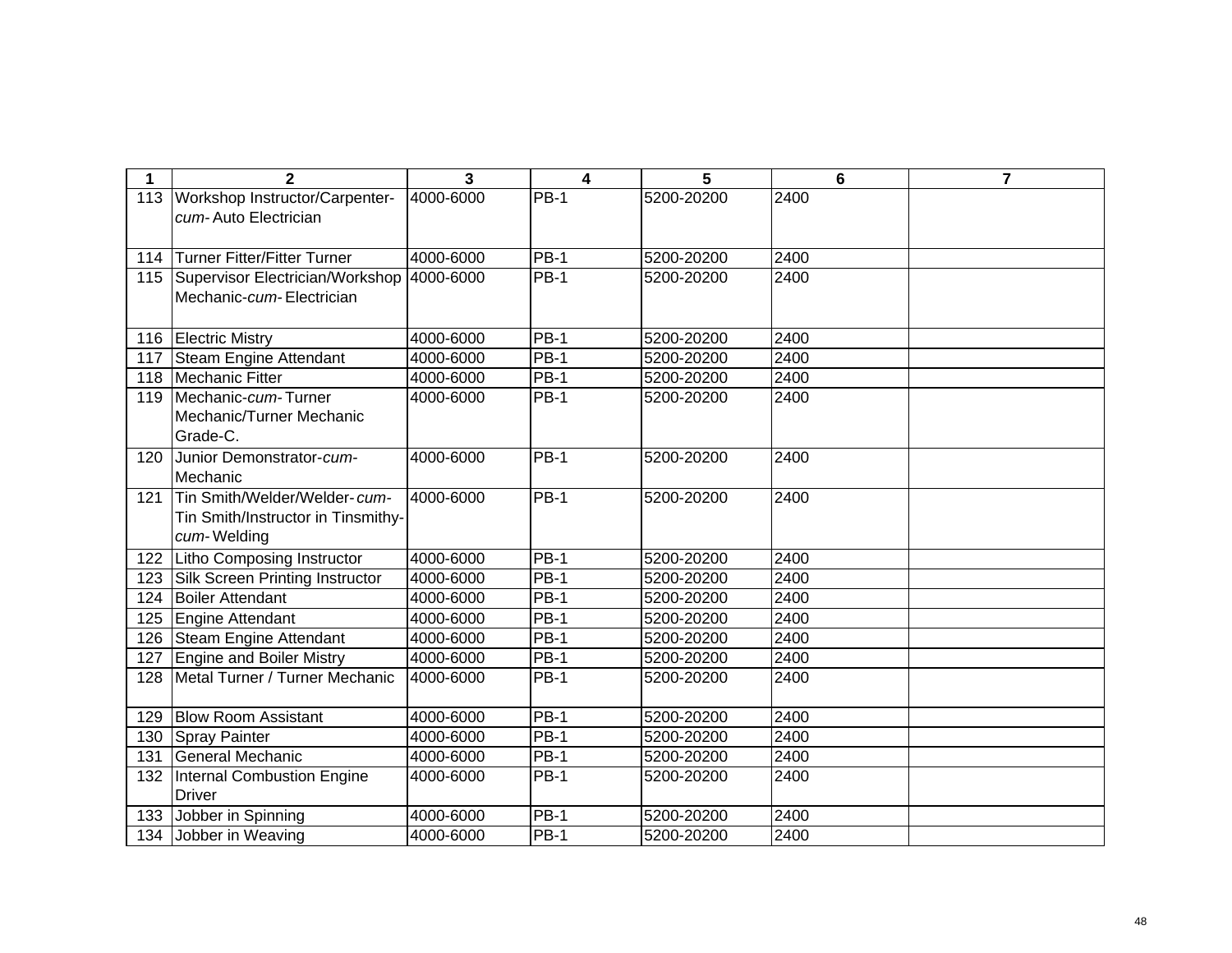| 1          | $\mathbf{2}$                                                | 3                                 | 4                           | 5                              | $6\phantom{1}6$        | $\overline{7}$ |
|------------|-------------------------------------------------------------|-----------------------------------|-----------------------------|--------------------------------|------------------------|----------------|
| 135        | Radio Instrument                                            | 4000-6000                         | $PB-1$                      | 5200-20200                     | 2400                   |                |
|            | Mechanic/Instrument                                         |                                   |                             |                                |                        |                |
|            | Mechanic/Radio Communication<br>Mechanic.                   |                                   |                             |                                |                        |                |
| 136        | <b>Offset Mechanic Technician</b>                           | 4000-6000                         | <b>PB-1</b>                 | 5200-20200                     | 2400                   |                |
| 137        | Fitter/Fitter Instructor/Instructor                         | 4000-6000                         | <b>PB-1</b>                 | 5200-20200                     | 2400                   |                |
|            | in Fitting                                                  |                                   |                             |                                |                        |                |
| 138        | Pattern Maker / Pattern Making                              | 4000-6000                         | <b>PB-1</b>                 | 5200-20200                     | 2400                   |                |
|            | Instructor/Instructor in Pattern                            |                                   |                             |                                |                        |                |
|            | Making.                                                     |                                   |                             |                                |                        |                |
| 139        | Plumber / Plumber Instructor /                              | 4000-6000                         | $PB-1$                      | 5200-20200                     | 2400                   |                |
|            | Instructor in Plumbing                                      |                                   |                             |                                |                        |                |
| 140        | <b>Assistant Plumber</b>                                    | 4000-6000                         | <b>PB-1</b>                 | 5200-20200                     | 2400                   |                |
| 141        | Tinsmith-cum-Plumber/Plumber-                               | 4000-6000                         | $PB-1$                      | 5200-20200                     | 2400                   |                |
|            | cum-Tinsmith                                                |                                   |                             |                                |                        |                |
|            |                                                             |                                   |                             |                                |                        |                |
| 142        | Machinist / Turner / Machinist                              | 4000-6000                         | $PB-1$                      | 5200-20200                     | 2400                   |                |
| 143        | <b>Black Smith</b>                                          | $(i)$ 4000-6000                   | $(i)$ PB-1                  | (i) 5200-20200 (ii)            | $(i)$ 2400             |                |
|            | Instructor/Smith/Smithy<br>Instructor/Blacksmith Instructor | (ii) 4000-6000<br>(iii) 3050-4590 | $(ii)$ PB-1<br>$(iii)$ PB-1 | 5200-20200 (iii)<br>5200-20200 | (ii) 2400<br>(iii)1900 |                |
|            | in Smithy                                                   |                                   |                             |                                |                        |                |
| 144        | Instructor in Masonry / Mason                               | 4000-6000                         | $PB-1$                      | 5200-20200                     | 2400                   |                |
| 145        | Stenographer Grade-III                                      | 4000-6000                         | $PB-1$                      | 5200-20200                     | 2400                   |                |
| 146        | Photography Technician                                      | 4000-6000                         | $PB-1$                      | 5200-20200                     | 2400                   |                |
| 147        | Cataloguer/Catalogue Assistant                              | 4000-6000                         | <b>PB-1</b>                 | 5200-20200                     | 2400                   |                |
|            |                                                             | 4000-6000                         | <b>PB-1</b>                 |                                | 2400                   |                |
| 148<br>149 | Senior Clerk (Store)<br>Compounder                          | 4000-6000                         | <b>PB-1</b>                 | 5200-20200<br>5200-20200       | 2400                   |                |
| 150        | Machine Mechanic                                            | 4000-6000                         | <b>PB-1</b>                 | 5200-20200                     | 2400                   |                |
| 151        | Senior Clerk / Accountant /                                 | 4000-6000                         | <b>PB-1</b>                 | 5200-20200                     | 2400                   |                |
|            | Senior Accounts Clerk / Cashier                             |                                   |                             |                                |                        |                |
|            | / Record Keeper                                             |                                   |                             |                                |                        |                |
| 152        | <b>Glass Blower</b>                                         | 4000-6000                         | <b>PB-1</b>                 | 5200-20200                     | 2400                   |                |
| 153        | Curator of Survey / Curator of                              | 4000-6000                         | <b>PB-1</b>                 | 5200-20200                     | 2400                   |                |
|            | Survey Instrument                                           |                                   |                             |                                |                        |                |
| 154        | Radio Curator                                               | 4000-6000                         | $PB-1$                      | 5200-20200                     | 2400                   |                |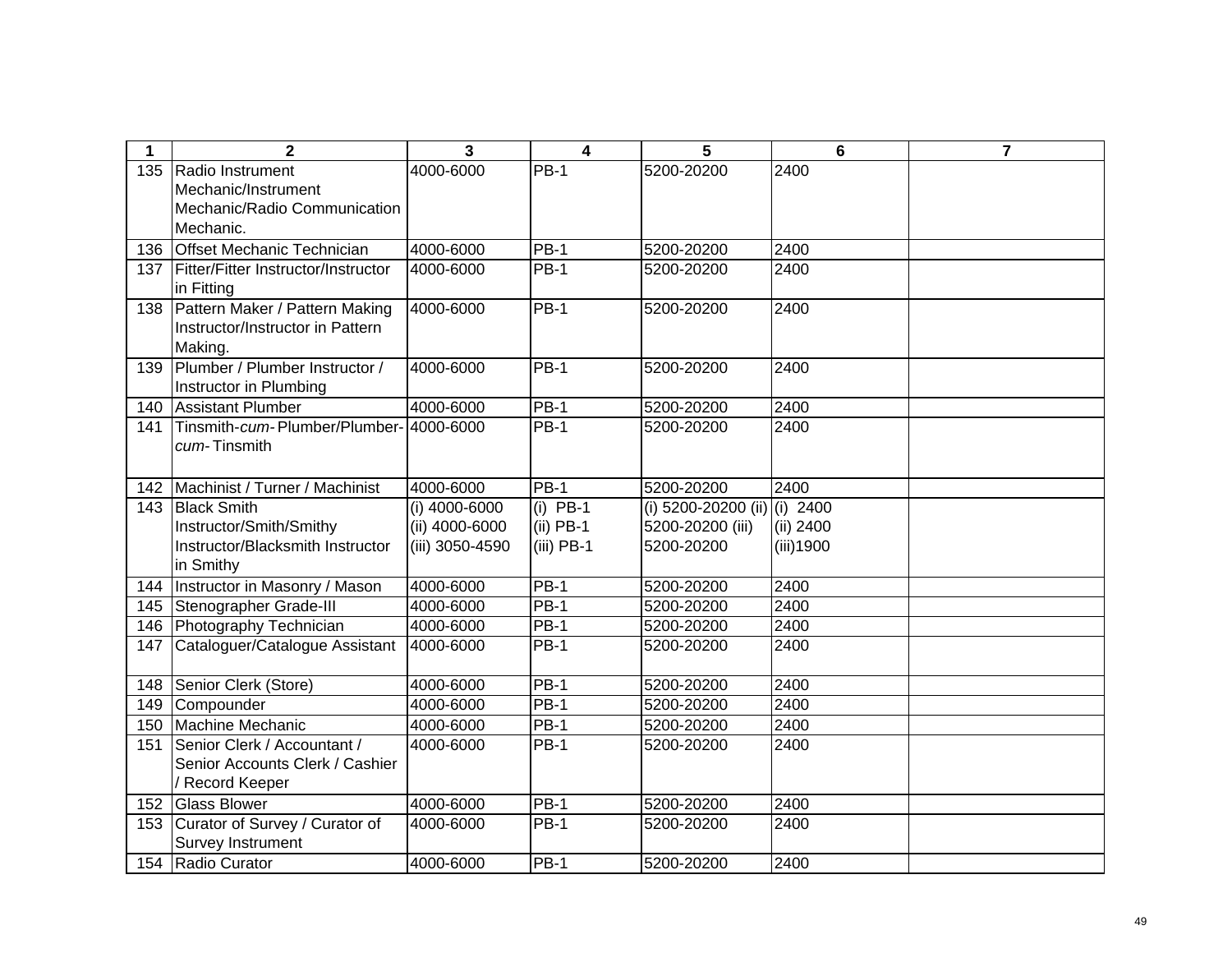| 1   | $\mathbf{2}$                                                                                                                                                                 | 3                               | $\overline{\mathbf{4}}$   | 5                                 | $6\phantom{1}$          | $\overline{7}$ |
|-----|------------------------------------------------------------------------------------------------------------------------------------------------------------------------------|---------------------------------|---------------------------|-----------------------------------|-------------------------|----------------|
| 155 | <b>Assistant Curator of Survey</b>                                                                                                                                           | 4000-6000                       | <b>PB-1</b>               | 5200-20200                        | 2400                    |                |
| 156 | Curator of Geology                                                                                                                                                           | 4000-6000                       | $PB-1$                    | 5200-20200                        | 2400                    |                |
| 157 | Grade-C<br>Electrician mechanic                                                                                                                                              | 4000-6000                       | <b>PB-1</b>               | 5200-20200                        | 2400                    |                |
| 158 | Mechanic Grade-B                                                                                                                                                             | 4000-6000                       | <b>PB-1</b>               | 5200-20200                        | 2400                    |                |
| 159 | Mechanic-Printing Technology                                                                                                                                                 | 4000-6000                       | <b>PB-1</b>               | 5200-20200                        | 2400                    |                |
| 160 | Mechanic Commercial Practice                                                                                                                                                 | 4000-6000                       | $PB-1$                    | 5200-20200                        | 2400                    |                |
| 161 | Motor Winding Instructor/Motor<br>Winding Mechanic Grade-C                                                                                                                   | 4000-6000                       | $PB-1$                    | 5200-20200                        | 2400                    |                |
| 162 | Typewriter mechanic                                                                                                                                                          | 4000-6000                       | <b>PB-1</b>               | 5200-20200                        | 2400                    |                |
| 163 | Wireman-cum-Winder                                                                                                                                                           | 4000-6000                       | $PB-1$                    | 5200-20200                        | 2400                    |                |
| 164 | Instructor-Machine Tools                                                                                                                                                     | 4000-6000                       | $PB-1$                    | 5200-20200                        | 2400                    |                |
| 165 | Instructor in Weaving                                                                                                                                                        | 4000-6000                       | $PB-1$                    | 5200-20200                        | 2400                    |                |
| 166 | Instructor in Tailoring                                                                                                                                                      | 4000-6000                       | $\overline{PB-1}$         | 5200-20200                        | 2400                    |                |
| 167 | Instructor in Embroidery and<br>Fancy Works.                                                                                                                                 | 4000-6000                       | $PB-1$                    | 5200-20200                        | 2400                    |                |
| 168 | Operative                                                                                                                                                                    | 4000-6000                       | $PB-1$                    | 5200-20200                        | 2400                    |                |
| 169 | <b>Instrument Mechanic Grade-C</b><br>(Civil)                                                                                                                                | 4000-6000                       | $PB-1$                    | 5200-20200                        | 2400                    |                |
| 170 | Wireman/Wireman Instructor                                                                                                                                                   | (i) 4000-6000<br>(ii) 3050-4590 | $(i)$ PB-1<br>$(ii)$ PB-1 | (i) 5200-20200<br>(ii) 5200-20200 | $(i)$ 2400<br>(ii) 1900 |                |
| 171 | Moulder / Moulder Instructor.                                                                                                                                                | (i) 4000-6000<br>(ii) 3050-4590 | $(i)$ PB-1<br>$(ii)$ PB-1 | (i) 5200-20200<br>(ii) 5200-20200 | $(i)$ 2400<br>(ii) 1900 |                |
| 172 | <b>Laboratory Assistant</b>                                                                                                                                                  | 3050-4590                       | $PB-1$                    | 5200-20200                        | 1900                    |                |
| 173 | Laboratory Clerk-cum-Typist                                                                                                                                                  | 3050-4590                       | <b>PB-1</b>               | 5200-20200                        | 1900                    |                |
| 174 | Junior Clerk/Junior Clerk Typist /<br>Typist Clerk / Hostel Clerk/Store<br>Clerk/Accounts<br>Clerk/Typist/Cashier/Library<br>Clerk/Junior Clerk-cum-Typist /<br>Clerk-Typist | 3050-4590                       | $PB-1$                    | 5200-20200                        | 1900                    |                |
| 175 | <b>Punch Operator</b>                                                                                                                                                        | 3050-4590                       | $PB-1$                    | 5200-20200                        | 1900                    |                |
| 176 | Assistant Librarian                                                                                                                                                          | 3050-4590                       | <b>PB-1</b>               | 5200-20200                        | 1900                    |                |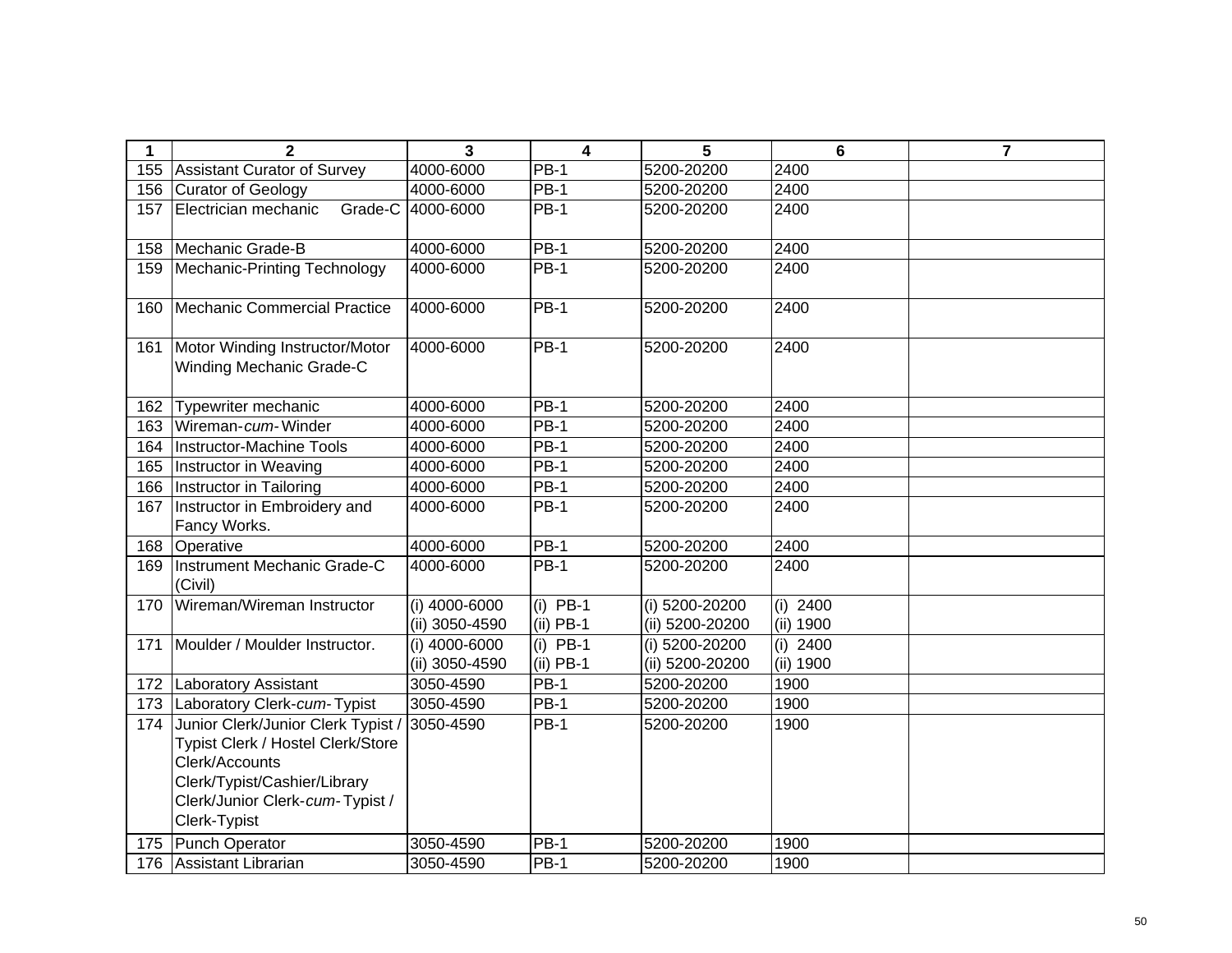| 1   | $\overline{2}$                          | 3              | 4               | 5               | $6\phantom{1}6$ | $\overline{7}$ |
|-----|-----------------------------------------|----------------|-----------------|-----------------|-----------------|----------------|
| 177 | Time keeper / Time Keeper-cum-3050-4590 |                | <b>PB-1</b>     | 5200-20200      | 1900            |                |
|     | <b>Store Keeper</b>                     |                |                 |                 |                 |                |
| 178 | Driver                                  | 3050-4590      | <b>PB-1</b>     | 5200-20200      | 1900            |                |
| 179 | Model-Room Attendant                    | 3050-4590      | <b>PB-1</b>     | 5200-20200      | 1900            |                |
| 180 | Drawing Room Attendant                  | 3050-4590      | <b>PB-1</b>     | 5200-20200      | 1900            |                |
| 181 | Plumber-cum-Pump                        | 3050-4590      | <b>PB-1</b>     | 5200-20200      | 1900            |                |
|     | Operator/Telephone Operator-            |                |                 |                 |                 |                |
|     | cum-Receptionist                        |                |                 |                 |                 |                |
| 182 | Auto-Driver-cum-Mechanic/Auto           | (i) 3050-4590  | $(i)$ PB-1      | (i) 5200-20200  | $(i)$ 1900      |                |
|     | Mistry.                                 | (ii) 3050-4590 | $(ii)$ PB-1     | (ii) 5200-20200 | (ii) 1900       |                |
| 183 | Library Attendant/Counter               | (i) 3050-4590  | $(i)$ PB-1      | (i) 5200-20200  | (i) 1900        |                |
|     | Attendant.                              | (ii) 3050-4590 | (ii) PB-1       | (ii) 5200-20200 | (ii) 1900       |                |
| 184 | Mechanic / Machinist                    | 3050-4590      | <b>PB-1</b>     | 5200-20200      | 1900            |                |
| 185 | Workshop Coolie/Workshopman             | 3050-4590      | $PB-1$          | 5200-20200      | 1900            |                |
|     |                                         |                |                 |                 |                 |                |
| 186 | <b>Turner Mistry</b>                    | 3050-4590      | $PB-1$          | 5200-20200      | 1900            |                |
| 187 | <b>Fitter Mistry</b>                    | 3050-4590      | $PB-1$          | 5200-20200      | 1900            |                |
| 188 | Radio Mechanic/Radio                    | 3050-4590      | <b>PB-1</b>     | 5200-20200      | 1900            |                |
|     | <b>Communication Mechanic</b>           |                |                 |                 |                 |                |
| 189 | Fireman                                 | 3050-4590      | $PB-1$          | 5200-20200      | 1900            |                |
| 190 | <b>Fancy Weaver</b>                     | 3050-4590      | $PB-1$          | 5200-20200      | 1900            |                |
| 191 | Museum Assistant                        | 3050-4590      | $PB-1$          | 5200-20200      | 1900            |                |
| 192 | Assistant Tailoring Instructor          | 3050-4590      | <b>PB-1</b>     | 5200-20200      | 1900            |                |
| 193 | Assistant Instructor Weaving            | 3050-4590      | $PB-1$          | 5200-20200      | 1900            |                |
| 194 | Havaldar                                | 2650-4000      | $\overline{1S}$ | 4440-7440       | 1650            |                |
| 195 | Dresser                                 | 2650-4000      | 1S              | 4440-7440       | 1650            |                |
| 196 | Oilman                                  | 2650-4000      | 1S              | 4440-7440       | 1650            |                |
| 197 | Pump Operator                           | 2650-4000      | 1S              | 4440-7440       | 1650            |                |
| 198 | <b>Naik</b>                             | 2610-3540      | $\overline{1S}$ | 4440-7440       | 1400            |                |
| 199 | Drawing-Hall Attendant                  | 2610-3540      | 1S              | 4440-7440       | 1400            |                |
| 200 | <b>Gas Attendant</b>                    | 2610-3540      | $\overline{1S}$ | 4440-7440       | 1400            |                |
| 201 | <b>Laboratory Attendant</b>             | 2610-3540      | 1S              | 4440-7440       | 1400            |                |
| 202 | Mali                                    | 2610-3540      | 1S              | 4440-7440       | 1400            |                |
| 203 | Helper                                  | 2610-3540      | $\overline{1S}$ | 4440-7440       | 1400            |                |
| 204 | <b>Machine Attendant</b>                | 2610-3540      | 1S              | 4440-7440       | 1400            |                |
| 205 | Machine Attendant Grade-I               | 2610-3540      | 1S              | 4440-7440       | 1400            |                |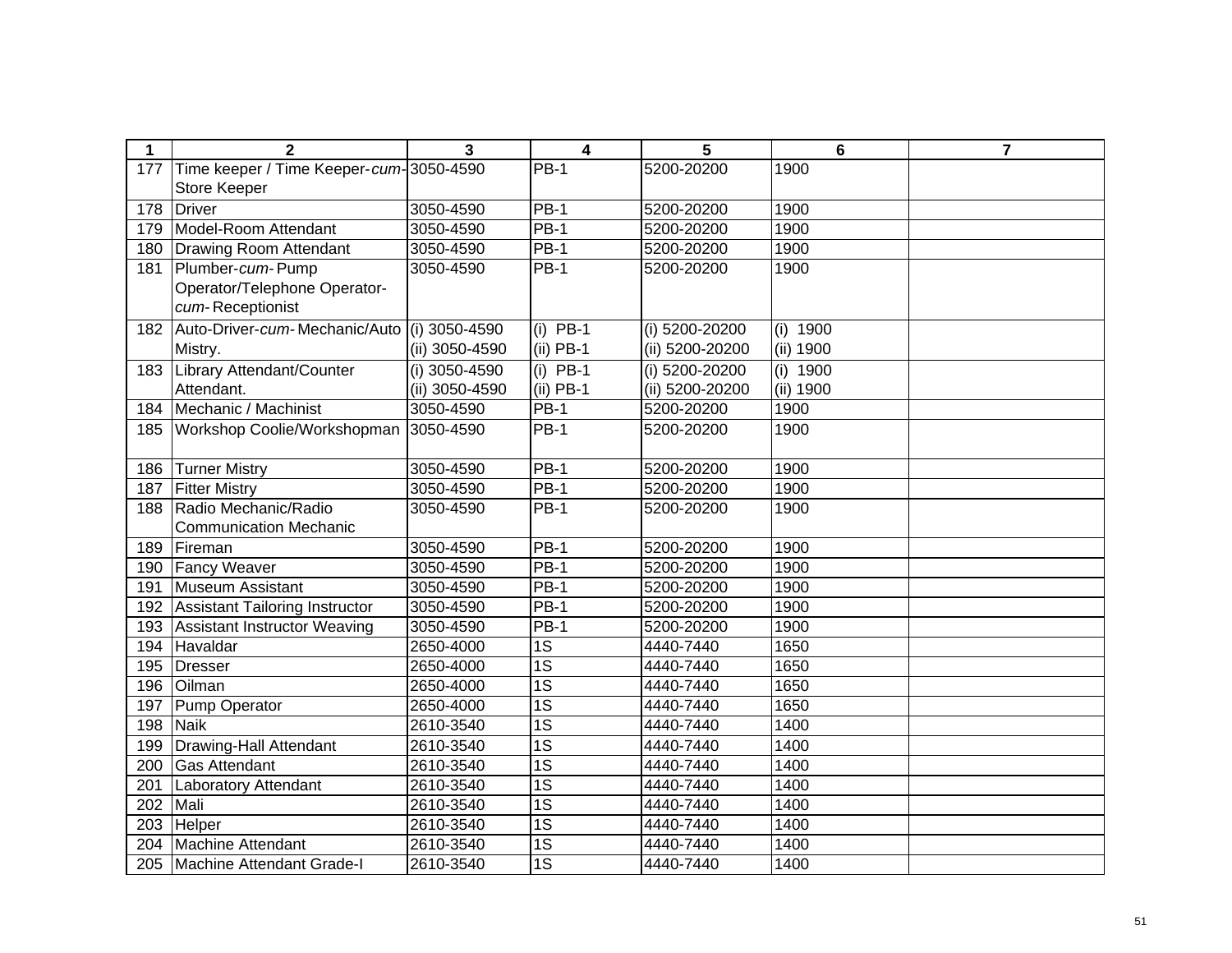| 1                | $\overline{2}$                | 3               | $\overline{\mathbf{4}}$   | 5                                  | $6\phantom{1}6$       | $\overline{7}$                                                                        |
|------------------|-------------------------------|-----------------|---------------------------|------------------------------------|-----------------------|---------------------------------------------------------------------------------------|
| 206              | <b>Workshop Attendant</b>     | $(i)$ 2610-3540 | $\overline{1S}$<br>(i)    | $(i)$ 4440-7440                    | (i)<br>1400           |                                                                                       |
|                  |                               | (ii) 2550-3200  | (ii) 1S                   | (ii) 4440-7440                     | $(ii)$ 1300           |                                                                                       |
| 207              | <b>Library Attendant</b>      | $(i)$ 2610-3540 | $(i)$ 1S                  | $(i)$ 4440-7440                    | (i) $1400$            |                                                                                       |
|                  |                               | (ii) 2550-3200  | (ii) 1S                   | (ii) 4440-7440                     | (ii) 1300             |                                                                                       |
| 208              | <b>Textile Attendant</b>      | 2550-3200       | $\overline{1S}$           | 4440-7440                          | 1300                  |                                                                                       |
| 209              | Combing Attendant             | 2550-3200       | $\overline{1S}$           | 4440-7440                          | 1300                  |                                                                                       |
| 210              | <b>Blow Room Assistant</b>    | 2550-3200       | $\overline{1S}$           | 4440-7440                          | 1300                  |                                                                                       |
| 211              | Machine Attendant             | 2550-3200       | $\overline{1S}$           | 4440-7440                          | 1300                  |                                                                                       |
| 212              | Peon/Library Peon/Class-IV    | 2550-3200       | $\overline{1S}$           | 4440-7440                          | 1300                  |                                                                                       |
| $\overline{213}$ | Watchman                      | 2550-3200       | $\overline{1S}$           | 4440-7440                          | 1300                  |                                                                                       |
| 214              | Safai Karmachari              | 2550-3200       | $\overline{1S}$           | 4440-7440                          | 1300                  |                                                                                       |
| 215              | Hamal                         | 2550-3200       | 1S                        | 4440-7440                          | 1300                  |                                                                                       |
| 216              | Machine Attendant Grade-2     | 2550-3200       | 1S                        | 4440-7440                          | 1300                  |                                                                                       |
| 217              | Library Maintenance Staff     | 2550-3200       | 1S                        | 4440-7440                          | 1300                  |                                                                                       |
| 218              | Survey Attendant              | 2550-3200       | 1S                        | 4440-7440                          | 1300                  |                                                                                       |
| 219              | Waterman                      | 2550-3200       | $\overline{1S}$           | 4440-7440                          | 1300                  |                                                                                       |
| 220              | Watchman-cum-Hamal            | 2550-3200       | $\overline{1S}$           | 4440-7440                          | 1300                  |                                                                                       |
| 221              | Mazdoor                       | 2550-3200       | $\overline{1S}$           | 4440-7440                          | 1300                  |                                                                                       |
| 222              | Hammer man                    | 2550-3200       | $\overline{1S}$           | 4440-7440                          | 1300                  |                                                                                       |
| 223              | Cleaner                       | 2550-3200       | $\overline{1S}$           | 4440-7440                          | 1300                  |                                                                                       |
|                  |                               |                 |                           |                                    |                       |                                                                                       |
|                  | <b>TECHNICAL EXAMINATION</b>  |                 |                           |                                    |                       |                                                                                       |
|                  | <b>BOARD</b>                  |                 |                           |                                    |                       |                                                                                       |
|                  |                               |                 |                           |                                    |                       |                                                                                       |
|                  | <b>Gazetted:</b>              |                 |                           |                                    |                       |                                                                                       |
|                  |                               |                 |                           |                                    |                       |                                                                                       |
| 1                | Chairman                      | 14300-18300     | PB-4                      | 37400-67000                        | 8700                  |                                                                                       |
| $\overline{c}$   | Secretary                     | 10000-15200     | PB-3                      | 15600-39100                        | 6600                  |                                                                                       |
| 3                | <b>Control of Examination</b> | 10000-15200     | PB-3                      | 15600-39100                        | 6600                  |                                                                                       |
| 4                | Programmer                    | 8000-14050      | $(i)$ PB-3<br>$(ii)$ PB-2 | (i) 15600-39100<br>(ii) 9300-34800 | (i) 5400<br>(ii) 5400 | (i) If the post belongs to<br>Class-I<br>(ii) If the post belongs to<br>Cass-II cadre |
| 5                | <b>Assistant Secretary</b>    | 6500-10500      | $PB-2$                    | 9300-34800                         | 4200                  |                                                                                       |
| 6                | Administrative Officer        | 6500-10500      | $PB-2$                    | 9300-34800                         | 4200                  |                                                                                       |
| $\overline{7}$   | <b>Accounts Officer</b>       | Cadre Pay       |                           | Cadre Pay Band                     | Cadre Grade Pay       | Gujarat Accounts Service.                                                             |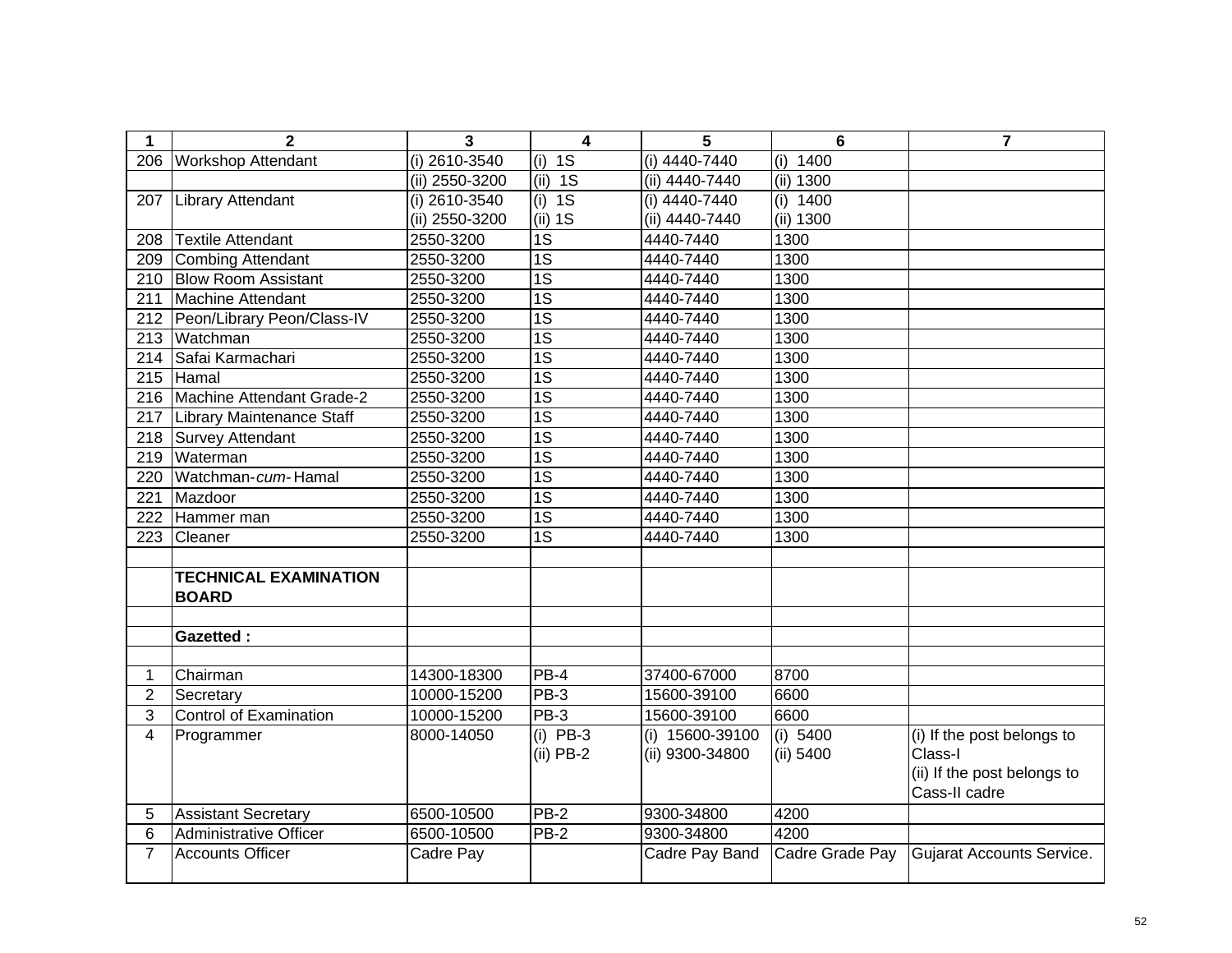| 1               | $\overline{2}$                                                             | 3           | 4               | 5              | 6               | $\overline{7}$ |
|-----------------|----------------------------------------------------------------------------|-------------|-----------------|----------------|-----------------|----------------|
|                 |                                                                            |             |                 |                |                 |                |
|                 | Non-Gazetted:                                                              |             |                 |                |                 |                |
|                 |                                                                            |             |                 |                |                 |                |
| 8               | Superintendent                                                             | 6500-10500  | PB-2            | 9300-34800     | 4200            |                |
| 9               | Junior Superintendent                                                      | 5500-9000   | <b>PB-2</b>     | 9300-34800     | 4200            |                |
| 10              | Personal Assistant/<br>Stenographer Grade-II                               | 5500-9000   | <b>PB-2</b>     | 9300-34800     | 4200            |                |
| 11              | <b>Head Clerk</b>                                                          | 5000-8000   | <b>PB-2</b>     | 9300-34800     | 4200            |                |
| 12              | <b>Supervisory Clerk</b>                                                   | 4500-7000   | $PB-1$          | 5200-20200     | 2800            |                |
| 13              | <b>Statistical Assistant</b>                                               | 4500-7000   | $PB-1$          | 5200-20200     | 2800            |                |
| 14              | Accountant/Noting<br>Assistant/Storekeeper                                 | 4000-6000   | <b>PB-1</b>     | 5200-20200     | 2400            |                |
| 15              | Machine Verification Operator-<br>cum-Noting Assistant                     | 4000-6000   | PB-1            | 5200-20200     | 2400            |                |
| 16              | Record Keeper                                                              | 4000-6000   | $PB-1$          | 5200-20200     | 2400            |                |
| 17              | Junior Clerk/Typist-cum-<br>Clerk/Typist/Cashier/Store Clerk               | 3050-4590   | $PB-1$          | 5200-20200     | 1900            |                |
| 18              | Punch Operator-cum-Clerk                                                   | 3050-4590   | <b>PB-1</b>     | 5200-20200     | 1900            |                |
| 19              | <b>Driver</b>                                                              | 3050-4590   | $PB-1$          | 5200-20200     | 1900            |                |
| $\overline{20}$ | <b>Naik</b>                                                                | 2610-3540   | $\overline{1S}$ | 4440-7440      | 1400            |                |
| 21              | Daftary-cum-Binder                                                         | 2610-3540   | $\overline{1S}$ | 4440-7440      | 1400            |                |
| 22              | Peon/Hamal/Watchman                                                        | 2550-3200   | $\overline{1S}$ | 4440-7440      | 1300            |                |
|                 |                                                                            |             |                 |                |                 |                |
|                 | (i) COMMISSIONER OF HIGHER EDUCATION                                       |             |                 |                |                 |                |
|                 |                                                                            |             |                 |                |                 |                |
|                 | (ii) DIRECTOR OF PRIMARY AND ADULT EDUCATION                               |             |                 |                |                 |                |
|                 |                                                                            |             |                 |                |                 |                |
|                 | <b>Gazetted:</b>                                                           |             |                 |                |                 |                |
| $\mathbf 1$     | Director of Higher Education                                               | Cadre Pay   |                 | Cadre Pay Band | Cadre Grade Pay |                |
| $\overline{2}$  | Director, Primary and Adult<br>Education                                   | 16000-20050 | $PB-4$          | 37400-67000    | 8900            |                |
| 3               | Joint Director of<br>Education/Chairman, State<br><b>Examination Board</b> | 12000-16500 | PB-3            | 15600-39100    | 7600            |                |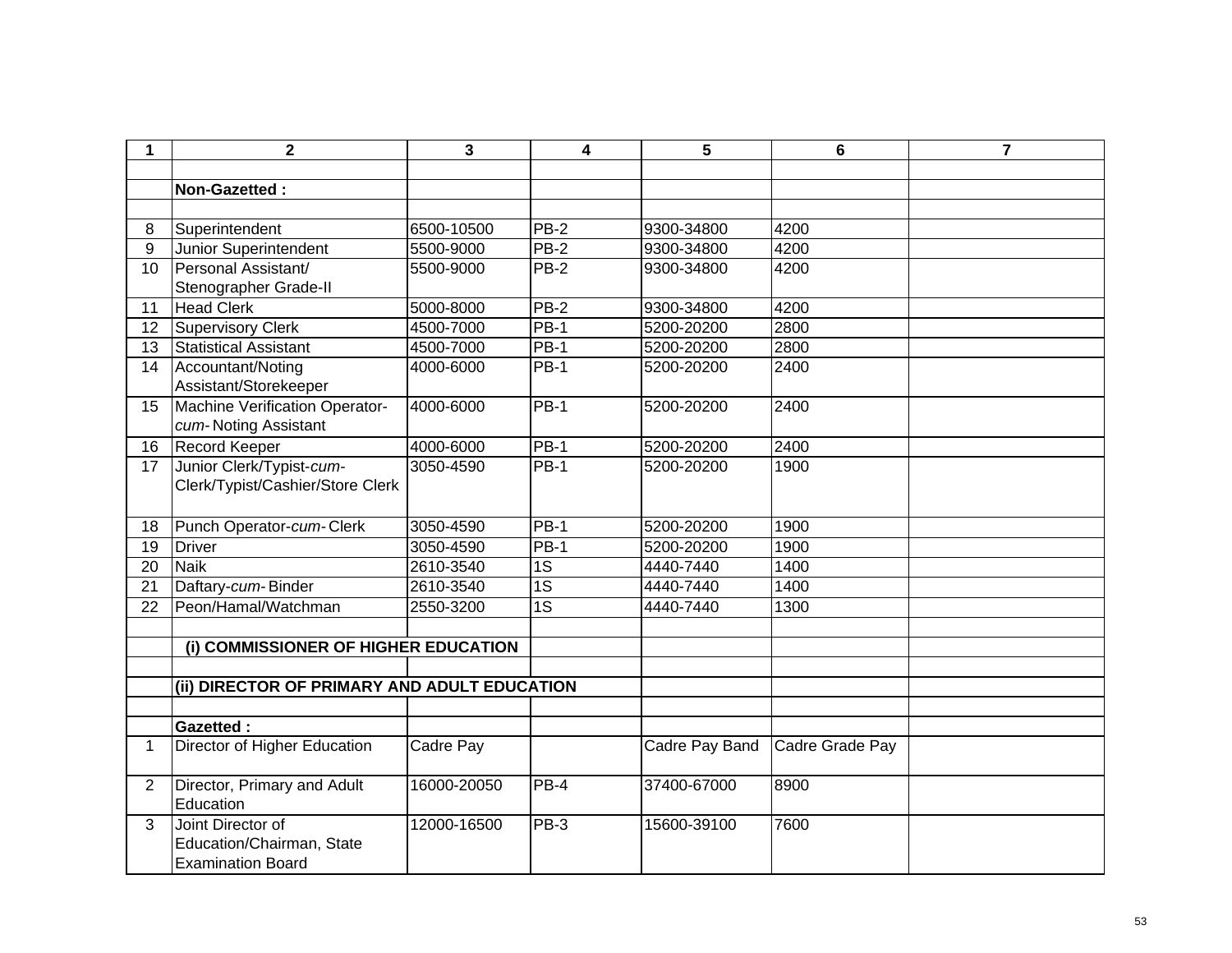| 1              | $\mathbf{2}$                                                                                                                                                                                                                                                                                                                                                                                                                                                                                                                                                                                                                                                                              | $\overline{3}$ | 4                         | 5                                    | 6                     | $\overline{7}$                                                                        |
|----------------|-------------------------------------------------------------------------------------------------------------------------------------------------------------------------------------------------------------------------------------------------------------------------------------------------------------------------------------------------------------------------------------------------------------------------------------------------------------------------------------------------------------------------------------------------------------------------------------------------------------------------------------------------------------------------------------------|----------------|---------------------------|--------------------------------------|-----------------------|---------------------------------------------------------------------------------------|
| 4              | <b>Curator of Libraries</b>                                                                                                                                                                                                                                                                                                                                                                                                                                                                                                                                                                                                                                                               | 12000-16500    | PB-3                      | 15600-39100                          | 7600                  |                                                                                       |
| 5              | Director, State Institute of<br><b>Education/Project Officer</b><br>(Population Education)/Deputy<br>Director (Technical) Education /<br>Deputy Director/Principal R.G.T.<br>College, Porbandar / Principal,<br>G.B.T.C. Rajpipla/Deputy<br>Director of Education.                                                                                                                                                                                                                                                                                                                                                                                                                        | 10000-15200    | PB-3                      | 15600-39100                          | 6600                  |                                                                                       |
| 6              | Deputy Director (Accounts)                                                                                                                                                                                                                                                                                                                                                                                                                                                                                                                                                                                                                                                                | Cadre Pay      |                           | Cadre Pay Band                       | Cadre Grade Pay       | Gujarat Accounts Service.                                                             |
| $\overline{7}$ | Deputy Director, State Institute<br>of Education / Head of Science<br>Unit Assistant Director/<br>Secretary, Teachers Pre-<br>Education Board/ Reader, State<br>Institute of Education./ District<br><b>Education Officer/ District</b><br>Primary Education Officer/<br>District Adult Education Officer/<br><b>District Vocational Education</b><br><b>Officer/ District Vocational</b><br>Education Officer (Expert)/<br>Officer on Special Duty (NSS<br>Education) / Social Education<br>Officer/ Planning Officer/<br>Administrative Officer/ Co-<br>ordination Officer / Secretary<br>State Examination-Board/ Officer-<br>in-charge Technology Cell/<br>Professor, R.G.T. College. | 8000-14050     | $(i)$ PB-3<br>$(ii)$ PB-2 | $(i)$ 15600-39100<br>(ii) 9300-34800 | (i) 5400<br>(ii) 5400 | (i) If the post belongs to<br>Class-I<br>(ii) If the post belongs to<br>Cass-II cadre |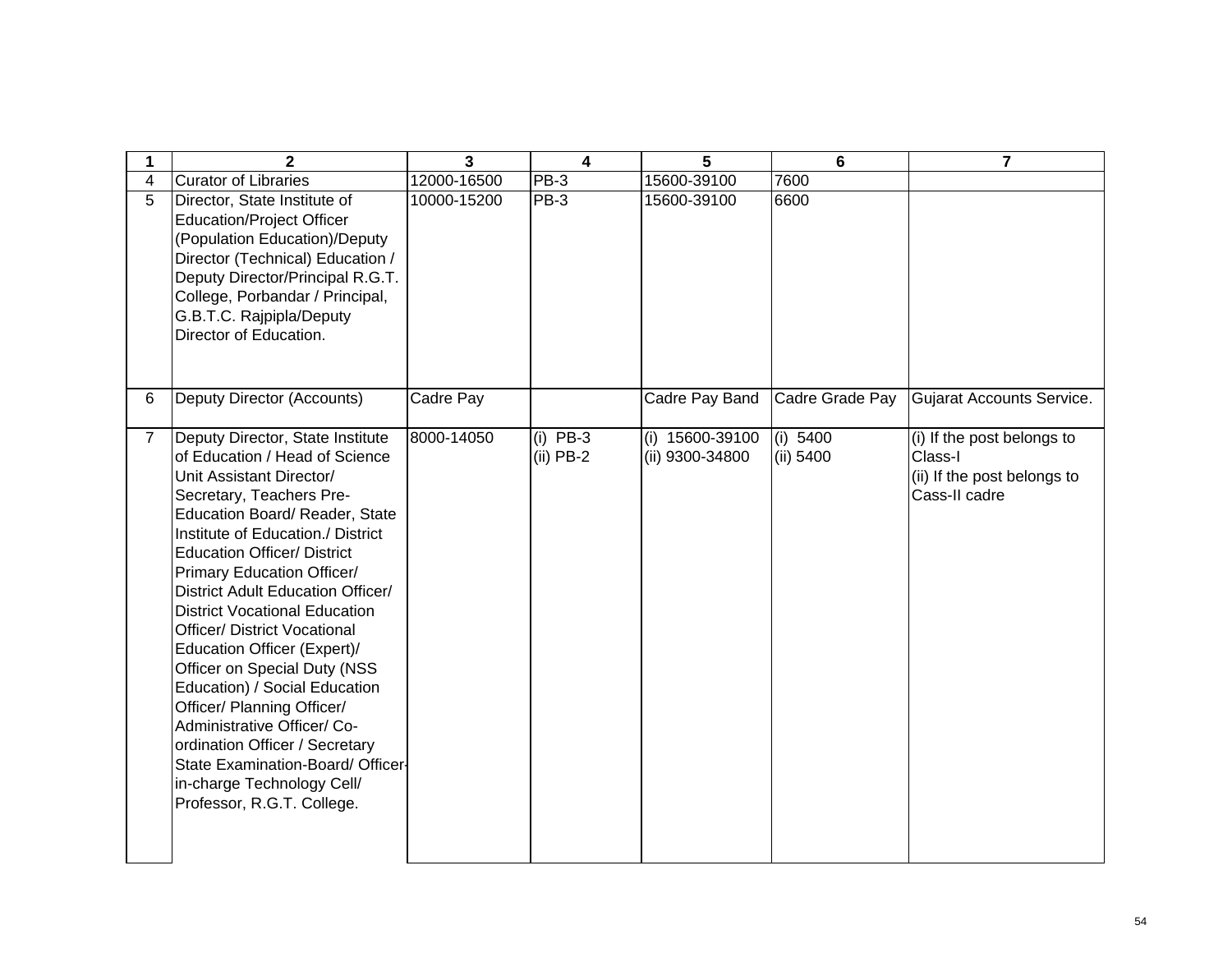| 1               | $\mathbf{2}$                                                                                                                                                                                                                                                                                                                                                                                                                                                                                                                                                                                                                                                                                                                                                             | 3          | 4                         | 5                                  | $6\phantom{1}6$       | $\overline{7}$                                                                        |
|-----------------|--------------------------------------------------------------------------------------------------------------------------------------------------------------------------------------------------------------------------------------------------------------------------------------------------------------------------------------------------------------------------------------------------------------------------------------------------------------------------------------------------------------------------------------------------------------------------------------------------------------------------------------------------------------------------------------------------------------------------------------------------------------------------|------------|---------------------------|------------------------------------|-----------------------|---------------------------------------------------------------------------------------|
| 8               | Vocational guidance Officer                                                                                                                                                                                                                                                                                                                                                                                                                                                                                                                                                                                                                                                                                                                                              | 8000-14050 | $(i)$ PB-3<br>$(ii)$ PB-2 | (i) 15600-39100<br>(ii) 9300-34800 | (i) 5400<br>(ii) 5400 | (i) If the post belongs to<br>Class-I<br>(ii) If the post belongs to<br>Cass-II cadre |
| 9               | <b>Accounts Officer</b>                                                                                                                                                                                                                                                                                                                                                                                                                                                                                                                                                                                                                                                                                                                                                  | Cadre Pay  |                           | Cadre Pay Band                     | Cadre Grade Pay       | <b>Gujarat Accounts Service.</b>                                                      |
| 10              | Librarian Central Library,<br>Gandhinagar.                                                                                                                                                                                                                                                                                                                                                                                                                                                                                                                                                                                                                                                                                                                               | 8500-14000 | $(i)$ PB-3<br>$(ii)$ PB-2 | (i) 15600-39100<br>(ii) 9300-34800 | (i) 5400<br>(ii) 5400 | (i) If the post belongs to<br>Class-I<br>(ii) If the post belongs to<br>Cass-II cadre |
| 11              | District Education Officer/Education<br>Inspector/Inspector for Ashram<br>Schools/Lady Superintendent,<br>Government Ladies Hostel/Head<br>Master, Government Secondary<br>Schools/Principal, Government Basic<br>Training College, for Men/Lady<br>Superintendent, Government Basic<br>Training College for Women/Project<br>Officer/Science Consultant/Subject<br>Expert (Mathematics, Science,<br>Language) / Lecturer, State Institute of<br>Education/Lecturer, RGT College,<br>Porbandar and G.B.T.C. Rajpipla /<br>Lecturer / State Inspector for Physical<br>Education Coordinator, R.G.T. College<br>/ Lecturer in Methodology Science Unit<br>subject expert (State Institute of<br>Education) Administrative Officer,<br><b>District Education Committee.</b> | 6500-10500 | <b>PB-2</b>               | 9300-34800                         | 4200                  |                                                                                       |
| 12 <sup>°</sup> | Senior Superintendent/Assistant 6500-10500<br>Secretary, State Examination<br>Board/Incharge Officer                                                                                                                                                                                                                                                                                                                                                                                                                                                                                                                                                                                                                                                                     |            | $PB-2$                    | 9300-34800                         | 4200                  |                                                                                       |
| 13              | <b>Deputy District Primary</b><br><b>Education Officer</b>                                                                                                                                                                                                                                                                                                                                                                                                                                                                                                                                                                                                                                                                                                               | 6500-10500 | <b>PB-2</b>               | 9300-34800                         | 4200                  |                                                                                       |
| 14              | <b>Inspector of Commercial</b><br>Schools                                                                                                                                                                                                                                                                                                                                                                                                                                                                                                                                                                                                                                                                                                                                | 6500-10500 | <b>PB-2</b>               | 9300-34800                         | 4200                  |                                                                                       |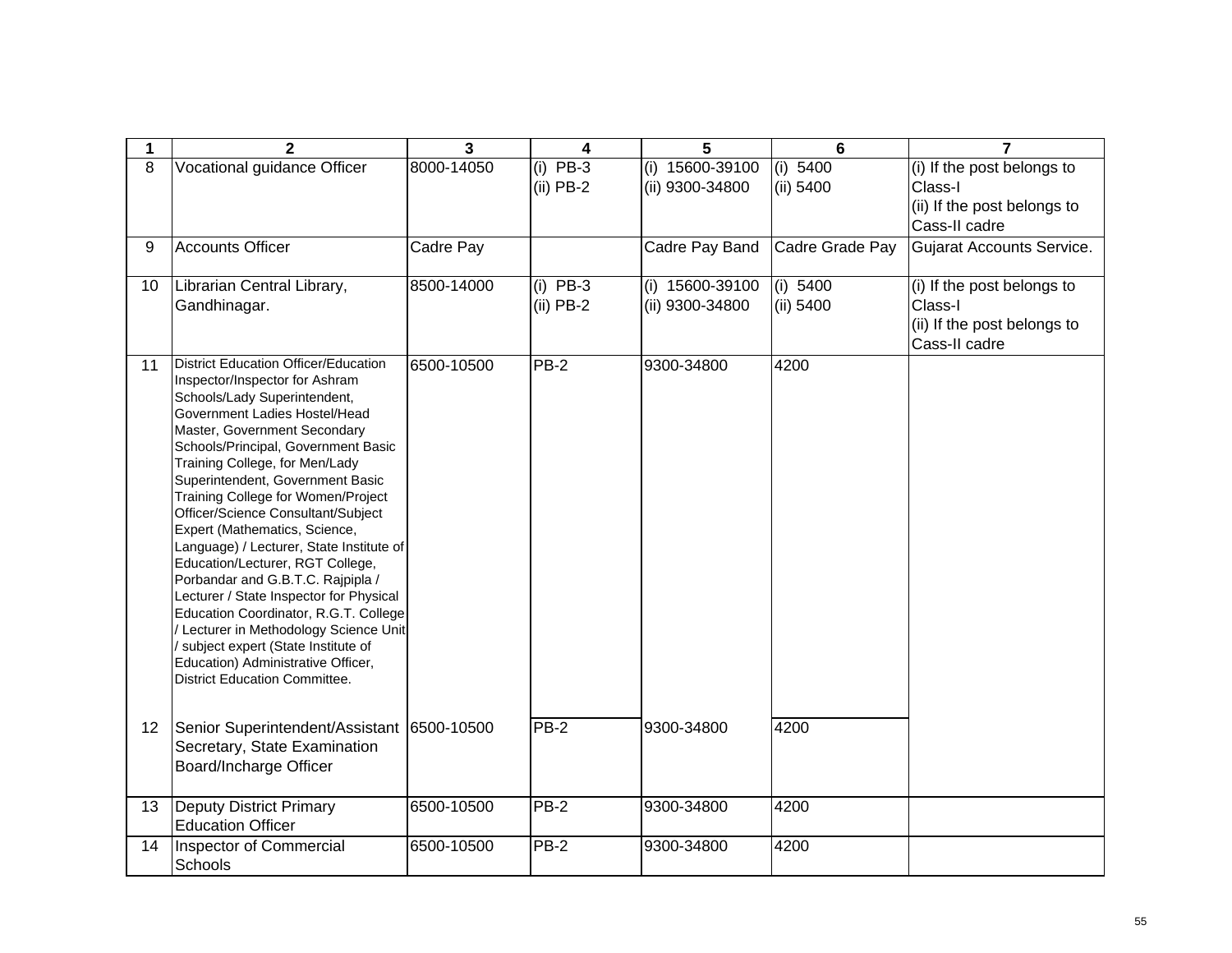| 1  | $\mathbf{2}$                                                                                      | 3              | 4                         | 5                                  | 6                       | $\overline{7}$                                                                        |
|----|---------------------------------------------------------------------------------------------------|----------------|---------------------------|------------------------------------|-------------------------|---------------------------------------------------------------------------------------|
| 15 | Inspector of Drawing and Craft<br>Works                                                           | 6500-10500     | PB-2                      | 9300-34800                         | 4200                    |                                                                                       |
| 16 | <b>Assistant Vocational Guidance</b><br>Officer                                                   | 6500-10500     | <b>PB-2</b>               | 9300-34800                         | 4200                    |                                                                                       |
| 17 | <b>Vocational Information Officer</b>                                                             | 6500-10500     | PB-2                      | 9300-34800                         | 4200                    |                                                                                       |
| 18 | Psychometrist                                                                                     | 6500-10500     | $PB-2$                    | 9300-34800                         | 4200                    |                                                                                       |
| 19 | Counsellor                                                                                        | 6500-10500     | $PB-2$                    | 9300-34800                         | 4200                    |                                                                                       |
| 20 | State Librarian, Central Library<br>Vadodara.                                                     | 8500-14000     | $(i)$ PB-3<br>$(ii)$ PB-2 | (i) 15600-39100<br>(ii) 9300-34800 | (i) 5400<br>(ii) 5400   | (i) If the post belongs to<br>Class-I<br>(ii) If the post belongs to<br>Cass-II cadre |
| 21 | Statistician / Statistical Officer                                                                | Cadre Pay      |                           | Cadre Pay Band                     | Cadre Grade Pay         | Gujarat Statistical Service.                                                          |
| 22 | <b>Accounts Officer</b>                                                                           | Cadre Pay      |                           | Cadre Pay Band                     | Cadre Grade Pay         | Gujarat Accounts Service.                                                             |
| 23 | Officer-in-charge of Audit                                                                        | 6500-10500     | PB-2                      | 9300-34800                         | 4200                    |                                                                                       |
| 24 | <b>Assistant Curator of Libraries</b>                                                             | 6500-10500     | <b>PB-2</b>               | 9300-34800                         | 4200                    |                                                                                       |
| 25 | Registrar/Junior<br>Superintendent/Assistant<br><b>Planning Officer/Office</b><br>Superintendent. | 5500-9000      | <b>PB-2</b>               | 9300-34800                         | 4200                    |                                                                                       |
| 26 | Stenographer Grade-I                                                                              | 6500-10500     | $PB-2$                    | 9300-34800                         | 4200                    |                                                                                       |
|    |                                                                                                   |                |                           |                                    |                         |                                                                                       |
|    | Non-Gazetted:                                                                                     |                |                           |                                    |                         |                                                                                       |
| 27 | Lecturer in Science Subject<br>(Special)                                                          | 6500-10500     | <b>PB-2</b>               | 9300-34800                         | 4200                    |                                                                                       |
| 28 | Lecturer / Assistant Lecturer                                                                     | 6500-10500     | $PB-2$                    | 9300-34800                         | 4200                    |                                                                                       |
| 29 | Head Master-Secondary Schools (i) 6500-10500                                                      | (ii) 5500-9000 | $(i)$ PB-2<br>$(ii)$ PB-2 | (i) 9300-34800<br>(ii) 9300-34800  | $(i)$ 4200<br>(ii) 4200 |                                                                                       |
| 30 | Superintendent Technical                                                                          | 6500-10500     | <b>PB-2</b>               | 9300-34800                         | 4200                    |                                                                                       |
| 31 | Superintendent Grade-I<br>Superintendent/Workshop<br>Superintendent                               | 6500-10500     | PB-2                      | 9300-34800                         | 4200                    |                                                                                       |
| 32 | Programme-cum-Script Writer                                                                       | 6500-10500     | PB-2                      | 9300-34800                         | 4200                    |                                                                                       |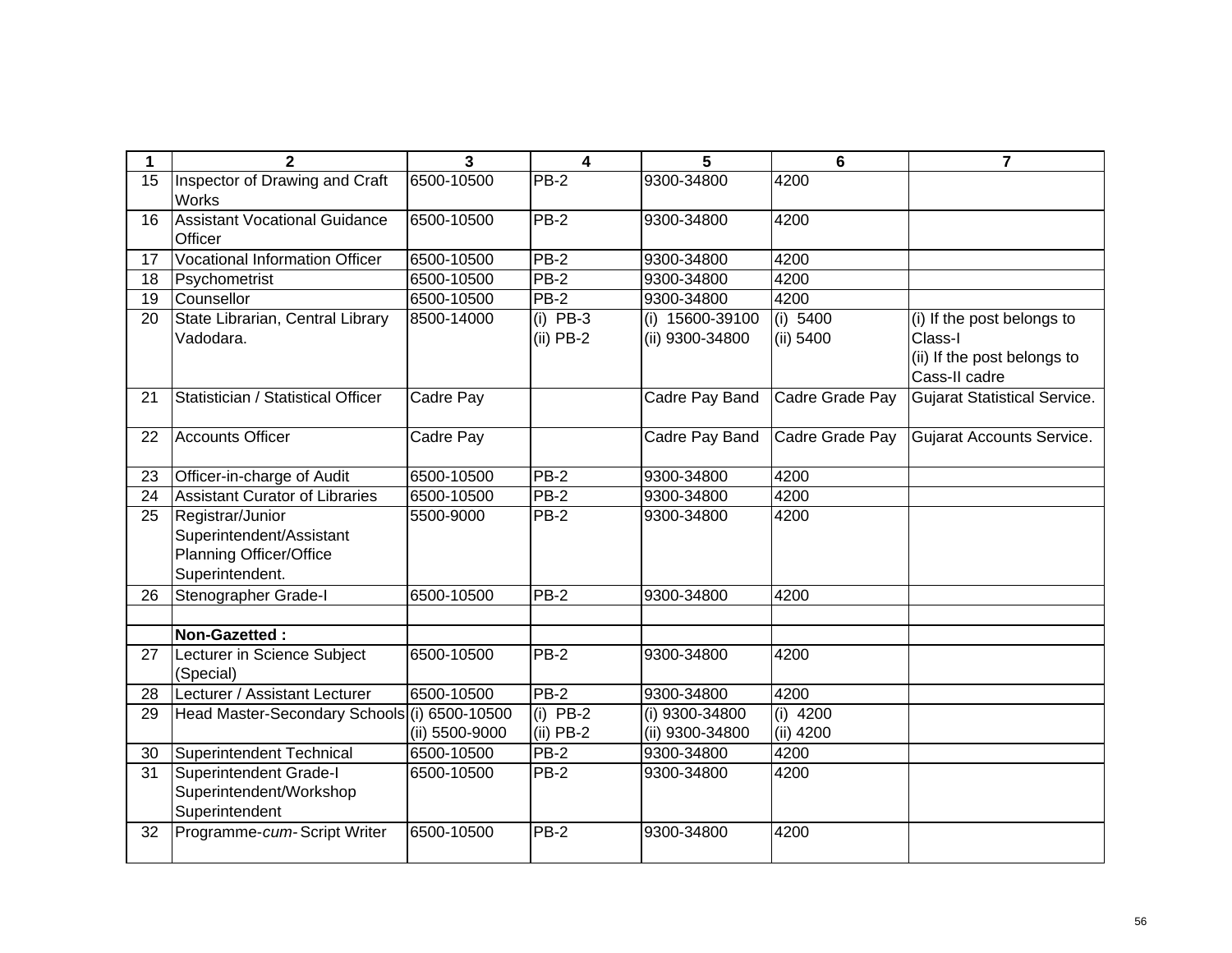|    | 2                                                                                                            |           | 4           | 5          | 6    |  |
|----|--------------------------------------------------------------------------------------------------------------|-----------|-------------|------------|------|--|
| 33 | Assistant Engineer<br>Superintendent / Assistant<br>Electrical                                               | 5500-9000 | $PB-2$      | 9300-34800 | 4200 |  |
|    | Superintendent/Assistant<br>Superintendent                                                                   |           |             |            |      |  |
| 34 | Head Master, Sanskrit Pathshala 5500-9000                                                                    |           | PB-2        | 9300-34800 | 4200 |  |
| 35 | Auditor Group-I Junior<br>Superintendent-cum-Accountant<br>Superintendent                                    | 5500-9000 | PB-2        | 9300-34800 | 4200 |  |
| 36 | Stenographer Grade-II                                                                                        | 5500-9000 | PB-2        | 9300-34800 | 4200 |  |
| 37 | Instructor in Shorthand/Instructor 5500-9000<br>in Shorthand and<br>Typewriting/Instructor in<br>Typewriting |           | <b>PB-2</b> | 9300-34800 | 4200 |  |
| 38 | Research Assistant                                                                                           | 5500-9000 | $PB-2$      | 9300-34800 | 4200 |  |
| 39 | Guidance Counsellor                                                                                          | 5000-8000 | PB-2        | 9300-34800 | 4200 |  |
| 40 | Assistant Lecturer (Technical-<br>Schools)                                                                   | 5000-8000 | PB-2        | 9300-34800 | 4200 |  |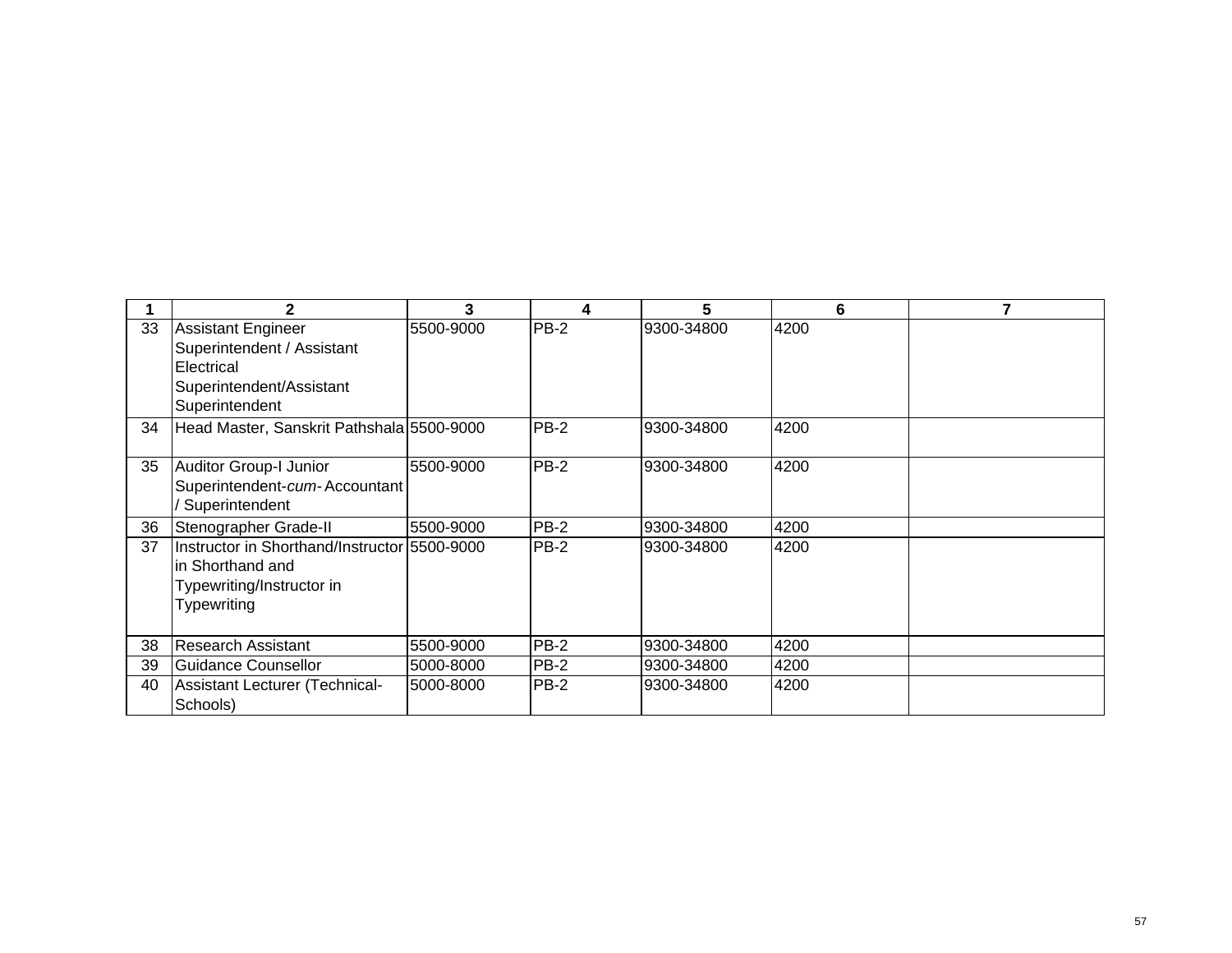|    | $\mathbf{2}$                                     | $\overline{3}$  | 4            | 5                  | 6          | $\overline{7}$              |
|----|--------------------------------------------------|-----------------|--------------|--------------------|------------|-----------------------------|
| 41 | Coordinator / Craft                              | (i) 5000-8000   | $(i)$ PB-2   | (i) $9300 - 34800$ | $(i)$ 4200 |                             |
|    | Organiser/Assistant Inspector for (ii) 4000-6000 |                 | $(ii)$ PB-1  | (ii) 5200-20200    | (ii) 2400  | (ii) For untrained graduate |
|    | Ashram Schools/Lady                              |                 |              |                    |            | teacher in                  |
|    | Superintendent/Matron-cum-                       |                 |              |                    |            | Secondary/Higher            |
|    | Accountant/Assistant                             |                 |              |                    |            | Secondary Schools/ SSC      |
|    | Educational Inspector/Assistant                  |                 |              |                    |            | or under graduate plus      |
|    | <b>Educational Inspector</b>                     |                 |              |                    |            | STD/TD.                     |
|    | (Commerce)/Assistant                             |                 |              |                    |            |                             |
|    | <b>Teacher/Assistant Educational</b>             |                 |              |                    |            |                             |
|    | Inspector for Physical                           |                 |              |                    |            |                             |
|    | <b>Education/Assistant Educational</b>           |                 |              |                    |            |                             |
|    | Inspector                                        |                 |              |                    |            |                             |
|    | (Science)/Administrative Officer,                |                 |              |                    |            |                             |
|    | Municipal School Board/Physical                  |                 |              |                    |            |                             |
|    | Training Instructor.                             |                 |              |                    |            |                             |
|    |                                                  |                 |              |                    |            |                             |
|    |                                                  |                 |              |                    |            |                             |
| 42 | Assistant to Vocational                          | 5000-8000       | <b>PB-2</b>  | 9300-34800         | 4200       |                             |
|    | <b>Guidance Officer</b>                          |                 |              |                    |            |                             |
| 43 | Publication Assistant                            | 5000-8000       | <b>PB-2</b>  | 9300-34800         | 4200       |                             |
| 44 | Psychological Assistant                          | 5000-8000       | $PB-2$       | 9300-34800         | 4200       |                             |
| 45 | Career Master                                    | 5000-8000       | $PB-2$       | 9300-34800         | 4200       |                             |
| 46 | <b>Technical Assistant</b>                       | 5000-8000       | PB-2         | 9300-34800         | 4200       |                             |
| 47 | School Counsellor                                | 5000-8000       | PB-2         | 9300-34800         | 4200       |                             |
| 48 | Drawing Teacher                                  | (i) 5000-8000   | $(i)$ PB-2   | (i) 9300-34800     | $(i)$ 4200 | (i) Art Masters.            |
|    |                                                  | (ii) 4500-7000  | $(ii)$ PB-1  | (ii) 5200-20200    | (ii) 2400  | (ii) Drawing Master/ATD     |
|    |                                                  | (iii) 4000-6000 | $(iii)$ PB-1 | (iii) 5200-20200   | (iii) 2400 | (Art Teachers Diploma)      |
|    |                                                  | (iv) 3050-4590  | $(iv)$ PB-1  | (iv) 5200-20200    | (iv) 1900  | (iii) Drawing Teachers      |
|    |                                                  |                 |              |                    |            | Certificate.                |
|    |                                                  |                 |              |                    |            | (iv) Intermediate Drawing/  |
|    |                                                  |                 |              |                    |            | Unqualified.                |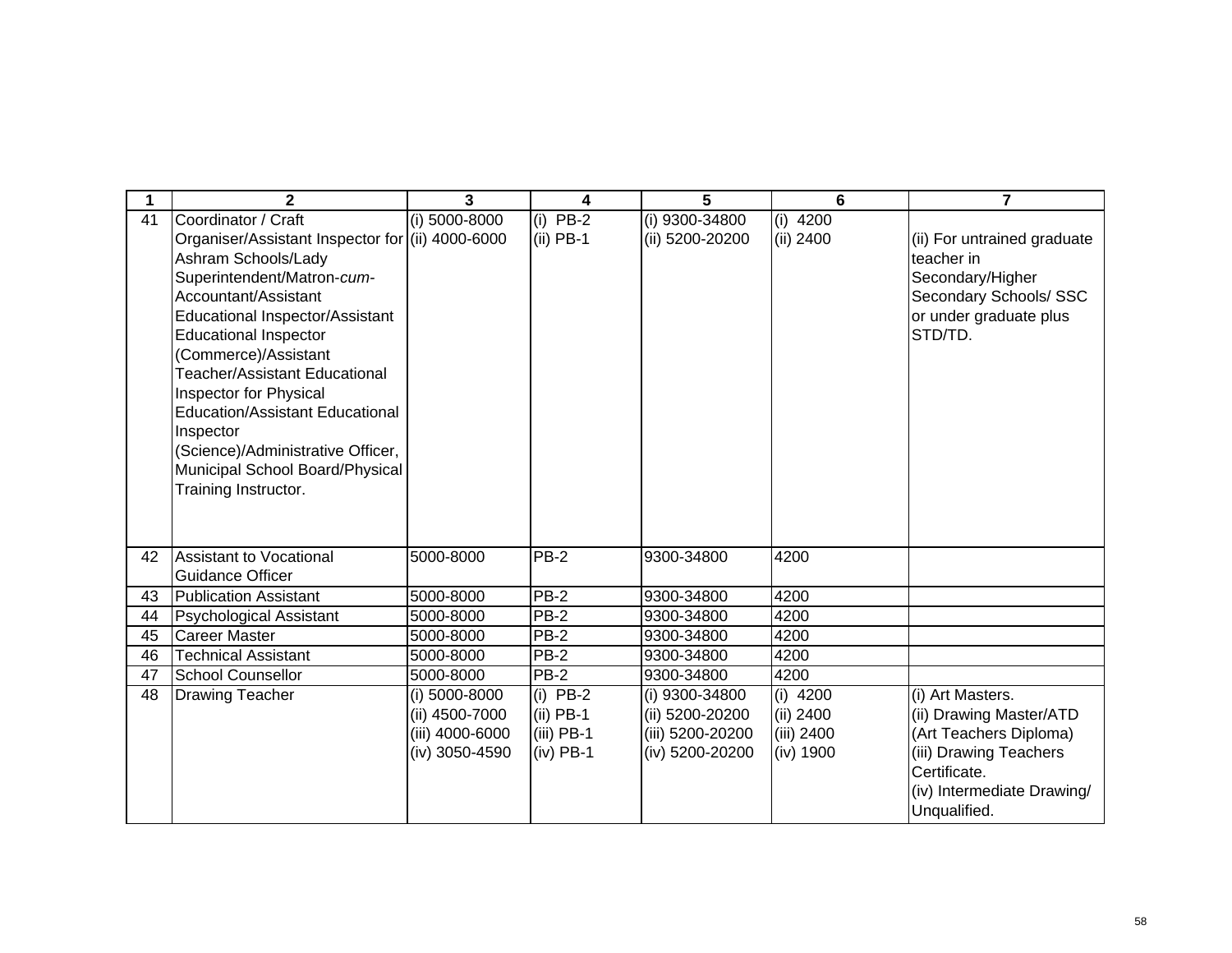| 1  | $\mathbf{2}$                                   | 3               | 4            | 5                   | 6          | $\overline{7}$               |
|----|------------------------------------------------|-----------------|--------------|---------------------|------------|------------------------------|
| 49 | <b>Music Teacher</b>                           | (i) 5000-8000   | $(i)$ PB-2   | (i) 9300-34800      | $(i)$ 4200 | (i) S.S.C. plus Sangeet      |
|    |                                                | (ii) 4500-7000  | $(ii)$ PB-1  | (ii) 5200-20200     | (ii) 2400  | Alankar and Shiksha          |
|    |                                                | (iii) 4000-6000 | $(iii)$ PB-1 | (iii) 5200-20200    | (iii) 2400 | Visharad and Sangeet         |
|    |                                                | (iv) 3050-4590  | $(iv)$ PB-1  | (iv) 5200-20200     | (iv) 1900  | Pravin.                      |
|    |                                                |                 |              |                     |            | (ii) S.S.C. Sangeet          |
|    |                                                |                 |              |                     |            | Visharad plus Sangeet        |
|    |                                                |                 |              |                     |            | Shiksha Visharad.            |
|    |                                                |                 |              |                     |            | (iii) S.S.C. with Sangeet    |
|    |                                                |                 |              |                     |            | Madhyama and Sangeet         |
|    |                                                |                 |              |                     |            | Shiksha Sanad, Shiksha       |
|    |                                                |                 |              |                     |            | Visharad.                    |
|    |                                                |                 |              |                     |            | (iv) Non-S.S.C. with         |
|    |                                                |                 |              |                     |            | Sangeet Visharad.            |
| 50 | Matron                                         | (i) 5000-8000   | $(i)$ PB-2   | (i) 9300-34800      | $(i)$ 4200 |                              |
|    |                                                | (ii) 4000-6000  | $(ii)$ PB-1  | (ii) 5200-20200     | (ii) 2400  |                              |
|    |                                                | (iii) 4000-6000 | $(iii)$ PB-1 | (iii) 5200-20200    | (iii) 2400 |                              |
|    |                                                | (iv) 4000-6000  | $(iv)$ PB-1  | (iv) 5200-20200     | (iv) 2400  |                              |
| 51 | Physical Instructor/Assistant                  | (i) 4500-7000   | $(i)$ PB-1   | (i) 5200-20200 (ii) | $(i)$ 2800 | (i) Graduate with            |
|    | Physical Training Instructor.                  | (ii) 4000-6000  | $(ii)$ PB-1  | 5200-20200          | (ii) 2400  | Certificate in Physical      |
|    |                                                |                 |              |                     |            | Education.<br>(ii)           |
|    |                                                |                 |              |                     |            | S.S.C. with certificate      |
|    |                                                |                 |              |                     |            | Physical Education.          |
| 52 | <b>Head Master/Assistant</b>                   | 4500-7000       | $PB-1$       | 5200-20200          | 2800       |                              |
| 53 | Master/Mistress<br><b>Head Clerk</b>           | 5000-8000       | $PB-2$       | 9300-34800          | 4200       |                              |
| 54 | <b>Professional Assistant</b>                  | 4500-7000       | $PB-1$       | 5200-20200          | 2800       |                              |
| 55 | Librarian/Assistant Librarian                  | (i) 4500-7000   | $(i)$ PB-1   | (i) 5200-20200 (ii) | (i) 2800   | (i) Graduate with Diploma    |
|    | Third Grade Librarian/Clerk-cum-(ii) 4000-6000 |                 | $(ii)$ PB-1  | 5200-20200          | (ii) 2400  | in Library Science.          |
|    | Librarian                                      |                 |              |                     |            | (ii) SSC with certificate in |
|    |                                                |                 |              |                     |            | Library Science.             |
|    |                                                |                 |              |                     |            |                              |
| 56 | <b>Statistical Assistant</b>                   | 4500-7000       | <b>PB-1</b>  | 5200-20200          | 2800       |                              |
| 57 | <b>Gas Maker</b>                               | 4000-6000       | $PB-1$       | 5200-20200          | 2400       |                              |
| 58 | <b>Craft Teacher</b>                           | (i) 4500-7000   | $(i)$ PB-1   | (i) 5200-20200      | (i) $2800$ |                              |
|    |                                                | (ii) 4000-6000  | $(ii)$ PB-1  | (ii) 5200-20200     | (ii) 2400  |                              |
|    |                                                | (iii) 4000-6000 | $(iii)$ PB-1 | (iii) 5200-20200    | (iii) 2400 |                              |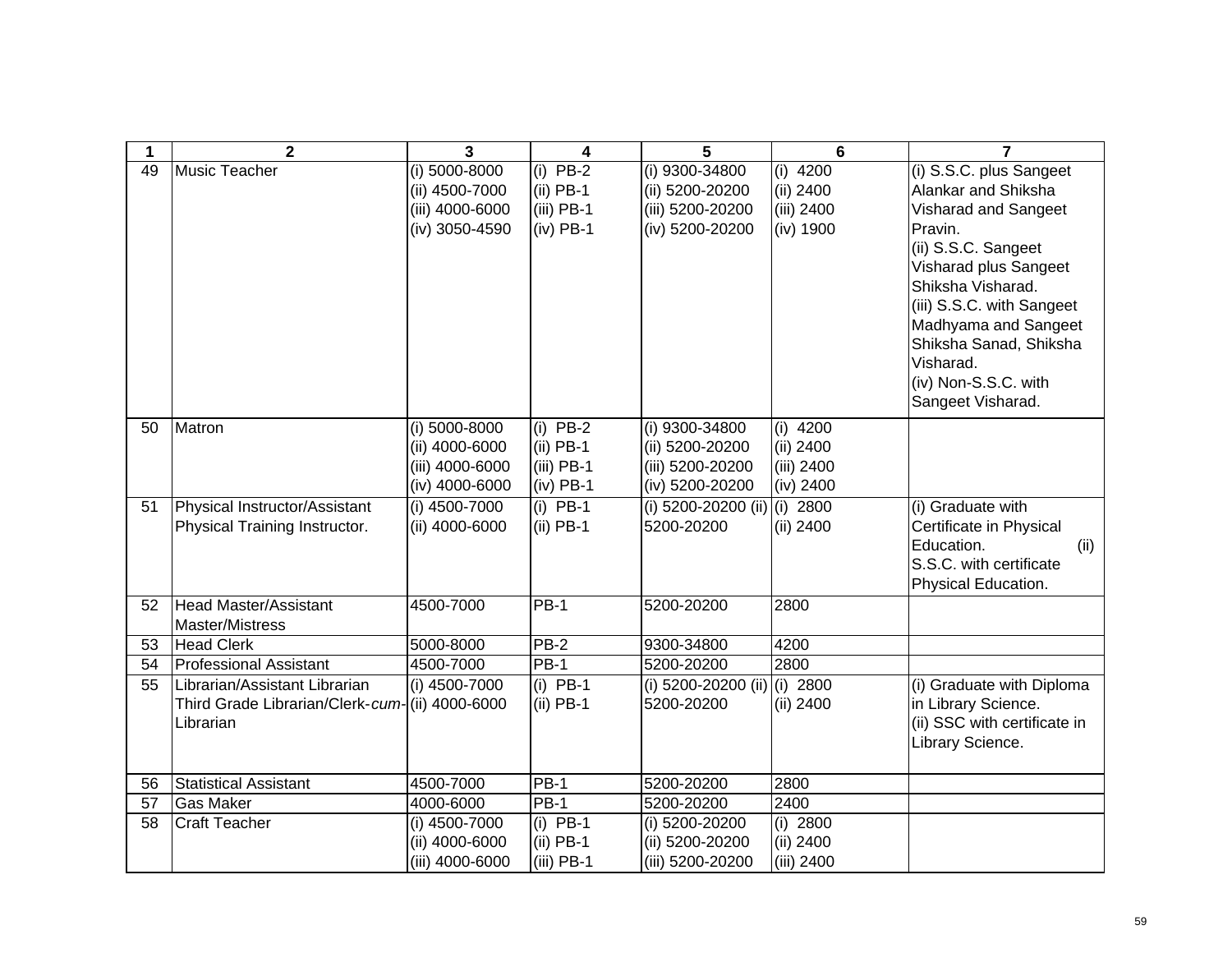| 1                     | $\mathbf{2}$                     | 3                           | $\overline{\mathbf{4}}$ | 5                        | $6\phantom{1}$ | $\overline{7}$ |
|-----------------------|----------------------------------|-----------------------------|-------------------------|--------------------------|----------------|----------------|
| 59                    | <b>Craft Instructor</b>          | 4500-7000                   | <b>PB-1</b>             | 5200-20200               | 2800           |                |
| 60                    | Junior Lecturer Technical High   | 4500-7000                   | <b>PB-1</b>             | 5200-20200               | 2800           |                |
|                       | School                           |                             |                         |                          |                |                |
| 61                    | Curator/Curator of Biology       | 4500-7000                   | $PB-1$                  | 5200-20200               | 2800           |                |
| 62                    | Laboratory Assistant/Laboratory  | 4500-7000                   | $PB-1$                  | 5200-20200               | 2800           |                |
|                       | Assistant-cum-Workshop           |                             |                         |                          |                |                |
|                       | Assistant/Gas Mechanic-cum-      |                             |                         |                          |                |                |
|                       | Laboratory Assistant/Laboratory- |                             |                         |                          |                |                |
|                       | cum-Workshop Assistant.          |                             |                         |                          |                |                |
|                       |                                  |                             |                         |                          |                |                |
|                       |                                  |                             |                         |                          |                |                |
| 63                    | Type-Instructor                  | 4500-7000                   | <b>PB-1</b>             | 5200-20200               | 2800           |                |
| 64                    | Gas Mechanic/Gas                 | 4000-6000                   | $PB-1$                  | 5200-20200               | 2400           |                |
|                       | Master/Physics Mechanic/Gas      |                             |                         |                          |                |                |
|                       | Mechanic-cum-Laboratory          |                             |                         |                          |                |                |
|                       | Assistant / Laboratory Mechanic  |                             |                         |                          |                |                |
|                       | Mechanic.                        |                             |                         |                          |                |                |
|                       |                                  |                             |                         |                          |                |                |
| 65                    | Laboratory Assistant in State    | 4000-6000                   | $PB-1$                  | 5200-20200               | 2400           |                |
|                       | Institute of Education.          |                             |                         |                          |                |                |
| 66                    | <b>Film Operator</b>             | 4000-6000                   | $PB-1$                  | 5200-20200               | 2400           |                |
| 67                    | <b>Hindi Teacher</b>             | 4000-6000                   | $PB-1$                  | 5200-20200               | 2400           |                |
| 68                    | Stenographer Grade-III           | 4000-6000                   | $PB-1$                  | 5200-20200               | 2400           |                |
| 69                    | Senior Clerk/Senior clerk-cum-   | 4000-6000                   | $PB-1$                  | 5200-20200               | 2400           |                |
|                       | Accountant /Auditor Group-       |                             |                         |                          |                |                |
|                       | <b>III/Record Keeper</b>         |                             |                         |                          |                |                |
| 70                    | Turner/Carpenter                 | (i) 4000-6000               | $(i)$ PB-1              | (i) 5200-20200           | $(i)$ 2400     |                |
|                       |                                  | (ii) 3050-4590<br>4000-6000 | $(ii)$ PB-1<br>$PB-1$   | (ii) 5200-20200          | (ii) 1900      |                |
| 71                    | Electrician                      |                             | $PB-1$                  | 5200-20200               | 2400           |                |
| 72                    | Science Co-ordinator             | 4000-6000                   |                         | 5200-20200               | 2400           |                |
| 73                    | Senior Clerk (Store)             | 4000-6000                   | $PB-1$<br>$PB-1$        | 5200-20200               | 2400           |                |
| 74<br>$\overline{75}$ | Junior Clerk (Store)<br>Mechanic | 3050-4590<br>4000-6000      | $PB-1$                  | 5200-20200<br>5200-20200 | 1900<br>2400   |                |
| 76                    | Turner Instructor/Turner         | 4000-6000                   | $PB-1$                  | 5200-20200               | 2400           |                |
| 77                    | <b>Fitter Instructor/Fitter</b>  | 4000-6000                   | <b>PB-1</b>             | 5200-20200               | 2400           |                |
|                       |                                  |                             | <b>PB-1</b>             |                          |                |                |
| 78                    | Carpentry Instructor             | 4000-6000                   |                         | 5200-20200               | 2400           |                |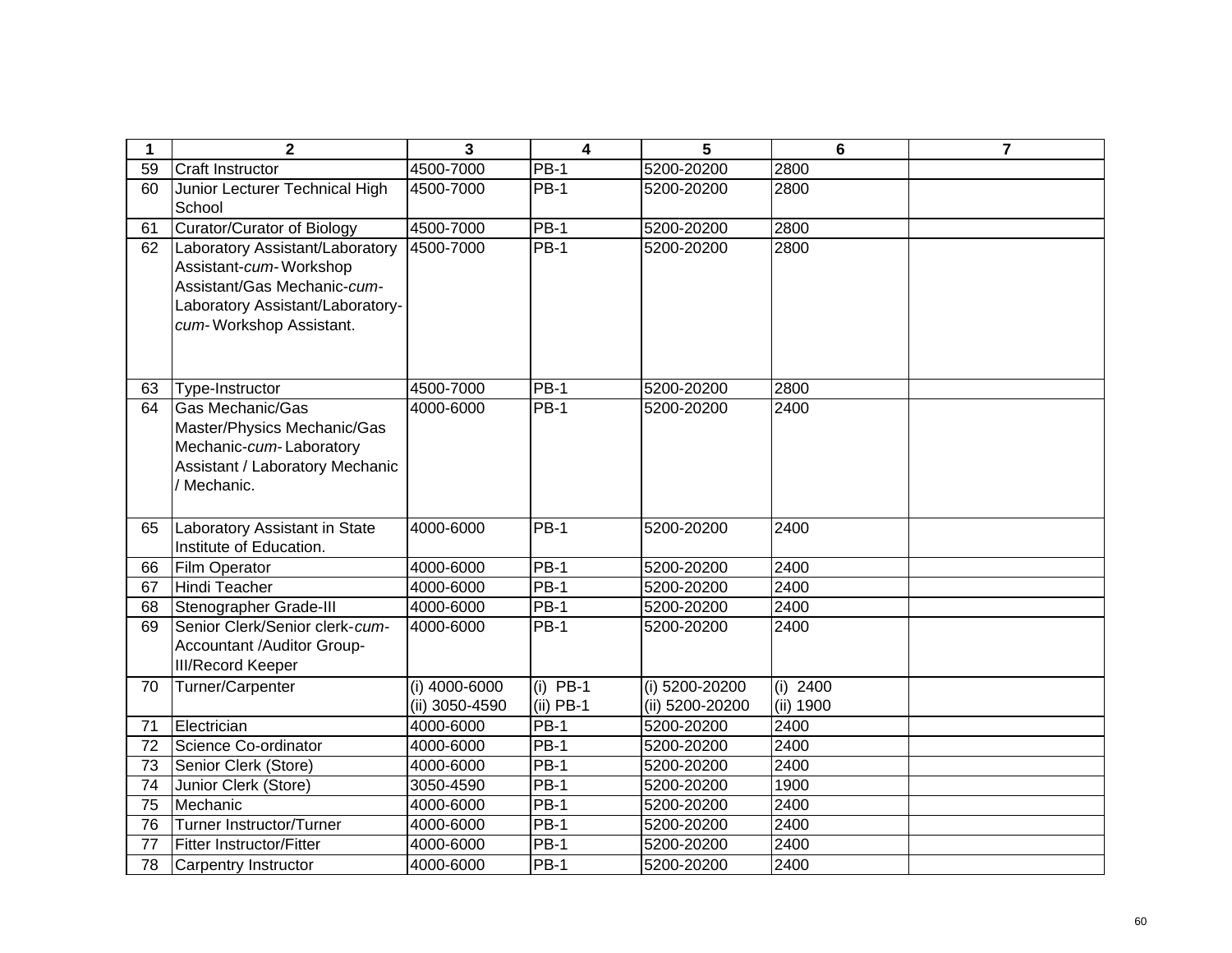| 1  | $\mathbf{2}$                                         | 3                               | $\overline{\mathbf{4}}$   | 5                                          | 6         | $\overline{7}$                                     |
|----|------------------------------------------------------|---------------------------------|---------------------------|--------------------------------------------|-----------|----------------------------------------------------|
| 79 | <b>Fitting Instructor</b>                            | 4000-6000                       | <b>PB-1</b>               | 5200-20200                                 | 2400      |                                                    |
| 80 | <b>Turning Instructor</b>                            | 4000-6000                       | <b>PB-1</b>               | 5200-20200                                 | 2400      |                                                    |
| 81 | Laboratory Co-ordinator                              | 4000-6000                       | $PB-1$                    | 5200-20200                                 | 2400      |                                                    |
| 82 | <b>Assistant Teacher (Primary</b><br>School Teacher) | (i) 4000-6000<br>(ii) 3050-4590 | $(i)$ PB-1<br>$(ii)$ PB-1 | (i) 5200-20200 (ii) (i) 2400<br>5200-20200 | (ii) 1900 | (i) Trained matriculate and<br>graduate with B.Ed. |
|    |                                                      |                                 |                           |                                            |           | (ii) Un-trained teachers.                          |
| 83 | Handicraft Teacher                                   | 4000-6000                       | $\overline{PB-1}$         | 5200-20200                                 | 2400      |                                                    |
| 84 | Assistant Inspector for Physical                     | (i) $4000 - 6000$               | $(i)$ PB-1                | (i) 5200-20200 (ii) (i) 2400               |           | (i) S.S.C. with certificate in                     |
|    | <b>Education/Assistant Deputy</b>                    | (ii) 3050-4590                  | $(ii)$ PB-1               | 5200-20200                                 | (ii) 1900 | Physical Education.                                |
|    | Education, Inspector for Physical                    |                                 |                           |                                            |           | (ii) Unqualified.                                  |
|    | Education/Assistant to Assistant                     |                                 |                           |                                            |           |                                                    |
|    | Deputy Educational Inspector for                     |                                 |                           |                                            |           |                                                    |
|    | <b>Physical Education/Assistant</b>                  |                                 |                           |                                            |           |                                                    |
|    | Physical training Instructor.                        |                                 |                           |                                            |           |                                                    |
|    |                                                      |                                 |                           |                                            |           |                                                    |
|    |                                                      |                                 |                           |                                            |           |                                                    |
| 85 | N.F.C. Instructor/ N.D.S.                            | 4000-6000                       | $PB-1$                    | 5200-20200                                 | 2400      |                                                    |
|    | <b>Instructor Grade-I</b>                            |                                 |                           |                                            |           |                                                    |
| 86 | Head Master (Primary School)                         | 4000-6000                       | <b>PB-1</b>               | 5200-20200                                 | 2400      |                                                    |
| 87 | <b>Head Master</b>                                   | 4000-6000                       | <b>PB-1</b>               | 5200-20200                                 | 2400      |                                                    |
| 88 | Primary Teacher (trained)                            | 4000-6000                       | <b>PB-1</b>               | 5200-20200                                 | 2400      |                                                    |
|    | (including subject teacher)                          |                                 |                           |                                            |           |                                                    |
| 89 | <b>Primary Teacher (Trained</b>                      | 4000-6000                       | <b>PB-1</b>               | 5200-20200                                 | 2400      |                                                    |
|    | Graduate i.e. Graduate with                          |                                 |                           |                                            |           |                                                    |
|    | B.Ed.)                                               |                                 |                           |                                            |           |                                                    |
| 90 | Primary Teacher (Untrained)                          | 3050-4590                       | <b>PB-1</b>               | 5200-20200                                 | 1900      |                                                    |
| 91 | Education Inspector/Education                        | 5000-8000                       | <b>PB-2</b>               | 9300-34800                                 | 4200      |                                                    |
|    | Supervisor/Assistant District                        |                                 |                           |                                            |           |                                                    |
|    | <b>Education Inspector/Beat</b>                      |                                 |                           |                                            |           |                                                    |
|    | Nirikshak / Kelvani Nirikshak                        |                                 |                           |                                            |           |                                                    |
|    |                                                      |                                 |                           |                                            |           |                                                    |
|    |                                                      |                                 |                           |                                            |           |                                                    |
|    | <b>Secondary / Higher Secondary</b>                  |                                 |                           |                                            |           |                                                    |
|    | <b>School Teachers.</b>                              |                                 |                           |                                            |           |                                                    |
| 92 | Secondary School / Head                              | 5500-9000                       | $PB-2$                    | 9300-34800                                 | 4200      |                                                    |
|    | master / Second Head Master                          |                                 |                           |                                            |           |                                                    |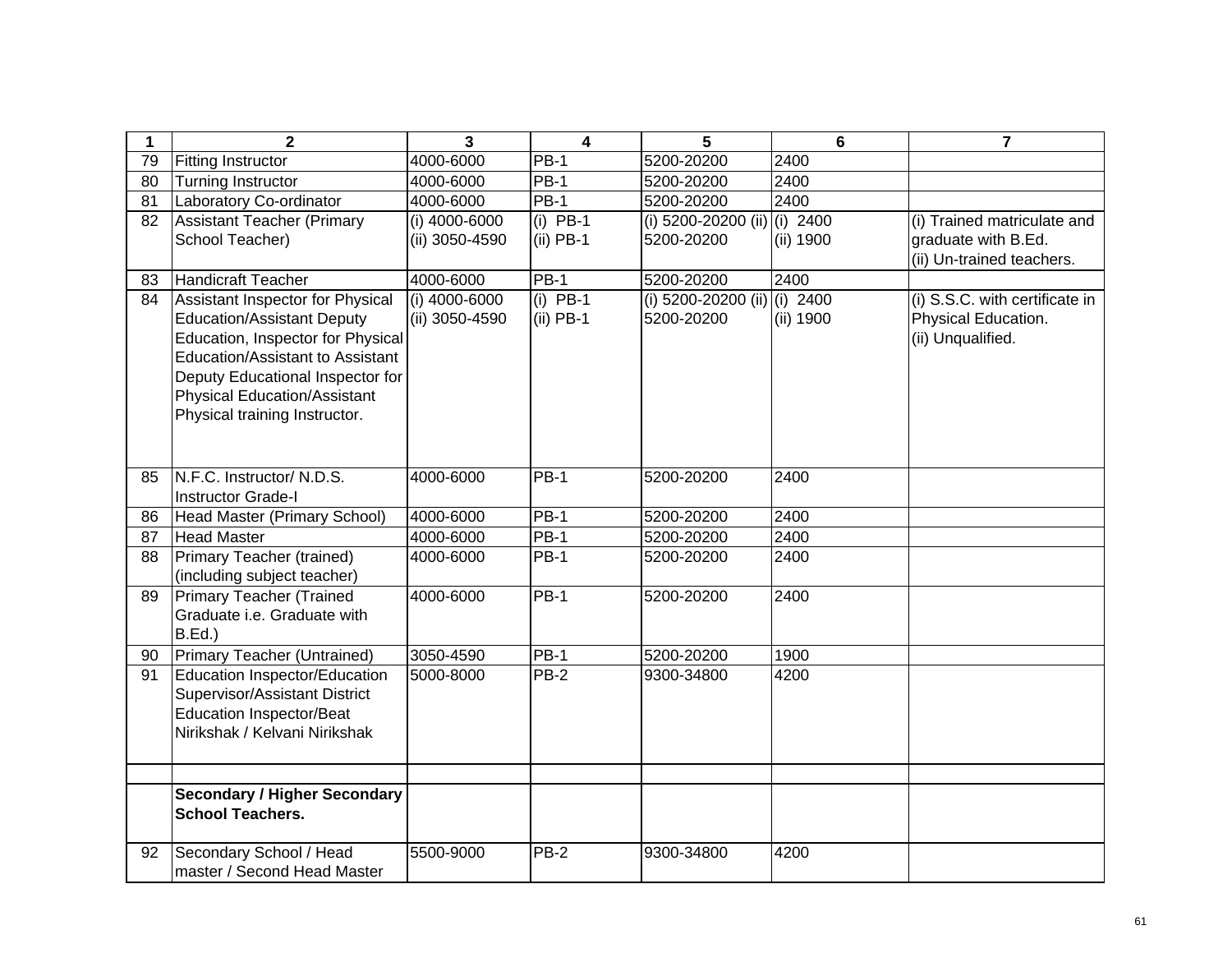| 1  | $\overline{2}$                                              | $\overline{3}$                    | 4                         | 5                                 | $6\phantom{1}6$         | $\overline{7}$                                                                                                                                                                                                                                             |
|----|-------------------------------------------------------------|-----------------------------------|---------------------------|-----------------------------------|-------------------------|------------------------------------------------------------------------------------------------------------------------------------------------------------------------------------------------------------------------------------------------------------|
| 93 | <b>Trained Graduate Secondary</b>                           | 5000-8000                         | $PB-2$                    | 9300-34800                        | 4200                    |                                                                                                                                                                                                                                                            |
|    | Teacher (Graduate with                                      |                                   |                           |                                   |                         |                                                                                                                                                                                                                                                            |
|    | B.Ed./B.T./D.Ed.)                                           |                                   |                           |                                   |                         |                                                                                                                                                                                                                                                            |
| 94 | <b>Trained Graduate Secondary</b><br>Teacher (Graduate with | $(i)$ 5000-8000<br>(ii) 4500-7000 | $(i)$ PB-2<br>$(ii)$ PB-1 | (i) 9300-34800<br>(ii) 5200-20200 | $(i)$ 4200<br>(ii) 2800 |                                                                                                                                                                                                                                                            |
|    | TD/STD)                                                     |                                   |                           |                                   |                         |                                                                                                                                                                                                                                                            |
| 95 | <b>Higher Secondary Teacher</b>                             | 5500-9000                         | $PB-2$                    | 9300-34800                        | 4200                    | (i) For Trained teachers<br>who possess a Master's<br>degree with B.Ed./D.Ed. (ii)<br>For trained teachers who<br>are Graduate with B.Ed./<br>D. Ed. and who possess<br>seven years' teaching<br>experience in Higher'<br>Secondary/ Secondary<br>Schools. |
|    |                                                             | 5000-8000                         | $PB-2$                    | 9300-34800                        | 4200                    | For trained teachers who<br>possess a Master's degree<br>with STD/TD.                                                                                                                                                                                      |
| 96 | Laboratory Co-ordinator                                     | 4000-6000                         | <b>PB-1</b>               | 5200-20200                        | 2400                    |                                                                                                                                                                                                                                                            |
| 97 | Untrained Graduate Teacher<br>(STD/TD)                      | 4000-6000                         | <b>PB-1</b>               | 5200-20200                        | 2400                    |                                                                                                                                                                                                                                                            |
| 98 | Teacher (SSC or under<br>Graduate) STD/TD                   | 4000-6000                         | PB-1                      | 5200-20200                        | 2400                    |                                                                                                                                                                                                                                                            |
| 99 | P.T. Teacher                                                | 5000-8000                         | PB-2                      | 9300-34800                        | 4200                    | For Teacher who are<br>graduate and who possess<br>a diploma in Physical<br>Education.                                                                                                                                                                     |
|    |                                                             | 4500-7000                         | PB-1                      | 5200-20200                        | 2800                    | For teachers who are<br>graduates and who<br>possess a certificate in<br>Physical Education.                                                                                                                                                               |
|    |                                                             | 4000-6000                         | PB-1                      | 5200-20200                        | 2400                    | For teachers who are SSC<br>and who possess a<br>certificate in Physical<br>Education.                                                                                                                                                                     |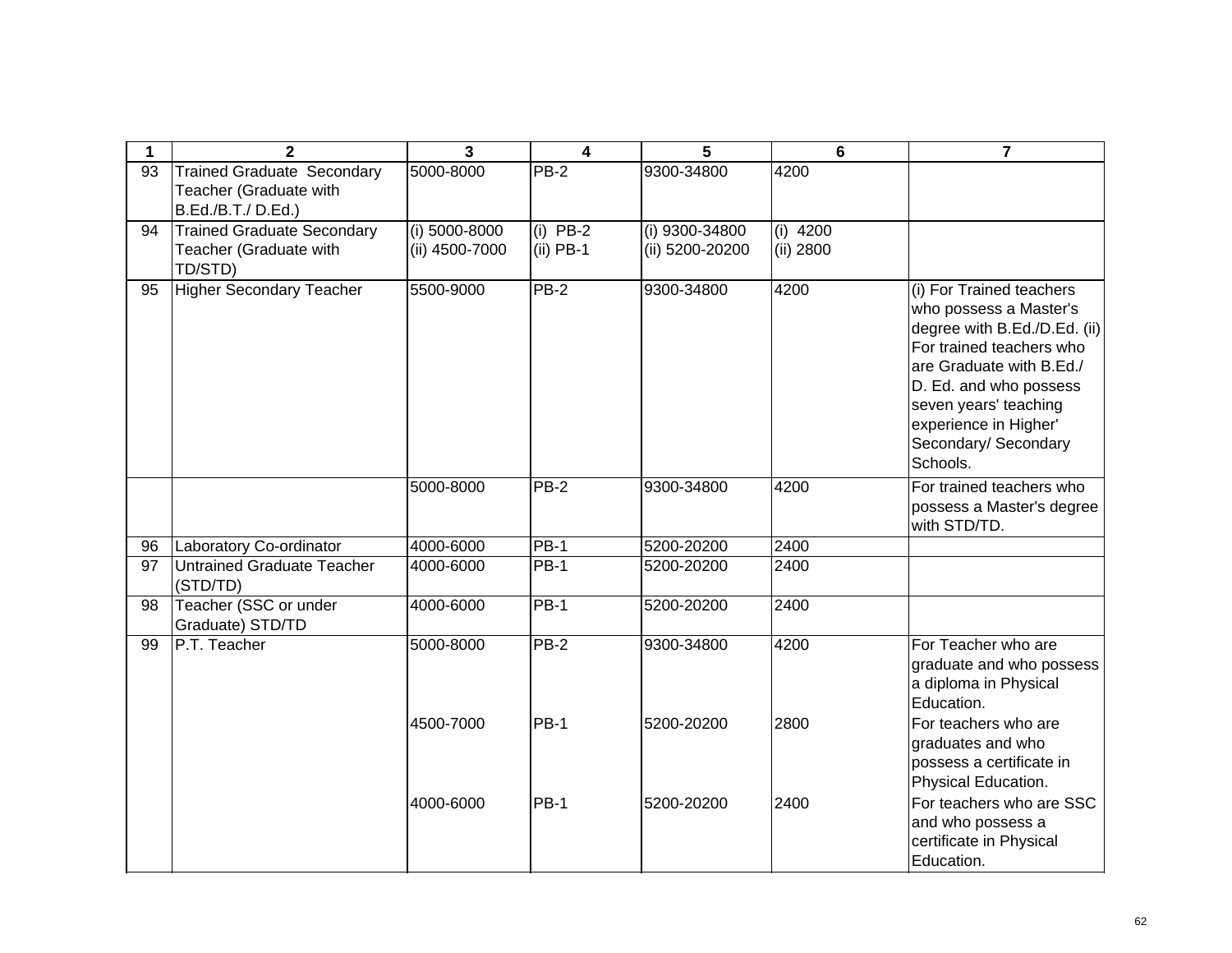| 1                | $\mathbf{2}$                               | 3              | 4           | 5               | 6          | 7 |
|------------------|--------------------------------------------|----------------|-------------|-----------------|------------|---|
| 100 <sub>1</sub> | NFC Instructor-Graduate                    | 5000-8000      | <b>PB-2</b> | 9300-34800      | 4200       |   |
| 101              | NFC Instructor-Non Graduate                | 4000-6000      | <b>PB-1</b> | 5200-20200      | 2400       |   |
| 102              | Assistant Teacher in Basic                 | 4000-6000      | <b>PB-1</b> | 5200-20200      | 2400       |   |
|                  | Training School.                           |                |             |                 |            |   |
| 103              | <b>Sewing Teacher</b>                      | 4000-6000      | <b>PB-1</b> | 5200-20200      | 2400       |   |
| 104              | Laboratory Assistant in                    | 3050-4590      | <b>PB-1</b> | 5200-20200      | 1900       |   |
|                  | Secondary School.                          |                |             |                 |            |   |
| 105              | Moulder/Blacksmith                         | (i) 4000-6000  | $(i)$ PB-1  | (i) 5200-20200  | $(i)$ 2400 |   |
|                  |                                            | (ii) 3050-4590 | $(ii)$ PB-1 | (ii) 5200-20200 | (ii) 1900  |   |
| 106              | <b>Laboratory Assistant</b>                | 3050-4590      | $PB-1$      | 5200-20200      | 1900       |   |
| 107              | Laboratory-cum-Workshop                    | 3050-4590      | <b>PB-1</b> | 5200-20200      | 1900       |   |
|                  | Assistant/ Workshop Assistant/             |                |             |                 |            |   |
|                  | Laboratory Mechanic-cum-                   |                |             |                 |            |   |
|                  | Mistry.                                    |                |             |                 |            |   |
| 108              | <b>Hostel Matron</b>                       | 3050-4590      | <b>PB-1</b> | 5200-20200      | 1900       |   |
| 109              | Librarian / Assistant Librarian /          | 3050-4590      | <b>PB-1</b> | 5200-20200      | 1900       |   |
|                  | Library Clerk/Counter Attendant /          |                |             |                 |            |   |
|                  | Library Attendant.                         |                |             |                 |            |   |
| 110              | Shorthand Instructor                       | 3050-4590      | <b>PB-1</b> | 5200-20200      | 1900       |   |
| 111              | Junior Clerk/Typist/Steno-                 | 3050-4590      | <b>PB-1</b> | 5200-20200      | 1900       |   |
|                  | typist/Clerk-cum-Typist/Clerk-             |                |             |                 |            |   |
|                  | cum-Store-keeper/Shorthand                 |                |             |                 |            |   |
|                  | Typist English / Shorthand Typist          |                |             |                 |            |   |
|                  | Gujarati                                   |                |             |                 |            |   |
| 112              | Punch Operator/Hand Verifier               | 3050-4590      | <b>PB-1</b> | 5200-20200      | 1900       |   |
| 113              | <b>Workshop Assistant</b>                  | 3050-4590      | $PB-1$      | 5200-20200      | 1900       |   |
| 114              | <b>Field Collector / Field Assistant /</b> | 3050-4590      | <b>PB-1</b> | 5200-20200      | 1900       |   |
|                  | Field man.                                 |                |             |                 |            |   |
| 115              | Driver                                     | 3050-4590      | $PB-1$      | 5200-20200      | 1900       |   |
| 116              | Driver-cum-                                | 3050-4590      | $PB-1$      | 5200-20200      | 1900       |   |
|                  | Mechanic/Mechanic/Driver-cum-              |                |             |                 |            |   |
|                  | Cleaner/Engine Driver-cum-                 |                |             |                 |            |   |
|                  | Mechanic.                                  |                |             |                 |            |   |
| 117              | Laboratory Assistant R.G.T.                | 3050-4590      | $PB-1$      | 5200-20200      | 1900       |   |
|                  | College and Science Unit.                  |                |             |                 |            |   |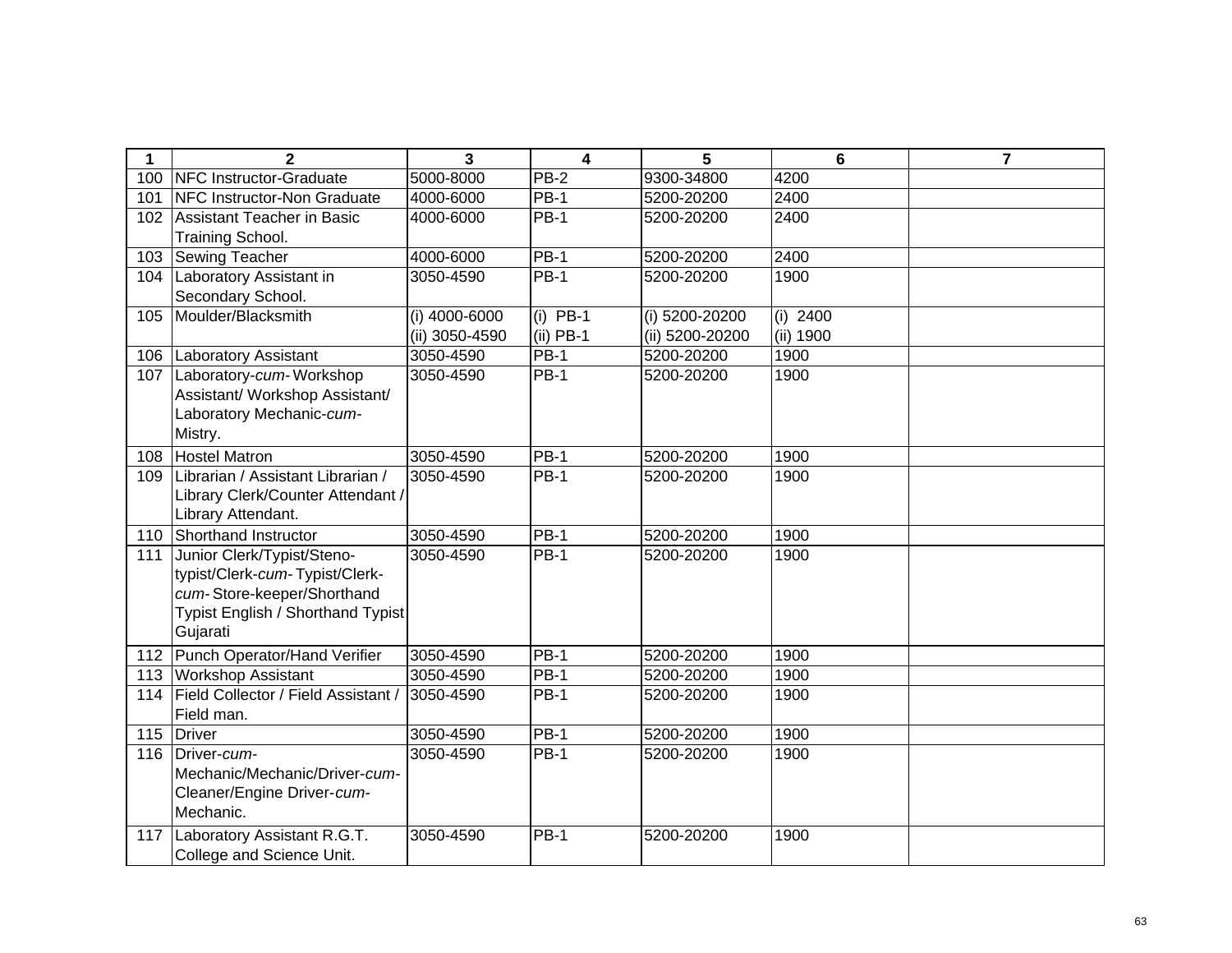| $\mathbf 1$ | $\overline{2}$               | 3         | $\overline{\mathbf{4}}$ | 5          | 6    | $\overline{7}$ |
|-------------|------------------------------|-----------|-------------------------|------------|------|----------------|
| 118         | Engine Driver/Engine Driver- | 3050-4590 | $PB-1$                  | 5200-20200 | 1900 |                |
|             | cum-Mechanic/Mechanic        |           |                         |            |      |                |
| 119         | Moulding Instructor          | 3050-4590 | $PB-1$                  | 5200-20200 | 1900 |                |
| 120         | Smithy Instructor            | 3050-4590 | $PB-1$                  | 5200-20200 | 1900 |                |
| 121         | Havaldar                     | 2650-4000 | $\overline{1S}$         | 4440-7440  | 1650 |                |
| 122         | Pump Operator                | 2650-4000 | $\overline{1S}$         | 4440-7440  | 1650 |                |
| 123         | Oilman                       | 2650-4000 | $\overline{1S}$         | 4440-7440  | 1650 |                |
| 124         | Daftary                      | 2610-3540 | $\overline{1S}$         | 4440-7440  | 1400 |                |
| 125         | Naik                         | 2610-3540 | $\overline{1S}$         | 4440-7440  | 1400 |                |
| 126         | Mali                         | 2610-3540 | $\overline{1S}$         | 4440-7440  | 1400 |                |
| 127         | Peon/Hamal/Weaving           | 2550-3200 | $\overline{1S}$         | 4440-7440  | 1300 |                |
|             | Hamal/Laboratory             |           |                         |            |      |                |
|             | Hamal/Chowkidar/Sweeper      |           |                         |            |      |                |
| 128         | Peon-cum-Attendant           | 2550-3200 | 1S                      | 4440-7440  | 1300 |                |
| 129         | Machine Attendant            | 2550-3200 | $\overline{1S}$         | 4440-7440  | 1300 |                |
| 130         | Kamathi                      | 2550-3200 | $\overline{1S}$         | 4440-7440  | 1300 |                |
| 131         | Kitchen Attendant/Bearer     | 2550-3200 | $\overline{1S}$         | 4440-7440  | 1300 |                |
| 132         | Kitchen Servant              | 2550-3200 | $\overline{1S}$         | 4440-7440  | 1300 |                |
| 133         | <b>Farm Servant</b>          | 2550-3200 | 1S                      | 4440-7440  | 1300 |                |
| 134         | Maid Servant (Home Science)  | 2550-3200 | $\overline{1S}$         | 4440-7440  | 1300 |                |
| 135         | Mali-cum-Peon                | 2550-3200 | $\overline{1S}$         | 4440-7440  | 1300 |                |
| 136         | Laboratory Assistant-cum-    | 2550-3200 | $\overline{1S}$         | 4440-7440  | 1300 |                |
|             | Peon/Peon-cum-Cleaner        |           |                         |            |      |                |
| 137         | Water-man / Water-Woman      | 2550-3200 | 1S                      | 4440-7440  | 1300 |                |
| 138         | Pagi/Pagi-cum-Peon           | 2550-3200 | $\overline{1S}$         | 4440-7440  | 1300 |                |
| 139         | <b>Workshop Attendant</b>    | 2550-3200 | $\overline{1S}$         | 4440-7440  | 1300 |                |
| 140         | Chowkidar-cum-Mali           | 2550-3200 | $\overline{1S}$         | 4440-7440  | 1300 |                |
| 141         | Hamal-cum-Sweeper            | 2550-3200 | $\overline{1S}$         | 4440-7440  | 1300 |                |
| 142         | Stenographer, Grade-II       | 5500-9000 | $PB-2$                  | 9300-34800 | 4200 |                |
| 143         | Head Clerk/Aeromodelling     | 5000-8000 | $PB-2$                  | 9300-34800 | 4200 |                |
|             | Instructor/Shipmodelling     |           |                         |            |      |                |
|             | Instructor                   |           |                         |            |      |                |
| 144         | Senior Clerk                 | 4000-6000 | $PB-1$                  | 5200-20200 | 2400 |                |
| 145         | Junior Clerk                 | 3050-4590 | $\overline{PB-1}$       | 5200-20200 | 1900 |                |
| 146         | Ship modelling Store keeper  | 3050-4590 | $PB-1$                  | 5200-20200 | 1900 |                |
| 147         | <b>Driver</b>                | 3050-4590 | $PB-1$                  | 5200-20200 | 1900 |                |
|             |                              |           |                         |            |      |                |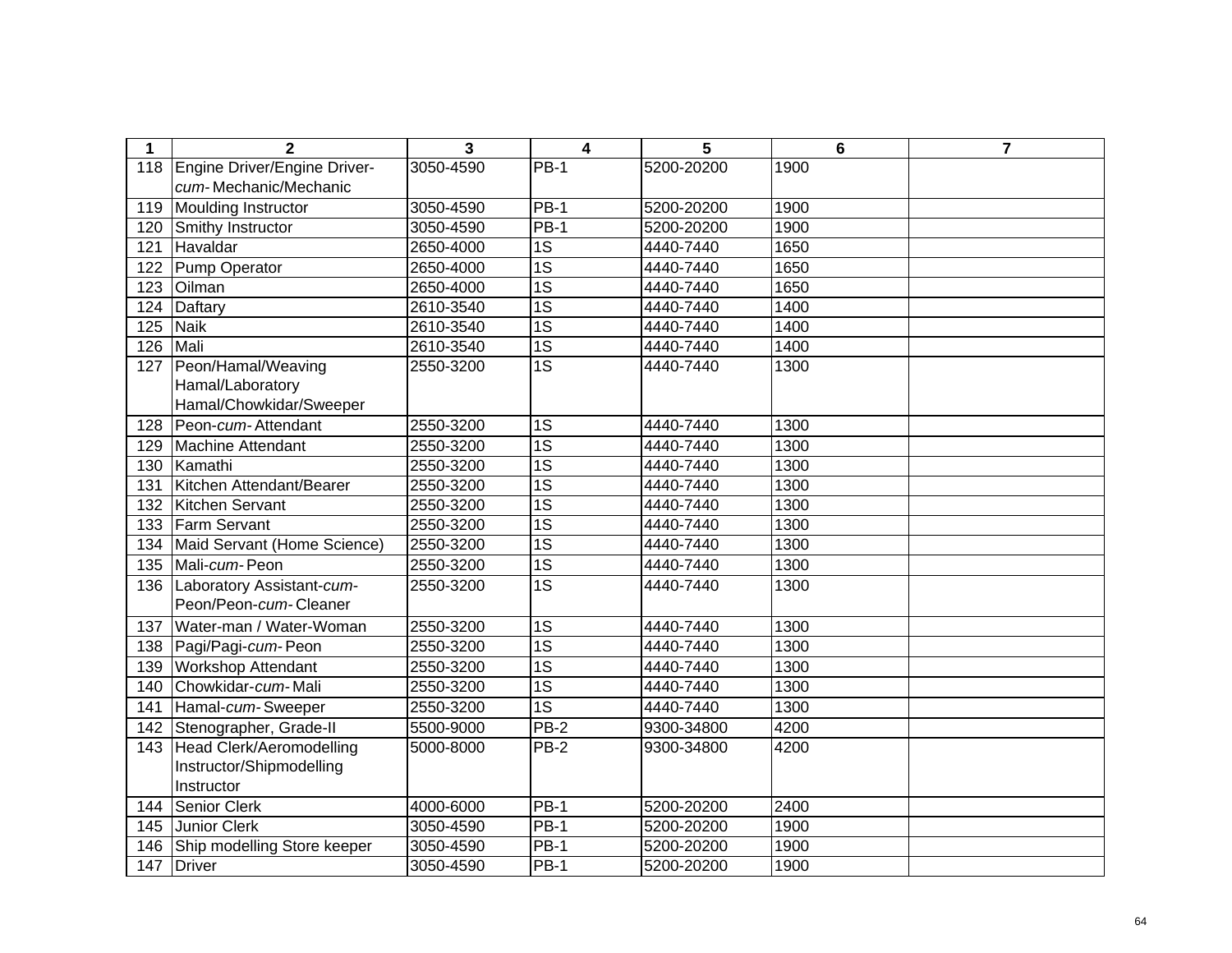| 1   | $\mathbf 2$                              | 3           | $\overline{\mathbf{4}}$ | 5                  | $6\phantom{1}$  | $\overline{7}$                   |
|-----|------------------------------------------|-------------|-------------------------|--------------------|-----------------|----------------------------------|
| 148 | Lascar                                   | 2610-3540   | 1S                      | 4440-7440          | 1400            |                                  |
| 149 | Peon/Chowkidar/Boat                      | 2550-3200   | $\overline{1S}$         | 4440-7440          | 1300            |                                  |
|     | keeper/Sweeper                           |             |                         |                    |                 |                                  |
|     |                                          |             |                         |                    |                 |                                  |
|     | <b>Gazetted</b>                          |             |                         |                    |                 |                                  |
| 150 | <b>Production incharge State</b>         | 12000-16500 | PB-3                    | 15600-39100        | 7600            |                                  |
|     | Institute of Educational                 |             |                         |                    |                 |                                  |
|     | Technology/Engineering                   |             |                         |                    |                 |                                  |
| 151 | incharge<br>Deputy Director, SIET/Deputy | 10000-15200 | $PB-3$                  | 15600-39100        | 6600            |                                  |
|     | Production Incharge / Dy                 |             |                         |                    |                 |                                  |
|     | Engineering Incharge.                    |             |                         |                    |                 |                                  |
| 152 | Lecturer (Production)/ Incharge          | 8000-14050  | $(i)$ PB-3              | 15600-39100<br>(i) | (i) 5400        | (i) If the post belongs to       |
|     | Evaluation (Lecturer) Officer in-        |             | $(ii)$ PB-2             | (ii) 9300-34800    | (ii) 5400       | Class-I                          |
|     | charge (ET)                              |             |                         |                    |                 | (ii) If the post belongs to      |
|     |                                          |             |                         |                    |                 | Cass-II cadre                    |
| 153 | Assistant Engineer/Producers             | 8000-13500  | $(i)$ PB-3              | (i) 15600-39100    | (i) 5400        | (i) If the post belongs to       |
|     |                                          |             | $(ii)$ PB-2             | (ii) 9300-34800    | (ii) 5400       | Class-I                          |
|     |                                          |             |                         |                    |                 | (ii) If the post belongs to      |
|     |                                          |             |                         |                    |                 | Cass-II cadre                    |
| 154 | Account Officer                          | Cadre Pay   |                         | Cadre Pay Band     | Cadre Grade Pay | <b>Gujarat Accounts Service.</b> |
|     |                                          |             |                         |                    |                 |                                  |
| 155 | Senior Graphic Chief Visualiser          | 6500-10500  | $PB-2$                  | 9300-34800         | 4200            |                                  |
| 156 | Program-cum-Script writer                | 6500-10500  | $PB-2$                  | 9300-34800         | 4200            |                                  |
| 157 | <b>Office Superintendent</b>             | 5500-9000   | PB-2                    | 9300-34800         | 4200            |                                  |
|     |                                          |             |                         |                    |                 |                                  |
|     | Non-Gazetted                             |             |                         |                    |                 |                                  |
| 158 | Script writer/ Cameraman/                | 5500-9000   | $PB-2$                  | 9300-34800         | 4200            |                                  |
|     | Graphic Audit/ Engineering               |             |                         |                    |                 |                                  |
|     | Assistant/ Photographer /Scenic          |             |                         |                    |                 |                                  |
|     | Designer (workshop-incharge)/            |             |                         |                    |                 |                                  |
|     | Technical store Supervisor/              |             |                         |                    |                 |                                  |
|     | Editor Video.                            |             |                         |                    |                 |                                  |
|     | 159 Head Clerk                           | 5000-8000   | $PB-2$                  | 9300-34800         | 4200            |                                  |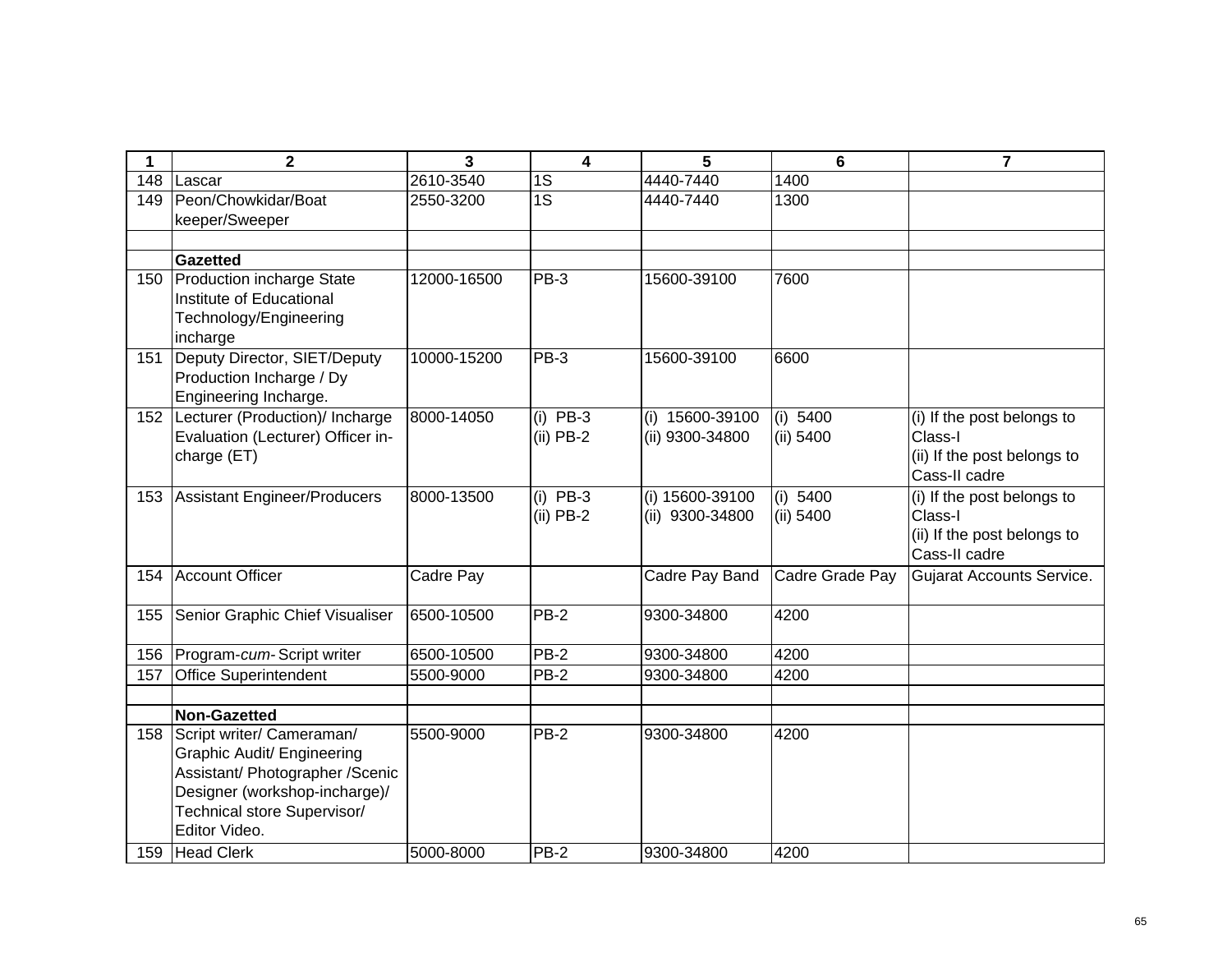| 1              | $\overline{2}$                                                | 3          | $\overline{\mathbf{4}}$ | 5          | 6    | $\overline{7}$ |
|----------------|---------------------------------------------------------------|------------|-------------------------|------------|------|----------------|
| 160            | Production Assistant/Production                               | 4500-7000  | $PB-1$                  | 5200-20200 | 2800 |                |
|                | Assistant                                                     |            |                         |            |      |                |
|                | Investigator/Technician/Sonic                                 |            |                         |            |      |                |
|                | Assistant/Photo animation                                     |            |                         |            |      |                |
|                | (Graphic Artist)/Set-                                         |            |                         |            |      |                |
|                | Supervisor/Floor Manager.                                     |            |                         |            |      |                |
|                |                                                               |            |                         |            |      |                |
| 161            | Steno Grade-III                                               | 4000-6000  | $PB-1$                  | 5200-20200 | 2400 |                |
| 162            | Senior Clerk/(UDC)                                            | 4000-6000  | $PB-1$                  | 5200-20200 | 2400 |                |
|                | Protectionist/Electrician                                     |            |                         |            |      |                |
| 163            | Carpenter/ Floor Assistant                                    | 4000-6000  | <b>PB-1</b>             | 5200-20200 | 2400 |                |
| 164            | Junior Clerk (LDC)/ Lighting                                  | 3050-4590  | $PB-1$                  | 5200-20200 | 1900 |                |
|                | Assistant / Painter/ Wardrobe/                                |            |                         |            |      |                |
|                | Stenotypist/Driver                                            |            |                         |            |      |                |
| 165            | Pump Operator                                                 | 3050-4590  | <b>PB-1</b>             | 5200-20200 | 1900 |                |
| 166            | Khalasi/ Peon/                                                | 2550-3200  | $\overline{1S}$         | 4440-7440  | 1300 |                |
|                | Chowkidar Class-IV                                            |            |                         |            |      |                |
|                | I. THE GUJARAT HIGHER SECONDARY SCHOOL SERVICES TRIBUNAL      |            |                         |            |      |                |
|                | <b>II. THE GUJARAT SECONDARY EDUCATION TRIBUNAL</b>           |            |                         |            |      |                |
|                | III. GUJARAT AFFILIATED COLLEGES SERVICE TRIBUNAL.            |            |                         |            |      |                |
|                |                                                               |            |                         |            |      |                |
|                | <b>Gazetted:</b>                                              |            |                         |            |      |                |
| 1              | Registrar                                                     | 6500-10500 | <b>PB-2</b>             | 9300-34800 | 4200 |                |
| $\overline{2}$ | Stenographer, Grade-I                                         | 6500-10500 | PB-2                    | 9300-34800 | 4200 |                |
|                |                                                               |            |                         |            |      |                |
|                | Non-Gazetted:                                                 |            |                         |            |      |                |
| 3              | <b>Bench Clerk</b>                                            | 4000-6000  | $PB-1$                  | 5200-20200 | 2400 |                |
| 4              | Senior Clerk                                                  | 4000-6000  | $PB-1$                  | 5200-20200 | 2400 |                |
| 5              | <b>Junior Clerk</b>                                           | 3050-4590  | $PB-1$                  | 5200-20200 | 1900 |                |
| 6              | Junior Clerk-cum-Typist                                       | 3050-4590  | $PB-1$                  | 5200-20200 | 1900 |                |
| $\overline{7}$ | <b>Typist</b>                                                 | 3050-4590  | $PB-1$                  | 5200-20200 | 1900 |                |
| 8              | Naik-cum-Driver                                               | 2610-3540  | 1S                      | 4440-7440  | 1400 |                |
| 9              | Peon                                                          | 2550-3200  | $\overline{1S}$         | 4440-7440  | 1300 |                |
|                |                                                               |            |                         |            |      |                |
|                | <b>GUJARAT SECONDARY AND HIGHER SECONDARY EDUCATION BOARD</b> |            |                         |            |      |                |
|                |                                                               |            |                         |            |      |                |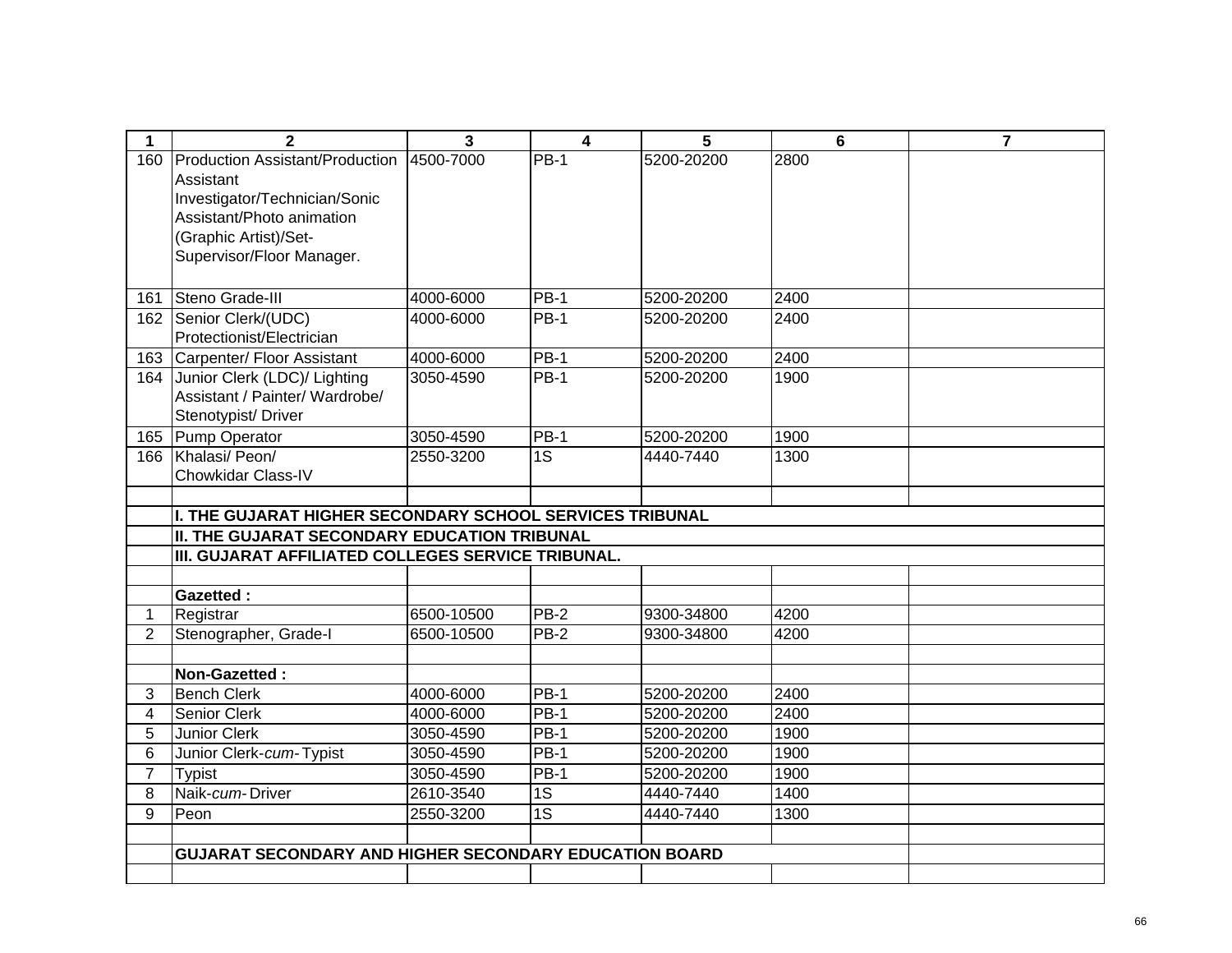| 1              | $\mathbf 2$                                 | 3           | 4           | 5                 | 6               | $\overline{7}$                 |
|----------------|---------------------------------------------|-------------|-------------|-------------------|-----------------|--------------------------------|
|                | <b>Gazetted:</b>                            |             |             |                   |                 |                                |
|                |                                             |             |             |                   |                 |                                |
| 1              | Officer on Special Duty                     | 12000-16500 | PB-3        | 15600-39100       | 7600            |                                |
| $\overline{2}$ | Secretary                                   | 10000-15200 | $PB-3$      | 15600-39100       | 6600            |                                |
| 3              | <b>Examination Secretary</b>                | 8000-14050  | $(i)$ PB-3  | (i) 15600-39100   | (i) 5400        | (i) If the post belongs to     |
|                |                                             |             | $(ii)$ PB-2 | (ii) 9300-34800   | (ii) 5400       | Class-I                        |
|                |                                             |             |             |                   |                 | (ii) If the post belongs to    |
|                |                                             |             |             |                   |                 | Cass-II cadre                  |
| 4              | Joint Secretary                             | 8000-14050  | $(i)$ PB-3  | $(i)$ 15600-39100 | (i) 5400        | (i) If the post belongs to     |
|                |                                             |             | $(ii)$ PB-2 | (ii) 9300-34800   | (ii) 5400       | Class-I                        |
|                |                                             |             |             |                   |                 | (ii) If the post belongs to    |
|                |                                             |             |             |                   |                 | Cass-II cadre                  |
| 5              | Controller of Accounts and<br><b>Stores</b> | Cadre Pay   |             | Cadre Pay Band    | Cadre Grade Pay | <b>Gujarat Account Service</b> |
| 6              | <b>Accounts Officer</b>                     | Cadre Pay   |             | Cadre Pay Band    | Cadre Grade Pay | <b>Gujarat Account Service</b> |
|                |                                             |             |             |                   |                 |                                |
| 7              | <b>Assistant Secretary</b>                  | 6500-10500  | $PB-2$      | 9300-34800        | 4200            |                                |
| 8              | <b>Research Officer</b>                     | 6500-10500  | $PB-2$      | 9300-34800        | 4200            |                                |
| 9              | <b>Senior Superintendent</b>                | 6500-10500  | <b>PB-2</b> | 9300-34800        | 4200            |                                |
| 10             | Stenographer Grade-I.                       | 6500-10500  | PB-2        | 9300-34800        | 4200            |                                |
|                |                                             |             |             |                   |                 |                                |
|                | Non-Gazetted:                               |             |             |                   |                 |                                |
|                |                                             |             |             |                   |                 |                                |
| 11             | Superintendent (EDP)                        | 6500-10500  | $PB-2$      | 9300-34800        | 4200            |                                |
| 12             | <b>Assistant Education Inspector</b>        | 5500-9000   | $PB-2$      | 9300-34800        | 4200            |                                |
| 13             | Accountant                                  | 5500-9000   | <b>PB-2</b> | 9300-34800        | 4200            |                                |
| 14             | Superintendent                              | 5500-9000   | <b>PB-2</b> | 9300-34800        | 4200            |                                |
| 15             | Assistant Superintendent (EDP)              | 5500-9000   | PB-2        | 9300-34800        | 4200            |                                |
| 16             | Stenographer Grade-II                       | 5500-9000   | $PB-2$      | 9300-34800        | 4200            |                                |
| 17             | Supervisor (EDP)                            | 5000-8000   | $PB-2$      | 9300-34800        | 4200            |                                |
| 18             | <b>Head Clerk</b>                           | 5000-8000   | $PB-2$      | 9300-34800        | 4200            |                                |
| 19             | <b>Assistant Superintendent</b>             | 5000-8000   | $PB-2$      | 9300-34800        | 4200            |                                |
| 20             | Supervisor                                  | 4500-7000   | $PB-1$      | 5200-20200        | 2800            |                                |
| 21             | Accountant                                  | 5000-8000   | $PB-2$      | 9300-34800        | 4200            |                                |
| 22             | Deputy Accountant                           | 5000-8000   | PB-2        | 9300-34800        | 4200            |                                |
| 23             | <b>Research Assistant</b>                   | 4500-7000   | <b>PB-1</b> | 5200-20200        | 2800            |                                |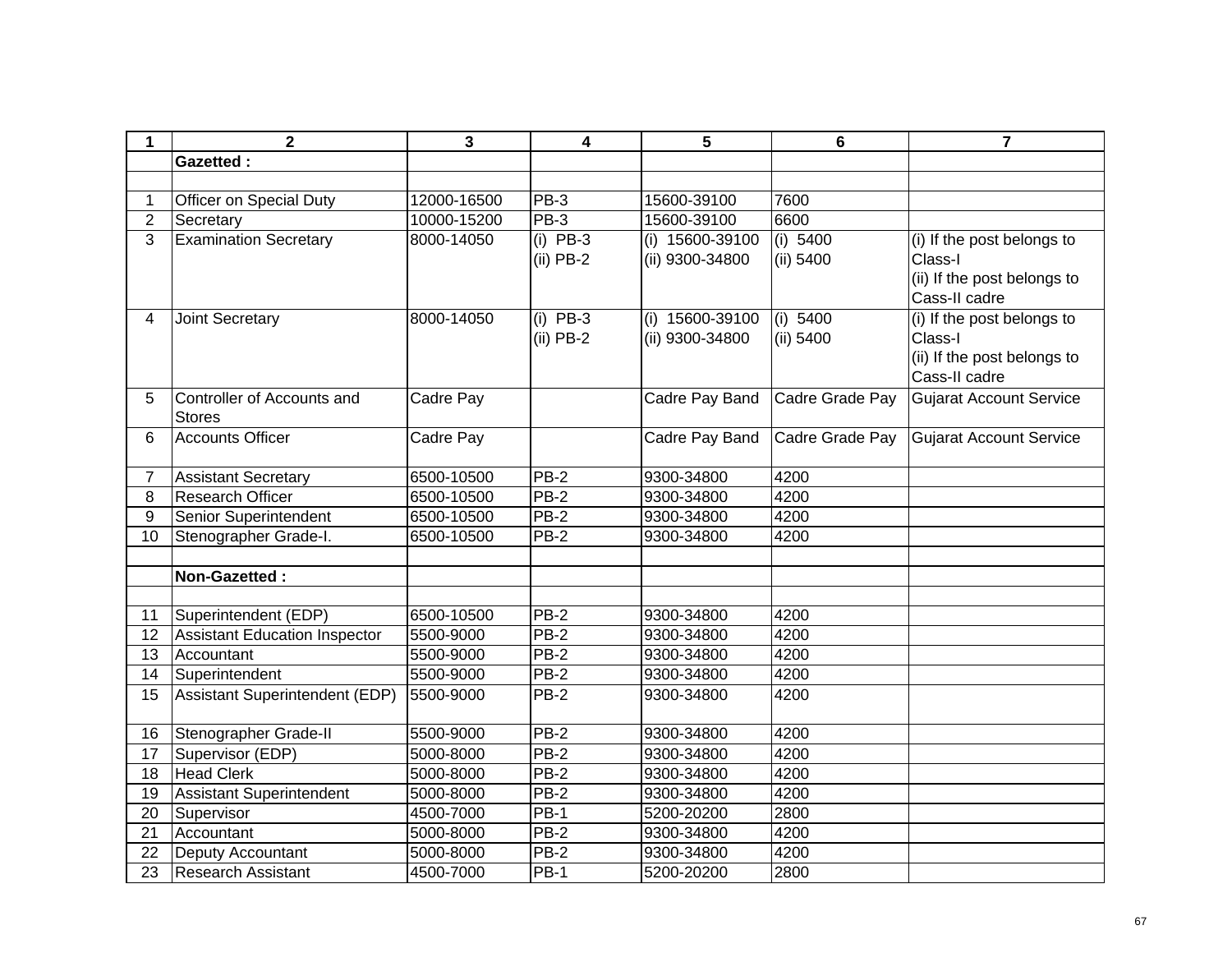| 1               | $\mathbf{2}$                                                                           | 3                 | 4                         | 5                                  | $6\phantom{1}6$       | $\overline{7}$                                                                                                    |
|-----------------|----------------------------------------------------------------------------------------|-------------------|---------------------------|------------------------------------|-----------------------|-------------------------------------------------------------------------------------------------------------------|
| 24              | Senior Operator (EDP)                                                                  | 4500-7000         | <b>PB-1</b>               | 5200-20200                         | 2800                  |                                                                                                                   |
| 25              | <b>Assistant Accountant</b>                                                            | 4000-6000         | <b>PB-1</b>               | 5200-20200                         | 2400                  |                                                                                                                   |
| 26              | <b>Senior Clerk</b>                                                                    | 4000-6000         | <b>PB-1</b>               | 5200-20200                         | 2400                  |                                                                                                                   |
| 27              | Junior Operator (EDP)                                                                  | 4000-6000         | <b>PB-1</b>               | 5200-20200                         | 2400                  |                                                                                                                   |
| 28              | <b>Junior Clerk</b>                                                                    | 3050-4590         | <b>PB-1</b>               | 5200-20200                         | 1900                  |                                                                                                                   |
| 29              | <b>Driver</b>                                                                          | 3050-4590         | <b>PB-1</b>               | 5200-20200                         | 1900                  |                                                                                                                   |
| 30              | <b>Offset Machine Operator</b>                                                         | 3050-4590         | <b>PB-1</b>               | 5200-20200                         | 1900                  |                                                                                                                   |
| 31              | <b>Picture Restoration Helper</b>                                                      | 3050-4590         | <b>PB-1</b>               | 5200-20200                         | 1900                  |                                                                                                                   |
| 32              | Wireman-cum-Operator                                                                   | 3050-4590         | <b>PB-1</b>               | 5200-20200                         | 1900                  |                                                                                                                   |
| 33              | Havaldar                                                                               | 2650-4000         | 1S                        | 4440-7440                          | 1650                  |                                                                                                                   |
| 34              | <b>Naik</b>                                                                            | 2610-3540         | $\overline{1S}$           | 4440-7440                          | 1400                  |                                                                                                                   |
| 35              | Peon                                                                                   | 2550-3200         | $\overline{1S}$           | 4440-7440                          | 1300                  |                                                                                                                   |
| 36              | Watchman                                                                               | 2550-3200         | 1S                        | 4440-7440                          | 1300                  |                                                                                                                   |
| 37              | Kamathi/Sweeper                                                                        | 2550-3200         | $\overline{1S}$           | 4440-7440                          | 1300                  |                                                                                                                   |
| 38              | Hamal                                                                                  | 2550-3200         | 1S                        | 4440-7440                          | 1300                  |                                                                                                                   |
| $\overline{39}$ | Mali                                                                                   | 2550-3200         | $\overline{1S}$           | 4440-7440                          | 1300                  |                                                                                                                   |
|                 |                                                                                        |                   |                           |                                    |                       |                                                                                                                   |
|                 | <b>COMMISSIONER OF MID-DAY MEAL AND SCHOOLS</b>                                        |                   |                           |                                    |                       |                                                                                                                   |
|                 |                                                                                        |                   |                           |                                    |                       |                                                                                                                   |
|                 | <b>Gazetted:</b>                                                                       |                   |                           |                                    |                       |                                                                                                                   |
|                 |                                                                                        |                   |                           |                                    |                       |                                                                                                                   |
| $\mathbf{1}$    | Commissioner and Ex-Officio<br>Secretary to Government,<br><b>Education Department</b> | <b>Cadre Post</b> |                           | Cadre Post                         |                       | IAS Cadre.                                                                                                        |
| 2               | Director and Ex-Officio Deputy<br>Secretary, Education<br>Department.                  | 12000-16500       | $PB-3$                    | 15600-39100                        | 7600                  | IAS Cadre/GAS Cadre.                                                                                              |
| 3               | Deputy Director of Accounts.                                                           | <b>Cadre Post</b> |                           | <b>Cadre Post</b>                  |                       | <b>Gujarat Accounts Service.</b>                                                                                  |
| $\overline{4}$  | Deputy Director and Ex-Officio<br><b>Under Secretary, Education</b><br>Department.     | 8000-14050        | $(i)$ PB-3<br>$(ii)$ PB-2 | (i) 15600-39100<br>(ii) 9300-34800 | (i) 5400<br>(ii) 5400 | (i) If the post belongs to<br>Class-I<br>(ii) If the post belongs to<br>Cass-II cadre<br>Gujarat Revenue Service. |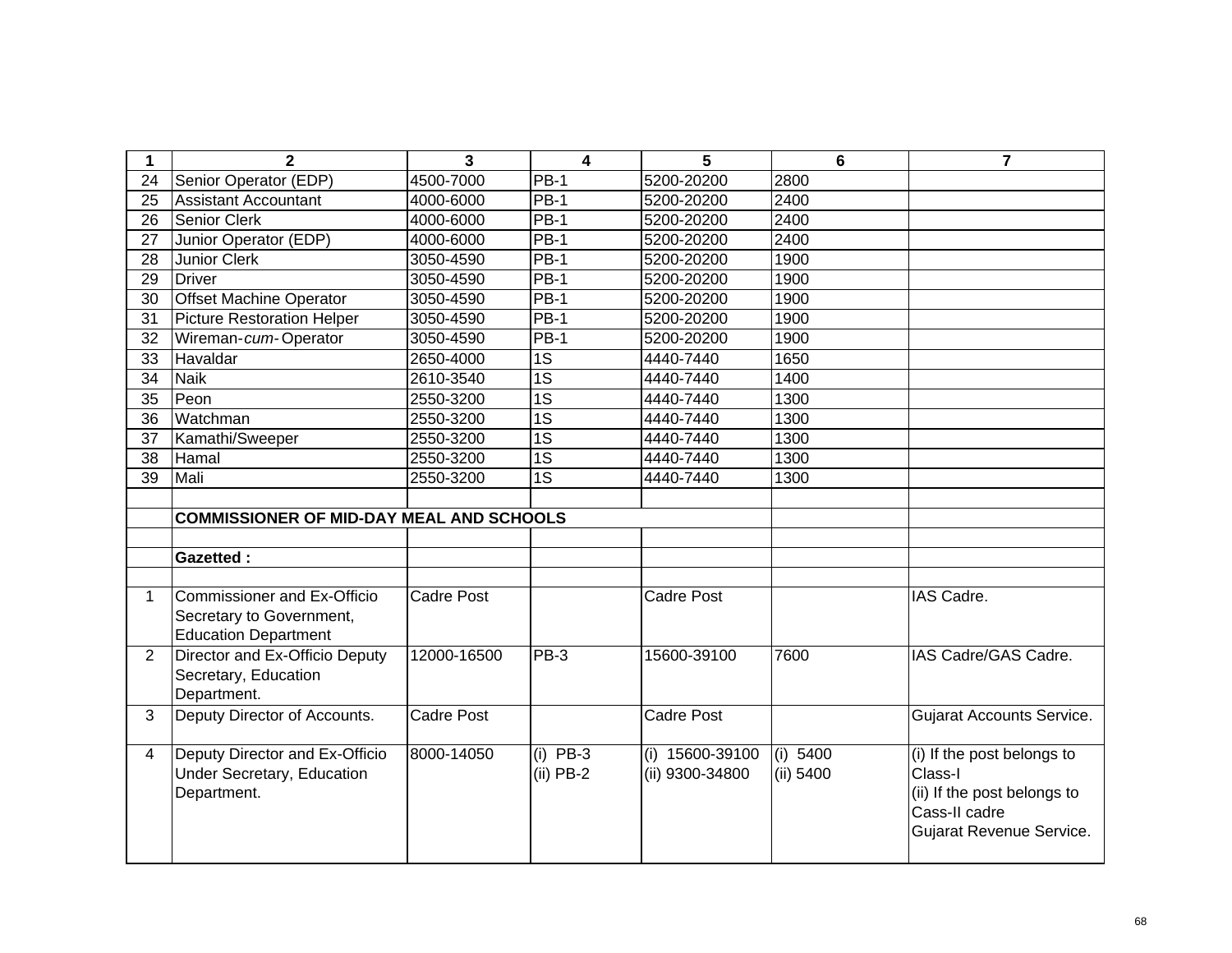| 1              | $\overline{2}$                | $\overline{3}$ | 4           | 5              | $6\phantom{1}6$ | $\overline{7}$                                                                                                 |
|----------------|-------------------------------|----------------|-------------|----------------|-----------------|----------------------------------------------------------------------------------------------------------------|
| 5              | Section Officer/Mamlatdar.    | 6500-10500     | $PB-2$      | 9300-34800     | 4200            | <b>Gujarat Secretariat</b><br>Service/Gujarat Revenue<br>Service.                                              |
| 6              | <b>Assistant Director</b>     | 6500-10500     | $PB-2$      | 9300-34800     | 4200            | <b>Gujarat Secretariat</b><br>Service/Gujarat Revenue<br>Service.                                              |
| $\overline{7}$ | <b>Accounts Officer</b>       | 6500-10500     | $PB-2$      | 9300-34800     | 4200            | <b>Gujarat Accounts Service.</b>                                                                               |
| 8              | <b>Research Officer</b>       | 6500-10500     | PB-2        | 9300-34800     | 4200            | <b>Gujarat Statistical Service.</b>                                                                            |
| 9              | Steno Grade-I                 | 6500-10500     | $PB-2$      | 9300-34800     | 4200            |                                                                                                                |
|                | Non-Gazetted:                 |                |             |                |                 |                                                                                                                |
| 10             | <b>Auditor Group-I</b>        | 5500-9000      | PB-2        | 9300-34800     | 4200            | On deputation from<br>Directorate of Higher<br>Education<br>Department/Director of<br>Accounts and Treasuries. |
| 11             | Officer on Special Duty       | 5500-9000      | PB-2        | 9300-34800     | 4200            |                                                                                                                |
| 12             | Steno Grade-II                | Cadre Pay      |             | Cadre Pay Band | Cadre Grade Pay | On deputation from<br>Director of Higher<br><b>Education Department.</b>                                       |
| 13             | <b>Research Assistant</b>     | Cadre Pay      |             | Cadre Pay Band | Cadre Grade Pay | On deputation from<br>Directorate of Higher<br>Education / Bureau of<br>Economic and Statistics.               |
| 14             | <b>Deputy Section Officer</b> | Cadre Pay      |             | Cadre Pay Band | Cadre Grade Pay | Gujarat Secretariat<br>Service.                                                                                |
| 15             | Deputy Accountant             | 5000-8000      | <b>PB-2</b> | 9300-34800     | 4200            | On deputation from<br>Directorate of Accounts<br>and Treasuries.                                               |
| 16             | Deputy Mamlatdar              | Cadre Pay      |             | Cadre Pay Band | Cadre Grade Pay | On deputation from<br>Revenue Department.                                                                      |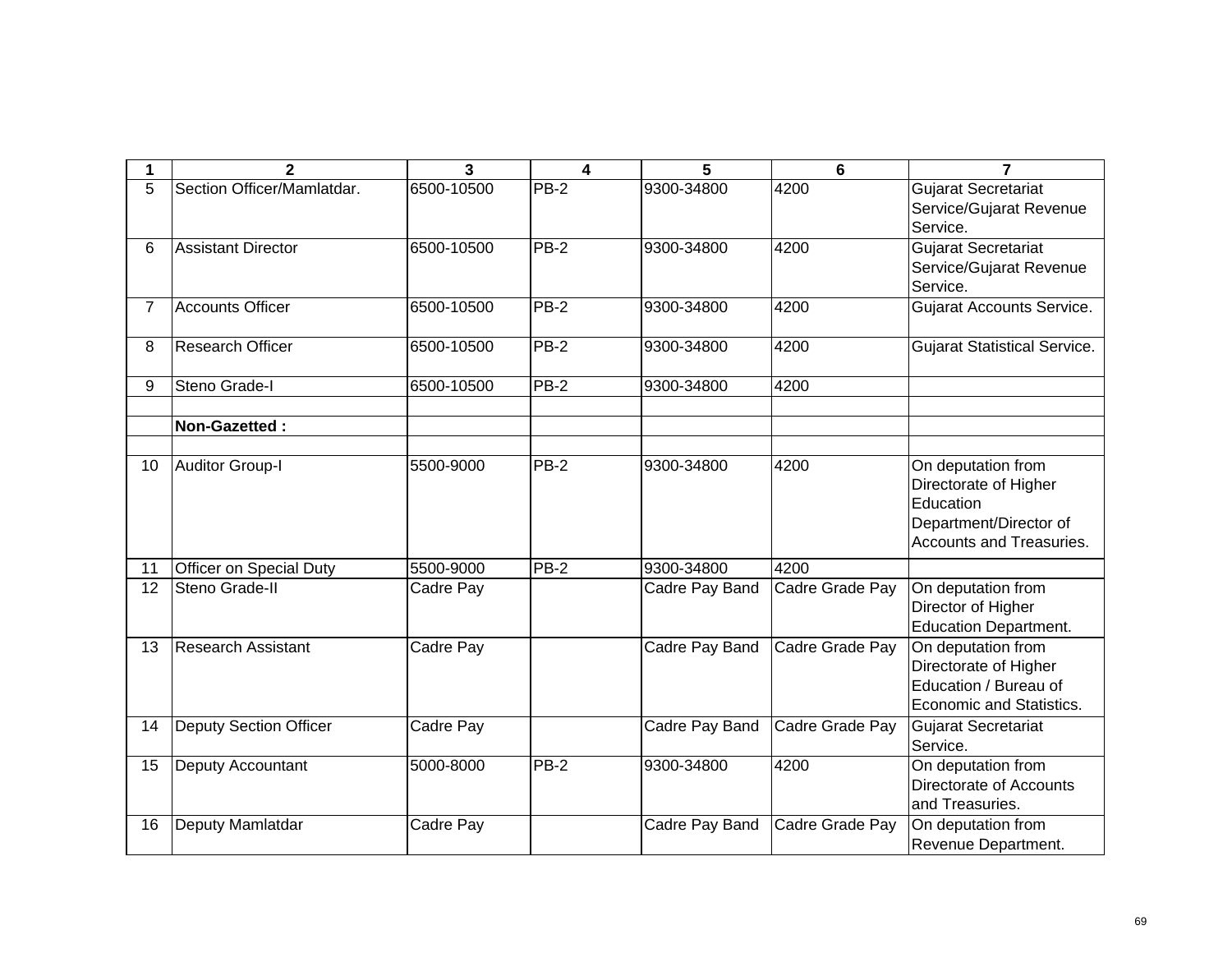| 1  | $\mathbf{2}$                               | 3         | 4               | 5              | 6               | $\overline{7}$                                                                                                 |
|----|--------------------------------------------|-----------|-----------------|----------------|-----------------|----------------------------------------------------------------------------------------------------------------|
| 17 | <b>Head Clerk</b>                          | 5000-8000 | PB-2            | 9300-34800     | 4200            | On deputation from<br>Director of Higher<br>Education.                                                         |
| 18 | <b>Statistical Assistant</b>               | Cadre Pay |                 | Cadre Pay Band | Cadre Grade Pay | On deputation from<br>Directorate of Economic<br>and Statistics.                                               |
| 19 | English Steno Grade-III                    | 4000-6000 | <b>PB-1</b>     | 5200-20200     | 2400            | On deputation from<br>Directorate of Higher<br><b>Education Department.</b>                                    |
| 20 | <b>Senior Clerk</b>                        | 4000-6000 | $PB-1$          | 5200-20200     | 2400            | On deputation from<br>Directorate of Higher<br>Education/Collector,<br>Gandhinagar.                            |
| 21 | Junior Clerk / Typist English<br>Gujarati. | 3050-4590 | $PB-1$          | 5200-20200     | 1900            | On deputation from<br>Directorate of Higher<br>Education<br>Department/Irrigation<br>Department.               |
| 22 | <b>Driver</b>                              | 3050-4590 | <b>PB-1</b>     | 5200-20200     | 1900            | On deputation from<br>Directorate of Relief.                                                                   |
| 23 | <b>Naik</b>                                | 2610-3540 | $\overline{1S}$ | 4440-7440      | 1400            | On deputation from<br>Directorate of Higher<br>Education.                                                      |
| 24 | Peon/Hamal                                 | 2550-3200 | 1S              | 4440-7440      | 1300            | On deputation from<br>Directorate of Higher<br>Education/Collectorate<br>Gandhinagar/Directorate of<br>Relief. |
|    | <b>Gujarat Children Fund Staff:</b>        |           |                 |                |                 |                                                                                                                |
| 25 | <b>Deputy Accountant</b>                   | 5000-8000 | <b>PB-2</b>     | 9300-34800     | 4200            | Post filled by Irrigation<br>Department.                                                                       |
| 26 | Clerk-cum-Typist                           | 3050-4590 | $PB-1$          | 5200-20200     | 1900            | Post filled by Irrigation<br>Department.                                                                       |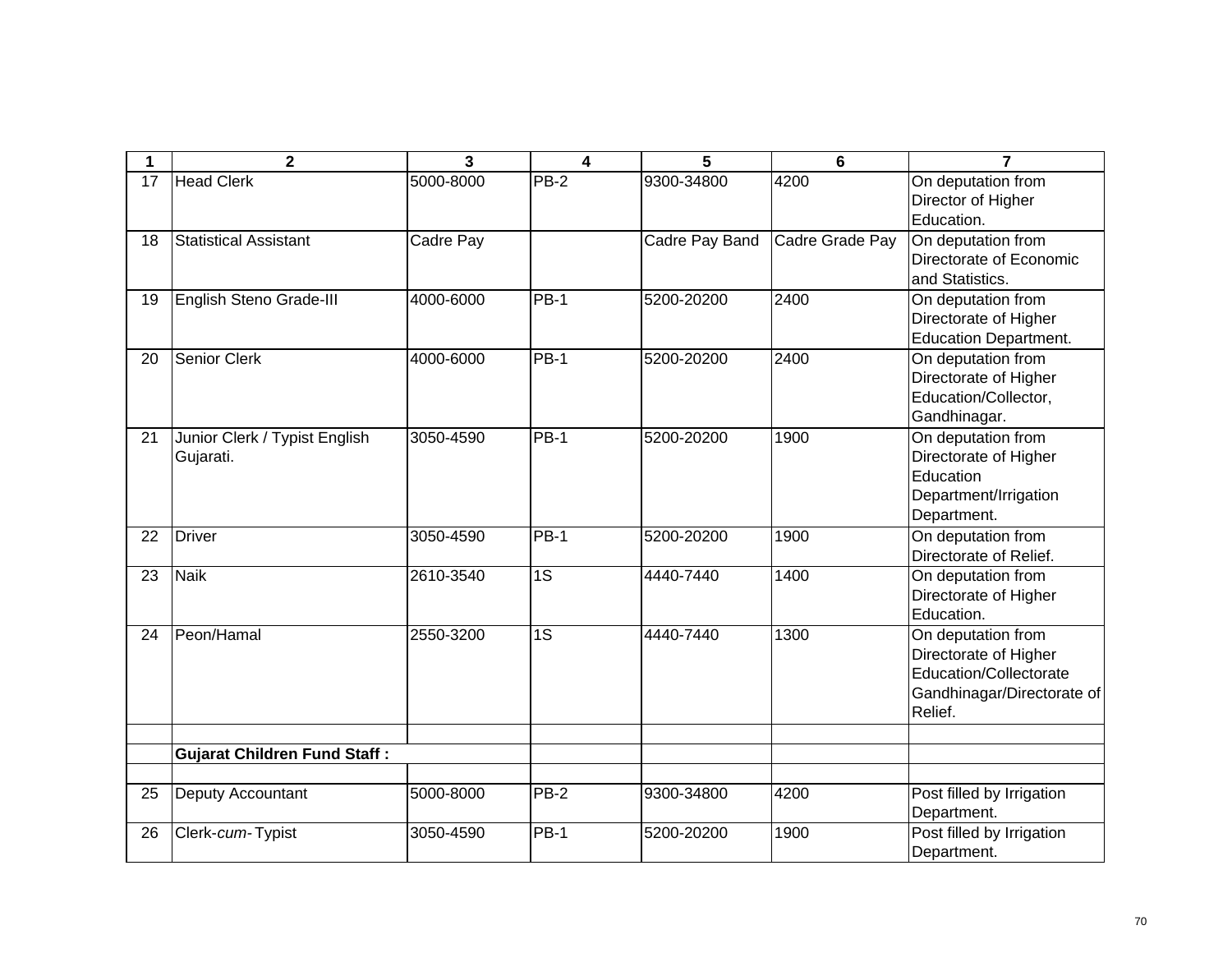| 1  | $\overline{2}$                                              | 3          | 4           | 5              | $6\phantom{1}6$ | $\overline{7}$                                                             |
|----|-------------------------------------------------------------|------------|-------------|----------------|-----------------|----------------------------------------------------------------------------|
| 27 | Peon                                                        | 2550-3200  | 1S          | 4440-7440      | 1300            | Post filled by Irrigation<br>Department.                                   |
|    | <b>District Level Post.</b>                                 |            |             |                |                 |                                                                            |
|    |                                                             |            |             |                |                 |                                                                            |
| 28 | <b>Deputy Collector</b>                                     | Cadre Pay  |             | Cadre Pay Band | Cadre Grade Pay | <b>Gujarat Revenue Services.</b>                                           |
| 29 | Mamlatdar                                                   | Cadre Pay  |             | Cadre Pay Band | Cadre Grade Pay | <b>Gujarat Revenue Services.</b>                                           |
| 30 | <b>Deputy District Primary</b><br><b>Education Officer.</b> | 6500-10500 | $PB-2$      | 9300-34800     | 4200            | On deputation from<br>Directorate of Higher<br>Education.                  |
| 31 | Deputy Mamlatdar                                            | Cadre Pay  |             | Cadre Pay Band | Cadre Grade Pay | On deputation from<br>Revenue Department.                                  |
| 32 | <b>Senior Clerk</b>                                         | 4000-6000  | <b>PB-1</b> | 5200-20200     | 2400            | District Panchayat Service.                                                |
| 33 | <b>Junior Clerk</b>                                         | 3050-4590  | <b>PB-1</b> | 5200-20200     | 1900            | On deputation from<br>Revenue<br>Department/District<br>Panchayat Service. |
| 34 | Gujarati Typist                                             | 3050-4590  | <b>PB-1</b> | 5200-20200     | 1900            | On deputation from<br>Revenue<br>Department/District<br>Panchayat Service. |
| 35 | <b>Driver</b>                                               | 3050-4590  | <b>PB-1</b> | 5200-20200     | 1900            | On deputation from<br>Revenue<br>Department/District<br>Panchayat.         |
| 36 | Peon                                                        | 2550-3200  | 1S          | 4440-7440      | 1300            | On deputation from<br>Revenue<br>Department/District<br>Panchayat Service. |
|    | <b>Taluka Level Post.</b>                                   |            |             |                |                 |                                                                            |
|    |                                                             |            |             |                |                 |                                                                            |
| 37 | <b>Assistant Education Inspector</b>                        | Cadre Pay  |             | Cadre Pay Band | Cadre Grade Pay | On deputation from District<br>Panchayat.                                  |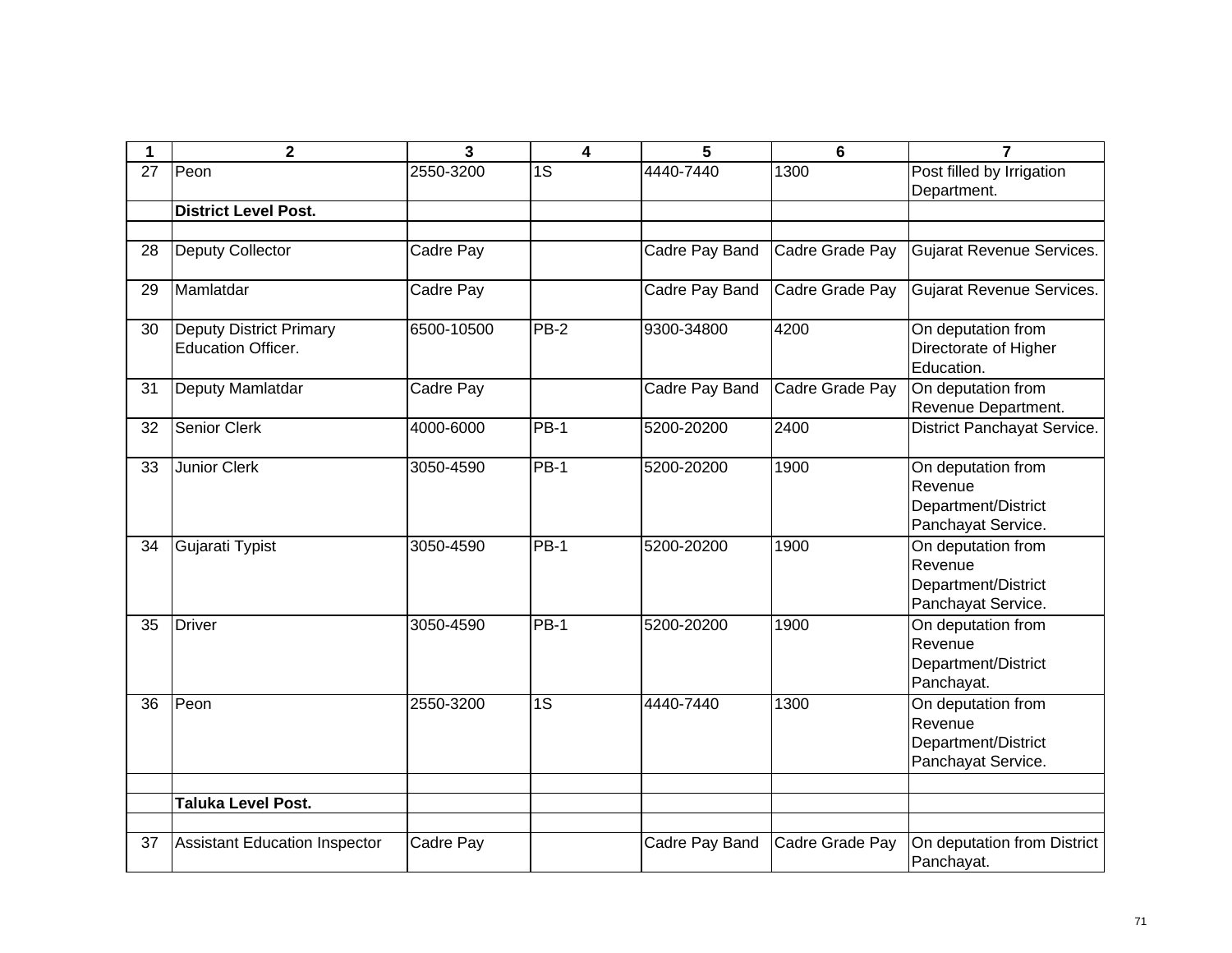| 1           | $\mathbf{2}$                                | $\overline{3}$ | 4           | 5               | 6               | 7                                         |
|-------------|---------------------------------------------|----------------|-------------|-----------------|-----------------|-------------------------------------------|
| 38          | Deputy Mamlatdar                            | Cadre Pay      |             | Cadre Pay Band  | Cadre Grade Pay | On deputation from                        |
|             |                                             |                |             |                 |                 | Revenue Department.                       |
| 39          | <b>Junior Clerk</b>                         | Cadre Pay      |             | Cadre Pay Band  | Cadre Grade Pay | On deputation from District               |
|             |                                             |                |             |                 |                 | Panchayat.                                |
| 40          | Peon                                        | Cadre Pay      |             | Cadre Pay Band  | Cadre Grade Pay | On deputation from District               |
|             |                                             |                |             |                 |                 | Panchayat.                                |
|             |                                             |                |             |                 |                 |                                           |
|             | <b>Gandhinagar / Dang District</b>          |                |             |                 |                 |                                           |
|             | Post:                                       |                |             |                 |                 |                                           |
|             |                                             |                |             |                 |                 |                                           |
| 40          | <b>Assistant Education Inspector</b>        | Cadre Pay      |             | Cadre Pay Band  | Cadre Grade Pay | On deputation from District               |
|             |                                             |                |             |                 |                 | Panchayat.                                |
| 41          | Junior Clerk/Gujarati Typist                | Cadre Pay      |             | Cadre Pay Band  | Cadre Grade Pay | On deputation from District               |
|             |                                             |                |             |                 |                 | Panchayat.<br>On deputation from District |
| 42          | Peon                                        | Cadre Pay      |             | Cadre Pay Band  | Cadre Grade Pay | Panchayat.                                |
|             |                                             |                |             |                 |                 |                                           |
|             | <b>ENERGY AND PETROCHEMICALS DEPARTMENT</b> |                |             |                 |                 |                                           |
|             |                                             |                |             |                 |                 |                                           |
|             | <b>1. CHIEF ELECTRICAL</b>                  |                |             |                 |                 |                                           |
|             | <b>INSPECTOR</b>                            |                |             |                 |                 |                                           |
|             |                                             |                |             |                 |                 |                                           |
|             | <b>Gazetted:</b>                            |                |             |                 |                 |                                           |
|             |                                             |                |             |                 |                 |                                           |
| $\mathbf 1$ | Chief Electrical Inspector and              | 16000-20050    | PB-4        | 37400-67000     | 8900            |                                           |
|             | <b>Collector of Electricity Duty</b>        |                |             |                 |                 |                                           |
| 2           | Deputy Chief Electrical Inspector           | 12000-16500    | PB-3        | 15600-39100     | 7600            |                                           |
|             |                                             |                |             |                 |                 |                                           |
| 3           | Secretary, Licensing Board                  | 10000-15200    | PB-3        | 15600-39100     | 6600            |                                           |
| 4           | <b>Electrical Inspector</b>                 | 10000-15200    | PB-3        | 15600-39100     | 6600            |                                           |
| 5           | <b>Assessment Officer</b>                   | 8000-14050     | $(i)$ PB-3  | (i) 15600-39100 | (i) $5400$      | (i) If the post belongs to                |
|             |                                             |                | $(ii)$ PB-2 | (ii) 9300-34800 | (ii) 5400       | Class-I                                   |
|             |                                             |                |             |                 |                 | (ii) If the post belongs to               |
|             |                                             |                |             |                 |                 | Cass-II cadre                             |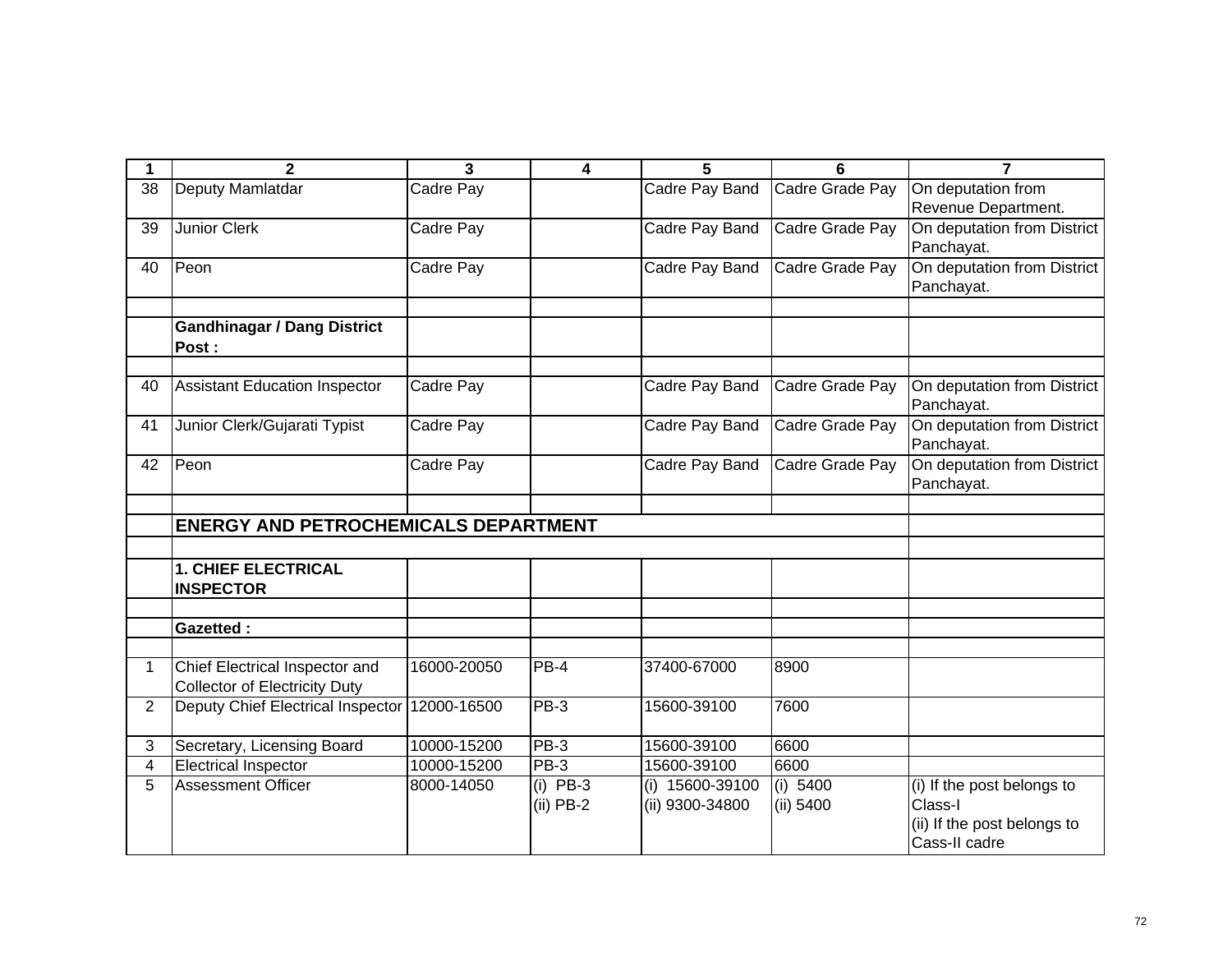| 1               | $\overline{\mathbf{2}}$                  | 3           | $\overline{\mathbf{4}}$ | 5               | 6         | $\overline{7}$              |
|-----------------|------------------------------------------|-------------|-------------------------|-----------------|-----------|-----------------------------|
| 6               | <b>Assistant Electrical Inspector</b>    | 8000-13500  | $(i)$ PB-3              | (i) 15600-39100 | (i) 5400  | (i) If the post belongs to  |
|                 |                                          |             | $(ii)$ PB-2             | (ii) 9300-34800 | (ii) 5400 | Class-I                     |
|                 |                                          |             |                         |                 |           | (ii) If the post belongs to |
|                 |                                          |             |                         |                 |           | Cass-II cadre               |
| $\overline{7}$  | <b>Administrative Officer</b>            | 6500-10500  | $PB-2$                  | 9300-34800      | 4200      |                             |
| 8               | <b>Junior Assistant Electrical</b>       | 6500-10500  | $PB-2$                  | 9300-34800      | 4200      |                             |
|                 |                                          |             |                         |                 |           |                             |
|                 | <b>Non-Gazetted</b>                      |             |                         |                 |           |                             |
| 9               | Superintendent                           | 6500-10500  | $PB-2$                  | 9300-34800      | 4200      |                             |
| 10              | Stenographer Grade-II                    | 5500-9000   | $PB-2$                  | 9300-34800      | 4200      |                             |
| 11              | <b>Head Clerk</b>                        | 5000-8000   | $PB-2$                  | 9300-34800      | 4200      |                             |
| 12              | <b>Electrical Sub-Inspector</b>          | 4500-7000   | $PB-1$                  | 5200-20200      | 2800      |                             |
| 13              | Lift Mechanic                            | 4500-7000   | $PB-1$                  | 5200-20200      | 2800      |                             |
| 14              | Junior Assistant                         | 4000-6000   | $PB-1$                  | 5200-20200      | 2400      |                             |
| 15              | <b>Typist</b>                            | 3050-4590   | $PB-1$                  | 5200-20200      | 1900      |                             |
| 16              | Clerk-cum-Typist                         | 3050-4590   | $PB-1$                  | 5200-20200      | 1900      |                             |
| 17              | Clerk-cum-Tracer                         | 3050-4590   | $PB-1$                  | 5200-20200      | 1900      |                             |
| $\overline{18}$ | <b>Driver</b>                            | 3050-4590   | $PB-1$                  | 5200-20200      | 1900      |                             |
| 19              | Havaldar                                 | 2650-4000   | $\overline{1S}$         | 4440-7440       | 1650      |                             |
| 20              | Peon                                     | 2550-3200   | $\overline{1S}$         | 4440-7440       | 1300      |                             |
| 21              | <b>Lift Mazdoor</b>                      | 2550-3200   | 1S                      | 4440-7440       | 1300      |                             |
|                 |                                          |             |                         |                 |           |                             |
|                 | <b>II. COLLECTOR OF ELECTRICITY DUTY</b> |             |                         |                 |           |                             |
|                 |                                          |             |                         |                 |           |                             |
|                 | <b>Gazetted:</b>                         |             |                         |                 |           |                             |
| 1               | <b>Chief Auditor</b>                     | 10000-15200 | PB-3                    | 15600-39100     | 6600      |                             |
| $\overline{2}$  | <b>Administrative Officer</b>            | 6500-10500  | PB-2                    | 9300-34800      | 4200      |                             |
|                 |                                          |             |                         |                 |           |                             |
|                 | Non-Gazetted:                            |             |                         |                 |           |                             |
| 3               | Superintendent                           | 6500-10500  | $PB-2$                  | 9300-34800      | 4200      |                             |
| 4               | Senior Auditor                           | 5500-9000   | $PB-2$                  | 9300-34800      | 4200      |                             |
| 5               | Stenographer Grade-II                    | 5500-9000   | $PB-2$                  | 9300-34800      | 4200      |                             |
| 6               | Senior Assistant                         | 4500-7000   | $PB-1$                  | 5200-20200      | 2800      |                             |
| $\overline{7}$  | <b>Electricity Duty Inspector</b>        | 4500-7000   | $PB-1$                  | 5200-20200      | 2800      |                             |
| 8               | Junior Assistant                         | 4000-6000   | <b>PB-1</b>             | 5200-20200      | 2400      |                             |
| 9               | Junior Clerk                             | 3050-4590   | $PB-1$                  | 5200-20200      | 1900      |                             |
| 10              | <b>Typist</b>                            | 3050-4590   | $PB-1$                  | 5200-20200      | 1900      |                             |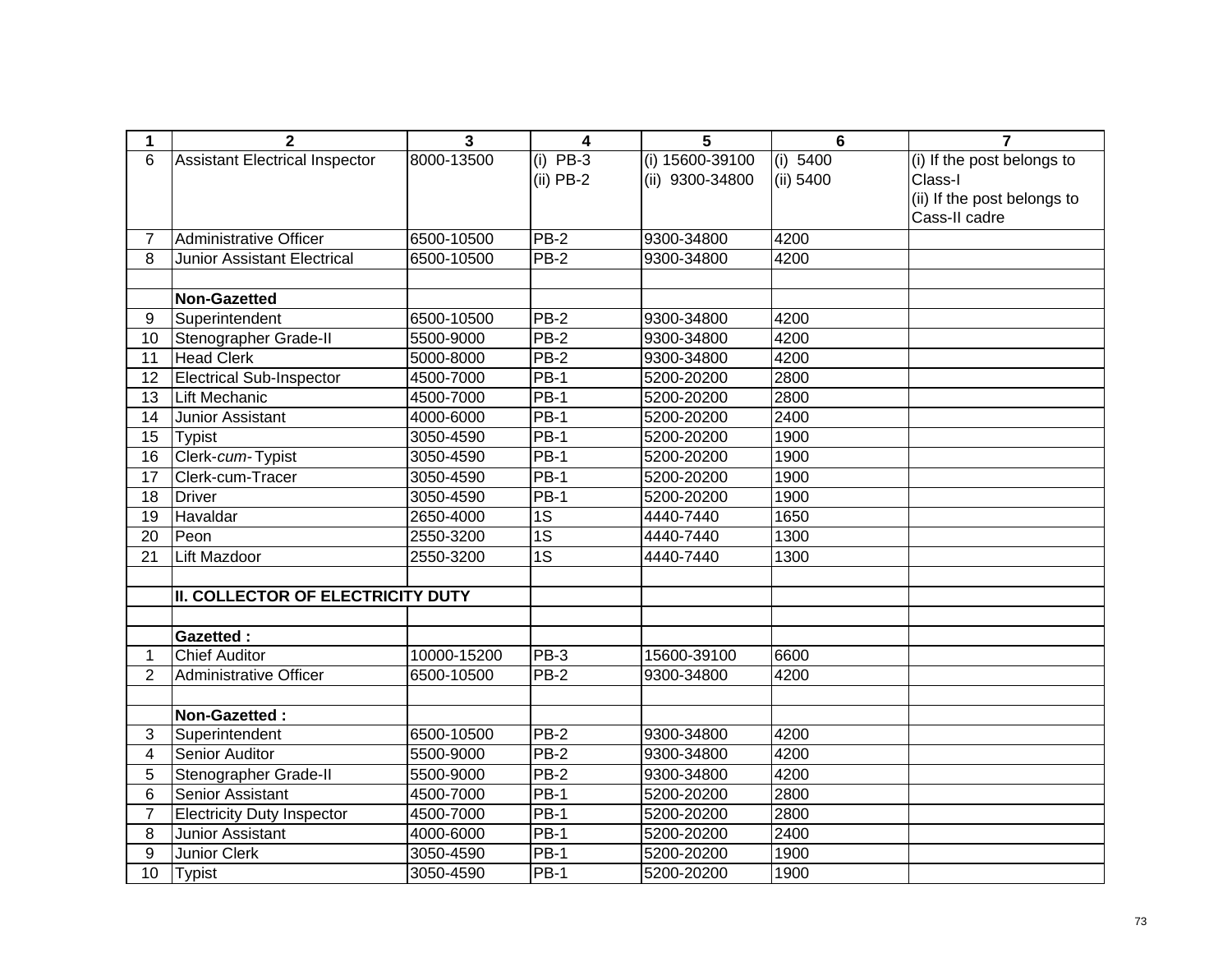| -4 | Peon                             | 2550-3200   | ∣ಎ     | 4440-7440   | 1300 |  |
|----|----------------------------------|-------------|--------|-------------|------|--|
|    |                                  |             |        |             |      |  |
|    | <b>DIRECTOR OF RAIL MOVEMENT</b> |             |        |             |      |  |
|    |                                  |             |        |             |      |  |
|    | <b>Director</b>                  | 16000-20050 | $PB-4$ | 37400-67000 | 8900 |  |
|    |                                  |             |        |             |      |  |

|                | <b>FINANCE DEPARTMENT</b>                                                                                                    |             |        |                |                 |                              |
|----------------|------------------------------------------------------------------------------------------------------------------------------|-------------|--------|----------------|-----------------|------------------------------|
|                |                                                                                                                              |             |        |                |                 |                              |
|                | <b>DIRECTOR OF ACCOUNTS AND TREASURIES</b>                                                                                   |             |        |                |                 |                              |
|                |                                                                                                                              |             |        |                |                 |                              |
|                | <b>Gazetted:</b>                                                                                                             |             |        |                |                 |                              |
|                |                                                                                                                              |             |        |                |                 |                              |
|                | Director of Accounts and<br>Treasuries                                                                                       | 14300-18300 | PB-4   | 37400-67000    | 8700            |                              |
| $\overline{2}$ | Joint Director of Accounts and<br>Treasuries / Examiner, Local<br>Fund Accounts.                                             | 10000-15200 | $PB-3$ | 15600-39100    | 6600            |                              |
| 3              | Deputy Director / Deputy<br>Examiner / Pay and Accounts<br>Officer / Senior Treasury Officer.                                | 10000-15200 | PB-3   | 15600-39100    | 6600            |                              |
| 4              | Treasury Officer (Class-I) /<br><b>Assistant Examiner / Accounts</b><br>Officer (Class-I / Inspecting<br>Treasury Officer)   | 8000-14050  | PB-3   | 15600-39100    | 5400            |                              |
| 5              | <b>System Analyst</b>                                                                                                        | Cadre Pay   |        | Cadre Pay Band | Cadre Grade Pay | Gujarat Statistical Service. |
| 6              | Treasury Officer (Class-II) /<br>Additional Treasury Officer /<br>Junior Assistant Examiner /<br>Accounts Officer (Class-II) | 6500-10500  | PB-2   | 9300-34800     | 4200            |                              |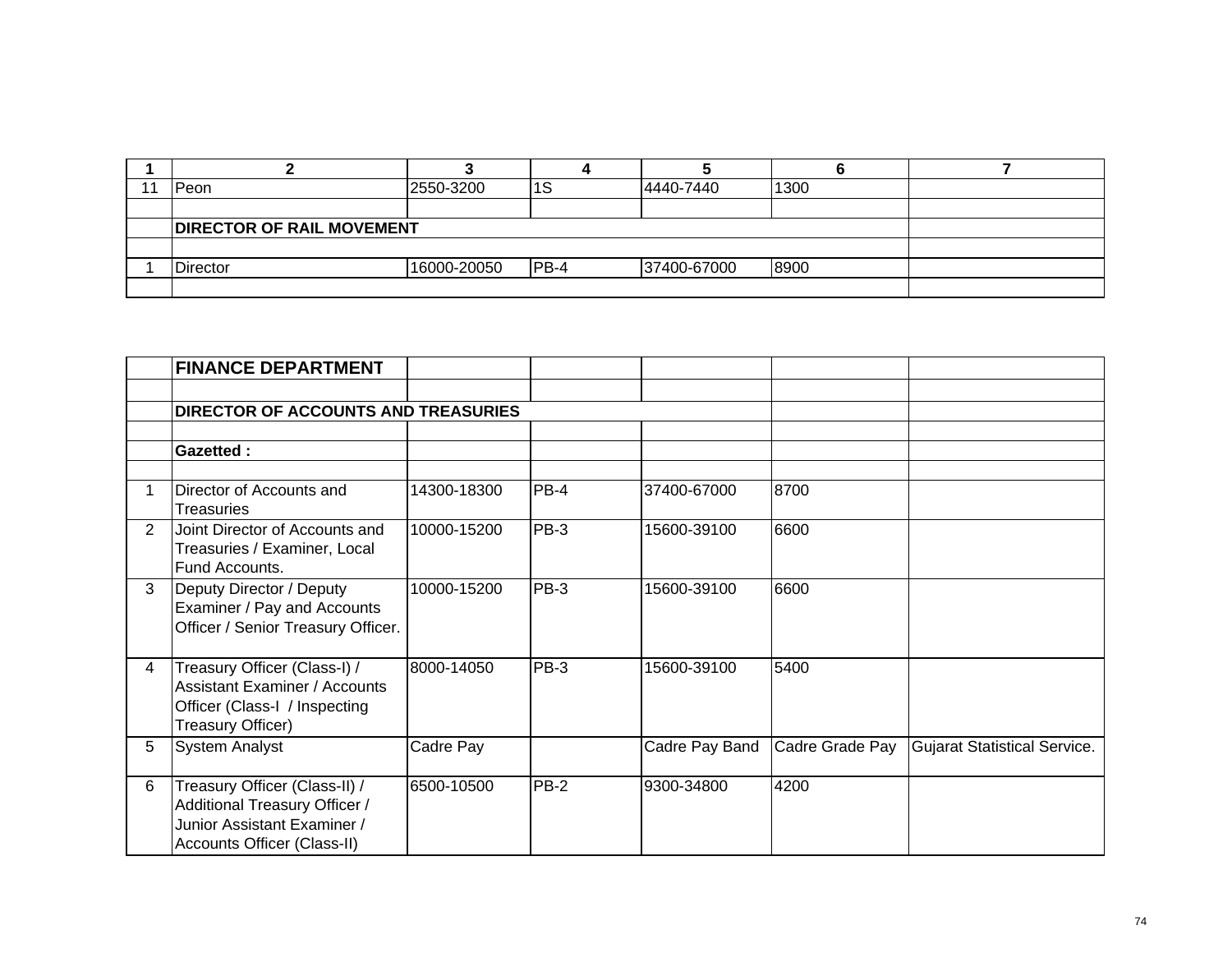| 1              | $\mathbf{2}$                                                  | 3         | 4               | 5          | 6    | $\overline{7}$ |
|----------------|---------------------------------------------------------------|-----------|-----------------|------------|------|----------------|
| $\overline{7}$ | Stenographer Grade-I (Personal 6500-10500                     |           | $PB-2$          | 9300-34800 | 4200 |                |
|                | <b>Assistant to Director)</b>                                 |           |                 |            |      |                |
|                |                                                               |           |                 |            |      |                |
|                |                                                               |           |                 |            |      |                |
|                | Non-Gazetted:                                                 |           |                 |            |      |                |
|                |                                                               |           |                 |            |      |                |
| 8              | Accountant/Auditor/Assistant                                  | 5500-9000 | $PB-2$          | 9300-34800 | 4200 |                |
|                | Treasury Officer/Sub-Treasury                                 |           |                 |            |      |                |
|                | Officer (Group-I)                                             |           |                 |            |      |                |
| 9              | Stenographer Grade-II (Personal 5500-9000                     |           | $PB-2$          | 9300-34800 | 4200 |                |
|                | Assistant to Director / Personal                              |           |                 |            |      |                |
|                | Assistant to Examiner/Personal                                |           |                 |            |      |                |
|                | <b>Assistant to Deputy Director</b>                           |           |                 |            |      |                |
|                | (Electronic Data Processing<br>Cell)                          |           |                 |            |      |                |
|                |                                                               |           |                 |            |      |                |
|                |                                                               |           |                 |            |      |                |
| 10             | Deputy Accountant / Deputy                                    | 5000-8000 | $PB-2$          | 9300-34800 | 4200 |                |
|                | Auditor / Sub-Treasury Officer<br>(Group-II) Stamp Head Clerk |           |                 |            |      |                |
| 11             | Librarian                                                     | 4500-7000 | <b>PB-1</b>     | 5200-20200 | 2800 |                |
| 12             | Sub-Accountant / Sub-Auditor /                                | 4000-6000 | <b>PB-1</b>     | 5200-20200 | 2400 |                |
|                | Cashier (Group-III)                                           |           |                 |            |      |                |
| 13             | Data Entry Machine Operator                                   | 4000-6000 | <b>PB-1</b>     | 5200-20200 | 2400 |                |
|                | (Group-III)                                                   |           |                 |            |      |                |
| 14             | Junior Clerk/Shroff (Group-IV)                                | 3050-4590 | $PB-1$          | 5200-20200 | 1900 |                |
| 15             | Clerk-cum-Typist (Group-IV)                                   | 3050-4590 | <b>PB-1</b>     | 5200-20200 | 1900 |                |
| 16             | Typist (Group-IV)                                             | 3050-4590 | <b>PB-1</b>     | 5200-20200 | 1900 |                |
| 17             | <b>Driver</b>                                                 | 3050-4590 | <b>PB-1</b>     | 5200-20200 | 1900 |                |
| 18             | Havaldar                                                      | 2650-4000 | 1S              | 4440-7440  | 1650 |                |
| 19             | Daftary/Naik                                                  | 2610-3540 | 1S              | 4440-7440  | 1400 |                |
| 20             | Peon                                                          | 2550-3200 | 1S              | 4440-7440  | 1300 |                |
| 21             | <b>Water Bearer</b>                                           | 2550-3200 | 1S              | 4440-7440  | 1300 |                |
| 22             | Sweeper                                                       | 2550-3200 | $\overline{1S}$ | 4440-7440  | 1300 |                |
| 23             | Chowkidar                                                     | 2550-3200 | $\overline{1S}$ | 4440-7440  | 1300 |                |
|                |                                                               |           |                 |            |      |                |
|                | <b>COMMISSIONER OF COMMERCIAL TAX</b>                         |           |                 |            |      |                |
|                |                                                               |           |                 |            |      |                |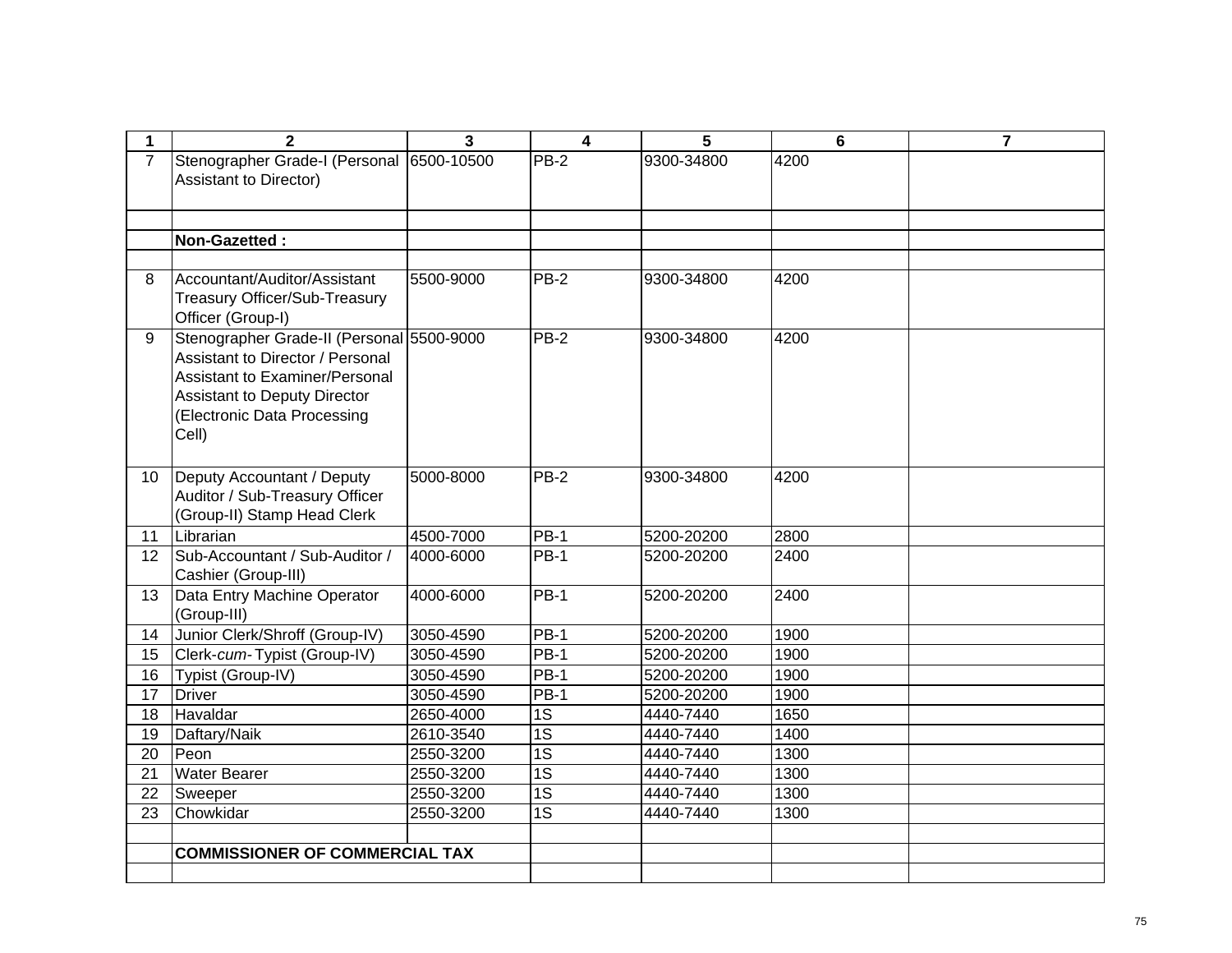| 1              | $\overline{2}$                                                                                                                                                                                                                                                                                    | 3                                            | 4              | 5                                  | 6                           | 7                                         |
|----------------|---------------------------------------------------------------------------------------------------------------------------------------------------------------------------------------------------------------------------------------------------------------------------------------------------|----------------------------------------------|----------------|------------------------------------|-----------------------------|-------------------------------------------|
|                | <b>Gazetted:</b>                                                                                                                                                                                                                                                                                  |                                              |                |                                    |                             |                                           |
|                |                                                                                                                                                                                                                                                                                                   |                                              |                |                                    |                             |                                           |
| 1              | <b>Commissioner of Commercial</b><br>Tax                                                                                                                                                                                                                                                          | <b>Cadre Post</b>                            |                | Cadre Post                         | Cadre Post                  |                                           |
| $\overline{2}$ | Additional Commissioner of<br><b>Commercial Tax</b>                                                                                                                                                                                                                                               | (i) Cadre Post<br>(ii) 14300-18300 (ii) PB-4 | (i) Cadre Post | (i) Cadre Post<br>(ii) 37400-67000 | (i) Cadre Post<br>(ii) 8700 |                                           |
| 3              | Joint Commissioner of<br>Commercial Tax (Vigilance/<br>Enforcement/Audit/ Professional<br>Tax/Divisional level).                                                                                                                                                                                  | 12000-16500                                  | PB-3           | 15600-39100                        | 7600                        |                                           |
| 4              | Deputy Commissioner of<br><b>Commercial Tax Administration-</b><br>cum-Appeals / Audit /<br>Establishment / Inspection<br>/Legal/ Administration/<br>Government Agent before<br>Commercial Tax Tribunal /<br>Manager Data Processing /<br>Recovery / Enforcement /<br>Principal, Training School. | 10000-15200                                  | PB-3           | 15600-39100                        | 6600                        |                                           |
| 5              | Deputy Director (Research)                                                                                                                                                                                                                                                                        | Cadre Pay                                    |                | Cadre Pay Band                     | Cadre Grade Pay             | <b>Gujarat Statistical Service.</b>       |
| 6              | Deputy Collector (Commercial<br>Tax Recovery)                                                                                                                                                                                                                                                     | Cadre Pay                                    |                | Cadre Pay Band                     | Cadre Grade Pay             | <b>Gujarat Administrative</b><br>Service. |
| $\overline{7}$ | Assistant Commissioner of<br><b>Commercial Tax</b>                                                                                                                                                                                                                                                | 8000-13500                                   | PB-3           | 15600-39100                        | 5400                        |                                           |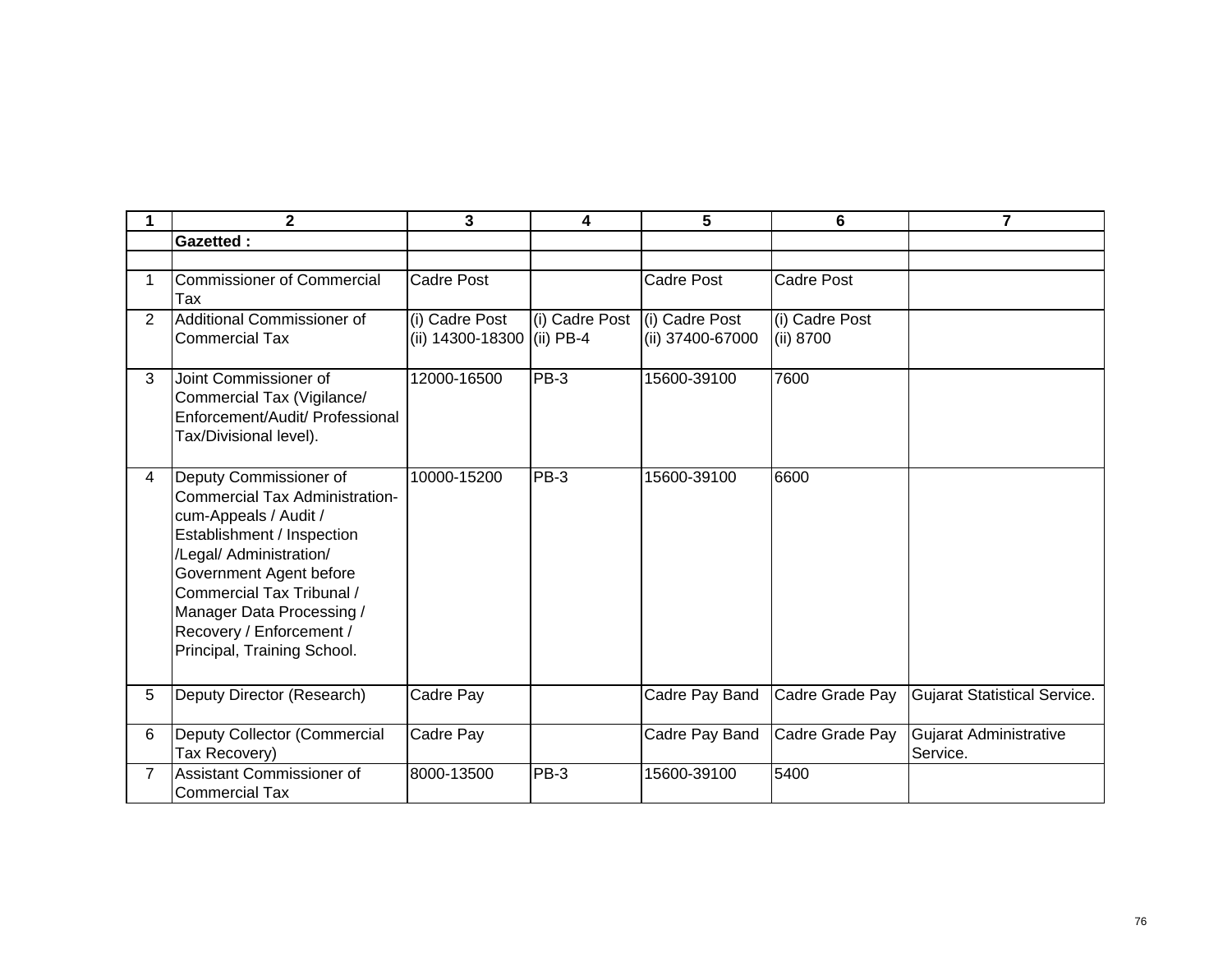| 1               | $\mathbf{2}$                                                                                                                                                                                                                                                                                                                                                   | 3          | 4           | 5              | 6               | $\overline{7}$                                                       |
|-----------------|----------------------------------------------------------------------------------------------------------------------------------------------------------------------------------------------------------------------------------------------------------------------------------------------------------------------------------------------------------------|------------|-------------|----------------|-----------------|----------------------------------------------------------------------|
| 8               | <b>Commercial Tax Officer Class-II</b><br>(Enforcement / Flying squad /<br>Establishment Officer/Vigilance<br>Research/Public Relations<br>Officer/Audit/Data<br>Processing/Service Matter<br><b>Courts/Court Officer for Tribunal</b><br>Cases / Registrar Staff Training<br>School/ Lecturer Staff Training<br>School/Assessment/Profession<br>Tax Officers. | 6500-10500 | PB-2        | 9300-34800     | 4200            |                                                                      |
| 9               | Deputy Director (Accounts)<br>Class-I                                                                                                                                                                                                                                                                                                                          | Cadre Pay  |             | Cadre Pay Band | Cadre Grade Pay | <b>Gujarat Accounts Service.</b>                                     |
| 10 <sup>1</sup> | Statistical Officer/Research<br>Officer                                                                                                                                                                                                                                                                                                                        | Cadre Pay  |             | Cadre Pay Band | Cadre Grade Pay | <b>Gujarat Statistical Service.</b>                                  |
| 11              | Mamlatdar                                                                                                                                                                                                                                                                                                                                                      | Cadre Pay  |             | Cadre Pay Band | Cadre Grade Pay | On deputation from the<br>Revenue Department.                        |
| 12              | Stenographer Grade-I                                                                                                                                                                                                                                                                                                                                           | 6500-10500 | $PB-2$      | 9300-34800     | 4200            |                                                                      |
|                 | Non-Gazetted:                                                                                                                                                                                                                                                                                                                                                  |            |             |                |                 |                                                                      |
| 13              | Stenographer Grade-II                                                                                                                                                                                                                                                                                                                                          | 5500-9000  | PB-2        | 9300-34800     | 4200            |                                                                      |
| 14              | <b>Research Assistant</b>                                                                                                                                                                                                                                                                                                                                      | Cadre Pay  |             | Cadre Pay Band | Cadre Grade Pay | On deputation from the<br>Directorate of Economic<br>and Statistics. |
| 15              | <b>Commercial Tax</b><br>Inspector/Superintendent                                                                                                                                                                                                                                                                                                              | 5500-9000  | $PB-2$      | 9300-34800     | 4200            |                                                                      |
| 16              | Deputy Mamlatdar                                                                                                                                                                                                                                                                                                                                               | Cadre Pay  |             | Cadre Pay Band | Cadre Grade Pay | On deputation from<br>Revenue Department.                            |
| 17              | <b>Circle Officer</b>                                                                                                                                                                                                                                                                                                                                          | Cadre Pay  |             | Cadre Pay Band | Cadre Grade Pay | On deputation from<br>Revenue Department.                            |
| 18              | Supervisor (Data Processing<br>Cell)                                                                                                                                                                                                                                                                                                                           | 4500-7000  | <b>PB-1</b> | 5200-20200     | 2800            |                                                                      |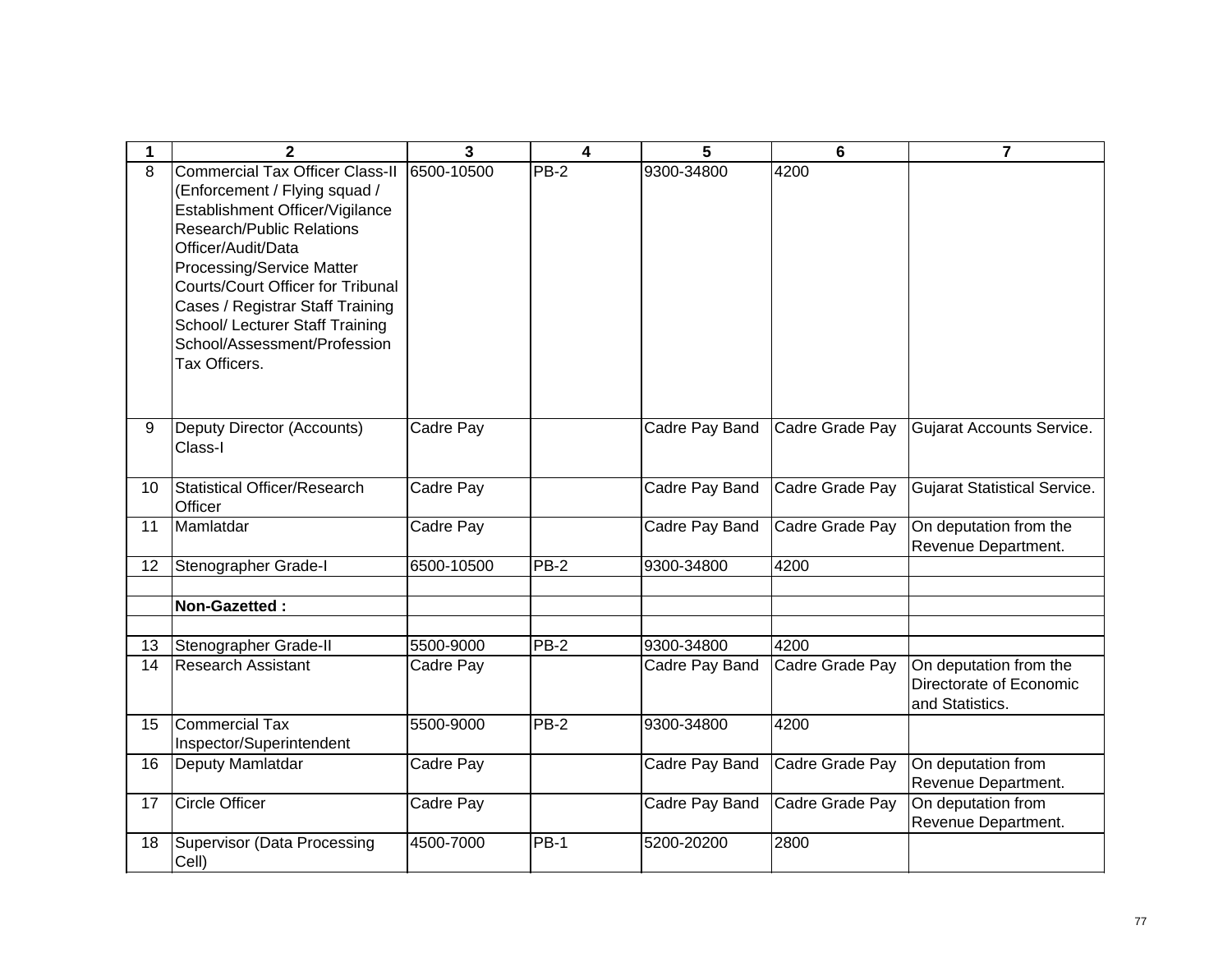| 1               | $\overline{2}$                                 | $\mathbf{3}$ | $\overline{\mathbf{4}}$ | 5              | 6               | $\overline{7}$          |
|-----------------|------------------------------------------------|--------------|-------------------------|----------------|-----------------|-------------------------|
| 19              | <b>Statistical Assistant</b>                   | Cadre Pay    |                         | Cadre Pay Band | Cadre Grade Pay | On deputation from the  |
|                 |                                                |              |                         |                |                 | Directorate of Economic |
|                 |                                                |              |                         |                |                 | and Statistics.         |
| 20              | Stenographer Grade-III                         | 4000-6000    | $PB-1$                  | 5200-20200     | 2400            |                         |
| 21              | Senior Clerk                                   | 4000-6000    | $PB-1$                  | 5200-20200     | 2400            |                         |
| 22              | Junior Clerk/Clerk-cum-                        | 3050-4590    | <b>PB-1</b>             | 5200-20200     | 1900            |                         |
|                 | Typist/Typist                                  |              |                         |                |                 |                         |
| 23              | <b>Punch Operator</b>                          | 3050-4590    | $PB-1$                  | 5200-20200     | 1900            |                         |
| 24              | Talati                                         | Cadre Pay    |                         | Cadre Pay Band | Cadre Grade Pay | On deputation from      |
|                 |                                                |              |                         |                |                 | Revenue Department.     |
| 25              | <b>Driver</b>                                  | 3050-4590    | <b>PB-1</b>             | 5200-20200     | 1900            |                         |
| 26              | Havaldar                                       | 2650-4000    | $\overline{1S}$         | 4440-7440      | 1650            |                         |
| 27              | <b>Naik</b>                                    | 2610-3540    | $\overline{1S}$         | 4440-7440      | 1400            |                         |
| $\overline{28}$ | Daftar Bandh                                   | 2610-3540    | $\overline{1S}$         | 4440-7440      | 1400            |                         |
| 29              | <b>Notice Server</b>                           | 2610-3540    | $\overline{1S}$         | 4440-7440      | 1400            |                         |
| 30              | Peon                                           | 2550-3200    | $\overline{1S}$         | 4440-7440      | 1300            |                         |
| 31              | Hamal                                          | 2550-3200    | $\overline{1S}$         | 4440-7440      | 1300            |                         |
| 32              | Sweeper                                        | 2550-3200    | $\overline{1S}$         | 4440-7440      | 1300            |                         |
| 33              | <b>Water Bearer</b>                            | 2550-3200    | $\overline{1S}$         | 4440-7440      | 1300            |                         |
| 34              | Night Watchman                                 | 2550-3200    | $\overline{1S}$         | 4440-7440      | 1300            |                         |
| 35              | Faras-cum-Mali (Gardner)                       | 2550-3200    | $\overline{1S}$         | 4440-7440      | 1300            |                         |
|                 |                                                |              |                         |                |                 |                         |
|                 | <b>GUJARAT SALES TAX SETTLEMENT COMMISSION</b> |              |                         |                |                 |                         |
|                 |                                                |              |                         |                |                 |                         |
|                 | <b>Gazetted:</b>                               |              |                         |                |                 |                         |
| 1               | Registrar                                      | 6500-10500   | PB-2                    | 9300-34800     | 4200            |                         |
|                 | Non-Gazetted:                                  |              |                         |                |                 |                         |
| 2               | Stenographer Grade-II                          | 5500-9000    | PB-2                    | 9300-34800     | 4200            |                         |
| 3               | Clerk/Clerk-cum-Typist                         | 3050-4590    | <b>PB-1</b>             | 5200-20200     | 1900            |                         |
| $\overline{4}$  | Peon                                           | 2550-3200    | 1S                      | 4440-7440      | 1300            |                         |
|                 |                                                |              |                         |                |                 |                         |
|                 | <b>GUJARAT SALES TAX TRIBUNAL</b>              |              |                         |                |                 |                         |
|                 | <b>Gazetted:</b>                               |              |                         |                |                 |                         |
| 1.              | Registrar Class-I                              | 8000-14050   | PB-3                    | 15600-39100    | 5400            |                         |
| $\overline{2}$  | Registrar Class-II                             | 6500-10500   | $PB-2$                  | 9300-34800     | 4200            |                         |
|                 | Non-Gazetted:                                  |              |                         |                |                 |                         |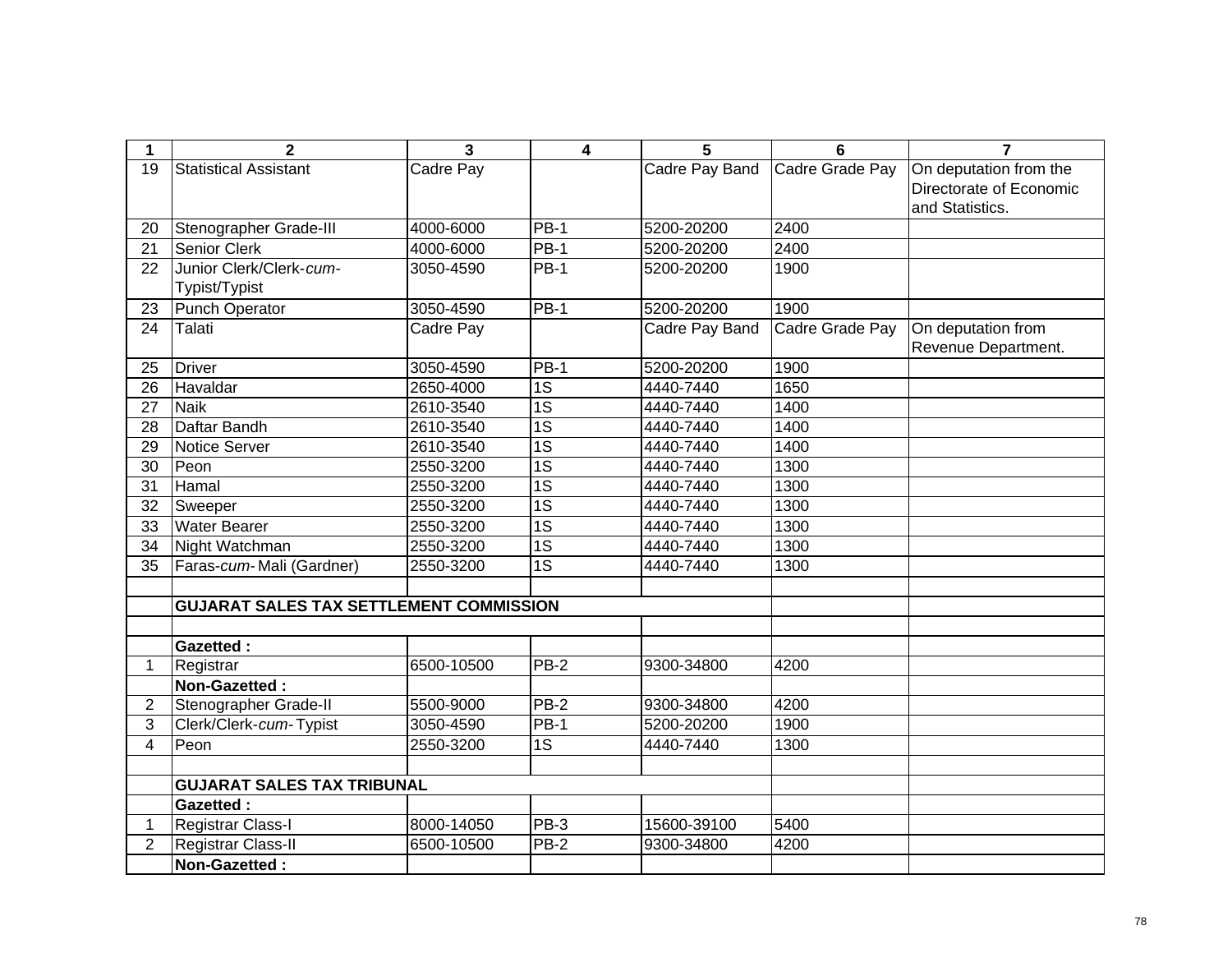| 1               | $\overline{2}$                                       | 3                               | 4                         | 5                                  | 6                       | $\overline{7}$                                                                        |
|-----------------|------------------------------------------------------|---------------------------------|---------------------------|------------------------------------|-------------------------|---------------------------------------------------------------------------------------|
| 3               | Stenographer Grade-II (English)                      | 5500-9000                       | $PB-2$                    | 9300-34800                         | 4200                    |                                                                                       |
| 4               | <b>Head Clerk</b>                                    | 5000-8000                       | <b>PB-2</b>               | 9300-34800                         | 4200                    |                                                                                       |
| 5               | <b>Bench Clerk</b>                                   | 4000-6000                       | <b>PB-1</b>               | 5200-20200                         | 2400                    |                                                                                       |
| 6               | Senior Clerk                                         | 4000-6000                       | PB-1                      | 5200-20200                         | 2400                    |                                                                                       |
| $\overline{7}$  | <b>Clerk</b>                                         | 3050-4590                       | PB-1                      | 5200-20200                         | 1900                    |                                                                                       |
| 8               | <b>Typist</b>                                        | 3050-4590                       | $PB-1$                    | 5200-20200                         | 1900                    |                                                                                       |
| 9               | <b>Naik</b>                                          | 2610-3540                       | $\overline{1S}$           | 4440-7440                          | 1400                    |                                                                                       |
| 10              | Peon                                                 | 2550-3200                       | $\overline{1S}$           | 4440-7440                          | 1300                    |                                                                                       |
|                 |                                                      |                                 |                           |                                    |                         |                                                                                       |
|                 | <b>DIRECTOR OF INSURANCE</b>                         |                                 |                           |                                    |                         |                                                                                       |
|                 | <b>Gazetted:</b>                                     |                                 |                           |                                    |                         |                                                                                       |
| 1               | Director of Insurance                                | 12000-16500                     | <b>PB-3</b>               | 15600-39100                        | 7600                    |                                                                                       |
| $\overline{2}$  | Deputy Director of Insurance                         | 8500-14000                      | <b>PB-3</b>               | 15600-39100                        | 5400                    |                                                                                       |
| 3               | Assistance Director of Insurance                     | 8000-13500                      | $(i)$ PB-3<br>$(ii)$ PB-2 | (i) 15600-39100<br>(ii) 9300-34800 | (i) 5400<br>(ii) 5400   | (i) If the post belongs to<br>Class-I<br>(ii) If the post belongs to<br>Cass-II cadre |
| 4               | <b>Administrative Officer</b>                        | Cadre Pay                       |                           | Cadre Pay Band                     | Cadre Grade Pay         | <b>Gujarat Accounts Service.</b>                                                      |
|                 | Non-Gazetted:                                        |                                 |                           |                                    |                         |                                                                                       |
| 5               | Superintendent                                       | Cadre Pay                       |                           | Cadre Pay Band                     | Cadre Grade Pay         | On deputation from                                                                    |
|                 |                                                      |                                 |                           |                                    |                         | Director of Accounts and<br>Treasuries.                                               |
| 6               | <b>Senior Technical Assistant</b>                    | 5500-9000                       | <b>PB-2</b>               | 9300-34800                         | 4200                    |                                                                                       |
| $\overline{7}$  | <b>Junior Technical Assistant</b>                    | (i) 5500-9000<br>(ii) 4500-7000 | $(i)$ PB-2<br>$(ii)$ PB-1 | (i) 9300-34800<br>(ii) 5200-20200  | $(i)$ 4200<br>(ii) 2800 | Personal Scale.                                                                       |
| 8               | <b>Senior Clerk</b>                                  | 4000-6000                       | $PB-1$                    | 5200-20200                         | 2400                    |                                                                                       |
| 9               | Junior Clerk-cum-Typist                              | 3050-4590                       | PB-1                      | 5200-20200                         | 1900                    |                                                                                       |
| 10              | <b>Driver</b>                                        | 3050-4590                       | <b>PB-1</b>               | 5200-20200                         | 1900                    |                                                                                       |
| $\overline{11}$ | <b>Naik</b>                                          | 2610-3540                       | $\overline{1S}$           | 4440-7440                          | 1400                    |                                                                                       |
| 12              | Peon                                                 | 2550-3200                       | 1S                        | 4440-7440                          | 1300                    |                                                                                       |
|                 |                                                      |                                 |                           |                                    |                         |                                                                                       |
|                 | FOOD, CIVIL SUPPLIES AND CONSUMER AFFAIRS DEPARTMENT |                                 |                           |                                    |                         |                                                                                       |
|                 |                                                      |                                 |                           |                                    |                         |                                                                                       |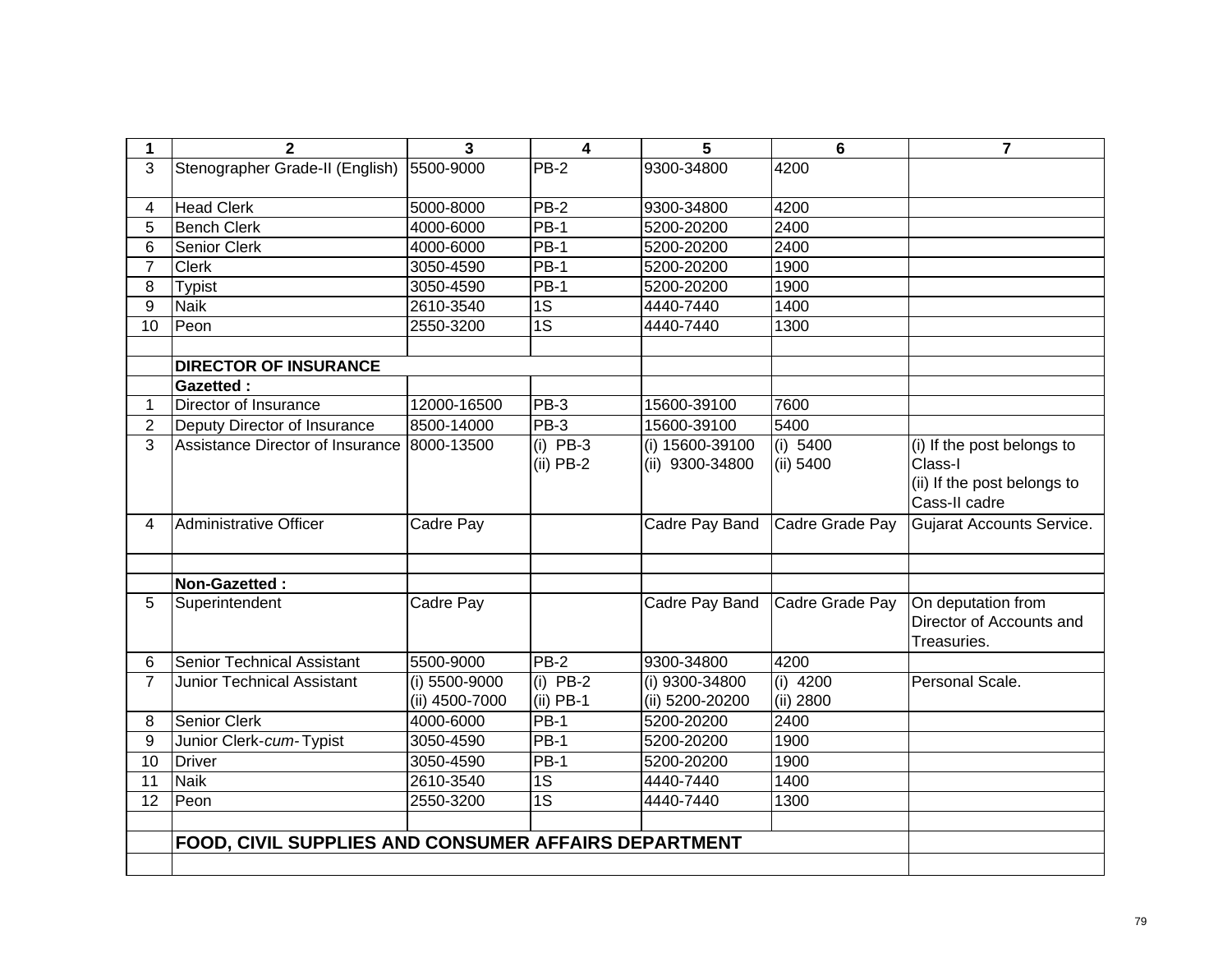| 1              | $\mathbf{2}$                                                                                                                       | 3                 | 4                         | 5                                  | 6                       | $\overline{7}$                                                                        |  |  |  |
|----------------|------------------------------------------------------------------------------------------------------------------------------------|-------------------|---------------------------|------------------------------------|-------------------------|---------------------------------------------------------------------------------------|--|--|--|
|                | <b>DIRECTOR OF CIVIL SUPPLIES</b>                                                                                                  |                   |                           |                                    |                         |                                                                                       |  |  |  |
|                |                                                                                                                                    |                   |                           |                                    |                         |                                                                                       |  |  |  |
|                | <b>Gazetted:</b>                                                                                                                   |                   |                           |                                    |                         |                                                                                       |  |  |  |
| 1              | Director and Joint Secretary                                                                                                       | <b>Cadre Post</b> |                           | <b>Cadre Post</b>                  | <b>Cadre Post</b>       |                                                                                       |  |  |  |
| 2              | Deputy Director                                                                                                                    | 8000-14050        | $(i)$ PB-3<br>$(ii)$ PB-2 | (i) 15600-39100<br>(ii) 9300-34800 | (i) $5400$<br>(ii) 5400 | (i) If the post belongs to<br>Class-I<br>(ii) If the post belongs to<br>Cass-II cadre |  |  |  |
| 3              | <b>Assistant Director</b>                                                                                                          | 6500-10500        | $PB-2$                    | 9300-34800                         | 4200                    |                                                                                       |  |  |  |
| $\overline{4}$ | Stenographer Grade-I                                                                                                               | 6500-10500        | <b>PB-2</b>               | 9300-34800                         | 4200                    |                                                                                       |  |  |  |
|                |                                                                                                                                    |                   |                           |                                    |                         |                                                                                       |  |  |  |
|                | Non-Gazetted:                                                                                                                      |                   |                           |                                    |                         |                                                                                       |  |  |  |
|                |                                                                                                                                    |                   |                           |                                    |                         |                                                                                       |  |  |  |
| 5              | Head Clerk/ Accountant/<br>Inspecting Officer (Inspecting<br>Officer, Cement, Sugar,<br><b>Enforcement Branch Flying</b><br>Squad) | 5000-8000         | PB-2                      | 9300-34800                         | 4200                    |                                                                                       |  |  |  |
| 6              | <b>Statistical Assistant</b>                                                                                                       | Cadre Pay         |                           | Cadre Pay Band                     | Cadre Grade Pay         | On deputation from<br>Directorate of Economics<br>And Statistics.                     |  |  |  |
| $\overline{7}$ | Stenographer Grade-III                                                                                                             | 4000-6000         | <b>PB-1</b>               | 5200-20200                         | 2400                    |                                                                                       |  |  |  |
| 8              | Senior Clerk / Junior Inspector                                                                                                    | 4000-6000         | <b>PB-1</b>               | 5200-20200                         | 2400                    |                                                                                       |  |  |  |
| 9              | <b>Junior Clerk</b>                                                                                                                | 3050-4590         | $PB-1$                    | 5200-20200                         | 1900                    |                                                                                       |  |  |  |
| 10             | <b>Typist</b>                                                                                                                      | 3050-4590         | $PB-1$                    | 5200-20200                         | 1900                    |                                                                                       |  |  |  |
| 11             | <b>Driver</b>                                                                                                                      | 3050-4590         | <b>PB-1</b>               | 5200-20200                         | 1900                    |                                                                                       |  |  |  |
| 12             | <b>Naik</b>                                                                                                                        | 2610-3540         | 1S                        | 4440-7440                          | 1400                    |                                                                                       |  |  |  |
| 13             | Peon                                                                                                                               | 2550-3200         | $\overline{1S}$           | 4440-7440                          | 1300                    |                                                                                       |  |  |  |
|                |                                                                                                                                    |                   |                           |                                    |                         |                                                                                       |  |  |  |
|                | <b>DIRECTOR OF FOOD</b>                                                                                                            |                   |                           |                                    |                         |                                                                                       |  |  |  |
|                |                                                                                                                                    |                   |                           |                                    |                         |                                                                                       |  |  |  |
|                | <b>Gazetted:</b>                                                                                                                   |                   |                           |                                    |                         |                                                                                       |  |  |  |
| 1              | Director of Food                                                                                                                   | 12000-16500       | PB-3                      | 15600-39100                        | 7600                    |                                                                                       |  |  |  |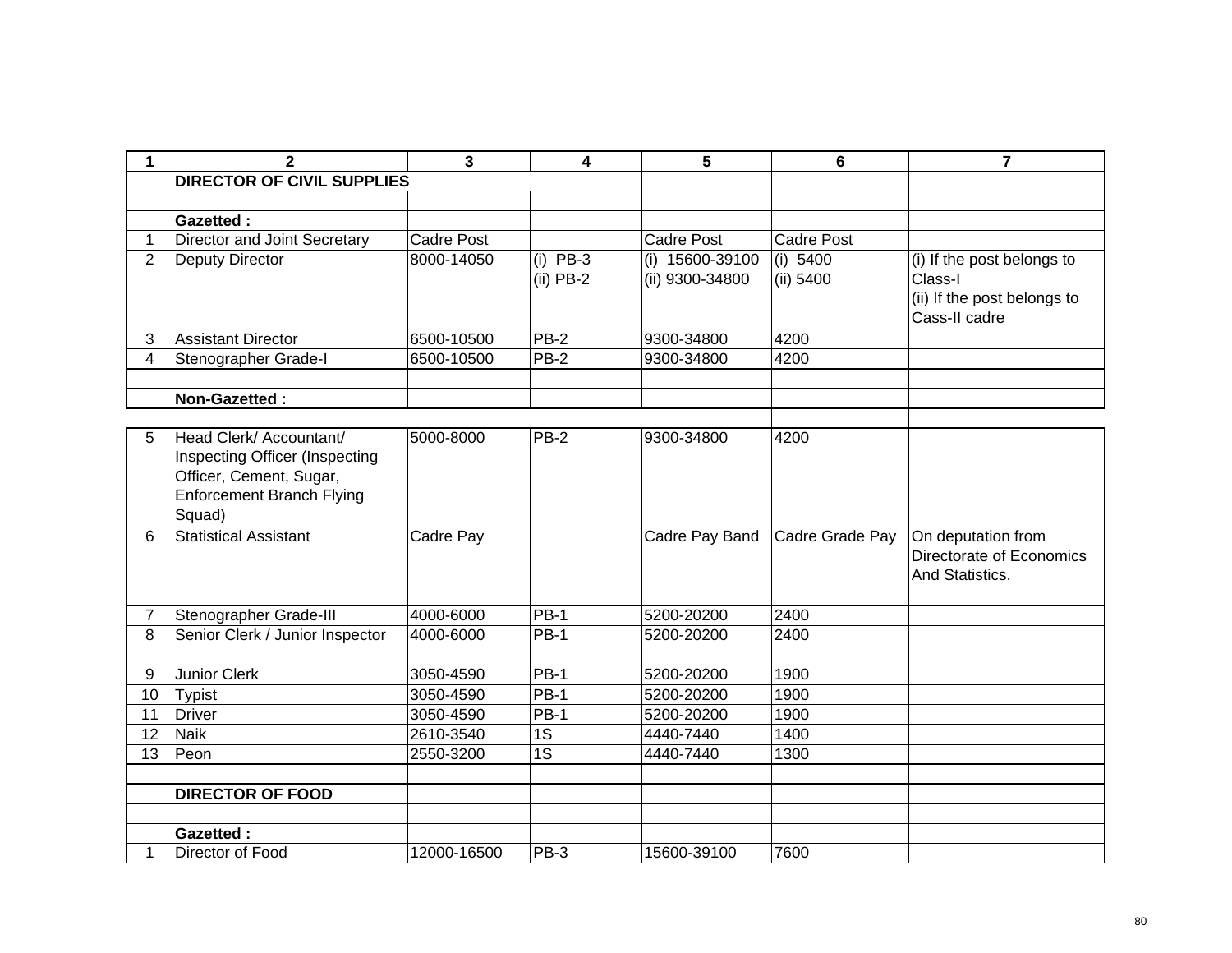| 1              | $\overline{2}$                               | $\overline{3}$ | 4               | 5                 | $6\phantom{1}$  | $\overline{7}$                                                    |
|----------------|----------------------------------------------|----------------|-----------------|-------------------|-----------------|-------------------------------------------------------------------|
| $\overline{2}$ | Deputy Director                              | 8000-14050     | $(i)$ PB-3      | $(i)$ 15600-39100 | (i) 5400        | (i) If the post belongs to                                        |
|                |                                              |                | $(ii)$ PB-2     | (ii) 9300-34800   | (ii) 5400       | Class-I                                                           |
|                |                                              |                |                 |                   |                 | (ii) If the post belongs to                                       |
|                |                                              |                |                 |                   |                 | Cass-II cadre                                                     |
| 3              | <b>Assistant Director</b>                    | 6500-10500     | <b>PB-2</b>     | 9300-34800        | 4200            |                                                                   |
| 4              | Stenographer Grade-II                        | 5500-9000      | $PB-2$          | 9300-34800        | 4200            |                                                                   |
| $\overline{5}$ | <b>Head Clerk/Inspecting Officer</b>         | 5000-8000      | $PB-2$          | 9300-34800        | 4200            |                                                                   |
| 6              | <b>Statistical Assistant</b>                 | Cadre Pay      |                 | Cadre Pay Band    | Cadre Grade Pay | On deputation from<br>Directorate of Economics<br>And Statistics. |
| 7              | Senior Clerk/Junior Inspector                | 4000-6000      | <b>PB-1</b>     | 5200-20200        | 2400            |                                                                   |
| 8              | <b>Junior Clerk</b>                          | 3050-4590      | $PB-1$          | 5200-20200        | 1900            |                                                                   |
| 9              | <b>Typist</b>                                | 3050-4590      | $PB-1$          | 5200-20200        | 1900            |                                                                   |
| 10             | <b>Driver</b>                                | 3050-4590      | <b>PB-1</b>     | 5200-20200        | 1900            |                                                                   |
| 11             | <b>Naik</b>                                  | 2610-3540      | 1S              | 4440-7440         | 1400            |                                                                   |
| 12             | Peon                                         | 2550-3200      | $\overline{1S}$ | 4440-7440         | 1300            |                                                                   |
|                |                                              |                |                 |                   |                 |                                                                   |
|                | <b>FOOD AND CIVIL SUPPLIES CONTROLLER</b>    |                |                 |                   |                 |                                                                   |
|                |                                              |                |                 |                   |                 |                                                                   |
|                | <b>Gazetted:</b>                             |                |                 |                   |                 |                                                                   |
| 1              | <b>Food and Civil Supplies</b><br>Controller | 12000-16500    | PB-3            | 15600-39100       | 7600            |                                                                   |
| $\overline{2}$ | Deputy Food and Civil Suppliers 8000-14050   |                | $(i)$ PB-3      | (i) 15600-39100   | (i) 5400        | (i) If the post belongs to                                        |
|                | Controller                                   |                | $(ii)$ PB-2     | (ii) 9300-34800   | $(ii)$ 5400     | Class-I<br>(ii) If the post belongs to<br>Cass-II cadre           |
| 3              | <b>Assistant Food and Civil</b>              | 6500-10500     | $PB-2$          | 9300-34800        | 4200            |                                                                   |
|                | <b>Suppliers Controller</b>                  |                |                 |                   |                 |                                                                   |
|                |                                              |                |                 |                   |                 |                                                                   |
|                | Non-Gazetted:                                |                |                 |                   |                 |                                                                   |
| 4              | Senior Accountant                            | 5500-9000      | <b>PB-2</b>     | 9300-34800        | 4200            |                                                                   |
| 5              | Stenographer Grade-II                        | 5500-9000      | $PB-2$          | 9300-34800        | 4200            |                                                                   |
| 6              | Chief Supply Inspector/ Supply               | (i) 5000-8000  |                 | (i) 9300-34800    |                 | Personal Scale.                                                   |
|                | Aval Karkoon/Supply                          | (ii) 4000-6000 |                 | (ii) 5200-20200   |                 |                                                                   |
|                | Accountant/Zonal Officer/Supply              |                |                 |                   |                 |                                                                   |
|                | Inspector.                                   |                |                 |                   |                 |                                                                   |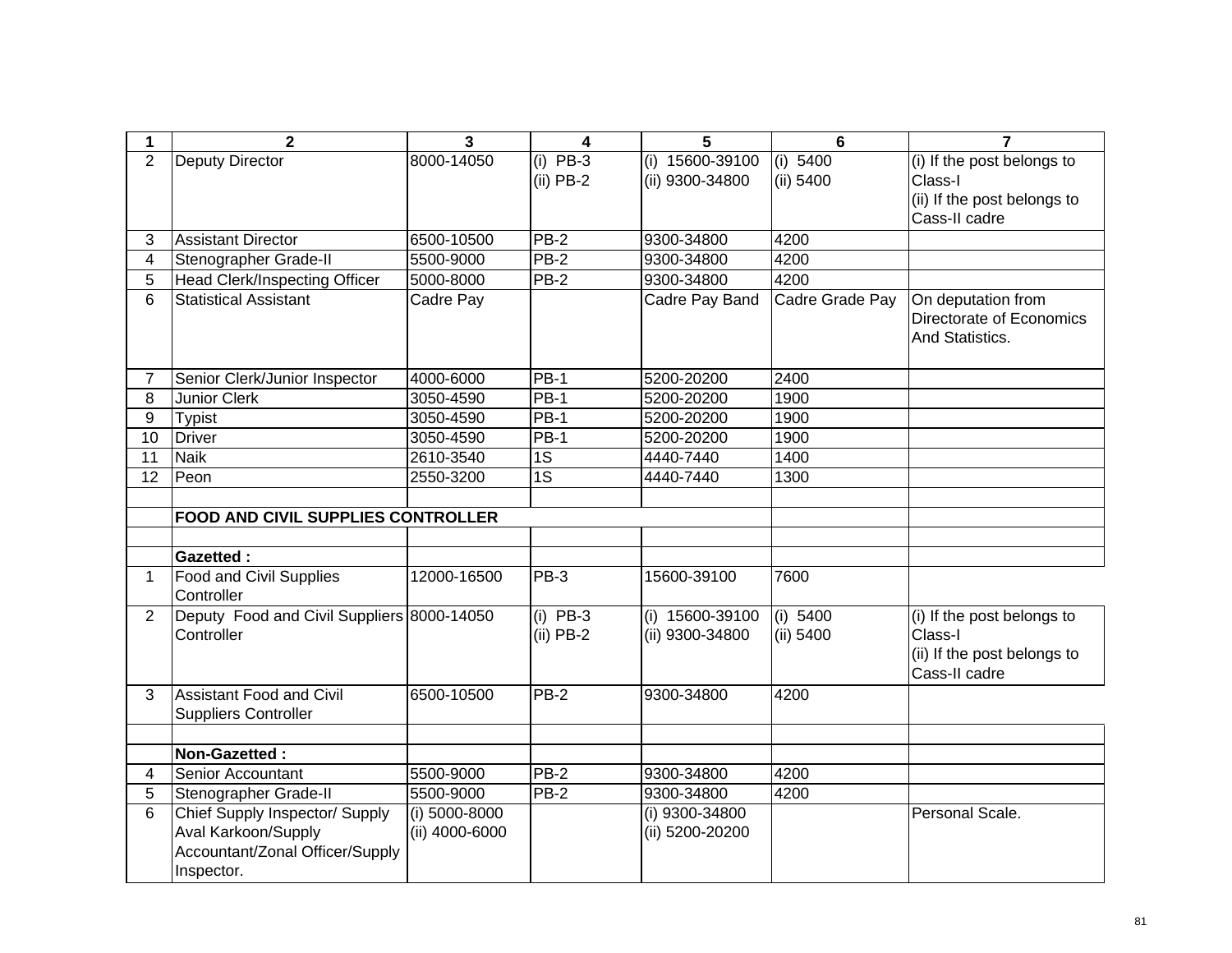| 1              | $\mathbf{2}$                                                                        | 3                | 4                            | 5                                      | $6\phantom{1}$              | $\overline{7}$                                                                            |
|----------------|-------------------------------------------------------------------------------------|------------------|------------------------------|----------------------------------------|-----------------------------|-------------------------------------------------------------------------------------------|
| $\overline{7}$ | <b>Assistant Zonal Officer</b>                                                      | 4000-6000        | $PB-1$                       | 5200-20200                             | 2400                        |                                                                                           |
| 8              | Clerk/Typist                                                                        | 3050-4590        | <b>PB-1</b>                  | 5200-20200                             | 1900                        |                                                                                           |
| 9              | <b>Driver</b>                                                                       | 3050-4590        | <b>PB-1</b>                  | 5200-20200                             | 1900                        |                                                                                           |
| 10             | <b>Naik</b>                                                                         | 2610-3540        | 1S                           | 4440-7440                              | 1400                        |                                                                                           |
| 11             | Peon                                                                                | 2550-3200        | 1S                           | 4440-7440                              | 1300                        |                                                                                           |
|                |                                                                                     |                  |                              |                                        |                             |                                                                                           |
|                | <b>CONTROLLER OF LEGAL METROLOGY</b>                                                |                  |                              |                                        |                             |                                                                                           |
|                |                                                                                     |                  |                              |                                        |                             |                                                                                           |
|                | <b>Gazetted:</b>                                                                    |                  |                              |                                        |                             |                                                                                           |
|                |                                                                                     |                  |                              |                                        |                             |                                                                                           |
| $\mathbf{1}$   | Controller of Legal Metrology                                                       | 12000-16500      | $PB-3$                       | 15600-39100                            | 7600                        |                                                                                           |
| $\overline{2}$ | Deputy Controller of Weights<br>and Measures (Head office and<br>Regional Offices). | $(a)$ 8500-14000 | $(a)(i)$ PB-3<br>$(ii)$ PB-2 | $(a)(i)15600-39100$<br>(ii) 9300-34800 | $(a)$ (i) 5400<br>(ii) 5400 | (a) (i) If the post belongs to<br>Class-I<br>(ii) If the post belongs to<br>Cass-II cadre |
|                |                                                                                     | (b) 8000-13500   | $(b)(i)$ PB-3<br>$(ii)$ PB-2 | (b)(i)15600-39100<br>(ii) 9300-34800   | (b) (i) 5400<br>(ii) 5400   | (b) (i) If the post belongs to<br>Class-I<br>(ii) If the post belongs to<br>Cass-II cadre |
| 3              | <b>Accounts Officer</b>                                                             | Cadre Pay        |                              | Cadre Pay Band                         |                             | <b>Gujarat Accounts Service.</b>                                                          |
| 4              | <b>Assistant Controller of Weights</b><br>and Measures                              | 6500-10500       | <b>PB-2</b>                  | 9300-34800                             | 4200                        |                                                                                           |
| 5              | Administrative Officer                                                              | 6500-10500       | <b>PB-2</b>                  | 9300-34800                             | 4200                        |                                                                                           |
|                |                                                                                     |                  |                              |                                        |                             |                                                                                           |
|                | Non-Gazetted:                                                                       |                  |                              |                                        |                             |                                                                                           |
|                |                                                                                     |                  |                              |                                        |                             |                                                                                           |
| 6              | Senior Inspector of Weights and 5500-9000<br><b>Measures</b>                        |                  | $PB-2$                       | 9300-34800                             | 4200                        |                                                                                           |
| $\overline{7}$ | Auditor                                                                             | Cadre Pay        |                              | Cadre Pay Band                         | Cadre Grade Pay             | On deputation from<br>Directorate of Accounts<br>and Treasuries.                          |
| 8              | Stenographer Grade-II                                                               | 5500-9000        | PB-2                         | 9300-34800                             | 4200                        |                                                                                           |
| 9              | <b>Head Clerk</b>                                                                   | 5000-8000        | PB-2                         | 9300-34800                             | 4200                        |                                                                                           |
| 10             | Junior Inspector of Weights and<br><b>Measures</b>                                  | 4500-7000        | <b>PB-1</b>                  | 5200-20200                             | 2800                        |                                                                                           |
| 11             | Mistry                                                                              | 4000-6000        | <b>PB-1</b>                  | 5200-20200                             | 2400                        |                                                                                           |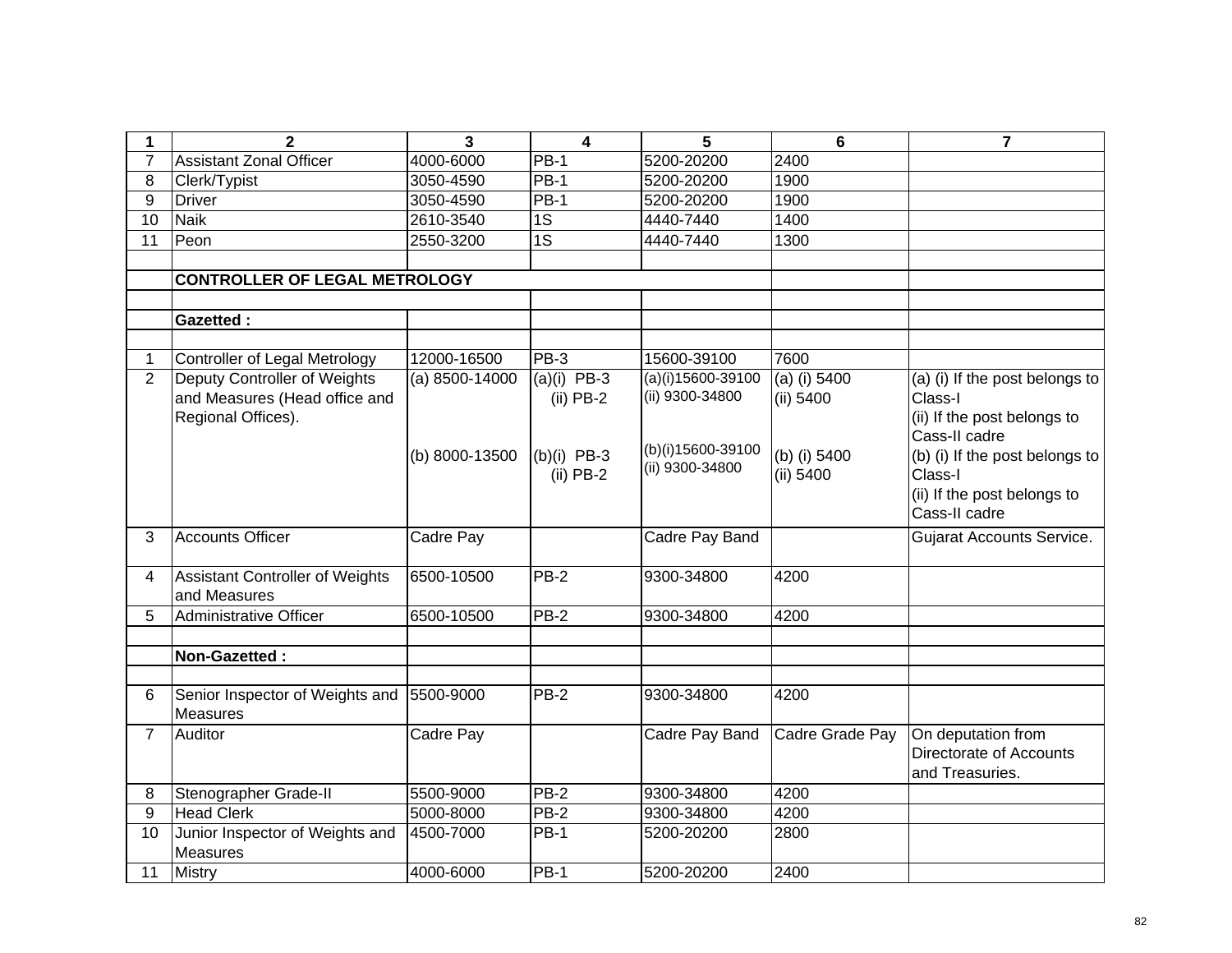| 1               | $\mathbf{2}$                                                 | 3                 | $\overline{\mathbf{4}}$ | 5                 | 6                 | 7                               |
|-----------------|--------------------------------------------------------------|-------------------|-------------------------|-------------------|-------------------|---------------------------------|
| 12              | Senior Clerk                                                 | 4000-6000         | PB-1                    | 5200-20200        | 2400              |                                 |
| 13              | Junior Clerk/Clerk-Typist/ Typist                            | 3050-4590         | <b>PB-1</b>             | 5200-20200        | 1900              |                                 |
|                 |                                                              |                   |                         |                   |                   |                                 |
| 14              | <b>Driver</b>                                                | 3050-4590         | $PB-1$                  | 5200-20200        | 1900              |                                 |
| 15              | <b>Manual Assistant</b>                                      | 3050-4590         | $PB-1$                  | 5200-20200        | 1900              |                                 |
| 16              | <b>Naik</b>                                                  | 2610-3540         | 1S                      | 4440-7440         | 1400              |                                 |
| 17              | Watchman / Peon                                              | 2550-3200         | 1S                      | 4440-7440         | 1300              |                                 |
|                 |                                                              |                   |                         |                   |                   |                                 |
|                 | <b>GENERAL ADMINISTRATION DEPARTMENT</b>                     |                   |                         |                   |                   |                                 |
|                 |                                                              |                   |                         |                   |                   |                                 |
|                 | <b>GOVERNOR'S SECRETARIAT</b>                                |                   |                         |                   |                   |                                 |
|                 |                                                              |                   |                         |                   |                   |                                 |
|                 | <b>Gazetted:</b>                                             |                   |                         |                   |                   |                                 |
| 1               | Secretary to the Governor                                    | <b>Cadre Post</b> |                         | <b>Cadre Post</b> | <b>Cadre Post</b> |                                 |
| $\overline{2}$  | <b>Officer on Special Duty</b>                               | <b>Cadre Post</b> |                         | <b>Cadre Post</b> | <b>Cadre Post</b> |                                 |
| 3               | Private Secretary to the<br>Governor                         | <b>Cadre Post</b> |                         | <b>Cadre Post</b> | <b>Cadre Post</b> | Secretariat Service.            |
| 4               | Under Secretary to the Governor Cadre Post                   |                   |                         | <b>Cadre Post</b> | <b>Cadre Post</b> | Secretariat Service.            |
| 5               | Personal Secretary to the<br>Governor                        | 6500-10500        | $PB-2$                  | 9300-34800        | 4200              |                                 |
| 6               | Press Secretary to the Governor                              | Cadre Pay         |                         | Cadre Pay Band    | Cadre Grade Pay   | Gujarat Information<br>Service. |
| $\overline{7}$  | <b>Section Officer</b>                                       | Cadre Pay         |                         | Cadre Pay Band    | Cadre Grade Pay   | Gujarat Information<br>Service. |
| 8               | Police Inspector                                             | Cadre Pay         |                         | Cadre Pay Band    | Cadre Grade Pay   | Gujarat Police Service.         |
|                 | Non-Gazetted:                                                |                   |                         |                   |                   |                                 |
| 9               | Private Secretary to Secretary to 6500-10500<br>the Governor |                   | $PB-2$                  | 9300-34800        | 4200              |                                 |
| 10              | Language Personal Assistant to<br>the Governor               | 5500-9000         | $PB-2$                  | 9300-34800        | 4200              |                                 |
| 11              | Personal Assistant to the<br>Governor                        | 5500-9000         | $PB-2$                  | 9300-34800        | 4200              |                                 |
| 12 <sup>2</sup> | Stenographer Grade-II                                        | 5500-9000         | $PB-2$                  | 9300-34800        | 4200              |                                 |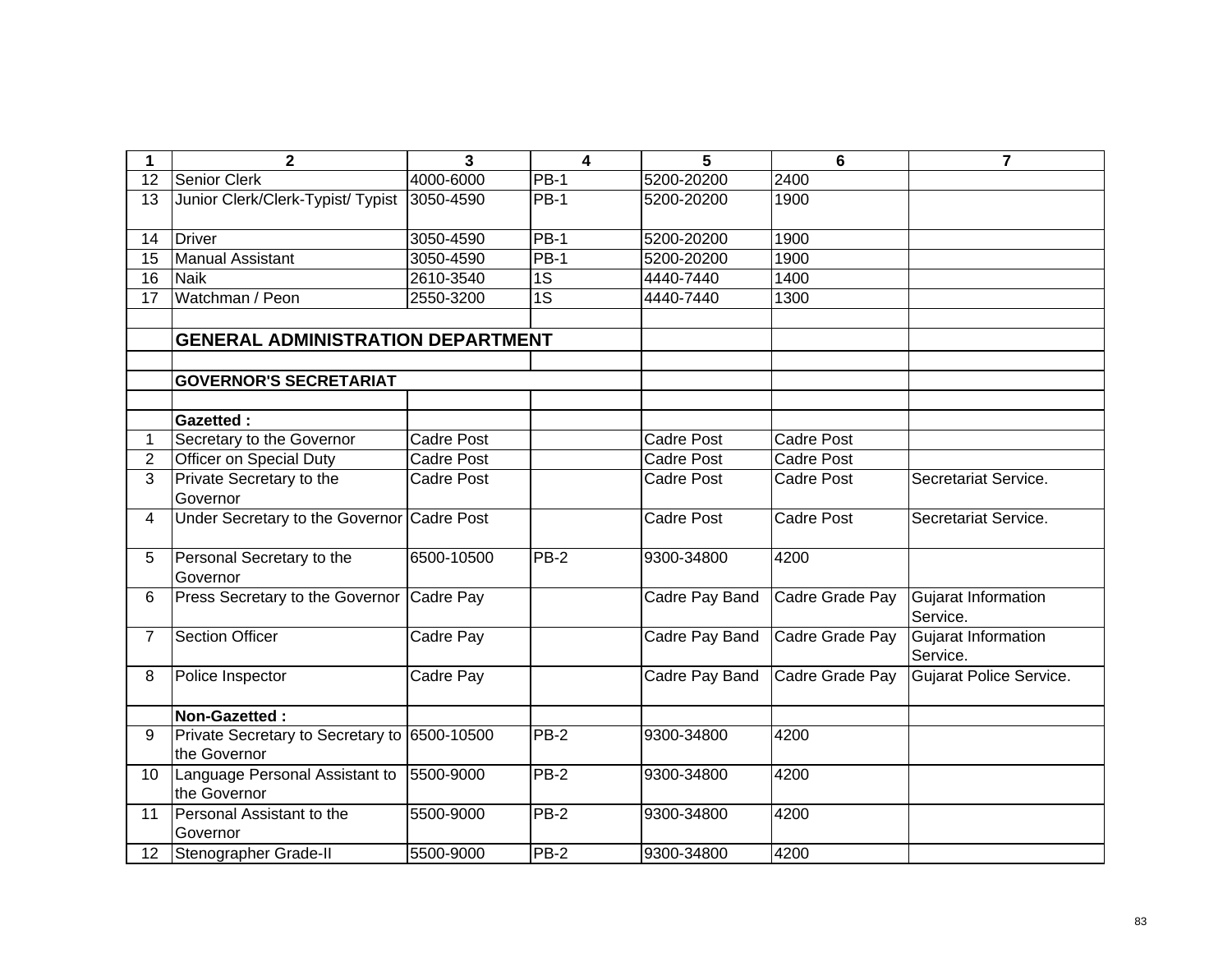|                 | $\mathbf 2$                                                         | $\mathbf{3}$      | $\overline{\mathbf{4}}$ | 5                     | 6                 | $\overline{7}$                            |
|-----------------|---------------------------------------------------------------------|-------------------|-------------------------|-----------------------|-------------------|-------------------------------------------|
| $\overline{13}$ | <b>Deputy Section Officer</b>                                       | Cadre Pay         |                         | Cadre Pay Band        | Cadre Grade Pay   | <b>Secretariat Service</b>                |
| 14              | Police Sub-Inspector                                                | Cadre Pay         |                         | <b>Cadre Pay Band</b> | Cadre Grade Pay   | On deputation from Police<br>Department.  |
| 15              | Assistant Personal Assistant to<br>the Governor.                    | 5000-8000         | $PB-2$                  | 9300-34800            | 4200              |                                           |
| 16              | <b>Traffic Head Constable</b>                                       | Cadre Pay         |                         | Cadre Pay Band        | Cadre Grade Pay   | On deputation from Police<br>Department.  |
| 17              | <b>Armed Head Constable</b>                                         | Cadre Pay         |                         | Cadre Pay Band        | Cadre Grade Pay   | On deputation from Police<br>Department.  |
| 18              | Clerk/Clerk-cum-Typist/Typist                                       | 3050-4590         | $PB-1$                  | 5200-20200            | 1900              |                                           |
| 19              | <b>Driver</b>                                                       | 3050-4590         | <b>PB-1</b>             | 5200-20200            | 1900              |                                           |
| 20              | Scooter Driver                                                      | 3050-4590         | <b>PB-1</b>             | 5200-20200            | 1900              |                                           |
| 21              | Armed Police Constable/Armed<br>Police Constable (Driver)           | Cadre Pay         |                         | Cadre Pay Band        | Cadre Grade Pay   | On deputation from Police<br>Department.  |
|                 |                                                                     |                   |                         |                       |                   |                                           |
| 22              | <b>Naik</b>                                                         | 2610-3540         | 1S                      | 4440-7440             | 1400              |                                           |
| 23              | Peon                                                                | 2550-3200         | 1S                      | 4440-7440             | 1300              |                                           |
|                 | <b>COMPTROLLER OF HOUSEHOLD TO THE GOVERNOR</b><br><b>Gazetted:</b> |                   |                         |                       |                   |                                           |
| 1               | Comptroller of Household to the<br>Governor.                        | 8500-14000        | $PB-3$                  | 15600-39100           | 5400              |                                           |
| $\overline{2}$  | A.D.C. to the Governor                                              | Cadre Post        |                         | <b>Cadre Post</b>     | <b>Cadre Post</b> | Navy/I.P.S.                               |
| 3               | <b>Medical Officer</b>                                              | <b>Cadre Post</b> |                         | <b>Cadre Post</b>     | <b>Cadre Post</b> | <b>Gujarat Medical Service.</b>           |
| $\overline{4}$  | <b>Assistant Comptroller of</b><br>Household to the Governor.       | <b>Cadre Post</b> |                         | <b>Cadre Post</b>     | <b>Cadre Post</b> | <b>Gujarat Administrative</b><br>Service. |
| 5               | Section Officer/House<br>Superintendent.                            | <b>Cadre Post</b> |                         | <b>Cadre Post</b>     | <b>Cadre Post</b> | Secretariat Service.                      |
|                 | Non-Gazetted:                                                       |                   |                         |                       |                   |                                           |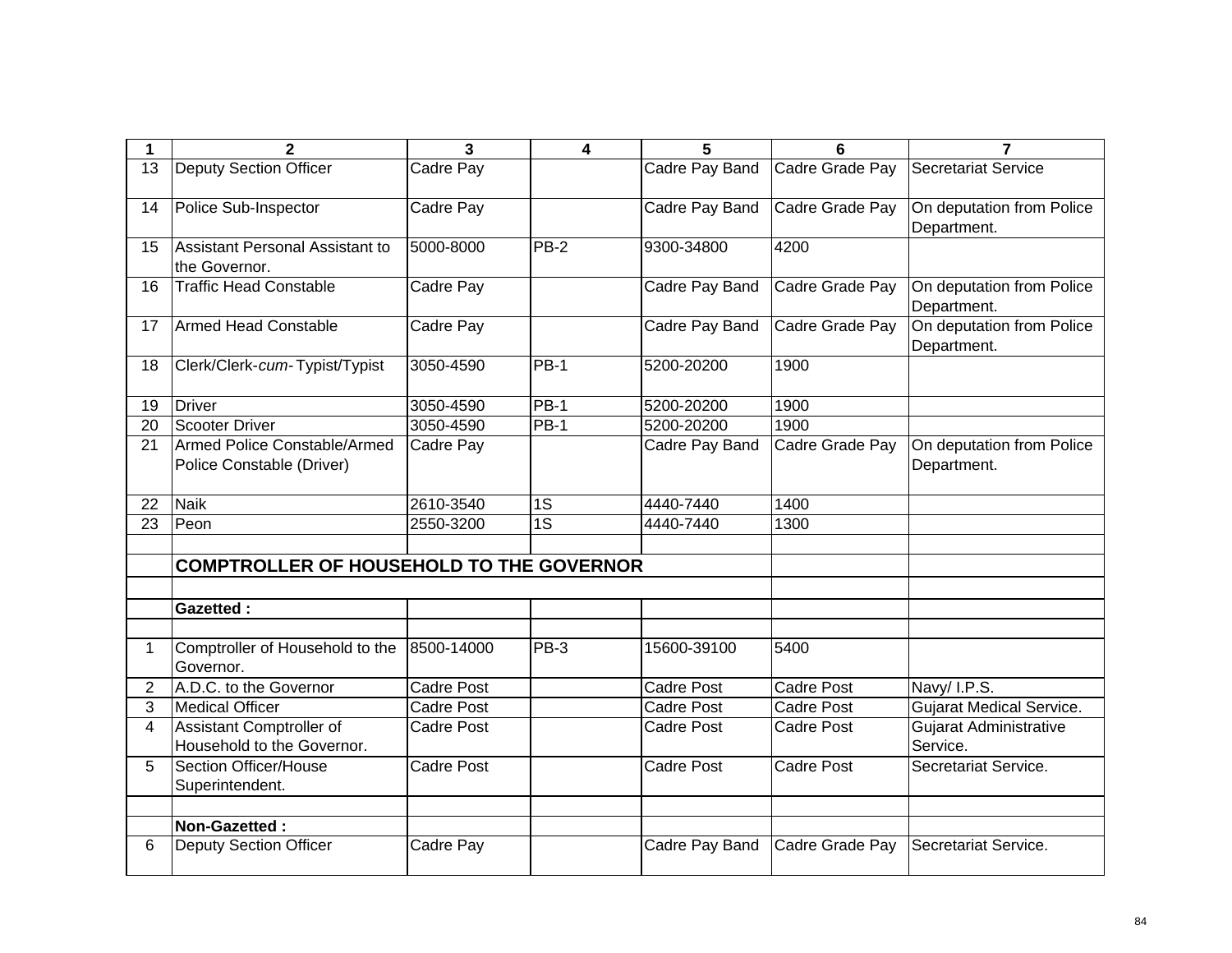| 1              | $\mathbf{2}$                                   | 3                 | 4               | 5                 | 6                 | $\overline{7}$                |
|----------------|------------------------------------------------|-------------------|-----------------|-------------------|-------------------|-------------------------------|
| $\overline{7}$ | Sister/ Staff Nurse                            | Cadre Pay         |                 | Cadre Pay Band    | Cadre Grade Pay   | On deputation from            |
|                |                                                |                   |                 |                   |                   | Directorate of Health and     |
|                |                                                |                   |                 |                   |                   | Medical Service.              |
| 8              | Housekeeper                                    | 4500-7000         | <b>PB-1</b>     | 5200-20200        | 2800              |                               |
| $\overline{9}$ | Mechanic                                       | 4500-7000         | $PB-1$          | 5200-20200        | 2800              |                               |
| 10             | <b>Junior Pharmacist</b>                       | Cadre Pay         |                 | Cadre Pay Band    | Cadre Grade Pay   | On deputation from            |
|                |                                                |                   |                 |                   |                   | Directorate of Health and     |
|                |                                                |                   |                 |                   |                   | Medical Service.              |
| 11             | Clerk/Typist                                   | 3050-4590         | <b>PB-1</b>     | 5200-20200        | 1900              |                               |
| 12             | <b>Driver</b>                                  | 3050-4590         | $PB-1$          | 5200-20200        | 1900              |                               |
| 13             | Khidmatgar Grade-I                             | 3050-4590         | $PB-1$          | 5200-20200        | 1900              |                               |
| 14             | Khidmatgar Grade-II                            | 2610-3540         | $\overline{1S}$ | 4440-7440         | 1400              |                               |
| 15             | <b>Head Cook</b>                               | 3050-4590         | $PB-1$          | 5200-20200        | 1900              |                               |
| 16             | <b>Dhobi</b>                                   | 3050-4590         | $PB-1$          | 5200-20200        | 1900              |                               |
| 17             | Chobdar                                        | 2650-4000         | 1S              | 4440-7440         | 1650              |                               |
| 18             | Cookmate                                       | 2610-3540         | 1S              | 4440-7440         | 1400              |                               |
| 19             | Tailor                                         | 2610-3540         | $\overline{1S}$ | 4440-7440         | 1400              |                               |
| 20             | Polisher                                       | 2610-3540         | 1S              | 4440-7440         | 1400              |                               |
| 21             | Mali                                           | 2610-3540         | 1S              | 4440-7440         | 1400              |                               |
| 22             | Barber                                         | 2610-3540         | 1S              | 4440-7440         | 1400              |                               |
| 23             | Cleaner                                        | 2550-3200         | $\overline{1S}$ | 4440-7440         | 1300              |                               |
| 24             | <b>Ward Boy</b>                                | 2550-3200         | $\overline{1S}$ | 4440-7440         | 1300              |                               |
| 25             | Hamal                                          | 2550-3200         | 1S              | 4440-7440         | 1300              |                               |
| 26             | Sweeper                                        | 2550-3200         | $\overline{1S}$ | 4440-7440         | 1300              |                               |
| 27             | Ayah                                           | 2550-3200         | $\overline{1S}$ | 4440-7440         | 1300              |                               |
|                |                                                |                   |                 |                   |                   |                               |
|                | <b>I. COMMISSIONER OF INQUIRIES</b>            |                   |                 |                   |                   |                               |
|                | II. SPECIAL OFFICER FOR DEPARTMENTAL INQUIRIES |                   |                 |                   |                   |                               |
|                |                                                |                   |                 |                   |                   |                               |
|                | <b>Gazetted:</b>                               |                   |                 |                   |                   |                               |
|                |                                                |                   |                 |                   |                   |                               |
| 1              | Commissioner of Inquiries                      | <b>Cadre Post</b> |                 | <b>Cadre Post</b> | <b>Cadre Post</b> |                               |
| $\overline{2}$ | Special Officer for Departmental               | <b>Cadre Post</b> |                 | Cadre Post        | Cadre Post        | <b>Gujarat Administrative</b> |
|                | Inquiries (Non-Gazetted)                       |                   |                 |                   |                   | Service.                      |
|                |                                                |                   |                 |                   |                   |                               |
| 3              | <b>Section Officer</b>                         | <b>Cadre Post</b> |                 | <b>Cadre Post</b> | Cadre Post        | <b>Gujarat Administrative</b> |
|                |                                                |                   |                 |                   |                   | Service.                      |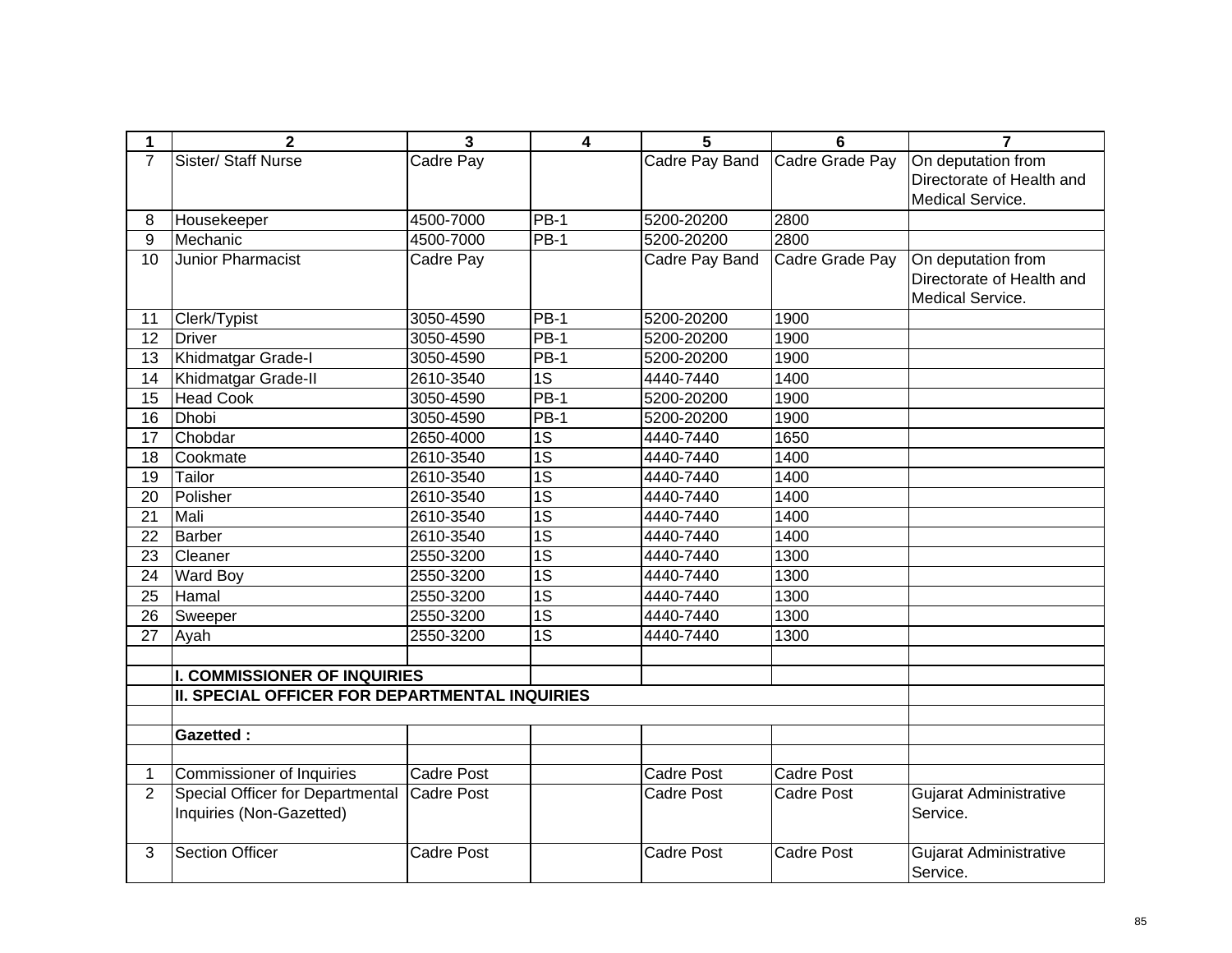| 1              | $\mathbf{2}$                                                                       | 3           | $\overline{\mathbf{4}}$ | 5              | 6               | $\overline{\mathbf{7}}$                                                             |
|----------------|------------------------------------------------------------------------------------|-------------|-------------------------|----------------|-----------------|-------------------------------------------------------------------------------------|
|                | Non-Gazetted:                                                                      |             |                         |                |                 |                                                                                     |
| 4              | Stenographer Grade-II                                                              | 5500-9000   | PB-2                    | 9300-34800     | 4200            |                                                                                     |
| 5              | Deputy Mamlatdar                                                                   | Cadre Pay   |                         | Cadre Pay Band | Cadre Grade Pay | On deputation from<br>Revenue Department.                                           |
| 6              | Senior Clerk                                                                       | Cadre Pay   |                         | Cadre Pay Band | Cadre Grade Pay | On deputation from<br>Directorate of Accounts<br>and Treasuries.                    |
| $\overline{7}$ | Clerk/Typist                                                                       | Cadre Pay   |                         | Cadre Pay Band | Cadre Grade Pay | On deputation from (i)<br><b>Revenue Department and</b><br>(ii) District Panchayat. |
| 8              | <b>Driver</b>                                                                      | 3050-4590   | <b>PB-1</b>             | 5200-20200     | 1900            |                                                                                     |
| 9              | Peon                                                                               | 2550-3200   | 1S                      | 4440-7440      | 1300            |                                                                                     |
|                |                                                                                    |             |                         |                |                 |                                                                                     |
|                | II. SPECIAL OFFICER FOR DEPARTMENTAL INQUIRIES (GAZETTED)                          |             |                         |                |                 |                                                                                     |
|                | <b>Gazetted:</b>                                                                   |             |                         |                |                 |                                                                                     |
| $\mathbf 1$    | Special Officer for Departmental<br>Enquiries for Gazetted Officers,<br>Ahmedabad. | Cadre Pay   |                         | Cadre Pay Band | Cadre Grade Pay | Gujarat Administrative<br>Service.                                                  |
|                |                                                                                    |             |                         |                |                 |                                                                                     |
|                | Non-Gazetted:                                                                      |             |                         |                |                 |                                                                                     |
| $\overline{2}$ | Stenographer Grade-II                                                              | 5500-9000   | <b>PB-2</b>             | 9300-34800     | 4200            |                                                                                     |
| 3              | Deputy Mamlatdar                                                                   | Cadre Pay   |                         | Cadre Pay Band | Cadre Grade Pay | On deputation from District<br>Collectorate, Ahmedabad.                             |
| 4              | <b>Senior Clerk</b>                                                                | 4000-6000   | <b>PB-1</b>             | 5200-20200     | 2400            |                                                                                     |
| 5              | Clerk-cum-Typist                                                                   | 3050-4590   | <b>PB-1</b>             | 5200-20200     | 1900            |                                                                                     |
| 6              | Peon                                                                               | 2550-3200   | 1S                      | 4440-7440      | 1300            |                                                                                     |
|                |                                                                                    |             |                         |                |                 |                                                                                     |
|                | <b>DIRECTOR OF ECONOMICS</b><br><b>AND STATISTICS</b>                              |             |                         |                |                 |                                                                                     |
|                | <b>Gazetted:</b>                                                                   |             |                         |                |                 |                                                                                     |
| 1              | Director (Bureau)<br>Director (Computer Centre)                                    | 14300-18300 | PB-4                    | 37400-67000    | 8700            |                                                                                     |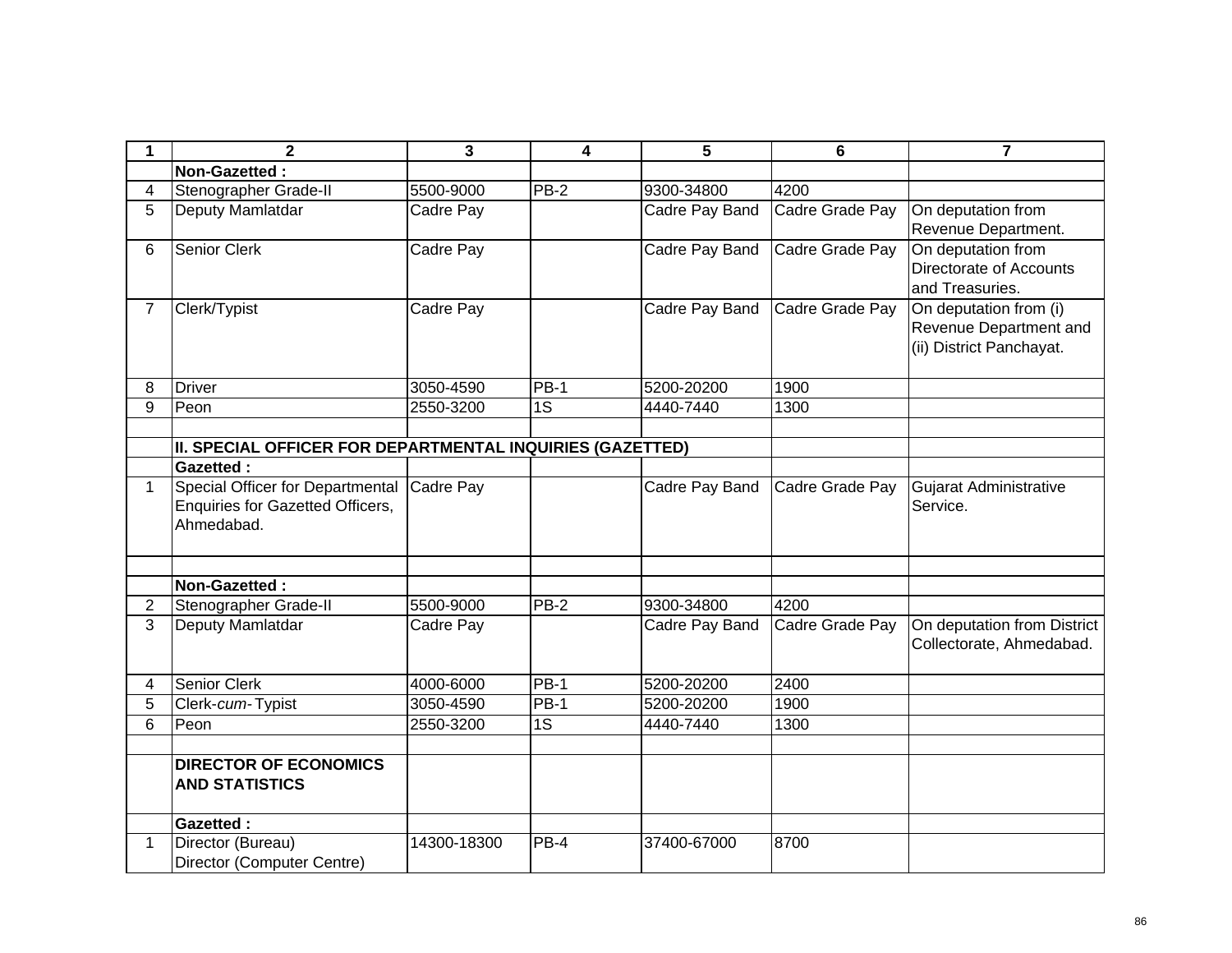| 1              | $\overline{2}$                        | 3              | $\overline{\mathbf{4}}$ | 5                 | $6\phantom{a}$   | $\overline{7}$              |
|----------------|---------------------------------------|----------------|-------------------------|-------------------|------------------|-----------------------------|
| $\overline{2}$ | Director (Evaluation)/                | 12000-16500    | $PB-3$                  | 15600-39100       | 7600             |                             |
|                | Joint Director                        |                |                         |                   |                  |                             |
| 3              | <b>Deputy Director</b>                | 8000-14050     | $(i)$ PB-3              | $(i)$ 15600-39100 | (i) 5400         | (i) If the post belongs to  |
|                |                                       |                | $(ii)$ PB-2             | (ii) 9300-34800   | (ii) 5400        | Class-I                     |
|                |                                       |                |                         |                   |                  | (ii) If the post belongs to |
|                |                                       |                |                         |                   |                  | Cass-II cadre               |
| 4              | <b>Research Officer/Statistical</b>   | 6500-10500     | $PB-2$                  | 9300-34800        | 4200             |                             |
|                | Officer (Inspection) / Evaluation     |                |                         |                   |                  |                             |
|                | Officer/ Establishment Officer.       |                |                         |                   |                  |                             |
|                |                                       |                |                         |                   |                  |                             |
|                | Non-Gazetted:                         |                |                         |                   |                  |                             |
| 5              | Cartographer                          | 5500-9000      | $PB-2$                  | 9300-34800        | 4200             |                             |
| 6              | <b>Research Assistant</b>             | 5500-9000      | $PB-2$                  | 9300-34800        | 4200             |                             |
| $\overline{7}$ | Stenographer Grade-II                 | 5500-9000      | $PB-2$                  | 9300-34800        | 4200             |                             |
| 8              | Draftsman                             | 5000-8000      | $PB-2$                  | 9300-34800        | 4200             |                             |
| 9              | Librarian                             | 4500-7000      | $PB-1$                  | 5200-20200        | 2800             |                             |
| 10             | <b>Statistical</b>                    | 4500-7000      | $PB-1$                  | 5200-20200        | 2800             |                             |
|                | Assistant/Inspector/Accountant        |                |                         |                   |                  |                             |
|                |                                       |                |                         |                   |                  |                             |
| 11             | Air Conditioning plant operator       | (i) 4500-7000  | $(i)$ PB-1              | (i) 5200-20200    | $(i)$ 2800       | (i) For direct recruits.    |
|                |                                       | (ii) Cadre Pay | (ii) Cadre Pay          | (ii) Cadre Pay    | (ii) Cadre Grade | (ii) On deputation from     |
|                |                                       |                |                         | <b>Band</b>       | Pay              | Road and Buildings          |
|                |                                       |                |                         |                   |                  | Department.                 |
| 12             | Stenographer Grade-III                | 4000-6000      | <b>PB-1</b>             | 5200-20200        | 2400             |                             |
| 13             | Clerk-cum-Typist                      | 3050-4590      | <b>PB-1</b>             | 5200-20200        | 1900             |                             |
| 14             | <b>Typist</b>                         | 3050-4590      | <b>PB-1</b>             | 5200-20200        | 1900             |                             |
| 15             | Investigator                          | 3050-4590      | $PB-1$                  | 5200-20200        | 1900             |                             |
| 16             | Punch Operator                        | 3050-4590      | $PB-1$                  | 5200-20200        | 1900             |                             |
| 17             | <b>Driver</b>                         | 3050-4590      | $PB-1$                  | 5200-20200        | 1900             |                             |
| 18             | <b>Naik</b>                           | 2610-3540      | 1S                      | 4440-7440         | 1400             |                             |
| 19             | Peon                                  | 2550-3200      | $\overline{1S}$         | 4440-7440         | 1300             |                             |
| 20             | Watchman                              | 2550-3200      | $\overline{1S}$         | 4440-7440         | 1300             |                             |
| 21             | Sweeper                               | 2550-3200      | $\overline{1S}$         | 4440-7440         | 1300             |                             |
| 22             | Hamal                                 | 2550-3200      | $\overline{1S}$         | 4440-7440         | 1300             |                             |
|                |                                       |                |                         |                   |                  |                             |
|                | <b>DISTRICT CENSUS HAND BOOK UNIT</b> |                |                         |                   |                  |                             |
|                |                                       |                |                         |                   |                  |                             |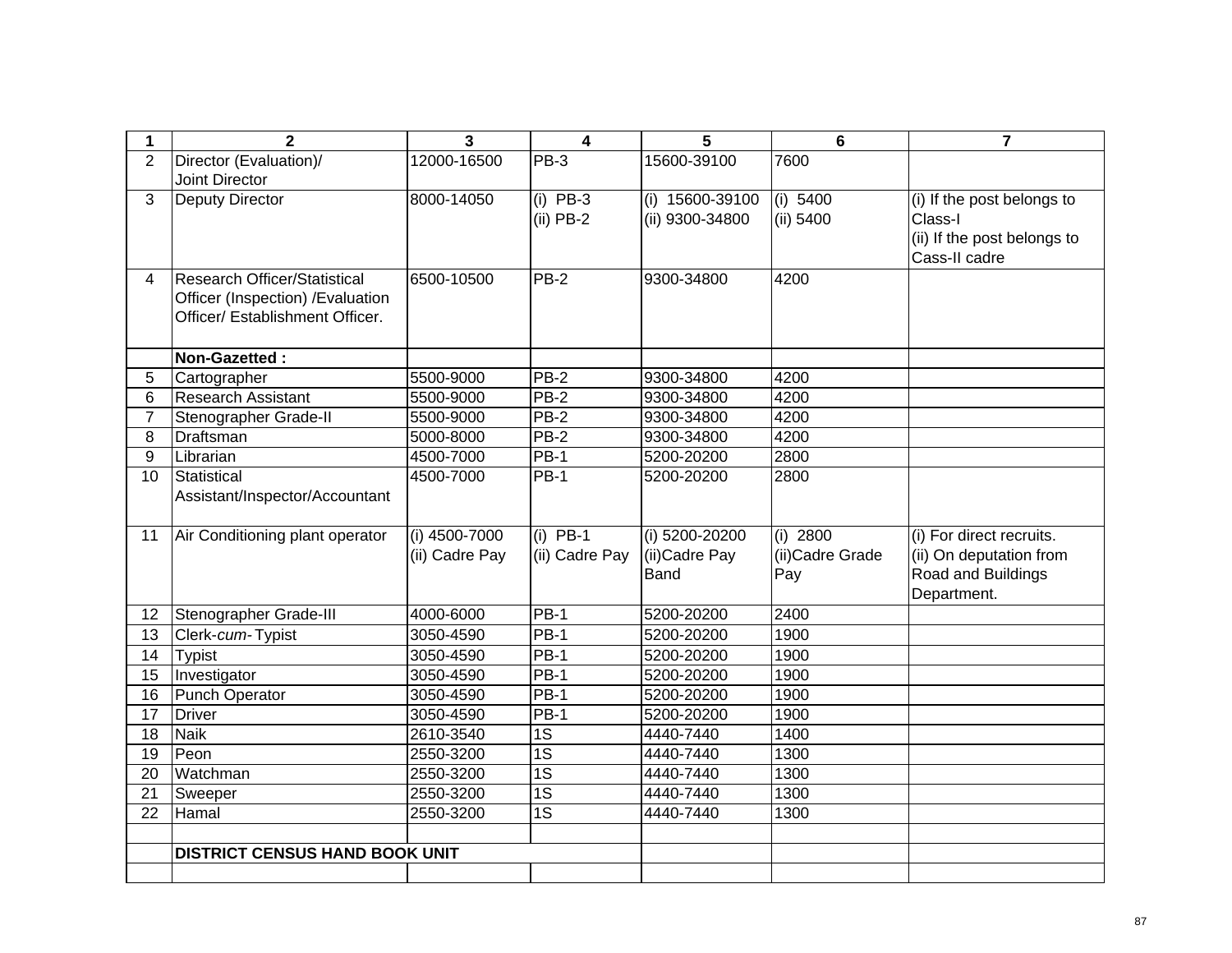| 1              | $\mathbf{2}$                             | 3          | 4           | 5              | 6               | $\overline{7}$                                                    |
|----------------|------------------------------------------|------------|-------------|----------------|-----------------|-------------------------------------------------------------------|
|                | <b>Gazetted:</b>                         |            |             |                |                 |                                                                   |
|                |                                          |            |             |                |                 |                                                                   |
| 1              | Deputy Director                          | Cadre Pay  |             | Cadre Pay Band | Cadre Grade Pay | <b>Gujarat Statistical Service.</b>                               |
| $\overline{2}$ | <b>Assistant Director</b>                | Cadre Pay  |             | Cadre Pay Band | Cadre Grade Pay | <b>Gujarat Statistical Service.</b>                               |
|                |                                          |            |             |                |                 |                                                                   |
|                | Non-Gazetted:                            |            |             |                |                 |                                                                   |
| 3              | Research Assistant                       | Cadre Pay  |             | Cadre Pay Band | Cadre Grade Pay | On deputation from<br>Directorate of Economics<br>And Statistics. |
| 4              | Draftsman                                | Cadre Pay  |             | Cadre Pay Band | Cadre Grade Pay | On deputation from Roads<br>and Building Department.              |
| 5              | <b>Statistical Assistant</b>             | Cadre Pay  |             | Cadre Pay Band | Cadre Grade Pay | On deputation from<br>Directorate of Economics<br>And Statistics. |
| 6              | Surveyor                                 | Cadre Pay  |             | Cadre Pay Band | Cadre Grade Pay | On deputation from Land<br>Records Department.                    |
| $\overline{7}$ | <b>Clerk</b>                             | 3050-4590  | PB-1        | 5200-20200     | 1900            |                                                                   |
| 8              | <b>Proof Reader</b>                      | 3050-4590  | <b>PB-1</b> | 5200-20200     | 1900            |                                                                   |
| 9              | <b>Typist</b>                            | 3050-4590  | <b>PB-1</b> | 5200-20200     | 1900            |                                                                   |
| 10             | Peon                                     | 2550-3200  | 1S          | 4440-7440      | 1300            |                                                                   |
|                |                                          |            |             |                |                 |                                                                   |
|                | <b>GUJARAT PUBLIC SERVICE COMMISSION</b> |            |             |                |                 |                                                                   |
|                |                                          |            |             |                |                 |                                                                   |
|                | <b>Gazetted:</b>                         |            |             |                |                 |                                                                   |
| $\mathbf 1$    | Secretary                                | Cadre Pay  |             | Cadre Pay Band | Cadre Grade Pay | On deputation from<br>Secretariat Service.                        |
| $\overline{2}$ | <b>Joint Secretary</b>                   | Cadre Pay  |             | Cadre Pay Band | Cadre Grade Pay | On deputation from<br>Secretariat Service.                        |
| 3              | Deputy Secretary                         | 8500-14000 | PB-3        | 15600-39100    | 5400            |                                                                   |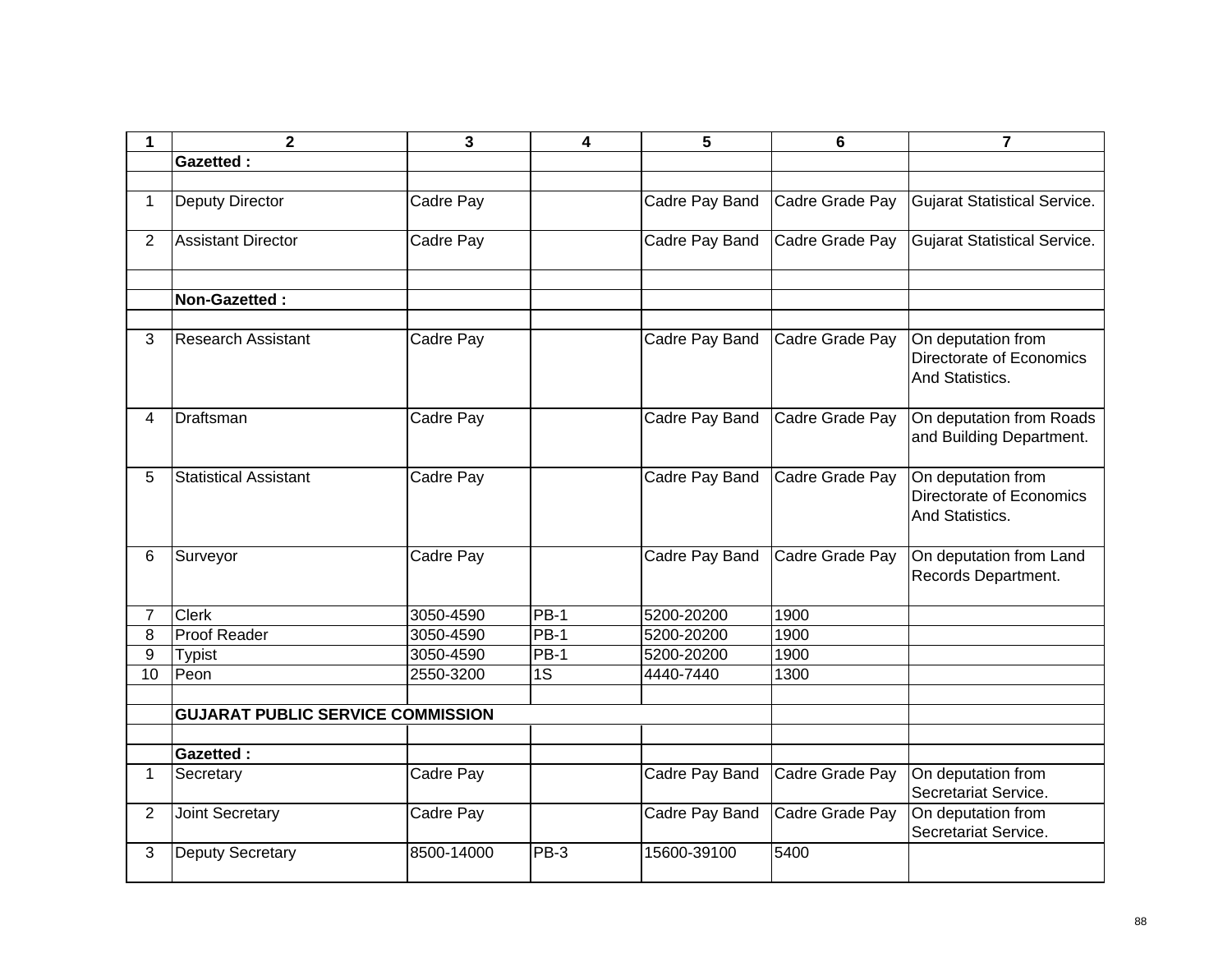| 1              | $\overline{2}$                                                              | $\overline{\mathbf{3}}$ | $\overline{\mathbf{4}}$ | 5                 | $6\phantom{1}$    | $\overline{7}$                                |
|----------------|-----------------------------------------------------------------------------|-------------------------|-------------------------|-------------------|-------------------|-----------------------------------------------|
| 4              | <b>Section Officer</b>                                                      | 6500-10500              | $PB-2$                  | 9300-34800        | 4200              |                                               |
| 5              | <b>Accounts Officer</b>                                                     | Cadre Pay               |                         | Cadre Pay Band    | Cadre Grade Pay   | Gujarat Accounts Service.                     |
| 6              | Personal Secretary to Chairman 6500-10500<br>(English Stenographer Grade-I) |                         | $PB-2$                  | 9300-34800        | 4200              |                                               |
| $\overline{7}$ | Stenographer Grade-I                                                        | 6500-10500              | $PB-2$                  | 9300-34800        | 4200              |                                               |
|                | Non-Gazetted:                                                               |                         |                         |                   |                   |                                               |
| 8              | Stenographer Grade-II                                                       | 5500-9000               | $PB-2$                  | 9300-34800        | 4200              |                                               |
| 9              | <b>Deputy Section Officer</b>                                               | 5500-9000               | $PB-2$                  | 9300-34800        | 4200              |                                               |
| 10             | <b>Information Assistant</b>                                                | Cadre Pay               |                         | Cadre Pay Band    | Cadre Grade Pay   | On deputation from<br>Information department. |
| 11             | Gujarati Stenographer<br>Grade-III                                          | 4000-6000               | <b>PB-1</b>             | 5200-20200        | 2400              |                                               |
| 12             | Clerk/Typist                                                                | 3050-4590               | $PB-1$                  | 5200-20200        | 1900              |                                               |
| 13             | <b>Driver</b>                                                               | 3050-4590               | <b>PB-1</b>             | 5200-20200        | 1900              |                                               |
| 14             | Havaldar                                                                    | 2650-4000               | $\overline{1S}$         | 4440-7440         | 1650              |                                               |
| 15             | <b>Naik</b>                                                                 | 2610-3540               | $\overline{1S}$         | 4440-7440         | 1400              |                                               |
| 16             | Peon                                                                        | 2550-3200               | $\overline{1S}$         | 4440-7440         | 1300              |                                               |
|                | SARDAR PATEL INSTITUTE OF PUBLIC ADMINISTRATION                             |                         |                         |                   |                   |                                               |
|                | <b>Gazetted:</b>                                                            |                         |                         |                   |                   |                                               |
|                | Commissioner                                                                | Cadre Post              |                         | <b>Cadre Post</b> | <b>Cadre Post</b> | I.A.S. Cadre                                  |
| $\overline{2}$ | Joint Director                                                              | Cadre Pay               |                         | Cadre Pay Band    | Cadre Grade Pay   | On deputation from<br>Secretariat Cadre.      |
| 3              | Deputy Director (Secretariat)                                               | Cadre Pay               |                         | Cadre Pay Band    | Cadre Grade Pay   | On deputation from<br>Secretariat Cadre.      |
| $\overline{4}$ | Deputy Director (Accounts)                                                  | Cadre Pay               |                         | Cadre Pay Band    | Cadre Grade Pay   | <b>Gujarat Accounts Service.</b>              |
| 5              | Deputy Director (Languages)                                                 | Cadre Pay               |                         | Cadre Pay Band    | Cadre Grade Pay   | On deputation from<br>Director of Languages.  |
| 6              | Deputy Director (Revenue)                                                   | Cadre Pay               |                         | Cadre Pay Band    | Cadre Grade Pay   | <b>Gujarat Administrative</b><br>Service.     |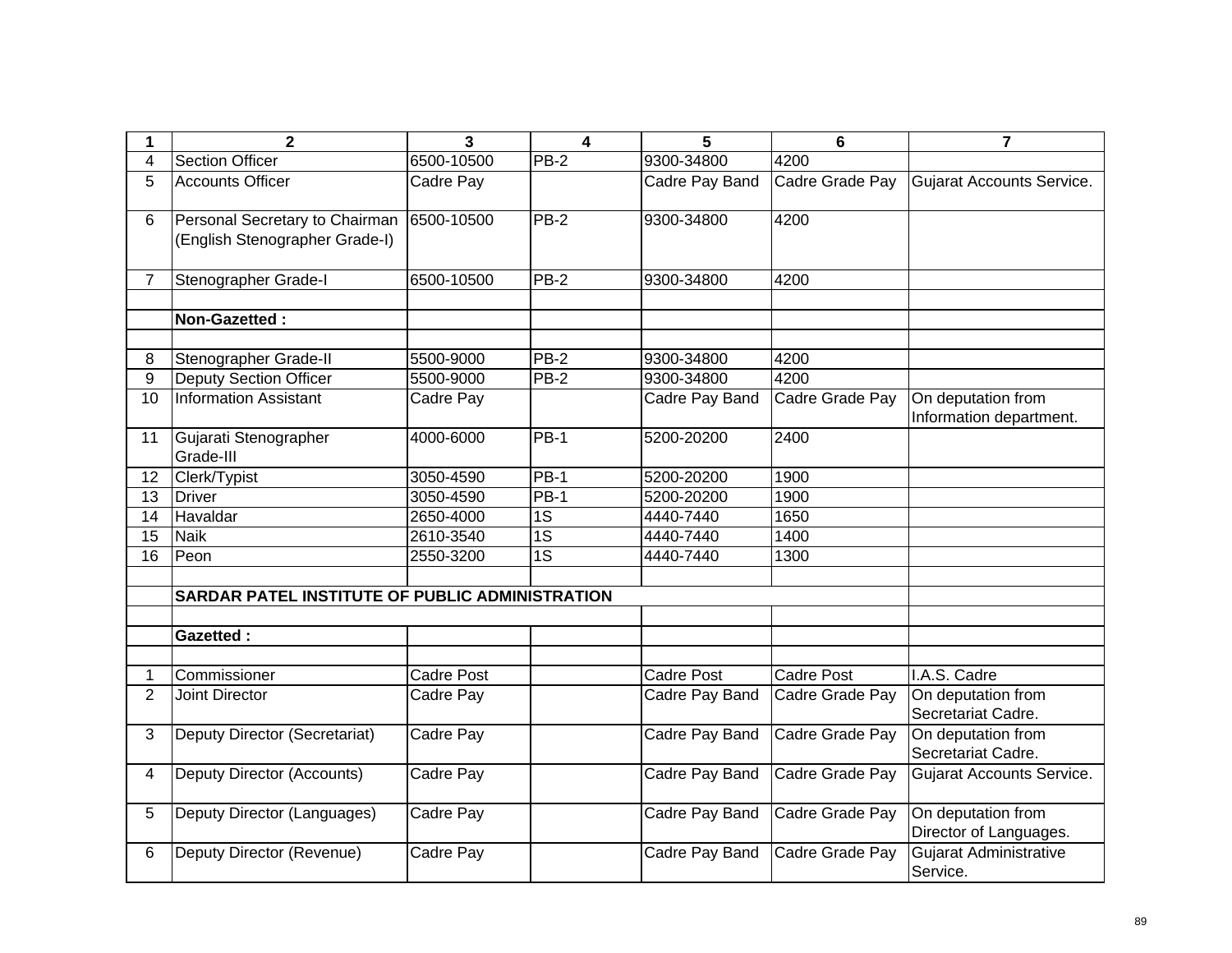| 1              | $\overline{2}$                | $\overline{\mathbf{3}}$ | $\overline{\mathbf{4}}$ | 5              | 6               | $\overline{7}$                                                                                           |
|----------------|-------------------------------|-------------------------|-------------------------|----------------|-----------------|----------------------------------------------------------------------------------------------------------|
| $\overline{7}$ | Deputy Director (Panchayat)   | Cadre Pay               |                         | Cadre Pay Band | Cadre Grade Pay | Gujarat Administrative<br>Service.                                                                       |
| 8              | Deputy Collector              | Cadre Pay               |                         | Cadre Pay Band | Cadre Grade Pay | Gujarat Administrative<br>Service.                                                                       |
| 9              | <b>Assistant Director</b>     | Cadre Pay               |                         | Cadre Pay Band | Cadre Grade Pay | <b>Two from Gujarat Accounts</b><br>Service and others from<br><b>Gujarat Administrative</b><br>Service. |
| 10             | Mamlatdar                     | Cadre Pay               |                         | Cadre Pay Band | Cadre Grade Pay | On deputation from<br>Revenue Department.                                                                |
| 11             | <b>Office Superintendent</b>  | Cadre Pay               |                         | Cadre Pay Band | Cadre Grade Pay | Gujarat Administrative<br>Service.                                                                       |
| 12             | <b>Section Officer</b>        | Cadre Pay               |                         | Cadre Pay Band | Cadre Grade Pay | On deputation from<br>Secretariat Cadre.                                                                 |
| 13             | Registrar                     | Cadre Pay               |                         | Cadre Pay Band | Cadre Grade Pay | Section Officer cadre.                                                                                   |
| 14             | Rector                        | 6500-10500              | $PB-2$                  | 9300-34800     | 4200            |                                                                                                          |
| 15             | <b>Research Officer</b>       | Cadre Pay               |                         | Cadre Pay Band | Cadre Grade Pay | Directorate of Economics<br>and Statistics.                                                              |
| 16             | Librarian                     | 6500-10500              | $PB-2$                  | 9300-34800     | 4200            |                                                                                                          |
| 17             | <b>Accounts Officer</b>       | 6500-10500              | $PB-2$                  | 9300-34800     | 4200            |                                                                                                          |
| 18             | Stenographer Grade-I          | 6500-10500              | PB-2                    | 9300-34800     | 4200            |                                                                                                          |
|                |                               |                         |                         |                |                 |                                                                                                          |
|                | Non-Gazetted:                 |                         |                         |                |                 |                                                                                                          |
| 19             | Stenographer Grade-II         | 5500-9000               | <b>PB-2</b>             | 9300-34800     | 4200            |                                                                                                          |
| 20             | <b>Research Assistant</b>     | Cadre Pay               |                         | Cadre Pay Band | Cadre Grade Pay | On deputation from<br>Directorate of Economics<br>And Statistics.                                        |
| 21             | <b>Deputy Section Officer</b> | Cadre Pay               |                         | Cadre Pay Band | Cadre Grade Pay | On deputation from<br>Secretariat cadre.                                                                 |
| 22             | Deputy Mamlatdar              | Cadre Pay               |                         | Cadre Pay Band | Cadre Grade Pay | On deputation from<br>Revenue Department.                                                                |
| 23             | <b>Training Officer</b>       | Cadre Pay               |                         | Cadre Pay Band | Cadre Grade Pay | On deputation from<br>Revenue Department.                                                                |
| 24             | Librarian                     | 4500-7000               | $PB-1$                  | 5200-20200     | 2800            |                                                                                                          |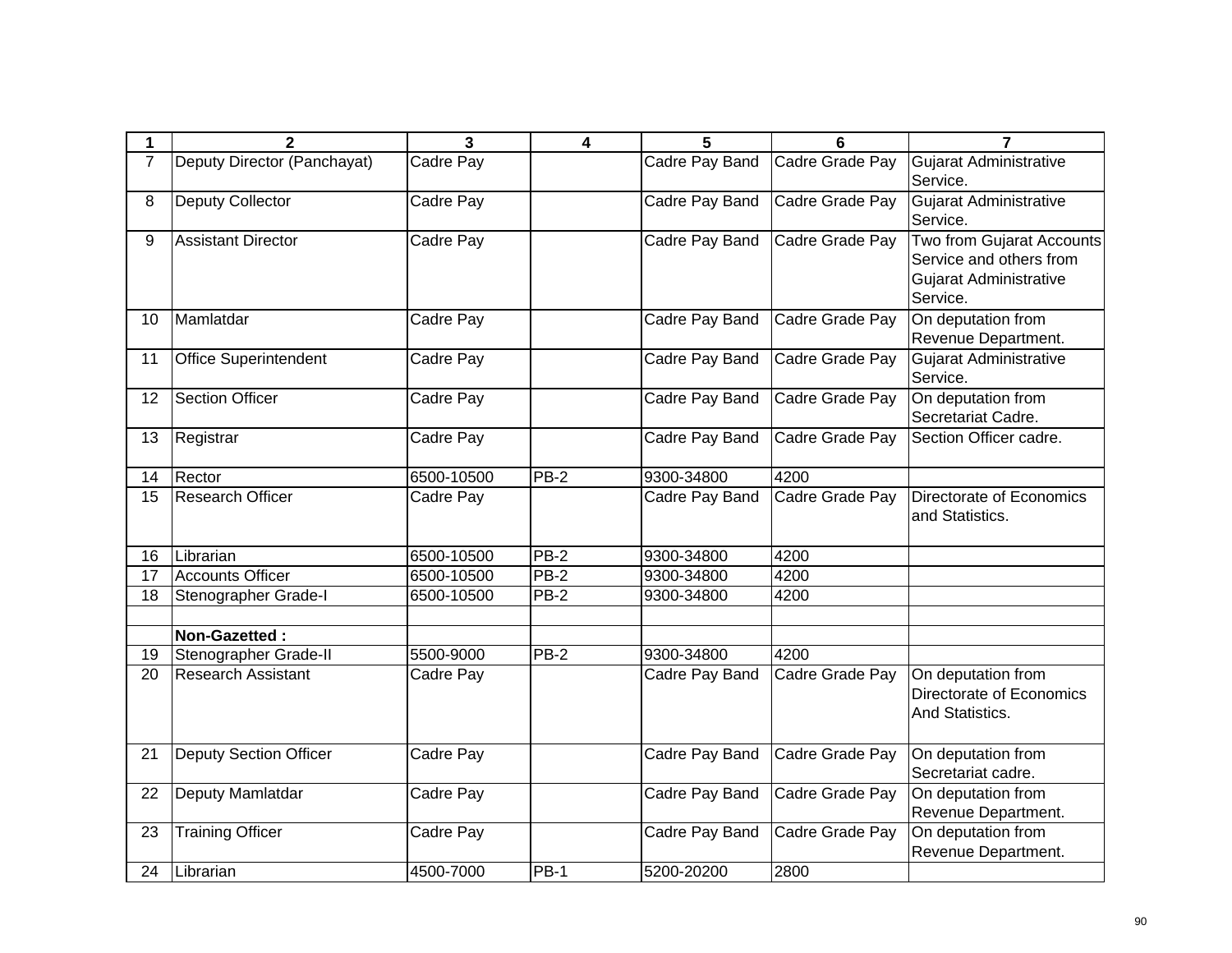| 1               | $\mathbf{2}$                            | $\overline{3}$    | $\overline{\mathbf{4}}$ | 5                 | $6\phantom{1}$  | $\overline{7}$                         |
|-----------------|-----------------------------------------|-------------------|-------------------------|-------------------|-----------------|----------------------------------------|
| 25              | Stenographer Grade-III                  | 4000-6000         | PB-1                    | 5200-20200        | 2400            |                                        |
| 26              | Operator                                | 4000-6000         | <b>PB-1</b>             | 5200-20200        | 2400            |                                        |
| 27              | <b>Binder/Daftary</b>                   | 3050-4590         | $PB-1$                  | 5200-20200        | 1900            |                                        |
| 28              | <b>Typist</b>                           | 3050-4590         | $PB-1$                  | 5200-20200        | 1900            |                                        |
| 29              | Clerk/Clerk-cum-Typist                  | 3050-4590         | $PB-1$                  | 5200-20200        | 1900            |                                        |
| 30              | Driver-cum-Operator                     | 3050-4590         | $PB-1$                  | 5200-20200        | 1900            |                                        |
| 31              | <b>Driver</b>                           | 3050-4590         | $PB-1$                  | 5200-20200        | 1900            |                                        |
| 32              | <b>Head Cook</b>                        | 3050-4590         | $PB-1$                  | 5200-20200        | 1900            |                                        |
| 33              | <b>Naik</b>                             | 2610-3540         | 1S                      | 4440-7440         | 1400            |                                        |
| 34              | Havaldar                                | 2650-4000         | 1S                      | 4440-7440         | 1650            |                                        |
| 35              | Peon                                    | 2550-3200         | 1S                      | 4440-7440         | 1300            |                                        |
| 36              | Watchman                                | 2550-3200         | $\overline{1S}$         | 4440-7440         | 1300            |                                        |
| $\overline{37}$ | <b>Bearer</b>                           | 2550-3200         | $\overline{1S}$         | 4440-7440         | 1300            |                                        |
| 38              | Hamal-cum-Sweeper                       | 2550-3200         | $\overline{1S}$         | 4440-7440         | 1300            |                                        |
| 39              | Sevak-cum-Chowkidar                     | 2550-3200         | $\overline{1S}$         | 4440-7440         | 1300            |                                        |
| 40              | Attendant / Watchman-cum-               | 2550-3200         | $\overline{1S}$         | 4440-7440         | 1300            |                                        |
|                 | Attendant                               |                   |                         |                   |                 |                                        |
|                 |                                         |                   |                         |                   |                 |                                        |
|                 | <b>RESIDENT COMMISSIONER, NEW DELHI</b> |                   |                         |                   |                 |                                        |
|                 | I. OFFICE OF THE RESIDENT COMMISSIONER  |                   |                         |                   |                 |                                        |
|                 | <b>Gazetted:</b>                        |                   |                         |                   |                 |                                        |
| 1               | <b>Resident Commissioner</b>            | <b>Cadre Post</b> |                         | <b>Cadre Post</b> |                 | I.A.S. Cadre.                          |
| $\overline{2}$  | Deputy Resident Commissioner            | Cadre Pay         |                         | Cadre Pay Band    | Cadre Grade Pay | Gujarat Secretariat<br>Service.        |
| 3               | <b>Assistant Liaison Officer</b>        | Cadre Pay         |                         | Cadre Pay Band    | Cadre Grade Pay | <b>Gujarat Secretariat</b><br>Service. |
| 4               | <b>Accounts Officer</b>                 | Cadre Pay         |                         | Cadre Pay Band    | Cadre Grade Pay | <b>Gujarat Accounts Service.</b>       |
| 5               | <b>Section Officer</b>                  | Cadre Pay         |                         | Cadre Pay Band    | Cadre Grade Pay | Gujarat Secretariat<br>Service.        |
| 6               | Stenographer Grade-I                    | 6500-10500        | $PB-2$                  | 9300-34800        | 4200            |                                        |
|                 |                                         |                   |                         |                   |                 |                                        |
|                 | Non-Gazetted:                           |                   |                         |                   |                 |                                        |
| 7               | Stenographer Grade-II                   | 5500-9000         | PB-2                    | 9300-34800        | 4200            |                                        |
| 8               | <b>Protocol Assistant</b>               | 5000-8000         | <b>PB-2</b>             | 9300-34800        | 4200            |                                        |
| 9               | Assistant                               | 5000-8000         | $PB-2$                  | 9300-34800        | 4200            |                                        |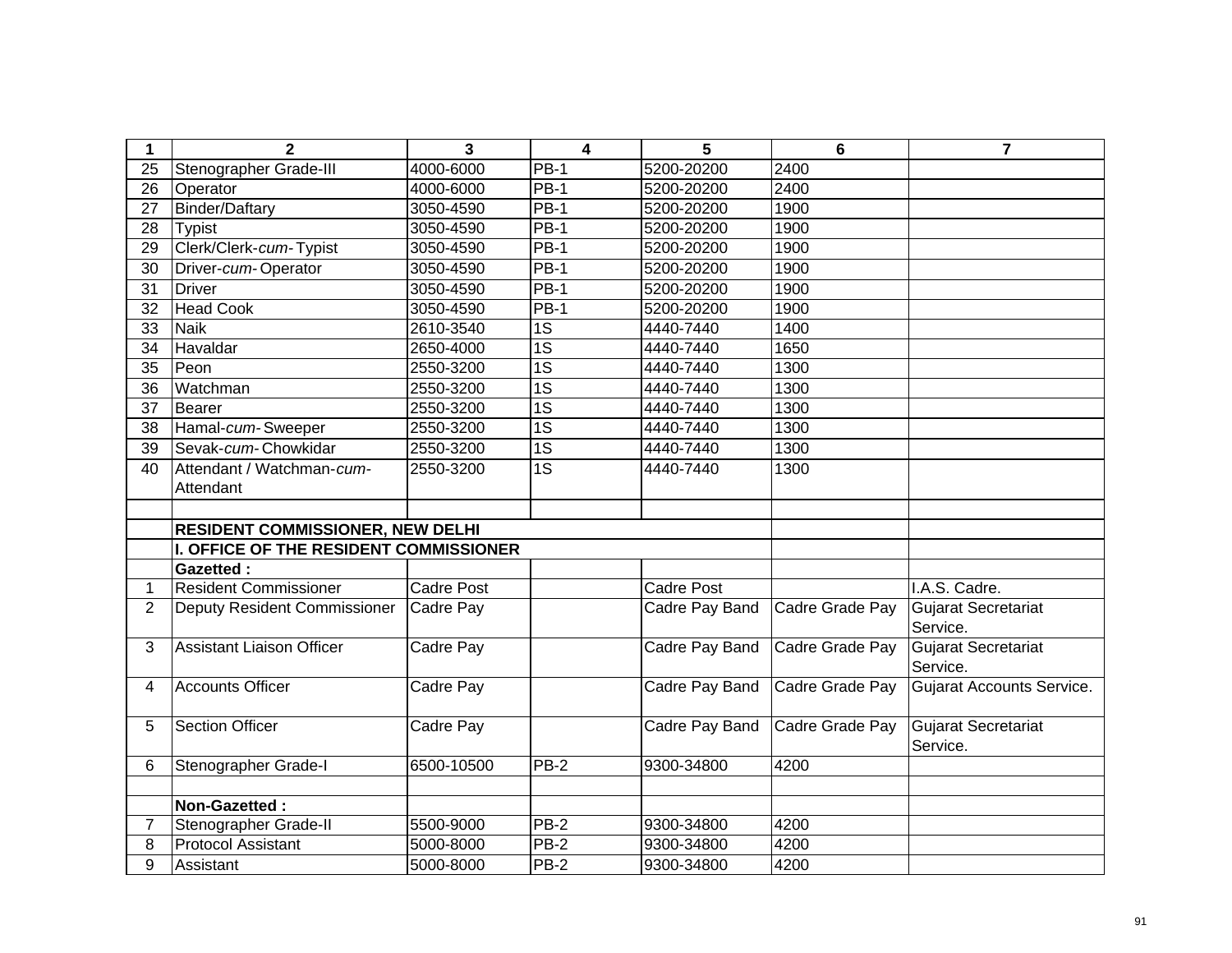|    | 2                         |                       |             | 5               | 6          |                             |
|----|---------------------------|-----------------------|-------------|-----------------|------------|-----------------------------|
| 10 | <b>Telex Operator</b>     | (i) 4000-6000         | $(i)$ PB-1  | (i) 5200-20200  | $(i)$ 2400 | without Telex allowances.   |
|    |                           | <b>Personal Scale</b> |             | Personal Scale  |            | Henceforth only Typist may  |
|    |                           | (ii) 3050-4590        | $(ii)$ PB-1 | (ii) 5200-20200 | (ii) 1900  | be placed on this post with |
|    |                           |                       |             |                 |            | special pay Telex           |
|    |                           |                       |             |                 |            | allowance of                |
|    |                           |                       |             |                 |            | Rs. 80/- p.m.               |
|    |                           |                       |             |                 |            |                             |
| 11 | <b>Head Driver</b>        | 4000-6000             | $PB-1$      | 5200-20200      | 2400       |                             |
| 12 | Stenographer Grade-III    | 4000-6000             | $PB-1$      | 5200-20200      | 2400       |                             |
| 13 | Clerk-Typist/Junior Clerk | 3050-4590             | $PB-1$      | 5200-20200      | 1900       |                             |
| 14 | <b>Driver</b>             | 3050-4590             | <b>PB-1</b> | 5200-20200      | 1900       |                             |
| 15 | Peon                      | 2550-3200             | 1S          | 4440-7440       | 1300       |                             |
|    |                           |                       |             |                 |            |                             |

|                | <b>III. GUJARAT BHAVAN</b>    |           |             |                |                 |                                                       |
|----------------|-------------------------------|-----------|-------------|----------------|-----------------|-------------------------------------------------------|
|                | Gazetted:                     |           |             |                |                 |                                                       |
|                | Administrative Officer        | Cadre Pay |             | Cadre Pay Band | Cadre Grade Pay | On deputation from Roads<br>and Buildings Department. |
| $\overline{2}$ | Manager                       | Cadre Pay |             | Cadre Pay Band | Cadre Grade Pay | On deputation from Roads<br>and Buildings Department. |
| 3              | <b>Assistant Engineer</b>     | Cadre Pay |             | Cadre Pay Band | Cadre Grade Pay | On deputation from Roads<br>and Buildings Department. |
|                | Non-Gazetted :                |           |             |                |                 |                                                       |
| 4              | Supervisor                    | Cadre Pay |             | Cadre Pay Band | Cadre Grade Pay | On deputation from Roads<br>and Buildings Department. |
| 5              | <b>Assistant Manager</b>      | Cadre Pay |             | Cadre Pay Band | Cadre Grade Pay | On deputation from Roads<br>and Buildings Department. |
| 6              | Electrician-cum-Pump Operator | 4500-7000 | <b>PB-1</b> | 5200-20200     | 2800            |                                                       |
|                | <b>Senior Accounts Clerk</b>  | 4000-6000 | <b>PB-1</b> | 5200-20200     | 2400            |                                                       |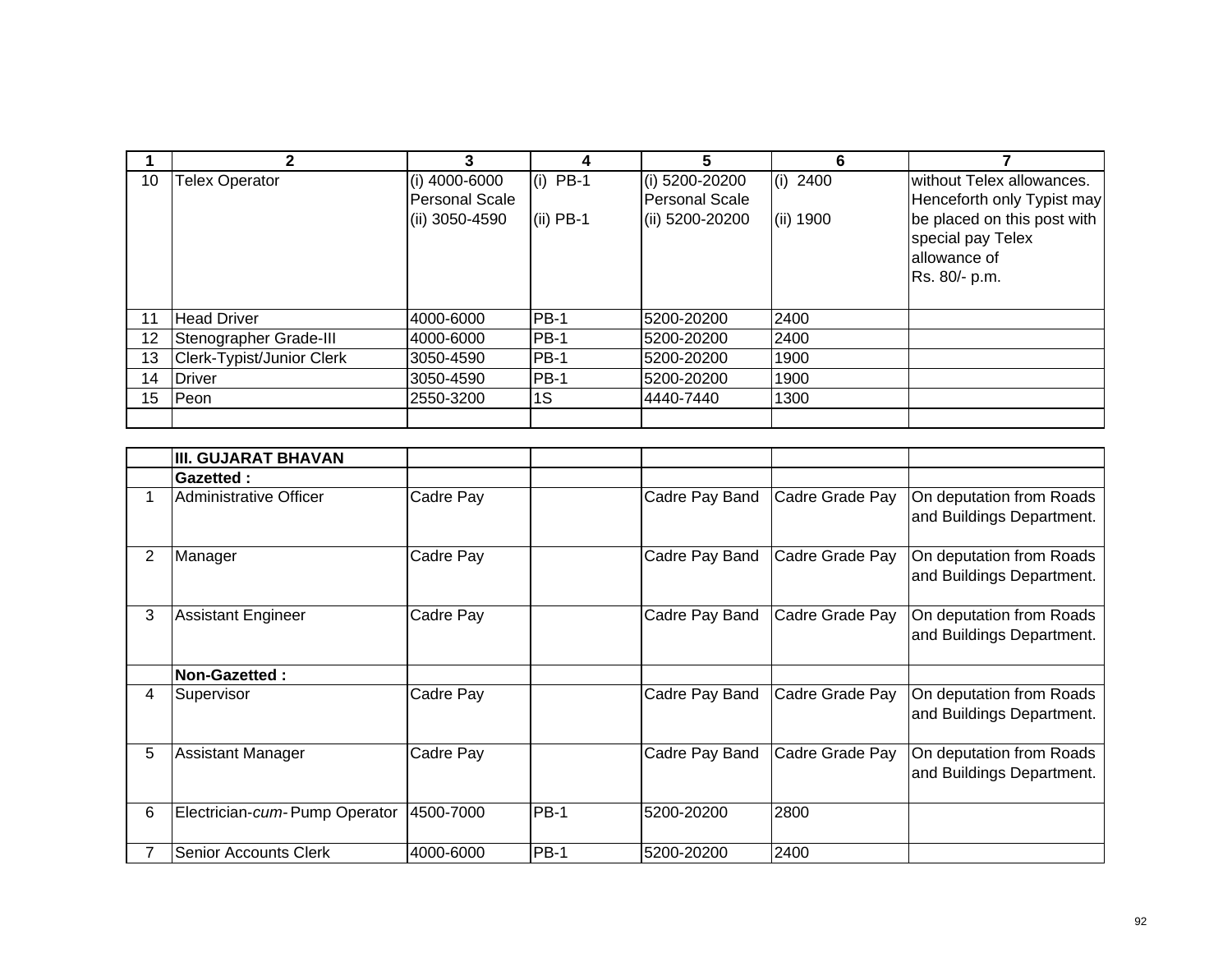| 1               | $\mathbf{2}$                             | 3         | 4               | 5              | $6\phantom{1}6$ | $\overline{7}$      |
|-----------------|------------------------------------------|-----------|-----------------|----------------|-----------------|---------------------|
| 8               | Store-cum-Correspondence                 | 3050-4590 | <b>PB-1</b>     | 5200-20200     | 1900            |                     |
|                 | <b>Clerk</b>                             |           |                 |                |                 |                     |
| 9               | Lower Division Clerk-cum-Store 3050-4590 |           | $PB-1$          | 5200-20200     | 1900            |                     |
|                 | <b>Clerk</b>                             |           |                 |                |                 |                     |
| 10              | <b>Head Cook</b>                         | 3050-4590 | <b>PB-1</b>     | 5200-20200     | 1900            |                     |
| $\overline{11}$ | Mali                                     | 2610-3540 | $\overline{1S}$ | 4440-7440      | 1400            |                     |
| 12              | Senior Waiter                            | 2550-3200 | $\overline{1S}$ | 4440-7440      | 1300            |                     |
| 13              | Waiter                                   | 2550-3200 | $\overline{1S}$ | 4440-7440      | 1300            |                     |
| 14              | Attendant                                | 2550-3200 | $\overline{1S}$ | 4440-7440      | 1300            |                     |
| 15              | Watchman                                 | 2550-3200 | $\overline{1S}$ | 4440-7440      | 1300            |                     |
| 16              | Sweeper                                  | 2550-3200 | 1S              | 4440-7440      | 1300            |                     |
| 17              | Peon                                     | 2550-3200 | $\overline{1S}$ | 4440-7440      | 1300            |                     |
| 18              | <b>Male Servant</b>                      | 2550-3200 | 1S              | 4440-7440      | 1300            |                     |
| 19              | Masalchi                                 | 2550-3200 | 1S              | 4440-7440      | 1300            |                     |
| 20              | Hamal                                    | 2550-3200 | 1S              | 4440-7440      | 1300            |                     |
| 21              | Pantry boy                               | 2550-3200 | 1S              | 4440-7440      | 1300            |                     |
|                 |                                          |           |                 |                |                 |                     |
|                 | <b>II. GUJARAT INFORMATION CENTRE</b>    |           |                 |                |                 |                     |
|                 | <b>Gazetted:</b>                         |           |                 |                |                 |                     |
| $\mathbf 1$     | Senior Deputy Director of                | Cadre Pay |                 | Cadre Pay Band | Cadre Grade Pay | Gujarat Information |
|                 | Information                              |           |                 |                |                 | Service.            |
| $\overline{2}$  | Officer-in-Charge                        | Cadre Pay |                 | Cadre Pay Band | Cadre Grade Pay | Gujarat Information |
|                 |                                          |           |                 |                |                 | Service.            |
| 3               | <b>Information Officer</b>               | Cadre Pay |                 | Cadre Pay Band | Cadre Grade Pay | Gujarat Information |
|                 |                                          |           |                 |                |                 | Service.            |
|                 |                                          |           |                 |                |                 |                     |
|                 | Non-Gazetted:                            |           |                 |                |                 |                     |
| 4               | Stenographer Grade-II                    | 5500-9000 | <b>PB-2</b>     | 9300-34800     | 4200            |                     |
| 5               | <b>Assistant Accountant</b>              | 5000-8000 | $PB-2$          | 9300-34800     | 4200            |                     |
| 6               | Senior Librarian                         | 4500-7000 | <b>PB-1</b>     | 5200-20200     | 2800            |                     |
| $\overline{7}$  | Film Operator                            | 4000-6000 | $PB-1$          | 5200-20200     | 2400            |                     |
| 8               | Senior Clerk                             | 4000-6000 | $PB-1$          | 5200-20200     | 2400            |                     |
| 9               | Junior Clerk (Library)                   | 3050-4590 | $PB-1$          | 5200-20200     | 1900            |                     |
| 10              | Clerk-Typist                             | 3050-4590 | $PB-1$          | 5200-20200     | 1900            |                     |
| 11              | <b>Driver</b>                            | 3050-4590 | <b>PB-1</b>     | 5200-20200     | 1900            |                     |
| $\overline{12}$ | Despatch Rider                           | 3050-4590 | <b>PB-1</b>     | 5200-20200     | 1900            |                     |
| $\overline{13}$ | Peon                                     | 2550-3200 | 1S              | 4440-7440      | 1300            |                     |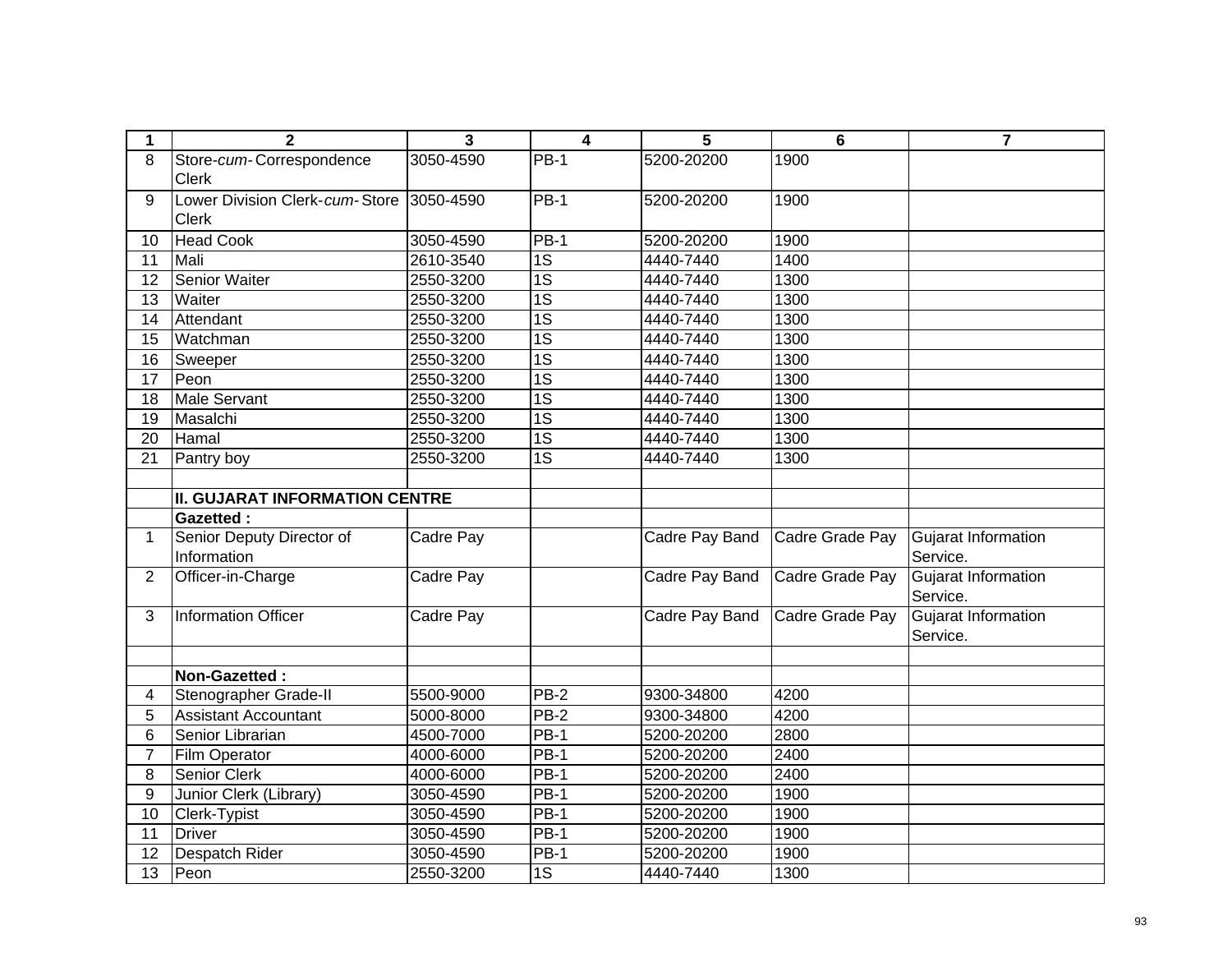| 1               | $\overline{\mathbf{2}}$                     | $\overline{\mathbf{3}}$         | $\overline{4}$            | 5                                 | $6\phantom{1}6$         | $\overline{7}$                                                                               |
|-----------------|---------------------------------------------|---------------------------------|---------------------------|-----------------------------------|-------------------------|----------------------------------------------------------------------------------------------|
| $\overline{14}$ | Watchman                                    | 2550-3200                       | $\overline{1S}$           | 4440-7440                         | 1300                    |                                                                                              |
| 15              | Sweeper                                     | 2550-3200                       | $\overline{1S}$           | 4440-7440                         | 1300                    |                                                                                              |
|                 |                                             |                                 |                           |                                   |                         |                                                                                              |
|                 | <b>LIAISON OFFICER, MUMBAI</b>              |                                 |                           |                                   |                         |                                                                                              |
|                 |                                             |                                 |                           |                                   |                         |                                                                                              |
|                 | <b>Gazetted:</b>                            |                                 |                           |                                   |                         |                                                                                              |
| 1.              | <b>Liaison Officer</b>                      | Cadre Pay                       |                           | Cadre Pay Band                    | Cadre Grade Pay         | Gujarat Information<br>Service.                                                              |
| $\overline{2}$  | Deputy Director of Information              | Cadre Pay                       |                           | Cadre Pay Band                    | Cadre Grade Pay         | Gujarat Information<br>Service.                                                              |
| 3               | Assistant Director of Information<br>(FILM) | Cadre Pay                       |                           | Cadre Pay Band                    | Cadre Grade Pay         | Gujarat Information<br>Service.                                                              |
| 4               | <b>Assistant Liaison Officer</b>            | Cadre Pay                       |                           | Cadre Pay Band                    | Cadre Grade Pay         | Gujarat Secretariat<br>Service.                                                              |
|                 |                                             |                                 |                           |                                   |                         |                                                                                              |
|                 | Non-Gazetted:                               |                                 |                           |                                   |                         |                                                                                              |
| 5               | Stenographer Grade-II                       | 5500-9000                       | <b>PB-2</b>               | 9300-34800                        | 4200                    |                                                                                              |
| 6               | Senior Sub-Editor                           | 4500-7000                       | $PB-1$                    | 5200-20200                        | 2800                    |                                                                                              |
| $\overline{7}$  | <b>Telex Operator</b>                       | (i) 4000-6000<br>(ii) 3050-4590 | $(i)$ PB-1<br>$(ii)$ PB-1 | (i) 5200-20200<br>(ii) 5200-20200 | $(i)$ 2400<br>(ii) 1900 | Personal Scale.<br>Henceforth only Typist may<br>be placed on this post with<br>special pay. |
| 8               | Senior Clerk                                | 4000-6000                       | <b>PB-1</b>               | 5200-20200                        | 2400                    |                                                                                              |
| 9               | Clerk/Typist                                | 3050-4590                       | <b>PB-1</b>               | 5200-20200                        | 1900                    |                                                                                              |
| 10              | <b>Typist</b>                               | 3050-4590                       | PB-1                      | 5200-20200                        | 1900                    |                                                                                              |
| 11              | Film Joiner                                 | 3050-4590                       | <b>PB-1</b>               | 5200-20200                        | 1900                    |                                                                                              |
| 12              | Driver-cum-Mechanic                         | 3050-4590                       | PB-1                      | 5200-20200                        | 1900                    |                                                                                              |
| 13              | <b>Driver</b>                               | 3050-4590                       | <b>PB-1</b>               | 5200-20200                        | 1900                    |                                                                                              |
| 14              | Peon                                        | 2550-3200                       | 1S                        | 4440-7440                         | 1300                    |                                                                                              |
|                 |                                             |                                 |                           |                                   |                         |                                                                                              |
|                 | <b>GUJARAT CIVIL SERVICES TRIBUNAL</b>      |                                 |                           |                                   |                         |                                                                                              |
|                 |                                             |                                 |                           |                                   |                         |                                                                                              |
|                 | <b>Gazetted:</b>                            |                                 |                           |                                   |                         |                                                                                              |
| 1               | Secretary                                   | Cadre Pay                       |                           | Cadre Pay Band                    | Cadre Grade Pay         | On deputation from<br>Secretariat                                                            |
| $\overline{2}$  | <b>Under Secretary</b>                      | Cadre Pay                       |                           | Cadre Pay Band                    | Cadre Grade Pay         | On deputation from<br>Secretariat                                                            |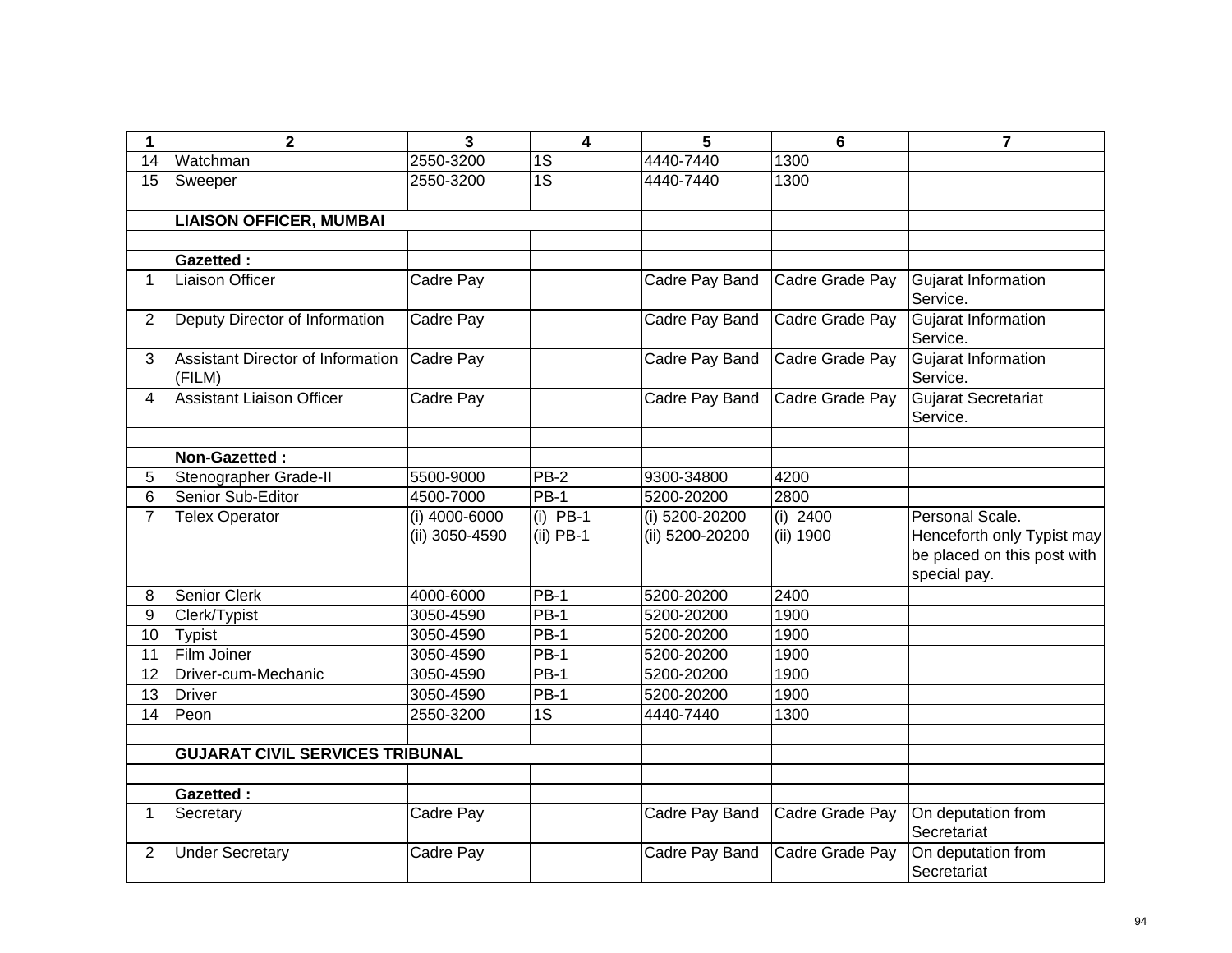| 1              | $\overline{2}$                                     | $\overline{3}$                                                                                                                                                                        | 4               | 5                 | $6\phantom{1}$    | $\overline{7}$                                                                                                                                                                           |
|----------------|----------------------------------------------------|---------------------------------------------------------------------------------------------------------------------------------------------------------------------------------------|-----------------|-------------------|-------------------|------------------------------------------------------------------------------------------------------------------------------------------------------------------------------------------|
| 3              | <b>Section Officer</b>                             | Cadre Pay                                                                                                                                                                             |                 | Cadre Pay Band    | Cadre Grade Pay   | On deputation from<br>Secretariat                                                                                                                                                        |
|                | Non-Gazetted:                                      |                                                                                                                                                                                       |                 |                   |                   |                                                                                                                                                                                          |
| 4              | Stenographer Grade-I                               | 6500-10500                                                                                                                                                                            | <b>PB-2</b>     | 9300-34800        | 4200              |                                                                                                                                                                                          |
| 5              | Stenographer Grade-II                              | 5500-9000                                                                                                                                                                             | $PB-2$          | 9300-34800        | 4200              |                                                                                                                                                                                          |
| 6              | Deputy Section Officer                             | Cadre Pay                                                                                                                                                                             |                 | Cadre Pay Band    | Cadre Grade Pay   | On deputation from<br>Secretariat cadre.                                                                                                                                                 |
| $\overline{7}$ | Sub-Accountant                                     | 4000-6000                                                                                                                                                                             | $PB-1$          | 5200-20200        | 2400              |                                                                                                                                                                                          |
| 8              | Clerk/Typist                                       | 3050-4590                                                                                                                                                                             | $PB-1$          | 5200-20200        | 1900              |                                                                                                                                                                                          |
| 9              | Havaldar                                           | 2650-4000                                                                                                                                                                             | $\overline{1S}$ | 4440-7440         | 1650              |                                                                                                                                                                                          |
| 10             | Peon                                               | 2550-3200                                                                                                                                                                             | $\overline{1S}$ | 4440-7440         | 1300              |                                                                                                                                                                                          |
| 11             | Hamal                                              | 2550-3200                                                                                                                                                                             | $\overline{1S}$ | 4440-7440         | 1300              |                                                                                                                                                                                          |
|                | <b>GUJARAT ADMINISTRATIVE SERVICE CADRE</b>        |                                                                                                                                                                                       |                 |                   |                   |                                                                                                                                                                                          |
| $\mathbf{1}$   | <b>Gujarat Administrative Service</b><br>(Class-1) | 8000-14050<br>Senior scale of<br>Rs. 12000-<br>16500 for 1/4 of<br>the existing<br>posts. The<br>senior scale post<br>percentage will<br>be inclusive of<br>ex-cadre<br>appointments. | <b>PB-1</b>     | 15600-39100       | 5400              | Senior scale of Rs. 15600-<br>39100 With grade pay of<br>Rs.7600 for 1/4 of the<br>existing posts. The Senior<br>scale post percentage will<br>be inclusive of ex-cadre<br>appointments. |
|                | FOREST AND ENVIRONMENT DEPARTMENT                  |                                                                                                                                                                                       |                 |                   |                   |                                                                                                                                                                                          |
|                | PRINCIPAL CHIEF CONSERVATOR OF FORESTS             |                                                                                                                                                                                       |                 |                   |                   |                                                                                                                                                                                          |
|                |                                                    |                                                                                                                                                                                       |                 |                   |                   |                                                                                                                                                                                          |
|                | <b>Gazetted:</b>                                   |                                                                                                                                                                                       |                 |                   |                   |                                                                                                                                                                                          |
| $\mathbf{1}$   | Principal Chief Conservator of<br>Forests          | <b>Cadre Post</b>                                                                                                                                                                     |                 | <b>Cadre Post</b> | <b>Cadre Post</b> |                                                                                                                                                                                          |
| $\overline{2}$ | <b>Chief Conservator of Forests</b>                | <b>Cadre Post</b>                                                                                                                                                                     |                 | <b>Cadre Post</b> | <b>Cadre Post</b> |                                                                                                                                                                                          |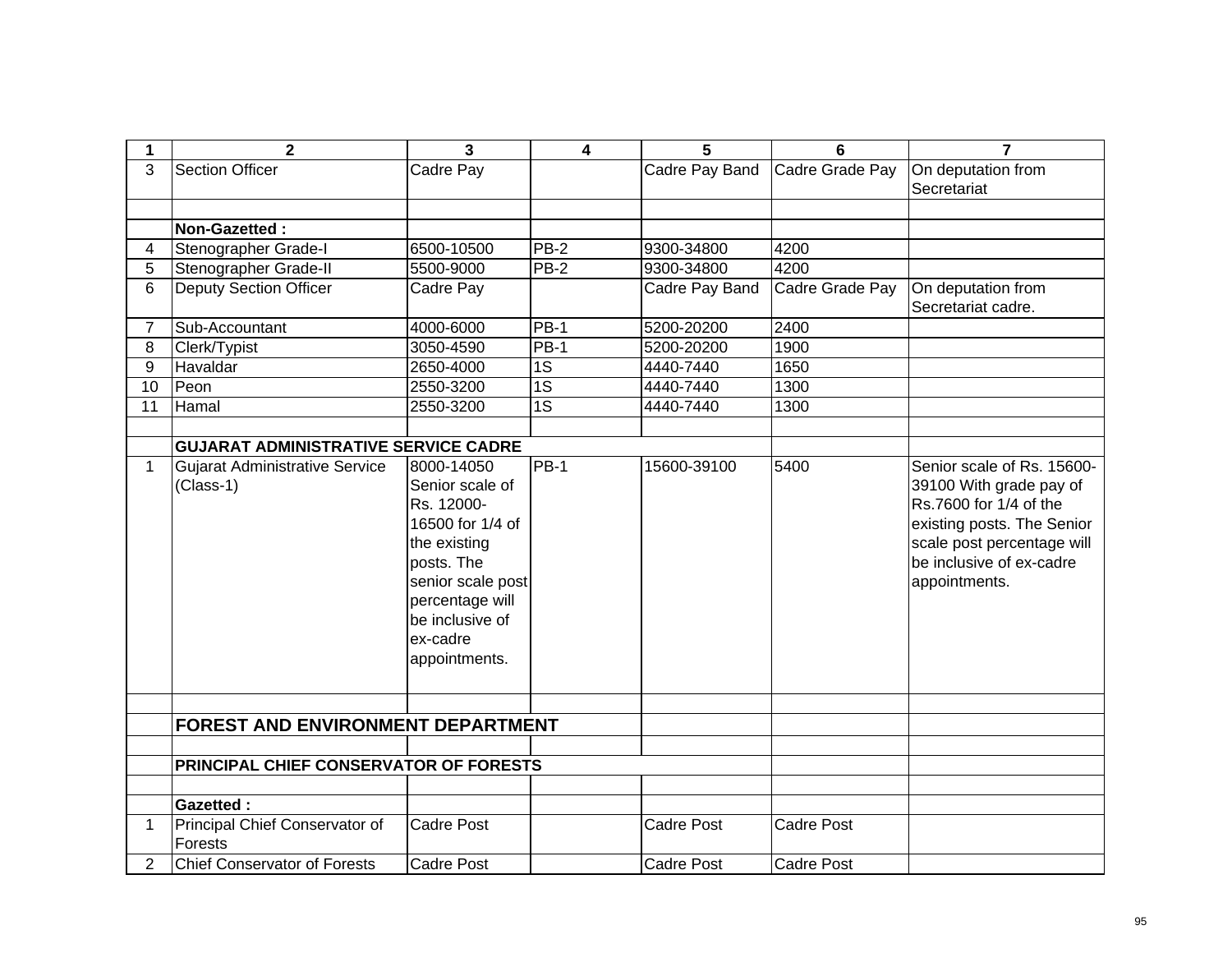| 1              | $\mathbf{2}$                                                                                        | 3                                 | 4                                            | 5                                    | 6                           | $\overline{7}$                               |
|----------------|-----------------------------------------------------------------------------------------------------|-----------------------------------|----------------------------------------------|--------------------------------------|-----------------------------|----------------------------------------------|
| 3              | Additional Chief Conservator of                                                                     | Cadre Post                        |                                              | Cadre Post                           | <b>Cadre Post</b>           |                                              |
|                | Forests                                                                                             |                                   |                                              |                                      |                             |                                              |
| 4              | <b>Conservator of Forests</b>                                                                       | <b>Cadre Post</b>                 |                                              | <b>Cadre Post</b>                    | Cadre Post                  |                                              |
| $\overline{5}$ | Deputy Conservator of Forests/<br>Deputy Conservator of Forests,<br>Publicity and Liaison Division/ | (i) Cadre Post<br>(ii)10000-15200 | (i) Cadre Post (i) Cadre Post<br>$(ii)$ PB-3 | (ii) 15600-39100                     | (i) Cadre Post<br>(ii) 6600 |                                              |
|                | Deputy Conservator of Forests,<br>Silviculture and Forest Utilisation                               |                                   |                                              |                                      |                             |                                              |
|                | Division/ Assistant Chief                                                                           |                                   |                                              |                                      |                             |                                              |
|                | Conservator of Forests/<br><b>Sanctuary Superintendent</b>                                          |                                   |                                              |                                      |                             |                                              |
|                |                                                                                                     |                                   |                                              |                                      |                             |                                              |
| 6              | <b>Executive Engineer</b>                                                                           | Cadre Pay                         |                                              | Cadre Pay Band                       | Cadre Grade Pay             | <b>Gujarat Engineering</b><br>Service        |
| $\overline{7}$ | Deputy Collector                                                                                    | Cadre Pay                         |                                              | Cadre Pay Band                       | Cadre Grade Pay             | <b>Gujarat Revenue Service</b>               |
| 8              | <b>Forest Settlement Officer</b>                                                                    | Cadre Pay                         |                                              | Cadre Pay Band                       | Cadre Grade Pay             | <b>Gujarat Revenue Service</b>               |
| 9              | <b>Deputy Director (Statistics)</b>                                                                 | Cadre Pay                         |                                              | Cadre Pay Band                       | Cadre Grade Pay             | <b>Gujarat Statistical Service</b>           |
| 10             | Administrative Officer                                                                              | 8000-14050                        | $(i)$ PB-3<br>$(ii)$ PB-2                    | (i) 15600-39100<br>(ii) 9300-34800   | (i) 5400<br>(ii) 5400       | (i) If the post belongs to<br>Class-I        |
|                |                                                                                                     |                                   |                                              |                                      |                             | (ii) If the post belongs to                  |
|                |                                                                                                     |                                   |                                              |                                      |                             | Cass-II cadre                                |
| 11             | Assistant Conservator of                                                                            | (a) Cadre Post                    | (a) Cadre                                    | (a) Cadre Post                       | (a) Cadre Post              | (b)                                          |
|                | Forests/Superintendent,<br><b>Botanical Garden/Sanctuary</b>                                        | (b) 8000-13500                    | Post (b) (i)<br>PB-3                         | (b)(i)15600-39100<br>(ii) 9300-34800 | (b)(i) 5400<br>(ii) 5400    | (i) If the post belongs to<br>Class-I        |
|                | Superintendent                                                                                      |                                   | $(ii)$ PB-2                                  |                                      |                             | (ii) If the post belongs to                  |
|                |                                                                                                     |                                   |                                              |                                      |                             | Cass-II cadre                                |
| 12             | Deputy Executive Engineer                                                                           | Cadre Pay                         |                                              | Cadre Pay Band                       | Cadre Grade Pay             | <b>Gujarat Engineering</b>                   |
|                |                                                                                                     |                                   |                                              |                                      |                             | Service                                      |
| 13             | Zoo Officer                                                                                         | 8000-13500                        | $(i)$ PB-3                                   | (i) 15600-39100                      | (i) 5400                    | (i) If the post belongs to                   |
|                |                                                                                                     |                                   | $(ii)$ PB-2                                  | (ii) 9300-34800                      | (ii) 5400                   | Class-I                                      |
|                |                                                                                                     |                                   |                                              |                                      |                             | (ii) If the post belongs to<br>Cass-II cadre |
|                |                                                                                                     |                                   |                                              |                                      |                             |                                              |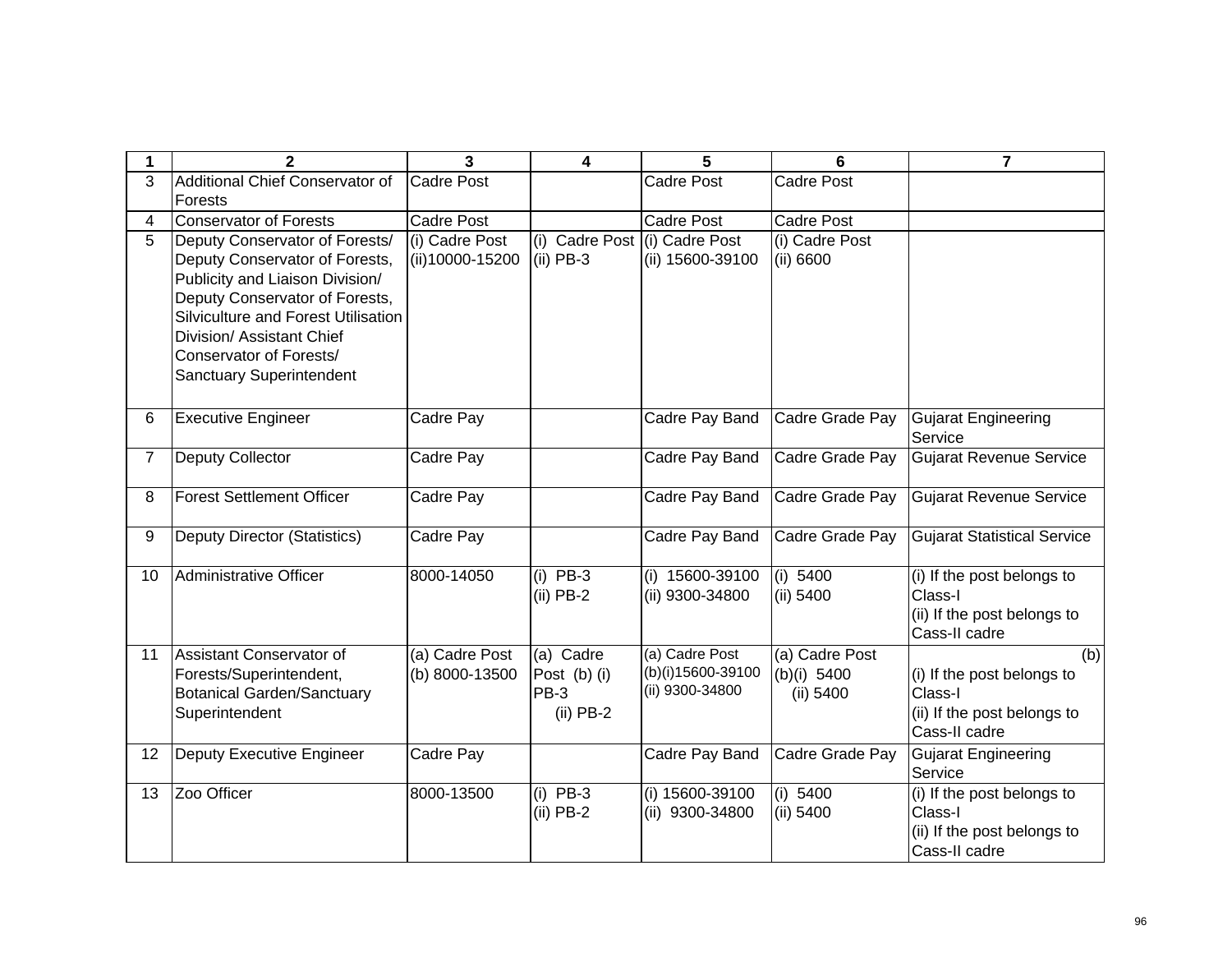| 1  | $\mathbf{2}$                                                                                          | 3                                    | 4                         | 5                                  | 6                     | 7                                                                                                                                  |
|----|-------------------------------------------------------------------------------------------------------|--------------------------------------|---------------------------|------------------------------------|-----------------------|------------------------------------------------------------------------------------------------------------------------------------|
| 14 | <b>Assistant Research Officer</b>                                                                     | <b>Cadre Post</b>                    |                           | Cadre Post                         | <b>Cadre Post</b>     | <b>Gujarat Fisheries Service</b>                                                                                                   |
| 15 | Scientific Assistant                                                                                  | 8000-13500                           | $(i)$ PB-3<br>$(ii)$ PB-2 | (i) 15600-39100<br>(ii) 9300-34800 | (i) 5400<br>(ii) 5400 | (i) If the post belongs to<br>Class-I<br>(ii) If the post belongs to<br>Cass-II cadre                                              |
| 16 | <b>Statistical Officer</b>                                                                            | <b>Cadre Post</b>                    |                           | <b>Cadre Post</b>                  | <b>Cadre Post</b>     | <b>Gujarat Statistical Service</b>                                                                                                 |
| 17 | Legal Superintendent                                                                                  | 8000-13500                           | $(i)$ PB-3<br>$(ii)$ PB-2 | (i) 15600-39100<br>(ii) 9300-34800 | (i) 5400<br>(ii) 5400 | (i) If the post belongs to<br>Class-I<br>(ii) If the post belongs to<br>Cass-II cadre                                              |
| 18 | <b>Office Superintendent</b>                                                                          | $(i) 6500 - 10500$<br>(ii) 5500-9000 | $PB-2$<br><b>PB-2</b>     | 9300-34800<br>9300-34800           | 4200<br>4200          | (i) For Head Office of the<br><b>Principal Chief</b><br><b>Conservator of Forests.</b><br>(ii) For office of the<br>Conservator of |
|    |                                                                                                       |                                      |                           |                                    |                       | Forests/Deputy<br><b>Conservator of Forests.</b>                                                                                   |
| 19 | <b>Assistant Engineer</b>                                                                             | Cadre Pay                            |                           | Cadre Pay Band                     | Cadre Grade Pay       | <b>Gujarat Engineering</b><br>Service                                                                                              |
| 20 | Stenographer Grade-I                                                                                  | 6500-10500                           | $PB-2$                    | 9300-34800                         | 4200                  |                                                                                                                                    |
|    | Non-Gazetted:                                                                                         |                                      |                           |                                    |                       |                                                                                                                                    |
| 21 | Veterinary Officer                                                                                    | Cadre Pay                            |                           | Cadre Pay Band                     | Cadre Grade Pay       | On deputation from Animal<br>Husbandry                                                                                             |
| 22 | <b>Research Assistant</b>                                                                             | Cadre Pay                            |                           | Cadre Pay Band                     | Cadre Grade Pay       | On deputation from<br>Directorate of Economics<br>And Statistics.                                                                  |
| 23 | Stenographer Grade-II                                                                                 | 5500-9000                            | $PB-2$                    | 9300-34800                         | 4200                  |                                                                                                                                    |
| 24 | Range Forest Officer, Technical<br>Assistant/Superintendent, Saw<br>Mill,/Instructor/Research Officer | 5500-9000                            | $PB-2$                    | 9300-34800                         | 4200                  |                                                                                                                                    |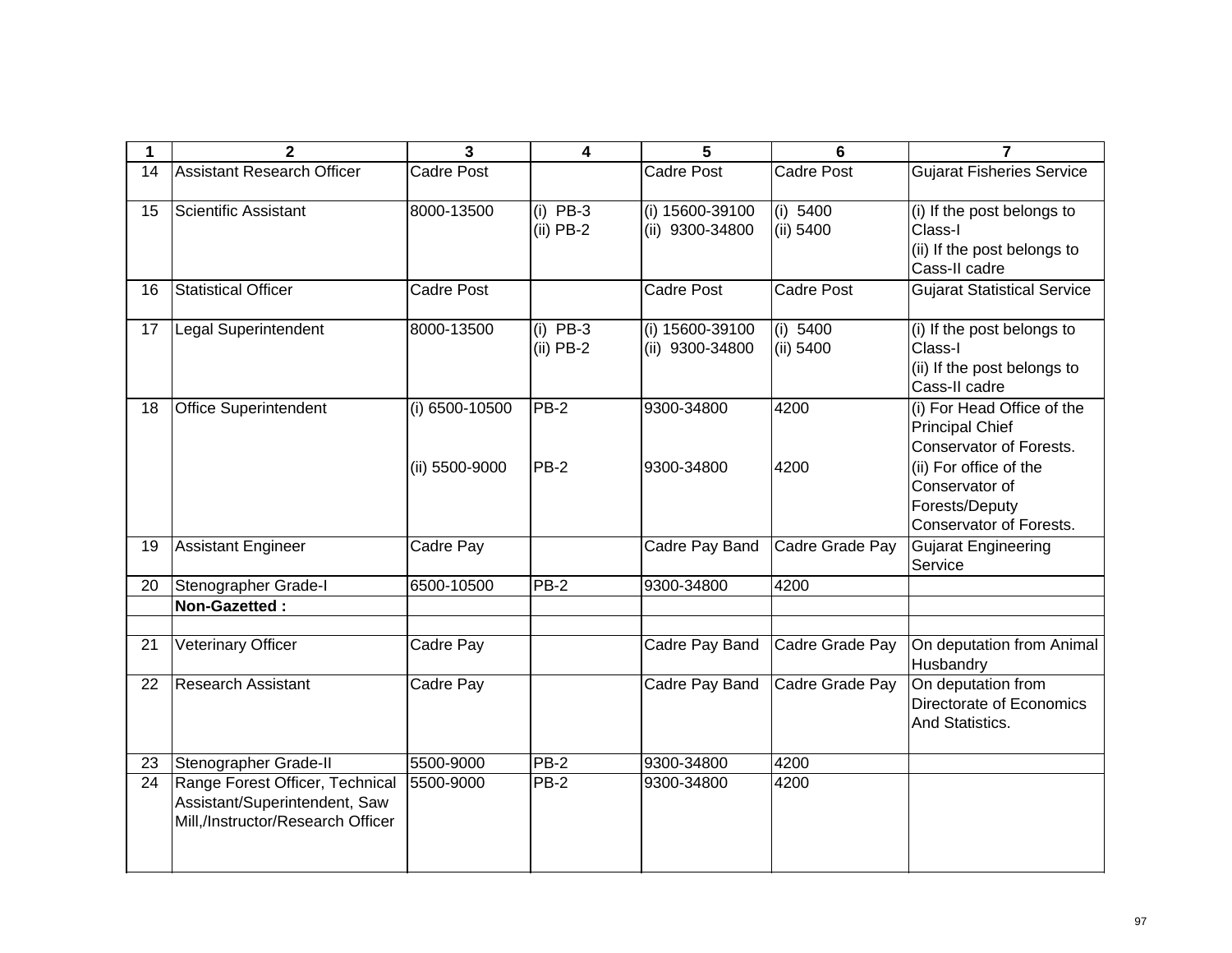| 1  | $\overline{2}$                | 3              | 4           | 5               | $6\phantom{1}$  | $\overline{7}$            |
|----|-------------------------------|----------------|-------------|-----------------|-----------------|---------------------------|
| 25 | Range Forest Officer (Survey) | 5000-8000      | <b>PB-2</b> | 9300-34800      | 4200            |                           |
|    |                               |                |             |                 |                 |                           |
| 26 | <b>Grass Officer</b>          | 5000-8000      | PB-2        | 9300-34800      | 4200            |                           |
| 27 | Foreman (Polythene Bags       | 5000-8000      | $PB-2$      | 9300-34800      | 4200            |                           |
|    | Factory)                      |                |             |                 |                 |                           |
| 28 | Park Warden                   | 5000-8000      | PB-2        | 9300-34800      | 4200            |                           |
| 29 | Snake-cum-Wildlife<br>Park    | 5000-8000      | $PB-2$      | 9300-34800      | 4200            |                           |
|    | keeper                        |                |             |                 |                 |                           |
| 30 | Curator                       | 5000-8000      | PB-2        | 9300-34800      | 4200            |                           |
| 31 | <b>Head Clerk</b>             | 5000-8000      | $PB-2$      | 9300-34800      | 4200            |                           |
| 32 | Soil Scientist                | 5000-8000      | <b>PB-2</b> | 9300-34800      | 4200            |                           |
| 33 | Senior Soil Assistant         | 5000-8000      | <b>PB-2</b> | 9300-34800      | 4200            |                           |
| 34 | Soil Analyst                  | 4500-7000      | <b>PB-1</b> | 5200-20200      | 2800            |                           |
| 35 | <b>Commercial Accountant</b>  | 5000-8000      | <b>PB-2</b> | 9300-34800      | 4200            |                           |
| 36 | Deputy Mamlatdar              | Cadre Pay      |             | Cadre Pay Band  | Cadre Grade Pay | On deputation from        |
|    |                               |                |             |                 |                 | <b>Revenue Department</b> |
| 37 | Draftsman                     | 5000-8000      | PB-2        | 9300-34800      | 4200            |                           |
| 38 | Supervisor                    | Cadre Pay      |             | Cadre Pay Band  | Cadre Grade Pay | On deputation from Roads  |
|    |                               |                |             |                 |                 | and Building department.  |
|    |                               |                |             |                 |                 |                           |
| 39 | <b>Lady Social Worker</b>     | Cadre Pay      |             | Cadre Pay Band  | Cadre Grade Pay | On deputation from        |
|    |                               |                |             |                 |                 | Panchayat.                |
| 40 | Artist                        | 4500-7000      | <b>PB-1</b> | 5200-20200      | 2800            |                           |
| 41 | Librarian                     | 4500-7000      | $PB-1$      | 5200-20200      | 2800            |                           |
| 42 | Foreman/Foreman, Saw Mill     | 4500-7000      | <b>PB-1</b> | 5200-20200      | 2800            |                           |
| 43 | <b>Statistical Assistant</b>  | 4500-7000      | <b>PB-1</b> | 5200-20200      | 2800            |                           |
| 44 | Electrician                   | (i) 4500-7000  | $(i)$ PB-1  | (i) 5200-20200  | (i) 2800        |                           |
| 45 |                               | (ii) 3050-4590 | (i) PB-1    | (ii) 5200-20200 | (ii)1900        |                           |
| 46 | <b>Assistant Draftsman</b>    | 4000-6000      | $PB-1$      | 5200-20200      | 2400            |                           |
| 47 | Overseer                      | Cadre Pay      |             | Cadre Pay Band  | Cadre Grade Pay | On deputation from Roads  |
|    |                               |                |             |                 |                 | and Building department.  |
|    |                               |                |             |                 |                 |                           |
| 48 | Garden Overseer               | 4500-7000      | $PB-1$      | 5200-20200      | 2800            |                           |
| 49 | Mechanical-cum-Electric       | 4500-7000      | PB-1        | 5200-20200      | 2800            |                           |
|    | Overseer                      |                |             |                 |                 |                           |
| 50 | Laboratory Assistant          | 4500-7000      | <b>PB-1</b> | 5200-20200      | 2800            |                           |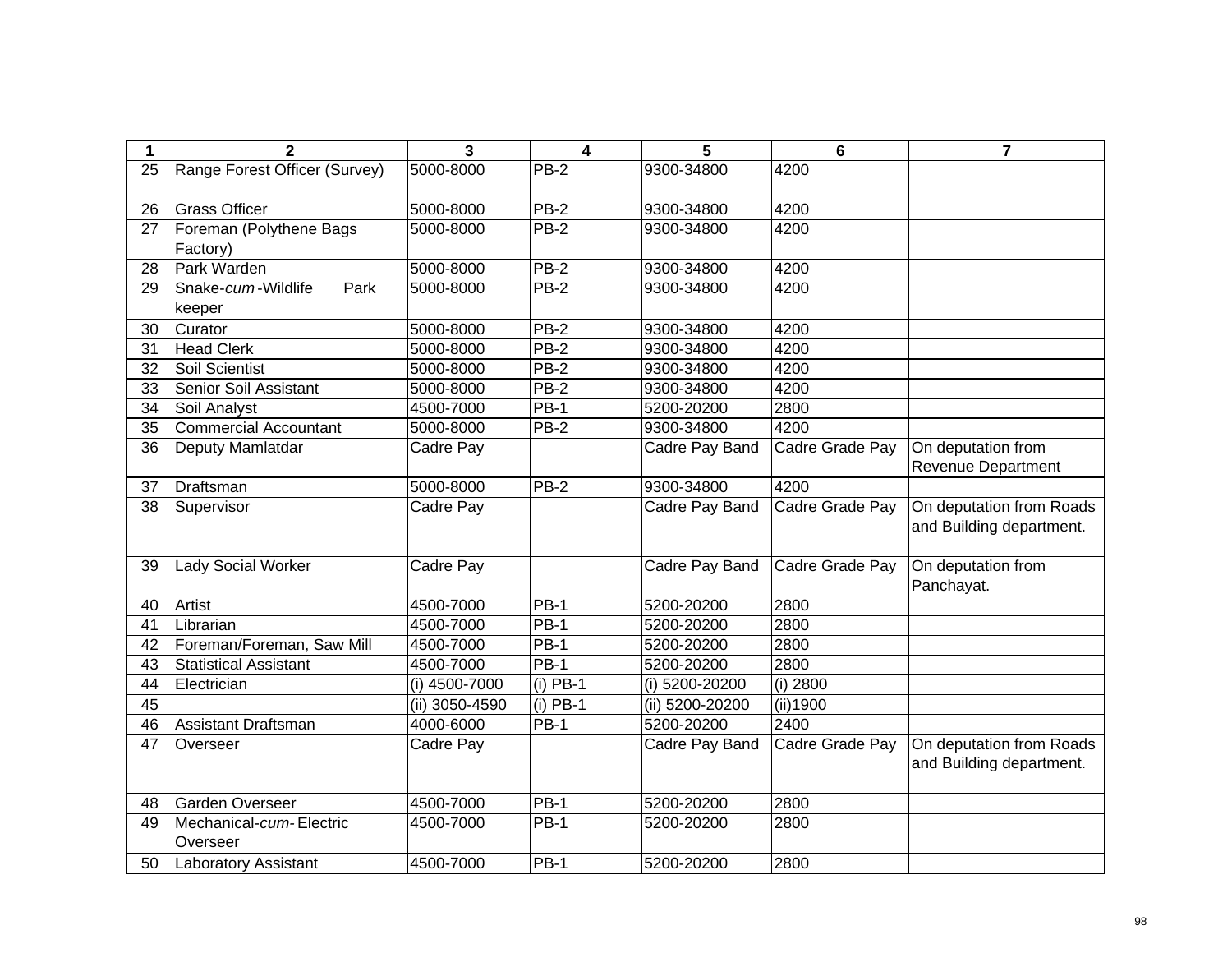| 1               | $\mathbf{2}$                                           | 3               | $\overline{\mathbf{4}}$ | 5               | $6\phantom{1}$  | $\overline{7}$                           |
|-----------------|--------------------------------------------------------|-----------------|-------------------------|-----------------|-----------------|------------------------------------------|
| 51              | Mechanic                                               | 4000-6000       | <b>PB-1</b>             | 5200-20200      | 2400            |                                          |
| 52              | <b>Assistant Bencher</b>                               | 4000-6000       | $PB-1$                  | 5200-20200      | 2400            |                                          |
| 53              | <b>Kils Operator</b>                                   | 4000-6000       | $PB-1$                  | 5200-20200      | 2400            |                                          |
| 54              | Lathe Operator                                         | 4000-6000       | $PB-1$                  | 5200-20200      | 2400            |                                          |
| 55              | Welder                                                 | 4000-6000       | $PB-1$                  | 5200-20200      | 2400            |                                          |
| 56              | <b>Assistant Foreman</b>                               | 4000-6000       | $PB-1$                  | 5200-20200      | 2400            |                                          |
| 57              | Operator-cum-Mechanic                                  | 4000-6000       | $PB-1$                  | 5200-20200      | 2400            |                                          |
| 58              | Stenographer Grade-III                                 | 4000-6000       | $PB-1$                  | 5200-20200      | 2400            |                                          |
| 59              | Accountant/Storekeeper-cum-<br>Accountant              | 4000-6000       | $PB-1$                  | 5200-20200      | 2400            |                                          |
| 60              | Assistant Snake-cum-Wildlife<br>Park-Keeper            | 4000-6000       | PB-1                    | 5200-20200      | 2400            |                                          |
| 61              | <b>Head Animal Keeper</b>                              | 4000-6000       | PB-1                    | 5200-20200      | 2400            |                                          |
| 62              | Forester/Forestry Extension<br>Assistant               | 4000-6000       | <b>PB-1</b>             | 5200-20200      | 2400            |                                          |
| 63              | <b>Carpentry Assistant Instructor</b><br>Wood Workshop | 4000-6000       | <b>PB-1</b>             | 5200-20200      | 2400            |                                          |
| 64              | Assistant Foreman Polythene<br><b>Bags Factory</b>     | 4000-6000       | PB-1                    | 5200-20200      | 2400            |                                          |
| 65              | <b>Grass Inspector</b>                                 | 4000-6000       | <b>PB-1</b>             | 5200-20200      | 2400            |                                          |
| 66              | Havaldar (Physical Training)                           | 4000-6000       | $PB-1$                  | 5200-20200      | 2400            |                                          |
| 67              | <b>Head Constable</b>                                  | Cadre Pay       |                         | Cadre Pay Band  | Cadre Grade Pay | On deputation from Police<br>Department. |
| 68              | <b>Bulldozer Driver/Tractor</b>                        | $(i)$ 4000-6000 | $(i)$ PB-1              | (i) 5200-20200  | $(i)$ 2400      |                                          |
|                 | Driver/Truck Driver/Road Roller<br><b>Driver</b>       | (ii) 3050-4590  | $(ii)$ PB-1             | (ii) 5200-20200 | (ii) 1900       |                                          |
| 69              | Surveyor                                               | 4000-6000       | <b>PB-1</b>             | 5200-20200      | 2400            |                                          |
| 70              | Clerk/Typist/Steno Typist                              | 3050-4590       | $PB-1$                  | 5200-20200      | 1900            |                                          |
| $\overline{71}$ | Store-keeper-cum-clerk/Store<br>keeper-cum-Supervisor  | 3050-4590       | $PB-1$                  | 5200-20200      | 1900            |                                          |
| 72              | Laboratory Attendant                                   | 3050-4590       | $PB-1$                  | 5200-20200      | 1900            |                                          |
| $\overline{73}$ | <b>Bird Breeder</b>                                    | 3050-4590       | $PB-1$                  | 5200-20200      | 1900            |                                          |
| 74              | Tracer                                                 | 3050-4590       | <b>PB-1</b>             | 5200-20200      | 1900            |                                          |
| 75              | <b>Driver</b>                                          | 3050-4590       | <b>PB-1</b>             | 5200-20200      | 1900            |                                          |
| 76              | <b>Assistant Bulldozer Driver</b>                      | 3050-4590       | <b>PB-1</b>             | 5200-20200      | 1900            |                                          |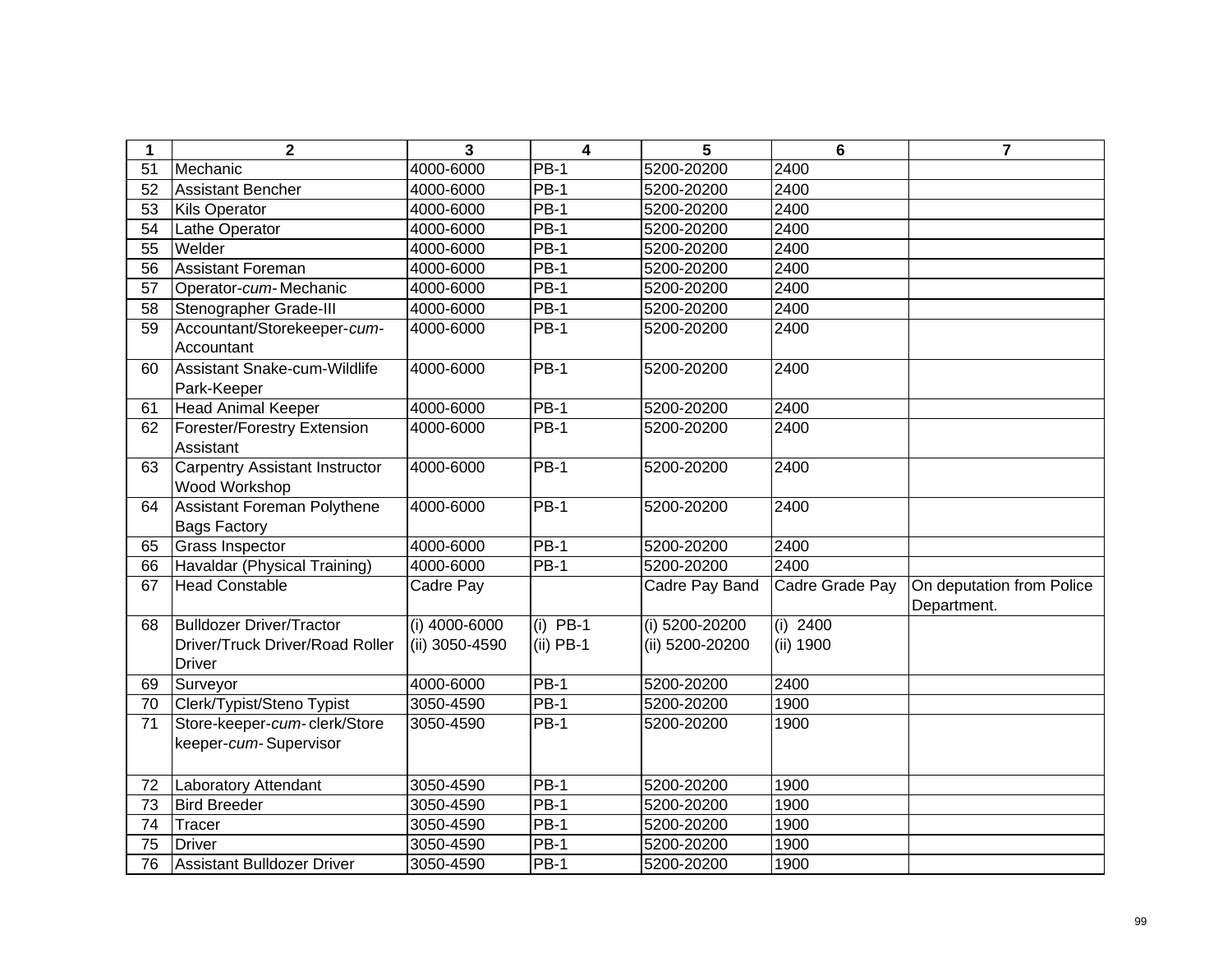| $\mathbf 1$ | $\mathbf{2}$                                                      | 3              | $\overline{\mathbf{4}}$ | 5              | 6               | $\overline{7}$            |
|-------------|-------------------------------------------------------------------|----------------|-------------------------|----------------|-----------------|---------------------------|
| 77          | <b>Launch Driver</b>                                              | 3050-4590      | $PB-1$                  | 5200-20200     | 1900            |                           |
| 78          | <b>Boat Driver</b>                                                | 3050-4590      | $PB-1$                  | 5200-20200     | 1900            |                           |
| 79          | <b>Boat Tundel</b>                                                | 3050-4590      | $PB-1$                  | 5200-20200     | 1900            |                           |
| 80          | <b>Engine Driver</b>                                              | 3050-4590      | $PB-1$                  | 5200-20200     | 1900            |                           |
| 81          | <b>Bend Mill Operator</b>                                         | 3050-4590      | $PB-1$                  | 5200-20200     | 1900            |                           |
| 82          | Sawyer                                                            | 3050-4590      | $PB-1$                  | 5200-20200     | 1900            |                           |
| 83          | <b>Electric Fitter</b>                                            | 3050-4590      | $PB-1$                  | 5200-20200     | 1900            |                           |
| 84          | Bagwan-cum-Mechanic                                               | 3050-4590      | $PB-1$                  | 5200-20200     | 1900            |                           |
| 85          | Plumber-cum-Pump Operator                                         | 3050-4590      | $PB-1$                  | 5200-20200     | 1900            |                           |
| 86          | <b>Head Cook</b>                                                  | 3050-4590      | <b>PB-1</b>             | 5200-20200     | 1900            |                           |
| 87          | Kitchen Attendant/Bearer                                          | 2550-3200      | 1S                      | 4440-7440      | 1300            |                           |
| 88          | <b>Orderly Guard/Depot Guard</b><br>Protection Assistant/Personal | 2750-4400      | $PB-1$                  | 5200-20200     | 1800            |                           |
|             | <b>Orderly Guard/Naka</b>                                         |                |                         |                |                 |                           |
|             | Guard/Scheme Guard /Forest                                        |                |                         |                |                 |                           |
|             | Guard                                                             |                |                         |                |                 |                           |
| 89          | <b>Beat Guard</b>                                                 | 2750-4400      | <b>PB-1</b>             | 5200-20200     | 1800            |                           |
| 90          | Havaldar                                                          | 2650-4000      | 1S                      | 4440-7440      | 1650            |                           |
| 91          | <b>Class Room Assistant</b>                                       | 2650-4000      | $\overline{1S}$         | 4440-7440      | 1650            |                           |
| 92          | <b>Grass Chowkiyat</b>                                            | 2650-4000      | $\overline{1S}$         | 4440-7440      | 1650            |                           |
| 93          | Mali                                                              | (i) 2650-4000  | $(i)$ 1S                | (i) 4440-7440  | (i) 1650        |                           |
|             |                                                                   | (ii) 2610-3540 | (ii) 1S                 | (ii) 4440-7440 | (ii) 1400       |                           |
| 94          | <b>Boat Naik</b>                                                  | 2610-3540      | $\overline{1S}$         | 4440-7440      | 1400            |                           |
| 95          | <b>Police Constable</b>                                           | Cadre Pay      |                         | Cadre Pay Band | Cadre Grade Pay | On deputation from Police |
|             |                                                                   |                |                         |                |                 | Department.               |
| 96          | <b>Naik</b>                                                       | 2610-3540      | 1S                      | 4440-7440      | 1400            |                           |
| 97          | Zoo Naik (Head Zoo keeper)                                        | 2610-3540      | $\overline{1S}$         | 4440-7440      | 1400            |                           |
| 98          | Daftar Bandh                                                      | 2610-3540      | $\overline{1S}$         | 4440-7440      | 1400            |                           |
| 99          | Peon/Messenger/Zoo                                                | 2550-3200      | $\overline{1S}$         | 4440-7440      | 1300            |                           |
|             | Peon/Peon-cum-Driver                                              |                |                         |                |                 |                           |
| 100         | Animal Keeper                                                     | 2550-3200      | 1S                      | 4440-7440      | 1300            |                           |
| 101         | Attendant                                                         | 2550-3200      | $\overline{1S}$         | 4440-7440      | 1300            |                           |
| 102         | Vidi Chowkidar                                                    | 2550-3200      | 1S                      | 4440-7440      | 1300            |                           |
| 103         | <b>Grass Godown Chowkidar</b>                                     | 2550-3200      | 1S                      | 4440-7440      | 1300            |                           |
| 104         | Boatman                                                           | 2550-3200      | 1S                      | 4440-7440      | 1300            |                           |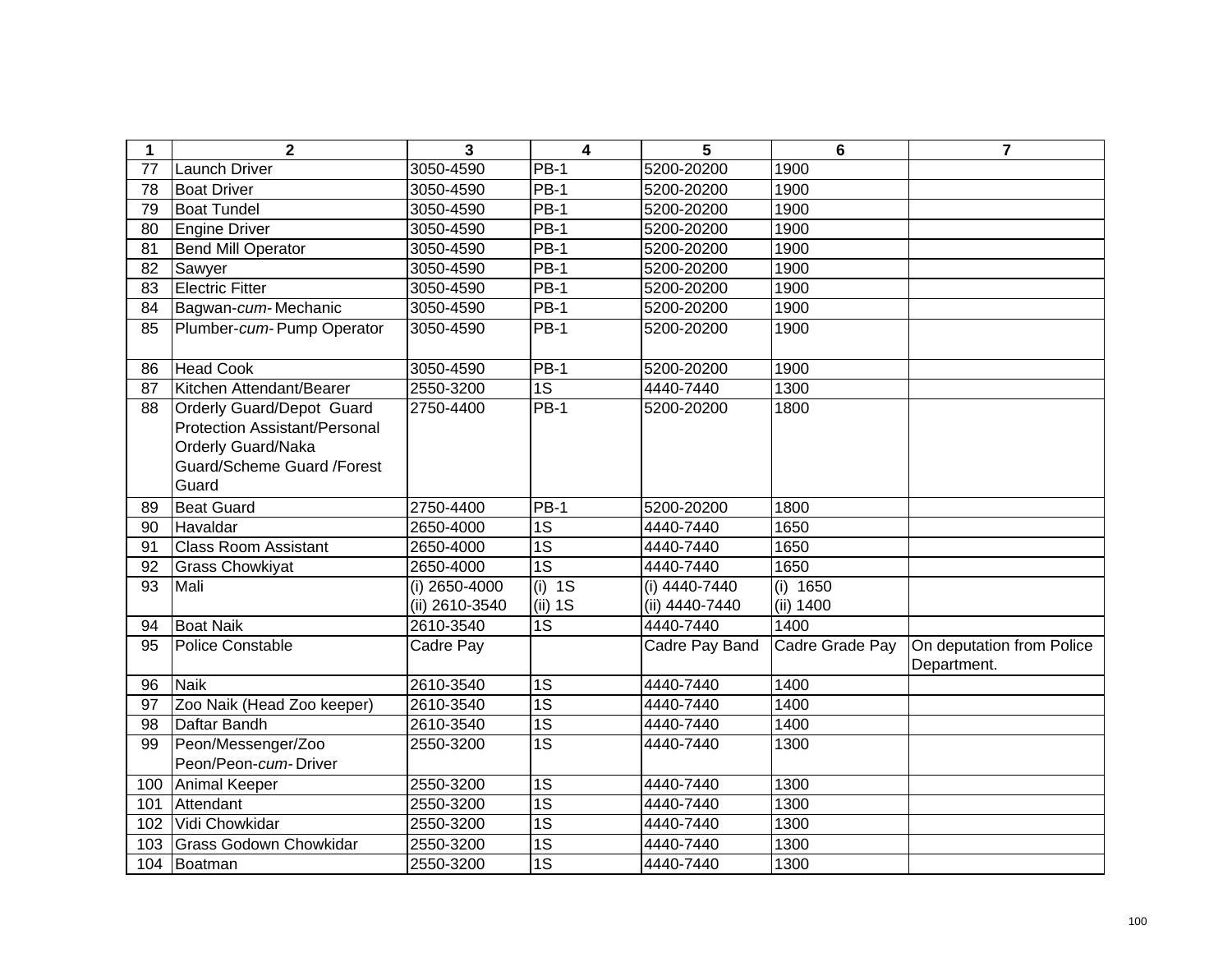| 1                       | $\mathbf{2}$                                                            | 3                 | $\overline{\mathbf{4}}$ | 5                 | $6\phantom{1}6$   | $\overline{7}$                          |
|-------------------------|-------------------------------------------------------------------------|-------------------|-------------------------|-------------------|-------------------|-----------------------------------------|
| 105                     | <b>Camel Sawar</b>                                                      | 2550-3200         | 1S                      | 4440-7440         | 1300              |                                         |
| 106                     | Welder                                                                  | 2550-3200         | $\overline{1S}$         | 4440-7440         | 1300              |                                         |
| 107                     | Helper/Helper-cum-Watchman                                              | 2550-3200         | $\overline{1S}$         | 4440-7440         | 1300              |                                         |
| 108                     | Bearer                                                                  | 2550-3200         | 1S                      | 4440-7440         | 1300              |                                         |
| 109                     | Tractor-cleaner/Cleaner                                                 | 2550-3200         | $\overline{1S}$         | 4440-7440         | 1300              |                                         |
| 110                     | Watchman                                                                | 2550-3200         | $\overline{1S}$         | 4440-7440         | 1300              |                                         |
| 111                     | Khalasi                                                                 | 2550-3200         | $\overline{1S}$         | 4440-7440         | 1300              |                                         |
| 112                     | Sweeper                                                                 | 2550-3200         | 1S                      | 4440-7440         | 1300              |                                         |
|                         |                                                                         |                   |                         |                   |                   |                                         |
|                         | HEALTH AND FAMILY WELFARE DEPARTMENT                                    |                   |                         |                   |                   |                                         |
|                         |                                                                         |                   |                         |                   |                   |                                         |
|                         | COMMISSIONER OF HEALTH, MEDICAL SERVICES AND MEDICAL EDUCATION (HEALTH) |                   |                         |                   |                   |                                         |
|                         |                                                                         |                   |                         |                   |                   |                                         |
| 1                       | Commissioner                                                            | <b>Cadre Post</b> |                         | <b>Cadre Post</b> | <b>Cadre Post</b> |                                         |
| $\overline{2}$          | <b>Additional Director</b>                                              | 16000-20050       | $PB-4$                  | 37400-67000       | 8900              |                                         |
| 3                       | Joint Director                                                          | 14300-18300       | $\overline{PB} - 4$     | 37400-67000       | 8700              |                                         |
| $\overline{\mathbf{4}}$ | Deputy Director Public Health<br><b>Services</b>                        | 14300-18300       | PB-4                    | 37400-67000       | 8700              |                                         |
| 5                       | Deputy Director vaccine Institute                                       | 14300-18300       | $PB-4$                  | 37400-67000       | 8700              |                                         |
| 6                       | <b>Additional Director (Statistics)</b>                                 | Cadre Pay         |                         | Cadre Pay Band    | Cadre Grade Pay   | <b>Gujarat Statistical</b><br>Services. |
| $\overline{7}$          | Principal, Health and Family<br>Welfare Training Centre.                | 14300-18300       | $PB-4$                  | 37400-67000       | 8700              |                                         |
| 8                       | <b>Assistant Director of Public</b><br>Health / Zonal Officer, Malaria. | 12000-16500       | $PB-3$                  | 15600-39100       | 7600              |                                         |
| 9                       | Assistant Director, Mass Media                                          | 12000-16500       | $PB-3$                  | 15600-39100       | 7600              |                                         |
| 10                      | Joint Director Demographic Cell                                         | Cadre Pay         |                         | Cadre Pay Band    | Cadre Grade Pay   | <b>Gujarat Statistical</b><br>Services. |
| 11                      | <b>Chief Personnel Officer</b>                                          | Cadre Pay         |                         | Cadre Pay Band    | Cadre Grade Pay   | Gujarat Administrative<br>Services.     |
| 12                      | <b>Assistant Director Health</b><br><b>Education Bureau</b>             | 12000-16500       | $PB-3$                  | 15600-39100       | 7600              |                                         |
| 13                      | <b>Chief District Health Officer</b>                                    | 12000-16500       | PB-3                    | 15600-39100       | 7600              |                                         |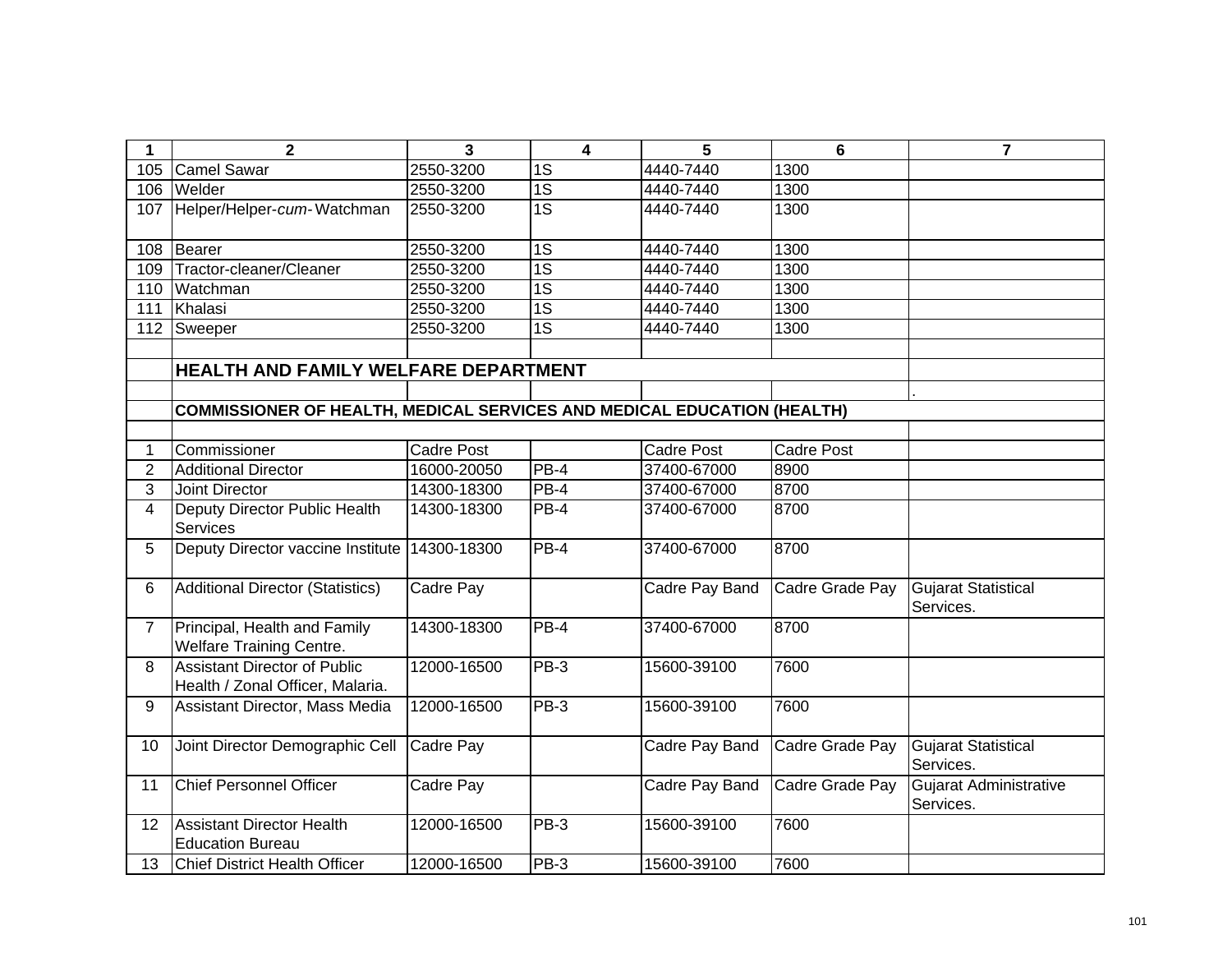| 1  | $\mathbf{2}$                                                                                                  | 3           | $\overline{\mathbf{4}}$ | 5              | 6    | $\overline{7}$                             |
|----|---------------------------------------------------------------------------------------------------------------|-------------|-------------------------|----------------|------|--------------------------------------------|
| 14 | Training Officer (ICDS) Logistics<br>Officer                                                                  | 12000-16500 | PB-3                    | 15600-39100    | 7600 |                                            |
| 15 | Automobile Engineer-cum-<br><b>Transport Officer</b>                                                          | 10000-15200 | $PB-3$                  | 15600-39100    | 6600 |                                            |
| 16 | Director T.B. Demonstration and<br>Training Centre.                                                           | 10000-15200 | $PB-3$                  | 15600-39100    | 6600 |                                            |
| 17 | <b>Medical Superintendent</b><br>Incharge T.B. Hospital<br>Sanatorium                                         | 10000-15200 | $PB-3$                  | 15600-39100    | 6600 |                                            |
| 18 | District T.B. Officer in-charge<br>District T.B. Centre/Additional<br>Director (T.B.) T.B.D.T.C.              | 10000-15200 | $PB-3$                  | 15600-39100    | 6600 |                                            |
| 19 | <b>District Health Officer</b>                                                                                | 10000-15200 | $PB-3$                  | 15600-39100    | 6600 |                                            |
| 20 | <b>District Immunization</b><br>Officer/Gynaecologist/<br>Paediatrician                                       | 10000-15200 | $PB-3$                  | 15600-39100    | 6600 |                                            |
| 21 | <b>District Family Welfare Medical</b><br>Officer                                                             | 10000-15200 | $PB-3$                  | 15600-39100    | 6600 |                                            |
| 22 | <b>Assistant Professor and Medical</b><br>Officer/Incharge Training<br>Centres, Epidemiologist (STD<br>Cell)  | 10000-15200 | $PB-3$                  | 15600-39100    | 6600 |                                            |
| 23 | Deputy Superintendent-cum-<br>Anaesthetist, T.B. Sanatorium<br>Hospital.                                      | 10000-15200 | $PB-3$                  | 15600-39100    | 6600 |                                            |
| 24 | Assistant Professor post Partum<br>Unit/Senior Medical Officer, Post<br>Partum Unit, F.W./Medical<br>Officer. | 10000-15200 | $PB-3$                  | 15600-39100    | 6600 |                                            |
| 25 | <b>Assistant Professor</b><br>Rehabilitation Centre, Post<br>Partum Unit (F.W.)                               | Cadre Pay   |                         | Cadre Pay Band |      | <b>Gujarat Medical Education</b><br>Cadre. |
| 26 | Officer-in-charge Public Health<br>Laboratory                                                                 | 10000-15200 | $PB-3$                  | 15600-39100    | 6600 |                                            |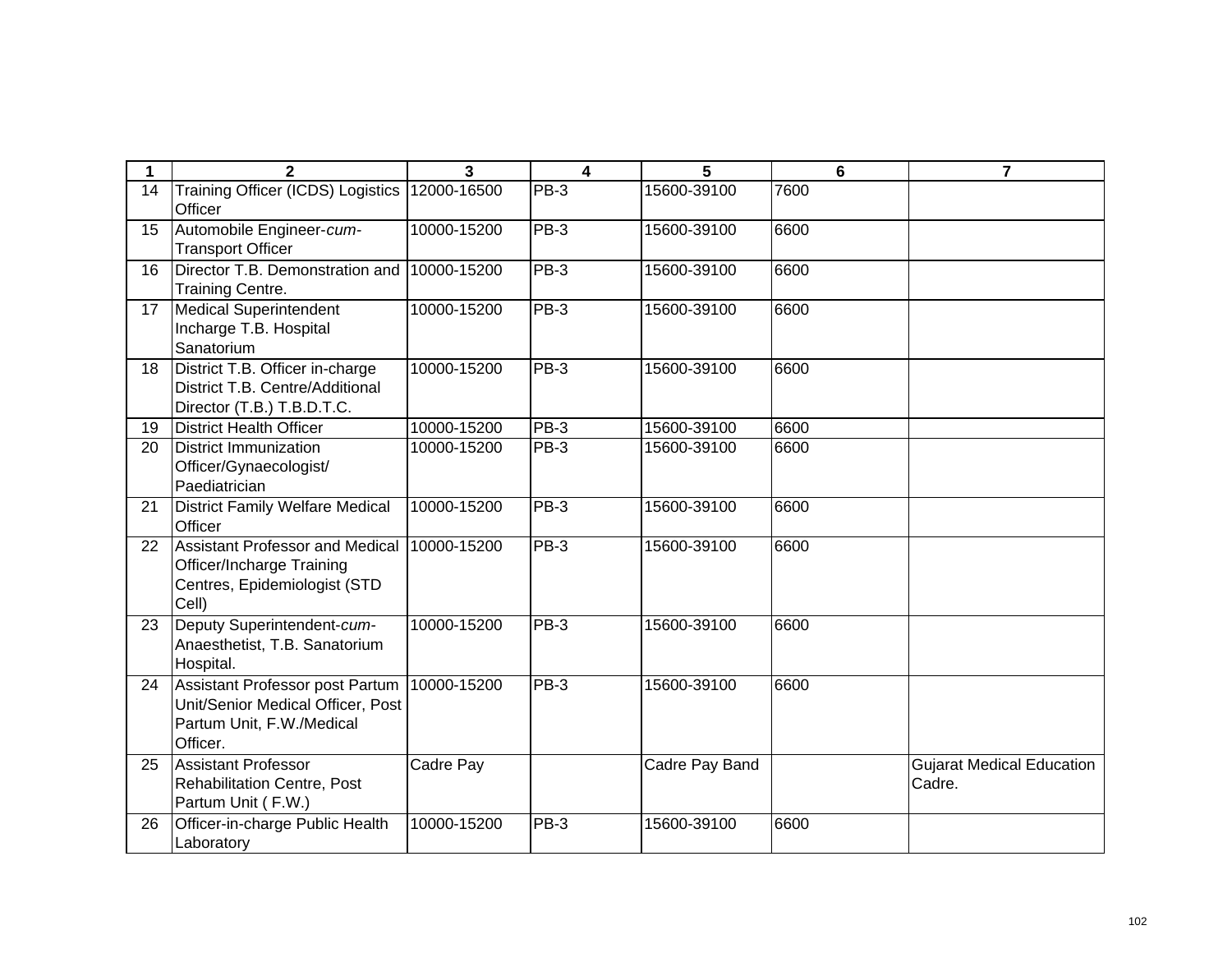| 1  | $\mathbf{2}$                                                                                                                                            | 3           | 4                         | 5                                    | 6                     | $\overline{7}$                                                                        |
|----|---------------------------------------------------------------------------------------------------------------------------------------------------------|-------------|---------------------------|--------------------------------------|-----------------------|---------------------------------------------------------------------------------------|
| 27 | Senior Scientific Officer Vaccine<br>Institute/Public Health<br>Laboratory                                                                              | 10000-15200 | PB-3                      | 15600-39100                          | 6600                  |                                                                                       |
| 28 | Medical Officers in-charge<br>Referral Hospital/Civil Hospital<br>Government Hospital/Steel<br>hospital 30 bedded Hospital,<br>Community Health Centre. | 10000-15200 | PB-3                      | 15600-39100                          | 6600                  |                                                                                       |
| 29 | Medical Officer District Leprosy<br><b>Officer/District Zonal Leprosy</b><br>Officer/ Medical Superintendent.                                           | 10000-15200 | PB-3                      | 15600-39100                          | 6600                  |                                                                                       |
| 30 | <b>Technical Officer School Health</b><br>Education Unit.                                                                                               | 8500-14000  | $(i)$ PB-3<br>$(ii)$ PB-2 | (i) 15600-39100<br>(ii) 9300-34800   | (i) 5400<br>(ii) 5400 | (i) If the post belongs to<br>Class-I<br>(ii) If the post belongs to<br>Cass-II cadre |
| 31 | <b>Technical Officer-in-</b><br>Charge(Media), Health<br><b>Education Bureau.</b>                                                                       | 8500-14000  | $(i)$ PB-3<br>$(ii)$ PB-2 | (i) 15600-39100<br>(ii) 9300-34800   | (i) 5400<br>(ii) 5400 | (i) If the post belongs to<br>Class-I<br>(ii) If the post belongs to<br>Cass-II cadre |
| 32 | <b>Training Officer (Health</b><br>Education Bureau).                                                                                                   | 8000-14050  | $(i)$ PB-3<br>$(ii)$ PB-2 | $(i)$ 15600-39100<br>(ii) 9300-34800 | (i) 5400<br>(ii) 5400 | (i) If the post belongs to<br>Class-I<br>(ii) If the post belongs to<br>Cass-II cadre |
| 33 | State Public Health-Nursing<br><b>Supervisor/Nursing Supervisor</b><br>(USAID)                                                                          | 8000-14050  | $(i)$ PB-3<br>$(ii)$ PB-2 | (i) 15600-39100<br>(ii) 9300-34800   | (i) 5400<br>(ii) 5400 | (i) If the post belongs to<br>Class-I<br>(ii) If the post belongs to                  |
|    |                                                                                                                                                         | 8000-13500  | $(i)$ PB-3<br>$(ii)$ PB-2 | (i) 15600-39100<br>(ii) 9300-34800   | (i) 5400<br>(ii) 5400 | Cass-II cadre                                                                         |
| 34 | State Entomologist (Malaria)                                                                                                                            | 8500-14000  | $(i)$ PB-3<br>$(ii)$ PB-2 | (i) 15600-39100<br>(ii) 9300-34800   | (i) 5400<br>(ii) 5400 | (i) If the post belongs to<br>Class-I<br>(ii) If the post belongs to<br>Cass-II cadre |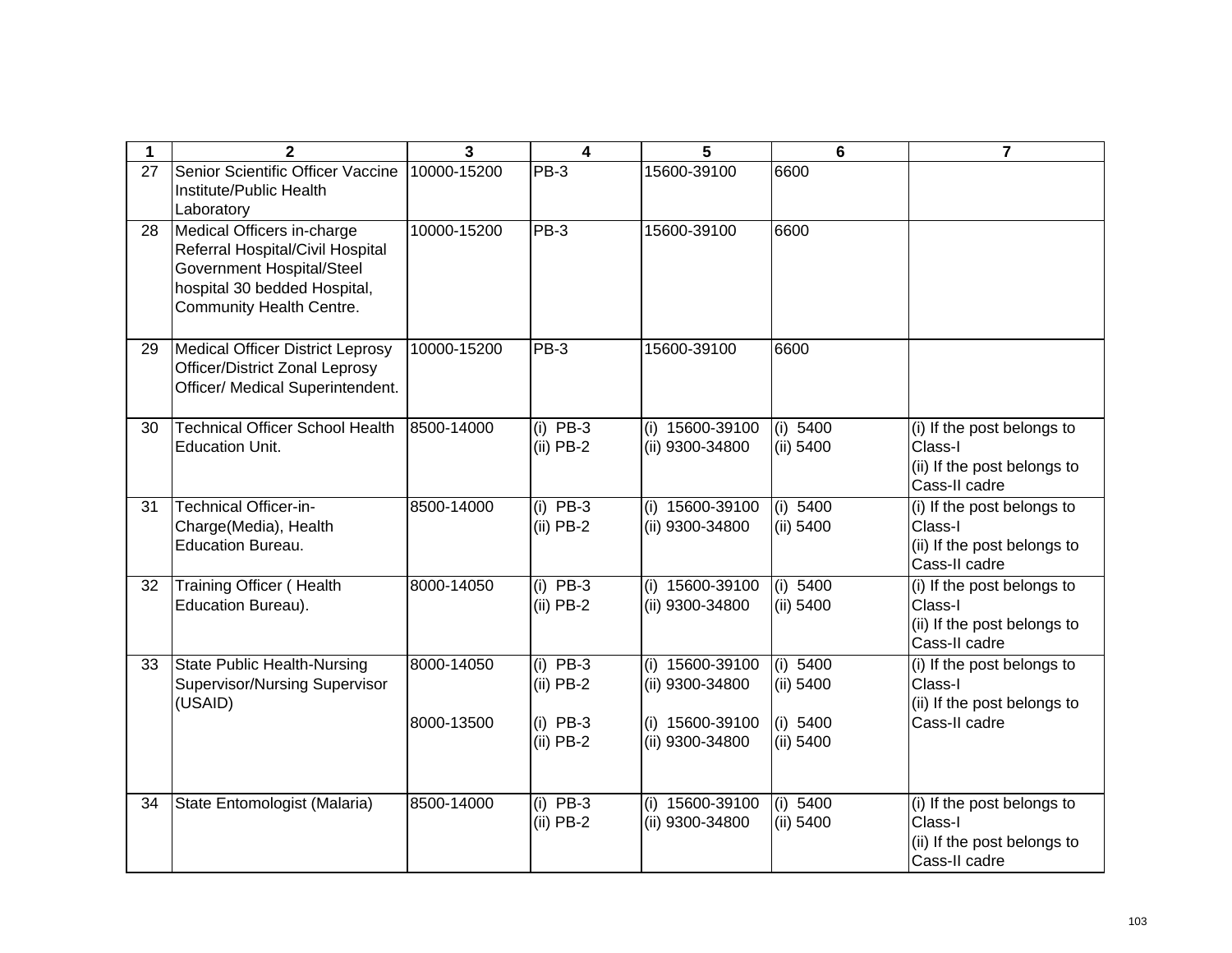| 1  | $\mathbf{2}$                                                                                                        | $\overline{\mathbf{3}}$ | 4                         | 5                                  | 6                       | $\overline{7}$                                                                        |
|----|---------------------------------------------------------------------------------------------------------------------|-------------------------|---------------------------|------------------------------------|-------------------------|---------------------------------------------------------------------------------------|
| 35 | Senior Training Officer / HER In-<br>charge Class-I/Information,<br><b>Education and Communication</b><br>Officer   | 8500-14000              | $(i)$ PB-3<br>$(ii)$ PB-2 | (i) 15600-39100<br>(ii) 9300-34800 | (i) 5400<br>(ii) 5400   | (i) If the post belongs to<br>Class-I<br>(ii) If the post belongs to<br>Cass-II cadre |
| 36 | Principal, Regional Public Health 8000-14050<br><b>Training Institute</b>                                           |                         | $(i)$ PB-3<br>$(ii)$ PB-2 | (i) 15600-39100<br>(ii) 9300-34800 | (i) 5400<br>(ii) 5400   | (i) If the post belongs to<br>Class-I<br>(ii) If the post belongs to<br>Cass-II cadre |
| 37 | <b>Regional Nutrition Officer</b>                                                                                   | 8000-14050              | $(i)$ PB-3<br>$(ii)$ PB-2 | (i) 15600-39100<br>(ii) 9300-34800 | (i) 5400<br>(ii) 5400   | (i) If the post belongs to<br>Class-I<br>(ii) If the post belongs to<br>Cass-II cadre |
| 38 | <b>Accounts Officer</b>                                                                                             | Cadre Pay               |                           | Cadre Pay Band                     | Cadre Grade Pay         | <b>Gujarat Accounts Service.</b>                                                      |
| 39 | <b>Field Nutrition Officer</b>                                                                                      | 8000-14050              | $(i)$ PB-3<br>$(ii)$ PB-2 | (i) 15600-39100<br>(ii) 9300-34800 | (i) 5400<br>(ii) 5400   | (i) If the post belongs to<br>Class-I<br>(ii) If the post belongs to<br>Cass-II cadre |
| 40 | Administrative Officer (Head<br>Quarter / Family Welfare)                                                           | 8000-14050              | $(i)$ PB-3<br>$(ii)$ PB-2 | (i) 15600-39100<br>(ii) 9300-34800 | (i) 5400<br>(ii) 5400   | (i) If the post belongs to<br>Class-I<br>(ii) If the post belongs to<br>Cass-II cadre |
| 41 | Demographer (Family Welfare).                                                                                       | Cadre Pay               |                           | Cadre Pay Band                     | Cadre Grade Pay         | <b>Gujarat Statistical</b><br>Services.                                               |
| 42 | Junior Scientific Officer                                                                                           | 8000-14050              | $(i)$ PB-3<br>$(ii)$ PB-2 | (i) 15600-39100<br>(ii) 9300-34800 | (i) 5400<br>(ii) 5400   | (i) If the post belongs to<br>Class-I<br>(ii) If the post belongs to<br>Cass-II cadre |
| 43 | <b>Training Officer/MCS</b><br>Coordinator/Technical Officer (<br>GOITRE ) Gandhinagar,<br>Programme Officer (ICDS) | 8000-14050              | $(i)$ PB-3<br>$(ii)$ PB-2 | (i) 15600-39100<br>(ii) 9300-34800 | (i) $5400$<br>(ii) 5400 | (i) If the post belongs to<br>Class-I<br>(ii) If the post belongs to<br>Cass-II cadre |
| 44 | X-Ray Engineer (ICDS)                                                                                               | 8000-13500              | $(i)$ PB-3<br>$(ii)$ PB-2 | (i) 15600-39100<br>(ii) 9300-34800 | (i) 5400<br>(ii) 5400   | (i) If the post belongs to<br>Class-I<br>(ii) If the post belongs to<br>Cass-II cadre |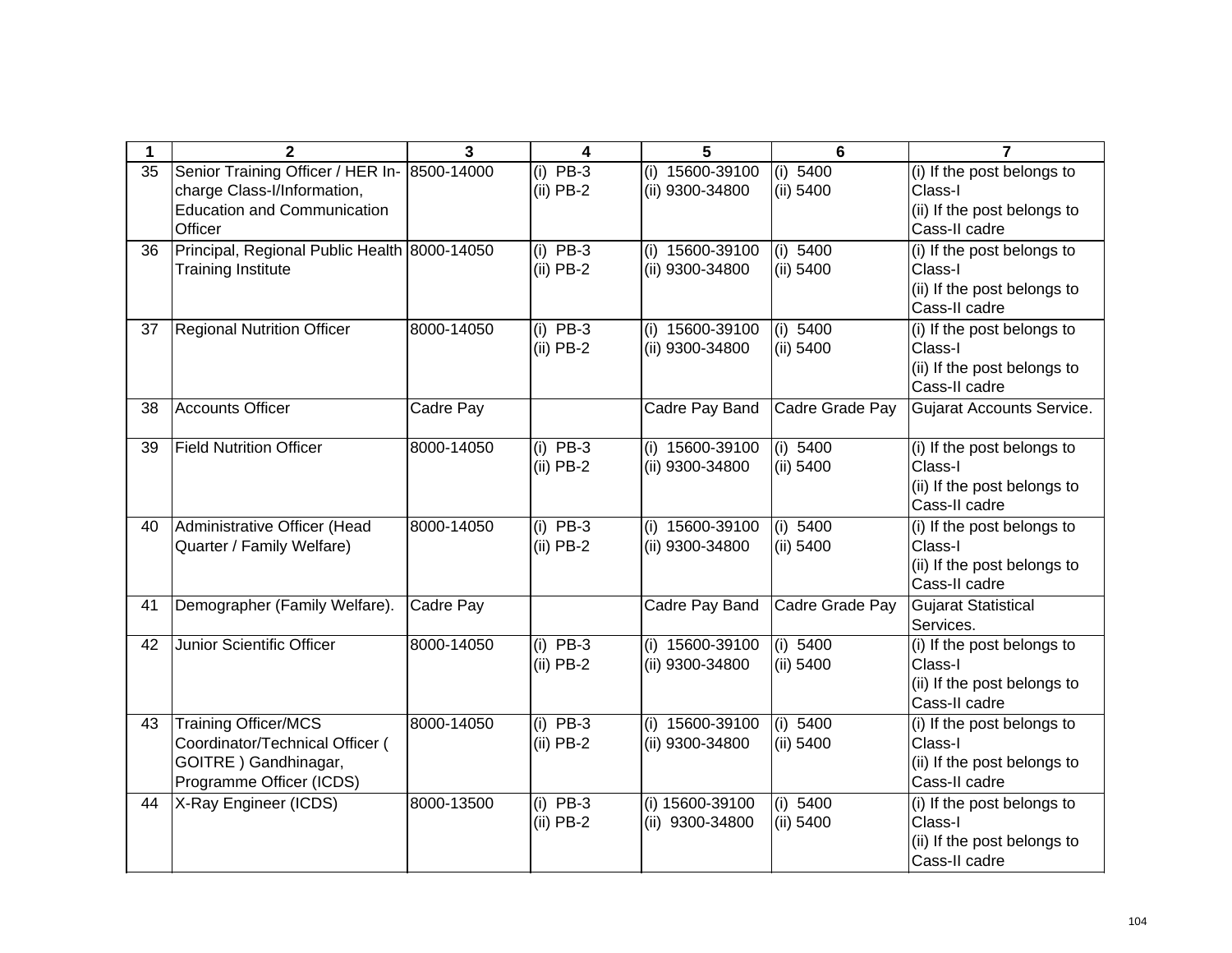|    | $\mathbf{2}$                                                                                                                                                                                                                                                                                                                                                                             | 3                                                                                                 | 4                         | 5                                  | 6                       | $\overline{ }$                                                                                                                                                                                      |
|----|------------------------------------------------------------------------------------------------------------------------------------------------------------------------------------------------------------------------------------------------------------------------------------------------------------------------------------------------------------------------------------------|---------------------------------------------------------------------------------------------------|---------------------------|------------------------------------|-------------------------|-----------------------------------------------------------------------------------------------------------------------------------------------------------------------------------------------------|
| 45 | <b>District Leprosy Officer/Medical</b><br>Officer/Nutrition Officer, (Medical)/<br>Lady Medical Officer<br>Gynaecologist/Pediatrician Medical<br>Officer and<br>Demonstrator/Epidemiologist/Bacteriol<br>ogist/Superintendent/ Resident<br>Medical Officer/ Anaesthetists/<br>Medical Officer (Training) / Lady<br>Medical Officer (Training)/ Epidemic<br>Medical Officer/Pathologist. | 8000-13500<br>Senior scale of<br>Rs. 10000-<br>15200 for 1/3 of<br>the existing<br>medical posts. | (i) $PB-3$<br>$(ii)$ PB-2 | (i) 15600-39100<br>(ii) 9300-34800 | (i) 5400<br>(ii) 5400   | (i) If the post belongs to<br>Class-I<br>(ii) If the post belongs to<br>Cass-II cadre<br>Senior scale of Rs. 15600-<br>39100 with grade pay of<br>Rs.6600 for 1/3 of the<br>existing medical posts. |
| 46 | Lecturer in Pediatric                                                                                                                                                                                                                                                                                                                                                                    | 8000-13500                                                                                        | $(i)$ PB-3<br>$(ii)$ PB-2 | (i) 15600-39100<br>(ii) 9300-34800 | (i) $5400$<br>(ii) 5400 | (i) If the post belongs to<br>Class-I<br>(ii) If the post belongs to<br>Cass-II cadre                                                                                                               |
| 47 | Superintendent, Health Visitor<br>School/Female Health<br><b>Supervisor School/Nursing</b><br>Principal Female Health<br>Visitors/Workers School.                                                                                                                                                                                                                                        | 8000-13500                                                                                        | $(i)$ PB-3<br>$(ii)$ PB-2 | (i) 15600-39100<br>(ii) 9300-34800 | (i) 5400<br>$(ii)$ 5400 | (i) If the post belongs to<br>Class-I<br>(ii) If the post belongs to<br>Cass-II cadre                                                                                                               |
| 48 | Superintendent Public Health<br>Nursing School.                                                                                                                                                                                                                                                                                                                                          | 8000-13500                                                                                        | $(i)$ PB-3<br>$(ii)$ PB-2 | (i) 15600-39100<br>(ii) 9300-34800 | (i) 5400<br>(ii) 5400   | (i) If the post belongs to<br>Class-I<br>(ii) If the post belongs to<br>Cass-II cadre                                                                                                               |
| 49 | Health Education Officer/Nursing 8000-13500<br>Supervisor.                                                                                                                                                                                                                                                                                                                               |                                                                                                   | $(i)$ PB-3<br>(ii) PB-2   | (i) 15600-39100<br>(ii) 9300-34800 | (i) 5400<br>(ii) 5400   | (i) If the post belongs to<br>Class-I<br>(ii) If the post belongs to<br>Cass-II cadre                                                                                                               |
| 50 | Administrative Officer / Personal<br>Assistant / State Liaison Officer /<br>Audit Officer.                                                                                                                                                                                                                                                                                               | 6500-10500                                                                                        | PB-2                      | 9300-34800                         | 4200                    |                                                                                                                                                                                                     |
| 51 | <b>Works Manager</b>                                                                                                                                                                                                                                                                                                                                                                     | 6500-10500                                                                                        | PB-2                      | 9300-34800                         | 4200                    |                                                                                                                                                                                                     |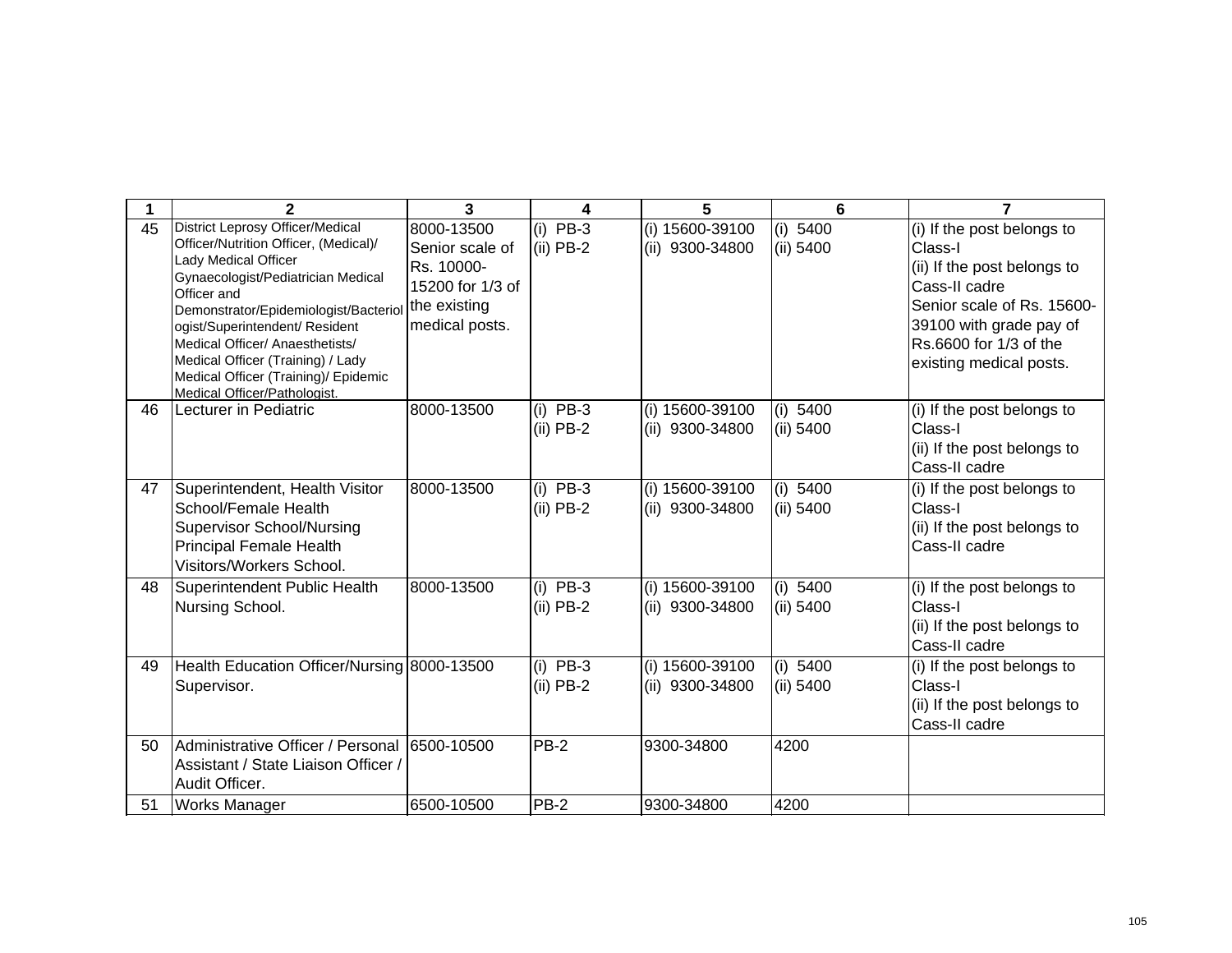| 1  | $\mathbf{2}$                                                                                                                                                                                                                                                                                 | $\overline{3}$                                                                                    | 4                         | 5                                  | 6                       | $\overline{7}$                                                                                                                                                                                                                         |
|----|----------------------------------------------------------------------------------------------------------------------------------------------------------------------------------------------------------------------------------------------------------------------------------------------|---------------------------------------------------------------------------------------------------|---------------------------|------------------------------------|-------------------------|----------------------------------------------------------------------------------------------------------------------------------------------------------------------------------------------------------------------------------------|
| 52 | Medical Officer (Ayurved)                                                                                                                                                                                                                                                                    | 8000-13500<br>Senior scale of<br>Rs. 10000-<br>15200 for 1/3 of<br>the existing<br>medical posts. | $(i)$ PB-3<br>$(ii)$ PB-2 | (i) 15600-39100<br>(ii) 9300-34800 | (i) $5400$<br>(ii) 5400 | (i) If the post belongs to<br>Class-I<br>(ii) If the post belongs to<br>Cass-II cadre<br>For degree holder in<br>Ayurved<br>Senior scale of Rs. 15600-<br>39100 with grade pay of<br>Rs.6600 for 1/3 of the<br>existing medical posts. |
| 53 | District Malaria Officer Filaria<br>Officer Filaria Survey Unit /<br>Filaria Officer / Rural Filaria<br>Control Project / Unit Officer<br>(NFCP) Biologist (AUDS)<br>(Filaria) / Assistant Entomologist.                                                                                     | 6500-10500                                                                                        | $PB-2$                    | 9300-34800                         | 4200                    |                                                                                                                                                                                                                                        |
| 54 | Statistician / Statistical Officer /<br>Planning Officer / Research                                                                                                                                                                                                                          | Cadre Pay                                                                                         |                           | Cadre Pay Band                     | Cadre Grade Pay         | <b>Gujarat Statistical</b><br>Services.                                                                                                                                                                                                |
| 55 | <b>Health Education Officer /</b><br>Audiovisual Officer/Exhibition<br>and Publicity Officer/Health<br>Education Instructor / Officer-in-<br>charge Field Study and<br>Demonstration Centre / Lecturer<br>in Health Education and Family<br>Planning / Education and<br>Information Officer. | 6500-10500                                                                                        | $PB-2$                    | 9300-34800                         | 4200                    |                                                                                                                                                                                                                                        |
| 56 | Social Scientist                                                                                                                                                                                                                                                                             | 6500-10500                                                                                        | <b>PB-2</b>               | 9300-34800                         | 4200                    |                                                                                                                                                                                                                                        |
| 57 | Public Health Nursing Officer /<br>Nursing Tutor.                                                                                                                                                                                                                                            | 6500-10500                                                                                        | PB-2                      | 9300-34800                         | 4200                    |                                                                                                                                                                                                                                        |
| 58 | <b>Senior Sanitary Supervisor</b>                                                                                                                                                                                                                                                            | 6500-10500                                                                                        | PB-2                      | 9300-34800                         | 4200                    |                                                                                                                                                                                                                                        |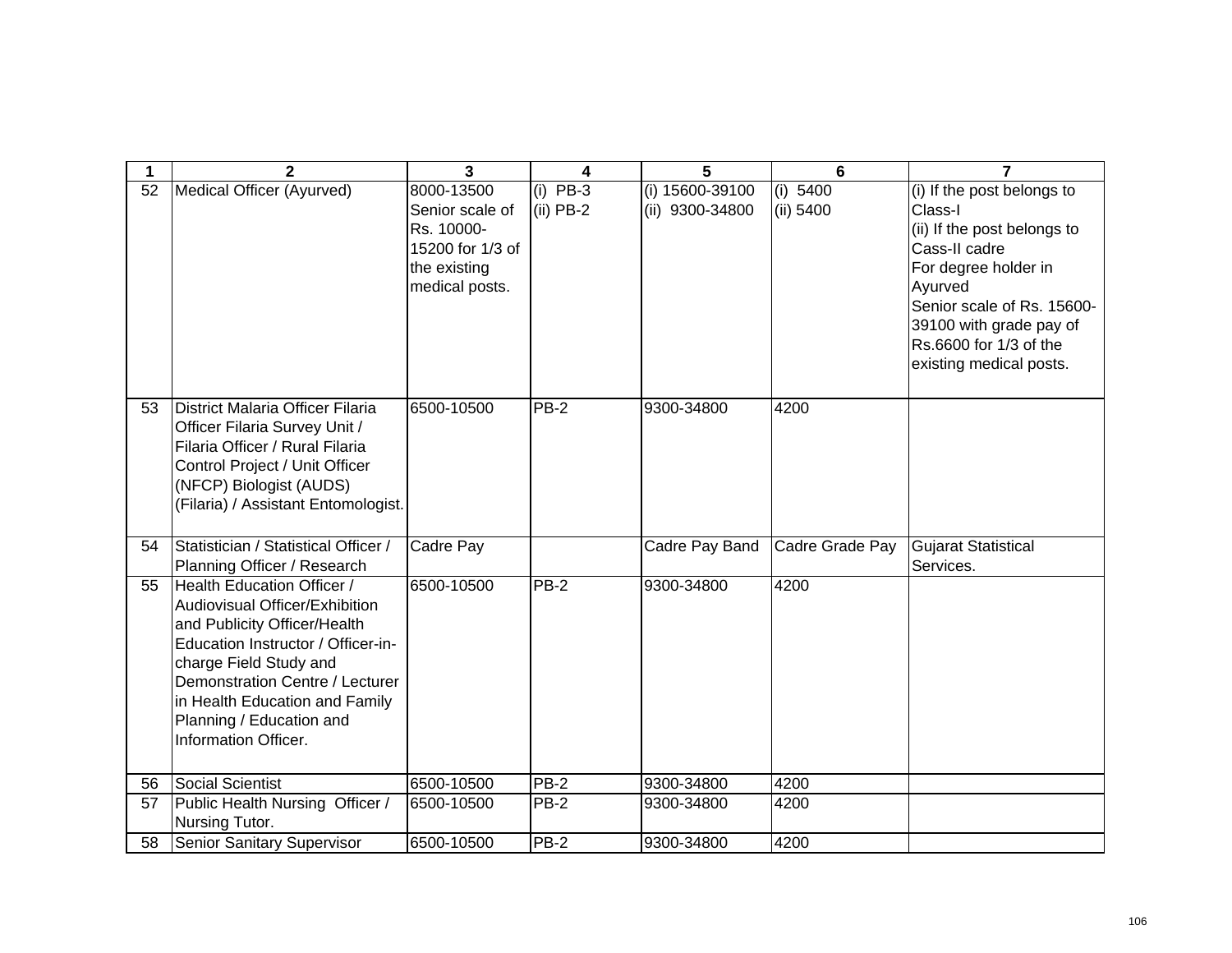| 1  | $\mathbf{2}$                               | 3                        | 4                         | 5                                    | 6                       | $\overline{7}$                               |
|----|--------------------------------------------|--------------------------|---------------------------|--------------------------------------|-------------------------|----------------------------------------------|
| 59 | Dental Surgeon                             | 8000-13500               | $(i)$ PB-3<br>$(ii)$ PB-2 | $(i)$ 15600-39100<br>(ii) 9300-34800 | (i) $5400$<br>(ii) 5400 | (i) If the post belongs to<br>Class-I        |
|    |                                            |                          |                           |                                      |                         | (ii) If the post belongs to                  |
|    |                                            |                          |                           |                                      |                         | Cass-II cadre                                |
| 60 | Medical Officer (Community                 | 6500-10500               | $PB-2$                    | 9300-34800                           | 4200                    |                                              |
|    | <b>Health Volunteers Scheme)</b>           |                          |                           |                                      |                         |                                              |
| 61 | Senior Scientific Assistant                | 6500-10500               | PB-2                      | 9300-34800                           | 4200                    |                                              |
|    | Vaccine Institute.                         |                          |                           |                                      |                         |                                              |
| 62 | Senior Scientific Assistant                | 6500-10500               | $PB-2$                    | 9300-34800                           | 4200                    |                                              |
|    | (Veterinary) Vaccine Institute             |                          |                           |                                      |                         |                                              |
| 63 | <b>Editor State Family Welfare</b>         | 6500-10500               | $PB-2$                    | 9300-34800                           | 4200                    |                                              |
|    | <b>Bureau</b>                              |                          |                           |                                      |                         |                                              |
| 64 | <b>Assistant Horticulture</b>              | Cadre Pay                |                           | Cadre Pay Band                       | Cadre Grade Pay         | Gujarat Agricultural                         |
|    | <b>Development Officer</b>                 |                          |                           |                                      |                         | Service.                                     |
| 65 | <b>District Nutrition Officer</b>          | 6500-10500               | $PB-2$                    | 9300-34800                           | 4200                    |                                              |
| 66 | Project Manager (W.F.P.)                   | 6500-10500               | <b>PB-2</b>               | 9300-34800                           | 4200                    |                                              |
| 67 | Programme Officer (ICDS)                   | 8000-14050               | $(i)$ PB-3                | (i) 15600-39100                      | (i) 5400                | (i) If the post belongs to                   |
|    |                                            |                          | $(ii)$ PB-2               | (ii) 9300-34800                      | (ii) 5400               | Class-I                                      |
|    |                                            |                          |                           |                                      |                         | (ii) If the post belongs to<br>Cass-II cadre |
|    |                                            |                          |                           |                                      |                         |                                              |
| 68 | Project Officer (ICDS)                     | 6500-10500<br>6500-10500 | $PB-2$<br>$PB-2$          | 9300-34800<br>9300-34800             | 4200                    |                                              |
| 69 | Chief Chemist, Public Health               |                          |                           |                                      | 4200                    |                                              |
| 70 | Laboratory.<br>Lecturer in Demography Post | 6500-10500               | $PB-2$                    | 9300-34800                           | 4200                    |                                              |
|    | Partum Unit.                               |                          |                           |                                      |                         |                                              |
| 71 | Communication                              | 6500-10500               | $PB-2$                    | 9300-34800                           | 4200                    |                                              |
|    | Officer/Management Instructor              |                          |                           |                                      |                         |                                              |
|    |                                            |                          |                           |                                      |                         |                                              |
| 72 | <b>Junior Accounts Officer</b>             | Cadre Pay                |                           | Cadre Pay Band                       | Cadre Grade Pay         | Gujarat Accounts Service.                    |
|    |                                            |                          |                           |                                      |                         |                                              |
| 73 | Senior Artist Family Welfare               | 5500-9000                | $PB-2$                    | 9300-34800                           | 4200                    |                                              |
|    |                                            |                          |                           |                                      |                         |                                              |
|    | <b>Non-Gazetted</b>                        |                          |                           |                                      |                         |                                              |
| 74 | Senior Accountant S.A.S./                  | 6500-10500               | PB-2                      | 9300-34800                           | 4200                    |                                              |
|    | Accountant                                 |                          |                           |                                      |                         |                                              |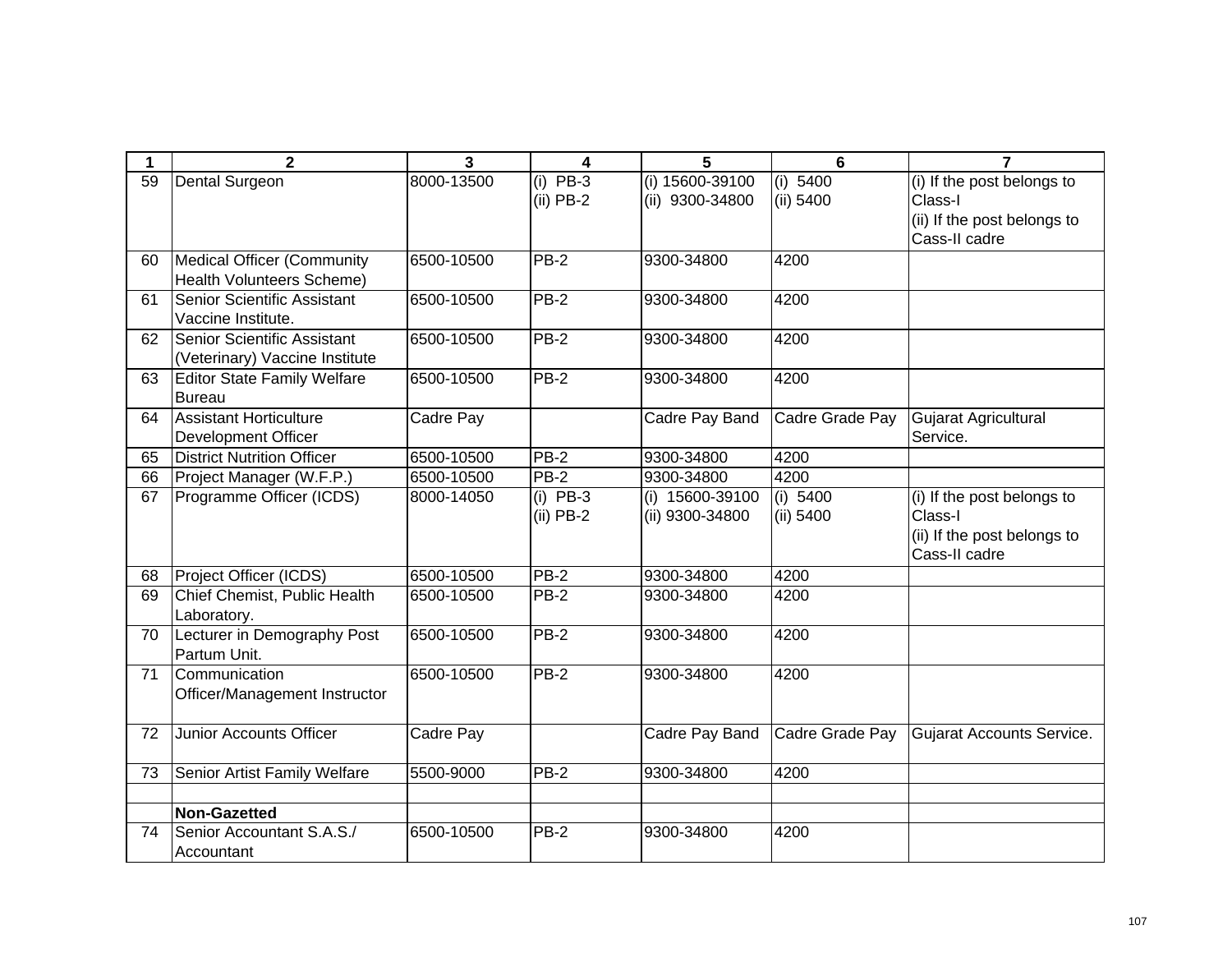| $\mathbf 1$ | $\overline{2}$                              | 3              | $\overline{\mathbf{4}}$ | 5               | $6\phantom{1}6$ | $\overline{7}$                          |
|-------------|---------------------------------------------|----------------|-------------------------|-----------------|-----------------|-----------------------------------------|
| 75          | Superintendent                              | 5500-9000      | $PB-2$                  | 9300-34800      | 4200            |                                         |
|             |                                             | 6500-10500 for |                         |                 |                 |                                         |
|             |                                             | existing       |                         |                 |                 |                                         |
|             |                                             | incumbents as  |                         |                 |                 |                                         |
|             |                                             | on 23-2-2006,  |                         |                 |                 |                                         |
|             |                                             | as personal to |                         |                 |                 |                                         |
|             |                                             | them           |                         |                 |                 |                                         |
| 76          | <b>Health Educator</b>                      | 5500-9000      | <b>PB-2</b>             | 9300-34800      | 4200            |                                         |
| 77          | Office Superintendent (ICDS)                | 5500-9000      | <b>PB-2</b>             | 9300-34800      | 4200            |                                         |
| 78          | Nutritionist                                | 5500-9000      | <b>PB-2</b>             | 9300-34800      | 4200            |                                         |
| 79          | Social Science Instructor/Block             | (i) 5500-9000  | $(i)$ PB-2              | (i) 9300-34800  | $(i)$ 4200      | (i) For those who are Post              |
|             | Extension Educator / Extension              | (ii) 4500-7000 | $(ii)$ PB-1             | (ii) 5200-20200 | (ii) 2800       | Graduates in M.S.W.                     |
|             | Educator / Social Worker /                  |                |                         |                 |                 | (ii) For Others.                        |
|             | District Extension Educator /               |                |                         |                 |                 |                                         |
|             | <b>Health extension Education</b>           |                |                         |                 |                 |                                         |
|             | Officer.                                    |                |                         |                 |                 |                                         |
|             |                                             |                |                         |                 |                 |                                         |
| 80          | Assistant Editor, F.W.                      | 5500-9000      | $PB-2$                  | 9300-34800      | 4200            |                                         |
| 81          | <b>HER Supervisor/Nutritionist</b>          | 5500-9000      | $PB-2$                  | 9300-34800      | 4200            |                                         |
| 82          | Social Worker (BEE) / Social                | (i) 5500-9000  | $(i)$ PB-2              | (i) 9300-34800  | $(i)$ 4200      | (i) For those who are Post              |
|             | Worker, PH, Unit.                           | (ii) 4500-7000 | $(ii)$ PB-1             | (ii) 5200-20200 | (ii) 2800       | Graduates in M.S.W.<br>(ii) For Others. |
| 83          | Senior Sanitarian                           | 5500-9000      | $PB-2$                  | 9300-34800      | 4200            |                                         |
| 84          | Sanitary Engineer                           | 5500-9000      | <b>PB-2</b>             | 9300-34800      | 4200            |                                         |
| 85          | Biologist, Rural Control Project            | 5500-9000      | <b>PB-2</b>             | 9300-34800      | 4200            |                                         |
| 86          | Auditor/Senior Accountant-cum-              | 5500-9000      | $PB-2$                  | 9300-34800      | 4200            |                                         |
|             | Superintendent/Accountant                   |                |                         |                 |                 |                                         |
|             | Senior Auditor.                             |                |                         |                 |                 |                                         |
|             |                                             |                |                         |                 |                 |                                         |
| 87          | <b>Senior Artist</b>                        | 5500-9000      | $PB-2$                  | 9300-34800      | 4200            |                                         |
| 88          | Assistant Editor, (HEB)                     | 5500-9000      | $PB-2$                  | 9300-34800      | 4200            |                                         |
| 89          | <b>Cost Accountant</b>                      | 5500-9000      | $PB-2$                  | 9300-34800      | 4200            |                                         |
| 90          | Physiotherapist                             | 5500-9000      | $PB-2$                  | 9300-34800      | 4200            |                                         |
| 91          | Vehicle Administrative Controller 5500-9000 |                | $PB-2$                  | 9300-34800      | 4200            |                                         |
|             |                                             |                |                         |                 |                 |                                         |
| 92          | Store Officer                               | 5500-9000      | $PB-2$                  | 9300-34800      | 4200            |                                         |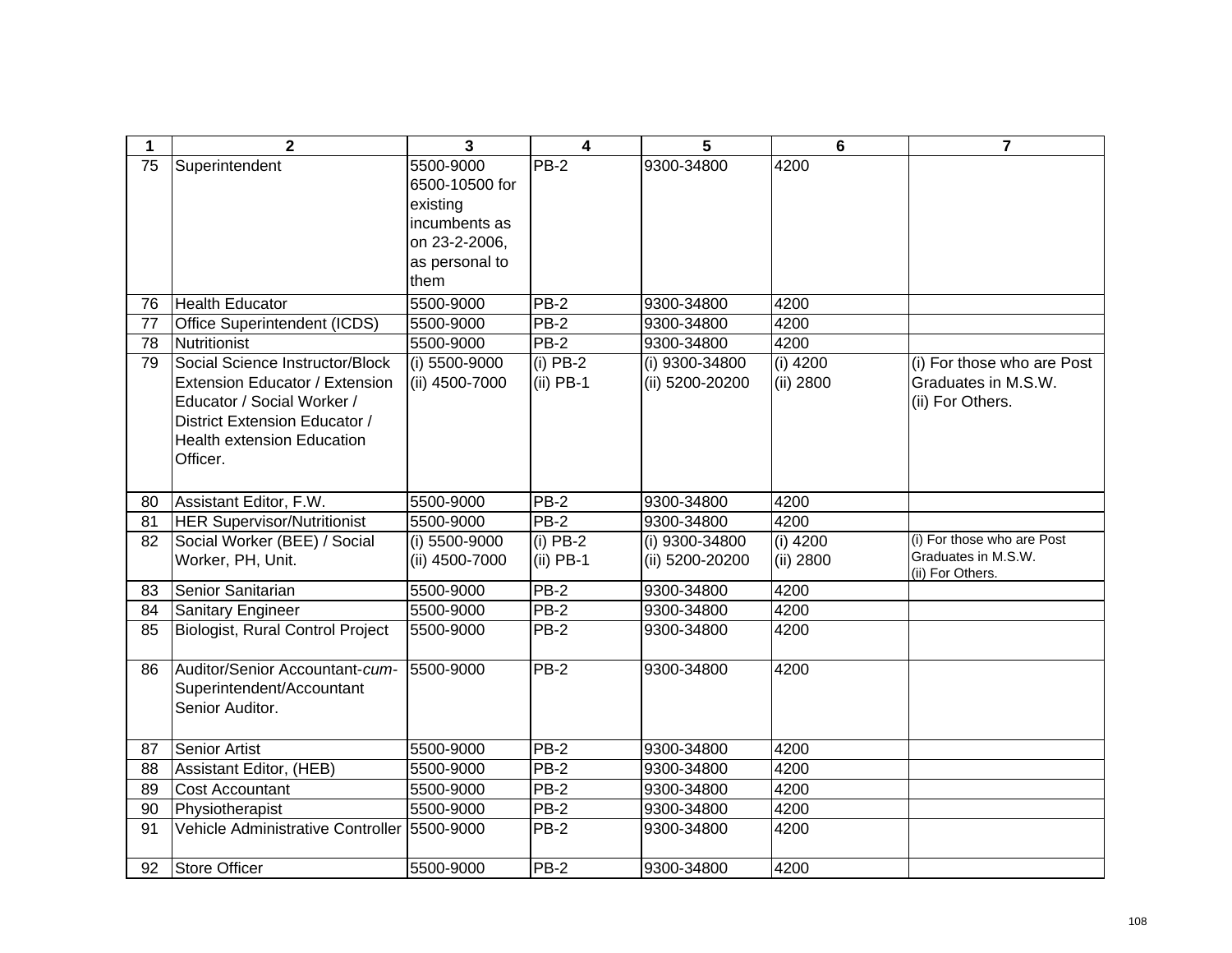| $\mathbf 1$ | $\overline{2}$                                               | 3         | $\overline{\mathbf{4}}$ | 5          | 6    | $\overline{7}$ |
|-------------|--------------------------------------------------------------|-----------|-------------------------|------------|------|----------------|
| 93          | <b>Assistant Medical</b>                                     | 5500-9000 | PB-2                    | 9300-34800 | 4200 |                |
|             | Officer/Medical Officer.                                     |           |                         |            |      |                |
| 94          | Epidemiologist-cum-Sanitary                                  | 5500-9000 | $\overline{PB}$ -2      | 9300-34800 | 4200 |                |
|             | Supervisor.                                                  |           |                         |            |      |                |
| 95          | Senior sanitary Officer                                      | 5500-9000 | PB-2                    | 9300-34800 | 4200 |                |
| 96          | Personal Assistant /                                         | 5500-9000 | $PB-2$                  | 9300-34800 | 4200 |                |
|             | Stenographer Grade-II                                        |           |                         |            |      |                |
| 97          | <b>Research Assistant</b>                                    | 5500-9000 | PB-2                    | 9300-34800 | 4200 |                |
| 98          | Matron Grade-II                                              | 5500-9000 | PB-2                    | 9300-34800 | 4200 |                |
| 99          | <b>Public Health Nurse/Sister</b>                            | 5500-9000 | $PB-2$                  | 9300-34800 | 4200 |                |
|             | <b>Tutor/Senior Public Health</b>                            |           |                         |            |      |                |
|             | Nurse/Assistant Superintendent/                              |           |                         |            |      |                |
|             | Health Visitor School/Public                                 |           |                         |            |      |                |
|             | <b>Health Nursing School/Public</b>                          |           |                         |            |      |                |
|             | Health Nurse Instructor.                                     |           |                         |            |      |                |
|             |                                                              |           |                         |            |      |                |
| 100         | Nutrition Inspector                                          | 5000-8000 | PB-2                    | 9300-34800 | 4200 |                |
| 101         | Pre-School Instructor/ Health                                | 4500-7000 | <b>PB-1</b>             | 5200-20200 | 2800 |                |
|             | Instructor.                                                  |           |                         |            |      |                |
| 102         | Pre-School Instructor, Health                                | 3050-4590 | <b>PB-1</b>             | 5200-20200 | 1900 |                |
| 103         | Accountant-cum-Head Clerk /                                  | 5000-8000 | $PB-2$                  | 9300-34800 | 4200 |                |
|             | <b>Head Clerk/Senior</b>                                     |           |                         |            |      |                |
|             | Assistant/Steward/Accountant /                               |           |                         |            |      |                |
|             | <b>Upper Division Assistant / Head</b><br>Clerk-cum-Steward. |           |                         |            |      |                |
|             |                                                              |           |                         |            |      |                |
| 104         | Store Officer (F.W.)/Store                                   | 5000-8000 | $PB-2$                  | 9300-34800 | 4200 |                |
|             | Inspector (FW) /Senior                                       |           |                         |            |      |                |
|             | Accountant                                                   | 4500-7000 | $PB-1$                  |            |      |                |
| 105         | Medical Social Worker                                        |           |                         | 5200-20200 | 2800 |                |
| 106         | (T.B./Leprosy)<br>Medical Social Worker                      | 5500-9000 | <b>PB-2</b>             | 9300-34800 | 4200 |                |
|             |                                                              |           |                         |            |      |                |
| 107         | (T.B./Leprosy)                                               | 4500-7000 | $PB-1$                  | 5200-20200 | 2800 |                |
|             | Supervisor-cum-Machine<br>Operator                           |           |                         |            |      |                |
|             |                                                              |           | <b>PB-1</b>             |            |      |                |
| 108         | Cyto-technologist                                            | 4500-7000 |                         | 5200-20200 | 2800 |                |
| 109         | Treatment Organiser                                          | 5500-9000 | <b>PB-2</b>             | 9300-34800 | 4200 |                |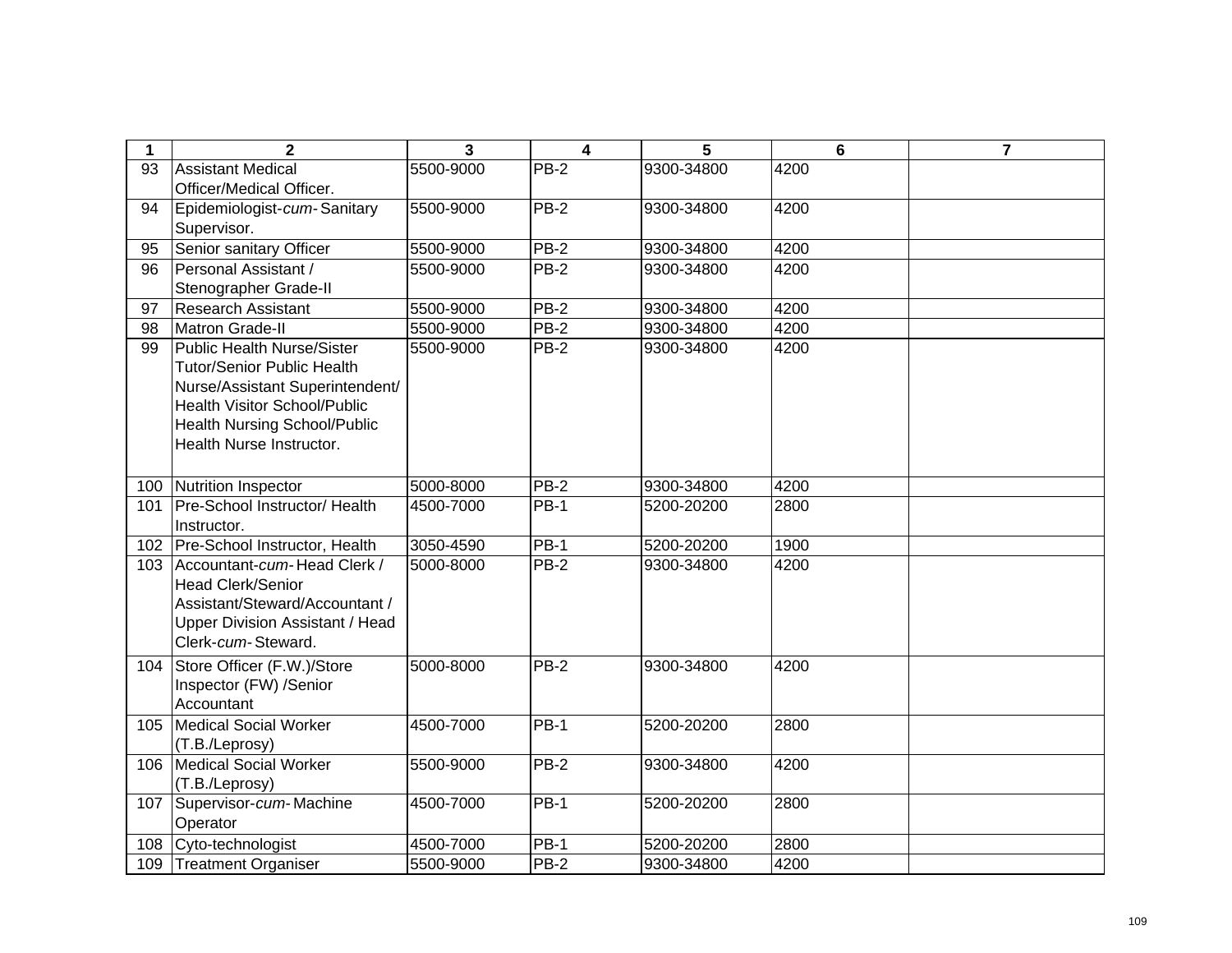| 1   | $\mathbf{2}$                                                                                                                                                            | 3         | 4                 | 5          | $6\phantom{1}$ | $\overline{7}$                                                                                    |
|-----|-------------------------------------------------------------------------------------------------------------------------------------------------------------------------|-----------|-------------------|------------|----------------|---------------------------------------------------------------------------------------------------|
| 110 | State Sanitarian/Senior Sanitary<br>Inspector/Senior Health<br>Inspector/Assistant<br>Superintendent of Vaccination /<br>Para Medical Assistant / Health<br>Supervisor. | 4500-7000 | <b>PB-1</b>       | 5200-20200 | 2800           |                                                                                                   |
| 111 | X-ray Technician                                                                                                                                                        | 5000-8000 | $PB-2$            | 9300-34800 | 4200           | (i) For B.Sc. with Training<br>or B.Sc. Second class or<br>B.Sc. With three Years'<br>experience. |
|     |                                                                                                                                                                         | 4500-7000 | <b>PB-1</b>       | 5200-20200 | 2800           | (ii) For others.                                                                                  |
| 112 | Laboratory Technician                                                                                                                                                   | 4500-7000 | $PB-1$            | 5200-20200 | 2800           | (i) B.Sc. With training or<br>B.Sc. Second Class or<br>B.Sc. with three year's<br>experience.     |
|     | 113 Senior Leprosy Supervisor                                                                                                                                           | 5500-9000 | $PB-2$            | 9300-34800 | 4200           |                                                                                                   |
| 114 | Supervisor / Assistant (D.P.O.)                                                                                                                                         | 4500-7000 | $PB-1$            | 5200-20200 | 2800           |                                                                                                   |
|     | 115  Leprosy Supervisor                                                                                                                                                 | 4500-7000 | <b>PB-1</b>       | 5200-20200 | 2800           |                                                                                                   |
|     | 116   Medical Assistant (TB) / Home<br>Science Assistant.                                                                                                               | 4500-7000 | $PB-1$            | 5200-20200 | 2800           |                                                                                                   |
| 117 | Senior Health Education / Health 4500-7000<br>Educator                                                                                                                  |           | $PB-1$            | 5200-20200 | 2800           |                                                                                                   |
| 118 | Librarian                                                                                                                                                               | 4500-7000 | $PB-1$            | 5200-20200 | 2800           |                                                                                                   |
| 119 | Health Educator, School Health<br>Education Section.                                                                                                                    | 4500-7000 | <b>PB-1</b>       | 5200-20200 | 2800           |                                                                                                   |
| 120 | Sub-Editor.                                                                                                                                                             | 4500-7000 | $PB-1$            | 5200-20200 | 2800           |                                                                                                   |
| 121 | Ophthalmic assistant                                                                                                                                                    | 4500-7000 | $PB-1$            | 5200-20200 | 2800           |                                                                                                   |
| 122 | <b>Chemical Assistant</b>                                                                                                                                               | 4500-7000 | $\overline{PB}-1$ | 5200-20200 | 2800           |                                                                                                   |
| 123 | <b>Bacteriological Assistant</b>                                                                                                                                        | 4500-7000 | $PB-1$            | 5200-20200 | 2800           |                                                                                                   |
| 124 | Artist-cum-Craftsman                                                                                                                                                    | 4500-7000 | $PB-1$            | 5200-20200 | 2800           |                                                                                                   |
| 125 | Artist-cum-Photographer /<br>Photographer Junior Artist                                                                                                                 | 4500-7000 | <b>PB-1</b>       | 5200-20200 | 2800           |                                                                                                   |
| 126 | Head Mechanic                                                                                                                                                           | 4500-7000 | $PB-1$            | 5200-20200 | 2800           |                                                                                                   |
|     | 127 Head Artisan                                                                                                                                                        | 4500-7000 | $PB-1$            | 5200-20200 | 2800           |                                                                                                   |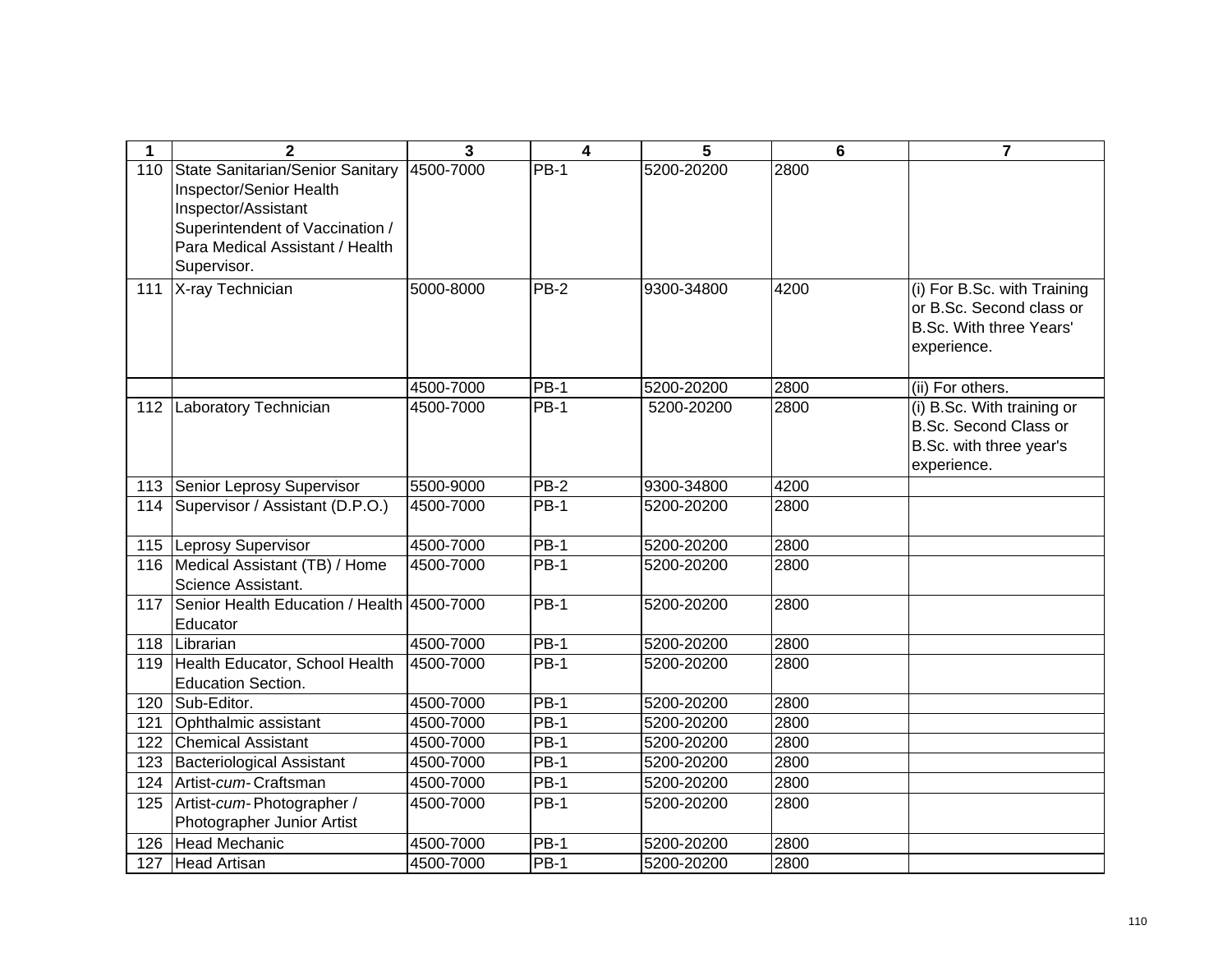| 1   | $\mathbf{2}$                                                   | 3         | $\overline{\mathbf{4}}$ | 5          | $6\phantom{1}$ | $\overline{7}$ |
|-----|----------------------------------------------------------------|-----------|-------------------------|------------|----------------|----------------|
| 128 | <b>Senior Technical Assistant</b>                              | 4500-7000 | $PB-1$                  | 5200-20200 | 2800           |                |
| 129 | Driving Instructor                                             | 4500-7000 | <b>PB-1</b>             | 5200-20200 | 2800           |                |
| 130 | Refrigerator Mechanic                                          | 4500-7000 | $PB-1$                  | 5200-20200 | 2800           |                |
| 131 | Senior Auto Technologist                                       | 4500-7000 | $PB-1$                  | 5200-20200 | 2800           |                |
| 132 | Junior Scientific Assistant                                    | 4500-7000 | $PB-1$                  | 5200-20200 | 2800           |                |
| 133 | <b>Electrical Mechanic</b>                                     | 4500-7000 | <b>PB-1</b>             | 5200-20200 | 2800           |                |
| 134 | <b>Electrical Supervisor</b>                                   | 4500-7000 | $PB-1$                  | 5200-20200 | 2800           |                |
| 135 | Dietician                                                      | 4500-7000 | $PB-1$                  | 5200-20200 | 2800           |                |
| 136 | <b>Engineering Supervisor</b>                                  | 4500-7000 | $PB-1$                  | 5200-20200 | 2800           |                |
| 137 | Assistant Entomologist (Filaria)                               | 5500-9000 | $PB-2$                  | 9300-34800 | 4200           |                |
| 138 | <b>Assistant Malaria</b><br>Officer/Assistant Unit Officer.    | 5500-9000 | $PB-2$                  | 9300-34800 | 4200           |                |
| 139 | Malaria Supervisor                                             | 4500-7000 | <b>PB-1</b>             | 5200-20200 | 2800           |                |
| 140 | Statistical Investigator (F.W.)                                | 4500-7000 | $PB-1$                  | 5200-20200 | 2800           |                |
| 141 | <b>Sister Head Nurse</b>                                       | 5000-8000 | $PB-2$                  | 9300-34800 | 4200           |                |
| 142 | <b>Security Officer</b>                                        | 4500-7000 | $PB-1$                  | 5200-20200 | 2800           |                |
| 143 | Statistical Assistant/ Investigator.                           | 4500-7000 | $PB-1$                  | 5200-20200 | 2800           |                |
| 144 | Senior Electrician                                             | 4500-7000 | $PB-1$                  | 5200-20200 | 2800           |                |
| 145 | Senior Mechanist                                               | 4500-7000 | $PB-1$                  | 5200-20200 | 2800           |                |
| 146 | Laboratory Technician/Malaria<br>Technician.                   | 4500-7000 | $PB-1$                  | 5200-20200 | 2800           |                |
| 147 | Refrigerator Mechanic (Grade)                                  | 4500-7000 | $PB-1$                  | 5200-20200 | 2800           |                |
| 148 | Projectionist-cum-Mechanic<br>(Health Education Bureau)        | 4500-7000 | $PB-1$                  | 5200-20200 | 2800           |                |
| 149 | General Mechanic/Electric<br>Mechanic                          | 4500-7000 | $PB-1$                  | 5200-20200 | 2800           |                |
| 150 | Motor Rewinder                                                 | 4000-6000 | $PB-1$                  | 5200-20200 | 2400           |                |
| 151 | <b>Staff Nurse/Nurse</b>                                       | 4500-7000 | $PB-1$                  | 5200-20200 | 2800           |                |
| 152 | Lady Health Visitor/Health Visitor 4000-6000                   |           | $PB-1$                  | 5200-20200 | 2400           |                |
|     | 153 Nurse Midwife / Nurse /<br><b>Operation Theatre Nurse.</b> | 4500-7000 | $PB-1$                  | 5200-20200 | 2800           |                |
|     | 154 Junior Technical Assistant                                 | 4000-6000 | $PB-1$                  | 5200-20200 | 2400           |                |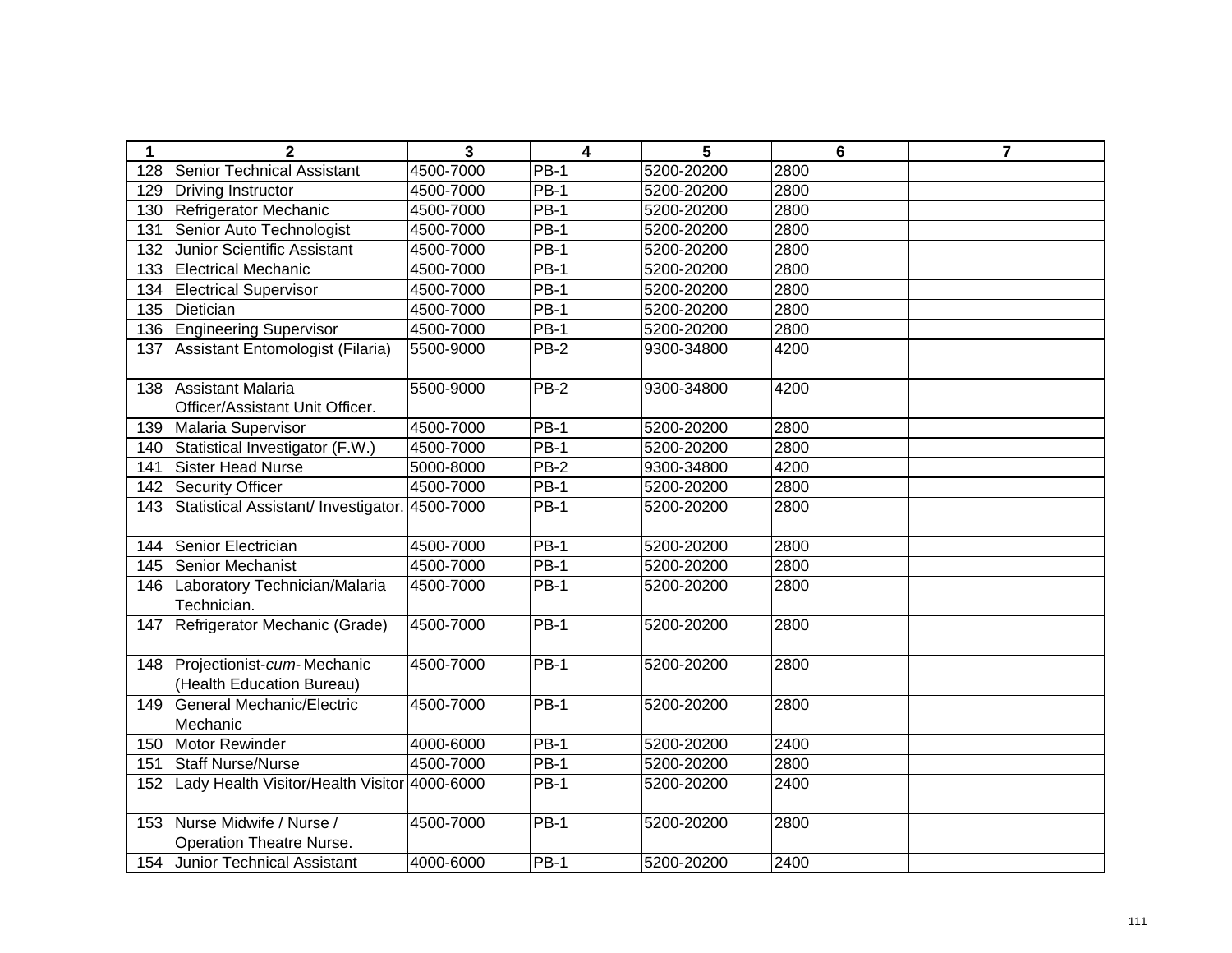| $\mathbf 1$ | $\overline{2}$                        | 3              | 4                 | 5               | 6          | $\overline{7}$     |
|-------------|---------------------------------------|----------------|-------------------|-----------------|------------|--------------------|
| 155         | Non-Medical Assistant/Medical         | 4500-7000      | $PB-1$            | 5200-20200      | 2800       |                    |
|             | Assistant                             |                |                   |                 |            |                    |
| 156         | Electrician                           | 4500-7000      | <b>PB-1</b>       | 5200-20200      | 2800       |                    |
| 157         | Craftsman                             | 4500-7000      | $PB-1$            | 5200-20200      | 2800       |                    |
| 158         | Milk Inspector                        | 4500-7000      | <b>PB-1</b>       | 5200-20200      | 2800       |                    |
| 159         | Projectionist / Cinema Operator       | 4000-6000      | <b>PB-1</b>       | 5200-20200      | 2400       |                    |
|             | <b>Project Operator</b>               |                |                   |                 |            |                    |
| 160         | Draftsman                             | 4000-6000      | <b>PB-1</b>       | 5200-20200      | 2400       |                    |
| 161         | Mechanic                              | 4000-6000      | <b>PB-1</b>       | 5200-20200      | 2400       |                    |
| 162         | <b>Skilled Artisan</b>                | 4000-6000      | $PB-1$            | 5200-20200      | 2400       |                    |
| 163         | <b>Arc Welder</b>                     | 4000-6000      | <b>PB-1</b>       | 5200-20200      | 2400       |                    |
| 164         | Mechanist                             | 4000-6000      | $PB-1$            | 5200-20200      | 2400       |                    |
| 165         | Upholster                             | 4000-6000      | <b>PB-1</b>       | 5200-20200      | 2400       |                    |
| 166         | <b>Body Dent bitter</b>               | 4000-6000      | <b>PB-1</b>       | 5200-20200      | 2400       |                    |
| 167         | Tyre Vulcaniser                       | 4000-6000      | $PB-1$            | 5200-20200      | 2400       |                    |
| 168         | Stenographer Grade-III                | 4000-6000      | <b>PB-1</b>       | 5200-20200      | 2400       |                    |
| 169         | Vehicle Examiner                      | 4500-7000      | <b>PB-1</b>       | 5200-20200      | 2800       |                    |
| 170         | Female Health Supervisor              | 4000-6000      | $PB-1$            | 5200-20200      | 2400       |                    |
| 171         | Senior Clerk/Steward-cum-             | 4000-6000      | <b>PB-1</b>       | 5200-20200      | 2400       |                    |
|             | Clerk/Steward/Store-keeper-           |                |                   |                 |            |                    |
|             | cum-Clerk/Accountant/Upper            |                |                   |                 |            |                    |
|             | <b>Division Clerk/Assistant Store</b> |                |                   |                 |            |                    |
|             | Keeper(Junior) / Store Keeper         |                |                   |                 |            |                    |
|             |                                       |                |                   |                 |            |                    |
| 172         | T.B. Supervisor/Senior Inspector      | 4000-6000      | $\overline{PB}-1$ | 5200-20200      | 2400       |                    |
|             | / Vaccination Supervisor / Filaria    |                |                   |                 |            |                    |
|             | Inspector / Multi-purpose Health      |                |                   |                 |            |                    |
|             | Supervisor/Malaria Inspector.         |                |                   |                 |            |                    |
|             |                                       |                |                   |                 |            |                    |
| 173         | Malaria Surveillance Inspector        | 4000-6000      | $PB-1$            | 5200-20200      | 2400       |                    |
| 174         | <b>Leprosy Assistant</b>              | 4000-6000      | $PB-1$            | 5200-20200      | 2400       |                    |
| 175         | Compounder / Pharmacist /             | (i) 4500-7000  | $PB-1$            | (i) 5200-20200  | $(i)$ 2800 | (i) For qualified. |
|             | Junior                                | (ii) 3050-4590 | <b>PB-1</b>       | (ii) 5200-20200 | (ii) 1900  | (ii) For others.   |
| 176         | <b>Assistant Storekeeper</b>          | 4000-6000      | $PB-1$            | 5200-20200      | 2400       |                    |
| 177         | <b>Laboratory Assistant</b>           | 3050-4590      | $PB-1$            | 5200-20200      | 1900       |                    |
|             | 178   X-ray Assistant                 | 3050-4590      | <b>PB-1</b>       | 5200-20200      | 1900       |                    |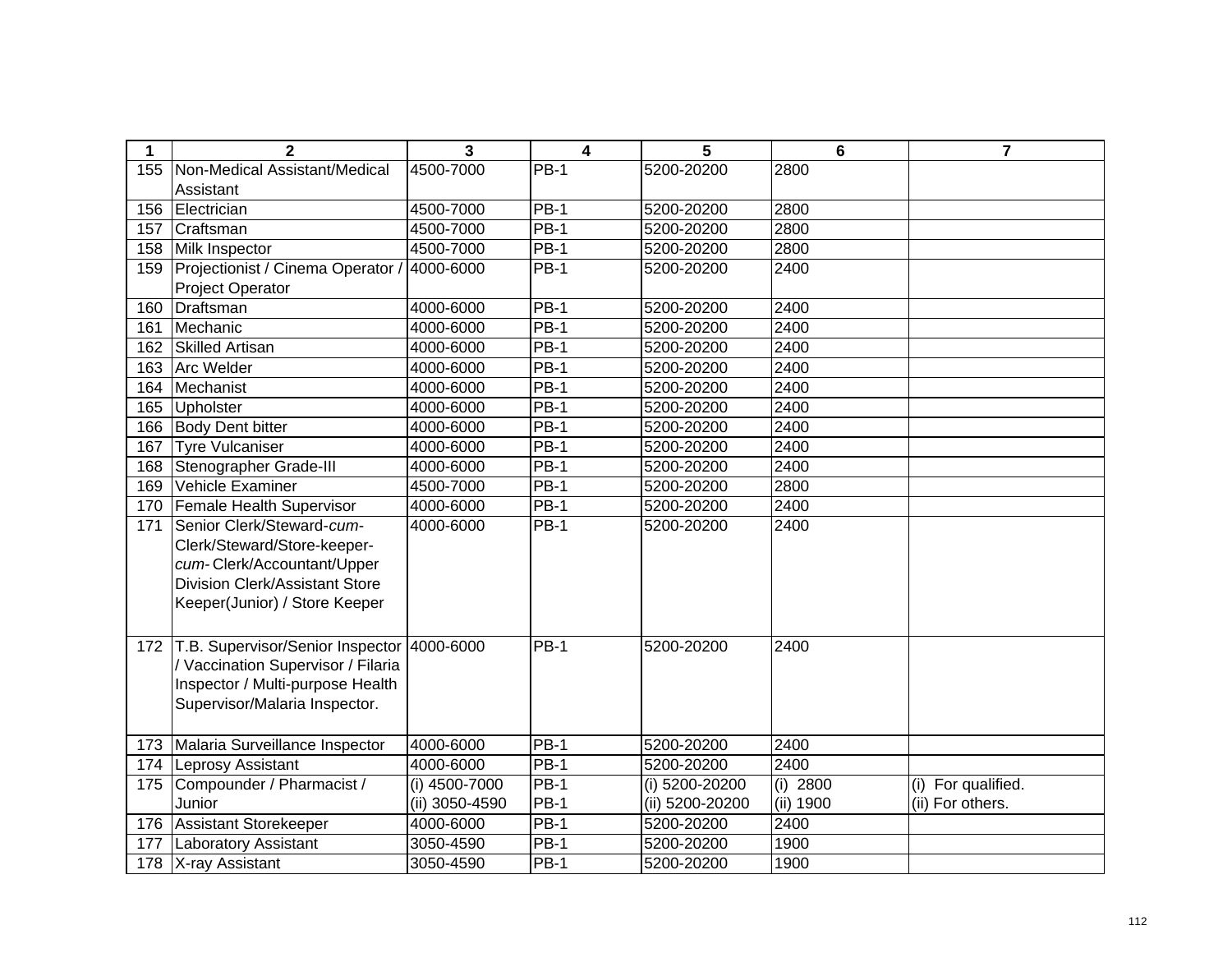| 1   | $\mathbf{2}$                                                                                                       | 3              | $\overline{\mathbf{4}}$ | 5              | $6\phantom{1}$ | $\overline{7}$   |
|-----|--------------------------------------------------------------------------------------------------------------------|----------------|-------------------------|----------------|----------------|------------------|
| 179 | Malaria Surveillance worker                                                                                        | 3050-4590      | <b>PB-1</b>             | 5200-20200     | 1900           |                  |
| 180 | <b>Insect Collector/Laboratory</b><br>Assistant/Superior Field Worker                                              | 3050-4590      | $PB-1$                  | 5200-20200     | 1900           |                  |
| 181 | Junior Clerk/Lower Division<br>Clerk/Clerk-cum-Typist/Head<br>Typist/Typist/Storekeeper-cum-<br>Clerk/Store Clerk. | 3050-4590      | $PB-1$                  | 5200-20200     | 1900           |                  |
| 182 | Field Investigator (FW)<br>Investigator                                                                            | 3050-4590      | $PB-1$                  | 5200-20200     | 1900           |                  |
| 183 | Junior Operator                                                                                                    | 3050-4590      | <b>PB-1</b>             | 5200-20200     | 1900           |                  |
| 184 | Driver                                                                                                             | 3050-4590      | $PB-1$                  | 5200-20200     | 1900           |                  |
| 185 | Auto-Electrician                                                                                                   | 3050-4590      | $PB-1$                  | 5200-20200     | 1900           |                  |
| 186 | Auxiliary Nurse/Mid-<br>wife/Nurse/Female Health<br>Worker                                                         | 3050-4590      | <b>PB-1</b>             | 5200-20200     | 1900           |                  |
| 187 | Field Worker (FW)                                                                                                  | 3050-4590      | $PB-1$                  | 5200-20200     | 1900           |                  |
| 188 | Driver-cum-Mechanic                                                                                                | 3050-4590      | $PB-1$                  | 5200-20200     | 1900           |                  |
| 189 | Vaccinator/Multi purpose Health<br>worker.                                                                         | 3050-4590      | <b>PB-1</b>             | 5200-20200     | 1900           |                  |
| 190 | <b>Lady Superintendent</b>                                                                                         | 3050-4590      | $PB-1$                  | 5200-20200     | 1900           |                  |
| 191 | Verifier-cum-Machine Operator                                                                                      | 3050-4590      | <b>PB-1</b>             | 5200-20200     | 1900           |                  |
| 192 | Steno-Typist                                                                                                       | 3050-4590      | $PB-1$                  | 5200-20200     | 1900           |                  |
| 193 | Typist for Store (Workshop)                                                                                        | 3050-4590      | $PB-1$                  | 5200-20200     | 1900           |                  |
| 194 | Junior Clerk (Workshop)                                                                                            | 3050-4590      | $PB-1$                  | 5200-20200     | 1900           |                  |
| 195 | Cardex Clerk (Workshop)                                                                                            | 3050-4590      | <b>PB-1</b>             | 5200-20200     | 1900           |                  |
| 196 | <b>Computer Clerk</b>                                                                                              | 3050-4590      | <b>PB-1</b>             | 5200-20200     | 1900           |                  |
| 197 | <b>Locally Trained Nurse</b>                                                                                       | 3050-4590      | $PB-1$                  | 5200-20200     | 1900           |                  |
| 198 | Field worker (National Malaria                                                                                     | (i) 3050-4590  | $PB-1$                  | (i) 5200-20200 | (i) 1900       | $(i)$ For S.S.C. |
|     | <b>Eradication Programme)</b>                                                                                      | (ii) 2550-3200 | 1S                      | (ii) 4440-7440 | (ii) 1300      | (ii) For Others. |
| 199 | Social Welfare Teacher                                                                                             | 3050-4590      | $PB-1$                  | 5200-20200     | 1900           |                  |
| 200 | Carpenter                                                                                                          | 3050-4590      | $PB-1$                  | 5200-20200     | 1900           |                  |
| 201 | <b>Body Smith</b>                                                                                                  | 3050-4590      | $PB-1$                  | 5200-20200     | 1900           |                  |
| 202 | Painter                                                                                                            | 3050-4590      | <b>PB-1</b>             | 5200-20200     | 1900           |                  |
| 203 | Junior Electrician                                                                                                 | 3050-4590      | <b>PB-1</b>             | 5200-20200     | 1900           |                  |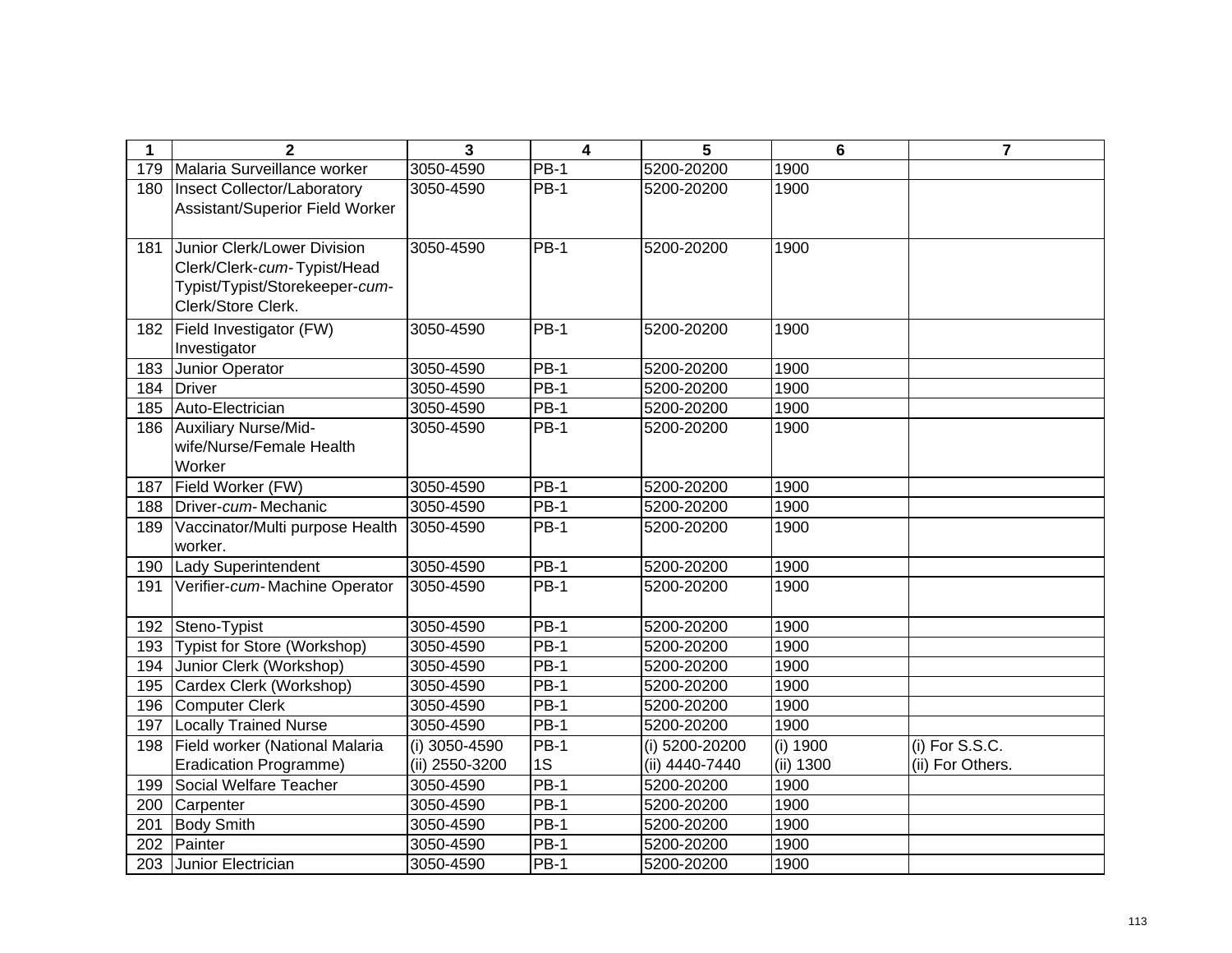| $\mathbf 1$ | $\mathbf{2}$                    | 3              | 4               | 5              | 6        | $\overline{7}$                                    |
|-------------|---------------------------------|----------------|-----------------|----------------|----------|---------------------------------------------------|
| 204         | <b>Tools Keeper</b>             | 3050-4590      | PB-1            | 5200-20200     | 1900     |                                                   |
| 205         | <b>Black Smith</b>              | 3050-4590      | PB-1            | 5200-20200     | 1900     |                                                   |
| 206         | Time Keeper                     | 3050-4590      | <b>PB-1</b>     | 5200-20200     | 1900     |                                                   |
| 207         | Hammer Man                      | 3050-4590      | <b>PB-1</b>     | 5200-20200     | 1900     |                                                   |
| 208         | Air Condition Plant Operator    | 3050-4590      | $PB-1$          | 5200-20200     | 1900     |                                                   |
| 209         | Eye Assistant/Tinker            | 3050-4590      | $PB-1$          | 5200-20200     | 1900     |                                                   |
| 210         | Junior Clerk/Junior Operator,   | 3050-4590      | <b>PB-1</b>     | 5200-20200     | 1900     |                                                   |
|             | Mass-Mailing Section.           |                |                 |                |          |                                                   |
| 211         | <b>Head Cook</b>                | 3050-4590      | $PB-1$          | 5200-20200     | 1900     |                                                   |
|             | 212 Dresser/ Pump Operator-cum- | 2650-4000      | 1S              | 4440-7440      | 1650     |                                                   |
|             | Wireman/ Water Pump             |                |                 |                |          |                                                   |
|             | Mechanic/ Pumpman               |                |                 |                |          |                                                   |
| 213         | <b>Auxiliary Field Worker</b>   | (i) 3050-4590  | $(i)$ PB-1      | (i) 5200-20200 | (i) 1900 | (i) For those who have passed                     |
|             |                                 | (ii) 2650-4000 | $(ii)$ 1S       | (ii) 4440-7440 | (ii)1650 | Die's training course certificate<br>examination. |
|             |                                 |                |                 |                |          | (ii) For others.                                  |
| 214         | Havaldar                        | 2650-4000      | $\overline{1S}$ | 4440-7440      | 1650     |                                                   |
| 215         | <b>Air Condition Helper</b>     | 2650-4000      | $\overline{1S}$ | 4440-7440      | 1650     |                                                   |
| 216         | <b>Head Mali</b>                | 2650-4000      | $\overline{1S}$ | 4440-7440      | 1650     |                                                   |
| 217         | Theatre Assistant               | 2610-3540      | $\overline{1S}$ | 4440-7440      | 1400     |                                                   |
| 218         | <b>Naik</b>                     | 2610-3540      | $\overline{1S}$ | 4440-7440      | 1400     |                                                   |
| 219         | Cook/Cook Mate/Assistant Cook   | 2610-3540      | $\overline{1S}$ | 4440-7440      | 1400     |                                                   |
|             | Mate.                           |                |                 |                |          |                                                   |
| 220         | Daftary/Peon-cum-Daftary        | 2610-3540      | 1S              | 4440-7440      | 1400     |                                                   |
| 221         | Semi-Skilled Artisan            | 2610-3540      | $\overline{1S}$ | 4440-7440      | 1400     |                                                   |
| 222         | Gardner/Mali                    | 2610-3540      | $\overline{1S}$ | 4440-7440      | 1400     |                                                   |
| 223         | Laboratory Attendant/Laboratory | 2610-3540      | $\overline{1S}$ | 4440-7440      | 1400     |                                                   |
|             | Assistant/Laboratory Dt.        |                |                 |                |          |                                                   |
|             | Attendant.                      |                |                 |                |          |                                                   |
|             |                                 |                |                 |                |          |                                                   |
| 224         | Dhobi/Washerman                 | 2610-3540      | $\overline{1S}$ | 4440-7440      | 1400     |                                                   |
| 225         | Barber/Hajam                    | 2610-3540      | 1S              | 4440-7440      | 1400     |                                                   |
| 226         | Tailor                          | 3050-4590      | <b>PB-1</b>     | 5200-20200     | 1900     |                                                   |
| 227         | Packer                          | 2610-3540      | 1S              | 4440-7440      | 1400     |                                                   |
| 228         | Assistant Cinema Operator       | 2610-3540      | 1S              | 4440-7440      | 1400     |                                                   |
| 229         | Mukadam/Squade Mukadam          | 2610-3540      | 1S              | 4440-7440      | 1400     |                                                   |
| 230         | Helper                          | 2550-3200      | $\overline{1S}$ | 4440-7440      | 1300     |                                                   |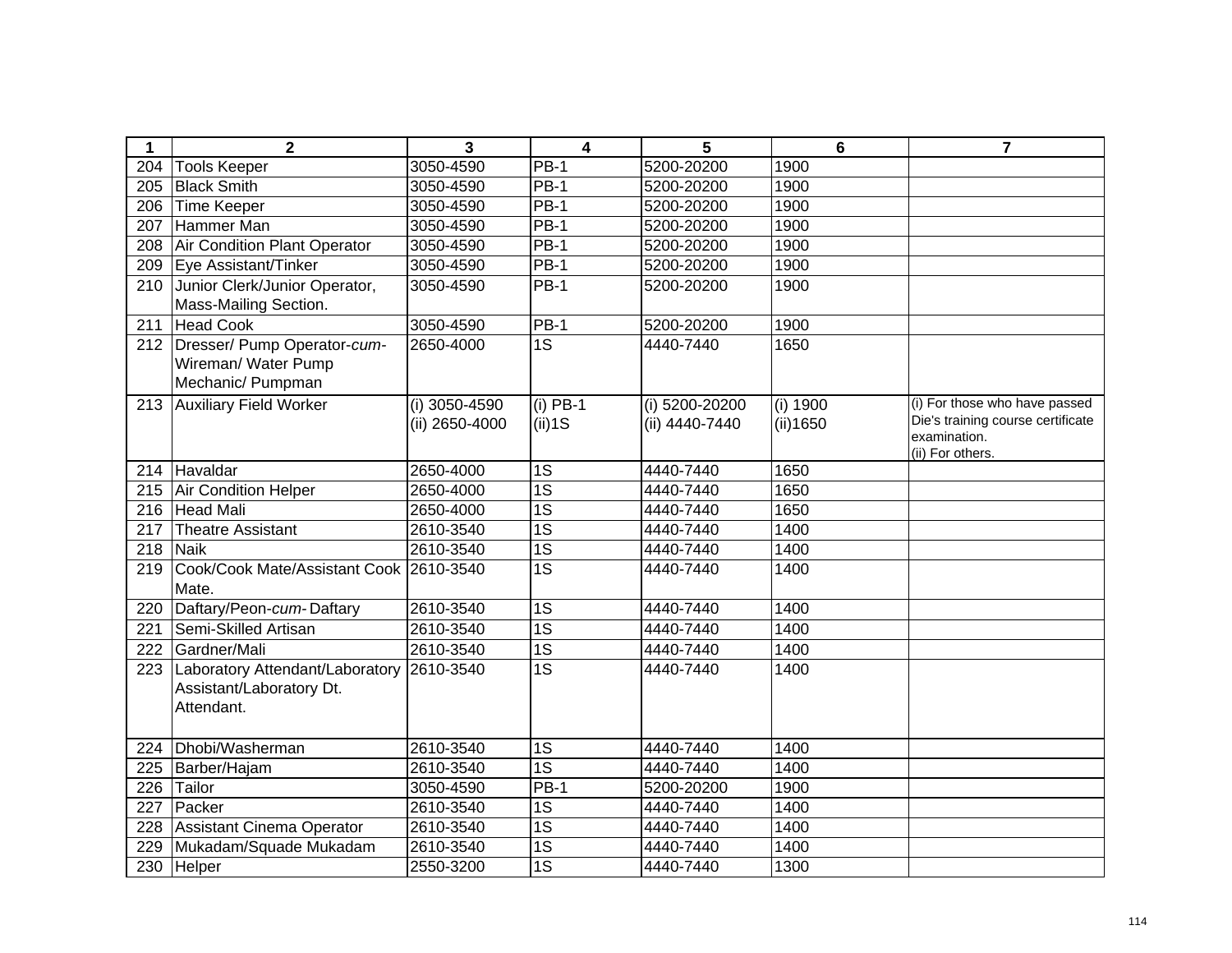| 1   | $\mathbf{2}$                                                                                                                                                                                                                                          | 3         | 4               | 5         | $6\phantom{1}6$ | $\overline{7}$ |
|-----|-------------------------------------------------------------------------------------------------------------------------------------------------------------------------------------------------------------------------------------------------------|-----------|-----------------|-----------|-----------------|----------------|
| 231 | <b>Theatre Assistant</b>                                                                                                                                                                                                                              | 2550-3200 | 1S              | 4440-7440 | 1300            |                |
| 232 | <b>Operation Theatre Assistant</b>                                                                                                                                                                                                                    | 2550-3200 | 1S              | 4440-7440 | 1300            |                |
| 233 | Tin Smith                                                                                                                                                                                                                                             | 2550-3200 | 1S              | 4440-7440 | 1300            |                |
| 234 | Peon/Attendant/Dispensary<br>Servant.                                                                                                                                                                                                                 | 2550-3200 | 1S              | 4440-7440 | 1300            |                |
| 235 | Squad Mazdoor                                                                                                                                                                                                                                         | 2550-3200 | 1S              | 4440-7440 | 1300            |                |
| 236 | Kitchen Attendant/Bearer                                                                                                                                                                                                                              | 2550-3200 | 1S              | 4440-7440 | 1300            |                |
| 237 | Watchman/Chowkidar-cum-<br>Mali/Night Watchman-cum-<br>Pumpman/Chowkidar                                                                                                                                                                              | 2550-3200 | 1S              | 4440-7440 | 1300            |                |
| 238 | Ward Boy/Female Servant/Ward<br>Servant/Female Attendant.                                                                                                                                                                                             | 2550-3200 | 1S              | 4440-7440 | 1300            |                |
| 239 | Kamathi                                                                                                                                                                                                                                               | 2550-3200 | 1S              | 4440-7440 | 1300            |                |
| 240 | Sweeper/Female<br>Sweeper/Cleaner/Zaduwala                                                                                                                                                                                                            | 2550-3200 | 1S              | 4440-7440 | 1300            |                |
| 241 | Hamal/Packer-cum-Hamal                                                                                                                                                                                                                                | 2550-3200 | 1S              | 4440-7440 | 1300            |                |
| 242 | Dark Room Assistant/X-ray<br>Servant/X-ray Attendant/Female<br>Servant/Ward Ayah/Laboratory<br>Servant.                                                                                                                                               | 2550-3200 | 1S              | 4440-7440 | 1300            |                |
| 243 | Kitchen Attendant/Bearer                                                                                                                                                                                                                              | 2550-3200 | 1S              | 4440-7440 | 1300            |                |
| 244 | Mali/ Assistant Mali/ Gardner/<br>Coolie                                                                                                                                                                                                              | 2550-3200 | 1S              | 4440-7440 | 1300            |                |
| 245 | Dai                                                                                                                                                                                                                                                   | 2550-3200 | 1S              | 4440-7440 | 1300            |                |
| 246 | Class-IV Servant / Dresser-cum-<br>Peon/ Blood Bank Servant/<br>Women Attendant/ Stretcher<br><b>Bearer/ Operation Theatre</b><br>Attendant / Operation Theatre<br>Servant/ Sanitary Orderly/<br>Dispensary Servant/ Assistant<br>Dispensary Servant. | 2550-3200 | $\overline{1S}$ | 4440-7440 | 1300            |                |
|     | 247 Ward Ayah/Ayah/ Bhisti                                                                                                                                                                                                                            | 2550-3200 | 1S              | 4440-7440 | 1300            |                |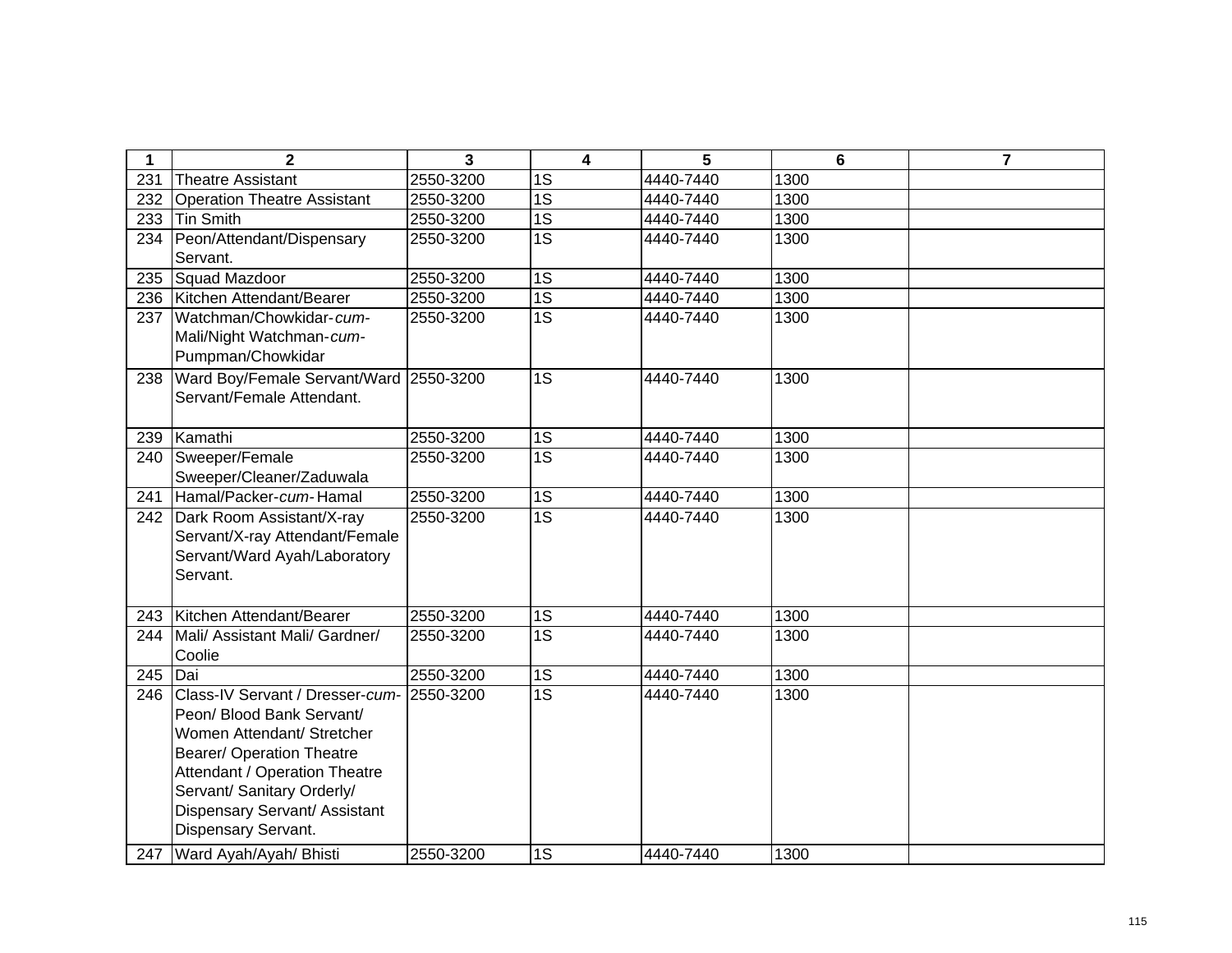| 1              | 2                                                                                                                                              | 3                 | $\overline{4}$  | 5                 | 6                 | $\overline{7}$                    |
|----------------|------------------------------------------------------------------------------------------------------------------------------------------------|-------------------|-----------------|-------------------|-------------------|-----------------------------------|
| 248            | Watchman/Female Watchman                                                                                                                       | 2550-3200         | 1S              | 4440-7440         | 1300              |                                   |
| 249            | Rehtman                                                                                                                                        | 2550-3200         | $\overline{1S}$ | 4440-7440         | 1300              |                                   |
| 250            | Farasman                                                                                                                                       | 2550-3200         | $\overline{1S}$ | 4440-7440         | 1300              |                                   |
| 251            | Laboratory Plant Shed Worker                                                                                                                   | 2550-3200         | $\overline{1S}$ | 4440-7440         | 1300              |                                   |
| 252            | Dry and Waste Sweeper                                                                                                                          | 2550-3200         | $\overline{1S}$ | 4440-7440         | 1300              |                                   |
| 253            | <b>Water Bearer</b>                                                                                                                            | 2550-3200         | $\overline{1S}$ | 4440-7440         | 1300              |                                   |
| 254            | <b>Nursing Assistant</b>                                                                                                                       | 2550-3200         | $\overline{1S}$ | 4440-7440         | 1300              |                                   |
| 255            | Van Cleaner/Cleaner                                                                                                                            | 2550-3200         | $\overline{1S}$ | 4440-7440         | 1300              |                                   |
| 256            | <b>Library Attendant</b>                                                                                                                       | 2550-3200         | 1S              | 4440-7440         | 1300              |                                   |
| 257            | Wireman-cum-Pump Operator                                                                                                                      | 2610-3540         | $\overline{1S}$ | 4440-7440         | 1400              |                                   |
|                |                                                                                                                                                |                   |                 |                   |                   |                                   |
|                | <b>COMMISSIONER OF HEALTH, MEDICAL SERVICES AND MEDICAL EDUCATION (MEDICAL)</b>                                                                |                   |                 |                   |                   |                                   |
|                |                                                                                                                                                |                   |                 |                   |                   |                                   |
|                | <b>Gazetted:</b>                                                                                                                               |                   |                 |                   |                   |                                   |
|                |                                                                                                                                                |                   |                 |                   |                   |                                   |
| $\mathbf 1$    | Commissioner                                                                                                                                   | <b>Cadre Post</b> |                 | <b>Cadre Post</b> | <b>Cadre Post</b> |                                   |
| $\overline{2}$ | <b>Additional Director</b>                                                                                                                     | 16000-20050       | PB-4            | 37400-67000       | 8900              |                                   |
| 3              | Deputy Director                                                                                                                                | 14300-18300       | $PB-4$          | 37400-67000       | 8700              |                                   |
| $\overline{4}$ | <b>Additional Director (Statistics)</b>                                                                                                        | 14300-18300       | $PB-4$          | 37400-67000       | 8700              |                                   |
| 5              | Superintendent of Nursing                                                                                                                      | 12000-16500       | PB-3            | 15600-39100       | 7600              |                                   |
| $\overline{6}$ | Civil<br>Surgeon/Superintendent/Reside<br>nt Medical Officer.                                                                                  | 10000-15200       | PB-3            | 15600-39100       | 6600              |                                   |
| $\overline{7}$ | Orthopaedic Surgeon/<br>Anaesthetist/ Physician/E.N.T.<br>Surgeon/ Ophthalmic-Surgeon/<br>Paediatrician/ Gynaeocologist/<br>Full-time Surgeon. | 10000-15200       | $PB-3$          | 15600-39100       | 6600              |                                   |
| 8              | Senior Scientific Officer                                                                                                                      | 10000-15200       | PB-3            | 15600-39100       | 6600              |                                   |
| 9              | <b>Accounts Officer</b>                                                                                                                        | Cadre Pay         |                 | Cadre Pay Band    | Cadre Grade Pay   | <b>Gujarat Accounts Services.</b> |
| 10             | Administrative Officer, Class-I                                                                                                                | 8000-13500        | PB-3            | 15600-39100       | 5400              |                                   |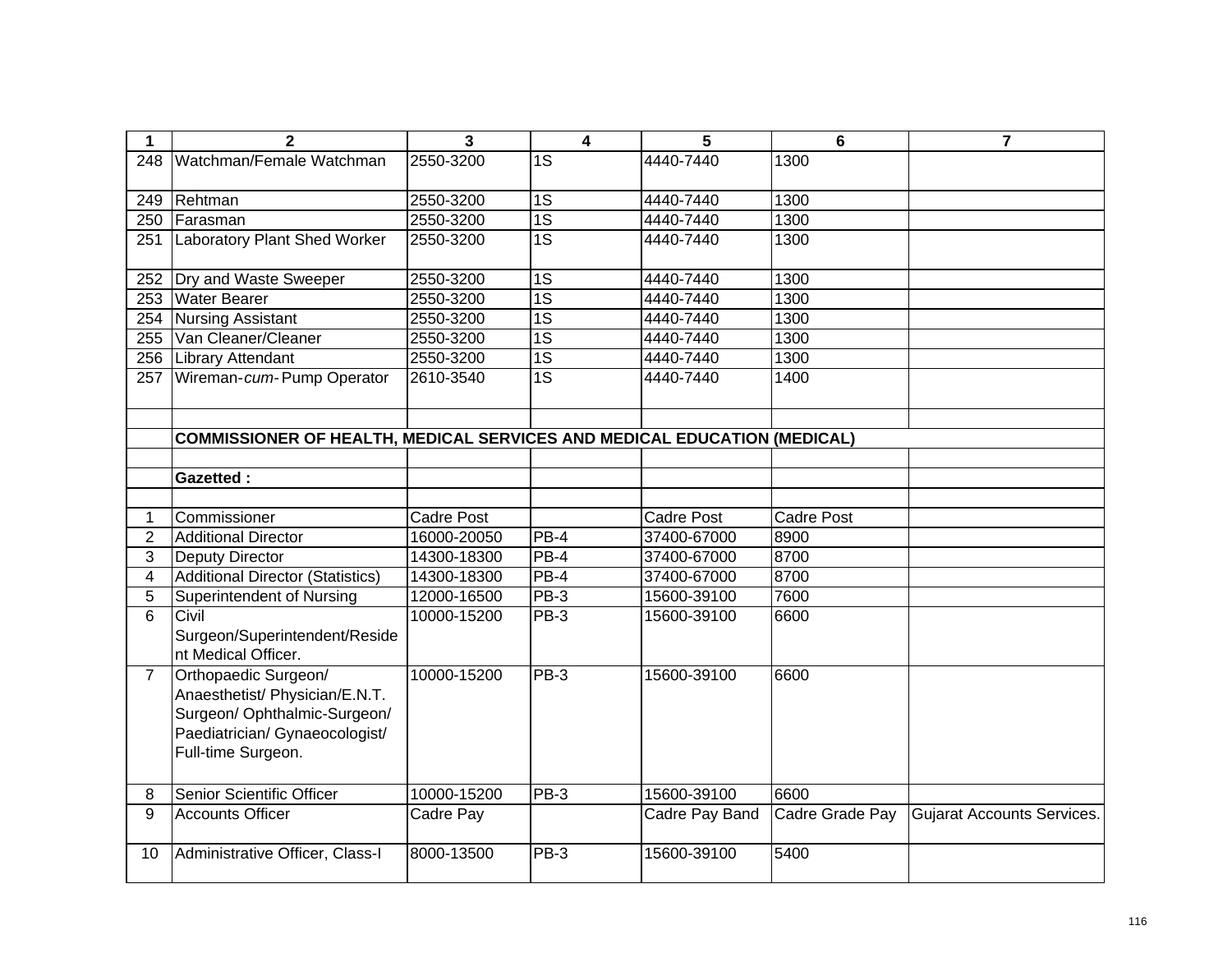|    | $\mathbf{2}$                                                                                                                                                                                                                                                                                                                 | 3                                                                                                 | 4                                        | 5                                                | $6\phantom{1}$                | 7                                                                                                                                                                                                   |
|----|------------------------------------------------------------------------------------------------------------------------------------------------------------------------------------------------------------------------------------------------------------------------------------------------------------------------------|---------------------------------------------------------------------------------------------------|------------------------------------------|--------------------------------------------------|-------------------------------|-----------------------------------------------------------------------------------------------------------------------------------------------------------------------------------------------------|
| 11 | Medical Officer/Lady Medical<br>Officer/Blood Transfusion<br>Officer/Pathologist/Radiologist/M Rs. 10000-<br>edical Officer (T.B.)/ Ophthalmic- 15200 for 1/3 of<br>Surgeon/ Paediatrician/ Resident the existing<br>Medical Officer/ Assistant-<br>Psychiatrist/ Superintendent<br>(Mental Hospital, Jamnagar and<br>Bhuj). | 8000-13500<br>Senior scale of<br>medical posts.                                                   | $(i)$ PB-3<br>$(ii)$ PB-2                | (i) 15600-39100<br>(ii) 9300-34800               | (i) 5400<br>$(ii)$ 5400       | (i) If the post belongs to<br>Class-I<br>(ii) If the post belongs to<br>Cass-II cadre<br>Senior scale of Rs. 15600-<br>39100 with grade pay of<br>Rs.6600 for 1/3 of the<br>existing medical posts. |
| 12 | <b>Dental Surgeon</b>                                                                                                                                                                                                                                                                                                        | 8000-13500<br>Senior scale of<br>Rs. 10000-<br>15200 for 1/3 of<br>the existing<br>medical posts. | $(i)$ PB-3<br>$(ii)$ PB-2                | (i) 15600-39100<br>(ii) 9300-34800               | (i) 5400<br>(ii) 5400         | (i) If the post belongs to<br>Class-I<br>(ii) If the post belongs to<br>Cass-II cadre<br>Senior scale of Rs. 15600-<br>39100 with grade pay of<br>Rs.6600 for 1/3 of the<br>existing medical posts. |
| 13 | <b>Nursing Principal</b>                                                                                                                                                                                                                                                                                                     | 8000-13500                                                                                        | $(i)$ PB-3<br>$(ii)$ PB-2                | (i) 15600-39100<br>(ii) 9300-34800               | (i) 5400<br>(ii) 5400         | (i) If the post belongs to<br>Class-I<br>(ii) If the post belongs to<br>Cass-II cadre                                                                                                               |
| 14 | <b>Chief Matron</b>                                                                                                                                                                                                                                                                                                          | 8000-13500                                                                                        | $(i)$ PB-3<br>$(ii)$ PB-2                | (i) 15600-39100<br>(ii) 9300-34800               | (i) 5400<br>(ii) 5400         | (i) If the post belongs to<br>Class-I<br>(ii) If the post belongs to<br>Cass-II cadre                                                                                                               |
| 15 | <b>Bio-Chemist</b>                                                                                                                                                                                                                                                                                                           | 8000-13500<br>6500-10500                                                                          | $(i)$ PB-3<br>$(ii)$ PB-2<br><b>PB-2</b> | (i) 15600-39100<br>(ii) 9300-34800<br>9300-34800 | (i) 5400<br>(ii) 5400<br>5400 | For M.B.B.S. Degree-<br>holder.<br>(i) If the post belongs to<br>Class-I<br>(ii) If the post belongs to<br>Cass-II cadre<br>For others.                                                             |
| 16 | Senior Pharmaceutical Chemist                                                                                                                                                                                                                                                                                                | 6500-10500                                                                                        | <b>PB-2</b>                              | 9300-34800                                       | 4200                          | For the post of Glucose<br>Saline Plant.                                                                                                                                                            |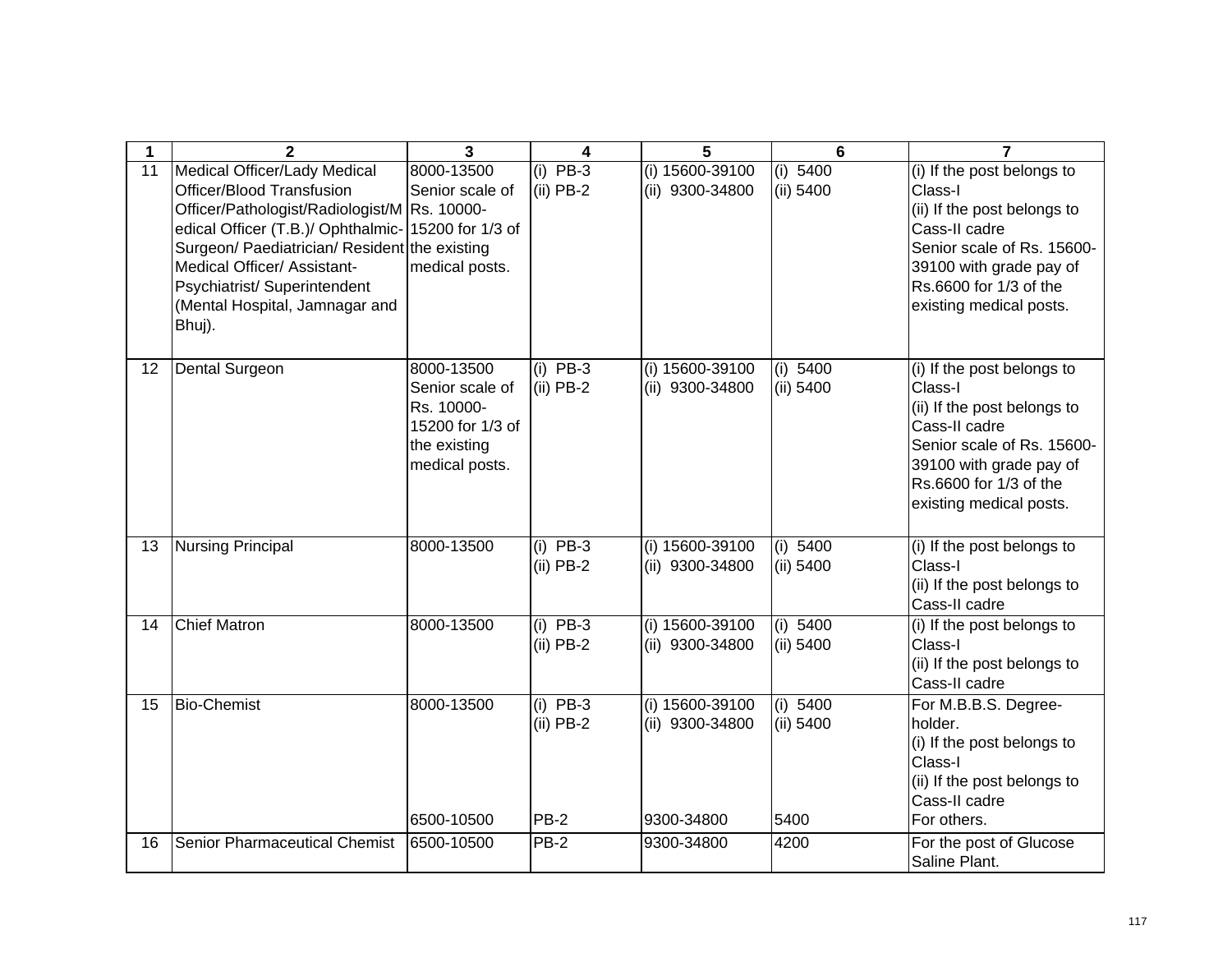| 1  | $\overline{2}$                                     | $\overline{\mathbf{3}}$          | $\overline{\mathbf{4}}$   | 5                                | $6\phantom{1}6$         | $\overline{7}$                                                            |
|----|----------------------------------------------------|----------------------------------|---------------------------|----------------------------------|-------------------------|---------------------------------------------------------------------------|
| 17 | <b>Clinical Psychologist</b>                       | 6500-10500                       | $PB-2$                    | 9300-34800                       | 4200                    |                                                                           |
| 18 | Senior Administrative<br>Officer/Audit Officer.    | 6500-10500                       | $PB-2$                    | 9300-34800                       | 4200                    |                                                                           |
| 19 | <b>Accounts Officer</b>                            | Cadre Pay                        |                           | <b>Cadre Pay Band</b>            | Cadre Grade Pay         | <b>Gujarat Accounts Service.</b>                                          |
| 20 | <b>Statistical Officer</b>                         | Cadre Pay                        |                           | Cadre Pay Band                   | Cadre Grade Pay         | <b>Gujarat Statistical Service.</b>                                       |
| 21 | <b>Store Officer</b>                               | 6500-10500                       | $PB-2$                    | 9300-34800                       | 4200                    |                                                                           |
| 22 | Administrative Officer                             | 6500-10500                       | $PB-2$                    | 9300-34800                       | 4200                    |                                                                           |
| 23 | <b>Matron Grade-I</b>                              | 6500-10500                       | $PB-2$                    | 9300-34800                       | 4200                    |                                                                           |
|    |                                                    |                                  |                           |                                  |                         |                                                                           |
|    | Non-Gazetted:                                      |                                  |                           |                                  |                         |                                                                           |
| 24 | <b>Medical Social Worker</b>                       | (i) 5500-9000                    | $PB-2$                    | (i) 9300-34800                   | $(i)$ 4200              | (i) M.S.W. is the minimum<br>recruitment qualification.                   |
|    |                                                    | (ii) 4500-7000                   | <b>PB-1</b>               | (ii) 5200-20200                  | (ii) 2800               | (ii) For others.                                                          |
| 25 | <b>Psychiatric Social Worker</b>                   | $(i)$ 5500-9000<br>(ii)4500-7000 | $(i)$ PB-2<br>$(ii)$ PB-1 | (i) 9300-34800<br>(ii)5200-20200 | $(i)$ 4200<br>(ii) 2800 | (i) M.S.W. is the minimum<br>recruitment qualification<br>(ii) for others |
| 26 | Junior Pharmaceutical-Chemist                      | 5500-9000                        | $PB-2$                    | 9300-34800                       | 4200                    |                                                                           |
| 27 | <b>Office Superintendent</b>                       | 5500-9000                        | $PB-2$                    | 9300-34800                       | 4200                    |                                                                           |
| 28 | Physiotherapist                                    | 5500-9000                        | $PB-2$                    | 9300-34800                       | 4200                    |                                                                           |
| 29 | <b>Occupational Therapist</b><br>Grade-I           | 5500-9000                        | <b>PB-2</b>               | 9300-34800                       | 4200                    |                                                                           |
| 30 | Senior Pharmacist-cum-Store<br>Keeper              | 5000-8000                        | $PB-2$                    | 9300-34800                       | 4200                    |                                                                           |
| 31 | Personal Assistant/<br>Stenographer Grade-II       | 5500-9000                        | $PB-2$                    | 9300-34800                       | 4200                    |                                                                           |
| 32 | <b>Matron Grade-II</b>                             | 5500-9000                        | $PB-2$                    | 9300-34800                       | 4200                    |                                                                           |
| 33 | <b>Public Health Nurse</b>                         | 5500-9000                        | $PB-2$                    | 9300-34800                       | 4200                    |                                                                           |
| 34 | PHN/Sister Tutor/PHN<br>Instructor/Matron Grade-II | 5500-9000                        | <b>PB-2</b>               | 9300-34800                       | 4200                    |                                                                           |
| 35 | Store Keeper and Senior<br>Chemist                 | 5000-8000                        | $PB-2$                    | 9300-34800                       | 4200                    |                                                                           |
| 36 | <b>Head Clerk</b>                                  | 5000-8000                        | $PB-2$                    | 9300-34800                       | 4200                    |                                                                           |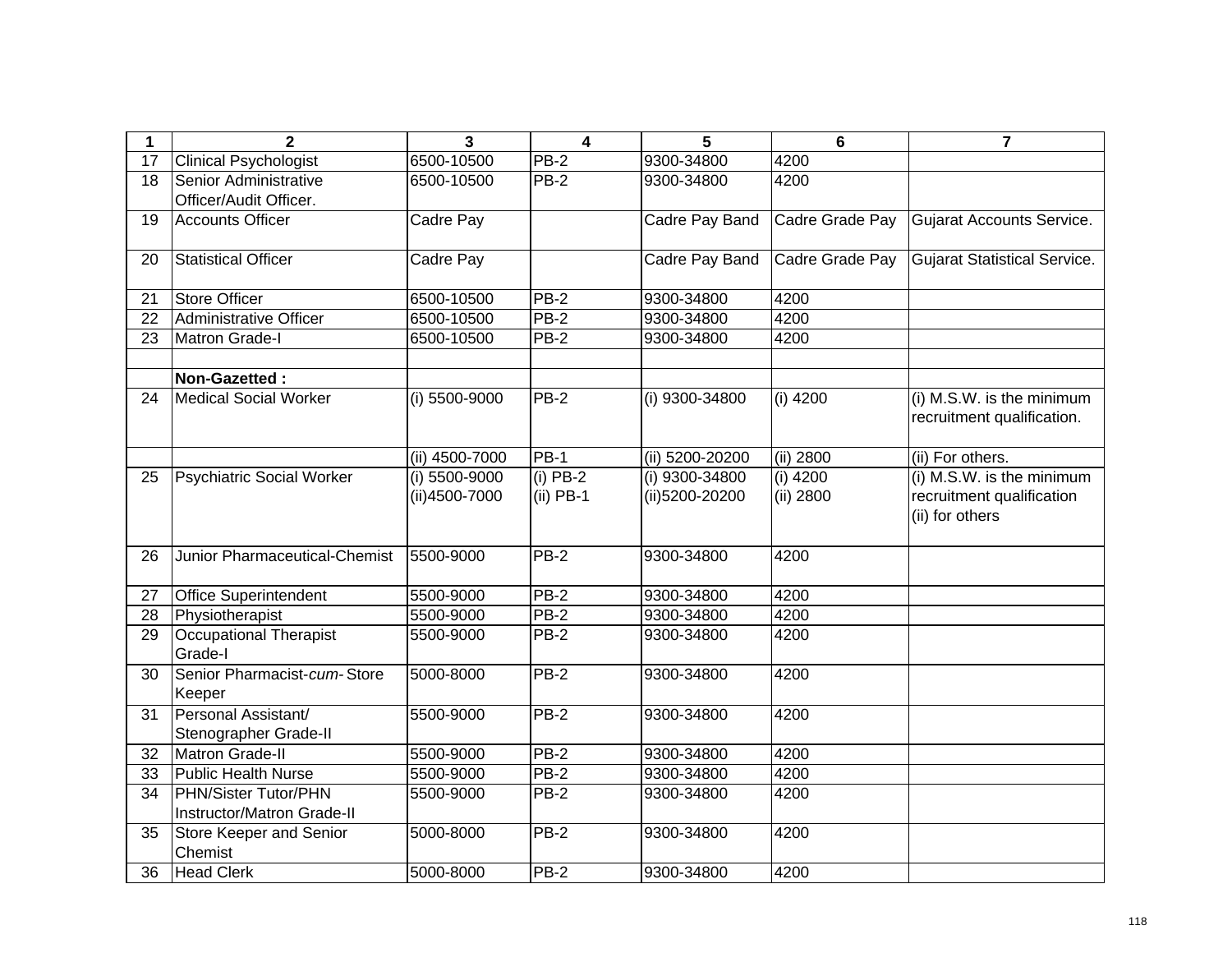|    | $\mathbf{2}$                     | 3              | 4           | 5              | 6          | 7                                                                                                                                                                                                                                                                                                                                                                                                      |
|----|----------------------------------|----------------|-------------|----------------|------------|--------------------------------------------------------------------------------------------------------------------------------------------------------------------------------------------------------------------------------------------------------------------------------------------------------------------------------------------------------------------------------------------------------|
| 37 | Psychologist                     | 4500-7000      | <b>PB-1</b> | 5200-20200     | 2800       |                                                                                                                                                                                                                                                                                                                                                                                                        |
| 38 | <b>Ophthalmic Assistant</b>      | 4500-7000      | <b>PB-1</b> | 5200-20200     | 2800       |                                                                                                                                                                                                                                                                                                                                                                                                        |
| 39 | <b>Senior Sanitary Inspector</b> | 4500-7000      | <b>PB-1</b> | 5200-20200     | 2800       |                                                                                                                                                                                                                                                                                                                                                                                                        |
| 40 | Laboratory Technician            | (i) 5000-8000  | $(i)$ PB-2  | (i) 9300-34800 | $(i)$ 4200 | (i) For B.Sc. IInd Class or<br>B.Sc. with 3 year's<br>experience or B.Sc. with<br>training<br><b>OR</b><br>Inter Science with 3 year's<br>experience in Technician<br>or Technical Assistant and<br>Training as prescribed by<br>Department<br><b>OR</b><br>S.S.C. with 5 year's<br>experience as Technician<br>or technical Assistant and<br>Training prescribed by<br>Department.<br>(ii) For others |
|    |                                  | (ii) 4500-7000 | $(ii)$ PB-1 | (ii)5200-20200 | (ii) 2800  |                                                                                                                                                                                                                                                                                                                                                                                                        |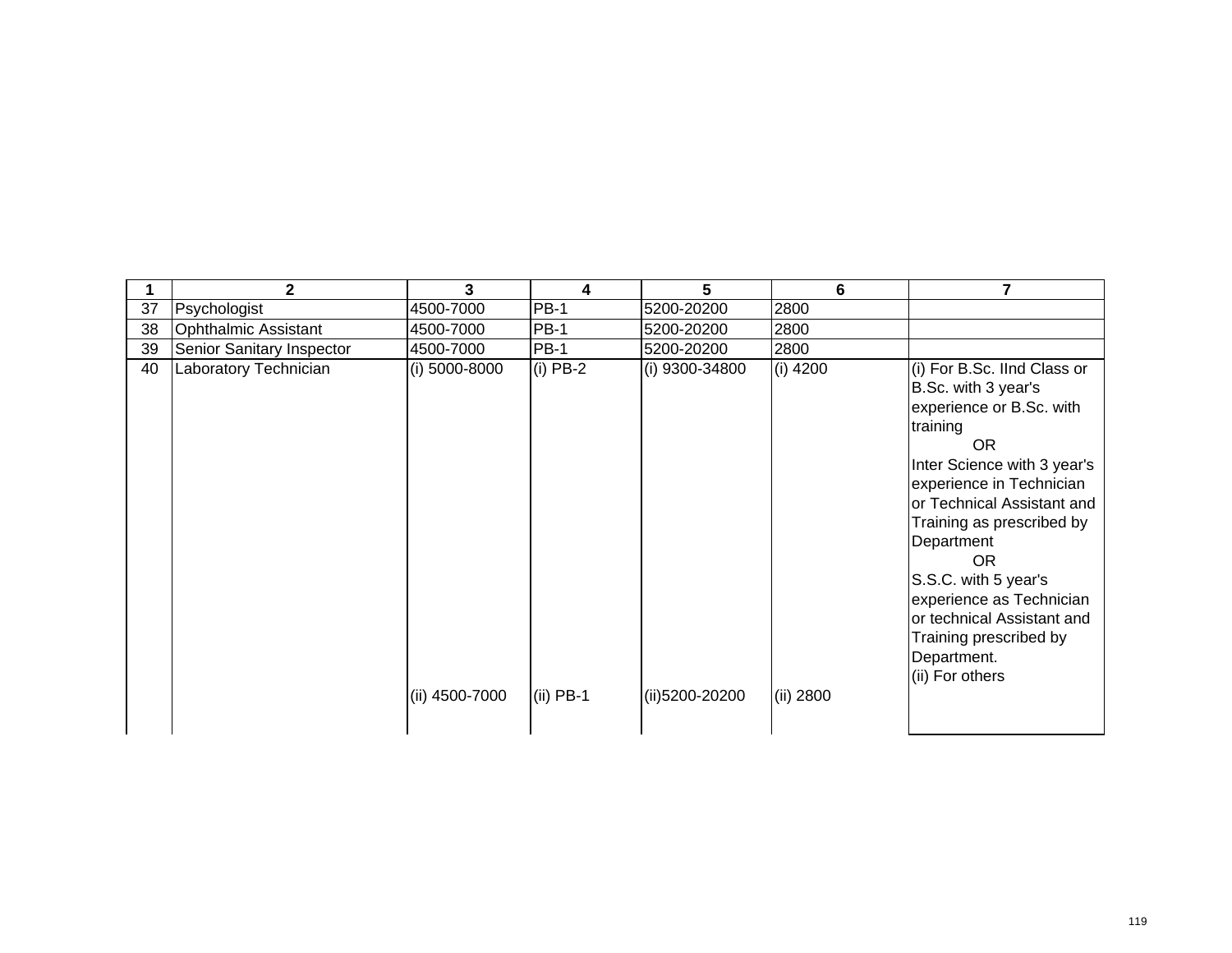| $\mathbf 1$ | $\overline{2}$                     | $\overline{3}$                  | 4                         | 5                                 | 6                       | 7                                                                                                                                                                                                                                                                                                                                                                                                      |
|-------------|------------------------------------|---------------------------------|---------------------------|-----------------------------------|-------------------------|--------------------------------------------------------------------------------------------------------------------------------------------------------------------------------------------------------------------------------------------------------------------------------------------------------------------------------------------------------------------------------------------------------|
| 41          | X-Ray Technician                   | (i) 5000-8000<br>(ii) 4500-7000 | $(i)$ PB-2<br>$(ii)$ PB-1 | (i) 9300-34800<br>(ii)5200-20200  | $(i)$ 4200<br>(ii) 2800 | (i) For B.Sc. IInd Class or<br>B.Sc. with 3 year's<br>experience or B.Sc. with<br>training<br><b>OR</b><br>Inter Science with 3 year's<br>experience in Technician<br>or Technical Assistant and<br>Training as prescribed by<br>Department<br><b>OR</b><br>S.S.C. with 5 year's<br>experience as Technician<br>or technical Assistant and<br>Training prescribed by<br>Department.<br>(ii) For others |
| 42          | Laboratory-cum-X-Ray<br>Technician | 4500-7000                       | <b>PB-1</b>               | 5200-20200                        | 2800                    |                                                                                                                                                                                                                                                                                                                                                                                                        |
| 43          | <b>Head Nurse</b>                  | 5000-8000                       | $PB-2$                    | 9300-34800                        | 4200                    |                                                                                                                                                                                                                                                                                                                                                                                                        |
| 44          | Vehicle Examiner                   | 4500-7000                       | $PB-1$                    | 5200-20200                        | 2800                    |                                                                                                                                                                                                                                                                                                                                                                                                        |
| 45          | Refrigerator Mechanic              | 4500-7000                       | $PB-1$                    | 5200-20200                        | 2800                    |                                                                                                                                                                                                                                                                                                                                                                                                        |
| 46          | Dental Technician Grade-I          | 4500-7000                       | $PB-1$                    | 5200-20200                        | 2800                    |                                                                                                                                                                                                                                                                                                                                                                                                        |
| 47          | Dental Technician Grade-II         | 4000-6000                       | $PB-1$                    | 5200-20200                        | 2400                    |                                                                                                                                                                                                                                                                                                                                                                                                        |
| 48          | Linen - Keeper                     | (i) 4500-7000<br>(ii) 4000-6000 | $(i)$ PB-1<br>$(ii)$ PB-1 | (i) 5200-20200<br>(ii) 5200-20200 | (i) 2800<br>(ii) 2400   |                                                                                                                                                                                                                                                                                                                                                                                                        |
| 49          | Mental Health Worker               | 4000-6000                       | $PB-1$                    | 5200-20200                        | 2400                    |                                                                                                                                                                                                                                                                                                                                                                                                        |
| 50          | <b>Statistical Assistant</b>       | 4500-7000                       | $PB-1$                    | 5200-20200                        | 2800                    |                                                                                                                                                                                                                                                                                                                                                                                                        |
| 51          | <b>Staff Nurse/Nurse</b>           | 4500-7000                       | <b>PB-1</b>               | 5200-20200                        | 2800                    |                                                                                                                                                                                                                                                                                                                                                                                                        |
| 52          | Psychiatric Nurse / Midwife        | 4500-7000                       | <b>PB-1</b>               | 5200-20200                        | 2800                    |                                                                                                                                                                                                                                                                                                                                                                                                        |
| 53          | Electrician                        | 4500-7000                       | <b>PB-1</b>               | 5200-20200                        | 2800                    |                                                                                                                                                                                                                                                                                                                                                                                                        |
| 54          | Engine Operator                    | 4000-6000                       | <b>PB-1</b>               | 5200-20200                        | 2400                    |                                                                                                                                                                                                                                                                                                                                                                                                        |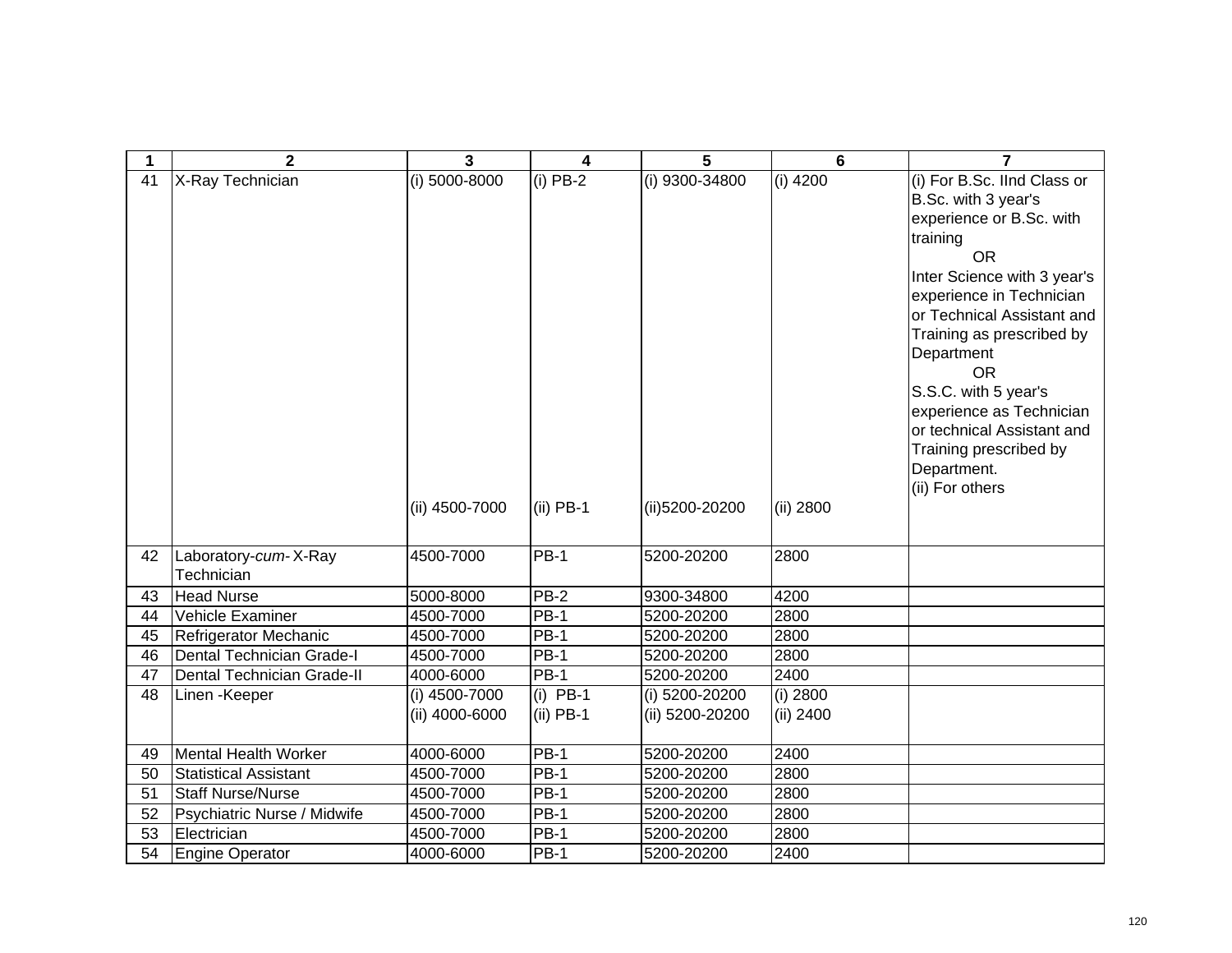| 1  | $\mathbf{2}$                           | $\overline{\mathbf{3}}$ | 4           | 5                | 6          | $\overline{7}$                 |
|----|----------------------------------------|-------------------------|-------------|------------------|------------|--------------------------------|
| 55 | Masseur / Assistant masseur            | $(i)$ 4000-6000         | $(i)$ PB-1  | $(i)$ 5200-20200 | $(i)$ 2400 | (i) For holding Certificate in |
|    |                                        | (ii) 3050-4590          | $(ii)$ PB-1 | (ii) 5200-20200  | (ii) 1900  | Physiotherapy.                 |
|    |                                        |                         |             |                  |            | (ii) For others.               |
| 56 | <b>Registered Medical Practitioner</b> | 4000-6000               | <b>PB-1</b> | 5200-20200       | 2400       |                                |
|    |                                        |                         |             |                  |            |                                |
| 57 | <b>Junior Pharmacist</b>               | (i) 4500-7000           | $(i)$ PB-1  | (i) 5200-20200   | $(i)$ 2800 | (i) For Qualified persons.     |
|    |                                        | (ii) 3050-4590          | $(ii)$ PB-1 | (ii) 5200-20200  | (ii) 1900  | (ii) For un-qualified          |
|    |                                        |                         |             |                  |            | persons.                       |
| 58 | Sanitary Inspector                     | 4000-6000               | <b>PB-1</b> | 5200-20200       | 2400       |                                |
| 59 | Senior                                 | 4000-6000               | $PB-1$      | 5200-20200       | 2400       |                                |
|    | Clerk/Storekeeper/Steward/Stati        |                         |             |                  |            |                                |
|    | stical Clerk/Cashier                   |                         |             |                  |            |                                |
| 60 | Overseer                               | 4000-6000               | <b>PB-1</b> | 5200-20200       | 2400       |                                |
| 61 | X-Ray Operator                         | 3050-4590               | $PB-1$      | 5200-20200       | 1900       |                                |
| 62 | X-Ray Assistant                        | 3050-4590               | <b>PB-1</b> | 5200-20200       | 1900       |                                |
| 63 | <b>Laboratory Assistant</b>            | 3050-4590               | $PB-1$      | 5200-20200       | 1900       |                                |
| 64 | Laboratory Technician                  | 3050-4590               | $PB-1$      | 5200-20200       | 1900       |                                |
| 65 | Wireman                                | 3050-4590               | $PB-1$      | 5200-20200       | 1900       |                                |
| 66 | <b>Generator Operator</b>              | 3050-4590               | <b>PB-1</b> | 5200-20200       | 1900       |                                |
| 67 | Filling Operator / Sailing             | 3050-4590               | $PB-1$      | 5200-20200       | 1900       | For the post of Glucose        |
|    | Operator / Sterilization Operator      |                         |             |                  |            | Saline Plant.                  |
|    | / Air Conditioned Plant Operator       |                         |             |                  |            |                                |
|    | <b>Boiler Attendant</b>                |                         |             |                  |            |                                |
|    |                                        |                         |             |                  |            |                                |
| 68 | Junior Clerk/Clerk-cum-                | 3050-4590               | <b>PB-1</b> | 5200-20200       | 1900       |                                |
|    | Typist/Typist                          |                         |             |                  |            |                                |
| 69 | <b>Case Writer</b>                     | 3050-4590               | $PB-1$      | 5200-20200       | 1900       |                                |
| 70 | <b>Auxiliary Nurse / Midwife</b>       | 3050-4590               | $PB-1$      | 5200-20200       | 1900       |                                |
| 71 | Driver/Ambulance Driver                | 3050-4590               | $PB-1$      | 5200-20200       | 1900       |                                |
| 72 | <b>Trained Dai</b>                     | 3050-4590               | <b>PB-1</b> | 5200-20200       | 1900       |                                |
| 73 | Eye Assistant                          | 3050-4590               | <b>PB-1</b> | 5200-20200       | 1900       |                                |
| 74 | Pump Mechanic-cum-Wireman              | 3050-4590               | <b>PB-1</b> | 5200-20200       | 1900       |                                |
|    |                                        |                         |             |                  |            |                                |
| 75 | Plumber                                | 3050-4590               | $PB-1$      | 5200-20200       | 1900       |                                |
| 76 | Carpenter                              | 3050-4590               | $PB-1$      | 5200-20200       | 1900       |                                |
| 77 | Tailor                                 | 3050-4590               | <b>PB-1</b> | 5200-20200       | 1900       |                                |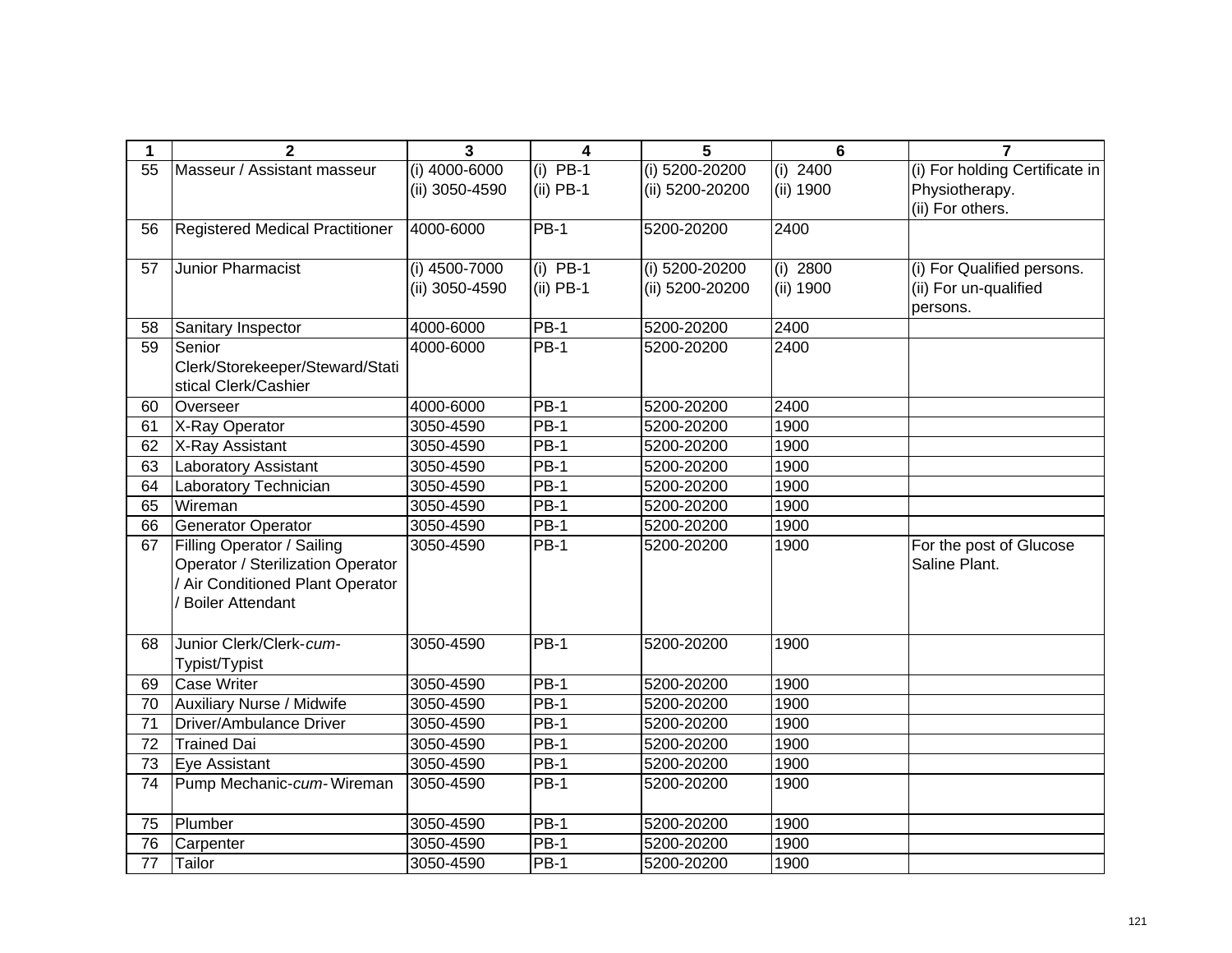|    | $\mathbf 2$                        | 3              | 4           | 5               | 6          | 7 |
|----|------------------------------------|----------------|-------------|-----------------|------------|---|
| 78 | Mechanic                           | 3050-4590      | <b>PB-1</b> | 5200-20200      | 1900       |   |
| 79 | <b>Head Cook</b>                   | 3050-4590      | <b>PB-1</b> | 5200-20200      | 1900       |   |
| 80 | Hawaldar                           | 2650-4000      | 1S          | 4440-7440       | 1650       |   |
| 81 | Mukadam                            | 2650-4000      | 1S          | 4440-7440       | 1650       |   |
| 82 | <b>Barber</b>                      | (i) 2650-4000  | $(i)$ 1S    | (i) 4440-7440   | (i) 1650   |   |
|    |                                    | (ii) 2610-3540 | $(ii)$ 1S   | (ii) 4440-7440  | (ii) 1400  |   |
| 83 | Weaving Instructor                 | 2650-4000      | 1S          | 4440-7440       | 1650       |   |
| 84 | Nursing Assistant                  | 2650-4000      | 1S          | 4440-7440       | 1650       |   |
| 85 | <b>Dresser</b>                     | 2650-4000      | 1S          | 4440-7440       | 1650       |   |
| 86 | <b>Head Male-Attendant</b>         | 2650-4000      | 1S          | 4440-7440       | 1650       |   |
| 87 | <b>Operation Theatre Assistant</b> | (i) 2610-3540  | $(i)$ 1S    | $(i)$ 4440-7440 | $(i)$ 1400 |   |
|    |                                    | (ii) 2550-3200 | $(ii)$ 1S   | (ii) 4440-7440  | (ii) 1300  |   |
| 88 | Cook Mate                          | 2610-3540      | 1S          | 4440-7440       | 1400       |   |
| 89 | <b>Naik</b>                        | 2610-3540      | 1S          | 4440-7440       | 1400       |   |
| 90 | Daftary                            | 2610-3540      | 1S          | 4440-7440       | 1400       |   |
| 91 | Cobbler                            | 2610-3540      | 1S          | 4440-7440       | 1400       |   |
| 92 | Dhobi                              | 2610-3540      | 1S          | 4440-7440       | 1400       |   |
| 93 | Mali                               | 2610-3540      | 1S          | 4440-7440       | 1400       |   |
| 94 | <b>Head Female Attendant</b>       | 2650-4000      | 1S          | 4440-7440       | 1650       |   |
| 95 | Senior Male Attendant              | 2610-3540      | 1S          | 4440-7440       | 1400       |   |
| 96 | Male Attendant                     | 2550-3200      | 1S          | 4440-7440       | 1300       |   |
| 97 | Senior Female Attendant            | 2610-3540      | 1S          | 4440-7440       | 1400       |   |
| 98 | <b>Female Attendant</b>            | 2550-3200      | 1S          | 4440-7440       | 1300       |   |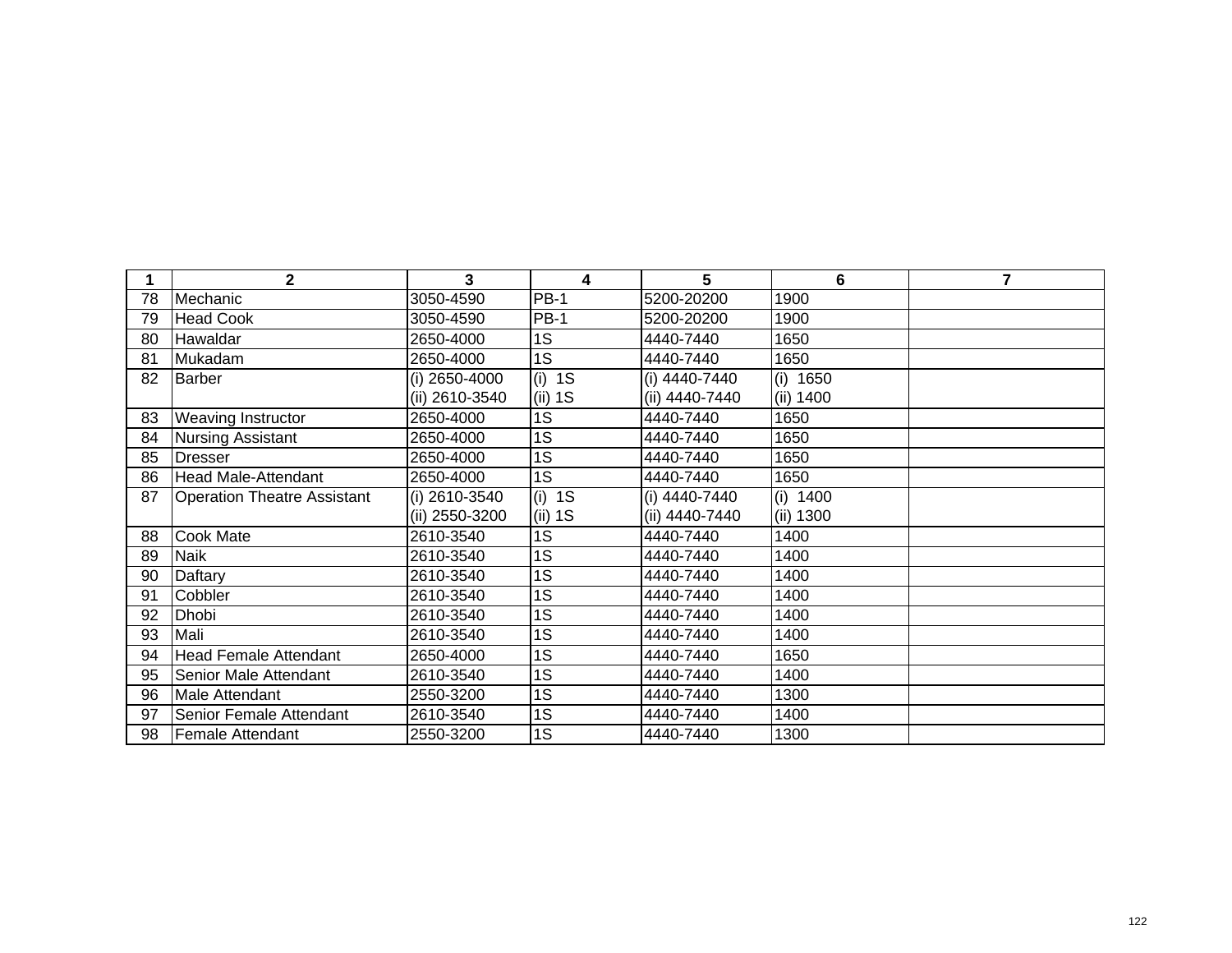| 1   | $\mathbf{2}$                                                                                                                                                                                                                                                                                                                                                                                                                                                                                                                                                                                                                                                                                                                                                                                                                                                                                                                                                                                                                                       | 3                               | 4                   | 5                               | 6                     | $\overline{7}$                                                                  |
|-----|----------------------------------------------------------------------------------------------------------------------------------------------------------------------------------------------------------------------------------------------------------------------------------------------------------------------------------------------------------------------------------------------------------------------------------------------------------------------------------------------------------------------------------------------------------------------------------------------------------------------------------------------------------------------------------------------------------------------------------------------------------------------------------------------------------------------------------------------------------------------------------------------------------------------------------------------------------------------------------------------------------------------------------------------------|---------------------------------|---------------------|---------------------------------|-----------------------|---------------------------------------------------------------------------------|
| 99  | Laboratory Attendant / Laboratory servant /<br>Laboratory Peon / X-Ray Servant/ X-Ray<br>Attendant / Class IV Attendant / Dispensary<br>Servant/ Dispensary Attendant / Dental Sevant<br>/ Dental Attendant / Operation Theatre Servant<br>Operation Theatre Boy/ Domestic Servant /<br>Nursing Servant / Outdoor Patient Department<br>Servant / Blood transfussion Services Servant<br>Male Servant/ Female Servant/ Head Ward<br>Servant / Ward Servant / Ward Boy / Aya /<br>Stretcher Bearer/ Ambulance Cleaner /<br>Ambulance Car Cleaner / Cleaner-cum-<br>Peon/Cleaner / Cook Servant / Cook Maid /<br>Watchman / Chawkidar/ Night Watchman /<br>Water Man / Water Woman / Water Bearer/<br>Pump Man/ Motor Man/ Pump Operator/ Pump<br>Attendant / Telephone Attendant / Boiler Man/<br>Boiler Attendant / Boiler Boy / Lift Man / Lift<br>Attendant / Peon / Peon-cum-Dresser / Peon-<br>cum-Ward Servant/ Bhisty/ Sweeper /<br>Laboratory Sweeper/ Nursing Sweeper /<br>Female Sweeper / Sweeper-cum-Operator/<br>Sweeper-cum-Watchman. | 2550-3200                       | 1S                  | 4440-7440                       | 1300                  |                                                                                 |
| 100 | <b>Laboratory Servant Class-IV</b>                                                                                                                                                                                                                                                                                                                                                                                                                                                                                                                                                                                                                                                                                                                                                                                                                                                                                                                                                                                                                 | (i) 2610-3540<br>(ii) 2550-3200 | $(i)$ 1S<br>(ii) 1S | (i) 4440-7440<br>(ii) 4440-7440 | (i) 1400<br>(ii) 1300 | Personal Scale.                                                                 |
| 101 | <b>Lift Mechanic</b>                                                                                                                                                                                                                                                                                                                                                                                                                                                                                                                                                                                                                                                                                                                                                                                                                                                                                                                                                                                                                               | 3050-4590                       | $PB-1$              | 5200-20200                      | 1900                  |                                                                                 |
| 102 | Ambulance Car Cleaner                                                                                                                                                                                                                                                                                                                                                                                                                                                                                                                                                                                                                                                                                                                                                                                                                                                                                                                                                                                                                              | 2610-3540                       | 1S                  | 4440-7440                       | 1400                  |                                                                                 |
| 1   | <b>COMMISSIONER OF HEALTH, MEDICAL SERVICES AND MEDICAL EDUCATION</b><br>(MEDICAL EDUCATION AND RESEARCH)<br><b>Gazetted:</b><br><b>Director</b>                                                                                                                                                                                                                                                                                                                                                                                                                                                                                                                                                                                                                                                                                                                                                                                                                                                                                                   | 16000-20050                     | $PB-4$              | 37400-67000                     | 8900                  | The Director of Medical<br>Education, if drawn from<br>the teaching cadre, will |
|     |                                                                                                                                                                                                                                                                                                                                                                                                                                                                                                                                                                                                                                                                                                                                                                                                                                                                                                                                                                                                                                                    |                                 |                     |                                 |                       | draw the pay in the scale<br>of pay of the Dean.                                |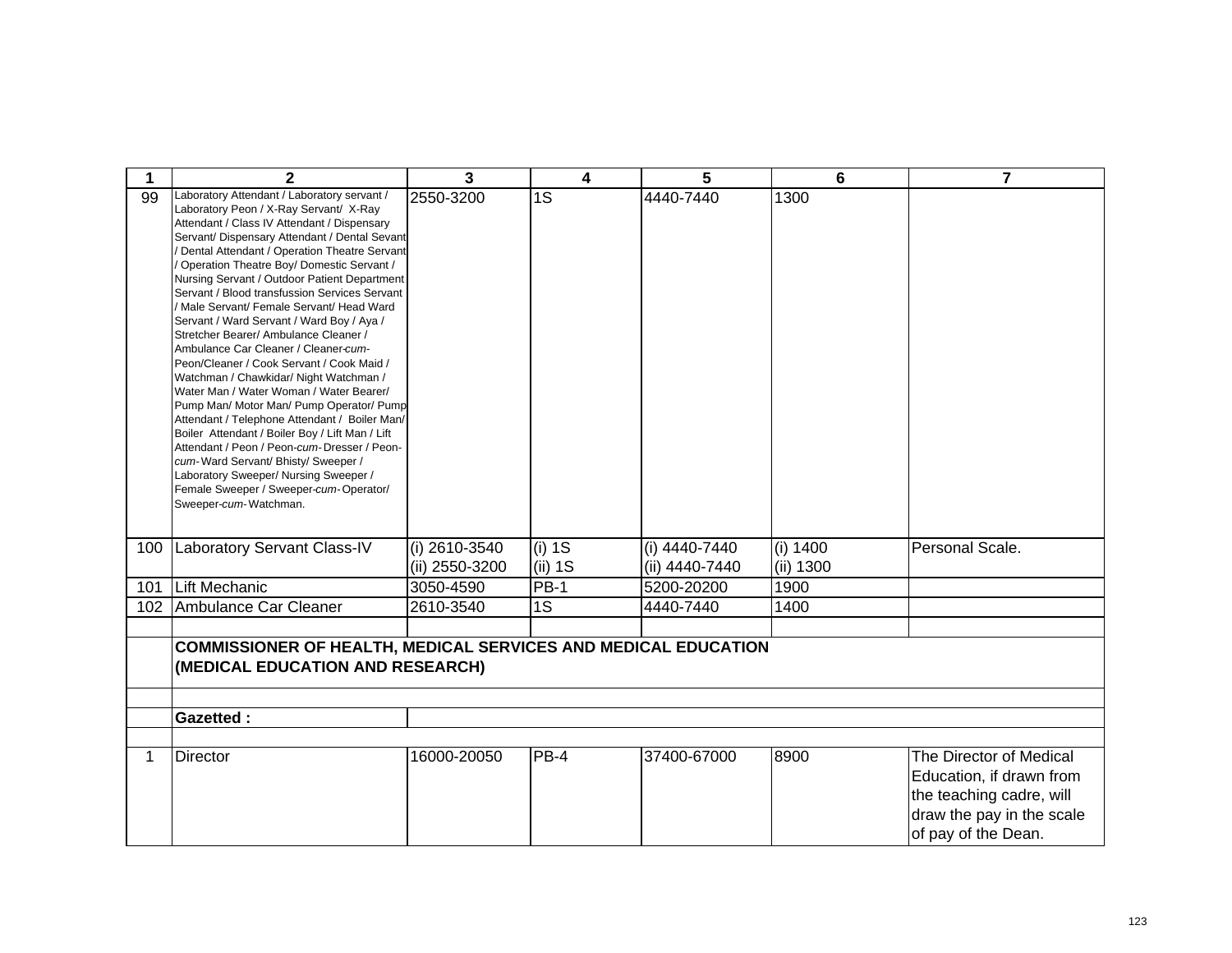| 1              | $\mathbf{2}$                                                                   | $\overline{3}$                                         | 4      | 5              | $6\phantom{1}$  | 7                                                                                                                                                                                             |
|----------------|--------------------------------------------------------------------------------|--------------------------------------------------------|--------|----------------|-----------------|-----------------------------------------------------------------------------------------------------------------------------------------------------------------------------------------------|
| $\overline{2}$ | <b>Additional Director</b>                                                     | 16000-20050                                            | PB-4   | 37400-67000    | 8900            | The additional Director of<br>Medical Education if drawn<br>from the teaching cadre<br>will draw the pay in the<br>scale of the dean.                                                         |
| 3              | Dean, Medical College/Medical<br>Superintendent                                | 18400-22400<br>(Minimum to be<br>fixed at<br>Rs.19400) | PB-4   | 37400-67000    | 10000           |                                                                                                                                                                                               |
| 4              | <b>Deputy Director</b>                                                         | 14300-18300                                            | $PB-4$ | 37400-67000    | 8700            | Deputy Director / Assistant<br><b>Director of Medical</b><br>Education if drawn from<br>teaching cadre will draw<br>the pay in the scale of pay<br>of the post from which<br>he/she is drawn. |
| 5              | Professor                                                                      | 16400-22400                                            | PB-4   | 37400-67000    | 8900            | Deputy Director / Assistant<br><b>Director of Medical</b><br>Education if drawn from<br>teaching cadre will draw<br>the pay in the scale of pay<br>of the post from which<br>he/she is drawn. |
| 6              | Dean, Dental College                                                           | 18400-22400<br>(Minimum to be<br>fixed at<br>Rs.19400) | $PB-4$ | 37400-67000    | 10000           |                                                                                                                                                                                               |
| $\overline{7}$ | Associate<br>Professor/Neurorology/Anaesthe<br>iology/High risk pregnancy unit | 12000-18300                                            | $PB-3$ | 15600-39100    | 7600            |                                                                                                                                                                                               |
| 8              | <b>Assistant Director</b>                                                      | 12000-16500                                            | $PB-3$ | 15600-39100    | 7600            |                                                                                                                                                                                               |
| 9              | <b>Executive Officer</b>                                                       | Cadre Pay                                              |        | Cadre Pay Band | Cadre Grade Pay | <b>Gujarat Administrative</b><br>Service.                                                                                                                                                     |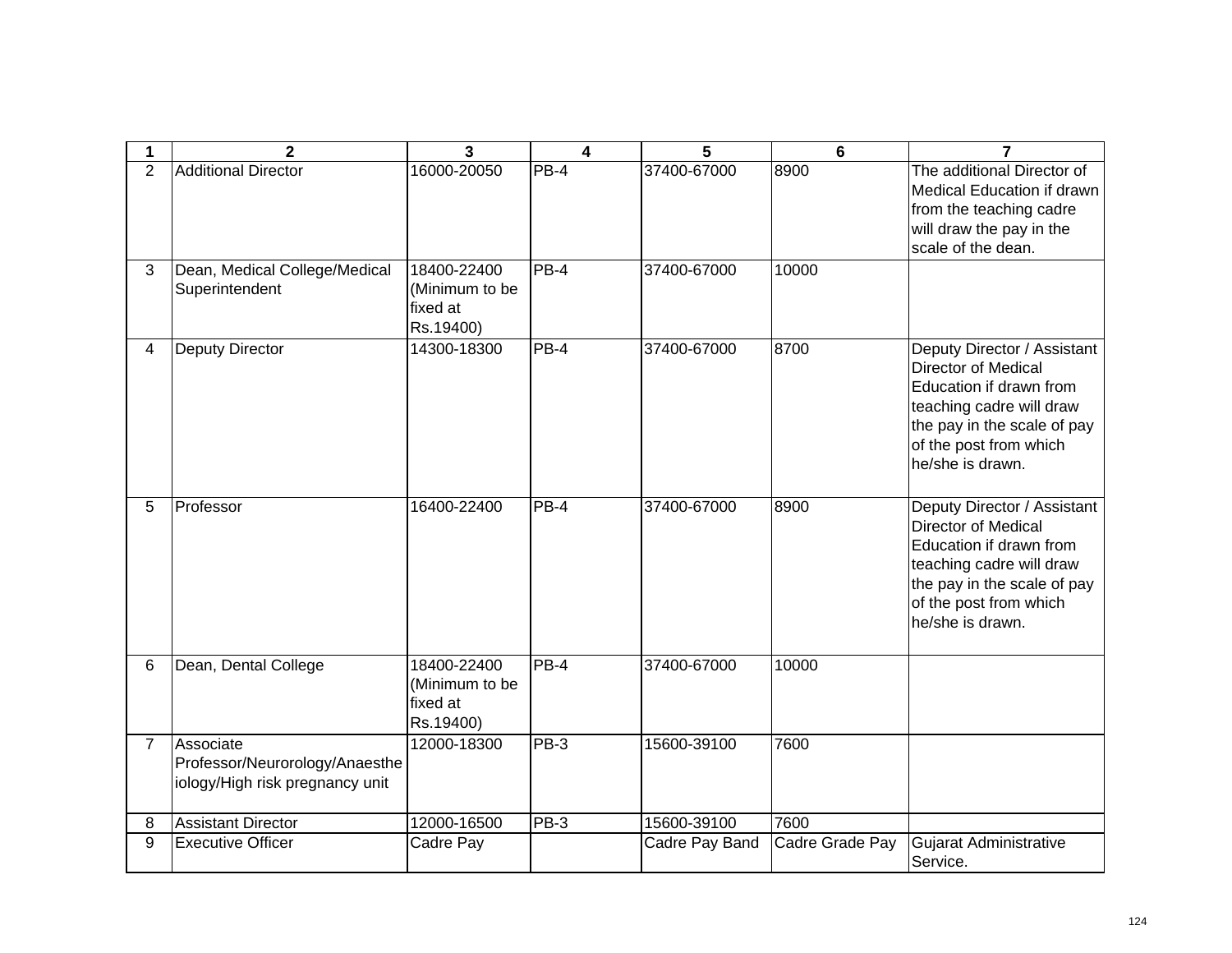| 1               | $\mathbf{2}$                                                               | 3                                                                                                                                                                     | $\overline{\mathbf{4}}$   | 5                                   | 6                       | $\overline{7}$                                                                                                                                                                                                                                                              |
|-----------------|----------------------------------------------------------------------------|-----------------------------------------------------------------------------------------------------------------------------------------------------------------------|---------------------------|-------------------------------------|-------------------------|-----------------------------------------------------------------------------------------------------------------------------------------------------------------------------------------------------------------------------------------------------------------------------|
| 10              | Assistant Director (Nursing)                                               | 12000-16500                                                                                                                                                           | PB-3                      | 15600-39100                         | 7600                    |                                                                                                                                                                                                                                                                             |
| $\overline{11}$ | Epidemiologist                                                             | 12000-16500                                                                                                                                                           | <b>PB-3</b>               | 15600-39100                         | 7600                    |                                                                                                                                                                                                                                                                             |
| 12              | Principal, College of Nursing                                              | (i) 12000-18300<br>If 5 years have<br>not been<br>completed in the<br>scale of 12000-<br>18300 or 3700-<br>5700 (Pre-<br>revised) as<br>Professor.<br>(ii) 16400-2000 | $(i)$ PB-3<br>$(ii)$ PB-4 | (i) 15600-39100<br>(ii) 37400-67000 | $(i)$ 7600<br>(ii) 8900 | (i) If 5 years have not been<br>completed in the scale of<br>Rs. 15600-39100 with<br>grade pay of Rs.7600 or<br>12000-18300 (Pre-revised)<br>as Professor.<br>(ii) After 5 years as<br>Principal / Professor in the<br>scale of Rs.15600-39100<br>with grade pay of Rs.7600 |
| 13              | <b>Officer-incharge Training</b>                                           | 10000-15200                                                                                                                                                           | <b>PB-3</b>               | 15600-39100                         | 6600                    |                                                                                                                                                                                                                                                                             |
| 14              | Assistant Professor                                                        | 10000-15200                                                                                                                                                           | PB-3                      | 15600-39100                         | 6600                    |                                                                                                                                                                                                                                                                             |
| 15              | Assistant Professor Dental                                                 | 10000-15200                                                                                                                                                           | $PB-3$                    | 15600-39100                         | 6600                    |                                                                                                                                                                                                                                                                             |
| 16              | <b>Assistant Professor Surgery</b><br>Nephrology / Pediatric<br>Nephrology | 10000-15200                                                                                                                                                           | <b>PB-3</b>               | 15600-39100                         | 6600                    |                                                                                                                                                                                                                                                                             |
| 17              | Lecturer-cum-statistician                                                  | 10000-15200                                                                                                                                                           | <b>PB-3</b>               | 15600-39100                         | 6600                    |                                                                                                                                                                                                                                                                             |
| 18              | Eye Surgeon                                                                | 10000-15200                                                                                                                                                           | $PB-3$                    | 15600-39100                         | 6600                    |                                                                                                                                                                                                                                                                             |
| 19              | <b>Assistant Professor Clinical</b><br>Psychologist                        | 10000-15200                                                                                                                                                           | <b>PB-3</b>               | 15600-39100                         | 6600                    |                                                                                                                                                                                                                                                                             |
| 20              | <b>Ex-Officio Professor and</b><br>Physician in skin and V.D.              | 10000-15200                                                                                                                                                           | PB-3                      | 15600-39100                         | 6600                    |                                                                                                                                                                                                                                                                             |
| 21              | Ex-Officio Professor and<br>Orthopaedic Surgeon                            | 10000-15200                                                                                                                                                           | <b>PB-3</b>               | 15600-39100                         | 6600                    |                                                                                                                                                                                                                                                                             |
| 22              | Ex-Officio Professor E.N.T.<br>Surgeon                                     | 10000-15200                                                                                                                                                           | PB-3                      | 15600-39100                         | 6600                    |                                                                                                                                                                                                                                                                             |
| 23              | Assistant Professor Cardiology                                             | 10000-15200                                                                                                                                                           | PB-3                      | 15600-39100                         | 6600                    |                                                                                                                                                                                                                                                                             |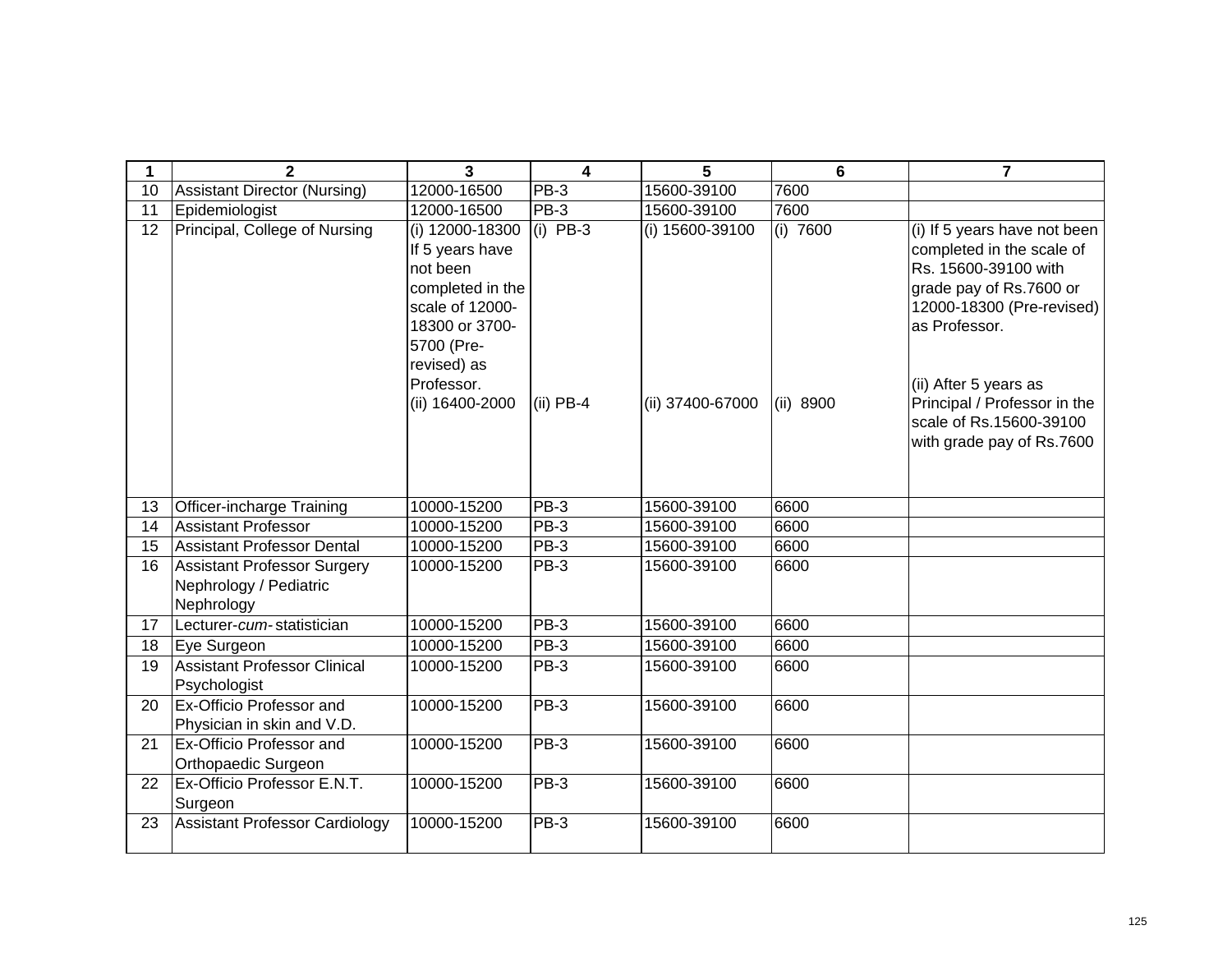|    | $\mathbf{2}$                        | $\overline{3}$ | 4                         | 5                                  | 6                       | $\overline{ }$                                                                        |
|----|-------------------------------------|----------------|---------------------------|------------------------------------|-------------------------|---------------------------------------------------------------------------------------|
| 24 | Junior Scientific Officer           | 8500-14000     | $(i)$ PB-3<br>$(ii)$ PB-2 | (i) 15600-39100<br>(ii) 9300-34800 | (i) 5400<br>(ii) 5400   | (i) If the post belongs to<br>Class-I<br>(ii) If the post belongs to<br>Cass-II cadre |
| 25 | <b>Resident Medical Officer</b>     | Cadre Pay      |                           | Cadre Pay Band                     | Cadre Grade Pay         | <b>Gujarat Medical Service.</b>                                                       |
| 26 | Workshop Manager                    | 6500-10500     | $PB-2$                    | 9300-34800                         | 4200                    |                                                                                       |
| 27 | <b>Chief Physiotherapist</b>        | 8500-14000     | $(i)$ PB-3<br>$(ii)$ PB-2 | (i) 15600-39100<br>(ii) 9300-34800 | (i) 5400<br>(ii) 5400   | (i) If the post belongs to<br>Class-I<br>(ii) If the post belongs to<br>Cass-II cadre |
| 28 | <b>Chief Occupational Therapist</b> | 8500-14000     | $(i)$ PB-3<br>$(ii)$ PB-2 | (i) 15600-39100<br>(ii) 9300-34800 | (i) 5400<br>(ii) 5400   | (i) If the post belongs to<br>Class-I<br>(ii) If the post belongs to<br>Cass-II cadre |
| 29 | Head of the Physiotherapy           | 8500-14000     | $(i)$ PB-3<br>$(ii)$ PB-2 | (i) 15600-39100<br>(ii) 9300-34800 | (i) $5400$<br>(ii) 5400 | (i) If the post belongs to<br>Class-I<br>(ii) If the post belongs to<br>Cass-II cadre |
| 30 | Police Surgeon                      | Cadre Pay      |                           | Cadre Pay Band                     | Cadre Grade Pay         | <b>Gujarat Medical Service.</b>                                                       |
| 31 | Prosthetist                         | 8000-13500     | $(i)$ PB-3<br>$(ii)$ PB-2 | (i) 15600-39100<br>(ii) 9300-34800 | (i) 5400<br>(ii) 5400   | (i) If the post belongs to<br>Class-I<br>(ii) If the post belongs to<br>Cass-II cadre |
| 32 | <b>Veterinary Officer</b>           | 8000-13500     | $(i)$ PB-3<br>$(ii)$ PB-2 | (i) 15600-39100<br>(ii) 9300-34800 | (i) 5400<br>(ii) 5400   | (i) If the post belongs to<br>Class-I<br>(ii) If the post belongs to<br>Cass-II cadre |
| 33 | Entomologist                        | 8000-13500     | $(i)$ PB-3<br>$(ii)$ PB-2 | (i) 15600-39100<br>(ii) 9300-34800 | (i) 5400<br>(ii) 5400   | (i) If the post belongs to<br>Class-I<br>(ii) If the post belongs to<br>Cass-II cadre |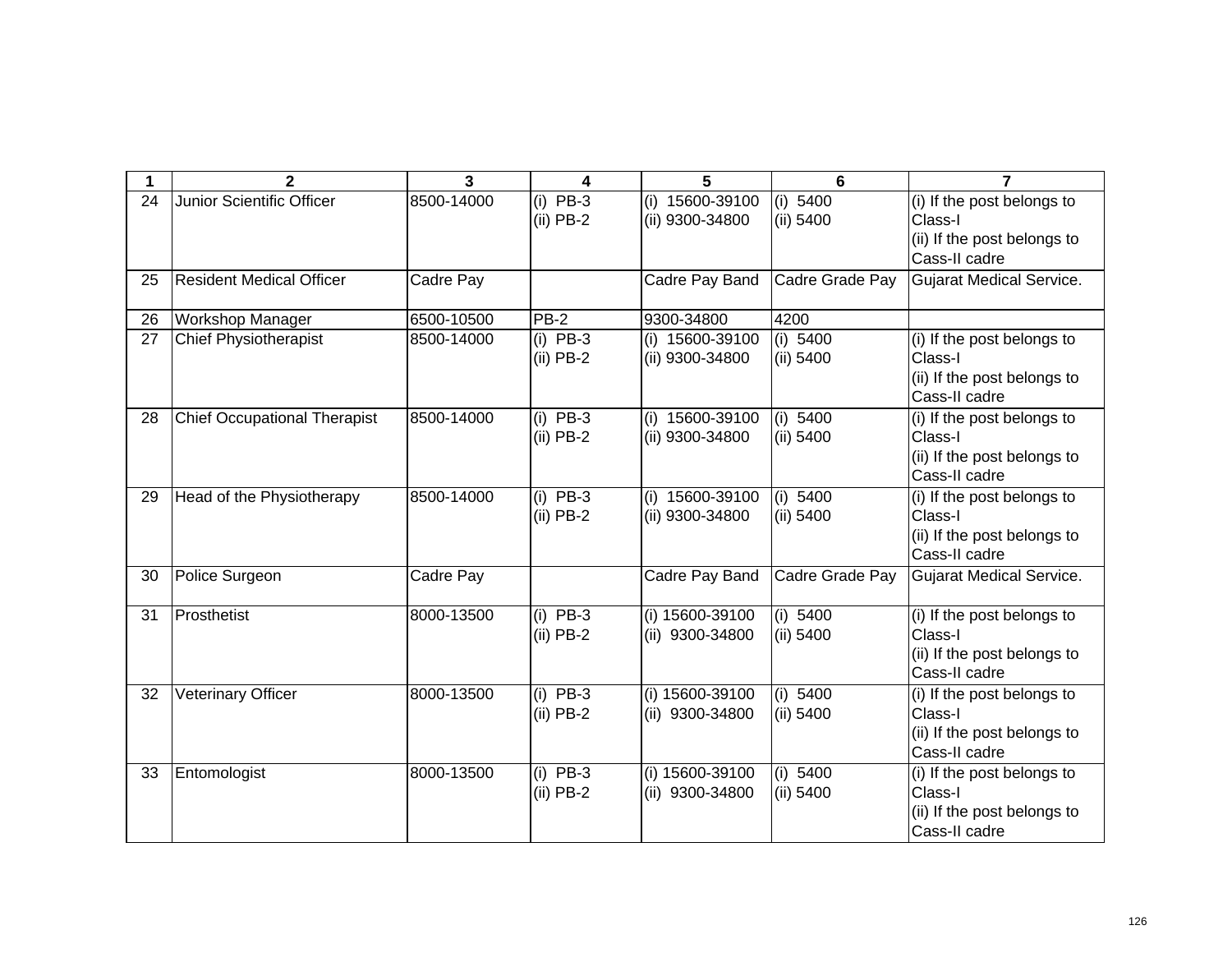| 1  | $\mathbf{2}$                         | $\overline{3}$                                                                                                                                                     | 4                         | 5                                    | 6                       | $\overline{7}$                                                                                                                                                                                         |
|----|--------------------------------------|--------------------------------------------------------------------------------------------------------------------------------------------------------------------|---------------------------|--------------------------------------|-------------------------|--------------------------------------------------------------------------------------------------------------------------------------------------------------------------------------------------------|
| 34 | Tutor                                | 8000-13500                                                                                                                                                         | $(i)$ PB-3<br>$(ii)$ PB-2 | $(i)$ 15600-39100<br>(ii) 9300-34800 | (i) 5400<br>(ii) 5400   | (i) If the post belongs to<br>Class-I<br>(ii) If the post belongs to<br>Cass-II cadre                                                                                                                  |
| 35 | <b>Tutor in Surgery</b>              | 8000-13500                                                                                                                                                         | $(i)$ PB-3<br>$(ii)$ PB-2 | (i) 15600-39100<br>(ii) 9300-34800   | (i) 5400<br>(ii) 5400   | (i) If the post belongs to<br>Class-I<br>(ii) If the post belongs to<br>Cass-II cadre                                                                                                                  |
| 36 | Senior Lecturer (Nursing<br>college) | 8000-13500                                                                                                                                                         | $(i)$ PB-3<br>$(ii)$ PB-2 | (i) 15600-39100<br>(ii) 9300-34800   | (i) 5400<br>(ii) 5400   | (i) If the post belongs to<br>Class-I<br>(ii) If the post belongs to<br>Cass-II cadre                                                                                                                  |
| 37 | Lecturer (Selection Scale)           | 12000-18300<br>After 16 years as<br>Lecturer in the<br>scale of Rs.8000-<br>13500 or in<br>higher scale or<br>after 8 years in<br>the scale of Rs.<br>10000-15200. | PB-3                      | 15600-39100                          | 7600                    | After 16 years as Lecturer<br>in the scale of Rs. 15600-<br>39100 with grade pay of<br>Rs.5400 or in higher scale<br>or after 8 years in the scale<br>of Rs. 15600-39100 with<br>grade pay of Rs.6600. |
| 38 | Lecturer (Senior Scale)              | 10000-15200<br>After 8 years as<br>Lecturer in the<br>scale of Rs.<br>2200-4000/<br>8000-13500.                                                                    | $PB-3$                    | 15600-39100                          | 6600                    | After 8 years as Lecturer in<br>the scale of Rs. 8000-<br>13500/(i) 15600-39100 (ii)<br>9300-34800 with grade of<br>Rs.5400.                                                                           |
| 39 | Lecturer (Nursing)                   | 8000-13500                                                                                                                                                         | $(i)$ PB-3<br>$(ii)$ PB-2 | (i) 15600-39100<br>(ii) 9300-34800   | (i) $5400$<br>(ii) 5400 | (i) If the post belongs to<br>Class-I<br>(ii) If the post belongs to<br>Cass-II cadre                                                                                                                  |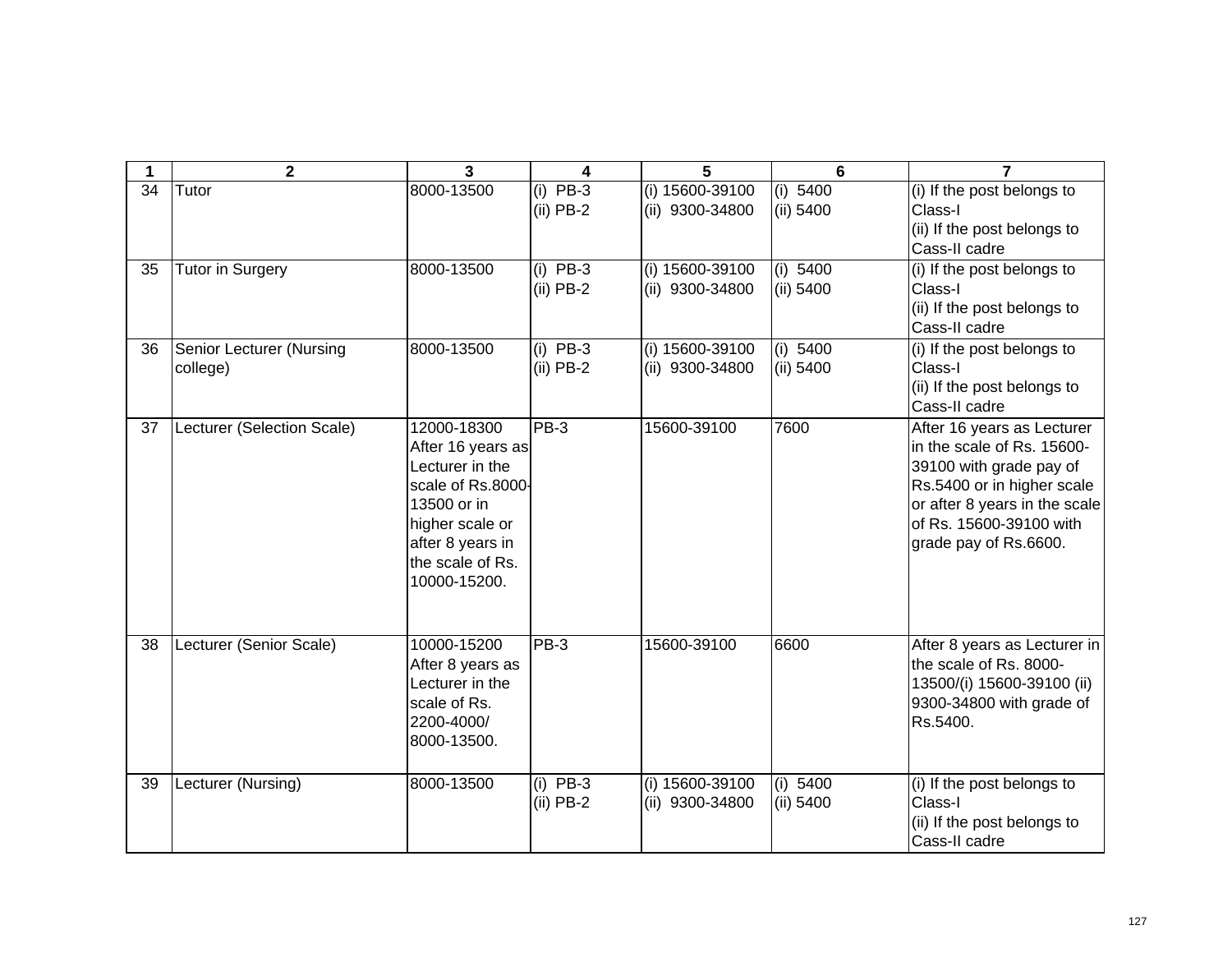| 1  | $\mathbf{2}$                                                                           | 3          | 4                         | 5                                  | 6                     | 7                                                                                     |
|----|----------------------------------------------------------------------------------------|------------|---------------------------|------------------------------------|-----------------------|---------------------------------------------------------------------------------------|
| 40 | Matron Grade-1                                                                         | 8000-13500 | $(i)$ PB-3<br>$(ii)$ PB-2 | (i) 15600-39100<br>(ii) 9300-34800 | (i) 5400<br>(ii) 5400 | (i) If the post belongs to<br>Class-I<br>(ii) If the post belongs to<br>Cass-II cadre |
| 41 | <b>Accounts Officer</b>                                                                | Cadre Pay  |                           | Cadre Pay Band                     |                       | <b>Gujarat Accounts Service.</b>                                                      |
| 42 | <b>Tutor in Blood Bank</b>                                                             | 8000-13500 | $(i)$ PB-3<br>$(ii)$ PB-2 | (i) 15600-39100<br>(ii) 9300-34800 | (i) 5400<br>(ii) 5400 | (i) If the post belongs to<br>Class-I<br>(ii) If the post belongs to<br>Cass-II cadre |
| 43 | <b>Assistant Engineer</b>                                                              | Cadre Pay  |                           | Cadre Pay Band                     | Cadre Grade Pay       |                                                                                       |
| 44 | <b>Resident Medical</b><br><b>Officer/Assistant Resident</b><br><b>Medical Officer</b> | Cadre Pay  |                           | Cadre Pay Band                     | Cadre Grade Pay       | <b>Gujarat Medical Service.</b>                                                       |
| 45 | Assistant Police Surgeon                                                               | Cadre Pay  |                           | Cadre Pay Band                     | Cadre Grade Pay       | <b>Gujarat Medical Service.</b>                                                       |
| 46 | Tutor in Pathologist / Blood<br><b>Transfusion Officer</b>                             | Cadre Pay  |                           | Cadre Pay Band                     | Cadre Grade Pay       | <b>Gujarat Medical Service.</b>                                                       |
| 47 | <b>Blood Bank Officer</b>                                                              | Cadre Pay  |                           | Cadre Pay Band                     | Cadre Grade Pay       | <b>Gujarat Medical Service.</b>                                                       |
| 48 | Sub-Charge                                                                             | Cadre Pay  |                           | Cadre Pay Band                     | Cadre Grade Pay       | <b>Gujarat Medical Service.</b>                                                       |
| 49 | Medical Officer/Assistant Medico Cadre Pay<br>Legal Officer.                           |            |                           | Cadre Pay Band                     | Cadre Grade Pay       | <b>Gujarat Medical Service.</b>                                                       |
| 50 | <b>Medical Officer X-Ray</b>                                                           | Cadre Pay  |                           | Cadre Pay Band                     | Cadre Grade Pay       | <b>Gujarat Medical Service.</b>                                                       |
| 51 | <b>Medical Officer Anesthesia</b>                                                      | Cadre Pay  |                           | Cadre Pay Band                     | Cadre Grade Pay       | <b>Gujarat Medical Service.</b>                                                       |
| 52 | Chief Medical Officer / Assistant<br><b>Medical Officer</b>                            | Cadre Pay  |                           | Cadre Pay Band                     | Cadre Grade Pay       | <b>Gujarat Medical Service.</b>                                                       |
| 53 | Medical Officer T.B.                                                                   | Cadre Pay  |                           | Cadre Pay Band                     | Cadre Grade Pay       | <b>Gujarat Medical Service.</b>                                                       |
| 54 | <b>Chief Administrative Officer</b>                                                    | Cadre Pay  |                           | Cadre Pay Band                     | Cadre Grade Pay       | <b>Gujarat Medical Service.</b>                                                       |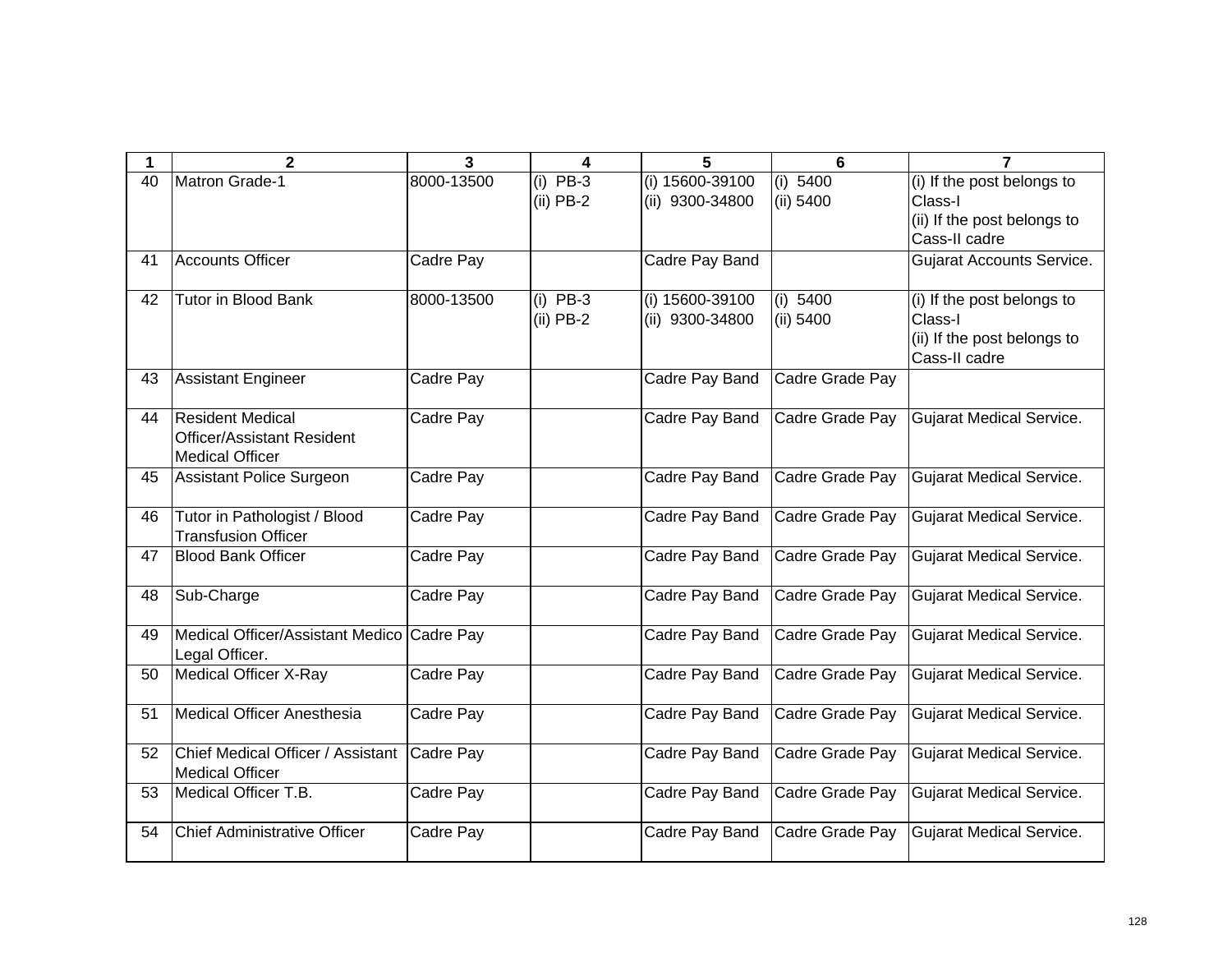| 1        | $\mathbf{2}$                               | $\overline{3}$           | 4                         | 5                                  | 6                     | $\overline{7}$                        |
|----------|--------------------------------------------|--------------------------|---------------------------|------------------------------------|-----------------------|---------------------------------------|
| 55       | <b>Tutor in Dental College</b>             | 8000-13500               | $(i)$ PB-3<br>$(ii)$ PB-2 | (i) 15600-39100<br>(ii) 9300-34800 | (i) 5400<br>(ii) 5400 | (i) If the post belongs to<br>Class-I |
|          |                                            |                          |                           |                                    |                       | (ii) If the post belongs to           |
|          |                                            |                          |                           |                                    |                       | Cass-II cadre                         |
| 56       | Physicist (Physiology)                     | 8000-13500               | $(i)$ PB-3                | (i) 15600-39100                    | (i) 5400              | (i) If the post belongs to            |
|          |                                            |                          | $(ii)$ PB-2               | (ii) 9300-34800                    | (ii) 5400             | Class-I                               |
|          |                                            |                          |                           |                                    |                       | (ii) If the post belongs to           |
|          |                                            |                          |                           |                                    |                       | Cass-II cadre                         |
| 57       | Planning Officer                           | 6500-10500               | $PB-2$                    | 9300-34800                         | 4200                  |                                       |
| 58       | Senior Administrative                      | 6500-10500               | $PB-2$                    | 9300-34800                         | 4200                  |                                       |
|          | Officer/Accounts                           |                          |                           |                                    |                       |                                       |
|          | Officer/Administrative Officer.            |                          | PB-2                      |                                    | 4200                  |                                       |
| 59       | Purchase Officer / Steward-cum- 6500-10500 |                          |                           | 9300-34800                         |                       |                                       |
| 60       | Store Incharge<br><b>Bio Chemist</b>       | 6500-10500               | <b>PB-2</b>               | 9300-34800                         | 4200                  |                                       |
|          | Senior Scientific Assistant                |                          | $PB-2$                    |                                    | 4200                  |                                       |
| 61<br>62 | Pharmacist                                 | 6500-10500<br>6500-10500 | $PB-2$                    | 9300-34800<br>9300-34800           | 4200                  |                                       |
| 63       | Chemist                                    | 6500-10500               | <b>PB-2</b>               | 9300-34800                         | 4200                  |                                       |
| 64       | <b>Clinical Psychologist</b>               | 6500-10500               | $PB-2$                    | 9300-34800                         | 4200                  |                                       |
| 65       | Medical Record                             | 6500-10500               | <b>PB-2</b>               | 9300-34800                         | 4200                  |                                       |
|          | <b>Officer/Statistical Officer</b>         |                          |                           |                                    |                       |                                       |
| 66       | Electronic Engineer                        | 6500-10500               | $PB-2$                    | 9300-34800                         | 4200                  |                                       |
| 67       | Audiologist and Speech                     | 6500-10500               | $PB-2$                    | 9300-34800                         | 4200                  |                                       |
|          | Therapist                                  |                          |                           |                                    |                       |                                       |
| 68       | Public Relations Officer                   | 6500-10500               | <b>PB-2</b>               | 9300-34800                         | 4200                  |                                       |
| 69       | Physicist (Radiology)                      | $(a) 8000 - 13500$       | $(a)(i)$ PB-3             | $(a)(i)$ 15600-39100               | $(a)$ (i) 5400        | (a) (i) If the post belongs           |
|          |                                            |                          | $(ii)$ PB-2               | (ii) 9300-34800                    | (ii) 5400             | to Class-I                            |
|          |                                            |                          |                           |                                    |                       | (ii) If the post belongs to           |
|          |                                            |                          |                           |                                    |                       | Cass-II cadre                         |
|          |                                            | (b) 6500-10500           | $(b)$ PB-2                | (b) 9300-34800                     | (b) 4200              | (b) For others.                       |
|          |                                            |                          |                           |                                    |                       |                                       |
|          |                                            |                          |                           |                                    |                       |                                       |
| 70       | Radiographer / Senior                      | 6500-10500               | $PB-2$                    | 9300-34800                         | 4200                  |                                       |
|          | Radiographer                               | 6500-10500               | <b>PB-2</b>               | 9300-34800                         | 4200                  |                                       |
| 71       | Lecture in Mechanic Optometry              |                          |                           |                                    |                       |                                       |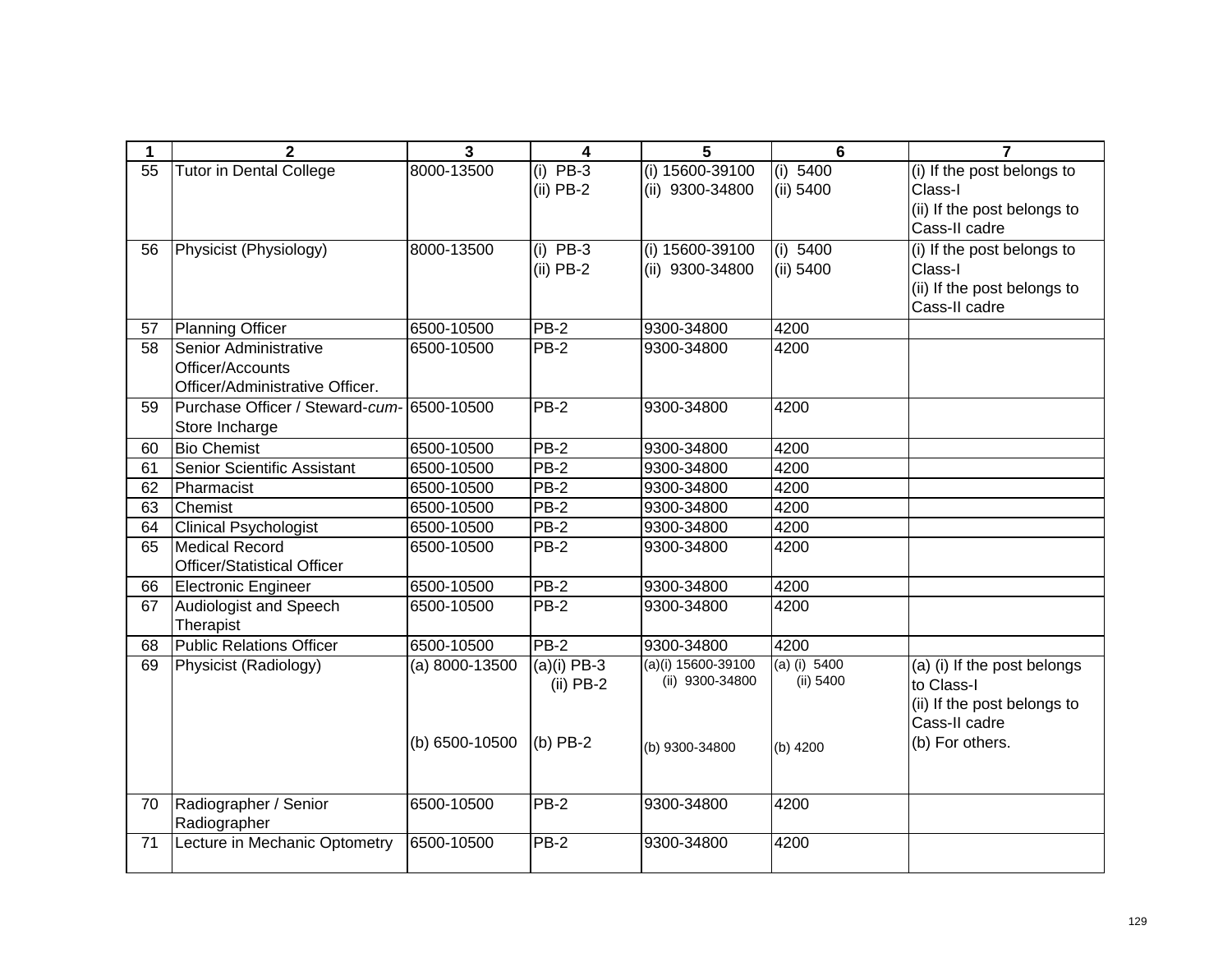| 1   | $\mathbf{2}$                          | $\mathbf{3}$    | $\overline{\mathbf{4}}$ | 5                | $6\phantom{1}$ | $\overline{7}$ |
|-----|---------------------------------------|-----------------|-------------------------|------------------|----------------|----------------|
| 72  | <b>Chemist and Pharmacist</b>         | 6500-10500      | $PB-2$                  | 9300-34800       | 4200           |                |
| 73  | Entomologist                          | 6500-10500      | <b>PB-2</b>             | 9300-34800       | 4200           |                |
| 74  | Senior Physio-Therapist               | 6500-10500      | $PB-2$                  | 9300-34800       | 4200           |                |
| 75  | Senior Occupational Therapist         | 6500-10500      | <b>PB-2</b>             | 9300-34800       | 4200           |                |
|     |                                       |                 |                         |                  |                |                |
| 76  | Lecture in Physiotherapy              | 6500-10500      | $PB-2$                  | 9300-34800       | 4200           |                |
| 77  | <b>Electronic Engineer</b>            | 6500-10500      | $PB-2$                  | 9300-34800       | 4200           |                |
| 78  | Dental Surgeon                        | 6500-10500      | $PB-2$                  | 9300-34800       | 4200           |                |
| 79  | Matron Grade-1                        | 6500-10500      | $PB-2$                  | 9300-34800       | 4200           |                |
| 80  | Administrative Officer                | 6500-10500      | $PB-2$                  | 9300-34800       | 4200           |                |
| 81  | Tutor / Demonstrator (Nursing)        | 5500-9000       | <b>PB-2</b>             | 9300-34800       | 4200           |                |
|     |                                       |                 |                         |                  |                |                |
|     | Non-Gazetted:                         |                 |                         |                  |                |                |
| 83  | <b>Technical (Refrigerator)</b>       | 6500-10500      | $PB-2$                  | 9300-34800       | 4200           |                |
| 84  | <b>Technical Assistant (Electric)</b> | 6500-10500      | $PB-2$                  | 9300-34800       | 4200           |                |
| 85  | Pharmacological Assistant             | 6500-10500      | $PB-2$                  | 9300-34800       | 4200           |                |
| 86  | <b>Public Relations Officer</b>       | 6500-10500      | $PB-2$                  | 9300-34800       | 4200           |                |
| 87  | Research Assistant (Virology)         | 6500-10500      | PB-2                    | 9300-34800       | 4200           |                |
| 88  | <b>Veterinary Officer</b>             | 5500-9000       | $PB-2$                  | 9300-34800       | 4200           |                |
| 89  | Librarian                             | 5500-9000       | $PB-2$                  | 9300-34800       | 4200           |                |
| 90  | Social Worker/Medical Social          | (i) 5500-9000   | $(i)$ PB-2              | (i) 9300-34800   | (i) $4200$     |                |
|     | Worker                                | (ii) 4500-7000  | $(ii)$ PB-1             | (ii) 5200-20200  | (ii) 2800      |                |
|     |                                       | (iii) 4000-6000 | $(iii)$ PB-1            | (iii) 5200-20200 | (iii) 2400     |                |
| 91  | Physical Instructor                   | 5500-9000       | PB-2                    | 9300-34800       | 4200           |                |
| 92  | Physio-Therapist                      | 5500-9000       | PB-2                    | 9300-34800       | 4200           |                |
| 93  | Occupational Therapist                | 5500-9000       | PB-2                    | 9300-34800       | 4200           |                |
|     | Grade-I                               |                 |                         |                  |                |                |
| 94  | Ayurvedic Vaidya (Lady)               | 5500-9000       | $PB-2$                  | 9300-34800       | 4200           |                |
| 95  | Homeopathic Medical Officer           | 5500-9000       | $PB-2$                  | 9300-34800       | 4200           |                |
| 96  | <b>Sanitary Superintendent</b>        | 5500-9000       | $PB-2$                  | 9300-34800       | 4200           |                |
| 97  | Steward/Store Officer/ Head           | 5500-9000       | $PB-2$                  | 9300-34800       | 4200           |                |
|     | Accountant/ Hostel-                   |                 |                         |                  |                |                |
|     | Superintendent/ Office                |                 |                         |                  |                |                |
|     | Superintendent                        |                 |                         |                  |                |                |
| 98  | Audiologist                           | 5500-9000       | <b>PB-2</b>             | 9300-34800       | 4200           |                |
| 99  | Demonstration in Optometry            | 5500-9000       | $PB-2$                  | 9300-34800       | 4200           |                |
| 100 | Masseur                               | 5500-9000       | PB-2                    | 9300-34800       | 4200           |                |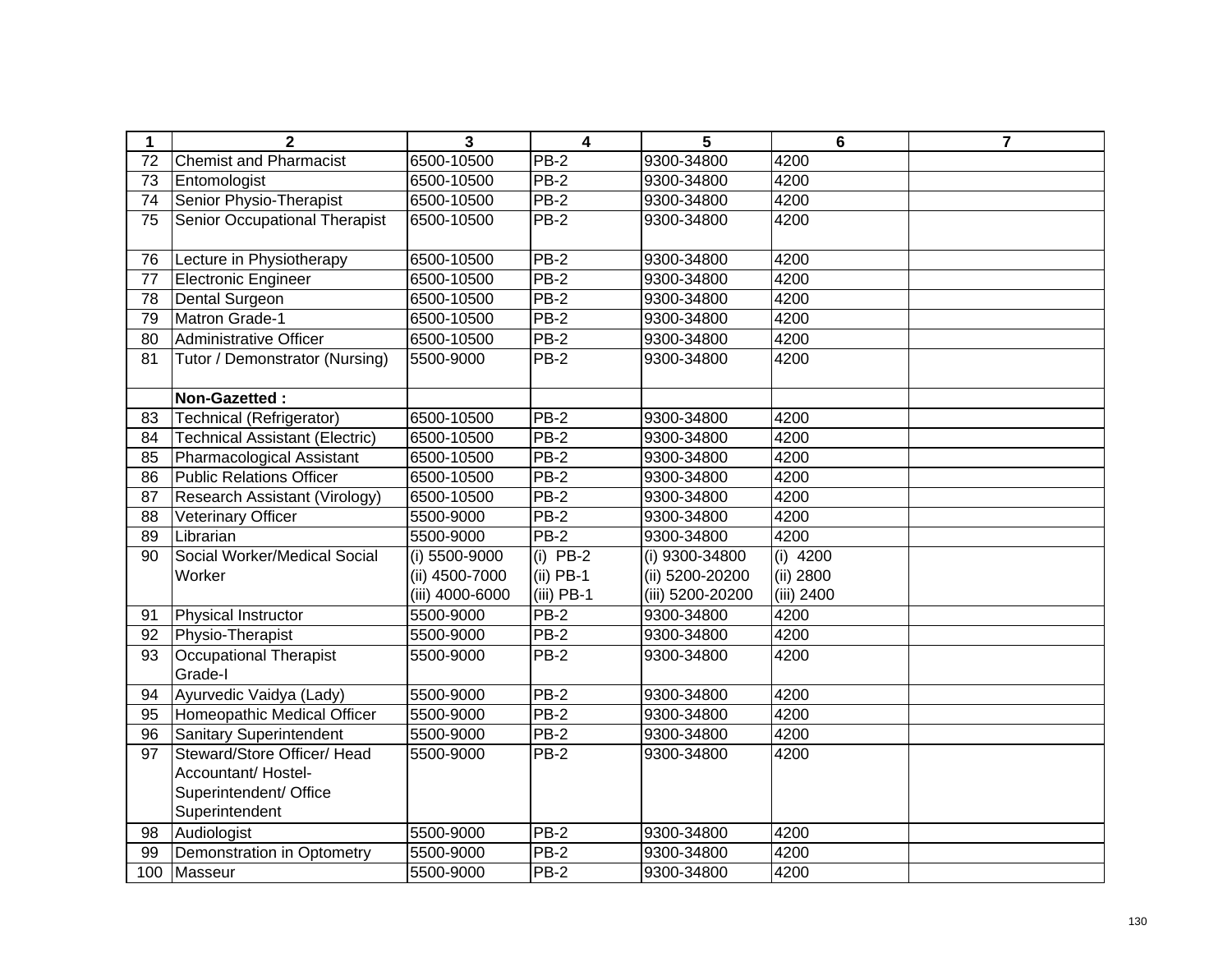| 1   | 2                                | $\mathbf 3$ | $\overline{\mathbf{4}}$ | 5          | 6    | $\overline{7}$                                                                                                                                                                                                                                                                                                                                          |
|-----|----------------------------------|-------------|-------------------------|------------|------|---------------------------------------------------------------------------------------------------------------------------------------------------------------------------------------------------------------------------------------------------------------------------------------------------------------------------------------------------------|
| 101 | Contact lens Technician          | 5500-9000   | $\overline{PB-2}$       | 9300-34800 | 4200 |                                                                                                                                                                                                                                                                                                                                                         |
| 102 | Orthotist                        | 5500-9000   | $PB-2$                  | 9300-34800 | 4200 |                                                                                                                                                                                                                                                                                                                                                         |
| 103 | Demonstrator                     | 5500-9000   | PB-2                    | 9300-34800 | 4200 |                                                                                                                                                                                                                                                                                                                                                         |
| 104 | <b>Prosthetist and Orthotist</b> | 5500-9000   | $PB-2$                  | 9300-34800 | 4200 |                                                                                                                                                                                                                                                                                                                                                         |
|     | Technician                       |             |                         |            |      |                                                                                                                                                                                                                                                                                                                                                         |
| 105 | <b>Brace Maker</b>               | 5500-9000   | $PB-2$                  | 9300-34800 | 4200 |                                                                                                                                                                                                                                                                                                                                                         |
| 106 | Optometrist                      | 5500-9000   | $PB-2$                  | 9300-34800 | 4200 |                                                                                                                                                                                                                                                                                                                                                         |
| 107 | Speech Therapist                 | 5500-9000   | $PB-2$                  | 9300-34800 | 4200 |                                                                                                                                                                                                                                                                                                                                                         |
| 108 | Tutor/Demonstrator (Nursing)     | 5500-9000   | $PB-2$                  | 9300-34800 | 4200 |                                                                                                                                                                                                                                                                                                                                                         |
| 109 | Laboratory Technician (P.G.)     | 5500-9000   | $PB-2$                  | 9300-34800 | 4200 |                                                                                                                                                                                                                                                                                                                                                         |
| 110 | Prosthetist                      | 5500-9000   | $PB-2$                  | 9300-34800 | 4200 |                                                                                                                                                                                                                                                                                                                                                         |
| 111 | Stenographer Grade-II/Personal   | 5500-9000   | <b>PB-2</b>             | 9300-34800 | 4200 |                                                                                                                                                                                                                                                                                                                                                         |
|     | Assistant                        |             |                         |            |      |                                                                                                                                                                                                                                                                                                                                                         |
| 112 | Senior Pharmacist                | 5500-9000   | $PB-2$                  | 9300-34800 | 4200 |                                                                                                                                                                                                                                                                                                                                                         |
| 113 | Dental Hygienist                 | 5000-8000   | $PB-2$                  | 9300-34800 | 4200 |                                                                                                                                                                                                                                                                                                                                                         |
| 114 | Dietician                        | 5000-8000   | <b>PB-2</b>             | 9300-34800 | 4200 |                                                                                                                                                                                                                                                                                                                                                         |
| 115 | Matron Grade-II                  | 5500-9000   | $PB-2$                  | 9300-34800 | 4200 |                                                                                                                                                                                                                                                                                                                                                         |
| 116 | Sister Tutor (Nursing)           | 5500-9000   | <b>PB-2</b>             | 9300-34800 | 4200 |                                                                                                                                                                                                                                                                                                                                                         |
| 117 | <b>Public Health Nurse</b>       | 5500-9000   | $PB-2$                  | 9300-34800 | 4200 |                                                                                                                                                                                                                                                                                                                                                         |
| 118 | <b>Head Clerk</b>                | 5000-8000   | $PB-2$                  | 9300-34800 | 4200 |                                                                                                                                                                                                                                                                                                                                                         |
| 119 | Physics Technician               | 4500-7000   | <b>PB-1</b>             | 5200-20200 | 2800 |                                                                                                                                                                                                                                                                                                                                                         |
| 120 | Mould Room Technician            | 4500-7000   | $PB-1$                  | 5200-20200 | 2800 |                                                                                                                                                                                                                                                                                                                                                         |
| 121 | Health Inspector                 | 4500-7000   | $PB-1$                  | 5200-20200 | 2800 |                                                                                                                                                                                                                                                                                                                                                         |
| 122 | X-Ray Technician                 | 5000-8000   | <b>PB-2</b>             | 9300-34800 | 4200 | For B.Sc.-II Class or B.Sc.<br>With 3 years experience or<br>B.Sc. with training or Inter<br>Science with 3 years<br>experience as Technician<br>or Technical Assistant and<br>training as prescribed by<br>department or S.S.C. with<br>5 years experience as<br><b>Technician or Technical</b><br>Assistant and Training<br>prescribed by department. |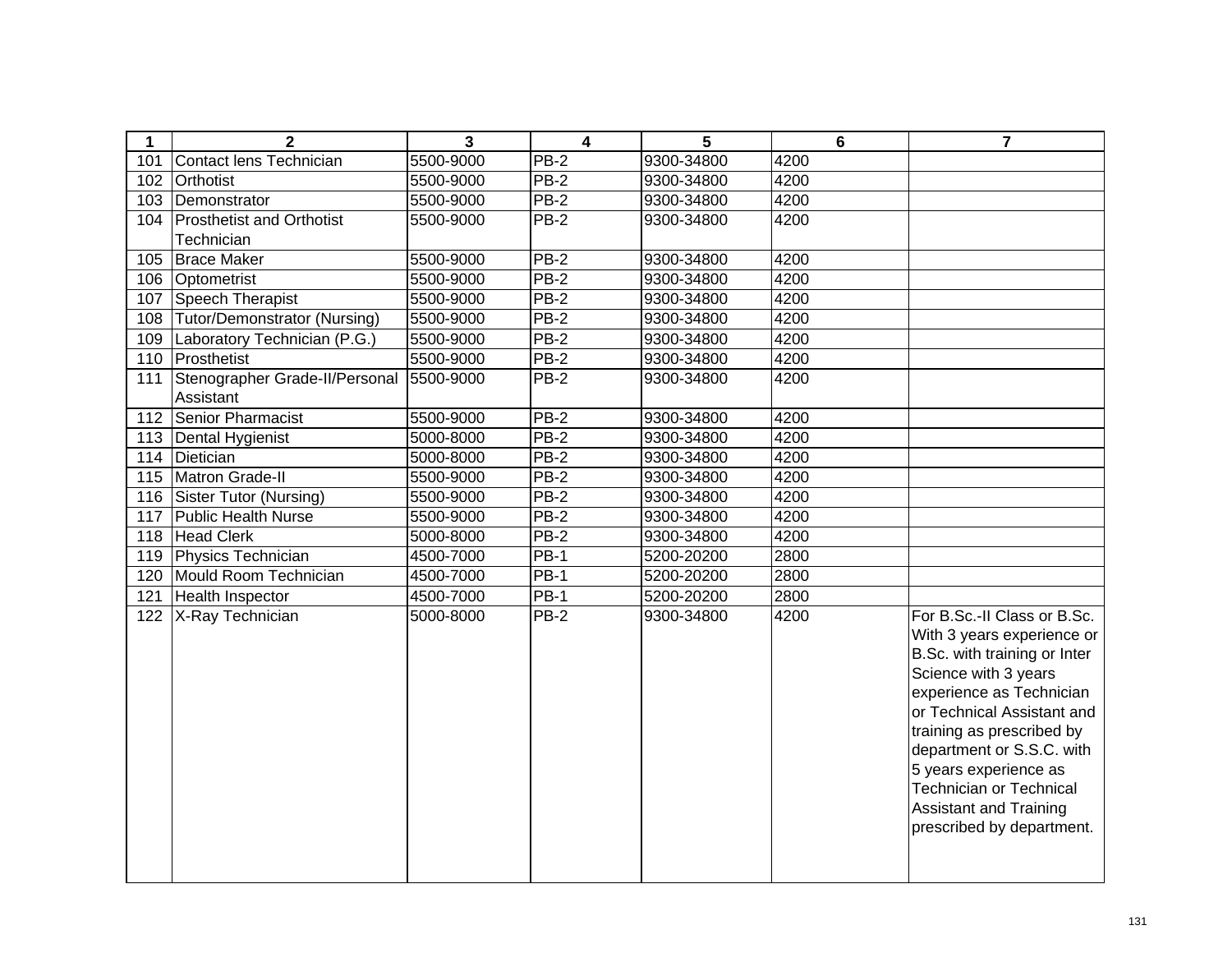| 1   | $\overline{2}$                   | 3         | $\overline{\mathbf{4}}$ | 5          | $6\phantom{1}$ | $\overline{7}$ |
|-----|----------------------------------|-----------|-------------------------|------------|----------------|----------------|
| 123 | Senior Sanitary Inspector or     | 4500-7000 | $PB-1$                  | 5200-20200 | 2800           |                |
|     | Technician                       |           |                         |            |                |                |
| 124 | House and Linen Keeper           | 4500-7000 | $PB-1$                  | 5200-20200 | 2800           |                |
| 125 | Junior Linen Keeper              | 4500-7000 | $PB-1$                  | 5200-20200 | 2800           |                |
| 126 | Junior Scientific Assistant      | 4500-7000 | $PB-1$                  | 5200-20200 | 2800           |                |
| 127 | Laboratory Assistant / Technical | 4500-7000 | $PB-1$                  | 5200-20200 | 2800           |                |
|     | Assistant / Laboratory           |           |                         |            |                |                |
|     | Technician                       |           |                         |            |                |                |
| 128 | Cold room Technician             | 4500-7000 | $PB-1$                  | 5200-20200 | 2800           |                |
| 129 | Electric Supervisor              | 4500-7000 | $PB-1$                  | 5200-20200 | 2800           |                |
| 130 | <b>Workshop Technician</b>       | 4500-7000 | <b>PB-1</b>             | 5200-20200 | 2800           |                |
| 131 | Electric/Mechanical/Technician   | 4500-7000 | <b>PB-1</b>             | 5200-20200 | 2800           |                |
|     |                                  |           |                         |            |                |                |
| 132 | Artist/Assistant Artist          | 4500-7000 | $PB-1$                  | 5200-20200 | 2800           |                |
| 133 | Biostatistician                  | 4500-7000 | $PB-1$                  | 5200-20200 | 2800           |                |
| 134 | Artist Photographer              | 4500-7000 | $PB-1$                  | 5200-20200 | 2800           |                |
| 135 | E.C.G. Technician                | 4500-7000 | $PB-1$                  | 5200-20200 | 2800           |                |
| 136 | Animal Technician                | 4500-7000 | <b>PB-1</b>             | 5200-20200 | 2800           |                |
| 137 | Speech Therapist                 | 4500-7000 | <b>PB-1</b>             | 5200-20200 | 2800           |                |
| 138 | Physist Technician               | 4500-7000 | <b>PB-1</b>             | 5200-20200 | 2800           |                |
| 139 | Junior Kidney Technician and     | 4500-7000 | <b>PB-1</b>             | 5200-20200 | 2800           |                |
|     | Kidney Technician                |           |                         |            |                |                |
| 140 | Leprosy Supervisor               | 4500-7000 | <b>PB-1</b>             | 5200-20200 | 2800           |                |
| 141 | Foreman / Junior Orthotist /     | 4500-7000 | $PB-1$                  | 5200-20200 | 2800           |                |
|     | Pump Technician                  |           |                         |            |                |                |
| 142 | <b>Laundry Plant Supervisor</b>  | 4500-7000 | $PB-1$                  | 5200-20200 | 2800           |                |
| 143 | Catheter Technician              | 4500-7000 | <b>PB-1</b>             | 5200-20200 | 2800           |                |
| 144 | <b>Head Nurse</b>                | 5000-8000 | PB-2                    | 9300-34800 | 4200           |                |
| 145 | <b>Operation Theatre</b>         | 4500-7000 | <b>PB-1</b>             | 5200-20200 | 2800           |                |
|     | Supervisor/Night Supervisor      |           |                         |            |                |                |
| 146 | <b>Security Officers</b>         | 4500-7000 | $PB-1$                  | 5200-20200 | 2800           |                |
| 147 | Electronic Engineer              | 4500-7000 | $PB-1$                  | 5200-20200 | 2800           |                |
| 148 | Refrigerator Supervisor          | 4500-7000 | $PB-1$                  | 5200-20200 | 2800           |                |
| 149 | Librarian                        | 4500-7000 | <b>PB-1</b>             | 5200-20200 | 2800           |                |
| 150 | Assistant Librarian              | 4000-6000 | <b>PB-1</b>             | 5200-20200 | 2400           |                |
| 151 | Refrigerator Mechanic            | 4500-7000 | <b>PB-1</b>             | 5200-20200 | 2800           |                |
|     | 152 Medical Records Technician   | 4000-6000 | <b>PB-1</b>             | 5200-20200 | 2400           |                |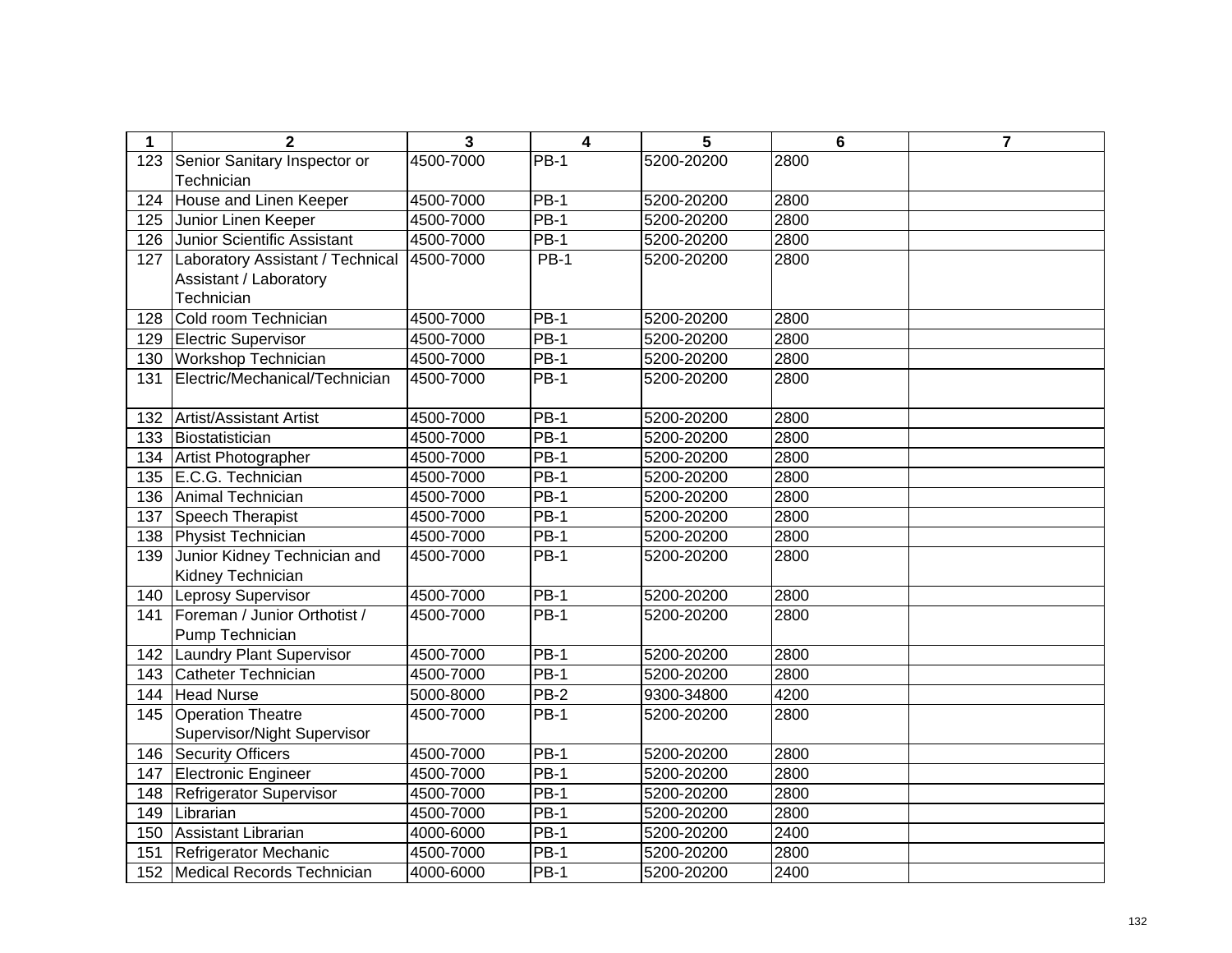| 1   | $\mathbf{2}$                       | 3               | $\overline{\mathbf{4}}$ | 5                | $6\phantom{1}$  | $\overline{7}$           |
|-----|------------------------------------|-----------------|-------------------------|------------------|-----------------|--------------------------|
| 153 | Museum Curator                     | $(i)$ 4500-7000 | $(i)$ PB-1              | (i) 5200-20200   | $(i)$ 2800      |                          |
|     |                                    | (ii) 3050-4590  | $(ii)$ PB-1             | (ii) 5200-20200  | (ii) 1900       |                          |
| 154 | Statistical Assistant/Statistician | (i) Cadre Pay   |                         | (i) Cadre Pay    | (i) Cadre Grade | (i) On deputation from   |
|     |                                    |                 |                         | <b>Band</b>      | Pay             | Directorate of Economics |
|     |                                    |                 |                         |                  |                 | And Statistics.          |
|     |                                    | (ii) 4500-7000  | $(ii)$ PB-1             | (ii) 5200-20200  | (ii) 2800       | (ii) For others.         |
|     |                                    |                 |                         |                  |                 |                          |
| 155 | Taxidermist                        | 4500-7000       | <b>PB-1</b>             | 5200-20200       | 2800            |                          |
| 156 | Assistant Electrical and           | 4500-7000       | <b>PB-1</b>             | 5200-20200       | 2800            |                          |
|     | <b>Mechanical Technician</b>       |                 |                         |                  |                 |                          |
| 157 | <b>Orthotic Technician</b>         | 4500-7000       | <b>PB-1</b>             | 5200-20200       | 2800            |                          |
| 158 | Dental Technician Grade I          | 4500-7000       | $PB-1$                  | 5200-20200       | 2800            |                          |
| 159 | Dental Technician Grade II         | 4000-6000       | PB-1                    | 5200-20200       | 2400            |                          |
| 160 | Refrigerator Mechanic              | 4500-7000       | $PB-1$                  | 5200-20200       | 2800            |                          |
| 161 | Electronic Technician              | 4500-7000       | <b>PB-1</b>             | 5200-20200       | 2800            |                          |
| 162 | Lift Mechanic                      | 4500-7000       | $PB-1$                  | 5200-20200       | 2800            |                          |
| 163 | <b>Boiler Assistant</b>            | 4500-7000       | $PB-1$                  | 5200-20200       | 2800            |                          |
| 164 | Eco. Cardiographer                 | 4500-7000       | $PB-1$                  | 5200-20200       | 2800            |                          |
| 165 | Footmetrist Technician             | 4500-7000       | <b>PB-1</b>             | 5200-20200       | 2800            |                          |
| 166 | Electrician                        | (i) 4500-7000   | $(i)$ PB-1              | (i) 5200-20200   | (i) $2800$      |                          |
|     |                                    | (ii) 4000-6000  | $(ii)$ PB-1             | (ii) 5200-20200  | (ii) 2400       |                          |
| 167 | Dental Technician Grade-I          | 4500-7000       | $PB-1$                  | 5200-20200       | 2800            |                          |
| 168 | Dental Technician Grade-II         | 4000-6000       | $PB-1$                  | 5200-20200       | 2400            |                          |
| 169 | Kidney Technician                  | 4500-7000       | $PB-1$                  | 5200-20200       | 2800            |                          |
| 170 | Micro Photographer                 | 4500-7000       | $PB-1$                  | 5200-20200       | 2800            |                          |
| 171 | Modellor                           | 4500-7000       | $PB-1$                  | 5200-20200       | 2800            |                          |
| 172 | Senior Work fitter                 | 4500-7000       | $PB-1$                  | 5200-20200       | 2800            |                          |
| 173 | Mechanic                           | (i) 4500-7000   | $(i)$ PB-1              | (i) 5200-20200   | $(i)$ 2800      |                          |
|     |                                    | (ii) 4000-6000  | $(ii)$ PB-1             | (ii) 5200-20200  | (ii) 2400       |                          |
|     |                                    | (iii) 3050-4590 | $(iii)$ PB-1            | (iii) 5200-20200 | (iii) 1900      |                          |
| 174 | Skin care Technician/Skin          | 4000-6000       | $PB-1$                  | 5200-20200       | 2400            |                          |
|     | Artisan                            |                 |                         |                  |                 |                          |
|     | 175 Linen Keeper                   | 4000-6000       | $PB-1$                  | 5200-20200       | 2400            |                          |
| 176 | Staff Nurse/Operation Theatre      | 4500-7000       | <b>PB-1</b>             | 5200-20200       | 2800            |                          |
|     | <b>Nurse</b>                       |                 |                         |                  |                 |                          |
| 177 | <b>Health Educator</b>             | 4000-6000       | <b>PB-1</b>             | 5200-20200       | 2400            |                          |
|     | 178 Health Visitor (Lady)          | 4000-6000       | <b>PB-1</b>             | 5200-20200       | 2400            |                          |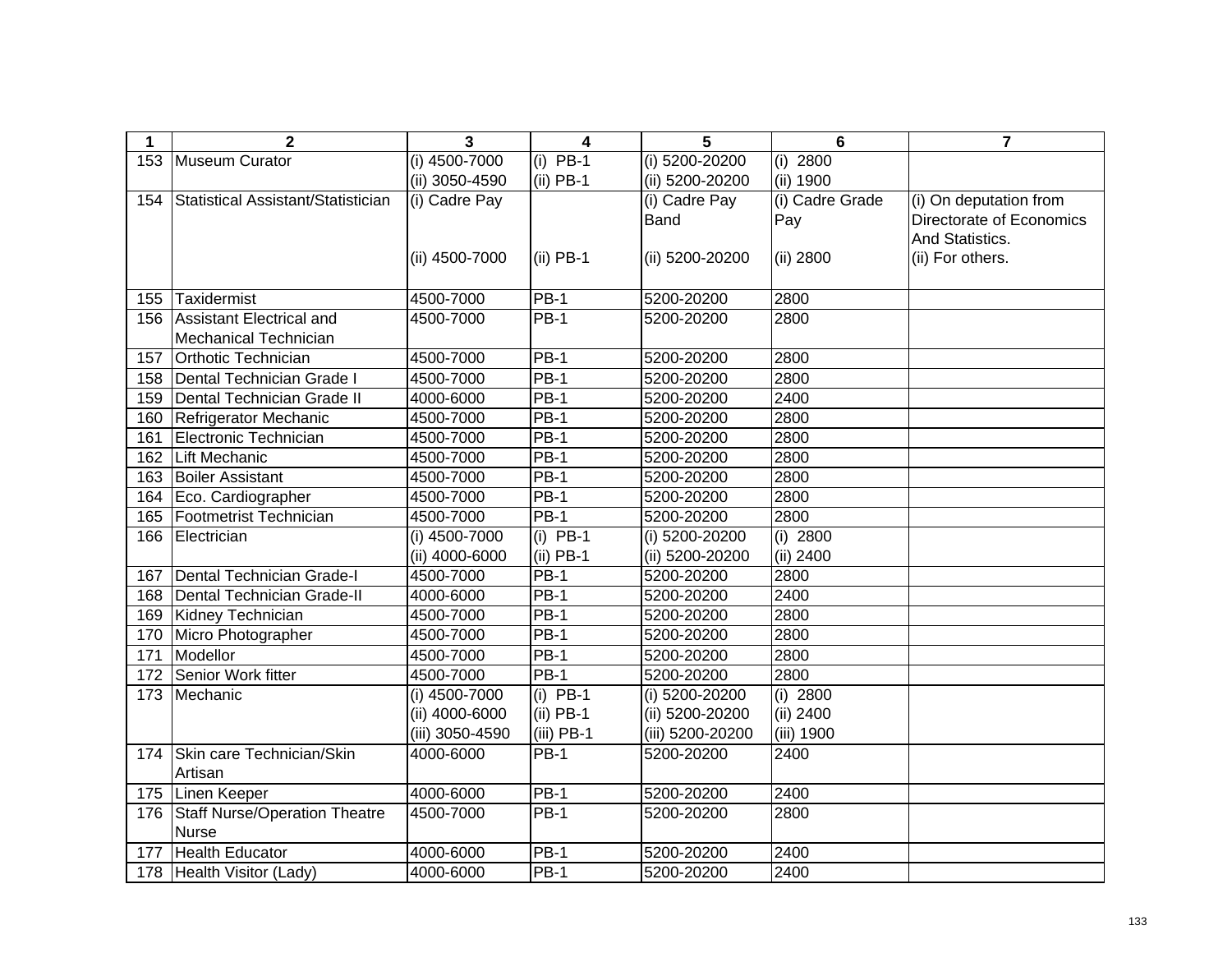| $\mathbf 1$ | $\mathbf{2}$                          | 3              | 4           | 5               | 6                | 7 |
|-------------|---------------------------------------|----------------|-------------|-----------------|------------------|---|
| 179         | Junior Linen Keeper                   | 4000-6000      | $PB-1$      | 5200-20200      | 2400             |   |
| 180         | Electric Assistant                    | 4000-6000      | $PB-1$      | 5200-20200      | 2400             |   |
| 181         | Electric Technician                   | 4000-6000      | <b>PB-1</b> | 5200-20200      | 2400             |   |
| 182         | <b>Rehabilitation Assistant</b>       | 4000-6000      | $PB-1$      | 5200-20200      | 2400             |   |
| 183         | <b>Electrical Assistant</b>           | 4000-6000      | $PB-1$      | 5200-20200      | 2400             |   |
| 184         | Radio Therapist Technician            | 4000-6000      | $PB-1$      | 5200-20200      | 2400             |   |
| 185         | Radiographic Technician               | 4000-6000      | $PB-1$      | 5200-20200      | 2400             |   |
| 186         | Assistant Physiotherapist             | 4000-6000      | <b>PB-1</b> | 5200-20200      | 2400             |   |
|             | Technician                            |                |             |                 |                  |   |
| 187         | <b>Occupational Therapist</b>         | 4000-6000      | $PB-1$      | 5200-20200      | 2400             |   |
| 188         | Occupational Therapist Grade-II       | 4500-7000      | $PB-1$      | 5200-20200      | 2800             |   |
|             |                                       |                |             |                 |                  |   |
| 189         | E.C.G. Technician                     | 4000-6000      | $PB-1$      | 5200-20200      | 2400             |   |
| 190         | Laundry Plant Supervisor              | 4500-7000      | $PB-1$      | 5200-20200      | 2800             |   |
| 191         | <b>Skill Artist</b>                   | (i) 4500-7000  | $(i)$ PB-1  | (i) 5200-20200  | (i) 2800         |   |
|             |                                       | (ii) 4000-6000 | (ii) PB-1   | (ii) 5200-20200 | (ii) 2400        |   |
| 192         | Junior Physiotherapist                | 4500-7000      | $PB-1$      | 5200-20200      | 2800             |   |
| 193         | <b>Belt Maker</b>                     | 4500-7000      | <b>PB-1</b> | 5200-20200      | 2800             |   |
| 194         | <b>Artificial Limb Maker</b>          | 4500-7000      | <b>PB-1</b> | 5200-20200      | 2800             |   |
| 195         | Electrician Mechanic                  | 4000-6000      | <b>PB-1</b> | 5200-20200      | 2400             |   |
| 196         | <b>Trained Assistant</b>              | 4000-6000      | <b>PB-1</b> | 5200-20200      | 2400             |   |
| 197         | Photographer/Assistant                | 4000-6000      | <b>PB-1</b> | 5200-20200      | 2400             |   |
|             | Photographer                          |                |             |                 |                  |   |
| 198         | <b>Airconditioning Plant Operator</b> | 4000-6000      | <b>PB-1</b> | 5200-20200      | 2400             |   |
| 199         | <b>Laundry Plant Supervisor</b>       | 4000-6000      | <b>PB-1</b> | 5200-20200      | 2400             |   |
| 200         | Museum-cum-Record                     | (i) 4000-6000  | $(i)$ PB-1  | (i) 5200-20200  | $(i)$ 2400       |   |
|             | keeper/Museum Assistant               | (ii) 3050-4590 | $(ii)$ PB-1 | (ii) 5200-20200 | (ii) 1900        |   |
| 201         | Blacksmith                            | 4000-6000      | <b>PB-1</b> | 5200-20200      | 2400             |   |
| 202         | Leather Worker                        | 4000-6000      | <b>PB-1</b> | 5200-20200      | 2400             |   |
| 203         | <b>Shoe Maker</b>                     | 4000-6000      | <b>PB-1</b> | 5200-20200      | 2400             |   |
| 204         | Rubber Foot Technician                | 4000-6000      | $PB-1$      | 5200-20200      | 2400             |   |
| 205         | <b>Craft Instructor</b>               | 4000-6000      | $PB-1$      | 5200-20200      | 2400             |   |
| 206         | Junior Work Fitter                    | 4000-6000      | $PB-1$      | 5200-20200      | 2400             |   |
| 207         | Fitter                                | 4000-6000      | $PB-1$      | 5200-20200      | 2400             |   |
| 208         | Welder                                | 4000-6000      | <b>PB-1</b> | 5200-20200      | $\frac{1}{2400}$ |   |
| 209         | <b>Fitter/Senior Work Fitter</b>      | 4000-6000      | <b>PB-1</b> | 5200-20200      | 2400             |   |
|             | 210 Bench Fitter                      | 4000-6000      | <b>PB-1</b> | 5200-20200      | 2400             |   |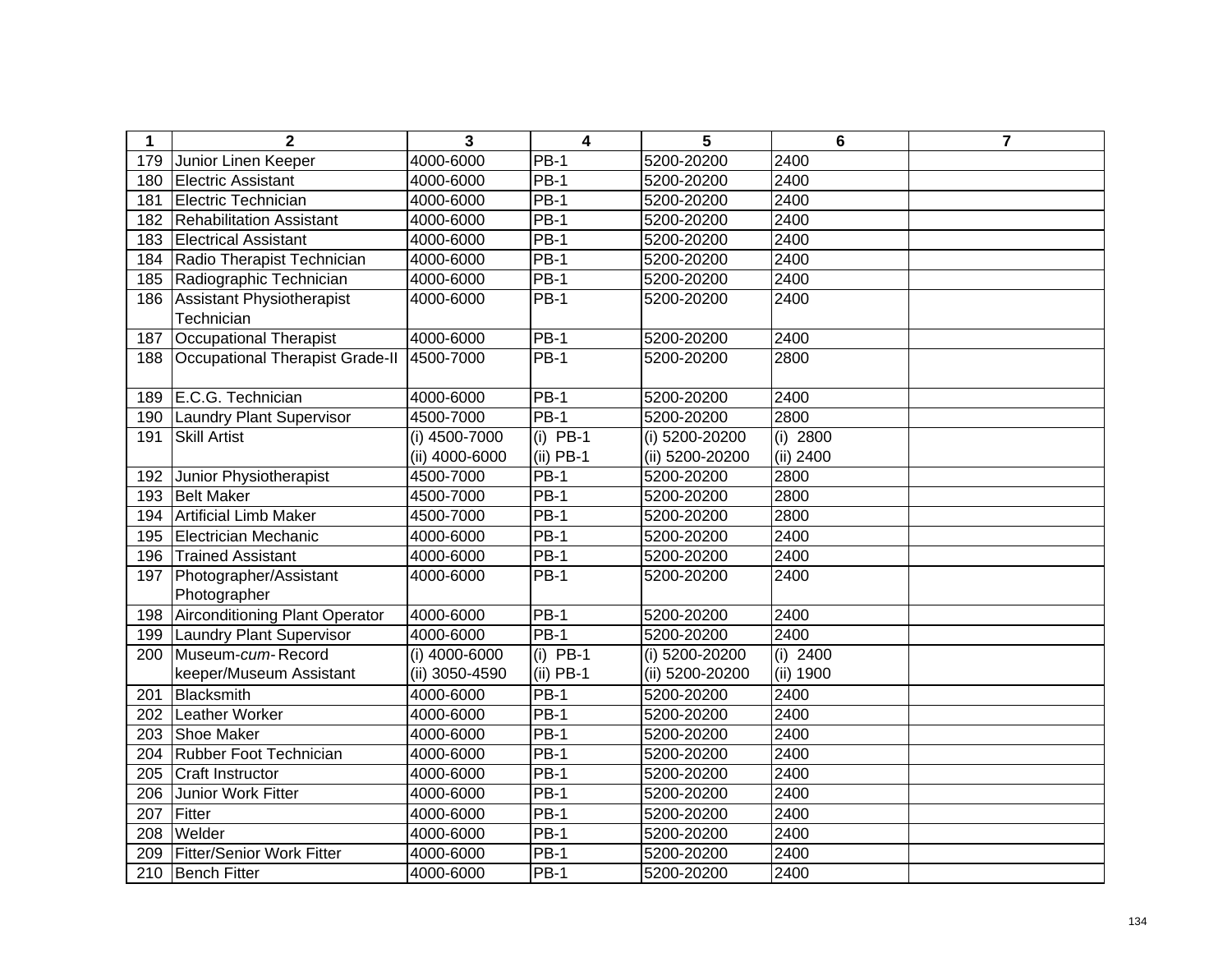| 1   | $\mathbf{2}$                       | 3              | 4           | 5               | 6         | 7                           |
|-----|------------------------------------|----------------|-------------|-----------------|-----------|-----------------------------|
| 211 | Electroplater                      | 4000-6000      | <b>PB-1</b> | 5200-20200      | 2400      |                             |
| 212 | Fitter-cum-welder/Brace            | 4000-6000      | <b>PB-1</b> | 5200-20200      | 2400      |                             |
|     | fitter/Crutches maker              |                |             |                 |           |                             |
| 213 | Stenographer Grade-III             | 4000-6000      | $PB-1$      | 5200-20200      | 2400      |                             |
| 214 | Senior Clerk/Store-keeper          | 4000-6000      | <b>PB-1</b> | 5200-20200      | 2400      |                             |
| 215 | Pharmacist/Junior                  | (i) 4500-7000  | $(i)$ PB-1  | (i) 5200-20200  | (i) 2800  | (i) For Diploma Holder.     |
|     | Pharmacist/Compounder              | (ii) 3050-4590 | $(ii)$ PB-1 | (ii) 5200-20200 | (ii) 1900 | (ii) For unqualified.       |
| 216 | Sanitary Inspector                 | 4000-6000      | <b>PB-1</b> | 5200-20200      | 2400      |                             |
| 217 | Sanitary Assistant                 | 3050-4590      | <b>PB-1</b> | 5200-20200      | 1900      |                             |
| 218 | <b>Field Assistant</b>             | 4000-6000      | <b>PB-1</b> | 5200-20200      | 2400      |                             |
| 219 | Audio-metrist Technician           | 4000-6000      | <b>PB-1</b> | 5200-20200      | 2400      |                             |
| 220 | <b>Laboratory Assistant</b>        | 3050-4590      | $PB-1$      | 5200-20200      | 1900      |                             |
| 221 | Wireman                            | 3050-4590      | <b>PB-1</b> | 5200-20200      | 1900      |                             |
| 222 | Dark Room Assistant                | (i) 3050-4590  | $(i)$ PB-1  | (i) 5200-20200  | (i) 1900  |                             |
|     |                                    | (ii) 2610-3540 | (ii) 1S     | (ii) 4440-7440  | (ii) 1400 |                             |
| 223 | X-Ray Assistant                    | 3050-4590      | <b>PB-1</b> | 5200-20200      | 1900      |                             |
| 224 | X-Ray Operator                     | 3050-4590      | <b>PB-1</b> | 5200-20200      | 1900      |                             |
| 225 | <b>Operation Theatre Assistant</b> | (i) 3050-4590  | $(i)$ PB-1  | (i) 5200-20200  | (i) 1900  | (i) For S.S.C. with 2 years |
|     |                                    | (ii) 2610-3540 | $(ii)$ PB-1 | (ii) 4440-7440  | (ii) 1400 | experience.                 |
|     |                                    |                |             |                 |           | (ii) For others.            |
| 226 | Leprosy Assistant                  | 3050-4590      | $PB-1$      | 5200-20200      | 1900      |                             |
| 227 | Curator for Museum                 | 3050-4590      | <b>PB-1</b> | 5200-20200      | 1900      |                             |
| 228 | Animal Technician                  | 3050-4590      | <b>PB-1</b> | 5200-20200      | 1900      |                             |
| 229 | <b>Gas Plant Operator</b>          | 3050-4590      | <b>PB-1</b> | 5200-20200      | 1900      |                             |
| 230 | Plant Operator                     | 3050-4590      | <b>PB-1</b> | 5200-20200      | 1900      |                             |
| 231 | <b>Generator Operator</b>          | 3050-4590      | <b>PB-1</b> | 5200-20200      | 1900      |                             |
| 232 | Media Maker                        | 3050-4590      | <b>PB-1</b> | 5200-20200      | 1900      |                             |
| 233 | Junior Clerk/Clerk-cum-            | 3050-4590      | <b>PB-1</b> | 5200-20200      | 1900      |                             |
|     | typist/Record clerk/Record         |                |             |                 |           |                             |
|     | keeper/Case                        |                |             |                 |           |                             |
|     | Writer/Typist/Goding Clerk         |                |             |                 |           |                             |
| 234 | <b>Junior Clerk</b>                | 3050-4590      | <b>PB-1</b> | 5200-20200      | 1900      |                             |
| 235 | <b>Hammerman</b>                   | 3050-4590      | $PB-1$      | 5200-20200      | 1900      |                             |
| 236 | Incinerator Operator               | 3050-4590      | <b>PB-1</b> | 5200-20200      | 1900      |                             |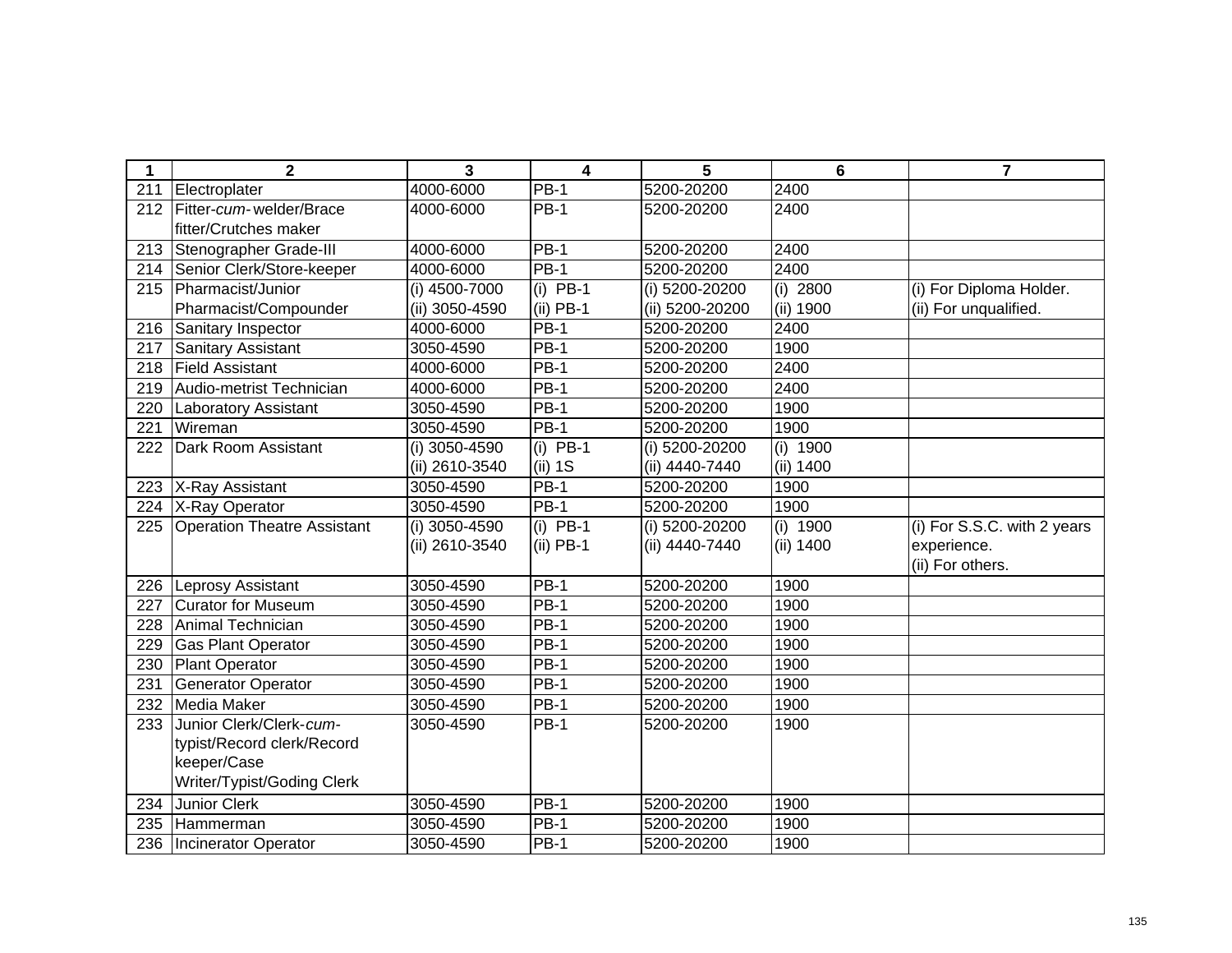| $\mathbf 1$ | $\overline{2}$                            | 3              | 4                 | 5              | $6\phantom{1}$ | $\overline{7}$                                      |
|-------------|-------------------------------------------|----------------|-------------------|----------------|----------------|-----------------------------------------------------|
| 237         | Driver/Ambulance Driver/Student 3050-4590 |                | <b>PB-1</b>       | 5200-20200     | 1900           |                                                     |
|             | <b>Bus Driver/UNICEF Van Driver</b>       |                |                   |                |                |                                                     |
|             |                                           |                |                   |                |                |                                                     |
| 238         | Carpenter                                 | 3050-4590      | $PB-1$            | 5200-20200     | 1900           |                                                     |
| 239         | Playroom worker                           | 4000-6000      | <b>PB-1</b>       | 5200-20200     | 2400           |                                                     |
| 240         | Wood-worker                               | 4000-6000      | $PB-1$            | 5200-20200     | 2400           | Personal Scale. Post of<br>Wood-worker redesignated |
|             |                                           |                |                   |                |                | as Carpenter when                                   |
|             |                                           |                |                   |                |                | vacated by the present                              |
|             |                                           |                |                   |                |                | incumbent.                                          |
|             |                                           |                |                   |                |                |                                                     |
| 241         | Carpenter                                 | 3050-4590      | $\overline{PB}-1$ | 5200-20200     | 1900           |                                                     |
| 242         | Cataloguer                                | 3050-4590      | <b>PB-1</b>       | 5200-20200     | 1900           |                                                     |
| 243         | Laundry Plant Operator                    | 3050-4590      | <b>PB-1</b>       | 5200-20200     | 1900           | (Subject to the final                               |
|             |                                           |                |                   |                |                | decision in Gujarat High                            |
|             |                                           |                |                   |                |                | Court LPA & SCA)                                    |
| 244         | Pump Attendant                            | 3050-4590      | $PB-1$            | 5200-20200     | 1900           |                                                     |
| 245         | Tailor                                    | 3050-4590      | <b>PB-1</b>       | 5200-20200     | 1900           |                                                     |
| 246         | <b>Boiler Attendant</b>                   | 3050-4590      | <b>PB-1</b>       | 5200-20200     | 1900           |                                                     |
| 247         | Aircondition Plant Operator               | 3050-4590      | <b>PB-1</b>       | 5200-20200     | 1900           |                                                     |
| 248         | Plumber                                   | 3050-4590      | <b>PB-1</b>       | 5200-20200     | 1900           |                                                     |
| 249         | <b>Head Cook</b>                          | 3050-4590      | <b>PB-1</b>       | 5200-20200     | 1900           |                                                     |
| 250         | <b>Hostel Assistant</b>                   | 3050-4590      | <b>PB-1</b>       | 5200-20200     | 1900           |                                                     |
| 251         | Laboratory Attendant Grade-I              | 3050-4590      | <b>PB-1</b>       | 5200-20200     | 1900           |                                                     |
| 252         | Dresser                                   | 2650-4000      | 1S                | 4440-7440      | 1650           |                                                     |
| 253         | Dissection Room Assistant                 | 2650-4000      | $\overline{1S}$   | 4440-7440      | 1650           |                                                     |
| 254         | Mukadam Havaldar                          | 2650-4000      | $\overline{1S}$   | 4440-7440      | 1650           |                                                     |
| 255         | Pumpman                                   | 2650-4000      | $\overline{1S}$   | 4440-7440      | 1650           |                                                     |
| 256         | Cook                                      | 2650-4000      | $\overline{1S}$   | 4440-7440      | 1650           |                                                     |
| 257         | <b>Naik</b>                               | 2610-3540      | $\overline{1S}$   | 4440-7440      | 1400           |                                                     |
| 258         | Daftary/Daftary-cum-Peon                  | 2610-3540      | $\overline{1S}$   | 4440-7440      | 1400           |                                                     |
| 259         | Daftary/Daftary-cum-Peon                  | 2610-3540      | $\overline{1S}$   | 4440-7440      | 1400           |                                                     |
| 260         | Theatre Assistant                         | (i) 3050-4590  | $(i)$ PB-1        | (i) 5200-20200 | (i) 1900       | Personal pay to the 11                              |
|             |                                           | (ii) 2610-3540 | (ii) 1S           | (ii) 4440-7440 | (ii) 1400      | applicants of S.C.A. No.                            |
|             |                                           |                |                   |                |                | 3196/1989 and to the 3                              |
|             |                                           |                |                   |                |                | applicants of S.C.A. No.                            |
|             |                                           |                |                   |                |                | 2325/1994 only.                                     |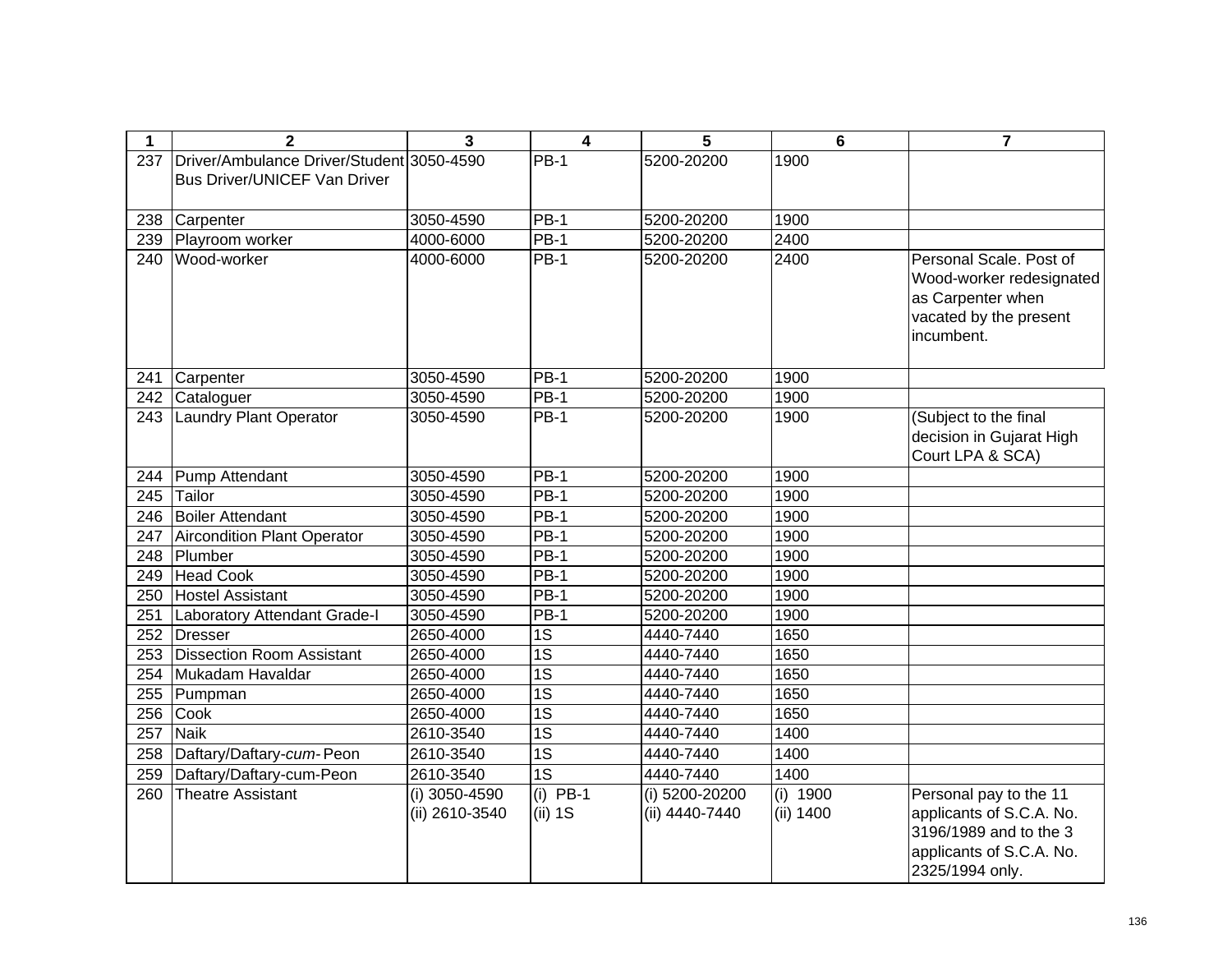| 1   | $\overline{2}$                  | 3              | 4               | 5              | 6          | $\overline{7}$  |
|-----|---------------------------------|----------------|-----------------|----------------|------------|-----------------|
| 261 | <b>Head ward Servant</b>        | 2610-3540      | 1S              | 4440-7440      | 1400       |                 |
| 262 | Mali                            | 2610-3540      | 1S              | 4440-7440      | 1400       |                 |
| 263 | Barber                          | 2610-3540      | $\overline{1S}$ | 4440-7440      | 1400       |                 |
| 264 | Dhobi                           | 2610-3540      | $\overline{1S}$ | 4440-7440      | 1400       |                 |
|     | 265 Helper                      | 2610-3540      | 1S              | 4440-7440      | 1400       |                 |
| 266 | X-ray Assistant/Darkroom-       | (i) 2650-4000  | $(i)$ 1S        | (i) 4440-7440  | (i) $1650$ | Personal Scale. |
|     | Assistant                       | (ii) 2610-3540 | $(ii)$ 1S       | (ii) 4440-7440 | (ii) 1400  |                 |
| 267 | Assistant Electrician           | 2610-3540      | 1S              | 4440-7440      | 1400       |                 |
| 268 | Laboratory Attendant Grade-II   | 2610-3540      | $\overline{1S}$ | 4440-7440      | 1400       |                 |
| 269 | Cook Mate                       | 2610-3540      | $\overline{1S}$ | 4440-7440      | 1400       |                 |
| 270 | Peon/Sweeper / Ward servant     | 2550-3200      | 1S              | 4440-7440      | 1300       |                 |
|     | Class-IV                        |                |                 |                |            |                 |
|     | Servant/Ayah/Dispensary         |                |                 |                |            |                 |
|     | Servant/Laboratory              |                |                 |                |            |                 |
|     | Servant/Daftary/Daftary-cum-    |                |                 |                |            |                 |
|     | Peon/Laboratory                 |                |                 |                |            |                 |
|     | Attendant/Cleaner/Packer/Watch  |                |                 |                |            |                 |
|     | man/Animal                      |                |                 |                |            |                 |
|     | Attendant/Liftman/Messenger/Pl  |                |                 |                |            |                 |
|     | ant                             |                |                 |                |            |                 |
|     | Operator/Mazdoor/Bhisti/Animal  |                |                 |                |            |                 |
|     | Keeper/Out Patient Department   |                |                 |                |            |                 |
|     | Servant/Dental                  |                |                 |                |            |                 |
|     | Servant/Operation Theatre       |                |                 |                |            |                 |
|     | Servant/Hamal/Telephone         |                |                 |                |            |                 |
|     | Attendant/Female Servant/ Gas   |                |                 |                |            |                 |
|     | Plant                           |                |                 |                |            |                 |
|     | Attendant/Dhobi/Dresser/Hostel  |                |                 |                |            |                 |
|     | Servant / Virus                 |                |                 |                |            |                 |
|     | Attendant/Pumpman Female        |                |                 |                |            |                 |
|     | Servant/Female-Sweeper/X-ray    |                |                 |                |            |                 |
|     | Servant/ Media-Maker.           |                |                 |                |            |                 |
| 271 | Laboratory Attendant Grade-III. | 2550-3200      | 1S              | 4440-7440      | 1300       |                 |
|     |                                 |                |                 |                |            |                 |
| 272 | Pharmacological Assistant       | 6500-10500     | $PB-2$          | 9300-34800     | 4200       |                 |
| 273 | Photographer-cum-Artist         | 4500-7000      | <b>PB-1</b>     | 5200-20200     | 2800       |                 |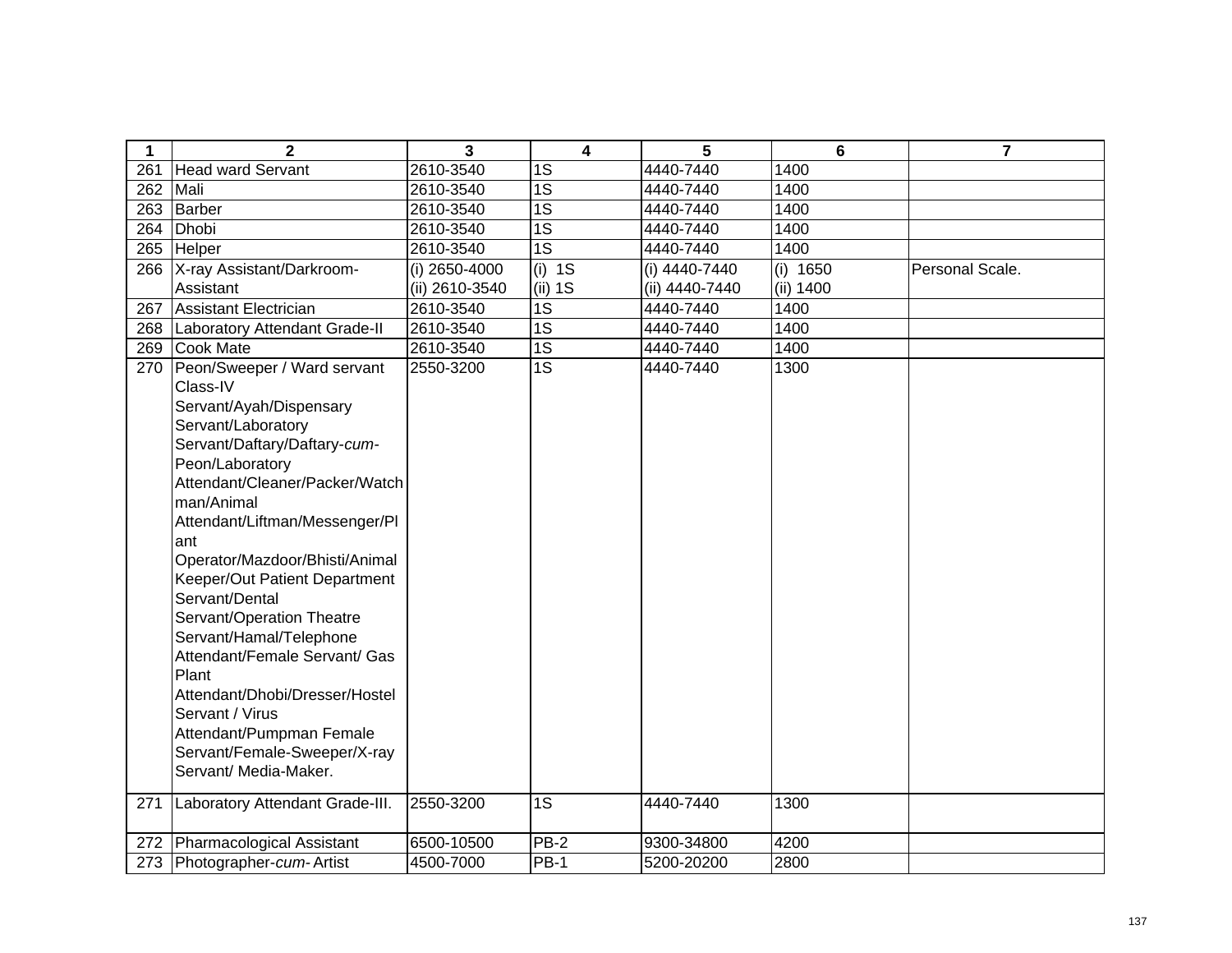| 1              | $\mathbf 2$                                                                                                                     | 3           | 4                  | 5           | 6    | $\overline{7}$ |
|----------------|---------------------------------------------------------------------------------------------------------------------------------|-------------|--------------------|-------------|------|----------------|
|                |                                                                                                                                 |             |                    |             |      |                |
|                | DIRECTOR OF MEDICAL SERVICES (EMPLOYEE'S STATE INSURANCE SCHEME)                                                                |             |                    |             |      |                |
|                |                                                                                                                                 |             |                    |             |      |                |
|                | <b>Gazetted:</b>                                                                                                                |             |                    |             |      |                |
| 1              | Director of Medical Services,<br>Employee's State Insurance<br>Scheme.                                                          | 16000-20050 | $PB-4$             | 37400-67000 | 8900 |                |
| $\overline{2}$ | Joint/ Deputy Director of Medical<br>Services Employees' State<br><b>Insurance Scheme</b>                                       | 14300-18300 | $PB-4$             | 37400-67000 | 8700 |                |
| 3              | Medical Superintendent, General 14300-18300<br>Hospital, Employee's State<br>Insurance Scheme, Bapunagar,<br>Ahmedabad.         |             | PB-4               | 37400-67000 | 8700 |                |
| 4              | <b>Assistant Director of Medical</b><br>Services, Employee's State<br>Insurance Scheme, Ahmedabad,<br>Rajkot and Baroda Region. | 12000-16500 | $PB-3$             | 15600-39100 | 7600 |                |
| 5              | <b>Assistant Director Family</b><br>Welfare Programme Cell                                                                      | 12000-16500 | $PB-3$             | 15600-39100 | 7600 |                |
| 6              | Deputy Medical Superintendent,<br>General Hospital, Bapunagar,<br>Ahmedabad.                                                    | 12000-16500 | $PB-3$             | 15600-39100 | 7600 |                |
| 7              | Medical Inspector (Class-I)                                                                                                     | 10000-15200 | PB-3               | 15600-39100 | 6600 |                |
| 8              | Medical Superintendent, , Chest<br>Diseases Hospital, Naroda,<br>Ahmedabad.                                                     | 10000-15200 | PB-3               | 15600-39100 | 6600 |                |
| 9              | Insurance Medical Officer, Class-10000-15200                                                                                    |             | $\overline{PB}$ -3 | 15600-39100 | 6600 |                |
| 10             | Physician                                                                                                                       | 10000-15200 | $PB-3$             | 15600-39100 | 6600 |                |
| 11             | Surgeon                                                                                                                         | 10000-15200 | $PB-3$             | 15600-39100 | 6600 |                |
| 12             | Ophthalmologist                                                                                                                 | 10000-15200 | $PB-3$             | 15600-39100 | 6600 |                |
| 13             | Radiologist                                                                                                                     | 10000-15200 | $PB-3$             | 15600-39100 | 6600 |                |
| 14             | Anaesthetist                                                                                                                    | 10000-15200 | PB-3               | 15600-39100 | 6600 |                |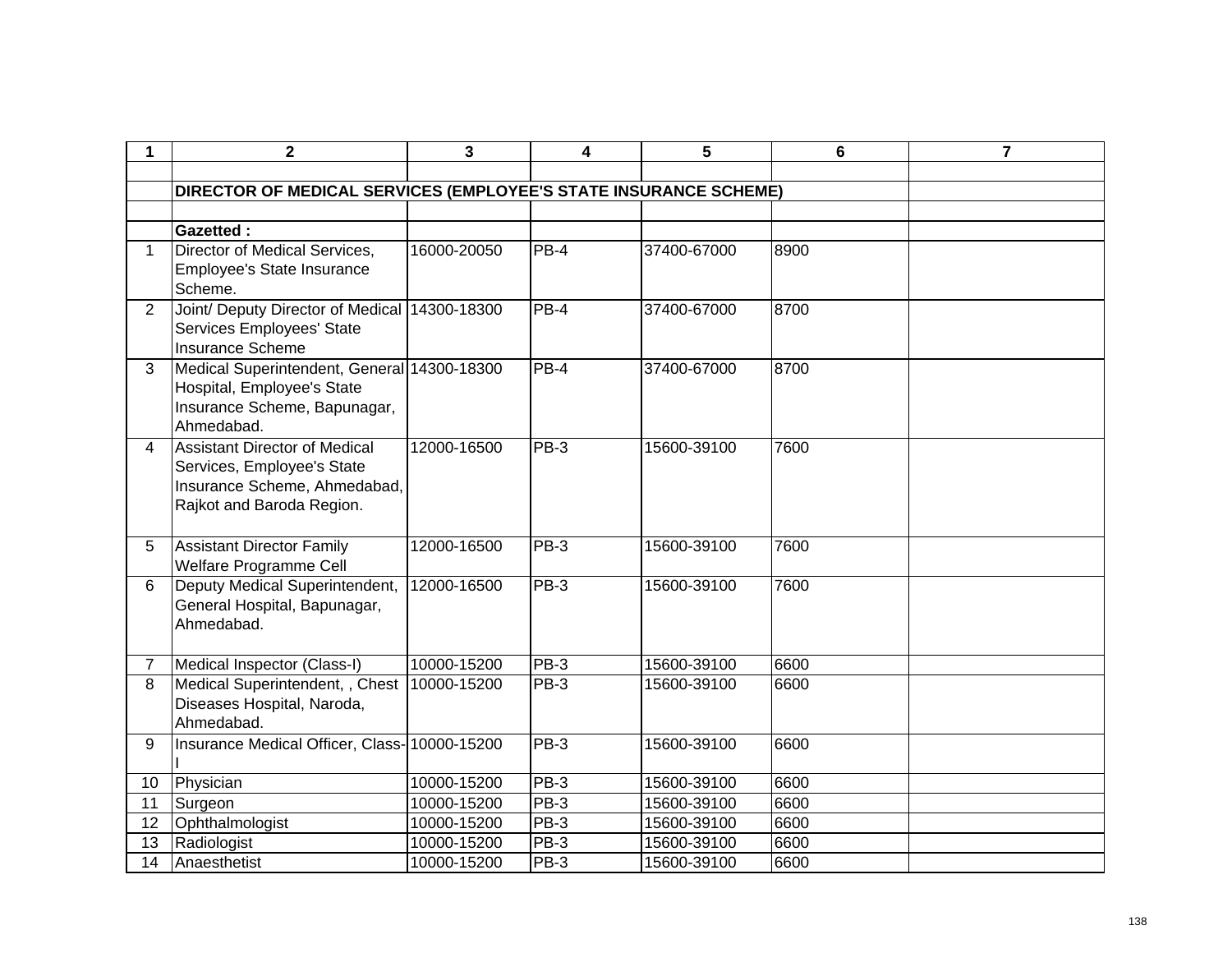|    | $\overline{2}$                             | 3           | 4                         | 5                                     | 6                       | 7                                                                                     |
|----|--------------------------------------------|-------------|---------------------------|---------------------------------------|-------------------------|---------------------------------------------------------------------------------------|
| 15 | Obstetrician and Gynaecologist             | 10000-15200 | $PB-3$                    | 15600-39100                           | 6600                    |                                                                                       |
| 16 | Paediatrician                              | 10000-15200 | <b>PB-3</b>               | 15600-39100                           | 6600                    |                                                                                       |
| 17 | E.N.T. Specialist                          | 10000-15200 | <b>PB-3</b>               | 15600-39100                           | 6600                    |                                                                                       |
| 18 | Skin and V.D. Specialist                   | 10000-15200 | PB-3                      | 15600-39100                           | 6600                    |                                                                                       |
| 19 | Orthopaedic Surgeon                        | 10000-15200 | <b>PB-3</b>               | 15600-39100                           | 6600                    |                                                                                       |
| 20 | Pathologist                                | 10000-15200 | PB-3                      | 15600-39100                           | 6600                    |                                                                                       |
| 21 | Medical Inspector (Class-I)<br>(Ayurvedic) | 8500-14000  | PB-3                      | 15600-39100                           | 5400                    |                                                                                       |
| 22 | Nursing Superintendent                     | 8000-13500  | $(i)$ PB-3<br>$(ii)$ PB-2 | (i) 15600-39100<br>(ii) 9300-34800    | (i) 5400<br>$(ii)$ 5400 | (i) If the post belongs to<br>Class-I                                                 |
|    |                                            |             |                           |                                       |                         | (ii) If the post belongs to<br>Cass-II cadre                                          |
| 23 | <b>Chief Accountant Officer</b>            | Cadre Pay   |                           | Cadre Pay Band                        | Cadre Grade Pay         | Gujarat Accounts Service.                                                             |
| 24 | Planning Officer (Class-I)                 | Cadre Pay   |                           | Cadre Pay Band                        | Cadre Grade Pay         | Gujarat Administrative<br>Service.                                                    |
| 25 | Administrative Officer(Class-I)            | 8000-14050  | $(i)$ PB-3<br>$(ii)$ PB-2 | 15600-39100<br>(i)<br>(ii) 9300-34800 | (i) 5400<br>(ii) 5400   | (i) If the post belongs to<br>Class-I<br>(ii) If the post belongs to<br>Cass-II cadre |
| 26 | <b>Assistant Radiologist</b>               | 8000-13500  | $(i)$ PB-3<br>$(ii)$ PB-2 | (i) 15600-39100<br>(ii) 9300-34800    | (i) 5400<br>(ii) 5400   | (i) If the post belongs to<br>Class-I<br>(ii) If the post belongs to<br>Cass-II cadre |
| 27 | <b>Resident Pathologist</b>                | 8000-13500  | $(i)$ PB-3<br>$(ii)$ PB-2 | (i) 15600-39100<br>(ii) 9300-34800    | (i) $5400$<br>(ii) 5400 | (i) If the post belongs to<br>Class-I<br>(ii) If the post belongs to<br>Cass-II cadre |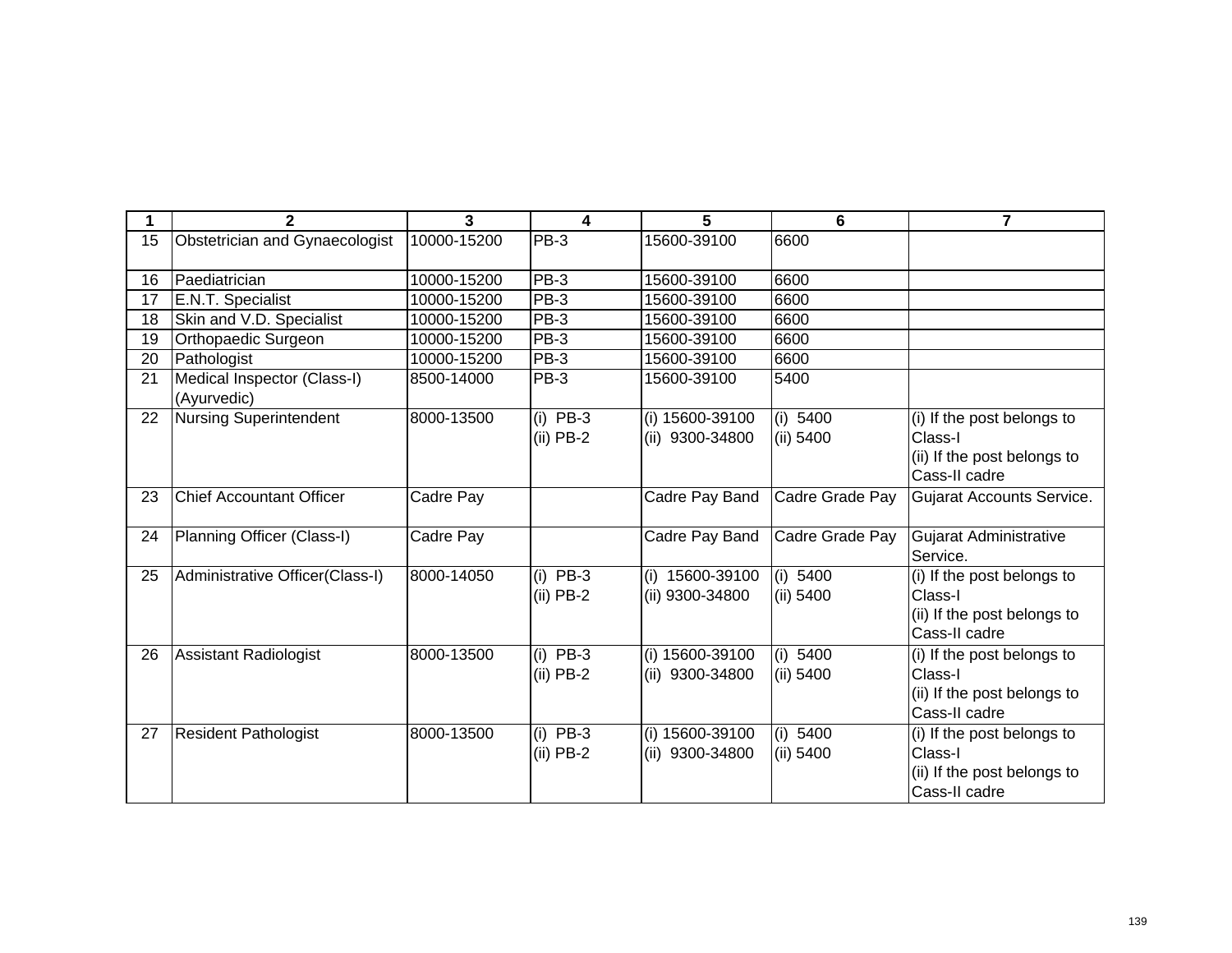|    | $\mathbf{2}$                                                                                                                                                                                                                                   | 3                                                                                                 | 4                         | 5                                  | 6                       | 7                                                                                                                                                                                                                                                      |
|----|------------------------------------------------------------------------------------------------------------------------------------------------------------------------------------------------------------------------------------------------|---------------------------------------------------------------------------------------------------|---------------------------|------------------------------------|-------------------------|--------------------------------------------------------------------------------------------------------------------------------------------------------------------------------------------------------------------------------------------------------|
| 28 | <b>Insurance Medical</b><br>Officer(Allopathic)/Casuality<br>Medical Officer/Superintendent<br>Diagnostic Centre/Resident<br>Medical Officer/Other born on<br><b>Class-II Medical Officer's</b><br>Common Cadre with different<br>designation. | 8000-13500<br>Senior scale of<br>Rs. 10000-<br>15200 for 1/3 of<br>the existing<br>medical posts. | $(i)$ PB-3<br>$(ii)$ PB-2 | (i) 15600-39100<br>(ii) 9300-34800 | (i) $5400$<br>(ii) 5400 | (i) If the post belongs to<br>Class-I<br>(ii) If the post belongs to<br>Cass-II cadre<br>Senior scale of Rs. 15600-<br>39100 with grade pay of<br>Rs.6600 for 1/3 of the<br>existing medical posts.                                                    |
| 29 | Insurance Medical Officer<br>(Ayurvedic) and other born on<br><b>Class-II Medical Officers</b><br>common cadre with different<br>designations.                                                                                                 | 8000-13500<br>Senior scale of<br>Rs. 10000-<br>15200 for 1/3 of<br>the existing<br>medical posts. | $(i)$ PB-3<br>$(ii)$ PB-2 | (i) 15600-39100<br>(ii) 9300-34800 | (i) 5400<br>(ii) 5400   | (i) If the post belongs to<br>Class-I<br>(ii) If the post belongs to<br>Cass-II cadre<br>For those with degree in<br>ayurved/homeopathy.<br>Senior scale of Rs. 15600-<br>39100 with grade pay of<br>Rs.6600 for 1/3 of the<br>existing medical posts. |
| 30 | Officer-in-charge. Central<br><b>Medical Stores.</b>                                                                                                                                                                                           | 6500-10500                                                                                        | PB-2                      | 9300-34800                         | 4200                    |                                                                                                                                                                                                                                                        |
| 31 | Administrative Officer                                                                                                                                                                                                                         | 6500-10500                                                                                        | <b>PB-2</b>               | 9300-34800                         | 4200                    |                                                                                                                                                                                                                                                        |
| 32 | <b>Accounts Officer</b>                                                                                                                                                                                                                        | Cadre Pay                                                                                         |                           | Cadre Pay Band                     | Cadre Grade Pay         | Gujarat Accounts Service.                                                                                                                                                                                                                              |
| 33 | <b>Statistical Officer</b>                                                                                                                                                                                                                     | Cadre Pay                                                                                         |                           | Cadre Pay Band                     | Cadre Grade Pay         | Gujarat Administrative<br>Service.                                                                                                                                                                                                                     |
| 34 | <b>Bio-Chemist</b>                                                                                                                                                                                                                             | 6500-10500                                                                                        | PB-2                      | 9300-34800                         | 4200                    |                                                                                                                                                                                                                                                        |
| 35 | <b>Matron Grade-I</b>                                                                                                                                                                                                                          | 6500-10500                                                                                        | PB-2                      | 9300-34800                         | 4200                    |                                                                                                                                                                                                                                                        |
|    | Non-Gazetted:                                                                                                                                                                                                                                  |                                                                                                   |                           |                                    |                         |                                                                                                                                                                                                                                                        |
| 36 | <b>Dental Surgeon</b>                                                                                                                                                                                                                          | 8000-13500                                                                                        | $(i)$ PB-3<br>$(ii)$ PB-2 | (i) 15600-39100<br>(ii) 9300-34800 | (i) 5400<br>(ii) 5400   | (i) If the post belongs to<br>Class-I<br>(ii) If the post belongs to<br>Cass-II cadre                                                                                                                                                                  |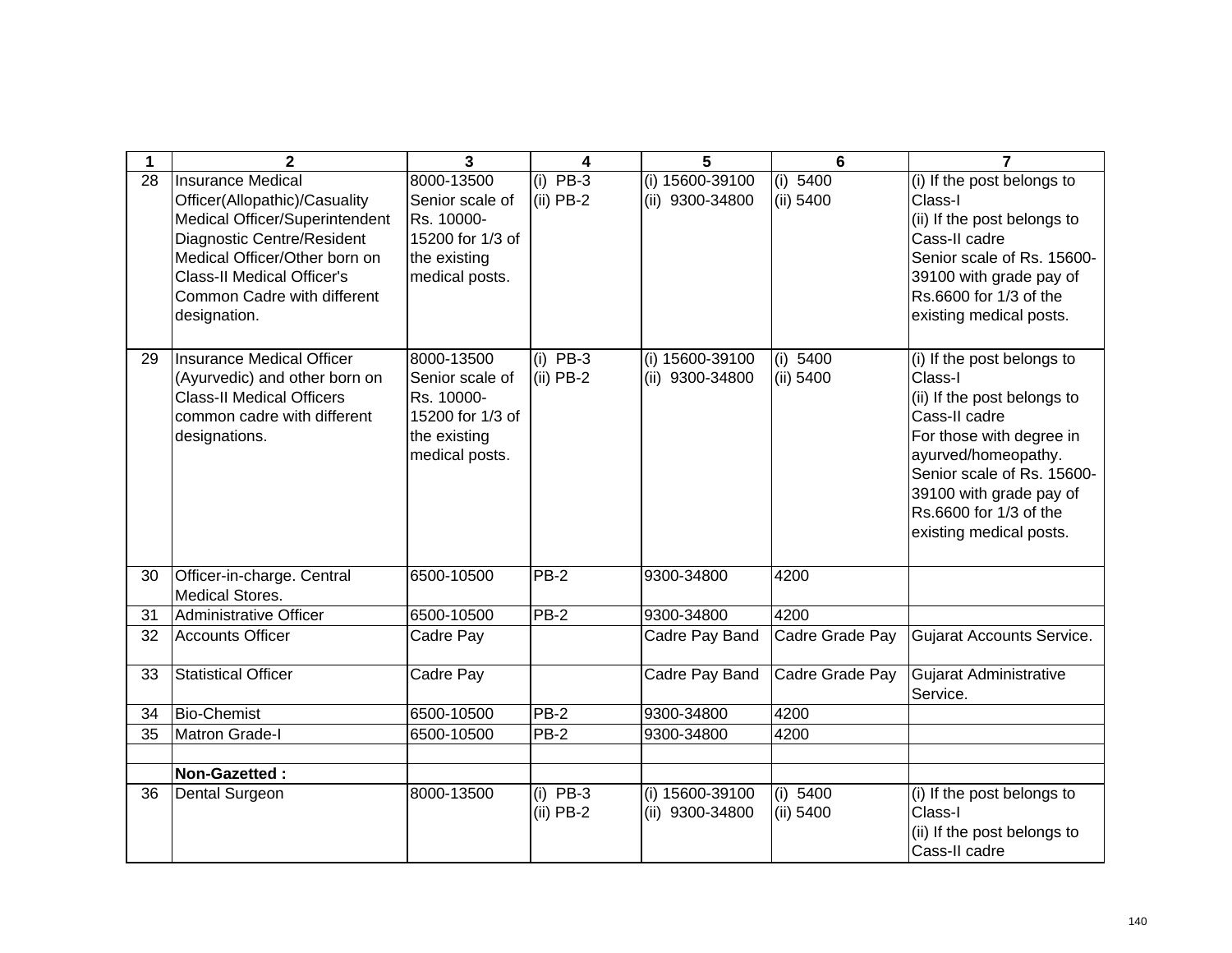| 1               | $\overline{2}$                   | 3                  | 4             | 5               | $6\phantom{1}6$ | $\overline{7}$                |
|-----------------|----------------------------------|--------------------|---------------|-----------------|-----------------|-------------------------------|
| 37              | Social Worker                    | $(i)$ 5500-9000    | $PB-2$<br>(i) | (i) 9300-34800  | 4200<br>(i)     | (i) For Post-graduate         |
|                 |                                  | (ii)4500-7000      | $(ii)$ PB-1   | (ii)5200-20200  | (ii) 2800       | degree in M.S.W.              |
|                 |                                  |                    |               |                 |                 | (ii) For others.              |
| 38              | Superintendent/Office            | 5500-9000          | $PB-2$        | 9300-34800      | 4200            |                               |
|                 | Superintendent.                  |                    |               |                 |                 |                               |
| 39              | Superintendent/ Internal Auditor | Cadre Pay          |               | Cadre Pay Band  | Cadre Grade Pay | On deputation from            |
|                 |                                  |                    |               |                 |                 | Director of Accounts and      |
|                 |                                  |                    |               |                 |                 | Treasuries.                   |
| 40              | <b>Store Officer</b>             | 5500-9000          | $PB-2$        | 9300-34800      | 4200            |                               |
| 41              | Insurance Medical Officer        | 5500-9000          | $PB-2$        | 9300-34800      | 4200            |                               |
|                 | (Allopathic)                     |                    |               |                 |                 |                               |
| 42              | Insurance Medical Officer        | 5500-9000          | $PB-2$        | 9300-34800      | 4200            |                               |
|                 | (Ayurvedic)                      |                    |               |                 |                 |                               |
| 43              | Physiotherapist                  | 5500-9000          | $PB-2$        | 9300-34800      | 4200            |                               |
| 44              | Occupational Therapist           | 5500-9000          | $PB-2$        | 9300-34800      | 4200            |                               |
| 45              | <b>Dental Surgeon</b>            | $(a) 8000 - 13500$ | $(i)$ PB-3    | (i) 15600-39100 | (i) $5400$      | (a) For Graduates only. (i)   |
|                 |                                  |                    | $(ii)$ PB-2   | (ii) 9300-34800 | (ii) 5400       | If the post belongs to Class- |
|                 |                                  |                    |               |                 |                 |                               |
|                 |                                  |                    |               |                 |                 | (ii) If the post belongs to   |
|                 |                                  |                    |               |                 |                 | Cass-II cadre                 |
|                 |                                  | (b) 5500-9000      | $(b)$ PB-2    | (b) 9300-34800  | (b) 5400        | (b) For Non-graduates.        |
|                 |                                  |                    |               |                 |                 |                               |
| 46              | <b>Chief Pharmacist</b>          | 5500-9000          | $PB-2$        | 9300-34800      | 4200            |                               |
| 47              | Senior Pharmacist                | 5000-8000          | <b>PB-2</b>   | 9300-34800      | 4200            |                               |
| 48              | Stenographer Grade-II            | 5500-9000          | <b>PB-2</b>   | 9300-34800      | 4200            |                               |
| 49              | Dietician                        | 5000-8000          | $PB-2$        | 9300-34800      | 4200            |                               |
| $\overline{50}$ | <b>Matron Grade-II</b>           | 5500-9000          | $PB-2$        | 9300-34800      | 4200            |                               |
| 51              | <b>Head Clerk</b>                | 5000-8000          | $PB-2$        | 9300-34800      | 4200            |                               |
| 52              | Laboratory Technician            | 4500-7000          | $PB-1$        | 5200-20200      | 2800            |                               |
| 53              | Central Sterilization technician | 4500-7000          | PB-1          | 5200-20200      | 2800            |                               |
| 54              | E.C.G. Technician                | 4500-7000          | $PB-1$        | 5200-20200      | 2800            |                               |
| 55              | Operation Theatre Technician     | 4500-7000          | $PB-1$        | 5200-20200      | 2800            |                               |
| 56              | X-Ray Technician                 | 4500-7000          | $PB-1$        | 5200-20200      | 2800            |                               |
| 57              | <b>Blood Bank Technician</b>     | 4500-7000          | <b>PB-1</b>   | 5200-20200      | 2800            |                               |
| 58              | Store Keeper (Ayurved)           | 4500-7000          | <b>PB-1</b>   | 5200-20200      | 2800            |                               |
| 59              | <b>Public Relations Officer</b>  | 4500-7000          | <b>PB-1</b>   | 5200-20200      | 2800            |                               |
| 60              | <b>Security Officer</b>          | 4500-7000          | $PB-1$        | 5200-20200      | 2800            |                               |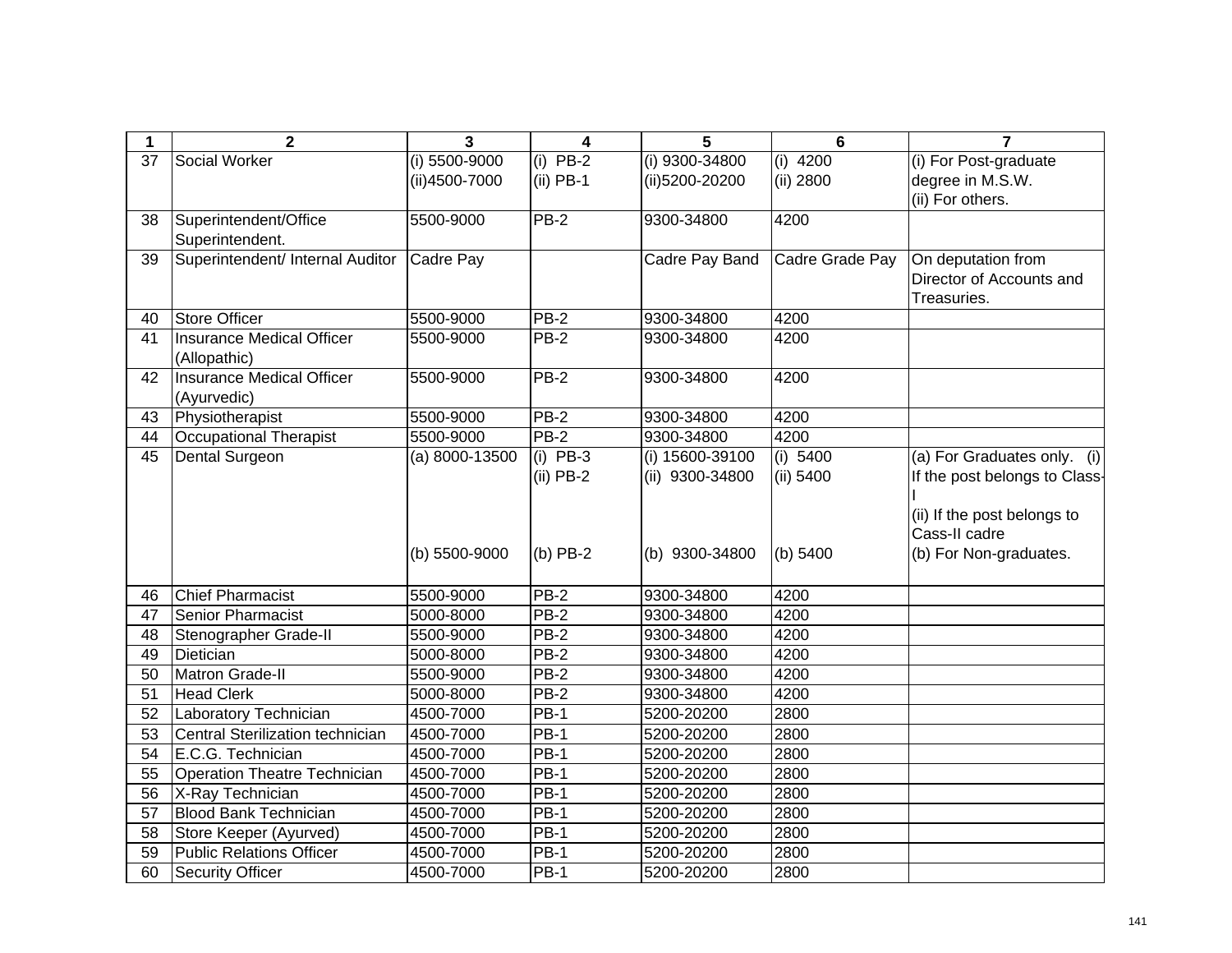| $\mathbf 1$ | $\overline{2}$                                               | 3                                 | $\overline{\mathbf{4}}$   | 5                                 | 6                       | $\overline{7}$                                                    |
|-------------|--------------------------------------------------------------|-----------------------------------|---------------------------|-----------------------------------|-------------------------|-------------------------------------------------------------------|
| 61          | <b>Electrical Supervisor</b>                                 | 4500-7000                         | $PB-1$                    | 5200-20200                        | 2800                    |                                                                   |
| 62          | Dental Hygienist                                             | 4500-7000                         | <b>PB-1</b>               | 5200-20200                        | 2800                    |                                                                   |
| 63          | <b>Head Nurse</b>                                            | 5000-8000                         | $\overline{PB}$ -2        | 9300-34800                        | 4200                    |                                                                   |
| 64          | <b>Statistical Assistant</b>                                 | Cadre Pay                         |                           | Cadre Pay Band                    | Cadre Grade Pay         | On deputation from<br>Directorate of Economics<br>And Statistics. |
| 65          | Electrician/Electric Mechanic                                | 4500-7000                         | $PB-1$                    | 5200-20200                        | 2800                    |                                                                   |
| 66          | Refrigerator Mechanic                                        | 4500-7000                         | $PB-1$                    | 5200-20200                        | 2800                    |                                                                   |
| 67          | Linen Keeper                                                 | 4000-6000                         | $PB-1$                    | 5200-20200                        | 2400                    |                                                                   |
| 68          | <b>Staff Nurse</b>                                           | 4500-7000                         | $PB-1$                    | 5200-20200                        | 2800                    |                                                                   |
| 69          | <b>Health Visitor</b>                                        | 4000-6000                         | $PB-1$                    | 5200-20200                        | 2400                    |                                                                   |
| 70          | Massagist                                                    | 4000-6000                         | $PB-1$                    | 5200-20200                        | 2400                    |                                                                   |
| 71          | Physiotherapist                                              | 4000-6000                         | $\overline{PB}$ -1        | 5200-20200                        | 2400                    |                                                                   |
| 72          | Stenographer Grade-III                                       | 4000-6000                         | $PB-1$                    | 5200-20200                        | 2400                    |                                                                   |
| 73          | <b>Senior Clerk</b>                                          | 4000-6000                         | $PB-1$                    | 5200-20200                        | 2400                    |                                                                   |
| 74          | Junior Pharmacist                                            | (i) 4500-7000<br>(ii) 3050-4590   | $(i)$ PB-1<br>$(ii)$ PB-1 | (i) 5200-20200<br>(ii) 5200-20200 | $(i)$ 2800<br>(ii) 1900 | (i) For qualified persons.<br>(ii) For unqualified persons.       |
| 75          | Compounder (Ayurved)                                         | $(i)$ 4000-6000<br>(ii) 3050-4590 | $(i)$ PB-1<br>$(ii)$ PB-1 | (i) 5200-20200<br>(ii) 5200-20200 | $(i)$ 2800<br>(ii) 1900 | (i) For qualified persons.<br>(ii) For unqualified persons.       |
| 76          | Laboratory Assistant                                         | 3050-4590                         | $PB-1$                    | 5200-20200                        | 1900                    |                                                                   |
| 77          | X-Ray Assistant                                              | 3050-4590                         | $PB-1$                    | 5200-20200                        | 1900                    |                                                                   |
| 78          | <b>Blood Bank Assistant</b>                                  | 3050-4590                         | <b>PB-1</b>               | 5200-20200                        | 1900                    |                                                                   |
| 79          | <b>Central Sterilization Assistant</b>                       | 3050-4590                         | $PB-1$                    | 5200-20200                        | 1900                    |                                                                   |
| 80          | <b>Operation Theatre Assistant/</b><br>Labour Room Assistant | 3050-4590                         | <b>PB-1</b>               | 5200-20200                        | 1900                    |                                                                   |
| 81          | Wireman                                                      | 3050-4590                         | $PB-1$                    | 5200-20200                        | 1900                    |                                                                   |
| 82          | Junior Clerk                                                 | 3050-4590                         | $PB-1$                    | 5200-20200                        | 1900                    |                                                                   |
| 83          | <b>Typist</b>                                                | 3050-4590                         | $PB-1$                    | 5200-20200                        | 1900                    |                                                                   |
| 84          | <b>Auxiliary Nurse Midwife</b>                               | 3050-4590                         | $PB-1$                    | 5200-20200                        | 1900                    |                                                                   |
| 85          | Sanitation Inspector                                         | 3050-4590                         | $PB-1$                    | 5200-20200                        | 1900                    |                                                                   |
| 86          | Assistant Massagist                                          | 3050-4590                         | $PB-1$                    | 5200-20200                        | 1900                    |                                                                   |
| 87          | <b>Driver</b>                                                | 3050-4590                         | $PB-1$                    | 5200-20200                        | 1900                    |                                                                   |
| 88          | Carpenter                                                    | 3050-4590                         | <b>PB-1</b>               | 5200-20200                        | 1900                    |                                                                   |
| 89          | Tailor                                                       | 3050-4590                         | $PB-1$                    | 5200-20200                        | 1900                    |                                                                   |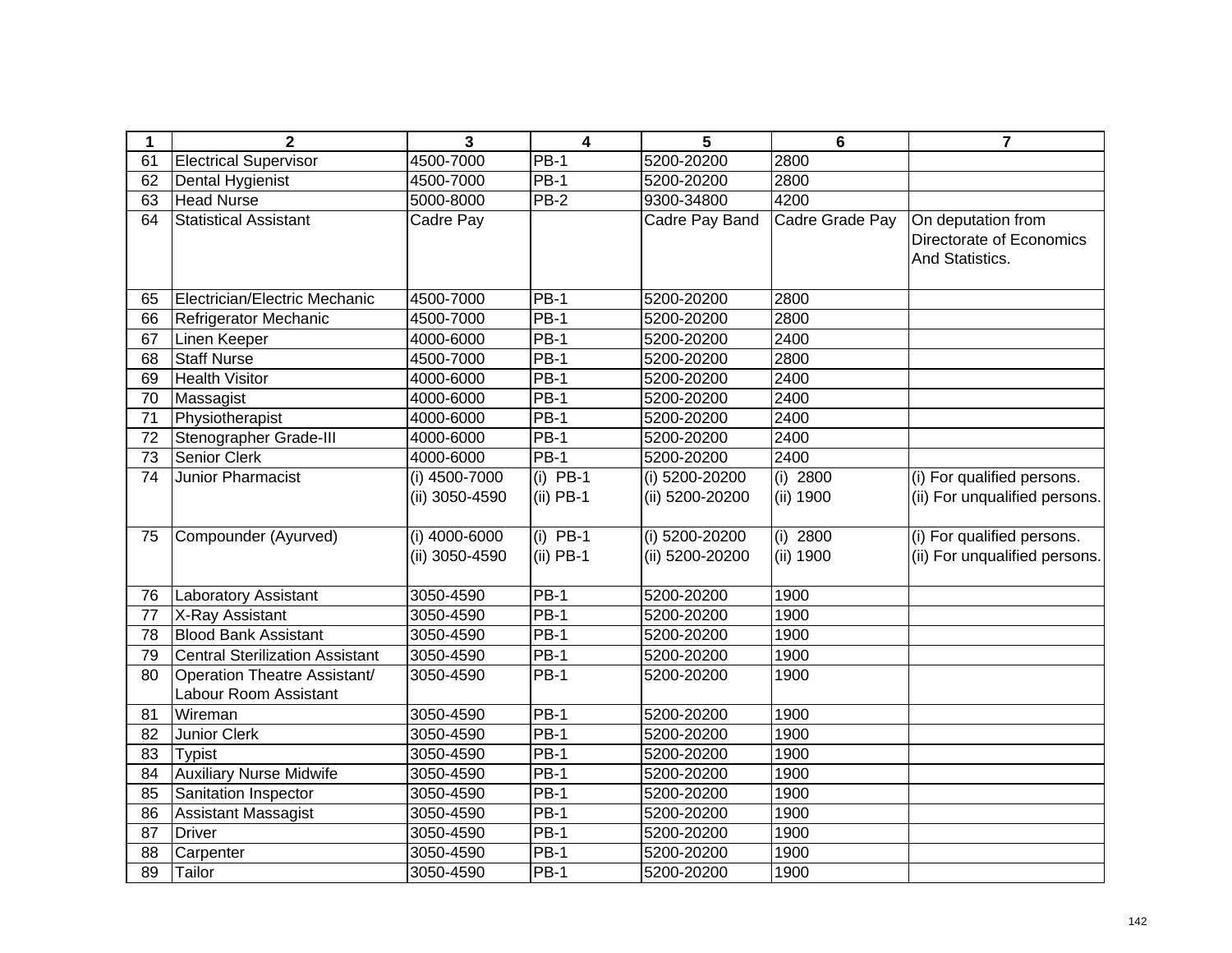| $\mathbf 1$ | $\mathbf{2}$                                                                                                                                                                                                                        | 3         | $\overline{\mathbf{4}}$ | 5          | $6\phantom{1}$ | $\overline{7}$ |
|-------------|-------------------------------------------------------------------------------------------------------------------------------------------------------------------------------------------------------------------------------------|-----------|-------------------------|------------|----------------|----------------|
| 90          | Junior Wireman                                                                                                                                                                                                                      | 3050-4590 | <b>PB-1</b>             | 5200-20200 | 1900           |                |
| 91          | Plumber-cum-Mechanic                                                                                                                                                                                                                | 3050-4590 | $PB-1$                  | 5200-20200 | 1900           |                |
| 92          | Dresser (Allopathic)                                                                                                                                                                                                                | 2650-4000 | 1S                      | 4440-7440  | 1650           |                |
| 93          | Dresser (Ayurvedic)                                                                                                                                                                                                                 | 2650-4000 | $\overline{1S}$         | 4440-7440  | 1650           |                |
| 94          | Havaldar                                                                                                                                                                                                                            | 2650-4000 | $\overline{1S}$         | 4440-7440  | 1650           |                |
| 95          | Head Mali                                                                                                                                                                                                                           | 2650-4000 | $\overline{1S}$         | 4440-7440  | 1650           |                |
| 96          | Cookmate                                                                                                                                                                                                                            | 2610-3540 | $\overline{1S}$         | 4440-7440  | 1400           |                |
| 97          | Kitchen Attendant/Bearer                                                                                                                                                                                                            | 2550-3200 | $\overline{1S}$         | 4440-7440  | 1300           |                |
| 98          | <b>Naik</b>                                                                                                                                                                                                                         | 2610-3540 | $\overline{1S}$         | 4440-7440  | 1400           |                |
| 99          | Daftary                                                                                                                                                                                                                             | 2610-3540 | $\overline{1S}$         | 4440-7440  | 1400           |                |
| 100         | Barber/Nai                                                                                                                                                                                                                          | 2610-3540 | $\overline{1S}$         | 4440-7440  | 1400           |                |
| 101         | Mali                                                                                                                                                                                                                                | 2610-3540 | $\overline{1S}$         | 4440-7440  | 1400           |                |
| 102         | Mukadam/Jamadar                                                                                                                                                                                                                     | 2610-3540 | $\overline{1S}$         | 4440-7440  | 1400           |                |
| 103         | Theatre Assistant                                                                                                                                                                                                                   | 2550-3200 | $\overline{1S}$         | 4440-7440  | 1300           |                |
| 104         | Packer-cum-Coolie                                                                                                                                                                                                                   | 2550-3200 | $\overline{1S}$         | 4440-7440  | 1300           |                |
| 105         | Safai Kamdar/Sweeper                                                                                                                                                                                                                | 2550-3200 | $\overline{1S}$         | 4440-7440  | 1300           |                |
| 106         | Chowkidar/Watchman                                                                                                                                                                                                                  | 2550-3200 | $\overline{1S}$         | 4440-7440  | 1300           |                |
| 107         | Cleaner-cum-Mechanic                                                                                                                                                                                                                | 2550-3200 | $\overline{1S}$         | 4440-7440  | 1300           |                |
| 108         | <b>Garden Coolie</b>                                                                                                                                                                                                                | 2550-3200 | $\overline{1S}$         | 4440-7440  | 1300           |                |
| 109         | Peon                                                                                                                                                                                                                                | 2550-3200 | $\overline{1S}$         | 4440-7440  | 1300           |                |
| 110         | <b>Electrical Helper</b>                                                                                                                                                                                                            | 2550-3200 | $\overline{1S}$         | 4440-7440  | 1300           |                |
| 111         | Ward Servant/Ayah/Dispensary<br>Servant/Kitchen Servant/Female<br>Servant/Laboratory Servant/X-<br>Ray Servant/Theatre<br>Servant/Garden coolie/Stretcher<br>bearer/Cleaner-cum-Stretcher<br>Bearer/and other Class-IV<br>servants. | 2550-3200 | $\overline{1S}$         | 4440-7440  | 1300           |                |
|             | DIRECTOR OF INDIAN SYSTEM OF MEDICINE AND HOMEOPATHY                                                                                                                                                                                |           |                         |            |                |                |
|             |                                                                                                                                                                                                                                     |           |                         |            |                |                |
|             | <b>Gazetted:</b>                                                                                                                                                                                                                    |           |                         |            |                |                |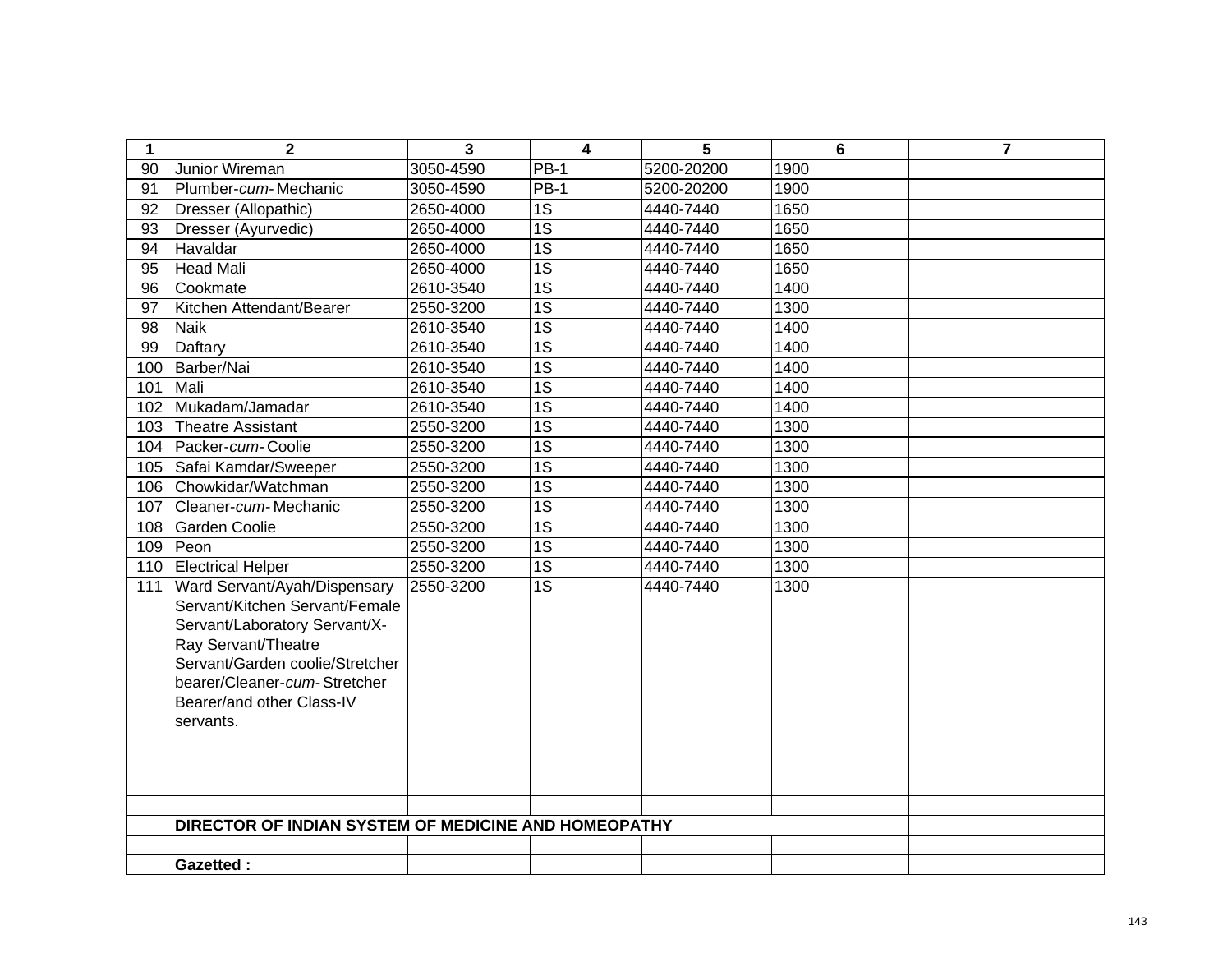|                | $\overline{2}$                          | 3                                                                                                                                                  | 4      | 5                | 6    | 7                                                                                                                                                                                                                    |
|----------------|-----------------------------------------|----------------------------------------------------------------------------------------------------------------------------------------------------|--------|------------------|------|----------------------------------------------------------------------------------------------------------------------------------------------------------------------------------------------------------------------|
|                |                                         |                                                                                                                                                    |        |                  |      |                                                                                                                                                                                                                      |
|                | <b>Director</b>                         | 14300-18300                                                                                                                                        | $PB-4$ | 37400-67000      | 8700 | Will draw the pay in his<br>teaching scale of pay if<br>drawn from the teaching<br>cadre.                                                                                                                            |
| $\overline{2}$ | Deputy Director                         | 12000-16500                                                                                                                                        | PB-3   | 15600-39100      | 7600 |                                                                                                                                                                                                                      |
| 3              | Principal Ayurved/Homeopathy<br>College | (i) 12000-18300<br>If 5 years have<br>not been<br>completed in the<br>scale of 12000-<br>18300 or 3700-<br>5700 (pre-<br>revised) as<br>Professor. | $PB-4$ | 15600-39100      | 7600 | (i) If 5 years have not been<br>completed in the scale of<br>Rs. 15600-39100 with<br>grade pay of Rs. 7600 or<br>Rs. 12000-18300 (pre-<br>revised) as Lecturer<br>(Selection Scale).                                 |
|                |                                         | (ii) 16400-20000 PB-4<br>after 5 year's as<br>Principal/Profess<br>or in the scale of<br>12000-18300 or<br>3700-5700 (Pre<br>revised)              |        | (ii) 37400-67000 | 8900 | (ii) Rs.37400-67000 with<br>grade pay of Rs. 8900 after<br>5 year's as<br>Principal/Lecturer<br>(Selection Scale) in the<br>scale of 15600-39100 with<br>grade pay of Rs.7600 or<br>Rs.12000-18300 (Pre<br>revised). |
| 4              | Superintendent,<br>Ayurved Hospital.    | 12000-16500                                                                                                                                        | PB-3   | 15600-39100      | 7600 |                                                                                                                                                                                                                      |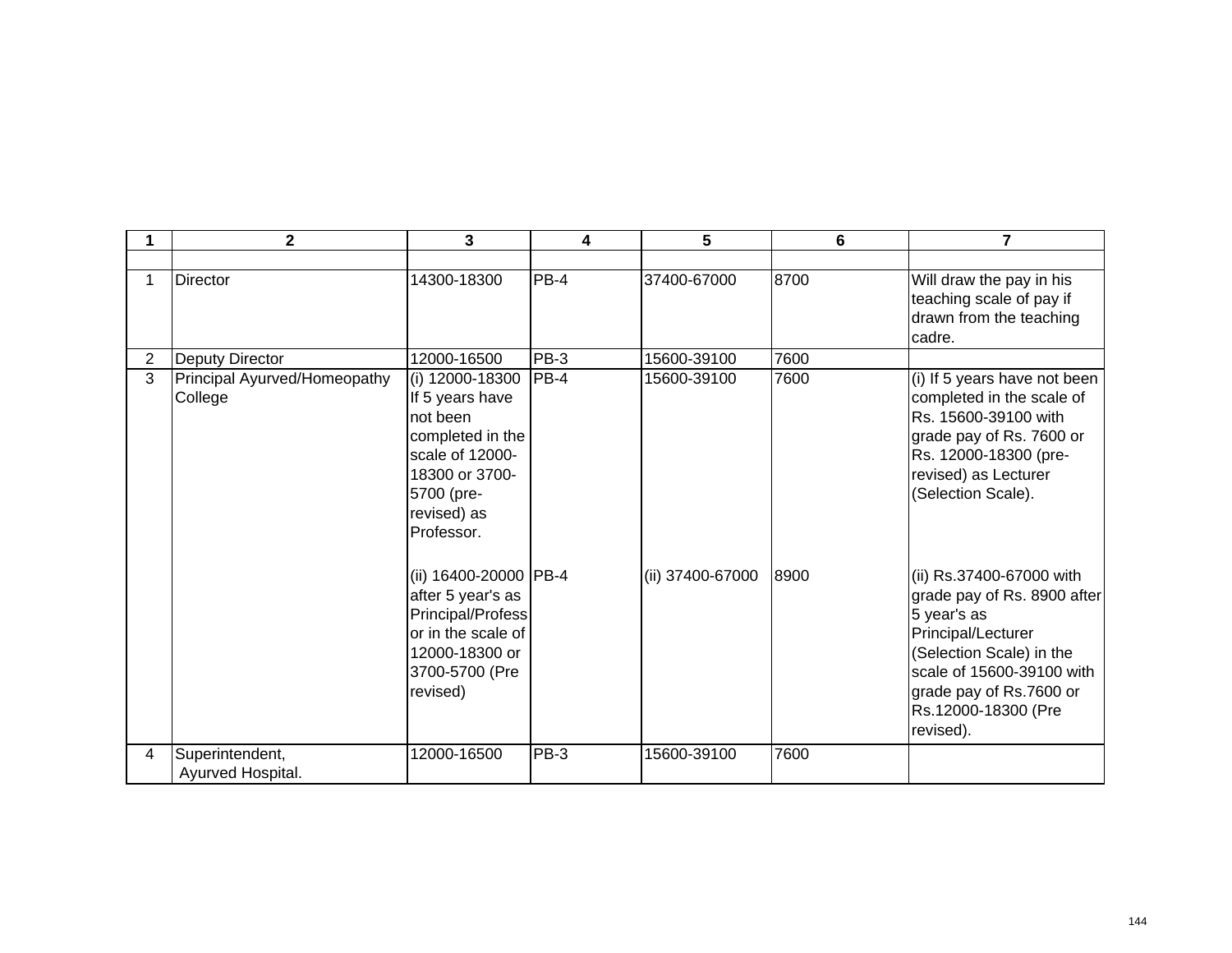| 1              | $\mathbf{2}$                    | 3                                                                                                                                                                  | 4                                         | 5                                                                                 | 6                       | 7                                                                                                                                                                                                      |
|----------------|---------------------------------|--------------------------------------------------------------------------------------------------------------------------------------------------------------------|-------------------------------------------|-----------------------------------------------------------------------------------|-------------------------|--------------------------------------------------------------------------------------------------------------------------------------------------------------------------------------------------------|
| $\overline{5}$ | Lecturer (Selection Scale)      | 12000-18300<br>After 16 years as<br>Lecturer in the<br>scale of Rs.8000-<br>13500 or in<br>higher scale or<br>after 8 years in<br>the scale of Rs.<br>10000-15200. | PB-3                                      | 15600-39100                                                                       | 7600                    | After 16 years as Lecturer<br>in the scale of Rs. 15600-<br>39100 with grade pay of<br>Rs.5400 or in higher scale<br>or after 8 years in the scale<br>of Rs. 15600-39100 with<br>grade pay of Rs.6600. |
| 6              | <b>District Ayurved Officer</b> | 10000-15200                                                                                                                                                        | PB-3                                      | 15600-39100                                                                       | 6600                    |                                                                                                                                                                                                        |
| $\overline{7}$ | Lecturer (Senior Scale)         | 10000-15200<br>After 8 years as<br>Lecturer in the<br>scale of Rs.<br>2200-4000/<br>8000-13500.                                                                    | PB-3                                      | 15600-39100                                                                       | 6600                    | After 8 years as Lecturer in<br>the scale of Rs. 8000-<br>13500/(i) 15600-39100 (ii)<br>9300-34800 with grade of<br>Rs.5400.                                                                           |
| 8              | Vaidya, Panchkarma              | 10000-15200                                                                                                                                                        | PB-3                                      | 15600-39100                                                                       | 6600                    |                                                                                                                                                                                                        |
| 9              | <b>Assistant Director</b>       | 10000-15200                                                                                                                                                        | <b>PB-3</b>                               | 15600-39100                                                                       | 6600                    |                                                                                                                                                                                                        |
| 10             | <b>Administrative Officer</b>   | $(a) 8000 - 14050$<br>(b) 6500-10500                                                                                                                               | (a) (i) PB-3<br>$(ii)$ PB-2<br>$(b)$ PB-2 | (a)(i) 5600-39100 (a) (i) $\overline{5400}$<br>(ii) 9300-34800<br>(bi) 9300-34800 | (ii) 5400<br>$(b)$ 4200 | (a) (i) For the post in<br><b>Head Office</b><br>(ii) For the post in Head<br>Office and Akhandanand<br>Ayurved College.<br>(b) For rest of Offices.                                                   |
| 11             | Physician                       | 8000-14050                                                                                                                                                         | $(i)$ PB-3<br>$(ii)$ PB-2                 | (i) 15600-39100<br>(ii) 9300-34800                                                | (i) 5400<br>(ii) 5400   | (i) If the post belongs to<br>Class-I<br>(ii) If the post belongs to<br>Cass-II cadre                                                                                                                  |
| 12             | Accounts Officer                | Cadre Pay                                                                                                                                                          |                                           | Cadre Pay Band                                                                    | Cadre Grade Pay         | <b>Gujarat Accounts Service.</b>                                                                                                                                                                       |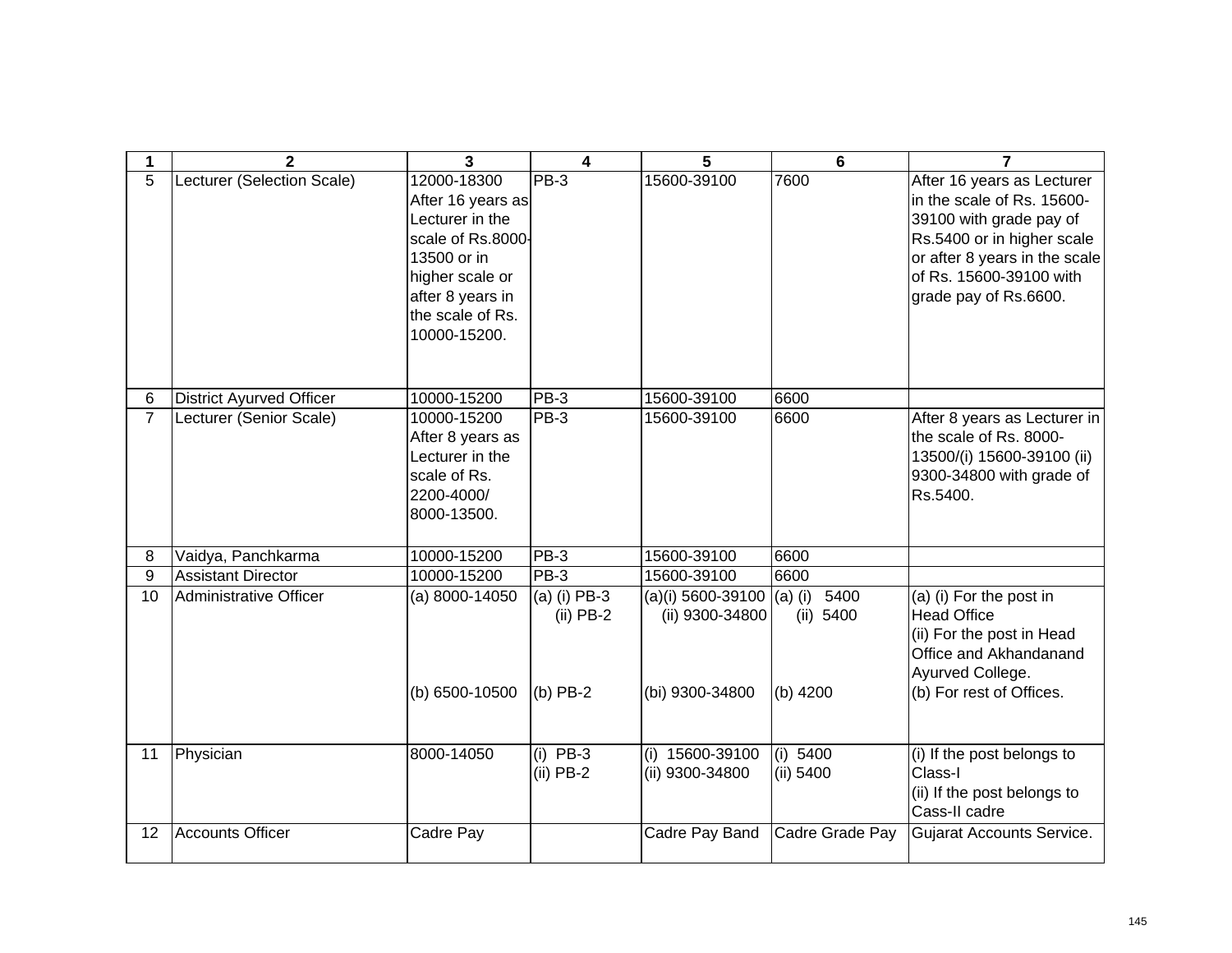| 1  | $\overline{2}$                                                         | $\mathbf{3}$                                                                                      | 4                           | 5                                               | 6                       | $\overline{7}$                                                                                                                                                                                                                                      |
|----|------------------------------------------------------------------------|---------------------------------------------------------------------------------------------------|-----------------------------|-------------------------------------------------|-------------------------|-----------------------------------------------------------------------------------------------------------------------------------------------------------------------------------------------------------------------------------------------------|
| 13 | Medical Officer (Ayurved)                                              | 8000-13500<br>Senior scale of<br>Rs. 10000-<br>15200 for 1/3 of<br>the existing<br>medical posts. | $(i)$ PB-3<br>$(ii)$ PB-2   | (i) 15600-39100<br>(ii) 9300-34800              | (i) 5400<br>(ii) 5400   | (i) If the post belongs to<br>Class-I<br>(ii) If the post belongs to<br>Cass-II cadre<br>For degree holders in<br>ayurved/homeopathy.<br>Senior scale of Rs. 15600-<br>39100 with grade pay of<br>Rs.6600 for 1/3 of the<br>existing medical posts. |
| 14 | Vaidyakiya Adhikari,<br><b>Medicinal Plants Collection</b><br>Centres. | 6500-10500                                                                                        | <b>PB-2</b>                 | 9300-34800                                      | 4200                    |                                                                                                                                                                                                                                                     |
| 15 | Lecturer                                                               | 8000-13500                                                                                        | $(i)$ PB-3<br>$(ii)$ PB-2   | (i) 15600-39100<br>(ii) 9300-34800              | (i) 5400<br>(ii) 5400   | (i) If the post belongs to<br>Class-I<br>(ii) If the post belongs to<br>Cass-II cadre                                                                                                                                                               |
| 16 | Demonstrator                                                           | (a) $8000 - 14050$                                                                                | (a) (i) PB-3<br>$(ii)$ PB-2 | (a)(i) 5600-39100 $ (a)$ (i)<br>(ii) 9300-34800 | 5400<br>(ii) 5400       | (a) For medical graduates.                                                                                                                                                                                                                          |
|    |                                                                        | (b) 6500-10500                                                                                    | $(b)$ PB-2                  | (bi) 9300-34800                                 | $(b)$ 4200              | (b) For others.                                                                                                                                                                                                                                     |
| 17 | Pharmacist                                                             | 6500-10500                                                                                        | $PB-2$                      | 9300-34800                                      | 4200                    |                                                                                                                                                                                                                                                     |
| 18 | Deputy Manager                                                         | 6500-10500                                                                                        | PB-2                        | 9300-34800                                      | 4200                    |                                                                                                                                                                                                                                                     |
| 19 | <b>Scientific Officer</b>                                              | 6500-10500                                                                                        | $PB-2$                      | 9300-34800                                      | 4200                    |                                                                                                                                                                                                                                                     |
| 20 | <b>Pharmaceutical Chemist</b>                                          | 6500-10500                                                                                        | $PB-2$                      | 9300-34800                                      | 4200                    |                                                                                                                                                                                                                                                     |
| 21 | <b>Resident Medical Officer</b>                                        | 8000-14050                                                                                        | $(i)$ PB-3<br>$(ii)$ PB-2   | (i) 15600-39100<br>(ii) 9300-34800              | (i) $5400$<br>(ii) 5400 | (i) If the post belongs to<br>Class-I<br>(ii) If the post belongs to<br>Cass-II cadre                                                                                                                                                               |
| 22 | <b>Research Fellow</b>                                                 | 6500-10500                                                                                        | PB-2                        | 9300-34800                                      | 4200                    |                                                                                                                                                                                                                                                     |
| 23 | Botanist                                                               | 6500-10500                                                                                        | $PB-2$                      | 9300-34800                                      | 4200                    |                                                                                                                                                                                                                                                     |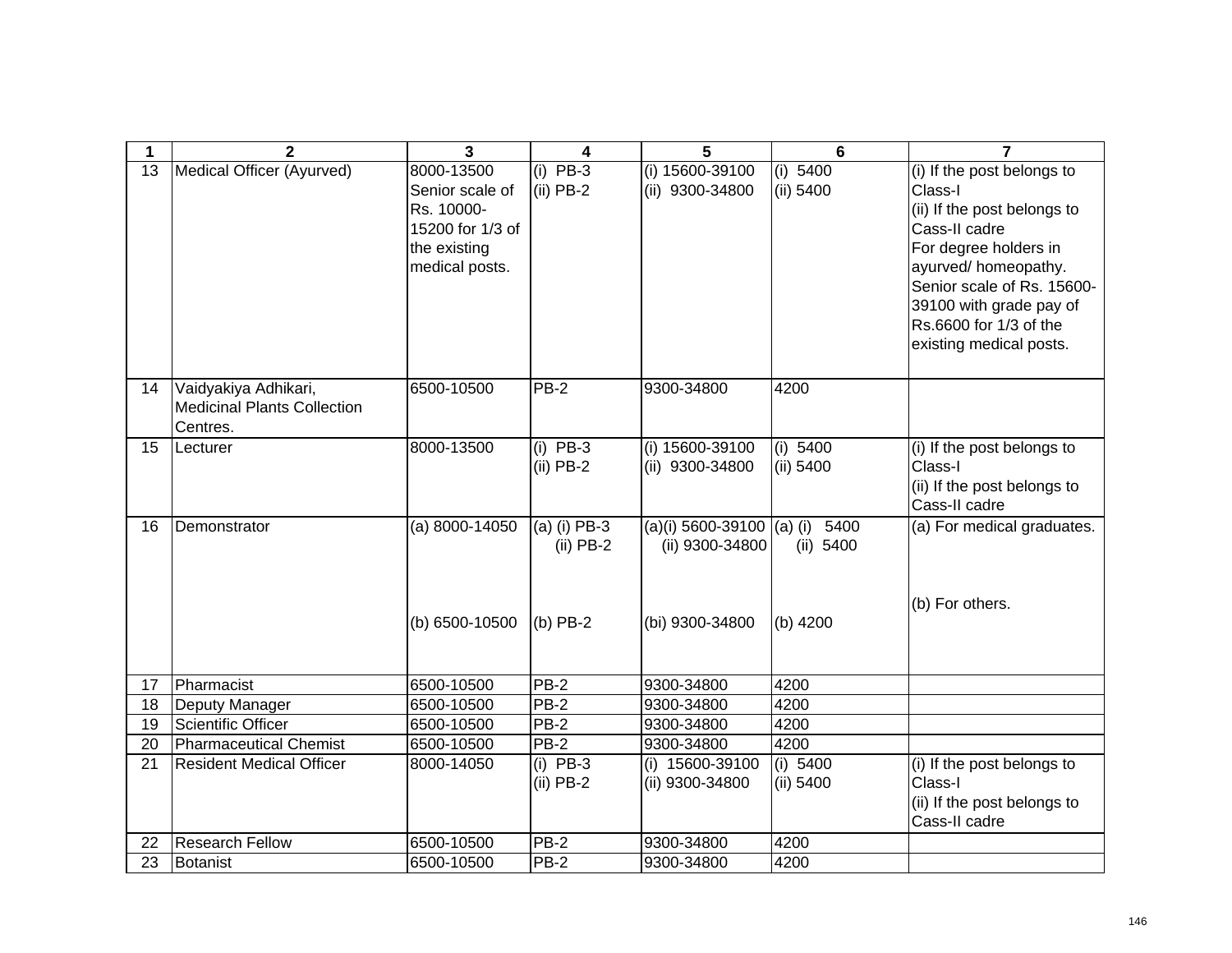| 1               | $\mathbf{2}$                              | 3              | $\overline{\mathbf{4}}$ | 5               | $6\phantom{1}$  | $\overline{7}$                                                                                                            |
|-----------------|-------------------------------------------|----------------|-------------------------|-----------------|-----------------|---------------------------------------------------------------------------------------------------------------------------|
| $\overline{24}$ | Lecture in Medicine                       | 6500-10500     | $PB-2$                  | 9300-34800      | 4200            |                                                                                                                           |
| 25              | <b>State Liaison Officer</b>              | 6500-10500     | <b>PB-2</b>             | 9300-34800      | 4200            |                                                                                                                           |
|                 |                                           |                |                         |                 |                 |                                                                                                                           |
|                 | Non-Gazetted:                             |                |                         |                 |                 |                                                                                                                           |
| 26              | Librarian                                 | 4500-7000      | <b>PB-1</b>             | 5200-20200      | 2800            | The incumbents of the<br>posts must be Graduates<br>in any faculty and also<br>must possess degree in<br>Library Science. |
| 27              | Office Superintendent/<br>Senior Auditor. | 5500-9000      | $PB-2$                  | 9300-34800      | 4200            |                                                                                                                           |
| 28              | Medical Officer (Homeopathy)              | 5500-9000      | $PB-2$                  | 9300-34800      | 4200            |                                                                                                                           |
| 29              | <b>Assistant Pharmacist</b>               | (i) 5500-9000  | $(i)$ PB-2              | (i) 9300-34800  | $(i)$ 4200      |                                                                                                                           |
|                 |                                           | (ii) 4500-7000 | $(ii)$ PB-1             | (ii) 5200-20200 | (ii) 2800       |                                                                                                                           |
| 30              | Store-keeper (B. Pharm)                   | 4500-7000      | $PB-1$                  | 5200-20200      | 2800            |                                                                                                                           |
| 31              | Pharmacy Garden Officer                   | 5500-9000      | PB-2                    | 9300-34800      | 4200            |                                                                                                                           |
| 32              | <b>Bone-Setter</b>                        | 5500-9000      | $PB-2$                  | 9300-34800      | 4200            |                                                                                                                           |
| 33              | Physiotherapist                           | 5500-9000      | <b>PB-2</b>             | 9300-34800      | 4200            |                                                                                                                           |
| 34              | <b>Personal Assistant</b>                 | 5500-9000      | <b>PB-2</b>             | 9300-34800      | 4200            |                                                                                                                           |
| 35              | <b>Matron Grade-II</b>                    | 5500-9000      | <b>PB-2</b>             | 9300-34800      | 4200            |                                                                                                                           |
| 36              | Sister-tutor                              | 5500-9000      | PB-2                    | 9300-34800      | 4200            |                                                                                                                           |
| 37              | <b>Head Clerk</b>                         | 5000-8000      | $PB-2$                  | 9300-34800      | 4200            |                                                                                                                           |
| 38              | Agriculture Assistant                     | 4500-7000      | <b>PB-1</b>             | 5200-20200      | 2800            |                                                                                                                           |
| 39              | Plant-Collector                           | 4500-7000      | $PB-1$                  | 5200-20200      | 2800            |                                                                                                                           |
| 40              | Laboratory Technician                     | 4500-7000      | <b>PB-1</b>             | 5200-20200      | 2800            |                                                                                                                           |
| 41              | Scientific Assistant                      | 4500-7000      | $PB-1$                  | 5200-20200      | 2800            |                                                                                                                           |
| 42              | X-Ray Technician                          | 4500-7000      | $PB-1$                  | 5200-20200      | 2800            |                                                                                                                           |
| 43              | Laboratory Technician-cum-<br>Curator     | 4500-7000      | <b>PB-1</b>             | 5200-20200      | 2800            |                                                                                                                           |
| 44              | Assistant (B. Pharm)                      | 4500-7000      | <b>PB-1</b>             | 5200-20200      | 2800            |                                                                                                                           |
| 45              | Demonstrator (B.Pharm)                    | 4500-7000      | <b>PB-1</b>             | 5200-20200      | 2800            |                                                                                                                           |
| 46              | <b>Head Nurse</b>                         | 5000-8000      | <b>PB-2</b>             | 9300-34800      | 4200            |                                                                                                                           |
| 47              | <b>Statistical Assistant</b>              | Cadre Pay      |                         | Cadre Pay Band  | Cadre Grade Pay | On deputation from<br>Directorate of Economics<br>and Statistic.                                                          |
| 48              | Technician                                | 4500-7000      | $PB-1$                  | 5200-20200      | 2800            |                                                                                                                           |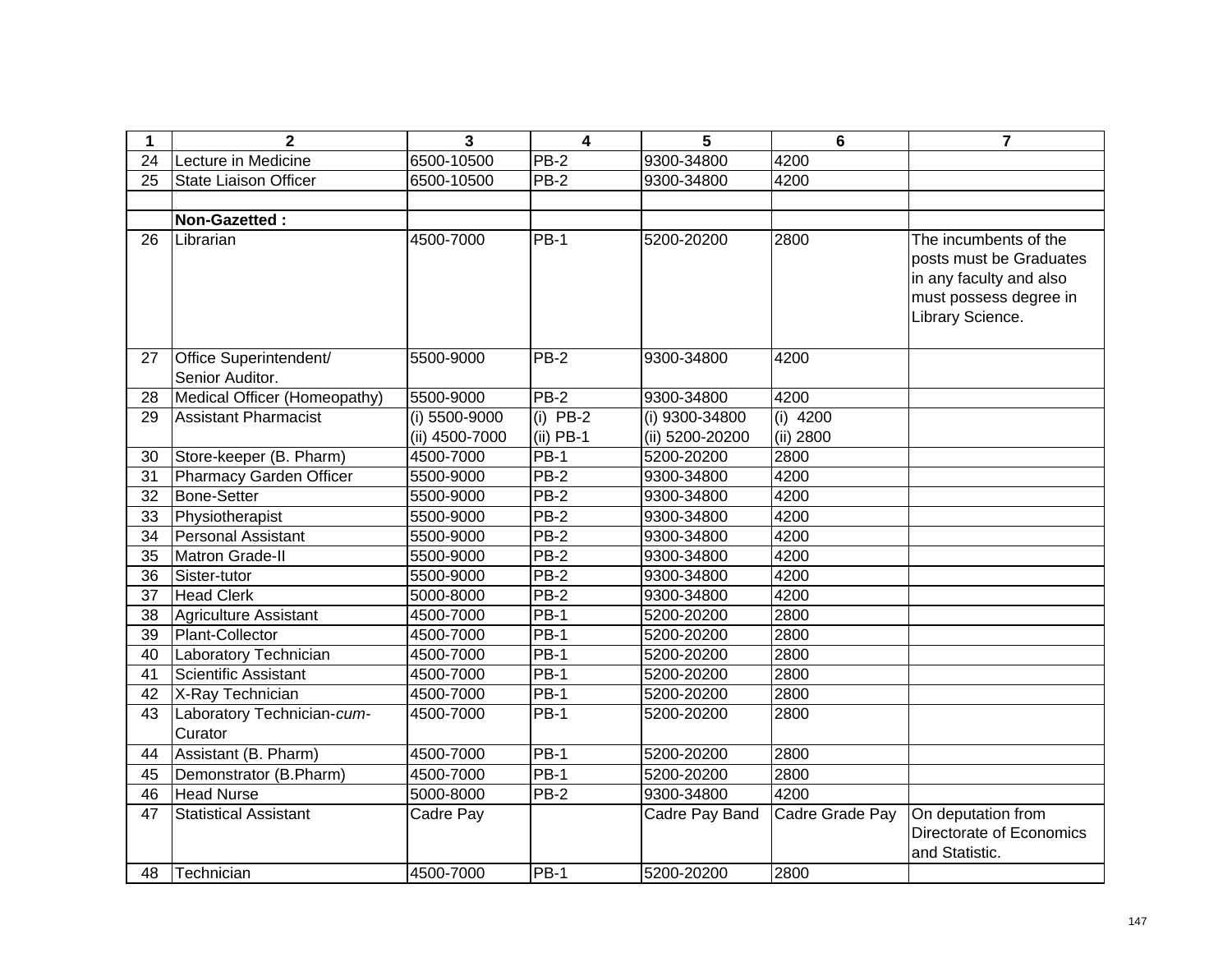| 1               | $\mathbf{2}$                                | 3              | $\overline{\mathbf{4}}$ | 5               | 6          | $\overline{7}$         |
|-----------------|---------------------------------------------|----------------|-------------------------|-----------------|------------|------------------------|
| 49              | Record Technician                           | 4000-6000      | <b>PB-1</b>             | 5200-20200      | 2400       |                        |
| 50              | <b>Staff Nurse</b>                          | (i) 4500-7000  | $(i)$ PB-1              | (i) 5200-20200  | (i) 2800   | (i) Qualified.         |
|                 |                                             | (ii) 3050-4590 | $(ii)$ PB-1             | (ii) 5200-20200 | (ii) 1900  | (ii) Unqualified (ANM) |
| 51              | Electrician                                 | 4000-6000      | <b>PB-1</b>             | 5200-20200      | 2400       |                        |
| 52              | Senior Clerk/                               | 4000-6000      | $PB-1$                  | 5200-20200      | 2400       |                        |
|                 | Senior Clerk-cum-Accountant/                |                |                         |                 |            |                        |
|                 | Accountant/                                 |                |                         |                 |            |                        |
|                 | Assistant Accountant /                      |                |                         |                 |            |                        |
|                 | Junior Auditors Store-keeper                |                |                         |                 |            |                        |
|                 | (Administrative)                            |                |                         |                 |            |                        |
|                 |                                             |                |                         |                 |            |                        |
| 53              | Compounder                                  | (i) 4000-6000  | $(i)$ PB-1              | (i) 5200-20200  | $(i)$ 2400 | (i) Qualified.         |
|                 |                                             | (ii) 3050-4590 | $(ii)$ PB-1             | (ii) 5200-20200 | (ii) 1900  | (ii) Unqualified       |
| 54              | Homeopathy Compounder                       | 4000-6000      | $PB-1$                  | 5200-20200      | 2400       |                        |
| 55              | Vanpal                                      | 4000-6000      | $PB-1$                  | 5200-20200      | 2400       |                        |
| 56              | <b>Museum Keeper</b>                        | 3050-4590      | $PB-1$                  | 5200-20200      | 1900       |                        |
| $\overline{57}$ | <b>Laboratory Assistant</b>                 | 3050-4590      | $PB-1$                  | 5200-20200      | 1900       |                        |
| 58              | <b>Assistant Technician</b>                 | 3050-4590      | $PB-1$                  | 5200-20200      | 1900       |                        |
| 59              | <b>Technical Assistant</b>                  | 3050-4590      | <b>PB-1</b>             | 5200-20200      | 1900       |                        |
| 60              | Clerk/                                      | 3050-4590      | <b>PB-1</b>             | 5200-20200      | 1900       |                        |
|                 | Clerk-cum-Typist/                           |                |                         |                 |            |                        |
|                 | Store Clerk/                                |                |                         |                 |            |                        |
|                 | Case-Writer/                                |                |                         |                 |            |                        |
|                 | Case Writer-cum-Clerk.                      |                |                         |                 |            |                        |
| 61              | <b>Typist</b>                               | 3050-4590      | <b>PB-1</b>             | 5200-20200      | 1900       |                        |
| 62              | <b>Driver</b>                               | 3050-4590      | <b>PB-1</b>             | 5200-20200      | 1900       |                        |
| 63              | <b>Assistant Technician</b>                 | 3050-4590      | <b>PB-1</b>             | 5200-20200      | 1900       |                        |
| 64              | <b>Dresser</b>                              | 2650-4000      | 1S                      | 4440-7440       | 1650       |                        |
| 65              | Case writer (non-qualified) Govt. 2650-4000 |                | $\overline{1S}$         | 4440-7440       | 1650       |                        |
|                 | Hospital, Baroda.                           |                |                         |                 |            |                        |
| 66              | <b>Naik</b>                                 | 2610-3540      | $\overline{1S}$         | 4440-7440       | 1400       |                        |
| 67              | Cook mate                                   | 2610-3540      | $\overline{1S}$         | 4440-7440       | 1400       |                        |
| 68              | Gardener                                    | 2610-3540      | $\overline{1S}$         | 4440-7440       | 1400       |                        |
| 69              | Packer                                      | 2610-3540      | $\overline{1S}$         | 4440-7440       | 1400       |                        |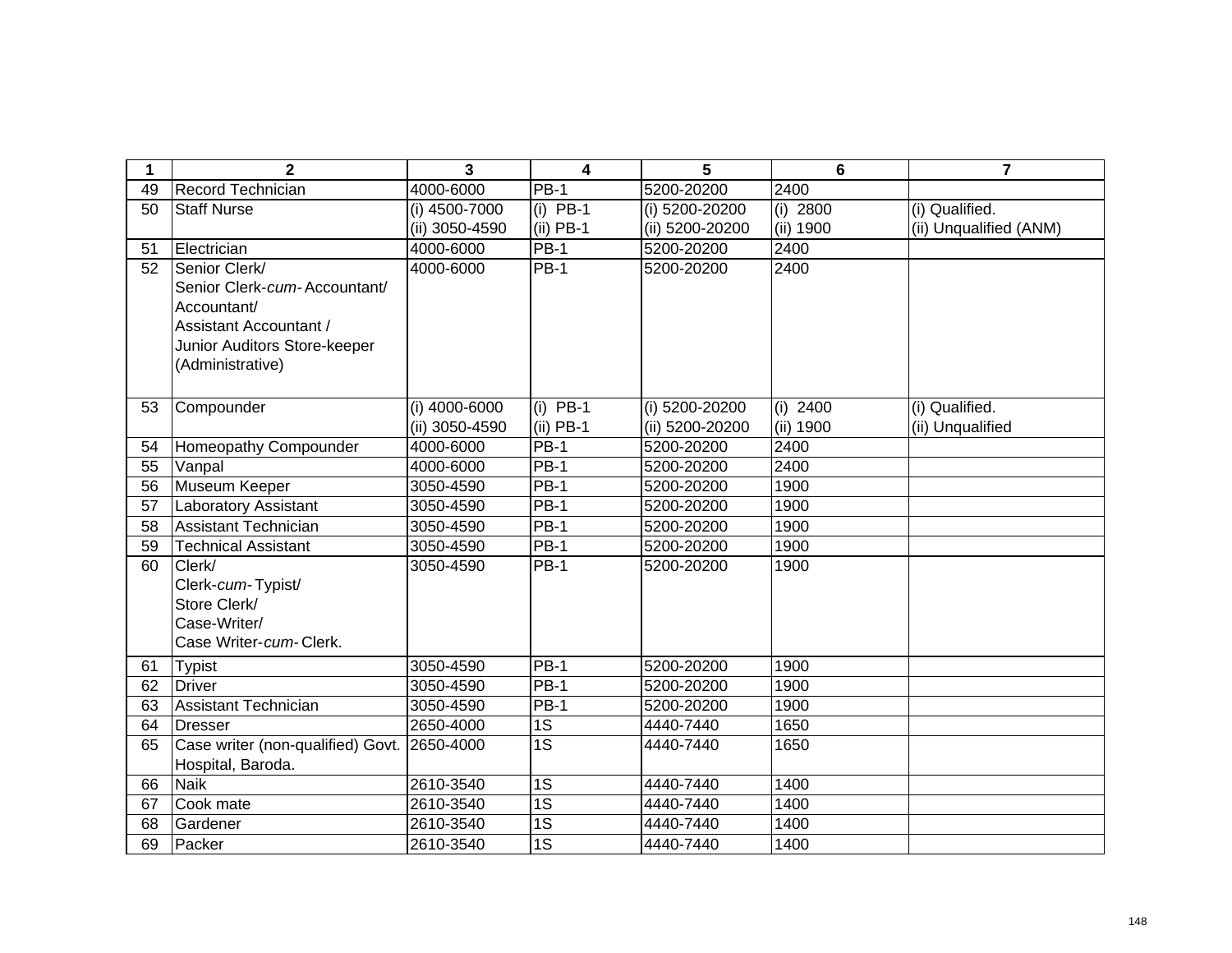| $\mathbf 1$     | $\overline{2}$                                    | $\overline{3}$    | $\overline{\mathbf{4}}$ | 5           | $6\phantom{1}6$ | $\overline{7}$ |
|-----------------|---------------------------------------------------|-------------------|-------------------------|-------------|-----------------|----------------|
| $\overline{70}$ | Peon/Class-IV                                     | 2550-3200         | $\overline{1S}$         | 4440-7440   | 1300            |                |
|                 | servant/Chowkidar/Cleaner-cum-                    |                   |                         |             |                 |                |
|                 | Peon                                              |                   |                         |             |                 |                |
| 71              | <b>Ward Servant</b>                               | 2550-3200         | $\overline{1S}$         | 4440-7440   | 1300            |                |
| 72              | Laboratory Attendant                              | 2550-3200         | $\overline{1S}$         | 4440-7440   | 1300            |                |
| 73              | Sweeper                                           | 2550-3200         | $\overline{1S}$         | 4440-7440   | 1300            |                |
| 74              | Farmer                                            | 2550-3200         | $\overline{1S}$         | 4440-7440   | 1300            |                |
| 75              | Panchkarma Servant                                | 2550-3200         | $\overline{1S}$         | 4440-7440   | 1300            |                |
| 76              | <b>Pharmacy Servant</b>                           | 2550-3200         | $\overline{1S}$         | 4440-7440   | 1300            |                |
| 77              | Kitchen Attendant/Bearer                          | 2550-3200         | 1S                      | 4440-7440   | 1300            |                |
| 78              | Female Attendant/Attendant                        | 2550-3200         | 1S                      | 4440-7440   | 1300            |                |
| 79              | <b>Skilled Servant</b>                            | 2550-3200         | $\overline{1S}$         | 4440-7440   | 1300            |                |
|                 |                                                   |                   |                         |             |                 |                |
|                 | DIRECTOR OF FOOD AND DRUGS CONTROL ADMINISTRATION |                   |                         |             |                 |                |
|                 |                                                   |                   |                         |             |                 |                |
|                 | <b>Gazetted:</b>                                  |                   |                         |             |                 |                |
|                 |                                                   |                   |                         |             |                 |                |
| 1               | <b>Director</b>                                   | 14300-18300       | PB-4                    | 37400-67000 | 8700            |                |
| $\overline{2}$  | Joint Director (Drugs)/                           | Joint 12000-16500 | PB-3                    | 15600-39100 | 7600            |                |
|                 | Joint<br>Director (Food)/                         |                   |                         |             |                 |                |
|                 | Director (Testing)                                |                   |                         |             |                 |                |
| 3               | <b>Deputy Director</b>                            | 10000-15200       | PB-3                    | 15600-39100 | 6600            |                |
| 4               | Senior Scientific Officer                         | 10000-15200       | PB-3                    | 15600-39100 | 6600            |                |
|                 | (Pharmaceuticals Chemistry                        |                   |                         |             |                 |                |
|                 | Division)                                         |                   |                         |             |                 |                |
| 5               | Senior Scientific Officer                         | 10000-15200       | PB-3                    | 15600-39100 | 6600            |                |
|                 | (Immunology Division)                             |                   |                         |             |                 |                |
| 6               | Senior Scientific Officer                         | 10000-15200       | PB-3                    | 15600-39100 | 6600            |                |
|                 | (Pharmacognosy Division)                          |                   |                         |             |                 |                |
| $\overline{7}$  | Senior Scientific Officer                         | 10000-15200       | PB-3                    | 15600-39100 | 6600            |                |
|                 | (Pharmacology Division)                           |                   |                         |             |                 |                |
| 8               | Senior Scientific Officer (Food                   | 10000-15200       | PB-3                    | 15600-39100 | 6600            |                |
|                 | Division)                                         |                   |                         |             |                 |                |
| 9               | Officer on Special Duty                           | 10000-15200       | PB-3                    | 15600-39100 | 6600            |                |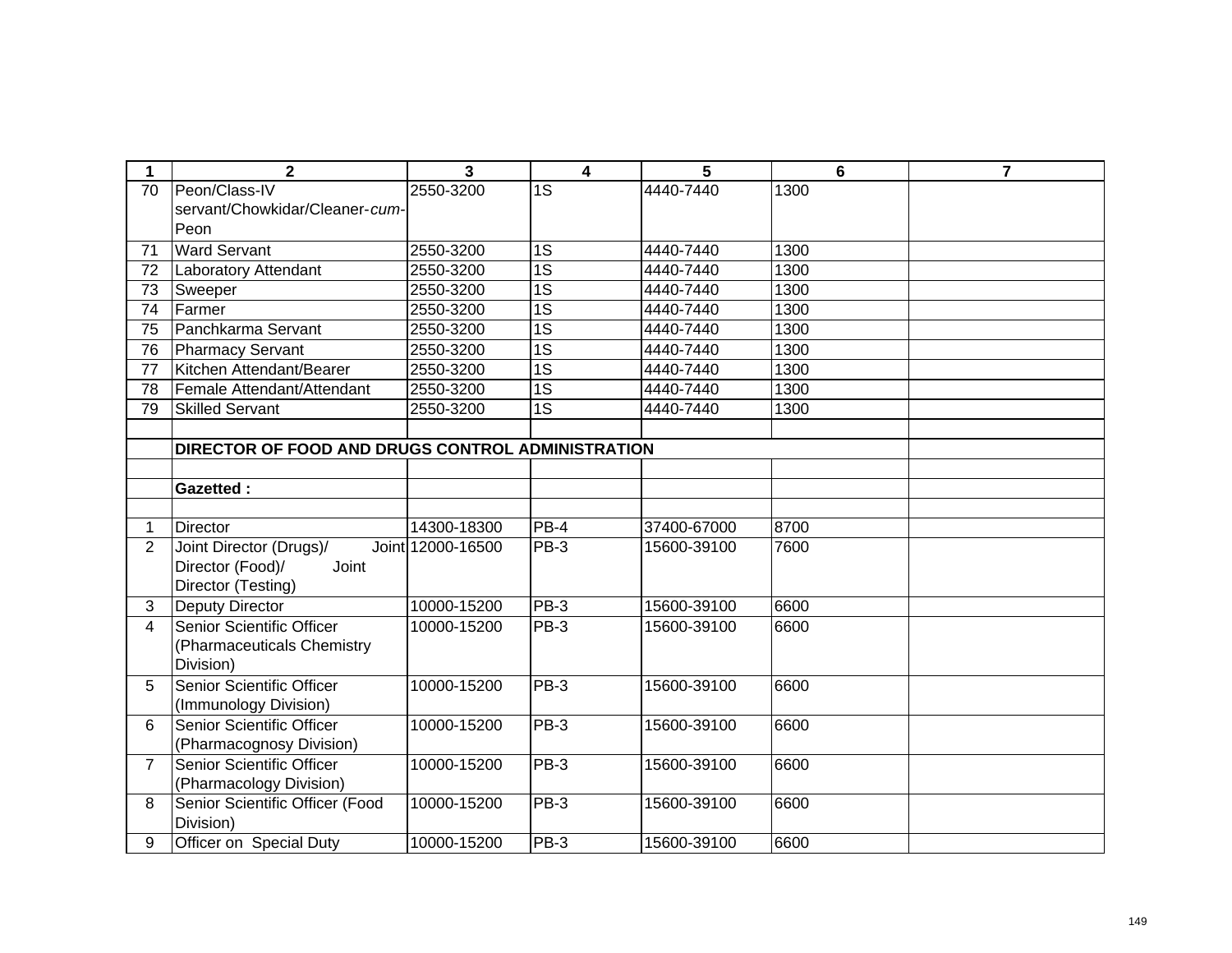| 1  | $\mathbf{2}$                                                         | 3          | 4                                             | 5                                  | 6                       | $\overline{7}$                                                                        |
|----|----------------------------------------------------------------------|------------|-----------------------------------------------|------------------------------------|-------------------------|---------------------------------------------------------------------------------------|
| 10 | <b>Assistant Director</b>                                            | 8000-14050 | $(i)$ PB-3<br>$(ii)$ PB-2                     | (i) 15600-39100<br>(ii) 9300-34800 | (i) 5400<br>(ii) 5400   | (i) If the post belongs to<br>Class-I<br>(ii) If the post belongs to<br>Cass-II cadre |
| 11 | <b>Technical Officer (Ayurved)</b>                                   | 8000-14050 | $(i)$ PB-3<br>$(ii)$ PB-2                     | (i) 15600-39100<br>(ii) 9300-34800 | (i) $5400$<br>(ii) 5400 | (i) If the post belongs to<br>Class-I<br>(ii) If the post belongs to<br>Cass-II cadre |
| 12 | Junior Scientific Officer<br>(Pharmaceuticals-Chemistry<br>Division) | 8000-14050 | $(i)$ PB-3<br>$(ii)$ PB-2                     | (i) 15600-39100<br>(ii) 9300-34800 | (i) 5400<br>(ii) 5400   | (i) If the post belongs to<br>Class-I<br>(ii) If the post belongs to<br>Cass-II cadre |
| 13 | Junior Scientific Officer<br>(Immunology Division)                   | 8000-14050 | $(i)$ PB-3<br>$(ii)$ PB-2                     | (i) 15600-39100<br>(ii) 9300-34800 | (i) $5400$<br>(ii) 5400 | (i) If the post belongs to<br>Class-I<br>(ii) If the post belongs to<br>Cass-II cadre |
| 14 | Junior Scientific Officer<br>(Pharmacognosy Division)                | 8000-14050 | $(i)$ PB-3<br>$(ii)$ PB-2                     | (i) 15600-39100<br>(ii) 9300-34800 | (i) $5400$<br>(ii) 5400 | (i) If the post belongs to<br>Class-I<br>(ii) If the post belongs to<br>Cass-II cadre |
| 15 | Junior Scientific Officer<br>(Pharmacology Division)                 | 8000-14050 | $(i)$ PB-3<br>$(ii)$ PB-2                     | (i) 15600-39100<br>(ii) 9300-34800 | (i) 5400<br>(ii) 5400   | (i) If the post belongs to<br>Class-I<br>(ii) If the post belongs to<br>Cass-II cadre |
| 16 | Junior Scientific Officer + (Food<br>Division)                       | 8000-14050 | $(i)$ PB-3<br>$(ii)$ PB-2                     | (i) 15600-39100<br>(ii) 9300-34800 | (i) $5400$<br>(ii) 5400 | (i) If the post belongs to<br>Class-I<br>(ii) If the post belongs to<br>Cass-II cadre |
| 17 | <b>Public Relation Officer</b>                                       | 8000-14050 | $\overline{(\mathsf{i})}$ PB-3<br>$(ii)$ PB-2 | (i) 15600-39100<br>(ii) 9300-34800 | (i) 5400<br>(ii) 5400   | (i) If the post belongs to<br>Class-I<br>(ii) If the post belongs to<br>Cass-II cadre |
| 18 | Administrative Officer                                               | 8000-14050 | $(i)$ PB-3<br>$(ii)$ PB-2                     | (i) 15600-39100<br>(ii) 9300-34800 | (i) 5400<br>(ii) 5400   | (i) If the post belongs to<br>Class-I<br>(ii) If the post belongs to<br>Cass-II cadre |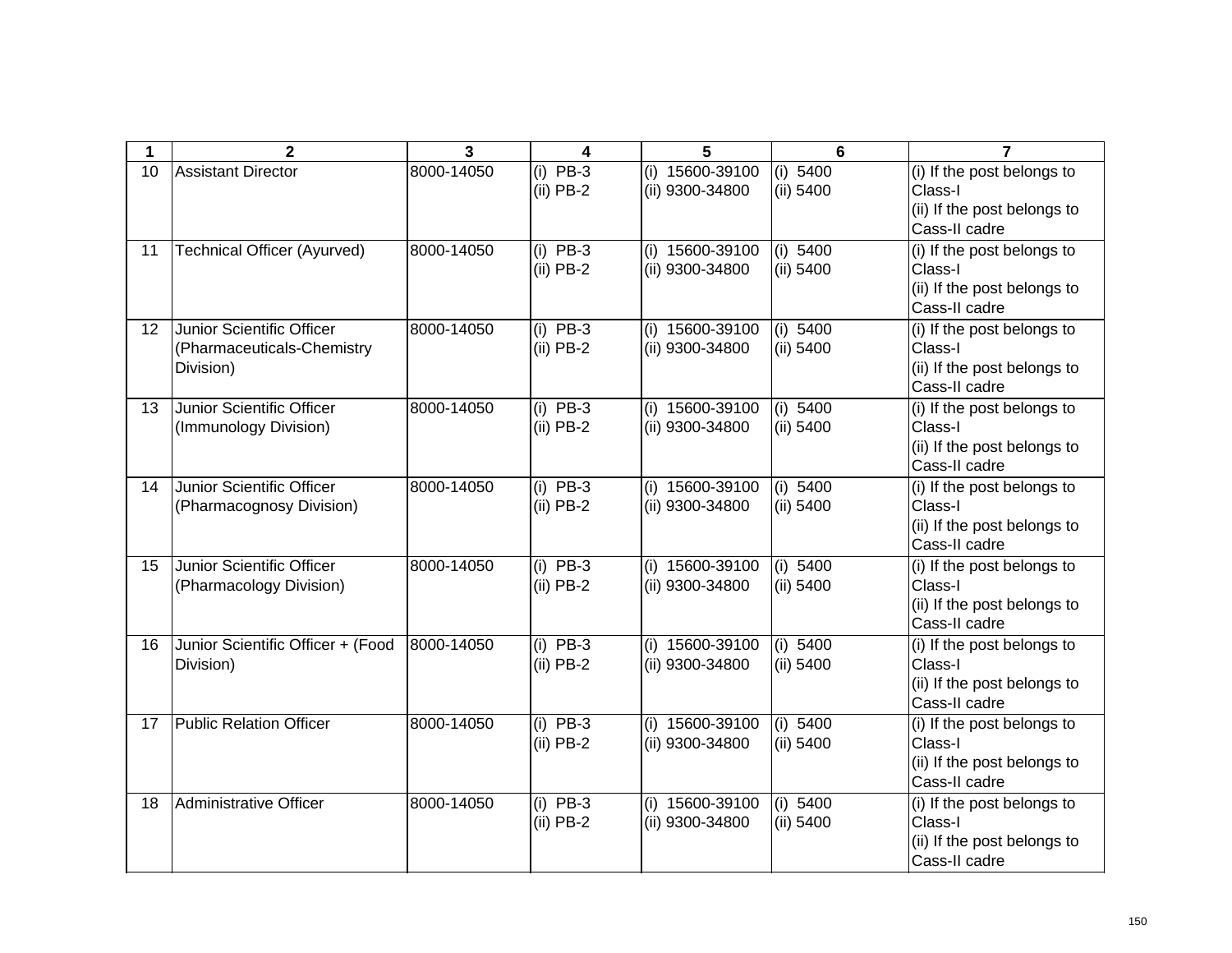| 1  | $\mathbf{2}$                                   | 3          | 4           | 5               | 6               | $\overline{7}$                               |
|----|------------------------------------------------|------------|-------------|-----------------|-----------------|----------------------------------------------|
| 19 | Legal Adviser                                  | 8000-14050 | $(i)$ PB-3  | (i) 15600-39100 | (i) 5400        | (i) If the post belongs to                   |
|    |                                                |            | $(ii)$ PB-2 | (ii) 9300-34800 | (ii) 5400       | Class-I                                      |
|    |                                                |            |             |                 |                 | (ii) If the post belongs to<br>Cass-II cadre |
| 20 | Chief Food Inspector                           | 8000-13500 | $(i)$ PB-3  | (i) 15600-39100 | (i) 5400        | (i) If the post belongs to                   |
|    |                                                |            | $(ii)$ PB-2 | (ii) 9300-34800 | (ii) 5400       | Class-I                                      |
|    |                                                |            |             |                 |                 | (ii) If the post belongs to                  |
|    |                                                |            |             |                 |                 | Cass-II cadre                                |
| 21 | Senior Drugs Inspector                         | 6500-10500 | <b>PB-2</b> | 9300-34800      | 4200            |                                              |
| 22 | <b>Pharmaceutical Chemist</b>                  | 6500-10500 | $PB-2$      | 9300-34800      | 4200            |                                              |
| 23 | Law Officer                                    | 8000-13500 | $(i)$ PB-3  | (i) 15600-39100 | (i) 5400        | (i) If the post belongs to                   |
|    |                                                |            | $(ii)$ PB-2 | (ii) 9300-34800 | (ii) 5400       | Class-I                                      |
|    |                                                |            |             |                 |                 | (ii) If the post belongs to                  |
|    |                                                |            |             |                 |                 | Cass-II cadre                                |
| 24 | <b>Statistical and Planning Officer</b>        | 6500-10500 | PB-2        | 9300-34800      | 4200            |                                              |
| 25 | Establishment Officer/Personal                 | 6500-10500 | $PB-2$      | 9300-34800      | 4200            |                                              |
|    | Assistant/Senior Superintendent                |            |             |                 |                 |                                              |
|    |                                                |            |             |                 |                 |                                              |
|    |                                                |            |             |                 |                 |                                              |
| 26 | <b>Accounts Officer</b>                        | Cadre Pay  |             | Cadre Pay Band  | Cadre Grade Pay | Gujarat Accounts Service.                    |
| 27 | Senior Food Inspector (Higher                  | 6500-10500 | $PB-2$      | 9300-34800      | 4200            |                                              |
|    | Grade)                                         |            |             |                 |                 |                                              |
| 28 | Senior Scientific Assistant                    | 6500-10500 | <b>PB-2</b> | 9300-34800      | 4200            |                                              |
|    | (Pharmaceuticals (Chemistry                    |            |             |                 |                 |                                              |
|    | Division)                                      |            |             |                 |                 |                                              |
| 29 | Senior Scientific Assistant                    | 6500-10500 | PB-2        | 9300-34800      | 4200            |                                              |
|    | (Immunology Division)                          |            |             |                 |                 |                                              |
| 30 | Senior Scientific Assistant                    | 6500-10500 | PB-2        | 9300-34800      | 4200            |                                              |
|    | (Pharmacognosy Division)                       |            |             |                 |                 |                                              |
| 31 | Senior Scientific Assistant                    | 6500-10500 | $PB-2$      | 9300-34800      | 4200            |                                              |
|    | (Pharmacology Division)                        |            |             |                 |                 |                                              |
| 32 | Senior Scientific Assistant (Food<br>Division) | 6500-10500 | PB-2        | 9300-34800      | 4200            |                                              |
| 33 | <b>Chief Chemist</b>                           | 6500-10500 | <b>PB-2</b> | 9300-34800      | 4200            |                                              |
|    |                                                |            |             |                 |                 |                                              |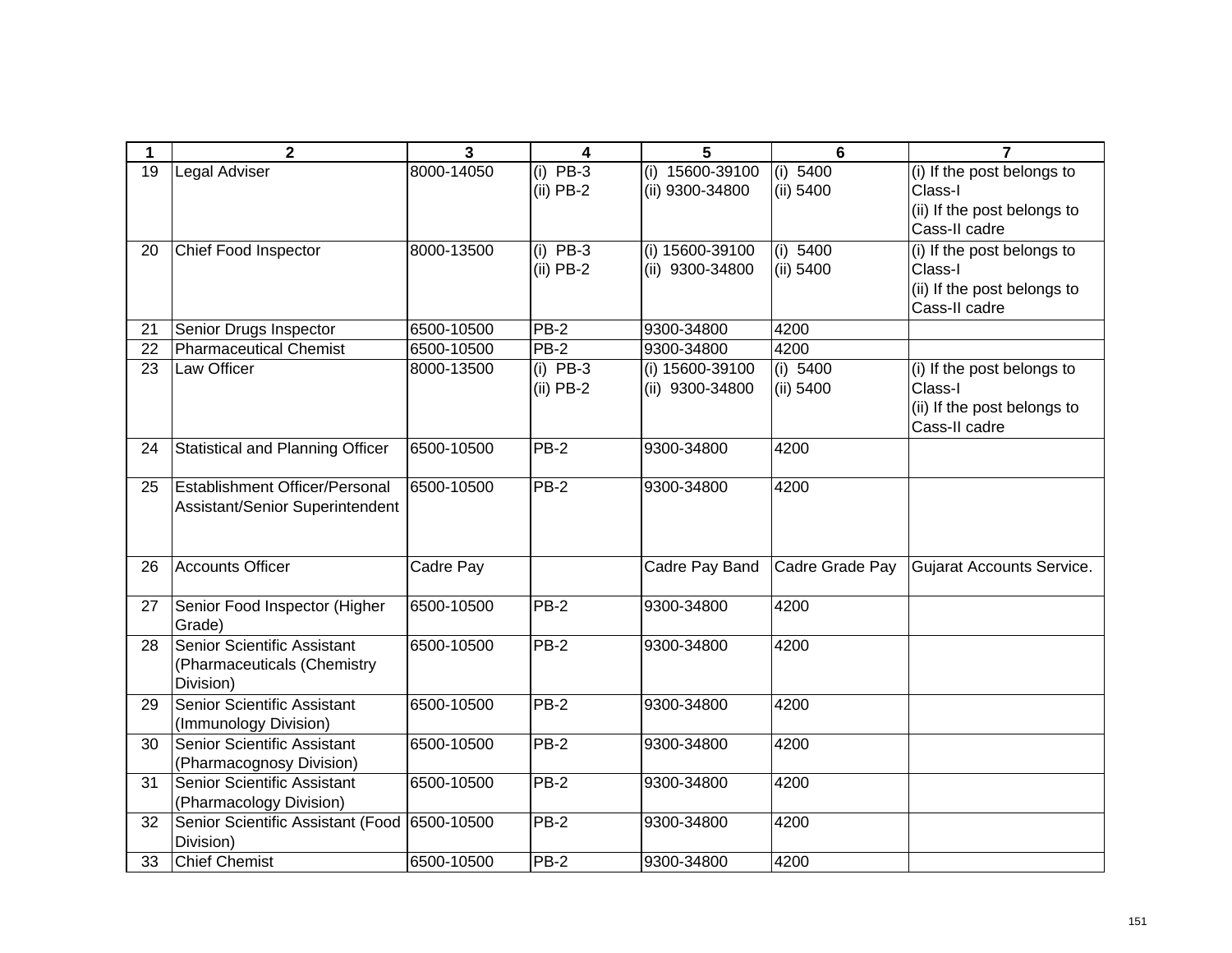| 1  | $\mathbf{2}$                       | 3          | $\overline{\mathbf{4}}$ | 5          | $6\phantom{1}6$ | $\overline{7}$ |
|----|------------------------------------|------------|-------------------------|------------|-----------------|----------------|
| 34 | <b>Store Officer</b>               | 6500-10500 | $PB-2$                  | 9300-34800 | 4200            |                |
| 35 | Ayurvedic Pharmacy                 | 6500-10500 | $PB-2$                  | 9300-34800 | 4200            |                |
| 36 | Drugs Inspector                    | 5500-9000  | <b>PB-2</b>             | 9300-34800 | 4200            |                |
|    |                                    |            |                         |            |                 |                |
|    | Non-Gazetted:                      |            |                         |            |                 |                |
| 37 | <b>Workshop Superintendent</b>     | 6500-10500 | $PB-2$                  | 9300-34800 | 4200            |                |
| 38 | <b>Air Condition Plant</b>         | 6500-10500 | <b>PB-2</b>             | 9300-34800 | 4200            |                |
|    | Superintendent                     |            |                         |            |                 |                |
| 39 | Supervisor                         | 6500-10500 | <b>PB-2</b>             | 9300-34800 | 4200            |                |
| 40 | Statistician                       | 5500-9000  | $PB-2$                  | 9300-34800 | 4200            |                |
| 41 | Artist-cum-Photographer            | 5500-9000  | $PB-2$                  | 9300-34800 | 4200            |                |
| 42 | Superintendent                     | 5500-9000  | $PB-2$                  | 9300-34800 | 4200            |                |
| 43 | Technical Assistant (Vaidya)       | 5500-9000  | $PB-2$                  | 9300-34800 | 4200            |                |
| 44 | <b>Legal Assistant</b>             | 5500-9000  | PB-2                    | 9300-34800 | 4200            |                |
| 45 | Stenographer Grade-II              | 5500-9000  | $PB-2$                  | 9300-34800 | 4200            |                |
| 46 | <b>Head Clerk/Accountant</b>       | 5000-8000  | <b>PB-2</b>             | 9300-34800 | 4200            |                |
| 47 | Senior Food Inspector (Lower       | 4500-7000  | $PB-1$                  | 5200-20200 | 2800            |                |
|    | Grade)                             |            |                         |            |                 |                |
| 48 | Food Inspector                     | 4500-7000  | $PB-1$                  | 5200-20200 | 2800            |                |
| 49 | Librarian                          | 4500-7000  | $PB-1$                  | 5200-20200 | 2800            |                |
| 50 | Junior Examiner                    | 4500-7000  | <b>PB-1</b>             | 5200-20200 | 2800            |                |
| 51 | <b>Store Keeper</b>                | 5000-8000  | <b>PB-2</b>             | 9300-34800 | 4200            |                |
| 52 | <b>Refrigeration Mechanic</b>      | 4500-7000  | PB-1                    | 5200-20200 | 2800            |                |
| 53 | Junior Scientific Assistant        | 5500-9000  | $PB-2$                  | 9300-34800 | 4200            |                |
|    | (Pharmaceuticals-chemistry         |            |                         |            |                 |                |
|    | Division)                          |            |                         |            |                 |                |
| 54 | Junior Scientific Assistant        | 5500-9000  | PB-2                    | 9300-34800 | 4200            |                |
|    | (Immunology Division)              |            |                         |            |                 |                |
| 55 | <b>Junior Scientific Assistant</b> | 5500-9000  | <b>PB-2</b>             | 9300-34800 | 4200            |                |
|    | (Pharmacognosy Division)           |            |                         |            |                 |                |
| 56 | <b>Junior Scientific Assistant</b> | 5500-9000  | $PB-2$                  | 9300-34800 | 4200            |                |
|    | (Pharmacology Division)            |            |                         |            |                 |                |
| 57 | Junior Scientific Assistant (Food  | 5500-9000  | $PB-2$                  | 9300-34800 | 4200            |                |
|    | Division)                          |            |                         |            |                 |                |
| 58 | Ayurvedic Assistant                | 4500-7000  | $PB-1$                  | 5200-20200 | 2800            |                |
| 59 | <b>Chemical Assistant</b>          | 4500-7000  | $PB-1$                  | 5200-20200 | 2800            |                |
| 60 | Assistant Statistician             | 4500-7000  | <b>PB-1</b>             | 5200-20200 | 2800            |                |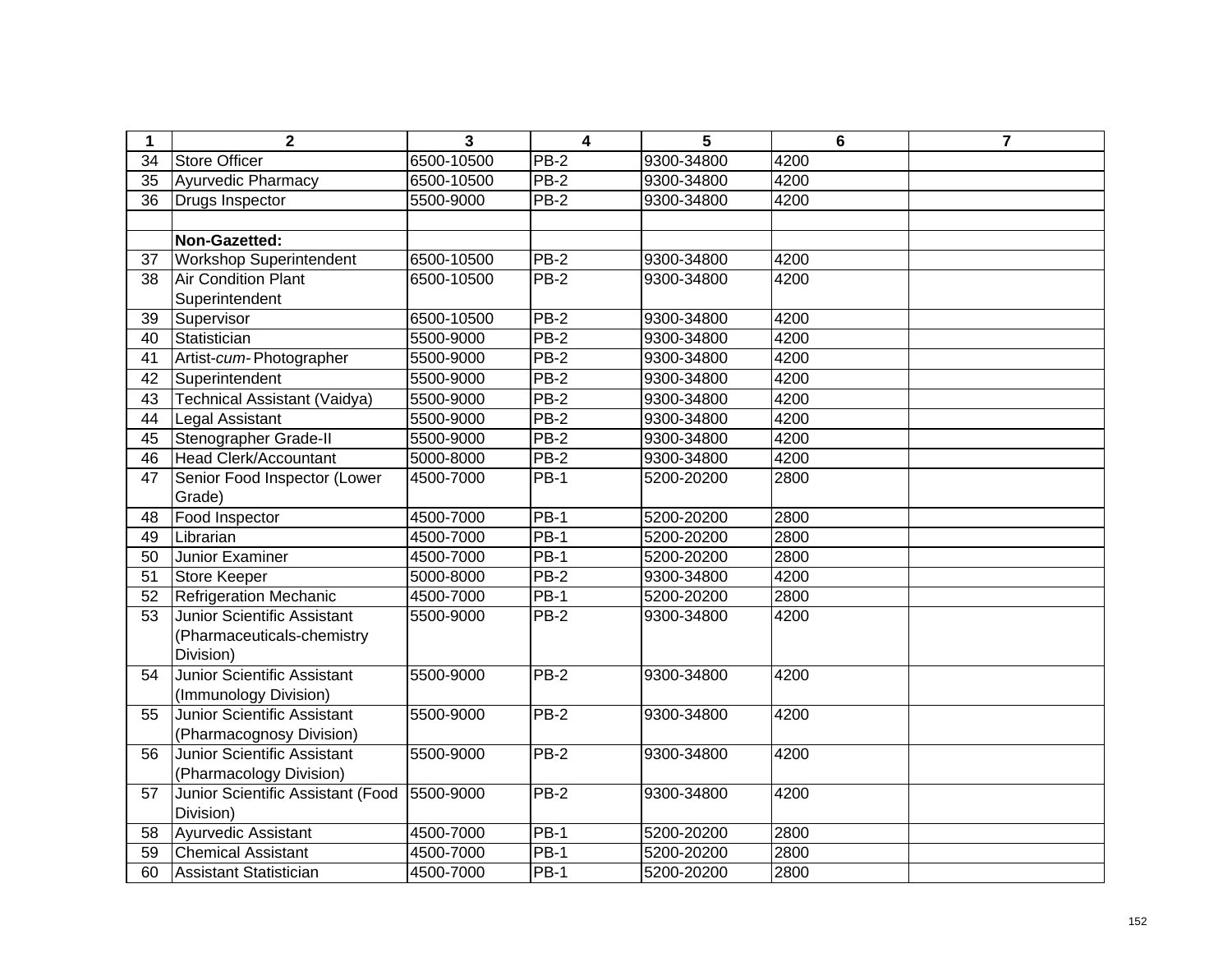| 1               | $\mathbf 2$                         | 3                  | 4               | 5          | $6\phantom{1}6$ | $\overline{7}$ |
|-----------------|-------------------------------------|--------------------|-----------------|------------|-----------------|----------------|
| 61              | Chemist                             | 4500-7000          | <b>PB-1</b>     | 5200-20200 | 2800            |                |
| 62              | <b>Statistical Assistant</b>        | 4500-7000          | <b>PB-1</b>     | 5200-20200 | 2800            |                |
| 63              | <b>Technical Assistant</b>          | 4500-7000          | $PB-1$          | 5200-20200 | 2800            |                |
| 64              | Senior Laboratory                   | 4000-6000          | $PB-1$          | 5200-20200 | 2400            |                |
|                 | Assistant/Sample Warden.            |                    |                 |            |                 |                |
| 65              | Senior Animal Supervisor            | 4000-6000          | <b>PB-1</b>     | 5200-20200 | 2400            |                |
| 66              | <b>Mechanical Supervisor</b>        | 4000-6000          | $PB-1$          | 5200-20200 | 2400            |                |
| 67              | Operator                            | 4000-6000          | <b>PB-1</b>     | 5200-20200 | 2400            |                |
| 68              | Carpenter                           | 4000-6000          | $PB-1$          | 5200-20200 | 2400            |                |
| 69              | Stenographer Grade-III              | 4000-6000          | <b>PB-1</b>     | 5200-20200 | 2400            |                |
| $\overline{70}$ | <b>Senior Clerk</b>                 | 4000-6000          | $PB-1$          | 5200-20200 | 2400            |                |
| 71              | Laboratory Assistant                | 3050-4590          | $PB-1$          | 5200-20200 | 1900            |                |
| $\overline{72}$ | <b>Machine Operator</b>             | 3050-4590          | $PB-1$          | 5200-20200 | 1900            |                |
| $\overline{73}$ | Clerk/Clerk-Typist/Typist           | 3050-4590          | $PB-1$          | 5200-20200 | 1900            |                |
| 74              | Watcher                             | 3050-4590          | $PB-1$          | 5200-20200 | 1900            |                |
| $\overline{75}$ | <b>Driver</b>                       | 3050-4590          | $PB-1$          | 5200-20200 | 1900            |                |
| 76              | Receptionist                        | 3050-4590          | <b>PB-1</b>     | 5200-20200 | 1900            |                |
| 77              | Junior Animal Supervisor            | 3050-4590          | <b>PB-1</b>     | 5200-20200 | 1900            |                |
| 78              | Havaldar                            | 2650-4000          | 1S              | 4440-7440  | 1650            |                |
| 79              | <b>Naik</b>                         | 2610-3540          | $\overline{1S}$ | 4440-7440  | 1400            |                |
| 80              | Gardner                             | 2610-3540          | $\overline{1S}$ | 4440-7440  | 1400            |                |
| 81              | Laboratory Attendant                | Grade-II 2610-3540 | 1S              | 4440-7440  | 1400            |                |
|                 |                                     |                    |                 |            |                 |                |
| 82              | Laboratory Attendant<br>Grade-      | 2550-3200          | $\overline{1S}$ | 4440-7440  | 1300            |                |
|                 | III                                 |                    |                 |            |                 |                |
| 83              | Peon                                | 2550-3200          | $\overline{1S}$ | 4440-7440  | 1300            |                |
| 84              | Helper                              | 2550-3200          | 1S              | 4440-7440  | 1300            |                |
| 85              | <b>Workshop Attendant</b>           | 2550-3200          | $\overline{1S}$ | 4440-7440  | 1300            |                |
| 86              | Plumber                             | 2550-3200          | $\overline{1S}$ | 4440-7440  | 1300            |                |
| 87              | Watchman                            | 2550-3200          | $\overline{1S}$ | 4440-7440  | 1300            |                |
| $\overline{88}$ | <b>Machine Attendant</b>            | 2550-3200          | $\overline{1S}$ | 4440-7440  | 1300            |                |
| 89              | <b>Pharmacy Servant</b>             | 2550-3200          | $\overline{1S}$ | 4440-7440  | 1300            |                |
| 90              | Animal Attendant                    | 2550-3200          | $\overline{1S}$ | 4440-7440  | 1300            |                |
| 91              | Cleaner                             | 2550-3200          | $\overline{1S}$ | 4440-7440  | 1300            |                |
| 92              | Sweeper                             | 2550-3200          | $\overline{1S}$ | 4440-7440  | 1300            |                |
|                 |                                     |                    |                 |            |                 |                |
|                 | <b>PHARMACY EDUCATION (DIPLOMA)</b> |                    |                 |            |                 |                |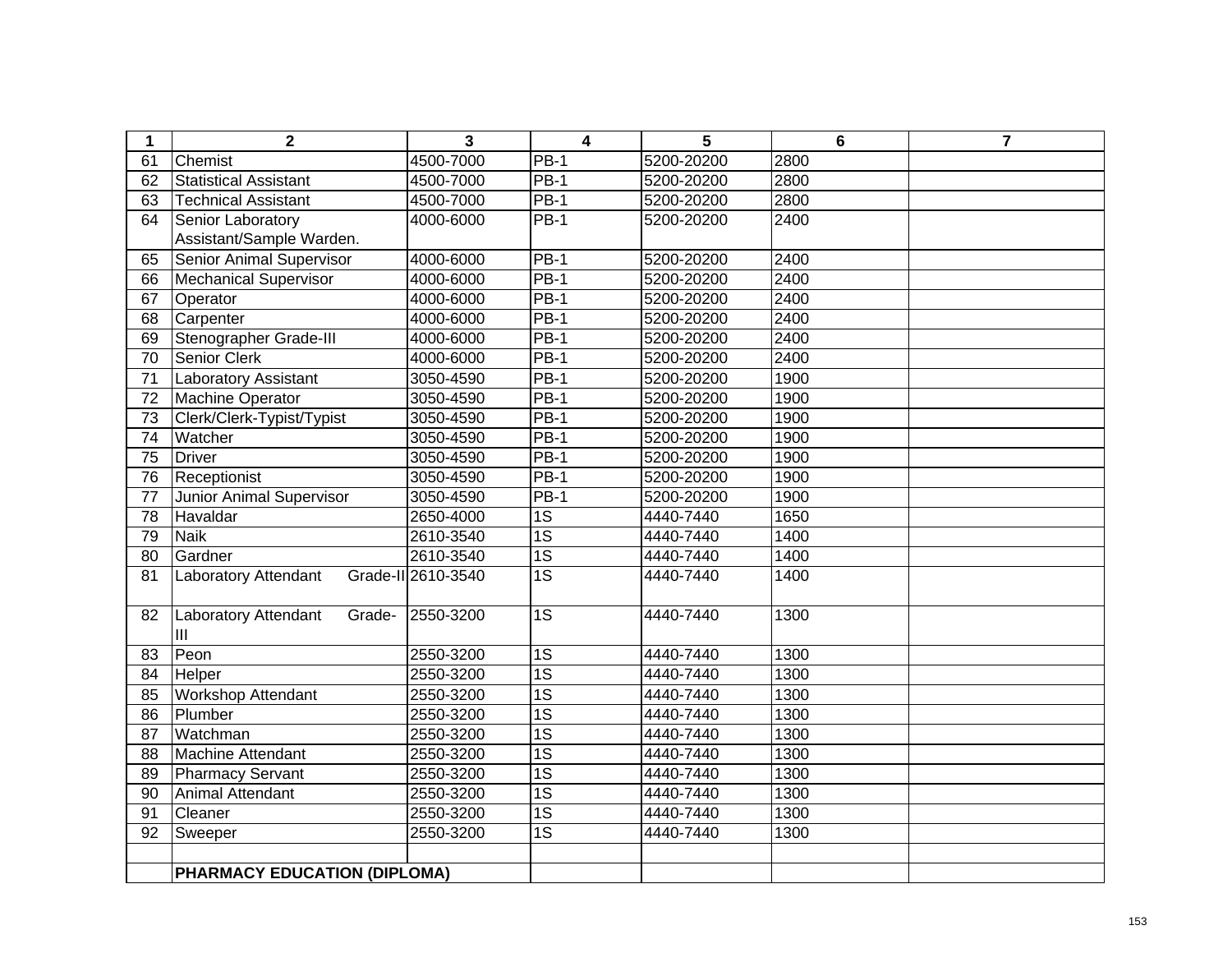| 1  | $\mathbf{2}$                                     | 3                                                                                                                                                                                                               | 4                         | 5                                  | 6                       | $\overline{7}$                                                                                                                                                                                                                            |
|----|--------------------------------------------------|-----------------------------------------------------------------------------------------------------------------------------------------------------------------------------------------------------------------|---------------------------|------------------------------------|-------------------------|-------------------------------------------------------------------------------------------------------------------------------------------------------------------------------------------------------------------------------------------|
|    |                                                  |                                                                                                                                                                                                                 |                           |                                    |                         |                                                                                                                                                                                                                                           |
| 93 | <b>Tutor/Demonstrator</b>                        | 6500-10500                                                                                                                                                                                                      | $PB-2$                    | 9300-34800                         | 4200                    | For degree holder.                                                                                                                                                                                                                        |
| 94 | <b>Assistant Lecturer</b>                        | 5500-9000                                                                                                                                                                                                       | $PB-2$                    | 9300-34800                         | 4200                    | For diploma holder.                                                                                                                                                                                                                       |
| 95 | Lecturer                                         | 8000-13500                                                                                                                                                                                                      | (i) $PB-3$<br>$(ii)$ PB-2 | (i) 15600-39100<br>(ii) 9300-34800 | (i) $5400$<br>(ii) 5400 | (i) If the post belongs to<br>Class-I<br>(ii) If the post belongs to<br>Cass-II cadre Subject to<br>AICTE conditions.                                                                                                                     |
| 96 | Lecturer (Senior scale)                          | 10000-15200<br>After 8 years as<br>lecturer in the<br>scale of Rs.<br>8000-13500/<br>2200-4000<br>subject to AICTE<br>conditions.                                                                               | $PB-3$                    | 15600-39100                        | 6600                    | After 8 years as lecturer in<br>the scale of Rs. (i) 15600-<br>39100 (ii) 9300-34800<br>with grade pay of Rs.5400/<br>8000-13500 subject to<br>AICTE conditions.                                                                          |
| 97 | Head of Department/Lecturer<br>(Selection Grade) | 12000-18300<br>After 16 years as<br>Lecturer in the<br>scale of Rs.8000-<br>13500 or in<br>higher scale or<br>after 8 years in<br>the scale of Rs.<br>10000-15200.<br>Subject to<br><b>AICTE</b><br>conditions. | $PB-3$                    | 15600-39100                        | 7600                    | After 16 years as Lecturer<br>in the scale of Rs. 15600-<br>39100 with grade pay of<br>Rs.5400 or in higher scale<br>or after 8 years in the scale<br>of Rs. 15600-39100 with<br>grade pay of Rs.6600.<br>Subject to AICTE<br>conditions. |
| 98 | Principal                                        | 12000-18300                                                                                                                                                                                                     |                           | 12000-18300                        |                         |                                                                                                                                                                                                                                           |
|    | <b>PHARMACY EDUCATION (DEGREE)</b>               |                                                                                                                                                                                                                 |                           |                                    |                         |                                                                                                                                                                                                                                           |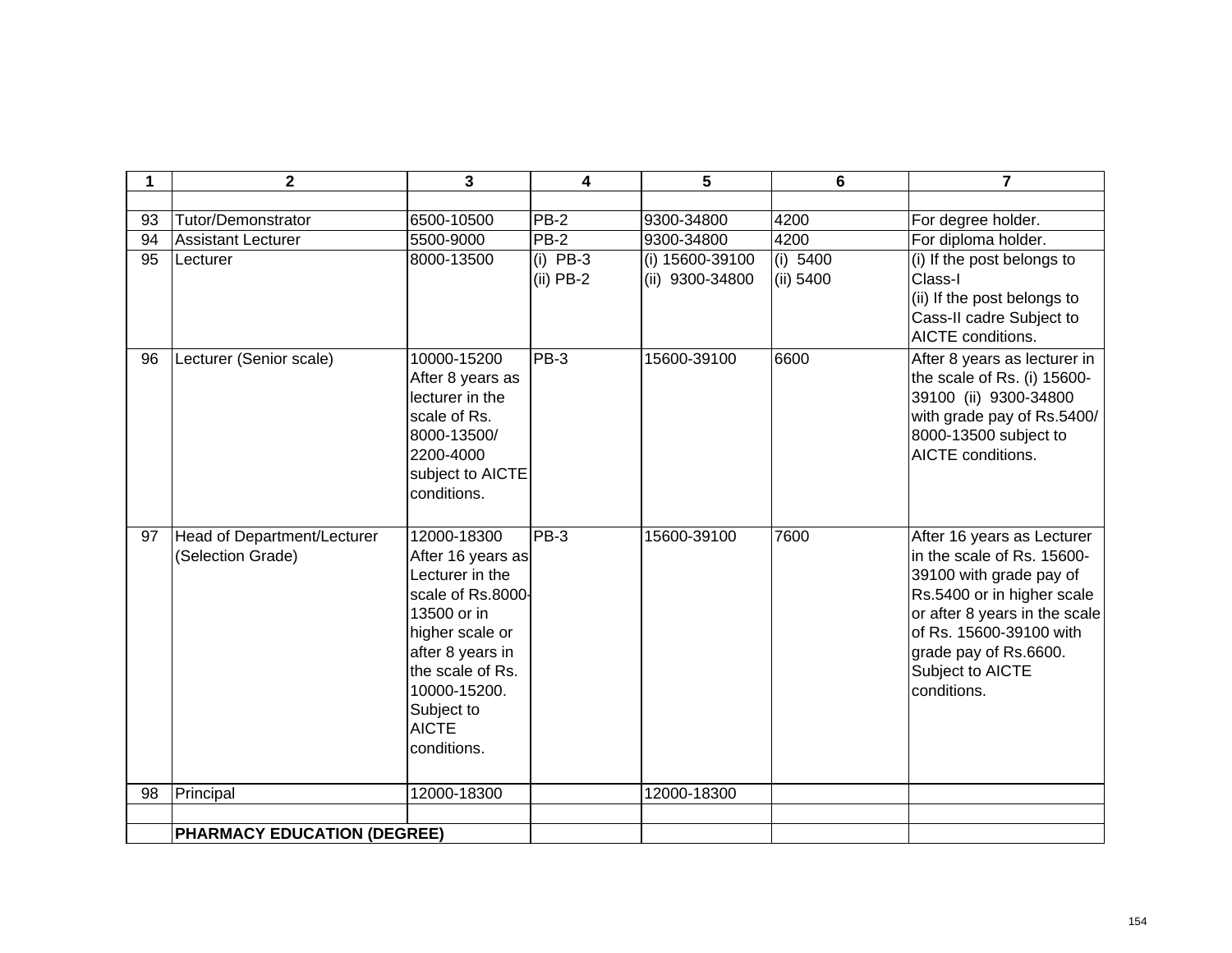| 1   | $\mathbf{2}$               | $\overline{3}$                                                                                                                                                                                                                                                                                           | 4                         | 5                                              | 6                                                                 | $\overline{7}$                                                                                                                                                                                                                                                                                      |
|-----|----------------------------|----------------------------------------------------------------------------------------------------------------------------------------------------------------------------------------------------------------------------------------------------------------------------------------------------------|---------------------------|------------------------------------------------|-------------------------------------------------------------------|-----------------------------------------------------------------------------------------------------------------------------------------------------------------------------------------------------------------------------------------------------------------------------------------------------|
| 99  | Lecturer                   | 8000-13500                                                                                                                                                                                                                                                                                               | $(i)$ PB-3<br>$(ii)$ PB-2 | (i) 15600-39100<br>(ii) 9300-34800             | (i) 5400<br>(ii) 5400                                             | (i) If the post belongs to<br>Class-I<br>(ii) If the post belongs to<br>Cass-II cadre<br>Subject to AICTE<br>conditions.                                                                                                                                                                            |
| 100 | Lecturer (Senior scale)    | 10000-15200                                                                                                                                                                                                                                                                                              | <b>PB-3</b>               | 15600-39100                                    | 6600                                                              | Subject to AICTE<br>conditions.                                                                                                                                                                                                                                                                     |
| 101 | Lecturer (Selection Grade) | 12000-18300                                                                                                                                                                                                                                                                                              | PB-3                      | 15600-39100                                    | 7600                                                              | Subject to AICTE<br>conditions.                                                                                                                                                                                                                                                                     |
| 102 | Professor/Principal        | (i) 12000-18300<br>(ii) 16400-22400 (ii) PB-4<br>If he has not<br>completed 5<br>years in the<br>scale of Rs.<br>12000-18300/<br>3700-5700 and<br>on completion of<br>5 years in the<br>said scale as<br>Principal/Lecture<br>r (Selection<br>Grade) he be<br>given the scale<br>of Rs. 16400-<br>22400. | $(i)$ PB-3                | 15600-39100<br>(i)<br>37400-67000 8900<br>(ii) | 7600                                                              | If he has not completed 5<br>years in the scale of Rs.<br>15600-39100 with grade<br>pay of Rs.7600 /12000-<br>18300 and on completion<br>of 5 years in the said<br>scales as<br>Principal/Lecturer<br>(Selection Grade) he be<br>given the scale of<br>Rs.37400-67000 with<br>grade pay of Rs.8900. |
|     |                            |                                                                                                                                                                                                                                                                                                          |                           |                                                | DIRECTORATE OF STOCKHOLDINGS, CENTRAL MEDICAL STORES ORGANISATION |                                                                                                                                                                                                                                                                                                     |
|     |                            |                                                                                                                                                                                                                                                                                                          |                           |                                                |                                                                   |                                                                                                                                                                                                                                                                                                     |
|     | <b>Gazetted:</b>           |                                                                                                                                                                                                                                                                                                          |                           |                                                |                                                                   |                                                                                                                                                                                                                                                                                                     |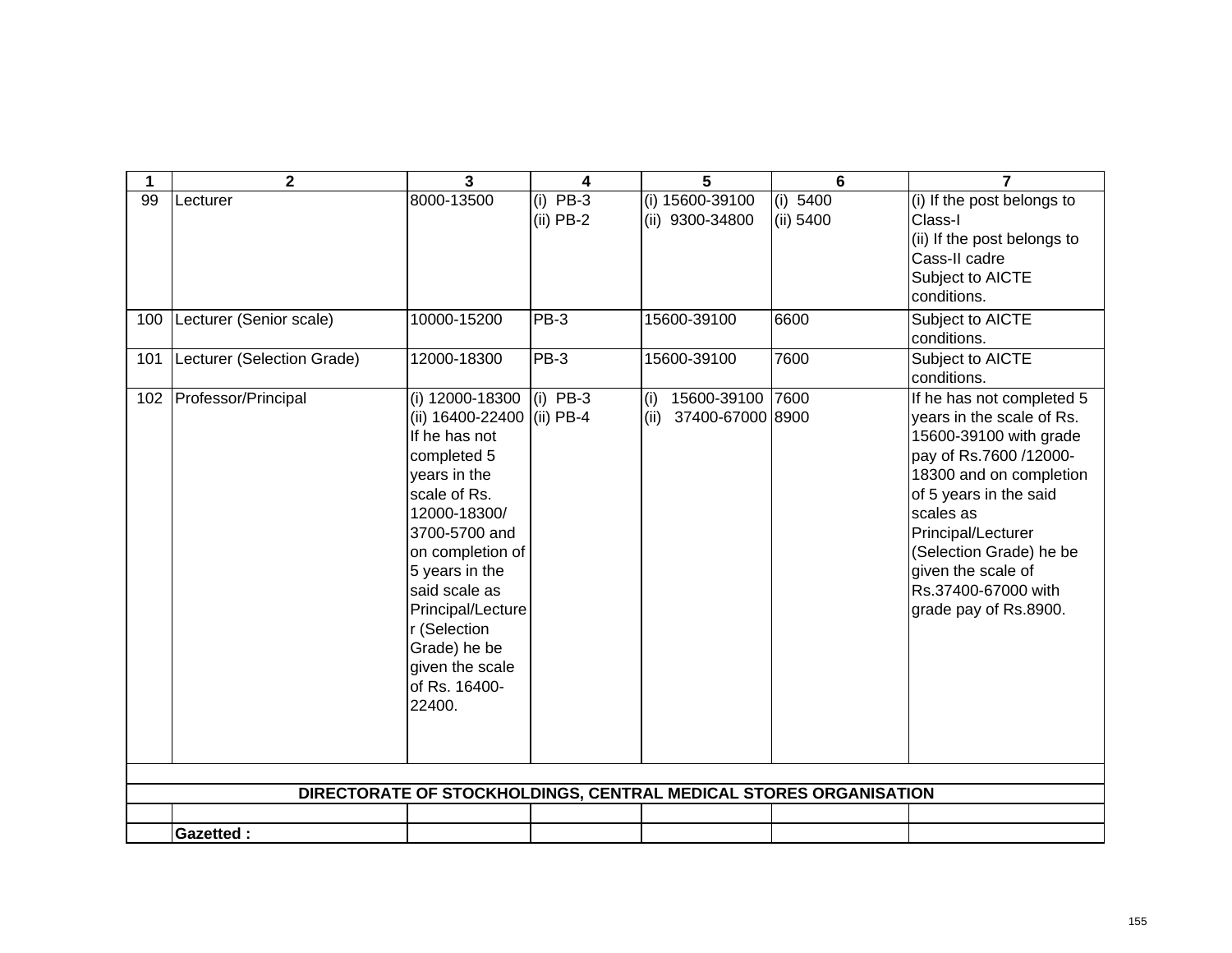| 1              | 2                                       | 3                                | 4      | 5                                               | 6                                  | 7                                                                                                                |
|----------------|-----------------------------------------|----------------------------------|--------|-------------------------------------------------|------------------------------------|------------------------------------------------------------------------------------------------------------------|
| 1              | <b>Director</b>                         | Cadre Pay                        |        | Cadre Pay Band                                  | Cadre Grade Pay                    | Indian Administrative<br>Service / Gujarat<br>Administrative Service/<br><b>Gujarat Medical Service.</b>         |
| $\overline{2}$ | <b>Deputy Director</b>                  | Cadre Pay                        |        | Cadre Pay Band                                  | Cadre Grade Pay                    | <b>Gujarat Medical Service.</b>                                                                                  |
| 3              | <b>Assistant Director</b>               | Cadre Pay                        |        | Cadre Pay Band                                  | Cadre Grade Pay                    | <b>Gujarat Medical Service /</b><br>Gujarat Administrative<br>Service/ Food and Drugs<br>Control Administration. |
| 4              | <b>Accounts Officer</b>                 | Cadre Pay                        |        | Cadre Pay Band                                  | Cadre Grade Pay                    | Gujarat Accounts Service.                                                                                        |
| 5              | Store Purchase Officer (Drugs)          | Cadre Pay                        |        | Cadre Pay Band                                  | Cadre Grade Pay                    | <b>Gujarat Medical Service.</b>                                                                                  |
| 6              | Store Purchase Officer<br>(Instruments) | Cadre Pay                        |        | Cadre Pay Band                                  | Cadre Grade Pay                    | On deputation from<br><b>Industries</b><br>Commissionerate.                                                      |
| $\overline{7}$ | Depot Manager                           | Cadre Pay                        |        | Cadre Pay Band                                  | Cadre Grade Pay                    | <b>Gujarat Medical Service.</b>                                                                                  |
| 8              | Administrative Officer                  | Cadre Pay                        |        | Cadre Pay Band                                  | Cadre Grade Pay                    | Gujarat Administrative<br>Service/Gujarat Medical<br>Service.                                                    |
| 9              | Senior Drugs Inspector                  | (i) Cadre Pay<br>(ii) 6500-10500 |        | (i) Cadre Pay<br><b>Band</b><br>(ii) 9300-34800 | (i)Cadre Grade<br>Pay<br>(ii) 4200 | (i) Food and Drug Control<br>Adm.                                                                                |
|                | Non-Gazetted:                           |                                  |        |                                                 |                                    |                                                                                                                  |
| 10             | Senior Industries Inspector             | Cadre Pay                        |        | Cadre Pay Band                                  | Cadre Grade Pay                    | On deputation from<br>Industries<br>Commissionerate.                                                             |
| 11             | <b>Assistant Depot Manager</b>          | 5500-9000                        | $PB-2$ | 9300-34800                                      | 4200                               |                                                                                                                  |
| 12             | Superintendent                          | Cadre Pay                        |        | Cadre Pay Band                                  | Cadre Grade Pay                    | On deputation from<br>Accounts Cadre.                                                                            |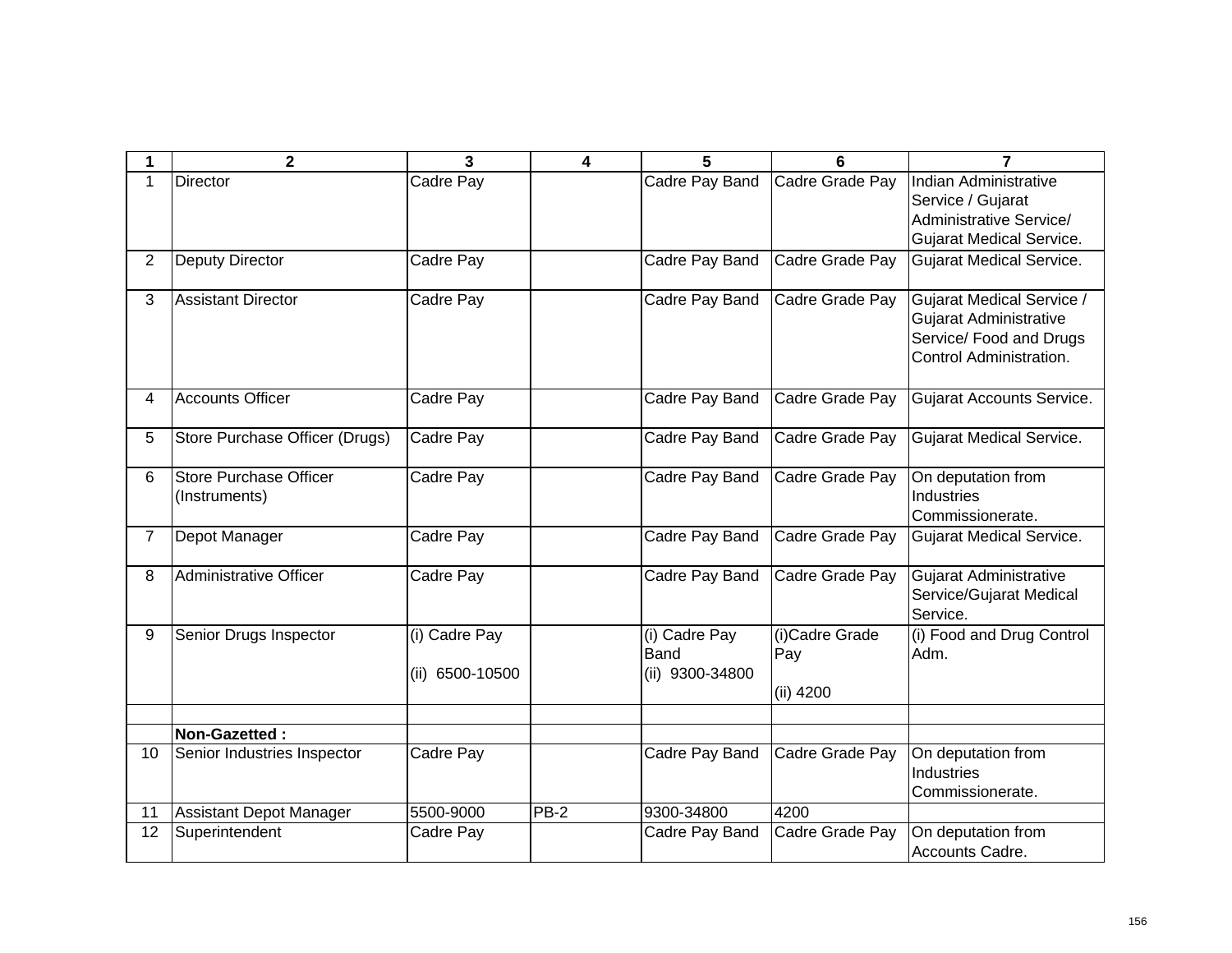| 1  | $\overline{\mathbf{2}}$        | $\mathbf{3}$    | $\overline{\mathbf{4}}$ | 5                | 6               | $\overline{7}$                     |
|----|--------------------------------|-----------------|-------------------------|------------------|-----------------|------------------------------------|
| 13 | <b>Auditor Group-I</b>         | Cadre Pay       |                         | Cadre Pay Band   | Cadre Grade Pay | On deputation from                 |
|    |                                |                 |                         |                  |                 | Accounts Cadre.                    |
| 14 | <b>Senior Pharmacist</b>       | Cadre Pay       |                         | Cadre Pay Band   | Cadre Grade Pay | On deputation from Health          |
|    |                                |                 |                         |                  |                 | and Medical Department.            |
|    |                                |                 |                         |                  |                 |                                    |
| 15 | Senior Pharmacist-cum-         | Cadre Pay       |                         | Cadre Pay Band   | Cadre Grade Pay | On deputation from Health          |
|    | Storekeeper                    |                 |                         |                  |                 | and Medical Department.            |
| 16 | English Stenographer Grade-II  | 5500-9000       | $PB-2$                  | 9300-34800       | 4200            |                                    |
|    |                                |                 |                         |                  |                 |                                    |
| 17 | Gujarati Stenographer Grade-II | 5500-9000       | PB-2                    | 9300-34800       | 4200            |                                    |
|    |                                |                 |                         |                  |                 |                                    |
| 18 | <b>Auditor Group-II</b>        | Cadre Pay       |                         | Cadre Pay Band   | Cadre Grade Pay | On deputation from                 |
|    |                                |                 |                         |                  |                 | Accounts Cadre.                    |
| 19 | Junior Industries Inspector    | Cadre Pay       |                         | Cadre Pay Band   | Cadre Grade Pay | On deputation from                 |
|    |                                |                 |                         |                  |                 | Industries                         |
|    |                                |                 |                         |                  |                 | Commissionerate.                   |
| 20 | <b>Statistical Assistant</b>   | 4500-7000       | $PB-1$                  | 5200-20200       | 2800            |                                    |
| 21 | Junior Pharmacist              | (i) Cadre Pay   | (i) Cadre Pay           | (i) Cadre Pay    | (i)Cadre Grade  | (i) On deputation from             |
|    |                                |                 |                         | Band             | Pay             | <b>Health and Medical</b>          |
|    |                                | (ii) 4500-7000  | $(ii)$ PB-1             | (ii) 5200-20200  |                 | Service.                           |
|    |                                | (iii) 3050-4590 | $(iii)$ PB-1            | (iii) 5200-20200 | (ii) 2800       | (ii) For qualified persons.        |
|    |                                |                 |                         |                  | (iii) 1900      | (iii) For unqualified              |
|    |                                |                 |                         |                  |                 | persons.                           |
|    |                                |                 |                         |                  |                 |                                    |
| 22 | Senior Clerk-cum-Cashier       | Cadre Pay       |                         | Cadre Pay Band   | Cadre Grade Pay | On deputation from                 |
|    |                                |                 |                         |                  |                 | Accounts Cadre.                    |
| 23 | Senior Clerk                   | Cadre Pay       |                         | Cadre Pay Band   | Cadre Grade Pay | On deputation from                 |
|    |                                |                 |                         |                  |                 | Industries and Health<br>Services. |
| 24 | <b>Junior Clerk</b>            | 3050-4590       | $PB-1$                  | 5200-20200       | 1900            |                                    |
| 25 | <b>Typist</b>                  | 3050-4590       | $PB-1$                  | 5200-20200       | 1900            |                                    |
| 26 | <b>Driver</b>                  | 3050-4590       | $PB-1$                  | 5200-20200       | 1900            |                                    |
| 27 | <b>Naik</b>                    | 2610-3540       | $\overline{1S}$         | 4440-7440        | 1400            |                                    |
| 28 | Packer                         | 2610-3540       | $\overline{1S}$         | 4440-7440        | 1400            |                                    |
| 29 | Peon                           | 2550-3200       | $\overline{1S}$         | 4440-7440        | 1300            |                                    |
| 30 | Watchman                       | 2550-3200       | $\overline{1S}$         | 4440-7440        | 1300            |                                    |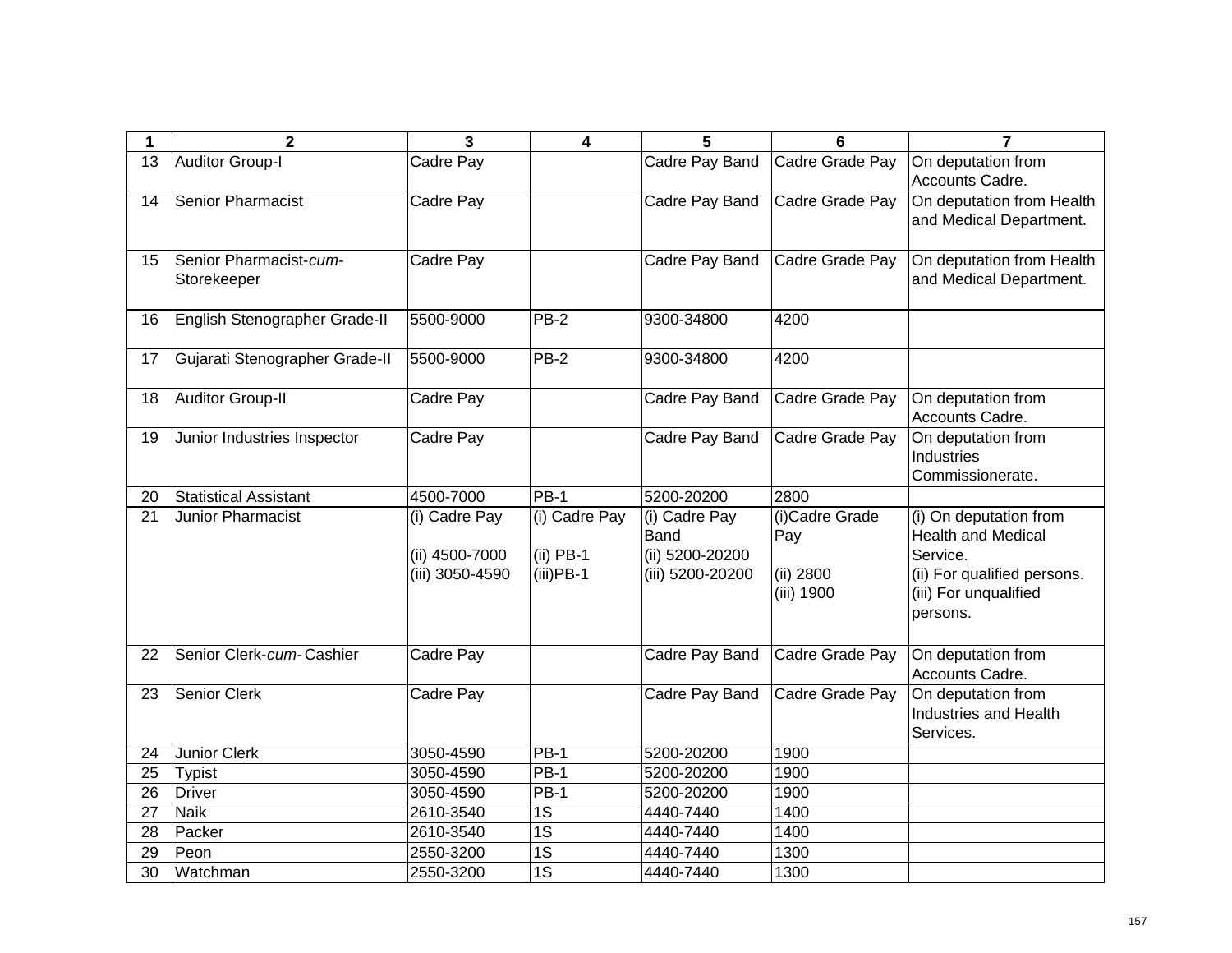| $\mathbf 1$ | $\mathbf{2}$                                            | 3                 | 4                         | 5                                  | $6\phantom{1}$        | 7                                                                                     |
|-------------|---------------------------------------------------------|-------------------|---------------------------|------------------------------------|-----------------------|---------------------------------------------------------------------------------------|
| 31          | Packer-cum-Hamal                                        | 2550-3200         | 1S                        | 4440-7440                          | 1300                  |                                                                                       |
|             | <b>HOME DEPARTMENT</b>                                  |                   |                           |                                    |                       |                                                                                       |
|             |                                                         |                   |                           |                                    |                       |                                                                                       |
|             | 1. DIRECTOR GENERAL AND INSPECTOR GENERAL OF POLICE     |                   |                           |                                    |                       |                                                                                       |
|             | <b>Gazetted:</b>                                        |                   |                           |                                    |                       |                                                                                       |
| $\mathbf 1$ | Director General and Inspector<br>General of Police.    | <b>Cadre Post</b> |                           | <b>Cadre Post</b>                  | <b>Cadre Post</b>     |                                                                                       |
| 2           | Special Inspector General of<br>Police                  | <b>Cadre Post</b> |                           | <b>Cadre Post</b>                  | <b>Cadre Post</b>     |                                                                                       |
| 3           | Additional Inspector General of<br>Police               | <b>Cadre Post</b> |                           | <b>Cadre Post</b>                  | <b>Cadre Post</b>     |                                                                                       |
| 4           | Deputy Inspector General of<br>Police                   | Cadre Post        |                           | Cadre Post                         | <b>Cadre Post</b>     |                                                                                       |
| 5           | Deputy Inspector General of<br>Police Telecommunication | 14300-18300       | $PB-4$                    | 37400-67000                        | 8700                  |                                                                                       |
| 6           | <b>District Superintendent of Police</b>                | <b>Cadre Post</b> |                           | Cadre Post                         |                       |                                                                                       |
| 7           | Superintendent of Police                                | 10000-15200       | PB-3                      | 15600-39100                        | 6600                  |                                                                                       |
| 8           | <b>District Superintendent of Police</b>                | 10000-15200       | PB-3                      | 15600-39100                        | 6600                  |                                                                                       |
| 9           | Commandant                                              | 10000-15200       | PB-3                      | 15600-39100                        | 6600                  |                                                                                       |
| 10          | Superintendent of Police,<br>Wireless.                  | 10000-15200       | <b>PB-3</b>               | 15600-39100                        | 6600                  |                                                                                       |
| 11          | Superintendent of Police, M.T.                          | 10000-15200       | PB-3                      | 15600-39100                        | 6600                  |                                                                                       |
| 12          | System and Programmer Officer                           | 10000-15200       | PB-3                      | 15600-39100                        | 6600                  |                                                                                       |
| 13          | Legal Advisor                                           | 8500-14000        | $(i)$ PB-3<br>$(ii)$ PB-2 | (i) 15600-39100<br>(ii) 9300-34800 | (i) 5400<br>(ii) 5400 | (i) If the post belongs to<br>Class-I<br>(ii) If the post belongs to<br>Cass-II cadre |
| 14          | Administrative Officer                                  | 8500-14000        | $(i)$ PB-3<br>$(ii)$ PB-2 | (i) 15600-39100<br>(ii) 9300-34800 | (i) 5400<br>(ii) 5400 | (i) If the post belongs to<br>Class-I<br>(ii) If the post belongs to<br>Cass-II cadre |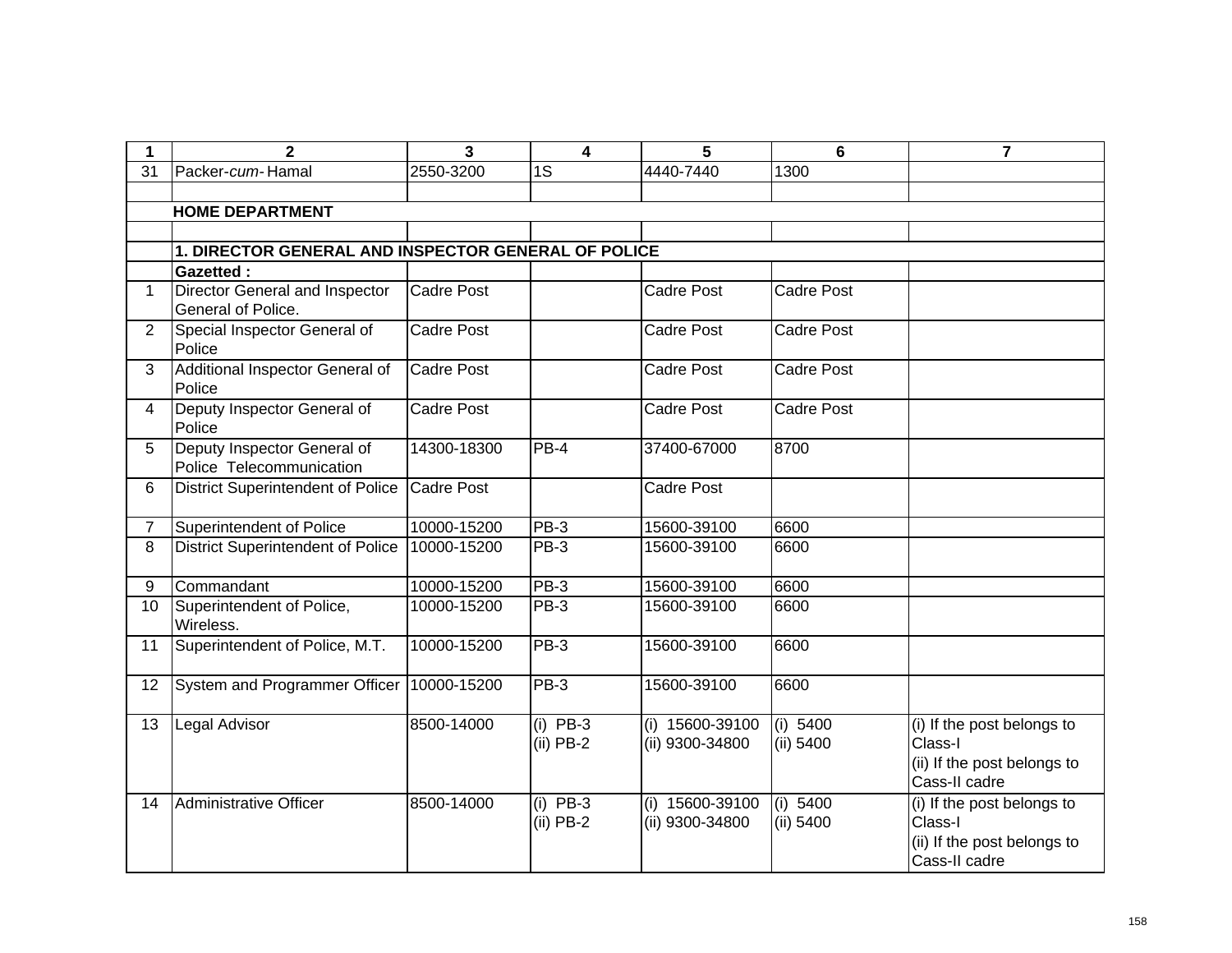| 1  | $\mathbf{2}$                                                         | 3                                                                                                                                                                     | 4                         | 5                                  | 6                     | 7                                                                                                                                                                                                                                                                    |
|----|----------------------------------------------------------------------|-----------------------------------------------------------------------------------------------------------------------------------------------------------------------|---------------------------|------------------------------------|-----------------------|----------------------------------------------------------------------------------------------------------------------------------------------------------------------------------------------------------------------------------------------------------------------|
| 15 | Accounts Officer                                                     | Cadre Pay                                                                                                                                                             |                           | Cadre Pay Band                     | Cadre Grade Pay       | On deputation from Office<br>of the Accountant General,<br>Rajkot.                                                                                                                                                                                                   |
| 16 | Deputy Superintendent of Police<br>(Including M.T. and Wireless)     | 8000-13500<br>Senior scale of<br>Rs. 10000-<br>15200 for 1/4<br>existing posts.<br>The Senior scale<br>percentage will<br>be inclusive of<br>ex-cadre<br>appointment. | (i) $PB-3$<br>$(ii)$ PB-2 | (i) 15600-39100<br>(ii) 9300-34800 | (i) 5400<br>(ii) 5400 | (i) If the post belongs to<br>Class-I<br>(ii) If the post belongs to<br>Cass-II cadre<br>Senior scale of Rs. 15600-<br>39100 with Grade Pay of<br>Rs.6600 for 1/4 existing<br>posts. The Senior scale<br>percentage will be<br>inclusive of ex-cadre<br>appointment. |
| 17 | Adjutant Assistant Commandant 8000-13500<br>Battalion Quarter Master |                                                                                                                                                                       | $(i)$ PB-3<br>$(ii)$ PB-2 | (i) 15600-39100<br>(ii) 9300-34800 | (i) 5400<br>(ii) 5400 | (i) If the post belongs to<br>Class-I<br>(ii) If the post belongs to<br>Cass-II cadre                                                                                                                                                                                |
| 18 | Deputy Assistant to Inspector<br><b>General of Police</b>            | 8000-13500                                                                                                                                                            | $(i)$ PB-3<br>$(ii)$ PB-2 | (i) 15600-39100<br>(ii) 9300-34800 | (i) 5400<br>(ii) 5400 | (i) If the post belongs to<br>Class-I<br>(ii) If the post belongs to<br>Cass-II cadre                                                                                                                                                                                |
| 19 | Director, Finger Print Bureau<br>Grade-I                             | 8500-14000                                                                                                                                                            | $(i)$ PB-3<br>$(ii)$ PB-2 | (i) 15600-39100<br>(ii) 9300-34800 | (i) 5400<br>(ii) 5400 | (i) If the post belongs to<br>Class-I<br>(ii) If the post belongs to<br>Cass-II cadre                                                                                                                                                                                |
| 20 | <b>Chief Examiner of Questioned</b><br>Documents                     | 8500-14000                                                                                                                                                            | $(i)$ PB-3<br>$(ii)$ PB-2 | (i) 15600-39100<br>(ii) 9300-34800 | (i) 5400<br>(ii) 5400 | (i) If the post belongs to<br>Class-I<br>(ii) If the post belongs to<br>Cass-II cadre                                                                                                                                                                                |
| 21 | <b>Medical Officer</b>                                               | Cadre Pay                                                                                                                                                             |                           | Cadre Pay Band                     | Cadre Grade Pay       | <b>Medical Services.</b>                                                                                                                                                                                                                                             |
| 22 | <b>Assistant Town Planner</b>                                        | Cadre Pay                                                                                                                                                             |                           | Cadre Pay Band                     | Cadre Grade Pay       | On deputation from town<br>Development department.                                                                                                                                                                                                                   |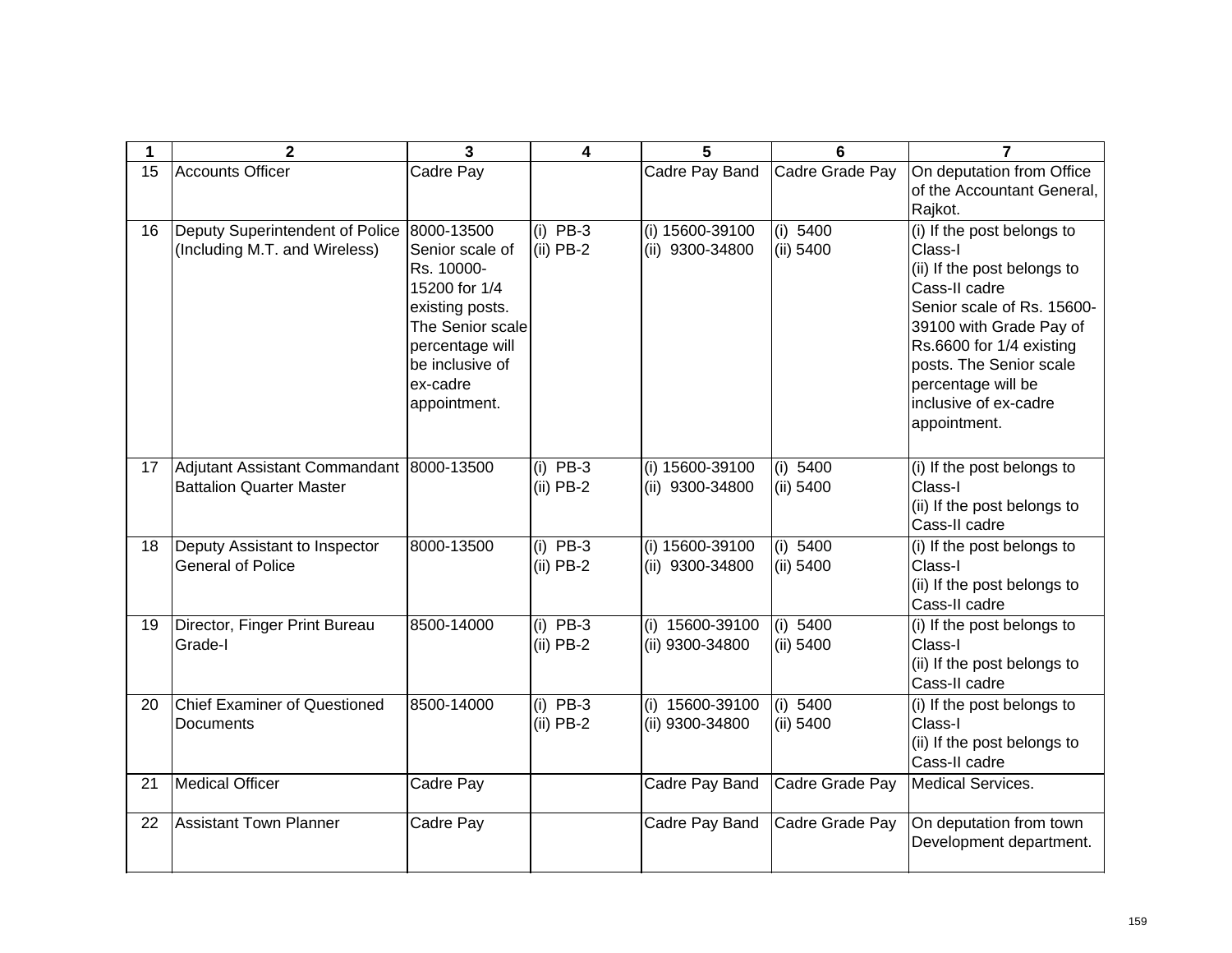| 1  | 2                                                                          | $\overline{\mathbf{3}}$ | $\overline{4}$ | 5               | 6               | $\overline{7}$                                  |
|----|----------------------------------------------------------------------------|-------------------------|----------------|-----------------|-----------------|-------------------------------------------------|
| 23 | <b>Public Relations Officer</b>                                            | Cadre Pay               |                | Cadre Pay Band  | Cadre Grade Pay | Information Service.                            |
| 24 | <b>Assistant Public Prosecutor</b>                                         | Cadre Pay               |                | Cadre Pay Band  | Cadre Grade Pay | On deputation from Legal<br>Department.         |
| 25 | Personal Secretary to Director<br>General & Inspector General of<br>Police | 6500-10500              | <b>PB-2</b>    | 9300-34800      | 4200            |                                                 |
| 26 | Deputy Superintendent of Police<br>(Programme)                             | 6500-10500              | PB-2           | 9300-34800      | 4200            |                                                 |
| 27 | Deputy Chief Examiner of<br>Questioned Documents.                          | 6500-10500              | PB-2           | 9300-34800      | 4200            |                                                 |
| 28 | <b>Office Superintendent</b>                                               | 6500-10500              | $PB-2$         | 9300-34800      | 4200            |                                                 |
| 29 | Director Finger Print Bureau<br>Grade-II                                   | 6500-10500              | $PB-2$         | 9300-34800      | 4200            |                                                 |
| 30 | Police Inspector (M.T. Wireless<br>including Groups)                       | 6500-10500              | <b>PB-2</b>    | 9300-34800      | 4200            |                                                 |
|    |                                                                            |                         |                |                 |                 |                                                 |
|    | Non-Gazetted:                                                              |                         |                |                 |                 |                                                 |
| 31 | Personal Assistant/<br>Stenographer Grade-I                                | 6500-10500              | PB-2           | 9300-34800      | 4200            |                                                 |
| 32 | Shorthand Reporter                                                         | 6500-10500              | $PB-2$         | 9300-34800      | 4200            |                                                 |
| 33 | Senior Sub-Editor                                                          | 5500-9000               | $PB-2$         | 9300-34800      | 4200            |                                                 |
| 34 | Senior Expert/First Expert                                                 | 5500-9000               | $PB-2$         | 9300-34800      | 4200            |                                                 |
| 35 | <b>Assistant Examiner Questioned</b>                                       | (i) 6500-10500          | $(i)$ PB-2     | (i) 9300-34800  | $(i)$ 4200      | (i) Personal Scale.                             |
|    | Documents (Qualified)                                                      | (ii) 5500-9000          | $(ii)$ PB-2    | (ii) 9300-34800 | $(ii)$ 4200     |                                                 |
| 36 | <b>Assistant Town Planner</b>                                              | Cadre Pay               |                | Cadre Pay Band  | Cadre Grade Pay | On deputation from town<br>Planning Department. |
| 37 | <b>Office Superintendent</b>                                               | 5500-9000               | $PB-2$         | 9300-34800      | 4200            |                                                 |
| 38 | Stenographer Grade-II                                                      | 5500-9000               | $PB-2$         | 9300-34800      | 4200            |                                                 |
| 39 | Police Inspector (Programme)                                               | 6500-10500              | $PB-2$         | 9300-34800      | 4200            |                                                 |
| 40 | Police Sub-Inspector (Wireless<br>Engineering and Traffic)                 | 5500-9000               | PB-2           | 9300-34800      | 4200            |                                                 |
| 41 | Photographer                                                               | 5000-8000               | $PB-2$         | 9300-34800      | 4200            |                                                 |
| 42 | Radio Mechanic                                                             | 5500-9000               | $PB-2$         | 9300-34800      | 4200            |                                                 |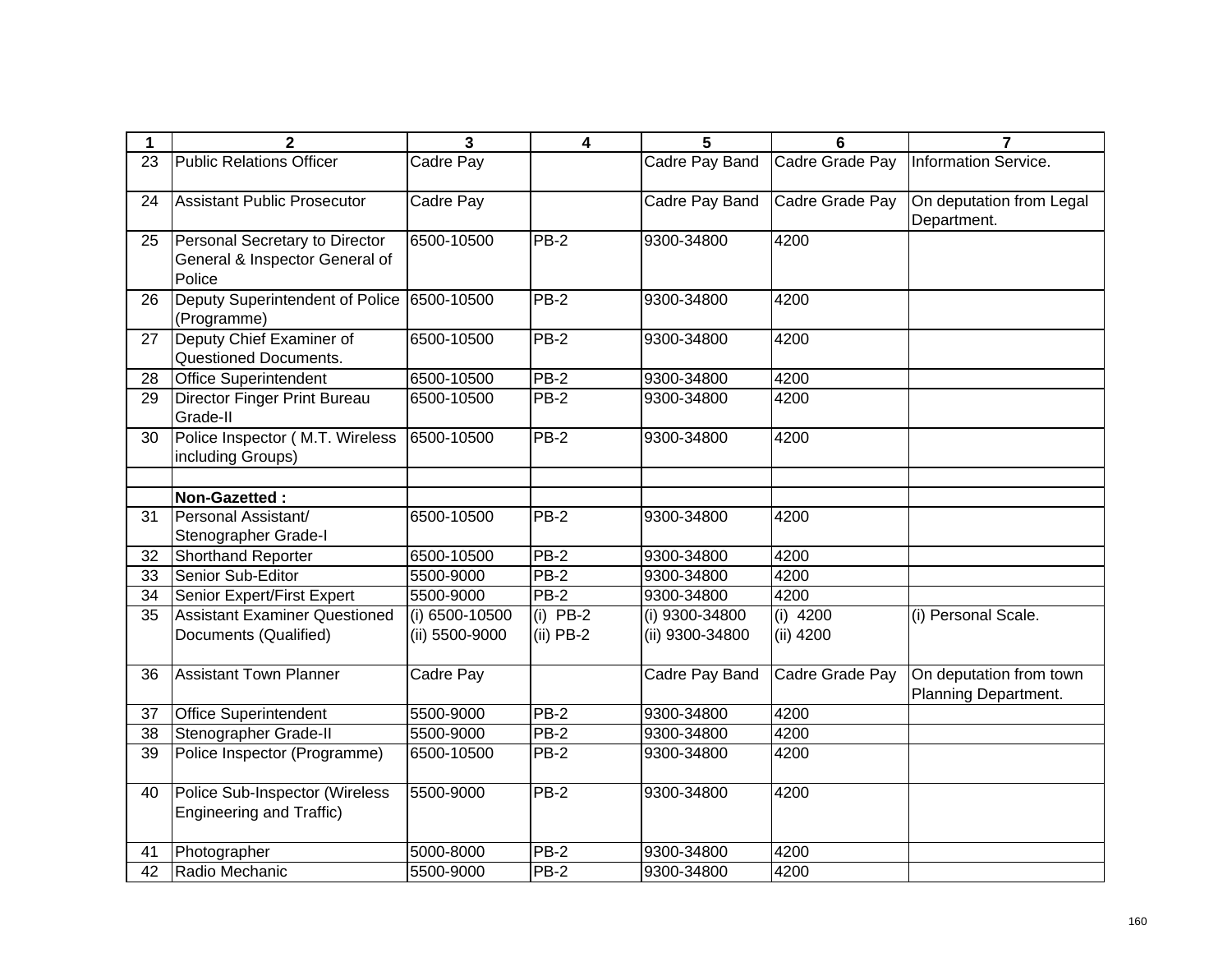| 1  | $\mathbf{2}$                  | $\overline{3}$ | $\overline{\mathbf{4}}$ | 5              | $6\phantom{1}$   | $\overline{7}$            |
|----|-------------------------------|----------------|-------------------------|----------------|------------------|---------------------------|
| 43 | <b>Head Wireless Operator</b> | 5500-9000      | $PB-2$                  | 9300-34800     | 4200             |                           |
| 44 | <b>Head Clerk</b>             | 5000-8000      | <b>PB-2</b>             | 9300-34800     | 4200             |                           |
| 45 | Draftsman wireless            | 5000-8000      | $PB-2$                  | 9300-34800     | 4200             |                           |
| 46 | Surveyor                      | Cadre Pay      |                         | Cadre Pay Band | Cadre Grade Pay  | On deputation from town   |
|    |                               |                |                         |                |                  | Planning Department.      |
| 47 | Librarian                     | 4500-7000      | <b>PB-1</b>             | 5200-20200     | 2800             |                           |
| 48 | Police Sub-Inspector          | 5500-9000      | $PB-2$                  | 9300-34800     | 4200             |                           |
|    | Armed/Unarmed/Platoon         |                |                         |                |                  |                           |
|    | Commandant of S.R.P.F.        |                |                         |                |                  |                           |
| 49 | Launch Driver Grade-II        | 4500-7000      | <b>PB-1</b>             | 5200-20200     | 2800             |                           |
| 50 | Head Mechanic M.T.            | 4500-7000      | $PB-1$                  | 5200-20200     | 2800             |                           |
| 51 | Junior Expert/Senior Searcher | 5000-8000      | $PB-2$                  | 9300-34800     | 4200             |                           |
|    |                               |                |                         |                |                  |                           |
| 52 | <b>Nurse</b>                  | Cadre Pay      |                         | Cadre Pay Band | Cadre Grade Pay  | On deputation from        |
|    |                               |                |                         |                |                  | Directorate of Health and |
|    |                               |                |                         |                |                  | Medical Services.         |
| 53 | M.L. Sarang (Qualified)       | 4000-6000      | <b>PB-1</b>             | 5200-20200     | 2400             |                           |
| 54 | <b>Electrician Wireless</b>   | 4500-7000      | $PB-1$                  | 5200-20200     | 2800             |                           |
| 55 | M.V. Fitter Grade-I           | 4000-6000      | <b>PB-1</b>             | 5200-20200     | 2400             |                           |
| 56 | <b>Engine Driver Grade-I</b>  | 4000-6000      | $PB-1$                  | 5200-20200     | 2400             |                           |
| 57 | <b>Turner Grade-I</b>         | 4000-6000      | <b>PB-1</b>             | 5200-20200     | 2400             |                           |
| 58 | Painter Grade-I               | 4000-6000      | $PB-1$                  | 5200-20200     | 2400             |                           |
| 59 | <b>Welder Grade-I</b>         | 4000-6000      | $PB-1$                  | 5200-20200     | 2400             |                           |
| 60 | <b>Blacksmith Grade-I</b>     | 4000-6000      | $PB-1$                  | 5200-20200     | $\frac{1}{2400}$ |                           |
| 61 | Carpenter Grade-I             | 4000-6000      | $PB-1$                  | 5200-20200     | 2400             |                           |
| 62 | Electrician Grade-I (M.T.)    | 4000-6000      | $PB-1$                  | 5200-20200     | 2400             |                           |
| 63 | Launch Driver Jamadar         | 4000-6000      | <b>PB-1</b>             | 5200-20200     | 2400             |                           |
| 64 | Carpenter                     | 4000-6000      | $PB-1$                  | 5200-20200     | 2400             |                           |
| 65 | Fitter                        | 4000-6000      | $PB-1$                  | 5200-20200     | 2400             |                           |
| 66 | <b>Wireless Operator</b>      | 4500-7000      | $PB-1$                  | 5200-20200     | 2800             |                           |
| 67 | Storekeeper (MT)              | 4000-6000      | <b>PB-1</b>             | 5200-20200     | 2400             |                           |
| 68 | Senior Clerk                  | 4000-6000      | $PB-1$                  | 5200-20200     | 2400             |                           |
| 69 | Compounder                    | Cadre Pay      |                         | Cadre Pay Band | Cadre Grade Pay  | On deputation from        |
|    |                               |                |                         |                |                  | Directorate of Health and |
|    |                               |                |                         |                |                  | Medical Services.         |
| 70 | Searcher                      | 4000-6000      | <b>PB-1</b>             | 5200-20200     | 2400             |                           |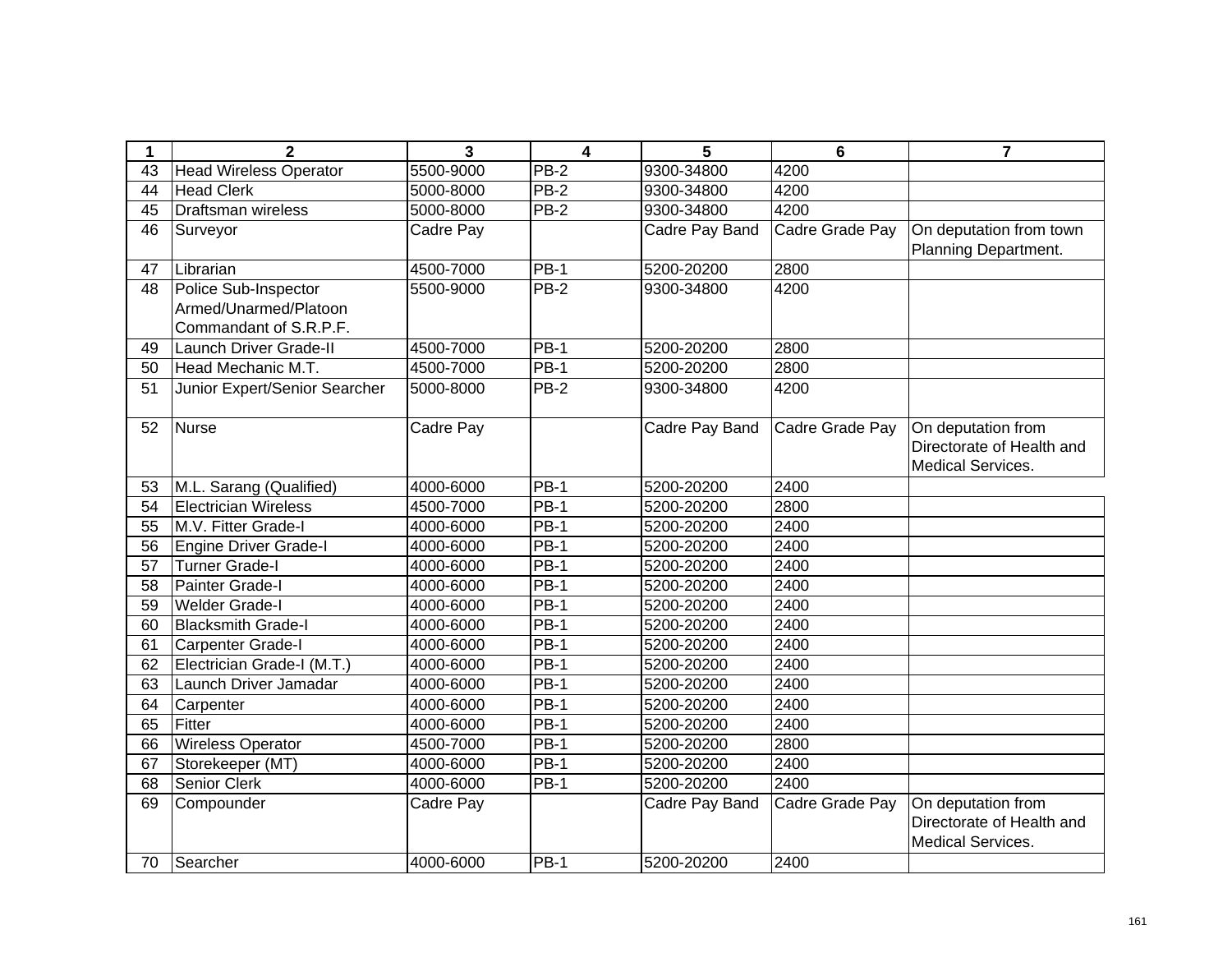| 1  | $\mathbf{2}$                           | 3         | 4           | 5          | 6    | $\overline{7}$ |
|----|----------------------------------------|-----------|-------------|------------|------|----------------|
| 71 | <b>Head Constable Grade-I District</b> | 4000-6000 | <b>PB-1</b> | 5200-20200 | 2400 |                |
|    | Armed and Unarmed SRP                  |           |             |            |      |                |
|    | Grade-Havaldar (Major) Quarter         |           |             |            |      |                |
|    | Master Havaldar/Platoon                |           |             |            |      |                |
|    | Havaldar M.T. Supervisor /             |           |             |            |      |                |
|    | Mechanic / Head Constable /            |           |             |            |      |                |
|    | <b>Fitter Head Constable / Driver</b>  |           |             |            |      |                |
|    | Head Constable / Band Havaldar         |           |             |            |      |                |
|    | / Law Instructor / Assistant Drill     |           |             |            |      |                |
|    | Instructor / Store Orderly             |           |             |            |      |                |
|    | Company Orderly/Store Orderly          |           |             |            |      |                |
|    | (Jamadar)                              |           |             |            |      |                |
|    |                                        |           |             |            |      |                |
| 72 | Junior Clerk / Typist / Junior         | 3050-4590 | <b>PB-1</b> | 5200-20200 | 1900 |                |
|    | Clerk-cum-Typist                       |           |             |            |      |                |
| 73 | M.V. Fitter Grade-II                   | 3050-4590 | <b>PB-1</b> | 5200-20200 | 1900 |                |
| 74 | <b>Electrician Grade-II</b>            | 3050-4590 | $PB-1$      | 5200-20200 | 1900 |                |
| 75 | <b>Technical Assistant</b>             | 3050-4590 | <b>PB-1</b> | 5200-20200 | 1900 |                |
| 76 | <b>Turner Grade-II</b>                 | 3050-4590 | <b>PB-1</b> | 5200-20200 | 1900 |                |
| 77 | <b>Bench Fitter Grade-II</b>           | 3050-4590 | <b>PB-1</b> | 5200-20200 | 1900 |                |
| 78 | Painter Grade-II                       | 3050-4590 | $PB-1$      | 5200-20200 | 1900 |                |
| 79 | <b>Welder Grade-II</b>                 | 3050-4590 | PB-1        | 5200-20200 | 1900 |                |
| 80 | <b>Vulcaniser Grade-I</b>              | 3050-4590 | <b>PB-1</b> | 5200-20200 | 1900 |                |
| 81 | <b>Carpenter Grade-II</b>              | 3050-4590 | <b>PB-1</b> | 5200-20200 | 1900 |                |
| 82 | Dingi Driver Grade-II                  | 3050-4590 | <b>PB-1</b> | 5200-20200 | 1900 |                |
| 83 | <b>Upholsterer Grade-II</b>            | 3050-4590 | PB-1        | 5200-20200 | 1900 |                |
| 84 | Engine Driver Grade-III and            | 3050-4590 | <b>PB-1</b> | 5200-20200 | 1900 |                |
|    | Assistant Engine Driver.               |           |             |            |      |                |
| 85 | Electrician Grade (M.T.)               | 3050-4590 | <b>PB-1</b> | 5200-20200 | 1900 |                |
| 86 | <b>Tinsmith Grade-II</b>               | 3050-4590 | <b>PB-1</b> | 5200-20200 | 1900 |                |
| 87 | <b>Greaser Grade-I</b>                 | 3050-4590 | <b>PB-1</b> | 5200-20200 | 1900 |                |
| 88 | <b>Blacksmith Grade-II</b>             | 3050-4590 | <b>PB-1</b> | 5200-20200 | 1900 |                |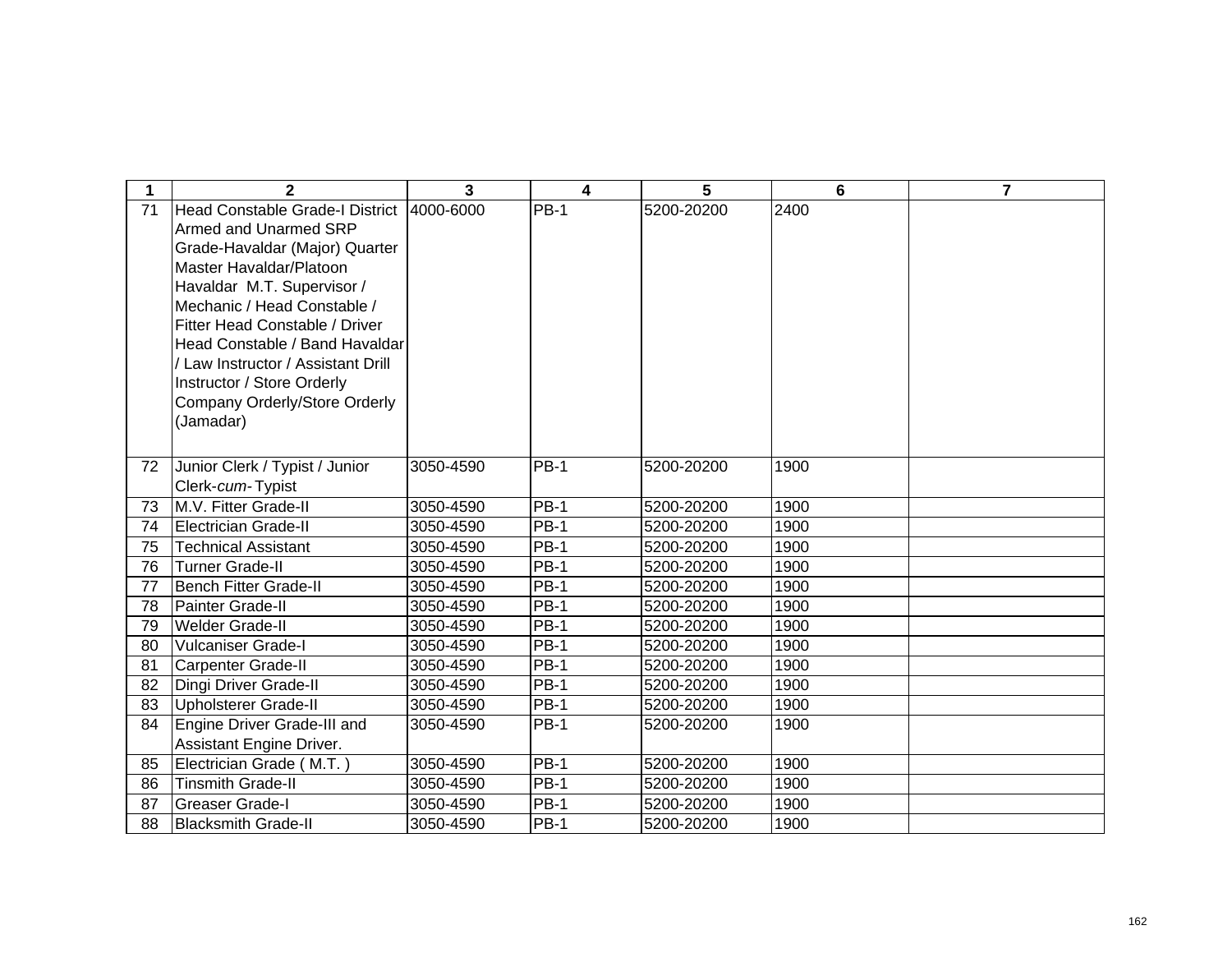| 1   | $\mathbf{2}$                          | 3         | 4               | 5          | $6\phantom{1}6$ | $\overline{7}$ |
|-----|---------------------------------------|-----------|-----------------|------------|-----------------|----------------|
| 89  | <b>Head Constable Grade-II</b>        | 3200-4900 | <b>PB-1</b>     | 5200-20200 | 2000            |                |
|     | Armour Havaldar / Driver / Head       |           |                 |            |                 |                |
|     | Constable / Writer Head               |           |                 |            |                 |                |
|     | Constable / Naik, Assistant Drill     |           |                 |            |                 |                |
|     | Instructor / Assistant                |           |                 |            |                 |                |
|     | Storekeeper / Mechanic Head           |           |                 |            |                 |                |
|     | Constable / M.T. Supervisor.          |           |                 |            |                 |                |
| 90  | M.L. Sarang                           | 3050-4590 | $PB-1$          | 5200-20200 | 1900            |                |
| 91  | Launch Driver Grade-III               | 3050-4590 | <b>PB-1</b>     | 5200-20200 | 1900            |                |
| 92  | <b>Head Cook</b>                      | 3050-4590 | <b>PB-1</b>     | 5200-20200 | 1900            |                |
| 93  | M.V. Fitter Grade-III                 | 2650-4000 | 1S              | 4440-7440  | 1650            |                |
| 94  | <b>Carpenter Grade-III</b>            | 2650-4000 | 1S              | 4440-7440  | 1650            |                |
| 95  | <b>Greaser Grade-III</b>              | 2650-4000 | 1S              | 4440-7440  | 1650            |                |
| 96  | Oilman                                | 2650-4000 | 1S              | 4440-7440  | 1650            |                |
| 97  | Upholsterer Grade-III                 | 2650-4000 | 1S              | 4440-7440  | 1650            |                |
| 98  | <b>Workshop Hand</b>                  | 2650-4000 | 1S              | 4440-7440  | 1650            |                |
| 99  | <b>Dresser</b>                        | 2650-4000 | 1S              | 4440-7440  | 1650            |                |
| 100 | Police Constable                      | 2750-4400 | <b>PB-1</b>     | 5200-20200 | 1800            |                |
|     | (Armed/Unarmed) including             |           |                 |            |                 |                |
|     | S.R.P. and Police Writer              |           |                 |            |                 |                |
|     | <b>Constable and Police Constable</b> |           |                 |            |                 |                |
|     | Motor Driver.                         |           |                 |            |                 |                |
| 101 | Cookmate                              | 2610-3540 | 1S              | 4440-7440  | 1400            |                |
| 102 | Havaldar                              | 2650-4000 | 1S              | 4440-7440  | 1650            |                |
| 103 | <b>Naik</b>                           | 2610-3540 | $\overline{1S}$ | 4440-7440  | 1400            |                |
| 104 | Daftary                               | 2610-3540 | $\overline{1S}$ | 4440-7440  | 1400            |                |
| 105 | Darji                                 | 2610-3540 | $\overline{1S}$ | 4440-7440  | 1400            |                |
| 106 | Mochi/Bootmaker/Cobbler               | 2610-3540 | $\overline{1S}$ | 4440-7440  | 1400            |                |
| 107 | Barber                                | 2610-3540 | $\overline{1S}$ | 4440-7440  | 1400            |                |
| 108 | Mali                                  | 2610-3540 | $\overline{1S}$ | 4440-7440  | 1400            |                |
| 109 | Dhobi                                 | 2610-3540 | 1S              | 4440-7440  | 1400            |                |
| 110 | Mess Servant                          | 2550-3200 | $\overline{1S}$ | 4440-7440  | 1300            |                |
| 111 | Sweeper                               | 2550-3200 | 1S              | 4440-7440  | 1300            |                |
| 112 | <b>Kennel Boy</b>                     | 2550-3200 | 1S              | 4440-7440  | 1300            |                |
| 113 | <b>Bellow Boy</b>                     | 2550-3200 | 1S              | 4440-7440  | 1300            |                |
| 114 | Syce                                  | 2550-3200 | 1S              | 4440-7440  | 1300            |                |
| 115 | Khalasi/Tandel                        | 2550-3200 | 1S              | 4440-7440  | 1300            |                |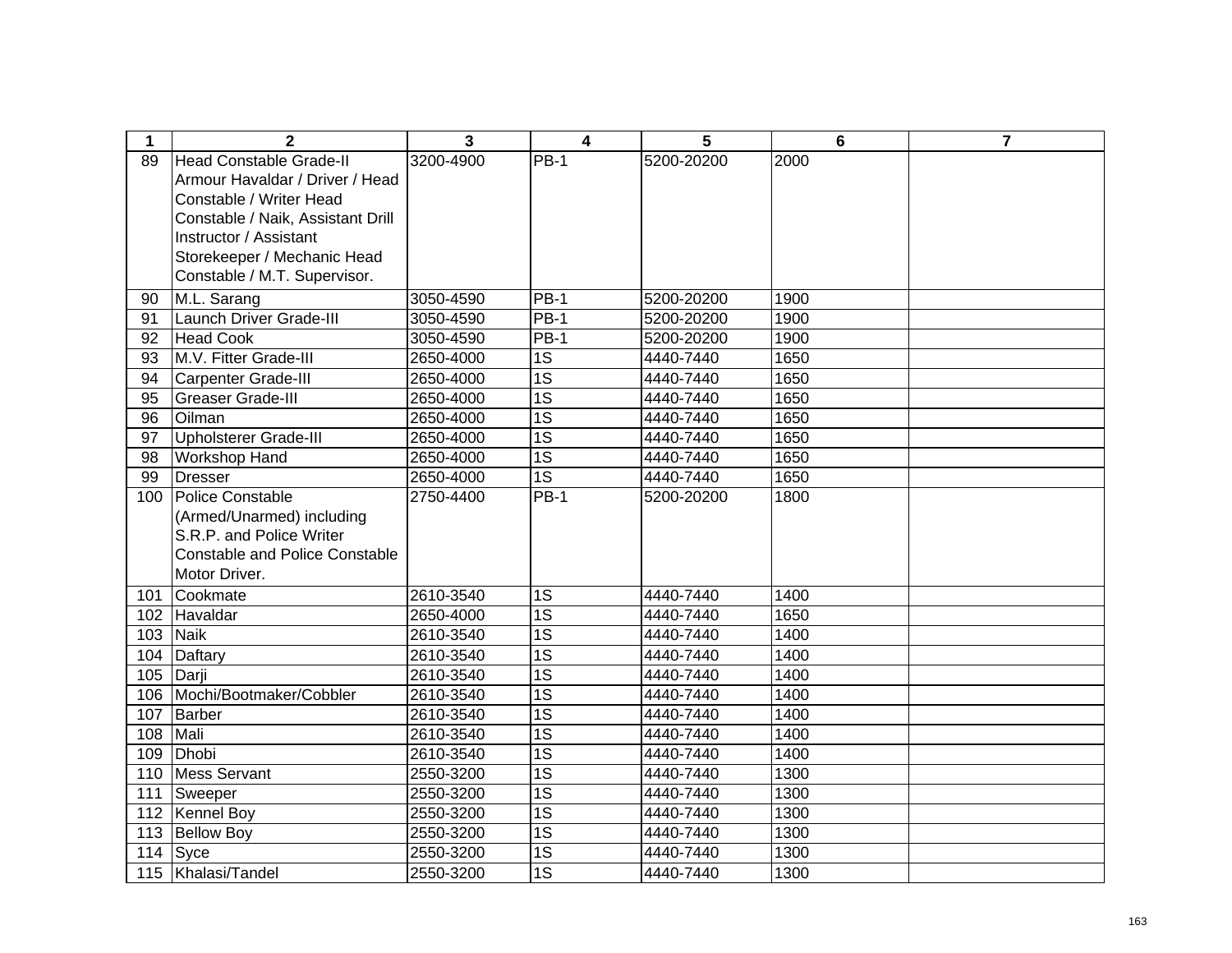| 1              | $\mathbf 2$                                                          | 3                 | 4                         | 5                                  | $6\phantom{1}6$         | $\overline{7}$                           |
|----------------|----------------------------------------------------------------------|-------------------|---------------------------|------------------------------------|-------------------------|------------------------------------------|
| 116            | Bhisti                                                               | 2550-3200         | 1S                        | 4440-7440                          | 1300                    |                                          |
| 117            | <b>Ward Boy</b>                                                      | 2550-3200         | $\overline{1S}$           | 4440-7440                          | 1300                    |                                          |
| 118            | Peon                                                                 | 2550-3200         | $\overline{1S}$           | 4440-7440                          | 1300                    |                                          |
| 119            | Water man                                                            | 2550-3200         | $\overline{1S}$           | 4440-7440                          | 1300                    |                                          |
| 120            | Male Sweeper (Kahar)                                                 | 2550-3200         | 1S                        | 4440-7440                          | 1300                    |                                          |
| 121            | <b>Dispensary Servant</b>                                            | 2550-3200         | $\overline{1S}$           | 4440-7440                          | 1300                    |                                          |
| 122            | Motor Cleaner/Helper                                                 | 2550-3200         | $\overline{1S}$           | 4440-7440                          | 1300                    |                                          |
| 123            | Kahar                                                                | 2550-3200         | $\overline{1S}$           | 4440-7440                          | 1300                    |                                          |
| 124            | Pagi                                                                 | 2550-3200         | 1S                        | 4440-7440                          | 1300                    |                                          |
| 125            | Hamal                                                                | 2550-3200         | $\overline{1S}$           | 4440-7440                          | 1300                    |                                          |
|                | II. INSPECTOR GENERAL OF POLICE AND DIRECTOR, ANTI-CORRUPTION BUREAU |                   |                           |                                    |                         |                                          |
|                | <b>Gazetted:</b>                                                     |                   |                           |                                    |                         |                                          |
| $\mathbf 1$    | Inspector General of Police and<br>Director, Anti-corruption Bureau. | <b>Cadre Post</b> |                           | <b>Cadre Post</b>                  | <b>Cadre Post</b>       |                                          |
| $\overline{2}$ | <b>Deputy Director</b>                                               | <b>Cadre Post</b> |                           | <b>Cadre Post</b>                  | <b>Cadre Post</b>       |                                          |
| 3              | <b>Assistant Director (Revenue)</b>                                  | Cadre Pay         |                           | Cadre Pay Band                     | Cadre Grade Pay         | <b>Gujarat Revenue Service</b>           |
| 4              | Assistant Director (Rank of<br>Deputy Superintendent of<br>Police)   | Cadre Pay         |                           | Cadre Pay Band                     | Cadre Grade Pay         | <b>Gujarat Police Service</b>            |
| 5              | Assistant Director (P.W.D.)                                          | Cadre Pay         |                           | Cadre Pay Band                     | Cadre Grade Pay         | <b>Gujarat Engineering</b><br>Service    |
| 6              | Legal Adviser                                                        | 8000-13500        | $(i)$ PB-3<br>$(ii)$ PB-2 | (i) 15600-39100<br>(ii) 9300-34800 | (i) $5400$<br>(ii) 5400 | Appointed by Home<br>Department.         |
| $\overline{7}$ | Police Inspector                                                     | Cadre Pay         |                           | Cadre Pay Band                     | Cadre Grade Pay         | <b>Gujarat Police Service</b>            |
| 8              | Stenographer Grade-I                                                 | Cadre Pay         |                           | Cadre Pay Band                     | Cadre Grade Pay         | On deputation from Police<br>Department. |
|                | Non-Gazetted:                                                        |                   |                           |                                    |                         |                                          |
| 9              | <b>Office Superintendent</b>                                         | Cadre Pay         |                           | Cadre Pay Band                     | Cadre Grade Pay         | On deputation from Police<br>Department. |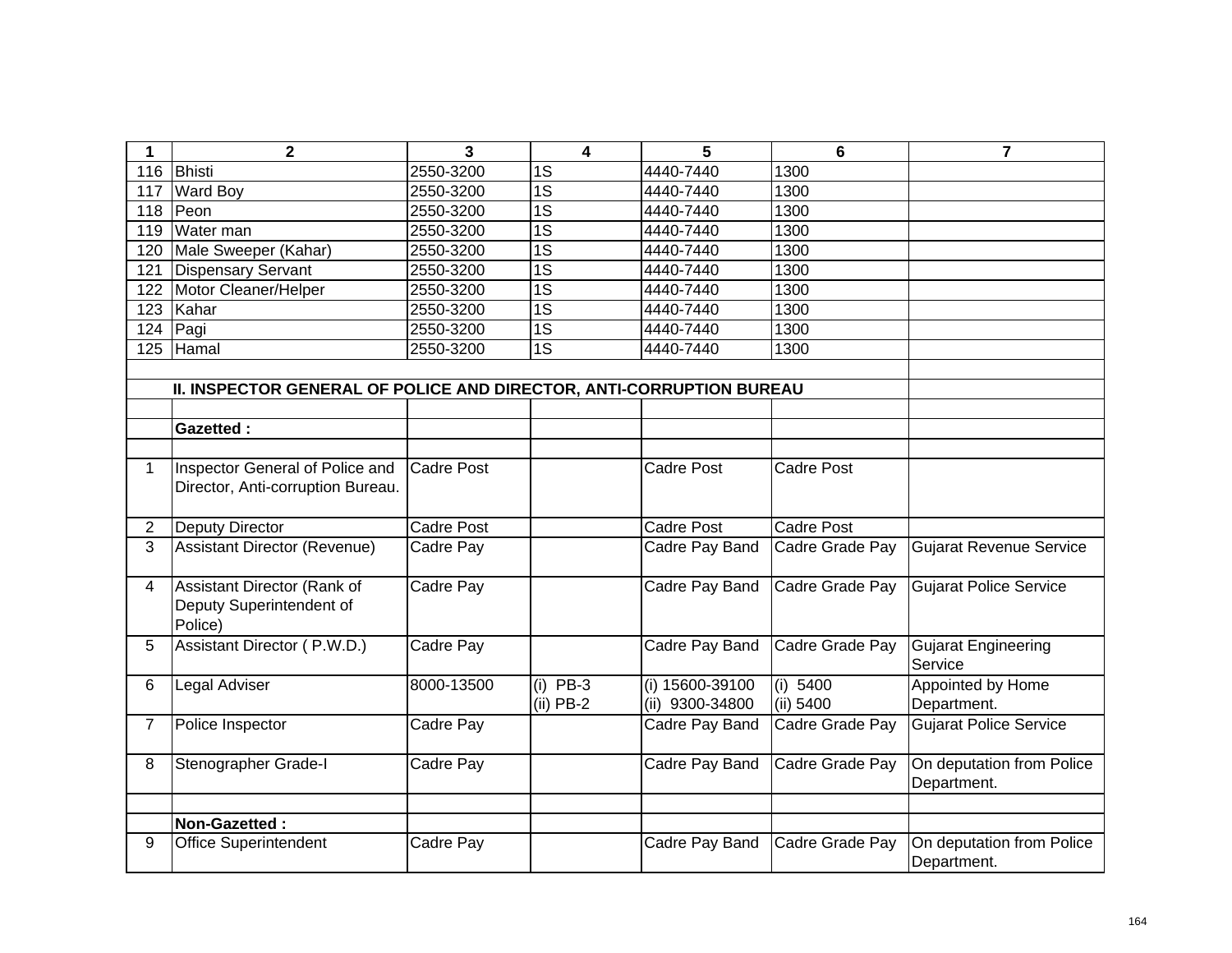| 1              | $\mathbf{2}$                                             | $\overline{3}$                  | 4                            | 5                                            | 6                                             | $\overline{7}$                                                                                                       |
|----------------|----------------------------------------------------------|---------------------------------|------------------------------|----------------------------------------------|-----------------------------------------------|----------------------------------------------------------------------------------------------------------------------|
| 10             | Stenographer Grade-II                                    | Cadre Pay                       |                              | Cadre Pay Band                               | Cadre Grade Pay                               | On deputation from Police<br>Department.                                                                             |
| 11             | <b>Head Clerk</b>                                        | Cadre Pay                       |                              | Cadre Pay Band                               | Cadre Grade Pay                               | On deputation from Police<br>Department.                                                                             |
| 12             | Police Sub-Inspector                                     | Cadre Pay                       |                              | Cadre Pay Band                               | Cadre Grade Pay                               | <b>Gujarat Police Service</b>                                                                                        |
| 13             | Senior Clerk                                             | Cadre Pay                       |                              | Cadre Pay Band                               | Cadre Grade Pay                               | On deputation from Police<br>Department.                                                                             |
| 14             | Police Head Constable                                    | (i) Cadre Pay (ii)<br>Cadre Pay |                              | (i) Cadre Pay<br>Band (ii) Cadre<br>Pay Band | (i)Cadre Grade<br>Pay (ii) Cadre<br>Grade Pay | (i) For Grade-I.<br>(ii) For Grade-II on<br>deputation from Police<br>department.                                    |
| 15             | Junior Clerk/Gujarati<br>Typist/Clerk-cum-Typist         | Cadre Pay                       |                              | Cadre Pay Band                               | Cadre Grade Pay                               | On deputation from Police<br>Department.                                                                             |
| 16             | <b>Driver</b>                                            | Cadre Pay                       |                              | Cadre Pay Band                               | Cadre Grade Pay                               | On deputation from Police<br>Department.                                                                             |
| 17             | <b>Rider Messenger</b>                                   | 3050-4590                       | <b>PB-1</b>                  | 5200-20200                                   | 1900                                          |                                                                                                                      |
| 18             | <b>Police Constable</b><br>(armed/Unarmed)               | Cadre Pay                       |                              | Cadre Pay Band                               | Cadre Grade Pay                               | On deputation from Police<br>Department.                                                                             |
| 19             | <b>Naik</b>                                              | 2610-3540                       | 1S                           | 4440-7440                                    | 1400                                          |                                                                                                                      |
| 20             | Peon                                                     | 2550-3200                       | 1S                           | 4440-7440                                    | 1300                                          |                                                                                                                      |
|                | <b>COMMANDANT GENERAL, HOME GUARDS AND CIVIL DEFENCE</b> |                                 |                              |                                              |                                               |                                                                                                                      |
|                | <b>Gazetted:</b>                                         |                                 |                              |                                              |                                               |                                                                                                                      |
| 1.             | Deputy Commandant General                                | 14300-18300                     | PB-4                         | 37400-67000                                  | 8700                                          |                                                                                                                      |
| $\overline{2}$ | <b>Battalion Commandant</b>                              | 10000-15200                     | PB-3                         | 15600-39100                                  | 6600                                          |                                                                                                                      |
| 3              | Senior Staff Officer                                     | $(a) 8500 - 14000$              | $(a)(i)$ PB-3<br>$(ii)$ PB-2 | (a) (i) $15600 - 39100$<br>(ii) 9300-34800   | $(a)(i)$ 5400<br>(ii) 5400                    | (a) In case of direct recruit.<br>(i) If the post belongs to<br>Class-I.<br>(ii) If the post belongs to<br>Class-II. |
|                |                                                          | (b) Cadre Pay                   | (b) Cadre Pay<br><b>Band</b> | (b) Cadre Pay Band                           | (b) Cadre Pay                                 | (b) Gujarat Administrative<br>Service.                                                                               |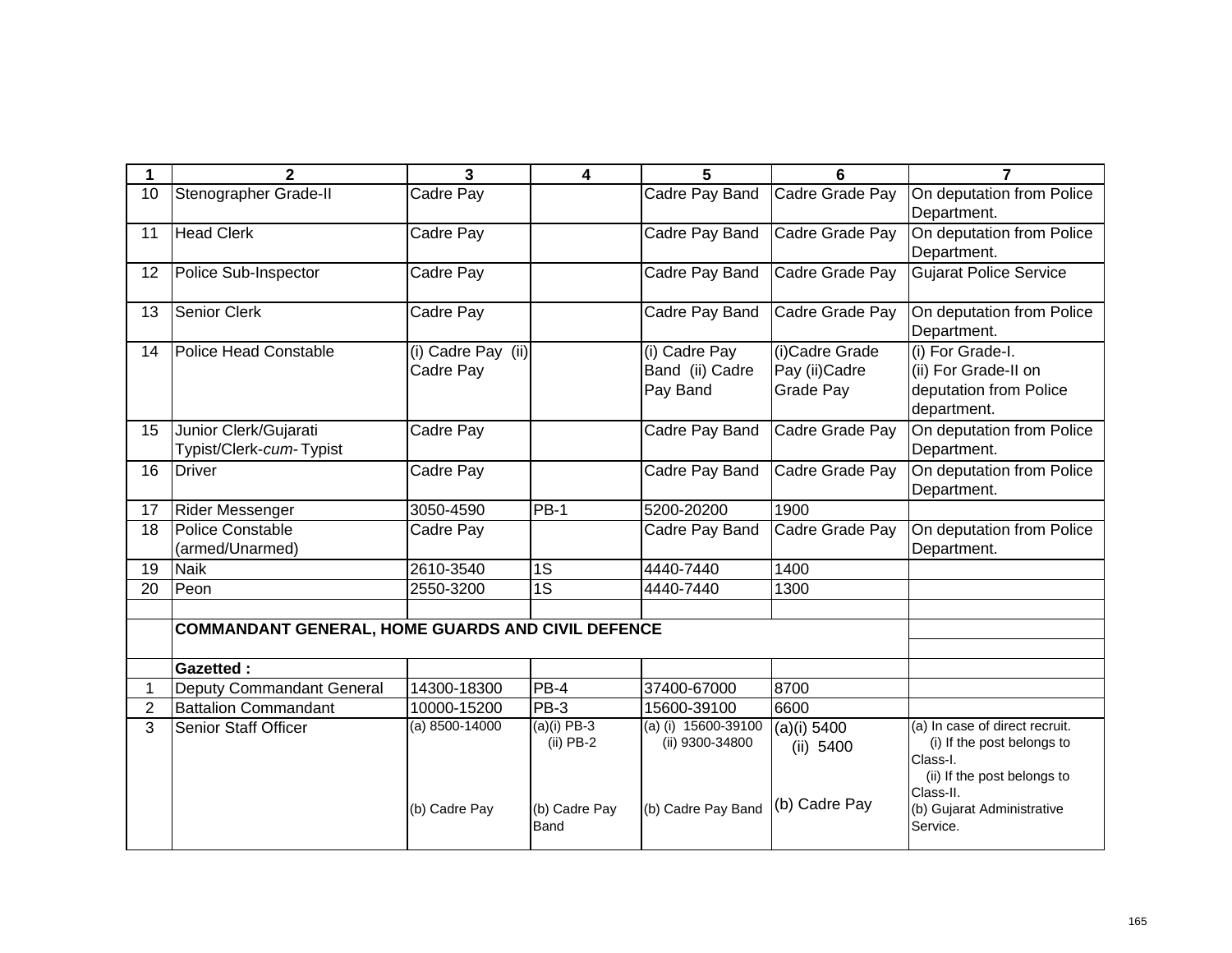| 1               | $\overline{2}$                                | 3          | 4           | 5               | $6\phantom{1}6$ | $\overline{7}$                           |
|-----------------|-----------------------------------------------|------------|-------------|-----------------|-----------------|------------------------------------------|
| 4               | <b>Battalion Second in</b>                    | 8000-13500 | $(i)$ PB-3  | (i) 15600-39100 | (i) 5400        | (i) If the post belongs to               |
|                 | Commandant                                    |            | $(ii)$ PB-2 | (ii) 9300-34800 | (ii) 5400       | Class-I.                                 |
|                 |                                               |            |             |                 |                 | (ii) If the post belongs to              |
|                 |                                               |            |             |                 |                 | Class-II.                                |
| 5               | Junior Staff Officer                          | 6500-10500 | <b>PB-2</b> | 9300-34800      | 4200            |                                          |
| 6               | <b>Accounts Officer</b>                       | Cadre Pay  |             | Cadre Pay Band  | Cadre Grade Pay | Gujarat Accounts Service.                |
| $\overline{7}$  | <b>Subedar Staff Officer</b>                  | 5500-9000  | $PB-2$      | 9300-34800      | 4200            |                                          |
| 8               | Subedar Company Commander                     | 5500-9000  | $PB-2$      | 9300-34800      | 4200            |                                          |
|                 | Non-Gazetted:                                 |            |             |                 |                 |                                          |
| 9               | <b>Office Superintendent</b>                  | 6500-10500 | $PB-2$      | 9300-34800      | 4200            |                                          |
| 10              | Superintendent                                | Cadre Pay  |             | Cadre Pay Band  | Cadre Grade Pay | On deputation from                       |
|                 |                                               |            |             |                 |                 | Directorate of Accounts                  |
|                 |                                               |            |             |                 |                 | and Treasuries.                          |
| 11              | Stenographer Grade-II                         | 5500-9000  | $PB-2$      | 9300-34800      | 4200            |                                          |
| $\overline{12}$ | <b>Head Clerk</b>                             | 5000-8000  | $PB-2$      | 9300-34800      | 4200            |                                          |
| 13              | Naib Subedar Platoon<br>commander             | 4500-7000  | <b>PB-1</b> | 5200-20200      | 2800            |                                          |
| 14              | Naib Subedar Quarter Master                   | 4500-7000  | <b>PB-1</b> | 5200-20200      | 2800            |                                          |
| 15              | Naib subedar Clerk                            | 4500-7000  | $PB-1$      | 5200-20200      | 2800            |                                          |
| 16              | Instructor                                    | 5500-9000  | $PB-2$      | 9300-34800      | 4200            |                                          |
| 17              | Stenographer Grade-III                        | 4000-6000  | <b>PB-1</b> | 5200-20200      | 2400            |                                          |
| 18              | Sub-Auditor/Accountant/Senior<br><b>Clerk</b> | 4000-6000  | <b>PB-1</b> | 5200-20200      | 2400            |                                          |
| 19              | <b>Havaldar Accountant</b>                    | 4000-6000  | <b>PB-1</b> | 5200-20200      | 2400            |                                          |
| 20              | <b>Havaldar Clerk</b>                         | 4000-6000  | $PB-1$      | 5200-20200      | 2400            |                                          |
| 21              | Havaldar Storeman                             | 4000-6000  | <b>PB-1</b> | 5200-20200      | 2400            |                                          |
| 22              | <b>Havaldar Quarter Master</b>                | 4000-6000  | $PB-1$      | 5200-20200      | 2400            |                                          |
| 23              | <b>Head Constable Armourer</b>                | Cadre Pay  |             | Cadre Pay Band  | Cadre Grade Pay | On deputation from police<br>Department. |
| 24              | Havaldar Mechanic                             | 4000-6000  | $PB-1$      | 5200-20200      | 2400            |                                          |
| 25              | Havaldar Armourer                             | 4000-6000  | $PB-1$      | 5200-20200      | 2400            |                                          |
| 26              | <b>Naik Clerk</b>                             | 3050-4590  | PB-1        | 5200-20200      | 1900            |                                          |
| 27              | Junior Clerk/Clerk-Typist                     | 3050-4590  | PB-1        | 5200-20200      | 1900            |                                          |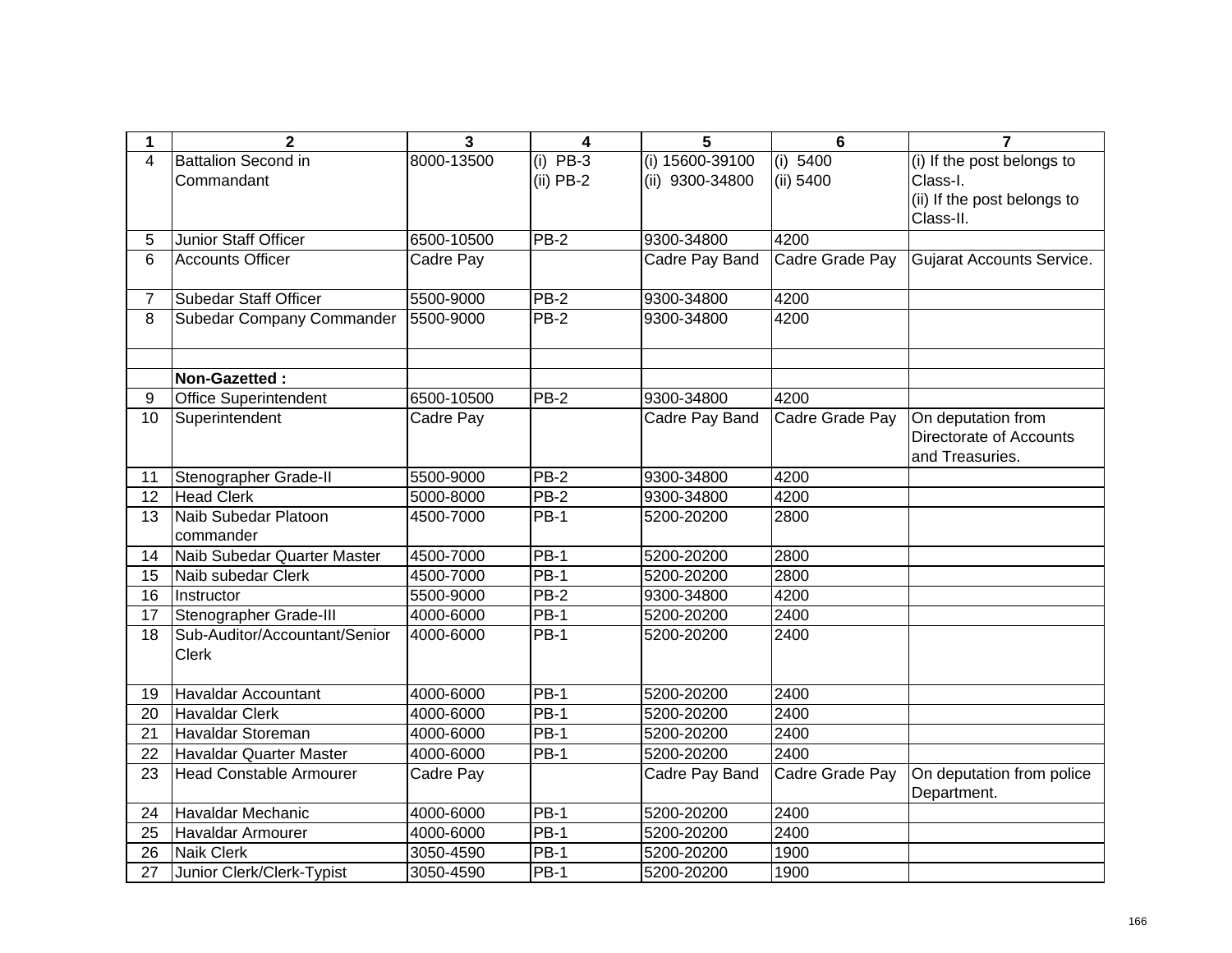|                | $\mathbf{2}$                                                 | $\overline{3}$ | 4                         | 5                                  | 6                     | $\overline{7}$                                                                        |
|----------------|--------------------------------------------------------------|----------------|---------------------------|------------------------------------|-----------------------|---------------------------------------------------------------------------------------|
| 28             | <b>Driver</b>                                                | 3050-4590      | $PB-1$                    | 5200-20200                         | 1900                  |                                                                                       |
| 29             | Naik Armourer                                                | 3050-4590      | $PB-1$                    | 5200-20200                         | 1900                  |                                                                                       |
| 30             | Naik Mechanic                                                | 3050-4590      | $PB-1$                    | 5200-20200                         | 1900                  |                                                                                       |
| 31             | <b>Driver</b>                                                | 2650-4000      | $\overline{1S}$           | 4440-7440                          | 1650                  |                                                                                       |
| 32             | Guards-man                                                   | 2650-4000      | $\overline{1S}$           | 4440-7440                          | 1650                  |                                                                                       |
| 33             | Despatch Rider                                               | 2650-4000      | $\overline{1S}$           | 4440-7440                          | 1650                  |                                                                                       |
| 34             | Police Constable Armourer                                    | Cadre Pay      |                           | Cadre Pay Band                     | Cadre Grade Pay       | On deputation from police<br>Department.                                              |
| 35             | <b>Police Constable Driver</b>                               | Cadre Pay      |                           | Cadre Pay Band                     | Cadre Grade Pay       | On deputation from police<br>Department.                                              |
| 36             | <b>Police Constable Cleaner</b>                              | Cadre Pay      |                           | Cadre Pay Band                     | Cadre Grade Pay       | On deputation from police<br>Department.                                              |
| 37             | <b>Naik</b>                                                  | 2610-3540      | 1S                        | 4440-7440                          | 1400                  |                                                                                       |
| 38             | Chowkidar (H.Gs. and B.W.)                                   | 2550-3200      | $\overline{1S}$           | 4440-7440                          | 1300                  |                                                                                       |
| 39             | Sweeper (H.Gs. and B.W.)                                     | 2550-3200      | $\overline{1S}$           | 4440-7440                          | 1300                  |                                                                                       |
| 40             | Peon                                                         | 2550-3200      | $\overline{1S}$           | 4440-7440                          | 1300                  |                                                                                       |
| 41             | Hamal                                                        | 2550-3200      | $\overline{1S}$           | 4440-7440                          | 1300                  |                                                                                       |
|                | ADDITIONAL DIRECTOR GENERAL AND INSPECTOR GENERAL OF PRISONS |                |                           |                                    |                       |                                                                                       |
|                | <b>Gazetted:</b>                                             |                |                           |                                    |                       |                                                                                       |
|                | <b>Inspector General of Prisons</b>                          | 12000-16500    | <b>PB-3</b>               | 15600-39100                        | 7600                  |                                                                                       |
| $\overline{2}$ | Deputy Inspector General of<br>Prisons                       | 10000-15200    | PB-3                      | 15600-39100                        | 6600                  |                                                                                       |
| 3              | Superintendent, Central Prison                               | 10000-15200    | PB-3                      | 15600-39100                        | 6600                  |                                                                                       |
| 4              | Additional<br>Superintendent/Central Prison                  | 10000-15200    | PB-3                      | 15600-39100                        | 6600                  |                                                                                       |
| 5              | Deputy Superintendent, Central<br>Prison                     | 8000-13500     | $(i)$ PB-3<br>$(ii)$ PB-2 | (i) 15600-39100<br>(ii) 9300-34800 | (i) 5400<br>(ii) 5400 | (i) If the post belongs to<br>Class-I<br>(ii) If the post belongs to<br>Cass-II cadre |
| 6              | <b>Medical Officer</b>                                       | Cadre Pay      |                           | Cadre Pay Band                     | Cadre Grade Pay       | <b>Gujarat Medical Service</b>                                                        |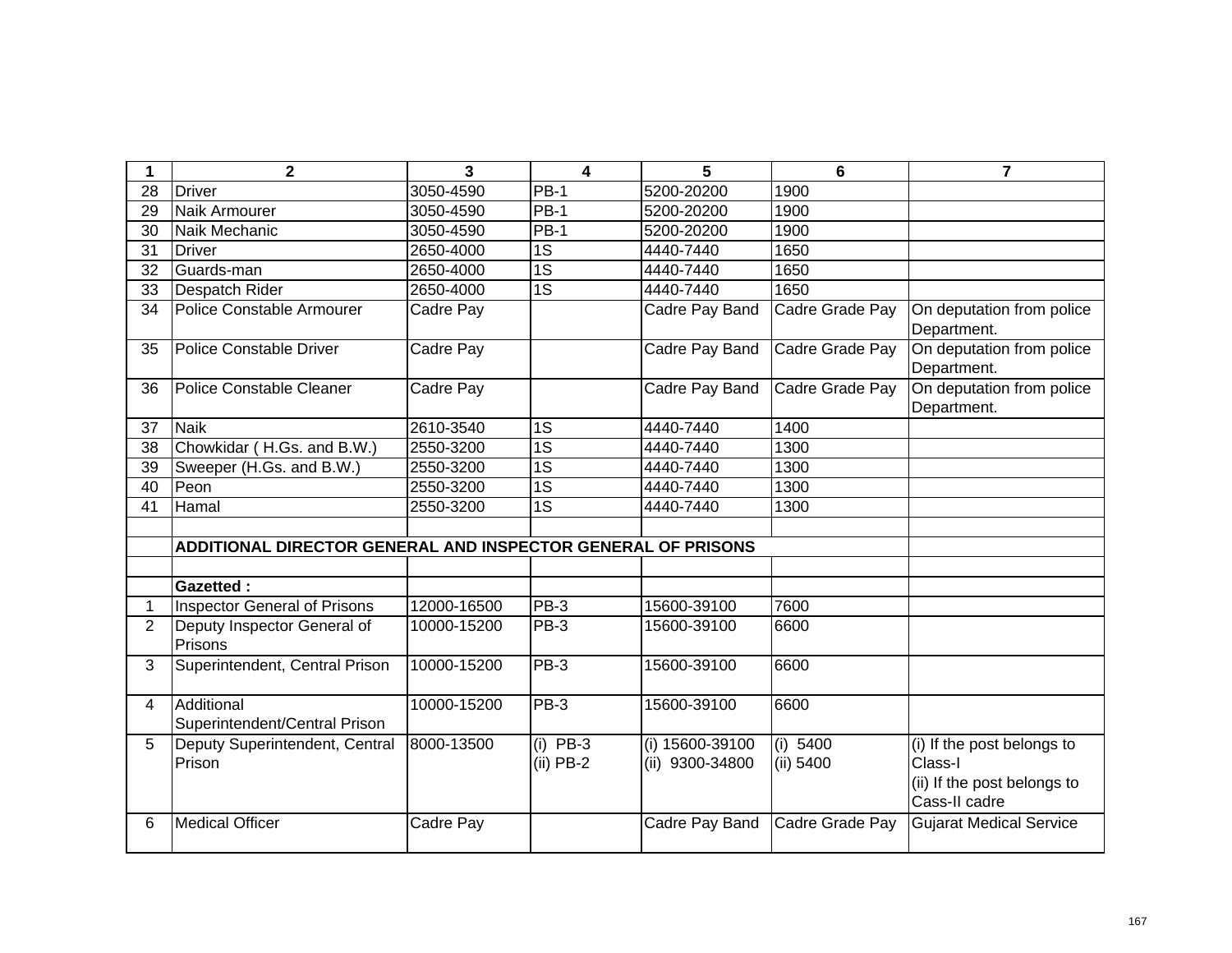| 1               | $\overline{\mathbf{2}}$          | $\mathbf{3}$ | $\overline{\mathbf{4}}$ | 5               | $6\phantom{1}6$ | $\overline{7}$              |
|-----------------|----------------------------------|--------------|-------------------------|-----------------|-----------------|-----------------------------|
| $\overline{7}$  | Principal, Jail Staff Training   | 8000-13500   | $PB-3$<br>(i)           | (i) 15600-39100 | (i) 5400        | (i) If the post belongs to  |
|                 | School                           |              | $(ii)$ PB-2             | (ii) 9300-34800 | (ii) 5400       | Class-I                     |
|                 |                                  |              |                         |                 |                 | (ii) If the post belongs to |
|                 |                                  |              |                         |                 |                 | Cass-II cadre               |
| 8               | <b>Administrative Officer</b>    | 6500-10500   | $PB-2$                  | 9300-34800      | 4200            |                             |
| 9               | Superintendent, Jail Industries  | 6500-10500   | $PB-2$                  | 9300-34800      | 4200            |                             |
| 10              | <b>Accounts Officer</b>          | Cadre Pay    |                         | Cadre Pay Band  | Cadre Grade Pay | Gujarat Accounts Service    |
| 11              | Superintendent, District Prisons | 6500-10500   | $PB-2$                  | 9300-34800      | 4200            |                             |
| 12              | Jailor Group-I                   | 6500-10500   | <b>PB-2</b>             | 9300-34800      | 4200            |                             |
| 13              | Principal, Borstal School        | 6500-10500   | $PB-2$                  | 9300-34800      | 4200            |                             |
|                 |                                  |              |                         |                 |                 |                             |
|                 | <b>Gazetted:</b>                 |              |                         |                 |                 |                             |
| 14              | <b>Office Superintendent</b>     | 5500-9000    | $PB-2$                  | 9300-34800      | 4200            |                             |
| 15              | Auditor                          | 5500-9000    | $PB-2$                  | 9300-34800      | 4200            |                             |
| $\overline{16}$ | <b>Weaving Master</b>            | 5500-9000    | $PB-2$                  | 9300-34800      | 4200            |                             |
| 17              | Factory Manager                  | 5500-9000    | PB-2                    | 9300-34800      | 4200            |                             |
| 18              | Press Manager                    | 5500-9000    | PB-2                    | 9300-34800      | 4200            |                             |
| 19              | Chemical Supervisor              | 5000-8000    | PB-2                    | 9300-34800      | 4200            |                             |
| 20              | Stenographer Grade-II            | 5500-9000    | PB-2                    | 9300-34800      | 4200            |                             |
| 21              | <b>Head Clerk</b>                | 5000-8000    | PB-2                    | 9300-34800      | 4200            |                             |
| 22              | <b>Agricultural Officer</b>      | 4500-7000    | $\overline{PB-1}$       | 5200-20200      | 2800            |                             |
| 23              | Jailor Group-II                  | 4500-7000    | PB-1                    | 5200-20200      | 2800            |                             |
| 24              | Woman Jailor                     | 4500-7000    | <b>PB-1</b>             | 5200-20200      | 2800            |                             |
| 25              | Industrial Jailor Group-II       | 4500-7000    | <b>PB-1</b>             | 5200-20200      | 2800            |                             |
| 26              | Foreman                          | 4500-7000    | PB-1                    | 5200-20200      | 2800            |                             |
| 27              | <b>Carpentry Instructor</b>      | 4500-7000    | $\overline{PB-1}$       | 5200-20200      | 2800            |                             |
| 28              | <b>Senior Tailor Master</b>      | 4500-7000    | $\overline{PB-1}$       | 5200-20200      | 2800            |                             |
| 29              | <b>Weaving Assistant</b>         | 4500-7000    | $PB-1$                  | 5200-20200      | 2800            |                             |
| 30              | <b>Senior Tailor Master</b>      | 4500-7000    | $PB-1$                  | 5200-20200      | 2800            |                             |
| $\overline{31}$ | Leather Instructor               | 4000-6000    | $PB-1$                  | 5200-20200      | 2400            |                             |
| 32              | Loom Fitter                      | 4000-6000    | $PB-1$                  | 5200-20200      | 2400            |                             |
| 33              | Proof Reader                     | 4000-6000    | <b>PB-1</b>             | 5200-20200      | 2400            |                             |
| 34              | <b>Assistant Supervisor</b>      | 4000-6000    | PB-1                    | 5200-20200      | 2400            |                             |
| 35              | Senior Clerk                     | 4000-6000    | <b>PB-1</b>             | 5200-20200      | 2400            |                             |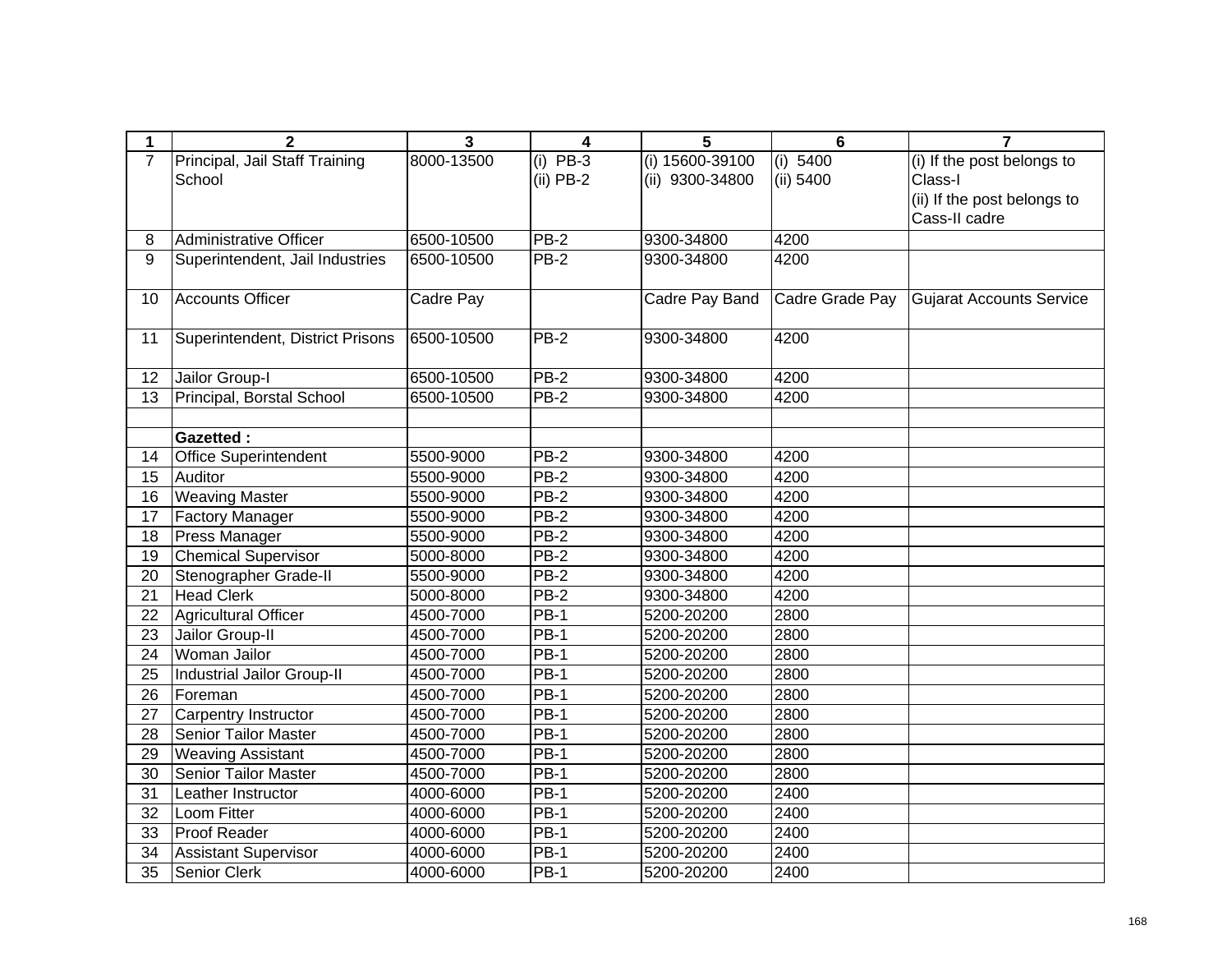| $\mathbf 1$     | $\mathbf{2}$                         | 3         | $\overline{\mathbf{4}}$ | 5          | 6    | $\overline{\mathbf{r}}$ |
|-----------------|--------------------------------------|-----------|-------------------------|------------|------|-------------------------|
| $\overline{36}$ | Compounder (Qualified)               | 4500-7000 | $PB-1$                  | 5200-20200 | 2800 |                         |
| 37              | <b>Assistant Chemical Supervisor</b> | 4000-6000 | <b>PB-1</b>             | 5200-20200 | 2400 |                         |
|                 |                                      |           |                         |            |      |                         |
| 38              | Assistant Agriculture Officer        | 4000-6000 | $PB-1$                  | 5200-20200 | 2400 |                         |
| 39              | <b>Field Kamdar</b>                  | 4000-6000 | $PB-1$                  | 5200-20200 | 2400 |                         |
| 40              | Subedar                              | 4000-6000 | $PB-1$                  | 5200-20200 | 2400 |                         |
| 41              | Jamadar                              | 4000-6000 | $PB-1$                  | 5200-20200 | 2400 |                         |
| 42              | Teacher                              | 4000-6000 | $PB-1$                  | 5200-20200 | 2400 | For trained             |
| 43              | Compositor                           | 4000-6000 | <b>PB-1</b>             | 5200-20200 | 2400 |                         |
| 44              | Machine man                          | 3050-4590 | $PB-1$                  | 5200-20200 | 1900 |                         |
| 45              | Junior clerk                         | 3050-4590 | <b>PB-1</b>             | 5200-20200 | 1900 |                         |
| 46              | Clerk-cum-typist English /           | 3050-4590 | <b>PB-1</b>             | 5200-20200 | 1900 |                         |
|                 | Gujarati Typist                      |           |                         |            |      |                         |
| 47              | <b>Head Matron</b>                   | 3050-4590 | $PB-1$                  | 5200-20200 | 1900 |                         |
| 48              | <b>Driver</b>                        | 3050-4590 | <b>PB-1</b>             | 5200-20200 | 1900 |                         |
| 49              | <b>Binder</b>                        | 3050-4590 | $PB-1$                  | 5200-20200 | 1900 |                         |
| 50              | Compounder (Other)                   | 3050-4590 | $PB-1$                  | 5200-20200 | 1900 |                         |
| 51              | Teacher                              | 3050-4590 | $PB-1$                  | 5200-20200 | 1900 | For untrained           |
| $\overline{52}$ | <b>Naik</b>                          | 3050-4590 | $PB-1$                  | 5200-20200 | 1900 |                         |
| 53              | <b>Music Teacher</b>                 | 3050-4590 | $PB-1$                  | 5200-20200 | 1900 |                         |
| 54              | Havaldar (On Prisons)                | 3050-4590 | $PB-1$                  | 5200-20200 | 1900 |                         |
| $\overline{55}$ | <b>Junior Tailor Master</b>          | 3050-4590 | $PB-1$                  | 5200-20200 | 1900 |                         |
| 56              | Cook                                 | 3050-4590 | <b>PB-1</b>             | 5200-20200 | 1900 |                         |
| 57              | Havaldar                             | 2650-4000 | $\overline{1S}$         | 4440-7440  | 1650 |                         |
| 58              | Distributor                          | 2650-4000 | $\overline{1S}$         | 4440-7440  | 1650 |                         |
| 59              | <b>Mistry</b>                        | 2650-4000 | $\overline{1S}$         | 4440-7440  | 1650 |                         |
| 60              | Sepoy                                | 2650-4000 | $\overline{1S}$         | 4440-7440  | 1650 |                         |
|                 | (Rashak, Nursing Orderly)            |           |                         |            |      |                         |
| 61              | Matron                               | 2650-4000 | 1S                      | 4440-7440  | 1650 |                         |
| 62              | <b>Head Jail Guard</b>               | 2650-4000 | $\overline{1S}$         | 4440-7440  | 1650 |                         |
| 63              | Jail Guard                           | 2650-4000 | $\overline{1S}$         | 4440-7440  | 1650 |                         |
| 64              | Galiman                              | 2610-3540 | $\overline{1S}$         | 4440-7440  | 1400 |                         |
| 65              | <b>Naik</b>                          | 2610-3540 | $\overline{1S}$         | 4440-7440  | 1400 |                         |
| 66              | Jailwarder                           | 2550-3200 | $\overline{1S}$         | 4440-7440  | 1300 |                         |
| 67              | Peon                                 | 2550-3200 | $\overline{1S}$         | 4440-7440  | 1300 |                         |
| 68              | Sweeper                              | 2550-3200 | $\overline{1S}$         | 4440-7440  | 1300 |                         |
|                 |                                      |           |                         |            |      |                         |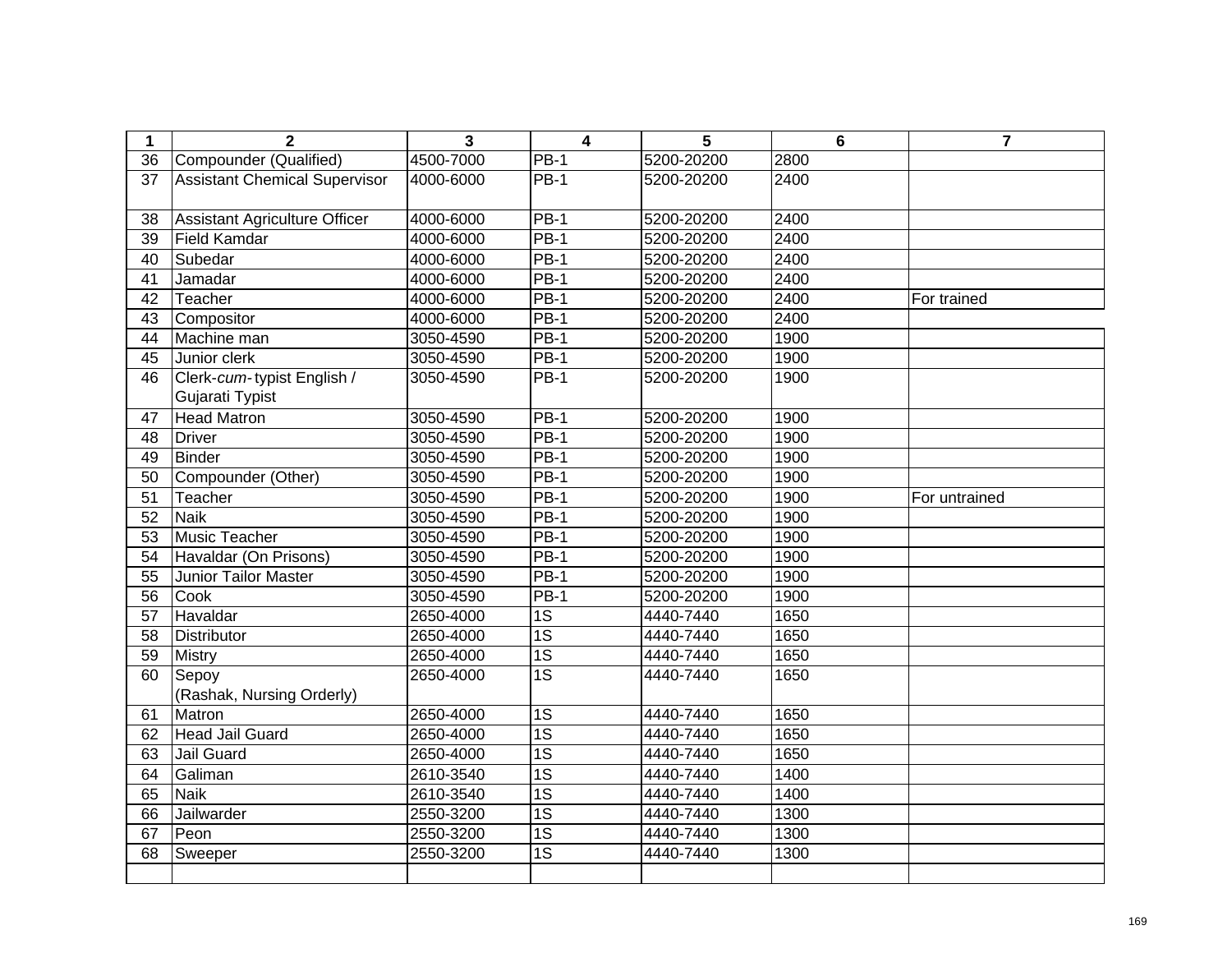| 1              | $\mathbf{2}$                                    | 3          | 4               | 5              | 6               | $\overline{7}$                                                   |
|----------------|-------------------------------------------------|------------|-----------------|----------------|-----------------|------------------------------------------------------------------|
|                | <b>GUJARAT VIGILANCE COMMISSION</b>             |            |                 |                |                 |                                                                  |
|                |                                                 |            |                 |                |                 |                                                                  |
|                | <b>Gazetted:</b>                                |            |                 |                |                 |                                                                  |
|                |                                                 |            |                 |                |                 |                                                                  |
| $\mathbf 1$    | <b>Chief Engineer</b>                           | Cadre Pay  |                 | Cadre Pay Band | Cadre Grade Pay | <b>Gujarat Engineering</b><br>Service.                           |
| 2              | <b>Superintending Engineer</b>                  | Cadre Pay  |                 | Cadre Pay Band | Cadre Grade Pay | <b>Gujarat Engineering</b><br>Service.                           |
| 3              | Secretary                                       | Cadre Pay  |                 | Cadre Pay Band | Cadre Grade Pay | On deputation from the<br>Secretariat Cadre.                     |
| 4              | <b>Executive Engineer</b>                       | Cadre Pay  |                 | Cadre Pay Band | Cadre Grade Pay | <b>Gujarat Engineering</b><br>Service.                           |
| 5              | <b>Under Secretary</b>                          | Cadre Pay  |                 | Cadre Pay Band | Cadre Grade Pay | On deputation from the<br>Secretariat Cadre.                     |
| 6              | Deputy Engineer                                 | Cadre Pay  |                 | Cadre Pay Band | Cadre Grade Pay | <b>Gujarat Engineering</b><br>Service.                           |
| $\overline{7}$ | <b>Section Officer</b>                          | Cadre Pay  |                 | Cadre Pay Band | Cadre Grade Pay | On deputation from the<br>Secretariat Cadre.                     |
| 8              | Junior Engineer                                 | Cadre Pay  |                 | Cadre Pay Band | Cadre Grade Pay | <b>Gujarat Engineering</b><br>Service.                           |
| 9              | Personal Assistant to Vigilance<br>Commissioner | 6500-10500 | $PB-2$          | 9300-34800     | 4200            |                                                                  |
| 10             | Stenographer Grade-I                            | 6500-10500 | PB-2            | 9300-34800     | 4200            |                                                                  |
|                |                                                 |            |                 |                |                 |                                                                  |
|                | Non-Gazetted:                                   |            |                 |                |                 |                                                                  |
| 11             | Stenographer Grade-II (English)                 | 5500-9000  | PB-2            | 9300-34800     | 4200            |                                                                  |
| 12             | <b>Deputy Section Officer</b>                   | Cadre Pay  |                 | Cadre Pay Band | Cadre Grade Pay | On deputation from the<br>Secretariat cadre.                     |
| 13             | <b>Senior Accounts Clerk</b>                    | Cadre Pay  |                 | Cadre Pay Band | Cadre Grade Pay | On deputation from<br>Directorate of Accounts<br>and Treasuries. |
| 14             | Cashier/Junior Clerk/Clerk-cum-<br>typist       | Cadre Pay  |                 | Cadre Pay Band | Cadre Grade Pay | On deputation from the<br>Secretariat cadre.                     |
| 15             | Driver                                          | 3050-4590  | $PB-1$          | 5200-20200     | 1900            |                                                                  |
| 16             | Havaldar                                        | 2650-4000  | $\overline{1S}$ | 4440-7440      | 1650            |                                                                  |
| 17             | <b>Naik</b>                                     | 2610-3540  | $\overline{1S}$ | 4440-7440      | 1400            |                                                                  |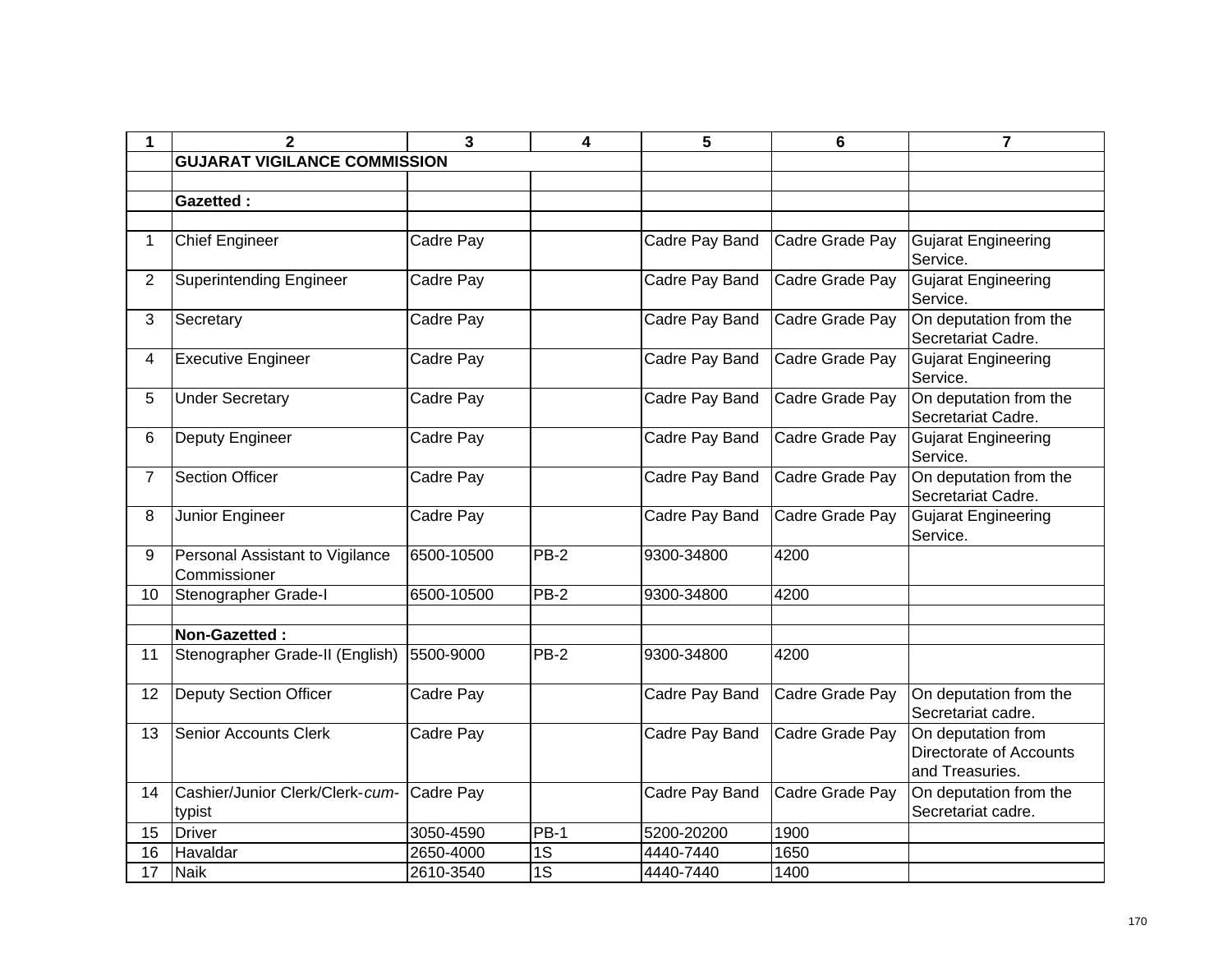| 1              | 2                                                                                                          | 3          | $\overline{\mathbf{4}}$   | 5                                  | 6                       | $\overline{7}$                                                                        |
|----------------|------------------------------------------------------------------------------------------------------------|------------|---------------------------|------------------------------------|-------------------------|---------------------------------------------------------------------------------------|
| 18             | Peon/Watchman/Hamal                                                                                        | 2550-3200  | 1S                        | 4440-7440                          | 1300                    |                                                                                       |
|                |                                                                                                            |            |                           |                                    |                         |                                                                                       |
|                | <b>DIRECTOR OF SAINIK WELFARE</b>                                                                          |            |                           |                                    |                         |                                                                                       |
|                |                                                                                                            |            |                           |                                    |                         |                                                                                       |
|                | <b>Gazetted:</b>                                                                                           |            |                           |                                    |                         |                                                                                       |
| 1              | <b>Director</b>                                                                                            | 8000-14050 | $(i)$ PB-3<br>$(ii)$ PB-2 | (i) 15600-39100<br>(ii) 9300-34800 | (i) $5400$<br>(ii) 5400 | (i) If the post belongs to<br>Class-I<br>(ii) If the post belongs to<br>Cass-II cadre |
| $\overline{2}$ | <b>Deputy Director</b>                                                                                     | 8000-13500 | $(i)$ PB-3<br>$(ii)$ PB-2 | (i) 15600-39100<br>(ii) 9300-34800 | (i) 5400<br>(ii) 5400   | (i) If the post belongs to<br>Class-I<br>(ii) If the post belongs to<br>Cass-II cadre |
| 3              | Jilla Sainik Welfare Officer                                                                               | 6500-10500 | $PB-2$                    | 9300-34800                         | 4200                    |                                                                                       |
|                | Non-Gazetted:                                                                                              |            |                           |                                    |                         |                                                                                       |
| 4              | <b>Head Clerk</b>                                                                                          | 5000-8000  | PB-2                      | 9300-34800                         | 4200                    |                                                                                       |
| 5              | Stenographer Grade-III                                                                                     | 4000-6000  | $PB-1$                    | 5200-20200                         | 2400                    |                                                                                       |
| 6              | Senior Clerk/Senior Clerk<br>(Accounts) Welfare Organiser<br>and Superintendent, Military<br>Boy's Hostel. | 4000-6000  | <b>PB-1</b>               | 5200-20200                         | 2400                    |                                                                                       |
| 7              | Junior Clerk / Typist                                                                                      | 3050-4590  | PB-1                      | 5200-20200                         | 1900                    |                                                                                       |
| 8              | <b>Driver</b>                                                                                              | 3050-4590  | <b>PB-1</b>               | 5200-20200                         | 1900                    |                                                                                       |
| 9              | <b>Naik</b>                                                                                                | 2610-3540  | $\overline{1S}$           | 4440-7440                          | 1400                    |                                                                                       |
| 10             | Cookmate                                                                                                   | 2610-3540  | $\overline{1S}$           | 4440-7440                          | 1400                    |                                                                                       |
| 11             | Peon                                                                                                       | 2550-3200  | $\overline{1S}$           | 4440-7440                          | 1300                    |                                                                                       |
| 12             | Watchman                                                                                                   | 2550-3200  | $\overline{1S}$           | 4440-7440                          | 1300                    |                                                                                       |
|                |                                                                                                            |            |                           |                                    |                         |                                                                                       |
|                | <b>DIRECTOR OF CIVIL DEFENCE</b>                                                                           |            |                           |                                    |                         |                                                                                       |
|                |                                                                                                            |            |                           |                                    |                         |                                                                                       |
|                | <b>Gazetted:</b>                                                                                           |            |                           |                                    |                         |                                                                                       |
|                |                                                                                                            |            |                           |                                    |                         |                                                                                       |
| $\mathbf 1$    | Deputy Director                                                                                            | Cadre Pay  |                           | Cadre Pay Band                     | Cadre Grade Pay         | <b>Gujarat Police Service</b>                                                         |
| 2              | <b>Assistant Director / Deputy</b><br>Controllers                                                          | Cadre Pay  |                           | Cadre Pay Band                     | Cadre Grade Pay         | <b>Gujarat Administrative</b><br>Service.                                             |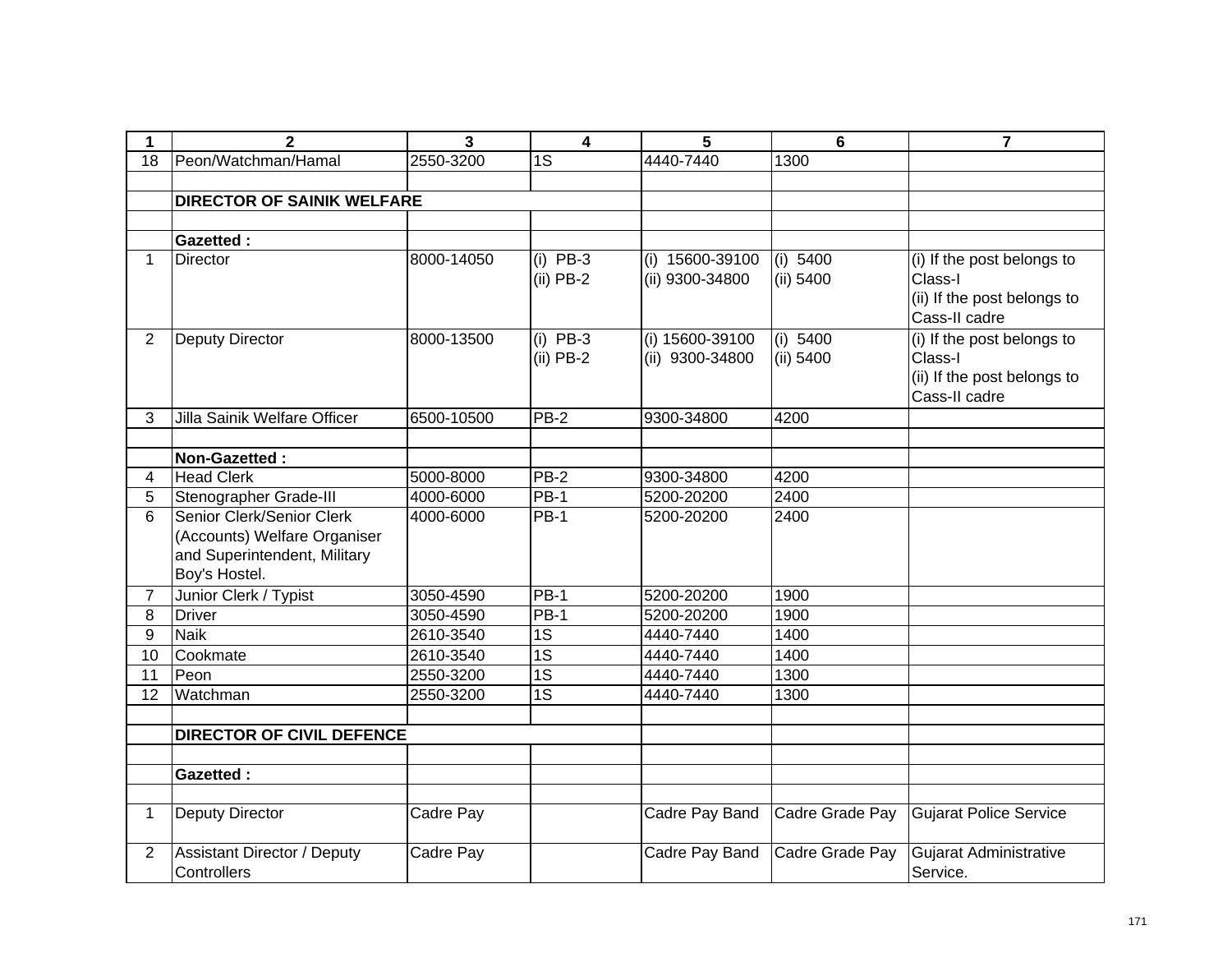| 1              | $\overline{2}$                              | 3          | 4           | 5              | 6               | $\overline{ }$                                                                |
|----------------|---------------------------------------------|------------|-------------|----------------|-----------------|-------------------------------------------------------------------------------|
| 3              | Commandant / Trained<br>Instructor Group-II | Cadre Pay  |             | Cadre Pay Band | Cadre Grade Pay | <b>Gujarat Police Service</b>                                                 |
| 4              | <b>Accounts Officer</b>                     | Cadre Pay  |             | Cadre Pay Band | Cadre Grade Pay | <b>Gujarat Account Service</b>                                                |
| 5              | <b>Trained Instructor</b><br>Group-II       | Cadre Pay  |             | Cadre Pay Band | Cadre Grade Pay | <b>Gujarat Police Service</b>                                                 |
|                | Non-Gazetted:                               |            |             |                |                 |                                                                               |
| 6              | <b>Office Superintendent</b>                | 6500-10500 | <b>PB-2</b> | 9300-34800     | 4200            | On deputation from the<br>Police Department.                                  |
| $\overline{7}$ | Radio Mechanic                              | Cadre Pay  |             | Cadre Pay Band | Cadre Grade Pay | On deputation from the<br>Police Department.                                  |
| 8              | <b>Electrical Supervisor</b>                | Cadre Pay  |             | Cadre Pay Band | Cadre Grade Pay | On deputation from the<br><b>Electrical Division, Roads</b><br>and Buildings. |
| 9              | Head Clerk / Accountant Auditor             | 5000-8000  | PB-2        | 9300-34800     | 4200            |                                                                               |
| 10             | <b>Wireless Operator</b>                    | Cadre Pay  |             | Cadre Pay Band | Cadre Grade Pay | On deputation from the<br>Police Department.                                  |
| 11             | R.T. Operator                               | Cadre Pay  |             | Cadre Pay Band | Cadre Grade Pay | On deputation from the<br>Police Department.                                  |
| 12             | <b>Senior Clerk</b>                         | 4000-6000  | $PB-1$      | 5200-20200     | 2400            |                                                                               |
| 13             | Junior Clerk/Clerk-Typist/typist            | 3050-4590  | <b>PB-1</b> | 5200-20200     | 1900            |                                                                               |
| 14             | <b>Driver</b>                               | 3050-4590  | $PB-1$      | 5200-20200     | 1900            |                                                                               |
| 15             | Orderly                                     | Cadre Pay  |             | Cadre Pay Band | Cadre Grade Pay | On deputation from the<br>Police Department.                                  |
| 16             | <b>Naik</b>                                 | 2610-3540  | 1S          | 4440-7440      | 1400            |                                                                               |
| 17             | Peon                                        | 2550-3200  | 1S          | 4440-7440      | 1300            |                                                                               |
| 18             | Chowkidar                                   | 2550-3200  | 1S          | 4440-7440      | 1300            |                                                                               |
| 19             | Messenger                                   | 2550-3200  | 1S          | 4440-7440      | 1300            |                                                                               |
| 20             | Sweeper                                     | 2550-3200  | 1S          | 4440-7440      | 1300            |                                                                               |
|                |                                             |            |             |                |                 |                                                                               |

| <b>DIRECTOR OF FORENSIC SCIENCE LABORATORY</b> |  |  |  |
|------------------------------------------------|--|--|--|
|                                                |  |  |  |
| Gazetted                                       |  |  |  |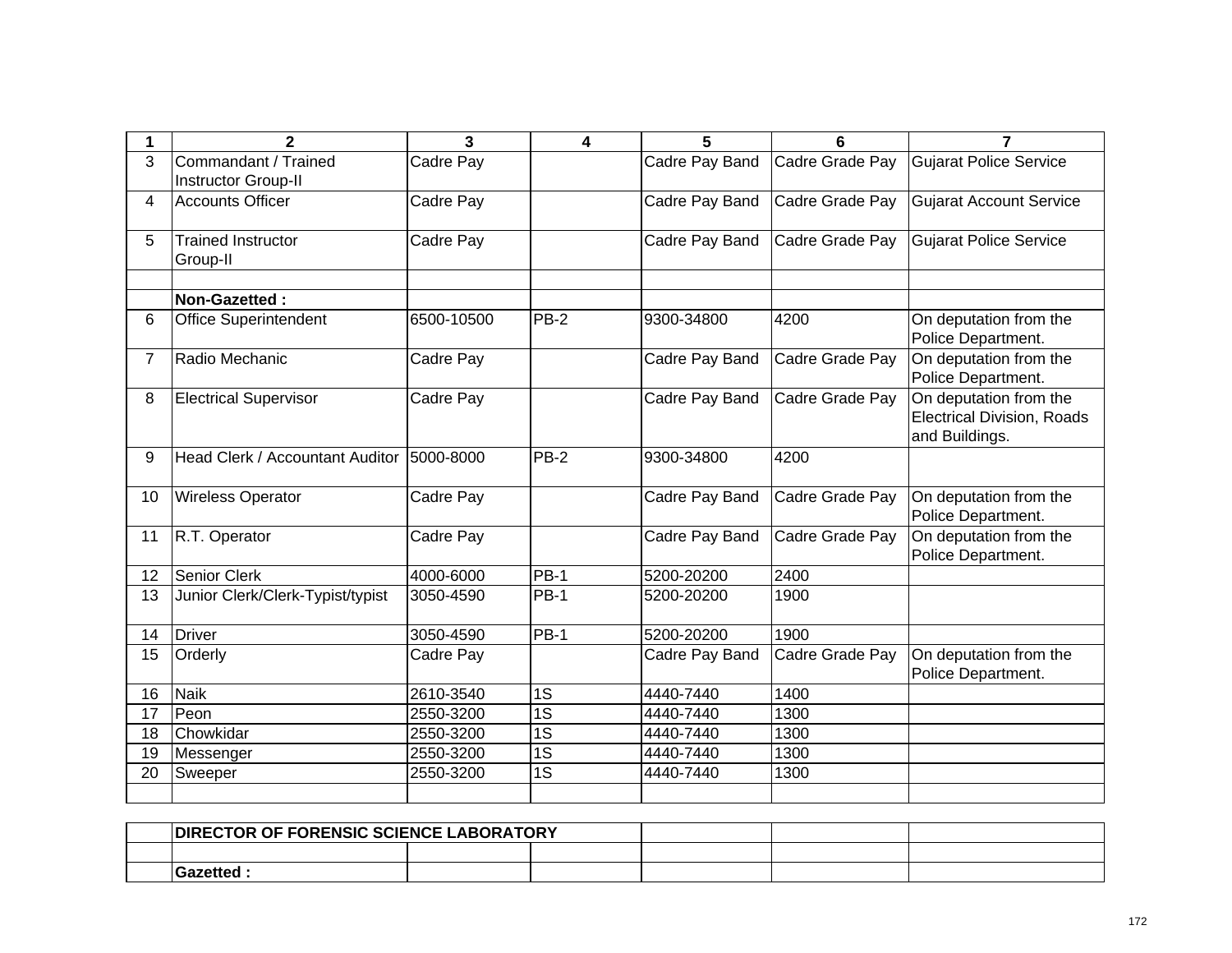| 1              | $\mathbf{2}$                                   | 3                               | $\overline{\mathbf{4}}$   | 5                                  | 6                       | $\overline{7}$                                                                                                                           |
|----------------|------------------------------------------------|---------------------------------|---------------------------|------------------------------------|-------------------------|------------------------------------------------------------------------------------------------------------------------------------------|
|                | <b>Director</b>                                | 16000-20050                     | PB-4                      | 37400-67000                        | 8900                    |                                                                                                                                          |
| $\overline{2}$ | <b>Deputy Director</b>                         | 12000-16500                     | PB-3                      | 15600-39100                        | 7600                    |                                                                                                                                          |
| 3              | <b>Assistant Director</b>                      | 10000-15200                     | $PB-3$                    | 15600-39100                        | 6600                    |                                                                                                                                          |
| $\overline{4}$ | <b>Administrative Officer</b>                  | 8500-14000                      | $(i)$ PB-3<br>$(ii)$ PB-2 | (i) 15600-39100<br>(ii) 9300-34800 | (i) 5400<br>(ii) 5400   | (i) If the post belongs to<br>Class-I<br>(ii) If the post belongs to<br>Cass-II cadre                                                    |
| 5              | Junior Scientific Officer                      | 8000-14050                      | $(i)$ PB-3<br>$(ii)$ PB-2 | (i) 15600-39100<br>(ii) 9300-34800 | (i) 5400<br>(ii) 5400   | (i) If the post belongs to<br>Class-I<br>(ii) If the post belongs to<br>Cass-II cadre                                                    |
| 6              | Senior Scientific Assistant                    | 6500-10500                      | PB-2                      | 9300-34800                         | 4200                    |                                                                                                                                          |
| $\overline{7}$ | <b>Assistant Chemical Analyser</b><br>(Senior) | 6500-10500                      | $PB-2$                    | 9300-34800                         | 4200                    |                                                                                                                                          |
| 8              | <b>Accounts Officer</b>                        | Cadre Pay                       |                           | Cadre Pay Band                     | Cadre Grade Pay         | Gujarat Accounts Service.                                                                                                                |
|                | Non-Gazetted:                                  |                                 |                           |                                    |                         |                                                                                                                                          |
| 9              | <b>Assistant Chemical Analyser</b><br>(Junior) | 5500-9000                       | $PB-2$                    | 9300-34800                         | 4200                    |                                                                                                                                          |
| 10             | <b>Office Superintendent</b>                   | Cadre Pay                       |                           | Cadre Pay Band                     | Cadre Grade Pay         | On deputation from<br>Director General and<br><b>Inspector General of Police</b><br>(Office Superintendent<br>cadre).                    |
| 11             | Stenographer Grade-II                          | 5500-9000                       | PB-2                      | 9300-34800                         | 4200                    |                                                                                                                                          |
| 12             | Junior Scientific Assistant                    | 5500-9000                       | $PB-2$                    | 9300-34800                         | 4200                    |                                                                                                                                          |
| 13             | <b>Head Clerk</b>                              | Cadre Pay                       |                           | Cadre Pay Band                     |                         | On deputation from<br>Director General and<br><b>Inspector General of Police</b><br>(Office Superintendent<br>cadre). (Head Clerk cadre) |
| 14             | Librarian                                      | 4500-7000                       | <b>PB-1</b>               | 5200-20200                         | 2800                    |                                                                                                                                          |
| 15             | Laboratory Technician                          | (i) 4500-7000<br>(ii) 4500-7000 | $(i)$ PB-1<br>$(ii)$ PB-1 | (i) 5200-20200<br>(ii) 5200-20200  | $(i)$ 2800<br>(ii) 2800 |                                                                                                                                          |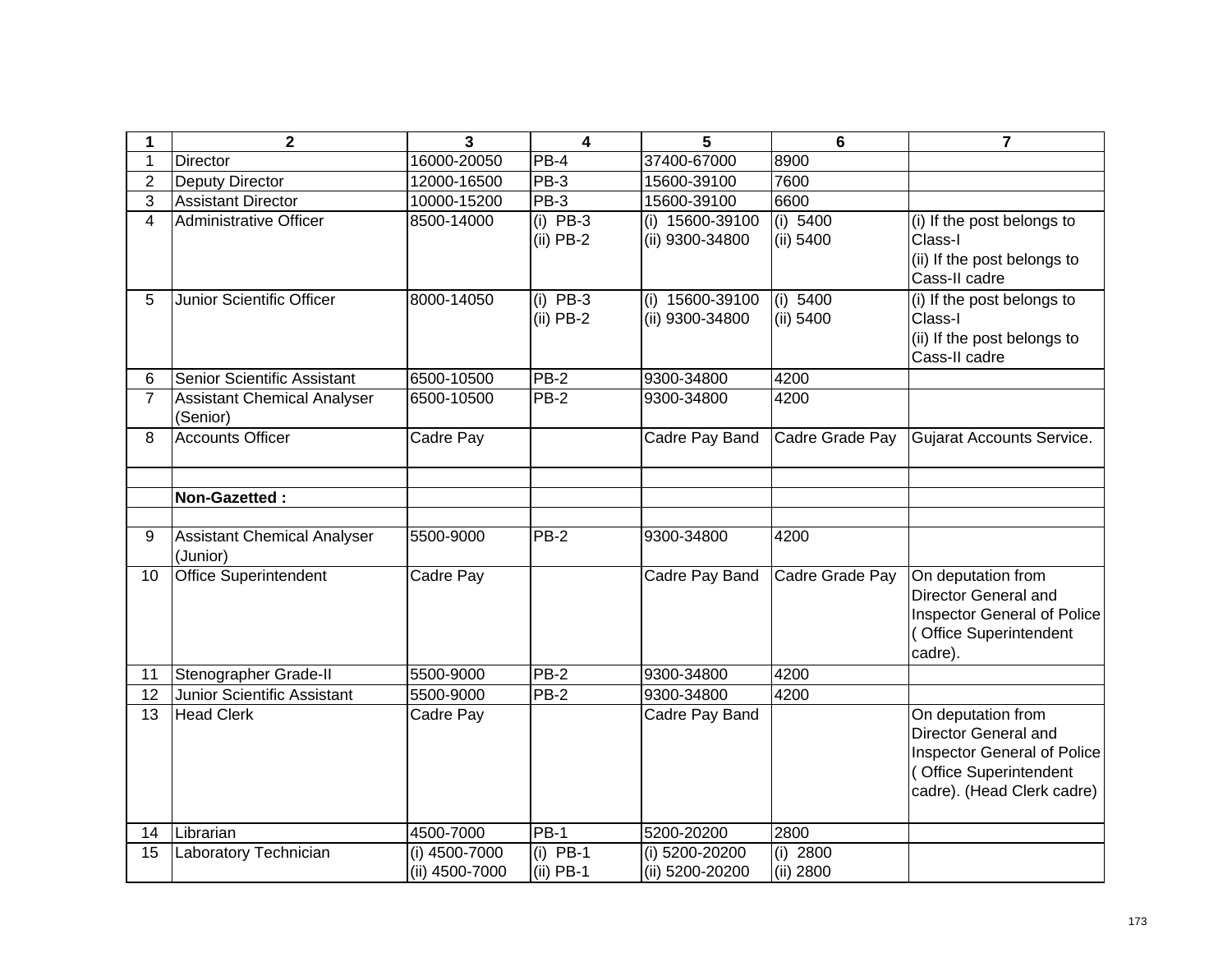| 1               | $\overline{2}$                                | $\overline{\mathbf{3}}$ | $\overline{\mathbf{4}}$   | 5                                    | $6\phantom{1}6$       | $\overline{7}$                                                                        |
|-----------------|-----------------------------------------------|-------------------------|---------------------------|--------------------------------------|-----------------------|---------------------------------------------------------------------------------------|
| 16              | <b>Refrigeration Mechanic</b>                 | 4500-7000               | <b>PB-1</b>               | 5200-20200                           | 2800                  |                                                                                       |
| 17              | Photographer                                  | (i) 4500-7000           | $(i)$ PB-1                | (i) 5200-20200                       | $(i)$ 2800            |                                                                                       |
|                 |                                               | (ii) 5000-8000          | $(ii)$ PB-2               | (ii) 9300-34800                      | (ii) 4200             |                                                                                       |
| 18              | Sample Warden                                 | 4000-6000               | $PB-1$                    | 5200-20200                           | 2400                  |                                                                                       |
| 19              | <b>Instrument Mechanic</b>                    | 4000-6000               | $PB-1$                    | 5200-20200                           | 2400                  |                                                                                       |
| 20              | Store keeper                                  | 4000-6000               | <b>PB-1</b>               | 5200-20200                           | 2400                  |                                                                                       |
| 21              | Senior Clerk                                  | 4000-6000               | <b>PB-1</b>               | 5200-20200                           | 2400                  |                                                                                       |
| 22              | Armourer                                      | 4000-6000               | $PB-1$                    | 5200-20200                           | 2400                  |                                                                                       |
| 23              | Laboratory Assistant                          | 3050-4590               | <b>PB-1</b>               | 5200-20200                           | 1900                  |                                                                                       |
| 24              | <b>Junior Clerk</b>                           | 3050-4590               | $PB-1$                    | 5200-20200                           | 1900                  |                                                                                       |
| 25              | Clerk-cum-Typist                              | 3050-4590               | <b>PB-1</b>               | 5200-20200                           | 1900                  |                                                                                       |
| 26              | <b>Typist</b>                                 | 3050-4590               | $PB-1$                    | 5200-20200                           | 1900                  |                                                                                       |
| 27              | <b>Driver</b>                                 | 3050-4590               | $PB-1$                    | 5200-20200                           | 1900                  |                                                                                       |
| 28              | <b>Naik</b>                                   | 2610-3540               | 1S                        | 4440-7440                            | 1400                  |                                                                                       |
| 29              | Peon                                          | 2550-3200               | 1S                        | 4440-7440                            | 1300                  |                                                                                       |
| 30              | <b>Laboratory Assistant</b>                   | 2550-3200               | $\overline{1S}$           | 4440-7440                            | 1300                  |                                                                                       |
| 31              | Sweeper                                       | 2550-3200               | 1S                        | 4440-7440                            | 1300                  |                                                                                       |
| $\overline{32}$ | Packer                                        | 2550-3200               | $\overline{1S}$           | 4440-7440                            | 1300                  |                                                                                       |
|                 |                                               |                         |                           |                                      |                       |                                                                                       |
|                 | <b>COMMISSIONER OF PROHIBITION AND EXCISE</b> |                         |                           |                                      |                       |                                                                                       |
|                 |                                               |                         |                           |                                      |                       |                                                                                       |
|                 | <b>Gazetted:</b>                              |                         |                           |                                      |                       |                                                                                       |
|                 |                                               |                         |                           |                                      |                       |                                                                                       |
| 1               | <b>Director</b>                               | 12000-16500             | PB-3                      | 15600-39100                          | 7600                  |                                                                                       |
| $\mathbf{2}$    | <b>Deputy Director</b>                        | 10000-15200             | PB-3                      | 15600-39100                          | 6600                  |                                                                                       |
| $\overline{3}$  | Superintendent (Class-I)                      | 8000-14050              | PB-3                      | 15600-39100                          | 5400                  |                                                                                       |
| $\overline{4}$  | <b>Accounts Officer</b>                       | Cadre Pay               |                           | Cadre Pay Band                       | Cadre Grade Pay       | Gujarat Accounts Service.                                                             |
| 5               | <b>Administration Officer</b>                 | 8000-14050              | $(i)$ PB-3<br>$(ii)$ PB-2 | $(i)$ 15600-39100<br>(ii) 9300-34800 | (i) 5400<br>(ii) 5400 | (i) If the post belongs to<br>Class-I<br>(ii) If the post belongs to<br>Cass-II cadre |
| 6               | <b>Assistant Director</b>                     | 6500-10500              | $PB-2$                    | 9300-34800                           | 4200                  |                                                                                       |
| $\overline{7}$  | Legal Assistant                               | 8000-13500              | $(i)$ PB-3<br>$(ii)$ PB-2 | (i) 15600-39100<br>(ii) 9300-34800   | (i) 5400<br>(ii) 5400 | (i) If the post belongs to<br>Class-I<br>(ii) If the post belongs to<br>Cass-II cadre |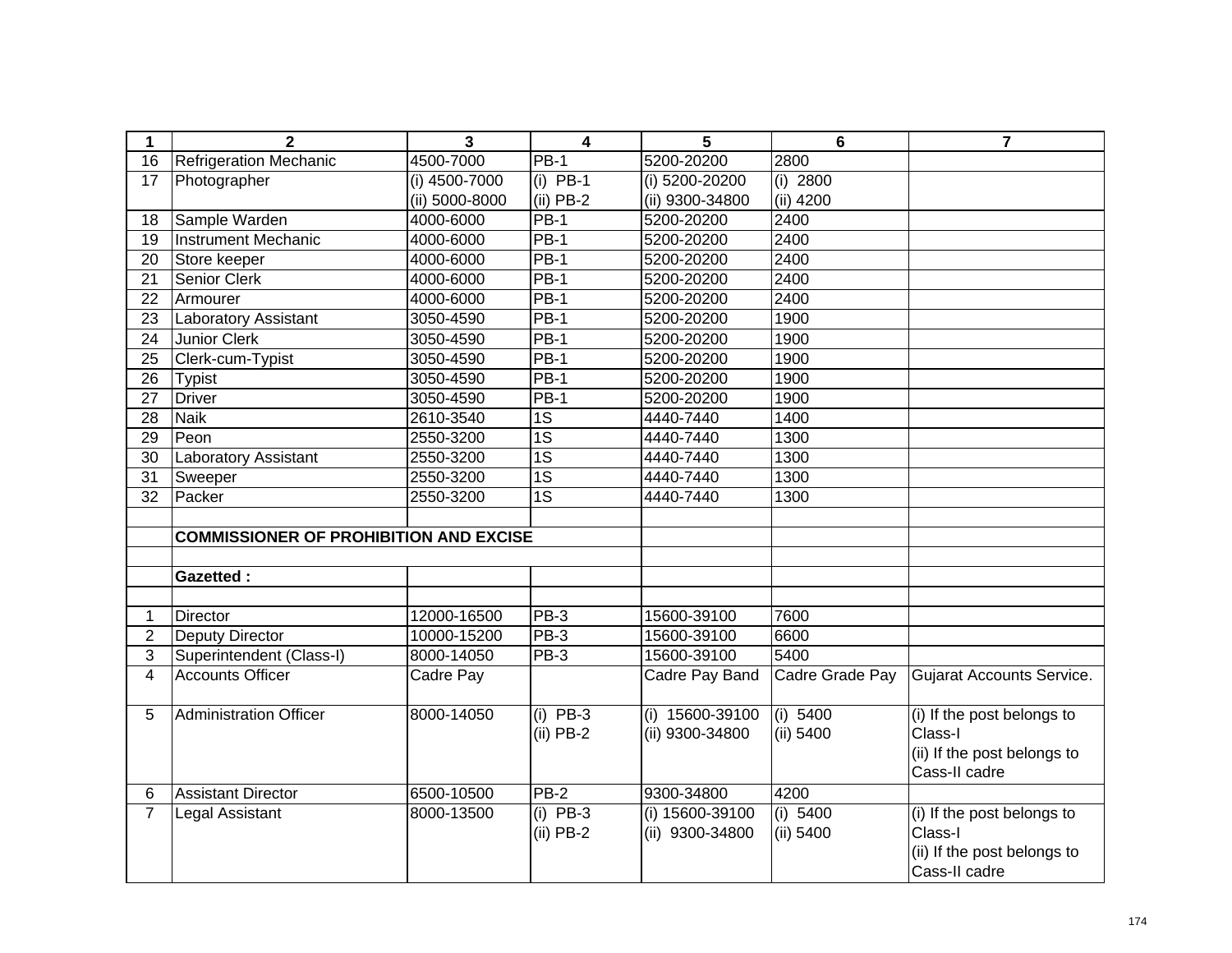| 1               | $\mathbf{2}$                                | 3          | $\overline{\mathbf{4}}$ | 5          | 6    | $\overline{7}$ |
|-----------------|---------------------------------------------|------------|-------------------------|------------|------|----------------|
| 8               | Superintendent (Class-II)                   | 6500-10500 | PB-2                    | 9300-34800 | 4200 |                |
| 9               | Senior Officer Superintendent               | 6500-10500 | $PB-2$                  | 9300-34800 | 4200 |                |
| $\overline{10}$ | Stenographer Grade-I                        | 6500-10500 | $PB-2$                  | 9300-34800 | 4200 |                |
| 11              | Superintendent (Class-II)                   | 5500-9000  | <b>PB-2</b>             | 9300-34800 | 4200 |                |
|                 |                                             |            |                         |            |      |                |
|                 | Non-Gazetted:                               |            |                         |            |      |                |
| 12              | <b>Office Superintendent</b>                | 5500-9000  | PB-2                    | 9300-34800 | 4200 |                |
| 13              | Accountant                                  | 5500-9000  | $PB-2$                  | 9300-34800 | 4200 |                |
| 14              | Stenographer Grade-II (English)             | 5500-9000  | PB-2                    | 9300-34800 | 4200 |                |
| 15              | Inspector                                   | 5000-8000  | $PB-2$                  | 9300-34800 | 4200 |                |
| 16              | <b>Head Clerk</b>                           | 5000-8000  | $PB-2$                  | 9300-34800 | 4200 |                |
| 17              | Sub-Inspector                               | 4500-7000  | <b>PB-1</b>             | 5200-20200 | 2800 |                |
| 18              | Prohibition Propaganda Officer<br>Class-III | 4500-7000  | <b>PB-1</b>             | 5200-20200 | 2800 |                |
| 19              | Operator                                    | 4000-6000  | <b>PB-1</b>             | 5200-20200 | 2400 |                |
| 20              | Senior Clerk/Supervisor/Sub-                | 4000-6000  | $PB-1$                  | 5200-20200 | 2400 |                |
|                 | Accountant                                  |            |                         |            |      |                |
| 21              | <b>Clerk Typist</b>                         | 3050-4590  | PB-1                    | 5200-20200 | 1900 |                |
| 22              | <b>Driver</b>                               | 3050-4590  | $PB-1$                  | 5200-20200 | 1900 |                |
| 23              | <b>Head Packer</b>                          | 3050-4590  | $PB-1$                  | 5200-20200 | 1900 |                |
| 24              | Jamadar                                     | 3050-4590  | <b>PB-1</b>             | 5200-20200 | 1900 |                |
| 25              | Constable                                   | 2650-4000  | 1S                      | 4440-7440  | 1650 |                |
| 26              | Daftarbandh                                 | 2610-3540  | $\overline{1S}$         | 4440-7440  | 1400 |                |
| 27              | <b>Naik</b>                                 | 2610-3540  | $\overline{1S}$         | 4440-7440  | 1400 |                |
| 28              | Packer                                      | 2610-3540  | $\overline{1S}$         | 4440-7440  | 1400 |                |
| 29              | Peon                                        | 2550-3200  | $\overline{1S}$         | 4440-7440  | 1300 |                |
| $\overline{30}$ | Hamal                                       | 2550-3200  | $\overline{1S}$         | 4440-7440  | 1300 |                |
| 31              | Safai Karmachari                            | 2550-3200  | $\overline{1S}$         | 4440-7440  | 1300 |                |
| 32              | Cleaner                                     | 2550-3200  | $\overline{1S}$         | 4440-7440  | 1300 |                |
|                 |                                             |            |                         |            |      |                |
|                 | INDUSTRIES AND MINES DEPARTMENT             |            |                         |            |      |                |
|                 |                                             |            |                         |            |      |                |
|                 | <b>COMMISSIONER OF INDUSTRIES</b>           |            |                         |            |      |                |
|                 |                                             |            |                         |            |      |                |
|                 | <b>Gazetted:</b>                            |            |                         |            |      |                |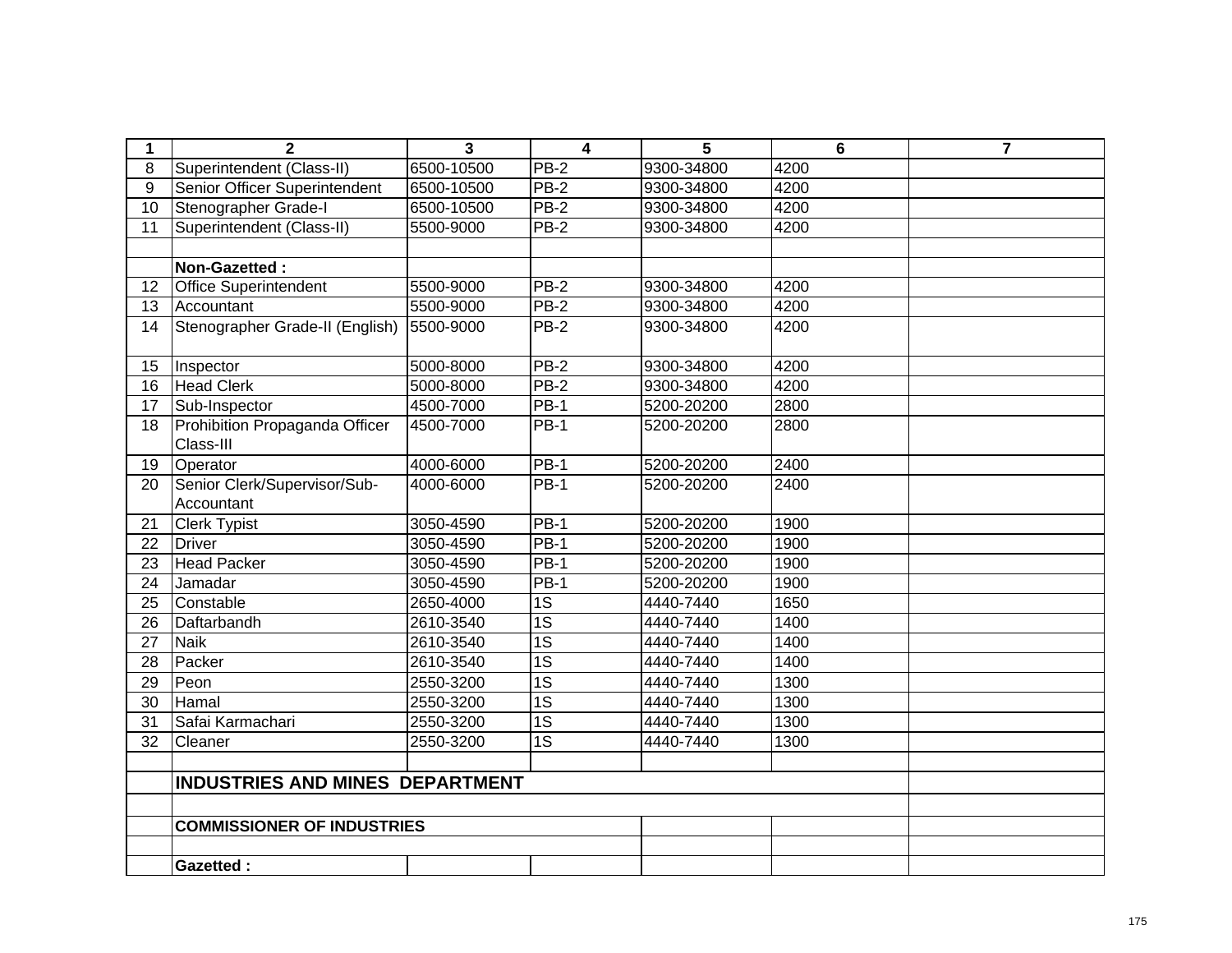| 1              | $\mathbf 2$                                                                                                                        | 3                 | 4                         | 5                                    | $6\phantom{1}6$       | $\overline{\phantom{a}}$                                                                                                                                              |
|----------------|------------------------------------------------------------------------------------------------------------------------------------|-------------------|---------------------------|--------------------------------------|-----------------------|-----------------------------------------------------------------------------------------------------------------------------------------------------------------------|
|                |                                                                                                                                    |                   |                           |                                      |                       |                                                                                                                                                                       |
|                | <b>Industries Commissioner</b>                                                                                                     | <b>Cadre Post</b> |                           | Cadre Post                           | <b>Cadre Post</b>     |                                                                                                                                                                       |
| $\overline{2}$ | <b>Additional Industries</b>                                                                                                       | <b>Cadre Post</b> |                           | <b>Cadre Post</b>                    | <b>Cadre Post</b>     |                                                                                                                                                                       |
|                | Commissioner                                                                                                                       |                   |                           |                                      |                       |                                                                                                                                                                       |
| 3              | Joint Industries Commissioner<br>(SP)                                                                                              | <b>Cadre Post</b> |                           | <b>Cadre Post</b>                    | <b>Cadre Post</b>     |                                                                                                                                                                       |
| 4              | <b>Principal Chief Industries</b><br>Adviser                                                                                       | 18400-22400       | PB-4                      | 37400-67000                          | 10000                 |                                                                                                                                                                       |
| 5              | Adviser (Pollution Control)                                                                                                        | 14300-18300       | PB-4                      | 37400-67000                          | 8700                  |                                                                                                                                                                       |
| 6              | <b>Technical Adviser (Engineering)</b>                                                                                             | 14300-18300       | $PB-4$                    | 37400-67000                          | 8700                  |                                                                                                                                                                       |
| $\overline{7}$ | <b>Technical Adviser (Chemical)</b>                                                                                                | 14300-18300       | $PB-4$                    | 37400-67000                          | 8700                  |                                                                                                                                                                       |
| 8              | Joint Teacher Adviser (Ceramic)                                                                                                    | 12000-16500       | <b>PB-3</b>               | 15600-39100                          | 7600                  |                                                                                                                                                                       |
| 9              | <b>Joint Technical Adviser</b><br>(Precision Instrument)                                                                           | 12000-16500       | PB-3                      | 15600-39100                          | 7600                  |                                                                                                                                                                       |
| 10             | Officer on Special Duty                                                                                                            | Cadre Pay         |                           | Cadre Pay Band                       | Cadre Grade Pay       | Gujarat Administrative<br>Service.                                                                                                                                    |
| 11             | Joint Commissioner of<br>Industries/Joint Commissioner of<br>Industries and General Manager,<br><b>District Industries Centre.</b> | 12000-16500       | PB-3                      | 15600-39100                          | 7600                  |                                                                                                                                                                       |
| 12             | Accounts Officer (Senior Duty)                                                                                                     | Cadre Pay         |                           | Cadre Pay Band                       | Cadre Grade Pay       | Gujarat Accounts Service.                                                                                                                                             |
| 13             | Deputy Commissioner of<br>Industries/Deputy Commissioner<br>of Industries and General<br>Manager, District Industries<br>Centre.   | 8500-14000        | $(i)$ PB-3<br>$(ii)$ PB-2 | $(i)$ 15600-39100<br>(ii) 9300-34800 | (i) 5400<br>(ii) 5400 | (i) If the post belongs to<br>Class-I<br>(ii) If the post belongs to<br>Cass-II cadre<br>6 post are filled in On<br>deputation from Gujarat Co-<br>operative Service. |
| 14             | Deputy Collector (Urban Land<br>Ceiling)                                                                                           | Cadre Pay         |                           | Cadre Pay Band                       | Cadre Grade Pay       | Gujarat Administrative<br>Service.                                                                                                                                    |
| 15             | <b>Deputy Director (Statistics)</b>                                                                                                | Cadre Pay         |                           | Cadre Pay Band                       | Cadre Grade Pay       | Gujarat Statistical Service.                                                                                                                                          |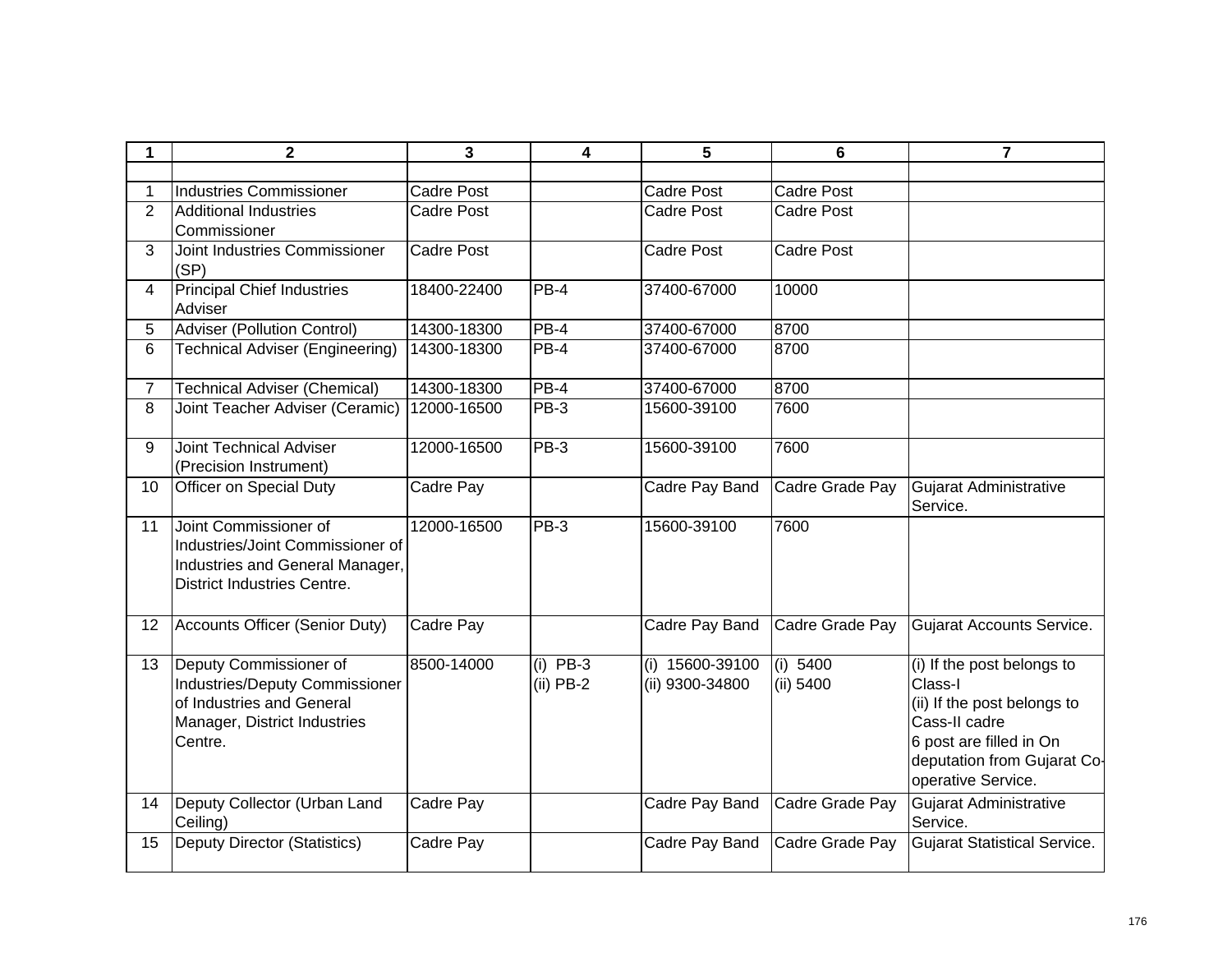| 1  | $\mathbf{2}$                                                                                                              | 3          | $\overline{\mathbf{4}}$   | 5                                  | 6                     | $\overline{7}$                                                                        |
|----|---------------------------------------------------------------------------------------------------------------------------|------------|---------------------------|------------------------------------|-----------------------|---------------------------------------------------------------------------------------|
| 16 | Manager (Khadi, Village and<br>Cottage Industries)                                                                        | Cadre Pay  |                           | Cadre Pay Band                     | Cadre Grade Pay       | <b>Gujarat Co-operative</b><br>Service.                                               |
| 17 | <b>Accounts Officer</b>                                                                                                   | Cadre Pay  |                           | Cadre Pay Band                     | Cadre Grade Pay       | <b>Gujarat Account Service.</b>                                                       |
| 18 | Assistant Commissioner of<br>Industries                                                                                   | 8000-13500 | $(i)$ PB-3<br>$(ii)$ PB-2 | (i) 15600-39100<br>(ii) 9300-34800 | (i) 5400<br>(ii) 5400 | (i) If the post belongs to<br>Class-I<br>(ii) If the post belongs to<br>Cass-II cadre |
| 19 | <b>Industrial Statistician</b>                                                                                            | Cadre Pay  |                           | Cadre Pay Band                     | Cadre Grade Pay       | <b>Gujarat Statistical Service.</b>                                                   |
|    | (a) Research Officer (Statistics)                                                                                         | Cadre Pay  |                           | Cadre Pay Band                     | Cadre Grade Pay       | <b>Gujarat Statistical Service.</b>                                                   |
| 20 | Industries Officer (Technical) /<br>Manager (Raw Materials),<br>District Industries Centre /<br>Quality Marketing Scheme. | 6500-10500 | $PB-2$                    | 9300-34800                         | 4200                  |                                                                                       |
| 21 | Industries Officer (General)                                                                                              | 6500-10500 | <b>PB-2</b>               | 9300-34800                         | 4200                  |                                                                                       |
| 22 | Manager (Credit)                                                                                                          | Cadre Pay  |                           | Cadre Pay Band                     | Cadre Grade Pay       | Gujarat Co-operative<br>Service.                                                      |
| 23 | Manager (marketing)                                                                                                       | 6500-10500 | PB-2                      | 9300-34800                         | 4200                  |                                                                                       |
| 24 | Manager (Economic<br>Investigation)                                                                                       | Cadre Pay  |                           | Cadre Pay Band                     | Cadre Grade Pay       | <b>Gujarat Statistical Service.</b>                                                   |
| 25 | <b>Assistant Industrial Chemist</b>                                                                                       | 6500-10500 | $PB-2$                    | 9300-34800                         | 4200                  |                                                                                       |
| 26 | <b>Assistant Development Officer</b>                                                                                      | 6500-10500 | $PB-2$                    | 9300-34800                         | 4200                  |                                                                                       |
| 27 | Officer on Special Duty (Land<br>Acquisition)                                                                             | Cadre Pay  |                           | Cadre Pay Band                     | Cadre Grade Pay       | <b>Gujarat Administrative</b><br>Service.                                             |
| 28 | Stenographer Grade-I                                                                                                      | 6500-10500 | PB-2                      | 9300-34800                         | 4200                  |                                                                                       |
|    | Non-Gazetted:                                                                                                             |            |                           |                                    |                       |                                                                                       |
| 29 | Senior Industries Inspector                                                                                               | 5500-9000  | <b>PB-2</b>               | 9300-34800                         | 4200                  |                                                                                       |
| 30 | Research Assistant (Industrial                                                                                            | 5500-9000  | PB-2                      | 9300-34800                         | 4200                  |                                                                                       |
|    | Research Laboratory, Baroda)                                                                                              |            |                           |                                    |                       |                                                                                       |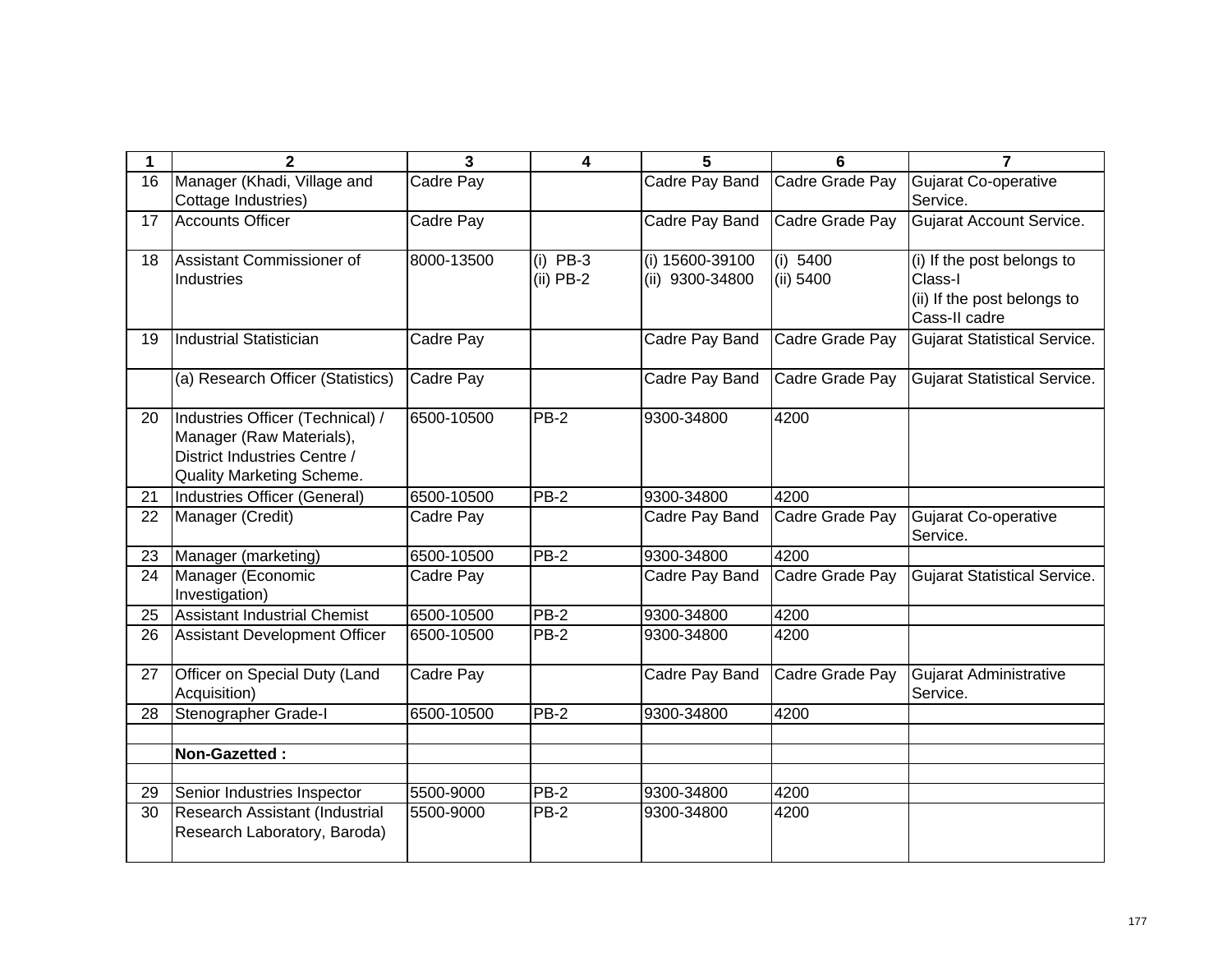| 1               | $\mathbf{2}$                           | $\overline{\mathbf{3}}$ | $\overline{\mathbf{4}}$ | 5              | 6               | $\overline{7}$                            |
|-----------------|----------------------------------------|-------------------------|-------------------------|----------------|-----------------|-------------------------------------------|
| 31              | Auditor                                | Cadre Pay               |                         | Cadre Pay Band | Cadre Grade Pay | On deputation from the                    |
|                 |                                        |                         |                         |                |                 | Director of Accounts and                  |
|                 |                                        |                         |                         |                |                 | Treasuries.                               |
| 32              | Superintendent                         | 5500-9000               | $PB-2$                  | 9300-34800     | 4200            |                                           |
| $\overline{33}$ | Stenographer Grade-II                  | 5500-9000               | $PB-2$                  | 9300-34800     | 4200            |                                           |
| 34              | <b>Research Assistant (Statistics)</b> | Cadre Pay               |                         | Cadre Pay Band | Cadre Grade Pay | Directorate of Economics &<br>Statistics. |
| 35              | <b>Research Assistant</b>              | 5500-9000               | $PB-2$                  | 9300-34800     | 4200            |                                           |
|                 | (Economics)/ Investigator              |                         |                         |                |                 |                                           |
| 36              | <b>Head Clerk/Accountant</b>           | 5000-8000               | $PB-2$                  | 9300-34800     | 4200            |                                           |
| 37              | Draftsman                              | 5000-8000               | $PB-2$                  | 9300-34800     | 4200            |                                           |
| 38              | Deputy Mamlatdar                       | Cadre Pay               |                         | Cadre Pay Band | Cadre Grade Pay | On deputation from                        |
|                 |                                        |                         |                         |                |                 | Revenue Department.                       |
| 39              | Junior Industries Inspector /          | 4500-7000               | $PB-1$                  | 5200-20200     | 2800            |                                           |
|                 | <b>Technical Assistant</b>             |                         |                         |                |                 |                                           |
| 40              | Salt Inspector                         | 4500-7000               | $PB-1$                  | 5200-20200     | 2800            |                                           |
| 41              | Examiner                               | 4500-7000               | <b>PB-1</b>             | 5200-20200     | 2800            |                                           |
| 42              | Junior Chemist                         | 4500-7000               | $PB-1$                  | 5200-20200     | 2800            |                                           |
| 43              | <b>Statistical Assistant</b>           | 4500-7000               | $PB-1$                  | 5200-20200     | 2800            |                                           |
| 44              | <b>Instrument Mechanic</b>             | 4500-7000               | <b>PB-1</b>             | 5200-20200     | 2800            |                                           |
| 45              | Circle Inspector                       | Cadre Pay               |                         | Cadre Pay Band | Cadre Grade Pay | On deputation from                        |
|                 |                                        |                         |                         |                |                 | Revenue Department.                       |
| 46              | Stenographer Grade-II                  | 4000-6000               | $PB-1$                  | 5200-20200     | 2400            |                                           |
| 47              | Mechanic                               | 4000-6000               | $PB-1$                  | 5200-20200     | 2400            |                                           |
| 48              | Librarian                              | 4000-6000               | <b>PB-1</b>             | 5200-20200     | 2400            |                                           |
| 49              | Senior Clerk / Cashier /               | 4000-6000               | <b>PB-1</b>             | 5200-20200     | 2400            |                                           |
|                 | Receptionist / Record Keeper           |                         |                         |                |                 |                                           |
| 50              | Laboratory Assistant                   | 3050-4590               | <b>PB-1</b>             | 5200-20200     | 1900            |                                           |
| 51              | Junior Clerk (Store)                   | 3050-4590               | $PB-1$                  | 5200-20200     | 1900            |                                           |
| 52              | Junior Clerk / Proof Reader            | 3050-4590               | $PB-1$                  | 5200-20200     | 1900            |                                           |
| 53              | Investigator                           | 3050-4590               | $PB-1$                  | 5200-20200     | 1900            |                                           |
| 54              | Clerk-cum-Typist                       | 3050-4590               | $\overline{PB-1}$       | 5200-20200     | 1900            |                                           |
| 55              | <b>Typist</b>                          | 3050-4590               | PB-1                    | 5200-20200     | 1900            |                                           |
| 56              | Surveyor                               | Cadre Pay               |                         | Cadre Pay Band | Cadre Grade Pay | On deputation from                        |
|                 |                                        |                         |                         |                |                 | Revenue Department.                       |
| 57              | Tracer                                 | 3050-4590               | $PB-1$                  | 5200-20200     | 1900            |                                           |
| 58              | <b>Driver</b>                          | 3050-4590               | $PB-1$                  | 5200-20200     | 1900            |                                           |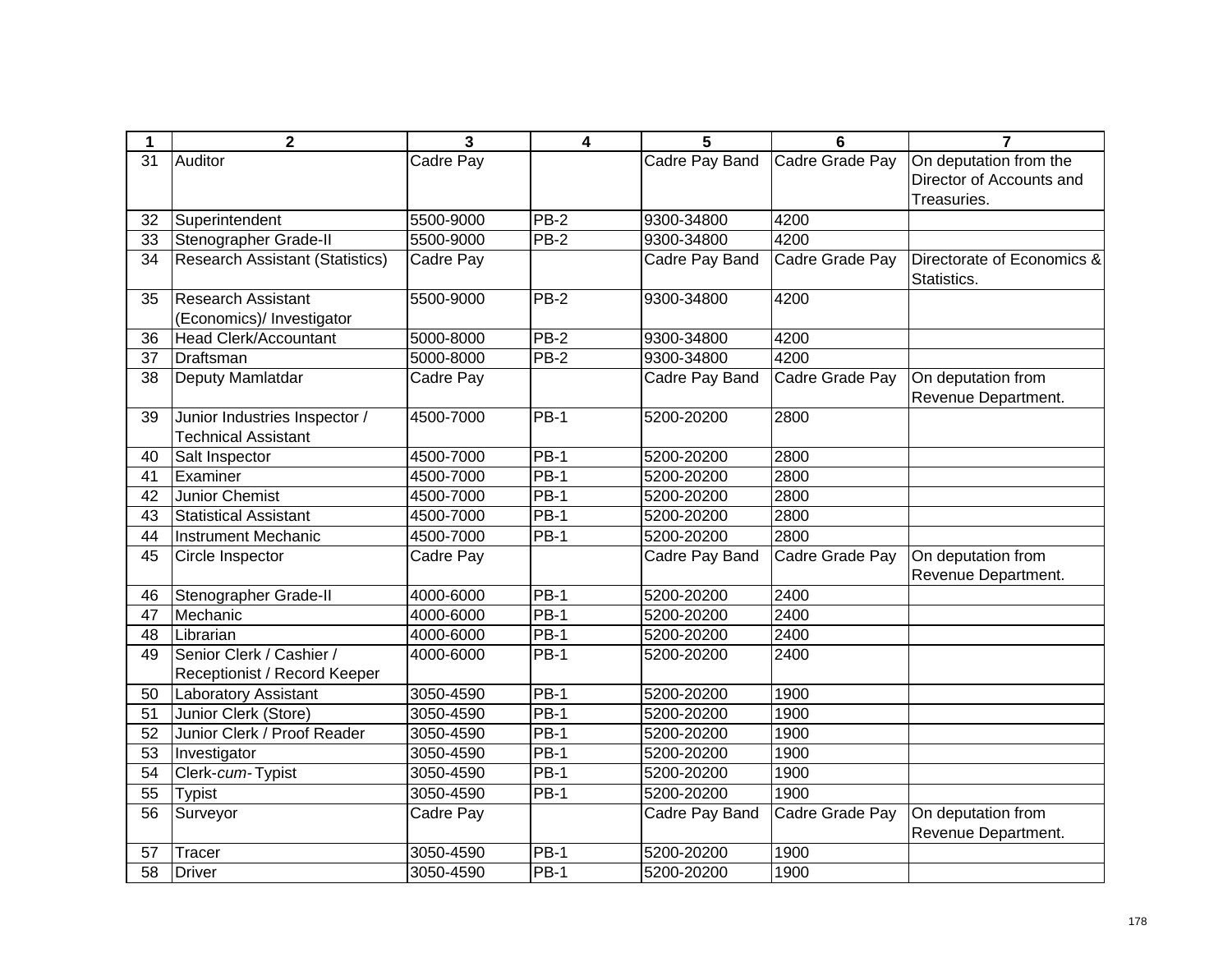| 1              | $\mathbf 2$                               | $\overline{\mathbf{3}}$             | $\overline{\mathbf{4}}$ | 5                | $6\phantom{1}$      | $\overline{7}$              |
|----------------|-------------------------------------------|-------------------------------------|-------------------------|------------------|---------------------|-----------------------------|
| 59             | Havaldar                                  | 2610-3540                           | $\overline{1S}$         | 4440-7440        | 1400                |                             |
| 60             | <b>Naik</b>                               | 2610-3540                           | $\overline{1S}$         | 4440-7440        | 1400                |                             |
| 61             | Watchman                                  | 2550-3200                           | $\overline{1S}$         | 4440-7440        | 1300                |                             |
| 62             | <b>Naik</b>                               | 2610-3540                           | $\overline{1S}$         | 4440-7440        | 1400                |                             |
| 63             | Laboratory Boy                            | 2550-3200                           | $\overline{1S}$         | 4440-7440        | 1300                |                             |
| 64             | <b>Process Server</b>                     | 2550-3200                           | 1S                      | 4440-7440        | 1300                |                             |
|                |                                           |                                     |                         |                  |                     |                             |
|                | <b>COMMISSIONER OF GEOLOGY AND MINING</b> |                                     |                         |                  |                     |                             |
|                |                                           |                                     |                         |                  |                     |                             |
|                | <b>Gazetted:</b>                          |                                     |                         |                  |                     |                             |
|                |                                           |                                     |                         |                  |                     |                             |
| 1.             | Commissioner                              | <b>Cadre Post</b>                   |                         | Cadre Post       | <b>Cadre Post</b>   |                             |
| $\overline{2}$ | <b>Additional Director</b>                | $\overline{(\mathsf{i})}$ Cadre Pay |                         | (i) Cadre Pay    | (i) Cadre Grade Pay | (i) Gujarat Administrative  |
|                |                                           | (ii) 14300-18300                    | $ PB-4 $                | Band (ii) 37400- | (ii) 8700           | Service                     |
|                |                                           |                                     |                         | 67000            |                     |                             |
| 3              | Chief Chemist, Class-I                    | 14300-18300                         | PB-4                    | 37400-67000      | 8700                | One Post of Senior          |
|                |                                           |                                     |                         |                  |                     | Chemist upgraded to the     |
|                |                                           |                                     |                         |                  |                     | post of Chief Chemist       |
|                |                                           |                                     |                         |                  |                     | w.e.f.12-2-1992             |
| 4              | <b>Deputy Director</b>                    | 12000-16500                         | <b>PB-3</b>             | 15600-39100      | 7600                |                             |
| 5              | Senior Geologist                          | 12000-16500                         | $PB-3$                  | 15600-39100      | 7600                |                             |
| 6              | Senior Chemist                            | 12000-16500                         | $PB-3$                  | 15600-39100      | 7600                |                             |
| $\overline{7}$ | Geologist                                 | 10000-15200                         | PB-3                    | 15600-39100      | 6600                |                             |
| 8              | <b>Assistant Director Grade-I</b>         | 10000-15200                         | <b>PB-3</b>             | 15600-39100      | 6600                | 50% of the existing posts   |
|                |                                           |                                     |                         |                  |                     | of Assistant Director       |
|                |                                           |                                     |                         |                  |                     | upgraded as Assistant       |
|                |                                           |                                     |                         |                  |                     | Director Grade-I            |
|                |                                           |                                     |                         |                  |                     |                             |
| 9              | <b>Chemist Grade-I</b>                    | 10000-15200                         | $\overline{PB}$ -3      | 15600-39100      | 6600                | 50% of the existing posts   |
|                |                                           |                                     |                         |                  |                     | of Chemist upgraded as      |
|                |                                           |                                     |                         |                  |                     | Chemist Grade-I.            |
|                |                                           |                                     |                         |                  |                     |                             |
| 10             | Geologist (Geophysist)                    | 8000-14050                          | $(i)$ PB-3              | (i) 15600-39100  | (i) 5400            | (i) If the post belongs to  |
|                |                                           |                                     | $(ii)$ PB-2             | (ii) 9300-34800  | (ii) 5400           | Class-I                     |
|                |                                           |                                     |                         |                  |                     | (ii) If the post belongs to |
|                |                                           |                                     |                         |                  |                     | Cass-II cadre               |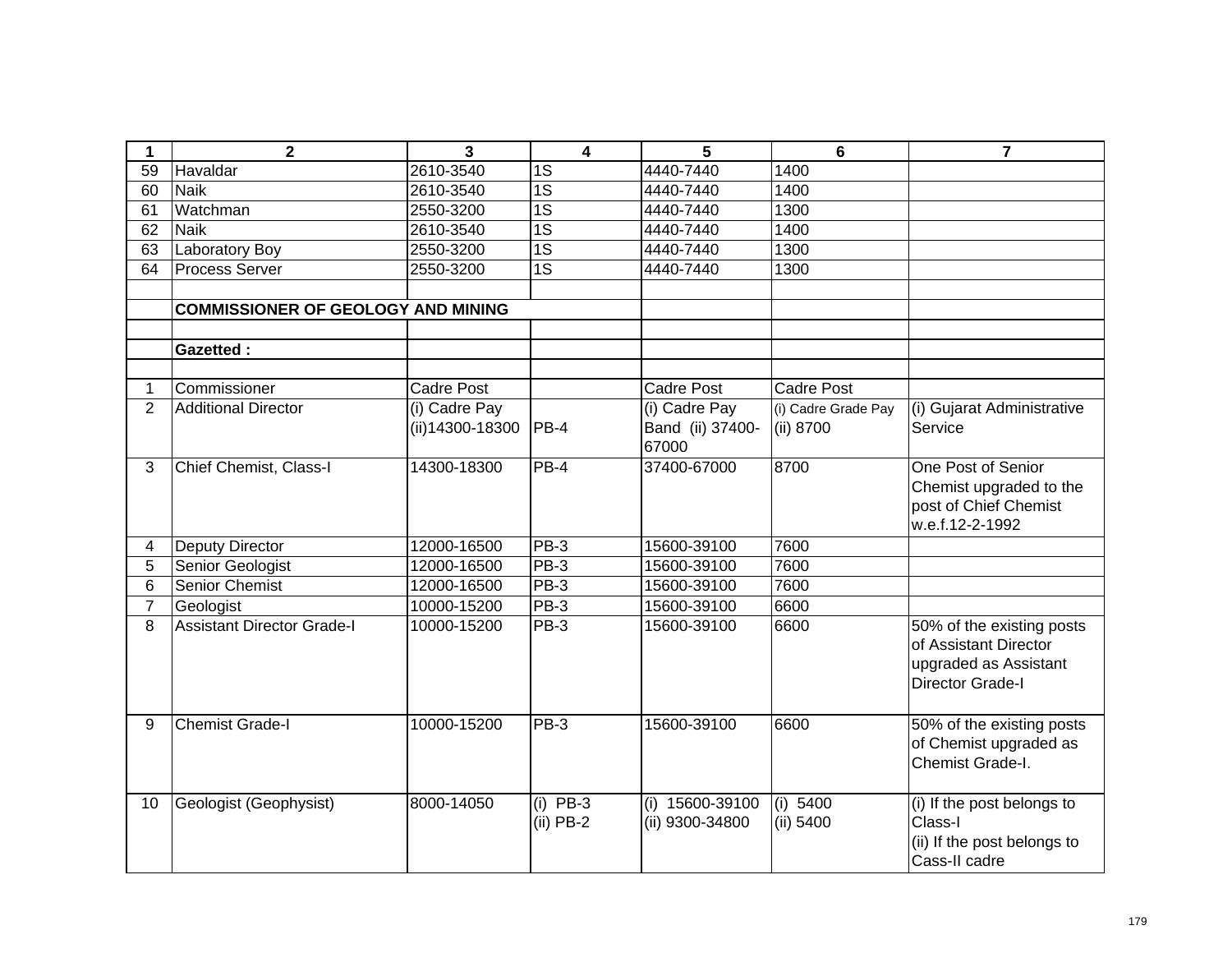| 1  | $\mathbf 2$                        | $\mathbf{3}$ | 4           | 5                 | $6\phantom{1}6$ | $\overline{7}$                      |
|----|------------------------------------|--------------|-------------|-------------------|-----------------|-------------------------------------|
| 11 | <b>Assistant Director Grade-II</b> | 8000-14050   | $(i)$ PB-3  | $(i)$ 15600-39100 | (i) 5400        | (i) If the post belongs to          |
|    |                                    |              | $(ii)$ PB-2 | (ii) 9300-34800   | $(ii)$ 5400     | Class-I                             |
|    |                                    |              |             |                   |                 | (ii) If the post belongs to         |
|    |                                    |              |             |                   |                 | Cass-II cadre                       |
| 12 | <b>Chemist Grade-II</b>            | 8000-14050   | $(i)$ PB-3  | $(i)$ 15600-39100 | (i) 5400        | (i) If the post belongs to          |
|    |                                    |              | $(ii)$ PB-2 | (ii) 9300-34800   | (ii) 5400       | Class-I                             |
|    |                                    |              |             |                   |                 | (ii) If the post belongs to         |
|    |                                    |              |             |                   |                 | Cass-II cadre                       |
| 13 | Accounts Officer                   | Cadre Pay    |             | Cadre Pay Band    | Cadre Grade Pay | Gujarat Account Service.            |
|    |                                    |              |             |                   |                 |                                     |
| 14 | Assistant Geophysist               | 8000-13500   | $(i)$ PB-3  | (i) 15600-39100   | (i) 5400        | (i) If the post belongs to          |
|    |                                    |              | $(ii)$ PB-2 | (ii) 9300-34800   | (ii) 5400       | Class-I                             |
|    |                                    |              |             |                   |                 | (ii) If the post belongs to         |
|    |                                    |              |             |                   |                 | Cass-II cadre                       |
| 15 | <b>Assistant Geologist</b>         | 8000-13500   | $(i)$ PB-3  | (i) 15600-39100   | (i) 5400        | (i) If the post belongs to          |
|    |                                    |              | $(ii)$ PB-2 | (ii) 9300-34800   | (ii) 5400       | Class-I                             |
|    |                                    |              |             |                   |                 | (ii) If the post belongs to         |
|    |                                    |              |             |                   |                 | Cass-II cadre                       |
| 16 | Assistant Mining Engineer          | 6500-10500   | $PB-2$      | 9300-34800        | 4200            |                                     |
| 17 | <b>Analytical Chemist</b>          | 6500-10500   | $PB-2$      | 9300-34800        | 4200            |                                     |
| 18 | Store Officer                      | 6500-10500   | $PB-2$      | 9300-34800        | 4200            |                                     |
| 19 | Assistant Drilling Engineer        | 6500-10500   | $PB-2$      | 9300-34800        | 4200            |                                     |
| 20 | Administrative Officer             | 6500-10500   | PB-2        | 9300-34800        | 4200            |                                     |
| 21 | <b>Statistical Officer</b>         | Cadre Pay    |             | Cadre Pay Band    | Cadre Grade Pay | <b>Gujarat Statistical Service.</b> |
|    |                                    |              |             |                   |                 |                                     |
|    | Non-Gazetted:                      |              |             |                   |                 |                                     |
| 21 | <b>Superintendent of Maps</b>      | 6500-10500   | <b>PB-2</b> | 9300-34800        | 4200            |                                     |
| 22 | Superintendent                     | 6500-10500   | $PB-2$      | 9300-34800        | 4200            |                                     |
| 23 | <b>Geological Assistant</b>        | 5500-9000    | $PB-2$      | 9300-34800        | 4200            |                                     |
| 24 | Royalty Inspector                  | 5500-9000    | PB-2        | 9300-34800        | 4200            |                                     |
| 25 | <b>Driller Mechanic</b>            | 5500-9000    | $PB-2$      | 9300-34800        | 4200            |                                     |
| 26 | Auto Foreman                       | 5500-9000    | PB-2        | 9300-34800        | 4200            |                                     |
| 27 | Driller                            | 5500-9000    | $PB-2$      | 9300-34800        | 4200            |                                     |
| 28 | <b>Senior Chemical Assistant</b>   | 5500-9000    | PB-2        | 9300-34800        | 4200            |                                     |
| 29 | Caretaker                          | 5500-9000    | PB-2        | 9300-34800        | 4200            |                                     |
| 30 | <b>Head Draftsman</b>              | 5500-9000    | $PB-2$      | 9300-34800        | 4200            |                                     |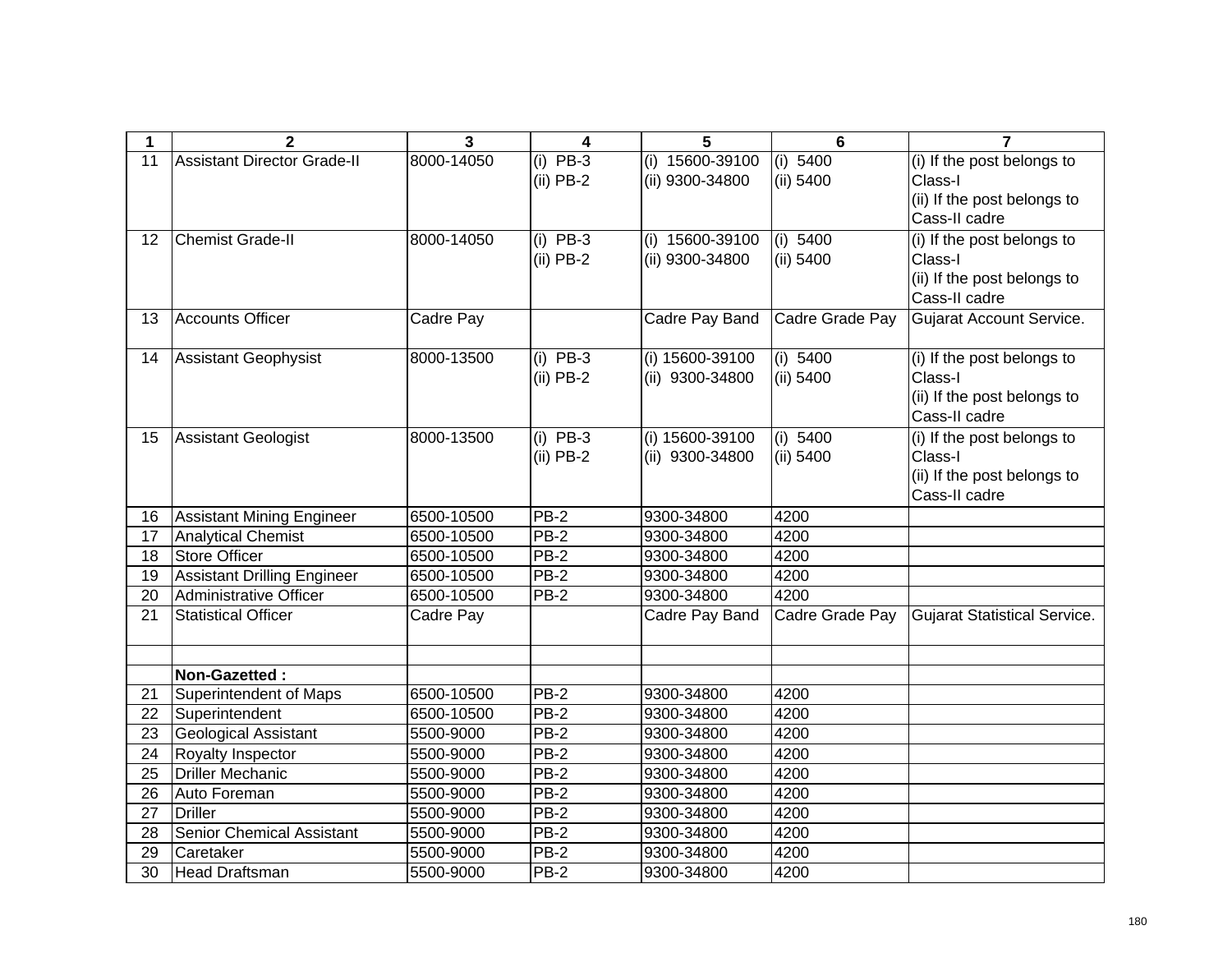| 1  | $\overline{2}$                                         | 3                               | $\overline{\mathbf{4}}$   | 5                                 | 6                       | $\overline{7}$                                                                                                                                         |
|----|--------------------------------------------------------|---------------------------------|---------------------------|-----------------------------------|-------------------------|--------------------------------------------------------------------------------------------------------------------------------------------------------|
| 31 | <b>Accountant</b>                                      | 5500-9000                       | PB-2                      | 9300-34800                        | 4200                    |                                                                                                                                                        |
| 32 | Research Assistant                                     | Cadre Pay                       |                           | Cadre Pay Band                    | Cadre Grade Pay         | On deputation from<br>Directorate of Economics<br>And Statistics.                                                                                      |
| 33 | Stenographer (Gujarati and<br>English)                 | 5500-9000                       | <b>PB-2</b>               | 9300-34800                        | 4200                    |                                                                                                                                                        |
| 34 | Senior Surveyor                                        | 5000-8000                       | PB-2                      | 9300-34800                        | 4200                    |                                                                                                                                                        |
| 35 | Draftsman                                              | 5000-8000                       | <b>PB-2</b>               | 9300-34800                        | 4200                    |                                                                                                                                                        |
| 36 | <b>Head Clerk</b>                                      | 5000-8000                       | <b>PB-2</b>               | 9300-34800                        | 4200                    |                                                                                                                                                        |
| 37 | Surveyor                                               | 4500-7000                       | $PB-1$                    | 5200-20200                        | 2800                    |                                                                                                                                                        |
| 38 | Librarian                                              | (i) 4500-7000<br>(ii) 4000-6000 | $(i)$ PB-1<br>$(ii)$ PB-1 | (i) 5200-20200<br>(ii) 5200-20200 | $(i)$ 2800<br>(ii) 2400 | (i) for Graduates with<br>Degree or Diploma in<br>Library Science/ For<br><b>Graduates with Certificate</b><br>of Library Science.<br>(ii) For others. |
| 39 | Assistant Driller                                      | 4000-6000                       | <b>PB-1</b>               | 5200-20200                        | 2400                    |                                                                                                                                                        |
| 40 | <b>Assistant Draftsman</b>                             | 4000-6000                       | <b>PB-1</b>               | 5200-20200                        | 2400                    |                                                                                                                                                        |
| 41 | Mines Supervisor                                       | 4000-6000                       | <b>PB-1</b>               | 5200-20200                        | 2400                    |                                                                                                                                                        |
| 42 | Senior Laboratory Assistant                            | 4000-6000                       | <b>PB-1</b>               | 5200-20200                        | 2400                    |                                                                                                                                                        |
| 43 | <b>Chemical Assistant</b>                              | 4000-6000                       | <b>PB-1</b>               | 5200-20200                        | 2400                    |                                                                                                                                                        |
| 44 | Mistry (Electrician)                                   | 4000-6000                       | <b>PB-1</b>               | 5200-20200                        | 2400                    |                                                                                                                                                        |
| 45 | Instrument Mechanic-cum-Field<br>Assistant             | 4000-6000                       | $PB-1$                    | 5200-20200                        | 2400                    |                                                                                                                                                        |
| 46 | Senior Clerk (Store)                                   | 4000-6000                       | $PB-1$                    | 5200-20200                        | 2400                    |                                                                                                                                                        |
| 47 | Senior Clerk / Statistical<br>Assistant / Mining Clerk | 4000-6000                       | <b>PB-1</b>               | 5200-20200                        | 2400                    |                                                                                                                                                        |
| 48 | Rigman                                                 | 4000-6000                       | <b>PB-1</b>               | 5200-20200                        | 2400                    |                                                                                                                                                        |
| 49 | Operator                                               | 4000-6000                       | <b>PB-1</b>               | 5200-20200                        | 2400                    |                                                                                                                                                        |
| 50 | Laboratory Assistant                                   | 3050-4590                       | <b>PB-1</b>               | 5200-20200                        | 1900                    |                                                                                                                                                        |
| 51 | Tracer                                                 | 3050-4590                       | <b>PB-1</b>               | 5200-20200                        | 1900                    |                                                                                                                                                        |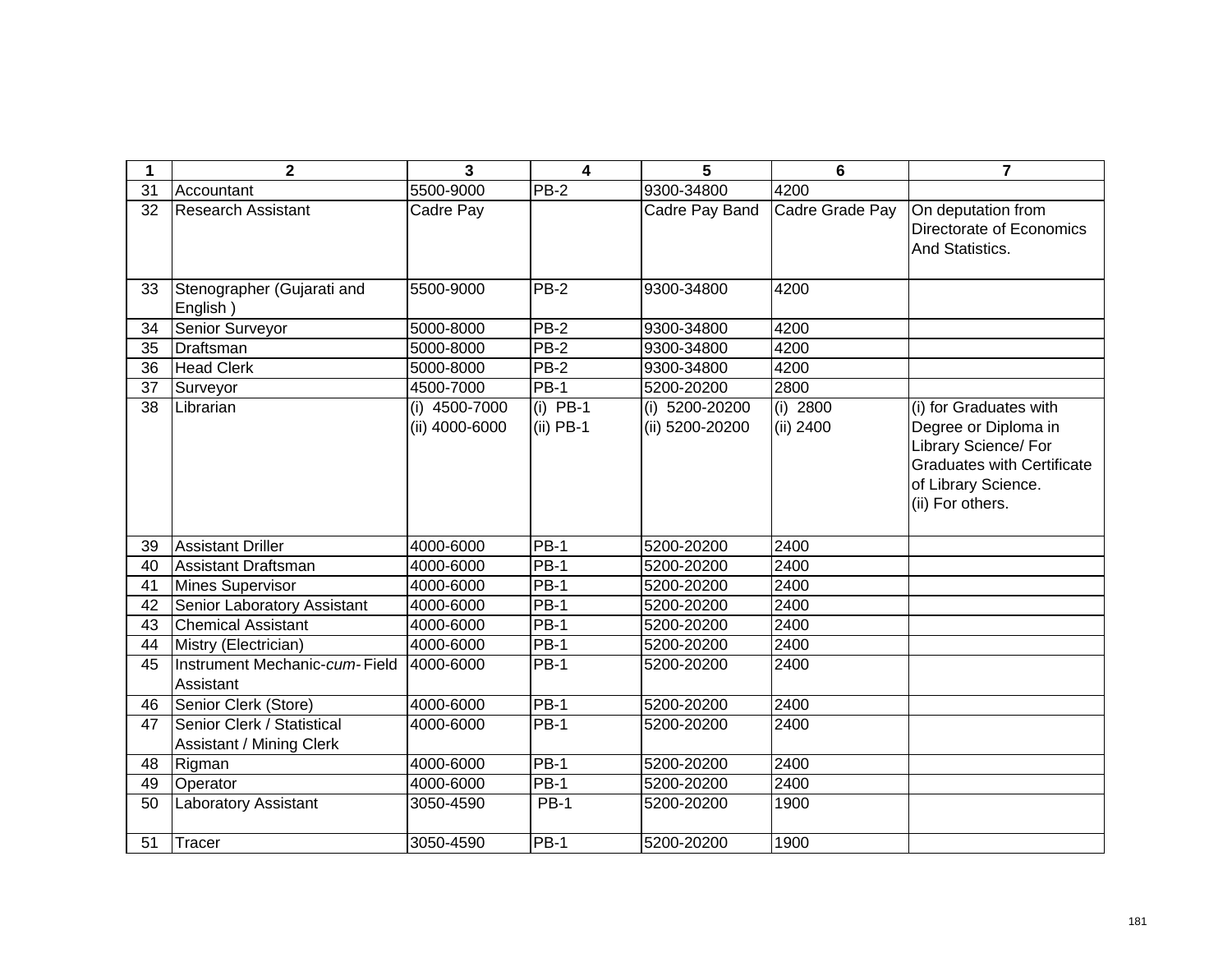| 1              | $\mathbf{2}$                                                                                                                                                                             | 3                 | $\overline{\mathbf{4}}$   | 5                                  | 6                       | $\overline{7}$                                                                        |
|----------------|------------------------------------------------------------------------------------------------------------------------------------------------------------------------------------------|-------------------|---------------------------|------------------------------------|-------------------------|---------------------------------------------------------------------------------------|
| 52             | Assistant Mining Clerk / Junior<br>Clerk / Clerk-cum-Typist /<br><b>Technical Clerk/ Lower Division</b><br>Clerk / Camp Clerk / Store Clerk<br>Assistant / Naka Clerk / Quarry<br>Clerk. | 3050-4590         | PB-1                      | 5200-20200                         | 1900                    |                                                                                       |
| 53             | Typist                                                                                                                                                                                   | 3050-4590         | PB-1                      | 5200-20200                         | 1900                    |                                                                                       |
| 54             | <b>Driver</b>                                                                                                                                                                            | 3050-4590         | <b>PB-1</b>               | 5200-20200                         | 1900                    |                                                                                       |
| 55             | Mechanic                                                                                                                                                                                 | 3050-4590         | <b>PB-1</b>               | 5200-20200                         | 1900                    |                                                                                       |
| 56             | Gas Plant Mechanic-cum-<br>Electrician                                                                                                                                                   | 3050-4590         | <b>PB-1</b>               | 5200-20200                         | 1900                    |                                                                                       |
| 57             | Ferro Machine Operator                                                                                                                                                                   | 2650-4000         | 1S                        | 4440-7440                          | 1650                    |                                                                                       |
| 58             | Hawaldar                                                                                                                                                                                 | 2650-4000         | $\overline{1S}$           | 4440-7440                          | 1650                    |                                                                                       |
| 59             | <b>Naik</b>                                                                                                                                                                              | 2610-3540         | 1S                        | 4440-7440                          | 1400                    |                                                                                       |
| 60             | Dark Room Attendant                                                                                                                                                                      | 2610-3540         | 1S                        | 4440-7440                          | 1400                    |                                                                                       |
| 61             | <b>Section Grinder</b>                                                                                                                                                                   | 2610-3540         | 1S                        | 4440-7440                          | 1400                    |                                                                                       |
| 62             | <b>Laboratory Assistant</b>                                                                                                                                                              | 2610-3540         | 1S                        | 4440-7440                          | 1400                    |                                                                                       |
| 63             | Mines Guard/Peon/Ferro<br>Printer/Section<br>Cutter/Watchman/Cleaner                                                                                                                     | 2550-3200         | 1S                        | 4440-7440                          | 1300                    |                                                                                       |
|                |                                                                                                                                                                                          |                   |                           |                                    |                         |                                                                                       |
|                | <b>COMMISSIONER OF COTTAGE AND RURAL INDUSTRIES</b>                                                                                                                                      |                   |                           |                                    |                         |                                                                                       |
|                |                                                                                                                                                                                          |                   |                           |                                    |                         |                                                                                       |
|                | <b>Gazetted:</b>                                                                                                                                                                         |                   |                           |                                    |                         |                                                                                       |
|                |                                                                                                                                                                                          |                   |                           |                                    |                         |                                                                                       |
|                | Commissioner                                                                                                                                                                             | <b>Cadre Post</b> |                           | <b>Cadre Post</b>                  | Cadre Post              |                                                                                       |
| $\overline{2}$ | Joint Director                                                                                                                                                                           | 12000-16500       | PB-3                      | 15600-39100                        | 7600                    |                                                                                       |
| 3              | Leather Expert                                                                                                                                                                           | 8000-14050        | $(i)$ PB-3<br>$(ii)$ PB-2 | (i) 15600-39100<br>(ii) 9300-34800 | (i) 5400<br>(ii) 5400   | (i) If the post belongs to<br>Class-I<br>(ii) If the post belongs to<br>Cass-II cadre |
| $\overline{4}$ | Deputy Director<br>(Training and Extension)                                                                                                                                              | 8000-14050        | $(i)$ PB-3<br>$(ii)$ PB-2 | (i) 15600-39100<br>(ii) 9300-34800 | (i) $5400$<br>(ii) 5400 | (i) If the post belongs to<br>Class-I<br>(ii) If the post belongs to<br>Cass-II cadre |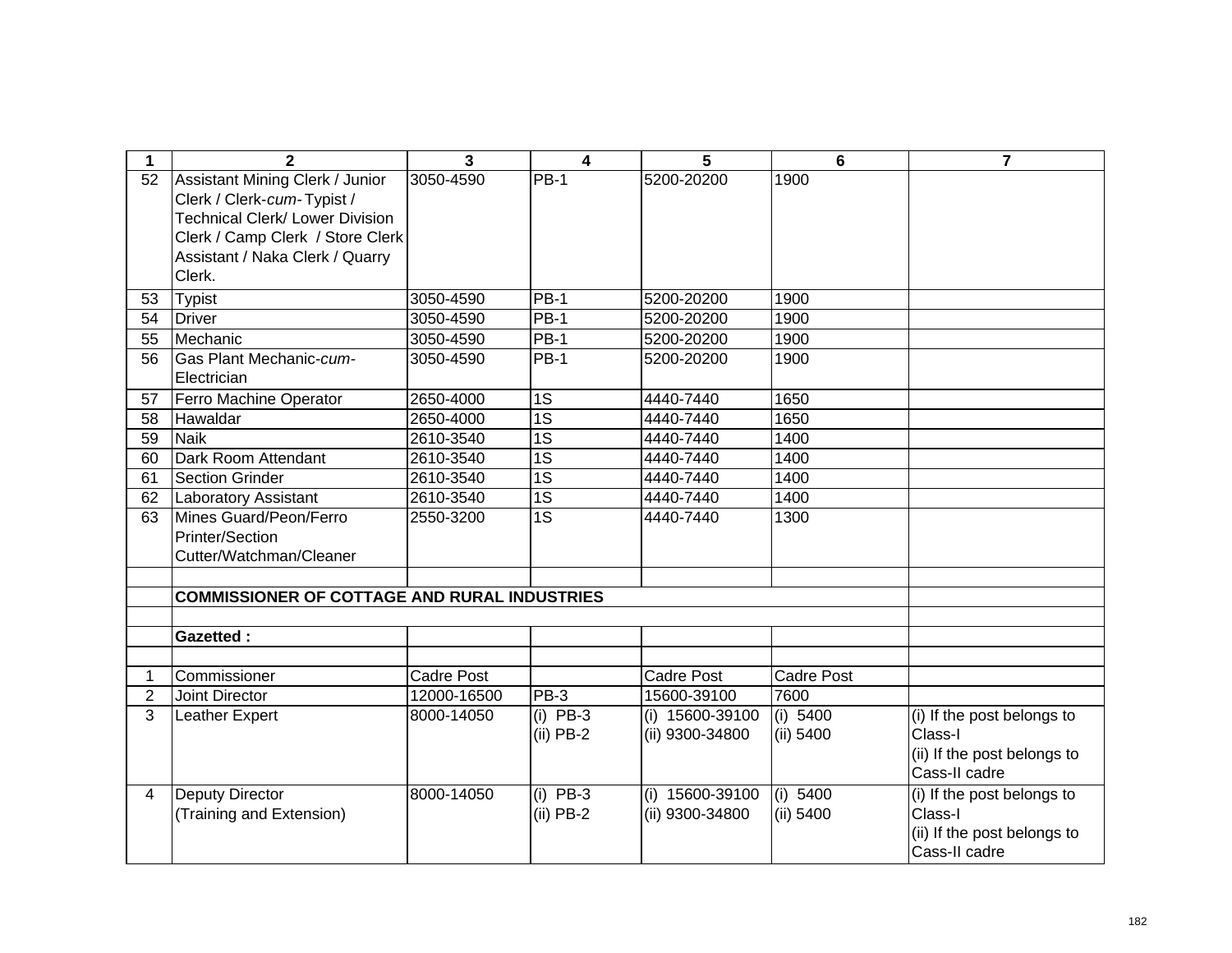| 1              | $\mathbf{2}$                          | $\overline{\mathbf{3}}$ | 4           | 5                 | $6\phantom{1}$  | $\overline{7}$                         |
|----------------|---------------------------------------|-------------------------|-------------|-------------------|-----------------|----------------------------------------|
| 5              | <b>Deputy Director</b>                | 8000-14050              | $(i)$ PB-3  | (i) 15600-39100   | (i) 5400        | (i) If the post belongs to             |
|                | (State Design Centre)                 |                         | $(ii)$ PB-2 | (ii) 9300-34800   | (ii) 5400       | Class-I                                |
|                |                                       |                         |             |                   |                 | (ii) If the post belongs to            |
|                |                                       |                         |             |                   |                 | Cass-II cadre                          |
| 6              | <b>Deputy Director</b>                | 8000-14050              | $(i)$ PB-3  | $(i)$ 15600-39100 | (i) 5400        | (i) If the post belongs to             |
|                | (Textile/Technical)                   |                         | $(ii)$ PB-2 | (ii) 9300-34800   | (ii) 5400       | Class-I                                |
|                |                                       |                         |             |                   |                 | (ii) If the post belongs to            |
|                |                                       |                         |             |                   |                 | Cass-II cadre                          |
| $\overline{7}$ | Deputy Director (Cosmetics)           | 8000-14050              | $(i)$ PB-3  | $(i)$ 15600-39100 | (i) 5400        | (i) If the post belongs to             |
|                |                                       |                         | $(ii)$ PB-2 | (ii) 9300-34800   | (ii) 5400       | Class-I<br>(ii) If the post belongs to |
|                |                                       |                         |             |                   |                 | Cass-II cadre                          |
| 8              | Deputy Director (Workshop)            | 8000-14050              | $(i)$ PB-3  | (i) 15600-39100   | $(i)$ 5400      | (i) If the post belongs to             |
|                |                                       |                         | $(ii)$ PB-2 | (ii) 9300-34800   | (ii) 5400       | Class-I                                |
|                |                                       |                         |             |                   |                 | (ii) If the post belongs to            |
|                |                                       |                         |             |                   |                 | Cass-II cadre                          |
| 9              | Deputy Director (Jari)                | 8000-14050              | $(i)$ PB-3  | (i) 15600-39100   | (i) $5400$      | (i) If the post belongs to             |
|                |                                       |                         | $(ii)$ PB-2 | (ii) 9300-34800   | (ii) 5400       | Class-I                                |
|                |                                       |                         |             |                   |                 | (ii) If the post belongs to            |
|                |                                       |                         |             |                   |                 | Cass-II cadre                          |
| 10             | Engineer                              | Cadre Pay               |             | Cadre Pay Band    | Cadre Grade Pay | Gujarat Engineering                    |
|                |                                       |                         |             |                   |                 | Service.                               |
| 11             | Assistant Director (Textiles)         | 6500-10500              | <b>PB-2</b> | 9300-34800        | 4200            |                                        |
|                | <b>Textile Officer</b>                |                         |             |                   |                 |                                        |
| 12             | <b>Assistant Director (Training)</b>  | 6500-10500              | PB-2        | 9300-34800        | 4200            |                                        |
| 13             | <b>Assistant Director (Chemicals)</b> | 6500-10500              | <b>PB-2</b> | 9300-34800        | 4200            |                                        |
|                |                                       |                         |             |                   |                 |                                        |
|                | Non-Gazetted:                         |                         |             |                   |                 |                                        |
|                |                                       |                         |             |                   |                 |                                        |
| 14             | <b>Technical Officer</b>              | 6500-10500              | PB-2        | 9300-34800        | 4200            |                                        |
| 15             | <b>Industrial Promotion Officer</b>   | 6500-10500              | PB-2        | 9300-34800        | 4200            |                                        |
| 16             | <b>Technical Assistant/Examiner</b>   | 6500-10500              | $PB-2$      | 9300-34800        | 4200            |                                        |
|                | (Jari)                                |                         |             |                   |                 |                                        |
| 17             | Design Artist                         | 6500-10500              | $PB-2$      | 9300-34800        | 4200            |                                        |
| 18             | <b>Technical Assistant</b>            | 5500-9000               | PB-2        | 9300-34800        | 4200            |                                        |
| 19             | <b>Leather Supervisor</b>             | 5500-9000               | <b>PB-2</b> | 9300-34800        | 4200            |                                        |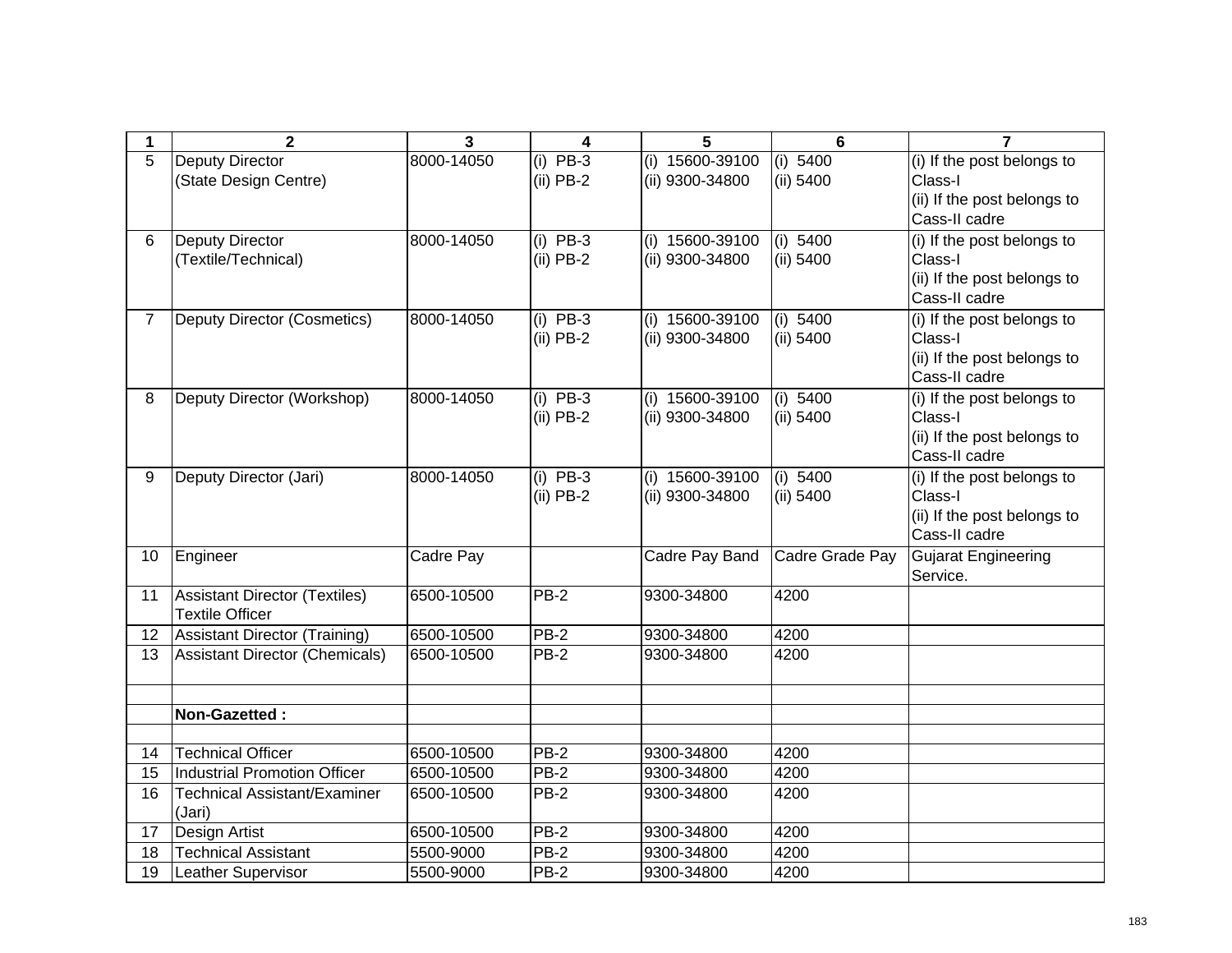| 1               | $\mathbf{2}$                    | 3         | 4           | 5          | 6    | 7 |
|-----------------|---------------------------------|-----------|-------------|------------|------|---|
| 20              | <b>Technical Assistant</b>      | 5500-9000 | PB-2        | 9300-34800 | 4200 |   |
|                 | (Powerloom)/Weaving             |           |             |            |      |   |
|                 | Supervisor/Demonstrator/Forem   |           |             |            |      |   |
|                 | an (Weaving)/Research           |           |             |            |      |   |
|                 | Assistant.                      |           |             |            |      |   |
| 21              | Foreman                         | 5500-9000 | PB-2        | 9300-34800 | 4200 |   |
| 22              | <b>Artist Designer</b>          | 5500-9000 | $PB-2$      | 9300-34800 | 4200 |   |
| 23              | Chemist                         | 5500-9000 | $PB-2$      | 9300-34800 | 4200 |   |
| 24              | Designer                        | 5500-9000 | $PB-2$      | 9300-34800 | 4200 |   |
| 25              | Draftsman (Mechanical)          | 5000-8000 | $PB-2$      | 9300-34800 | 4200 |   |
| 26              | Draftsman (Designer)            | 5000-8000 | $PB-2$      | 9300-34800 | 4200 |   |
| $\overline{27}$ | Master Craftsman                | 5000-8000 | $PB-2$      | 9300-34800 | 4200 |   |
| 28              | Economic Investigator           | 4500-7000 | $PB-1$      | 5200-20200 | 2800 |   |
| $\overline{29}$ | <b>Leather Supervisor</b>       | 4500-7000 | $PB-1$      | 5200-20200 | 2800 |   |
| 30              | Rector-cum-Superintendent of    | 4500-7000 | <b>PB-1</b> | 5200-20200 | 2800 |   |
|                 | <b>Hostels</b>                  |           |             |            |      |   |
| 31              | Jobber (Weaving)                | 4500-7000 | $PB-1$      | 5200-20200 | 2800 |   |
| 32              | Jobber (Power loom) / Textile   | 4500-7000 | <b>PB-1</b> | 5200-20200 | 2800 |   |
|                 | Inspector                       |           |             |            |      |   |
| 33              | Field Officer (Jari)            | 4500-7000 | $PB-1$      | 5200-20200 | 2800 |   |
| 34              | <b>Display Artist</b>           | 4500-7000 | $PB-1$      | 5200-20200 | 2800 |   |
| 35              | Supervisor (Civil)              | 4500-7000 | $PB-1$      | 5200-20200 | 2800 |   |
| 36              | Master Craftsman                | 4500-7000 | $PB-1$      | 5200-20200 | 2800 |   |
| 37              | <b>Assistant Craftsman</b>      | 4500-7000 | <b>PB-1</b> | 5200-20200 | 2800 |   |
| 38              | Senior Dyeing Demonstrator      | 4500-7000 | PB-1        | 5200-20200 | 2800 |   |
| 39              | <b>Assistant Chemist (Jari)</b> | 4500-7000 | $PB-1$      | 5200-20200 | 2800 |   |
| 40              | Rector-cum-Superintendent /     | 4500-7000 | <b>PB-1</b> | 5200-20200 | 2800 |   |
|                 | Sanchalak                       |           |             |            |      |   |
| 41              | Photographer                    | 4500-7000 | <b>PB-1</b> | 5200-20200 | 2800 |   |
| 42              | Laboratory Technician           | 4500-7000 | $PB-1$      | 5200-20200 | 2800 |   |
| 43              | <b>Instructor/Master Cutter</b> | 4500-7000 | <b>PB-1</b> | 5200-20200 | 2800 |   |
| 44              | Industrial Supervisor (Coir)    | 4000-6000 | <b>PB-1</b> | 5200-20200 | 2400 |   |
| 45              | Warper-cum-Sizer                | 4000-6000 | <b>PB-1</b> | 5200-20200 | 2400 |   |
| 46              | Designer-cum-Pianocard cutter   | 4000-6000 | <b>PB-1</b> | 5200-20200 | 2400 |   |
|                 |                                 |           |             |            |      |   |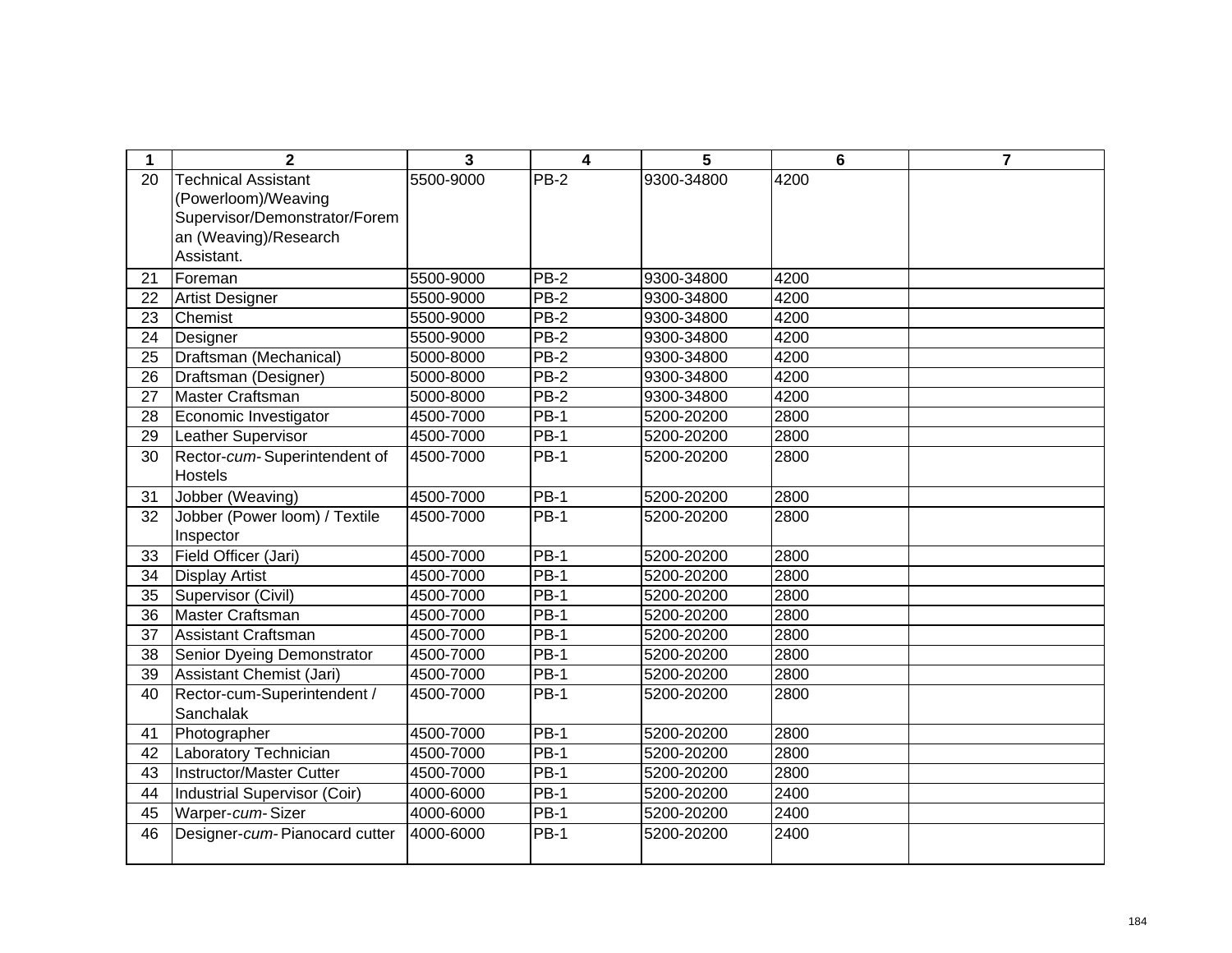| $\mathbf 1$    | $\overline{2}$                          | $\overline{3}$ | $\overline{\mathbf{4}}$ | 5           | 6    | $\overline{7}$ |
|----------------|-----------------------------------------|----------------|-------------------------|-------------|------|----------------|
| 47             | Joint Instructor (Lacquer work)         | 4000-6000      | $PB-1$                  | 5200-20200  | 2400 |                |
|                |                                         |                |                         |             |      |                |
| 48             | Moulder                                 | 4000-6000      | PB-1                    | 5200-20200  | 2400 |                |
| 49             | Designer                                | 4000-6000      | $PB-1$                  | 5200-20200  | 2400 |                |
| 50             | <b>Dye Maker</b>                        | 4000-6000      | $PB-1$                  | 5200-20200  | 2400 |                |
| 51             | Pattern Maker                           | 4000-6000      | $PB-1$                  | 5200-20200  | 2400 |                |
| 52             | Fitter                                  | 4000-6000      | $PB-1$                  | 5200-20200  | 2400 |                |
| 53             | Welder                                  | 4000-6000      | $PB-1$                  | 5200-20200  | 2400 |                |
| 54             | Assistant Instructor/Skilled<br>Worker  | 4000-6000      | $PB-1$                  | 5200-20200  | 2400 |                |
| 55             | Wireman Instructor                      | 4000-6000      | <b>PB-1</b>             | 5200-20200  | 2400 |                |
| 56             | <b>Assistant Instructor</b>             | 4000-6000      | $PB-1$                  | 5200-20200  | 2400 |                |
| 57             | Laboratory Technician-cum-<br>Assistant | 3050-4590      | <b>PB-1</b>             | 5200-20200  | 1900 |                |
| 58             | Helper/Semi-skilled worker              | 2650-4000      | 1S                      | 4440-7440   | 1650 |                |
| 59             | Jobber                                  | 2610-3540      | $\overline{1S}$         | 4440-7440   | 1400 |                |
| 60             | Helper                                  | 2610-3540      | $\overline{1S}$         | 4440-7440   | 1400 |                |
| 61             | Farmer (Sathi)                          | 2550-3200      | $\overline{1S}$         | 4440-7440   | 1300 |                |
| 62             | Kitchen Attendant/Bearer                | 2550-3200      | 1S                      | 4440-7440   | 1300 |                |
|                |                                         |                |                         |             |      |                |
|                | DIRECTOR OF PRINTING AND STATIONERY     |                |                         |             |      |                |
|                |                                         |                |                         |             |      |                |
|                | <b>Gazetted:</b>                        |                |                         |             |      |                |
|                |                                         |                |                         |             |      |                |
| 1              | <b>Director</b>                         | 14300-18300    | $PB-4$                  | 37400-67000 | 8700 |                |
| $\overline{2}$ | Deputy Director (Technical)             | 10000-15200    | <b>PB-3</b>             | 15600-39100 | 6600 |                |
| 3              | Deputy Director                         | 10000-15200    | $PB-3$                  | 15600-39100 | 6600 |                |
|                | (Administration/Stationery)             |                |                         |             |      |                |
| 4              | <b>Mechanical Engineer</b>              | 10000-15200    | <b>PB-3</b>             | 15600-39100 | 6600 |                |
| 5              | Manager                                 | 10000-15200    | $PB-3$                  | 15600-39100 | 6600 |                |
| 6              | <b>Assistant Director</b>               | 6500-10500     | $PB-2$                  | 9300-34800  | 4200 |                |
| 7              | <b>Assistant Manager</b>                | 6500-10500     | $PB-2$                  | 9300-34800  | 4200 |                |
| 8              | <b>Welfare Officer</b>                  | 6500-10500     | $PB-2$                  | 9300-34800  | 4200 |                |
| 9              | <b>Training Officer</b>                 | 6500-10500     | $PB-2$                  | 9300-34800  | 4200 |                |
| 10             | <b>Administrative Officer</b>           | 6500-10500     | $PB-2$                  | 9300-34800  | 4200 |                |
| 11             | <b>Audit Officer</b>                    | 6500-10500     | $PB-2$                  | 9300-34800  | 4200 |                |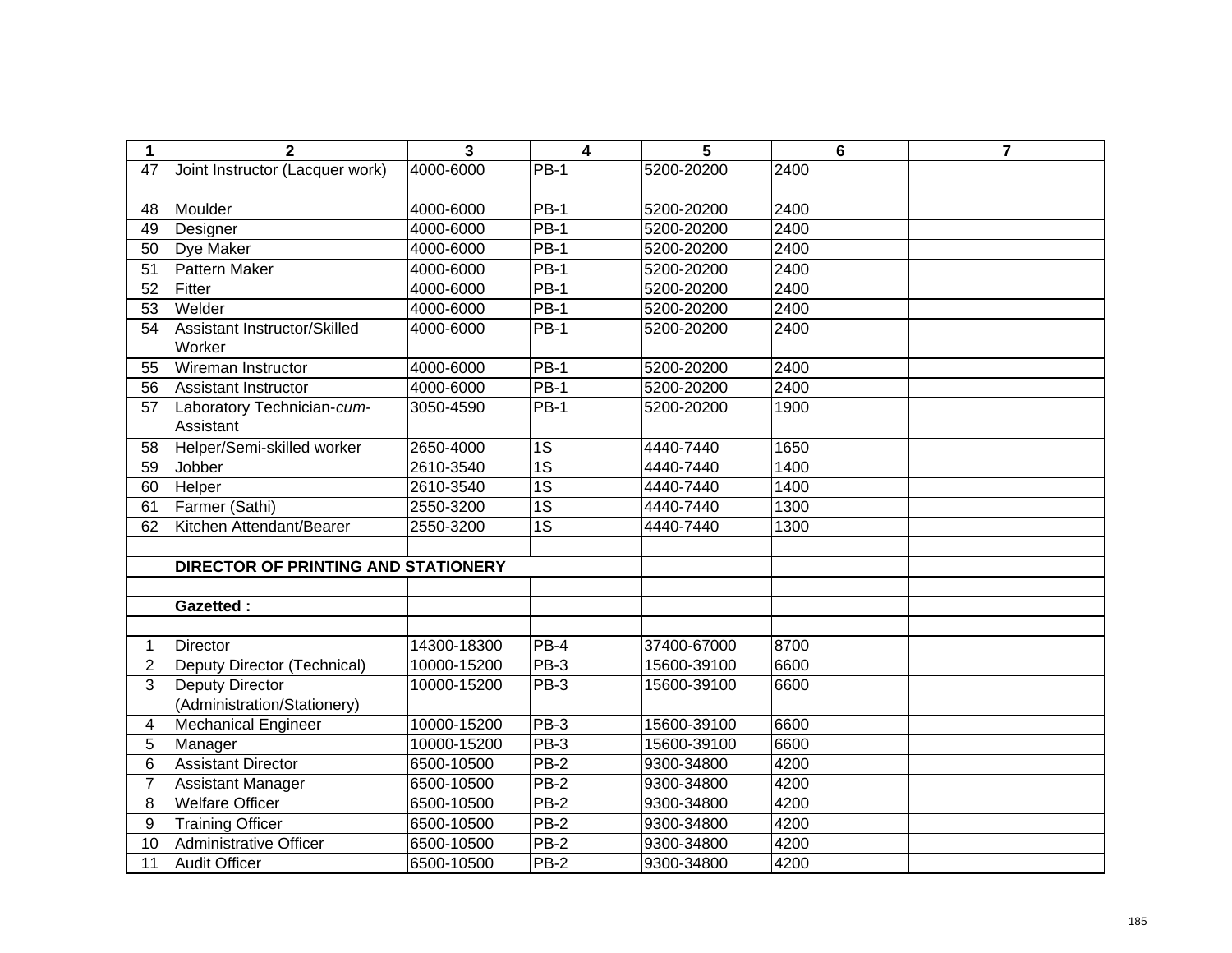| 1  | $\mathbf{2}$                   | 3                 | 4                  | 5                | 6               | 7                         |
|----|--------------------------------|-------------------|--------------------|------------------|-----------------|---------------------------|
| 12 | <b>Accounts Officer</b>        | Cadre Pay         |                    | Cadre Pay Band   | Cadre Grade Pay | On deputation from        |
|    |                                |                   |                    |                  |                 | Director of Accounts and  |
|    |                                |                   |                    |                  |                 | <b>Treasuries</b>         |
| 13 | <b>Assistant Director</b>      | 6500-10500        | <b>PB-2</b>        | 9300-34800       | 4200            |                           |
| 14 | <b>Manager Publication</b>     | 6500-10500        | $PB-2$             | 9300-34800       | 4200            |                           |
|    |                                |                   |                    |                  |                 |                           |
|    | Non-Gazetted:                  |                   |                    |                  |                 |                           |
|    |                                |                   |                    |                  |                 |                           |
| 15 | Junior Assistant Manager       | 6500-10500        | $PB-2$             | 9300-34800       | 4200            |                           |
| 16 | Artist                         | 6500-10500        | $PB-2$             | 9300-34800       | 4200            |                           |
| 17 | <b>Electrical Supervisor</b>   | (i) 5500-9000     | $(i)$ PB-2         | (i) 9300-34800   | $(i)$ 4200      | (i) For degree holders.   |
|    |                                | (ii) 4500-7000    | $(ii)$ PB-1        | (ii) 5200-20200  | (ii) 2800       | (ii) For diploma holders. |
| 18 | <b>Medical Officer</b>         | 5500-9000         | $PB-2$             | 9300-34800       | 4200            |                           |
| 19 | Superintendent                 | 5500-9000         | <b>PB-2</b>        | 9300-34800       | 4200            |                           |
| 20 | Supervisor (Standard and       | 5500-9000         | $PB-2$             | 9300-34800       | 4200            |                           |
|    | Checking)                      |                   |                    |                  |                 |                           |
| 21 | <b>Photo Composing Machine</b> | 5500-9000         | $PB-2$             | 9300-34800       | 4200            |                           |
|    | Operator                       |                   |                    |                  |                 |                           |
| 22 | <b>Personal Assistant</b>      | 5500-9000         | $\overline{PB}$ -2 | 9300-34800       | 4200            |                           |
| 23 | Senior Auditor Gr-I            | 5500-9000         | $PB-2$             | 9300-34800       | 4200            |                           |
| 24 | Head Photographer              | (a) 5500-9000     | $(a)$ PB-2         | $(a)$ 9300-34800 | (a) $4200$      | For qualified (DPT)       |
|    |                                | (b) 5000-8000     | $(b)$ PB-2         | (b) 9300-34800   | (b) 4200        | For others.               |
| 25 | Head Clerk/Store Keeper        | 5000-8000         | $\overline{PB}$ -2 | 9300-34800       | 4200            |                           |
| 26 | <b>Head Draftsman</b>          | 5500-9000         | $PB-2$             | 9300-34800       | 4200            |                           |
| 27 | Draftsman                      | 5000-8000         | $PB-2$             | 9300-34800       | 4200            |                           |
| 28 | Senior Estimator               | 5000-8000         | $PB-2$             | 9300-34800       | 4200            |                           |
| 29 | Senior Auditor                 | 4500-7000         | <b>PB-1</b>        | 5200-20200       | 2800            |                           |
| 30 | <b>Art Executive</b>           | 4500-7000         | $PB-1$             | 5200-20200       | 2800            |                           |
| 31 | Overseer (High Court Unit)     | (a) 5500-9000     | $(a)$ PB-2         | $(a)$ 9300-34800 | $(a)$ 4200      | For qualified (DPT)       |
|    |                                | (b) 5000-8000     | $(b)$ PB-2         | (b) 9300-34800   | (b) 4200        | For others.               |
| 32 | <b>Compose Overseer</b>        | $(a) 5500 - 9000$ | $(a)$ PB-2         | $(a)$ 9300-34800 | $(a)$ 4200      | For qualified (DPT)       |
|    |                                | (b) 5000-8000     | $(b)$ PB-2         | (b) 9300-34800   | (b) 4200        | For others.               |
| 33 | Machine Overseer               | $(a) 5500 - 9000$ | $(a)$ PB-2         | $(a)$ 9300-34800 | $(a)$ 4200      | For qualified (DPT)       |
|    |                                | (b) 5000-8000     | $(b)$ PB-2         | (b) 9300-34800   | (b) 4200        | For others.               |
| 34 | <b>Binding Overseer</b>        | $(a) 5500 - 9000$ | $(a)$ PB-2         | $(a)$ 9300-34800 | $(a)$ 4200      | For qualified (DPT)       |
|    |                                | (b) 5000-8000     | $(b)$ PB-2         | (b) 9300-34800   | (b) 4200        | For others.               |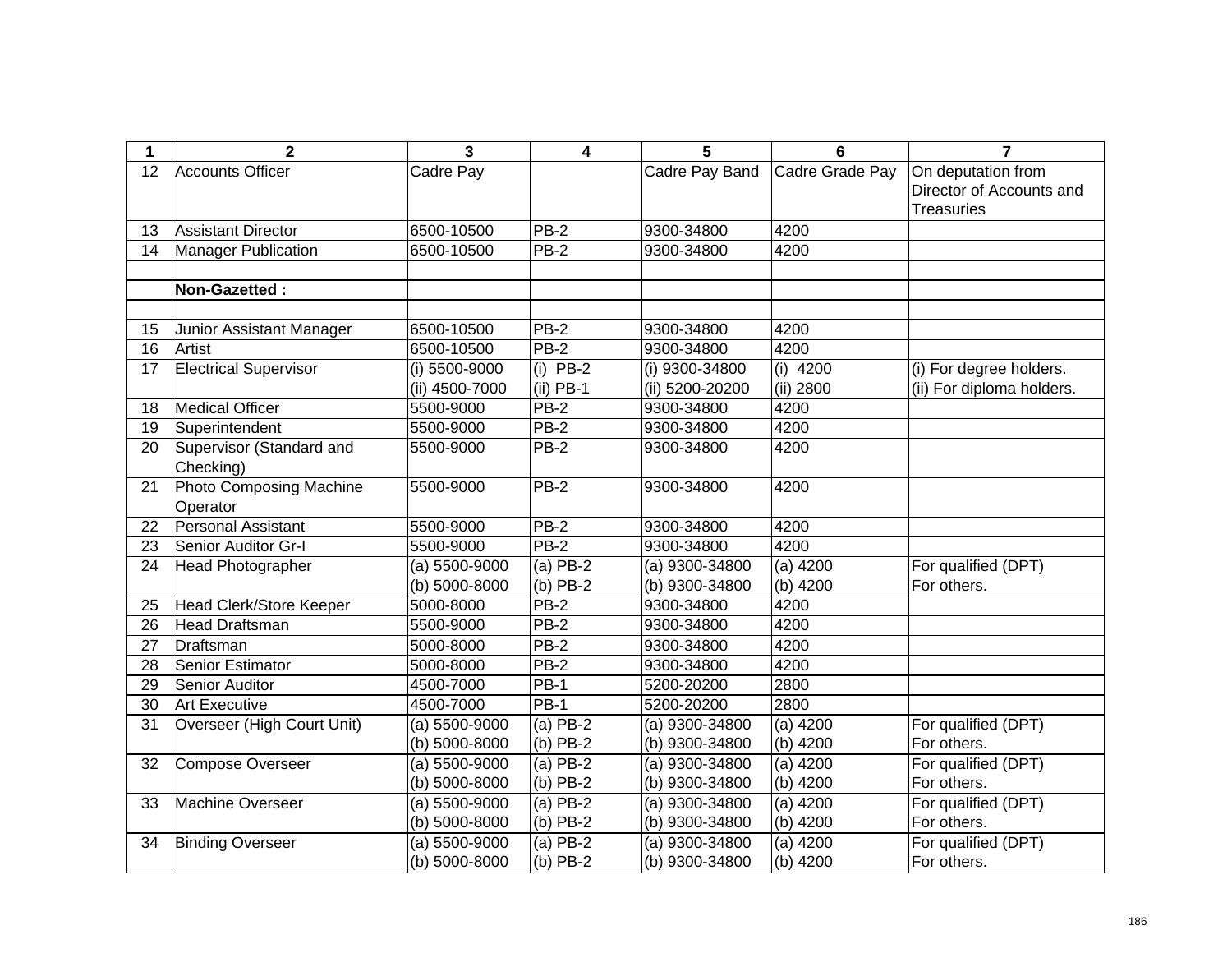| 1  | $\overline{2}$                     | 3              | 4           | 5               | 6          | $\overline{7}$      |
|----|------------------------------------|----------------|-------------|-----------------|------------|---------------------|
| 35 | <b>Standard Overseer</b>           | (a) 5500-9000  | (a) PB-2    | (a) 9300-34800  | $(a)$ 4200 | For qualified (DPT) |
|    |                                    | (b) 5000-8000  | $(b)$ PB-2  | (b) 9300-34800  | $(b)$ 4200 | For others.         |
| 36 | <b>Head Examiner</b>               | (a) 5500-9000  | $(a)$ PB-2  | (a) 9300-34800  | $(a)$ 4200 | For qualified (DPT) |
|    |                                    | (b) 5000-8000  | $(b)$ PB-2  | (b) 9300-34800  | $(b)$ 4200 | For others.         |
| 37 | Security Inspector                 | 4500-7000      | $PB-1$      | 5200-20200      | 2800       |                     |
| 38 | Compose Foreman                    | 4500-7000      | <b>PB-1</b> | 5200-20200      | 2800       |                     |
| 39 | <b>Printing Foreman</b>            | 4500-7000      | $PB-1$      | 5200-20200      | 2800       |                     |
| 40 | <b>Binding Foreman</b>             | 4500-7000      | $PB-1$      | 5200-20200      | 2800       |                     |
| 41 | Senior Examiner                    | 4500-7000      | $PB-1$      | 5200-20200      | 2800       |                     |
| 42 | <b>Head Mechanic</b>               | 4500-7000      | $PB-1$      | 5200-20200      | 2800       |                     |
| 43 | Mono Mechanic                      | 4500-7000      | <b>PB-1</b> | 5200-20200      | 2800       |                     |
| 44 | <b>Head Typewriter Mechanic</b>    | 4500-7000      | $PB-1$      | 5200-20200      | 2800       |                     |
| 45 | Lino Mechanic                      | 4500-7000      | $PB-1$      | 5200-20200      | 2800       |                     |
| 46 | Lino Operator                      | 4500-7000      | $PB-1$      | 5200-20200      | 2800       |                     |
| 47 | Assistant Compose Foreman          | 4000-6000      | $PB-1$      | 5200-20200      | 2400       |                     |
| 48 | Assistant Photo composing          | 4000-6000      | <b>PB-1</b> | 5200-20200      | 2400       |                     |
|    | Machine Operator                   |                |             |                 |            |                     |
| 49 | <b>Assistant Printing Foreman/</b> | 4000-6000      | PB-1        | 5200-20200      | 2400       |                     |
|    | Rotary Operator/                   |                |             |                 |            |                     |
|    | Two colour Offset Machineman       |                |             |                 |            |                     |
|    |                                    |                |             |                 |            |                     |
| 50 | <b>Assistant Binding Foreman</b>   | 4000-6000      | $PB-1$      | 5200-20200      | 2400       |                     |
| 51 | Proof Reader                       | 4000-6000      | $PB-1$      | 5200-20200      | 2400       |                     |
| 52 | Senior Typewriter Mechanic         | 4000-6000      | <b>PB-1</b> | 5200-20200      | 2400       |                     |
| 53 | Senior Assistant                   | 4000-6000      | $PB-1$      | 5200-20200      | 2400       |                     |
| 54 | <b>Head Wireman</b>                | 4000-6000      | $PB-1$      | 5200-20200      | 2400       |                     |
| 55 | Camera Operator                    | 4500-7000      | $PB-1$      | 5200-20200      | 2800       |                     |
| 56 | Process Etcher                     | 4000-6000      | $PB-1$      | 5200-20200      | 2400       |                     |
| 57 | Mono operator / Super Caster       | 4000-6000      | PB-1        | 5200-20200      | 2400       |                     |
|    | Attendant / Assistant Mono         |                |             |                 |            |                     |
|    | Mechanic                           |                |             |                 |            |                     |
| 58 | Turner-Fitter/Machine Fitter       | 4000-6000      | $PB-1$      | 5200-20200      | 2400       |                     |
| 59 | <b>Foundry Supervisor</b>          | 4500-7000      | $PB-1$      | 5200-20200      | 2800       |                     |
| 60 | Carpenter                          | (i) 4000-6000  | $(i)$ PB-1  | (i) 5200-20200  | (i) 2400   |                     |
|    |                                    | (ii) 3050-4590 | $(ii)$ PB-1 | (ii) 5200-20200 | (ii) 1900  |                     |
| 61 | Junior Auditor                     | 4000-6000      | <b>PB-1</b> | 5200-20200      | 2400       |                     |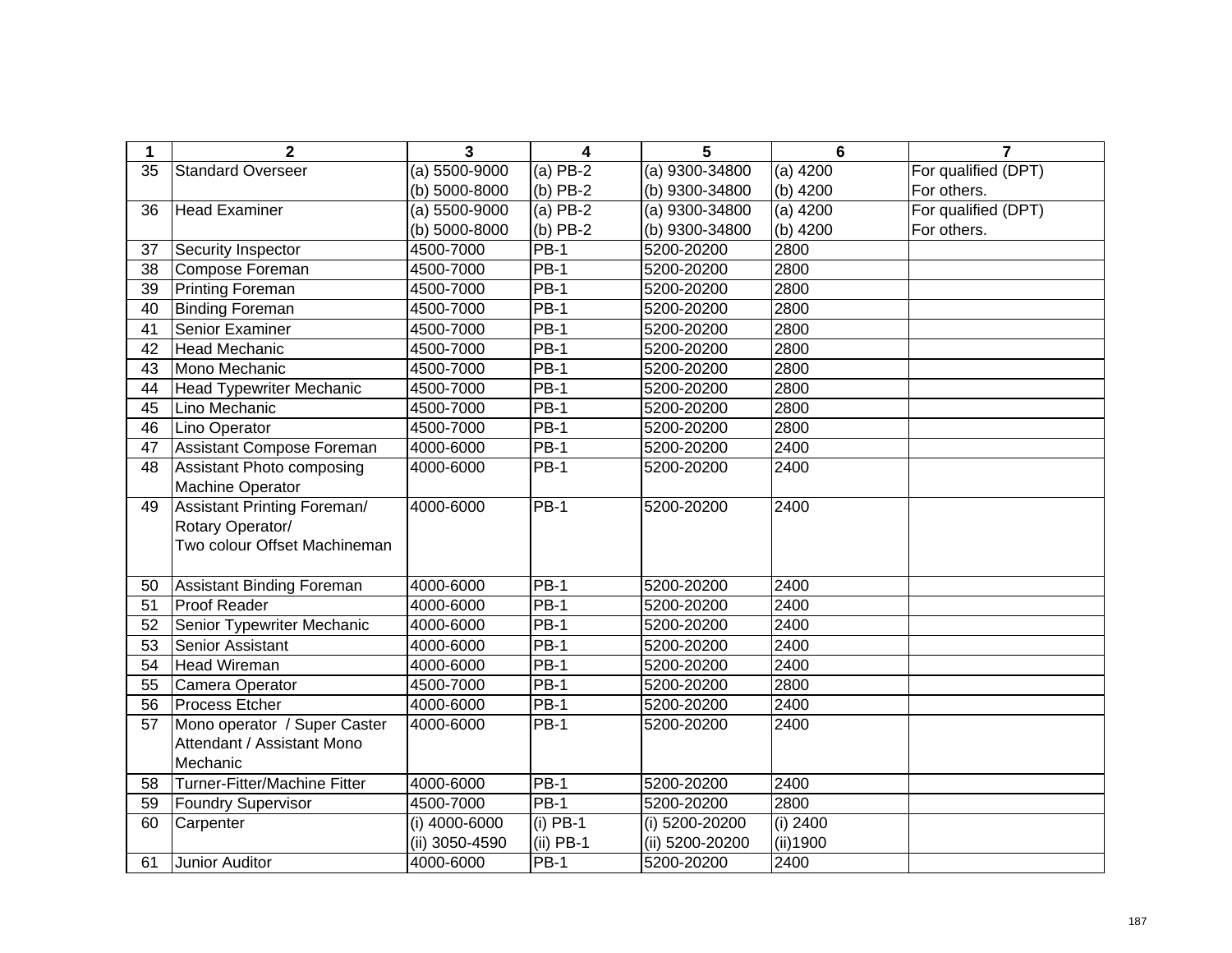| 1  | $\overline{2}$                 | 3              | $\overline{\mathbf{4}}$ | 5               | 6                     | $\overline{\mathbf{r}}$   |
|----|--------------------------------|----------------|-------------------------|-----------------|-----------------------|---------------------------|
| 62 | Senior Clerk/Accountant/Store  | 4000-6000      | <b>PB-1</b>             | 5200-20200      | 2400                  |                           |
|    | Keeper                         |                |                         |                 |                       |                           |
|    |                                |                |                         |                 |                       |                           |
| 63 | Compounder                     | (i) 4000-6000  | $(i)$ PB-1              | (i) 5200-20200  | (i) $2400$            | (i) For qualified.        |
|    |                                | (ii) 3050-4590 | $(ii)$ PB-1             | (ii) 5200-20200 | (ii) 1900             | (ii) For others.          |
| 64 | Type Store Keeper              | 4000-6000      | <b>PB-1</b>             | 5200-20200      | 2400                  |                           |
| 65 | <b>Truck Driver</b>            | (i) 4000-6000  | $(i)$ PB-1              | (i) 5200-20200  | (i) $2\overline{400}$ | (i) Personal Scale.       |
|    |                                | (ii) 3050-4590 | $(ii)$ PB-1             | (ii) 5200-20200 | (ii) 1900             |                           |
| 66 | Compositor                     | 4000-6000      | <b>PB-1</b>             | 5200-20200      | 2400                  |                           |
| 67 | Junior Assistant               | 4000-6000      | $PB-1$                  | 5200-20200      | 2400                  |                           |
| 68 | Machineman/Machineman          | 4000-6000      | <b>PB-1</b>             | 5200-20200      | 2400                  |                           |
|    | (Offset) / Assistant Rotary    |                |                         |                 |                       |                           |
|    | Operator                       |                |                         |                 |                       |                           |
| 69 | Copy Holder                    | 3050-4590      | $PB-1$                  | 5200-20200      | 1900                  |                           |
| 70 | <b>Plate Toucher</b>           | 3050-4590      | $PB-1$                  | 5200-20200      | 1900                  |                           |
| 71 | Mono Caster Attendant          | 3050-4590      | <b>PB-1</b>             | 5200-20200      | 1900                  |                           |
| 72 | Wireman                        | 3050-4590      | $PB-1$                  | 5200-20200      | 1900                  |                           |
| 73 | <b>Process Assistant</b>       | 4000-6000      | $PB-1$                  | 5200-20200      | 2400                  |                           |
| 74 | Stereo Operator                | 3050-4590      | <b>PB-1</b>             | 5200-20200      | 1900                  |                           |
| 75 | Senior Binder                  | 4000-6000      | $PB-1$                  | 5200-20200      | 2400                  |                           |
| 76 | <b>Rubber Stamp Operator</b>   | 3050-4590      | <b>PB-1</b>             | 5200-20200      | 1900                  |                           |
| 77 | <b>Binder</b>                  | 4000-6000      | $PB-1$                  | 5200-20200      | 2400                  |                           |
| 78 | Junior Clerk/Head              | 3050-4590      | <b>PB-1</b>             | 5200-20200      | 1900                  |                           |
|    | Typist/Typist/Typist-cum-Clerk |                |                         |                 |                       |                           |
|    |                                |                |                         |                 |                       |                           |
| 79 | Binder-cum-Bradma Operator     | 3050-4590      | PB-1                    | 5200-20200      | 1900                  |                           |
|    |                                |                |                         |                 |                       |                           |
| 80 | Time-keeper                    | 3050-4590      | <b>PB-1</b>             | 5200-20200      | 1900                  |                           |
| 81 | Despatcher                     | 3050-4590      | $PB-1$                  | 5200-20200      | 1900                  |                           |
| 82 | <b>Driver</b>                  | 3050-4590      | $PB-1$                  | 5200-20200      | 1900                  |                           |
| 83 | Tracer                         | 3050-4590      | $PB-1$                  | 5200-20200      | 1900                  | 1/3 of the existing posts |
|    |                                |                |                         |                 |                       | upgraded as Assistant     |
|    |                                |                |                         |                 |                       | Draftsman in the scale of |
|    |                                |                |                         |                 |                       | Rs. 5200-20200 with grade |
|    |                                |                |                         |                 |                       | pay of Rs. 2400.          |
| 84 | <b>Head Drawer</b>             | 3050-4590      | PB-1                    | 5200-20200      | 1900                  |                           |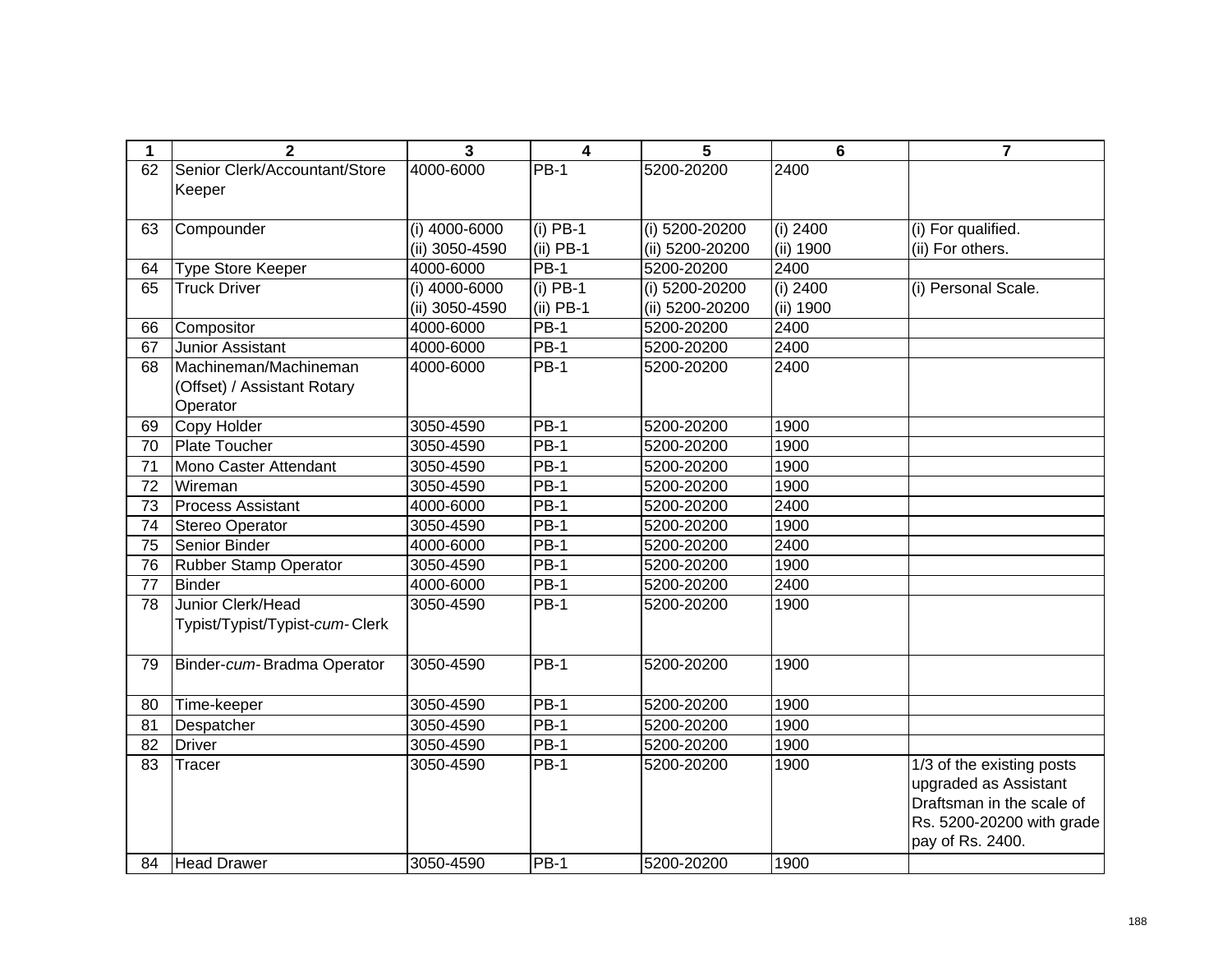| 1   | $\mathbf{2}$                    | 3         | $\overline{\mathbf{4}}$ | 5          | 6    | $\overline{7}$ |
|-----|---------------------------------|-----------|-------------------------|------------|------|----------------|
| 85  | <b>Warehouse Mukadam</b>        | 3050-4590 | $PB-1$                  | 5200-20200 | 1900 |                |
| 86  | <b>Head Packer</b>              | 3050-4590 | $PB-1$                  | 5200-20200 | 1900 |                |
| 87  | Junior Typewriter Mechanic      | 3050-4590 | <b>PB-1</b>             | 5200-20200 | 1900 |                |
| 88  | Mono Reservist<br>(Key-         | 3050-4590 | $PB-1$                  | 5200-20200 | 1900 |                |
|     | Board)                          |           |                         |            |      |                |
| 89  | Mono Reservist (Casting)        | 3050-4590 | $PB-1$                  | 5200-20200 | 1900 |                |
| 90  | Lino Reservist                  | 3050-4590 | $PB-1$                  | 5200-20200 | 1900 |                |
| 91  | Mechanic                        | 3050-4590 | <b>PB-1</b>             | 5200-20200 | 1900 |                |
| 92  | <b>Bench Driller</b>            | 3050-4590 | <b>PB-1</b>             | 5200-20200 | 1900 |                |
| 93  | Cycle Mechanic                  | 3050-4590 | $PB-1$                  | 5200-20200 | 1900 |                |
| 94  | Issue-cum-Ledger Clerk          | 3050-4590 | $PB-1$                  | 5200-20200 | 1900 |                |
| 95  | <b>Drawer</b>                   | 2650-4000 | $\overline{1S}$         | 4440-7440  | 1650 |                |
| 96  | <b>Assistant Compositor</b>     | 3050-4590 | $PB-1$                  | 5200-20200 | 1900 |                |
| 97  | Assistant Machineman            | 3050-4590 | $PB-1$                  | 5200-20200 | 1900 |                |
| 98  | Assistant Binder                | 3050-4590 | $PB-1$                  | 5200-20200 | 1900 |                |
| 99  | <b>Junior Process Assistant</b> | 3050-4590 | <b>PB-1</b>             | 5200-20200 | 1900 |                |
| 100 | Lino-Bar Attendant              | 2650-4000 | 1S                      | 4440-7440  | 1650 |                |
| 101 | <b>Type Caster</b>              | 3050-4590 | $PB-1$                  | 5200-20200 | 1900 |                |
| 102 | Stereo Typer                    | 3050-4590 | <b>PB-1</b>             | 5200-20200 | 1900 |                |
| 103 | Daftary                         | 2610-3540 | $\overline{1S}$         | 4440-7440  | 1400 |                |
| 104 | Naik                            | 2610-3540 | $\overline{1S}$         | 4440-7440  | 1400 |                |
| 105 | Mali                            | 2610-3540 | $\overline{1S}$         | 4440-7440  | 1400 |                |
| 106 | Packing Checker                 | 2650-4000 | $\overline{1S}$         | 4440-7440  | 1650 |                |
| 107 | Packer                          | 2650-4000 | $\overline{1S}$         | 4440-7440  | 1650 |                |
| 108 | Head Watchman                   | 2610-3540 | $\overline{1S}$         | 4440-7440  | 1400 |                |
| 109 | Counter                         | 2610-3540 | $\overline{1S}$         | 4440-7440  | 1400 |                |
|     | 110 Metal Furnace Attendant     | 3050-4590 | $PB-1$                  | 5200-20200 | 1900 |                |
| 111 | Assistant Binder-cum-Bradma     | 2650-4000 | $\overline{1S}$         | 4440-7440  | 1650 |                |
|     | Operator                        |           |                         |            |      |                |
| 112 | Jamadar Watchman / Jamadar      | 2610-3540 | $\overline{1S}$         | 4440-7440  | 1400 |                |
| 113 | Sweeper Mukadam                 | 2610-3540 | $\overline{1S}$         | 4440-7440  | 1400 |                |
| 114 | Peon                            | 2550-3200 | $\overline{1S}$         | 4440-7440  | 1300 |                |
| 115 | Watchman                        | 2550-3200 | $\overline{1S}$         | 4440-7440  | 1300 |                |
| 116 | Mazdoor                         | 2550-3200 | 1S                      | 4440-7440  | 1300 |                |
| 117 | Sweeper                         | 2550-3200 | 1S                      | 4440-7440  | 1300 |                |
| 118 | Sweeper-cum-Muzdoor             | 2550-3200 | $\overline{1S}$         | 4440-7440  | 1300 |                |
|     |                                 |           |                         |            |      |                |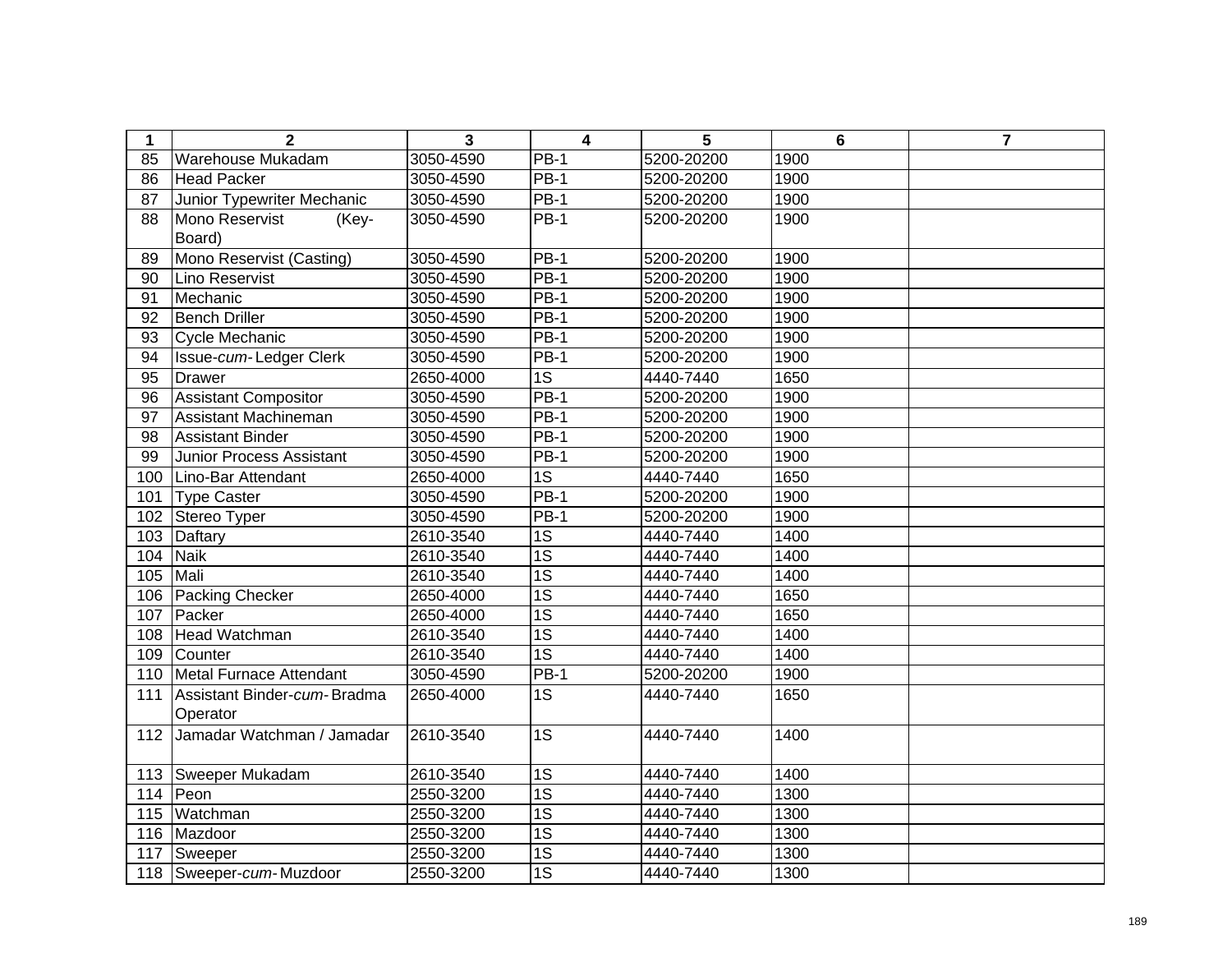| 1              | $\overline{2}$                              | $\overline{3}$ | $\overline{\mathbf{4}}$ | 5               | $6\phantom{1}6$ | $\overline{7}$                               |
|----------------|---------------------------------------------|----------------|-------------------------|-----------------|-----------------|----------------------------------------------|
| 119            | Cleaner                                     | 2550-3200      | 1S                      | 4440-7440       | 1300            |                                              |
| 120            | Waterman                                    | 2550-3200      | $\overline{1S}$         | 4440-7440       | 1300            |                                              |
| 121            | <b>Workshop Attendant</b>                   | 2550-3200      | $\overline{1S}$         | 4440-7440       | 1300            |                                              |
| 122            | Wireman Helper                              | (i) 3050-4590  | $(i)$ PB-1              | (i) 5200-20200  | (i) 1900        | (i) For qualified.                           |
|                |                                             | (ii) 2550-3200 | $(ii)$ 1S               | (ii) 4440-7440  | (ii) 1300       | (ii) For un-qualified                        |
| 123            | <b>Assistant Metal Furnace</b><br>Attendant | 2550-3200      | $\overline{1S}$         | 4440-7440       | 1300            |                                              |
| 124            | Caster                                      | 3050-4590      | <b>PB-1</b>             | 5200-20200      | 1900            |                                              |
| 125            | Pumpman                                     | 2550-3200      | $\overline{1S}$         | 4440-7440       | 1300            |                                              |
|                |                                             |                |                         |                 |                 |                                              |
|                | <b>DIRECTOR OF TOURISM</b>                  |                |                         |                 |                 |                                              |
|                |                                             |                |                         |                 |                 |                                              |
|                | <b>Gazetted:</b>                            |                |                         |                 |                 |                                              |
| 1              | <b>Director of Tourism</b>                  | 12000-16500    | PB-3                    | 15600-39100     | 7600            |                                              |
| $\overline{2}$ | Officer on Special Duty                     | 10000-15200    | PB-3                    | 15600-39100     | 6600            |                                              |
| 3              | Deputy Director of Tourism                  | 8500-14000     | (i) $PB-3$              | (i) 15600-39100 | $(i)$ 5400      | (i) If the post belongs to                   |
|                |                                             |                | $(ii)$ PB-2             | (ii) 9300-34800 | (ii) 5400       | Class-I                                      |
|                |                                             |                |                         |                 |                 | (ii) If the post belongs to<br>Cass-II cadre |
| 4              | <b>Assistant Director of Tourism</b>        | 6500-10500     | $PB-2$                  | 9300-34800      | 4200            |                                              |
| 5              | <b>Exhibition Officer</b>                   | 6500-10500     | $PB-2$                  | 9300-34800      | 4200            |                                              |
| 6              | <b>Accounts Officer</b>                     | Cadre Pay      |                         | Cadre Pay Band  | Cadre Grade Pay | <b>Gujarat Accounts Service.</b>             |
|                |                                             |                |                         |                 |                 |                                              |
|                | Non-Gazetted:                               |                |                         |                 |                 |                                              |
| $\overline{7}$ | Senior Sub-Editor                           | 5500-9000      | PB-2                    | 9300-34800      | 4200            |                                              |
| 8              | Superintendent                              | 5500-9000      | $PB-2$                  | 9300-34800      | 4200            |                                              |
| 9              | Stenographer Grade-II                       | 5500-9000      | <b>PB-2</b>             | 9300-34800      | 4200            |                                              |
| 10             | <b>Research Assistant</b>                   | Cadre Pay      |                         | Cadre Pay Band  | Cadre Grade Pay | On deputation from Bureau                    |
|                |                                             |                |                         |                 |                 | of Economics and                             |
|                |                                             |                |                         |                 |                 | <b>Statistics</b>                            |
| 11             | <b>Assistant Superintendent</b>             | 5000-8000      | $PB-2$                  | 9300-34800      | 4200            |                                              |
| 12             | Sub-Editor                                  | 4500-7000      | <b>PB-1</b>             | 5200-20200      | 2800            |                                              |
| 13             | Artist                                      | 4500-7000      | <b>PB-1</b>             | 5200-20200      | 2800            |                                              |
| 14             | Visualiser                                  | 4500-7000      | <b>PB-1</b>             | 5200-20200      | 2800            |                                              |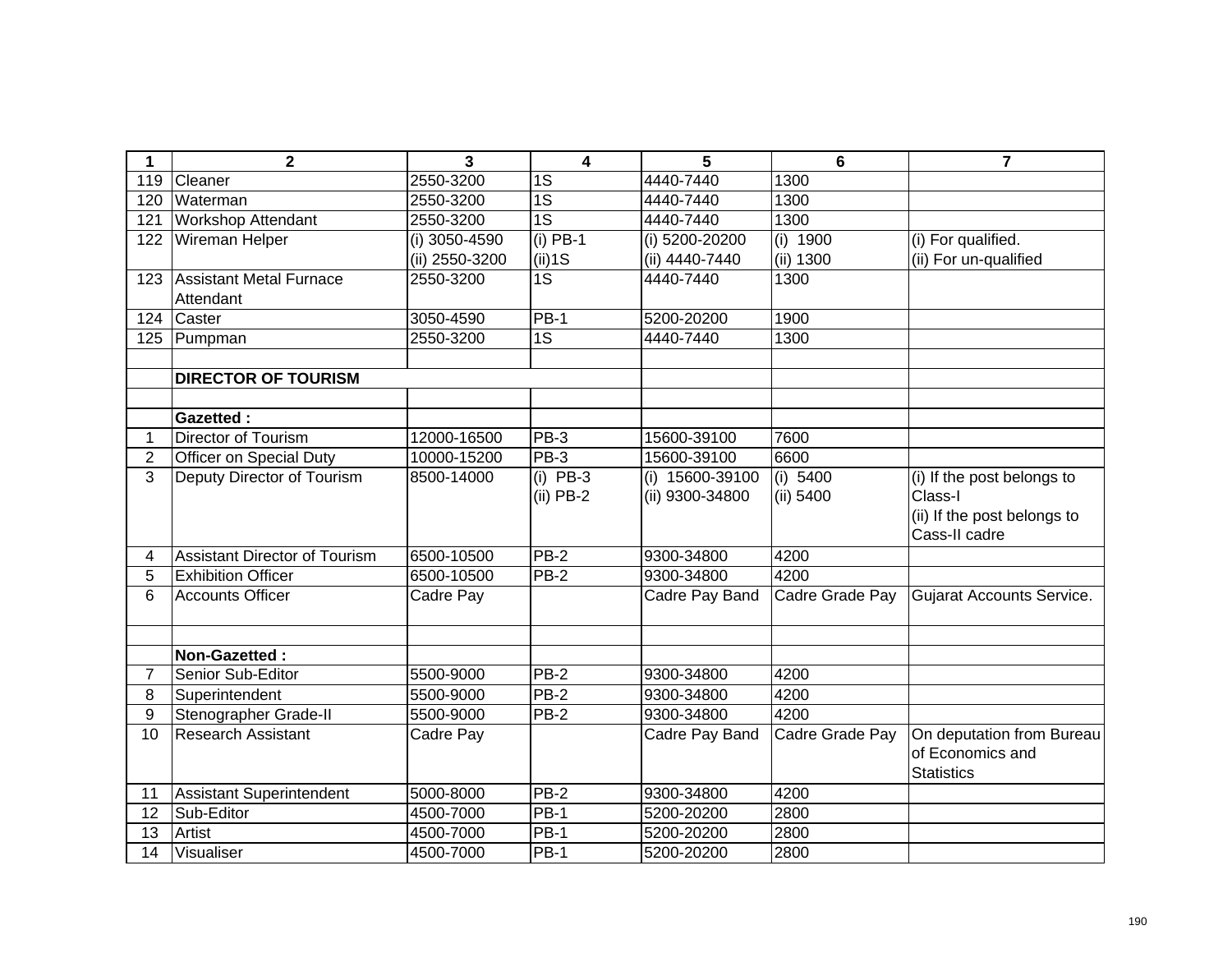|    |                              |           | д      | 5              | 6               |                           |
|----|------------------------------|-----------|--------|----------------|-----------------|---------------------------|
| 15 | <b>Statistical Assistant</b> | Cadre Pay |        | Cadre Pay Band | Cadre Grade Pay | On deputation from Bureau |
|    |                              |           |        |                |                 | of Economics and          |
|    |                              |           |        |                |                 | <b>Statistics</b>         |
| 16 | <b>Proof Reader</b>          | 4000-6000 | $PB-1$ | 5200-20200     | 2400            |                           |
| 17 | Junior Storekeeper           | 4000-6000 | $PB-1$ | 5200-20200     | 2400            |                           |
| 18 | <b>Senior Clerk</b>          | 4000-6000 | $PB-1$ | 5200-20200     | 2400            |                           |
| 19 | Sub-Accountant               | 4000-6000 | $PB-1$ | 5200-20200     | 2400            |                           |
| 20 | <b>Junior Clerk</b>          | 3050-4590 | $PB-1$ | 5200-20200     | 1900            |                           |
| 21 | <b>Typist</b>                | 3050-4590 | $PB-1$ | 5200-20200     | 1900            |                           |
| 22 | Driver-cum-Mechanic          | 3050-4590 | $PB-1$ | 5200-20200     | 1900            |                           |
| 23 | Peon                         | 2550-3200 | 1S     | 4440-7440      | 1300            |                           |

## **INFORMATION AND BROADCASTING DEPARTMENT**

|                | <b>DIRECTOR OF INFORMATION</b> |             |             |                    |                 |                             |
|----------------|--------------------------------|-------------|-------------|--------------------|-----------------|-----------------------------|
|                |                                |             |             |                    |                 |                             |
|                | <b>Gazetted:</b>               |             |             |                    |                 |                             |
|                |                                |             |             |                    |                 |                             |
|                | Director of Information        | 14300-18300 | $PB-4$      | 37400-67000        | 8700            |                             |
| $\overline{2}$ | Engineer-in-Charge (Rural      | 12000-16500 | $PB-3$      | 15600-39100        | 7600            |                             |
|                | Broadcasting).                 |             |             |                    |                 |                             |
| 3              | Joint Director of Information  | 12000-16500 | $PB-3$      | 15600-39100        | 7600            |                             |
| 4              | Senior Assistant Engineer      | 10000-15200 | <b>PB-3</b> | 15600-39100        | 6600            |                             |
| 5              | Deputy Director of Information | 8500-14000  | $(i)$ PB-3  | 15600-39100<br>(i) | (i) 5400        | (i) If the post belongs to  |
|                |                                |             | $(ii)$ PB-2 | (ii) 9300-34800    | (ii) $5400$     | Class-I                     |
|                |                                |             |             |                    |                 | (ii) If the post belongs to |
|                |                                |             |             |                    |                 | Cass-II cadre               |
| 6              | lAccounts Officer              | Cadre Pay   |             | Cadre Pay Band     | Cadre Grade Pay | Gujarat Accounts Service.   |
|                |                                |             |             |                    |                 |                             |
|                | Assistant Engineer (Rural      | 8000-13500  | $(i)$ PB-3  | (i) 15600-39100    | (i) 5400        | (i) If the post belongs to  |
|                | Broadcasting).                 |             | $(ii)$ PB-2 | 9300-34800<br>(ii) | (ii) 5400       | Class-I                     |
|                |                                |             |             |                    |                 | (ii) If the post belongs to |
|                |                                |             |             |                    |                 | Cass-II cadre               |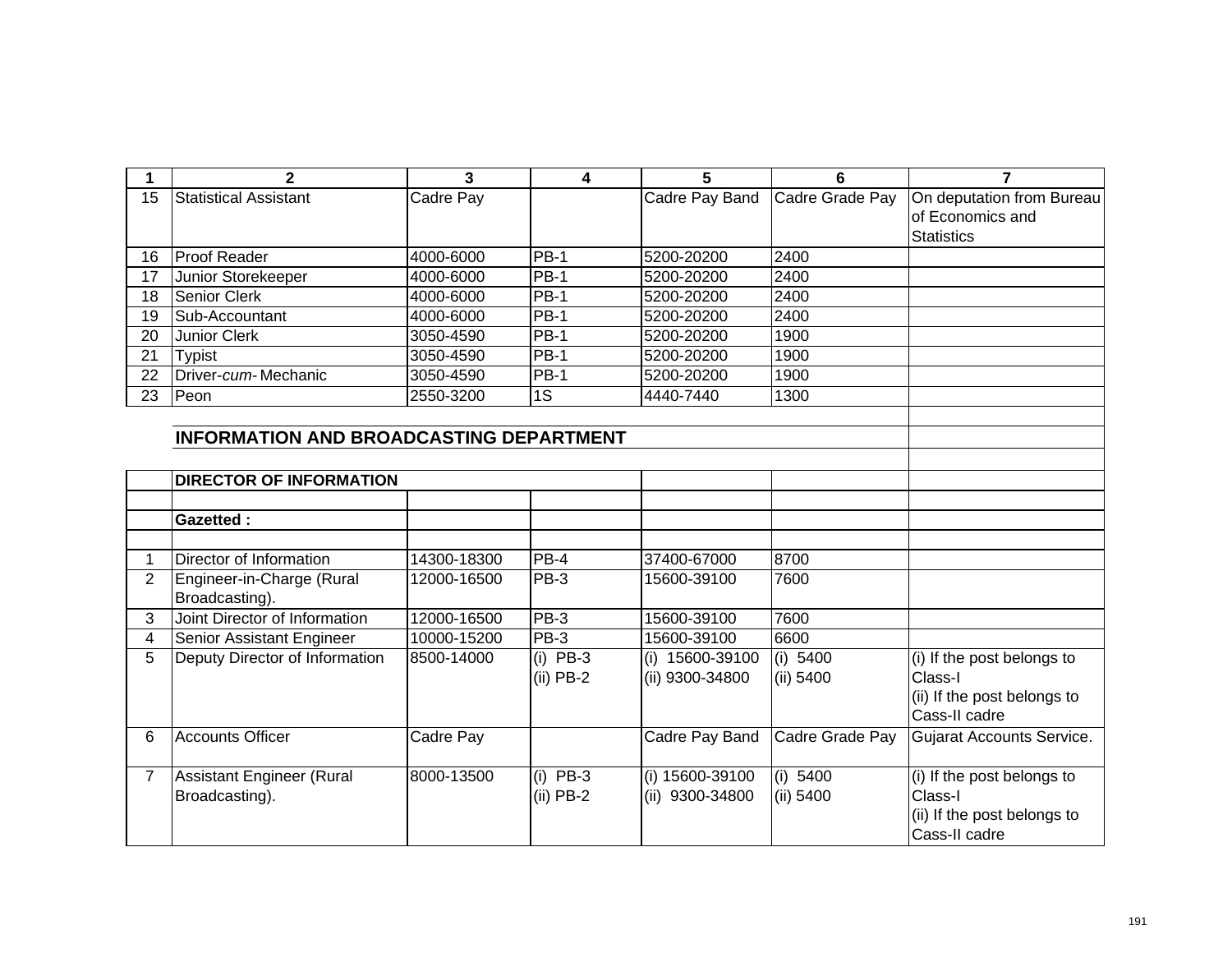| 1               | $\overline{2}$                                       | $\overline{\mathbf{3}}$ | 4           | 5                 | $6\phantom{1}6$ | $\overline{7}$              |
|-----------------|------------------------------------------------------|-------------------------|-------------|-------------------|-----------------|-----------------------------|
| 8               | Assistant Engineer (Workshop).                       | 8000-13500              | $(i)$ PB-3  | $(i)$ 15600-39100 | (i) 5400        | (i) If the post belongs to  |
|                 |                                                      |                         | $(ii)$ PB-2 | (ii) 9300-34800   | (ii) 5400       | Class-I                     |
|                 |                                                      |                         |             |                   |                 | (ii) If the post belongs to |
|                 |                                                      |                         |             |                   |                 | Cass-II cadre               |
| 9               | Assistant Director of Information                    | 6500-10500              | PB-2        | 9300-34800        | 4200            |                             |
|                 |                                                      |                         |             |                   |                 |                             |
| 10              | <b>Assistant Production Officer</b>                  | 6500-10500              | <b>PB-2</b> | 9300-34800        | 4200            |                             |
| 11              | <b>Information Officer</b>                           | 6500-10500              | $PB-2$      | 9300-34800        | 4200            |                             |
| 12              | Departmental Liaison Officer                         | 6500-10500              | $PB-2$      | 9300-34800        | 4200            |                             |
| 13              | Assistant Director of Information<br>(R.R.F. Naroda) | 6500-10500              | $PB-2$      | 9300-34800        | 4200            |                             |
| 14              | Manager, Information Centre                          | 6500-10500              | $PB-2$      | 9300-34800        | 4200            |                             |
| 15              | Advertisement Manager                                | 6500-10500              | $PB-2$      | 9300-34800        | 4200            |                             |
| $\overline{16}$ | Store Officer                                        | 5500-9000               | $PB-2$      | 9300-34800        | 4200            |                             |
| 17              | Stenographer Grade-I                                 | 6500-10500              | PB-2        | 9300-34800        | 4200            |                             |
|                 |                                                      |                         |             |                   |                 |                             |
|                 | Non-Gazetted:                                        |                         |             |                   |                 |                             |
| 18              | Assistant Examiner, Books and                        | 5500-9000               | <b>PB-2</b> | 9300-34800        | 4200            |                             |
|                 | Publication.                                         |                         |             |                   |                 |                             |
| 19              | Manager, Information Centre                          | 5500-9000               | <b>PB-2</b> | 9300-34800        | 4200            |                             |
| 20              | <b>Technical Assistant</b>                           | 5500-9000               | $PB-2$      | 9300-34800        | 4200            |                             |
| 21              | Senior Sub-Editor                                    | 5500-9000               | $PB-2$      | 9300-34800        | 4200            |                             |
| $\overline{22}$ | Superintendent                                       | 5500-9000               | $PB-2$      | 9300-34800        | 4200            |                             |
| 23              | Accountant                                           | Cadre Pay               |             | Cadre Pay Band    | Cadre Grade Pay | On deputation from          |
|                 |                                                      |                         |             |                   |                 | Directorate of Accounts     |
|                 |                                                      |                         |             |                   |                 | and Treasuries.             |
| 24              | Movie Cameraman                                      | 5500-9000               | $PB-2$      | 9300-34800        | 4200            |                             |
| 25              | Receptionist-cum-                                    | 5500-9000               | $PB-2$      | 9300-34800        | 4200            |                             |
|                 | Superintendent                                       |                         |             |                   |                 |                             |
| 26              | <b>Senior Artist</b>                                 | 5500-9000               | $PB-2$      | 9300-34800        | 4200            |                             |
| 27              | Stenographer Grade-II                                | 5500-9000               | $PB-2$      | 9300-34800        | 4200            |                             |
| 28              | Reporter                                             | 5000-8000               | $PB-2$      | 9300-34800        | 4200            |                             |
| 29              | Draftsman                                            | 5000-8000               | $PB-2$      | 9300-34800        | 4200            |                             |
| 30              | Translators                                          | 5500-9000               | PB-2        | 9300-34800        | 4200            |                             |
| 31              | <b>District Information Officer</b>                  | 4500-7000               | $PB-1$      | 5200-20200        | 2800            |                             |
| 32              | <b>Information Assistant</b>                         | 4500-7000               | $PB-1$      | 5200-20200        | 2800            |                             |
| 33              | Sub-Editor                                           | 4500-7000               | <b>PB-1</b> | 5200-20200        | 2800            |                             |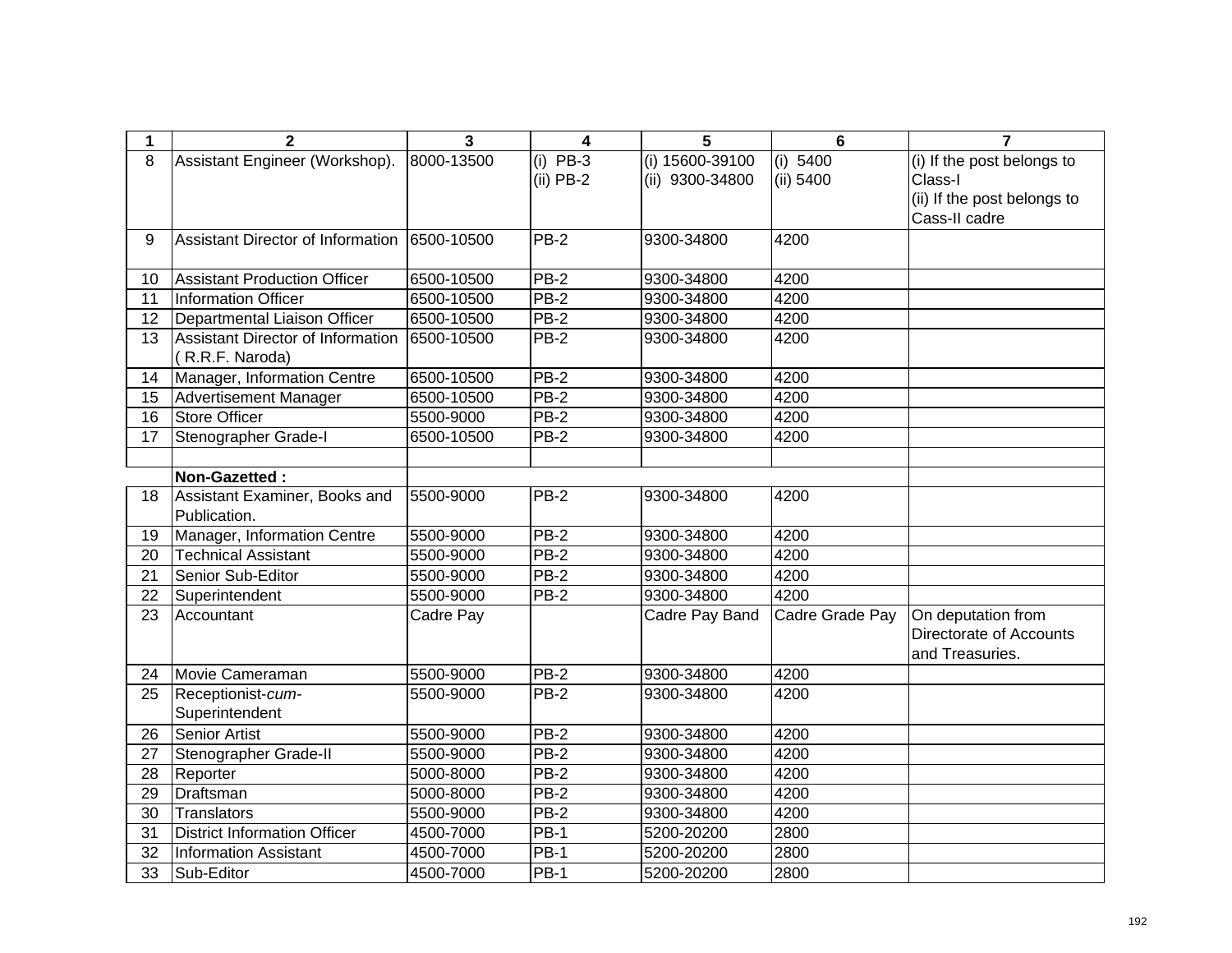| 1  | $\mathbf{2}$                    | 3               | 4           | 5               | 6         | $\overline{7}$              |
|----|---------------------------------|-----------------|-------------|-----------------|-----------|-----------------------------|
| 34 | <b>Assistant Superintendent</b> | 4500-7000       | <b>PB-1</b> | 5200-20200      | 2800      |                             |
| 35 | <b>Assistant Accountant</b>     | 4500-7000       | $PB-1$      | 5200-20200      | 2800      |                             |
| 36 | Artist                          | 4500-7000       | $PB-1$      | 5200-20200      | 2800      |                             |
| 37 | Library Assistant               | 5000-8000       | <b>PB-2</b> | 9300-34800      | 4200      |                             |
| 38 | Senior Store keeper             | (i) 5000-8000   | $(i)$ PB-2  | (i) 9300-34800  | (i)4200   |                             |
|    |                                 | (ii) 4000-6000  | $(ii)$ PB-1 | (ii) 5200-20200 | (ii) 2400 |                             |
| 39 | Supervisor                      | 4500-7000       | <b>PB-1</b> | 5200-20200      | 2800      |                             |
| 40 | Assistant Cameraman             | 4500-7000       | $PB-1$      | 5200-20200      | 2800      |                             |
| 41 | Photographer                    | 4500-7000       | $PB-1$      | 5200-20200      | 2800      |                             |
| 42 | Auto Expert                     | 4500-7000       | <b>PB-1</b> | 5200-20200      | 2800      |                             |
| 43 | Electrician                     | 4500-7000       | <b>PB-1</b> | 5200-20200      | 2800      |                             |
| 44 | Mechanic                        | 4500-7000       | $PB-1$      | 5200-20200      | 2800      |                             |
| 45 | Proof Reader                    | 4000-6000       | $PB-1$      | 5200-20200      | 2400      |                             |
| 46 | Lecturer-in-charge              | 4000-6000       | $PB-1$      | 5200-20200      | 2400      |                             |
| 47 | Operator-cum-Supervisor         | 4000-6000       | <b>PB-1</b> | 5200-20200      | 2400      |                             |
| 48 | Assistant Photographer          | 4000-6000       | $PB-1$      | 5200-20200      | 2400      |                             |
| 49 | Operator                        | 4000-6000       | $PB-1$      | 5200-20200      | 2400      |                             |
| 50 | <b>Telex Operator</b>           | $(i)$ 4000-6000 | $(i)$ PB-1  | (i) 5200-20200  | (i) 2400  | Personal Scale.             |
|    |                                 | (ii) 3050-4590  | $(ii)$ PB-1 | (ii) 5200-20200 | (ii) 1900 | Henceforth only Typist may  |
|    |                                 |                 |             |                 |           | be placed on this post with |
|    |                                 |                 |             |                 |           | special pay.                |
| 51 | Stenographer Grade-III          | 4000-6000       | $PB-1$      | 5200-20200      | 2400      |                             |
| 52 | Sub-Accountant/Senior Clerk     | 4000-6000       | $PB-1$      | 5200-20200      | 2400      |                             |
| 53 | Senior Library Clerk            | 4000-6000       | <b>PB-1</b> | 5200-20200      | 2400      |                             |
| 54 | Junior Storekeeper              | (i) 4000-6000   | $(i)$ PB-1  | (i) 5200-20200  | (i) 2400  |                             |
|    |                                 | (ii) 3050-4590  | $(ii)$ PB-1 | (ii) 5200-20200 | (ii)1900  |                             |
| 55 | Junior Clerk/Clerk-cum-         | 3050-4590       | <b>PB-1</b> | 5200-20200      | 1900      |                             |
|    | Typist/Typist                   |                 |             |                 |           |                             |
| 56 | Driver/Driver-cum-Mechanic      | 3050-4590       | $PB-1$      | 5200-20200      | 1900      |                             |
| 57 | Adrema Embosser                 | 3050-4590       | $PB-1$      | 5200-20200      | 1900      |                             |
| 58 | <b>Mechanical Assistant</b>     | 3050-4590       | $PB-1$      | 5200-20200      | 1900      |                             |
| 59 | Adrema Operator                 | 3050-4590       | $PB-1$      | 5200-20200      | 1900      |                             |
| 60 | Film Joiner                     | 3050-4590       | $PB-1$      | 5200-20200      | 1900      |                             |
| 61 | Attendant (Dark Room)           | 3050-4590       | <b>PB-1</b> | 5200-20200      | 1900      |                             |
| 62 | Camera Attendant                | 3050-4590       | $PB-1$      | 5200-20200      | 1900      |                             |
| 63 | Despatch Rider                  | 3050-4590       | <b>PB-1</b> | 5200-20200      | 1900      |                             |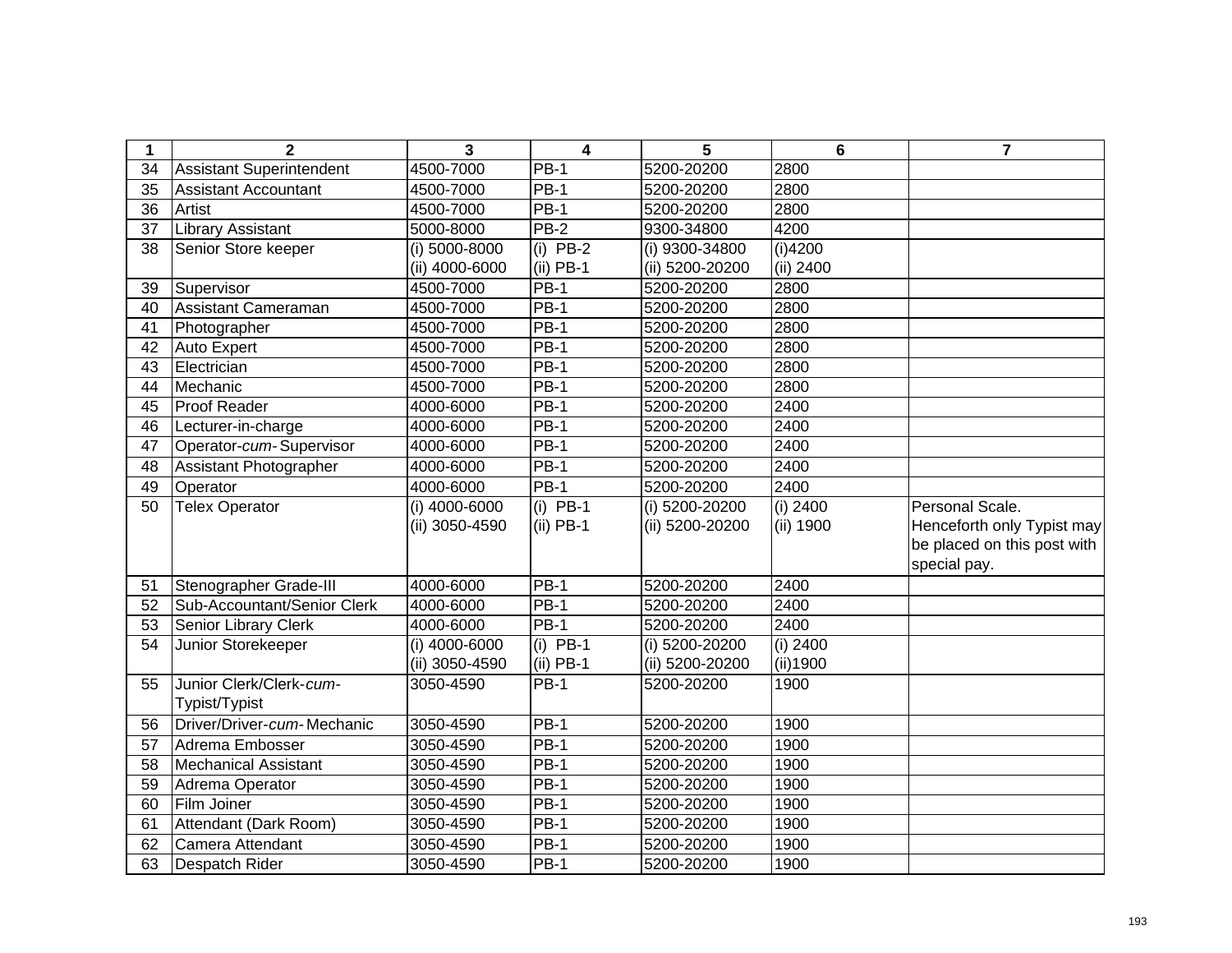| 1              | $\mathbf{2}$                                                           | 3                | $\overline{\mathbf{4}}$ | 5              | 6               | $\overline{7}$                                           |
|----------------|------------------------------------------------------------------------|------------------|-------------------------|----------------|-----------------|----------------------------------------------------------|
| 64             | <b>Head Packer</b>                                                     | 3050-4590        | <b>PB-1</b>             | 5200-20200     | 1900            |                                                          |
| 65             | Havaldar                                                               | 2650-4000        | 1S                      | 4440-7440      | 1650            |                                                          |
| 66             | <b>Naik</b>                                                            | 2610-3540        | $\overline{1S}$         | 4440-7440      | 1400            |                                                          |
| 67             | Daftary                                                                | 2610-3540        | $\overline{1S}$         | 4440-7440      | 1400            |                                                          |
| 68             | <b>Shelf Attendant</b>                                                 | 2610-3540        | 1S                      | 4440-7440      | 1400            |                                                          |
| 69             | Filer                                                                  | 2610-3540        | $\overline{1S}$         | 4440-7440      | 1400            |                                                          |
| 70             | Peon                                                                   | 2550-3200        | $\overline{1S}$         | 4440-7440      | 1300            |                                                          |
| 71             | Packer                                                                 | 2550-3200        | $\overline{1S}$         | 4440-7440      | 1300            |                                                          |
| 72             | Messenger                                                              | 2550-3200        | $\overline{1S}$         | 4440-7440      | 1300            |                                                          |
| 73             | Chowkidar                                                              | 2550-3200        | $\overline{1S}$         | 4440-7440      | 1300            |                                                          |
| 74             | Cleaner-cum-Peon                                                       | 2550-3200        | $\overline{1S}$         | 4440-7440      | 1300            |                                                          |
| 75             | <b>Film Checker</b>                                                    | 2550-3200        | $\overline{1S}$         | 4440-7440      | 1300            |                                                          |
| 76             | Film Despatcher                                                        | 2550-3200        | $\overline{1S}$         | 4440-7440      | 1300            |                                                          |
| 77             | Safai Kamdar                                                           | 2550-3200        | $\overline{1S}$         | 4440-7440      | 1300            |                                                          |
| 78             | Hamal                                                                  | 2550-3200        | $\overline{1S}$         | 4440-7440      | 1300            |                                                          |
| 79             | <b>Battery Peon</b>                                                    | 2550-3200        | 1S                      | 4440-7440      | 1300            |                                                          |
|                |                                                                        |                  |                         |                |                 |                                                          |
|                | <b>COMMISSIONER OF ENTERTAINMENT TAX</b>                               |                  |                         |                |                 |                                                          |
|                | <b>Gazetted:</b>                                                       |                  |                         |                |                 |                                                          |
| $\mathbf 1$    | <b>Entertainment Tax</b>                                               | 12000-16500      | <b>PB-3</b>             | 15600-39100    | 7600            |                                                          |
|                | Commissioner                                                           |                  |                         |                |                 |                                                          |
| $\overline{2}$ | Deputy Commissioner/Divisional Cadre Pay<br><b>Deputy Commissioner</b> |                  |                         | Cadre Pay Band | Cadre Grade Pay | Gujarat Administrative<br>Service.                       |
| 3              | <b>Account Officer</b>                                                 | <b>Cadre Pay</b> |                         | Cadre Pay Band | Cadre Grade Pay | Gujarat Accounts Service.                                |
|                | Non-Gazetted:                                                          |                  |                         |                |                 |                                                          |
| $\overline{4}$ | Stenographer Grade-II                                                  | 5500-9000        | <b>PB-2</b>             | 9300-34800     | 4200            |                                                          |
| 5              | <b>Research Assistant</b>                                              | Cadre Pay        |                         | Cadre Pay Band | Cadre Grade Pay | On deputation from Bureau<br>of Economic and Statistics. |
| 6              | Inspector                                                              | Cadre Pay        |                         | Cadre Pay Band | Cadre Grade Pay | On deputation from<br>Revenue Department.                |
| $\overline{7}$ | <b>Statistical Assistant</b>                                           | Cadre Pay        |                         | Cadre Pay Band | Cadre Grade Pay | On deputation from Bureau<br>of Economic and Statistics. |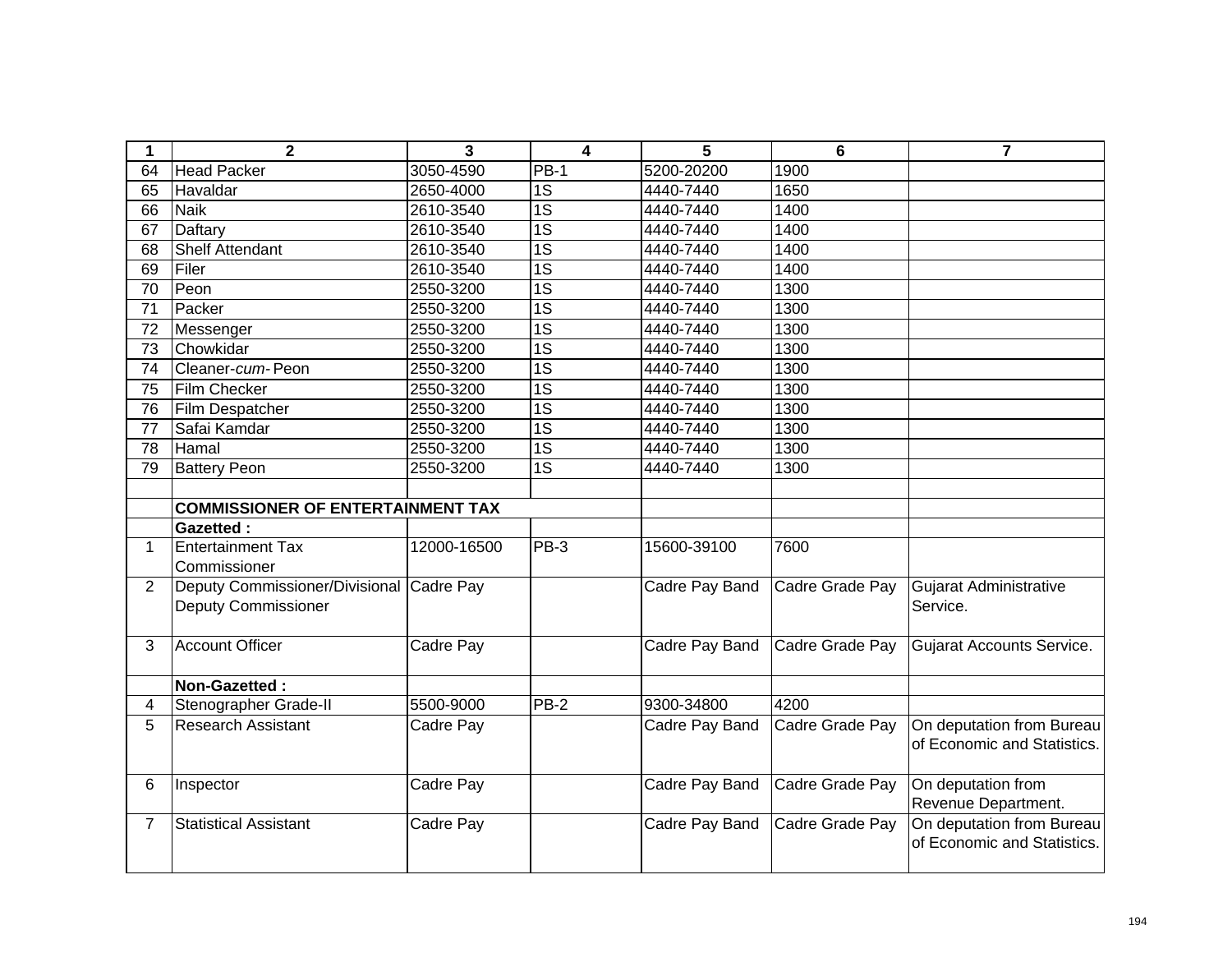|    | 2                                       | 3         | 4  | 5              | 6               |                     |  |  |  |
|----|-----------------------------------------|-----------|----|----------------|-----------------|---------------------|--|--|--|
| 8  | <b>Clerk</b>                            | Cadre Pay |    | Cadre Pay Band | Cadre Grade Pay | On deputation from  |  |  |  |
|    |                                         |           |    |                |                 | Revenue Department. |  |  |  |
| 9  | Account clerk                           | Cadre Pay |    | Cadre Pay Band | Cadre Grade Pay | On deputation from  |  |  |  |
|    |                                         |           |    |                |                 | Revenue Department. |  |  |  |
| 10 | <b>Typist</b>                           | Cadre Pay |    | Cadre Pay Band | Cadre Grade Pay | On deputation from  |  |  |  |
|    |                                         |           |    |                |                 | Revenue Department. |  |  |  |
| 11 | Clerk-cum-Typist                        | Cadre Pay |    | Cadre Pay Band | Cadre Grade Pay | On deputation from  |  |  |  |
|    |                                         |           |    |                |                 | Revenue Department. |  |  |  |
| 12 | Driver                                  | Cadre Pay |    | Cadre Pay Band | Cadre Grade Pay | On deputation from  |  |  |  |
|    |                                         |           |    |                |                 | Revenue Department. |  |  |  |
| 13 | Peon                                    | 2550-3200 | 1S | 4440-7440      | 1300            | On deputation from  |  |  |  |
|    |                                         |           |    |                |                 | Revenue Department. |  |  |  |
|    |                                         |           |    |                |                 |                     |  |  |  |
|    | <b>LABOUR AND EMPLOYMENT DEPARTMENT</b> |           |    |                |                 |                     |  |  |  |
|    |                                         |           |    |                |                 |                     |  |  |  |
|    | <b>COMMISSIONER OF LABOUR</b>           |           |    |                |                 |                     |  |  |  |

|                | <b>Gazetted:</b>                                                 |             |                           |                                       |                       |                                                                                       |
|----------------|------------------------------------------------------------------|-------------|---------------------------|---------------------------------------|-----------------------|---------------------------------------------------------------------------------------|
|                |                                                                  |             |                           |                                       |                       |                                                                                       |
|                | Commissioner of Labour                                           | Cadre Pay   |                           | Cadre Pay Band                        | Cadre Grade Pay       |                                                                                       |
| $\overline{2}$ | <b>Chief Inspector of Factories</b>                              | 14300-18300 | $PB-4$                    | 37400-67000                           | 8700                  |                                                                                       |
| 3              | Deputy Chief Inspector of<br>Factories                           | 12000-16500 | PB-3                      | 15600-39100                           | 7600                  |                                                                                       |
| 4              | <b>Chief Inspector of Steam Boilers</b><br>land Smoke Nuisances. | 12000-16500 | $PB-3$                    | 15600-39100                           | 7600                  |                                                                                       |
| 5.             | Additional Commissioner of<br>Labour                             | 12000-16500 | $PB-3$                    | 15600-39100                           | 7600                  |                                                                                       |
| 6              | Deputy Commissioner of Labour                                    | 10000-15200 | $PB-3$                    | 15600-39100                           | 6600                  |                                                                                       |
| 7              | Senior Inspector of Factories                                    | 10000-15200 | $PB-3$                    | 15600-39100                           | 6600                  |                                                                                       |
| 8              | Director of Safety                                               | 10000-15200 | $PB-3$                    | 15600-39100                           | 6600                  |                                                                                       |
| 9              | lAssistant Commissioner of<br>Labour                             | 8000-14050  | $(i)$ PB-3<br>$(ii)$ PB-2 | 15600-39100<br>(i)<br>(ii) 9300-34800 | (i) 5400<br>(ii) 5400 | (i) If the post belongs to<br>Class-I<br>(ii) If the post belongs to<br>Cass-II cadre |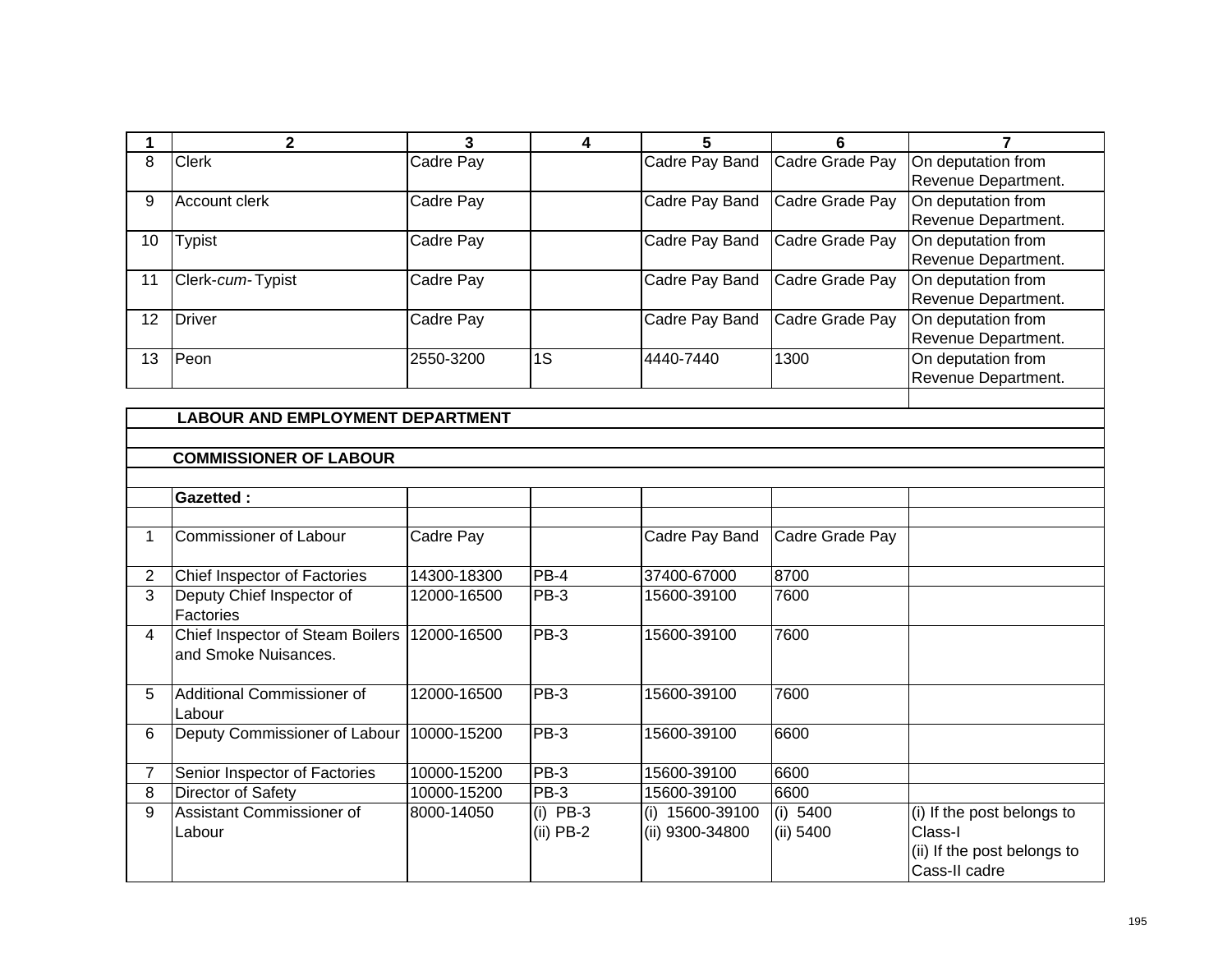| 1  | $\mathbf{2}$                                       | 3          | 4                         | 5                                    | 6                       | 7                                                                                     |
|----|----------------------------------------------------|------------|---------------------------|--------------------------------------|-------------------------|---------------------------------------------------------------------------------------|
| 10 | <b>Deputy Director (Statistics)</b>                | Cadre Pay  |                           | Cadre Pay Band                       | Cadre Grade Pay         | <b>Gujarat Statistical Service.</b>                                                   |
| 11 | <b>Accounts Officer</b>                            | Cadre Pay  |                           | Cadre Pay Band                       | Cadre Grade Pay         | Gujarat Accounts Service.                                                             |
| 12 | Administrative Officer                             | Cadre Pay  |                           | Cadre Pay Band                       | Cadre Grade Pay         | <b>Gujarat Administrative</b><br>Service.                                             |
| 13 | Medical Inspector of Factories                     | 8000-14050 | $(i)$ PB-3<br>$(ii)$ PB-2 | (i) 15600-39100<br>(ii) 9300-34800   | (i) 5400<br>(ii) 5400   | (i) If the post belongs to<br>Class-I<br>(ii) If the post belongs to<br>Cass-II cadre |
| 14 | <b>Technical Inspector of Factories</b>            | 8000-14050 | $(i)$ PB-3<br>$(ii)$ PB-2 | $(i)$ 15600-39100<br>(ii) 9300-34800 | (i) 5400<br>(ii) 5400   | (i) If the post belongs to<br>Class-I<br>(ii) If the post belongs to<br>Cass-II cadre |
| 15 | Chemical Inspector of Factories                    | 8000-14050 | $(i)$ PB-3<br>$(ii)$ PB-2 | (i) 15600-39100<br>(ii) 9300-34800   | (i) 5400<br>(ii) 5400   | (i) If the post belongs to<br>Class-I<br>(ii) If the post belongs to<br>Cass-II cadre |
| 16 | Lady Inspector of Factories                        | 8000-14050 | $(i)$ PB-3<br>$(ii)$ PB-2 | (i) 15600-39100<br>(ii) 9300-34800   | (i) 5400<br>$(ii)$ 5400 | (i) If the post belongs to<br>Class-I<br>(ii) If the post belongs to<br>Cass-II cadre |
| 17 | Inspector of Steam Boilers and<br>Smoke Nuisances. | 8000-14050 | $(i)$ PB-3<br>$(ii)$ PB-2 | (i) 15600-39100<br>(ii) 9300-34800   | (i) 5400<br>(ii) 5400   | (i) If the post belongs to<br>Class-I<br>(ii) If the post belongs to<br>Cass-II cadre |
| 18 | Assistant Director of Safety                       | 8000-13500 | $(i)$ PB-3<br>$(ii)$ PB-2 | (i) 15600-39100<br>(ii) 9300-34800   | (i) 5400<br>(ii) 5400   | (i) If the post belongs to<br>Class-I<br>(ii) If the post belongs to<br>Cass-II cadre |
| 19 | Junior Inspector of Factories                      | 8000-13500 | $(i)$ PB-3<br>$(ii)$ PB-2 | (i) 15600-39100<br>(ii) 9300-34800   | (i) 5400<br>(ii) 5400   | (i) If the post belongs to<br>Class-I<br>(ii) If the post belongs to<br>Cass-II cadre |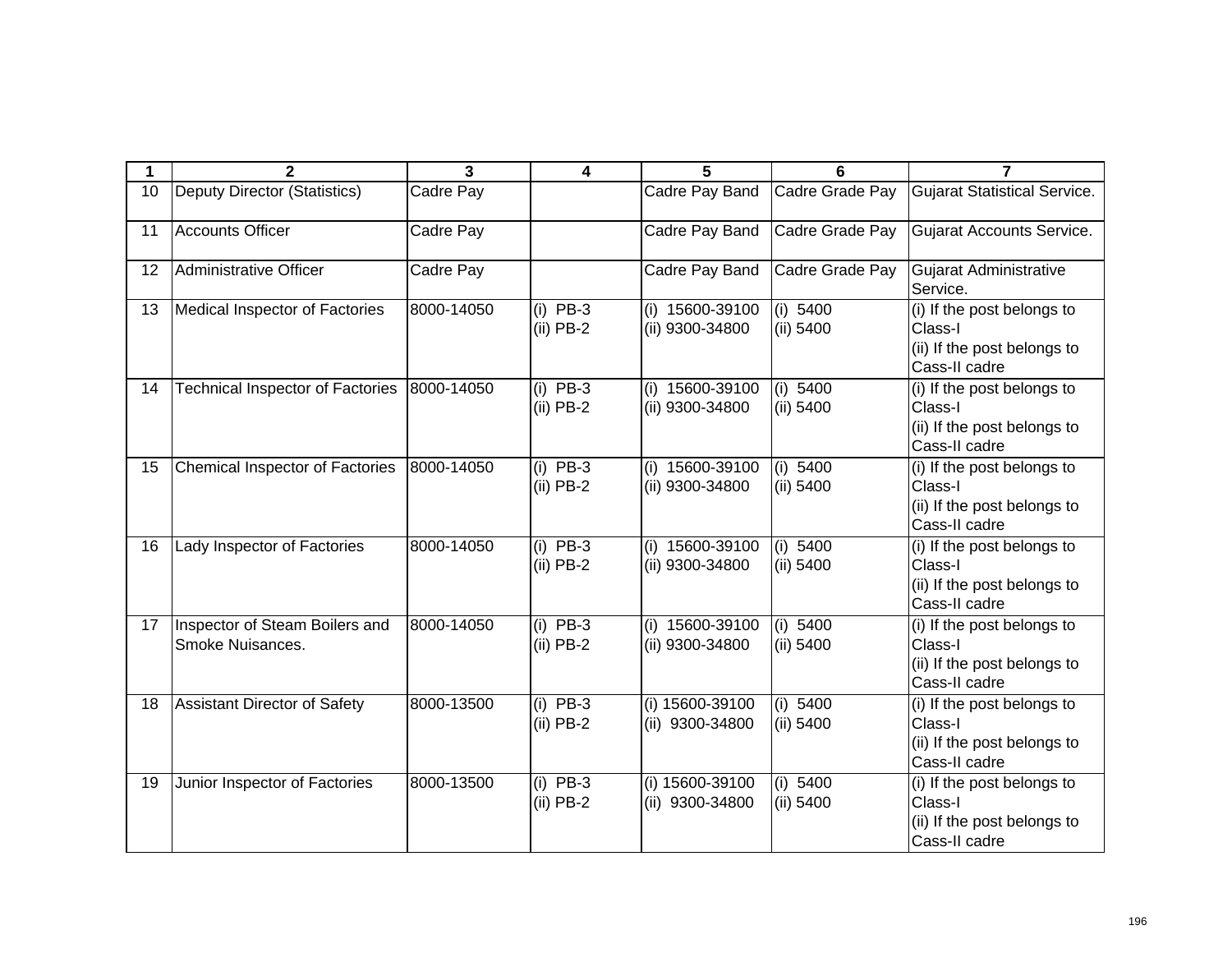| 1               | $\overline{2}$                               | $\mathbf{3}$ | 4               | 5               | $6\phantom{1}6$ | $\overline{7}$                      |
|-----------------|----------------------------------------------|--------------|-----------------|-----------------|-----------------|-------------------------------------|
| 20              | <b>Certifying Surgeon</b>                    | 8000-13500   | $(i)$ PB-3      | (i) 15600-39100 | (i) 5400        | (i) If the post belongs to          |
|                 |                                              |              | $(ii)$ PB-2     | (ii) 9300-34800 | (ii) 5400       | Class-I                             |
|                 |                                              |              |                 |                 |                 | (ii) If the post belongs to         |
|                 |                                              |              |                 |                 |                 | Cass-II cadre                       |
| 21              | Government Labour Officer                    | 6500-10500   | $PB-2$          | 9300-34800      | 4200            |                                     |
| 22              | <b>Research Officer</b>                      | Cadre Pay    |                 | Cadre Pay Band  | Cadre Grade Pay | <b>Gujarat Statistical Service.</b> |
|                 |                                              |              |                 |                 |                 |                                     |
| 23              | Inspector under the Payment of<br>Wages Act. | 6500-10500   | <b>PB-2</b>     | 9300-34800      | 4200            |                                     |
| 24              | <b>Legal Assistant</b>                       | 8000-13500   | $(i)$ PB-3      | (i) 15600-39100 | (i) 5400        | (i) If the post belongs to          |
|                 |                                              |              | $(ii)$ PB-2     | (ii) 9300-34800 | (ii) 5400       | Class-I                             |
|                 |                                              |              |                 |                 |                 | (ii) If the post belongs to         |
|                 |                                              |              |                 |                 |                 | Cass-II cadre                       |
| 25              | Inspector of Notified Factories              | 5500-9000    | <b>PB-2</b>     | 9300-34800      | 4200            |                                     |
|                 |                                              |              |                 |                 |                 |                                     |
|                 |                                              |              |                 |                 |                 |                                     |
|                 | Non-Gazetted:                                |              |                 |                 |                 |                                     |
| 26              | Stenographer Grade-I                         | 6500-10500   | <b>PB-2</b>     | 9300-34800      | 4200            |                                     |
| 27              | Superintendent                               | 5500-9000    | PB-2            | 9300-34800      | 4200            |                                     |
| 28              | Stenographer Grade-II                        | 5500-9000    | PB-2            | 9300-34800      | 4200            |                                     |
| 29              | Scrutiniser                                  | 5500-9000    | PB-2            | 9300-34800      | 4200            |                                     |
| 30              | <b>Senior Technical Assistant</b>            | 5500-9000    | $PB-2$          | 9300-34800      | 4200            |                                     |
| 31              | <b>Head Clerk</b>                            | 5000-8000    | PB-2            | 9300-34800      | 4200            |                                     |
| 32              | Labour Investigator                          | 4500-7000    | $PB-1$          | 5200-20200      | 2800            |                                     |
| 33              | <b>Junior Technical Assistant</b>            | 4500-7000    | $PB-1$          | 5200-20200      | 2800            |                                     |
| 34              | Librarian                                    | 4500-7000    | $PB-1$          | 5200-20200      | 2800            |                                     |
| $\overline{35}$ | <b>Statistical Assistant</b>                 | 4500-7000    | $PB-1$          | 5200-20200      | 2800            |                                     |
| 36              | <b>Senior Laboratory Assistant</b>           | 4000-6000    | $PB-1$          | 5200-20200      | 2400            |                                     |
| 37              | Stenographer Grade-III                       | 4000-6000    | PB-1            | 5200-20200      | 2400            |                                     |
| 38              | Senior Clerk/Statistical Clerk               | 4000-6000    | $PB-1$          | 5200-20200      | 2400            |                                     |
| 39              | Clerk/Clerk Typist / Typist                  | 3050-4590    | $PB-1$          | 5200-20200      | 1900            |                                     |
| 40              | Cashier                                      | 3050-4590    | $PB-1$          | 5200-20200      | 1900            |                                     |
| 41              | <b>Driver</b>                                | 3050-4590    | $PB-1$          | 5200-20200      | 1900            |                                     |
| 42              | Laboratory Assistant                         | 3050-4590    | $PB-1$          | 5200-20200      | 1900            |                                     |
| 43              | Bradma Operator                              | 3050-4590    | PB-1            | 5200-20200      | 1900            |                                     |
| 44              | Havaldar                                     | 2650-4000    | 1S              | 4440-7440       | 1650            |                                     |
| 45              | <b>Naik</b>                                  | 2610-3540    | $\overline{1S}$ | 4440-7440       | 1400            |                                     |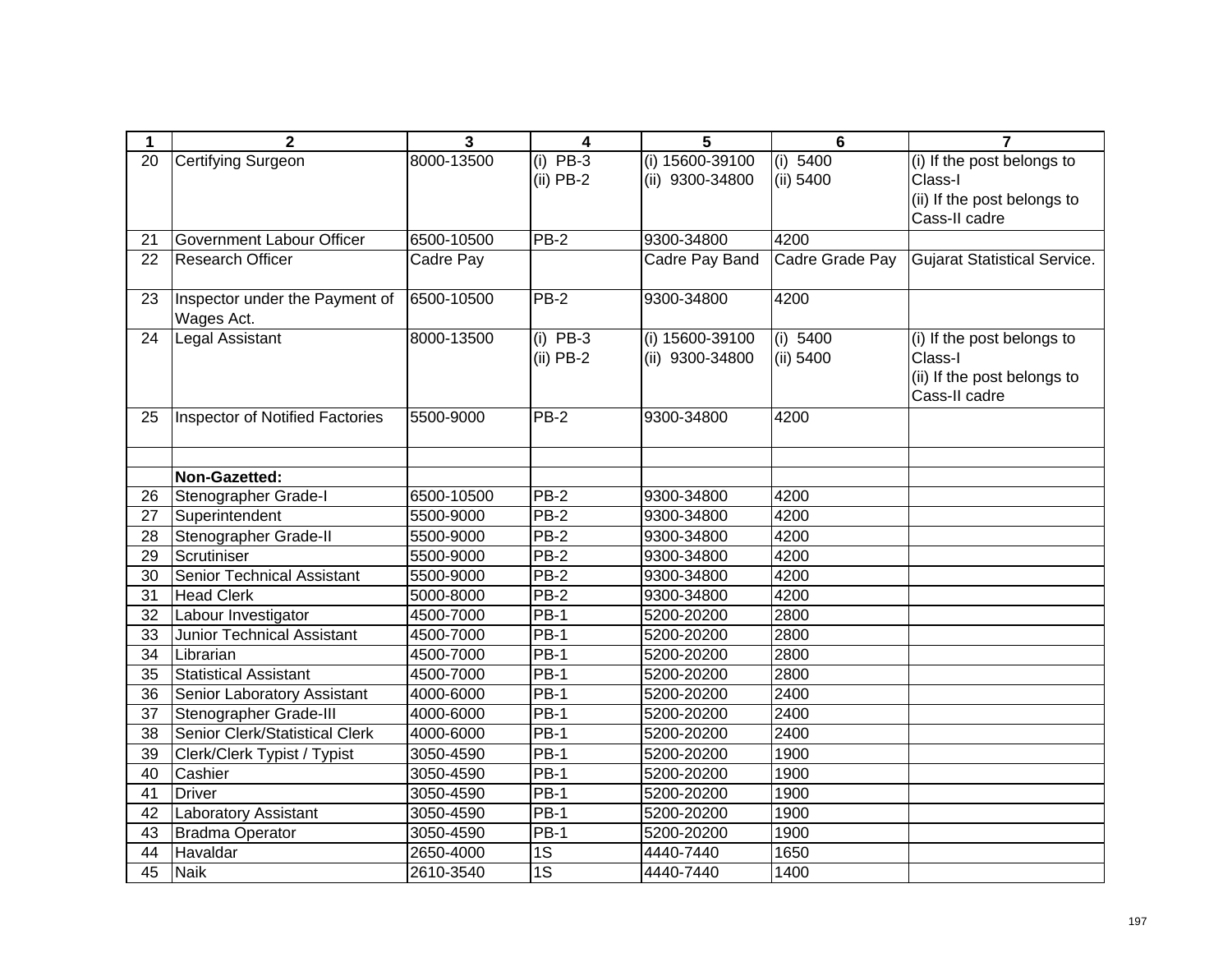| 1              | $\mathbf{2}$                                   | 3           | $\overline{4}$            | 5                                  | $6\phantom{1}$        | $\overline{7}$                                                                        |
|----------------|------------------------------------------------|-------------|---------------------------|------------------------------------|-----------------------|---------------------------------------------------------------------------------------|
| 46             | Daftary / Daftarbandh                          | 2610-3540   | 1S                        | 4440-7440                          | 1400                  |                                                                                       |
| 47             | Laboratory Attendant                           | 2610-3540   | $\overline{1S}$           | 4440-7440                          | 1400                  |                                                                                       |
| 48             | <b>Process Server</b>                          | 2610-3540   | $\overline{1S}$           | 4440-7440                          | 1400                  |                                                                                       |
| 49             | Peon                                           | 2550-3200   | $\overline{1S}$           | 4440-7440                          | 1300                  |                                                                                       |
| 50             | Sweeper                                        | 2550-3200   | $\overline{1S}$           | 4440-7440                          | 1300                  |                                                                                       |
|                |                                                |             |                           |                                    |                       |                                                                                       |
|                | <b>COMMISSIONER OF RURAL LABOUR</b>            |             |                           |                                    |                       |                                                                                       |
|                | <b>Gazetted:</b>                               |             |                           |                                    |                       |                                                                                       |
| $\mathbf{1}$   | <b>Rural Labour Commissioner</b>               | 12000-16500 | $PB-3$                    | 15600-39100                        | 7600                  |                                                                                       |
| 2              | Deputy Rural Labour<br>Commissioner            | 10000-15200 | PB-3                      | 15600-39100                        | 6600                  |                                                                                       |
| 3              | <b>Assistant Rural Labour</b><br>Commissioner  | 8000-14050  | $(i)$ PB-3<br>$(ii)$ PB-2 | (i) 15600-39100<br>(ii) 9300-34800 | (i) 5400<br>(ii) 5400 | (i) If the post belongs to<br>Class-I<br>(ii) If the post belongs to<br>Cass-II cadre |
| 4              | Government Labour Officer                      | 6500-10500  | $PB-2$                    | 9300-34800                         | 4200                  |                                                                                       |
| 5              | <b>Accounts Officer</b>                        | Cadre Pay   |                           | Cadre Pay Band                     | Cadre Grade Pay       | Gujarat Accounts Service.                                                             |
|                | Non-Gazetted:                                  |             |                           |                                    |                       |                                                                                       |
| 6              | <b>Office Superintendent</b>                   | 5500-9000   | PB-2                      | 9300-34800                         | 4200                  |                                                                                       |
| $\overline{7}$ | <b>Research Assistant</b>                      | 5500-9000   | $PB-2$                    | 9300-34800                         | 4200                  |                                                                                       |
| 8              | Stenographer Grade-II                          | 5500-9000   | $PB-2$                    | 9300-34800                         | 4200                  |                                                                                       |
| 9              | <b>Head Clerk</b>                              | 5000-8000   | <b>PB-2</b>               | 9300-34800                         | 4200                  |                                                                                       |
| 10             | <b>Assistant Government Labour</b><br>Officer. | 4500-7000   | <b>PB-1</b>               | 5200-20200                         | 2800                  |                                                                                       |
| 11             | Stenographer Grade-III                         | 4000-6000   | <b>PB-1</b>               | 5200-20200                         | 2400                  |                                                                                       |
| 12             | <b>Senior Clerk</b>                            | 4000-6000   | $PB-1$                    | 5200-20200                         | 2400                  |                                                                                       |
| 13             | Junior Clerk/Cashier/Typist                    | 3050-4590   | <b>PB-1</b>               | 5200-20200                         | 1900                  |                                                                                       |
| 14             | Driver                                         | 3050-4590   | <b>PB-1</b>               | 5200-20200                         | 1900                  |                                                                                       |
| 15             | Peon                                           | 2550-3200   | $\overline{1S}$           | 4440-7440                          | 1300                  |                                                                                       |
|                | DIRECTOR OF EMPLOYMENT AND TRAINING            |             |                           |                                    |                       |                                                                                       |
|                | <b>Gazetted:</b>                               |             |                           |                                    |                       |                                                                                       |
| $\mathbf 1$    | <b>Director</b>                                | 12000-16500 | PB-3                      | 15600-39100                        | 7600                  |                                                                                       |
| $\overline{2}$ | <b>Additional Director</b>                     | 12000-16500 | PB-3                      | 15600-39100                        | 7600                  | Ex-cadre post held by GAS<br>officer.                                                 |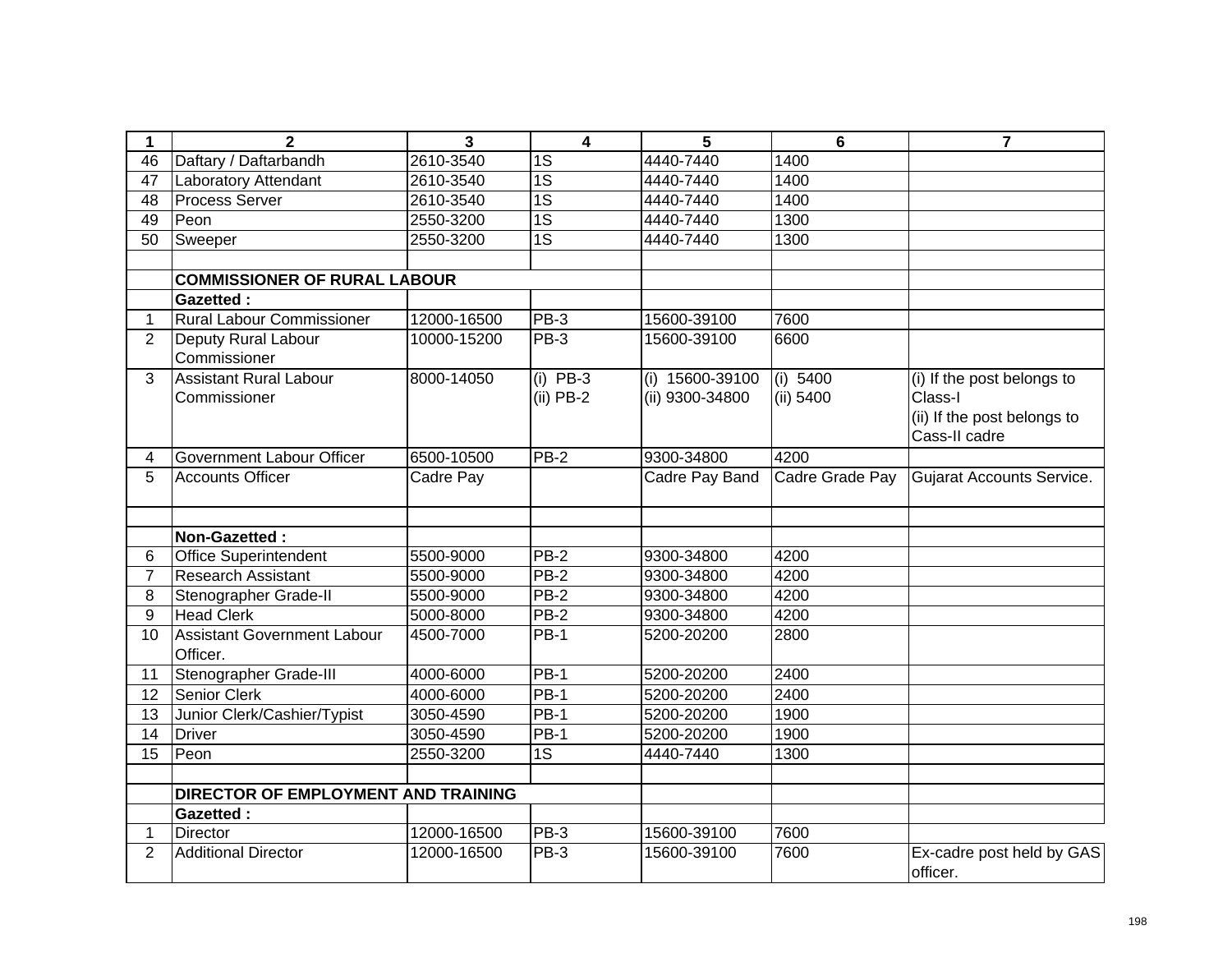| 1               | $\mathbf{2}$                                                                 | 3           | 4                         | 5                                    | 6                       | 7                                                                                                         |
|-----------------|------------------------------------------------------------------------------|-------------|---------------------------|--------------------------------------|-------------------------|-----------------------------------------------------------------------------------------------------------|
| 3               | Officer on Special Duty                                                      | 10000-15200 | PB-3                      | 15600-39100                          | 6600                    |                                                                                                           |
| 4               | Deputy Director (Training)                                                   | 10000-15200 | PB-3                      | 15600-39100                          | 6600                    | Training Wing.                                                                                            |
| 5               | Deputy Director (Manpower)/<br><b>Deputy Director</b><br>(Job Development)   | 8000-14050  | $(i)$ PB-3<br>$(ii)$ PB-2 | (i) 15600-39100<br>(ii) 9300-34800   | (i) 5400<br>(ii) 5400   | (i) If the post belongs to<br>Class-I<br>(ii) If the post belongs to<br>Cass-II cadre<br>Employment Wing. |
| 6               | Asstt. Director (Adm.) / Planning<br>Officer                                 | 8000-14050  | $(i)$ PB-3<br>$(ii)$ PB-2 | (i) 15600-39100<br>(ii) 9300-34800   | (i) $5400$<br>(ii) 5400 | (i) If the post belongs to<br>Class-I<br>(ii) If the post belongs to<br>Cass-II cadre                     |
| $7^{\circ}$     | Assistant Director of Training/<br>Deputy Apprenticeship Adviser.            | 8000-14050  | $(i)$ PB-3<br>$(ii)$ PB-2 | (i) 15600-39100<br>(ii) 9300-34800   | (i) $5400$<br>(ii) 5400 | (i) If the post belongs to<br>Class-I<br>(ii) If the post belongs to<br>Cass-II cadre<br>Training Wing.   |
| 8               | <b>Principal Class-I</b>                                                     | 8000-14050  | $(i)$ PB-3<br>$(ii)$ PB-2 | $(i)$ 15600-39100<br>(ii) 9300-34800 | (i) 5400<br>(ii) 5400   | (i) If the post belongs to<br>Class-I<br>(ii) If the post belongs to<br>Cass-II cadre                     |
| 9               | Deputy Inspector / Training<br>Inspector                                     | 8000-13500  | $(i)$ PB-3<br>$(ii)$ PB-2 | (i) 15600-39100<br>(ii) 9300-34800   | (i) $5400$<br>(ii) 5400 | (i) If the post belongs to<br>Class-I<br>(ii) If the post belongs to<br>Cass-II cadre                     |
| 10 <sup>1</sup> | <b>Senior Training Officer</b>                                               | 8000-13500  | $(i)$ PB-3<br>$(ii)$ PB-2 | (i) 15600-39100<br>(ii) 9300-34800   | (i) 5400<br>(ii) 5400   | (i) If the post belongs to<br>Class-I<br>(ii) If the post belongs to<br>Cass-II cadre                     |
| 11              | Assistant Director of Training<br>Deputy / Divisional Employment<br>Officer. | 8000-13500  | $(i)$ PB-3<br>$(ii)$ PB-2 | (i) 15600-39100<br>(ii) 9300-34800   | (i) 5400<br>(ii) 5400   | (i) If the post belongs to<br>Class-I<br>(ii) If the post belongs to<br>Cass-II cadre                     |
| 12              | Legal Officer                                                                | 8000-13500  | $(i)$ PB-3<br>$(ii)$ PB-2 | (i) 15600-39100<br>(ii) 9300-34800   | (i) 5400<br>(ii) 5400   | (i) If the post belongs to<br>Class-I<br>(ii) If the post belongs to<br>Cass-II cadre                     |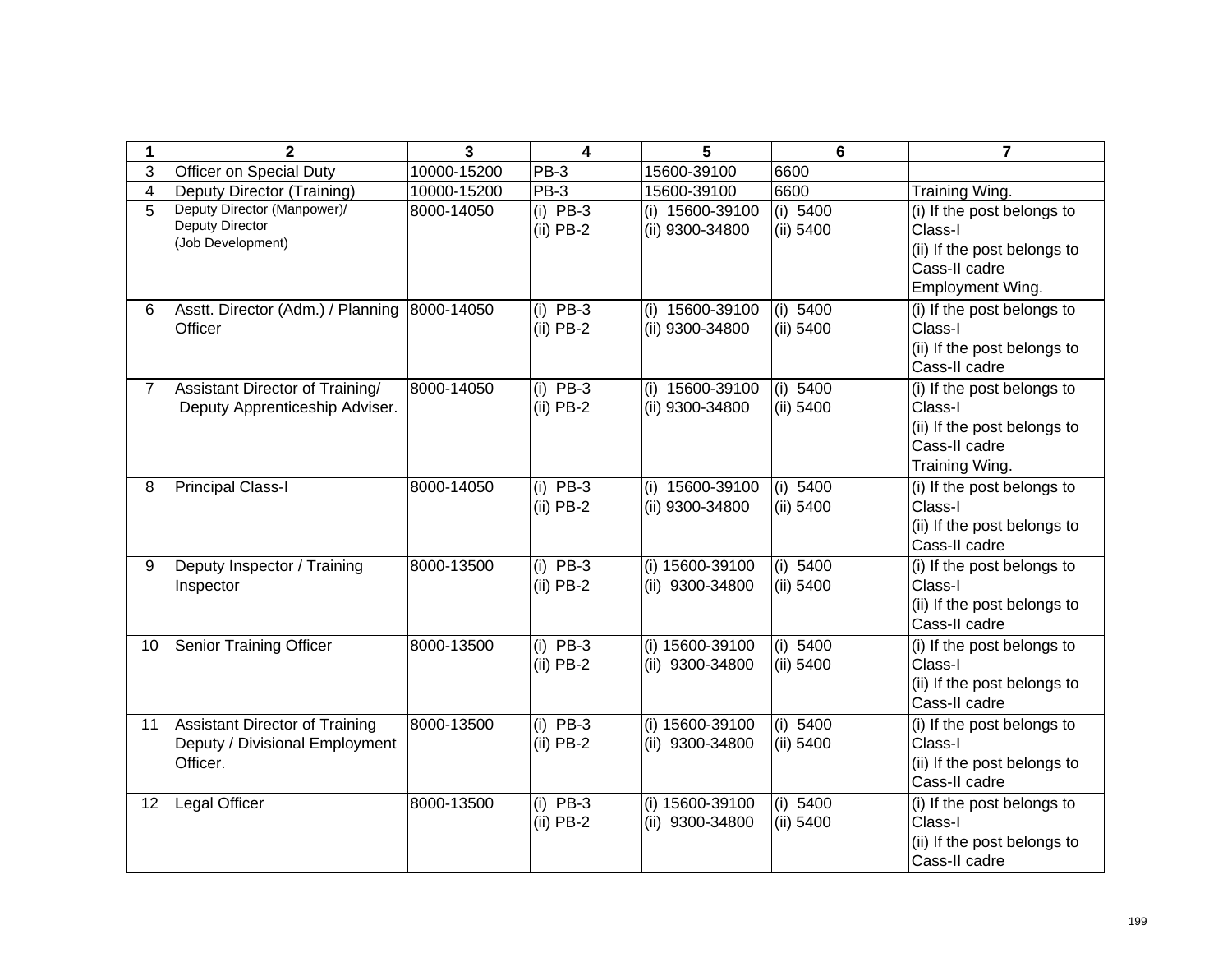| 1               | $\mathbf 2$                                                | $\mathbf{3}$    | $\overline{\mathbf{4}}$ | 5               | 6               | $\overline{7}$            |
|-----------------|------------------------------------------------------------|-----------------|-------------------------|-----------------|-----------------|---------------------------|
| $\overline{13}$ | <b>Principal Class-II</b>                                  | 6500-10500      | $PB-2$                  | 9300-34800      | 4200            |                           |
| 14              | Senior Surveyor/ Technical                                 | 6500-10500      | <b>PB-2</b>             | 9300-34800      | 4200            |                           |
|                 | Officer/ Training officer-cum-<br><b>Placement Officer</b> |                 |                         |                 |                 |                           |
| 15              | <b>Trade Testing Officer</b>                               | 6500-10500      | $PB-2$                  | 9300-34800      | 4200            |                           |
| 16              | <b>Training Officer</b>                                    | 6500-10500      | $PB-2$                  | 9300-34800      | 4200            |                           |
| 17              | <b>Assistant Planning</b>                                  | 6500-10500      | $PB-2$                  | 9300-34800      | 4200            |                           |
|                 | Officer/Administrative Officer                             |                 |                         |                 |                 |                           |
| $\overline{18}$ | Sub-regional Employment                                    | 6500-10500      | $PB-2$                  | 9300-34800      | 4200            |                           |
|                 | Officer/Research Officer.                                  |                 |                         |                 |                 |                           |
| 19              | <b>Accounts Officer Class-I</b>                            | Cadre Pay       |                         | Cadre Pay Band  | Cadre Grade Pay | Gujarat Accounts Service. |
|                 |                                                            |                 | $PB-2$                  |                 | 4200            |                           |
| 20              | <b>Employment Officer</b><br>(General)/Employment Officer  | 6500-10500      |                         | 9300-34800      |                 |                           |
|                 | (Vocational Guidance)/                                     |                 |                         |                 |                 |                           |
|                 | <b>Employment Officer (Technical)</b>                      |                 |                         |                 |                 |                           |
|                 |                                                            |                 |                         |                 |                 |                           |
| 21              | <b>Vice Principal Class-II</b>                             | 6500-10500      | $PB-2$                  | 9300-34800      | 4200            |                           |
| 22              | Principal Junior                                           | 6500-10500      | $PB-2$                  | 9300-34800      | 4200            |                           |
|                 |                                                            |                 |                         |                 |                 |                           |
|                 | Non-Gazetted:                                              |                 |                         |                 |                 |                           |
| 23              | Superintendent Grade-I                                     | 6500-10500      | $PB-2$                  | 9300-34800      | 4200            |                           |
| 24              | <b>Office Superintendent</b>                               | 6500-10500      | PB-2                    | 9300-34800      | 4200            | Training Wing.            |
| 25              | <b>Office Superintendent</b>                               | 5500-9000       | $PB-2$                  | 9300-34800      | 4200            | Employment Wing.          |
| 26              | Foreman Instructor/                                        | 5500-9000       | <b>PB-2</b>             | 9300-34800      | 4200            |                           |
|                 | Mill Wright Foreman                                        |                 |                         |                 |                 |                           |
| 27              | Junior Apprentice                                          | 5500-9000       | $PB-2$                  | 9300-34800      | 4200            |                           |
|                 | Adviser/Assistant Apprentice                               |                 |                         |                 |                 |                           |
|                 | Adviser.                                                   |                 |                         |                 |                 |                           |
| 28              | Junior Training Officer                                    | 5500-9000       | $PB-2$                  | 9300-34800      | 4200            |                           |
| 29              | Auditor / Assistant Apprentice                             | 5500-9000       | $PB-2$                  | 9300-34800      | 4200            |                           |
|                 | Adviser (Non-Technical).                                   |                 |                         |                 |                 |                           |
| 30              | Store Superintendent/Group<br>Instructor                   | 5500-9000       | $PB-2$                  | 9300-34800      | 4200            |                           |
| 31              | Assistant Superintendent                                   | $(i)$ 5500-9000 | $(i)$ PB-2              | (i) 9300-34800  | $(i)$ 4200      |                           |
|                 |                                                            | (ii) 4500-7000  | $(ii)$ PB-1             | (ii) 5200-20200 | (ii) 2800       |                           |
| 32              | Stenographer Grade-II                                      | 5500-9000       | $PB-2$                  | 9300-34800      | 4200            |                           |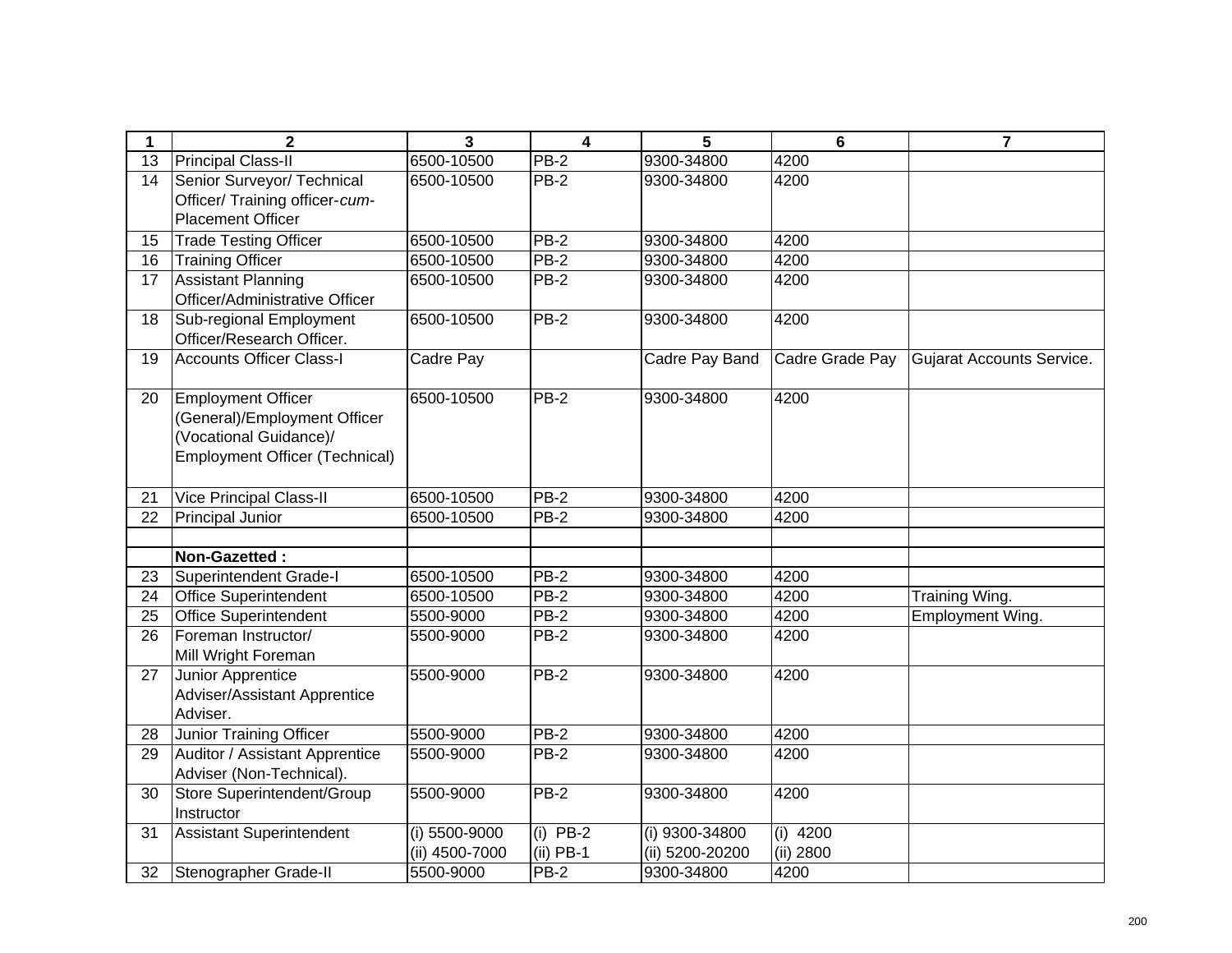| 1  | $\mathbf{2}$                                                                                                             | 3                               | $\overline{\mathbf{4}}$   | 5                                 | $6\phantom{1}$          | 7                                         |
|----|--------------------------------------------------------------------------------------------------------------------------|---------------------------------|---------------------------|-----------------------------------|-------------------------|-------------------------------------------|
| 33 | Chemist                                                                                                                  | 5000-8000                       | $PB-2$                    | 9300-34800                        | 4200                    |                                           |
| 34 | <b>Weaving Master</b>                                                                                                    | 5000-8000                       | $PB-2$                    | 9300-34800                        | 4200                    |                                           |
| 35 | Automobile Instructor                                                                                                    | 5000-8000                       | <b>PB-2</b>               | 9300-34800                        | 4200                    |                                           |
| 36 | <b>Hostel Superintendent</b>                                                                                             | 5000-8000                       | <b>PB-2</b>               | 9300-34800                        | 4200                    |                                           |
| 37 | Hostel Superintendent-cum-PTI.                                                                                           | 5000-8000                       | $PB-2$                    | 9300-34800                        | 4200                    |                                           |
| 38 | Head Clerk /<br>Senior Accountant /<br>Store Verifier.                                                                   | 5000-8000                       | $PB-2$                    | 9300-34800                        | 4200                    |                                           |
| 39 | Junior Employment Officer/<br>Inspector (C.N.V. Act.)/<br>Research Assistant /<br>Sub-Auditor /<br>Deputy Accountant.    | 5000-8000                       | $PB-2$                    | 9300-34800                        | 4200                    |                                           |
| 40 | <b>Full Time Instructor</b>                                                                                              | 4500-7000                       | $PB-1$                    | 5200-20200                        | 2800                    |                                           |
| 41 | Store keeper / Supervisor<br>Instructor                                                                                  | (i) 5000-8000<br>(ii) 4500-7000 | $(i)$ PB-2<br>$(ii)$ PB-1 | (i) 9300-34800<br>(ii) 5200-20200 | $(i)$ 4200<br>(ii) 2800 | (i) For Store keeper.<br>(ii) For Others. |
| 42 | Sub-Auditor/<br><b>Officer Supervisor</b>                                                                                | 5000-8000                       | $PB-2$                    | 9300-34800                        | 4200                    |                                           |
| 43 | Artist                                                                                                                   | 4000-6000                       | $PB-1$                    | 5200-20200                        | 2400                    |                                           |
| 44 | Craft Instructor / Drawing<br>Instructor / Maths Instructor.                                                             | 4500-7000                       | $PB-1$                    | 5200-20200                        | 2800                    |                                           |
| 45 | Assistant Tool Room Keeper                                                                                               | 4500-7000                       | $PB-1$                    | 5200-20200                        | 2800                    |                                           |
| 46 | <b>Hosiery Instructor</b>                                                                                                | 4500-7000                       | $PB-1$                    | 5200-20200                        | 2800                    |                                           |
| 47 | <b>Assistant Store Keeper/ Leave</b><br>Reserve Instructor / Maths-cum-<br>Drawing Instructor / Maintenance<br>Mechanic. | 4500-7000                       | <b>PB-1</b>               | 5200-20200                        | 2800                    |                                           |
| 48 | Painting Instructor                                                                                                      | 4000-6000                       | $PB-1$                    | 5200-20200                        | 2400                    |                                           |
| 49 | Leather Instructor                                                                                                       | 4000-6000                       | $PB-1$                    | 5200-20200                        | 2400                    |                                           |
| 50 | Wireman Instructor                                                                                                       | 4000-6000                       | $PB-1$                    | 5200-20200                        | 2400                    |                                           |
| 51 | Moulding Instructor                                                                                                      | 4000-6000                       | $PB-1$                    | 5200-20200                        | 2400                    |                                           |
| 52 | <b>Metal Fitting Instructor</b>                                                                                          | 4000-6000                       | $PB-1$                    | 5200-20200                        | 2400                    |                                           |
| 53 | Weaving shed Foreman                                                                                                     | 4000-6000                       | $PB-1$                    | 5200-20200                        | 2400                    |                                           |
| 54 | <b>Tailoring Instructor</b>                                                                                              | 4000-6000                       | <b>PB-1</b>               | 5200-20200                        | 2400                    |                                           |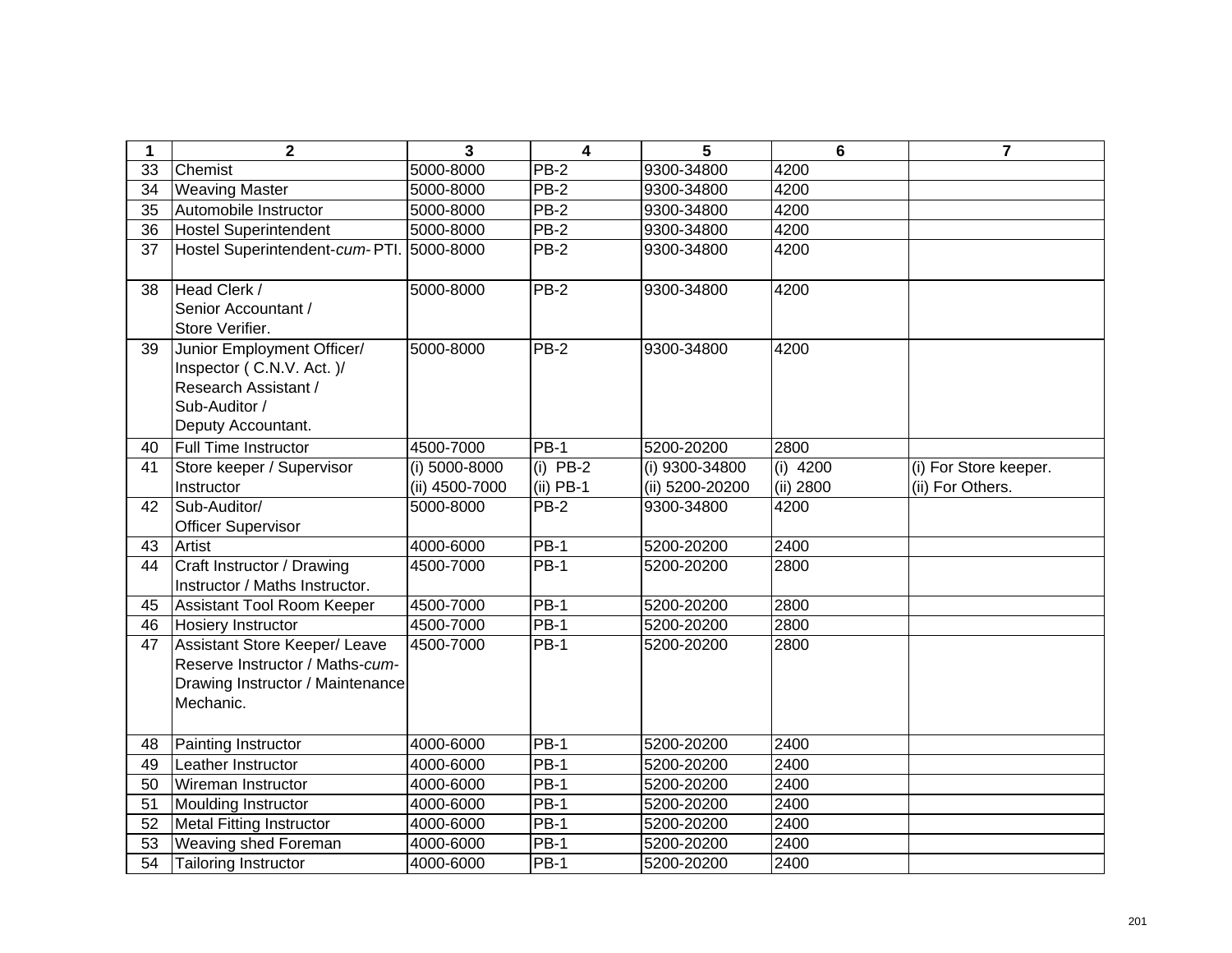| 1  | $\mathbf{2}$                           | 3              | $\overline{\mathbf{4}}$ | 5               | 6          | 7                |
|----|----------------------------------------|----------------|-------------------------|-----------------|------------|------------------|
| 55 | <b>Additional Tailoring Instructor</b> | 4000-6000      | $PB-1$                  | 5200-20200      | 2400       |                  |
| 56 | Welding Instructor                     | 4000-6000      | <b>PB-1</b>             | 5200-20200      | 2400       |                  |
| 57 | <b>Fitting Instructor</b>              | 4000-6000      | <b>PB-1</b>             | 5200-20200      | 2400       |                  |
| 58 | <b>Turning Instructor</b>              | 4000-6000      | <b>PB-1</b>             | 5200-20200      | 2400       |                  |
| 59 | <b>Bench Fitting Instructor</b>        | 4000-6000      | <b>PB-1</b>             | 5200-20200      | 2400       |                  |
| 60 | Carpenter Instructor                   | 4000-6000      | $PB-1$                  | 5200-20200      | 2400       |                  |
| 61 | Assistant Carpenter Instructor         | 4000-6000      | $PB-1$                  | 5200-20200      | 2400       |                  |
| 62 | Cinema Operator                        | 4000-6000      | <b>PB-1</b>             | 5200-20200      | 2400       |                  |
| 63 | Stenographer Grade-III                 | 4000-6000      | $PB-1$                  | 5200-20200      | 2400       |                  |
| 64 | <b>Craft Instructor</b>                | 4000-6000      | <b>PB-1</b>             | 5200-20200      | 2400       | Employment Wing. |
| 65 | Senior Clerk/ Statistical              | 4000-6000      | $PB-1$                  | 5200-20200      | 2400       |                  |
|    | Assistant/ Accountant/ Junior-         |                |                         |                 |            |                  |
|    | Auditor/ Senior Clerk-cum-             |                |                         |                 |            |                  |
|    | Accountant/ Complier-cum-              |                |                         |                 |            |                  |
|    | Verifier/ Interviewer.                 |                |                         |                 |            |                  |
| 66 | Librarian                              | (i) 4000-6000  | $(i)$ PB-1              | (i) 5200-20200  | (i) $2400$ |                  |
|    |                                        | (ii) 3050-4590 | $(ii)$ PB-1             | (ii) 5200-20200 | (ii) 1900  |                  |
| 67 | Compounder                             | 4000-6000      | <b>PB-1</b>             | 5200-20200      | 2400       |                  |
| 68 | <b>Laboratory Assistant</b>            | 3050-4590      | <b>PB-1</b>             | 5200-20200      | 1900       |                  |
| 69 | Junior Clerk/Clerk Typist/Typist       | 3050-4590      | <b>PB-1</b>             | 5200-20200      | 1900       |                  |
|    | Storekeeper.                           |                |                         |                 |            |                  |
| 70 | Hostel Clerk / Laboratory              | 3050-4590      | $PB-1$                  | 5200-20200      | 1900       |                  |
|    | Assistant.                             |                |                         |                 |            |                  |
| 71 | Steno Typist                           | 3050-4590      | $PB-1$                  | 5200-20200      | 1900       |                  |
| 72 | Guide                                  | 3050-4590      | <b>PB-1</b>             | 5200-20200      | 1900       |                  |
| 73 | Staff Car Driver/Motor Car             | 3050-4590      | <b>PB-1</b>             | 5200-20200      | 1900       |                  |
|    | Driver/Driver                          |                |                         |                 |            |                  |
| 74 | Carpenter                              | 3050-4590      | $\overline{PB}-1$       | 5200-20200      | 1900       |                  |
| 75 | Daftary/Naik                           | 2610-3540      | 1S                      | 4440-7440       | 1400       |                  |
| 76 | Workshop Attendant/Cinema              | 2610-3540      | $\overline{1S}$         | 4440-7440       | 1400       |                  |
|    | Attendant                              |                |                         |                 |            |                  |
| 77 | <b>Dresser</b>                         | 2610-3540      | 1S                      | 4440-7440       | 1400       |                  |
| 78 | Store-cum-Workshop Attendant           | 2610-3540      | $\overline{1S}$         | 4440-7440       | 1400       |                  |
|    |                                        |                |                         |                 |            |                  |
| 79 | Laboratory attendant                   | 2610-3540      | 1S                      | 4440-7440       | 1400       |                  |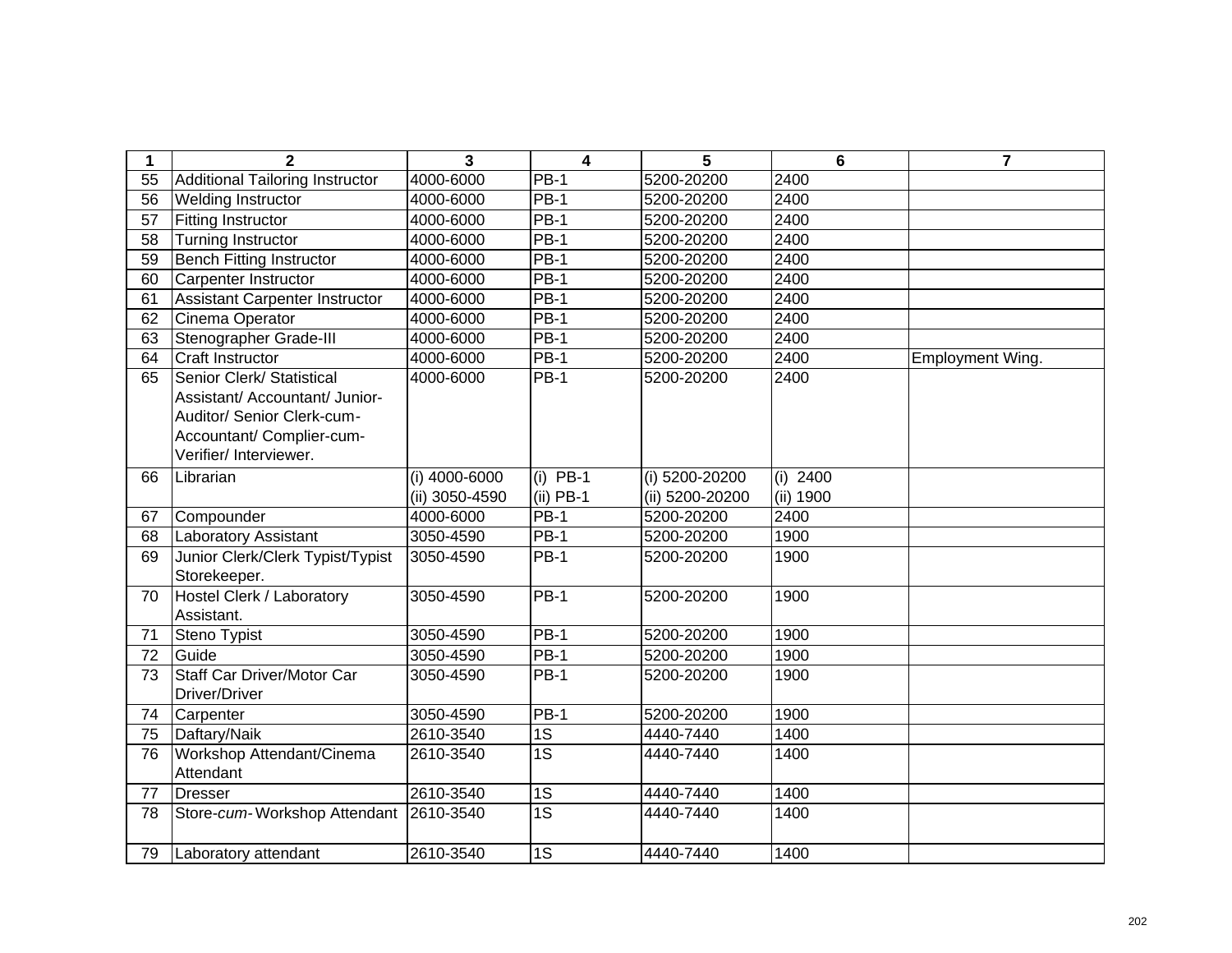| 1               | $\mathbf{2}$                        | 3           | 4               | 5              | $6\phantom{1}$  | 7                        |
|-----------------|-------------------------------------|-------------|-----------------|----------------|-----------------|--------------------------|
| 80              | Peon/Watchman/Safai                 | 2550-3200   | 1S              | 4440-7440      | 1300            |                          |
|                 | Karmachari/Mali/Hamal/Waterm        |             |                 |                |                 |                          |
|                 | an/Tool room Attendant/Peon-        |             |                 |                |                 |                          |
|                 | cum-Watchman/Watchman-              |             |                 |                |                 |                          |
|                 | cum-Sweeper.                        |             |                 |                |                 |                          |
|                 |                                     |             |                 |                |                 |                          |
| 81              | Cleaner/Mazdoor/Store               | 2550-3200   | 1S              | 4440-7440      | 1300            |                          |
|                 | attendant                           |             |                 |                |                 |                          |
|                 |                                     |             |                 |                |                 |                          |
|                 | <b>LEGAL DEPARTMENT</b>             |             |                 |                |                 |                          |
|                 | <b>JUDICIAL ORGANISATION</b>        |             |                 |                |                 |                          |
|                 | <b>CITY CIVIL COURT - AHMEDABAD</b> |             |                 |                |                 |                          |
|                 | <b>Gazetted:</b>                    |             |                 |                |                 |                          |
| $\mathbf 1$     | <b>Additional Registrar</b>         | 10000-15200 | $PB-3$          | 15600-39100    | 6600            |                          |
| $\overline{2}$  | Deputy Registrar                    | 6500-10500  | $PB-2$          | 9300-34800     | 4200            |                          |
| 3               | <b>Accounts Officer</b>             | Cadre pay   |                 | Cadre Pay Band | Cadre Grade Pay | Gujarat Account Service. |
|                 |                                     |             |                 |                |                 |                          |
|                 | Non-Gazetted:                       |             |                 |                |                 |                          |
| $\overline{4}$  | Personal Assistant /                | 6500-10500  | $PB-2$          | 9300-34800     | 4200            |                          |
|                 | Stenographer Grade-I                |             |                 |                |                 |                          |
| 5               | Superintendent                      | 5500-9000   | $PB-2$          | 9300-34800     | 4200            |                          |
| 6               | Assistant Superintendent /          | 4000-6000   | $PB-1$          | 5200-20200     | 2400            |                          |
|                 | Librarian                           |             |                 |                |                 |                          |
| $\overline{7}$  | Clerk/Typist                        | 3050-4590   | $PB-1$          | 5200-20200     | 1900            |                          |
| 8               | <b>Section Writer</b>               | 3050-4590   | $PB-1$          | 5200-20200     | 1900            |                          |
| 9               | <b>Bailiff</b>                      | 3050-4590   | $PB-1$          | 5200-20200     | 1900            |                          |
| 10              | Havaldar                            | 2650-4000   | 1S              | 4440-7440      | 1650            |                          |
| 11              | Naik/Court-Keeper/Filer / Book      | 2610-3540   | $\overline{1S}$ | 4440-7440      | 1400            |                          |
|                 | Binder.                             |             |                 |                |                 |                          |
| 12 <sup>°</sup> | Peon/Jail-Warder/Hamal /            | 2550-3200   | 1S              | 4440-7440      | 1300            |                          |
|                 | Watchman/Sweeper / Water            |             |                 |                |                 |                          |
|                 | Server.                             |             |                 |                |                 |                          |
|                 |                                     |             |                 |                |                 |                          |
|                 | SMALL CAUSE COURT, AHMEDABAD.       |             |                 |                |                 |                          |
|                 |                                     |             |                 |                |                 |                          |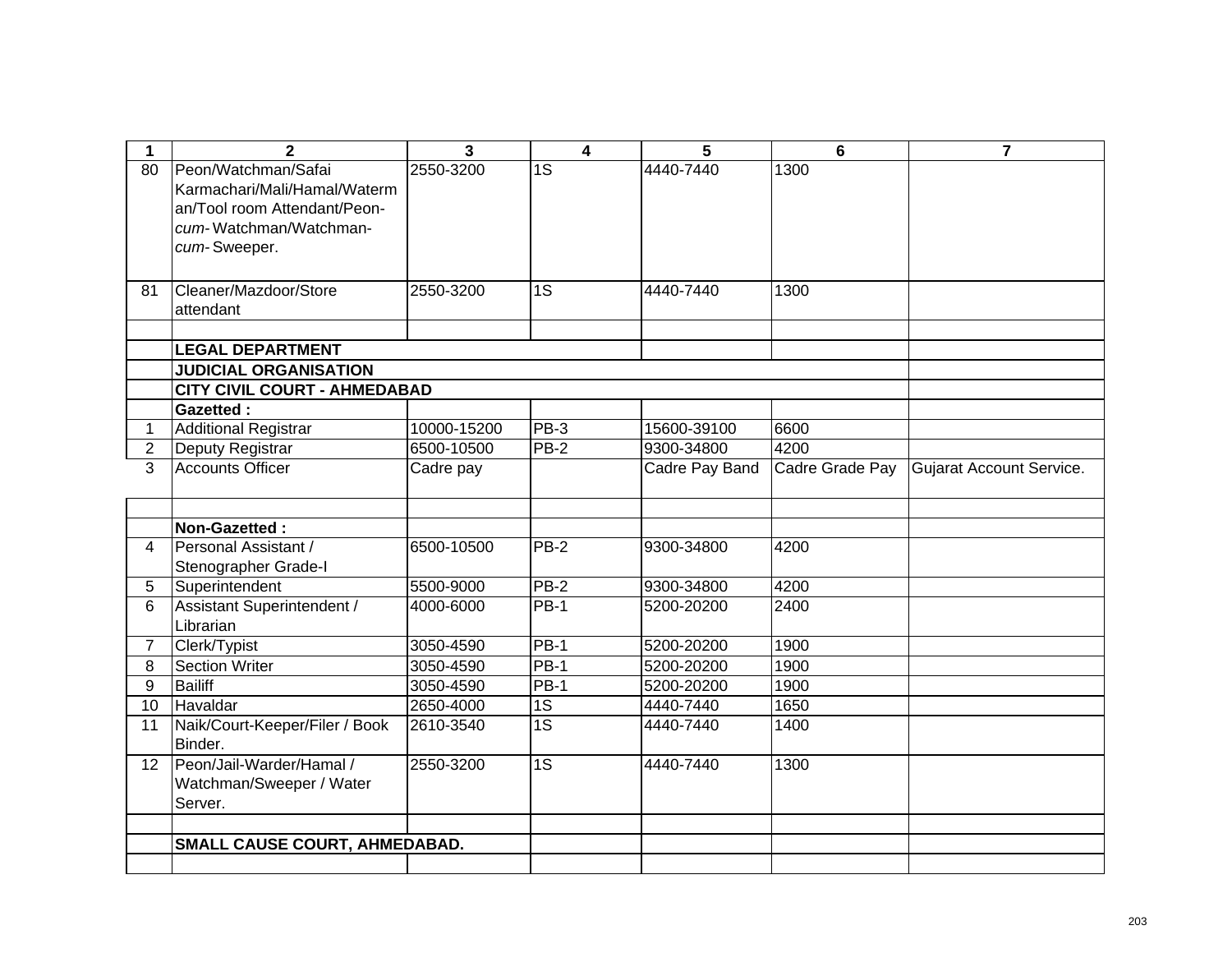| 1               | $\mathbf{2}$                                      | 3          | 4                 | 5          | 6    | $\overline{\mathbf{7}}$ |
|-----------------|---------------------------------------------------|------------|-------------------|------------|------|-------------------------|
|                 | <b>Gazetted:</b>                                  |            |                   |            |      |                         |
| $\mathbf 1$     | Registrar                                         | 6500-10500 | <b>PB-2</b>       | 9300-34800 | 4200 |                         |
| $\overline{2}$  | Deputy Registrar                                  | 6500-10500 | $PB-2$            | 9300-34800 | 4200 |                         |
|                 |                                                   |            |                   |            |      |                         |
|                 | Non-Gazetted:                                     |            |                   |            |      |                         |
| 3               | Superintendent                                    | 5500-9000  | <b>PB-2</b>       | 9300-34800 | 4200 |                         |
| $\overline{4}$  | Stenographer Grade-II                             | 5500-9000  | $PB-2$            | 9300-34800 | 4200 |                         |
| 5               | Shirestedar/Record                                | 4000-6000  | <b>PB-1</b>       | 5200-20200 | 2400 |                         |
|                 | Keeper/Senior Clerk                               |            |                   |            |      |                         |
| 6               | <b>Junior Clerk</b>                               | 3050-4590  | $PB-1$            | 5200-20200 | 1900 |                         |
| $\overline{7}$  | Section-Writer                                    | 3050-4590  | $\overline{PB-1}$ | 5200-20200 | 1900 |                         |
| 8               | <b>Bailiff</b>                                    | 3050-4590  | <b>PB-1</b>       | 5200-20200 | 1900 |                         |
| 9               | <b>Naik</b>                                       | 2610-3540  | 1S                | 4440-7440  | 1400 |                         |
| $\overline{10}$ | Peon                                              | 2550-3200  | $\overline{1S}$   | 4440-7440  | 1300 |                         |
| 11              | Hamal                                             | 2550-3200  | 1S                | 4440-7440  | 1300 |                         |
| 12              | Scavenger/Sweeper                                 | 2550-3200  | $\overline{1S}$   | 4440-7440  | 1300 |                         |
| 13              | <b>Water-Server</b>                               | 2550-3200  | 1S                | 4440-7440  | 1300 |                         |
|                 |                                                   |            |                   |            |      |                         |
|                 | CHIEF METROPOLITAN MAGISTRATE'S COURT, AHMEDABAD. |            |                   |            |      |                         |
|                 |                                                   |            |                   |            |      |                         |
|                 | Gazetted:                                         |            |                   |            |      |                         |
| 1.              | Registrar                                         | 6500-10500 | <b>PB-2</b>       | 9300-34800 | 4200 |                         |
|                 |                                                   |            |                   |            |      |                         |
|                 | Non-Gazetted:                                     |            |                   |            |      |                         |
| $\overline{2}$  | Superintendent                                    | 5500-9000  | $PB-2$            | 9300-34800 | 4200 |                         |
| 3               | Stenographer Grade-II                             | 5500-9000  | $PB-2$            | 9300-34800 | 4200 |                         |
| $\overline{4}$  | Shirestedar / Senior Clerk                        | 4000-6000  | <b>PB-1</b>       | 5200-20200 | 2400 |                         |
| 5               | <b>Junior Clerk</b>                               | 3050-4590  | $PB-1$            | 5200-20200 | 1900 |                         |
| 6               | <b>Section Writer</b>                             | 3050-4590  | <b>PB-1</b>       | 5200-20200 | 1900 |                         |
| $\overline{7}$  | <b>Naik</b>                                       | 2610-3540  | 1S                | 4440-7440  | 1400 |                         |
| 8               | Peon/Watchman/Water-Server.                       | 2550-3200  | $\overline{1S}$   | 4440-7440  | 1300 |                         |
|                 | <b>DISTRICT SET-UP</b>                            |            |                   |            |      |                         |
|                 |                                                   |            |                   |            |      |                         |
|                 | Non-Gazetted:                                     |            |                   |            |      |                         |
| $\mathbf 1$     | Clerk of the Court (District Court) 6500-10500    |            | $PB-2$            | 9300-34800 | 4200 |                         |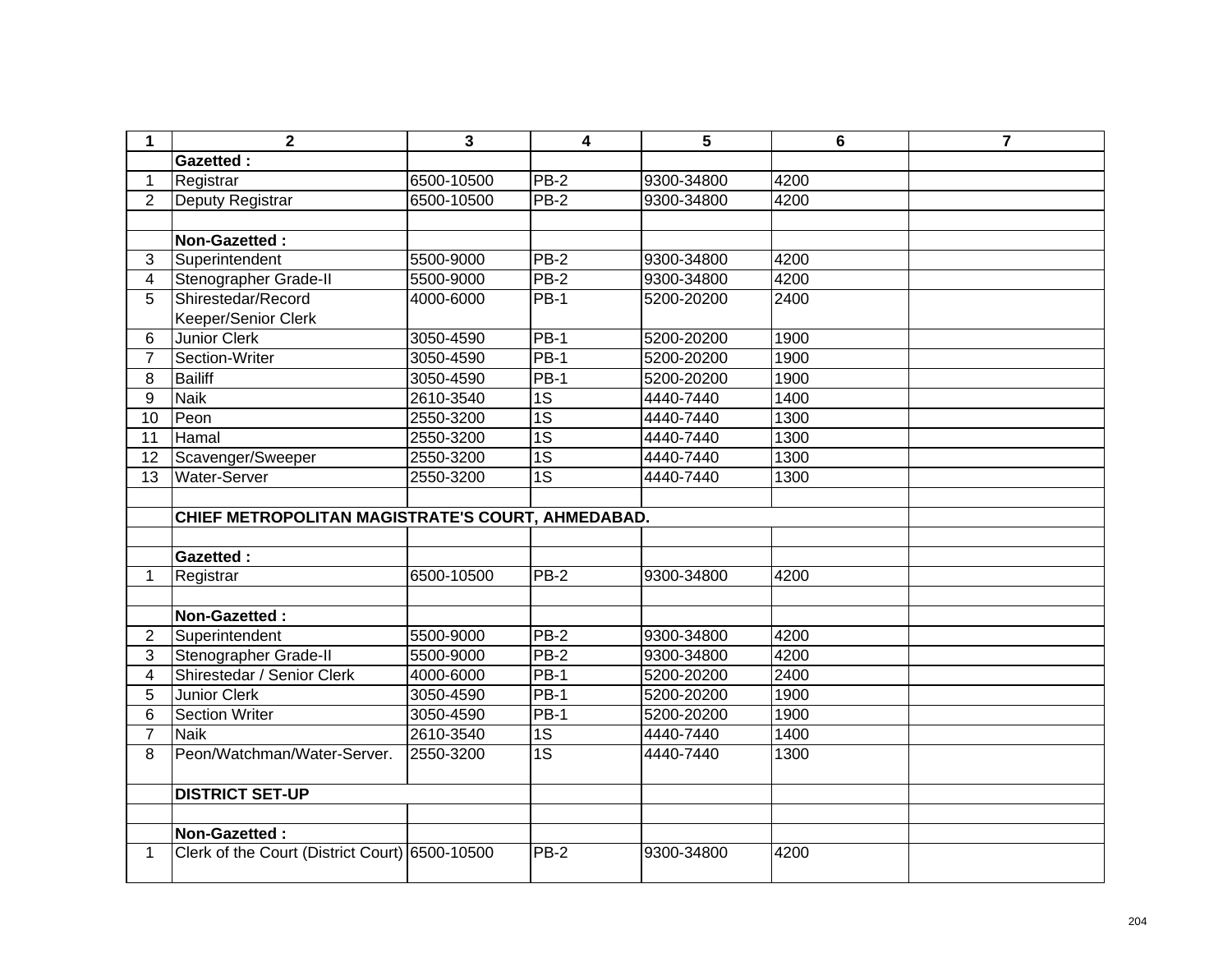| 1              | $\overline{2}$                             | $\overline{3}$ | $\overline{\mathbf{4}}$ | 5           | $6\phantom{1}$ | $\overline{7}$ |
|----------------|--------------------------------------------|----------------|-------------------------|-------------|----------------|----------------|
| $\overline{2}$ | Stenographer Grade-I / Personal 6500-10500 |                | $PB-2$                  | 9300-34800  | 4200           |                |
|                | Assistant                                  |                |                         |             |                |                |
| 3              | Stenographer Grade-II /                    | 5500-9000      | PB-2                    | 9300-34800  | 4200           |                |
|                | <b>Personal Assistant</b>                  |                |                         |             |                |                |
| 4              | <b>Civil and Criminal</b>                  | 5000-8000      | <b>PB-2</b>             | 9300-34800  | 4200           |                |
|                | Superintendent (District Court) /          |                |                         |             |                |                |
|                | Nazir (District Court) / Clerk of          |                |                         |             |                |                |
|                | the Court, (Civil Court, Senior            |                |                         |             |                |                |
|                | Division)/ Clerk of the Court              |                |                         |             |                |                |
|                | (Chief Judicial Magistrate) Head           |                |                         |             |                |                |
|                | Clerk (District Court)/ Record             |                |                         |             |                |                |
|                | Keeper (District Court) /                  |                |                         |             |                |                |
|                | Registrar / Nazir (Small Causes            |                |                         |             |                |                |
|                | Court) / Clerk of the Court /              |                |                         |             |                |                |
|                | Assistant Judge Court.                     |                |                         |             |                |                |
|                |                                            |                |                         |             |                |                |
| 5              | Stenographer Grade-III                     | 4000-6000      | PB-1                    | 5200-20200  | 2400           |                |
| 6              | Clerk of the Court and Nazir /             | 4000-6000      | <b>PB-1</b>             | 5200-20200  | 2400           |                |
|                | Senior Clerk / Bench Clerk                 |                |                         |             |                |                |
| $\overline{7}$ | <b>Junior Clerk</b>                        | 3050-4590      | PB-1                    | 5200-20200  | 1900           |                |
| 8              | <b>Section Writer</b>                      | 3050-4590      | <b>PB-1</b>             | 5200-20200  | 1900           |                |
| 9              | <b>Bailiff</b>                             | 3050-4590      | $PB-1$                  | 5200-20200  | 1900           |                |
| 10             | Havaldar                                   | 2650-4000      | $\overline{1S}$         | 4440-7440   | 1650           |                |
| 11             | <b>Naik</b>                                | 2610-3540      | 1S                      | 4440-7440   | 1400           |                |
| 12             | <b>Book-Binder</b>                         | 2650-4000      | $\overline{1S}$         | 4440-7440   | 1650           |                |
| 13             | Peon/Watchman/Waterman/Jail                | 2550-3200      | 1S                      | 4440-7440   | 1300           |                |
|                | Warder/Water Server.                       |                |                         |             |                |                |
| 14             | Sweeper                                    | 2550-3200      | 1S                      | 4440-7440   | 1300           |                |
|                |                                            |                |                         |             |                |                |
|                | <b>CHARITY COMMISSIONER</b>                |                |                         |             |                |                |
|                |                                            |                |                         |             |                |                |
|                | <b>Gazetted:</b>                           |                |                         |             |                |                |
| 1              | <b>Charity Commissioner</b>                | 14300-18300    | $PB-4$                  | 37400-67000 | 8700           |                |
| $\overline{2}$ | Joint Charity Commissioner                 | 12000-16500    | PB-3                    | 15600-39100 | 7600           |                |
| 3              | <b>Director of Accounts</b>                | 12000-16500    | <b>PB-3</b>             | 15600-39100 | 7600           |                |
| 4              | <b>Deputy Charity Commissioner</b>         | 10000-15200    | PB-3                    | 15600-39100 | 6600           |                |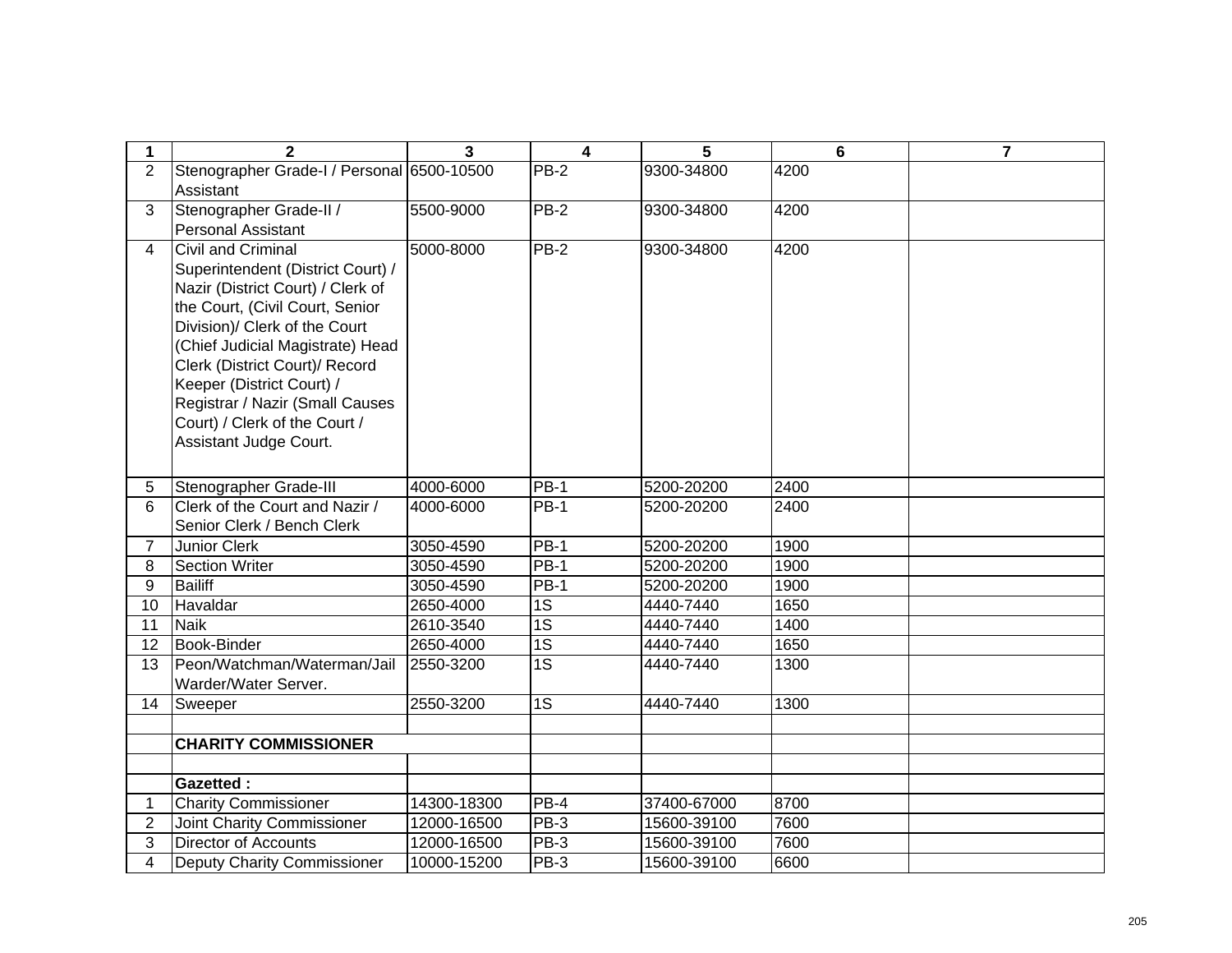| 1  | $\mathbf{2}$                                            | $\overline{3}$ | 4                         | 5                                  | 6                     | $\overline{7}$                                                                        |
|----|---------------------------------------------------------|----------------|---------------------------|------------------------------------|-----------------------|---------------------------------------------------------------------------------------|
| 5  | <b>Assistant Charity Commissioner</b>                   | 8000-14050     | $(i)$ PB-3<br>$(ii)$ PB-2 | (i) 15600-39100<br>(ii) 9300-34800 | (i) 5400<br>(ii) 5400 | (i) If the post belongs to<br>Class-I<br>(ii) If the post belongs to<br>Cass-II cadre |
| 6  | Law Officer                                             | 8000-13500     | $(i)$ PB-3<br>$(ii)$ PB-2 | (i) 15600-39100<br>(ii) 9300-34800 | (i) 5400<br>(ii) 5400 | (i) If the post belongs to<br>Class-I<br>(ii) If the post belongs to<br>Cass-II cadre |
| 7  | <b>Accounts Officer</b>                                 | Cadre Pay      |                           | Cadre Pay Band                     | Cadre Grade Pay       | <b>Gujarat Accounts Service.</b>                                                      |
| 8  | Personal Assistant to Charity<br>Commissioner           | 6500-10500     | $PB-2$                    | 9300-34800                         | 4200                  |                                                                                       |
|    | Non-Gazetted:                                           |                |                           |                                    |                       |                                                                                       |
| 9  | Superintendent (Head Office)                            | 6500-10500     | PB-2                      | 9300-34800                         | 4200                  |                                                                                       |
| 10 | Superintendent (Regional Office) 5500-9000              |                | $PB-2$                    | 9300-34800                         | 4200                  |                                                                                       |
| 11 | Stenographer Grade-II                                   | 5500-9000      | $PB-2$                    | 9300-34800                         | 4200                  |                                                                                       |
| 12 | Inspector / Accountant /<br><b>Assistant Accountant</b> | 5000-8000      | $PB-2$                    | 9300-34800                         | 4200                  |                                                                                       |
| 13 | <b>Bench Clerk</b>                                      | 5000-8000      | $PB-2$                    | 9300-34800                         | 4200                  |                                                                                       |
| 14 | Stenographer Grade-III                                  | 4000-6000      | <b>PB-1</b>               | 5200-20200                         | 2400                  |                                                                                       |
| 15 | Senior Clerk / Deputy<br>Accountant                     | 4000-6000      | <b>PB-1</b>               | 5200-20200                         | 2400                  |                                                                                       |
| 16 | Junior Clerk/Clerk-cum-<br>Typist/Typist                | 3050-4590      | $PB-1$                    | 5200-20200                         | 1900                  |                                                                                       |
| 17 | <b>Driver</b>                                           | 3050-4590      | $PB-1$                    | 5200-20200                         | 1900                  |                                                                                       |
| 18 | <b>Naik</b>                                             | 2610-3540      | 1S                        | 4440-7440                          | 1400                  |                                                                                       |
| 19 | Peon                                                    | 2550-3200      | $\overline{1S}$           | 4440-7440                          | 1300                  |                                                                                       |
|    |                                                         |                |                           |                                    |                       |                                                                                       |
|    | I. GOVERNMENT PLEADER, HIGH COURT                       |                |                           |                                    |                       |                                                                                       |
|    |                                                         |                |                           |                                    |                       |                                                                                       |
|    | <b>Gazetted:</b>                                        |                |                           |                                    |                       |                                                                                       |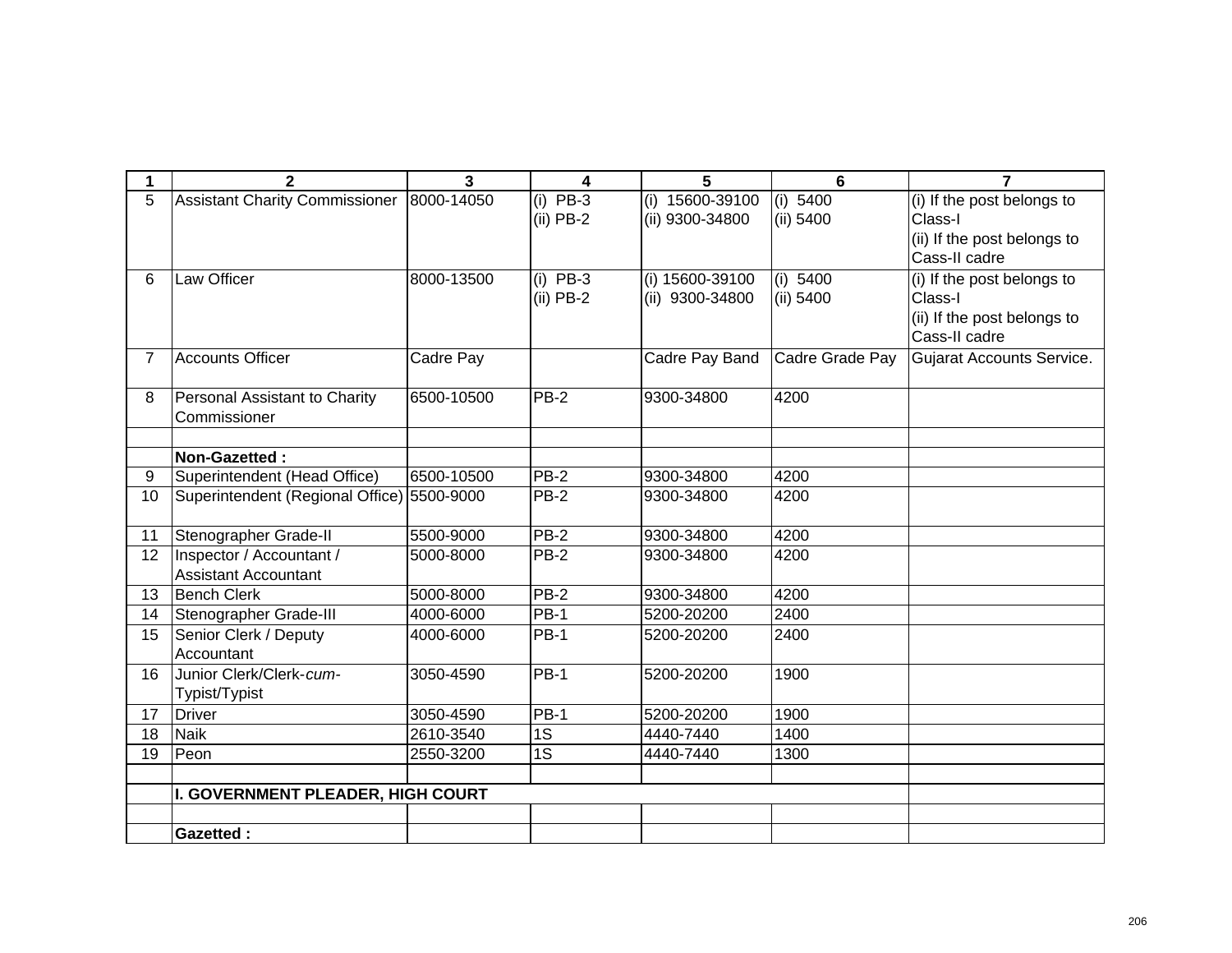| 1               | $\mathbf{2}$                                  | 3          | 4               | 5               | $6\phantom{1}6$ | $\overline{7}$              |
|-----------------|-----------------------------------------------|------------|-----------------|-----------------|-----------------|-----------------------------|
| 1               | <b>Special Officer</b>                        | 8000-13500 | $(i)$ PB-3      | (i) 15600-39100 | (i) 5400        | (i) If the post belongs to  |
|                 |                                               |            | $(ii)$ PB-2     | (ii) 9300-34800 | (ii) 5400       | Class-I                     |
|                 |                                               |            |                 |                 |                 | (ii) If the post belongs to |
|                 |                                               |            |                 |                 |                 | Cass-II cadre               |
| 2               | Special Officer Administration-               | 6500-10500 | <b>PB-2</b>     | 9300-34800      | 4200            |                             |
|                 | cum-Accounts                                  |            |                 |                 |                 |                             |
| 3               | <b>Section Officer</b>                        | 6500-10500 | $PB-2$          | 9300-34800      | 4200            |                             |
|                 |                                               |            |                 |                 |                 |                             |
|                 | Non-Gazetted:                                 |            |                 |                 |                 |                             |
| 4               | Superintendent                                | 5500-9000  | $PB-2$          | 9300-34800      | 4200            |                             |
| 5               | Stenographer Grade-II                         | 5500-9000  | $PB-2$          | 9300-34800      | 4200            |                             |
| 6               | Assistant                                     | 5000-8000  | $PB-2$          | 9300-34800      | 4200            |                             |
| $\overline{7}$  | Record Keeper                                 | 4500-7000  | $PB-1$          | 5200-20200      | 2800            |                             |
| 8               | Librarian                                     | 4500-7000  | $PB-1$          | 5200-20200      | 2800            | For Degree or Diploma or    |
|                 |                                               |            |                 |                 |                 | Certificate holder          |
| 9               | Stenographer Grade-III                        | 4000-6000  | <b>PB-1</b>     | 5200-20200      | 2400            |                             |
| 10              | Accountant                                    | 4000-6000  | $PB-1$          | 5200-20200      | 2400            |                             |
| 11              | Senior Clerk                                  | 4000-6000  | $PB-1$          | 5200-20200      | 2400            |                             |
| 12              | Clerk-cum-Typist                              | 3050-4590  | PB-1            | 5200-20200      | 1900            |                             |
| 13              | <b>Naik</b>                                   | 2610-3540  | $\overline{1S}$ | 4440-7440       | 1400            |                             |
| $\overline{14}$ | Peon                                          | 2550-3200  | 1S              | 4440-7440       | 1300            |                             |
|                 |                                               |            |                 |                 |                 |                             |
|                 | II. GOVERNMENT PLEADER, CITY CIVIL COURT,     |            |                 |                 |                 |                             |
|                 |                                               |            |                 |                 |                 |                             |
|                 | Non-Gazetted:                                 |            |                 |                 |                 |                             |
| 1               | Stenographer Grade-II                         | 5500-9000  | $PB-2$          | 9300-34800      | 4200            |                             |
| $\overline{2}$  | <b>Head Clerk</b>                             | 5000-8000  | PB-2            | 9300-34800      | 4200            |                             |
| 3               | Clerk-cum-Typist                              | 3050-4590  | $PB-1$          | 5200-20200      | 1900            |                             |
| 4               | Peon                                          | 2550-3200  | $\overline{1S}$ | 4440-7440       | 1300            |                             |
|                 |                                               |            |                 |                 |                 |                             |
|                 | III. PUBLIC PROSECUTOR, CITY SESSIONS COURTS, |            |                 |                 |                 |                             |
|                 |                                               |            |                 |                 |                 |                             |
|                 | Non-Gazetted:                                 |            |                 |                 |                 |                             |
| 1               | Stenographer Grade-II                         | 5500-9000  | PB-2            | 9300-34800      | 4200            |                             |
| $\overline{2}$  | <b>Head Clerk</b>                             | 5000-8000  | PB-2            | 9300-34800      | 4200            |                             |
| 3               | Clerk-cum-Typist                              | 3050-4590  | <b>PB-1</b>     | 5200-20200      | 1900            |                             |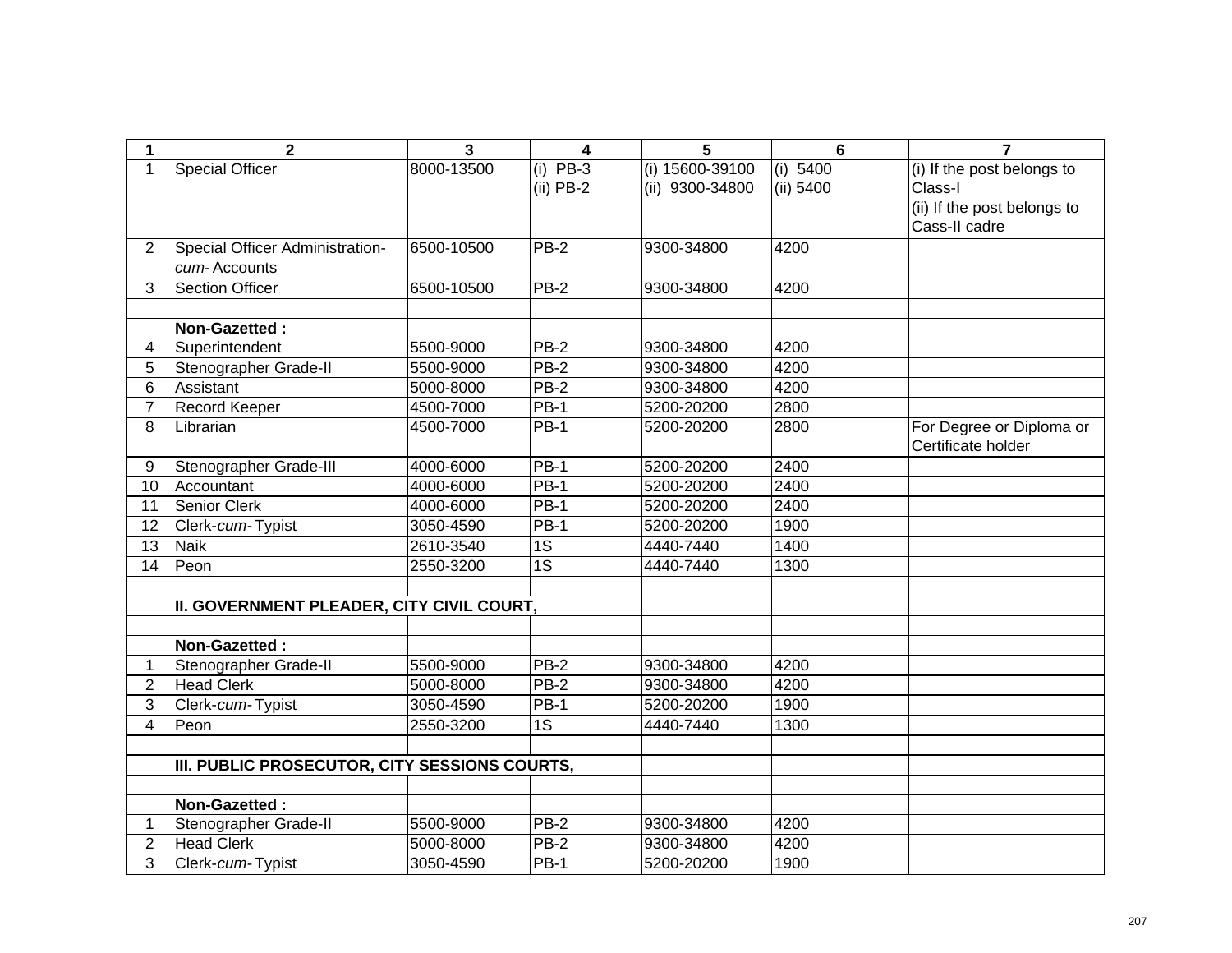| 1                       | $\mathbf{2}$                                | 3          | $\overline{\mathbf{4}}$ | 5          | 6    | $\overline{7}$ |
|-------------------------|---------------------------------------------|------------|-------------------------|------------|------|----------------|
| $\overline{4}$          | Peon                                        | 2550-3200  | 1S                      | 4440-7440  | 1300 |                |
|                         |                                             |            |                         |            |      |                |
|                         | <b>I. INDUSTRIAL COURT</b>                  |            |                         |            |      |                |
|                         | <b>Gazetted:</b>                            |            |                         |            |      |                |
| $\mathbf{1}$            | Registrar, Industrial Court,                | 6500-10500 | $PB-2$                  | 9300-34800 | 4200 |                |
|                         | Gujarat.                                    |            |                         |            |      |                |
|                         |                                             |            |                         |            |      |                |
|                         | Non-Gazetted:                               |            |                         |            |      |                |
| $\overline{2}$          | Stenographer Grade I / Personal 6500-10500  |            | $PB-2$                  | 9300-34800 | 4200 |                |
|                         | Assistant                                   |            |                         |            |      |                |
| 3                       | Superintendent                              | 5500-9000  | $PB-2$                  | 9300-34800 | 4200 |                |
| $\overline{\mathbf{4}}$ | Clerk of the Court                          | 4500-7000  | $PB-1$                  | 5200-20200 | 2800 |                |
| 5                       | Sub-Accountant                              | 4000-6000  | <b>PB-1</b>             | 5200-20200 | 2400 |                |
| 6                       | Senior Clerk                                | 4000-6000  | <b>PB-1</b>             | 5200-20200 | 2400 |                |
| $\overline{7}$          | Librarian-cum-Research                      | 4000-6000  | <b>PB-1</b>             | 5200-20200 | 2400 |                |
|                         | Assistant                                   |            |                         |            |      |                |
| 8                       | Cashier/Junior Clerk/Typist/Clerk-3050-4590 |            | <b>PB-1</b>             | 5200-20200 | 1900 |                |
|                         | cum-Typist                                  |            |                         |            |      |                |
|                         |                                             |            |                         |            |      |                |
| 9                       | <b>Driver</b>                               | 3050-4590  | $PB-1$                  | 5200-20200 | 1900 |                |
| 10                      | <b>Bailiff</b>                              | 3050-4590  | <b>PB-1</b>             | 5200-20200 | 1900 |                |
| 11                      | Havaldar                                    | 2650-4000  | 1S                      | 4440-7440  | 1650 |                |
| 12                      | <b>Naik</b>                                 | 2610-3540  | 1S                      | 4440-7440  | 1400 |                |
| 13                      | Peon                                        | 2550-3200  | $\overline{1S}$         | 4440-7440  | 1300 |                |
|                         |                                             |            |                         |            |      |                |
|                         | <b>II. LABOUR COURT</b>                     |            |                         |            |      |                |
|                         | <b>Gazetted:</b>                            |            |                         |            |      |                |
| 1                       | Registrar, Labour Courts                    | 6500-10500 | $PB-2$                  | 9300-34800 | 4200 |                |
|                         |                                             |            |                         |            |      |                |
|                         | Non-Gazetted:                               |            |                         |            |      |                |
| $\overline{2}$          | Stenographer Grade-II /                     | 5500-9000  | $PB-2$                  | 9300-34800 | 4200 |                |
|                         | Personal Assistant.                         |            |                         |            |      |                |
| $\mathbf{3}$            | Superintendent Labour Court                 | 5000-8000  | $PB-2$                  | 9300-34800 | 4200 |                |
| 4                       | Clerk of the Court, Labour Court. 4000-6000 |            | <b>PB-1</b>             | 5200-20200 | 2400 |                |
|                         |                                             |            |                         |            |      |                |
| 5                       | Sub-Accountant                              | 4000-6000  | <b>PB-1</b>             | 5200-20200 | 2400 |                |
| 6                       | Senior Clerk                                | 4000-6000  | <b>PB-1</b>             | 5200-20200 | 2400 |                |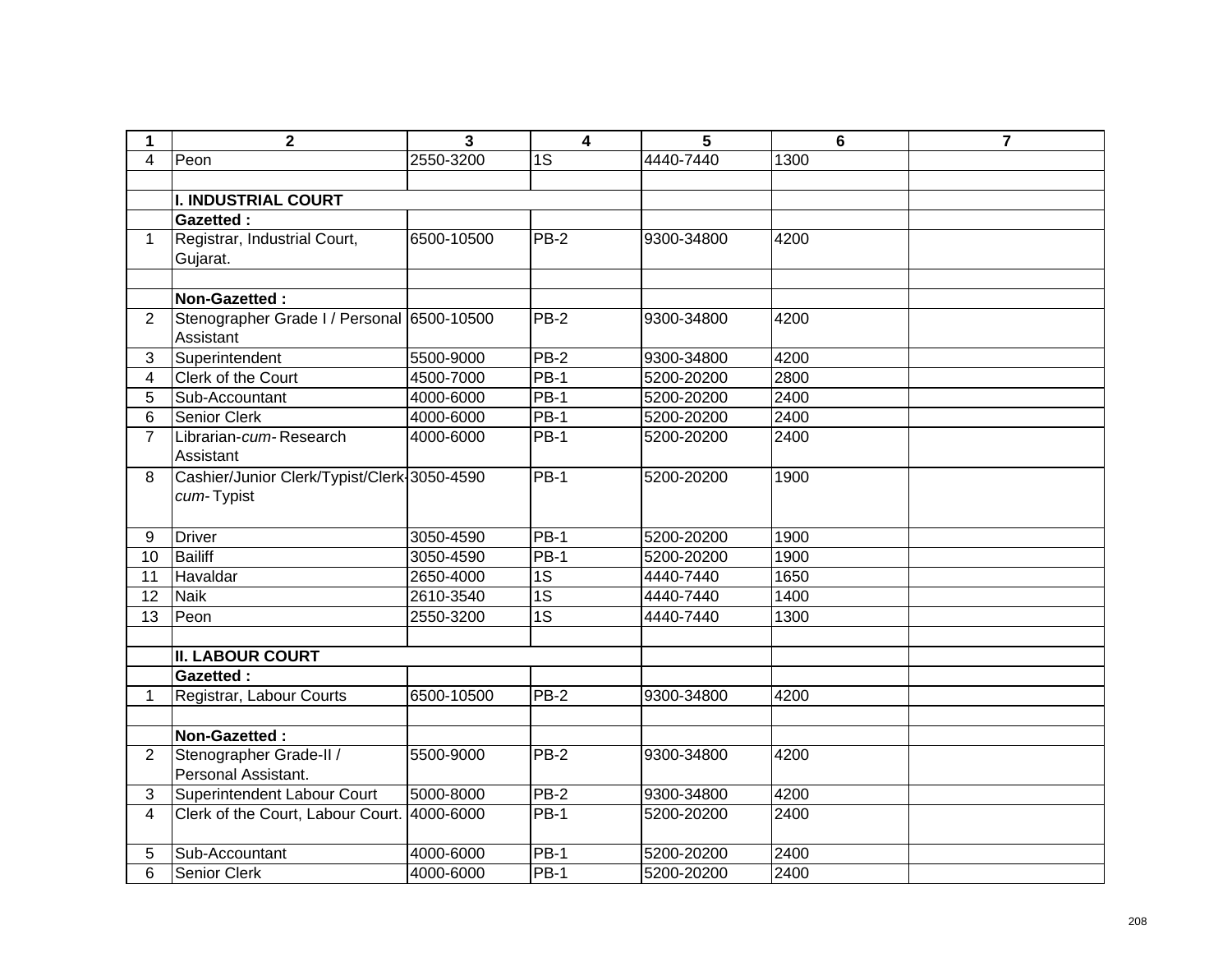| 1              | $\overline{2}$                                                | $\overline{\mathbf{3}}$ | $\overline{\mathbf{4}}$ | 5           | 6    | $\overline{7}$ |
|----------------|---------------------------------------------------------------|-------------------------|-------------------------|-------------|------|----------------|
| $\overline{7}$ | Junior Clerk/Clerk-cum-                                       | 3050-4590               | $PB-1$                  | 5200-20200  | 1900 |                |
|                | Typist/Typist.                                                |                         |                         |             |      |                |
| 8              | <b>Bailiff</b>                                                | 3050-4590               | <b>PB-1</b>             | 5200-20200  | 1900 |                |
| 9              | <b>Naik</b>                                                   | 2610-3540               | $\overline{1S}$         | 4440-7440   | 1400 |                |
| 10             | Peon                                                          | 2550-3200               | $\overline{1S}$         | 4440-7440   | 1300 |                |
|                |                                                               |                         |                         |             |      |                |
|                | <b>III. WAGE BOARD</b>                                        |                         |                         |             |      |                |
|                | <b>Gazetted:</b>                                              |                         |                         |             |      |                |
| 1              | Secretary, Wage Board                                         | 5500-9000               | $PB-2$                  | 9300-34800  | 4200 |                |
|                |                                                               |                         |                         |             |      |                |
|                | Non-Gazetted:                                                 |                         |                         |             |      |                |
| $\overline{2}$ | Clerk-cum-Typist                                              | 3050-4590               | <b>PB-1</b>             | 5200-20200  | 1900 |                |
| 3              | Peon                                                          | 2550-3200               | $\overline{1S}$         | 4440-7440   | 1300 |                |
|                |                                                               |                         |                         |             |      |                |
|                |                                                               |                         |                         |             |      |                |
|                | <b>INSPECTING OFFICER (COURT FEES)</b>                        |                         |                         |             |      |                |
|                |                                                               |                         |                         |             |      |                |
|                | <b>Gazetted:</b>                                              |                         |                         |             |      |                |
| $\mathbf{1}$   | <b>Inspecting Officer (Court Fees)</b>                        | 12000-16500             | PB-3                    | 15600-39100 | 7600 |                |
|                | for High Court and Small Causes                               |                         |                         |             |      |                |
|                | Court and Ex-Officio Chief                                    |                         |                         |             |      |                |
|                | Inspecting Officer (Court Fees),<br>Ahmedabad.                |                         |                         |             |      |                |
|                |                                                               |                         |                         |             |      |                |
|                |                                                               |                         |                         |             |      |                |
| $\overline{2}$ | Inspecting Officer (Court Fees)                               | 10000-15200             | PB-3                    | 15600-39100 | 6600 |                |
|                |                                                               |                         |                         |             |      |                |
|                | Non-Gazetted:                                                 |                         |                         |             |      |                |
| 3              | Senior clerk                                                  | 4000-6000               | PB-1                    | 5200-20200  | 2400 |                |
| $\overline{4}$ | Clerk-cum-typist                                              | 3050-4590               | $PB-1$                  | 5200-20200  | 1900 |                |
| 5              | Peon                                                          | 2550-3200               | $\overline{1S}$         | 4440-7440   | 1300 |                |
|                |                                                               |                         |                         |             |      |                |
|                |                                                               |                         |                         |             |      |                |
|                | NARMADA, WATER RESOURCES, WATER SUPPLY AND KALPSAR DEPARTMENT |                         |                         |             |      |                |
|                | SUPERINTENDING ENGINEERS OF CIRCLES.                          |                         |                         |             |      |                |
|                | <b>Gazetted:</b>                                              |                         |                         |             |      |                |
|                |                                                               |                         |                         |             |      |                |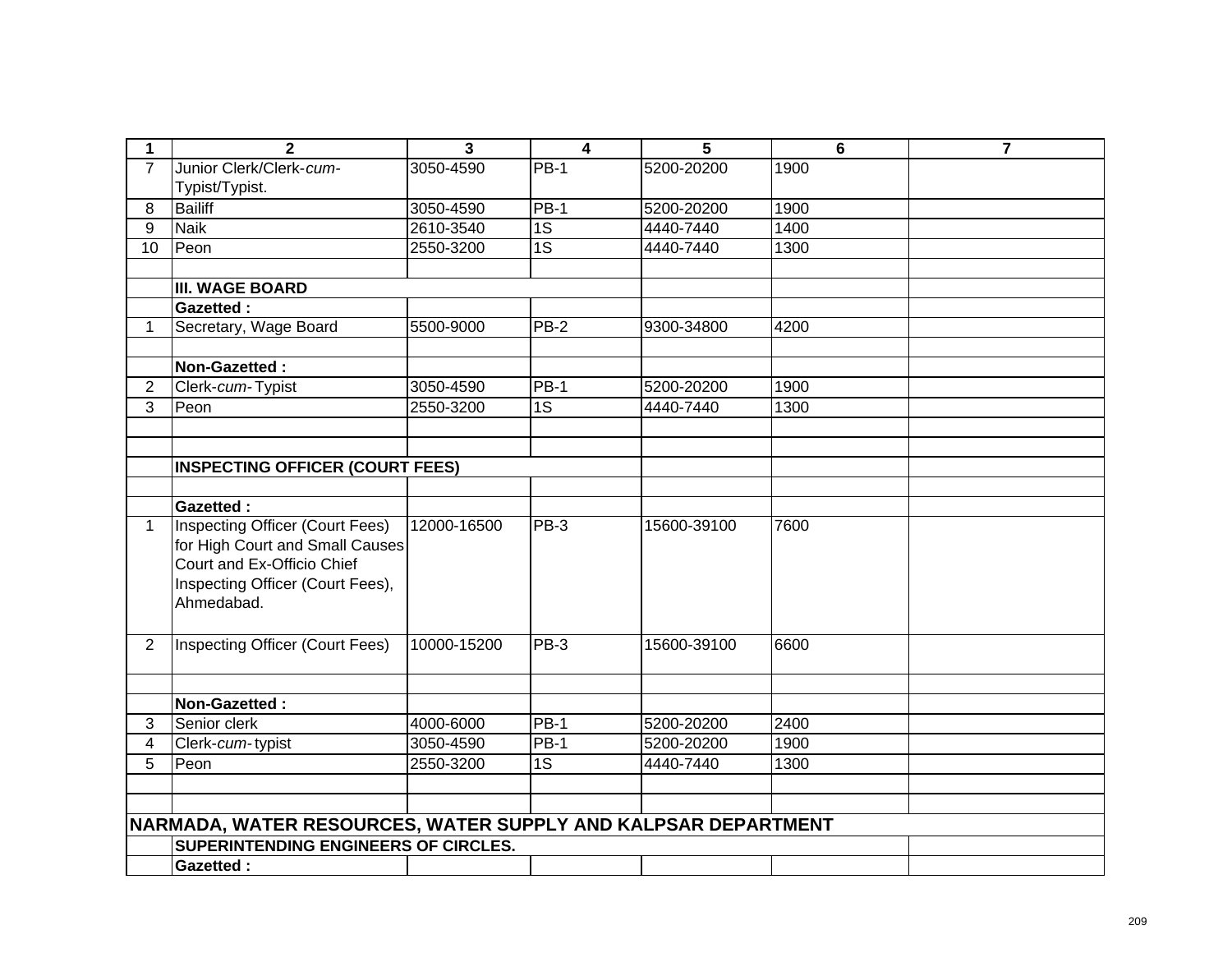|                | $\mathbf{2}$                                                                                                                        | 3           | 4      | 5              | 6               | 7                                                                                                              |
|----------------|-------------------------------------------------------------------------------------------------------------------------------------|-------------|--------|----------------|-----------------|----------------------------------------------------------------------------------------------------------------|
| 1              | Superintending<br>Engineer/Superintending<br><b>Engineer (Central Designs</b><br>Organisations) / Officer on<br><b>Special Duty</b> | 12000-16500 | PB-3   | 15600-39100    | 7600            |                                                                                                                |
| $\overline{2}$ | Joint Director of Agriculture                                                                                                       | Cadre Pay   |        | Cadre Pay Band | Cadre Grade Pay | Gujarat Agricultural<br>Service.                                                                               |
| 3              | Officer on Special Duty                                                                                                             | Cadre Pay   |        | Cadre Pay Band | Cadre Grade Pay | <b>Gujarat Statistical Service.</b>                                                                            |
| 4              | <b>System Analyst</b>                                                                                                               | Cadre Pay   |        | Cadre Pay Band | Cadre Grade Pay | On deputation from<br>Directorate of Technical<br>Education (From the cadre<br>of Lecturers in<br>Engineering) |
| 5              | Senior Administrative Officer                                                                                                       | 10000-15200 | PB-3   | 15600-39100    | 6600            |                                                                                                                |
| 6              | Executive Engineer (Civil /<br>Electrical)                                                                                          | 10000-15200 | PB-3   | 15600-39100    | 6600            |                                                                                                                |
| $\overline{7}$ | <b>Research Officer</b>                                                                                                             | 10000-15200 | $PB-3$ | 15600-39100    | 6600            |                                                                                                                |
| 8              | Agronomist                                                                                                                          | Cadre Pay   |        | Cadre Pay Band | Cadre Grade Pay | Gujarat Agricultural<br>Service.                                                                               |
| 9              | <b>Deputy Architect</b>                                                                                                             | Cadre Pay   |        | Cadre Pay Band | Cadre Grade Pay | Gujarat Architectural<br>Service.                                                                              |
| 10             | <b>Geologist Class-I</b>                                                                                                            | 10000-15200 | PB-3   | 15600-39100    | 6600            |                                                                                                                |
| 11             | Soil Survey Officer                                                                                                                 | 10000-15200 | $PB-3$ | 15600-39100    | 6600            |                                                                                                                |
| 12             | Special Land Acquisition Officer                                                                                                    | Cadre Pay   |        | Cadre Pay Band | Cadre Grade Pay | Gujarat Administrative<br>Service.                                                                             |
| 13             | <b>Accounts Officer Class-I</b>                                                                                                     | Cadre Pay   |        | Cadre Pay Band | Cadre Grade Pay | Gujarat Accounts Service.                                                                                      |
| 14             | Deputy Director (Economic)<br>Deputy Director (Statistics) /<br>Deputy Director (Computer) /<br>Senior Research Officer.            | Cadre Pay   |        | Cadre Pay Band | Cadre Grade Pay | <b>Gujarat Statistical Service.</b>                                                                            |
| 15             | <b>Deputy Director</b>                                                                                                              | Cadre Pay   |        | Cadre Pay Band | Cadre Grade Pay | On deputation from<br>Directorate of Employment<br>and Training.                                               |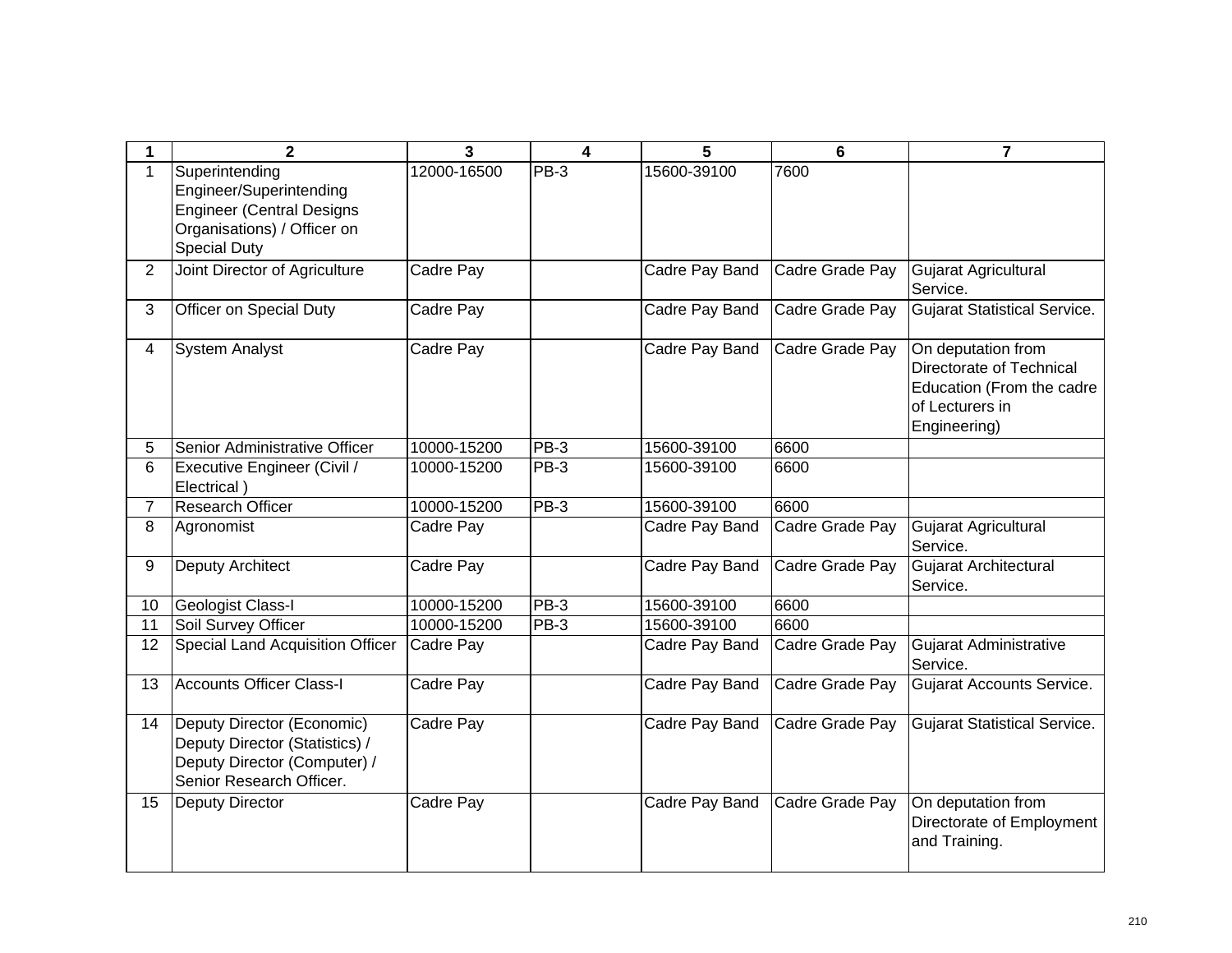|    | $\mathbf{2}$                                                                                                                                                 | 3          | 4                         | 5                                  | 6                       | $\overline{7}$                                                                        |
|----|--------------------------------------------------------------------------------------------------------------------------------------------------------------|------------|---------------------------|------------------------------------|-------------------------|---------------------------------------------------------------------------------------|
| 16 | Chemist                                                                                                                                                      | 8000-14050 | $(i)$ PB-3<br>$(ii)$ PB-2 | (i) 15600-39100<br>(ii) 9300-34800 | (i) 5400<br>(ii) 5400   | (i) If the post belongs to<br>Class-I<br>(ii) If the post belongs to<br>Cass-II cadre |
| 17 | <b>Assistant Executive Engineer</b>                                                                                                                          | 8000-13500 | $(i)$ PB-3<br>$(ii)$ PB-2 | (i) 15600-39100<br>(ii) 9300-34800 | (i) $5400$<br>(ii) 5400 | (i) If the post belongs to<br>Class-I<br>(ii) If the post belongs to<br>Cass-II cadre |
| 18 | Deputy Executive Engineer,<br>(Civil / Mechanical / Electrical),<br>Deputy Executive Engineer and<br>Personal Secretary to<br><b>Superintending Engineer</b> | 8000-13500 | $(i)$ PB-3<br>$(ii)$ PB-2 | (i) 15600-39100<br>(ii) 9300-34800 | (i) 5400<br>(ii) 5400   | (i) If the post belongs to<br>Class-I<br>(ii) If the post belongs to<br>Cass-II cadre |
| 19 | <b>Assistant Research Officer</b>                                                                                                                            | 8000-13500 | $(i)$ PB-3<br>$(ii)$ PB-2 | (i) 15600-39100<br>(ii) 9300-34800 | (i) $5400$<br>(ii) 5400 | (i) If the post belongs to<br>Class-I<br>(ii) If the post belongs to<br>Cass-II cadre |
| 20 | Geologist Class-II / Geologist<br><b>Class-II and Technical Personal</b><br>Assistant to the Superintending<br>Engineer (C.D.O.)                             | 8000-13500 | $(i)$ PB-3<br>$(ii)$ PB-2 | (i) 15600-39100<br>(ii) 9300-34800 | (i) 5400<br>(ii) 5400   | (i) If the post belongs to<br>Class-I<br>(ii) If the post belongs to<br>Cass-II cadre |
| 21 | Medical Officer/Lady Medical<br>Officer                                                                                                                      | Cadre Pay  |                           | Cadre Pay Band                     | Cadre Grade Pay         | Gujarat Medical Service.                                                              |
| 22 | <b>Agronomist Class-II</b>                                                                                                                                   | Cadre Pay  |                           | Cadre Pay Band                     | Cadre Grade Pay         | Gujarat Agricultural<br>Service.                                                      |
| 23 | Deputy Soil Survey Officer                                                                                                                                   | 8000-13500 | $(i)$ PB-3<br>$(ii)$ PB-2 | (i) 15600-39100<br>(ii) 9300-34800 | (i) 5400<br>(ii) 5400   | (i) If the post belongs to<br>Class-I<br>(ii) If the post belongs to<br>Cass-II cadre |
| 24 | <b>Horticultural Officer</b>                                                                                                                                 | Cadre Pay  |                           | Cadre Pay Band                     | Cadre Grade Pay         | Gujarat Agricultural<br>Service.                                                      |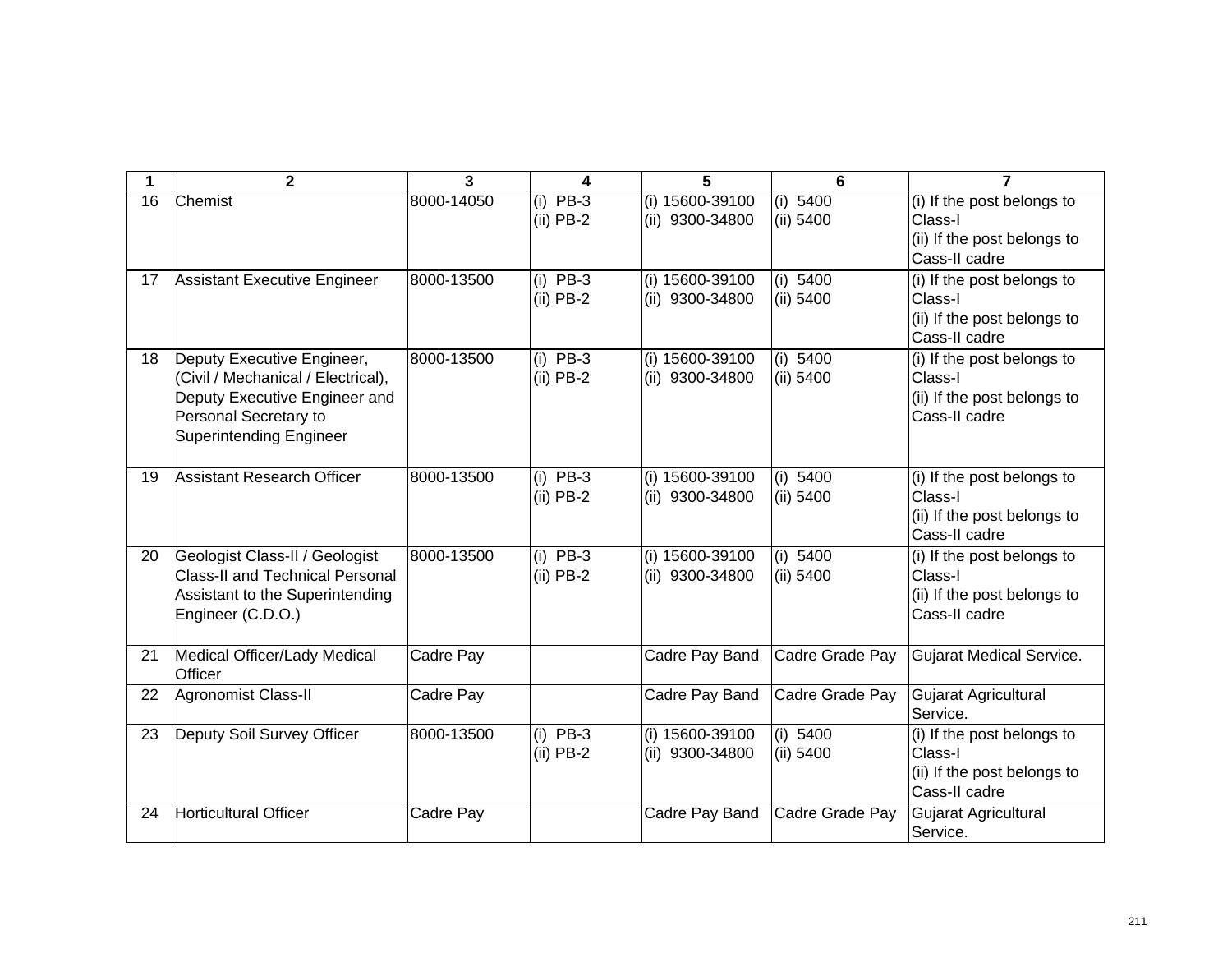| 1  | $\overline{2}$                   | $\overline{\mathbf{3}}$ | 4           | 5               | $6\phantom{1}6$ | $\overline{7}$                                     |
|----|----------------------------------|-------------------------|-------------|-----------------|-----------------|----------------------------------------------------|
| 25 | Administrative Officer           | 8000-13500              | $(i)$ PB-3  | (i) 15600-39100 | (i) 5400        | (i) If the post belongs to                         |
|    |                                  |                         | $(ii)$ PB-2 | (ii) 9300-34800 | (ii) 5400       | Class-I                                            |
|    |                                  |                         |             |                 |                 | (ii) If the post belongs to                        |
|    |                                  |                         |             |                 |                 | Cass-II cadre                                      |
| 26 | <b>Accounts Officer Class-II</b> | Cadre Pay               |             | Cadre Pay Band  | Cadre Grade Pay | <b>Gujarat Accounts Service.</b>                   |
| 27 | <b>Research Officer</b>          | Cadre Pay               |             | Cadre Pay Band  | Cadre Grade Pay | <b>Gujarat Statistical Service.</b>                |
| 28 | <b>Head Master</b>               | Cadre Pay               |             | Cadre Pay Band  | Cadre Grade Pay | On deputation from<br><b>Education Department.</b> |
| 29 | Mamlatdar                        | Cadre Pay               |             | Cadre Pay Band  | Cadre Grade Pay | On deputation from<br>Revenue Department.          |
| 30 | <b>Rest House Manager</b>        | 6500-10500              | PB-2        | 9300-34800      | 4200            |                                                    |
|    | Grade-I                          |                         |             |                 |                 |                                                    |
| 31 | <b>Research Officer</b>          | Cadre Pay               |             | Cadre Pay Band  | Cadre Grade Pay | On deputation from                                 |
|    |                                  |                         |             |                 |                 | Directorate of Employment                          |
|    |                                  |                         |             |                 |                 | and Training.                                      |
| 32 | <b>Office Superintendent</b>     | 6500-10500              | PB-2        | 9300-34800      | 4200            |                                                    |
| 33 | Assistant Engineer Civil /       | 6500-10500              | PB-2        | 9300-34800      | 4200            |                                                    |
|    | Electrical / Mechanical.         |                         |             |                 |                 |                                                    |
| 34 | Stenographer Grade-I             | 6500-10500              | <b>PB-2</b> | 9300-34800      | 4200            |                                                    |
|    |                                  |                         |             |                 |                 |                                                    |
|    | Non-Gazetted:                    |                         |             |                 |                 |                                                    |
| 35 | Junior Geologist Class-III       | 6500-10500              | $PB-2$      | 9300-34800      | 4200            |                                                    |
| 36 | Senior Scientific Assistant      | 5500-9000               | PB-2        | 9300-34800      | 4200            |                                                    |
| 37 | <b>Architectural Assistant</b>   | Cadre Pay               |             | Cadre Pay Band  | Cadre Grade Pay |                                                    |
| 38 | <b>Head Draftsman</b>            | 5500-9000               | <b>PB-2</b> | 9300-34800      | 4200            | On deputation from Town                            |
|    |                                  |                         |             |                 |                 | Planning Department.                               |
| 39 | Research Assistant/Statistician  | Cadre Pay               |             | Cadre Pay Band  | Cadre Grade Pay | On deputation from                                 |
|    |                                  |                         |             |                 |                 | Directorate of Economics                           |
|    |                                  |                         |             |                 |                 | and Statistics.                                    |
| 40 | Stenographer Grade-II Personal   | 5500-9000               | PB-2        | 9300-34800      | 4200            |                                                    |
|    | Assistant.                       |                         |             |                 |                 |                                                    |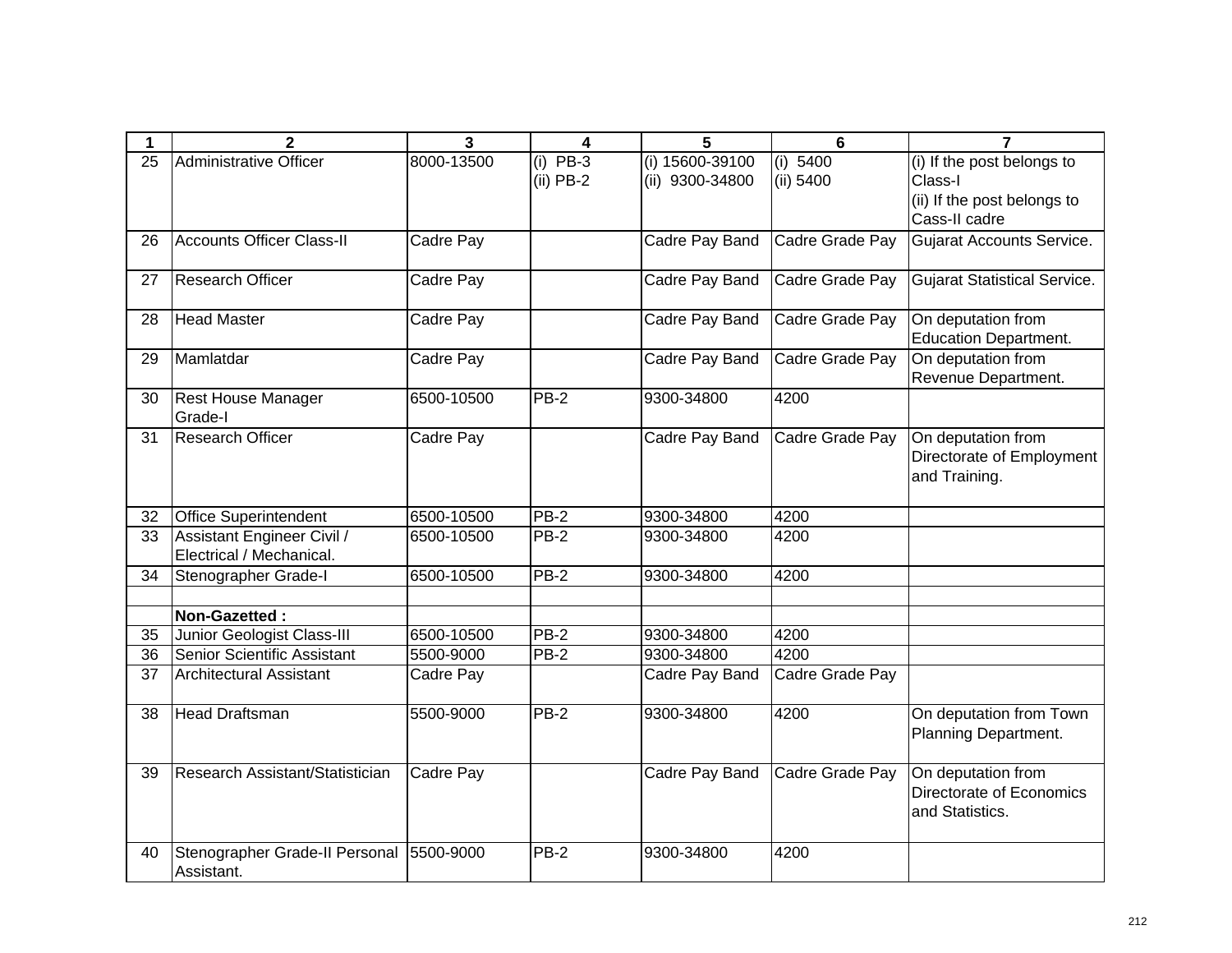| 1        | $\mathbf{2}$                                                | 3                               | 4                          | 5                                 | $6\phantom{1}6$         | $\overline{7}$                                              |
|----------|-------------------------------------------------------------|---------------------------------|----------------------------|-----------------------------------|-------------------------|-------------------------------------------------------------|
| 41       | Statistician                                                | (i) 5500-9000<br>(ii) 4500-7000 | $(i)$ PB-2<br>$(ii)$ PB-1  | (i) 9300-34800<br>(ii) 5200-20200 | $(i)$ 4200<br>(ii) 2800 | (i) For direct recruit holding<br>a post-graduate degree in |
|          |                                                             | (iii) 4000-6000                 | $(iii)$ PB-1               | (iii) 5200-20200                  | (iii) 2400              | <b>Mathematics or Statistics</b>                            |
|          |                                                             |                                 |                            |                                   |                         | or Economics.                                               |
|          |                                                             |                                 |                            |                                   |                         | (ii) For those possessing<br>Qualification as prescribed    |
|          |                                                             |                                 |                            |                                   |                         | for Statistical Assistant in                                |
|          |                                                             |                                 |                            |                                   |                         | Directorate of Economics                                    |
|          |                                                             |                                 |                            |                                   |                         | and Statistics.                                             |
|          |                                                             |                                 |                            |                                   |                         | (iii) For others.                                           |
|          |                                                             |                                 |                            |                                   |                         |                                                             |
|          |                                                             |                                 |                            |                                   |                         |                                                             |
| 42       | Assistant Teacher                                           | Cadre Pay                       |                            | Cadre Pay Band                    | Cadre Grade Pay         | On deputation from                                          |
|          |                                                             |                                 |                            |                                   |                         | <b>Education Department.</b>                                |
| 43       | <b>Drawing Teacher</b>                                      | Cadre Pay                       |                            | Cadre Pay Band                    | Cadre Grade Pay         | On deputation from<br><b>Education Department.</b>          |
| 44       | Draftsman                                                   | 5000-8000                       | $PB-2$                     | 9300-34800                        | 4200                    |                                                             |
| 45       | Assistant Superintendent (Circle) 5000-8000                 |                                 | PB-2                       | 9300-34800                        | 4200                    |                                                             |
|          |                                                             |                                 |                            |                                   |                         |                                                             |
| 46       | Assistant Superintendent                                    | 5000-8000                       | <b>PB-2</b>                | 9300-34800                        | 4200                    |                                                             |
| 47       | (Division)<br>Photostate Operator                           | 5000-8000                       | PB-2                       | 9300-34800                        | 4200                    |                                                             |
| 48       | Circle Officer/Deputy Mamlatdar                             | Cadre Pay                       |                            | Cadre Pay Band                    | Cadre Grade Pay         | On deputation from                                          |
|          |                                                             |                                 |                            |                                   |                         | Revenue Department.                                         |
| 49       | <b>Divisional Accountant</b>                                | Cadre Pay                       |                            | Cadre Pay Band                    | Cadre Grade Pay         | On deputation from                                          |
|          |                                                             |                                 |                            |                                   |                         | Accountant General,                                         |
|          |                                                             |                                 |                            |                                   |                         | Gujarat.                                                    |
| 50<br>51 | Librarian                                                   | 4500-7000                       | <b>PB-1</b><br><b>PB-2</b> | 5200-20200                        | 2800<br>4200            |                                                             |
|          | <b>Additional Assistant Engineer</b><br>(Civil/ Mechanical) | 5500-9000                       |                            | 9300-34800                        |                         |                                                             |
| 52       | Junior Scientific Assistant                                 | 4500-7000                       | <b>PB-1</b>                | 5200-20200                        | 2800                    |                                                             |
| 53       | Foreman / Mechanical Foreman                                | 5500-9000                       | $PB-2$                     | 9300-34800                        | 4200                    |                                                             |
| 54       | Foreman (Electrical)                                        | 4500-7000                       | <b>PB-1</b>                | 5200-20200                        | 2800                    |                                                             |
| 55       | Wireman Grade-I                                             | 4500-7000                       | <b>PB-1</b>                | 5200-20200                        | 2800                    |                                                             |
| 56       | <b>Geologist Supervisor</b>                                 | 4500-7000                       | <b>PB-1</b>                | 5200-20200                        | 2800                    |                                                             |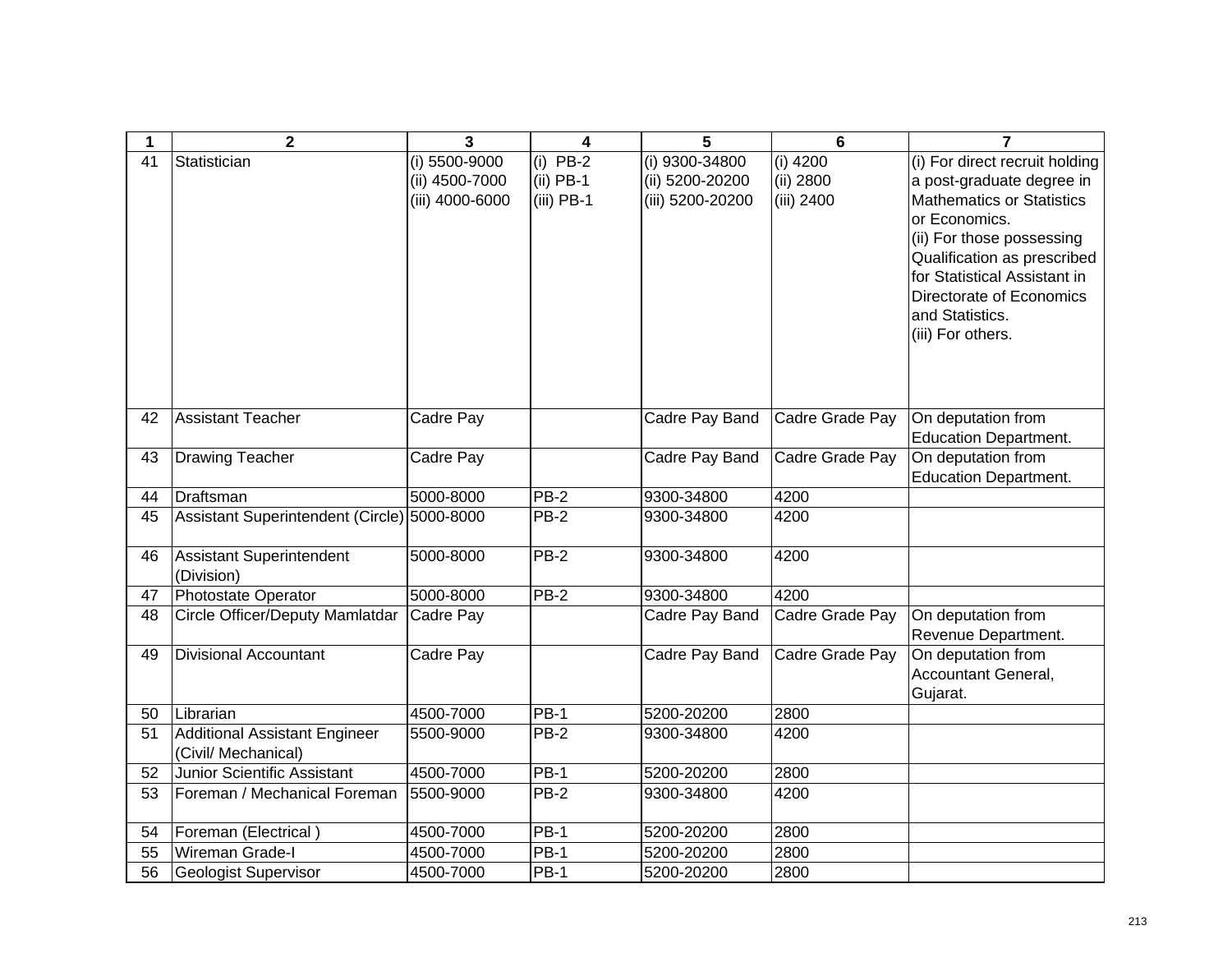| 1  | $\mathbf 2$                                 | 3         | $\overline{\mathbf{4}}$ | 5              | $6\phantom{1}6$ | $\overline{7}$                                                              |
|----|---------------------------------------------|-----------|-------------------------|----------------|-----------------|-----------------------------------------------------------------------------|
| 57 | <b>Driller</b>                              | 4500-7000 | <b>PB-1</b>             | 5200-20200     | 2800            |                                                                             |
| 58 | <b>Driller</b>                              | 5500-9000 | PB-2                    | 9300-34800     | 4200            |                                                                             |
| 59 | Soil Analyst                                | 4500-7000 | <b>PB-1</b>             | 5200-20200     | 2800            |                                                                             |
| 60 | Soil classifier                             | 4500-7000 | <b>PB-1</b>             | 5200-20200     | 2800            |                                                                             |
| 61 | <b>Research Assistant</b>                   | 4500-7000 | $PB-1$                  | 5200-20200     | 2800            |                                                                             |
| 62 | Rest House Manager/Manager<br>Grade-II      | 4500-7000 | <b>PB-1</b>             | 5200-20200     | 2800            |                                                                             |
| 63 | <b>Agricultural Supervisor</b>              | 4500-7000 | <b>PB-1</b>             | 5200-20200     | 2800            |                                                                             |
| 64 | <b>Agricultural Overseer</b>                | 4500-7000 | $PB-1$                  | 5200-20200     | 2800            |                                                                             |
| 65 | Security Officer (Police Sub-<br>Inspector) | Cadre Pay |                         | Cadre Pay Band | Cadre Grade Pay | On deputation from Police<br>Department.                                    |
| 66 | <b>Statistical Assistant</b>                | Cadre Pay |                         | Cadre Pay Band | Cadre Grade Pay | On deputation from<br>Directorate of Economics<br>and Statistics.           |
| 67 | Senior Assistant Mechanic                   | 4500-7000 | <b>PB-1</b>             | 5200-20200     | 2800            |                                                                             |
| 68 | Electrician                                 | 4500-7000 | $PB-1$                  | 5200-20200     | 2800            |                                                                             |
| 69 | Photographer                                | 4500-7000 | <b>PB-1</b>             | 5200-20200     | 2800            |                                                                             |
| 70 | Laboratory Technician                       | Cadre Pay |                         | Cadre Pay Band | Cadre Grade Pay | On deputation from<br>Directorate of Health and<br>Medical Services.        |
| 71 | Assistant Draftsman                         | 4000-6000 | $PB-1$                  | 5200-20200     | 2400            |                                                                             |
| 72 | <b>Technical Assistant</b>                  | 4000-6000 | <b>PB-1</b>             | 5200-20200     | 2400            |                                                                             |
| 73 | Nurse - (Qualified)                         | Cadre Pay |                         | Cadre Pay Band | Cadre Grade Pay | On deputation from<br>Directorate of Health and<br>Medical Services.        |
| 74 | <b>Staff Nurse</b>                          | Cadre Pay |                         | Cadre Pay Band | Cadre Grade Pay | On deputation from<br>Directorate of Health and<br><b>Medical Services.</b> |
| 75 | Overseer/Overseer (Civil)                   | 4500-7000 | $PB-1$                  | 5200-20200     | 2800            |                                                                             |
| 76 | <b>Crafts Teachers</b>                      | Cadre Pay |                         | Cadre Pay Band | Cadre Grade Pay | On deputation from<br><b>Education Department.</b>                          |
| 77 | Junior Assistant Mechanic                   | 4000-6000 | $PB-1$                  | 5200-20200     | 2400            |                                                                             |
| 78 | Fitter/Fitter (Qualified)                   | 4000-6000 | <b>PB-1</b>             | 5200-20200     | 2400            |                                                                             |
| 79 | Photostat Assistant                         | 4000-6000 | <b>PB-1</b>             | 5200-20200     | 2400            |                                                                             |
| 80 | <b>Blue Print Machine Operator</b>          | 4000-6000 | <b>PB-1</b>             | 5200-20200     | 2400            |                                                                             |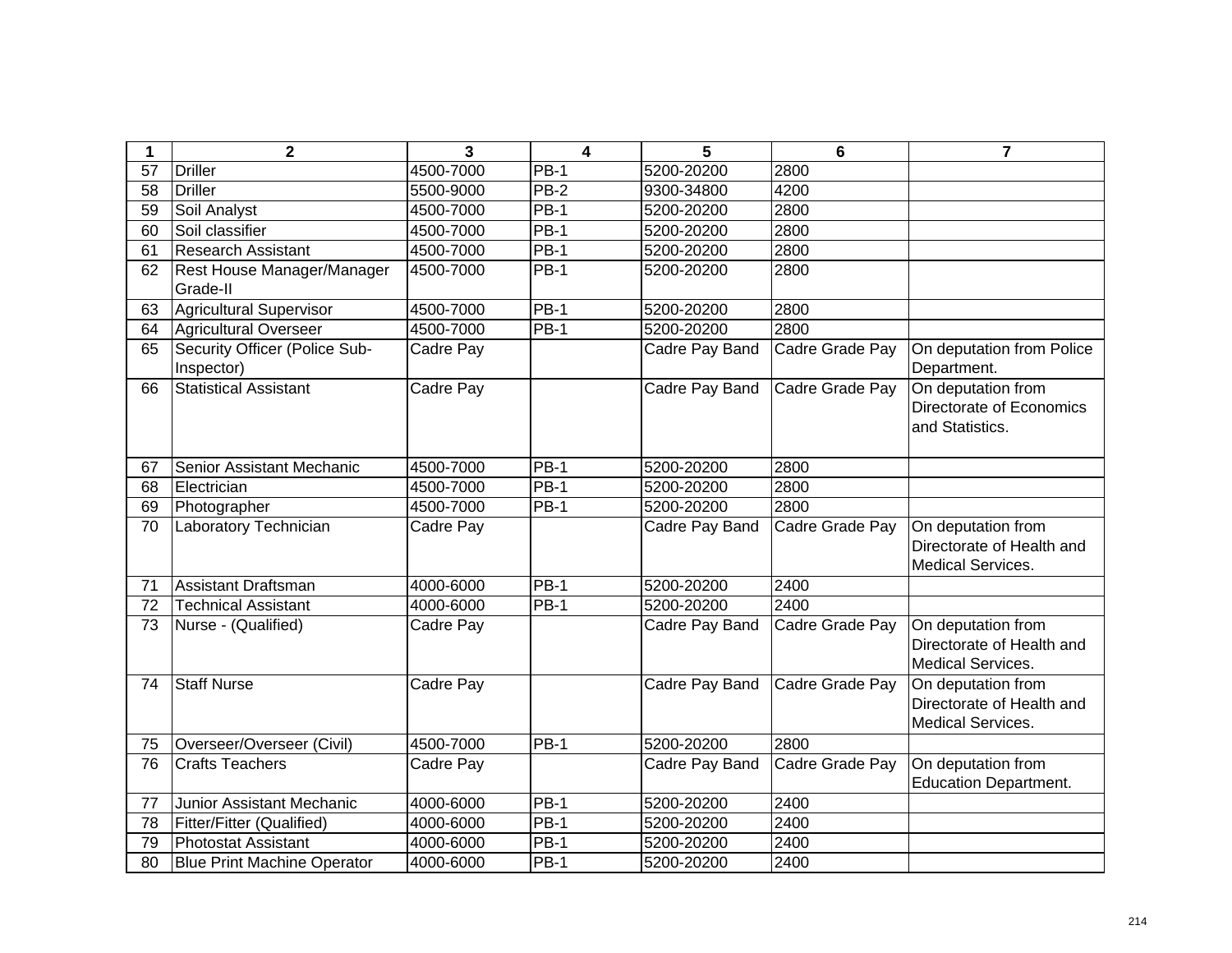| 1                 | $\overline{2}$                       | 3              | 4                 | 5               | 6               | $\overline{7}$               |
|-------------------|--------------------------------------|----------------|-------------------|-----------------|-----------------|------------------------------|
| 81                | Assistant Driller / Driller Grade-II | 4000-6000      | <b>PB-1</b>       | 5200-20200      | 2400            |                              |
|                   |                                      |                |                   |                 |                 |                              |
| 82                | Assistant Photographer               | 4000-6000      | $PB-1$            | 5200-20200      | 2400            |                              |
| 83                | Mechanic                             | 4000-6000      | $PB-1$            | 5200-20200      | 2400            |                              |
| 84                | Stenographer Grade-III               | 4000-6000      | $PB-1$            | 5200-20200      | 2400            |                              |
| 85                | Circle Inspector                     | Cadre Pay      |                   | Cadre Pay Band  | Cadre Grade Pay | On deputation from           |
|                   |                                      |                |                   |                 |                 | Revenue Department.          |
| 86                | Senior clerk (Accounts)              | 4000-6000      | $PB-1$            | 5200-20200      | 2400            |                              |
| 87                | <b>Senior Clerk</b>                  | 4000-6000      | $PB-1$            | 5200-20200      | 2400            |                              |
| 88                | Cashier                              | 4000-6000      | $\overline{PB}-1$ | 5200-20200      | 2400            |                              |
| 89                | Senior Clerk (Store)                 | 4000-6000      | $PB-1$            | 5200-20200      | 2400            |                              |
| 90                | Senior clerk (Accounts)              | 4000-6000      | $PB-1$            | 5200-20200      | 2400            |                              |
| 91                | Compounder                           | (i) 4500-7000  | $(i)$ PB-1        | (i) 5200-20200  | $(i)$ 2800      | (i) For qualified.           |
|                   |                                      | (ii) 3050-4590 | $(ii)$ PB-1       | (ii) 5200-20200 | (ii) 1900       | (ii) For others.             |
| 92                | Sanitary Inspector                   | Cadre Pay      |                   | Cadre Pay Band  | Cadre Grade Pay | On deputation from           |
|                   |                                      |                |                   |                 |                 | Directorate of Health and    |
|                   |                                      |                |                   |                 |                 | Medical Services.            |
| 93                | <b>Physical Training Teacher</b>     | Cadre Pay      |                   | Cadre Pay Band  | Cadre Grade Pay | On deputation from           |
|                   |                                      |                |                   |                 |                 | <b>Education Department.</b> |
| 94                | Cookmate                             | 2610-3540      | 1S                | 4440-7440       | 1400            |                              |
| 95                | P.T.C. Trained Teacher               | Cadre Pay      |                   | Cadre Pay Band  | Cadre Grade Pay | On deputation from           |
|                   |                                      |                |                   |                 |                 | <b>Education Department.</b> |
| 96                | Documentalist                        | 3050-4590      | <b>PB-1</b>       | 5200-20200      | 1900            |                              |
| 97                | <b>Technical Assistant</b>           | 3050-4590      | <b>PB-1</b>       | 5200-20200      | 1900            |                              |
| 98                | <b>Assistant Teacher</b>             | 3050-4590      | <b>PB-1</b>       | 5200-20200      | 1900            |                              |
| 99                | Helper                               | 3050-4590      | <b>PB-1</b>       | 5200-20200      | 1900            |                              |
| 100               | Surveyor                             | Cadre Pay      |                   | Cadre Pay Band  | Cadre Grade Pay | On deputation from Land      |
|                   |                                      |                |                   |                 |                 | Records Department.          |
|                   |                                      |                |                   |                 |                 |                              |
| 101               | Sub-Overseer                         | 4000-6000      | $PB-1$            | 5200-20200      | 2400            |                              |
| 102               | <b>Road Roller Driver</b>            | (i) 4000-6000  | $(i)$ PB-1        | (i) 5200-20200  | $(i)$ 2400      | Personal Scale.              |
|                   |                                      | (ii) 3050-4590 | $(ii)$ PB-1       | (ii) 5200-20200 | (ii) 1900       |                              |
| 103               | <b>Tractor Driver</b>                | 3050-4590      | $PB-1$            | 5200-20200      | 1900            |                              |
| 104               | Drill Operator-Drilling operator     | 3050-4590      | $PB-1$            | 5200-20200      | 1900            |                              |
| $\frac{105}{105}$ | Soil Survey Assistant                | 3050-4590      | $PB-1$            | 5200-20200      | 1900            |                              |
| 106               | <b>Laboratory Assistant</b>          | 3050-4590      | <b>PB-1</b>       | 5200-20200      | 1900            |                              |
| 107               | Wireman Grade-II                     | 3050-4590      | <b>PB-1</b>       | 5200-20200      | 1900            |                              |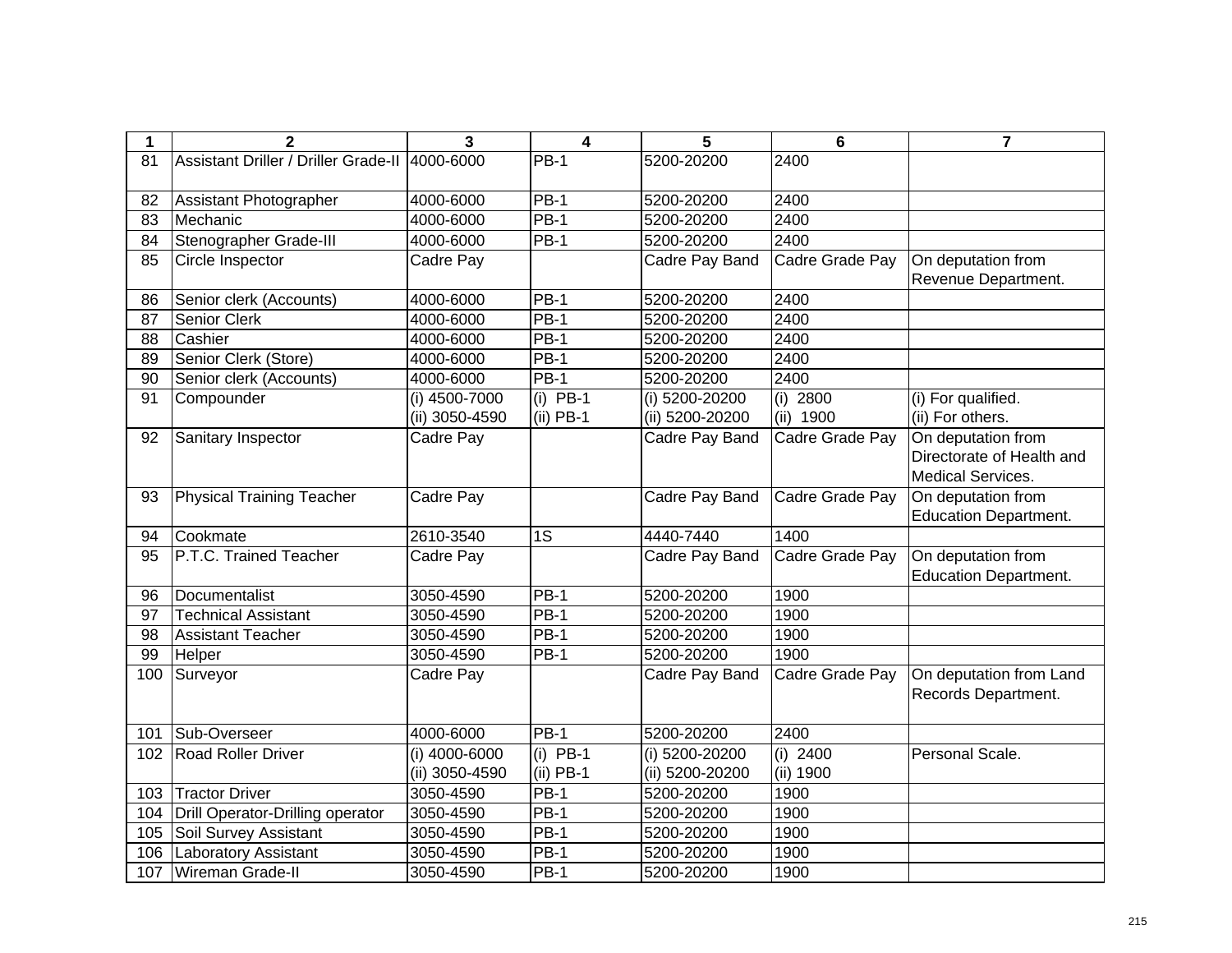| 1   | $\mathbf{2}$                                                                                  | 3                               | $\overline{4}$          | 5                                | 6                       | $\overline{7}$                                           |
|-----|-----------------------------------------------------------------------------------------------|---------------------------------|-------------------------|----------------------------------|-------------------------|----------------------------------------------------------|
| 108 | <b>Junior Clerk</b>                                                                           | 3050-4590                       | $PB-1$                  | 5200-20200                       | 1900                    |                                                          |
| 109 | <b>Typist</b>                                                                                 | 3050-4590                       | $PB-1$                  | 5200-20200                       | 1900                    |                                                          |
| 110 | Clerk-cum-Typist                                                                              | 3050-4590                       | <b>PB-1</b>             | 5200-20200                       | 1900                    |                                                          |
| 111 | <b>Computer Clerk</b>                                                                         | 3050-4590                       | $PB-1$                  | 5200-20200                       | 1900                    |                                                          |
| 112 | Tracer                                                                                        | 3050-4590                       | <b>PB-1</b>             | 5200-20200                       | 1900                    |                                                          |
| 113 | Library Assistant-cum-Clerk                                                                   | 3050-4590                       | $PB-1$                  | 5200-20200                       | 1900                    |                                                          |
| 114 | Punch Operator                                                                                | 3050-4590                       | <b>PB-1</b>             | 5200-20200                       | 1900                    |                                                          |
| 115 | <b>Canal Mistry</b>                                                                           | 3050-4590                       | $\overline{PB}$ -1      | 5200-20200                       | 1900                    |                                                          |
| 116 | Canal Inspector                                                                               | 3050-4590                       | <b>PB-1</b>             | 5200-20200                       | 1900                    |                                                          |
| 117 | <b>Mistry</b>                                                                                 | 3050-4590                       | $PB-1$                  | 5200-20200                       | 1900                    |                                                          |
| 118 | <b>Driver</b>                                                                                 | 3050-4590                       | $PB-1$                  | 5200-20200                       | 1900                    |                                                          |
| 119 | <b>Truck Driver</b>                                                                           | 3050-4590                       | <b>PB-1</b>             | 5200-20200                       | 1900                    |                                                          |
| 120 | Karmoon/Daftary<br>Karkoon/Irrigation Karkoon/Bit<br>Karkoon/Section Karkoon/Gauge<br>Karkoon | 3050-4590                       | $PB-1$                  | 5200-20200                       | 1900                    |                                                          |
| 121 | Midwife Nurse / Auxiliary Nurse<br>(Midwife)                                                  | Cadre Pay                       |                         | Cadre Pay Band                   | Cadre Grade Pay         | On deputation from<br>Directorate of Medical<br>Service. |
| 122 | Nurse                                                                                         | Cadre Pay                       |                         | Cadre Pay Band                   | Cadre Grade Pay         | On deputation from Health<br>and Medical Service.        |
| 123 | Dresser-cum-Nurse                                                                             | Cadre Pay                       |                         | Cadre Pay Band                   | Cadre Grade Pay         | On deputation from Health<br>and Medical Service.        |
| 124 | Machine Operator                                                                              | (i) 3050-4590<br>(ii) 2610-3540 | $(i)$ PB-1<br>$(ii)$ 1S | (i) 5200-20200<br>(ii) 4440-7440 | (i) $1900$<br>(ii) 1400 |                                                          |
| 125 | Operator                                                                                      | 3050-4590                       | $PB-1$                  | 5200-20200                       | 1900                    |                                                          |
| 126 | Pump Operator                                                                                 | 3050-4590                       | <b>PB-1</b>             | 5200-20200                       | 1900                    |                                                          |
| 127 | <b>Gate Operator</b>                                                                          | 3050-4590                       | <b>PB-1</b>             | 5200-20200                       | 1900                    |                                                          |
| 128 | Junior Clerk (Store)                                                                          | 3050-4590                       | <b>PB-1</b>             | 5200-20200                       | 1900                    |                                                          |
| 129 | Clerk-cum-Manager                                                                             | 3050-4590                       | $PB-1$                  | 5200-20200                       | 1900                    |                                                          |
| 130 | Talati                                                                                        | 3050-4590                       | $PB-1$                  | 5200-20200                       | 1900                    |                                                          |
| 131 | Measurer                                                                                      | 3050-4590                       | <b>PB-1</b>             | 5200-20200                       | 1900                    |                                                          |
|     | 132 Survey Mistry                                                                             | 3050-4590                       | <b>PB-1</b>             | 5200-20200                       | 1900                    |                                                          |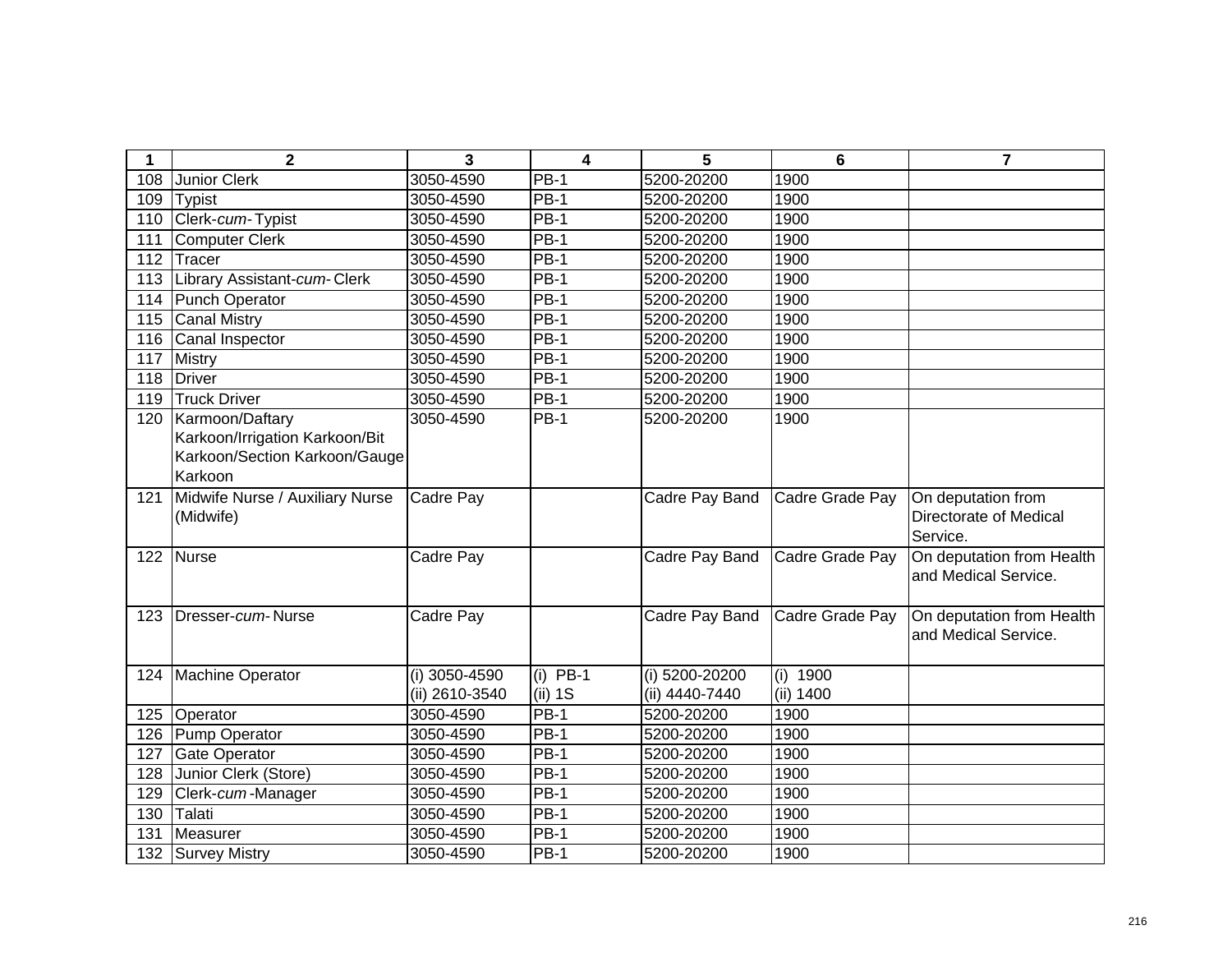| 1   | 2                                        | 3         | 4               | 5              | 6               | $\overline{7}$           |
|-----|------------------------------------------|-----------|-----------------|----------------|-----------------|--------------------------|
| 133 | Vaccinator                               | Cadre Pay |                 | Cadre Pay Band | Cadre Grade Pay | On deputation from       |
|     |                                          |           |                 |                |                 | Director of Health and   |
|     |                                          |           |                 |                |                 | <b>Medical Services.</b> |
|     | 134 Signaler                             | 3050-4590 | $PB-1$          | 5200-20200     | 1900            |                          |
|     | 135 Head Cook                            | 3050-4590 | $PB-1$          | 5200-20200     | 1900            |                          |
|     | 136   Ferro Machine Operator / Ferro     | 2650-4000 | $\overline{1S}$ | 4440-7440      | 1650            |                          |
|     | Printer.                                 |           |                 |                |                 |                          |
| 137 | Dresser                                  | 2650-4000 | $\overline{1S}$ | 4440-7440      | 1650            |                          |
| 138 | Head Mali                                | 2650-4000 | 1S              | 4440-7440      | 1650            |                          |
| 139 | Cleaner-cum-Engine Operator              | 2650-4000 | $\overline{1S}$ | 4440-7440      | 1650            |                          |
|     |                                          |           |                 |                |                 |                          |
| 140 | Naik                                     | 2610-3540 | $\overline{1S}$ | 4440-7440      | 1400            |                          |
| 141 | Daftary                                  | 2610-3540 | $\overline{1S}$ | 4440-7440      | 1400            |                          |
| 142 | Peon-cum-Ferro Printer                   | 2610-3540 | $\overline{1S}$ | 4440-7440      | 1400            |                          |
| 143 | Ferro Machine Operator                   | 2610-3540 | $\overline{1S}$ | 4440-7440      | 1400            |                          |
| 144 | Mukadam                                  | 2610-3540 | $\overline{1S}$ | 4440-7440      | 1400            |                          |
| 145 | Mali                                     | 2610-3540 | $\overline{1S}$ | 4440-7440      | 1400            |                          |
| 146 | Room Boy                                 | 2610-3540 | $\overline{1S}$ | 4440-7440      | 1400            |                          |
| 147 | Peon                                     | 2550-3200 | $\overline{1S}$ | 4440-7440      | 1300            |                          |
| 148 | Peon-cum-Ferro Printer/ Ferro<br>Printer | 2550-3200 | 1S              | 4440-7440      | 1300            |                          |
| 149 | Peon-cum-Field boy                       | 2550-3200 | $\overline{1S}$ | 4440-7440      | 1300            |                          |
| 150 | Peon-cum-Library Boy                     | 2550-3200 | $\overline{1S}$ | 4440-7440      | 1300            |                          |
| 151 | Blue Printer-cum- Operator               | 2550-3200 | $\overline{1S}$ | 4440-7440      | 1300            |                          |
| 152 | Helper                                   | 2550-3200 | $\overline{1S}$ | 4440-7440      | 1300            |                          |
| 153 | Labour Helper                            | 2550-3200 | $\overline{1S}$ | 4440-7440      | 1300            |                          |
| 154 | Laboratory Boy                           | 2550-3200 | $\overline{1S}$ | 4440-7440      | 1300            |                          |
| 155 | Sweeper                                  | 2550-3200 | $\overline{1S}$ | 4440-7440      | 1300            |                          |
| 156 | Hamal                                    | 2550-3200 | $\overline{1S}$ | 4440-7440      | 1300            |                          |
| 157 | Cleaner                                  | 2550-3200 | $\overline{1S}$ | 4440-7440      | 1300            |                          |
| 158 | Attendant                                | 2550-3200 | $\overline{1S}$ | 4440-7440      | 1300            |                          |
| 159 | Phone Attendant                          | 2550-3200 | $\overline{1S}$ | 4440-7440      | 1300            |                          |
| 160 | Pagi / Puggi                             | 2550-3200 | $\overline{1S}$ | 4440-7440      | 1300            |                          |
| 161 | Khalasi                                  | 2550-3200 | $\overline{1S}$ | 4440-7440      | 1300            |                          |
| 162 | Table Boy                                | 2550-3200 | $\overline{1S}$ | 4440-7440      | 1300            |                          |
|     | 163 Ferro Boy                            | 2550-3200 | $\overline{1S}$ | 4440-7440      | 1300            |                          |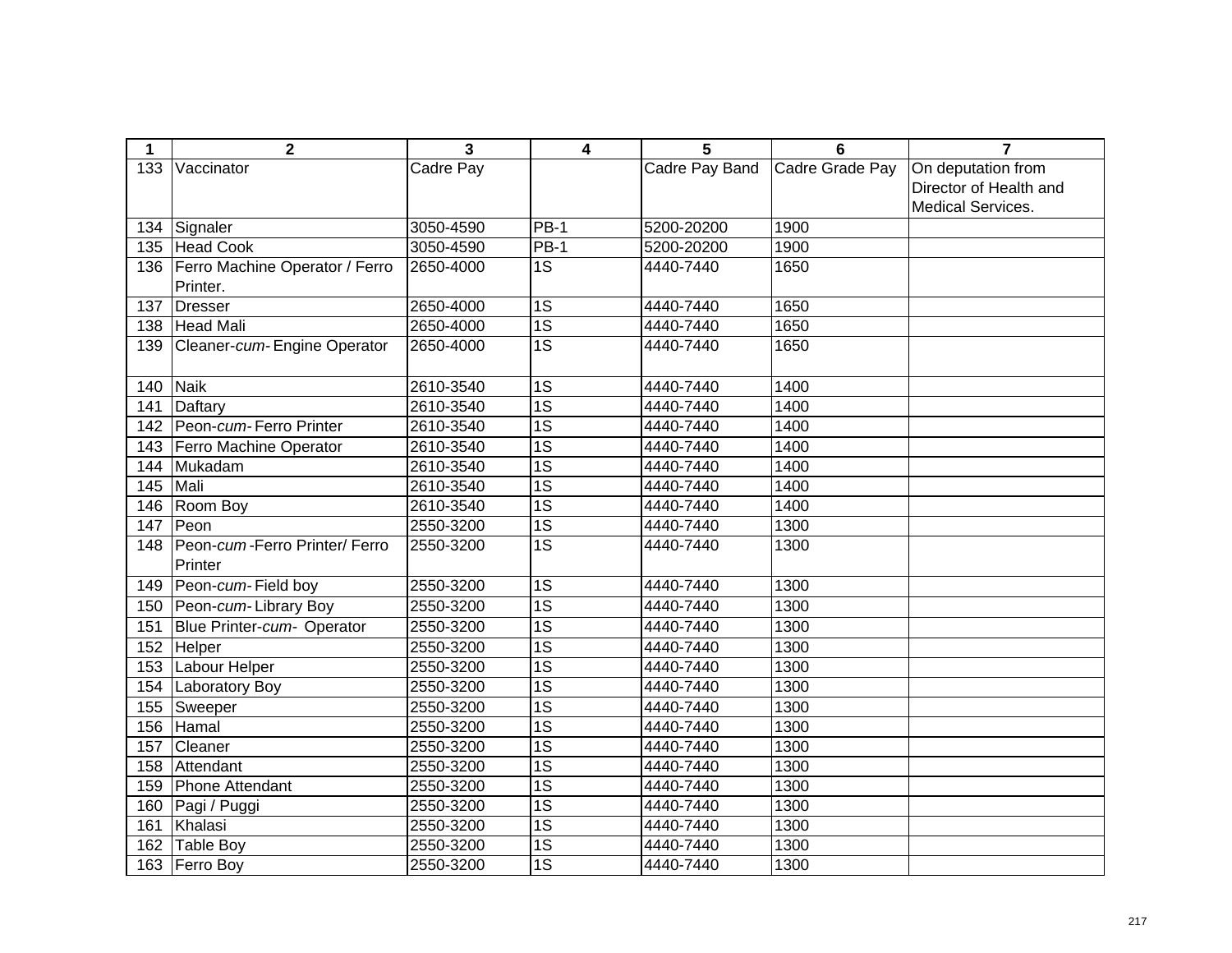| 1              | $\mathbf{2}$                                                                                                                                                                                               | $\overline{3}$                   | 4               | 5                                               | 6                                         | $\overline{7}$                                                               |
|----------------|------------------------------------------------------------------------------------------------------------------------------------------------------------------------------------------------------------|----------------------------------|-----------------|-------------------------------------------------|-------------------------------------------|------------------------------------------------------------------------------|
| 164            | <b>Ward Boy</b>                                                                                                                                                                                            | 2550-3200                        | 1S              | 4440-7440                                       | 1300                                      |                                                                              |
| 165            | <b>Ward Servant</b>                                                                                                                                                                                        | 2550-3200                        | $\overline{1S}$ | 4440-7440                                       | 1300                                      |                                                                              |
| 166            | Patkari                                                                                                                                                                                                    | 2550-3200                        | $\overline{1S}$ | 4440-7440                                       | 1300                                      |                                                                              |
| 167            | Canal Tapali                                                                                                                                                                                               | 2550-3200                        | $\overline{1S}$ | 4440-7440                                       | 1300                                      |                                                                              |
| 168            | <b>Field Boy</b>                                                                                                                                                                                           | 2550-3200                        | $\overline{1S}$ | 4440-7440                                       | 1300                                      |                                                                              |
| 169            | Fieldman                                                                                                                                                                                                   | 2550-3200                        | $\overline{1S}$ | 4440-7440                                       | 1300                                      |                                                                              |
| 170            | Peon-cum-Dresser                                                                                                                                                                                           | 2550-3200                        | $\overline{1S}$ | 4440-7440                                       | 1300                                      |                                                                              |
| 171            | Peon-cum-laboratory Boy                                                                                                                                                                                    | 2550-3200                        | $\overline{1S}$ | 4440-7440                                       | 1300                                      |                                                                              |
| 172            | Ayah                                                                                                                                                                                                       | 2550-3200                        | $\overline{1S}$ | 4440-7440                                       | 1300                                      |                                                                              |
| 173            | Chowkidar/Office<br>Chowkidar/Irrigation<br>Chowkidar/Bit<br>Chowkidar/Telephone<br><b>Chowkidar/Sectional Bit</b><br>Chowkidar/Canal<br>Chowkidar/Regular Chowkidar                                       | 2550-3200                        | $\overline{1S}$ | 4440-7440                                       | 1300                                      |                                                                              |
| 174            | Fieldman- <i>cum</i> -Chowkidar                                                                                                                                                                            | 2550-3200                        | 1S              | 4440-7440                                       | 1300                                      |                                                                              |
|                |                                                                                                                                                                                                            |                                  |                 |                                                 |                                           |                                                                              |
|                | <b>AREA DEVELOPMENT COMMISSIONER</b>                                                                                                                                                                       |                                  |                 |                                                 |                                           |                                                                              |
|                | <b>Gazetted:</b>                                                                                                                                                                                           |                                  |                 |                                                 |                                           |                                                                              |
| $\mathbf 1$    | Area Development<br>Commissioner                                                                                                                                                                           | (i) Cadre Post<br>(ii) Cadre Pay |                 | (i) Cadre Post<br>(ii) Cadre Pay<br><b>Band</b> | (i) Cadre Post<br>(ii) Cadre Grade<br>Pay | (i) If from IAS cadre<br>(ii) If from Gujarat<br><b>Engineering Service.</b> |
| 2              | Chief Engineer and Director                                                                                                                                                                                | Cadre Pay                        |                 | Cadre Pay Band                                  | Cadre Grade Pay                           | Gujarat Engineering<br>Service                                               |
| 3              | Superintending Engineer                                                                                                                                                                                    | Cadre Pay                        |                 | Cadre Pay Band                                  | Cadre Grade Pay                           | <b>Gujarat Engineering</b><br>Service                                        |
| $\overline{4}$ | Joint Director of Agriculture                                                                                                                                                                              | Cadre Pay                        |                 | Cadre Pay Band                                  | Cadre Grade Pay                           | Gujarat Agricultural<br>Service.                                             |
| 5              | Divisional Soil Conservation<br>Officer / Deputy Director of<br>Agriculture project Officer /<br>Agronomist / Deputy Director of<br>Agriculture (Engineering / Civil)<br><b>District Training Officer.</b> | Cadre Pay                        |                 | Cadre Pay Band                                  | Cadre Grade Pay                           | Gujarat Agricultural<br>Service.                                             |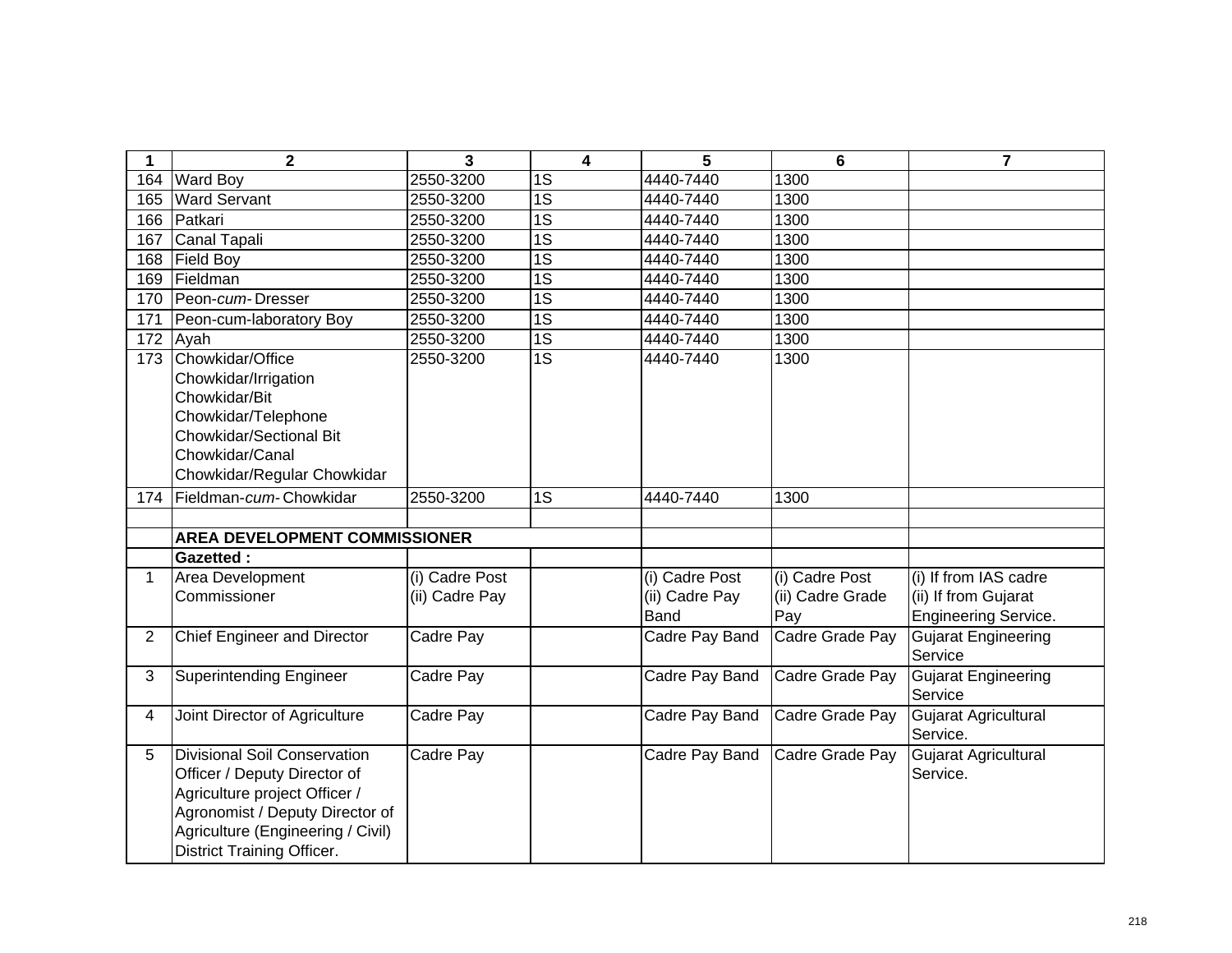| 1              | $\mathbf{2}$                                                                                                                                                                                                                                                                                                                                                                                                                                              | 3         | 4 | 5              | 6               | 7                                         |
|----------------|-----------------------------------------------------------------------------------------------------------------------------------------------------------------------------------------------------------------------------------------------------------------------------------------------------------------------------------------------------------------------------------------------------------------------------------------------------------|-----------|---|----------------|-----------------|-------------------------------------------|
| 6              | Deputy Director and Executive<br>Engineer                                                                                                                                                                                                                                                                                                                                                                                                                 | Cadre Pay |   | Cadre Pay Band | Cadre Grade Pay | <b>Gujarat Engineering</b><br>Service     |
| $\overline{7}$ | Assistant Area Development<br>Commissioner.                                                                                                                                                                                                                                                                                                                                                                                                               | Cadre Pay |   | Cadre Pay Band | Cadre Grade Pay | <b>Gujarat Administrative</b><br>Service. |
| 8              | Deputy Registrar                                                                                                                                                                                                                                                                                                                                                                                                                                          | Cadre Pay |   | Cadre Pay Band | Cadre Grade Pay | <b>Gujarat Co-operative</b><br>Service.   |
| 9              | Agriculture Engineer (Civil) /<br>Radio Contact Officer / Farm<br>Management Specialist /<br>Training Officer / Training Officer<br>(Male / Female) Assistant<br>Agronomist / Assistant Soil<br>Chemist / Technical Officer / Sub-<br><b>Divisional Soil Conservation</b><br>Officer / Principal / Farm<br>Manager / T.C.D.<br>Farm/Principal., S.C. Training<br>Centre/ Assistant Survey<br>Officer/Agronomist-cum-Training<br><b>Technical Officer.</b> | Cadre Pay |   | Cadre Pay Band | Cadre Grade Pay | Gujarat Agricultural<br>Service.          |
| 10             | Deputy Executive Engineer /<br><b>Deputy Executive Engineer</b><br>(Civil/Mechanical)                                                                                                                                                                                                                                                                                                                                                                     | Cadre Pay |   | Cadre Pay Band | Cadre Grade Pay | <b>Gujarat Engineering</b><br>Service     |
| 11             | Agriculture Engineer<br>(Engineering)                                                                                                                                                                                                                                                                                                                                                                                                                     | Cadre Pay |   | Cadre Pay Band | Cadre Grade Pay | Gujarat Agricultural<br>Service.          |
| 12             | <b>Assistant District Registrar</b>                                                                                                                                                                                                                                                                                                                                                                                                                       | Cadre Pay |   | Cadre Pay Band | Cadre Grade Pay | <b>Gujarat Co-operative</b><br>Service.   |
| 13             | Accounts Officer/Assistant<br>Accounts Officer.                                                                                                                                                                                                                                                                                                                                                                                                           | Cadre Pay |   | Cadre Pay Band | Cadre Grade Pay | Gujarat Accounts Service.                 |
| 14             | Statistical Officer / Research<br>Officer                                                                                                                                                                                                                                                                                                                                                                                                                 | Cadre Pay |   | Cadre Pay Band | Cadre Grade Pay | <b>Gujarat Statistical Service</b>        |
| 15             | Agriculture Officer/Senior<br><b>Statistical Assistant</b>                                                                                                                                                                                                                                                                                                                                                                                                | Cadre Pay |   | Cadre Pay Band | Cadre Grade Pay | Gujarat Agricultural<br>Service.          |
| 16             | Junior Engineer/Assistant<br>Engineer                                                                                                                                                                                                                                                                                                                                                                                                                     | Cadre Pay |   | Cadre Pay Band | Cadre Grade Pay | Gujarat Engineering<br>Service            |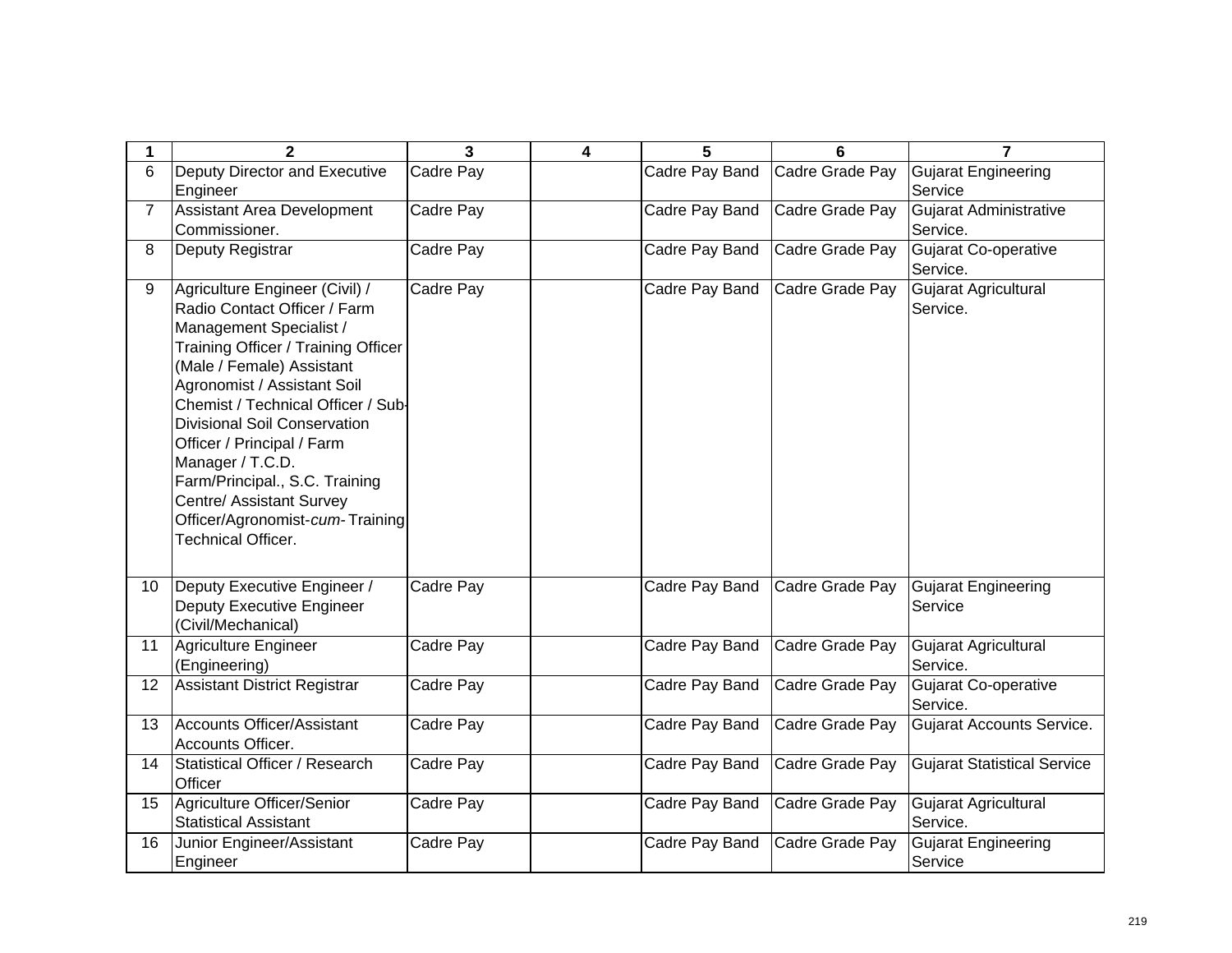| 1  | $\mathbf{2}$                                | 3          | 4      | 5              | 6               | $\overline{7}$           |
|----|---------------------------------------------|------------|--------|----------------|-----------------|--------------------------|
| 17 | Stenographer Grade-I                        | 6500-10500 | $PB-2$ | 9300-34800     | 4200            |                          |
|    |                                             |            |        |                |                 |                          |
|    | Non-Gazetted:                               |            |        |                |                 |                          |
| 18 | Co-operative Officer                        | Cadre Pay  |        | Cadre Pay Band | Cadre Grade Pay | On deputation from Co-   |
|    |                                             |            |        |                |                 | operation Department.    |
| 19 | <b>Office Superintendent</b>                | Cadre Pay  |        | Cadre Pay Band | Cadre Grade Pay | On deputation from       |
|    |                                             |            |        |                |                 | Agriculture Department.  |
| 20 | Accountant                                  | Cadre Pay  |        | Cadre Pay Band | Cadre Grade Pay | On deputation from       |
|    |                                             |            |        |                |                 | Directorate of Accounts  |
|    |                                             |            |        |                |                 | and Treasuries.          |
| 21 | Stenographer Grade-II                       | 5500-9000  | $PB-2$ | 9300-34800     | 4200            |                          |
| 22 | <b>Research Assistant</b>                   | Cadre Pay  |        | Cadre Pay Band | Cadre Grade Pay | On deputation from       |
|    |                                             |            |        |                |                 | Directorate of Economics |
|    |                                             |            |        |                |                 | and Statistics.          |
|    |                                             |            |        |                |                 |                          |
| 23 | Deputy Mamlatdar                            | Cadre Pay  |        | Cadre Pay Band | Cadre Grade Pay | On deputation from       |
|    |                                             |            |        |                |                 | Revenue Department.      |
| 24 | <b>Head Clerk</b>                           | Cadre Pay  |        | Cadre Pay Band | Cadre Grade Pay | On deputation from       |
|    |                                             |            |        |                |                 | Agriculture Department.  |
| 25 | Assistant Agriculture Engineer              | Cadre Pay  |        | Cadre Pay Band | Cadre Grade Pay | On deputation from       |
|    |                                             |            |        |                |                 | Agriculture Department.  |
| 26 | Draftsman                                   | Cadre Pay  |        | Cadre Pay Band | Cadre Grade Pay | On deputation from       |
|    |                                             |            |        |                |                 | Agriculture/Irrigation   |
|    |                                             |            |        |                |                 | Department.              |
| 27 | Assistant Superintendent                    | Cadre Pay  |        | Cadre Pay Band | Cadre Grade Pay | On deputation from       |
|    | (Division)                                  |            |        |                |                 | Irrigation Department.   |
| 28 | <b>Divisional Accountant</b>                | Cadre Pay  |        | Cadre Pay Band | Cadre Grade Pay | On deputation from       |
|    |                                             |            |        |                |                 | Accountant General,      |
|    |                                             |            |        |                |                 | Ahmedabad.               |
| 29 | Supervisor / Additional Assistant Cadre Pay |            |        | Cadre Pay Band | Cadre Grade Pay | On deputation from       |
|    | Engineer.                                   |            |        |                |                 | Irrigation, Ahmedabad.   |
| 30 | <b>Civil Overseer</b>                       | Cadre Pay  |        | Cadre Pay Band | Cadre Grade Pay | On deputation from       |
|    |                                             |            |        |                |                 | Agriculture Department.  |
| 31 | Assistant Agricultural Engineer             | Cadre Pay  |        | Cadre Pay Band | Cadre Grade Pay | On deputation from       |
|    |                                             |            |        |                |                 | Agriculture Department.  |
| 32 | <b>Work Superintendent</b>                  | Cadre Pay  |        | Cadre Pay Band | Cadre Grade Pay | On deputation from       |
|    |                                             |            |        |                |                 | Agriculture Department.  |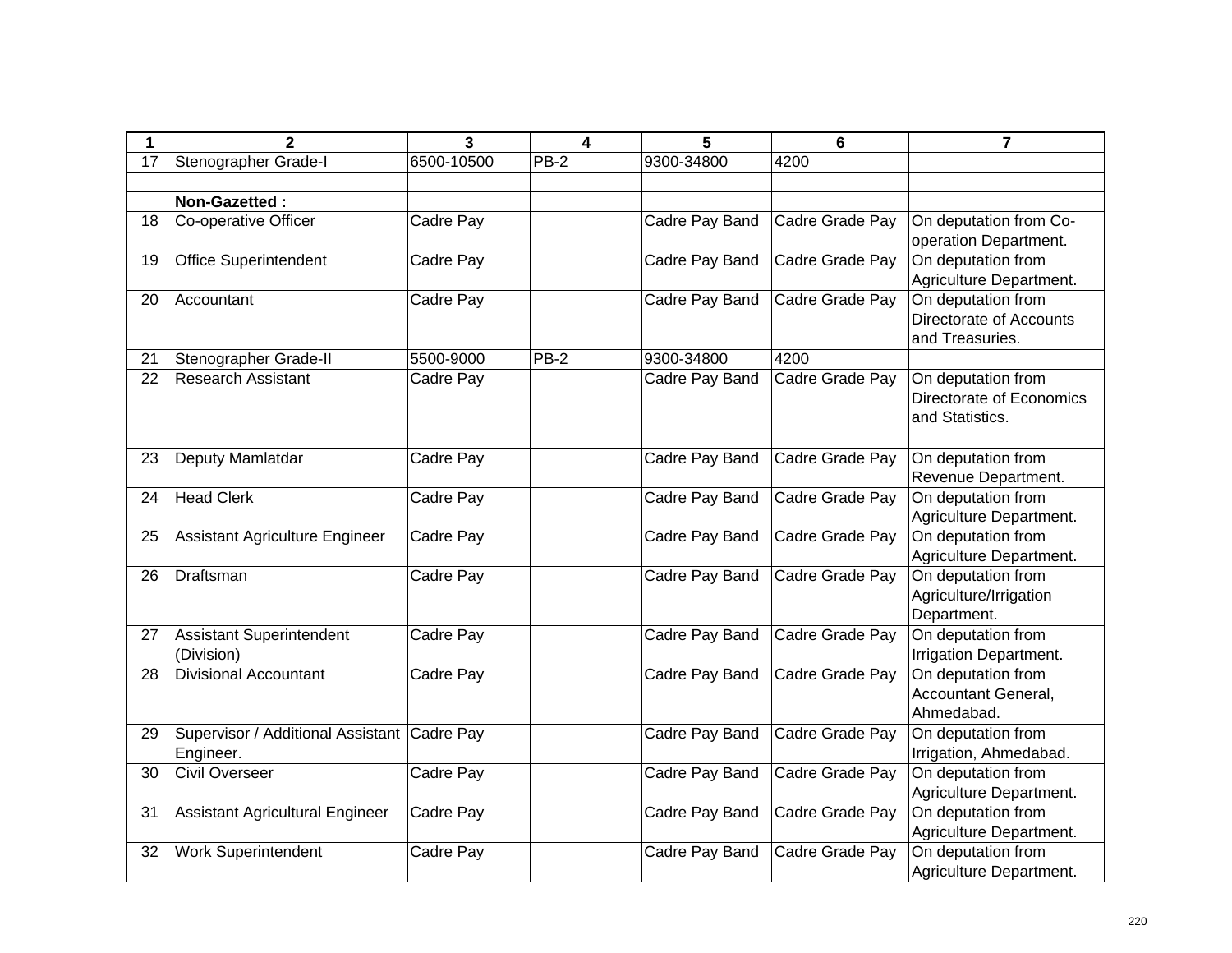| 1  | $\mathbf{2}$                   | 3         | 4      | 5              | 6               | $\overline{7}$              |
|----|--------------------------------|-----------|--------|----------------|-----------------|-----------------------------|
| 33 | Agriculture Supervisor /       | Cadre Pay |        | Cadre Pay Band | Cadre Grade Pay | On deputation from          |
|    | Demonstrator (Male / Female)   |           |        |                |                 | Agriculture Department.     |
| 34 | Range Forest Officer           | Cadre Pay |        | Cadre Pay Band | Cadre Grade Pay | On deputation from Forest   |
|    |                                |           |        |                |                 | Department.                 |
| 35 | <b>Statistical Assistant</b>   | Cadre Pay |        | Cadre Pay Band | Cadre Grade Pay | On deputation from          |
|    |                                |           |        |                |                 | Directorate of Economics    |
|    |                                |           |        |                |                 | and Statistics.             |
|    |                                |           |        |                |                 |                             |
| 36 | Mechanic                       | Cadre Pay |        | Cadre Pay Band | Cadre Grade Pay | On deputation from          |
|    |                                |           |        |                |                 | Agriculture Department.     |
| 37 | <b>Project Operator</b>        | Cadre Pay |        | Cadre Pay Band | Cadre Grade Pay | On deputation from          |
|    |                                |           |        |                |                 | Agriculture Department.     |
| 38 | Electrician                    | Cadre Pay |        | Cadre Pay Band | Cadre Grade Pay | On deputation from          |
|    |                                |           |        |                |                 | Agriculture Department.     |
| 39 | Blacksmith                     | Cadre Pay |        | Cadre Pay Band | Cadre Grade Pay | On deputation from          |
|    |                                |           |        |                |                 | Agriculture Department.     |
| 40 | Carpenter                      | Cadre Pay |        | Cadre Pay Band | Cadre Grade Pay | On deputation from          |
|    |                                |           |        |                |                 | Agriculture Department.     |
| 41 | Turner                         | Cadre Pay |        | Cadre Pay Band | Cadre Grade Pay | On deputation from          |
|    |                                |           |        |                |                 | Agriculture Department.     |
| 42 | Welder                         | Cadre Pay |        | Cadre Pay Band | Cadre Grade Pay | On deputation from          |
|    |                                |           |        |                |                 | Agriculture Department.     |
| 43 | Fitter                         | Cadre Pay |        | Cadre Pay Band | Cadre Grade Pay | On deputation from          |
|    |                                |           |        |                |                 | Agriculture Department.     |
| 44 | Stenographer Grade-III         | 4000-6000 | $PB-1$ | 5200-20200     | 2400            |                             |
| 45 | <b>Senior Accounts Clerk</b>   | Cadre Pay |        | Cadre Pay Band | Cadre Grade Pay | On deputation from          |
|    |                                |           |        |                |                 | Directorate of Accounts     |
|    |                                |           |        |                |                 | and Treasuries / Irrigation |
|    |                                |           |        |                |                 | Department.                 |
| 46 | <b>Senior Clerk</b>            | Cadre Pay |        | Cadre Pay Band | Cadre Grade Pay | On deputation from          |
|    |                                |           |        |                |                 | Agriculture / Irrigation    |
|    |                                |           |        |                |                 | Department.                 |
| 47 | Assistant Co-operative Officer | Cadre Pay |        | Cadre Pay Band | Cadre Grade Pay | On deputation from          |
|    |                                |           |        |                |                 | Registrar Co-operative      |
|    |                                |           |        |                |                 | Societies.                  |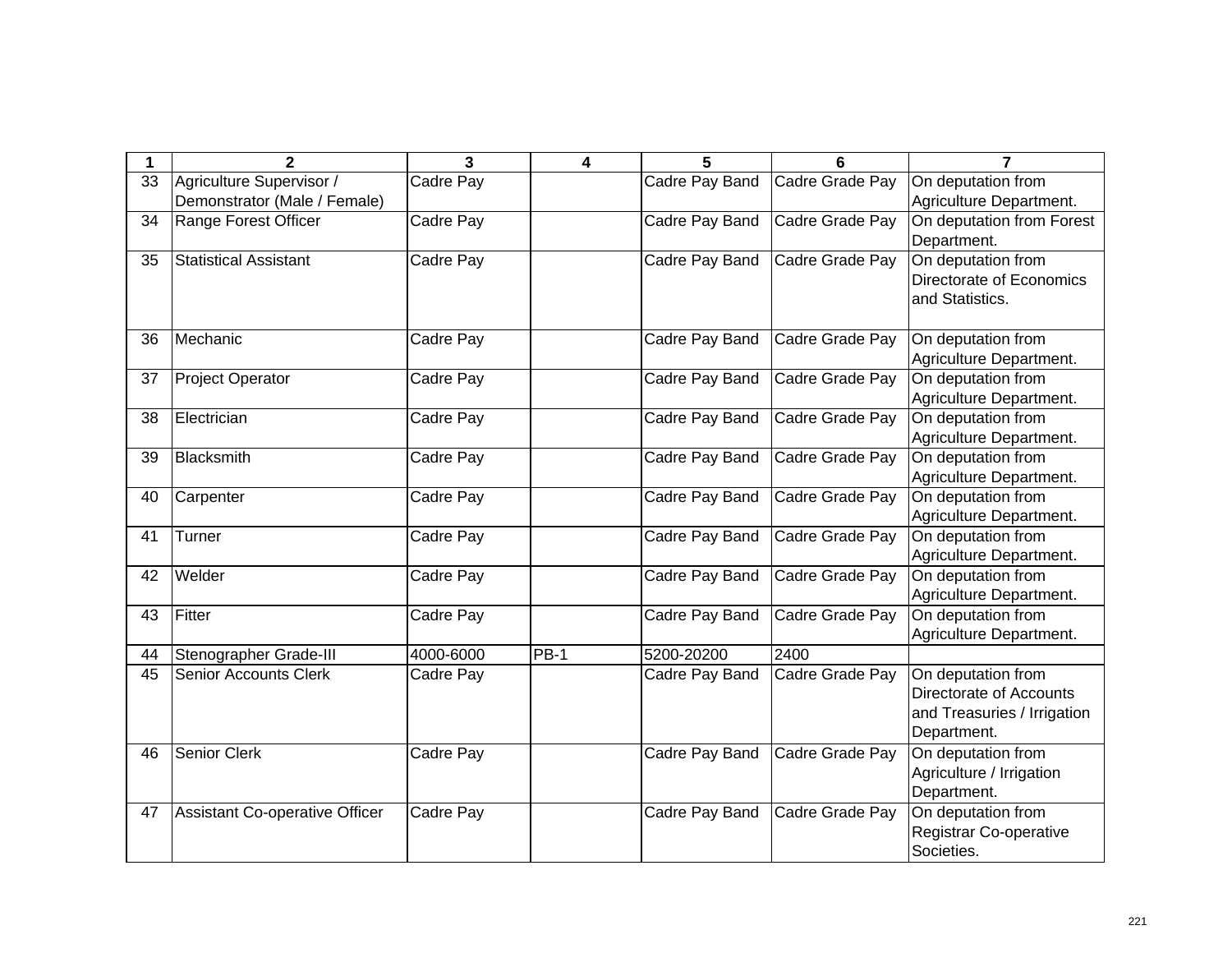| 1  | 2                                    | $\overline{\mathbf{3}}$ | 4 | 5              | 6               | $\overline{7}$             |
|----|--------------------------------------|-------------------------|---|----------------|-----------------|----------------------------|
| 48 | <b>Agriculture Assistant</b>         | Cadre Pay               |   | Cadre Pay Band | Cadre Grade Pay | On deputation from         |
|    |                                      |                         |   |                |                 | Agriculture Department.    |
| 49 | <b>Bull Dozer Operator</b>           | Cadre Pay               |   | Cadre Pay Band | Cadre Grade Pay | On deputation from         |
|    |                                      |                         |   |                |                 | Agriculture Department.    |
| 50 | <b>Truck Driver</b>                  | Cadre Pay               |   | Cadre Pay Band | Cadre Grade Pay | On deputation from         |
|    |                                      |                         |   |                |                 | Agriculture Department.    |
| 51 | <b>Heavy Vehicle Operator</b>        | Cadre Pay               |   | Cadre Pay Band | Cadre Grade Pay | On deputation from         |
|    |                                      |                         |   |                |                 | Agriculture Department.    |
| 52 | <b>Technical Assistant</b>           | Cadre Pay               |   | Cadre Pay Band | Cadre Grade Pay | On deputation from         |
|    |                                      |                         |   |                |                 | Irrigation Department.     |
| 53 | <b>Tracer</b>                        | Cadre Pay               |   | Cadre Pay Band | Cadre Grade Pay | On deputation from         |
|    |                                      |                         |   |                |                 | Irrigation / Agriculture   |
|    |                                      |                         |   |                |                 | Department.                |
| 54 | Junior Clerk/Clerk-cum-              | Cadre Pay               |   | Cadre Pay Band | Cadre Grade Pay | On deputation from         |
|    | Tracer/Junior Clerk-cum-             |                         |   |                |                 | Irrigation / Agriculture / |
|    | typist/Junior Clerk-cum-             |                         |   |                |                 | Revenue Department.        |
|    | Cashier/Junior Clerk-cum-            |                         |   |                |                 |                            |
|    | Tracer/Clerk-cum-                    |                         |   |                |                 |                            |
|    | Cashier/Cashier/Typist/Clerk.        |                         |   |                |                 |                            |
| 55 | Librarian Assistant                  | Cadre Pay               |   | Cadre Pay Band | Cadre Grade Pay | On deputation from         |
|    |                                      |                         |   |                |                 | Irrigation Department.     |
| 56 | <b>Model Maker</b>                   | Cadre Pay               |   | Cadre Pay Band | Cadre Grade Pay | On deputation from         |
|    |                                      |                         |   |                |                 | Irrigation Department.     |
| 57 | <b>Driver</b>                        | Cadre Pay               |   | Cadre Pay Band | Cadre Grade Pay | On deputation from         |
|    |                                      |                         |   |                |                 | Revenue / Irrigation /     |
|    |                                      |                         |   |                |                 | Agriculture Department.    |
| 58 | <b>Assistant Bull Dozer Operator</b> | <b>Cadre Pay</b>        |   | Cadre Pay Band | Cadre Grade Pay | On deputation from         |
|    |                                      |                         |   |                |                 | Irrigation Department.     |
| 59 | <b>Telephone Operator</b>            | Cadre Pay               |   | Cadre Pay Band | Cadre Grade Pay | On deputation from         |
|    |                                      |                         |   |                |                 | Irrigation Department.     |
| 60 | <b>Assistant Heavy Vehicle</b>       | Cadre Pay               |   | Cadre Pay Band | Cadre Grade Pay | On deputation from         |
|    | Operator                             |                         |   |                |                 | Agriculture Department.    |
| 61 | Steno Typist                         | Cadre Pay               |   | Cadre Pay Band | Cadre Grade Pay | On deputation from         |
|    |                                      |                         |   |                |                 | Agriculture Department.    |
| 62 | Junior Mechanic                      | Cadre Pay               |   | Cadre Pay Band | Cadre Grade Pay | On deputation from         |
|    |                                      |                         |   |                |                 | Agriculture Department.    |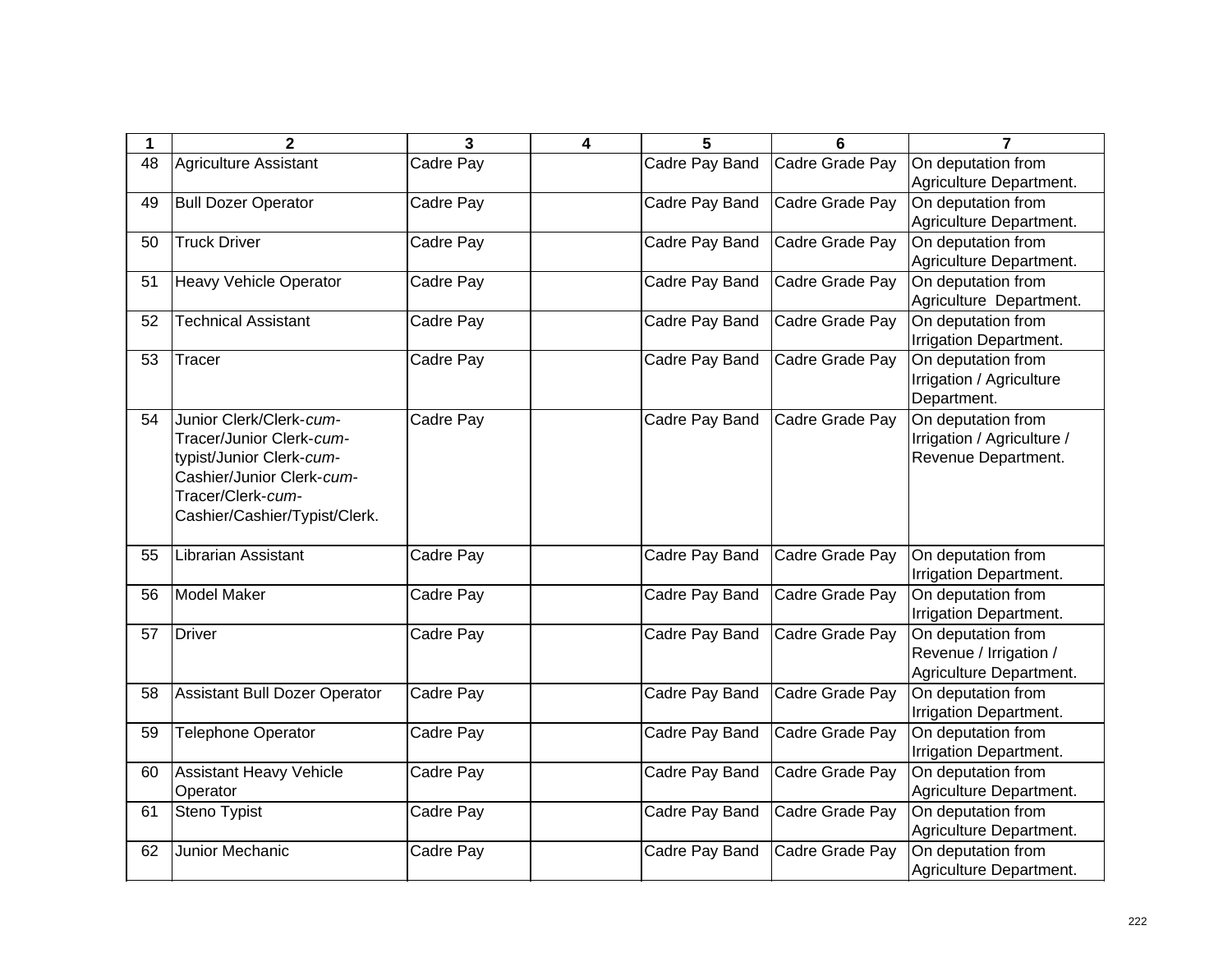|                | $\mathbf 2$                                                                                             | 3         | 4 | 5              | 6               | 7                                                             |
|----------------|---------------------------------------------------------------------------------------------------------|-----------|---|----------------|-----------------|---------------------------------------------------------------|
| 63             | <b>Naik</b>                                                                                             | Cadre Pay |   | Cadre Pay Band | Cadre Grade Pay | On deputation from<br>Agriculture/Irrigation<br>Department.   |
| 64             | <b>Model Room Assistant</b>                                                                             | Cadre Pay |   | Cadre Pay Band | Cadre Grade Pay | On deputation from<br>Agriculture/Irrigation<br>Department.   |
| 65             | <b>Cyclostyle Operator</b>                                                                              | Cadre Pay |   | Cadre Pay Band | Cadre Grade Pay | On deputation from<br>Agriculture/Irrigation<br>Department.   |
| 66             | Peon                                                                                                    | Cadre Pay |   | Cadre Pay Band | Cadre Grade Pay | On deputation from<br>Irrigation / Agriculture<br>Department. |
| 67             | Chowkidar                                                                                               | Cadre Pay |   | Cadre Pay Band | Cadre Grade Pay | On deputation from<br>Agriculture Department.                 |
| 68             | Watchman                                                                                                | Cadre Pay |   | Cadre Pay Band | Cadre Grade Pay | On deputation from<br>Irrigation/Agriculture<br>Department.   |
| 69             | Khalasi / Laboratory Attendant /<br>Cleaner                                                             | Cadre Pay |   | Cadre Pay Band | Cadre Grade Pay | On deputation from<br>Irrigation / Agriculture<br>Department. |
| 70             | <b>Ferro Printer</b>                                                                                    | Cadre Pay |   | Cadre Pay Band | Cadre Grade Pay | On deputation from<br>Irrigation Department.                  |
|                | <b>ADDITIONAL COLLECTORS - (IRRIGATION)</b>                                                             |           |   |                |                 |                                                               |
|                | <b>Gazetted:</b>                                                                                        |           |   |                |                 |                                                               |
| 1              | <b>Additional Collector</b>                                                                             | Cadre Pay |   | Cadre Pay Band | Cadre Grade Pay | <b>Gujarat Administrative</b><br>Service.                     |
| $\overline{2}$ | Deputy Collector / Rehabilitation<br>and Special Land Acquisition<br>Officer / Land Acquisition Officer | Cadre Pay |   | Cadre Pay Band | Cadre Grade Pay | Gujarat Administrative<br>Service.                            |
| 3              | Chitnish / Chitnish to Additional<br>Collector / Mamlatdar                                              | Cadre Pay |   | Cadre Pay Band | Cadre Grade Pay | On deputation from<br>Revenue Department.                     |
|                | <b>Non-Gazetted:</b>                                                                                    |           |   |                |                 |                                                               |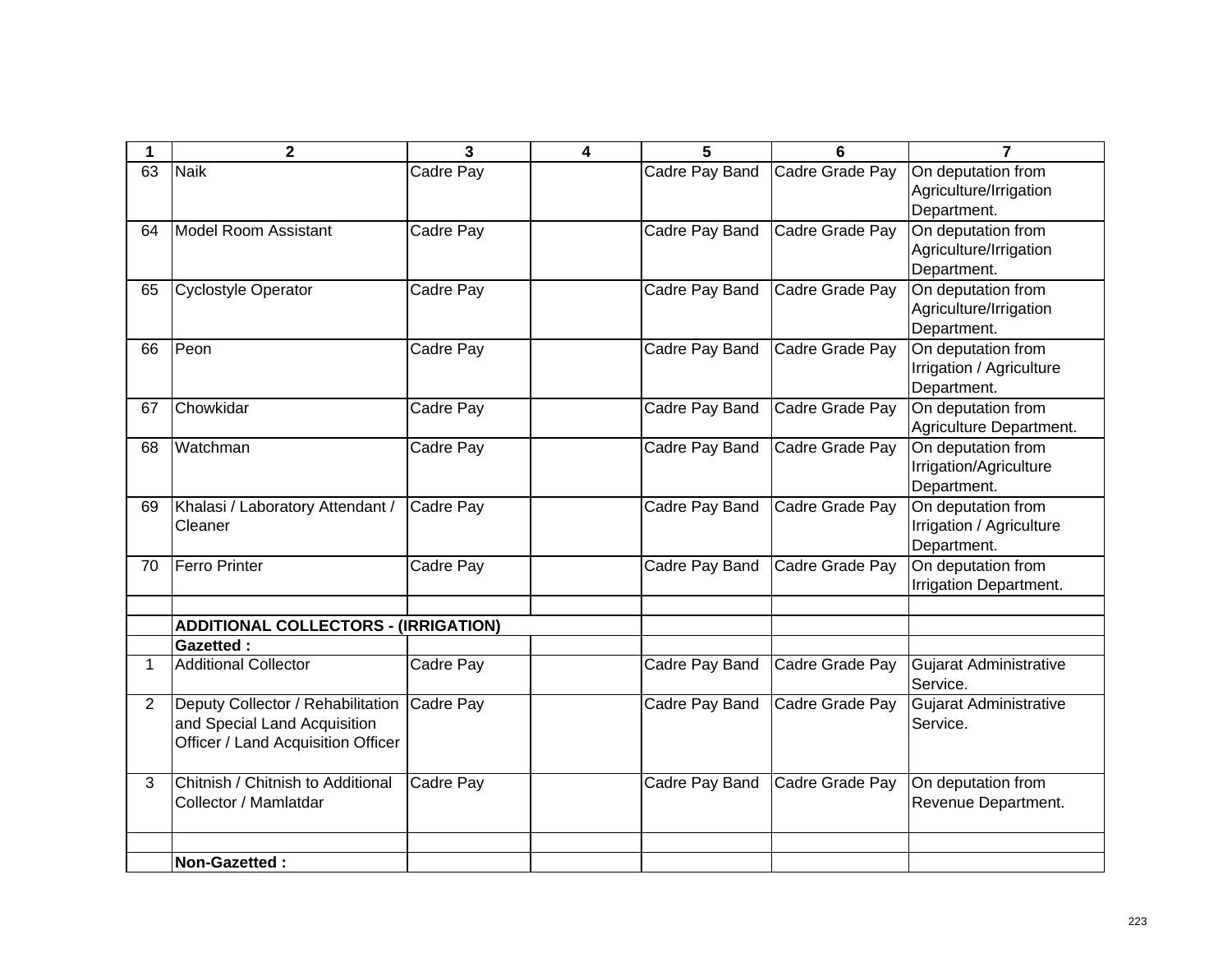| 1                | $\mathbf{2}$                                  | 3           | 4           | 5              | 6               | 7                       |
|------------------|-----------------------------------------------|-------------|-------------|----------------|-----------------|-------------------------|
| $\overline{4}$   | Stenographer Grade-II                         | Cadre Pay   |             | Cadre Pay Band | Cadre Grade Pay | On deputation from      |
|                  |                                               |             |             |                |                 | Revenue Department.     |
| 5                | Assistant District Inspector of               | Cadre Pay   |             | Cadre Pay Band | Cadre Grade Pay | On deputation from Land |
|                  | <b>Land Records</b>                           |             |             |                |                 | Records Department.     |
|                  |                                               |             |             |                |                 |                         |
| 6                | Circle Officer/Deputy Mamlatdar- Cadre Pay    |             |             | Cadre Pay Band | Cadre Grade Pay | On deputation from      |
|                  | Avalkarkun                                    |             |             |                |                 | Revenue Department.     |
| $\overline{7}$   | Nimtandar                                     | Cadre Pay   |             | Cadre Pay Band | Cadre Grade Pay | On deputation from Land |
|                  |                                               |             |             |                |                 | Records Department.     |
|                  |                                               |             |             |                |                 |                         |
| 8                | Circle Inspector                              | Cadre Pay   |             | Cadre Pay Band | Cadre Grade Pay | On deputation from      |
|                  |                                               |             |             |                |                 | Revenue Department.     |
| 9                | Senior Accounts Clerk/Sub-                    | Cadre Pay   |             | Cadre Pay Band | Cadre Grade Pay | On deputation from      |
|                  | Auditor                                       |             |             |                |                 | Directorate of Accounts |
|                  |                                               |             |             |                |                 | and Treasuries.         |
| 10 <sup>1</sup>  | Surveyor                                      | Cadre Pay   |             | Cadre Pay Band | Cadre Grade Pay | On deputation from Land |
|                  |                                               |             |             |                |                 | Records Department.     |
|                  |                                               |             |             |                |                 |                         |
| 11               | Clerk/Clerk-cum-Typist/Junior                 | Cadre Pay   |             | Cadre Pay Band | Cadre Grade Pay | On deputation from      |
|                  | Clerk/Typist.                                 |             |             |                |                 | Revenue Department.     |
| 12               | <b>Scrutiny Clerk</b>                         | Cadre Pay   |             | Cadre Pay Band | Cadre Grade Pay | On deputation from Land |
|                  |                                               |             |             |                |                 | Records Department.     |
|                  |                                               |             |             |                |                 |                         |
| 13               | Talati                                        | Cadre Pay   |             | Cadre Pay Band | Cadre Grade Pay | On deputation from      |
|                  |                                               |             |             |                |                 | Panchayat.              |
| 14               | Driver                                        | Cadre Pay   |             | Cadre Pay Band | Cadre Grade Pay | On deputation from      |
|                  |                                               |             |             |                |                 | Irrigation Department.  |
| 15               | <b>Process Server</b>                         | 3050-4590   | <b>PB-1</b> | 5200-20200     | 1900            |                         |
| 16               | Karkoon                                       | 3050-4590   | <b>PB-1</b> | 5200-20200     | 1900            |                         |
| 17               | <b>Naik</b>                                   | Cadre Pay   |             | Cadre Pay Band | Cadre Grade Pay | On deputation from      |
|                  |                                               |             |             |                |                 | Revenue Department.     |
| 18               | Peon                                          | Cadre Pay   |             | Cadre Pay Band | Cadre Grade Pay | On deputation from      |
|                  |                                               |             |             |                |                 | Revenue Department.     |
|                  | <b>GUJARAT ENGINEERING RESEARCH INSTITUTE</b> |             |             |                |                 |                         |
| <b>Gazetted:</b> |                                               |             |             |                |                 |                         |
|                  | <b>Director</b>                               | 16000-20050 | PB-4        | 37400-67000    | 8900            |                         |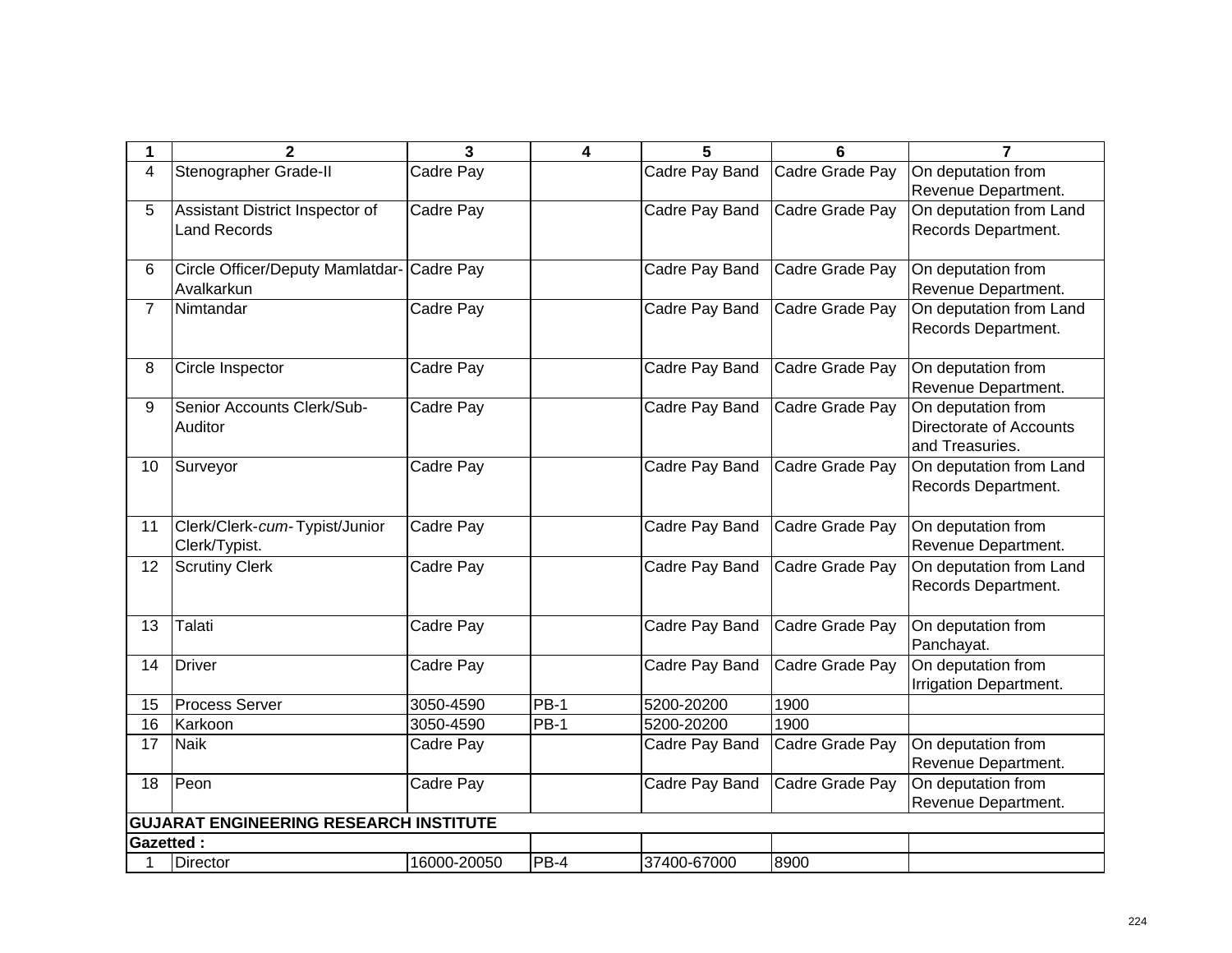| 1              | $\overline{2}$                                 | 3           | $\overline{\mathbf{4}}$   | 5                                  | $6\phantom{a}$        | $\overline{7}$                                                                        |
|----------------|------------------------------------------------|-------------|---------------------------|------------------------------------|-----------------------|---------------------------------------------------------------------------------------|
| $\overline{2}$ | <b>Additional Director</b>                     | 12000-16500 | PB-3                      | 15600-39100                        | 7600                  |                                                                                       |
| 3              | <b>Deputy Director</b>                         | 10000-15200 | $PB-3$                    | 15600-39100                        | 6600                  |                                                                                       |
| $\overline{4}$ | <b>Research Officer</b>                        | 10000-15200 | $PB-3$                    | 15600-39100                        | 6600                  |                                                                                       |
| 5              | Geologist (Senior)                             | 10000-15200 | <b>PB-3</b>               | 15600-39100                        | 6600                  |                                                                                       |
| 6              | <b>Administrative Officer</b>                  | Cadre Pay   |                           | Cadre Pay Band                     | Cadre Grade Pay       | <b>Gujarat Administrative</b><br>Service                                              |
| $\overline{7}$ | Assistant Research Officer                     | 8000-13500  | $(i)$ PB-3<br>$(ii)$ PB-2 | (i) 15600-39100<br>(ii) 9300-34800 | (i) 5400<br>(ii) 5400 | (i) If the post belongs to<br>Class-I<br>(ii) If the post belongs to<br>Cass-II cadre |
| 8              | Deputy Engineer<br>(Mechanical/Electrical)     | 8000-13500  | $(i)$ PB-3<br>$(ii)$ PB-2 | (i) 15600-39100<br>(ii) 9300-34800 | (i) 5400<br>(ii) 5400 | (i) If the post belongs to<br>Class-I<br>(ii) If the post belongs to<br>Cass-II cadre |
| 9              | Geologist (Senior)                             | 8000-13500  | $(i)$ PB-3<br>$(ii)$ PB-2 | (i) 15600-39100<br>(ii) 9300-34800 | (i) 5400<br>(ii) 5400 | (i) If the post belongs to<br>Class-I<br>(ii) If the post belongs to<br>Cass-II cadre |
| 10             | <b>Assistant Engineer</b>                      | 6500-10500  | PB-2                      | 9300-34800                         | 4200                  |                                                                                       |
| 11             | <b>Assistant Engineer</b>                      | 6500-10500  | $PB-2$                    | 9300-34800                         | 4200                  |                                                                                       |
|                | (Mechanical/Electrical)                        |             |                           |                                    |                       |                                                                                       |
|                | Non-Gazetted:                                  |             |                           |                                    |                       |                                                                                       |
| 12             | <b>Office Superintendent (Circle)</b>          | 6500-10500  | <b>PB-2</b>               | 9300-34800                         | 4200                  |                                                                                       |
| 13             | Junior Geologist                               | 6500-10500  | $PB-2$                    | 9300-34800                         | 4200                  |                                                                                       |
| 14             | Senior Scientific Assistant                    | 5500-9000   | PB-2                      | 9300-34800                         | 4200                  |                                                                                       |
| 15             | Head Draftsman                                 | 5500-9000   | <b>PB-2</b>               | 9300-34800                         | 4200                  |                                                                                       |
| 16             | Statistician-cum-Economist and<br>Investigator | 5500-9000   | PB-2                      | 9300-34800                         | 4200                  |                                                                                       |
| 17             | Stenographer, Grade-II                         | 5500-9000   | $PB-2$                    | 9300-34800                         | 4200                  |                                                                                       |
| 18             | Assistant Superintendent (Circle) 5000-8000    |             | $PB-2$                    | 9300-34800                         | 4200                  |                                                                                       |
| 19             | Assistant Superintendent<br>(Division)         | 5000-8000   | <b>PB-2</b>               | 9300-34800                         | 4200                  |                                                                                       |
| 20             | <b>Divisional Accountant</b>                   | 5000-8000   | <b>PB-2</b>               | 9300-34800                         | 4200                  |                                                                                       |
| 21             | Draftsman                                      | 5000-8000   | $PB-2$                    | 9300-34800                         | 4200                  |                                                                                       |
| 22             | Junior Scientific Assistant                    | 4500-7000   | PB-1                      | 5200-20200                         | 2800                  |                                                                                       |
| 23             | Supervisor                                     | 4500-7000   | <b>PB-1</b>               | 5200-20200                         | 2800                  |                                                                                       |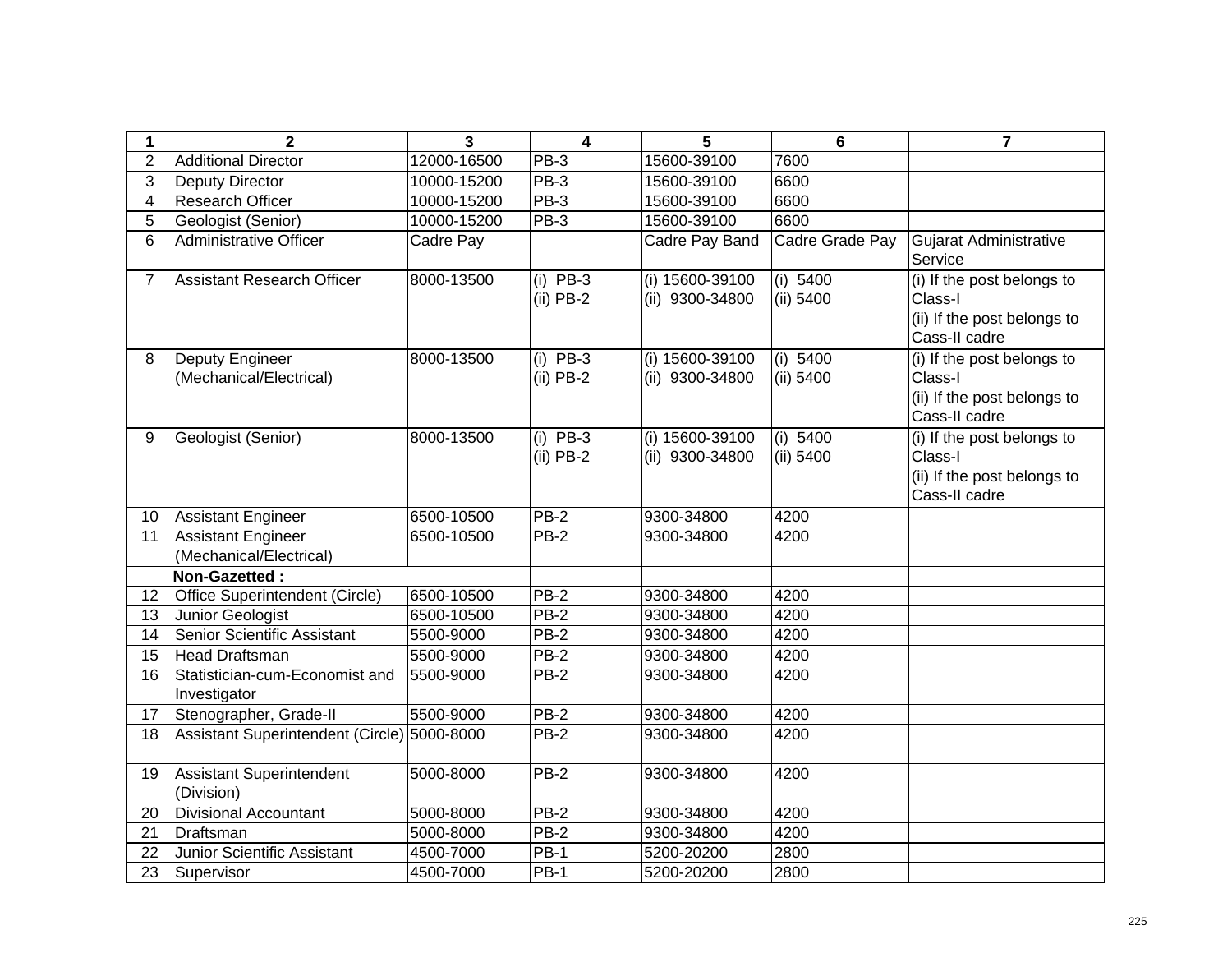| 1               | $\mathbf 2$                                                    | 3         | $\overline{\mathbf{4}}$ | 5          | $6\phantom{1}6$ | $\overline{7}$ |
|-----------------|----------------------------------------------------------------|-----------|-------------------------|------------|-----------------|----------------|
| 24              | Librarian                                                      | 4500-7000 | $PB-1$                  | 5200-20200 | 2800            |                |
| 25              | Foreman                                                        | 5500-9000 | $PB-2$                  | 9300-34800 | 4200            |                |
| 26              | Electrician                                                    | 4500-7000 | $PB-1$                  | 5200-20200 | 2800            |                |
| 27              | Photographer                                                   | 4500-7000 | <b>PB-1</b>             | 5200-20200 | 2800            |                |
| 28              | Assistant Draftsman                                            | 4500-7000 | $PB-1$                  | 5200-20200 | 2800            |                |
| 29              | Senior Assistant (Mechanical)                                  | 4500-7000 | <b>PB-1</b>             | 5200-20200 | 2800            |                |
| $\overline{30}$ | <b>Driller</b>                                                 | 4000-6000 | $PB-1$                  | 5200-20200 | 2400            |                |
| 31              | Artisan                                                        | 4000-6000 | $PB-1$                  | 5200-20200 | 2400            |                |
| 32              | Senior Clerk (Accounts)                                        | 4000-6000 | $PB-1$                  | 5200-20200 | 2400            |                |
| 33              | <b>Senior Clerk</b>                                            | 4000-6000 | $PB-1$                  | 5200-20200 | 2400            |                |
| $\overline{34}$ | Senior Clerk (Stores)                                          | 4000-6000 | $PB-1$                  | 5200-20200 | 2400            |                |
| 35              | <b>Laboratory Assistant</b>                                    | 3050-4590 | <b>PB-1</b>             | 5200-20200 | 1900            |                |
| 36              | Junior Clerk (Store)                                           | 3050-4590 | $PB-1$                  | 5200-20200 | 1900            |                |
| $\overline{37}$ | <b>Junior Clerk</b>                                            | 3050-4590 | $PB-1$                  | 5200-20200 | 1900            |                |
| 38              | Clerk-cum-Typist                                               | 3050-4590 | PB-1                    | 5200-20200 | 1900            |                |
| $\overline{39}$ | <b>Typist</b>                                                  | 3050-4590 | $PB-1$                  | 5200-20200 | 1900            |                |
| 40              | Tracer                                                         | 3050-4590 | <b>PB-1</b>             | 5200-20200 | 1900            |                |
| 41              | Computor                                                       | 3050-4590 | <b>PB-1</b>             | 5200-20200 | 1900            |                |
| 42              | <b>Driver</b>                                                  | 3050-4590 | <b>PB-1</b>             | 5200-20200 | 1900            |                |
| 43              | Wireman                                                        | 3050-4590 | <b>PB-1</b>             | 5200-20200 | 1900            |                |
| 44              | <b>Boat Operator</b>                                           | 3050-4590 | <b>PB-1</b>             | 5200-20200 | 1900            |                |
| 45              | Karkoon                                                        | 3050-4590 | <b>PB-1</b>             | 5200-20200 | 1900            |                |
| 46              | Carpenter                                                      | 3050-4590 | <b>PB-1</b>             | 5200-20200 | 1900            |                |
| 47              | Artisan                                                        | 3050-4590 | $PB-1$                  | 5200-20200 | 1900            |                |
| 48              | Mason                                                          | 3050-4590 | <b>PB-1</b>             | 5200-20200 | 1900            |                |
| 49              | <b>Pump Operator</b>                                           | 2650-4000 | $\overline{1S}$         | 4440-7440  | 1650            |                |
| 50              | Daftari                                                        | 2610-3540 | $\overline{1S}$         | 4440-7440  | 1400            |                |
| 51              | <b>Naik</b>                                                    | 2610-3540 | $\overline{1S}$         | 4440-7440  | 1400            |                |
| $\overline{52}$ | <b>Section Grinder</b>                                         | 2610-3540 | $\overline{1S}$         | 4440-7440  | 1400            |                |
| 53              | Peon                                                           | 2550-3200 | $\overline{1S}$         | 4440-7440  | 1300            |                |
| 54              | Peon-cum-Laboratory Attendant 2550-3200                        |           | $\overline{1S}$         | 4440-7440  | 1300            |                |
| 55              | Chowkidar                                                      | 2550-3200 | 1S                      | 4440-7440  | 1300            |                |
| 56              | Khalasi                                                        | 2550-3200 | $\overline{1S}$         | 4440-7440  | 1300            |                |
| $\overline{57}$ | Cleaner-cum-Helper                                             | 2550-3200 | 1S                      | 4440-7440  | 1300            |                |
| 58              | Sweeper                                                        | 2550-3200 | 1S                      | 4440-7440  | 1300            |                |
|                 | OFFICE OF THE CHIEF CONTROLLER OF ACCOUNTS - (NARMADA PROJECT) |           |                         |            |                 |                |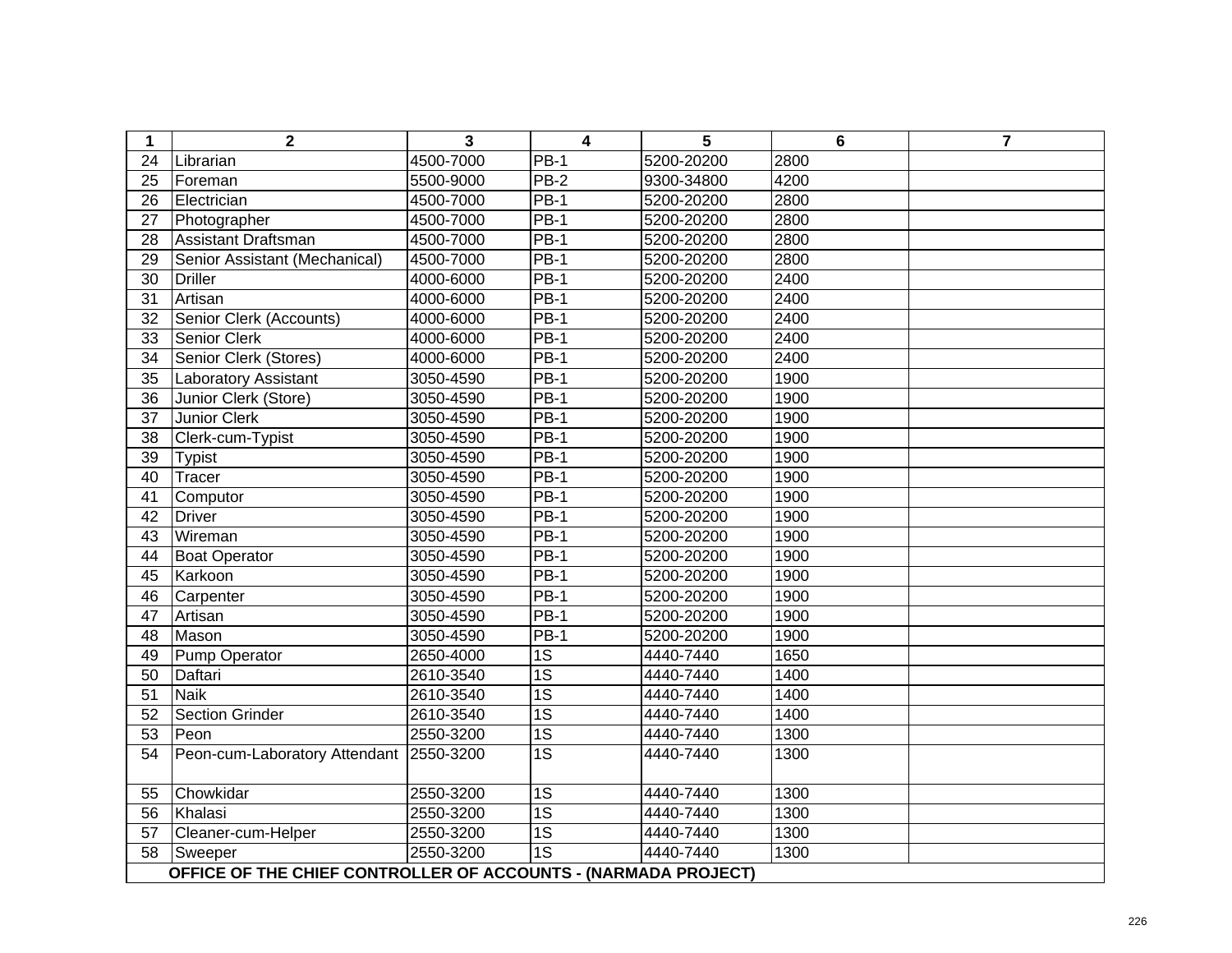| $\mathbf{1}$   | $\mathbf 2$                                               | 3                                                   | 4                                         | 5                                                     | $6\phantom{1}$                        | $\overline{7}$                                                                                                                                               |
|----------------|-----------------------------------------------------------|-----------------------------------------------------|-------------------------------------------|-------------------------------------------------------|---------------------------------------|--------------------------------------------------------------------------------------------------------------------------------------------------------------|
|                | <b>Gazetted:</b>                                          |                                                     |                                           |                                                       |                                       |                                                                                                                                                              |
| $\mathbf 1$    | <b>Chief Controller of Accounts</b>                       | 14300-18300                                         | PB-4                                      | 37400-67000                                           | 8700                                  | On deputation from Office<br>of the Accountant General,<br>Gujarat.                                                                                          |
| $\overline{2}$ | <b>Controller of Accounts</b>                             | 12000-16500                                         | PB-3                                      | 15600-39100                                           | 7600                                  | On deputation from Office<br>of the Accountant General,<br>Gujarat.                                                                                          |
| 3              | Pay and Accounts Officer                                  | 10000-15200                                         | PB-3                                      | 15600-39100                                           | 6600                                  | On deputation from Office<br>of the Accountant General,<br>Gujarat.                                                                                          |
| $\overline{4}$ | Officer on Special Duty (Work<br>Finance/Evaluation Cell) | 8500-14000                                          | $(i)$ PB-3<br>$(ii)$ PB-2                 | (i) 15600-39100<br>(ii) 9300-34800                    | (i) 5400<br>(ii) 5400                 | (i) If the post belongs to<br>Class-I<br>(ii) If the post belongs to<br>Cass-II cadre<br>On deputation from Office<br>of the Accountant General,<br>Gujarat. |
| 5              | Accounts Officer, Class-I                                 | 8000-14050                                          | $(i)$ PB-3<br>$(ii)$ PB-2                 | (i) 15600-39100<br>(ii) 9300-34800                    | (i) 5400<br>(ii) 5400                 | On deputation from Office<br>of the Accountant General,<br>Gujarat.                                                                                          |
| 6              | Deputy Controller of Accounts                             | 8000-13500                                          | $(i)$ PB-3<br>$(ii)$ PB-2                 | (i) 15600-39100<br>(ii) 9300-34800                    | (i) 5400<br>(ii) 5400                 | (i) If the post belongs to<br>Class-I<br>(ii) If the post belongs to<br>Cass-II cadre                                                                        |
| $\overline{7}$ | <b>Works Accountant</b>                                   | 6500-10500                                          | $PB-2$                                    | 9300-34800                                            | 4200                                  | On deputation from Office<br>of the Accountant General,<br>Gujarat.                                                                                          |
| 8              | Stenographer, Grade-I                                     | 6500-10500                                          | $PB-2$                                    | 9300-34800                                            | 4200                                  |                                                                                                                                                              |
|                | Non-Gazetted:                                             |                                                     |                                           |                                                       |                                       |                                                                                                                                                              |
| 9              | Sectiional Officer                                        | 5500-9000                                           | $PB-2$                                    | 9300-34800                                            | 4200                                  |                                                                                                                                                              |
| 10             | Stenographer, Grade-II                                    | 5500-9000                                           | $PB-2$                                    | 9300-34800                                            | 4200                                  |                                                                                                                                                              |
| 11             | <b>Divisional Accountant</b>                              | (i) 6500-10500<br>(ii) 5500-9000<br>(iii) 4500-7000 | $(i)$ PB-2<br>$(ii)$ PB-2<br>$(iii)$ PB-1 | (i) 9300-34800<br>(ii) 9300-34800<br>(iii) 5200-20200 | $(i)$ 4200<br>(ii) 4200<br>(iii) 2800 |                                                                                                                                                              |
| 12             | Senior Clerk (Accounts)                                   | 4000-6000                                           | <b>PB-1</b>                               | 5200-20200                                            | 2400                                  |                                                                                                                                                              |
| 13             | Auditor                                                   | 4000-6000                                           | $PB-1$                                    | 5200-20200                                            | 2400                                  |                                                                                                                                                              |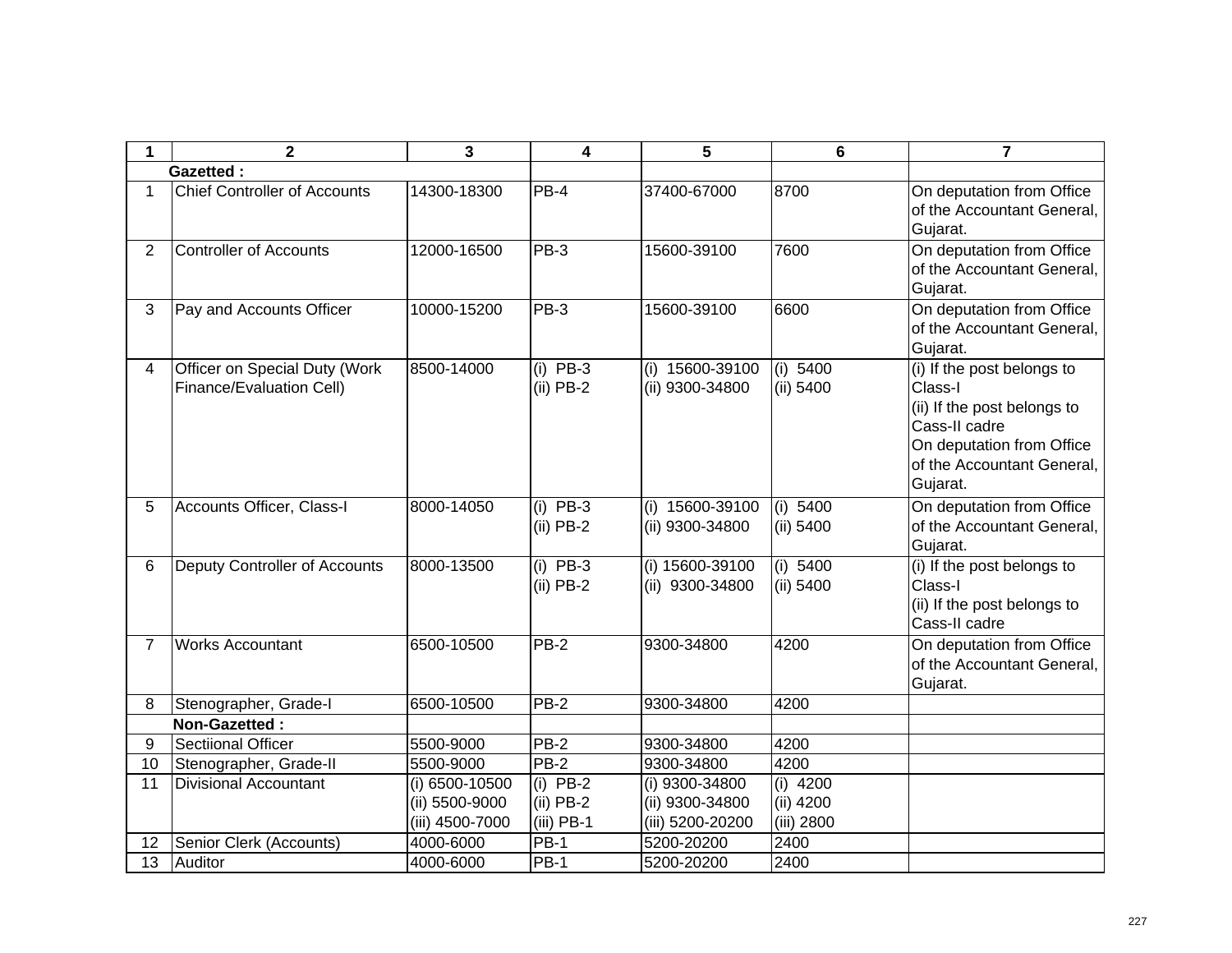| 1              | $\mathbf 2$                                                | $\overline{3}$    | 4             | 5                   | $6\phantom{1}6$   | 7                                         |
|----------------|------------------------------------------------------------|-------------------|---------------|---------------------|-------------------|-------------------------------------------|
| 14             | <b>Typist</b>                                              | 3050-4590         | <b>PB-1</b>   | 5200-20200          | 1900              |                                           |
| 15             | <b>Clerk</b>                                               | 3050-4590         | $PB-1$        | 5200-20200          | 1900              |                                           |
| 16             | Computor                                                   | 3050-4590         | <b>PB-1</b>   | 5200-20200          | 1900              |                                           |
| 17             | Peon                                                       | 2550-3200         | 1S            | 4440-7440           | 1300              |                                           |
|                |                                                            |                   |               |                     |                   |                                           |
|                |                                                            |                   |               |                     |                   |                                           |
|                | PANCHAYATS, RURAL HOUSING AND RURAL DEVELOPMENT DEPARTMENT |                   |               |                     |                   |                                           |
|                | <b>DEVELOPMENT COMMISSIONER</b>                            |                   |               |                     |                   |                                           |
|                | Non-Gazetted:                                              |                   |               |                     |                   |                                           |
| $\mathbf 1$    | <b>Development Commissioner</b>                            | <b>Cadre Post</b> |               | Cadre Post          | <b>Cadre Post</b> | Indian Administratrive                    |
|                |                                                            |                   |               |                     |                   | Service cadre                             |
| $\overline{2}$ | <b>Additional Development</b>                              | <b>Cadre Post</b> |               | Cadre Post          | <b>Cadre Post</b> | Indian Administratrive                    |
|                | Commissioner                                               |                   |               |                     |                   | Service cadre                             |
| 3              | <b>Deputy Development</b>                                  | (i) Cadre Post    |               | (i) Cadre Post      | (i) Cadre Post    | (i) I.A.S. cadre                          |
|                | Commissioner                                               | (ii) Cadre Post   |               | (ii) Cadre Post     | (ii) Cadre Post   | (ii) Gujarat Administrative               |
| 4              | <b>Chief Accounts Officer</b>                              | Cadre Pay         |               | Cadre Pay Band      | Cadre Grade Pay   | Service<br><b>Gujarat Account Service</b> |
|                |                                                            |                   |               |                     |                   |                                           |
| 5              | <b>Assistant Development</b>                               | (a) Cadre Pay     |               | (a) Cadre Pay Band  | (a) Cadre Grade   | (a) Gujarat Administrative                |
|                | <b>Commissioner/Deputy District</b>                        | (b) 8000-14050    |               | (b) (i) 15600-39100 | Pay               | Service (b)(i) If the post                |
|                | Development Officer.                                       |                   |               | (ii) 9300-34800     |                   | belongs to Class-I                        |
|                |                                                            |                   |               |                     |                   | (ii) If the post belongs to               |
|                |                                                            |                   |               |                     |                   | Cass-II cadre                             |
|                |                                                            |                   |               |                     |                   |                                           |
| 6              | <b>Deputy Director</b>                                     | Cadre Pay         |               | Cadre Pay Band      | Cadre Grade Pay   | <b>Gujarat Statistical Service.</b>       |
|                |                                                            |                   |               |                     |                   |                                           |
| $\overline{7}$ | Deputy District Development                                | (a) Cadre Pay     | $(b)(i)$ PB-3 | (a) Cadre Pay Band  | (a) Cadre Grade   | (b)(i) If the post belongs to             |
|                | Officer / Planning-cum-Taluka                              | (b) 8000-14050    | $(ii)$ PB-2   | (b) (i) 15600-39100 | Pay               | Class-I                                   |
|                | Development Officer                                        |                   |               | (ii) 9300-34800     | (b)(i) 5400       | (ii) If the post belongs to               |
|                |                                                            |                   |               |                     | (ii) 5400         | Cass-II cadre                             |
| 8              | <b>Taluka Development Officer</b>                          | 6500-10500        | PB-2          | 9300-34800          | 4200              |                                           |
| 9              | <b>Accounts Officer</b>                                    | Cadre Pay         |               | Cadre Pay Band      | Cadre Grade Pay   | <b>Gujarat Account Service.</b>           |
|                |                                                            |                   |               |                     |                   |                                           |
| 10             | Chitnis                                                    | Cadre Pay         |               | Cadre Pay Band      | Cadre Grade Pay   | Gujarat Development                       |
|                |                                                            |                   |               |                     |                   | Service                                   |
| 11             | <b>Special Auditor</b>                                     | Cadre Pay         |               | Cadre Pay Band      | Cadre Grade Pay   | <b>Gujarat Co-operation</b>               |
|                |                                                            |                   |               |                     |                   | Service.                                  |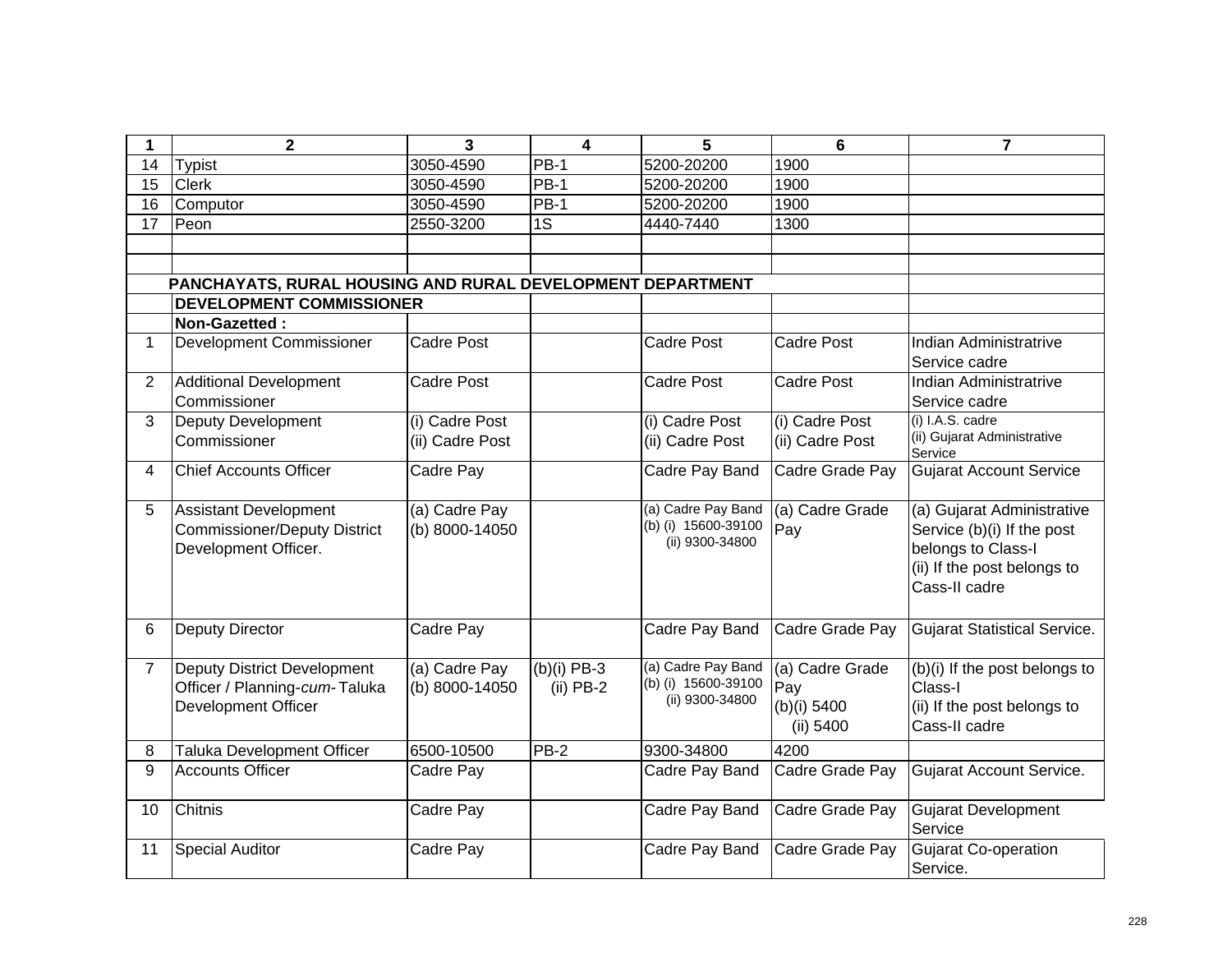|                   | $\mathbf 2$                     | 3         | 4           | 5              | 6               | $\overline{7}$              |
|-------------------|---------------------------------|-----------|-------------|----------------|-----------------|-----------------------------|
|                   |                                 |           |             |                |                 |                             |
|                   | Non-Gazetted:                   |           |             |                |                 |                             |
| $12 \overline{ }$ | Head Accountant / Senior        | Cadre Pay |             | Cadre Pay Band | Cadre Grade Pay | On deputation from          |
|                   | Auditor / Divisional Accountant |           |             |                |                 | Director of Accounts and    |
|                   |                                 |           |             |                |                 | Treasuries.                 |
| 13                | <b>Auditor Grade-I</b>          | Cadre Pay |             | Cadre Pay Band | Cadre Grade Pay | On deputation from          |
|                   |                                 |           |             |                |                 | Commissioner of Co-         |
|                   |                                 |           |             |                |                 | operation.                  |
| 14                | <b>Research Assistant</b>       | Cadre Pay |             | Cadre Pay Band | Cadre Grade Pay | On deputation from Bureau   |
|                   |                                 |           |             |                |                 | of Economic and Statistics. |
|                   |                                 |           | $PB-2$      |                |                 |                             |
| 15                | Stenographer Grade-II           | 5500-9000 |             | 9300-34800     | 4200            |                             |
| 16                | <b>Deputy Chitnis</b>           | 5000-8000 | <b>PB-2</b> | 9300-34800     | 4200            |                             |
| 17                | <b>Deputy Accountant</b>        | Cadre Pay |             | Cadre Pay Band | Cadre Grade Pay | On deputation from District |
|                   |                                 |           |             |                |                 | Offices.                    |
| 18                | <b>Auditor Grade-I</b>          | Cadre Pay |             | Cadre Pay Band | Cadre Grade Pay | On deputation form Co-      |
|                   |                                 |           |             |                |                 | operation offices.          |
| 19                | <b>Statistical Assistant</b>    | Cadre Pay |             | Cadre Pay Band | Cadre Grade Pay | On deputation from Bureau   |
|                   |                                 |           |             |                |                 | of Economic and Statistics. |
|                   |                                 |           |             |                |                 |                             |
| 20                | <b>Senior Clerk</b>             | Cadre Pay |             | Cadre Pay Band | Cadre Grade Pay | On deputation from District |
|                   |                                 |           |             |                |                 | Office.                     |
| 21                | Clerk/Clerk-cum-Typist          | 3050-4590 | $PB-1$      | 5200-20200     | 1900            |                             |
| 22                | <b>Typist</b>                   | 3050-4590 | <b>PB-1</b> | 5200-20200     | 1900            |                             |
| 23                | <b>Driver</b>                   | 3050-4590 | <b>PB-1</b> | 5200-20200     | 1900            |                             |
| 24                | Havaldar                        | 2650-4000 | 1S          | 4440-7440      | 1650            |                             |
| 25                | <b>Naik</b>                     | 2610-3540 | 1S          | 4440-7440      | 1400            |                             |
| 26                | Watchman/ Peon                  | 2550-3200 | 1S          | 4440-7440      | 1300            |                             |
|                   |                                 |           |             |                |                 |                             |

| <b>GUJARAT PANCHAYAT SERVICE SELECTION BOARD</b> |             |       |             |      |                                                                                               |
|--------------------------------------------------|-------------|-------|-------------|------|-----------------------------------------------------------------------------------------------|
|                                                  |             |       |             |      |                                                                                               |
| <b>Gazetted:</b>                                 |             |       |             |      |                                                                                               |
| Secretary                                        | 12000-16500 | IPB-3 | 15600-39100 | 7600 | <b>From Gujarat</b><br>Administrative Service or<br>Deputy Secretary cadre in<br>Secretariat. |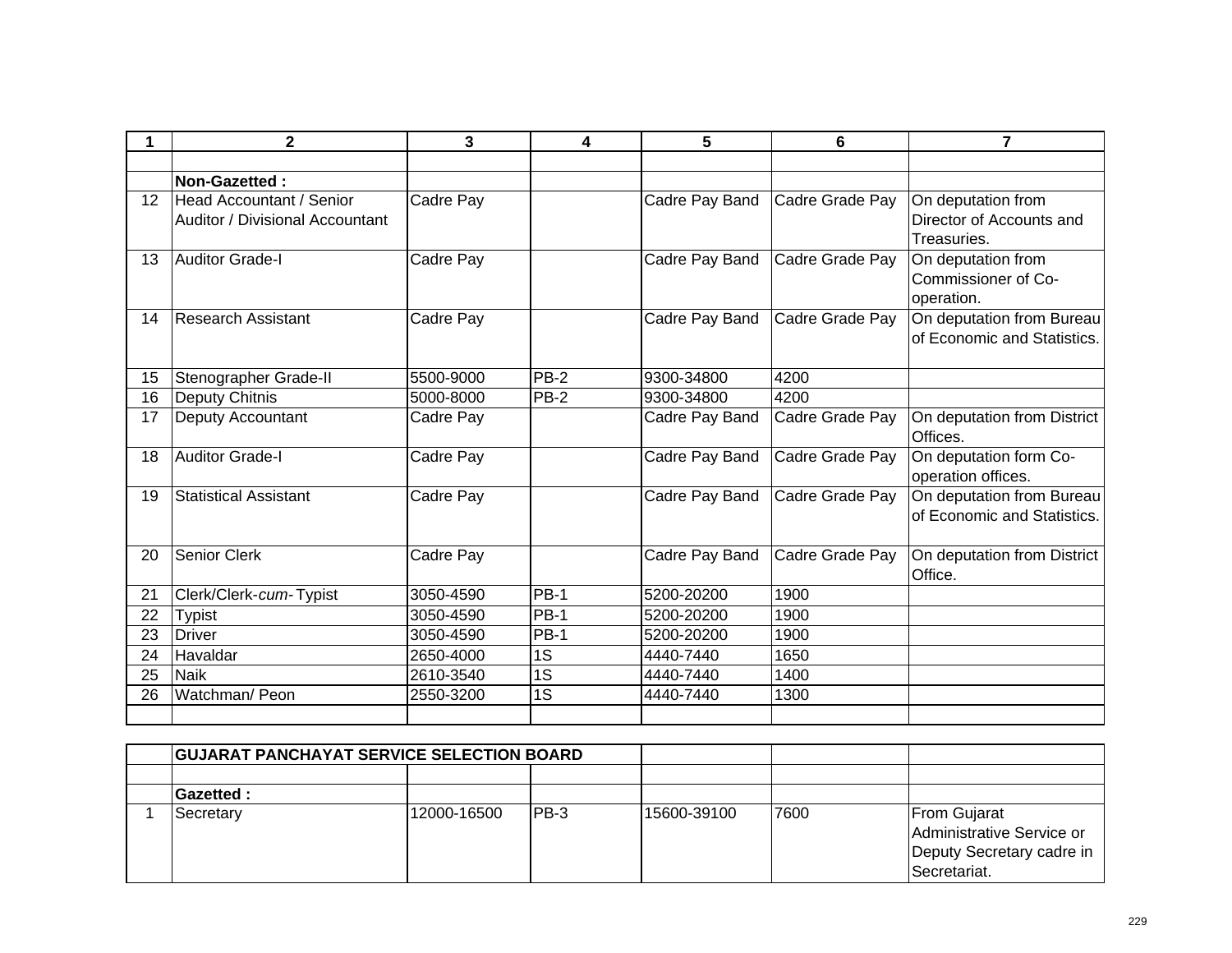|                | 2                            | 3         | 4      | 5              | 6               |  |
|----------------|------------------------------|-----------|--------|----------------|-----------------|--|
|                |                              |           |        |                |                 |  |
|                | <b>Non-Gazetted:</b>         |           |        |                |                 |  |
| $\overline{2}$ | Stenographer Grade-II        | 5500-9000 | $PB-2$ | 9300-34800     | 4200            |  |
| 3              | <b>Office Superintendent</b> | 5000-8000 | $PB-2$ | 9300-34800     | 4200            |  |
| 4              | Aval Karkoon / Deputy        | Cadre Pay |        | Cadre Pay Band | Cadre Grade Pay |  |
|                | Mamlatdar                    |           |        |                |                 |  |
| 5              | Accountant                   | 4000-6000 | $PB-1$ | 5200-20200     | 2400            |  |
| 6              | <b>Junior Clerk</b>          | 3050-4590 | $PB-1$ | 5200-20200     | 1900            |  |
|                | <b>Typist</b>                | 3050-4590 | $PB-1$ | 5200-20200     | 1900            |  |
| 8              | <b>Driver</b>                | 3050-4590 | $PB-1$ | 5200-20200     | 1900            |  |
| 9              | Havaldar                     | 2650-4000 | 1S     | 4440-7440      | 1650            |  |
| 10             | Peon                         | 2550-3200 | 1S     | 4440-7440      | 1300            |  |
|                |                              |           |        |                |                 |  |

|                | STATE INSTITUTE OF RURAL DEVELOPMENT AND PANCHAYATI RAJ , JUNAGADH. |                |             |                   |                 |                              |
|----------------|---------------------------------------------------------------------|----------------|-------------|-------------------|-----------------|------------------------------|
|                |                                                                     |                |             |                   |                 |                              |
|                | <b>Gazetted:</b>                                                    |                |             |                   |                 |                              |
|                | Director                                                            | 12000-16500    | PB-3        | 15600-39100       | 7600            |                              |
| 2              | Joint Director                                                      | 10000-15200    | PB-3        | 15600-39100       | 6600            |                              |
| 3              | Deputy Director                                                     | 8000-14050     | $(i)$ PB-3  | $(i)$ 15600-39100 | (i) 5400        | (i) If the post belongs to   |
|                |                                                                     |                | $(ii)$ PB-2 | (ii) 9300-34800   | (ii) 5400       | Class-I                      |
|                |                                                                     |                |             |                   |                 | (ii) If the post belongs to  |
|                |                                                                     |                |             |                   |                 | Cass-II cadre                |
| 4              | Principal (P.R.T.C.)                                                | 6500-10500     | <b>PB-2</b> | 9300-34800        | 4200            |                              |
|                | <b>Non-Gazetted:</b>                                                |                |             |                   |                 |                              |
| 5              | Hostel Care Taker                                                   | 5500-9000      | <b>PB-2</b> | 9300-34800        | 4200            |                              |
| 6              | Research Assistant                                                  | Cadre Pay      |             | Cadre Pay Band    | Cadre Grade Pay | On deputation from District  |
|                |                                                                     |                |             |                   |                 | Panchayat.                   |
| $\overline{7}$ | Instructor / Head Clerk                                             | Cadre Pay      |             | Cadre Pay Band    | Cadre Grade Pay | Instructor on deputation     |
|                |                                                                     |                |             |                   |                 | from District Panchayat.     |
| 8              | Librarian                                                           | (i) 4500-7000  | $(i)$ PB-1  | (i) 5200-20200    | (i)<br>2800     | (i) For Degree/Diploma       |
|                |                                                                     | (ii) 4000-6000 | $(ii)$ PB-1 | (ii) 5200-20200   | (ii) 2400       | holder                       |
|                |                                                                     |                |             |                   |                 | (ii) For certificate holder. |
| 9              | Projectionist                                                       | 4000-6000      | <b>PB-1</b> | 5200-20200        | 2400            |                              |
| 10             | Stenographer Grade-III                                              | 4000-6000      | <b>PB-1</b> | 5200-20200        | 2400            |                              |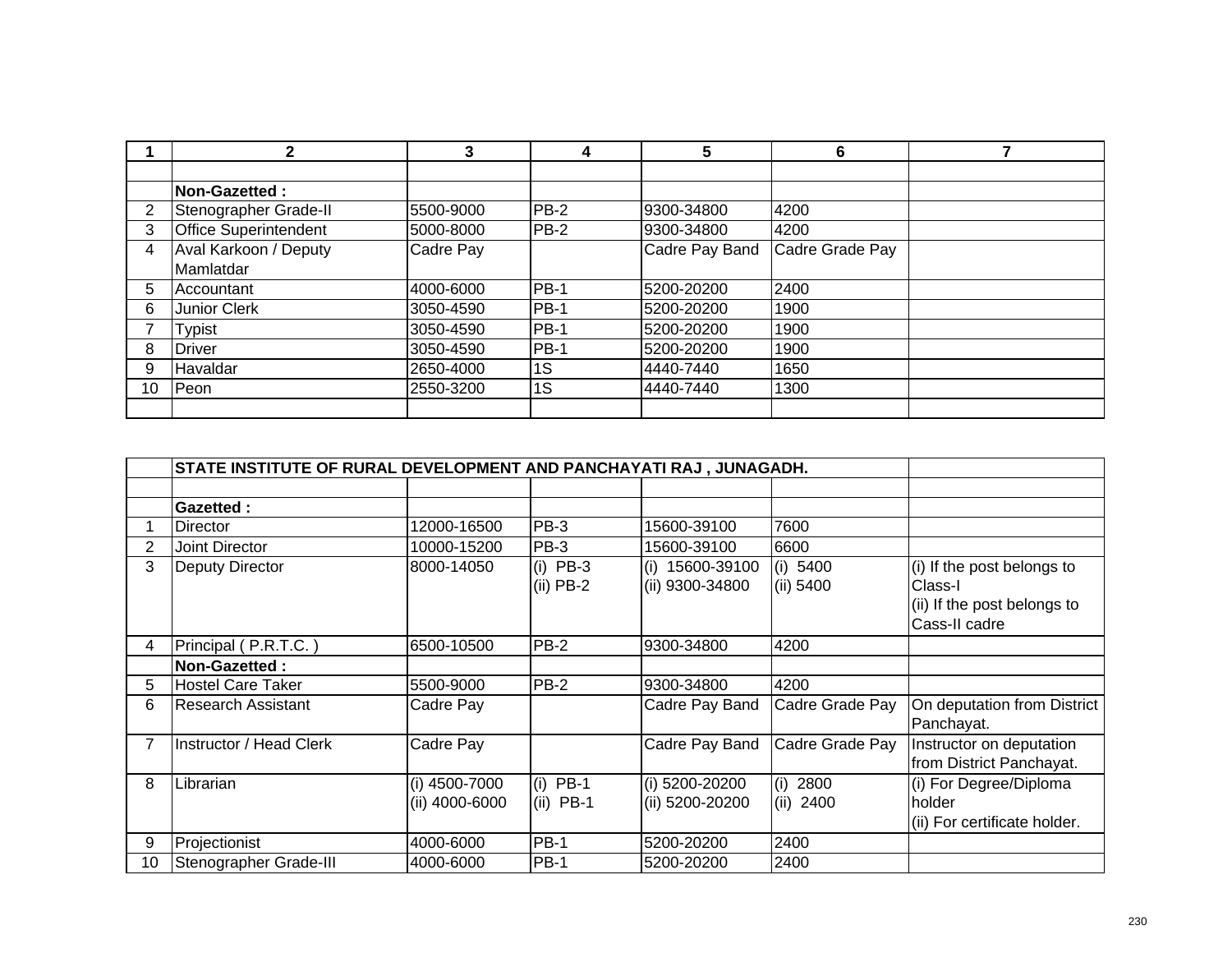| 1              | $\mathbf{2}$                             | 3                 | $\overline{\mathbf{4}}$ | 5                 | 6                 | $\overline{\mathbf{r}}$                    |
|----------------|------------------------------------------|-------------------|-------------------------|-------------------|-------------------|--------------------------------------------|
| 11             | Senior Clerk/Senior Accounts             | 4000-6000         | <b>PB-1</b>             | 5200-20200        | 2400              |                                            |
|                | Clerk/Storekeeper                        |                   |                         |                   |                   |                                            |
| 12             | Junior Clerk / Typist                    | 3050-4590         | <b>PB-1</b>             | 5200-20200        | 1900              |                                            |
| 13             | <b>Driver</b>                            | 3050-4590         | $PB-1$                  | 5200-20200        | 1900              |                                            |
| 14             | <b>Naik</b>                              | 2610-3540         | 1S                      | 4440-7440         | 1400              |                                            |
| 15             | Mali                                     | 2610-3540         | $\overline{1S}$         | 4440-7440         | 1400              |                                            |
| 16             | Peon                                     | 2550-3200         | $\overline{1S}$         | 4440-7440         | 1300              |                                            |
| 17             | Sweeper                                  | 2550-3200         | $\overline{1S}$         | 4440-7440         | 1300              |                                            |
| 18             | Hamal                                    | 2550-3200         | $\overline{1S}$         | 4440-7440         | 1300              |                                            |
| 19             | Chowkidar                                | 2550-3200         | $\overline{1S}$         | 4440-7440         | 1300              |                                            |
| 20             | Kitchen Attendant/Bearer                 | 2550-3200         | $\overline{1S}$         | 4440-7440         | 1300              |                                            |
|                |                                          |                   |                         |                   |                   |                                            |
|                | <b>COMMISSIONER OF RURAL DEVELOPMENT</b> |                   |                         |                   |                   |                                            |
|                |                                          |                   |                         |                   |                   |                                            |
|                | <b>Gazetted:</b>                         |                   |                         |                   |                   |                                            |
| 1              | Commissioner                             | <b>Cadre Post</b> |                         | <b>Cadre Post</b> | <b>Cadre Post</b> |                                            |
| $\overline{2}$ | <b>Deputy Commissioner</b>               | Cadre Pay         |                         | Cadre Pay Band    | Cadre Grade Pay   | Gujarat Administrative<br>Service          |
| 3              | Deputy Conservator of Forest             | Cadre Pay         |                         | Cadre Pay Band    | Cadre Grade Pay   | <b>Gujarat Forest Service</b>              |
| 4              | Deputy Director (Agriculture)            | Cadre Pay         |                         | Cadre Pay Band    | Cadre Grade Pay   | <b>Gujarat Agriculture Service</b>         |
| 5              | <b>Executive Engineer</b>                | Cadre Pay         |                         | Cadre Pay Band    | Cadre Grade Pay   | <b>Gujarat Engineering</b><br>Service      |
| 6              | Joint Director (Agriculture)             | Cadre Pay         |                         | Cadre Pay Band    | Cadre Grade Pay   | <b>Gujarat Agriculture Service</b>         |
| 7              | Deputy Director (Agriculture)            | Cadre Pay         |                         | Cadre Pay Band    | Cadre Grade Pay   | <b>Gujarat Agriculture Service</b>         |
| 8              | Joint Director (Monitoring)              | Cadre Pay         |                         | Cadre Pay Band    | Cadre Grade Pay   | <b>Gujarat Statistical Service</b>         |
| 9              | Deputy Director (Monitoring)             | Cadre Pay         |                         | Cadre Pay Band    | Cadre Grade Pay   | <b>Gujarat Statistical Service</b>         |
| 10             | Deputy Director (Monitoring)             | Cadre Pay         |                         | Cadre Pay Band    | Cadre Grade Pay   | <b>Gujarat Statistical Service</b>         |
| 11             | Deputy Director (Animal<br>Husbandry)    | Cadre Pay         |                         | Cadre Pay Band    | Cadre Grade Pay   | <b>Gujarat Animal Husbandry</b><br>Service |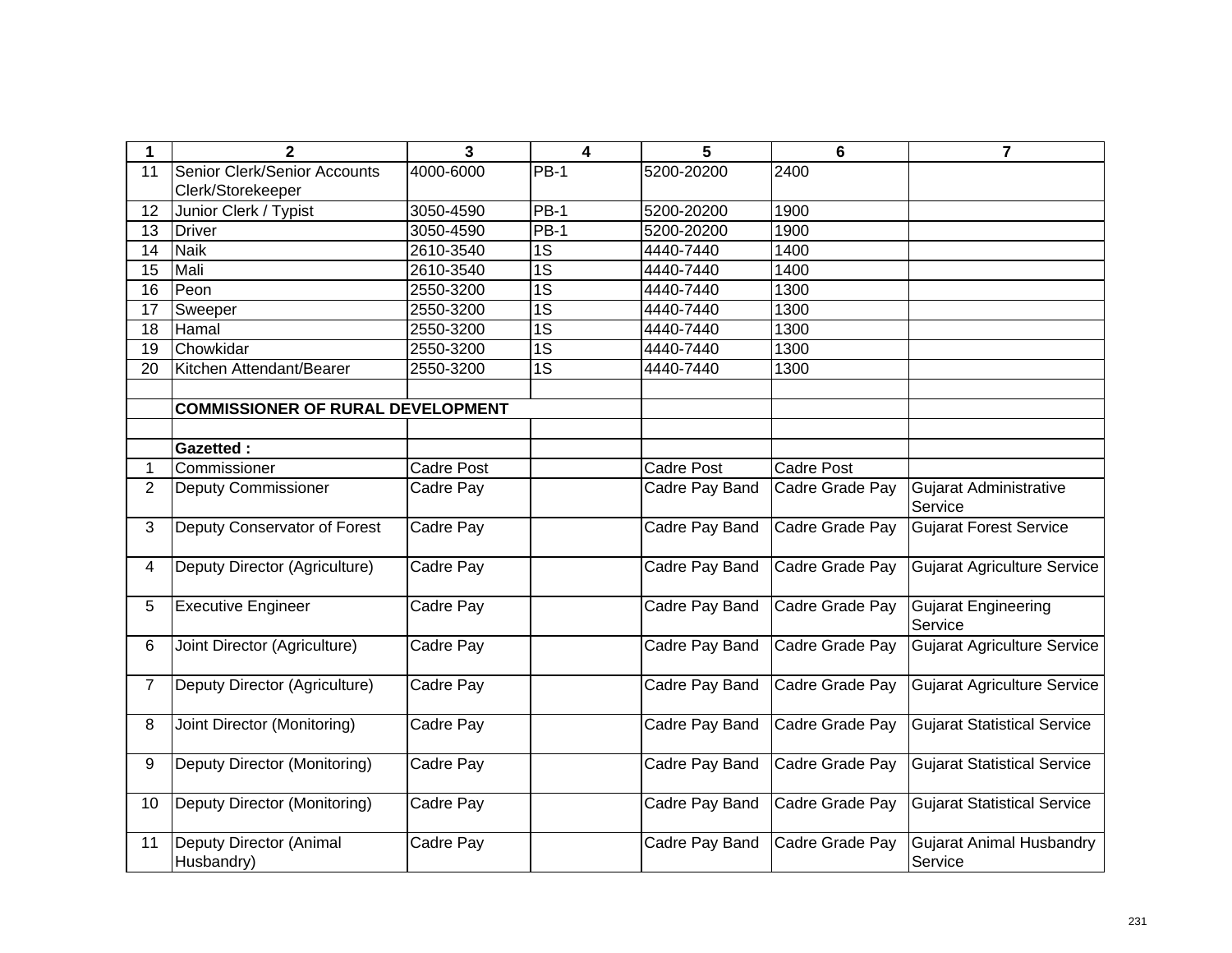| 1  | $\mathbf{2}$                                                          | 3              | 4 | 5                             | 6               | $\overline{7}$                                                                            |
|----|-----------------------------------------------------------------------|----------------|---|-------------------------------|-----------------|-------------------------------------------------------------------------------------------|
| 12 | <b>Deputy Director (Credit)</b>                                       | Cadre Pay      |   | Cadre Pay Band                | Cadre Grade Pay | <b>Gujarat Co-operation</b><br>Service                                                    |
| 13 | <b>Accounts Officer</b>                                               | Cadre Pay      |   | Cadre Pay Band                | Cadre Grade Pay | <b>Gujarat Accounts Service</b>                                                           |
| 14 | Assistant Commissioner                                                | Cadre Pay      |   | Cadre Pay Band                | Cadre Grade Pay | <b>Gujarat Administrative</b><br>Service                                                  |
| 15 | <b>Director</b>                                                       | (i) Cadre Pay  |   | (i) Cadre Pay<br><b>Band</b>  | Cadre Grade Pay | Gujarat Administrative<br>Service                                                         |
|    |                                                                       | (ii) Cadre Pay |   | (ii) Cadre Pay<br><b>Band</b> | Cadre Grade Pay | Development/Employment<br>Service                                                         |
| 16 | Mamlatdar/Taluka Development Cadre Pay<br>Officer/Chitnis             |                |   | Cadre Pay Band                | Cadre Grade Pay | Gujarat Administrative /<br>Development /<br><b>Employment Service</b>                    |
| 17 | Assistant Project Officer<br>(Administration)                         | Cadre Pay      |   | Cadre Pay Band                | Cadre Grade Pay | Gujarat Administrative /<br>Development /<br><b>Employment Service</b>                    |
| 18 | Assistant Project Officer<br>(Statistics)                             | Cadre Pay      |   | Cadre Pay Band                | Cadre Grade Pay | <b>Gujarat Statistical Service</b>                                                        |
| 19 | <b>Assistant Project Officer</b><br>(Accounts)                        | Cadre Pay      |   | Cadre Pay Band                | Cadre Grade Pay | <b>Gujarat Accounts Service</b>                                                           |
| 20 | Assistant Project Officer (Credit)                                    | Cadre Pay      |   | Cadre Pay Band                | Cadre Grade Pay | <b>Gujarat Co-operation</b><br>Service                                                    |
| 21 | Assistant Project Officer (Animal Cadre Pay<br>Husbandry)             |                |   | Cadre Pay Band                | Cadre Grade Pay | <b>Gujarat Animal Husbandry</b><br>Service                                                |
| 22 | Assistant Project Officer<br>(Agriculture)                            | Cadre Pay      |   | Cadre Pay Band                | Cadre Grade Pay | <b>Gujarat Agriculture Service</b>                                                        |
| 23 | Assistant Project Officer<br>(National Rural Employment<br>Programme) | Cadre Pay      |   | Cadre Pay Band                | Cadre Grade Pay | Gujarat Administrative /<br>Development /<br>Employment Service / R.<br>and B. Irri.-NDD. |
| 24 | Assistant Project Officer<br>(Industries)                             | Cadre Pay      |   | Cadre Pay Band                | Cadre Grade Pay | <b>Gujarat Industry Service</b>                                                           |
|    | Non-Gazetted:                                                         |                |   |                               |                 |                                                                                           |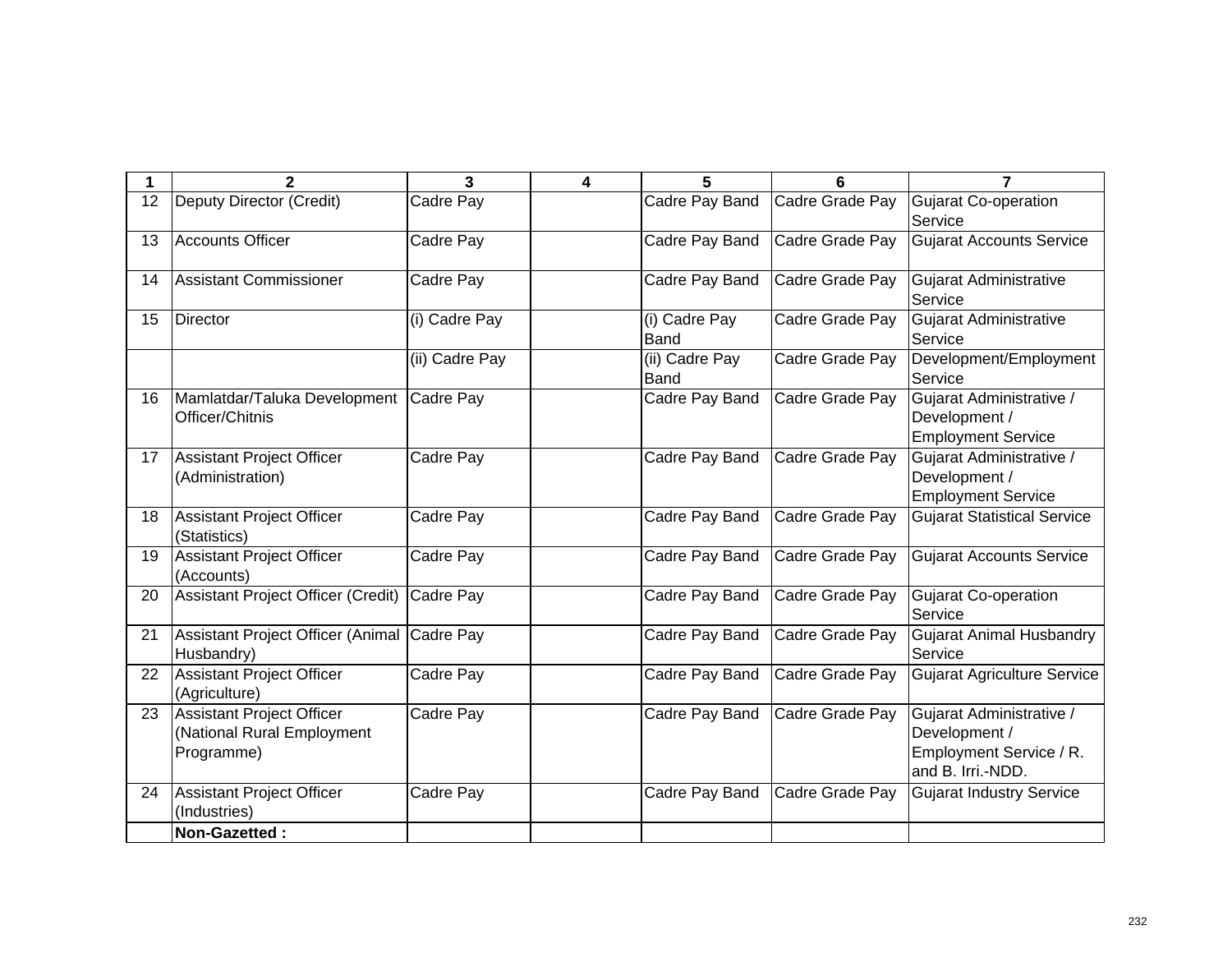| 1  | $\mathbf{2}$                                                         | 3         | 4 | 5              | 6               | 7                                                                                              |
|----|----------------------------------------------------------------------|-----------|---|----------------|-----------------|------------------------------------------------------------------------------------------------|
| 25 | Accountant                                                           | Cadre Pay |   | Cadre Pay Band | Cadre Grade Pay | On deputation from (i)<br>Directorate of Accounts<br>and Treasuries (ii) District<br>Panchayat |
| 26 | <b>Research Assistant</b>                                            | Cadre Pay |   | Cadre Pay Band | Cadre Grade Pay | On deputation from<br>Directorate of Economics<br>and Statistics/District<br>Panchayat.        |
| 27 | Stenographer Grade-II (English-<br>Gujarati)                         | Cadre Pay |   | Cadre Pay Band | Cadre Grade Pay | On deputation from<br>Revenue Department /<br>District Panchayat.                              |
| 28 | Deputy Mamlatdar/Deputy<br>Taluka Development<br>Officer/Aval Karkun | Cadre Pay |   | Cadre Pay Band | Cadre Grade Pay | On deputation from<br>Revenue Department /<br>District Panchayat.                              |
| 29 | Deputy Accountant                                                    | Cadre Pay |   | Cadre Pay Band | Cadre Grade Pay | On deputation from<br>Revenue Department /<br>District Panchayat/ DAT                          |
| 30 | <b>Extension Officer (Integrated</b><br><b>Rural Development)</b>    | Cadre Pay |   | Cadre Pay Band | Cadre Grade Pay | On deputation from<br>Revenue Department /<br>District Panchayat.                              |
| 31 | Antyodaya Nirikshak (Inspector)                                      | Cadre Pay |   | Cadre Pay Band | Cadre Grade Pay | On deputation from<br>Revenue Department /<br>District Panchayat.                              |
| 32 | <b>Extension Officer (Animal</b><br>Husbandry)                       | Cadre Pay |   | Cadre Pay Band | Cadre Grade Pay | On deputation from<br>Revenue Department /<br>District Panchayat.                              |
| 33 | Extension Officer (Industry)                                         | Cadre Pay |   | Cadre Pay Band | Cadre Grade Pay | On deputation from<br>Revenue Department /<br>District Panchayat.                              |
| 34 | Extension Officer (Women and<br>Children)                            | Cadre Pay |   | Cadre Pay Band | Cadre Grade Pay | On deputation from<br>Revenue Department /<br>District Panchayat.                              |
| 35 | <b>Statistical Assistant</b>                                         | Cadre Pay |   | Cadre Pay Band | Cadre Grade Pay | On deputation from District<br>Panchayat.                                                      |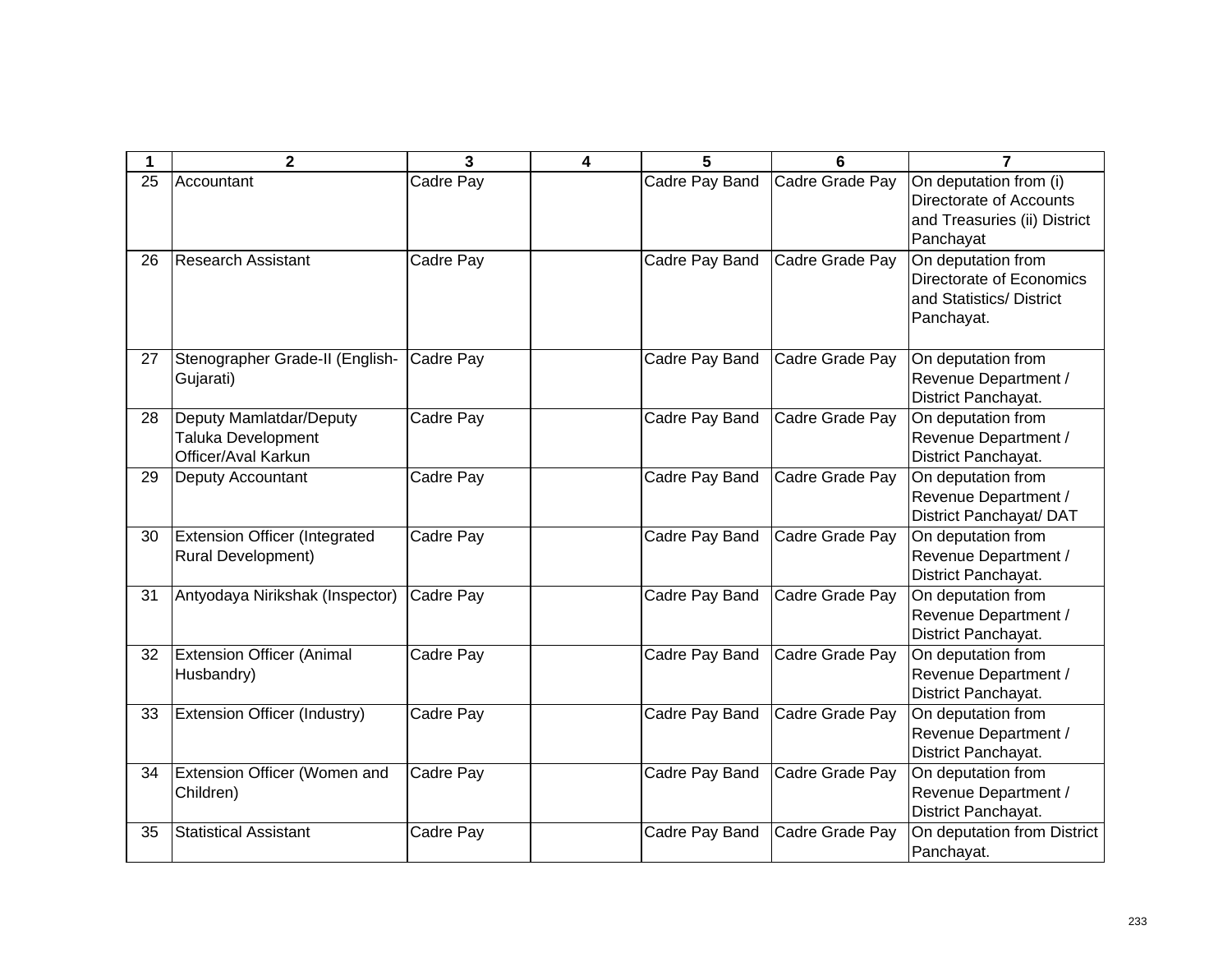|    | $\mathbf{2}$                                            | 3         | 4 | 5              | 6               | 7                                                                 |
|----|---------------------------------------------------------|-----------|---|----------------|-----------------|-------------------------------------------------------------------|
| 36 | Stenographer Grade-III (English- Cadre Pay<br>Gujarati) |           |   | Cadre Pay Band | Cadre Grade Pay | On deputation from<br>Revenue Department /<br>District Panchayat. |
| 37 | <b>Gram Sevak</b>                                       | Cadre Pay |   | Cadre Pay Band | Cadre Grade Pay | On deputation from District<br>Panchayat.                         |
| 38 | Senior Clerk                                            | Cadre Pay |   | Cadre Pay Band | Cadre Grade Pay | On deputation from District<br>Panchayat.                         |
| 39 | Investigator (Integrated<br>Development Antyodaya).     | Cadre Pay |   | Cadre Pay Band | Cadre Grade Pay | On deputation from District<br>Panchayat. Revenue/DAT.            |
| 40 | <b>Junior Clerk</b>                                     | Cadre Pay |   | Cadre Pay Band | Cadre Grade Pay | On deputation from District<br>Panchayat/Revenue/DAT.             |
| 41 | Clerk-cum-Typist                                        | Cadre Pay |   | Cadre Pay Band | Cadre Grade Pay | On deputation from District<br>Panchayat.                         |
| 42 | <b>Typist</b>                                           | Cadre Pay |   | Cadre Pay Band | Cadre Grade Pay | On deputation from District<br>Panchayat/Director of Agri.        |
| 43 | <b>Driver</b>                                           | Cadre Pay |   | Cadre Pay Band | Cadre Grade Pay | On deputation from District<br>Panchayat./Rural Dev.<br>Deptt.    |
| 44 | Peon                                                    | Cadre Pay |   | Cadre Pay Band | Cadre Grade Pay | On deputation from District<br>Panchayat.<br>NDD/Irri./Revenue.   |
|    | PORTS AND TRANSPORT DEPARTMENT                          |           |   |                |                 |                                                                   |

| 1. COMMISSIONER OF TRANSPORT      |             |       |             |            |  |
|-----------------------------------|-------------|-------|-------------|------------|--|
|                                   |             |       |             |            |  |
| <b>Gazetted:</b>                  |             |       |             |            |  |
| Commissioner of Transport         | Cadre Post  |       | Cadre Post  | Cadre Post |  |
| Joint Director of Transport       | 12000-16500 | IPB-3 | 15600-39100 | 7600       |  |
| Deputy Director of Transport /    | 10000-15200 | IPB-3 | 15600-39100 | 6600       |  |
| <b>Regional Transport Officer</b> |             |       |             |            |  |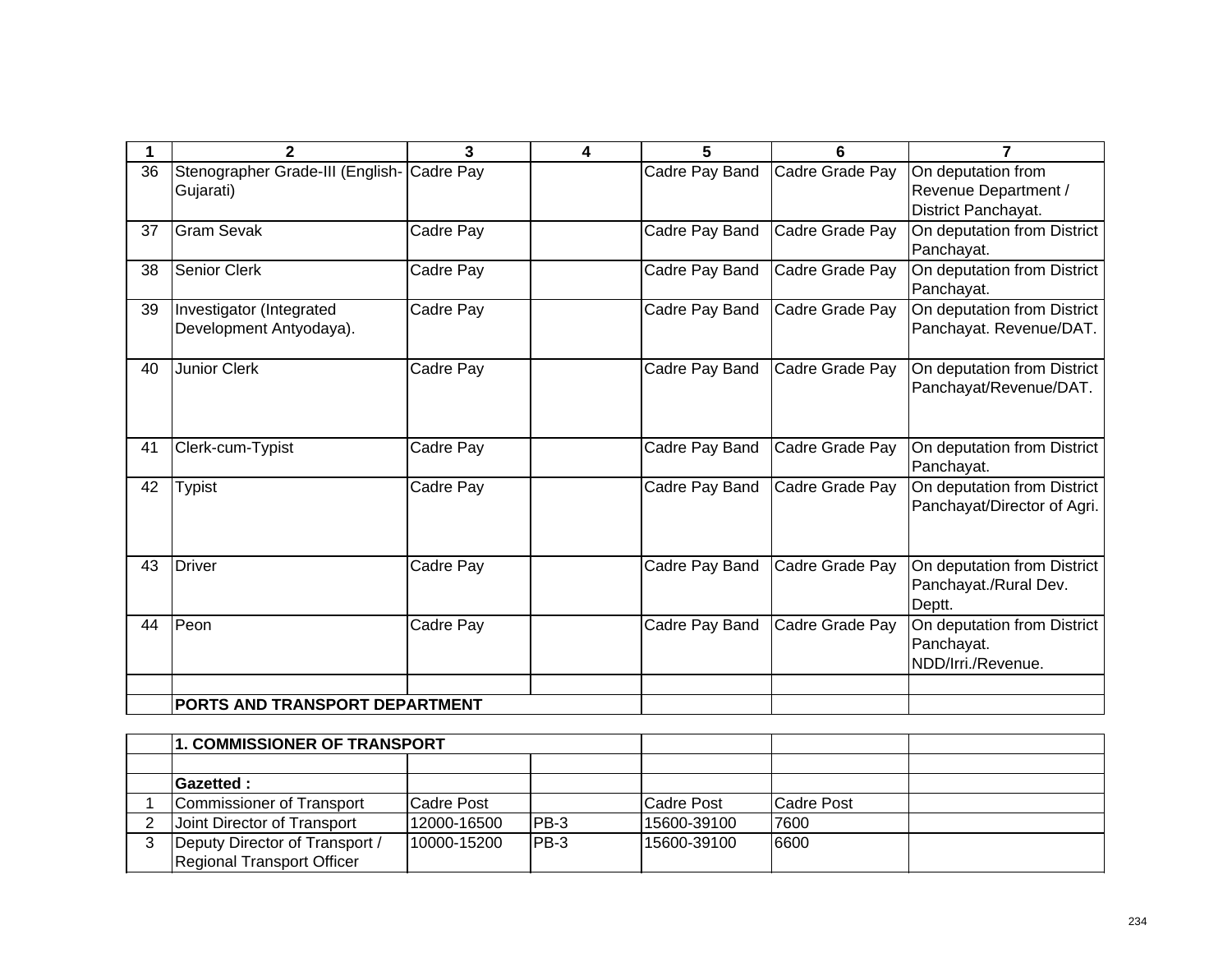| 1  | $\mathbf{2}$                                                                         | 3          | 4                         | 5                                  | 6                     | $\overline{7}$                                                                        |
|----|--------------------------------------------------------------------------------------|------------|---------------------------|------------------------------------|-----------------------|---------------------------------------------------------------------------------------|
| 4  | Assistant Director of Transport /<br><b>Assistant Regional Transport</b><br>Officer  | 8000-13500 | $(i)$ PB-3<br>$(ii)$ PB-2 | (i) 15600-39100<br>(ii) 9300-34800 | (i) 5400<br>(ii) 5400 | (i) If the post belongs to<br>Class-I<br>(ii) If the post belongs to<br>Cass-II cadre |
| 5. | <b>Accounts Officer</b>                                                              | Cadre Pay  |                           | Cadre Pay Band                     | Cadre Grade Pay       | <b>Gujarat Accounts Service.</b>                                                      |
| 6  | Research Officer                                                                     | Cadre Pay  |                           | Cadre Pay Band                     | Cadre Grade Pay       | <b>Gujarat Statistical Service.</b>                                                   |
| 7  | Mamlatdar Tax Recovery                                                               | Cadre Pay  |                           | Cadre Pay Band                     | Cadre Grade Pay       | Gujarat Revenue Service.                                                              |
| 8  | Motor-Vehicle Prosecutor                                                             | 8000-13500 | $(i)$ PB-3<br>$(ii)$ PB-2 | (i) 15600-39100<br>(ii) 9300-34800 | (i) 5400<br>(ii) 5400 | (i) If the post belongs to<br>Class-I<br>(ii) If the post belongs to<br>Cass-II cadre |
| 9  | <b>Administrative Officer</b>                                                        | 6500-10500 | PB-2                      | 9300-34800                         | 4200                  |                                                                                       |
|    | Non-Gazetted:                                                                        |            |                           |                                    |                       |                                                                                       |
| 10 | Personal Assistant to Director of 6500-10500<br>Transport (Stenographer Grade-<br>I) |            | <b>PB-2</b>               | 9300-34800                         | 4200                  |                                                                                       |
| 11 | <b>Public Relation Officer</b>                                                       | 6500-10500 | <b>PB-2</b>               | 9300-34800                         | 4200                  |                                                                                       |
| 12 | Motor Vehicle Inspector                                                              | 6500-10500 | $PB-2$                    | 9300-34800                         | 4200                  |                                                                                       |
| 13 | Accountant                                                                           | Cadre Pay  |                           | Cadre Pay Band                     | Cadre Grade Pay       | On deputation from the<br>Directorate of Accounts<br>and Treasuries.                  |
| 14 | Auditor                                                                              | Cadre Pay  |                           | Cadre Pay Band                     | Cadre Grade Pay       | On deputation from the<br>Directorate of Accounts<br>and Treasuries.                  |
| 15 | <b>Research Assistant</b>                                                            | Cadre Pay  |                           | Cadre Pay Band                     | Cadre Grade Pay       | On deputation from the<br>Bureau of Economic and<br>Statistics.                       |
| 16 | Stenographer Grade-II                                                                | 5500-9000  | PB-2                      | 9300-34800                         | 4200                  |                                                                                       |
| 17 | <b>Head Clerk</b>                                                                    | 5000-8000  | PB-2                      | 9300-34800                         | 4200                  |                                                                                       |
| 18 | <b>Circle Officer</b>                                                                | Cadre Pay  |                           | Cadre Pay Band                     | Cadre Grade Pay       | On deputation from the<br>Collectorate (Revenue<br>Department)                        |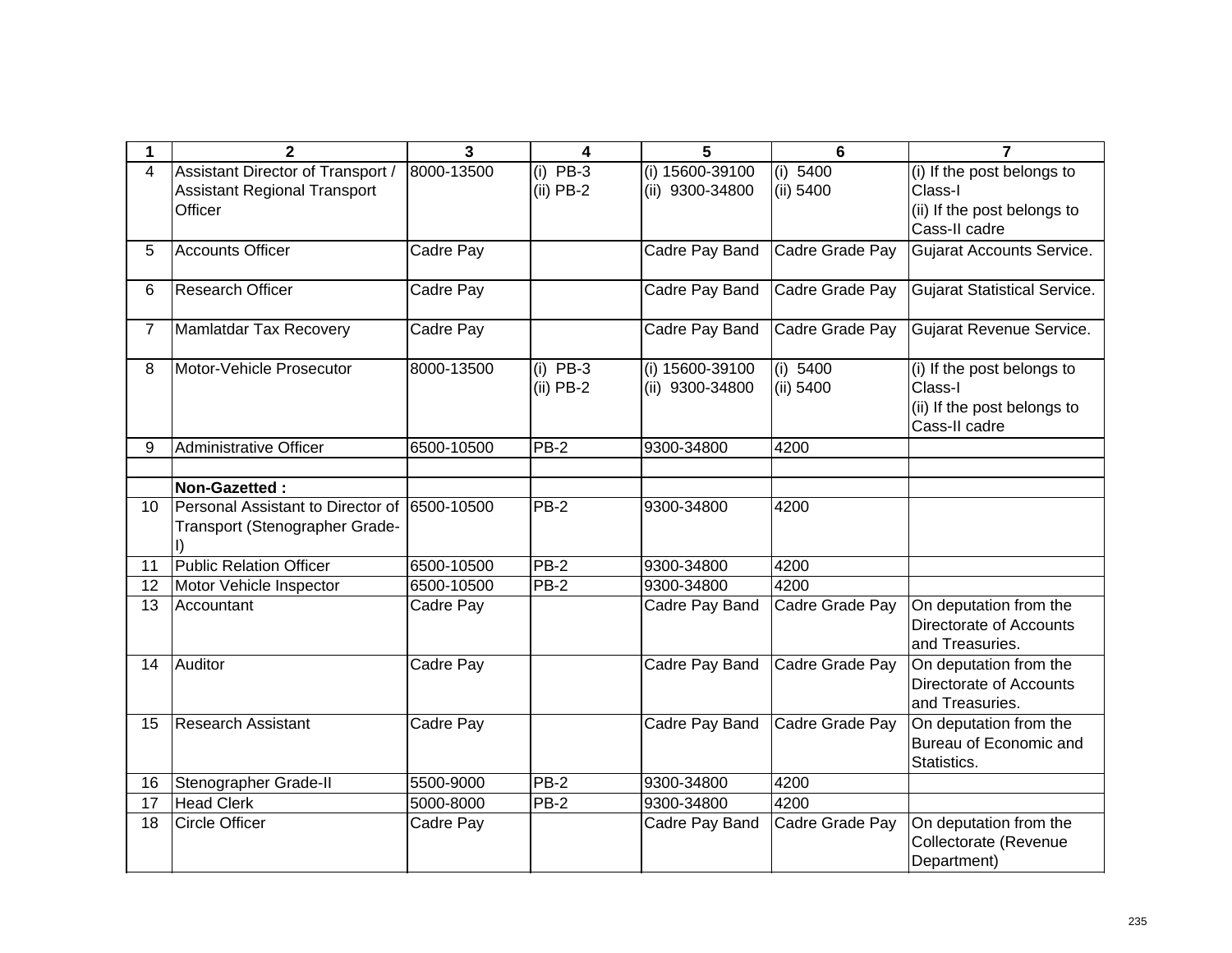| 1               | $\overline{2}$                              | 3              | $\overline{4}$               | 5                                              | $6\phantom{1}6$          | $\overline{7}$                                                                                                                                |
|-----------------|---------------------------------------------|----------------|------------------------------|------------------------------------------------|--------------------------|-----------------------------------------------------------------------------------------------------------------------------------------------|
| 19              | <b>Assistant Motor Vehicle</b><br>Inspector | 5500-9000      | $PB-2$                       | 9300-34800                                     | 4200                     |                                                                                                                                               |
| 20              | <b>Statistical Assistant</b>                | Cadre Pay      |                              | Cadre Pay Band                                 | Cadre Grade Pay          | On deputation from the<br>Bureau of Economic and<br>Statistics.                                                                               |
| 21              | Senior Clerk/Sub-Accountant                 | 4000-6000      | $PB-1$                       | 5200-20200                                     | 2400                     |                                                                                                                                               |
| 22              | <b>Assistant Superintendent</b>             | Cadre Pay      |                              | Cadre Pay Band                                 | Cadre Grade Pay          | On deputation from City<br>Civil Court                                                                                                        |
| 23              | Sub-Auditor                                 | Cadre Pay      |                              | Cadre Pay Band                                 | Cadre Grade Pay          | On deputation from<br>Directorate of Accounts<br>and Treasuries.                                                                              |
| 24              | Stenographer Grade-III                      | 4000-6000      | <b>PB-1</b>                  | 5200-20200                                     | 2400                     |                                                                                                                                               |
| 25              | Junior Clerk/Clerk-cum-<br>Typist/Typist    | 3050-4590      | <b>PB-1</b>                  | 5200-20200                                     | 1900                     |                                                                                                                                               |
| 26              | <b>Driver</b>                               | 3050-4590      | <b>PB-1</b>                  | 5200-20200                                     | 1900                     |                                                                                                                                               |
| 27              | Havaldar                                    | 2650-4000      | $\overline{1S}$              | 4440-7440                                      | 1650                     |                                                                                                                                               |
| 28              | <b>Naik</b>                                 | 2610-3540      | $\overline{1S}$              | 4440-7440                                      | 1400                     |                                                                                                                                               |
| $\overline{29}$ | Peon                                        | 2550-3200      | $\overline{1S}$              | 4440-7440                                      | 1300                     |                                                                                                                                               |
| 30              | Watchman                                    | 2550-3200      | 1S                           | 4440-7440                                      | 1300                     |                                                                                                                                               |
|                 |                                             |                |                              |                                                |                          |                                                                                                                                               |
|                 | <b>II. GOVERNMENT TRANSPORT SERVICE</b>     |                |                              |                                                |                          |                                                                                                                                               |
|                 | <b>Gazetted:</b>                            |                |                              |                                                |                          |                                                                                                                                               |
| $\mathbf 1$     | Manager                                     | (a)10000-15200 | $(a)$ PB-3                   | $(a) 15600 - 39100$                            | (a) 6600                 | (a) If drawn from the cadre                                                                                                                   |
|                 |                                             | (b)8000-14050  | $(b)(i)$ PB-3<br>$(ii)$ PB-2 | (b) (i) 15600-<br>39100<br>(ii) 9300-<br>34800 | (b)(i) 5400<br>(ii) 5400 | of Regional Transport<br>Officer.<br>(b) For others.<br>(i) If the post belongs to<br>Class-I<br>(ii) If the post belongs to<br>Cass-II cadre |
|                 |                                             |                |                              |                                                |                          |                                                                                                                                               |
|                 | Non-Gazetted:                               |                |                              |                                                |                          |                                                                                                                                               |
| $\overline{2}$  | Foreman                                     | 5500-9000      | PB-2                         | 9300-34800                                     | 4200                     |                                                                                                                                               |
| 3               | Stenographer Grade-II                       | 5500-9000      | $PB-2$                       | 9300-34800                                     | 4200                     |                                                                                                                                               |
| 4               | <b>Head Clerk</b>                           | 5000-8000      | PB-2                         | 9300-34800                                     | 4200                     |                                                                                                                                               |
| 5               | Senior Mechanic                             | 4500-7000      | $PB-1$                       | 5200-20200                                     | 2800                     |                                                                                                                                               |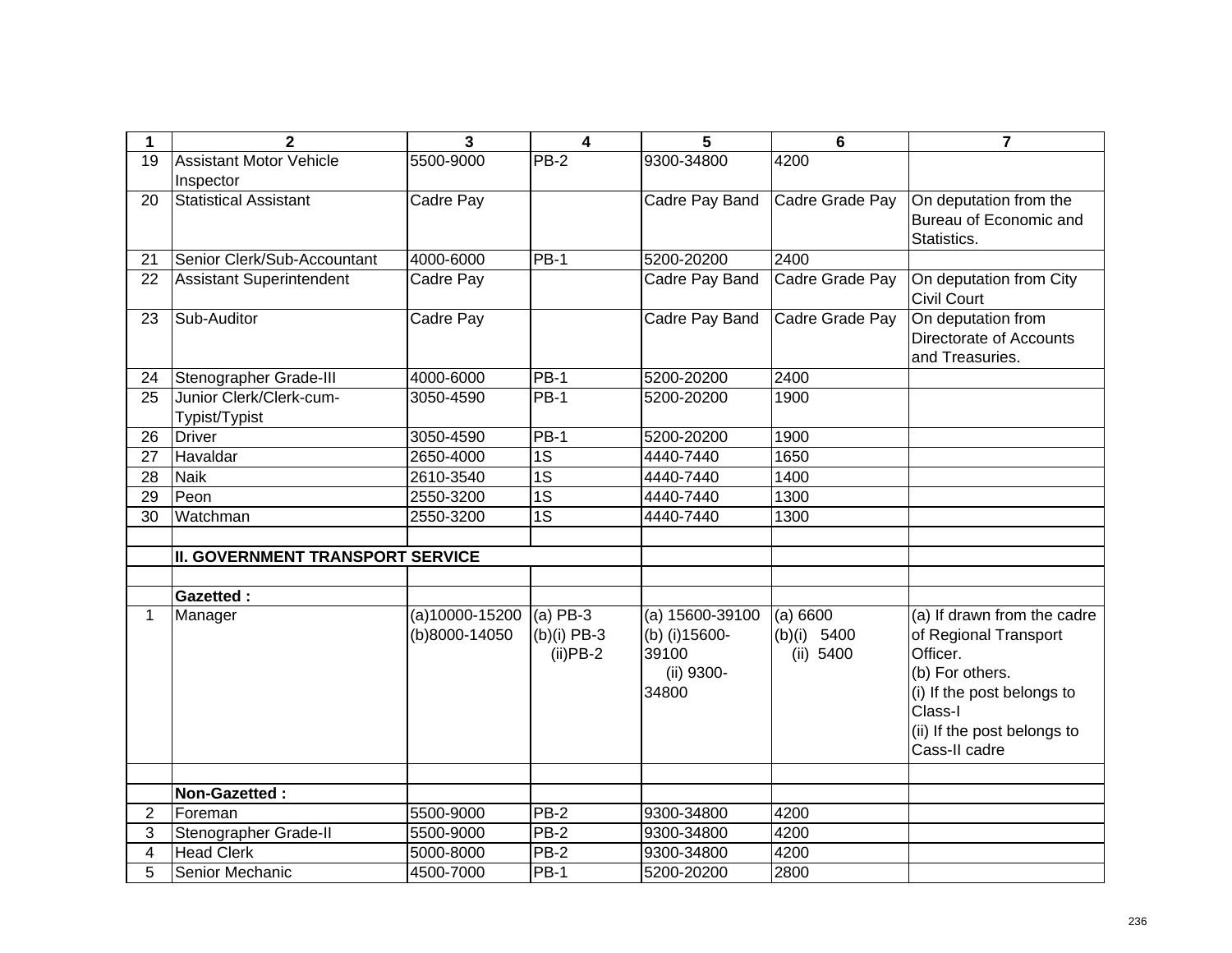| 1              | $\mathbf{2}$                     | 3          | $\overline{\mathbf{4}}$ | 5              | 6               | $\overline{7}$                   |
|----------------|----------------------------------|------------|-------------------------|----------------|-----------------|----------------------------------|
| 6              | Depot Vehicle Operator           | 4000-6000  | <b>PB-1</b>             | 5200-20200     | 2400            |                                  |
| $\overline{7}$ | Junior Mechanic                  | 4000-6000  | <b>PB-1</b>             | 5200-20200     | 2400            |                                  |
| 8              | Electrician                      | 4000-6000  | <b>PB-1</b>             | 5200-20200     | 2400            |                                  |
| 9              | <b>Blacksmith</b>                | 4000-6000  | <b>PB-1</b>             | 5200-20200     | 2400            |                                  |
| 10             | Machinist (turner)               | 4000-6000  | $PB-1$                  | 5200-20200     | 2400            |                                  |
| 11             | Welder-cum-Tinsmith              | 4000-6000  | <b>PB-1</b>             | 5200-20200     | 2400            |                                  |
| 12             | Accountant                       | 4000-6000  | <b>PB-1</b>             | 5200-20200     | 2400            |                                  |
| 13             | Senior Clerk                     | 4000-6000  | <b>PB-1</b>             | 5200-20200     | 2400            |                                  |
| 14             | Driver-cum-Mechanic              | 3050-4590  | $PB-1$                  | 5200-20200     | 1900            |                                  |
| 15             | Junior Clerk/Accounts            | 3050-4590  | <b>PB-1</b>             | 5200-20200     | 1900            |                                  |
|                | Clerk/Store Clerk                |            |                         |                |                 |                                  |
| 16             | Steno typist                     | 3050-4590  | <b>PB-1</b>             | 5200-20200     | 1900            |                                  |
| 17             | <b>Assistant Depot Vehicle</b>   | 3050-4590  | <b>PB-1</b>             | 5200-20200     | 1900            |                                  |
|                | Operator                         |            |                         |                |                 |                                  |
| 18             | <b>Assistant Mechanic</b>        | 3050-4590  | $PB-1$                  | 5200-20200     | 1900            |                                  |
| 19             | <b>Spray Painter</b>             | 3050-4590  | <b>PB-1</b>             | 5200-20200     | 1900            |                                  |
| 20             | Peon                             | 2550-3200  | $\overline{1S}$         | 4440-7440      | 1300            |                                  |
| 21             | Cleaner/Helper                   | 2550-3200  | 1S                      | 4440-7440      | 1300            |                                  |
| 22             | Watchman                         | 2550-3200  | $\overline{1S}$         | 4440-7440      | 1300            |                                  |
|                |                                  |            |                         |                |                 |                                  |
|                | <b>REVENUE DEPARTMENT</b>        |            |                         |                |                 |                                  |
|                |                                  |            |                         |                |                 |                                  |
|                | <b>DISTRICT COLLECTORS</b>       |            |                         |                |                 |                                  |
|                | <b>Gazetted:</b>                 |            |                         |                |                 |                                  |
| 1              | Collector                        | Cadre post |                         | Cadre post     | Cadre post      |                                  |
| $\overline{2}$ | <b>Supernumerary Assistant</b>   | Cadre post |                         | Cadre post     | Cadre post      |                                  |
|                | Collector / Assistant Collector  |            |                         |                |                 |                                  |
| 3              | Additional Collector and         | Cadre pay  |                         | Cadre Pay Band | Cadre Grade Pay |                                  |
|                | Competent Authority, Urban       |            |                         |                |                 |                                  |
|                | <b>Land Ceiling</b>              |            |                         |                |                 |                                  |
| 4              | <b>District Planning Officer</b> | Cadre pay  |                         | Cadre Pay Band | Cadre Grade Pay | Filled up by General             |
|                |                                  |            |                         |                |                 | <b>Administration Department</b> |
|                |                                  |            |                         |                |                 | from different cadre.            |
|                |                                  |            |                         |                |                 |                                  |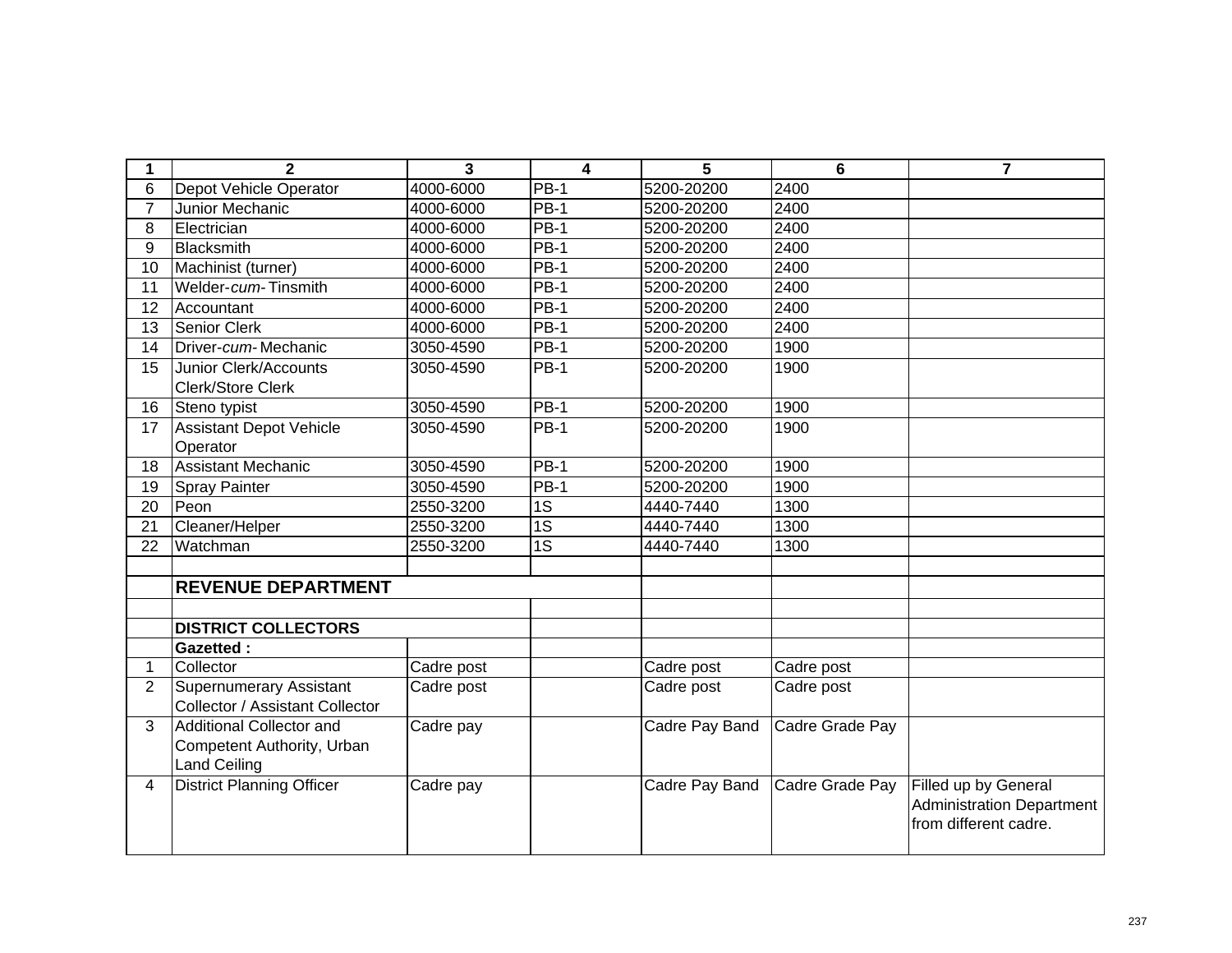|   | 2                                      | 3         | 4 | 5              | 6               |                            |
|---|----------------------------------------|-----------|---|----------------|-----------------|----------------------------|
| 5 | Deputy Collector/ Resident Deputy      | Cadre Pay |   | Cadre Pay Band | Cadre Grade Pay | Gujarat Administrative     |
|   | Collector / Additional Resident        |           |   |                |                 | Service.                   |
|   | Deputy Collector/ City Deputy          |           |   |                |                 |                            |
|   | <b>Collector/ Prant Officer/Deputy</b> |           |   |                |                 |                            |
|   | Collector (Land Reform)/ Deputy        |           |   |                |                 |                            |
|   | Collector (Land Reform)/               |           |   |                |                 |                            |
|   | (Appeal)/Deputy Collector (NA)/        |           |   |                |                 |                            |
|   | 2nd Special Land Acquisition           |           |   |                |                 |                            |
|   | Officer/ Special Land Acquisition      |           |   |                |                 |                            |
|   | Officer (ONGC)/ Deputy Collector       |           |   |                |                 |                            |
|   | Land Reform (L.T.A.)/ Deputy           |           |   |                |                 |                            |
|   | Collector (Protocol)/ District Supply  |           |   |                |                 |                            |
|   | Officer/ Deputy Collector Tribal Sub-  |           |   |                |                 |                            |
|   | Plan (L.N.K.)/ Deputy Collector        |           |   |                |                 |                            |
|   | (Scarcity)/ Deputy Collector (Sub-     |           |   |                |                 |                            |
|   | Division) / Special L.A.Q.             |           |   |                |                 |                            |
|   | Officer/Deputy Collector (Land         |           |   |                |                 |                            |
|   | Acquisition and Rehabilitation) /      |           |   |                |                 |                            |
|   | Deputy Collector (Land Ceiling) /      |           |   |                |                 |                            |
|   | Settlement Officer.                    |           |   |                |                 |                            |
|   |                                        |           |   |                |                 |                            |
| 6 | Deputy Executive Engineer/             | Cadre Pay |   | Cadre Pay Band | Cadre Grade Pay | <b>Gujarat Engineering</b> |
|   | Deputy Engineer                        |           |   |                |                 | Service.                   |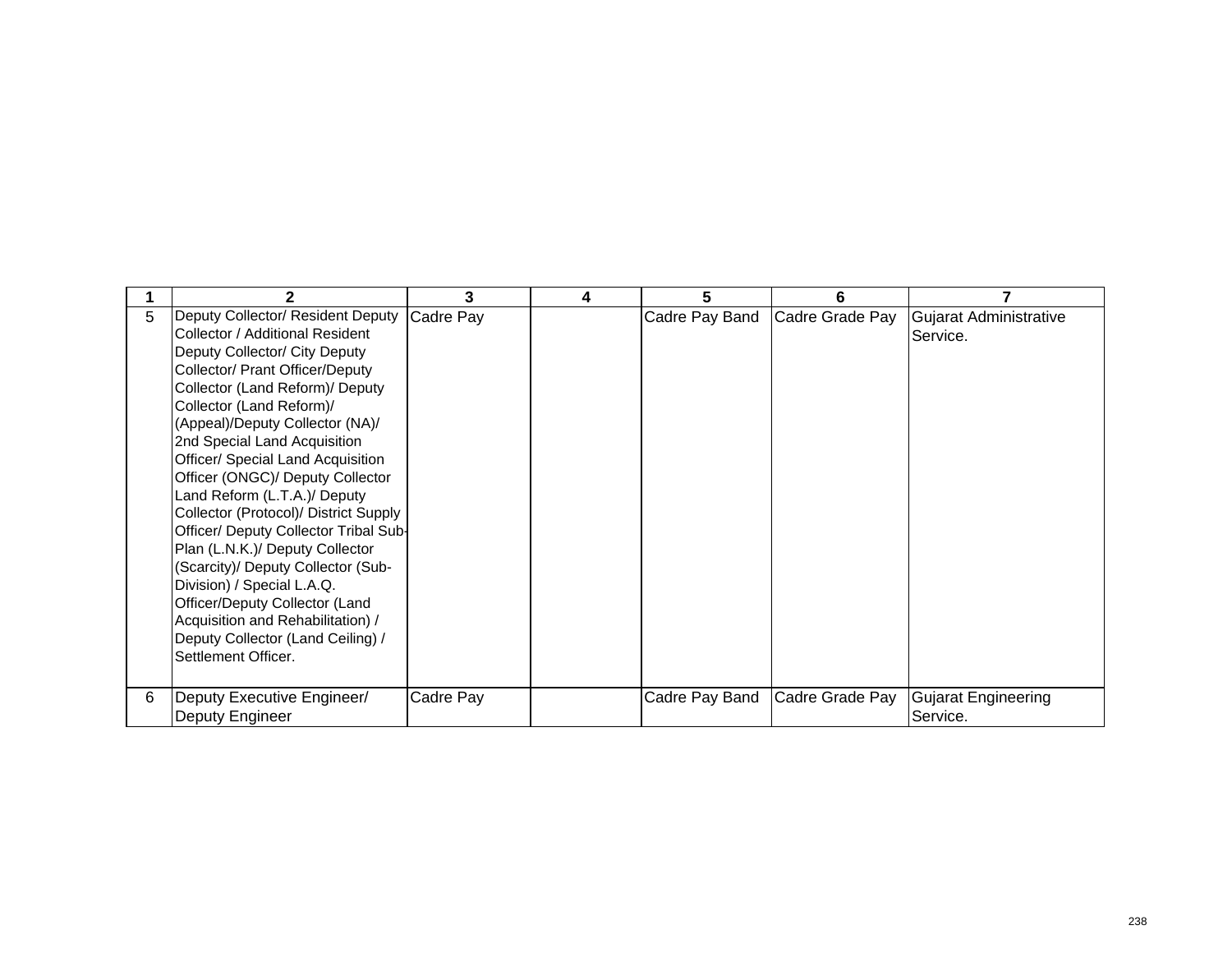| 1              | $\mathbf{2}$                                                                                                                                                                                                                                                                                                                                                                                                                                                                                                                                                                                                                                                                                                                                               | 3          | 4      | 5              | 6               | $\overline{7}$                                                                       |
|----------------|------------------------------------------------------------------------------------------------------------------------------------------------------------------------------------------------------------------------------------------------------------------------------------------------------------------------------------------------------------------------------------------------------------------------------------------------------------------------------------------------------------------------------------------------------------------------------------------------------------------------------------------------------------------------------------------------------------------------------------------------------------|------------|--------|----------------|-----------------|--------------------------------------------------------------------------------------|
| $\overline{7}$ | Mamlatdar/Chitnis/Extra Chitnis/<br>Additional Chitnis/ Special Mamlatdar<br>(Small Savings)/ Public Relation<br>Officer/Entertainment Duty Mamlatdar/<br>Alien Recovery Mamlatdar/ R.T.S.<br>Mamlatdar/ Executive Magistrate/<br>Mamlatdar and Agricultural Land<br>Tribunal/ Mamlatdar and Agricultural<br>Land Tribunal (Ceiling) / Mamlatdar<br>(Supply) / Public Relation Officer/<br>Rehabilitation Officer/ Probationary<br>Mamlatdar/ Assistant Custodian of<br>Evacuee Property/ Mamlatdar Records<br>of Rights/ Mamlatdar Records of<br>Rights/ Mamlatdar Control Room/<br>Mamlatdar for Non-Agricultural<br>Work/N.S.S. Mamlatdar/ Additional<br>Chitnis (Adm.) / Flood Mamlatdar/<br>Training Mamlatdar/ Administrative<br>Officer (Sapurata). | 6500-10500 | PB-2   | 9300-34800     | 4200            |                                                                                      |
| 8              | <b>Research Officer</b>                                                                                                                                                                                                                                                                                                                                                                                                                                                                                                                                                                                                                                                                                                                                    | Cadre Pay  |        | Cadre Pay Band | Cadre Grade Pay | <b>Gujarat Statistical Service.</b>                                                  |
|                | Non-Gazetted:                                                                                                                                                                                                                                                                                                                                                                                                                                                                                                                                                                                                                                                                                                                                              |            |        |                |                 |                                                                                      |
| 9              | Cattle Licensing Inspector                                                                                                                                                                                                                                                                                                                                                                                                                                                                                                                                                                                                                                                                                                                                 | Cadre Pay  |        | Cadre Pay Band | Cadre Grade Pay | On deputation from<br>Directorate of Animal<br>Husbandry                             |
| 10             | Junior Engineer                                                                                                                                                                                                                                                                                                                                                                                                                                                                                                                                                                                                                                                                                                                                            | Cadre Pay  |        | Cadre Pay Band | Cadre Grade Pay | On deputation from<br>Superintending Engineer,<br>Roads and Buildings<br>Department. |
| 11             | <b>Head Accountant</b>                                                                                                                                                                                                                                                                                                                                                                                                                                                                                                                                                                                                                                                                                                                                     | Cadre Pay  |        | Cadre Pay Band | Cadre Grade Pay | On deputation from<br>Directorate of Accounts<br>and Treasuries.                     |
| 12             | Stenographer Grade-II                                                                                                                                                                                                                                                                                                                                                                                                                                                                                                                                                                                                                                                                                                                                      | 5500-9000  | $PB-2$ | 9300-34800     | 4200            |                                                                                      |
| 13             | Animal Husbandry Inspector                                                                                                                                                                                                                                                                                                                                                                                                                                                                                                                                                                                                                                                                                                                                 | Cadre Pay  |        | Cadre Pay Band | Cadre Grade Pay | On deputation from<br>Directorate of Animal<br>Husbandry                             |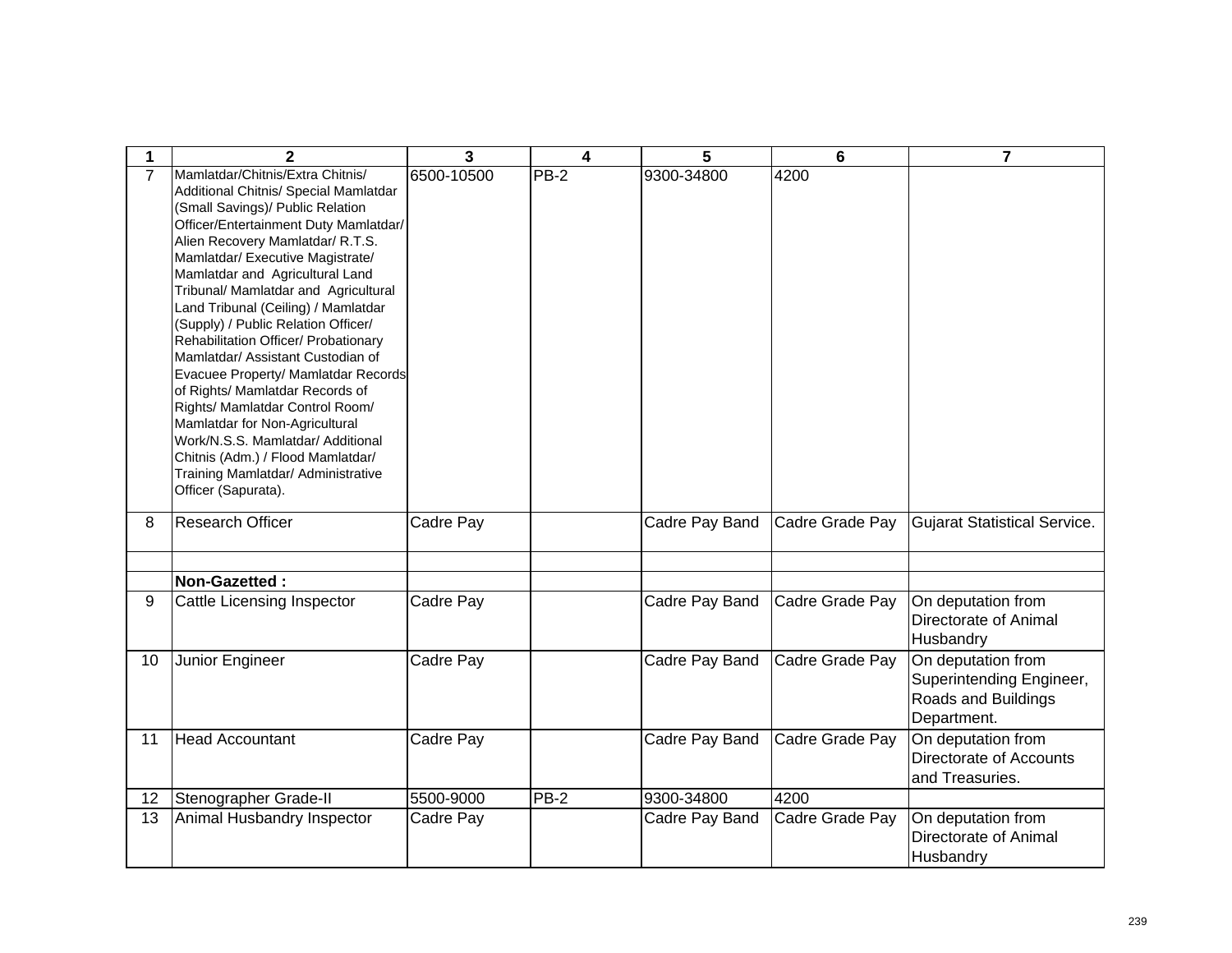| 1  | $\mathbf{2}$                                                                                                                                                                                                                                                                                                                                                                                                                                                                                                                                                                                                           | 3         | 4           | 5              | 6               | 7                                                                                    |
|----|------------------------------------------------------------------------------------------------------------------------------------------------------------------------------------------------------------------------------------------------------------------------------------------------------------------------------------------------------------------------------------------------------------------------------------------------------------------------------------------------------------------------------------------------------------------------------------------------------------------------|-----------|-------------|----------------|-----------------|--------------------------------------------------------------------------------------|
| 14 | <b>Research Assistant</b>                                                                                                                                                                                                                                                                                                                                                                                                                                                                                                                                                                                              | Cadre Pay |             | Cadre Pay Band | Cadre Grade Pay | On deputation from<br>Directorate of Economics<br>And Statistics.                    |
| 15 | Deputy Mamlatdar/Deputy<br>Mamlatdar (Tenancy) / Deputy<br>Mamlatdar (Recovery) / Deputy<br>Mamlatdar (Treasury) / Deputy<br>Mamlatdar (Ceiling) / Additional<br>Deputy Mamlatdar/ Deputy<br>Mamlatdar (Lottery)/ Scarcity<br>Deputy Mamlatdar / Extra Aval<br>Karkoon Deputy Mamlatdar<br>(Accounts)/ Deputy Mamlatdar<br>(Revenue)/Deputy Mamlatdar<br>(Supervision).                                                                                                                                                                                                                                                | 5500-9000 | $PB-2$      | 9300-34800     | 4200            |                                                                                      |
| 16 | Circle Officer/ Deputy Chitnis/ Deputy<br>Accounts Supervisor (Small Savings) /<br>Entertainment Duty Inspector / Supply<br>Head Clerk / Chief Supply Inspector /<br>Inspector (Shirastedar) / Supply<br>Accountant / Sub-Auditor/Special<br>Recovery Officer/ Grane Depot<br>Manager/ Record Keeper/ Deputy<br>Accountant/ Zonal Officer/Car<br>Checking Inspector / Special Recovery<br>Officer / Sub-Divisional Officer (Small<br>Savings) / Entertainment Deputy<br>Inspector/Godown Manager (Grains)/<br>Evacuee Inspector / Head Clerk/ Zonal<br>Officer(Supply) / City Supervisor/<br>Rehabilitation Inspector. | 5000-8000 | $PB-2$      | 9300-34800     | 4200            |                                                                                      |
| 17 | Additional Assistant Engineer                                                                                                                                                                                                                                                                                                                                                                                                                                                                                                                                                                                          | Cadre Pay |             | Cadre Pay Band | Cadre Grade Pay | On deputation from<br>Superintending Engineer,<br>Roads and Buildings<br>Department. |
| 18 | Rehabilitation Inspector                                                                                                                                                                                                                                                                                                                                                                                                                                                                                                                                                                                               | 4500-7000 | <b>PB-1</b> | 5200-20200     | 2800            |                                                                                      |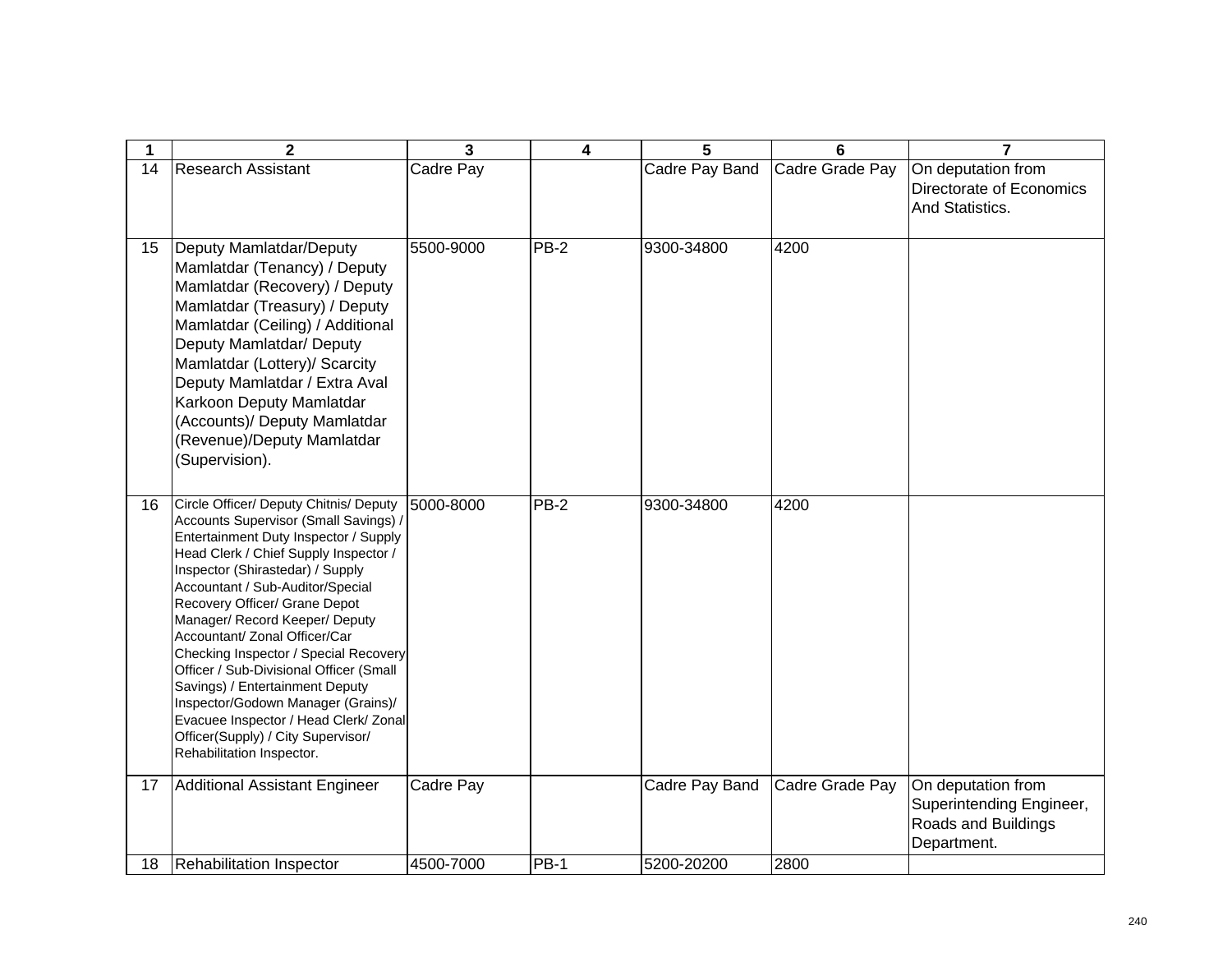| 1  | $\mathbf{2}$                                                                  | 3                | 4           | 5              | 6               | $\overline{7}$                                                                       |
|----|-------------------------------------------------------------------------------|------------------|-------------|----------------|-----------------|--------------------------------------------------------------------------------------|
| 19 | <b>Statistical Assistant</b>                                                  | Cadre Pay        |             | Cadre Pay Band | Cadre Grade Pay | On deputation from<br>Directorate of Economics<br>And Statistics.                    |
| 20 | Maintenance Surveyor                                                          | Cadre Pay        |             | Cadre Pay Band | Cadre Grade Pay | On deputation from<br>Settlement Commissioner<br>and Director of Land<br>Records.    |
| 21 | Overseer                                                                      | Cadre Pay        |             | Cadre Pay Band | Cadre Grade Pay | On deputation from<br>Superintending Engineer,<br>Roads and Buildings<br>Department. |
| 22 | Circle Inspector                                                              | 4000-6000        | <b>PB-1</b> | 5200-20200     | 2400            |                                                                                      |
| 23 | Sub-Auditor                                                                   | Cadre Pay        |             | Cadre Pay Band | Cadre Grade Pay | On deputation from<br>Directorate of Accounts<br>and Treasuries.                     |
| 24 | Live Stock Inspector                                                          | <b>Cadre Pay</b> |             | Cadre Pay Band | Cadre Grade Pay | On deputation from<br><b>Directorate of Animal</b><br>Husbandry                      |
| 25 | Surveyor                                                                      | Cadre Pay        |             | Cadre Pay Band | Cadre Grade Pay | On deputation from<br><b>Commissioner of Land</b><br>Reforms.                        |
| 26 | Clerk/Clerk-cum-<br>Typist/Typist/Cashier/ Rural<br><b>Telephone Operator</b> | 3050-4590        | $PB-1$      | 5200-20200     | 1900            |                                                                                      |
| 27 | <b>Process Server</b>                                                         | 3050-4590        | $PB-1$      | 5200-20200     | 1900            |                                                                                      |
| 28 | Talati/Process Server (Talatis'<br>grade)                                     | 3050-4590        | <b>PB-1</b> | 5200-20200     | 1900            |                                                                                      |
| 29 | Driver                                                                        | 3050-4590        | $PB-1$      | 5200-20200     | 1900            |                                                                                      |
| 30 | <b>Head Jail Guard</b>                                                        | 3050-4590        | $PB-1$      | 5200-20200     | 1900            |                                                                                      |
| 31 | Talati-cum-Mantri                                                             | Cadre Pay        |             | Cadre Pay Band | Cadre Grade Pay | On deputation from District<br>Panchayat.                                            |
| 32 | <b>Forest Guard</b>                                                           | 2750-4400        | $PB-1$      | 5200-20200     | 1800            |                                                                                      |
| 33 | Havaldar                                                                      | 2650-4000        | 1S          | 4440-7440      | 1650            |                                                                                      |
| 34 | Dusting Operator                                                              | 2650-4000        | 1S          | 4440-7440      | 1650            |                                                                                      |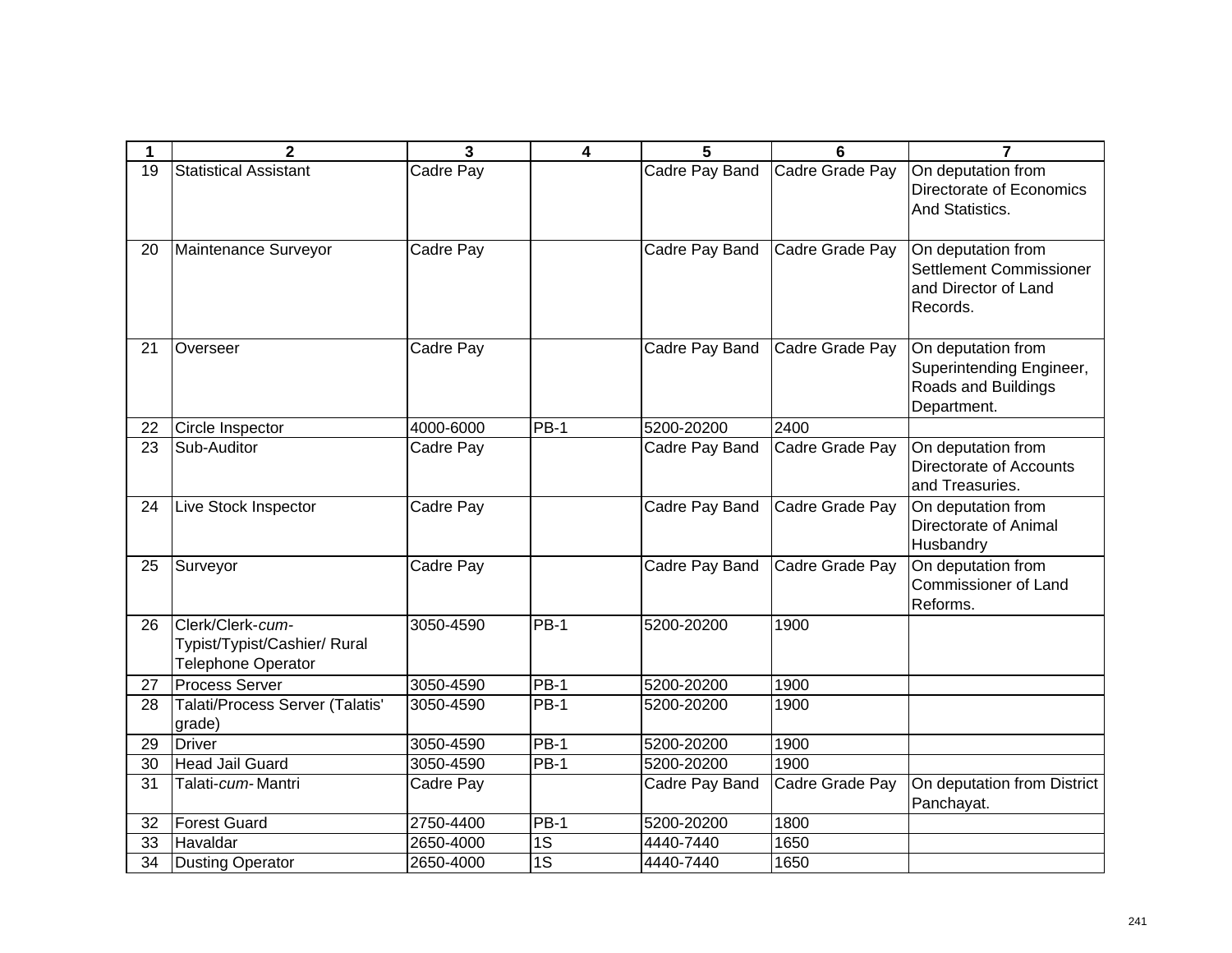| 1               | $\mathbf 2$                                                                                                                            | 3          | $\overline{\mathbf{4}}$ | 5              | 6               | $\overline{7}$                                       |
|-----------------|----------------------------------------------------------------------------------------------------------------------------------------|------------|-------------------------|----------------|-----------------|------------------------------------------------------|
| $\overline{35}$ | <b>Naik</b>                                                                                                                            | 2610-3540  | 1S                      | 4440-7440      | 1400            |                                                      |
| 36              | Jail Guard                                                                                                                             | 2650-4000  | 1S                      | 4440-7440      | 1650            |                                                      |
| 37              | Mali                                                                                                                                   | 2610-3540  | $\overline{1S}$         | 4440-7440      | 1400            |                                                      |
| 38              | Peon-cum-<br>Driver/Peon/Kotwal/Chowkidar/<br>Watchman/Helper/Sweeper/Proc<br>ess Server/Chokiat Water-<br>Server/Night Watchman/Mali. | 2550-3200  | $\overline{1S}$         | 4440-7440      | 1300            |                                                      |
|                 | <b>COMMISSIONER OF LAND REFORMS</b>                                                                                                    |            |                         |                |                 |                                                      |
|                 |                                                                                                                                        |            |                         |                |                 |                                                      |
|                 | <b>Gazetted:</b>                                                                                                                       |            |                         |                |                 |                                                      |
| $\mathbf 1$     | Commissioner                                                                                                                           | Cadre Pay  |                         | Cadre Pay Band | Cadre Grade Pay | Indian Administrative<br>Service Cadre Post.         |
| $\overline{2}$  | <b>Deputy Commissioner</b>                                                                                                             | Cadre Pay  |                         | Cadre Pay Band | Cadre Grade Pay | Gujarat Administrative<br>Service.                   |
| 3               | <b>Deputy Collector</b>                                                                                                                | Cadre Pay  |                         | Cadre Pay Band | Cadre Grade Pay | <b>Gujarat Administrative</b><br>Service.            |
| $\overline{4}$  | Mamlatdar                                                                                                                              | Cadre Pay  |                         | Cadre Pay Band | Cadre Grade Pay | On deputation from<br>Collectorate.                  |
| 5               | Stenographer Grade-I                                                                                                                   | 6500-10500 | PB-2                    | 9300-34800     | 4200            |                                                      |
|                 |                                                                                                                                        |            |                         |                |                 |                                                      |
|                 | Non-Gazetted:                                                                                                                          |            |                         |                |                 |                                                      |
| 6               | Stenographer Grade-II                                                                                                                  | 5500-9000  | <b>PB-2</b>             | 9300-34800     | 4200            |                                                      |
| $\overline{7}$  | Deputy Mamlatdar                                                                                                                       | Cadre Pay  |                         | Cadre Pay Band | Cadre Grade Pay | On deputation from<br>Collectorate.                  |
| 8               | Maintenance Surveyor                                                                                                                   | Cadre Pay  |                         | Cadre Pay Band | Cadre Grade Pay | On deputation from<br>Settlement<br>Commissionerate. |
| 9               | Clerk-cum-Typist                                                                                                                       | Cadre Pay  |                         | Cadre Pay Band | Cadre Grade Pay | On deputation from<br>Collectorate.                  |
| 10              | Driver                                                                                                                                 | Cadre Pay  |                         | Cadre Pay Band | Cadre Grade Pay | On deputation from<br>Revenue Department.            |
| 11              | Naik                                                                                                                                   | 2610-3540  | 1S                      | 4440-7440      | 1400            |                                                      |
| 12              | Peon                                                                                                                                   | 2550-3200  | $\overline{1S}$         | 4440-7440      | 1300            |                                                      |
|                 |                                                                                                                                        |            |                         |                |                 |                                                      |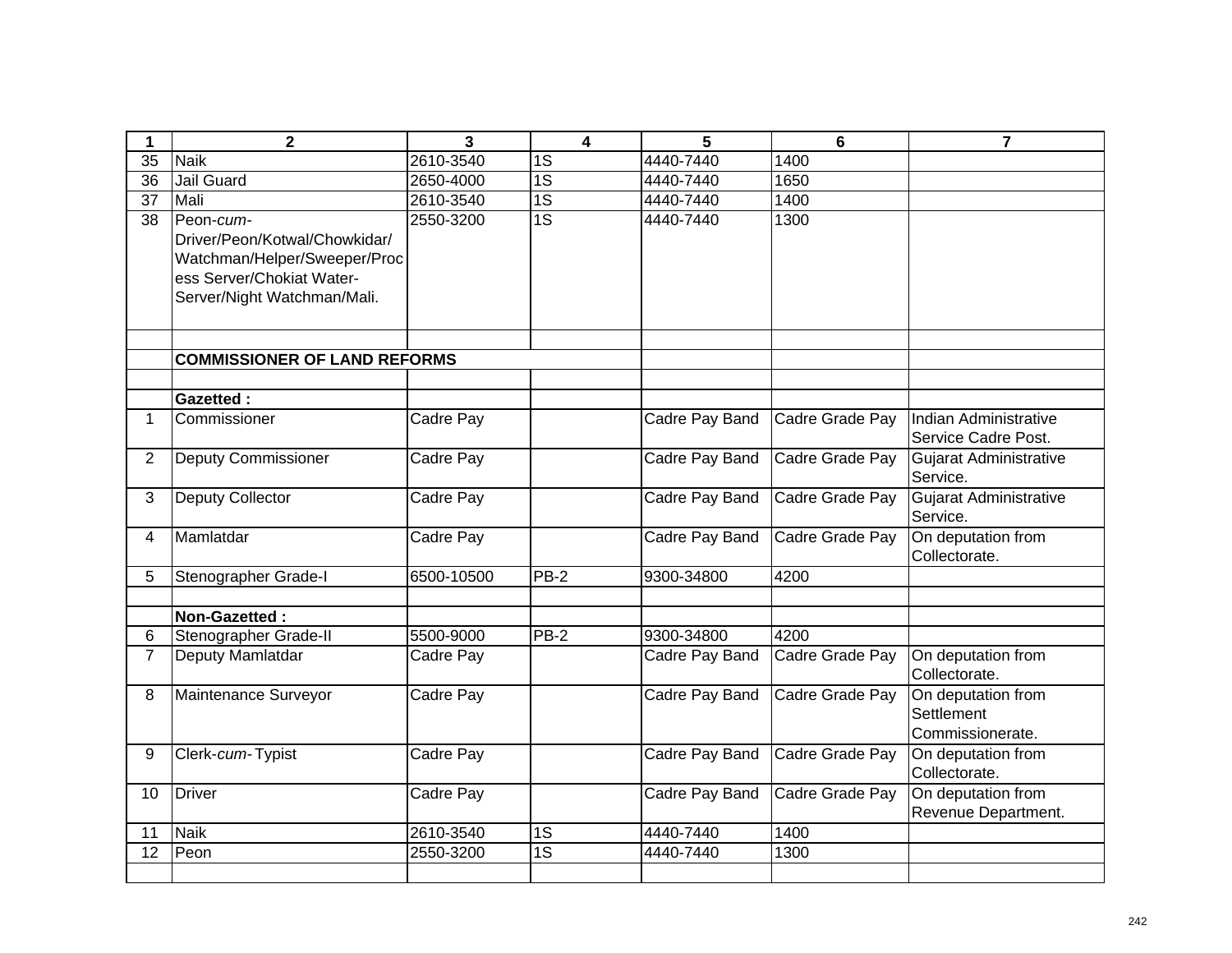| 1              | $\overline{\mathbf{2}}$                   | 3                 | 4                         | 5                                  | 6                     | $\overline{7}$                                                                        |
|----------------|-------------------------------------------|-------------------|---------------------------|------------------------------------|-----------------------|---------------------------------------------------------------------------------------|
|                | <b>GUJARAT REVENUE TRIBUNAL</b>           |                   |                           |                                    |                       |                                                                                       |
|                |                                           |                   |                           |                                    |                       |                                                                                       |
|                | <b>Gazetted:</b>                          |                   |                           |                                    |                       |                                                                                       |
| $\mathbf 1$    | President                                 | Honorarium        |                           | Honorarium                         |                       | Last pay drawn plus<br>allowances minus pension                                       |
| $\overline{2}$ | <b>Members</b>                            | Honorarium        |                           | Honorarium                         |                       | Last pay drawn plus<br>allowances minus pension                                       |
| 3              | Registrar                                 | 8000-14050        | $(i)$ PB-3<br>$(ii)$ PB-2 | (i) 15600-39100<br>(ii) 9300-34800 | (i) 5400<br>(ii) 5400 | (i) If the post belongs to<br>Class-I<br>(ii) If the post belongs to<br>Cass-II cadre |
| 4              | Stenographer Grade-I                      | 6500-10500        | <b>PB-2</b>               | 9300-34800                         | 4200                  |                                                                                       |
|                |                                           |                   |                           |                                    |                       |                                                                                       |
|                | Non-Gazetted:                             |                   |                           |                                    |                       |                                                                                       |
| 5              | Stenographer Grade-II                     | 5500-9000         | PB-2                      | 9300-34800                         | 4200                  |                                                                                       |
| 6              | <b>Head Clerk</b>                         | 5000-8000         | <b>PB-2</b>               | 9300-34800                         | 4200                  |                                                                                       |
| $\overline{7}$ | Librarian                                 | 4000-6000         | <b>PB-1</b>               | 5200-20200                         | 2400                  |                                                                                       |
| 8              | <b>Senior Clerk</b>                       | 4000-6000         | PB-1                      | 5200-20200                         | 2400                  |                                                                                       |
| 9              | Junior Clerks/Clerks/Typist               | 3050-4590         | $PB-1$                    | 5200-20200                         | 1900                  |                                                                                       |
| 10             | Havaldar                                  | 2650-4000         | $\overline{1S}$           | 4440-7440                          | 1650                  |                                                                                       |
| 11             | <b>Naik</b>                               | 2610-3540         | 1S                        | 4440-7440                          | 1400                  |                                                                                       |
| 12             | Daftary                                   | 2610-3540         | 1S                        | 4440-7440                          | 1400                  |                                                                                       |
| 13             | Peon                                      | 2550-3200         | $\overline{1S}$           | 4440-7440                          | 1300                  |                                                                                       |
|                |                                           |                   |                           |                                    |                       |                                                                                       |
|                | <b>DIRECTOR OF RELIEF</b>                 |                   |                           |                                    |                       |                                                                                       |
|                |                                           |                   |                           |                                    |                       |                                                                                       |
|                | <b>Gazetted:</b>                          |                   |                           |                                    |                       |                                                                                       |
| 1              | Director of Relief                        | <b>Cadre Post</b> |                           | <b>Cadre Post</b>                  |                       |                                                                                       |
| $\overline{2}$ | Executive Engineer (Mechanical) Cadre Pay |                   |                           | Cadre Pay Band                     | Cadre Grade Pay       | On deputation from<br>Irrigation Department.                                          |
| 3              | <b>Deputy Collector</b>                   | 8000-14050        | PB-3                      | 15600-39100                        | 5400                  |                                                                                       |
| $\overline{4}$ | <b>Accounts Officer (Senior Duty)</b>     | Cadre Pay         |                           | Cadre Pay Band                     | Cadre Grade Pay       | <b>Gujarat Accounts Service.</b>                                                      |
| 5              | <b>Accounts Officer</b>                   | Cadre Pay         |                           | Cadre Pay Band                     | Cadre Grade Pay       | Gujarat Accounts Service.                                                             |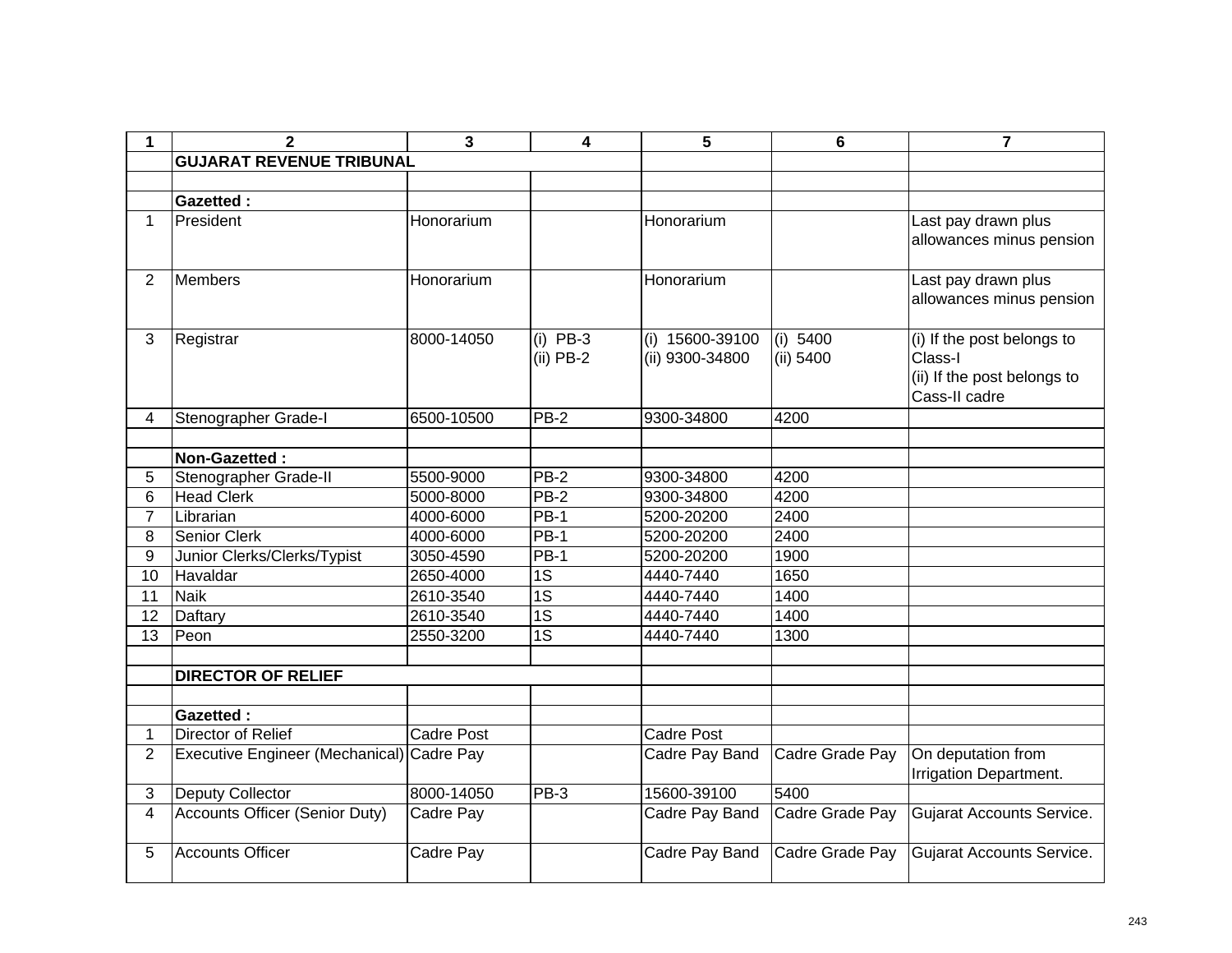| 1              | $\mathbf{2}$                     | 3          | 4      | 5              | 6               | 7                                                  |
|----------------|----------------------------------|------------|--------|----------------|-----------------|----------------------------------------------------|
| 6              | <b>Deputy Executive Engineer</b> | Cadre Pay  |        | Cadre Pay Band | Cadre Grade Pay | On deputation from                                 |
|                | (Mechanical)                     |            |        |                |                 | Irrigation Department.                             |
| $\overline{7}$ | Mamlatdar                        | 6500-10500 | $PB-2$ | 9300-34800     | 4200            |                                                    |
|                |                                  |            |        |                |                 |                                                    |
|                | Non-Gazetted:                    |            |        |                |                 |                                                    |
| 8              | <b>Accounts Superintendent</b>   | Cadre Pay  |        | Cadre Pay Band | Cadre Grade Pay | On deputation from                                 |
|                |                                  |            |        |                |                 | Directorate of Accounts                            |
|                |                                  |            |        |                |                 | and Treasuries.                                    |
| 9              | Assistant Engineer (Mechanical)  | Cadre Pay  |        | Cadre Pay Band | Cadre Grade Pay | On deputation from                                 |
|                |                                  |            |        |                |                 | Irrigation Department.<br>On deputation from Roads |
| 10             | Foreman                          | Cadre Pay  |        | Cadre Pay Band | Cadre Grade Pay | and Buildings Department.                          |
|                |                                  |            |        |                |                 |                                                    |
| 11             | Stenographer Grade-II            | 5500-9000  | $PB-2$ | 9300-34800     | 4200            |                                                    |
| 12             | Assistant Superintendent         | Cadre Pay  |        | Cadre Pay Band | Cadre Grade Pay | On deputation from Roads                           |
|                | (Division)                       |            |        |                |                 | and Buildings Department.                          |
|                |                                  |            |        |                |                 |                                                    |
| 13             | Divisional Accountant            | Cadre Pay  |        | Cadre Pay Band | Cadre Grade Pay | On deputation from                                 |
|                |                                  |            |        |                |                 | Accountant General,                                |
|                |                                  |            |        |                |                 | Gujarat.                                           |
| 14             | Deputy Mamlatdar                 | Cadre Pay  |        | Cadre Pay Band | Cadre Grade Pay | On deputation from                                 |
|                |                                  |            |        |                |                 | <b>Districts Collector's</b>                       |
|                |                                  |            |        |                |                 | Establishment.                                     |
| 15             | <b>Deputy Accountant</b>         | Cadre Pay  |        | Cadre Pay Band | Cadre Grade Pay | On deputation from                                 |
|                |                                  |            |        |                |                 | Directorate of Accounts                            |
|                |                                  |            |        |                |                 | and Treasuries.                                    |
| 16             | Additional Assistant Engineer    | Cadre Pay  |        | Cadre Pay Band | Cadre Grade Pay | On deputation from                                 |
|                | (Mech.)                          |            |        |                |                 | <b>Irrigation Department</b>                       |
| 17             | Senior Assistant Mechanic        | Cadre Pay  |        | Cadre Pay Band | Cadre Grade Pay | On deputation from                                 |
|                |                                  |            |        |                |                 | R & B Deptt.                                       |
| 18             | Auto Electrician                 | Cadre Pay  |        | Cadre Pay Band | Cadre Grade Pay | On deputation from<br>R & B Deptt.                 |
| 19             | <b>Assistant Draftsman</b>       | Cadre Pay  |        | Cadre Pay Band | Cadre Grade Pay | On deputation from                                 |
|                |                                  |            |        |                |                 | R & B Deptt.                                       |
|                |                                  |            |        |                |                 |                                                    |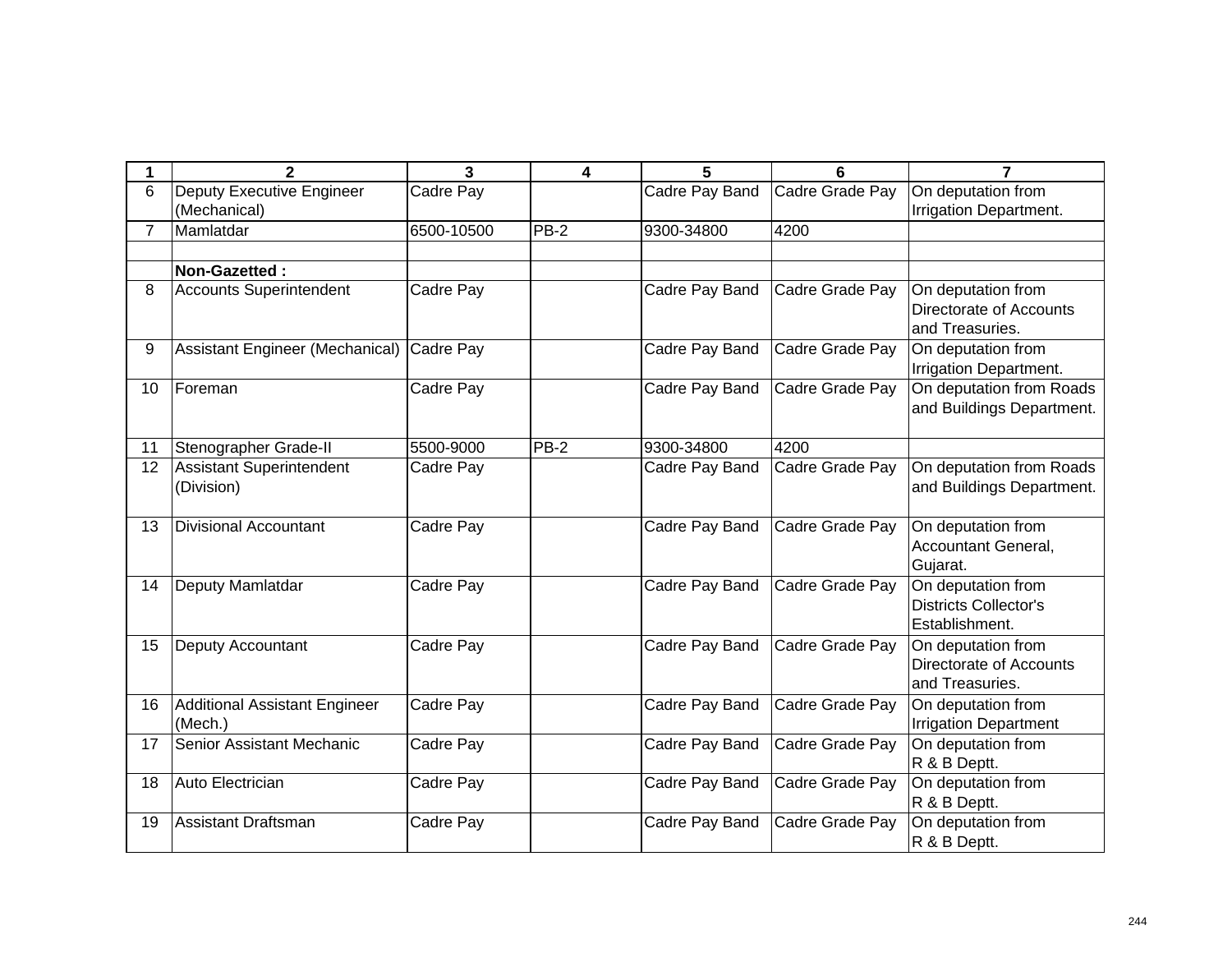| 1               | $\overline{2}$                                       | $\mathbf{3}$      | 4               | 5                 | $6\phantom{1}$  | $\overline{7}$            |
|-----------------|------------------------------------------------------|-------------------|-----------------|-------------------|-----------------|---------------------------|
| 20              | Sub-Auditor                                          | Cadre Pay         |                 | Cadre Pay Band    | Cadre Grade Pay | On deputation from        |
|                 |                                                      |                   |                 |                   |                 | Directorate of Accounts   |
|                 |                                                      |                   |                 |                   |                 | and Treasuries.           |
| 21              | <b>Senior Clerk</b>                                  | Cadre Pay         |                 | Cadre Pay Band    | Cadre Grade Pay | On deputation from R & B  |
|                 |                                                      |                   |                 |                   |                 | Deptt.                    |
| 22              | <b>Store Keeper</b>                                  | Cadre Pay         |                 | Cadre Pay Band    | Cadre Grade Pay | On deputation from R & B  |
|                 |                                                      |                   |                 |                   |                 | Deptt.                    |
| 23              | Deputy Accountant                                    | Cadre Pay         |                 | Cadre Pay Band    | Cadre Grade Pay | On deputation from R & B  |
|                 |                                                      |                   |                 |                   |                 | Deptt.                    |
| 24              | Clerk-cum-Typist/Typist /Clerk                       | 3050-4590         | $PB-1$          | 5200-20200        | 1900            |                           |
|                 |                                                      |                   |                 |                   |                 |                           |
| 25              | <b>Driver</b>                                        | 3050-4590         | $PB-1$          | 5200-20200        | 1900            |                           |
| 26              | <b>Naik</b>                                          | 2610-3540         | 1S              | 4440-7440         | 1400            |                           |
| $\overline{27}$ | Peon                                                 | 2550-3200         | $\overline{1S}$ | 4440-7440         | 1300            |                           |
| 28              | Chowkidar                                            | Cadre Pay         |                 | Cadre Pay Band    | Cadre Grade Pay | On deputation from Roads  |
|                 |                                                      |                   |                 |                   |                 | and Buildings Department. |
|                 |                                                      |                   |                 |                   |                 |                           |
|                 | <b>SECRETARY (APPEALS)</b>                           |                   |                 |                   |                 |                           |
|                 |                                                      |                   |                 |                   |                 |                           |
|                 | <b>Gazetted:</b>                                     |                   |                 |                   |                 |                           |
| 1               | Secretary                                            | <b>Cadre Post</b> |                 | <b>Cadre Post</b> |                 |                           |
| $\overline{2}$  | <b>Deputy Secretary</b>                              | <b>Cadre Post</b> |                 | Cadre Post        |                 |                           |
| 3               | Mamlatdar                                            | 6500-10500        | $PB-2$          | 9300-34800        | 4200            |                           |
|                 |                                                      |                   |                 |                   |                 |                           |
|                 | Non-Gazetted:                                        |                   |                 |                   |                 |                           |
| $\overline{4}$  | Stenographer Grade-I                                 | 6500-10500        | $PB-2$          | 9300-34800        | 4200            |                           |
| 5               | Stenographer Grade-II                                | 5500-9000         | $PB-2$          | 9300-34800        | 4200            |                           |
| 6               | Deputy Mamlatdar                                     | 5000-8000         | $PB-2$          | 9300-34800        | 4200            |                           |
| $\overline{7}$  | Stenographer Grade-II                                | 4000-6000         | PB-1            | 5200-20200        | 2400            |                           |
| 8               | <b>Clerk</b>                                         | 3050-4590         | <b>PB-1</b>     | 5200-20200        | 1900            |                           |
| 9               | <b>Typist</b>                                        | 3050-4590         | $PB-1$          | 5200-20200        | 1900            |                           |
| 10              | <b>Driver</b>                                        | 3050-4590         | <b>PB-1</b>     | 5200-20200        | 1900            |                           |
| 11              | Havaldar                                             | 2650-4000         | 1S              | 4440-7440         | 1650            |                           |
| 12              | <b>Naik</b>                                          | 2610-3540         | $\overline{1S}$ | 4440-7440         | 1400            |                           |
| $\overline{13}$ | Peon                                                 | 2550-3200         | $\overline{1S}$ | 4440-7440         | 1300            |                           |
|                 |                                                      |                   |                 |                   |                 |                           |
|                 | SETTLEMENT COMMISSIONER AND DIRECTOR OF LAND RECORDS |                   |                 |                   |                 |                           |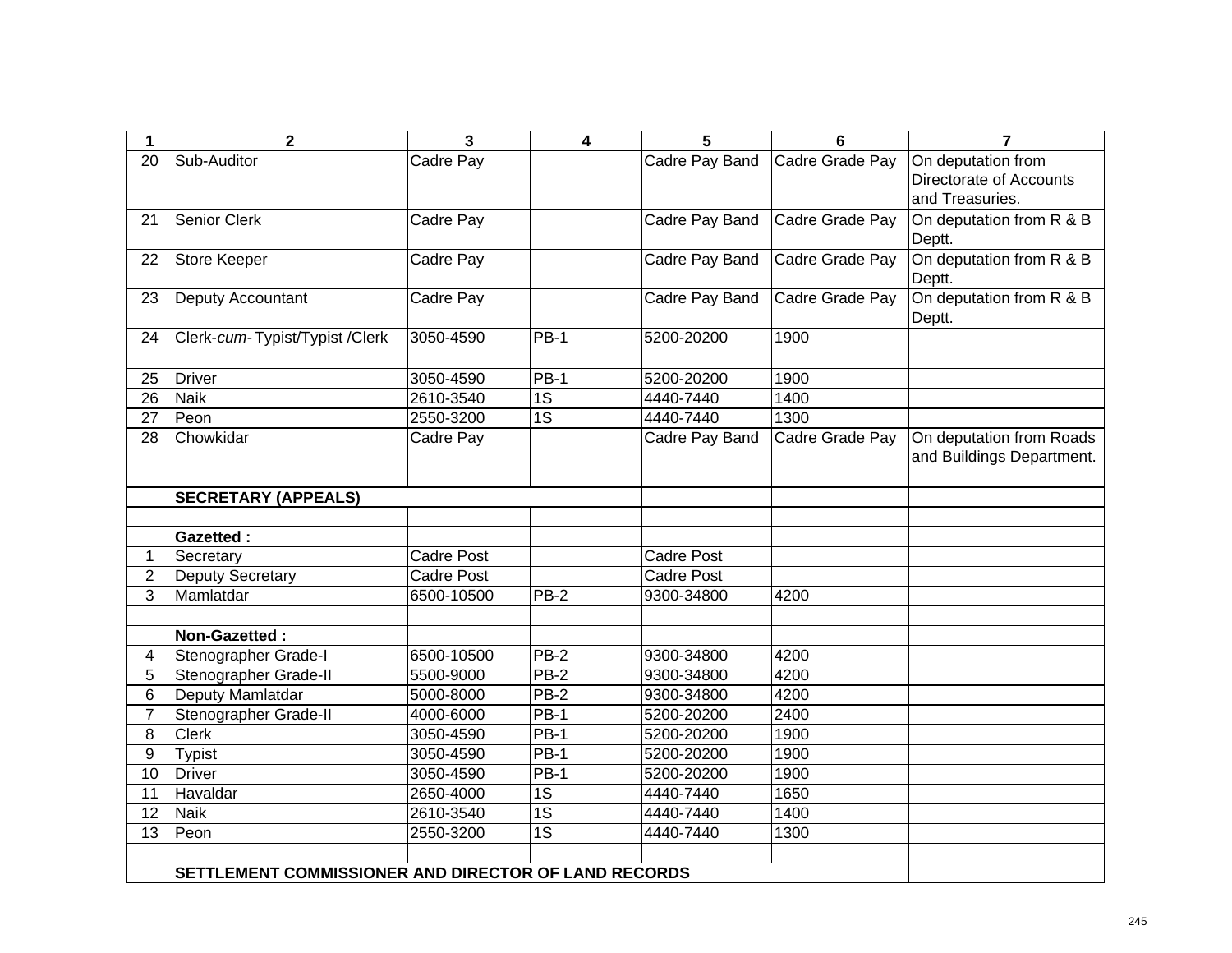| 1              | $\overline{\mathbf{2}}$                                                                                                                                                                                                                                                 | 3                 | 4                         | 5                                    | 6                     | $\overline{7}$                                                                        |
|----------------|-------------------------------------------------------------------------------------------------------------------------------------------------------------------------------------------------------------------------------------------------------------------------|-------------------|---------------------------|--------------------------------------|-----------------------|---------------------------------------------------------------------------------------|
|                |                                                                                                                                                                                                                                                                         |                   |                           |                                      |                       |                                                                                       |
|                | <b>Gazetted:</b>                                                                                                                                                                                                                                                        |                   |                           |                                      |                       |                                                                                       |
| $\mathbf 1$    | Settlement Commissioner and<br>Director of Land Records.                                                                                                                                                                                                                | <b>Cadre Post</b> |                           | <b>Cadre Post</b>                    |                       |                                                                                       |
| 2              | Deputy Director of Land Records 12000-16500                                                                                                                                                                                                                             |                   | PB-3                      | 15600-39100                          | 7600                  |                                                                                       |
| 3              | <b>Assistant Settlement</b><br>Commissioner/Superintendent<br>Land Records/Special<br>Superintendent Land<br>Records/Consolidation<br><b>Officer/Enquiry Officer (City</b><br>Survey).                                                                                  | 8000-14050        | $(i)$ PB-3<br>$(ii)$ PB-2 | $(i)$ 15600-39100<br>(ii) 9300-34800 | (i) 5400<br>(ii) 5400 | (i) If the post belongs to<br>Class-I<br>(ii) If the post belongs to<br>Cass-II cadre |
| 4              | District Inspector of Land<br><b>Records/City Survey</b><br>Superintendent/City Survey<br>Mamlatdar/Special District<br>Inspector of Land<br>Records/Assistant Consolidation<br>Officer/Enquiry Officer (City<br>Survey) / Survey Mamaltdar /<br>Office Superintendent. | 6500-10500        | $PB-2$                    | 9300-34800                           | 4200                  |                                                                                       |
| 5              | <b>Accounts Officer</b>                                                                                                                                                                                                                                                 | Cadre Pay         |                           | Cadre Pay Band                       | Cadre Grade Pay       | Gujarat Accounts Service.                                                             |
| 6              | Stenographer Grade-I                                                                                                                                                                                                                                                    | 6500-10500        | PB-2                      | 9300-34800                           | 4200                  |                                                                                       |
|                |                                                                                                                                                                                                                                                                         |                   |                           |                                      |                       |                                                                                       |
|                | Non-Gazetted:                                                                                                                                                                                                                                                           |                   |                           |                                      |                       |                                                                                       |
| $\overline{7}$ | Assistant Office Superintendent                                                                                                                                                                                                                                         | 5500-9000         | $PB-2$                    | 9300-34800                           | 4200                  |                                                                                       |
| 8              | Auditor                                                                                                                                                                                                                                                                 | Cadre Pay         |                           | Cadre Pay Band                       | Cadre Grade Pay       | On deputation from<br>Director of Accounts and<br>Treasury.                           |
| 9              | Stenographer Grade-II                                                                                                                                                                                                                                                   | 5500-9000         | <b>PB-2</b>               | 9300-34800                           | 4200                  |                                                                                       |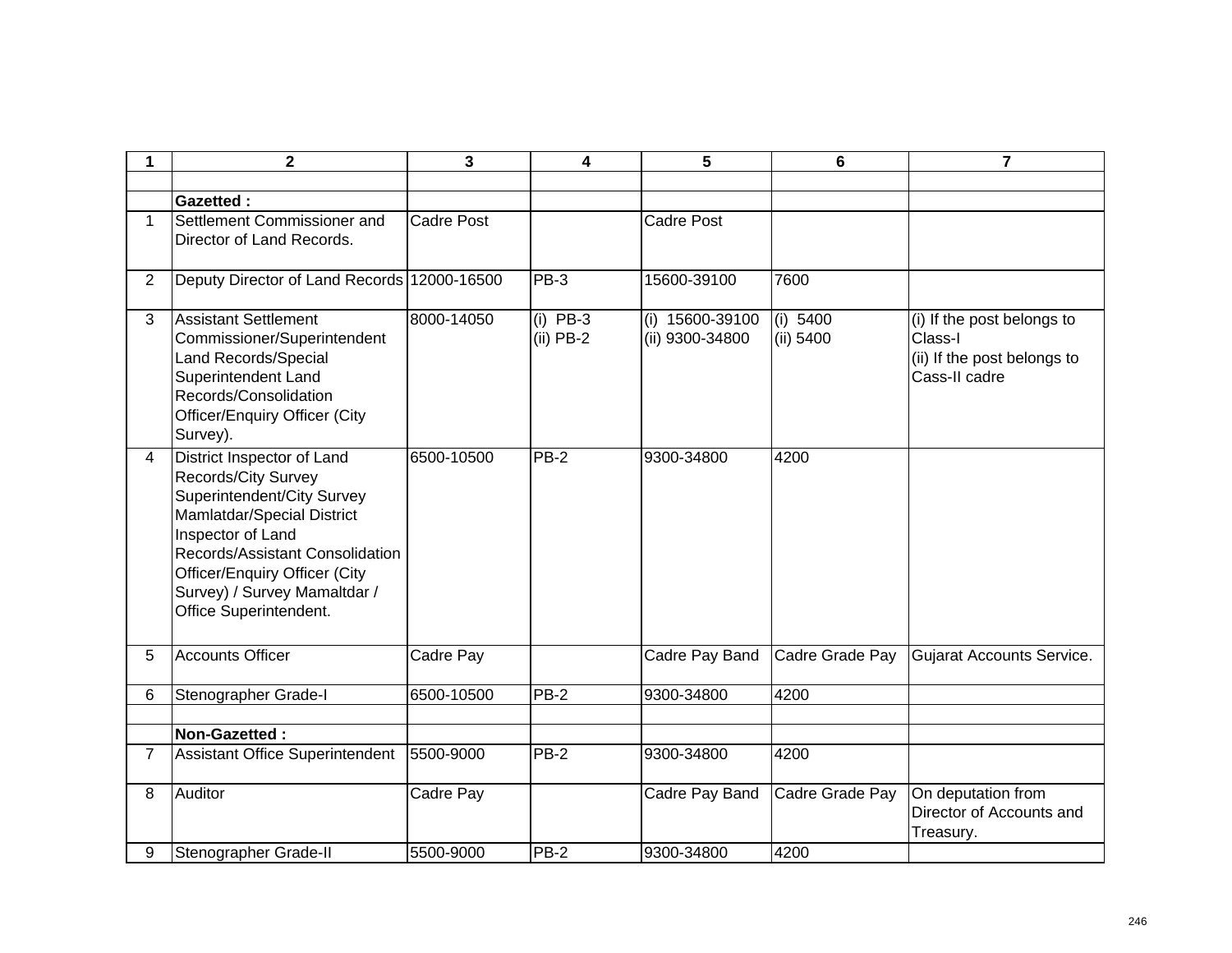| 1  | $\overline{2}$                                                                                                                   | $\overline{\mathbf{3}}$         | $\overline{\mathbf{4}}$ | 5                                | $6\phantom{a}$        | $\overline{7}$                                       |
|----|----------------------------------------------------------------------------------------------------------------------------------|---------------------------------|-------------------------|----------------------------------|-----------------------|------------------------------------------------------|
| 10 | Assistant District Inspector Land                                                                                                | 5000-8000                       | $PB-2$                  | 9300-34800                       | 4200                  |                                                      |
|    | Records                                                                                                                          |                                 |                         |                                  |                       |                                                      |
| 11 | Deputy Mamlatdar                                                                                                                 | Cadre Pay                       |                         | Cadre Pay Band                   | Cadre Grade Pay       | On deputation from<br>Collectorate.                  |
| 12 | <b>Head Clerk</b>                                                                                                                | 5000-8000                       | <b>PB-2</b>             | 9300-34800                       | 4200                  |                                                      |
| 13 | Shirestedar/Head Quarter<br>Assistant/Head Surveyor<br>(Classification) Boundary<br>Inspector / Head Surveyor<br>(Town Planning) | 4500-7000                       | $PB-1$                  | 5200-20200                       | 2800                  |                                                      |
| 14 | Shirestedar / Nimtandar/ District 4000-6000<br>Surveyor/ Head Surveyor (City<br>Survey)/ Head Record Keeper/<br>classer.         |                                 | $PB-1$                  | 5200-20200                       | 2400                  |                                                      |
| 15 | Supervisor                                                                                                                       | 4000-6000                       | $PB-1$                  | 5200-20200                       | 2400                  |                                                      |
| 16 | <b>Bill Collector</b>                                                                                                            | Cadre Pay                       |                         | Cadre Pay Band                   | Cadre Grade Pay       | On deputation from<br>Collectorate.                  |
| 17 | Circle Inspector (Consolidation)                                                                                                 | 4000-6000                       | $PB-1$                  | 5200-20200                       | 2400                  |                                                      |
| 18 | Sub-Auditor                                                                                                                      | 4000-6000                       | $PB-1$                  | 5200-20200                       | 2400                  |                                                      |
| 19 | <b>Surveyor Cadre</b>                                                                                                            | 4000-6000                       | $PB-1$                  | 5200-20200                       | 2400                  |                                                      |
| 20 | <b>Clerk Cadre</b>                                                                                                               | 3050-4590                       | <b>PB-1</b>             | 5200-20200                       | 1900                  |                                                      |
| 21 | Junior Clerk                                                                                                                     | Cadre Pay                       |                         | Cadre Pay Band                   | Cadre Grade Pay       | On deputation from<br>Collectorate.                  |
| 22 | Talati                                                                                                                           | Cadre Pay                       |                         | Cadre Pay Band                   | Cadre Grade Pay       | On deputation from District<br>Panchayat, Ahmedabad. |
| 23 | <b>Typist</b>                                                                                                                    | 3050-4590                       | <b>PB-1</b>             | 5200-20200                       | 1900                  |                                                      |
| 24 | <b>Driver</b>                                                                                                                    | 3050-4590                       | <b>PB-1</b>             | 5200-20200                       | 1900                  |                                                      |
| 25 | <b>Process Server</b>                                                                                                            | (i) 3050-4590<br>(ii) 2550-3200 | $(i)$ PB-1<br>$(ii)$ 1S | (i) 5200-20200<br>(ii) 4440-7440 | (i) 1900<br>(ii) 1300 |                                                      |
| 26 | Hawaldar                                                                                                                         | 2650-4000                       | $\overline{1S}$         | 4440-7440                        | 1650                  |                                                      |
| 27 | Daftarbandh / Naik                                                                                                               | 2610-3540                       | $\overline{1S}$         | 4440-7440                        | 1400                  |                                                      |
| 28 | Roneo Operator                                                                                                                   | 2550-3200                       | $\overline{1S}$         | 4440-7440                        | 1300                  |                                                      |
| 29 | Peon-cum-Driver                                                                                                                  | 2550-3200                       | $\overline{1S}$         | 4440-7440                        | 1300                  |                                                      |
| 30 | Peon/Chowkidar/Cleaner                                                                                                           | 2550-3200                       | $\overline{1S}$         | 4440-7440                        | 1300                  |                                                      |
|    |                                                                                                                                  |                                 |                         |                                  |                       |                                                      |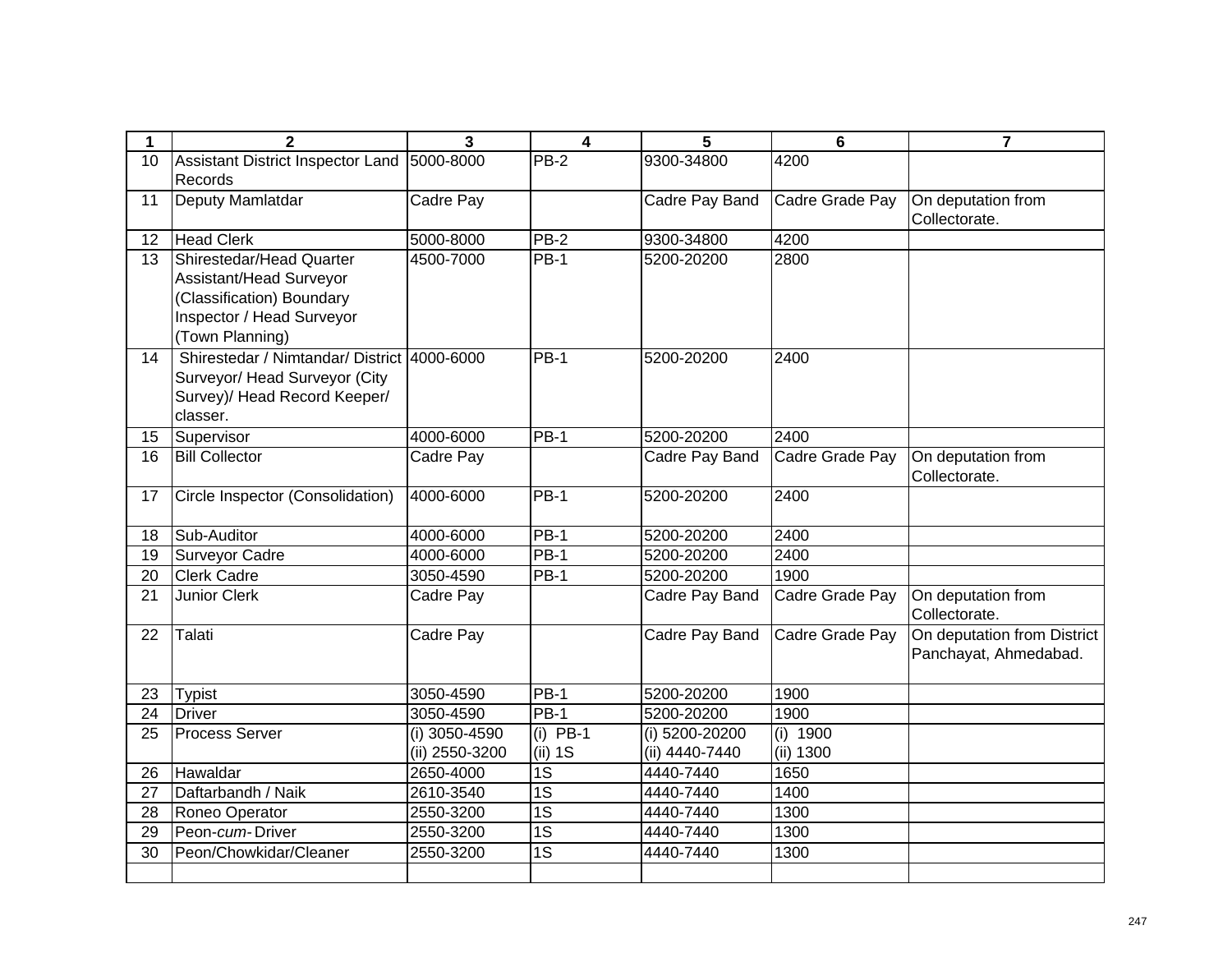| 1              | 2                                                       | 3           | 4                         | 5                                  | 6                     | $\overline{7}$                                                                        |  |  |  |
|----------------|---------------------------------------------------------|-------------|---------------------------|------------------------------------|-----------------------|---------------------------------------------------------------------------------------|--|--|--|
|                | <b>SUPERINTENDENT OF STAMPS</b>                         |             |                           |                                    |                       |                                                                                       |  |  |  |
|                |                                                         |             |                           |                                    |                       |                                                                                       |  |  |  |
|                | <b>Gazetted:</b>                                        |             |                           |                                    |                       |                                                                                       |  |  |  |
| $\mathbf{1}$   | <b>Superintending Engineer</b>                          | Cadre Pay   |                           | Cadre Pay Band                     | Cadre Grade Pay       | Gujarat Engineering<br>Service.                                                       |  |  |  |
| $\overline{2}$ | Superintendent of Stamps                                | 12000-16500 | PB-3                      | 15600-39100                        | 7600                  |                                                                                       |  |  |  |
| 3              | Deputy Superintendent of<br><b>Stamps</b>               | 8500-14000  | $(i)$ PB-3<br>$(ii)$ PB-2 | (i) 15600-39100<br>(ii) 9300-34800 | (i) 5400<br>(ii) 5400 | (i) If the post belongs to<br>Class-I<br>(ii) If the post belongs to<br>Cass-II cadre |  |  |  |
| 4              | <b>Executive Engineer</b>                               | Cadre Pay   |                           | Cadre Pay Band                     | Cadre Grade Pay       | <b>Gujarat Engineering</b><br>Service.                                                |  |  |  |
| 5              | Deputy Collector                                        | Cadre Pay   |                           | Cadre Pay Band                     | Cadre Grade Pay       | Gujarat Administrative<br>Service.                                                    |  |  |  |
| 6              | Assistant Superintendent of<br>Stamps.                  | 8000-13500  | $(i)$ PB-3<br>$(ii)$ PB-2 | (i) 15600-39100<br>(ii) 9300-34800 | (i) 5400<br>(ii) 5400 | (i) If the post belongs to<br>Class-I<br>(ii) If the post belongs to<br>Cass-II cadre |  |  |  |
| $\overline{7}$ | Deputy Executive Engineer                               | Cadre Pay   |                           | Cadre Pay Band                     | Cadre Grade Pay       | Gujarat Engineering<br>Service.                                                       |  |  |  |
| 8              | Officer on Special Duty                                 | 8000-13500  | $(i)$ PB-3<br>$(ii)$ PB-2 | (i) 15600-39100<br>(ii) 9300-34800 | (i) 5400<br>(ii) 5400 | (i) If the post belongs to<br>Class-I<br>(ii) If the post belongs to<br>Cass-II cadre |  |  |  |
| 9              | Mamlatdar                                               | Cadre Pay   |                           | Cadre Pay Band                     | Cadre Grade Pay       | On deputation from<br>Revenue Department.                                             |  |  |  |
| 10             | <b>Research Officer</b>                                 | Cadre Pay   |                           | Cadre Pay Band                     | Cadre Grade Pay       | <b>Gujarat Statistical Service</b>                                                    |  |  |  |
| 11             | Deputy Assistant Superintendent 6500-10500<br>of Stamps |             | <b>PB-2</b>               | 9300-34800                         | 4200                  |                                                                                       |  |  |  |
| 12             | <b>Chief Inspector of Stamps</b>                        | 6500-10500  | $PB-2$                    | 9300-34800                         | 4200                  |                                                                                       |  |  |  |
| 13             | <b>Assistant Engineer</b>                               | Cadre Pay   |                           | Cadre Pay Band                     | Cadre Grade Pay       | <b>Gujarat Engineering</b><br>Service.                                                |  |  |  |
|                | Non-Gazetted:                                           |             |                           |                                    |                       |                                                                                       |  |  |  |
| 14             | <b>Office Superintendent</b>                            | 5500-9000   | $PB-2$                    | 9300-34800                         | 4200                  |                                                                                       |  |  |  |
| 15             | Senior Inspector of Stamps                              | 5500-9000   | $PB-2$                    | 9300-34800                         | 4200                  |                                                                                       |  |  |  |
| 16             | <b>Legal Assistant</b>                                  | 5500-9000   | <b>PB-2</b>               | 9300-34800                         | 4200                  |                                                                                       |  |  |  |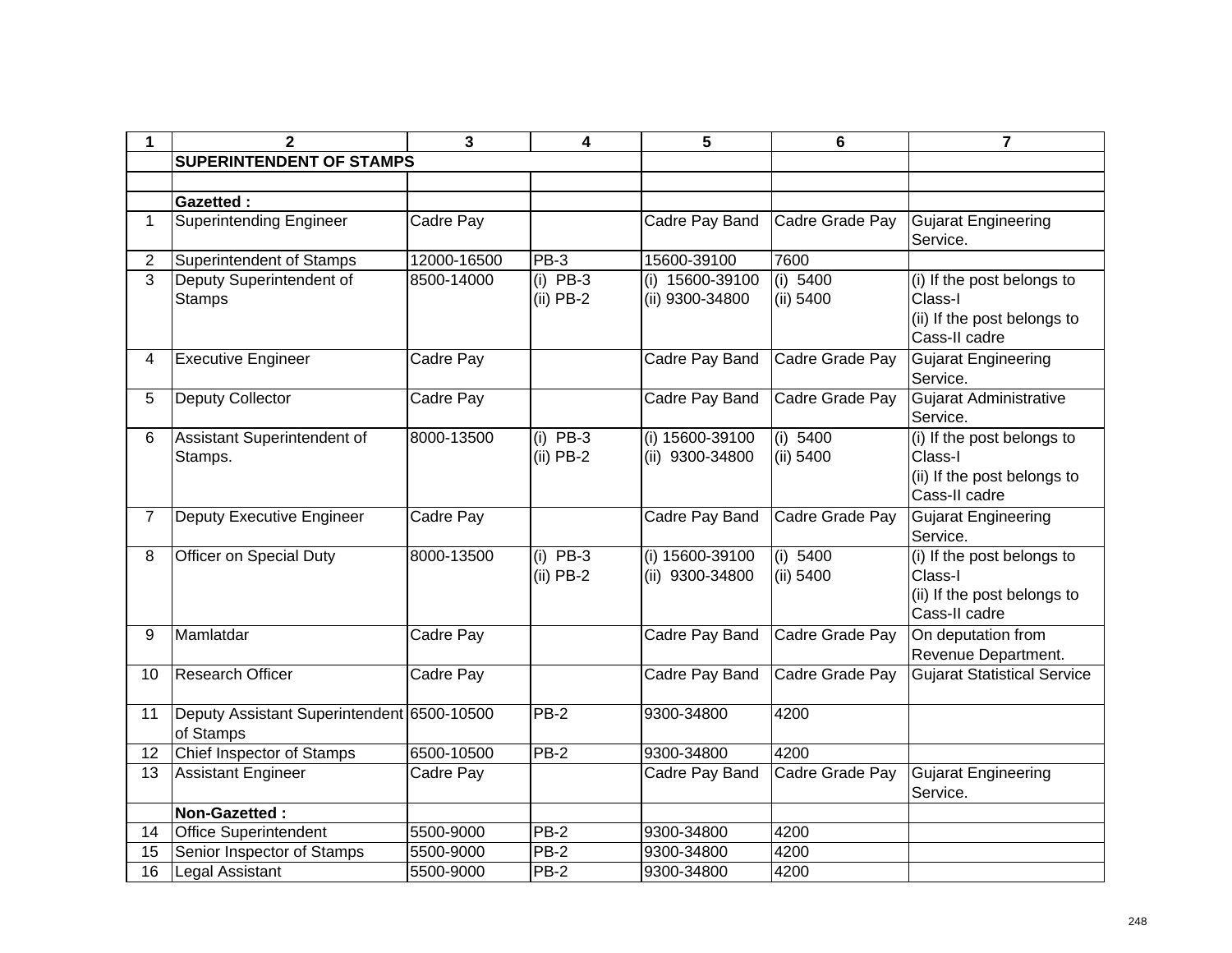| 1               | $\overline{2}$                           | 3           | $\overline{\mathbf{4}}$ | 5               | 6               | 7                           |
|-----------------|------------------------------------------|-------------|-------------------------|-----------------|-----------------|-----------------------------|
| 17              | Stenographer Grade-II                    | 5500-9000   | <b>PB-2</b>             | 9300-34800      | 4200            |                             |
| 18              | <b>Head Clerk</b>                        | 5000-8000   | <b>PB-2</b>             | 9300-34800      | 4200            |                             |
| 19              | Deputy Mamlatdar                         | Cadre Pay   |                         | Cadre Pay Band  | Cadre Grade Pay | On deputation from          |
|                 |                                          |             |                         |                 |                 | Revenue Department.         |
| 20              | <b>Inspector of Stamps</b>               | 5000-8000   | $PB-2$                  | 9300-34800      | 4200            |                             |
| 21              | Accountant                               | 5000-8000   | $PB-2$                  | 9300-34800      | 4200            |                             |
| 22              | <b>Statistical Assistant</b>             | Cadre Pay   |                         | Cadre Pay Band  | Cadre Grade Pay | On deputation from          |
|                 |                                          |             |                         |                 |                 | Directorate of Economics    |
|                 |                                          |             |                         |                 |                 | And Statistics.             |
|                 |                                          |             |                         |                 |                 |                             |
| 23              | Cashier                                  | 4000-6000   | $PB-1$                  | 5200-20200      | 2400            |                             |
| 24              | <b>Senior Clerk</b>                      | 4000-6000   | $PB-1$                  | 5200-20200      | 2400            |                             |
| 25              | Store keeper                             | 4000-6000   | <b>PB-1</b>             | 5200-20200      | 2400            |                             |
| 26              | <b>Junior Clerk</b>                      | 3050-4590   | <b>PB-1</b>             | 5200-20200      | 1900            |                             |
| 27              | Clerk-cum-Typist                         | 3050-4590   | $PB-1$                  | 5200-20200      | 1900            |                             |
| 28              | Gujarati Typist                          | 3050-4590   | $PB-1$                  | 5200-20200      | 1900            |                             |
| 29              | Stamp Vendor                             | 3050-4590   | <b>PB-1</b>             | 5200-20200      | 1900            |                             |
| 30              | <b>Driver</b>                            | 3050-4590   | $PB-1$                  | 5200-20200      | 1900            |                             |
| $\overline{31}$ | <b>Naik</b>                              | 2610-3540   | $\overline{1S}$         | 4440-7440       | 1400            |                             |
| 32              | Daftar Bandh                             | 2610-3540   | 1S                      | 4440-7440       | 1400            |                             |
| 33              | Packer                                   | 2610-3540   | 1S                      | 4440-7440       | 1400            |                             |
| 34              | Lascar                                   | 2550-3200   | $\overline{1S}$         | 4440-7440       | 1300            |                             |
| 35              | Peon                                     | 2550-3200   | $\overline{1S}$         | 4440-7440       | 1300            |                             |
| 36              | Peon-cum-Chowkidar                       | 2550-3200   | $\overline{1S}$         | 4440-7440       | 1300            |                             |
| 37              | Chowkidar                                | 2550-3200   | $\overline{1S}$         | 4440-7440       | 1300            |                             |
|                 |                                          |             |                         |                 |                 |                             |
|                 | <b>INSPECTOR GENERAL OF REGISTRATION</b> |             |                         |                 |                 |                             |
|                 |                                          |             |                         |                 |                 |                             |
|                 | <b>Gazetted:</b>                         |             |                         |                 |                 |                             |
| 1               | Inspector General of                     | 12000-16500 | $ PB-3 $                | 15600-39100     | 7600            | For other than Gujarat      |
|                 | Registration                             |             |                         |                 |                 | Administrative Service.     |
| $\overline{2}$  | Deputy Inspector General of              | 8500-14000  | $(i)$ PB-3              | (i) 15600-39100 | (i) 5400        | (i) If the post belongs to  |
|                 | Registration.                            |             | (ii) PB-2               | (ii) 9300-34800 | (ii) 5400       | Class-I                     |
|                 |                                          |             |                         |                 |                 | (ii) If the post belongs to |
|                 |                                          |             |                         |                 |                 | Cass-II cadre               |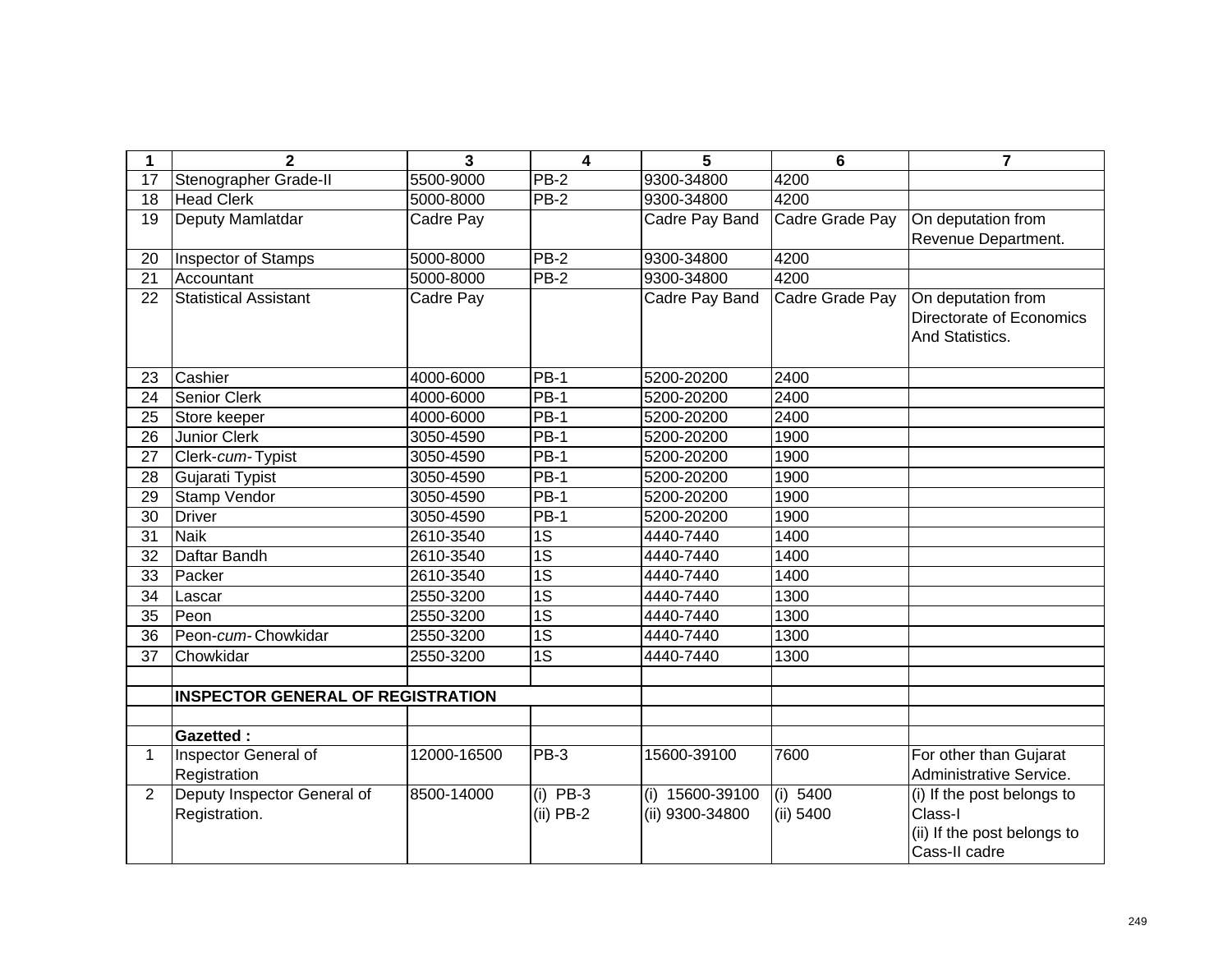| 1  | $\overline{2}$                      | $\overline{3}$ | 4               | 5               | $6\phantom{1}6$ | $\overline{7}$              |
|----|-------------------------------------|----------------|-----------------|-----------------|-----------------|-----------------------------|
| 3  | Assistant Inspector General of      | 8000-13500     | $(i)$ PB-3      | (i) 15600-39100 | (i) $5400$      | (i) If the post belongs to  |
|    | Registration                        |                | $(ii)$ PB-2     | (ii) 9300-34800 | (ii) 5400       | Class-I                     |
|    |                                     |                |                 |                 |                 | (ii) If the post belongs to |
|    |                                     |                |                 |                 |                 | Cass-II cadre               |
| 4  | Manager, Government Photo           | 6500-10500     | $PB-2$          | 9300-34800      | 4200            |                             |
|    | Registry, Ahmedabad.                |                |                 |                 |                 |                             |
| 5  | Inspector of Registration/Officer   | 6500-10500     | $PB-2$          | 9300-34800      | 4200            |                             |
|    | on Special Duty                     |                |                 |                 |                 |                             |
|    |                                     |                |                 |                 |                 |                             |
|    |                                     |                |                 |                 |                 |                             |
|    | Non-Gazetted:                       |                |                 |                 |                 |                             |
| 6  | Junior Assistant Manager            | 6500-10500     | <b>PB-2</b>     | 9300-34800      | 4200            |                             |
| 7  | Sub-Registrar Grade-I               | 5500-9000      | PB-2            | 9300-34800      | 4200            |                             |
| 8  | <b>Head Clerk</b>                   | 5000-8000      | $PB-2$          | 9300-34800      | 4200            |                             |
| 9  | Sub-Registrar Grade-II              | 4500-7000      | <b>PB-1</b>     | 5200-20200      | 2800            |                             |
| 10 | Supervisor                          | 4500-7000      | $PB-1$          | 5200-20200      | 2800            |                             |
| 11 | Photo Registrar                     | 4500-7000      | $PB-1$          | 5200-20200      | 2800            |                             |
| 11 | Forman                              | 4500-7000      | $PB-1$          | 5200-20200      | 2800            |                             |
| 12 | Head Enlarger                       | 4500-7000      | $PB-1$          | 5200-20200      | 2800            |                             |
| 13 | Enlarged Operator, Senior           | 4000-6000      | $PB-1$          | 5200-20200      | 2400            |                             |
|    | <b>Technical Assistant</b>          |                |                 |                 |                 |                             |
| 14 | <b>Air Condition Plant Operator</b> | 4000-6000      | $PB-1$          | 5200-20200      | 2400            |                             |
| 15 | Stenographer Grade-III              | 4000-6000      | $PB-1$          | 5200-20200      | 2400            |                             |
| 16 | Store Keeper-cum-Film               | 4000-6000      | $PB-1$          | 5200-20200      | 2400            |                             |
|    | Recorder                            |                |                 |                 |                 |                             |
| 17 | Wireman                             | 3050-4590      | $PB-1$          | 5200-20200      | 1900            |                             |
| 18 | <b>Time Keeper</b>                  | 3050-4590      | $PB-1$          | 5200-20200      | 1900            |                             |
| 19 | <b>Junior Clerk</b>                 | 3050-4590      | <b>PB-1</b>     | 5200-20200      | 1900            |                             |
| 20 | Clerk-cum-Gujarati Typist           | 3050-4590      | $PB-1$          | 5200-20200      | 1900            |                             |
| 21 | <b>Typist</b>                       | 3050-4590      | $PB-1$          | 5200-20200      | 1900            |                             |
| 22 | Numberer                            | 3050-4590      | <b>PB-1</b>     | 5200-20200      | 1900            |                             |
| 23 | Wireman-cum-Helper                  | 3050-4590      | $PB-1$          | 5200-20200      | 1900            |                             |
| 24 | <b>Junior Technical Assistant</b>   | 2650-4000      | $\overline{1S}$ | 4440-7440       | 1650            |                             |
| 25 | <b>Junior Technical Assistant</b>   | 2650-4000      | $\overline{1S}$ | 4440-7440       | 1650            |                             |
|    | (Leave Reservist)                   |                |                 |                 |                 |                             |
| 26 | <b>Naik</b>                         | 2610-3540      | 1S              | 4440-7440       | 1400            |                             |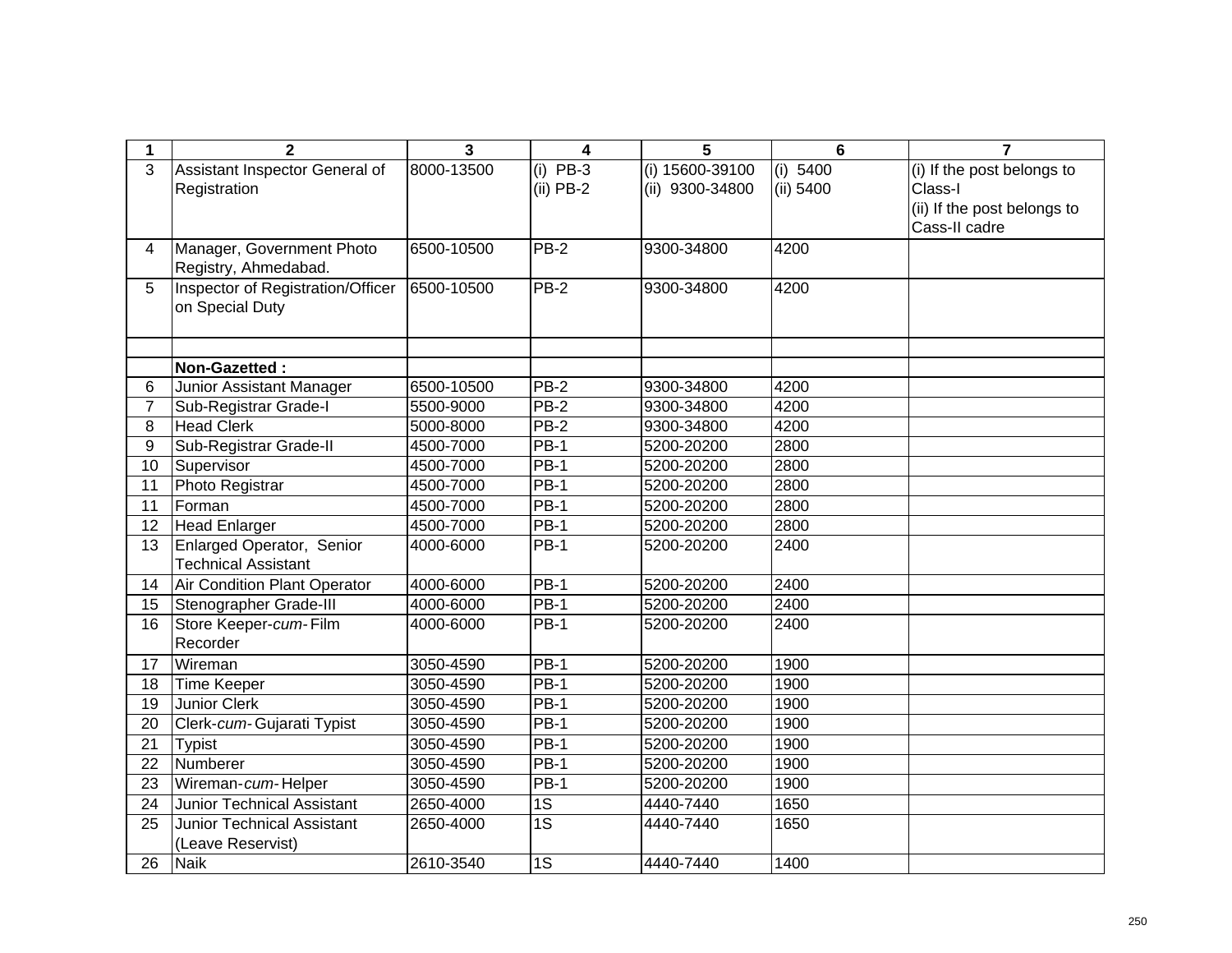| 1               | $\mathbf{2}$                                | 3                      | $\overline{\mathbf{4}}$ | 5                        | 6               | $\overline{\mathbf{r}}$     |
|-----------------|---------------------------------------------|------------------------|-------------------------|--------------------------|-----------------|-----------------------------|
| 27              | Daftarbandh                                 | 2610-3540              | 1S                      | 4440-7440                | 1400            |                             |
| 28              | Packer-cum-Sorter                           | 2610-3540              | 1S                      | 4440-7440                | 1400            |                             |
| 29              | Peon-cum-Watchman                           | 2550-3200              | 1S                      | 4440-7440                | 1300            |                             |
| 30              | Sweeper-cum-Mazdoor                         | 2550-3200              | $\overline{1S}$         | 4440-7440                | 1300            |                             |
| $\overline{31}$ | Peon                                        | 2550-3200              | $\overline{1S}$         | 4440-7440                | 1300            |                             |
|                 |                                             |                        |                         |                          |                 |                             |
|                 | <b>URBAN LAND TRIBUNAL</b>                  |                        |                         |                          |                 |                             |
|                 |                                             |                        |                         |                          |                 |                             |
|                 | <b>Gazetted:</b>                            |                        |                         |                          |                 |                             |
| 1.              | Urban Land Tribunal Ex-Officio<br>Secretary | <b>Cadre Post</b>      |                         | <b>Cadre Post</b>        |                 |                             |
| $\overline{2}$  | Deputy Collector                            | 8000-14050             | $(i)$ PB-3              | (i) 15600-39100          | (i) 5400        | (i) If the post belongs to  |
|                 |                                             |                        | $(ii)$ PB-2             | (ii) 9300-34800          | (ii) 5400       | Class-I                     |
|                 |                                             |                        |                         |                          |                 | (ii) If the post belongs to |
|                 |                                             |                        |                         |                          |                 | Cass-II cadre               |
| 3               | Stenographer Grade-I                        | 6500-10500             | PB-2                    | 9300-34800               | 4200            |                             |
|                 |                                             |                        |                         |                          |                 |                             |
|                 | Non-Gazetted:                               |                        |                         |                          |                 |                             |
|                 |                                             |                        |                         |                          |                 |                             |
| 4               | Stenographer Grade-II                       | 5500-9000              | PB-2                    | 9300-34800               | 4200            |                             |
| 5               | Deputy Mamlatdar                            | 5000-8000              | <b>PB-2</b>             | 9300-34800               | 4200            |                             |
| 6               | <b>Clerk</b>                                | Cadre Pay              |                         | Cadre Pay Band           | Cadre Grade Pay | On deputation from          |
| $\overline{7}$  |                                             |                        | <b>PB-1</b>             |                          | 1900            | Collector, Ahmedabad.       |
| 8               | <b>Typist</b><br><b>Driver</b>              | 3050-4590<br>3050-4590 | $PB-1$                  | 5200-20200<br>5200-20200 | 1900            |                             |
| 9               | Peon                                        | 2550-3200              | 1S                      | 4440-7440                | 1300            |                             |
|                 |                                             |                        |                         |                          |                 |                             |
|                 |                                             |                        |                         |                          |                 |                             |
|                 | <b>ROADS AND BUILDINGS DEPARTMENT</b>       |                        |                         |                          |                 |                             |
|                 |                                             |                        |                         |                          |                 |                             |
|                 | CHIEF ENGINEER AND SUPERINTENDING ENGINEER  |                        |                         |                          |                 |                             |
|                 |                                             |                        |                         |                          |                 |                             |
|                 | <b>Gazetted:</b>                            |                        |                         |                          |                 |                             |
|                 |                                             |                        |                         |                          |                 |                             |
| 1               | <b>Chief Engineer (Quality Control)</b>     | 16000-20050            | $PB-4$                  | 37400-67000              | 8900            |                             |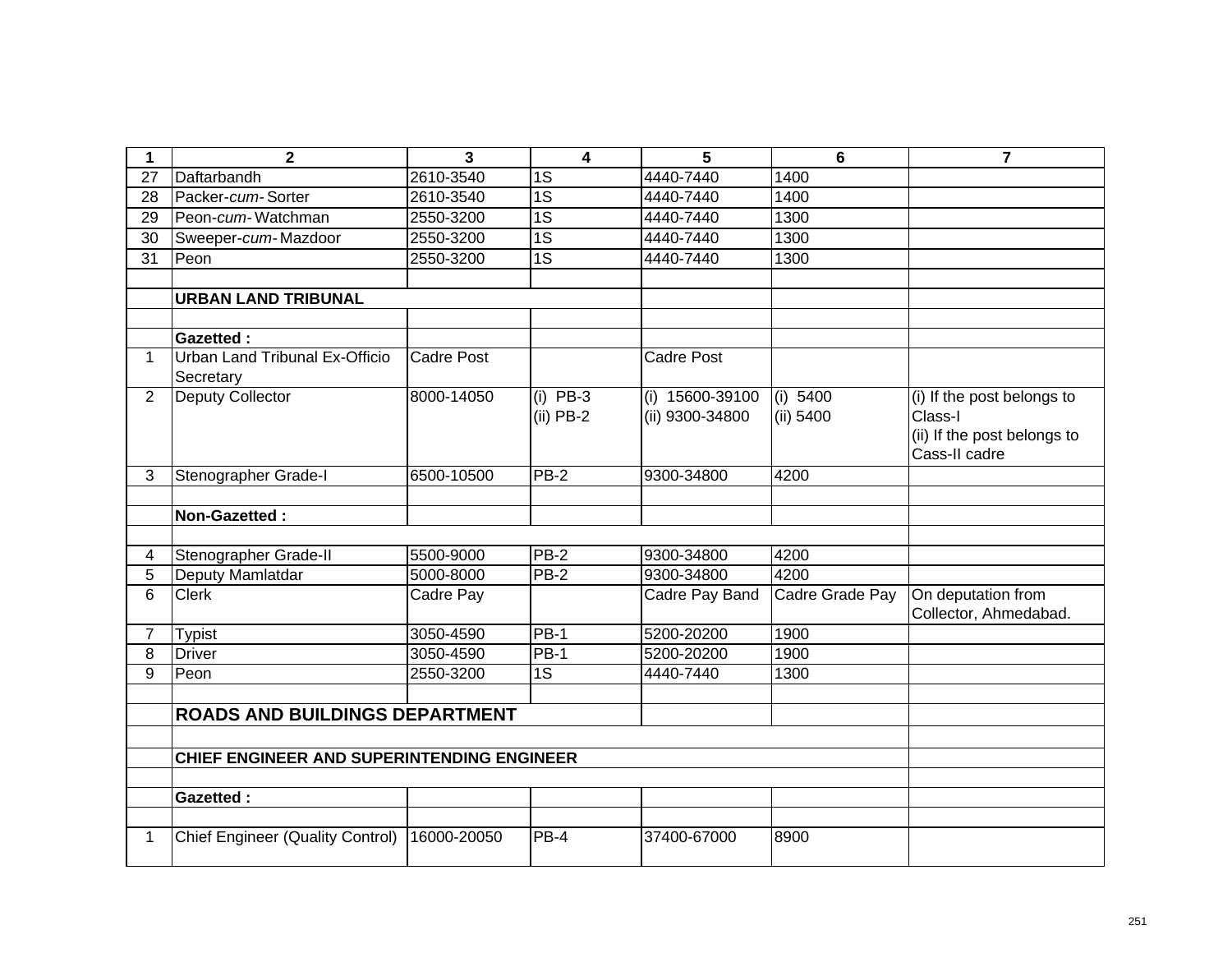| 1  | $\overline{2}$                                                                                                                                               | $\overline{3}$ | 4                         | 5                                    | $6\phantom{1}6$       | $\overline{7}$                                                                        |
|----|--------------------------------------------------------------------------------------------------------------------------------------------------------------|----------------|---------------------------|--------------------------------------|-----------------------|---------------------------------------------------------------------------------------|
| 2  | Superintendent<br>Engineer/Superintending<br>Engineer (Civil)                                                                                                | 12000-16500    | $PB-3$                    | 15600-39100                          | 7600                  |                                                                                       |
| 3  | <b>Executive Engineer/ Executive</b><br>Engineer (Civil)                                                                                                     | 10000-15200    | $PB-3$                    | 15600-39100                          | 6600                  |                                                                                       |
| 4  | <b>Land Acquisition Officer</b>                                                                                                                              | Cadre Pay      |                           | Cadre Pay Band                       | Cadre Grade Pay       | Gujarat Administrative<br>Service.                                                    |
| 5  | <b>Deputy Executive</b><br><b>Engineer/Deputy Executive</b><br><b>Engineer and Personal</b><br>Secretary / Deputy Executive<br>Engineer (Civil / Mechanical) | 8000-13500     | $(i)$ PB-3<br>$(ii)$ PB-2 | (i) 15600-39100<br>(ii) 9300-34800   | (i) 5400<br>(ii) 5400 | (i) If the post belongs to<br>Class-I<br>(ii) If the post belongs to<br>Cass-II cadre |
| 6  | <b>Assistant Executive Engineer</b>                                                                                                                          | 8000-13500     | $(i)$ PB-3<br>$(ii)$ PB-2 | $(i)$ 15600-39100<br>(ii) 9300-34800 | (i) 5400<br>(ii) 5400 | (i) If the post belongs to<br>Class-I<br>(ii) If the post belongs to<br>Cass-II cadre |
| 7  | Geologist Class-II                                                                                                                                           | 8000-13500     | $(i)$ PB-3<br>$(ii)$ PB-2 | (i) 15600-39100<br>(ii) 9300-34800   | (i) 5400<br>(ii) 5400 | (i) If the post belongs to<br>Class-I<br>(ii) If the post belongs to<br>Cass-II cadre |
| 8  | Manager-Grade-I                                                                                                                                              | 6500-10500     | <b>PB-2</b>               | 9300-34800                           | 4200                  |                                                                                       |
| 9  | <b>Research Officer</b>                                                                                                                                      | Cadre Pay      |                           | Cadre Pay Band                       | Cadre Grade Pay       | On deputation from<br>Directorate of Economics<br>and Statistics.                     |
| 10 | Government Labour Officer                                                                                                                                    | Cadre Pay      |                           | Cadre Pay Band                       | Cadre Grade Pay       | On deputation from Labour<br>Department.                                              |
| 11 | Office Superintendent/ Chief<br>Instructor                                                                                                                   | 6500-10500     | $PB-2$                    | 9300-34800                           | 4200                  |                                                                                       |
| 12 | Assistant Engineer (Civil/<br>Mechanical / Electrical)                                                                                                       | 6500-10500     | $PB-2$                    | 9300-34800                           | 4200                  |                                                                                       |
| 13 | Deputy Controller of<br>Accommodation                                                                                                                        | 6500-10500     | $PB-2$                    | 9300-34800                           | 4200                  |                                                                                       |
| 14 | Non-Gazetted:                                                                                                                                                |                |                           |                                      |                       |                                                                                       |
| 15 | <b>Master Driller</b>                                                                                                                                        | 6500-10500     | <b>PB-2</b>               | 9300-34800                           | 4200                  |                                                                                       |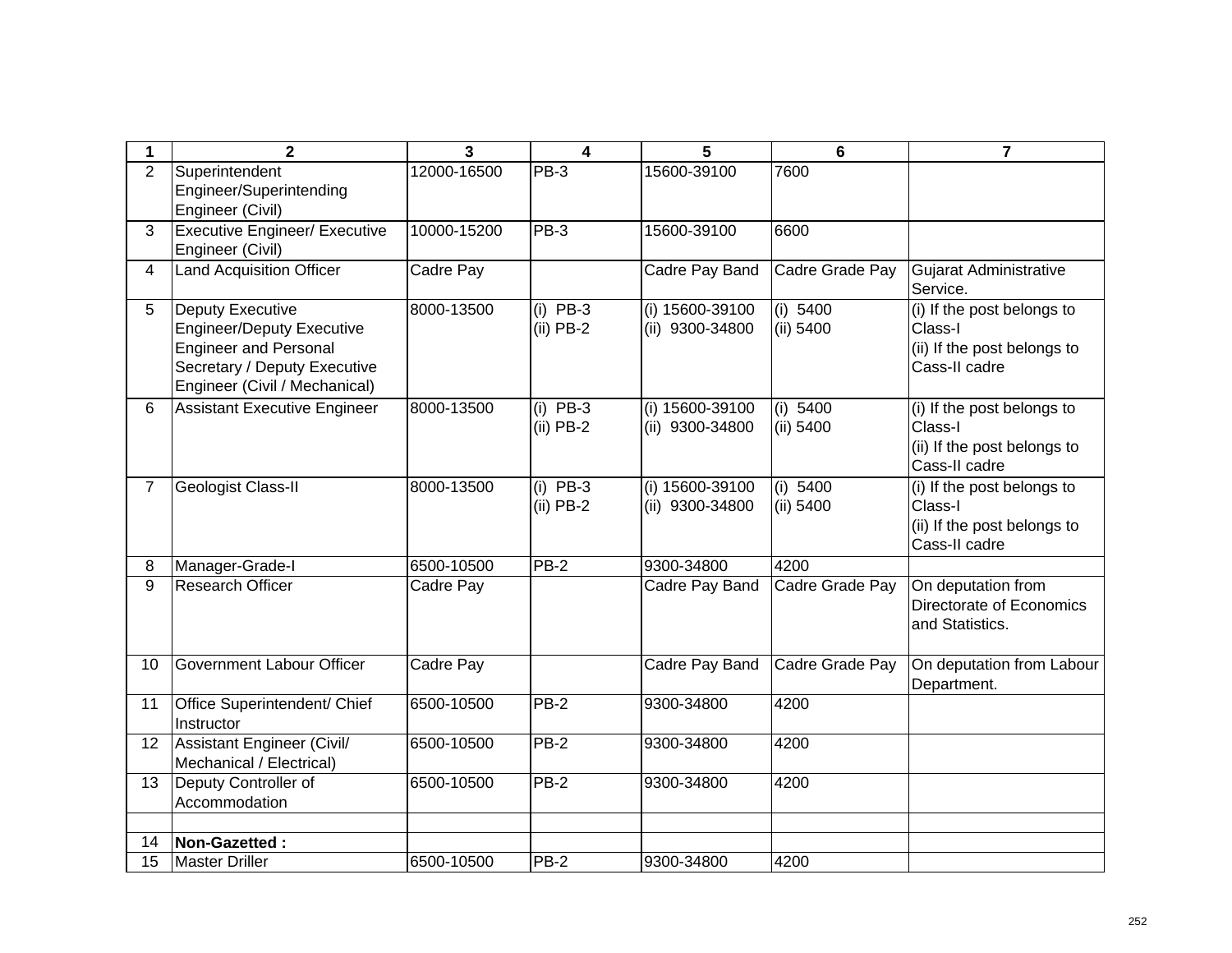| 1  | $\overline{2}$                                                                                                                  | $\overline{3}$ | 4                 | 5              | $6\phantom{1}$  | $\overline{7}$                                                                                                                       |
|----|---------------------------------------------------------------------------------------------------------------------------------|----------------|-------------------|----------------|-----------------|--------------------------------------------------------------------------------------------------------------------------------------|
| 16 | Junior Geologist                                                                                                                | 5500-9000      | $PB-2$            | 9300-34800     | 4200            |                                                                                                                                      |
| 17 | Senior Scientific Assistant                                                                                                     | Cadre Pay      |                   | Cadre Pay Band | Cadre Grade Pay | On deputation from Gujarat<br><b>Engineering Research</b><br>Institute.                                                              |
| 18 | <b>Head Draftsman</b>                                                                                                           | 5500-9000      | $PB-2$            | 9300-34800     | 4200            |                                                                                                                                      |
| 19 | <b>Store Superintendent</b>                                                                                                     | 5500-9000      | <b>PB-2</b>       | 9300-34800     | 4200            |                                                                                                                                      |
| 20 | <b>Research Assistant</b>                                                                                                       | Cadre Pay      |                   | Cadre Pay Band | Cadre Grade Pay | On deputation from<br>Directorate of Economics<br>and Statistics.                                                                    |
| 21 | Manager Grade-II                                                                                                                | 4500-7000      | <b>PB-1</b>       | 5200-20200     | 2800            |                                                                                                                                      |
| 22 | Stenographer Grade-II /<br>Personal Assistant to<br>Superintending Engineer and<br>Stenographer                                 | 5500-9000      | $PB-2$            | 9300-34800     | 4200            |                                                                                                                                      |
| 23 | Statistician                                                                                                                    | 5500-9000      | $PB-2$            | 9300-34800     | 4200            | (i) For direct recruit if<br>holding a post graduate<br>degree in Mathematics or<br>Statistics or Economics.                         |
| 24 |                                                                                                                                 | 4500-7000      | $\overline{PB}-1$ | 5200-20200     | 2800            | (ii) For persons possessing<br>qualification as prescribed<br>for Statistical Assistant in<br>Bureau of Economics and<br>Statistics. |
| 25 |                                                                                                                                 | 4000-6000      | <b>PB-1</b>       | 5200-20200     | 2400            | (iii) For others.                                                                                                                    |
| 26 | Assistant Superintendent (Circle) 5000-8000<br>/ Assistant Office Superintendent<br>(Circle) / Deputy Office<br>Superintendent. |                | $PB-2$            | 9300-34800     | 4200            |                                                                                                                                      |
| 27 | Assistant Superintendent<br>(Division) / Assistant Office<br>Superintendent (Division)                                          | 5000-8000      | <b>PB-2</b>       | 9300-34800     | 4200            |                                                                                                                                      |
| 28 | Draftsman / Draftsman (Civil)                                                                                                   | 5000-8000      | $PB-2$            | 9300-34800     | 4200            |                                                                                                                                      |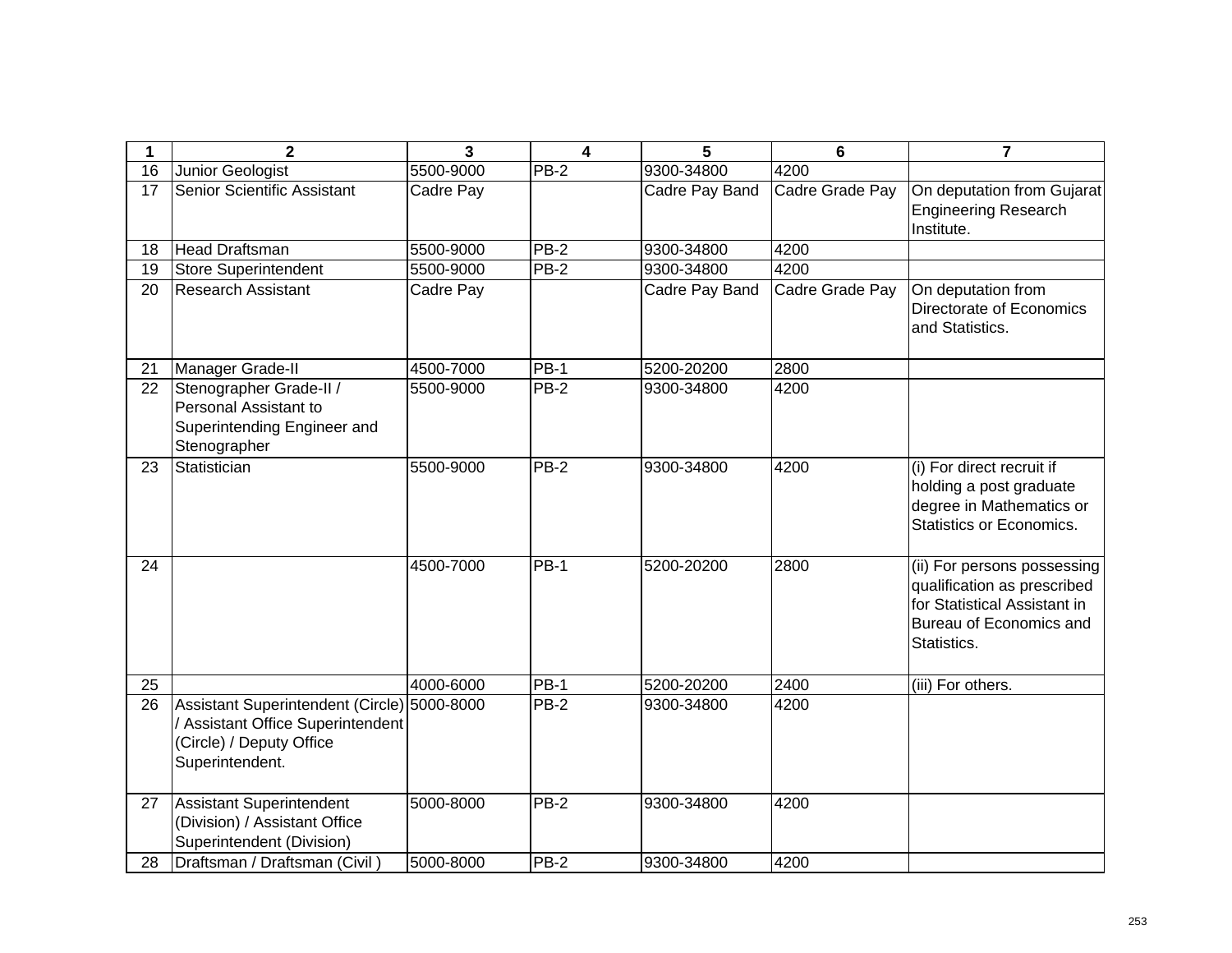| 1               | $\mathbf 2$                                                                | $\overline{\mathbf{3}}$ | $\overline{\mathbf{4}}$ | 5               | 6               | $\overline{7}$                                                              |
|-----------------|----------------------------------------------------------------------------|-------------------------|-------------------------|-----------------|-----------------|-----------------------------------------------------------------------------|
| 29              | <b>Head Clerk</b>                                                          | 5000-8000               | PB-2                    | 9300-34800      | 4200            |                                                                             |
| 30              | <b>Requisition Inspector</b>                                               | 5000-8000               | $PB-2$                  | 9300-34800      | 4200            |                                                                             |
| 31              | Deputy Mamlatdar                                                           | Cadre Pay               |                         | Cadre Pay Band  | Cadre Grade Pay | On deputation from<br>Revenue Department.                                   |
| 32              | <b>Deputy Section Officer</b>                                              | Cadre Pay               |                         | Cadre Pay Band  | Cadre Grade Pay | On deputation from<br>Sachivalaya cadre.                                    |
| 33              | <b>Divisional Accountant</b>                                               | Cadre Pay               |                         | Cadre Pay Band  | Cadre Grade Pay | On deputation from Office<br>of the Accountant General,<br>Gujarat.         |
| 34              | <b>Additional Assistant Engineer</b><br>(Electrical) / Mechanical / Civil) | 5500-9000               | $PB-2$                  | 9300-34800      | 4200            |                                                                             |
| 35              | <b>Care Taker</b>                                                          | 4500-7000               | $PB-1$                  | 5200-20200      | 2800            |                                                                             |
| $\overline{36}$ | Refrigerator Mechanic                                                      | 4500-7000               | $PB-1$                  | 5200-20200      | 2800            |                                                                             |
| 37              | Foreman (Mechanical) /                                                     | (i) 4500-7000           | $(i)$ PB-1              | (i) 5200-20200  | $(i)$ 2800      |                                                                             |
|                 | Foreman                                                                    | (ii) 5500-9000          | $(ii)$ PB-2             | (ii) 9300-34800 | (ii) 4200       |                                                                             |
| 38              | Junior Scientific Assistant                                                | Cadre Pay               |                         | Cadre Pay Band  | Cadre Grade Pay | On deputation from Gujarat<br><b>Engineering Research</b><br>Institute.     |
| 39              | Electrician / Auto Electrician                                             | 4500-7000               | <b>PB-1</b>             | 5200-20200      | 2800            |                                                                             |
| 40              | Senior Assistant Mechanic                                                  | 4500-7000               | $PB-1$                  | 5200-20200      | 2800            |                                                                             |
| 41              | <b>Driller</b>                                                             | 4500-7000               | <b>PB-1</b>             | 5200-20200      | 2800            |                                                                             |
| 42              | Chargeman                                                                  | 4500-7000               | $PB-1$                  | 5200-20200      | 2800            |                                                                             |
| 43              | <b>Head Wireman</b>                                                        | (i) 4500-7000           | <b>PB-1</b>             | 5200-20200      | (i) 2800        | (i) For I.T.I. or equivalent<br>Qualification or filled in by<br>promotion. |
|                 |                                                                            | (ii) 4000-6000          | <b>PB-1</b>             | 5200-20200      | (ii) 2400       | (ii) For others.                                                            |
| 44              | Assistant Draftsman/Assistant<br>Draftsman (Civil)                         | 4000-6000               | $PB-1$                  | 5200-20200      | 2400            |                                                                             |
| 45              | Overseer/Overseer (Civil)                                                  | 4500-7000               | <b>PB-1</b>             | 5200-20200      | 2800            |                                                                             |
| 46              | <b>Pump Fitter</b>                                                         | 4500-7000               | <b>PB-1</b>             | 5200-20200      | 2800            |                                                                             |
| 47              | <b>Engine Driver</b>                                                       | 4000-6000               | $PB-1$                  | 5200-20200      | 2400            |                                                                             |
| 48              | Fitter                                                                     | 4000-6000               | <b>PB-1</b>             | 5200-20200      | 2400            |                                                                             |
| 49              | Welder                                                                     | 4000-6000               | <b>PB-1</b>             | 5200-20200      | 2400            |                                                                             |
| 50              | Turner                                                                     | 4000-6000               | $PB-1$                  | 5200-20200      | 2400            |                                                                             |
| 51              | Mechanic / Foreman Mechanic                                                | 4000-6000               | <b>PB-1</b>             | 5200-20200      | 2400            |                                                                             |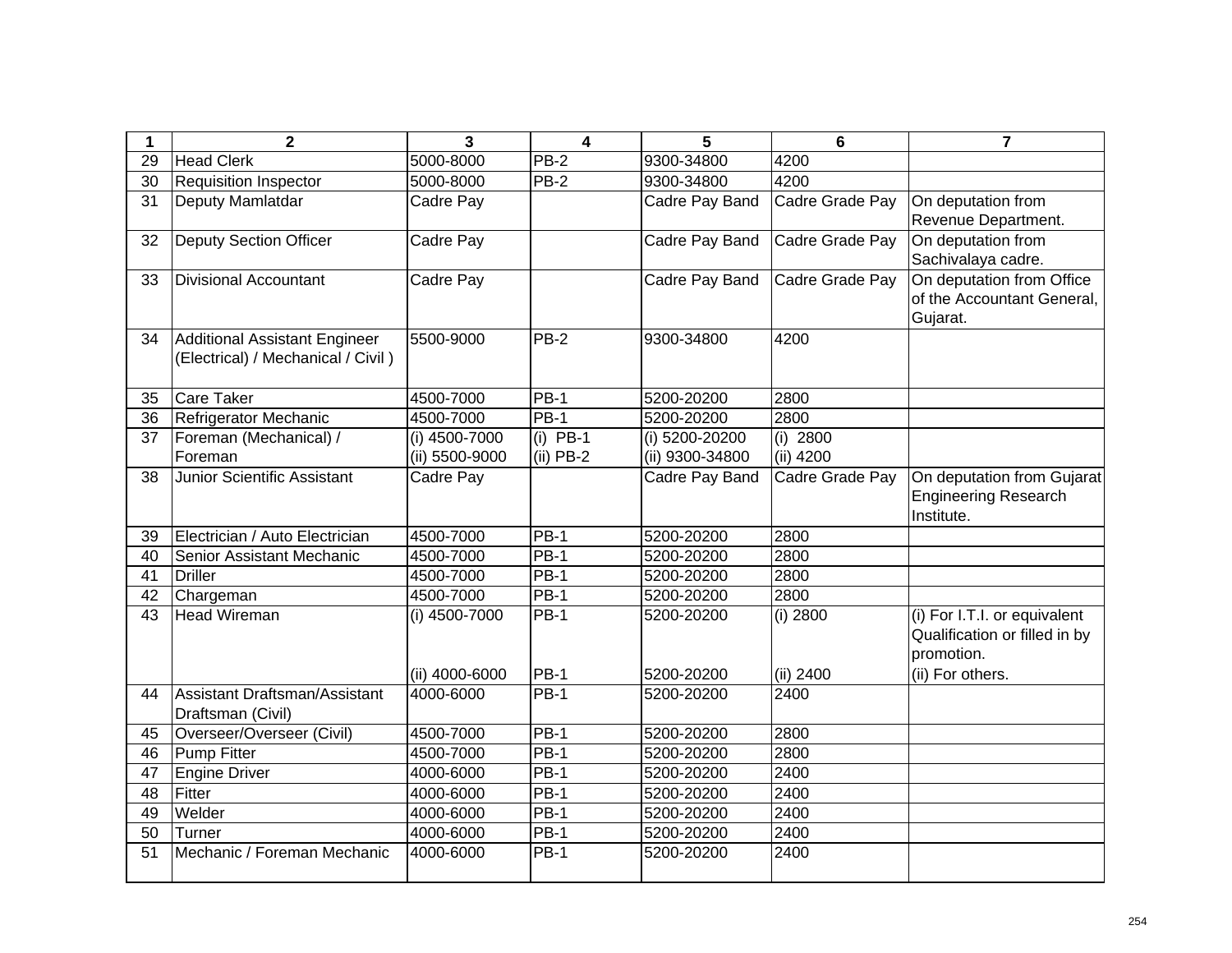| 1               | $\mathbf{2}$                                 | $\mathbf{3}$ | 4           | 5              | 6               | $\overline{7}$              |
|-----------------|----------------------------------------------|--------------|-------------|----------------|-----------------|-----------------------------|
| 52              | Junior Assistant Mechanic                    | 4000-6000    | <b>PB-1</b> | 5200-20200     | 2400            |                             |
| 53              | <b>Tractor Mechanic</b>                      | 4000-6000    | <b>PB-1</b> | 5200-20200     | 2400            |                             |
| 54              | Stenographer Grade-III                       | 4000-6000    | <b>PB-1</b> | 5200-20200     | 2400            |                             |
| 55              | Senior Clerk (Accounts)                      | 4000-6000    | <b>PB-1</b> | 5200-20200     | 2400            |                             |
| 56              | <b>Senior Clerk</b>                          | 4000-6000    | $PB-1$      | 5200-20200     | 2400            |                             |
| 57              | Senior Clerk (Store)                         | 4000-6000    | $PB-1$      | 5200-20200     | 2400            |                             |
| 58              | Blaster                                      | 4000-6000    | $PB-1$      | 5200-20200     | 2400            |                             |
| 59              | Roller Driver / Road Roller Driver 3050-4590 |              | $PB-1$      | 5200-20200     | 1900            |                             |
| 60              | Dumper Driver                                | 3050-4590    | $PB-1$      | 5200-20200     | 1900            |                             |
| 61              | Sub-Overseer                                 | 4000-6000    | $PB-1$      | 5200-20200     | 2400            |                             |
| 62              | Surveyor                                     | Cadre Pay    |             | Cadre Pay Band | Cadre Grade Pay | On deputation from          |
|                 |                                              |              |             |                |                 | Revenue Department.         |
| 63              | <b>Technical Assistant</b>                   | 4000-6000    | <b>PB-1</b> | 5200-20200     | 2400            |                             |
| 64              | Laboratory Assistant                         | Cadre Pay    |             | Cadre Pay Band | Cadre Grade Pay | On deputation from Gujarat  |
|                 |                                              |              |             |                |                 | <b>Engineering Research</b> |
|                 |                                              |              |             |                |                 | Institute.                  |
| 65              | Wireman Grade-II/ Wireman                    | 3050-4590    | <b>PB-1</b> | 5200-20200     | 1900            |                             |
| 66              | Cashier                                      | 3050-4590    | <b>PB-1</b> | 5200-20200     | 1900            |                             |
| 67              | Ledger Keeper                                | 3050-4590    | <b>PB-1</b> | 5200-20200     | 1900            |                             |
| 68              | <b>Junior Clerk</b>                          | 3050-4590    | <b>PB-1</b> | 5200-20200     | 1900            |                             |
| 69              | Clerk-cum-Typist                             | 3050-4590    | <b>PB-1</b> | 5200-20200     | 1900            |                             |
| 70              | <b>Typist</b>                                | 3050-4590    | $PB-1$      | 5200-20200     | 1900            |                             |
| 71              | Computer                                     | 3050-4590    | $PB-1$      | 5200-20200     | 1900            |                             |
| 72              | <b>Rent Collector</b>                        | 3050-4590    | $PB-1$      | 5200-20200     | 1900            |                             |
| $\overline{73}$ | <b>Store Clerk</b>                           | 3050-4590    | $PB-1$      | 5200-20200     | 1900            |                             |
| 74              | Karkoon/Road Karkoon                         | 3050-4590    | $PB-1$      | 5200-20200     | 1900            |                             |
| 75              | <b>Assistant Store Keeper</b>                | 3050-4590    | <b>PB-1</b> | 5200-20200     | 1900            |                             |
| 76              | Tracer                                       | 3050-4590    | <b>PB-1</b> | 5200-20200     | 1900            |                             |
| 77              | Mistry                                       | 3050-4590    | $PB-1$      | 5200-20200     | 1900            |                             |
| 78              | <b>Tanker Driver</b>                         | 3050-4590    | $PB-1$      | 5200-20200     | 1900            |                             |
| 79              | Pump Operator                                | 3050-4590    | $PB-1$      | 5200-20200     | 1900            |                             |
| 80              | <b>Security Clerk</b>                        | 3050-4590    | <b>PB-1</b> | 5200-20200     | 1900            |                             |
| 81              | <b>Time Keeper</b>                           | 3050-4590    | $PB-1$      | 5200-20200     | 1900            |                             |
| 82              | Steno Typist                                 | 3050-4590    | $PB-1$      | 5200-20200     | 1900            |                             |
| 83              | Clerk, Vishram Grah                          | 3050-4590    | <b>PB-1</b> | 5200-20200     | 1900            |                             |
| 84              | Driver / Driver (Jeep/Truck)                 | 3050-4590    | <b>PB-1</b> | 5200-20200     | 1900            |                             |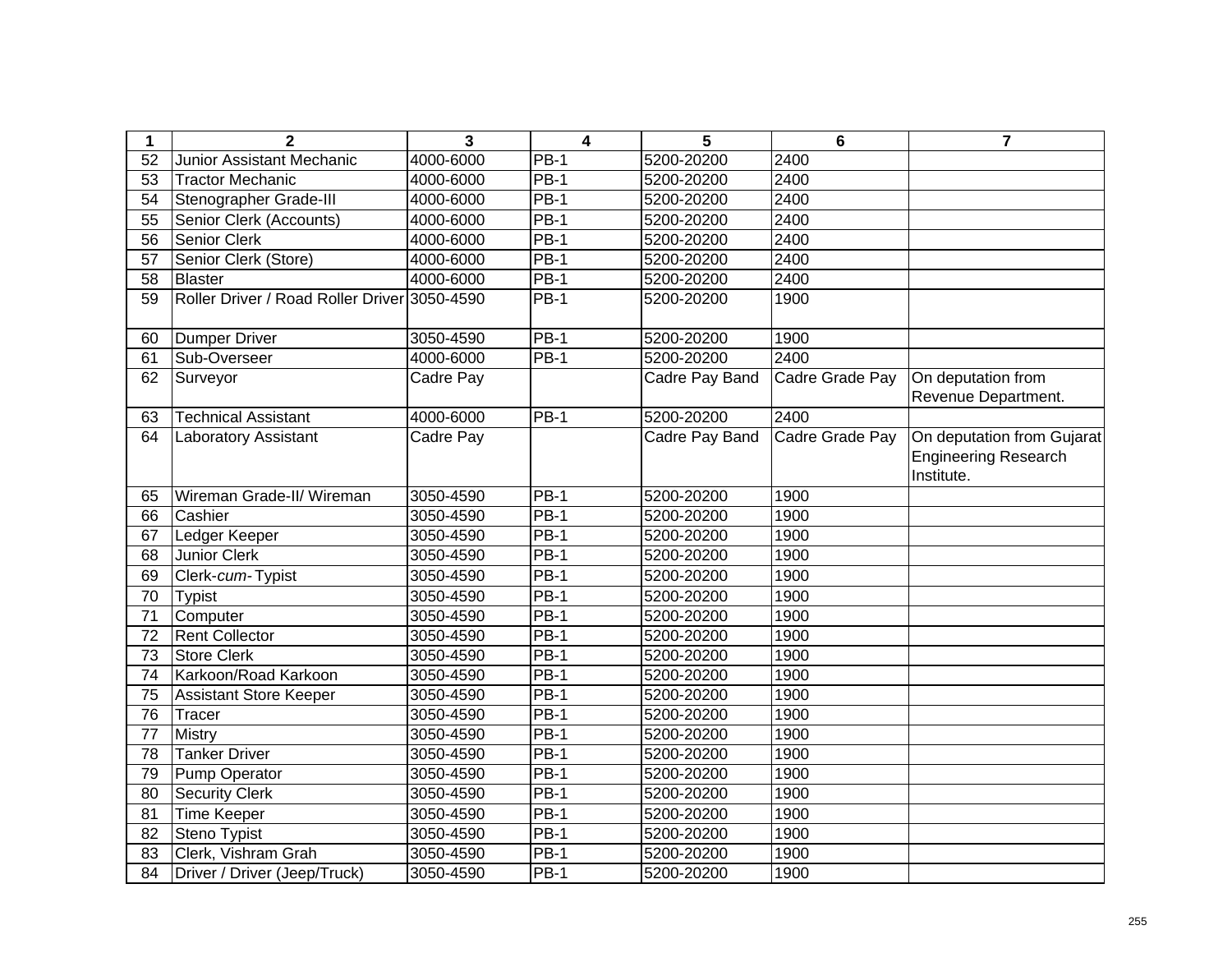| 1   | $\mathbf{2}$                                | 3               | $\overline{\mathbf{4}}$ | 5               | 6               | $\overline{\mathbf{r}}$ |
|-----|---------------------------------------------|-----------------|-------------------------|-----------------|-----------------|-------------------------|
| 85  | Mine Mate (Mining Mate)                     | 3050-4590       | $PB-1$                  | 5200-20200      | 1900            |                         |
| 86  | Mason                                       | 3050-4590       | <b>PB-1</b>             | 5200-20200      | 1900            |                         |
| 87  | <b>Boaring Mechanic</b>                     | 3050-4590       | $PB-1$                  | 5200-20200      | 1900            |                         |
| 88  | <b>Assistant Mechanic</b>                   | 3050-4590       | $PB-1$                  | 5200-20200      | 1900            |                         |
| 89  | <b>Black Smith</b>                          | 3050-4590       | $PB-1$                  | 5200-20200      | 1900            |                         |
| 90  | Carpenter                                   | 3050-4590       | $PB-1$                  | 5200-20200      | 1900            |                         |
| 91  | Process Surveyor                            | Cadre Pay       |                         | Cadre Pay Band  | Cadre Grade Pay | On deputation from      |
|     |                                             |                 |                         |                 |                 | Revenue Department.     |
| 92  | Painter                                     | 3050-4590       | $PB-1$                  | 5200-20200      | 1900            |                         |
| 93  | Plumber                                     | 3050-4590       | <b>PB-1</b>             | 5200-20200      | 1900            |                         |
| 94  | <b>Pump Driver</b>                          | 3050-4590       | <b>PB-1</b>             | 5200-20200      | 1900            |                         |
| 95  | Wireman                                     | 3050-4590       | <b>PB-1</b>             | 5200-20200      | 1900            |                         |
| 96  | Khansama (Vegetarian)/ (Non-<br>Vegetarian) | 3050-4590       | <b>PB-1</b>             | 5200-20200      | 1900            |                         |
| 97  | Cook (Vegetarian)/(Non-<br>Vegetarian)      | 3050-4590       | <b>PB-1</b>             | 5200-20200      | 1900            |                         |
| 98  | Cook (Vegetarian)/(Non-<br>Vegetarian)      | 2610-3540       | $\overline{1S}$         | 4440-7440       | 1400            |                         |
| 99  | <b>Butler</b>                               | 3050-4590       | $PB-1$                  | 5200-20200      | 1900            |                         |
| 100 | Cleaner-cum-Engine                          | (i) 2650-4000   | $(i)$ 1S                | (i) 4440-7440   | (i) $1650$      |                         |
|     | Operator/Cleaner                            | (ii) 2550-3200  | (ii) 1S                 | (ii) 4440-7440  | (ii) 1300       |                         |
| 101 | Pump Operator/Pump Attendant                | 2650-4000       | $\overline{1S}$         | 4440-7440       | 1650            |                         |
| 102 | Head Mali                                   | 2650-4000       | 1S                      | 4440-7440       | 1650            |                         |
| 103 | Oilman                                      | 2650-4000       | 1S                      | 4440-7440       | 1650            |                         |
| 104 | Ferro Machine Operator                      | 2650-4000       | $\overline{1S}$         | 4440-7440       | 1650            |                         |
| 105 | <b>Naik</b>                                 | 2610-3540       | $\overline{1S}$         | 4440-7440       | 1400            |                         |
| 106 | Daftary                                     | 2610-3540       | $\overline{1S}$         | 4440-7440       | 1400            |                         |
| 107 | Mukadam                                     | 2610-3540       | $\overline{1S}$         | 4440-7440       | 1400            |                         |
| 108 | Cook mate                                   | 2610-3540       | $\overline{1S}$         | 4440-7440       | 1400            |                         |
| 109 | Room Boy                                    | 2610-3540       | $\overline{1S}$         | 4440-7440       | 1400            |                         |
| 110 | Mali/Assistant Mali                         | (i) 2610-3540   | $(i)$ 1S                | $(i)$ 4440-7440 | (i) $1400$      |                         |
|     |                                             | (ii) 2550-3200  | (ii) 1S                 | (ii) 4440-7440  | (ii) 1300       |                         |
| 111 | Mali-cum-Chowkidar                          | $(i)$ 2610-3540 | $(i)$ 1S                | $(i)$ 4440-7440 | (i) 1400        |                         |
|     |                                             | (ii) 2550-3200  | (ii) 1S                 | (ii) 4440-7440  | (ii) 1300       |                         |
| 112 | Bearer                                      | 2610-3540       | 1S                      | 4440-7440       | 1400            |                         |
|     | 113 Messman                                 | 2610-3540       | $\overline{1S}$         | 4440-7440       | 1400            |                         |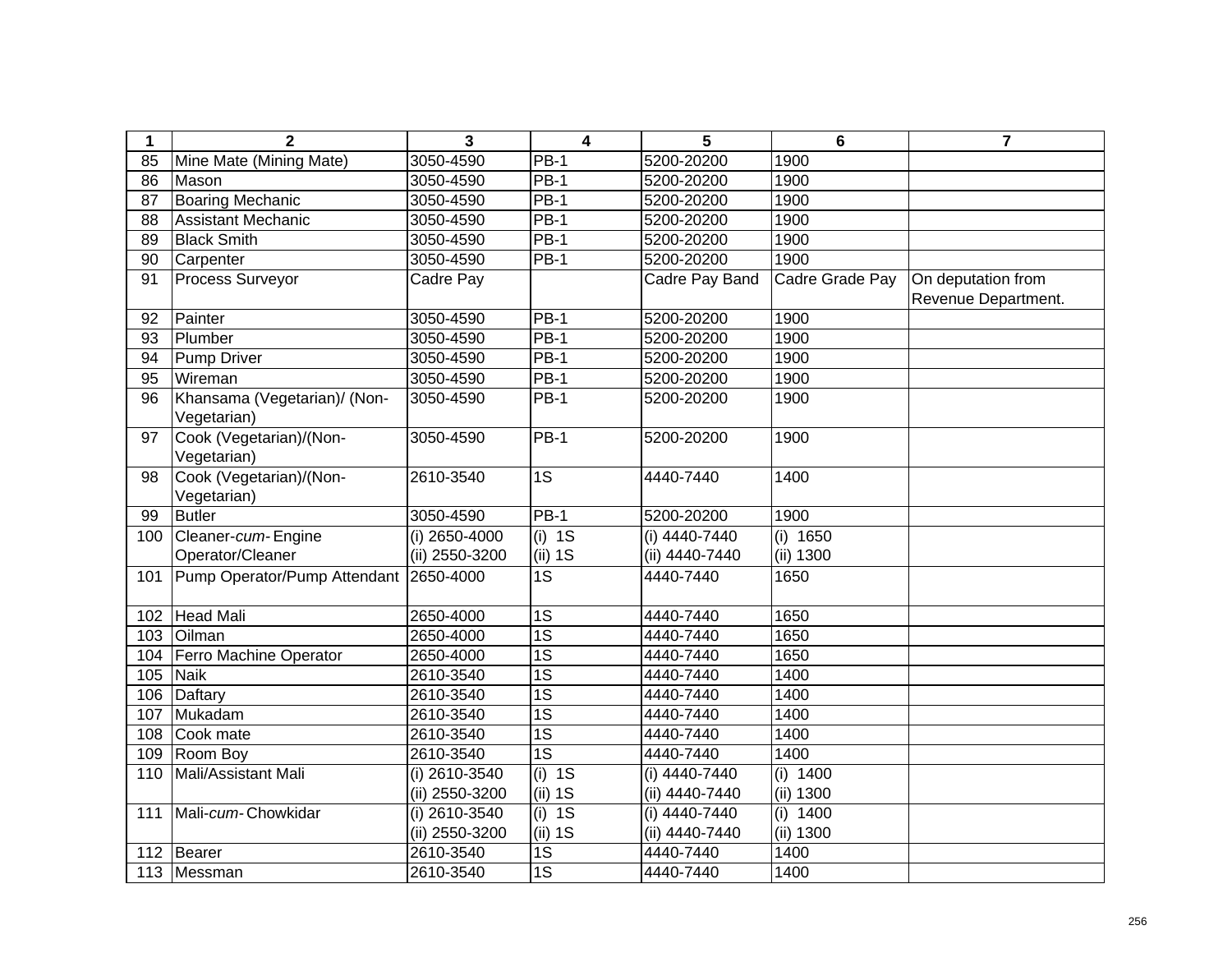| $\mathbf 1$    | $\mathbf 2$                                                                     | 3           | 4                         | 5                                  | $6\phantom{1}6$       | $\overline{7}$                                                                        |
|----------------|---------------------------------------------------------------------------------|-------------|---------------------------|------------------------------------|-----------------------|---------------------------------------------------------------------------------------|
| 114            | Waiter                                                                          | 2610-3540   | $\overline{1S}$           | 4440-7440                          | 1400                  |                                                                                       |
| 115            | Dhobi                                                                           | 2610-3540   | $\overline{1S}$           | 4440-7440                          | 1400                  |                                                                                       |
| 116            | Fireman                                                                         | 2610-3540   | $\overline{1S}$           | 4440-7440                          | 1400                  |                                                                                       |
| 117            | Pantry Boy                                                                      | 2610-3540   | $\overline{1S}$           | 4440-7440                          | 1400                  |                                                                                       |
| 118            | Pirsania                                                                        | 2550-3200   | $\overline{1S}$           | 4440-7440                          | 1300                  |                                                                                       |
| 119            | Peon                                                                            | 2550-3200   | $\overline{1S}$           | 4440-7440                          | 1300                  |                                                                                       |
| 120            | Hamal/Faras                                                                     | 2550-3200   | $\overline{1S}$           | 4440-7440                          | 1300                  |                                                                                       |
| 121            | Sweeper/Safai Kamdar                                                            | 2550-3200   | 1S                        | 4440-7440                          | 1300                  |                                                                                       |
| 122            | Chowkidar/ Rest House<br>Chowkidar/ Office Chowkidar/<br><b>Store Chowkidar</b> | 2550-3200   | $\overline{1S}$           | 4440-7440                          | 1300                  |                                                                                       |
| 123            | Pagi/Puggy                                                                      | 2550-3200   | 1S                        | 4440-7440                          | 1300                  |                                                                                       |
| 124            | Khalasi                                                                         | 2550-3200   | $\overline{1S}$           | 4440-7440                          | 1300                  |                                                                                       |
| 125            | Postman / Tapali                                                                | 2550-3200   | $\overline{1S}$           | 4440-7440                          | 1300                  |                                                                                       |
| 126            | Gateman/Gatekeeper                                                              | 2550-3200   | 1S                        | 4440-7440                          | 1300                  |                                                                                       |
| 127            | Hamal-cum-Safai Kamdar                                                          | 2550-3200   | $\overline{1S}$           | 4440-7440                          | 1300                  |                                                                                       |
| 128            | Server                                                                          | 2550-3200   | $\overline{1S}$           | 4440-7440                          | 1300                  |                                                                                       |
| 129            | Keyman                                                                          | 2550-3200   | $\overline{1S}$           | 4440-7440                          | 1300                  |                                                                                       |
| 130            | Attendant/Store Attendant                                                       | 2550-3200   | $\overline{1S}$           | 4440-7440                          | 1300                  |                                                                                       |
| 131            | Labourer                                                                        | 2550-3200   | $\overline{1S}$           | 4440-7440                          | 1300                  |                                                                                       |
| 132            | Faras Cleaner                                                                   | 2550-3200   | 1S                        | 4440-7440                          | 1300                  |                                                                                       |
| 133            | Mazdoor                                                                         | 2550-3200   | $\overline{1S}$           | 4440-7440                          | 1300                  |                                                                                       |
| 134            | <b>Maid Servant</b>                                                             | 2550-3200   | $\overline{1S}$           | 4440-7440                          | 1300                  |                                                                                       |
| 135            | <b>Garden Boy</b>                                                               | 2550-3200   | $\overline{1S}$           | 4440-7440                          | 1300                  |                                                                                       |
|                |                                                                                 |             |                           |                                    |                       |                                                                                       |
|                | SUPERINTENDING ENGINEER (ELECTRICAL)                                            |             |                           |                                    |                       |                                                                                       |
|                |                                                                                 |             |                           |                                    |                       |                                                                                       |
|                | <b>Gazetted:</b>                                                                |             |                           |                                    |                       |                                                                                       |
| 1              | <b>Superintending Engineer</b><br>(Electrical)                                  | 12000-16500 | PB-3                      | 15600-39100                        | 7600                  |                                                                                       |
| $\overline{2}$ | <b>Executive Engineer (Electrical)</b>                                          | 10000-15200 | $PB-3$                    | 15600-39100                        | 6600                  |                                                                                       |
| 3              | <b>Deputy Executive Engineer</b><br>(Electrical)                                | 8000-13500  | $(i)$ PB-3<br>$(ii)$ PB-2 | (i) 15600-39100<br>(ii) 9300-34800 | (i) 5400<br>(ii) 5400 | (i) If the post belongs to<br>Class-I<br>(ii) If the post belongs to<br>Cass-II cadre |
| 4              | Office Superintendent (Circle)                                                  | 6500-10500  | <b>PB-2</b>               | 9300-34800                         | 4200                  |                                                                                       |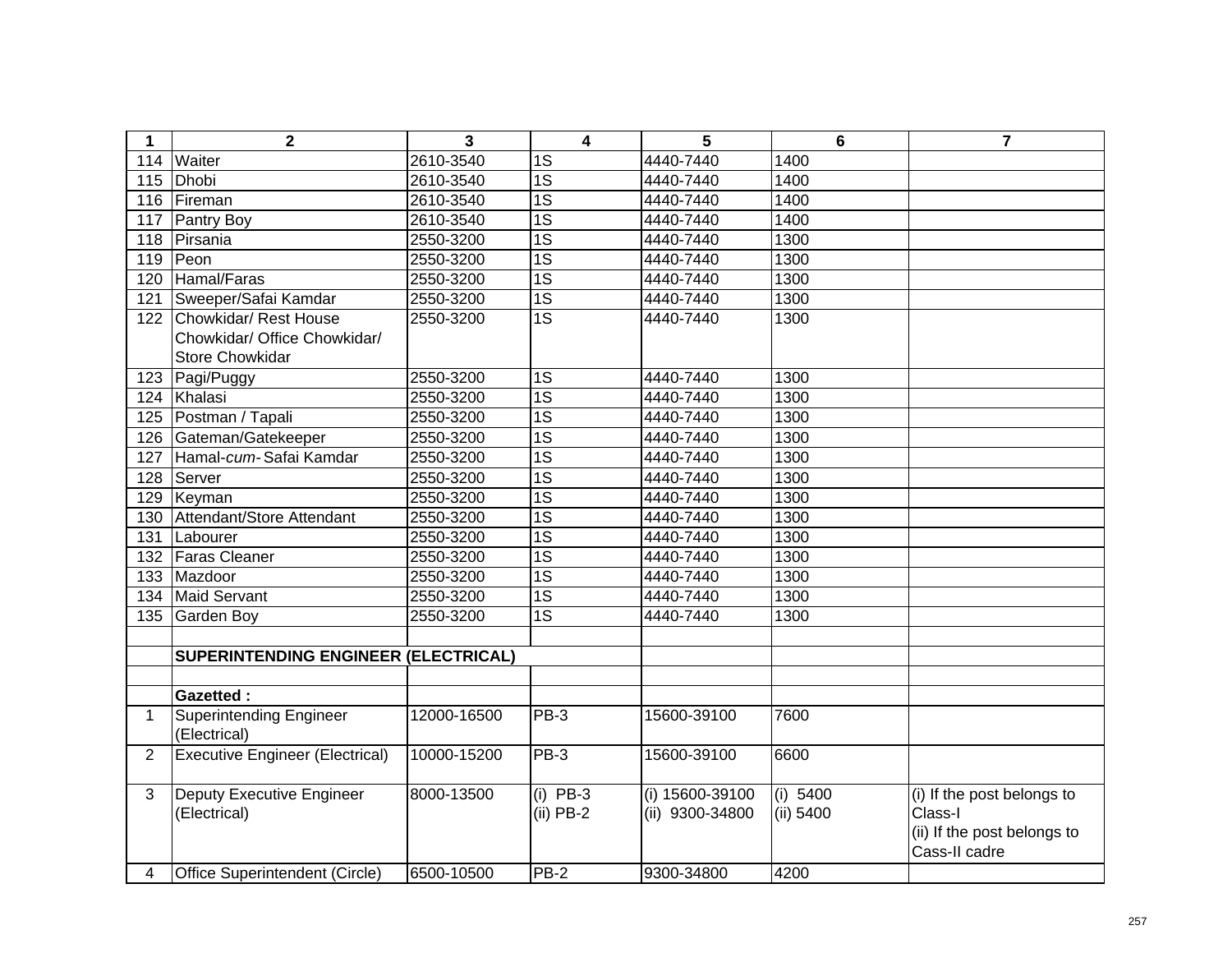| $\mathbf 1$    | $\mathbf{2}$                                                                                 | 3          | $\overline{\mathbf{4}}$ | 5              | 6               | 7                                                |
|----------------|----------------------------------------------------------------------------------------------|------------|-------------------------|----------------|-----------------|--------------------------------------------------|
| 5              | <b>Assistant Engineer (Electrical)</b>                                                       | 6500-10500 | <b>PB-2</b>             | 9300-34800     | 4200            |                                                  |
|                |                                                                                              |            |                         |                |                 |                                                  |
|                | Non-Gazetted:                                                                                |            |                         |                |                 |                                                  |
| 6              | Head Draftsman                                                                               | 5500-9000  | $PB-2$                  | 9300-34800     | 4200            |                                                  |
| $\overline{7}$ | Stenographer Grade-II                                                                        | 5500-9000  | $PB-2$                  | 9300-34800     | 4200            |                                                  |
| 8              | Assistant Superintendent(Circle)                                                             | 5000-8000  | <b>PB-2</b>             | 9300-34800     | 4200            |                                                  |
| 9              | Assistant<br>Superintendent(Division)                                                        | 5000-8000  | $PB-2$                  | 9300-34800     | 4200            |                                                  |
| 10             | Draftsman                                                                                    | 5000-8000  | $PB-2$                  | 9300-34800     | 4200            |                                                  |
| 11             | <b>Divisional Accountant</b>                                                                 | Cadre Pay  |                         | Cadre Pay Band | Cadre Grade Pay | On deputation from<br>Accountant General Office. |
| 12             | <b>Additional Assistant Engineer</b><br>(Electrical)                                         | 5500-9000  | $PB-2$                  | 9300-34800     | 4200            |                                                  |
| 13             | Foreman (Lift) / Additional<br>Assistant Engineer (Electrical)/<br>Foreman (Airconditioning) | 4500-7000  | $PB-1$                  | 5200-20200     | 2800            |                                                  |
| 14             | Additional Assistant Engineer<br>(Electrical)                                                | 4500-7000  | <b>PB-1</b>             | 5200-20200     | 2800            |                                                  |
| 15             | Electrician                                                                                  | 4500-7000  | <b>PB-1</b>             | 5200-20200     | 2800            |                                                  |
| 16             | Refrigerator Mechanic                                                                        | 4500-7000  | <b>PB-1</b>             | 5200-20200     | 2800            |                                                  |
| 17             | Lift Mechanic                                                                                | 4500-7000  | <b>PB-1</b>             | 5200-20200     | 2800            |                                                  |
| 18             | <b>Panel Operator</b>                                                                        | 4500-7000  | $PB-1$                  | 5200-20200     | 2800            |                                                  |
| 19             | Assistant Draftsman                                                                          | 4000-6000  | <b>PB-1</b>             | 5200-20200     | 2400            |                                                  |
| 20             | Head Wireman                                                                                 | 4000-6000  | <b>PB-1</b>             | 5200-20200     | 2400            |                                                  |
| 21             | Senior Clerk (Accounts)                                                                      | 4000-6000  | <b>PB-1</b>             | 5200-20200     | 2400            |                                                  |
| 22             | Senior Clerk (Store)                                                                         | 4000-6000  | $PB-1$                  | 5200-20200     | 2400            |                                                  |
| 23             | Senior Clerk                                                                                 | 4000-6000  | $PB-1$                  | 5200-20200     | 2400            |                                                  |
| 24             | Wireman                                                                                      | 3050-4590  | $PB-1$                  | 5200-20200     | 1900            |                                                  |
| 25             | Junior Clerk                                                                                 | 3050-4590  | $PB-1$                  | 5200-20200     | 1900            |                                                  |
| 26             | Typist/typist-cum-Clerk                                                                      | 3050-4590  | <b>PB-1</b>             | 5200-20200     | 1900            |                                                  |
| 27             | Karkoon                                                                                      | 3050-4590  | $PB-1$                  | 5200-20200     | 1900            |                                                  |
| 28             | Tracer                                                                                       | 3050-4590  | $PB-1$                  | 5200-20200     | 1900            |                                                  |
| 29             | <b>Driver</b>                                                                                | 3050-4590  | <b>PB-1</b>             | 5200-20200     | 1900            |                                                  |
| 30             | Pump Mechanic                                                                                | 3050-4590  | <b>PB-1</b>             | 5200-20200     | 1900            |                                                  |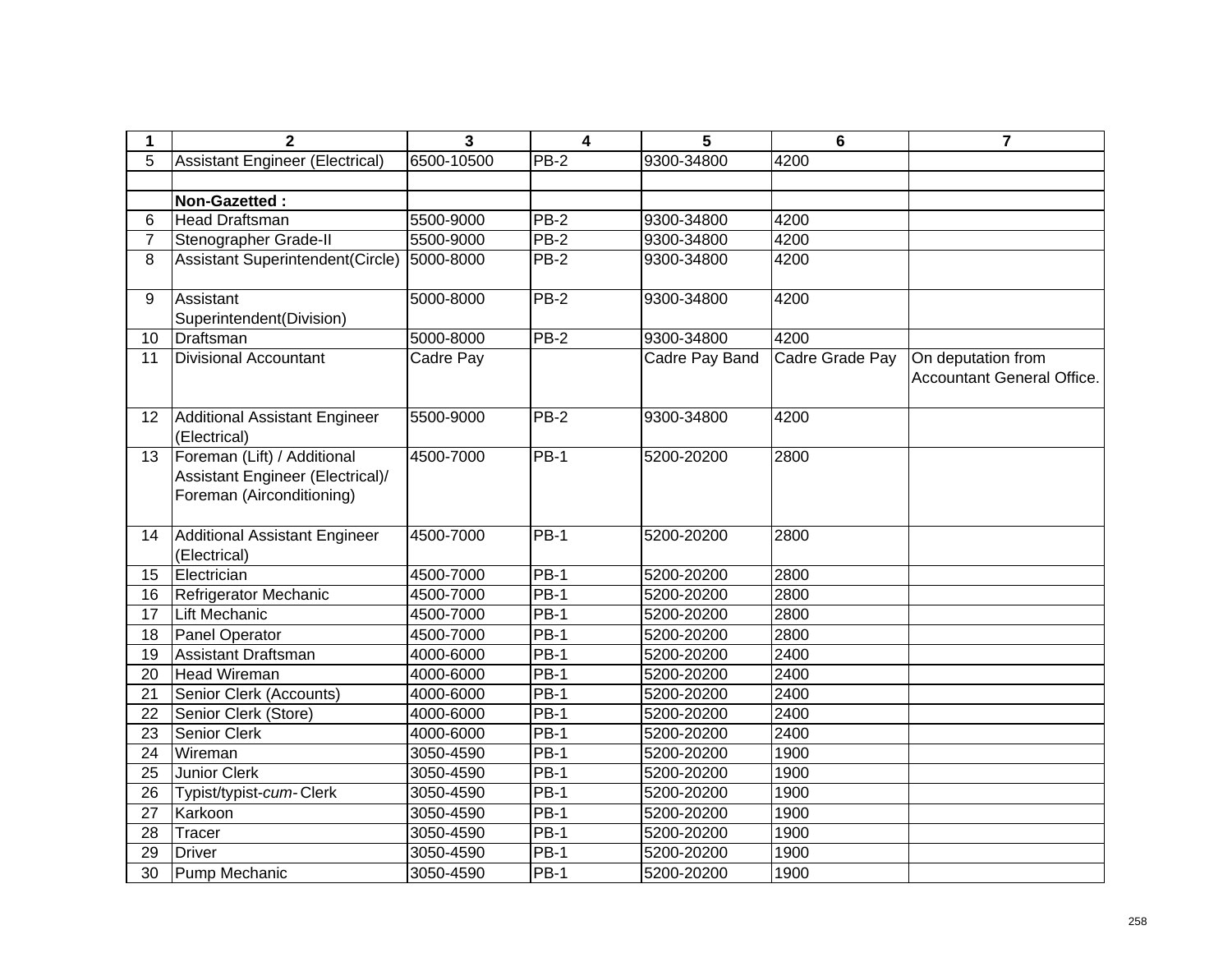| 1                       | $\overline{\mathbf{2}}$                      | 3                                | $\overline{\mathbf{4}}$   | 5                                  | $6\phantom{1}$          | $\overline{7}$                                                                        |
|-------------------------|----------------------------------------------|----------------------------------|---------------------------|------------------------------------|-------------------------|---------------------------------------------------------------------------------------|
| 31                      | Havaldar                                     | 2650-4000                        | 1S                        | 4440-7440                          | 1650                    |                                                                                       |
| 32                      | <b>Naik</b>                                  | 2610-3540                        | 1S                        | 4440-7440                          | 1400                    |                                                                                       |
| 33                      | Chowkidar                                    | 2550-3200                        | $\overline{1S}$           | 4440-7440                          | 1300                    |                                                                                       |
| 34                      | Peon                                         | 2550-3200                        | $\overline{1S}$           | 4440-7440                          | 1300                    |                                                                                       |
| 35                      | <b>Delivery Mukadam</b>                      | 2550-3200                        | $\overline{1S}$           | 4440-7440                          | 1300                    |                                                                                       |
|                         |                                              |                                  |                           |                                    |                         |                                                                                       |
|                         | CHIEF TOWN PLANNER AND ARCHITECTURAL ADVISER |                                  |                           |                                    |                         |                                                                                       |
|                         |                                              |                                  |                           |                                    |                         |                                                                                       |
|                         | <b>Gazetted:</b>                             |                                  |                           |                                    |                         |                                                                                       |
| 1                       | Chief Town Planner and                       | 16000-20050                      | PB-4                      | 37400-67000                        | 8900                    |                                                                                       |
|                         | <b>Architectural Adviser</b>                 |                                  |                           |                                    |                         |                                                                                       |
| $\overline{2}$          | <b>Senior Architect</b>                      | 12000-16500                      | $PB-3$                    | 15600-39100                        | 7600                    |                                                                                       |
| 3                       | Senior Town Planner                          | 12000-16500                      | $PB-3$                    | 15600-39100                        | 7600                    |                                                                                       |
| $\overline{\mathbf{4}}$ | <b>Deputy Architect</b>                      | 10000-15200                      | $PB-3$                    | 15600-39100                        | 6600                    |                                                                                       |
| 5                       | Deputy Town Planner                          | 10000-15200                      | PB-3                      | 15600-39100                        | 6600                    |                                                                                       |
| 6                       | <b>Junior Architect</b>                      | 8000-13500                       | $(i)$ PB-3<br>$(ii)$ PB-2 | (i) 15600-39100<br>(ii) 9300-34800 | (i) 5400<br>(ii) 5400   | (i) If the post belongs to<br>Class-I<br>(ii) If the post belongs to<br>Cass-II cadre |
| $\overline{7}$          | <b>Assistant Town Planner</b>                | 8000-13500                       | $(i)$ PB-3<br>$(ii)$ PB-2 | (i) 15600-39100<br>(ii) 9300-34800 | (i) 5400<br>(ii) 5400   | (i) If the post belongs to<br>Class-I<br>(ii) If the post belongs to<br>Cass-II cadre |
| 8                       | <b>Office Superintendent</b>                 | 6500-10500                       | $PB-2$                    | 9300-34800                         | 4200                    |                                                                                       |
| 9                       | Stenographer Grade-I                         | 6500-10500                       | $PB-2$                    | 9300-34800                         | 4200                    |                                                                                       |
|                         |                                              |                                  |                           |                                    |                         |                                                                                       |
|                         | Non-Gazetted:                                |                                  |                           |                                    |                         |                                                                                       |
| 10                      | <b>Architectural Assistant</b>               | (i) 6500-10500<br>(ii) 5500-9000 | $(i)$ PB-2<br>$(ii)$ PB-2 | (i) 9300-34800<br>(ii) 9300-34800  | $(i)$ 4200<br>(ii) 4200 | (i) For degree in<br>Architecture or equivalent.<br>(ii) For others.                  |
| 11                      | <b>Town Planning Assistant</b>               | 5500-9000                        | $PB-2$                    | 9300-34800                         | 4200                    |                                                                                       |
| $\overline{12}$         | <b>Head Draftsman</b>                        | 5500-9000                        | $PB-2$                    | 9300-34800                         | 4200                    |                                                                                       |
| 13                      | Stenographer Grade-II                        | 5500-9000                        | $PB-2$                    | 9300-34800                         | 4200                    |                                                                                       |
| $\overline{14}$         | <b>Architectural Draftsman</b>               | 5000-8000                        | $PB-2$                    | 9300-34800                         | 4200                    |                                                                                       |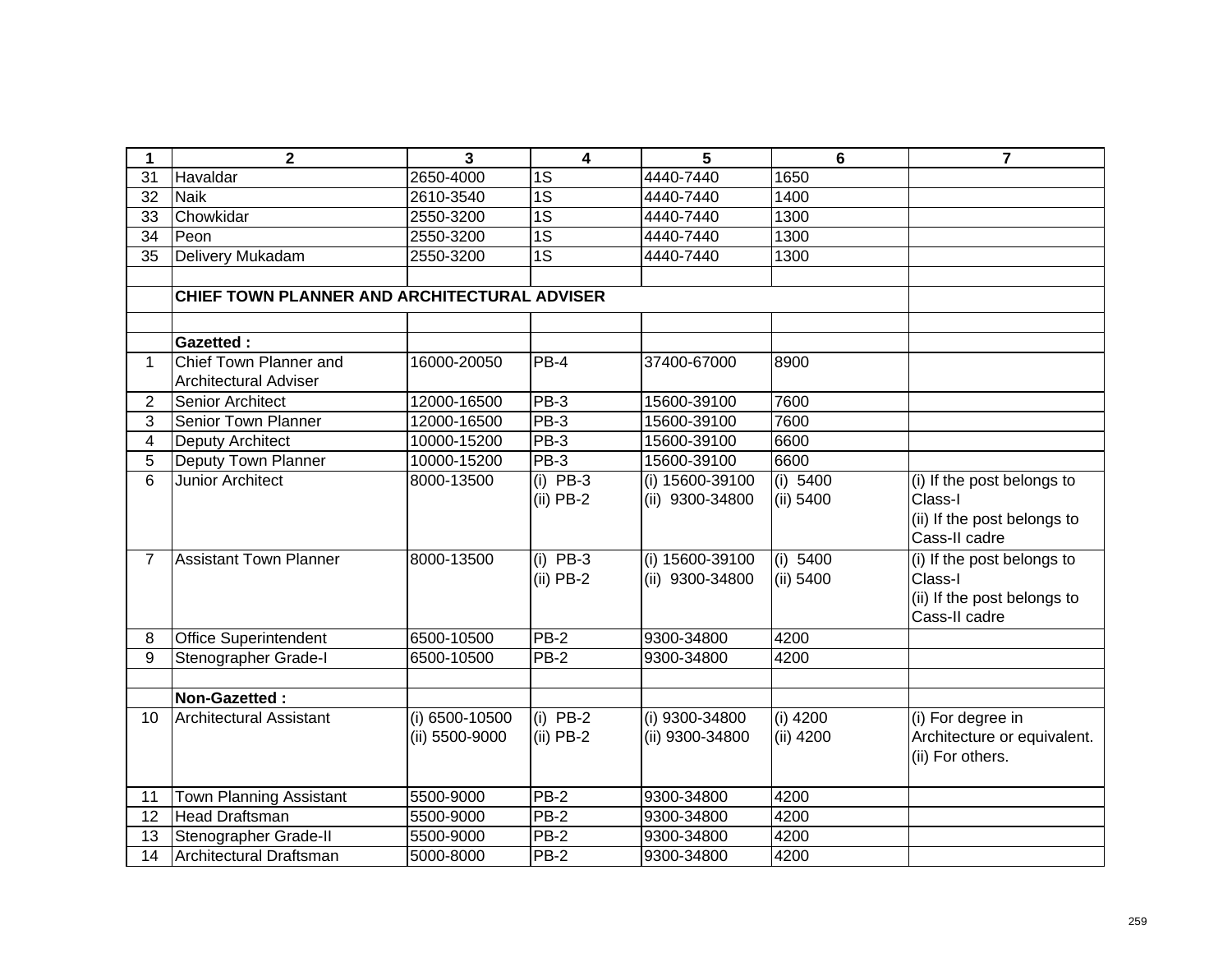| 1               | $\overline{\mathbf{2}}$                   | 3              | 4                   | 5               | $6\phantom{1}$ | $\overline{7}$              |
|-----------------|-------------------------------------------|----------------|---------------------|-----------------|----------------|-----------------------------|
| 15              | <b>Assistant Office Superintendent</b>    | 5000-8000      | <b>PB-2</b>         | 9300-34800      | 4200           |                             |
|                 |                                           |                |                     |                 |                |                             |
| 16              | Town Planning Draftsman                   | 5000-8000      | $PB-2$              | 9300-34800      | 4200           |                             |
| 17              | Junior Surveyor                           | 4500-7000      | $PB-1$              | 5200-20200      | 2800           |                             |
| $\overline{18}$ | Modeller                                  | 4500-7000      | $PB-1$              | 5200-20200      | 2800           |                             |
| 19              | Senior Clerk (Accounts)                   | 4000-6000      | <b>PB-1</b>         | 5200-20200      | 2400           |                             |
| 20              | <b>Senior Clerk</b>                       | 4000-6000      | <b>PB-1</b>         | 5200-20200      | 2400           |                             |
| 21              | Junior Clerk                              | 3050-4590      | <b>PB-1</b>         | 5200-20200      | 1900           |                             |
| 22              | <b>Typist</b>                             | 3050-4590      | $PB-1$              | 5200-20200      | 1900           |                             |
| 23              | Tracer                                    | 3050-4590      | $PB-1$              | 5200-20200      | 1900           |                             |
| 24              | <b>Driver</b>                             | 3050-4590      | <b>PB-1</b>         | 5200-20200      | 1900           |                             |
| 25              | Havaldar                                  | 2650-4000      | 1S                  | 4440-7440       | 1650           |                             |
| 26              | Ferro Machine Operator                    | 2650-4000      | 1S                  | 4440-7440       | 1650           |                             |
| 27              | <b>Naik</b>                               | 2610-3540      | 1S                  | 4440-7440       | 1400           |                             |
| 28              | Peon                                      | 2550-3200      | 1S                  | 4440-7440       | 1300           |                             |
|                 |                                           |                |                     |                 |                |                             |
|                 | <b>CHIEF ARCHITECT TO GOVERNMENT</b>      |                |                     |                 |                |                             |
|                 |                                           |                |                     |                 |                |                             |
|                 | <b>Gazetted:</b>                          |                |                     |                 |                |                             |
| 1               | <b>Chief Architect</b>                    | 14300-18300    | PB-4                | 37400-67000     | 8700           |                             |
| $\overline{2}$  | Senior Architect                          | 12000-16500    | PB-3                | 15600-39100     | 7600           |                             |
| 3               | <b>Deputy Architect</b>                   | 10000-15200    | $\overline{PB}$ -3  | 15600-39100     | 6600           |                             |
| $\overline{4}$  | <b>Junior Architect</b>                   | 8000-13500     | $(i)$ PB-3          | (i) 15600-39100 | (i) 5400       | (i) If the post belongs to  |
|                 |                                           |                | $(ii)$ PB-2         | (ii) 9300-34800 | (ii) 5400      | Class-I                     |
|                 |                                           |                |                     |                 |                | (ii) If the post belongs to |
|                 |                                           |                |                     |                 |                | Cass-II cadre               |
|                 |                                           |                |                     |                 |                |                             |
|                 | Non-Gazetted:                             |                |                     |                 |                |                             |
| 5               | <b>Office Superintendent</b>              | 6500-10500     | $PB-2$              | 9300-34800      | 4200           |                             |
| 6               | <b>Architect Assistant</b>                | (i) 6500-10500 | $(i)$ PB-2          | (i) 9300-34800  | $(i)$ 4200     | (i) For degree in           |
|                 |                                           | (ii) 5500-9000 | $(ii)$ PB-2         | (ii) 9300-34800 | (ii) 4200      | Architecture or equivalent. |
|                 |                                           |                |                     |                 |                | (ii) For others.            |
|                 |                                           |                |                     |                 |                |                             |
| $\overline{7}$  | Stenographer Grade-II (Personal 5500-9000 |                | $\overline{PB} - 2$ | 9300-34800      | 4200           |                             |
|                 | Assistant)                                |                |                     |                 |                |                             |
| 8               | Draftsman                                 | 5000-8000      | $\overline{PB}-2$   | 9300-34800      | 4200           |                             |
| 9               | <b>Assistant Superintendent</b>           | 5000-8000      | <b>PB-2</b>         | 9300-34800      | 4200           |                             |
|                 |                                           |                |                     |                 |                |                             |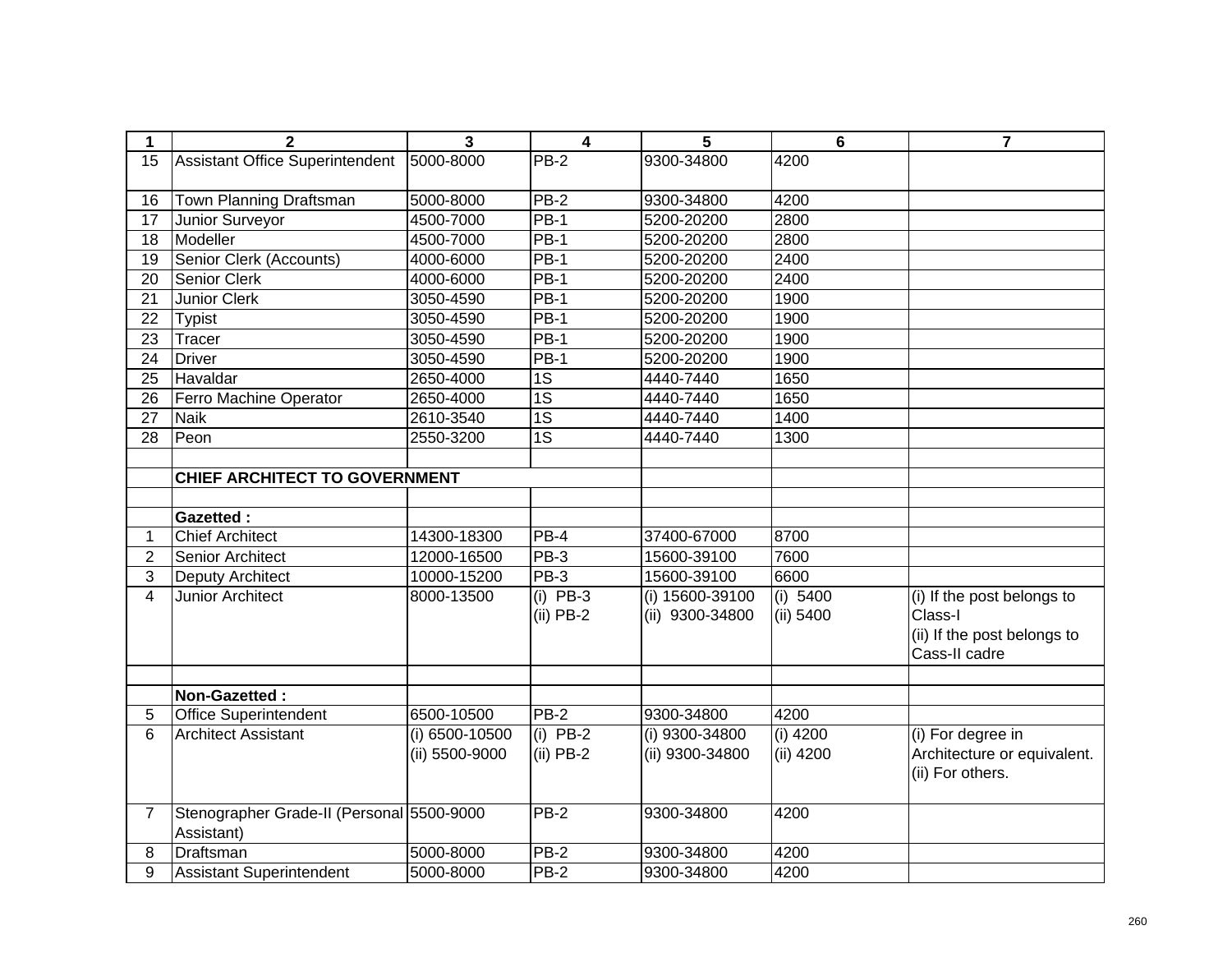| 1               | $\overline{2}$                                   | 3           | $\overline{\mathbf{4}}$ | 5           | $6\phantom{1}6$ | $\overline{7}$ |
|-----------------|--------------------------------------------------|-------------|-------------------------|-------------|-----------------|----------------|
| 10              | <b>Assistant Draftsman</b>                       | 4000-6000   | <b>PB-1</b>             | 5200-20200  | 2400            |                |
| 11              | Senior Clerk (Accounts)                          | 4000-6000   | $PB-1$                  | 5200-20200  | 2400            |                |
| 12              | <b>Senior Clerk</b>                              | 4000-6000   | $PB-1$                  | 5200-20200  | 2400            |                |
| 13              | Junior Clerk/Clerk-cum-Typist                    | 3050-4590   | PB-1                    | 5200-20200  | 1900            |                |
|                 |                                                  |             |                         |             |                 |                |
| 14              | Tracer                                           | 3050-4590   | $PB-1$                  | 5200-20200  | 1900            |                |
| 15              | Ferro-Machine Operator                           | 2650-4000   | $\overline{1S}$         | 4440-7440   | 1650            |                |
| 16              | <b>Naik</b>                                      | 2610-3540   | $\overline{1S}$         | 4440-7440   | 1400            |                |
| $\overline{17}$ | Peon                                             | 2550-3200   | $\overline{1S}$         | 4440-7440   | 1300            |                |
|                 | DIRECTOR OF STAFF TRAINING COLLEGE, GANDHINAGAR. |             |                         |             |                 |                |
|                 |                                                  |             |                         |             |                 |                |
|                 | <b>Gazetted:</b>                                 |             |                         |             |                 |                |
| 1               | Director                                         | 12000-16500 | $PB-3$                  | 15600-39100 | 7600            |                |
| $\overline{2}$  | Joint Director                                   | 12000-16500 | $PB-3$                  | 15600-39100 | 7600            |                |
| 3               | <b>Executive Engineer</b>                        | 10000-15200 | PB-3                    | 15600-39100 | 6600            |                |
| 4               | <b>Office Superintendent</b>                     | 6500-10500  | $PB-2$                  | 9300-34800  | 4200            |                |
|                 |                                                  |             |                         |             |                 |                |
|                 | Non-Gazetted:                                    |             |                         |             |                 |                |
| 5               | Stenographer Grade-II                            | 5500-9000   | $PB-2$                  | 9300-34800  | 4200            |                |
| 6               | Draftsman                                        | 5000-8000   | $PB-2$                  | 9300-34800  | 4200            |                |
| $\overline{7}$  | Librarian                                        | 4500-7000   | $PB-1$                  | 5200-20200  | 2800            |                |
| 8               | Senior Clerk (Accounts)                          | 4000-6000   | $PB-1$                  | 5200-20200  | 2400            |                |
| 9               | <b>Junior Clerk</b>                              | 3050-4590   | $PB-1$                  | 5200-20200  | 1900            |                |
| 10              | Clerk-cum-Typist                                 | 3050-4590   | $PB-1$                  | 5200-20200  | 1900            |                |
| 11              | Gujarati Typist                                  | 3050-4590   | $PB-1$                  | 5200-20200  | 1900            |                |
| 12              | <b>English Typist</b>                            | 3050-4590   | $\overline{PB-1}$       | 5200-20200  | 1900            |                |
| 13              | <b>Driver</b>                                    | 3050-4590   | $\overline{PB-1}$       | 5200-20200  | 1900            |                |
| 14              | <b>Machine Operator</b>                          | 3050-4590   | $\overline{PB-1}$       | 5200-20200  | 1900            |                |
| $\overline{15}$ | Peon                                             | 2550-3200   | $\overline{1S}$         | 4440-7440   | 1300            |                |
| 16              | Chowkidar                                        | 2550-3200   | 1S                      | 4440-7440   | 1300            |                |
| 17              | Hamal                                            | 2550-3200   | 1S                      | 4440-7440   | 1300            |                |
|                 |                                                  |             |                         |             |                 |                |
|                 | <b>DIRECTOR OF PARKS AND GARDENS</b>             |             |                         |             |                 |                |
|                 |                                                  |             |                         |             |                 |                |
|                 | <b>Gazetted:</b>                                 |             |                         |             |                 |                |
|                 | <b>Director</b>                                  | 12000-16500 | PB-3                    | 15600-39100 | 7600            |                |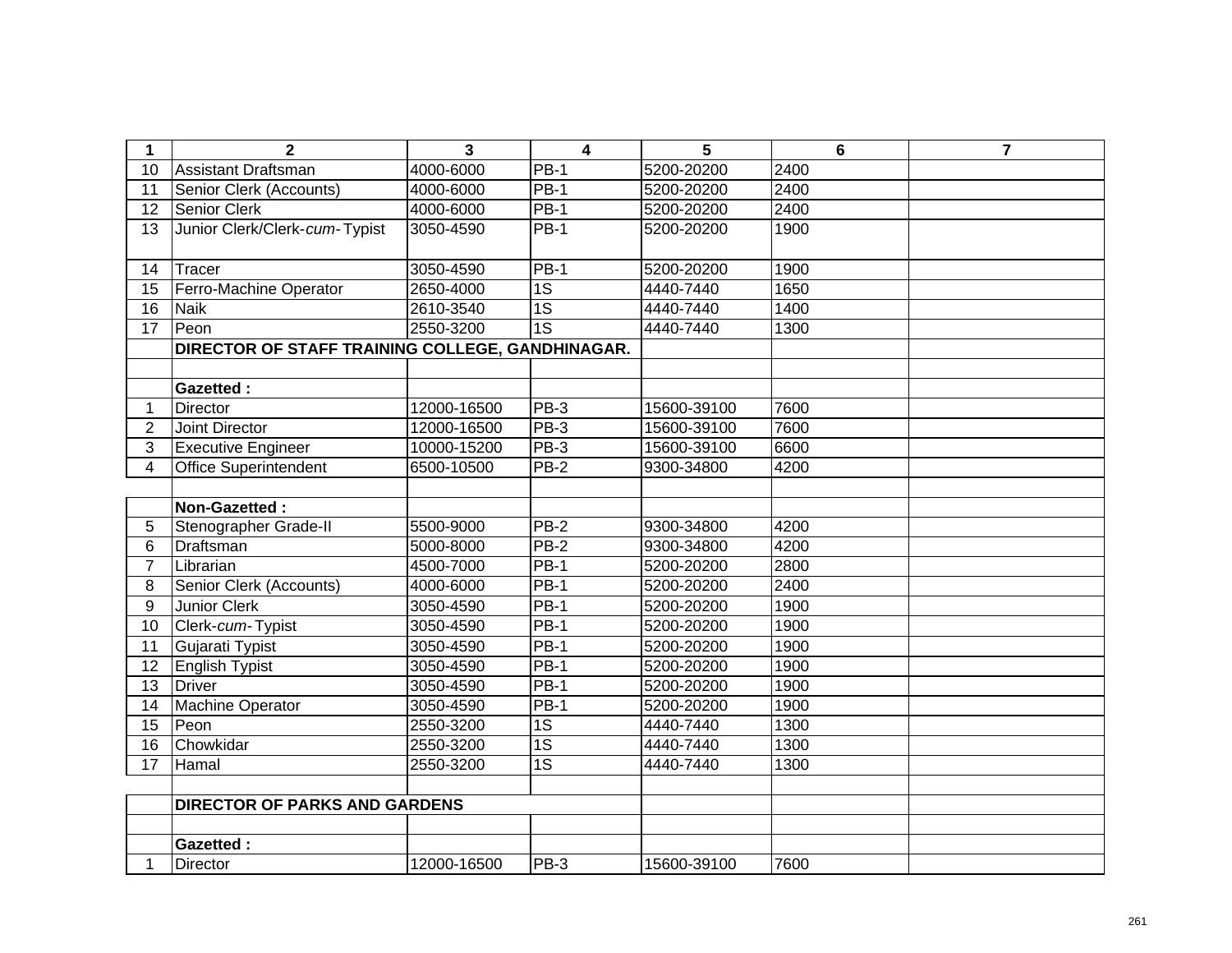| 1               | $\overline{2}$                                        | $\overline{3}$ | 4               | 5               | $6\phantom{1}6$ | $\overline{7}$              |
|-----------------|-------------------------------------------------------|----------------|-----------------|-----------------|-----------------|-----------------------------|
| $\overline{2}$  | <b>Horticulture Officer</b>                           | 8000-13500     | $(i)$ PB-3      | (i) 15600-39100 | (i) 5400        | (i) If the post belongs to  |
|                 |                                                       |                | $(ii)$ PB-2     | (ii) 9300-34800 | (ii) 5400       | Class-I                     |
|                 |                                                       |                |                 |                 |                 | (ii) If the post belongs to |
|                 |                                                       |                |                 |                 |                 | Cass-II cadre               |
| 3               | Horticulture Officer and Personal 8000-13500          |                | $(i)$ PB-3      | (i) 15600-39100 | (i) 5400        | (i) If the post belongs to  |
|                 | <b>Assistant to Director</b>                          |                | $(ii)$ PB-2     | (ii) 9300-34800 | (ii) 5400       | Class-I                     |
|                 |                                                       |                |                 |                 |                 | (ii) If the post belongs to |
|                 |                                                       |                |                 |                 |                 | Cass-II cadre               |
| 4               | <b>Technical Officer</b>                              | 6500-10500     | <b>PB-2</b>     | 9300-34800      | 4200            |                             |
|                 |                                                       |                |                 |                 |                 |                             |
|                 | Non-Gazetted:                                         |                |                 |                 |                 |                             |
| 5               | <b>Assistant Superintendent</b>                       | 5000-8000      | PB-2            | 9300-34800      | 4200            |                             |
|                 | (Division)                                            |                |                 |                 |                 |                             |
| 6               | Draftsman                                             | 5000-8000      | $PB-2$          | 9300-34800      | 4200            |                             |
| $\overline{7}$  | <b>Assistant Superintendent</b>                       | 4500-7000      | $PB-1$          | 5200-20200      | 2800            |                             |
| 8               | Agriculture Overseer                                  | 4500-7000      | <b>PB-1</b>     | 5200-20200      | 2800            |                             |
| 9               | Senior clerk (Accounts)                               | 4000-6000      | $PB-1$          | 5200-20200      | 2400            |                             |
| $\overline{10}$ | Senior clerk                                          | 4000-6000      | $PB-1$          | 5200-20200      | 2400            |                             |
| 11              | Forester                                              | 4000-6000      | $PB-1$          | 5200-20200      | 2400            |                             |
| 12              | Junior Clerk                                          | 3050-4590      | <b>PB-1</b>     | 5200-20200      | 1900            |                             |
| 13              | Karkoon                                               | 3050-4590      | $PB-1$          | 5200-20200      | 1900            |                             |
| 14              | Temporary Karkoon                                     | 3050-4590      | $PB-1$          | 5200-20200      | 1900            |                             |
| 15              | Tracer                                                | 3050-4590      | $PB-1$          | 5200-20200      | 1900            |                             |
| 16              | Jeep Driver                                           | 3050-4590      | $PB-1$          | 5200-20200      | 1900            |                             |
| 17              | Steno Typist                                          | 3050-4590      | $PB-1$          | 5200-20200      | 1900            |                             |
| 18              | <b>Typist</b>                                         | 3050-4590      | $PB-1$          | 5200-20200      | 1900            |                             |
| 19              | <b>Head Mali</b>                                      | 2650-4000      | $\overline{1S}$ | 4440-7440       | 1650            |                             |
| 20              | Mali                                                  | 2610-3540      | $\overline{1S}$ | 4440-7440       | 1400            |                             |
| $\overline{21}$ | <b>Naik</b>                                           | 2610-3540      | $\overline{1S}$ | 4440-7440       | 1400            |                             |
| 22              | Peon                                                  | 2550-3200      | $\overline{1S}$ | 4440-7440       | 1300            |                             |
| 23              | Chowkidar                                             | 2550-3200      | 1S              | 4440-7440       | 1300            |                             |
| 24              | Sweeper                                               | 2550-3200      | $\overline{1S}$ | 4440-7440       | 1300            |                             |
| $\overline{25}$ | Beat Guard                                            | 2550-3200      | $\overline{1S}$ | 4440-7440       | 1300            |                             |
|                 |                                                       |                |                 |                 |                 |                             |
|                 | SOCIAL JUSTICE AND EMPOWERMENT DEPARTMENT             |                |                 |                 |                 |                             |
|                 |                                                       |                |                 |                 |                 |                             |
|                 | DIRECTOR OF SCHEDULE CASTE, OTHER BACKWARD CLASS ETC. |                |                 |                 |                 |                             |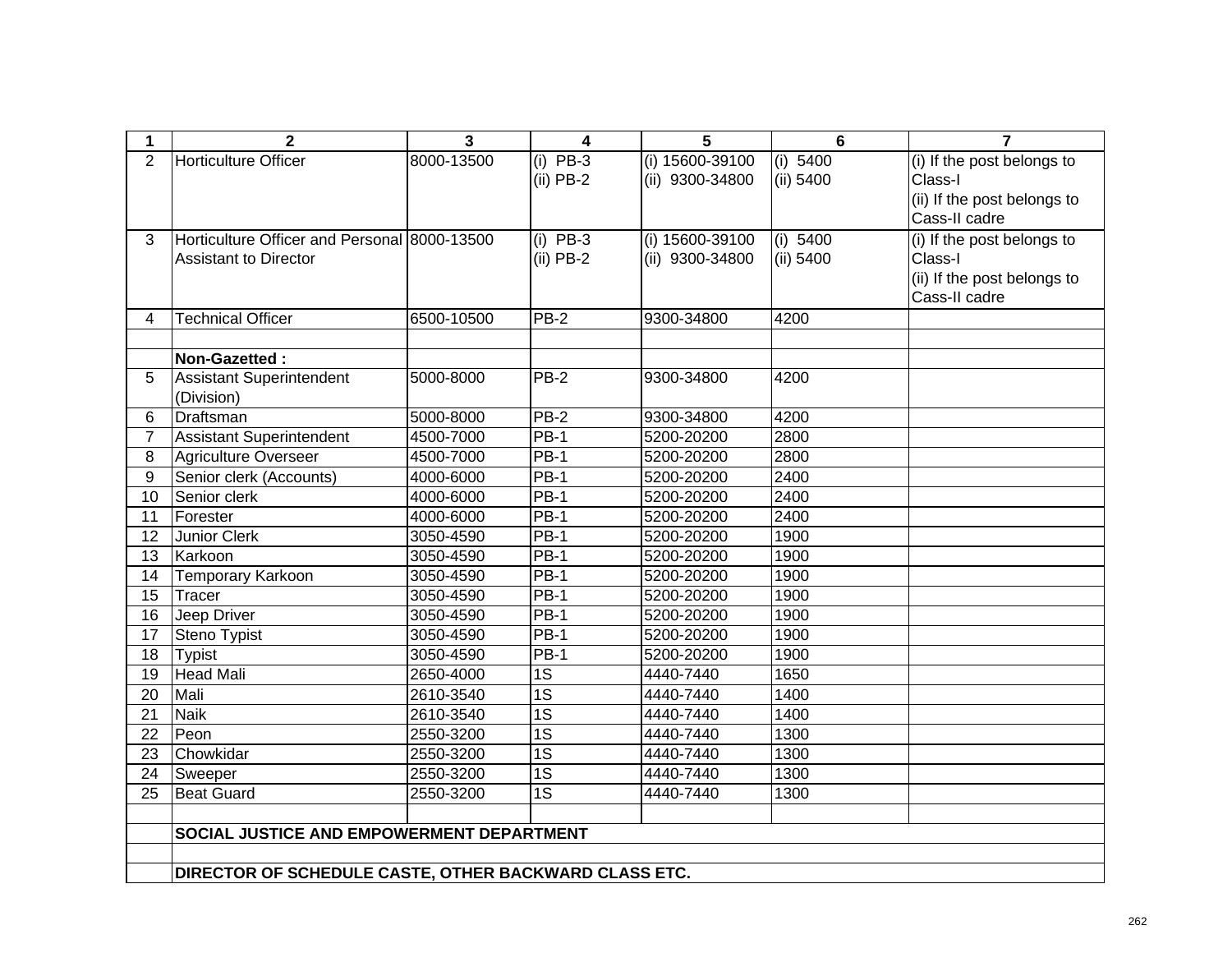| 1              | $\overline{2}$                                                                                                                                              | $\overline{\mathbf{3}}$ | 4                         | 5                                  | 6                       | $\overline{7}$                                                                        |
|----------------|-------------------------------------------------------------------------------------------------------------------------------------------------------------|-------------------------|---------------------------|------------------------------------|-------------------------|---------------------------------------------------------------------------------------|
|                | <b>Gazetted:</b>                                                                                                                                            |                         |                           |                                    |                         |                                                                                       |
| 1              | <b>Director</b>                                                                                                                                             | 12000-16500             | <b>PB-3</b>               | 15600-39100                        | 7600                    |                                                                                       |
| $\overline{2}$ | Joint Director                                                                                                                                              | 12000-16500             | $PB-3$                    | 15600-39100                        | 7600                    |                                                                                       |
| 3              | Deputy Director/Vigilance Officer 8000-14050                                                                                                                |                         | $(i)$ PB-3<br>$(ii)$ PB-2 | (i) 15600-39100<br>(ii) 9300-34800 | (i) $5400$<br>(ii) 5400 | (i) If the post belongs to<br>Class-I<br>(ii) If the post belongs to<br>Cass-II cadre |
| 4              | <b>Accounts Officer</b>                                                                                                                                     | Cadre Pay               |                           | Cadre Pay Band                     | Cadre Grade Pay         | <b>Gujarat Accounts Service.</b>                                                      |
| 5              | <b>Full Time Lecturer</b>                                                                                                                                   | 8000-13500              | $(i)$ PB-3<br>$(ii)$ PB-2 | (i) 15600-39100<br>(ii) 9300-34800 | (i) 5400<br>(ii) 5400   | (i) If the post belongs to<br>Class-I<br>(ii) If the post belongs to<br>Cass-II cadre |
| 6              | <b>District Backward Class Welfare</b><br>Officer                                                                                                           | 8000-14050              | $(i)$ PB-3<br>$(ii)$ PB-2 | (i) 15600-39100<br>(ii) 9300-34800 | (i) 5400<br>$(ii)$ 5400 | (i) If the post belongs to<br>Class-I<br>(ii) If the post belongs to<br>Cass-II cadre |
| $\overline{7}$ | <b>Assistant Director</b>                                                                                                                                   | 8000-13500              | $(i)$ PB-3<br>$(ii)$ PB-2 | (i) 15600-39100<br>(ii) 9300-34800 | (i) $5400$<br>(ii) 5400 | (i) If the post belongs to<br>Class-I<br>(ii) If the post belongs to<br>Cass-II cadre |
| 8              | Social Welfare Officer Nomadic<br>Tribe Welfare Officer / Training<br>Officer / House Master / Lady<br>Superintendent / Experimental<br>Centre / Sanchalak. | 6500-10500              | $PB-2$                    | 9300-34800                         | 4200                    |                                                                                       |
| 9              | <b>Accounts Officer</b>                                                                                                                                     | Cadre Pay               |                           | Cadre Pay Band                     | Cadre Grade Pay         | <b>Gujarat Accounts Service.</b>                                                      |
| 10             | Statistical Officer / Research<br>Officer                                                                                                                   | Cadre Pay               |                           | Cadre Pay Band                     | Cadre Grade Pay         | <b>Gujarat Statistical Service.</b>                                                   |
| 11             | <b>Health Officer</b>                                                                                                                                       | Cadre Pay               |                           | Cadre Pay Band                     | Cadre Grade Pay         | Gujarat Health Service.                                                               |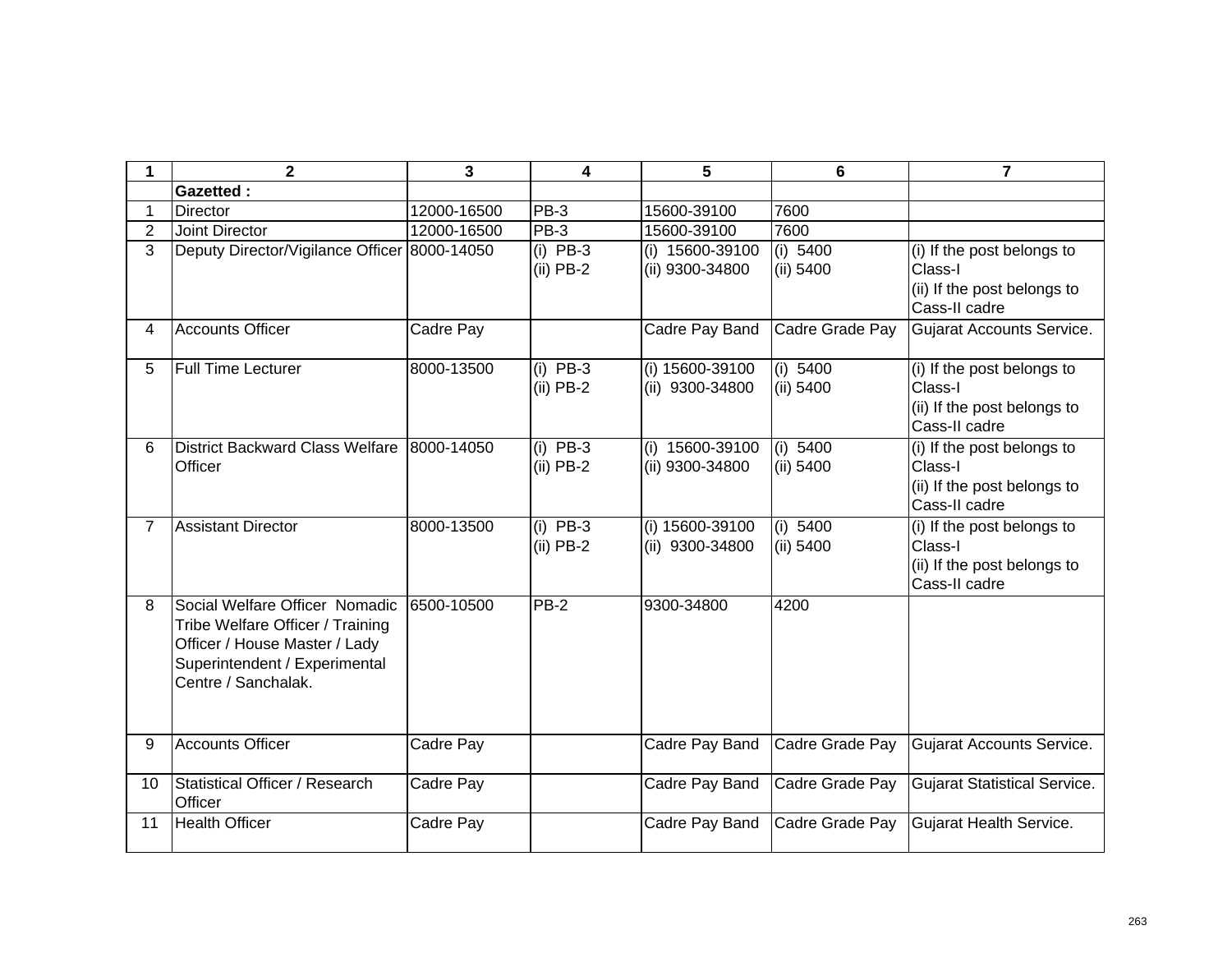| 1  | $\overline{2}$                           | 3          | 4           | 5               | $6\phantom{1}6$ | $\overline{7}$              |
|----|------------------------------------------|------------|-------------|-----------------|-----------------|-----------------------------|
| 12 | Legal Adviser                            | 8000-13500 | $(i)$ PB-3  | (i) 15600-39100 | (i) 5400        | (i) If the post belongs to  |
|    |                                          |            | $(ii)$ PB-2 | (ii) 9300-34800 | (ii) 5400       | Class-I                     |
|    |                                          |            |             |                 |                 | (ii) If the post belongs to |
|    |                                          |            |             |                 |                 | Cass-II cadre               |
| 13 | Stenographer Grade-I                     | 6500-10500 | $PB-2$      | 9300-34800      | 4200            |                             |
|    |                                          |            |             |                 |                 |                             |
|    | Non-Gazetted:                            |            |             |                 |                 |                             |
| 14 | Instructor (Assistant Lecturer in        | 5500-9000  | $PB-2$      | 9300-34800      | 4200            |                             |
|    | Typing and Stenography)                  |            |             |                 |                 |                             |
| 15 | <b>Office Superintendent</b>             | 5500-9000  | $PB-2$      | 9300-34800      | 4200            |                             |
| 16 | Warden in Government                     | 5500-9000  | $PB-2$      | 9300-34800      | 4200            |                             |
|    | <b>Backward Class Hostel</b>             |            |             |                 |                 |                             |
| 17 | <b>Assistant Lady Superintendent</b>     | 5500-9000  | $PB-2$      | 9300-34800      | 4200            |                             |
|    |                                          |            |             |                 |                 |                             |
| 18 | <b>Assistant Social Welfare Officer</b>  | 5500-9000  | <b>PB-2</b> | 9300-34800      | 4200            |                             |
|    |                                          |            |             |                 |                 |                             |
| 19 | <b>Project Officer</b>                   | 5500-9000  | $PB-2$      | 9300-34800      | 4200            |                             |
| 20 | Vigilance Inspector                      | 5500-9000  | $PB-2$      | 9300-34800      | 4200            |                             |
| 21 | Senior Auditor                           | 5500-9000  | $PB-2$      | 9300-34800      | 4200            |                             |
| 22 | Auditor                                  | 5500-9000  | PB-2        | 9300-34800      | 4200            |                             |
| 23 | Warden-cum-Superintendent                | 5500-9000  | $PB-2$      | 9300-34800      | 4200            |                             |
| 24 | Loan Recovery Inspector                  | 5500-9000  | PB-2        | 9300-34800      | 4200            |                             |
| 25 | <b>Planning Assistant</b>                | 5500-9000  | <b>PB-2</b> | 9300-34800      | 4200            |                             |
| 26 | Accountant                               | 5500-9000  | $PB-2$      | 9300-34800      | 4200            |                             |
| 27 | Stenographer Grade-II                    | 5500-9000  | <b>PB-2</b> | 9300-34800      | 4200            |                             |
| 28 | <b>Research Assistant</b>                | Cadre Pay  |             | Cadre Pay Band  | Cadre Grade Pay | On deputation from          |
|    |                                          |            |             |                 |                 | Directorate of Economics    |
|    |                                          |            |             |                 |                 | And Statistics.             |
|    |                                          |            |             |                 |                 |                             |
| 29 | Instructor                               | 5500-9000  | $PB-2$      | 9300-34800      | 4200            |                             |
|    | (In Stenography Class)                   |            |             |                 |                 |                             |
| 30 | <b>Head Clerk</b>                        | 5000-8000  | $PB-2$      | 9300-34800      | 4200            |                             |
| 31 | Social Welfare Inspector                 | 5000-8000  | $PB-2$      | 9300-34800      | 4200            |                             |
| 32 | Accountant                               | 5000-8000  | $PB-2$      | 9300-34800      | 4200            |                             |
| 33 | Propaganda Officer (Removal of 5000-8000 |            | $PB-2$      | 9300-34800      | 4200            |                             |
|    | Untouchability)                          |            |             |                 |                 |                             |
| 34 | Van Supervisor                           | 5000-8000  | $PB-2$      | 9300-34800      | 4200            |                             |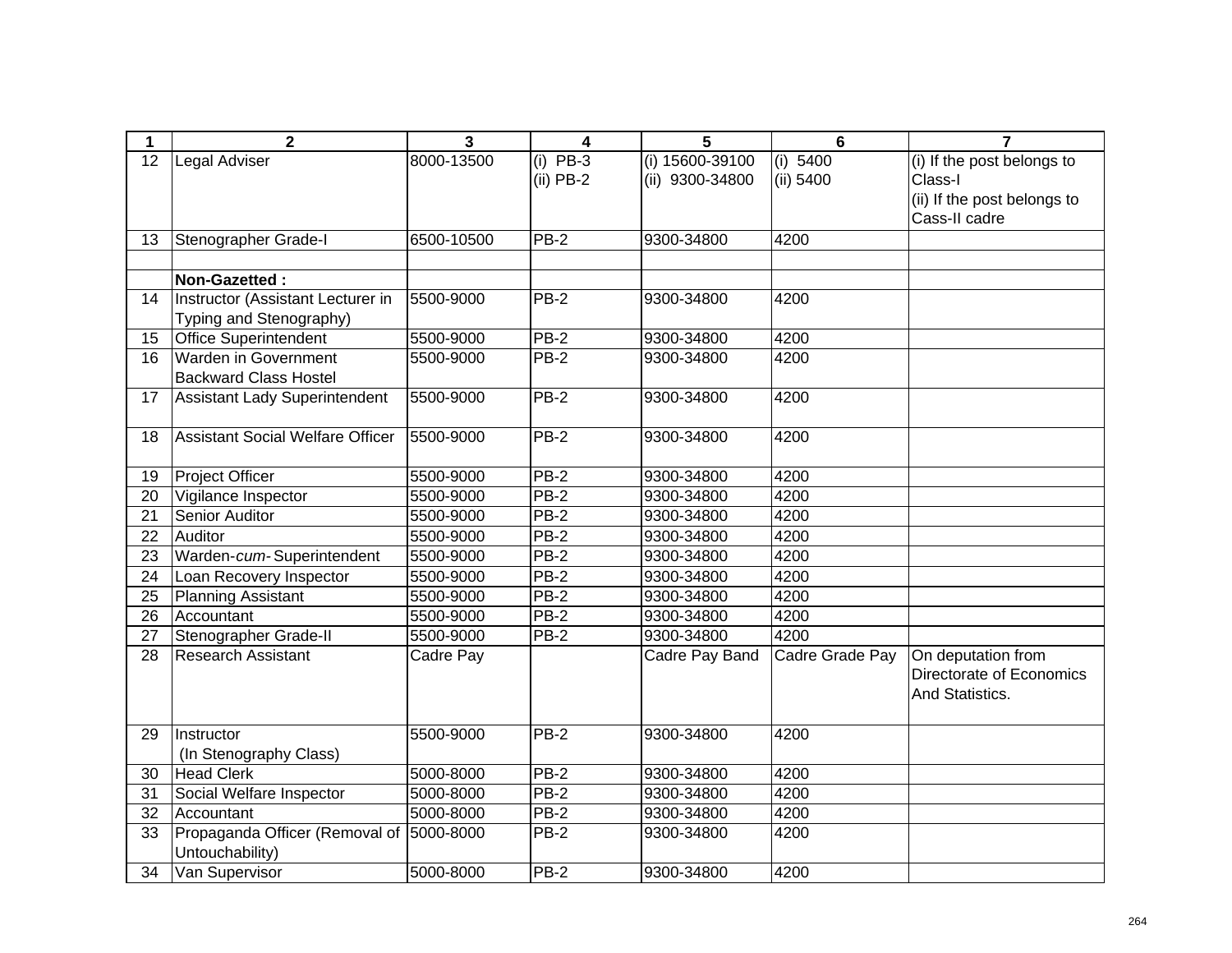| 1  | $\mathbf{2}$                    | $\overline{3}$ | $\overline{\mathbf{4}}$ | 5               | $6\phantom{1}6$ | $\overline{7}$               |
|----|---------------------------------|----------------|-------------------------|-----------------|-----------------|------------------------------|
| 35 | Statistician                    | 4500-7000      | <b>PB-1</b>             | 5200-20200      | 2800            |                              |
| 36 | Rector-cum-Superintendent       | 5000-8000      | $PB-2$                  | 9300-34800      | 4200            |                              |
| 37 | Police sub Inspector            | 4500-7000      | <b>PB-1</b>             | 5200-20200      | 2800            | On deputation from Police    |
|    |                                 |                |                         |                 |                 | Department.                  |
| 38 | Wireless set operator-cum-      | Cadre Pay      |                         | Cadre Pay Band  | Cadre Grade Pay | On deputation from Police    |
|    | Repair Mechanic                 |                |                         |                 |                 | Department.                  |
| 39 | Senior Translator               | 4500-7000      | $\overline{PB}$ -1      | 5200-20200      | 2800            |                              |
| 40 | <b>Extension Officer</b>        | 4500-7000      | $PB-1$                  | 5200-20200      | 2800            |                              |
| 41 | Deputy Mamlatdar                | Cadre Pay      |                         | Cadre Pay Band  | Cadre Grade Pay | On deputation from           |
|    |                                 |                |                         |                 |                 | Revenue Department.          |
| 42 | <b>Statistical Assistant</b>    | Cadre Pay      |                         | Cadre Pay Band  | Cadre Grade Pay | On deputation from the       |
|    |                                 |                |                         |                 |                 | Bureau of Economics and      |
|    |                                 |                |                         |                 |                 | Statistics.                  |
| 43 | Lady Tailoring Instructor       | (i) 4500-7000  | $(i)$ PB-1              | (i) 5200-20200  | (i) 2800        | (i) For the post in Women    |
|    |                                 | (ii) 4000-6000 | $(ii)$ PB-1             | (ii) 5200-20200 | (ii) 2400       | Training Centre,             |
|    |                                 |                |                         |                 |                 | Ahmedabad.<br>(ii)           |
|    |                                 |                |                         |                 |                 | For the post in Backward     |
|    |                                 |                |                         |                 |                 | <b>Class Women Tailoring</b> |
|    |                                 |                |                         |                 |                 | Centre.                      |
| 44 | <b>Master Cutter</b>            | 4500-7000      | <b>PB-1</b>             | 5200-20200      | 2800            |                              |
| 45 | Instructor (in Typing Class)    | 4000-6000      | $PB-1$                  | 5200-20200      | 2400            |                              |
| 46 | Operator                        | 4000-6000      | $PB-1$                  | 5200-20200      | 2400            |                              |
| 47 | Stenographer Grade-III          | 4000-6000      | <b>PB-1</b>             | 5200-20200      | 2400            |                              |
| 48 | Senior Clerk                    | 4000-6000      | $PB-1$                  | 5200-20200      | 2400            |                              |
| 49 | Accountant-cum-Storekeeper      | 4000-6000      | $PB-1$                  | 5200-20200      | 2400            |                              |
| 50 | Junior Auditor                  | 4000-6000      | $PB-1$                  | 5200-20200      | 2400            |                              |
| 51 | Accountant                      | 4000-6000      | <b>PB-1</b>             | 5200-20200      | 2400            |                              |
| 52 | Lady Welfare Worker             | 4000-6000      | <b>PB-1</b>             | 5200-20200      | 2400            |                              |
| 53 | Junior Inspector                | 4000-6000      | $PB-1$                  | 5200-20200      | 2400            |                              |
| 54 | Senior Clerk-cum-Accountant     | 4000-6000      | <b>PB-1</b>             | 5200-20200      | 2400            |                              |
| 55 | Lady Superintendent             | 4000-6000      | <b>PB-1</b>             | 5200-20200      | 2400            |                              |
|    | Government Girls Hostel, Bhuj.  |                |                         |                 |                 |                              |
|    |                                 |                |                         |                 |                 |                              |
| 56 | Tailoring Teacher               | 4000-6000      | $PB-1$                  | 5200-20200      | 2400            |                              |
| 57 | <b>Assistant Lady Tailoring</b> | 4000-6000      | <b>PB-1</b>             | 5200-20200      | 2400            |                              |
|    | Instructor.                     |                |                         |                 |                 |                              |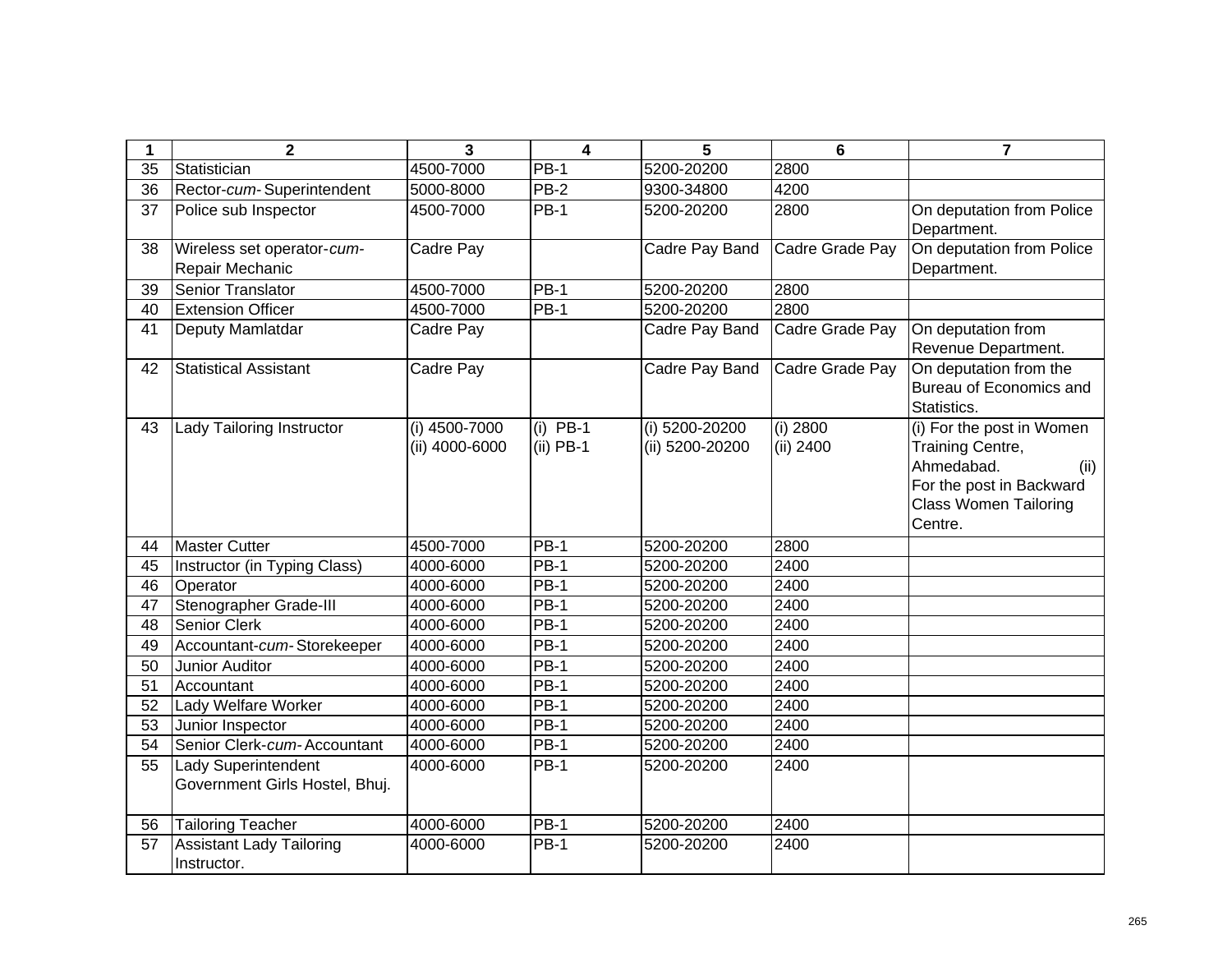| 1              | $\mathbf{2}$                              | $\overline{3}$ | $\overline{4}$  | 5               | $6\phantom{1}$ | $\overline{7}$              |
|----------------|-------------------------------------------|----------------|-----------------|-----------------|----------------|-----------------------------|
| 58             | <b>Assistant Radio Training</b>           | 4000-6000      | <b>PB-1</b>     | 5200-20200      | 2400           |                             |
|                | Teacher.                                  |                |                 |                 |                |                             |
| 59             | Librarian                                 | 4000-6000      | $PB-1$          | 5200-20200      | 2400           |                             |
| 60             | Radio Training Teacher                    | 4500-7000      | $PB-1$          | 5200-20200      | 2800           |                             |
| 61             | Junior Clerk/Typist                       | 3050-4590      | $PB-1$          | 5200-20200      | 1900           |                             |
| 62             | Clerk-cum-Typist                          | 3050-4590      | $PB-1$          | 5200-20200      | 1900           |                             |
| 63             | Investigator                              | 3050-4590      | $PB-1$          | 5200-20200      | 1900           |                             |
| 64             | <b>Driver</b>                             | 3050-4590      | $PB-1$          | 5200-20200      | 1900           |                             |
| 65             | Sevak                                     | 3050-4590      | $PB-1$          | 5200-20200      | 1900           |                             |
| 66             | Sanchalak, Government                     | 3050-4590      | $PB-1$          | 5200-20200      | 1900           |                             |
|                | Sanskar Kendra Assistant                  |                |                 |                 |                |                             |
|                | Sanchalak, Government                     |                |                 |                 |                |                             |
|                | Sanskar Kendra.                           |                |                 |                 |                |                             |
| 67             | Daftary                                   | 2610-3540      | 1S              | 4440-7440       | 1400           |                             |
| 68             | <b>Naik</b>                               | 2610-3540      | $\overline{1S}$ | 4440-7440       | 1400           |                             |
| 69             | Cookmate                                  | 2610-3540      | $\overline{1S}$ | 4440-7440       | 1400           |                             |
| 70             | Kitchen Attendant/Bearer                  | 2550-3200      | $\overline{1S}$ | 4440-7440       | 1300           |                             |
| 71             | Peon                                      | 2550-3200      | $\overline{1S}$ | 4440-7440       | 1300           |                             |
| 72             | Peon-cum-Watchman                         | 2550-3200      | $\overline{1S}$ | 4440-7440       | 1300           |                             |
| 73             | Peon-cum-Hamal                            | 2550-3200      | $\overline{1S}$ | 4440-7440       | 1300           |                             |
| 74             | Helper                                    | 2550-3200      | $\overline{1S}$ | 4440-7440       | 1300           |                             |
| 75             | Hamal-cum-watchman                        | 2550-3200      | $\overline{1S}$ | 4440-7440       | 1300           |                             |
| 76             | Watchman                                  | 2550-3200      | $\overline{1S}$ | 4440-7440       | 1300           |                             |
| 77             | Sweeper                                   | 2550-3200      | $\overline{1S}$ | 4440-7440       | 1300           |                             |
| 78             | Mali                                      | 2550-3200      | $\overline{1S}$ | 4440-7440       | 1300           |                             |
| 79             | Roneo Operator                            | 2550-3200      | $\overline{1S}$ | 4440-7440       | 1300           |                             |
| 80             | Watchman-cum-Sweeper                      | 2550-3200      | $\overline{1S}$ | 4440-7440       | 1300           |                             |
|                |                                           |                |                 |                 |                |                             |
|                | <b>DIRECTOR OF SOCIAL DEFENCE</b>         |                |                 |                 |                |                             |
|                | <b>Gazetted:</b>                          |                |                 |                 |                |                             |
| 1              | <b>Director of Social Defence</b>         | 12000-16500    | PB-3            | 15600-39100     | 7600           |                             |
| $\overline{2}$ | Deputy Director of Social                 | 8000-14050     | $(i)$ PB-3      | (i) 15600-39100 | (i) 5400       | (i) If the post belongs to  |
|                | Defence-cum-Chief Inspector of            |                | $(ii)$ PB-2     | (ii) 9300-34800 | (ii) 5400      | Class-I                     |
|                | <b>Certified Schools and Institutions</b> |                |                 |                 |                | (ii) If the post belongs to |
|                | / Deputy Director.                        |                |                 |                 |                | Cass-II cadre               |
|                |                                           |                |                 |                 |                |                             |
|                |                                           |                |                 |                 |                |                             |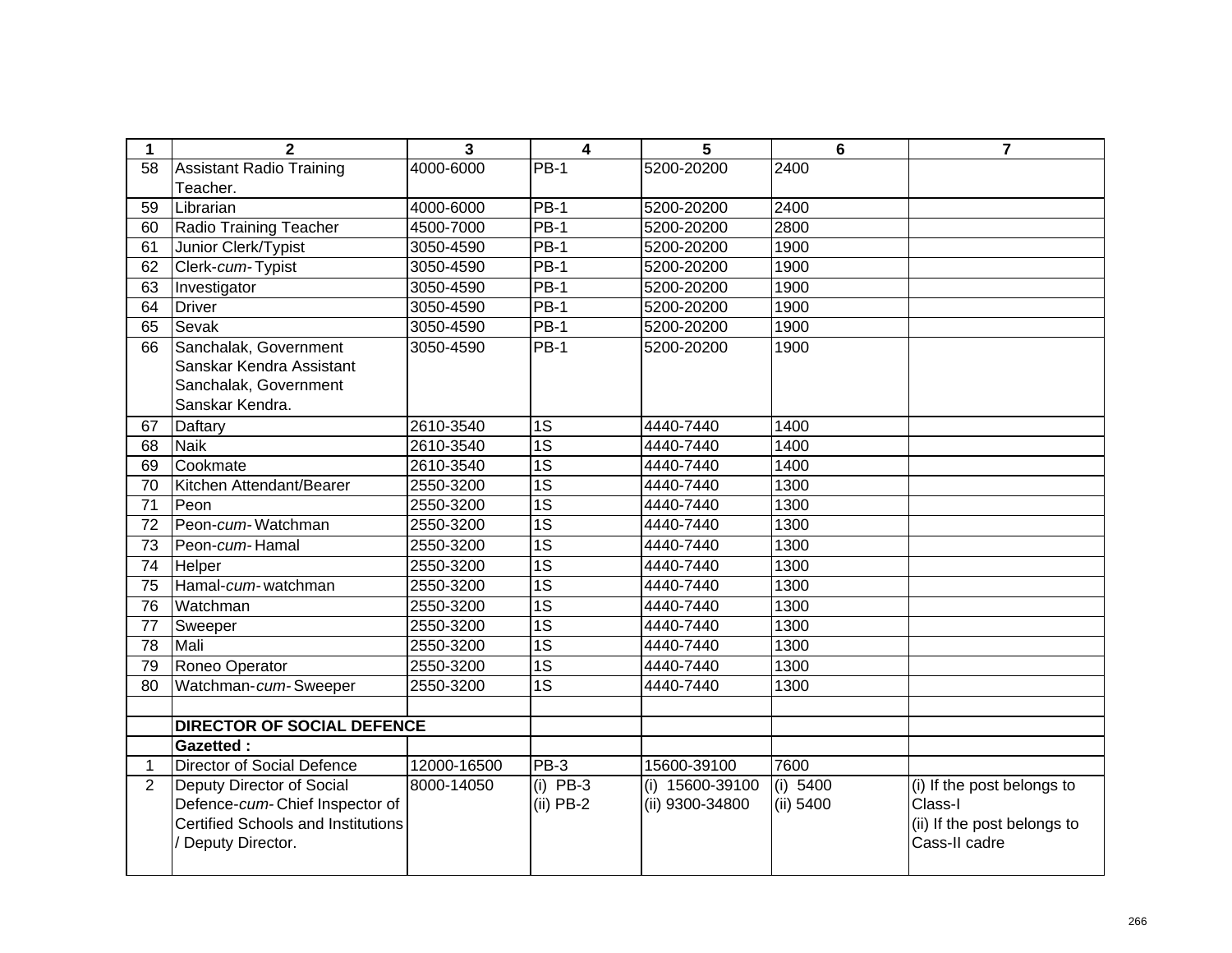|   |                                     |            |             | 5              | 6               |                           |
|---|-------------------------------------|------------|-------------|----------------|-----------------|---------------------------|
| 3 | <b>Assistant Director of Social</b> | 6500-10500 | <b>PB-2</b> | 9300-34800     | 4200            |                           |
|   | Defence-cum-Assistant               |            |             |                |                 |                           |
|   | Reclamation Officer / Assistant     |            |             |                |                 |                           |
|   | Director / Special Officer for      |            |             |                |                 |                           |
|   | Physically Handicapped /            |            |             |                |                 |                           |
|   | Planning Officer/Officer-in-        |            |             |                |                 |                           |
|   | charge, Receiving Centre for        |            |             |                |                 |                           |
|   | Beggar's Home/ Lady                 |            |             |                |                 |                           |
|   | Superintendent of Beggar's          |            |             |                |                 |                           |
|   | Home / Superintendent of State      |            |             |                |                 |                           |
|   | Home and Lady Superintendent        |            |             |                |                 |                           |
|   | of State, Home/Child Marriage-      |            |             |                |                 |                           |
|   | Prevention Officer-cum-District     |            |             |                |                 |                           |
|   | Social Defence Officer.             |            |             |                |                 |                           |
|   |                                     |            |             |                |                 |                           |
|   |                                     |            |             |                |                 |                           |
|   |                                     |            |             |                |                 |                           |
| 4 | <b>Accounts Officer</b>             | Cadre Pay  |             | Cadre Pay Band | Cadre Grade Pay | Gujarat Accounts Service. |
|   |                                     |            |             |                |                 |                           |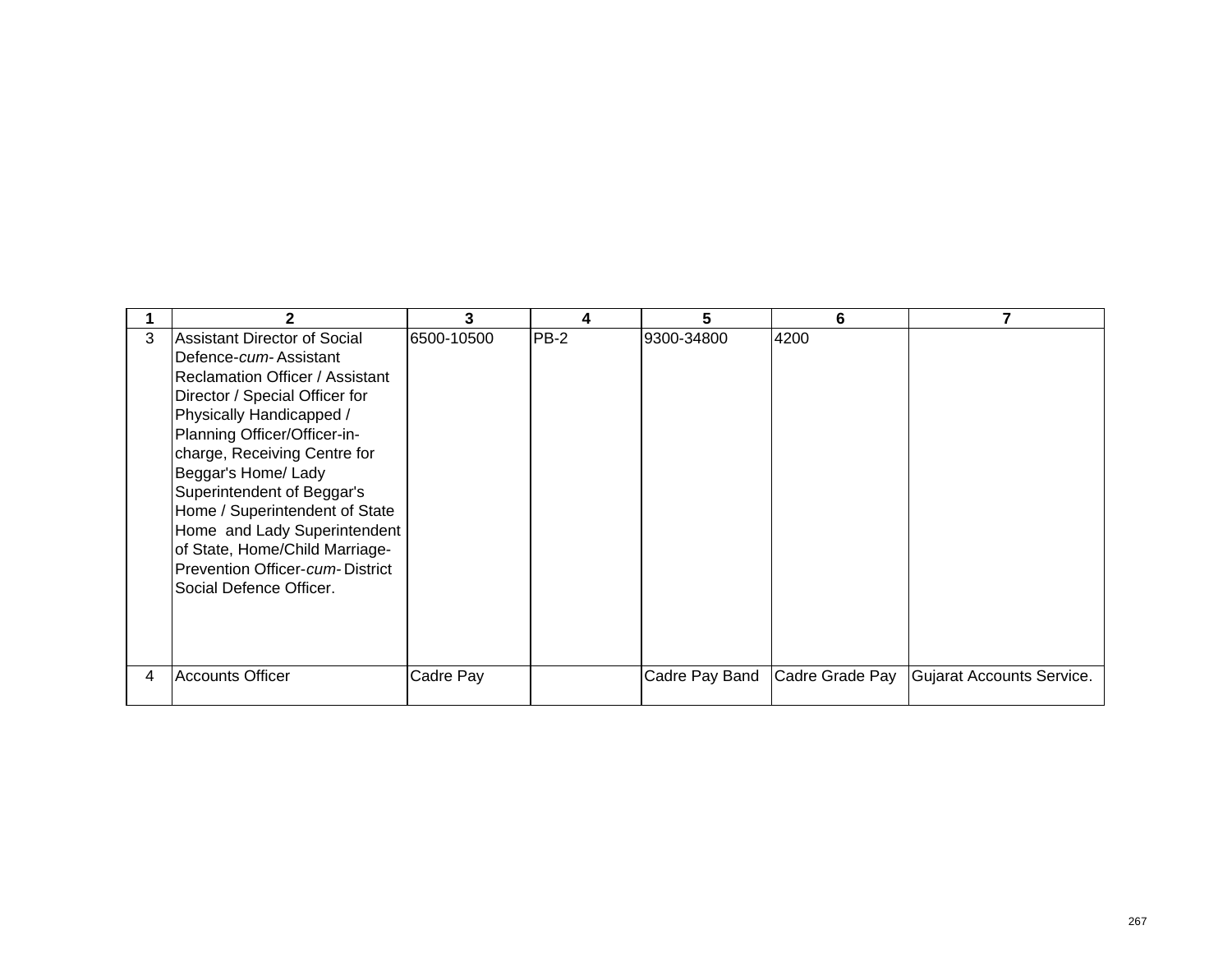| 1              | $\mathbf{2}$                         | $\mathbf{3}$   | 4           | 5               | 6          | $\overline{7}$              |
|----------------|--------------------------------------|----------------|-------------|-----------------|------------|-----------------------------|
| 5              | <b>Inspector and Woman Inspector</b> | 5500-9000      | PB-2        | 9300-34800      | 4200       |                             |
|                | of Certified Schools at Head         |                |             |                 |            |                             |
|                | Office/Inspector/Superintendent      |                |             |                 |            |                             |
|                | of Homes for Crippled                |                |             |                 |            |                             |
|                | Children/Superintendent of           |                |             |                 |            |                             |
|                | Homes for Mentally Deficient         |                |             |                 |            |                             |
|                | Children/Superintendent, Major       |                |             |                 |            |                             |
|                | Certified Schools/Superintendent     |                |             |                 |            |                             |
|                | of District                          |                |             |                 |            |                             |
|                | Shelters/Superintendent,,            |                |             |                 |            |                             |
|                | Reception                            |                |             |                 |            |                             |
|                | Centre/Superintendent, After         |                |             |                 |            |                             |
|                | Care Hostel/Chief Organiser          |                |             |                 |            |                             |
|                | under Eradication of Juvenile        |                |             |                 |            |                             |
|                | Beggary/Chief Officer under          |                |             |                 |            |                             |
|                | B.P.O. Act.                          |                |             |                 |            |                             |
|                |                                      |                |             |                 |            |                             |
|                |                                      |                |             |                 |            |                             |
| 6              | Psychiatric Social worker            | (i) 5500-9000  | $(i)$ PB-2  | (i) 9300-34800  | $(i)$ 4200 | (i) For those who are       |
|                |                                      | (ii) 4500-7000 | $(ii)$ PB-1 | (ii) 5200-20200 | (ii) 2800  | Postgraduates in M.S.W.     |
|                |                                      |                |             |                 |            | (ii) For others.            |
|                |                                      |                |             |                 |            |                             |
| $\overline{7}$ | Head Master/Principal in             | (i) 6500-10500 | $(i)$ PB-2  | (i) 9300-34800  | $(i)$ 4200 | (i) For Student population  |
|                | Physically Handicapped School        | (ii) 5500-9000 | $(ii)$ PB-2 | (ii) 9300-34800 | (ii) 4200  | exceeding 150.              |
|                |                                      |                |             |                 |            | (ii) For Student population |
|                |                                      |                |             |                 |            | upto 150                    |
|                |                                      |                |             |                 |            |                             |
| 8              | <b>Workshop Supervisor</b>           | 5500-9000      | <b>PB-2</b> | 9300-34800      | 4200       |                             |
| 9              | Office Superintendent/ Auditor       | 5500-9000      | $PB-2$      | 9300-34800      | 4200       |                             |
|                | and Accountant/ Accountant           |                |             |                 |            |                             |
|                |                                      |                |             |                 |            |                             |
| 10             | Physio Therapist                     | 5500-9000      | $PB-2$      | 9300-34800      | 4200       |                             |
| 11             | <b>Occupational Therapist</b>        | 5500-9000      | $PB-2$      | 9300-34800      | 4200       |                             |
| 12             | Resident Medical Officer, Class-     | 5500-9000      | $PB-2$      | 9300-34800      | 4200       | For M.B.B.S. or Ayurved     |
|                | Ш                                    |                |             |                 |            | Degree holder.              |
| 13             | Stenographer Grade-II                | 5500-9000      | <b>PB-2</b> | 9300-34800      | 4200       |                             |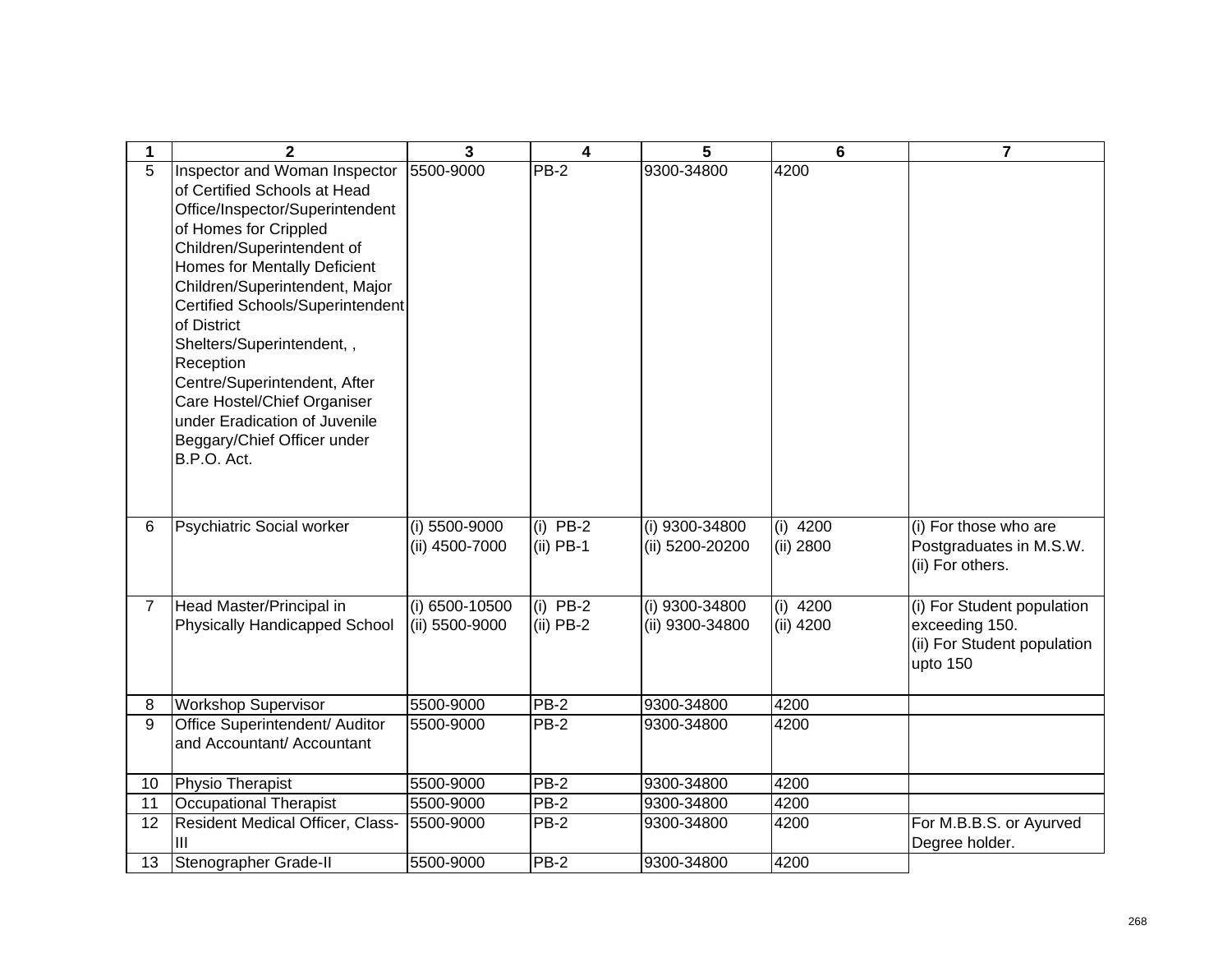| 1  | $\mathbf{2}$                                                                                                                                                                                                        | 3                                                                    | 4                                                        | 5                                                                        | 6                                                           | $\overline{7}$                                                                                                                                                                                                                                                  |
|----|---------------------------------------------------------------------------------------------------------------------------------------------------------------------------------------------------------------------|----------------------------------------------------------------------|----------------------------------------------------------|--------------------------------------------------------------------------|-------------------------------------------------------------|-----------------------------------------------------------------------------------------------------------------------------------------------------------------------------------------------------------------------------------------------------------------|
| 14 | <b>Assistant Teacher Physically</b><br><b>Handicapped School</b><br>(Trained/Trained Graduate)                                                                                                                      | 5000-8000                                                            | $PB-2$                                                   | 9300-34800                                                               | 4200                                                        |                                                                                                                                                                                                                                                                 |
| 15 | Music Teacher                                                                                                                                                                                                       | (i) 5000-8000<br>(ii) 4500-7000<br>(iii) 4000-6000<br>(iv) 3050-4590 | (i) $PB-2$<br>$(ii)$ PB-1<br>$(iii)$ PB-1<br>$(iv)$ PB-1 | (i) 9300-34800<br>(ii) 5200-20200<br>(iii) 5200-20200<br>(iv) 5200-20200 | 4200<br>(i)<br>2800<br>(ii)<br>2400<br>(iii)<br>$(iv)$ 1900 | (i) For S.S.C. Sangit<br>Alankar Shiksha Visharad<br>and Sangit Pravin.<br>(ii) For S.S.C. Sangit<br>Visharad and Sangit<br>Shiksha Visharad.<br>(iii) For S.S.C. Sangit<br>Madhyama and Sangit<br>Shikshak Sansad.<br>(iv) Non S.S.C. with Sangit<br>Visharad. |
| 16 | <b>Drawing Teacher</b>                                                                                                                                                                                              | (i) 5000-8000<br>(ii) 4500-7000<br>(iii) 4000-6000<br>(iv) 3050-4590 | $(i)$ PB-2<br>$(ii)$ PB-1<br>$(iii)$ PB-1<br>$(iv)$ PB-1 | (i) 9300-34800<br>(ii) 5200-20200<br>(iii) 5200-20200<br>(iv) 5200-20200 | 4200<br>(i)<br>2800<br>(ii)<br>$(iii)$ 2400<br>$(iv)$ 1900  | (i) For Art Master.<br>(ii) For S.S.C. + D.M.<br>(iii) For $S.S.C. + D.T.C.$<br>(iv) For Non-Matric +<br>Intermediate Drawing<br>Pass.                                                                                                                          |
| 17 | Assistant Teacher (Physically<br>Handicapped School)/ Trained<br>Graduate S.T.C.                                                                                                                                    | 4500-7000                                                            | $PB-1$                                                   | 5200-20200                                                               | 2800                                                        |                                                                                                                                                                                                                                                                 |
| 18 | <b>Head Clerk/Senior Auditor</b>                                                                                                                                                                                    | 4500-7000                                                            | <b>PB-1</b>                                              | 5200-20200                                                               | 2800                                                        |                                                                                                                                                                                                                                                                 |
| 19 | Assistant Inspector of Certified<br>Schools.                                                                                                                                                                        | 4500-7000                                                            | <b>PB-1</b>                                              | 5200-20200                                                               | 2800                                                        |                                                                                                                                                                                                                                                                 |
| 20 | Probation Officer/ Case Worker/<br>Assistant Superintendent-cum-<br>Matron/ Deputy Superintendent/<br>Liaison Officer/ Community<br>Organisers/ Play Rook Worker/<br>Welfare Officer and other<br>equivalent posts. | 4500-7000                                                            | $PB-1$                                                   | 5200-20200                                                               | 2800                                                        |                                                                                                                                                                                                                                                                 |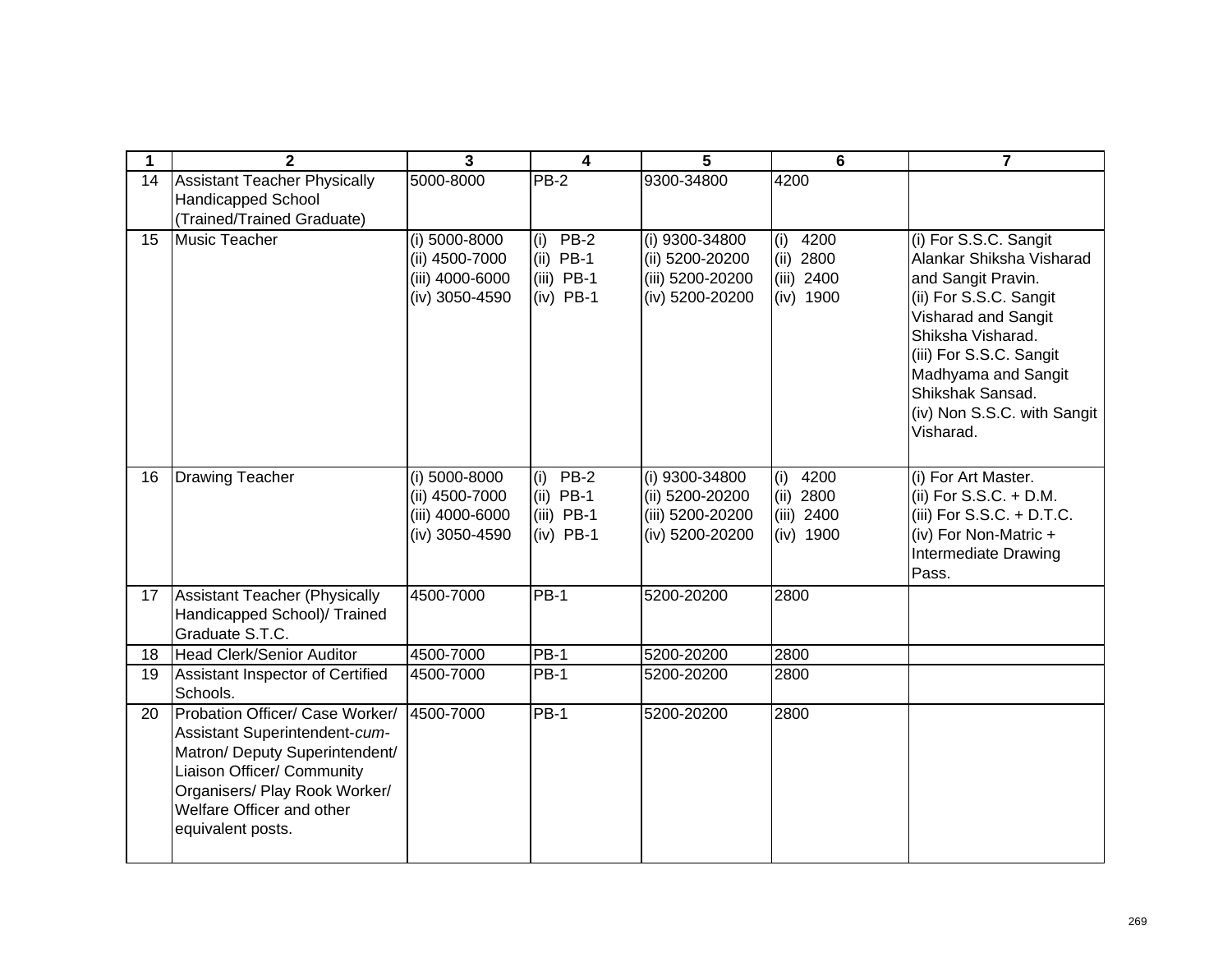| 1  | $\mathbf{2}$                                                                                                                                                                            | $\overline{3}$                  | 4                         | 5                                 | 6                       | $\overline{7}$                                        |
|----|-----------------------------------------------------------------------------------------------------------------------------------------------------------------------------------------|---------------------------------|---------------------------|-----------------------------------|-------------------------|-------------------------------------------------------|
| 21 | Research Assistant-cum-<br>Statistical Assistant / Statistical<br>Assistant.                                                                                                            | 4500-7000                       | <b>PB-1</b>               | 5200-20200                        | 2800                    |                                                       |
| 22 | Instructor in Masonry                                                                                                                                                                   | 4500-7000                       | $PB-1$                    | 5200-20200                        | 2800                    |                                                       |
| 23 | Senior Training Teacher other<br>than P.H. School.                                                                                                                                      | 4500-7000                       | <b>PB-1</b>               | 5200-20200                        | 2800                    |                                                       |
| 24 | Special Teacher in P.H. School.                                                                                                                                                         | 4500-7000                       | <b>PB-1</b>               | 5200-20200                        | 2800                    |                                                       |
| 25 | Occupational Craft Teacher in<br>P.H. School.                                                                                                                                           | 4500-7000                       | <b>PB-1</b>               | 5200-20200                        | 2800                    |                                                       |
| 26 | Senior Craft Teacher in P.H.<br>Institute (Cane Work),<br>Carpentry, Tailoring, Weaving,<br>Wooden Engraving, Embroidery<br>etc.                                                        | 4500-7000                       | <b>PB-1</b>               | 5200-20200                        | 2800                    |                                                       |
| 27 | Craft-cum-Literacy Teacher                                                                                                                                                              | 4500-7000                       | $PB-1$                    | 5200-20200                        | 2800                    |                                                       |
| 28 | Junior Craft Teacher (Other than (i) 4500-7000<br>P.H. Institute Weaving /<br>Carpentry / Tailoring etc.)                                                                               | (ii) 3050-4500                  | $(i)$ PB-1<br>$(ii)$ PB-1 | (i) 5200-20200<br>(ii) 3050-4500  | (i) 2800<br>(ii) 1900   | (i) Qualified Persons.<br>(ii) Non Qualified Persons. |
| 29 | Stenographer Grade-III                                                                                                                                                                  | 4000-6000                       | <b>PB-1</b>               | 5200-20200                        | 2400                    |                                                       |
| 30 | Sub-Accountant/ Sub-Auditor/<br>House Mother-cum-<br>Accountant/Senior Clerk/Record<br>keeper / Deputy for<br>Superintendent /House Mother<br>of post / House Master / House<br>Matron. | 4000-6000                       | <b>PB-1</b>               | 5200-20200                        | 2400                    |                                                       |
| 31 | Agricultural Assistant                                                                                                                                                                  | 4000-6000                       | <b>PB-1</b>               | 5200-20200                        | 2400                    |                                                       |
| 32 | Compounder                                                                                                                                                                              | (i) 4000-6000<br>(ii) 3050-4590 | $(i)$ PB-1<br>$(ii)$ PB-1 | (i) 5200-20200<br>(ii) 5200-20200 | $(i)$ 2400<br>(ii) 1900 |                                                       |
| 33 | Assistant Teacher in P.H.<br>School.                                                                                                                                                    | 4000-6000                       | <b>PB-1</b>               | 5200-20200                        | 2400                    |                                                       |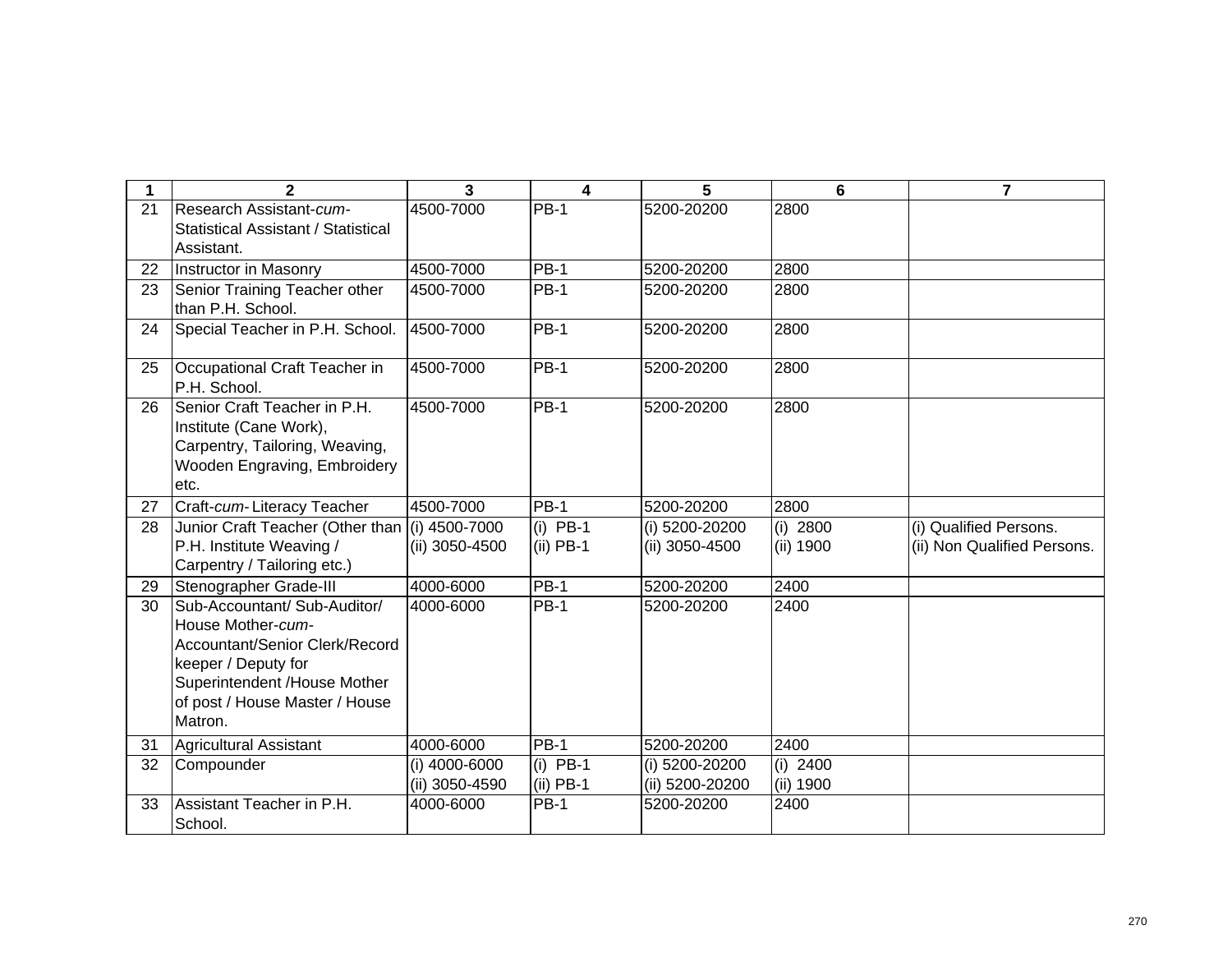| 1  | $\mathbf{2}$                                                                                                                                                                          | 3         | 4               | 5          | 6    | $\overline{7}$ |
|----|---------------------------------------------------------------------------------------------------------------------------------------------------------------------------------------|-----------|-----------------|------------|------|----------------|
| 34 | Senior Trained Teacher other<br>than P.H. / Language Teacher /<br>Junior Teacher K.G. Teacher/<br><b>Junior Trained Teacher.</b>                                                      | 4000-6000 | $PB-1$          | 5200-20200 | 2400 |                |
| 35 | Junior Craft Teacher (Carpentry<br>and Weaving)                                                                                                                                       | 4000-6000 | $PB-1$          | 5200-20200 | 2400 |                |
| 36 | Montessori Teacher                                                                                                                                                                    | 4000-6000 | <b>PB-1</b>     | 5200-20200 | 2400 |                |
| 37 | Junior Supervisor                                                                                                                                                                     | 3050-4590 | PB-1            | 5200-20200 | 1900 |                |
| 38 | Matron                                                                                                                                                                                | 3050-4590 | <b>PB-1</b>     | 5200-20200 | 1900 |                |
| 39 | House Master/House Matron                                                                                                                                                             | 3050-4590 | <b>PB-1</b>     | 5200-20200 | 1900 |                |
| 40 | Junior Clerk/ Typist/ Steno<br>Typist/ Clerk-cum-House<br>Master/ Clerk-cum-Accountant/<br>Clerk-cum-Typist/House Master/<br>House Mother/ Investigator/<br>Clerk-cum-cashier/ Clerk. | 3050-4590 | <b>PB-1</b>     | 5200-20200 | 1900 |                |
| 41 | <b>Nurse</b>                                                                                                                                                                          | 3050-4590 | $PB-1$          | 5200-20200 | 1900 |                |
| 42 | <b>Driver</b>                                                                                                                                                                         | 3050-4590 | <b>PB-1</b>     | 5200-20200 | 1900 |                |
| 43 | Jamadar                                                                                                                                                                               | 3050-4590 | PB-1            | 5200-20200 | 1900 |                |
| 44 | <b>Binder</b>                                                                                                                                                                         | 3050-4590 | <b>PB-1</b>     | 5200-20200 | 1900 |                |
| 45 | Senior Attendant (P.H.<br>Institution)                                                                                                                                                | 3050-4590 | PB-1            | 5200-20200 | 1900 |                |
| 46 | Senior Havaldar                                                                                                                                                                       | 2650-4000 | 1S              | 4440-7440  | 1650 |                |
| 47 | Junior Havaldar                                                                                                                                                                       | 2650-4000 | $\overline{1S}$ | 4440-7440  | 1650 |                |
| 48 | Women Supervisor                                                                                                                                                                      | 2650-4000 | 1S              | 4440-7440  | 1650 |                |
| 49 | Guard                                                                                                                                                                                 | 2610-3540 | 1S              | 4440-7440  | 1400 |                |
| 50 | Daftary                                                                                                                                                                               | 2610-3540 | 1S              | 4440-7440  | 1400 |                |
| 51 | Attendant / Workshop Attendant                                                                                                                                                        | 2610-3540 | 1S              | 4440-7440  | 1400 |                |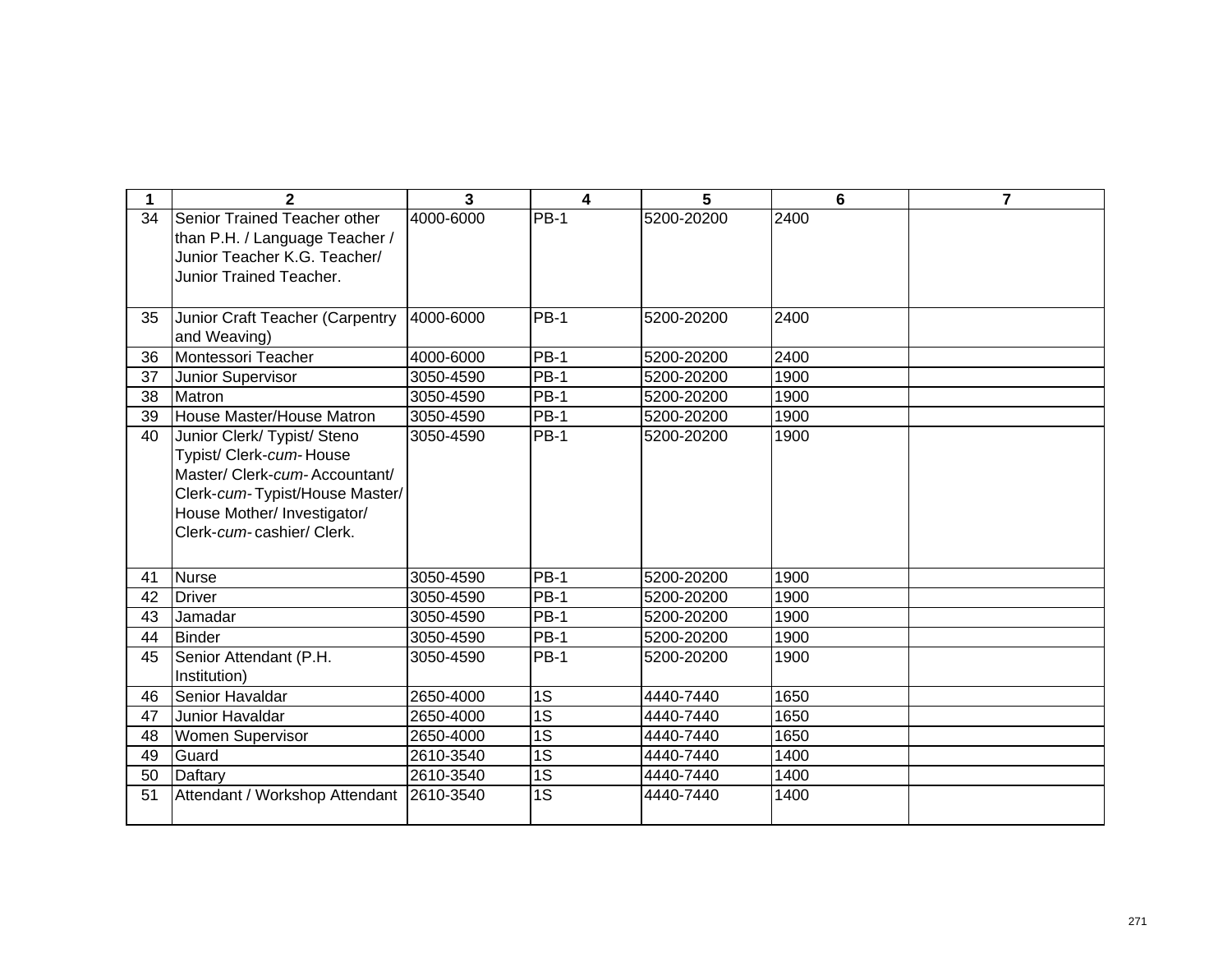| 1               | $\mathbf{2}$                                                                                                                                                                      | 3                 | 4               | 5                 | 6               | $\overline{\mathbf{z}}$                     |
|-----------------|-----------------------------------------------------------------------------------------------------------------------------------------------------------------------------------|-------------------|-----------------|-------------------|-----------------|---------------------------------------------|
| $\overline{52}$ | <b>Naik</b>                                                                                                                                                                       | 2610-3540         | 1S              | 4440-7440         | 1400            |                                             |
| 53              | Cook mate                                                                                                                                                                         | 2610-3540         | $\overline{1S}$ | 4440-7440         | 1400            |                                             |
| 54              | Kitchen Attendant/Bearer                                                                                                                                                          | 2550-3200         | 1S              | 4440-7440         | 1300            |                                             |
| 55              | Sweeper                                                                                                                                                                           | 2550-3200         | $\overline{1S}$ | 4440-7440         | 1300            |                                             |
| 56              | Hostel Attendant/ Watchman/<br>Kitchen Attendant/ Hostel Peon/<br>Farash Attendant/ Mali/<br>Gardner/Aya/ Guard Peon/<br>Assistant Medical Attendant and<br>other Class-IV posts. | 2550-3200         | 1S              | 4440-7440         | 1300            |                                             |
|                 |                                                                                                                                                                                   |                   |                 |                   |                 |                                             |
|                 | <b>COMMISSIONER OF TRIBAL DEVELOPMENT</b>                                                                                                                                         |                   |                 |                   |                 |                                             |
|                 | <b>Gazetted:</b>                                                                                                                                                                  |                   |                 |                   |                 |                                             |
| 1.              | <b>Tribal Development</b>                                                                                                                                                         | <b>Cadre Post</b> |                 | <b>Cadre Post</b> |                 |                                             |
|                 | Commissioner                                                                                                                                                                      |                   |                 |                   |                 |                                             |
| $\overline{2}$  | Director (Primitive Group)                                                                                                                                                        | Cadre Pay         |                 | Cadre Pay Band    | Cadre Grade Pay | <b>Gujarat Administrative</b><br>Service.   |
| 3               | <b>Project Administrator</b>                                                                                                                                                      | Cadre Pay         |                 | Cadre Pay Band    | Cadre Grade Pay | Gujarat Administrative<br>Service.          |
| 4               | Deputy Project Administrator                                                                                                                                                      | Cadre Pay         |                 | Cadre Pay Band    | Cadre Grade Pay | <b>Gujarat Administrative</b><br>Service.   |
| 5               | Deputy Director (Agriculture)                                                                                                                                                     | Cadre Pay         |                 | Cadre Pay Band    | Cadre Grade Pay | <b>Gujarat Agriculture</b><br>Service.      |
| 6               | Deputy Director (Animal<br>Husbandry)                                                                                                                                             | Cadre Pay         |                 | Cadre Pay Band    | Cadre Grade Pay | <b>Gujarat Animal Husbandry</b><br>Service. |
| $\overline{7}$  | Deputy Director (Planning)                                                                                                                                                        | Cadre Pay         |                 | Cadre Pay Band    | Cadre Grade Pay | <b>Gujarat Statistical Service.</b>         |
| 8               | <b>Assistant Tribal Development</b><br>Commissioner                                                                                                                               | Cadre Pay         |                 | Cadre Pay Band    | Cadre Grade Pay | <b>Gujarat Development</b><br>Service.      |
| 9               | <b>Assistant Tribal Development</b><br>Commissioner (Vigilance)                                                                                                                   | Cadre Pay         |                 | Cadre Pay Band    | Cadre Grade Pay | <b>Gujarat Development</b><br>Service.      |
| 10              | Assistant Project Administrator<br>(Agriculture)                                                                                                                                  | Cadre Pay         |                 | Cadre Pay Band    | Cadre Grade Pay | <b>Gujarat Agriculture</b><br>Service.      |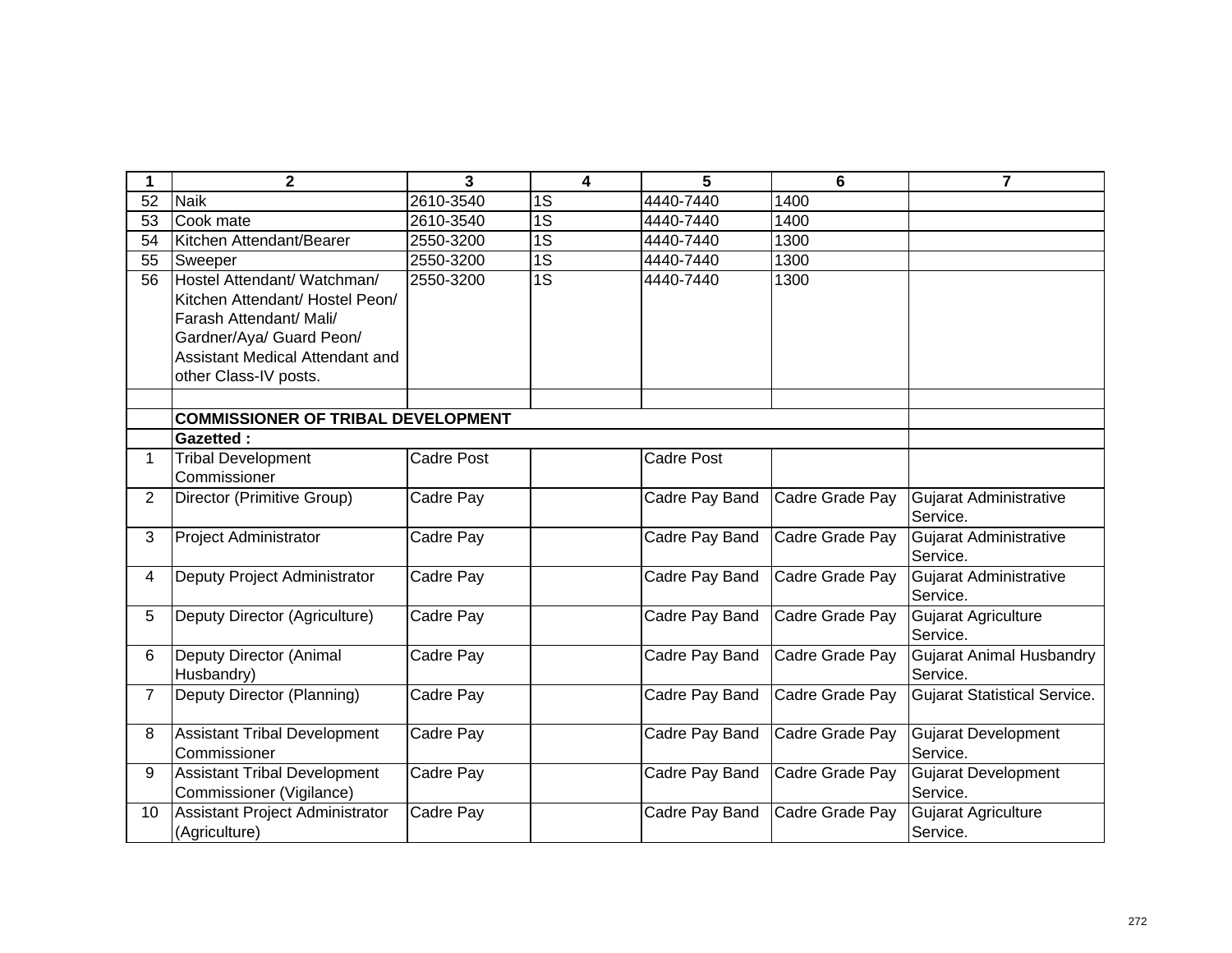|    | $\mathbf{2}$                                                       | 3          | 4           | 5              | 6               | 7                                                             |
|----|--------------------------------------------------------------------|------------|-------------|----------------|-----------------|---------------------------------------------------------------|
| 11 | Assistant Project Administrator<br>(Forest)                        | Cadre Pay  |             | Cadre Pay Band | Cadre Grade Pay | <b>Gujarat Forest Service.</b>                                |
| 12 | <b>Assistant Project Administrator</b><br>(Co-operation) (Class-I) | Cadre Pay  |             | Cadre Pay Band | Cadre Grade Pay | Gujarat Co-operation<br>Service.                              |
| 13 | Assistant Project Administrator<br>(Co-operation)                  | Cadre Pay  |             | Cadre Pay Band | Cadre Grade Pay | <b>Gujarat Co-operation</b><br>Service.                       |
| 14 | Chitnis                                                            | Cadre Pay  |             | Cadre Pay Band | Cadre Grade Pay | On deputation from<br>Revenue Department                      |
| 15 | Project Officer (Primitive Group)                                  | Cadre Pay  |             | Cadre Pay Band | Cadre Grade Pay | <b>Gujarat Development</b><br>Service.                        |
| 16 | <b>Accounts Officer</b>                                            | Cadre Pay  |             | Cadre Pay Band | Cadre Grade Pay | Gujarat Account Service.                                      |
| 17 | Research Officer                                                   | Cadre Pay  |             | Cadre Pay Band | Cadre Grade Pay | <b>Gujarat Statistical Service.</b>                           |
| 18 | Project Officer (Vigilance)                                        | Cadre Pay  |             | Cadre Pay Band | Cadre Grade Pay | <b>Gujarat Development</b><br>Service.                        |
| 19 | Stenographer Grade-I                                               | 6500-10500 | PB-2        | 9300-34800     |                 |                                                               |
|    | Non-Gazetted:                                                      |            |             |                |                 |                                                               |
| 20 | Auditor Group-I and<br>Superintendent.                             | Cadre Pay  |             | Cadre Pay Band | Cadre Grade Pay | On deputation from<br>Director of Accounts and<br>Treasuries. |
| 21 | Stenographer Grade-II                                              | 5500-9000  | $PB-2$      | 9300-34800     |                 |                                                               |
| 22 | <b>Research Assistant</b>                                          | Cadre Pay  |             | Cadre Pay Band | Cadre Grade Pay | On deputation from District<br>Panchayat.                     |
| 23 | Deputy Accountant                                                  | Cadre Pay  |             | Cadre Pay Band | Cadre Grade Pay | On deputation from<br>Director of Accounts and<br>Treasuries. |
| 24 | <b>Extension Officer</b>                                           | Cadre Pay  |             | Cadre Pay Band | Cadre Grade Pay | On deputation from District<br>Panchayat.                     |
| 25 | Deputy Mamlatdar                                                   | Cadre Pay  |             | Cadre Pay Band | Cadre Grade Pay | On deputation from<br>Revenue Department.                     |
| 26 | <b>Statistical Assistant</b>                                       | Cadre Pay  |             | Cadre Pay Band | Cadre Grade Pay | On deputation from District<br>Panchayat.                     |
| 27 | Stenographer Grade-III                                             | 4000-6000  | <b>PB-1</b> | 5200-20200     | 2400            |                                                               |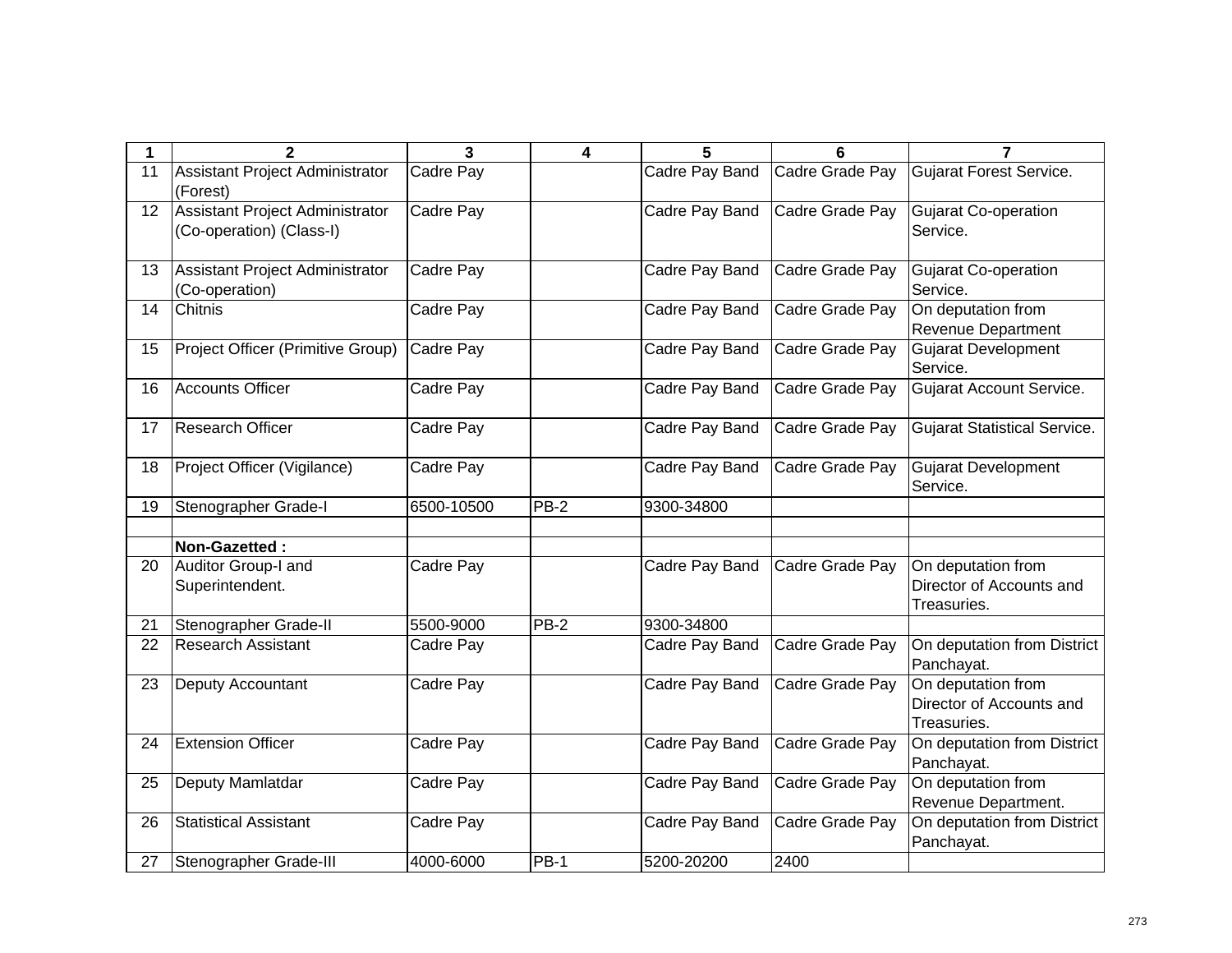|    | 2                       |           |        |                | 6                              |                                           |
|----|-------------------------|-----------|--------|----------------|--------------------------------|-------------------------------------------|
| 28 | Senior Accounts Clerk   | Cadre Pay |        |                | Cadre Pay Band Cadre Grade Pay | On deputation from District<br>Panchayat. |
| 29 | Senior Clerk            | Cadre Pay |        | Cadre Pay Band | Cadre Grade Pay                | On deputation from District<br>Panchayat. |
| 30 | Junior Clerk-cum-Typist | 3050-4590 | $PB-1$ | 5200-20200     | 1900                           |                                           |
| 31 | <b>Junior Clerk</b>     | 3050-4590 | $PB-1$ | 5200-20200     | 1900                           |                                           |
| 32 | <b>Typist</b>           | 3050-4590 | $PB-1$ | 5200-20200     | 1900                           |                                           |
| 33 | <b>Driver</b>           | 3050-4590 | $PB-1$ | 5200-20200     | 1900                           |                                           |
| 34 | Peon                    | 2550-3200 | 1S     | 4440-7440      | 1300                           |                                           |
| 35 | Chowkidar               | 2550-3200 | 1S     | 4440-7440      | 1300                           |                                           |
|    |                         |           |        |                |                                |                                           |

## **SCIENCE AND TECHNOLOGY DEPARTMENT**

## **SPORTS, YOUTH AND CULTURAL ACTIVITIES DEPARTMENT**

|                | <b>DIRECTOR OF ARCHAEOLOGY</b> |             |                           |                                       |                       |                                                                                       |
|----------------|--------------------------------|-------------|---------------------------|---------------------------------------|-----------------------|---------------------------------------------------------------------------------------|
|                | Gazetted:                      |             |                           |                                       |                       |                                                                                       |
|                | Director of Archaeology        | 12000-16500 | PB-3                      | 15600-39100                           | 7600                  |                                                                                       |
| $\overline{2}$ | Chief Archaeological Architect | 8000-14050  | $(i)$ PB-3<br>$(ii)$ PB-2 | 15600-39100<br>(i)<br>(ii) 9300-34800 | (i) 5400<br>(ii) 5400 | (i) If the post belongs to<br>Class-I<br>(ii) If the post belongs to<br>Cass-II cadre |
| 3              | <b>Assistant Director</b>      | 8000-14050  | $(i)$ PB-3<br>$(ii)$ PB-2 | 15600-39100<br>(i)<br>(ii) 9300-34800 | (i) 5400<br>(ii) 5400 | (i) If the post belongs to<br>Class-I<br>(ii) If the post belongs to<br>Cass-II cadre |
| 4              | Archaeological Engineer        | 8000-13500  | $(i)$ PB-3<br>$(ii)$ PB-2 | (i) 15600-39100<br>9300-34800<br>(ii) | (i) 5400<br>(ii) 5400 | (i) If the post belongs to<br>Class-I<br>(ii) If the post belongs to<br>Cass-II cadre |
| 5              | Administrative Officer         | 6500-10500  | <b>PB-2</b>               | 9300-34800                            | 4200                  |                                                                                       |
| 6              | Archaeological Chemist         | 6500-10500  | PB-2                      | 9300-34800                            | 4200                  |                                                                                       |
|                | <b>Publication Officer</b>     | 6500-10500  | $PB-2$                    | 9300-34800                            | 4200                  |                                                                                       |
| 8              | Superintending Archaeologist   | 6500-10500  | <b>PB-2</b>               | 9300-34800                            | 4200                  |                                                                                       |
| 9              | <b>Registering Officer</b>     | 6500-10500  | <b>PB-2</b>               | 9300-34800                            | 4200                  |                                                                                       |
| 10             | Horticulturist                 | 6500-10500  | <b>PB-2</b>               | 9300-34800                            | 4200                  |                                                                                       |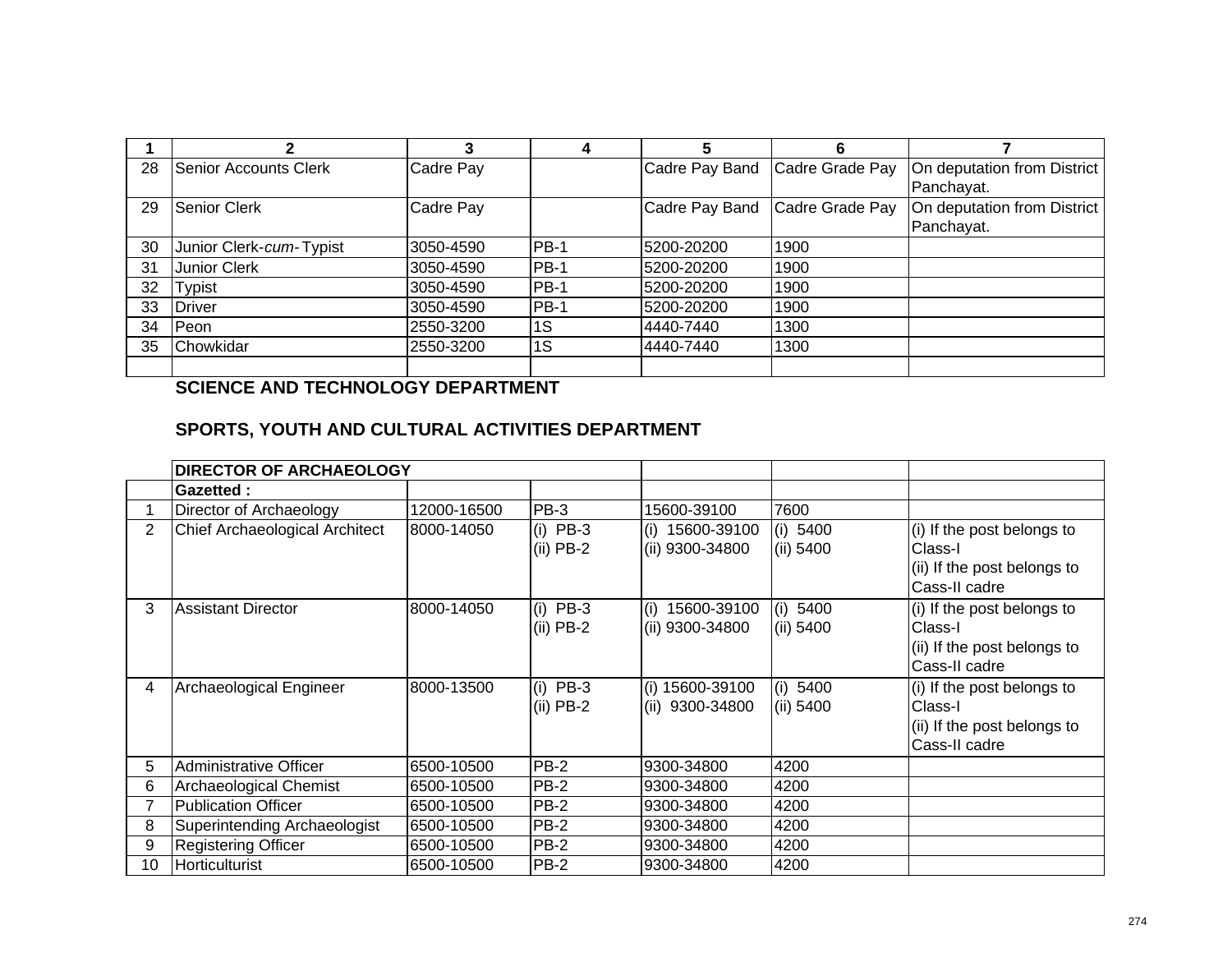| 1  | $\overline{\mathbf{2}}$                   | 3           | 4               | 5           | $6\phantom{1}6$ | $\overline{7}$ |
|----|-------------------------------------------|-------------|-----------------|-------------|-----------------|----------------|
|    |                                           |             |                 |             |                 |                |
|    | Non-Gazetted:                             |             |                 |             |                 |                |
| 11 | <b>Technical Assistant</b>                | 5500-9000   | $PB-2$          | 9300-34800  | 4200            |                |
| 12 | Publication Assistant                     | 5500-9000   | $PB-2$          | 9300-34800  | 4200            |                |
| 13 | Stenographer Grade-II                     | 5500-9000   | $PB-2$          | 9300-34800  | 4200            |                |
| 14 | <b>Head Clerk</b>                         | 5000-8000   | <b>PB-2</b>     | 9300-34800  | 4200            |                |
| 15 | <b>Assistant Accountant</b>               | 5000-8000   | $PB-2$          | 9300-34800  | 4200            |                |
| 16 | <b>Conservation Assistant</b>             | 4500-7000   | $PB-1$          | 5200-20200  | 2800            |                |
| 17 | <b>Exploration Assistant</b>              | 4500-7000   | <b>PB-1</b>     | 5200-20200  | 2800            |                |
| 18 | Guide Lecturer                            | 4500-7000   | $PB-1$          | 5200-20200  | 2800            |                |
| 19 | Assistant Archaelogical Chemist 5500-9000 |             | PB-2            | 9300-34800  | 4200            |                |
|    |                                           |             |                 |             |                 |                |
| 20 | Garden Supervisor/Surveyor                | 5500-9000   | $PB-2$          | 9300-34800  | 4200            |                |
| 21 | Photographer-cum-Draftsman                | 4500-7000   | <b>PB-1</b>     | 5200-20200  | 2800            |                |
| 22 | Photographer                              | 4500-7000   | $PB-1$          | 5200-20200  | 2800            |                |
| 23 | Pottery Assistant                         | 4500-7000   | $PB-1$          | 5200-20200  | 2800            |                |
| 24 | <b>Laboratory Assistant</b>               | 4000-6000   | <b>PB-1</b>     | 5200-20200  | 2400            |                |
| 25 | Site Supervisor-cum-                      | 4000-6000   | $PB-1$          | 5200-20200  | 2400            |                |
|    | Storekeeper                               |             |                 |             |                 |                |
| 26 | <b>Archaeological Mason</b>               | 4000-6000   | <b>PB-1</b>     | 5200-20200  | 2400            |                |
| 27 | <b>Senior Clerk</b>                       | 4000-6000   | $PB-1$          | 5200-20200  | 2400            |                |
| 28 | Librarian                                 | 4000-6000   | $PB-1$          | 5200-20200  | 2400            |                |
| 29 | Sub-Overseer                              | 4000-6000   | $PB-1$          | 5200-20200  | 2400            |                |
| 30 | Clerk-cum-Typist                          | 3050-4590   | <b>PB-1</b>     | 5200-20200  | 1900            |                |
| 31 | <b>Driver</b>                             | 3050-4590   | <b>PB-1</b>     | 5200-20200  | 1900            |                |
| 32 | Mason Helper                              | 2650-4000   | 1S              | 4440-7440   | 1650            |                |
| 33 | <b>Laboratory Attendant</b>               | 2650-4000   | 1S              | 4440-7440   | 1650            |                |
| 34 | Gardener                                  | 2610-3540   | $\overline{1S}$ | 4440-7440   | 1400            |                |
| 35 | Peon/Chowkidar                            | 2550-3200   | $\overline{1S}$ | 4440-7440   | 1300            |                |
|    |                                           |             |                 |             |                 |                |
|    | <b>DIRECTOR OF LIBRARIES</b>              |             |                 |             |                 |                |
|    | <b>GUJARAT STATE ABHILEKHAKAR</b>         |             |                 |             |                 |                |
|    | <b>GUJARAT SAHITYA ACADEMY</b>            |             |                 |             |                 |                |
|    | <b>GUJARAT DISTRICT GAZETTEERS</b>        |             |                 |             |                 |                |
|    | <b>Gazetted:</b>                          |             |                 |             |                 |                |
| 1  | <b>Chief Editor</b>                       | 12000-16500 | PB-3            | 15600-39100 | 7600            |                |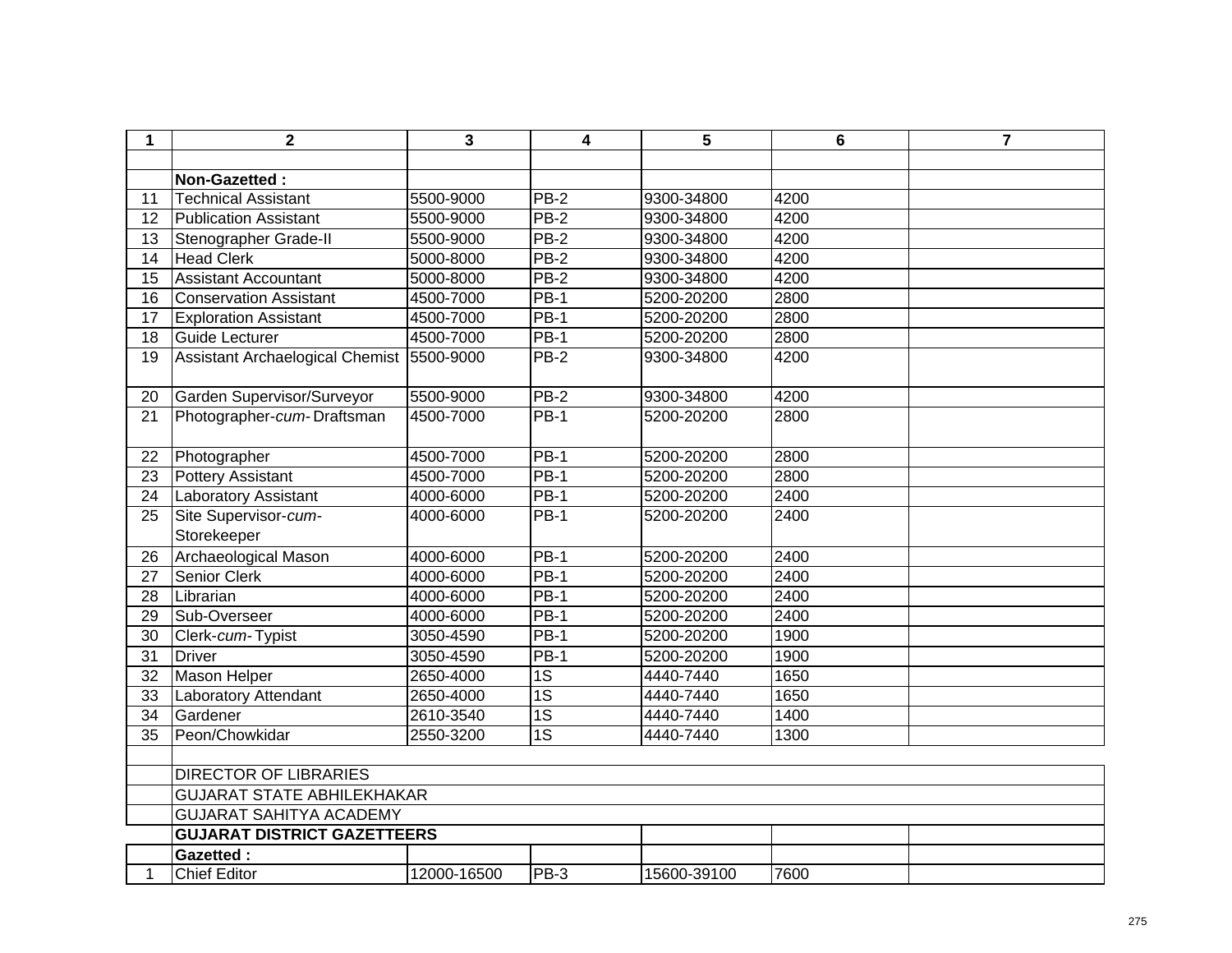| 1               | $\overline{2}$                    | 3           | $\overline{\mathbf{4}}$ | 5               | $6\phantom{1}$ | $\overline{7}$              |
|-----------------|-----------------------------------|-------------|-------------------------|-----------------|----------------|-----------------------------|
| $\overline{2}$  | Deputy Chief Editor               | 12000-16500 | PB-3                    | 15600-39100     | 7600           |                             |
| $\overline{3}$  | <b>Deputy Editor</b>              | 8000-14050  | $(i)$ PB-3              | (i) 15600-39100 | (i) 5400       | (i) If the post belongs to  |
|                 |                                   |             | $(ii)$ PB-2             | (ii) 9300-34800 | (ii) 5400      | Class-I                     |
|                 |                                   |             |                         |                 |                | (ii) If the post belongs to |
|                 |                                   |             |                         |                 |                | Cass-II cadre               |
| 4               | <b>Research Officer</b>           | 6500-10500  | PB-2                    | 9300-34800      | 4200           |                             |
| 5               | Stenographer Grade-I              | 6500-10500  | <b>PB-2</b>             | 9300-34800      | 4200           |                             |
|                 |                                   |             |                         |                 |                |                             |
|                 | Non-Gazetted:                     |             |                         |                 |                |                             |
| 6               | Stenographer Grade-II             | 5500-9000   | <b>PB-2</b>             | 9300-34800      | 4200           |                             |
| $\overline{7}$  | <b>Research Assistant</b>         | 5500-9000   | $PB-2$                  | 9300-34800      | 4200           |                             |
| 8               | Junior Assistant                  | 4500-7000   | <b>PB-1</b>             | 5200-20200      | 2800           |                             |
| 9               | Stenographer Grade-III            | 4000-6000   | $\overline{PB-1}$       | 5200-20200      | 2400           |                             |
| $\overline{10}$ | <b>Junior Clerk</b>               | 3050-4590   | $PB-1$                  | 5200-20200      | 1900           |                             |
| 11              | Clerk-cum-Typist                  | 3050-4590   | <b>PB-1</b>             | 5200-20200      | 1900           |                             |
| 12              | Typist                            | 3050-4590   | <b>PB-1</b>             | 5200-20200      | 1900           |                             |
| 13              | Proof Reader (Clerk)              | 3050-4590   | <b>PB-1</b>             | 5200-20200      | 1900           |                             |
| 14              | Copy Holder (Clerk)               | 3050-4590   | $PB-1$                  | 5200-20200      | 1900           |                             |
| $\overline{15}$ | <b>Naik</b>                       | 2610-3540   | 1S                      | 4440-7440       | 1400           |                             |
| 16              | Peon                              | 2550-3200   | 1S                      | 4440-7440       | 1300           |                             |
|                 |                                   |             |                         |                 |                |                             |
|                 | <b>DIRECTOR OF MUSEUMS</b>        |             |                         |                 |                |                             |
|                 | <b>Gazetted:</b>                  |             |                         |                 |                |                             |
| 1               | Director, Museum and Picture      | 12000-16500 | PB-3                    | 15600-39100     | 7600           |                             |
|                 | Gallery, Baroda and Ex-officio    |             |                         |                 |                |                             |
|                 | Director of Museums.              |             |                         |                 |                |                             |
| $\overline{2}$  | Curator                           | 8000-13500  | $(i)$ PB-3              | (i) 15600-39100 | (i) 5400       | (i) If the post belongs to  |
|                 |                                   |             | $(ii)$ PB-2             | (ii) 9300-34800 | $(ii)$ 5400    | Class-I                     |
|                 |                                   |             |                         |                 |                | (ii) If the post belongs to |
|                 |                                   |             |                         |                 |                | Cass-II cadre               |
| 3               | <b>Senior Chemist</b>             | 8000-13500  | $(i)$ PB-3              | (i) 15600-39100 | (i) 5400       | (i) If the post belongs to  |
|                 |                                   |             | $(ii)$ PB-2             | (ii) 9300-34800 | (ii) 5400      | Class-I                     |
|                 |                                   |             |                         |                 |                | (ii) If the post belongs to |
|                 |                                   |             |                         |                 |                | Cass-II cadre               |
| 4               | <b>Display Artist</b>             | 6500-10500  | PB-2                    | 9300-34800      | 4200           |                             |
| 5               | <b>Assistant Research Officer</b> | 6500-10500  | $PB-2$                  | 9300-34800      | 4200           |                             |
| 6               | <b>Administrative Officer</b>     | 6500-10500  | <b>PB-2</b>             | 9300-34800      | 4200           |                             |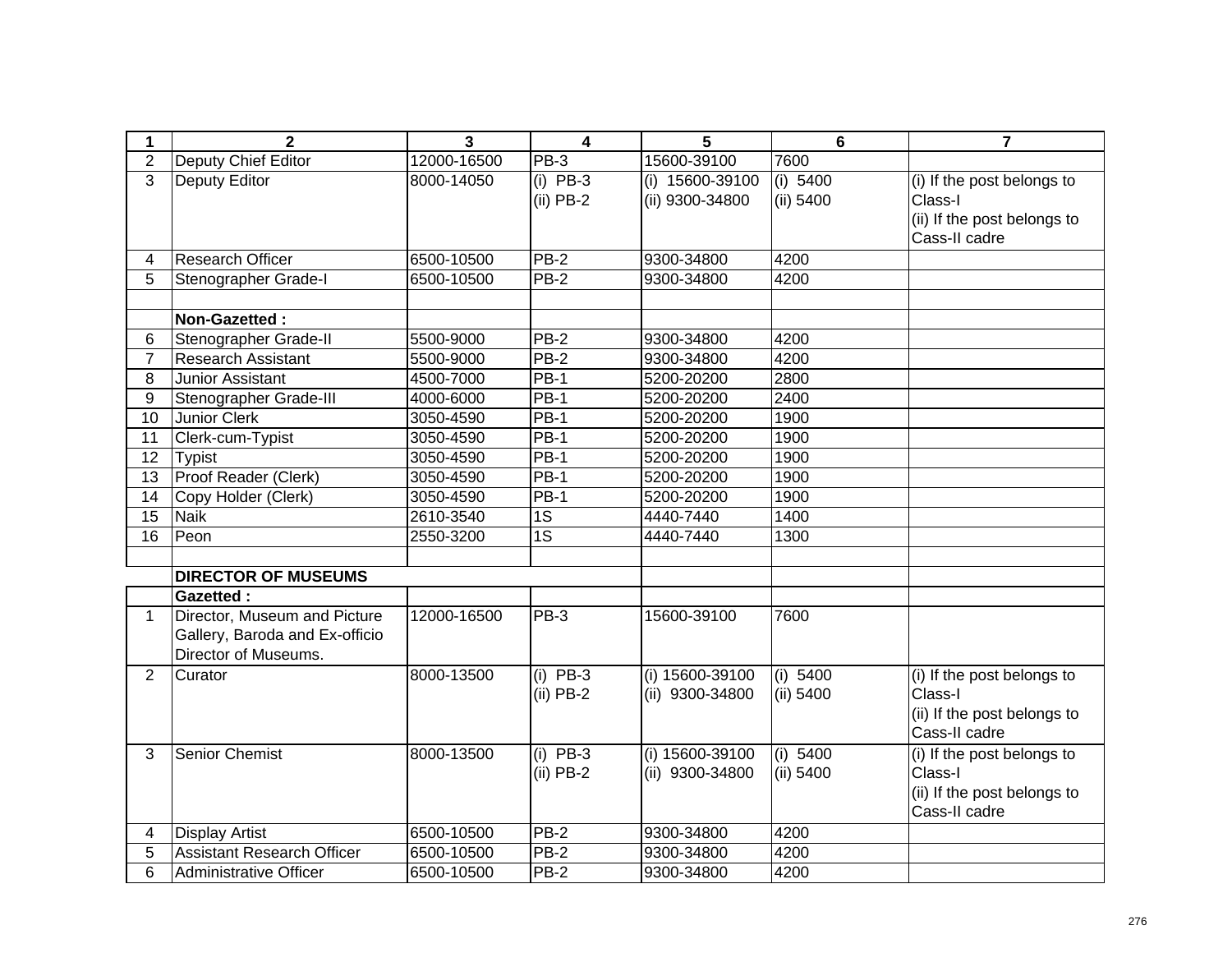| 1               | $\mathbf{2}$                    | 3          | 4               | 5          | 6    | $\overline{7}$ |
|-----------------|---------------------------------|------------|-----------------|------------|------|----------------|
|                 |                                 |            |                 |            |      |                |
|                 | Non-Gazetted:                   |            |                 |            |      |                |
| $\overline{7}$  | <b>Picture Restorer</b>         | 6500-10500 | PB-2            | 9300-34800 | 4200 |                |
| 8               | Chemist                         | 5500-9000  | $PB-2$          | 9300-34800 | 4200 |                |
| 9               | <b>Assistant Curator</b>        | 5500-9000  | $PB-2$          | 9300-34800 | 4200 |                |
| 10              | <b>Assistant Superintendent</b> | 5500-9000  | $PB-2$          | 9300-34800 | 4200 |                |
| 11              | <b>Liaison Officer</b>          | 5500-9000  | $PB-2$          | 9300-34800 | 4200 |                |
| 12              | <b>Head Clerk/Accountant</b>    | 5000-8000  | $PB-2$          | 9300-34800 | 4200 |                |
| 13              | <b>Chemical Assistant</b>       | 4500-7000  | $PB-1$          | 5200-20200 | 2800 |                |
| 14              | Modeller                        | 4500-7000  | $PB-1$          | 5200-20200 | 2800 |                |
| 15              | Guide Lecturer                  | 4500-7000  | $PB-1$          | 5200-20200 | 2800 |                |
| 16              | <b>Gallery Assistant</b>        | 4500-7000  | $PB-1$          | 5200-20200 | 2800 |                |
| 17              | Librarian                       | 4500-7000  | $PB-1$          | 5200-20200 | 2800 |                |
| 18              | Modeller                        | 4500-7000  | $PB-1$          | 5200-20200 | 2800 |                |
| $\overline{19}$ | Cataloguer                      | 4500-7000  | $PB-1$          | 5200-20200 | 2800 |                |
| 20              | Photographer-cum-Draftsman      | 4500-7000  | $PB-1$          | 5200-20200 | 2800 |                |
| 21              | Photographer                    | 4500-7000  | $PB-1$          | 5200-20200 | 2800 |                |
| 22              | <b>Laboratory Assistant</b>     | 4000-6000  | <b>PB-1</b>     | 5200-20200 | 2400 |                |
| 23              | <b>Taxidermist</b>              | 4500-7000  | $PB-1$          | 5200-20200 | 2800 |                |
| 24              | Modeller                        | 4500-7000  | <b>PB-1</b>     | 5200-20200 | 2800 |                |
| 25              | Operator-cum-Wireman            | 4000-6000  | $PB-1$          | 5200-20200 | 2400 |                |
| 26              | Carpenter                       | 4000-6000  | <b>PB-1</b>     | 5200-20200 | 2400 |                |
| 27              | Senior Clerk                    | 4000-6000  | $PB-1$          | 5200-20200 | 2400 |                |
| 28              | Wireman                         | 3050-4590  | $PB-1$          | 5200-20200 | 1900 |                |
| 29              | <b>Junior Clerk</b>             | 3050-4590  | $PB-1$          | 5200-20200 | 1900 |                |
| 30              | <b>Driver</b>                   | 3050-4590  | <b>PB-1</b>     | 5200-20200 | 1900 |                |
| 31              | Modelling Helper                | 3050-4590  | $PB-1$          | 5200-20200 | 1900 |                |
| 32              | <b>Head Armed Guard</b>         | 3050-4590  | <b>PB-1</b>     | 5200-20200 | 1900 |                |
| 33              | <b>Head Gallery Attendant</b>   | 2650-4000  | $\overline{1S}$ | 4440-7440  | 1650 |                |
| 34              | Senior Gallery Attendant        | 2610-3540  | $\overline{1S}$ | 4440-7440  | 1400 |                |
| 35              | Armed guard                     | 2610-3540  | $\overline{1S}$ | 4440-7440  | 1400 |                |
| 36              | <b>Gallery Attendant</b>        | 2550-3200  | $\overline{1S}$ | 4440-7440  | 1300 |                |
| 37              | Watchman                        | 2550-3200  | 1S              | 4440-7440  | 1300 |                |
| 38              | <b>Carpenter Assistant</b>      | 2550-3200  | $\overline{1S}$ | 4440-7440  | 1300 |                |
| 39              | Guard-cum-Chowkidar             | 2550-3200  | $\overline{1S}$ | 4440-7440  | 1300 |                |
|                 |                                 |            |                 |            |      |                |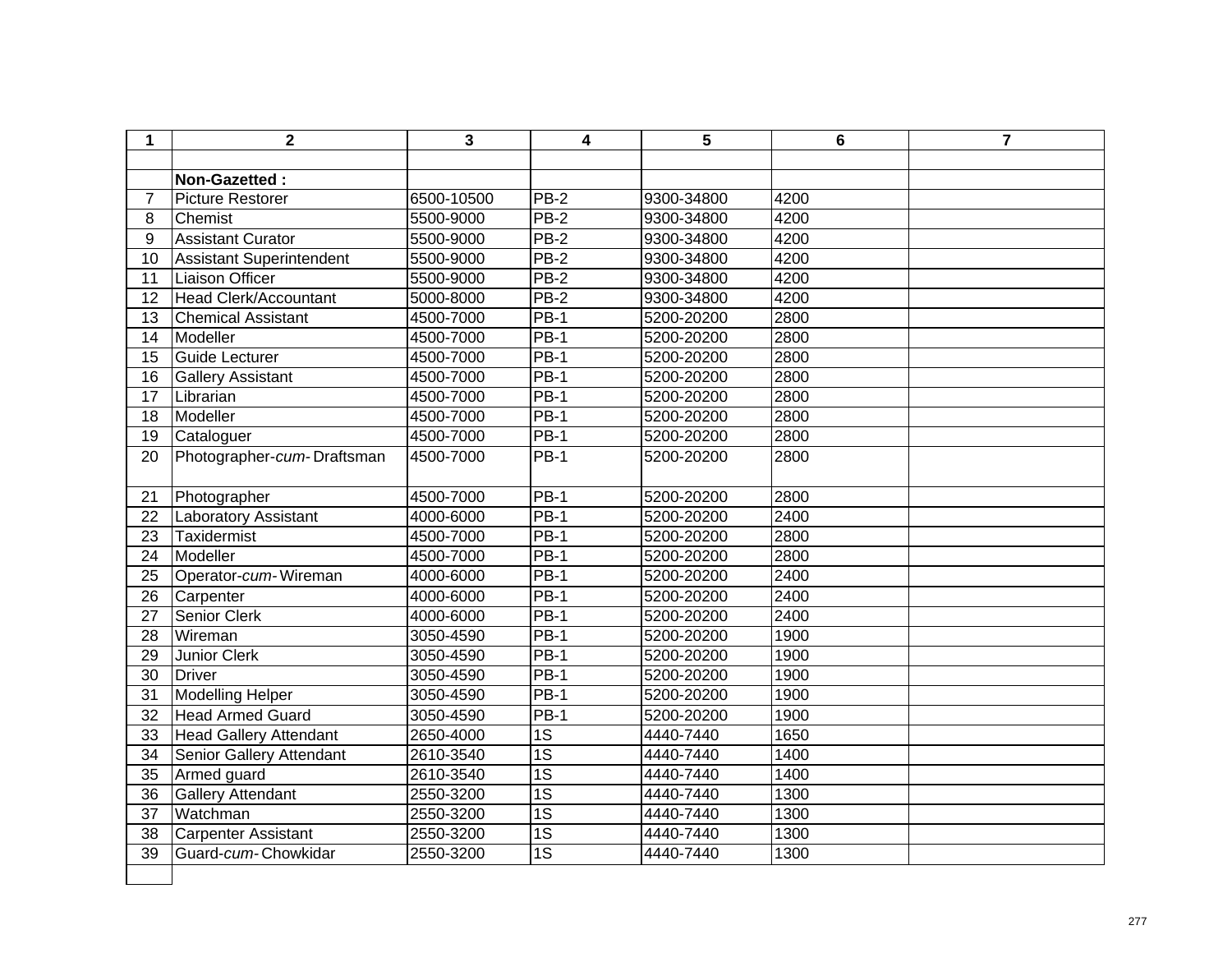| $\mathbf 1$    | $\mathbf{2}$                 | 3           | 4                         | 5                                  | 6                     | 7                                                                                     |
|----------------|------------------------------|-------------|---------------------------|------------------------------------|-----------------------|---------------------------------------------------------------------------------------|
|                | <b>DIRECTOR OF ARCHIVES</b>  |             |                           |                                    |                       |                                                                                       |
|                |                              |             |                           |                                    |                       |                                                                                       |
|                | <b>Gazetted:</b>             |             |                           |                                    |                       |                                                                                       |
| $\mathbf 1$    | <b>Director of Archives</b>  | 12000-16500 | $PB-3$                    | 15600-39100                        | 7600                  |                                                                                       |
| $\overline{2}$ | Deputy Director              | 10000-15200 | $PB-3$                    | 15600-39100                        | 6600                  |                                                                                       |
| 3              | <b>Assistant Director</b>    | 8000-14050  | $(i)$ PB-3<br>$(ii)$ PB-2 | (i) 15600-39100<br>(ii) 9300-34800 | (i) 5400<br>(ii) 5400 | (i) If the post belongs to<br>Class-I<br>(ii) If the post belongs to<br>Cass-II cadre |
| 4              | Superintendent of Archives   | 6500-10500  | <b>PB-2</b>               | 9300-34800                         | 4200                  |                                                                                       |
|                |                              |             |                           |                                    |                       |                                                                                       |
|                | Non-Gazetted:                |             |                           |                                    |                       |                                                                                       |
| 5              | <b>Office Superintendent</b> | 5500-9000   | $PB-2$                    | 9300-34800                         | 4200                  |                                                                                       |
| 6              | Stenographer Grade-II        | 5500-9000   | <b>PB-2</b>               | 9300-34800                         | 4200                  |                                                                                       |
| $\overline{7}$ | <b>Head Clerk</b>            | 5000-8000   | <b>PB-2</b>               | 9300-34800                         | 4200                  |                                                                                       |
| 8              | Record Keeper                | 5000-8000   | $PB-2$                    | 9300-34800                         | 4200                  |                                                                                       |
| 9              | <b>Archives Assistant</b>    | 5000-8000   | $PB-2$                    | 9300-34800                         | 4200                  |                                                                                       |
| 10             | Librarian                    | 4500-7000   | <b>PB-1</b>               | 5200-20200                         | 2800                  |                                                                                       |
| 11             | Assistant                    | 4500-7000   | $PB-1$                    | 5200-20200                         | 2800                  |                                                                                       |
| 12             | Stenographer Grade-III       | 4000-6000   | $PB-1$                    | 5200-20200                         | 2400                  |                                                                                       |
| 13             | <b>Senior Clerk</b>          | 4000-6000   | $PB-1$                    | 5200-20200                         | 2400                  |                                                                                       |
| 14             | Assistant Librarian          | 4000-6000   | $PB-1$                    | 5200-20200                         | 2400                  |                                                                                       |
| 15             | Junior Clerk/Clerk-Typist    | 3050-4590   | $PB-1$                    | 5200-20200                         | 1900                  |                                                                                       |
| 16             | <b>Driver</b>                | 3050-4590   | $PB-1$                    | 5200-20200                         | 1900                  |                                                                                       |
| 17             | <b>Binder</b>                | 3050-4590   | $PB-1$                    | 5200-20200                         | 1900                  |                                                                                       |
| 18             | Daftar Bandh                 | 2610-3540   | $\overline{1S}$           | 4440-7440                          | 1400                  |                                                                                       |
| 19             | <b>Naik</b>                  | 2610-3540   | $\overline{1S}$           | 4440-7440                          | 1400                  |                                                                                       |
| 20             | Peon                         | 2550-3200   | $\overline{1S}$           | 4440-7440                          | 1300                  |                                                                                       |
| 21             | Peon-cum-Record Attendant    | 2550-3200   | $\overline{1S}$           | 4440-7440                          | 1300                  |                                                                                       |
| 22             | Chowkidar                    | 2550-3200   | $\overline{1S}$           | 4440-7440                          | 1300                  |                                                                                       |
| 23             | Sweeper                      | 2550-3200   | $\overline{1S}$           | 4440-7440                          | 1300                  |                                                                                       |
|                |                              |             |                           |                                    |                       |                                                                                       |
|                | <b>DIRECTOR OF LANGUAGES</b> |             |                           |                                    |                       |                                                                                       |
|                | <b>Gazetted:</b>             |             |                           |                                    |                       |                                                                                       |
| 1              | Director of Languages        | 12000-16500 | PB-3                      | 15600-39100                        | 7600                  |                                                                                       |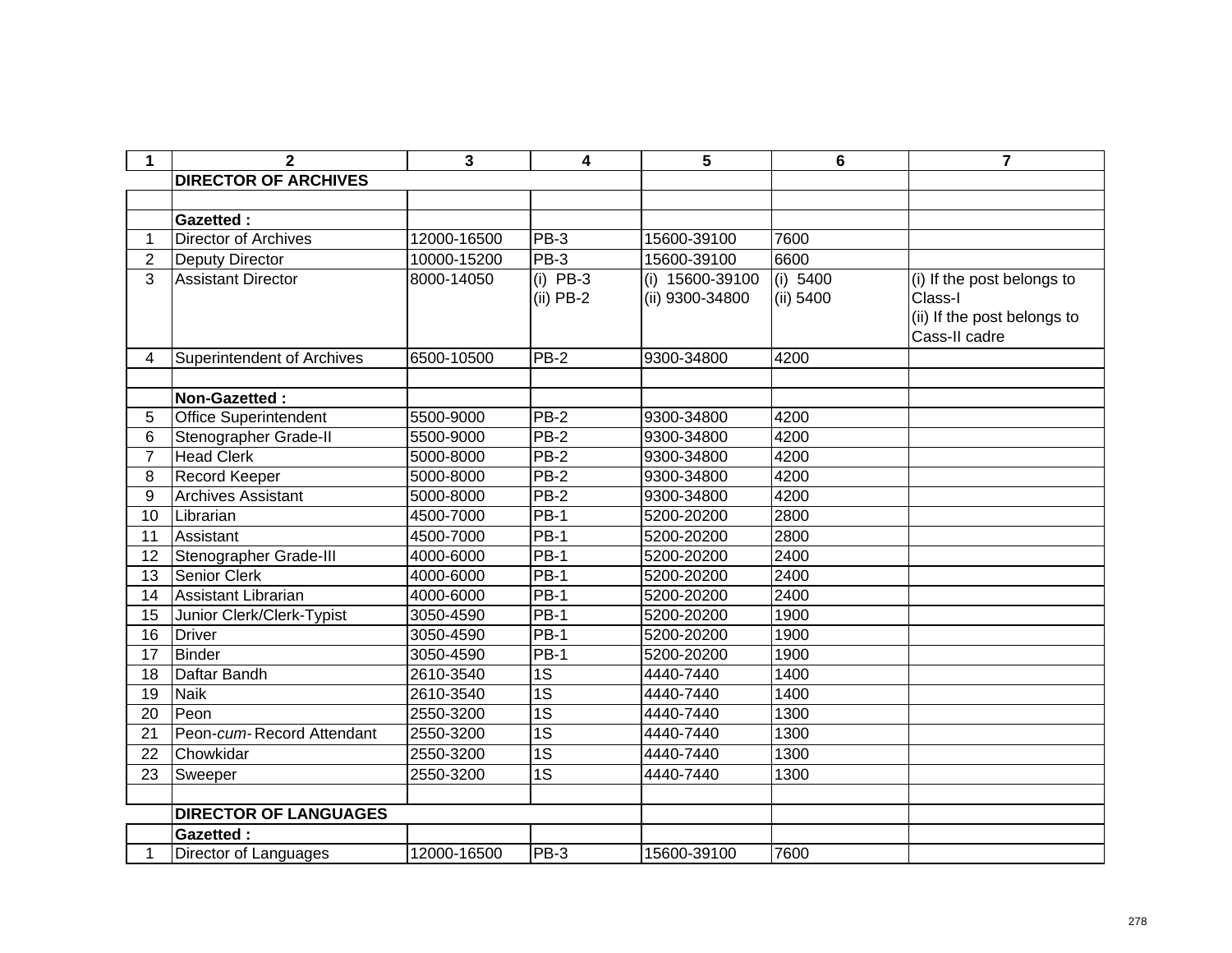| 1               | $\overline{2}$                  | $\mathbf{3}$ | 4               | 5               | $6\phantom{1}6$ | $\overline{7}$              |
|-----------------|---------------------------------|--------------|-----------------|-----------------|-----------------|-----------------------------|
| $\overline{2}$  | Deputy Director of Languages    | 8000-14050   | $(i)$ PB-3      | (i) 15600-39100 | (i) $5400$      | (i) If the post belongs to  |
|                 |                                 |              | $(ii)$ PB-2     | (ii) 9300-34800 | (ii) 5400       | Class-I                     |
|                 |                                 |              |                 |                 |                 | (ii) If the post belongs to |
|                 |                                 |              |                 |                 |                 | Cass-II cadre               |
| 3               | Registrar                       | 8000-14050   | (i) $PB-3$      | (i) 15600-39100 | (i) 5400        | (i) If the post belongs to  |
|                 |                                 |              | $(ii)$ PB-2     | (ii) 9300-34800 | (ii) 5400       | Class-I                     |
|                 |                                 |              |                 |                 |                 | (ii) If the post belongs to |
|                 |                                 |              |                 |                 |                 | Cass-II cadre               |
| 4               | <b>Publication Officer</b>      | 6500-10500   | $PB-2$          | 9300-34800      | 4200            |                             |
| 5               | <b>Research Officer</b>         | 6500-10500   | $PB-2$          | 9300-34800      | 4200            |                             |
| 6               | Sampadak (Editor)               | 6500-10500   | $PB-2$          | 9300-34800      | 4200            |                             |
| $\overline{7}$  | Assistant Director of Languages | 6500-10500   | $PB-2$          | 9300-34800      | 4200            |                             |
|                 |                                 |              |                 |                 |                 |                             |
| 8               | P.A. to Director of Languages   | 6500-10500   | $PB-2$          | 9300-34800      | 4200            |                             |
| 9               | Stenographer Grade-I            | 6500-10500   | $PB-2$          | 9300-34800      | 4200            |                             |
|                 |                                 |              |                 |                 |                 |                             |
|                 | Non-Gazetted:                   |              |                 |                 |                 |                             |
| 10              | Supervisor                      | 6500-10500   | $PB-2$          | 9300-34800      | 4200            |                             |
| 11              | Superintendent                  | 5500-9000    | $PB-2$          | 9300-34800      | 4200            |                             |
| 12              | Accountant                      | 5000-8000    | PB-2            | 9300-34800      | 4200            |                             |
| 13              | Translator                      | 5500-9000    | $PB-2$          | 9300-34800      | 4200            |                             |
| 14              | Translator (Hindi)              | 5500-9000    | $PB-2$          | 9300-34800      | 4200            |                             |
| 15              | <b>Research Assistant</b>       | 5500-9000    | PB-2            | 9300-34800      | 4200            |                             |
| 16              | Librarian                       | 4500-7000    | $PB-1$          | 5200-20200      | 2800            |                             |
| 17              | Assistant Librarian             | 4000-6000    | $PB-1$          | 5200-20200      | 2400            |                             |
| 18              | Senior Clerk                    | 4000-6000    | $PB-1$          | 5200-20200      | 2400            |                             |
| 19              | <b>Technical Assistant</b>      | 4000-6000    | $PB-1$          | 5200-20200      | 2400            |                             |
| 20              | Gujarati Type Instructor        | 4000-6000    | $PB-1$          | 5200-20200      | 2400            |                             |
| $\overline{21}$ | <b>Junior Clerk</b>             | 3050-4590    | $PB-1$          | 5200-20200      | 1900            |                             |
| 22              | <b>Typist</b>                   | 3050-4590    | $PB-1$          | 5200-20200      | 1900            |                             |
| 23              | Typist-cum-Clerk                | 3050-4590    | $PB-1$          | 5200-20200      | 1900            |                             |
| 24              | <b>Proof Reader</b>             | 3050-4590    | $PB-1$          | 5200-20200      | 1900            |                             |
| 25              | Proof Reader-cum-Clerk          | 3050-4590    | $PB-1$          | 5200-20200      | 1900            |                             |
| $\overline{26}$ | <b>Driver</b>                   | 3050-4590    | $PB-1$          | 5200-20200      | 1900            |                             |
| 27              | <b>Naik</b>                     | 2610-3540    | 1S              | 4440-7440       | 1400            |                             |
| 28              | Peon                            | 2550-3200    | $\overline{1S}$ | 4440-7440       | 1300            |                             |
| 29              | Hamal                           | 2550-3200    | $\overline{1S}$ | 4440-7440       | 1300            |                             |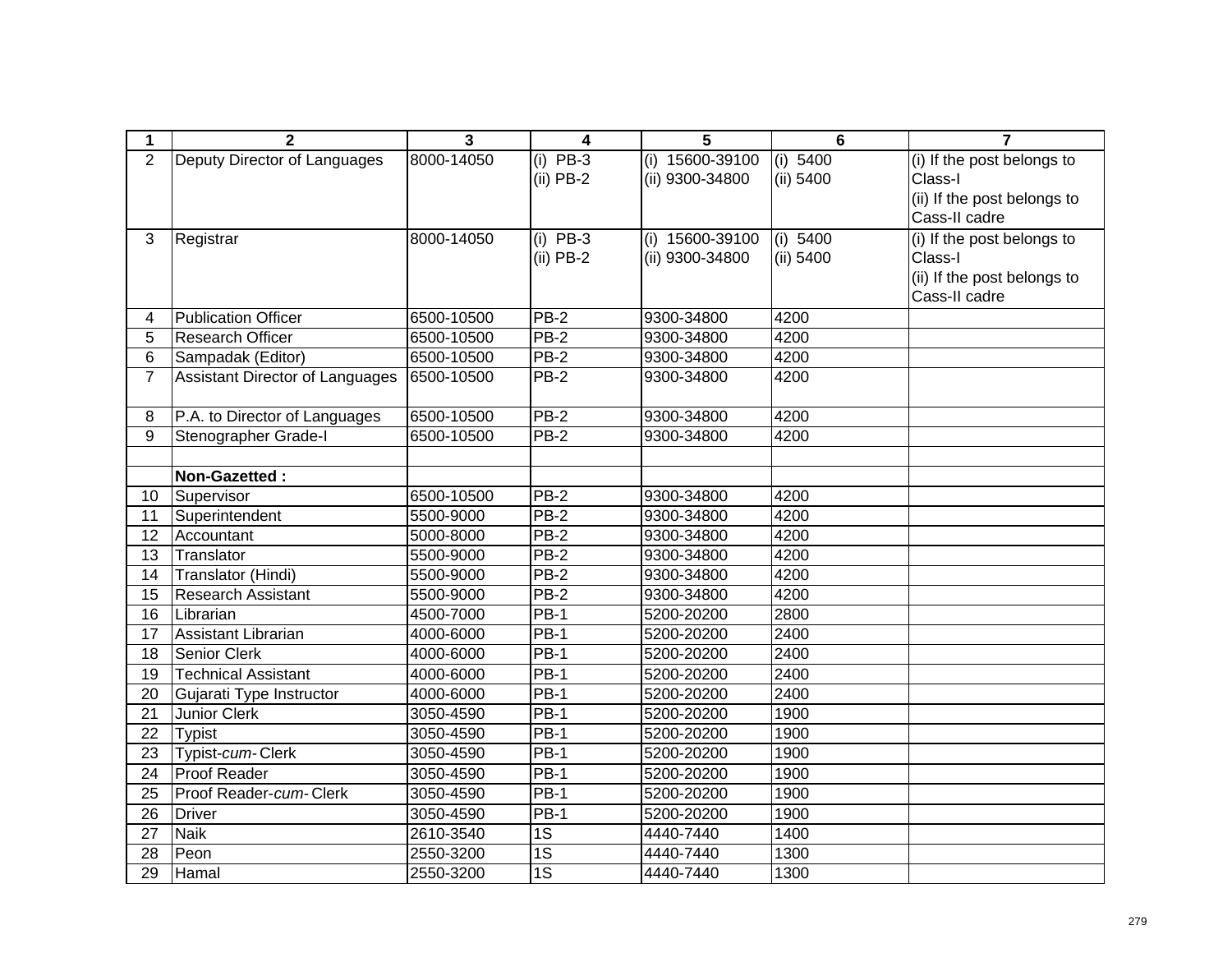|                | $\mathbf{2}$                                       | 3           | 4                         | 5                                  | 6                       | 7                                                                                     |
|----------------|----------------------------------------------------|-------------|---------------------------|------------------------------------|-------------------------|---------------------------------------------------------------------------------------|
| 30             | Chowkidar                                          | 2550-3200   | 1S                        | 4440-7440                          | 1300                    |                                                                                       |
| 31             | Peon-cum-Chowkidar                                 | 2550-3200   | $\overline{1S}$           | 4440-7440                          | 1300                    |                                                                                       |
|                |                                                    |             |                           |                                    |                         |                                                                                       |
|                | <b>COMMISSIONER OF YOUTH SERVICES AND CULTURAL</b> |             |                           |                                    |                         |                                                                                       |
|                |                                                    |             |                           |                                    |                         |                                                                                       |
|                | <b>Gazetted:</b>                                   |             |                           |                                    |                         |                                                                                       |
| $\mathbf 1$    | <b>Director</b>                                    | 12000-16500 | PB-3                      | 15600-39100                        | 7600                    |                                                                                       |
| $\overline{2}$ | Officer on Special Duty                            | 12000-16500 | $PB-3$                    | 15600-39100                        | 7600                    |                                                                                       |
| 3              | <b>Chief Officer Sports</b>                        | 8000-14050  | $(i)$ PB-3<br>$(ii)$ PB-2 | (i) 15600-39100<br>(ii) 9300-34800 | (i) $5400$<br>(ii) 5400 | (i) If the post belongs to<br>Class-I<br>(ii) If the post belongs to<br>Cass-II cadre |
| 4              | <b>Chief Officer, Cultural Activities</b>          | 8000-14050  | $(i)$ PB-3<br>$(ii)$ PB-2 | (i) 15600-39100<br>(ii) 9300-34800 | (i) 5400<br>(ii) 5400   | (i) If the post belongs to<br>Class-I<br>(ii) If the post belongs to<br>Cass-II cadre |
| 5              | <b>Youth Board Officer</b>                         | 8000-14050  | $(i)$ PB-3<br>$(ii)$ PB-2 | (i) 15600-39100<br>(ii) 9300-34800 | (i) 5400<br>(ii) 5400   | (i) If the post belongs to<br>Class-I<br>(ii) If the post belongs to<br>Cass-II cadre |
| 6              | Principal, Mountaineering<br>Institute             | 8000-14050  | $(i)$ PB-3<br>$(ii)$ PB-2 | (i) 15600-39100<br>(ii) 9300-34800 | (i) 5400<br>(ii) 5400   | (i) If the post belongs to<br>Class-I<br>(ii) If the post belongs to<br>Cass-II cadre |
| $\overline{7}$ | Publicity Officer                                  | Cadre Pay   |                           | Cadre Pay Band                     | Cadre Grade Pay         | On deputation from<br>Directorate of Information                                      |
| 8              | Accounts Officer                                   | Cadre Pay   |                           | Cadre Pay Band                     | Cadre Grade Pay         | <b>Gujarat Accounts Service.</b>                                                      |
| 9              | Administrative Officer                             | 6500-10500  | $PB-2$                    | 9300-34800                         | 4200                    |                                                                                       |
| 10             | Secretary, Sports Council                          | 6500-10500  | <b>PB-2</b>               | 9300-34800                         | 4200                    |                                                                                       |
| 11             | Secretary, Lalitkala Academy                       | 6500-10500  | $PB-2$                    | 9300-34800                         | 4200                    |                                                                                       |
| 12             | Manager, Natya Group                               | 6500-10500  | PB-2                      | 9300-34800                         | 4200                    |                                                                                       |
| 13             | <b>Assistant Director</b>                          | 6500-10500  | $PB-2$                    | 9300-34800                         | 4200                    |                                                                                       |
| 14             | Principal, Water Sports Institute                  | 6500-10500  | $PB-2$                    | 9300-34800                         | 4200                    |                                                                                       |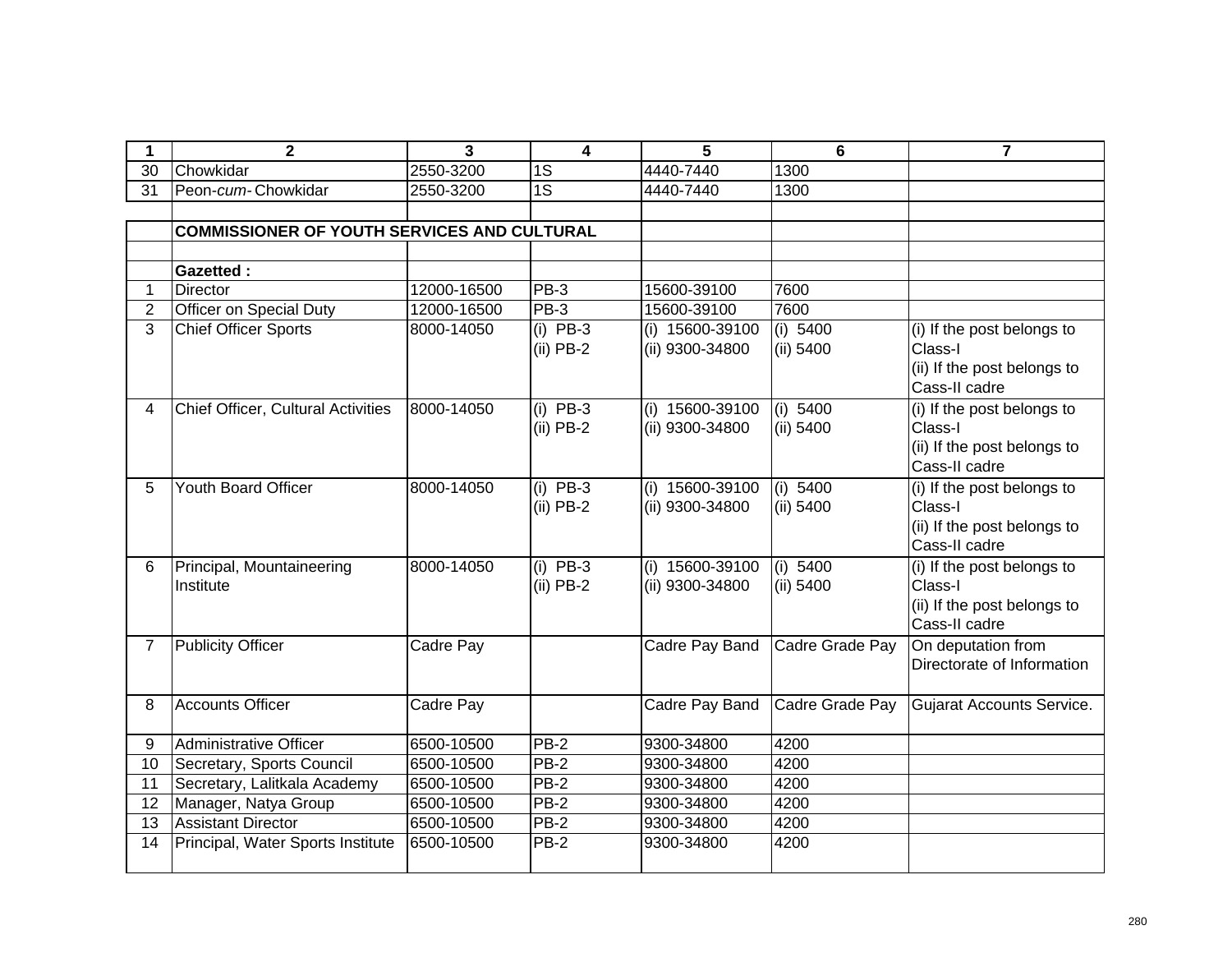| 1               | $\mathbf{2}$                         | 3          | 4           | 5              | 6               | $\overline{\mathbf{z}}$                               |
|-----------------|--------------------------------------|------------|-------------|----------------|-----------------|-------------------------------------------------------|
| 15              | Chief Coach-cum-Manager              | 6500-10500 | <b>PB-2</b> | 9300-34800     | 4200            |                                                       |
| 16              | <b>Special Officer</b>               | 5500-9000  | $PB-2$      | 9300-34800     | 4200            |                                                       |
| 17              | Superintendent, Sports Council       | 5500-9000  | <b>PB-2</b> | 9300-34800     | 4200            |                                                       |
| 18              | <b>Assistant Youth Board Officer</b> | 5500-9000  | <b>PB-2</b> | 9300-34800     | 4200            |                                                       |
| 19              | Personal Secretary to Director       | 5500-9000  | PB-2        | 9300-34800     | 4200            |                                                       |
|                 | Non-Gazetted:                        |            |             |                |                 |                                                       |
| 20              | Coach                                | 6500-10500 | <b>PB-2</b> | 9300-34800     | 4200            |                                                       |
| $\overline{21}$ | Instructor                           | 6500-10500 | $PB-2$      | 9300-34800     | 4200            |                                                       |
| 22              | <b>District Sports Officer</b>       | 5500-9000  | PB-2        | 9300-34800     | 4200            |                                                       |
| 23              | <b>Project Officer</b>               | 5500-9000  | <b>PB-2</b> | 9300-34800     | 4200            |                                                       |
| 24              | Junior Superintendent                | 5500-9000  | <b>PB-2</b> | 9300-34800     | 4200            |                                                       |
| 25              | Assistant Secretary, Sports          | 5500-9000  | <b>PB-2</b> | 9300-34800     | 4200            |                                                       |
| 26              | Rector (Hostel)                      | 5500-9000  | $PB-2$      | 9300-34800     | 4200            |                                                       |
| 27              | Gallery In charge                    | 5500-9000  | <b>PB-2</b> | 9300-34800     | 4200            |                                                       |
| 28              | Stenographer Grade-II                | 5500-9000  | <b>PB-2</b> | 9300-34800     | 4200            |                                                       |
| 29              | <b>Assistant Project Officer</b>     | 5000-8000  | <b>PB-2</b> | 9300-34800     | 4200            |                                                       |
| 30              | Supervisor                           | 5000-8000  | <b>PB-2</b> | 9300-34800     | 4200            |                                                       |
| 31              | Head Clerk-cum-Supervisor            | 5000-8000  | <b>PB-2</b> | 9300-34800     | 4200            |                                                       |
| 32              | <b>Head Clerk</b>                    | 5000-8000  | <b>PB-2</b> | 9300-34800     | 4200            |                                                       |
| 33              | Accountant                           | 5000-8000  | <b>PB-2</b> | 9300-34800     | 4200            |                                                       |
| 34              | Accountant-cum-Cashier               | 5000-8000  | $PB-2$      | 9300-34800     | 4200            |                                                       |
| 35              | Accountant-cum-Senior Clerk          | 5000-8000  | PB-2        | 9300-34800     | 4200            |                                                       |
| 36              | <b>Gallery Assistant</b>             | Cadre Pay  |             | Cadre Pay Band | Cadre Grade Pay | On deputation from                                    |
|                 |                                      |            |             |                |                 | Director of Museums.                                  |
| 37              | Mechanic (Refrigerator)              | Cadre Pay  |             | Cadre Pay Band | Cadre Grade Pay | On deputation from Roads<br>and Buildings Department. |
| 38              | <b>Plant Operator</b>                | Cadre Pay  |             | Cadre Pay Band | Cadre Grade Pay | On deputation from Roads<br>and Buildings Department. |
| 39              | Kalakar (Artist)                     | 4000-6000  | <b>PB-1</b> | 5200-20200     | 2400            |                                                       |
| 40              | <b>Assistant Instructor</b>          | 4000-6000  | <b>PB-1</b> | 5200-20200     | 2400            |                                                       |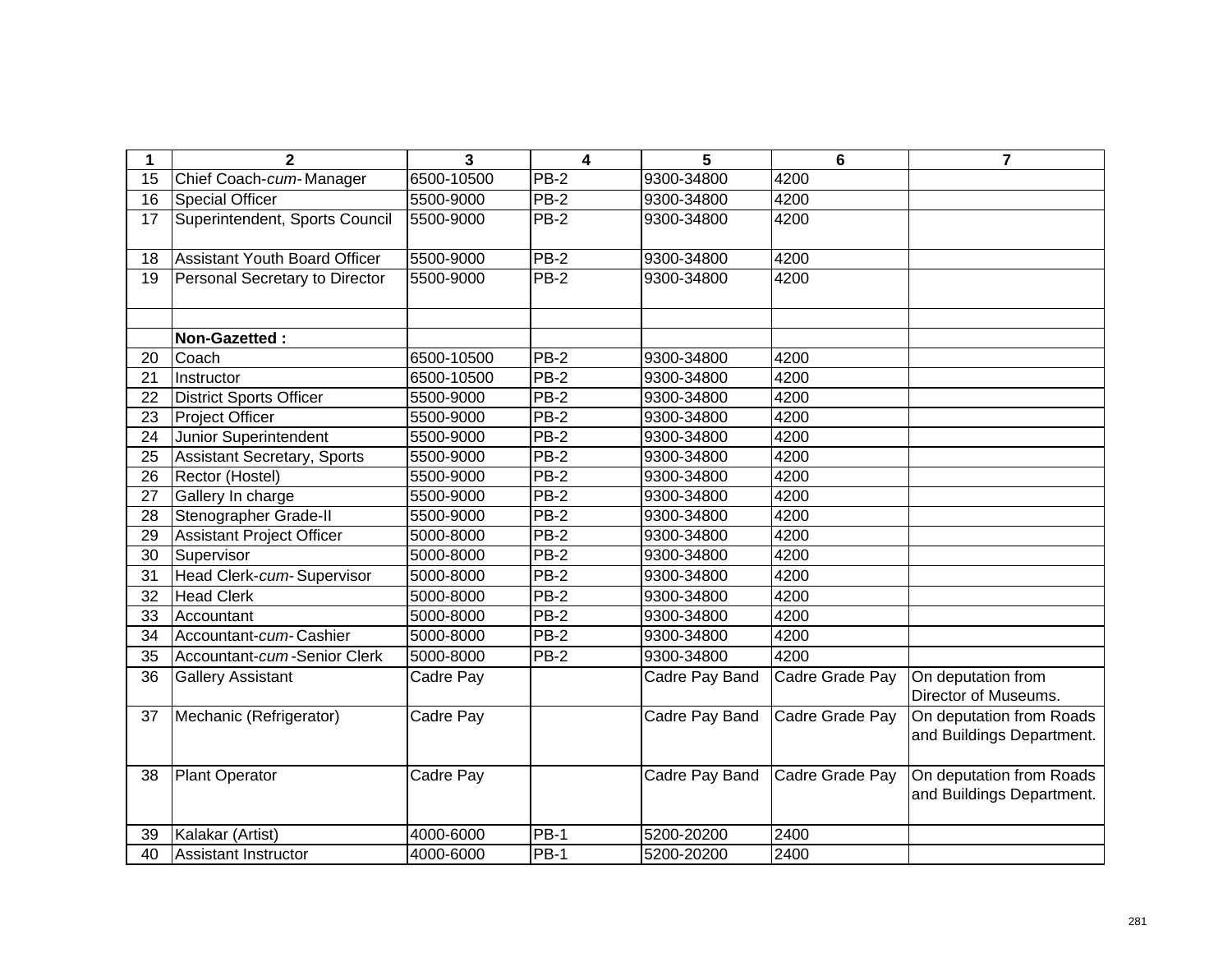| 1           | 2                                              | 3               | 4                     | 5                      | 6               | 7                            |
|-------------|------------------------------------------------|-----------------|-----------------------|------------------------|-----------------|------------------------------|
| 41          | Assistant Librarian                            | Cadre Pay       |                       | Cadre Pay Band         |                 | On deputation from           |
|             |                                                |                 |                       |                        |                 | <b>Education Department.</b> |
| 42          | Senior Clerk                                   | 4000-6000       | $PB-1$                | 5200-20200             | 2400            |                              |
| 43          | Operator (Sound System)                        | Cadre Pay       |                       | Cadre Pay Band         | Cadre Grade Pay | On deputation from Roads     |
|             |                                                |                 |                       |                        |                 | and Buildings Department.    |
|             |                                                |                 |                       |                        |                 |                              |
| 44          | Operator (Light)                               | Cadre Pay       |                       | Cadre Pay Band         | Cadre Grade Pay | On deputation from Roads     |
|             |                                                |                 |                       |                        |                 | and Buildings Department.    |
|             |                                                |                 |                       |                        |                 |                              |
| 45          | <b>Driver</b>                                  | 3050-4590       | <b>PB-1</b>           | 5200-20200             | 1900            |                              |
| 46          | Junior Clerk/clerk-cum-Typist                  | 3050-4590       | $PB-1$                | 5200-20200             | 1900            |                              |
| 47          | Wireman                                        | Cadre Pay       |                       | Cadre Pay Band         | Cadre Grade Pay | On deputation from Roads     |
|             |                                                |                 |                       |                        |                 | and Buildings Department.    |
|             |                                                |                 |                       |                        |                 |                              |
| 48          | Plumber                                        | Cadre Pay       |                       | Cadre Pay Band         | Cadre Grade Pay | On deputation from Roads     |
|             |                                                |                 |                       |                        |                 | and Buildings Department.    |
|             |                                                |                 |                       |                        |                 |                              |
| 49          | <b>Assistant Operator</b>                      | Cadre Pay       |                       | Cadre Pay Band         | Cadre Grade Pay | On deputation from Roads     |
|             |                                                |                 |                       |                        |                 | and Buildings Department.    |
|             |                                                |                 |                       |                        |                 |                              |
| 50          | <b>Naik</b><br>Mali                            | 2610-3540       | 1S<br>$\overline{1S}$ | 4440-7440<br>4440-7440 | 1400            |                              |
| 51          |                                                | 2610-3540       |                       |                        | 1400            |                              |
| 52          | Helper                                         | Cadre Pay       |                       | Cadre Pay Band         | Cadre Grade Pay | On deputation from Roads     |
|             |                                                |                 |                       |                        |                 | and Buildings Department.    |
| 53          | Peon                                           | 2550-3200       | 1S                    | 4440-7440              | 1300            |                              |
| 54          | Groundman                                      | 2550-3200       | $\overline{1S}$       | 4440-7440              | 1300            |                              |
| 55          | Sweeper/Sweeper-cum-Cleaner                    | 2550-3200       | $\overline{1S}$       | 4440-7440              | 1300            |                              |
|             |                                                |                 |                       |                        |                 |                              |
| 56          | Chowkidar-Watchman                             | 2550-3200       | $\overline{1S}$       | 4440-7440              | 1300            |                              |
|             |                                                |                 |                       |                        |                 |                              |
|             | URBAN DEVELOPMENT AND URBAN HOUSING DEPARTMENT |                 |                       |                        |                 |                              |
|             | TOWN PLANNING AND VALUATION ORGANISATION       |                 |                       |                        |                 |                              |
|             | <b>Gazetted:</b>                               |                 |                       |                        |                 |                              |
| $\mathbf 1$ | <b>Chief Town Planner</b>                      | (i) 18400-22400 | $(i)$ PB-4            | (i) 37400-67000        | (i) 10000       | (i) Personal Scale.          |
|             |                                                | (ii)16000-20050 | $(ii)$ PB-4           | (ii)37400-67000        | (ii) 8900       |                              |
|             |                                                |                 |                       |                        |                 |                              |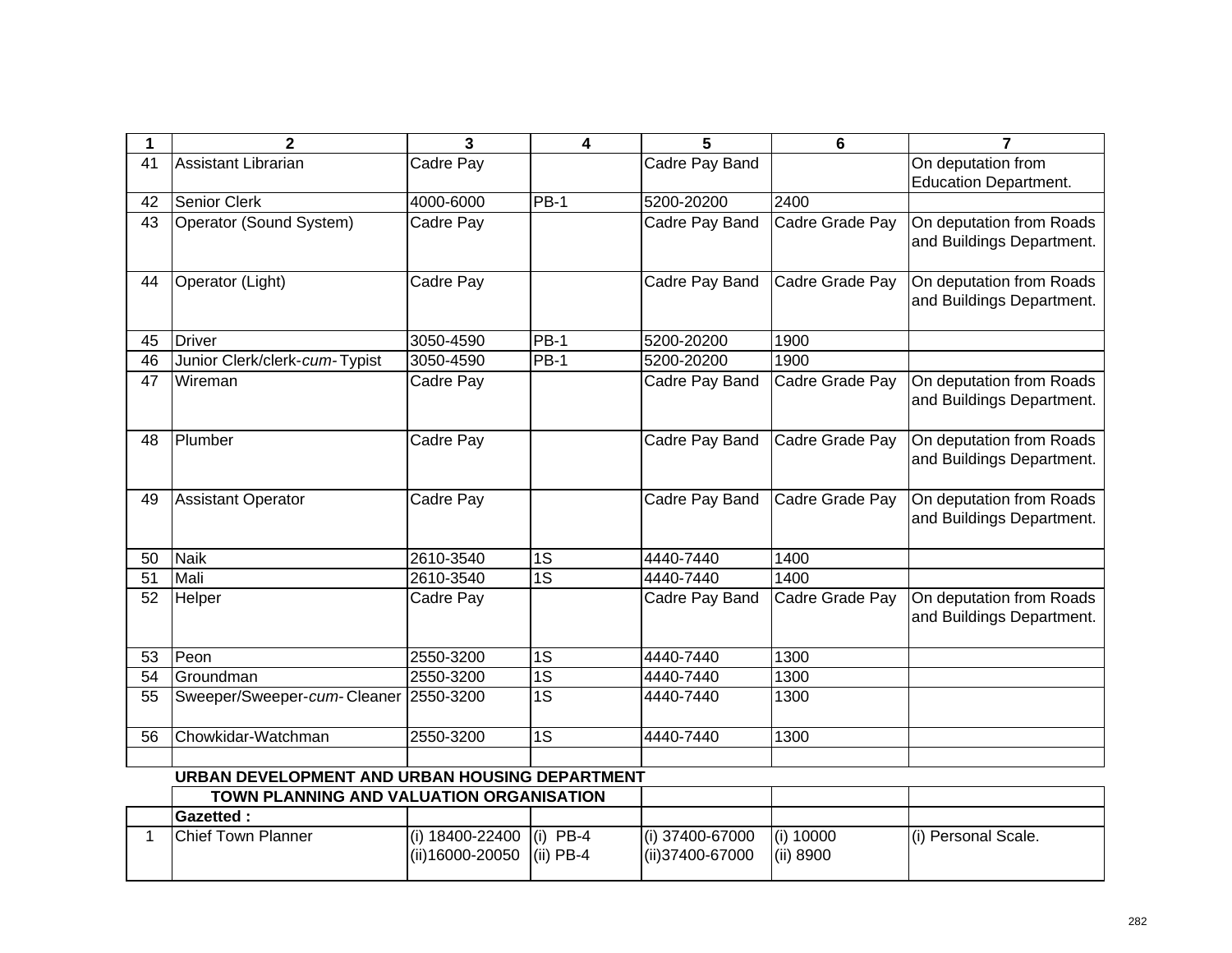| 1               | $\mathbf{2}$                                       | 3                               | 4                            | 5                                 | 6                       | $\overline{7}$                                                                                                                                                                |
|-----------------|----------------------------------------------------|---------------------------------|------------------------------|-----------------------------------|-------------------------|-------------------------------------------------------------------------------------------------------------------------------------------------------------------------------|
| $\overline{2}$  | <b>Additional Chief Town Planner</b>               | 14300-18300                     | $PB-4$                       | 37400-67000                       | 8700                    |                                                                                                                                                                               |
| 3               | Senior Town Planner                                | 12000-16500                     | PB-3                         | 15600-39100                       | 7600                    |                                                                                                                                                                               |
| $\overline{4}$  | <b>Town Planner</b>                                | 10000-15200                     | $PB-3$                       | 15600-39100                       | 6600                    |                                                                                                                                                                               |
| 5               | Junior Town Planner Cl.II                          | 8000-13500                      | $PB-2$                       | 9300-34800                        | 5400                    |                                                                                                                                                                               |
| 6               | Personal Assistant to Chief<br><b>Town Planner</b> | 6500-10500                      | <b>PB-2</b>                  | 9300-34800                        | 4200                    |                                                                                                                                                                               |
| $\overline{7}$  | Administrative Officer                             | 6500-10500                      | $PB-2$                       | 9300-34800                        | 4200                    |                                                                                                                                                                               |
| 8               | <b>Accounts Officer</b>                            | Cadre Pay                       |                              | Cadre Pay Band                    | Cadre Grade Pay         | Gujarat Accounts Service.                                                                                                                                                     |
| 9               | Research Officer                                   | Cadre Pay                       |                              | Cadre Pay Band                    | Cadre Grade Pay         | Gujarat Statistical Service.                                                                                                                                                  |
|                 | Non-Gazetted:                                      |                                 |                              |                                   |                         |                                                                                                                                                                               |
| 10              | Planning Assistant                                 | (i) 6500-10500                  | $(i)$ PB-2                   | (i) 9300-34800                    | $(i)$ 4200              | For degree holders in Civil<br>Engineering/Architecture or<br>equivalent.                                                                                                     |
|                 |                                                    | (ii) 5500-9000                  | $(ii)$ PB-2                  | (ii) 9300-34800                   | (ii)<br>4200            | For others.                                                                                                                                                                   |
| 11              | Surveyor                                           | (i) 5500-9000<br>(ii) 4500-7000 | $PB-2$<br>(i)<br>$(ii)$ PB-1 | (i) 9300-34800<br>(ii) 5200-20200 | $(i)$ 4200<br>(ii) 2800 | (i) For degree holders<br>(Engineering / Architecture<br>(ii) For<br>$etc.$ )<br>diploma holder (in<br>Engineering and<br>Architecture and degree in<br>Arts, Commerce & Law) |
| 12              | Head Draftsman                                     | 5500-9000                       | PB-2                         | 9300-34800                        | 4200                    |                                                                                                                                                                               |
| 13              | <b>Office Superintendent</b>                       | 5500-9000                       | $PB-2$                       | 9300-34800                        | 4200                    |                                                                                                                                                                               |
| 14              | Stenographer Grade-II                              | 5500-9000                       | $PB-2$                       | 9300-34800                        | 4200                    |                                                                                                                                                                               |
| $\overline{15}$ | Town Planning Draftsman                            | 5000-8000                       | $PB-2$                       | 9300-34800                        | 4200                    |                                                                                                                                                                               |
| 16              | <b>Head Surveyor</b>                               | Cadre Pay                       |                              | Cadre Pay Band                    | Cadre Grade Pay         | On deputation from<br><b>Settlement Commissioner</b><br>and Director of Land<br>Records.                                                                                      |
|                 | 17 Head Clerk/Accountant                           | 5000-8000                       | $PB-2$                       | 9300-34800                        | 4200                    |                                                                                                                                                                               |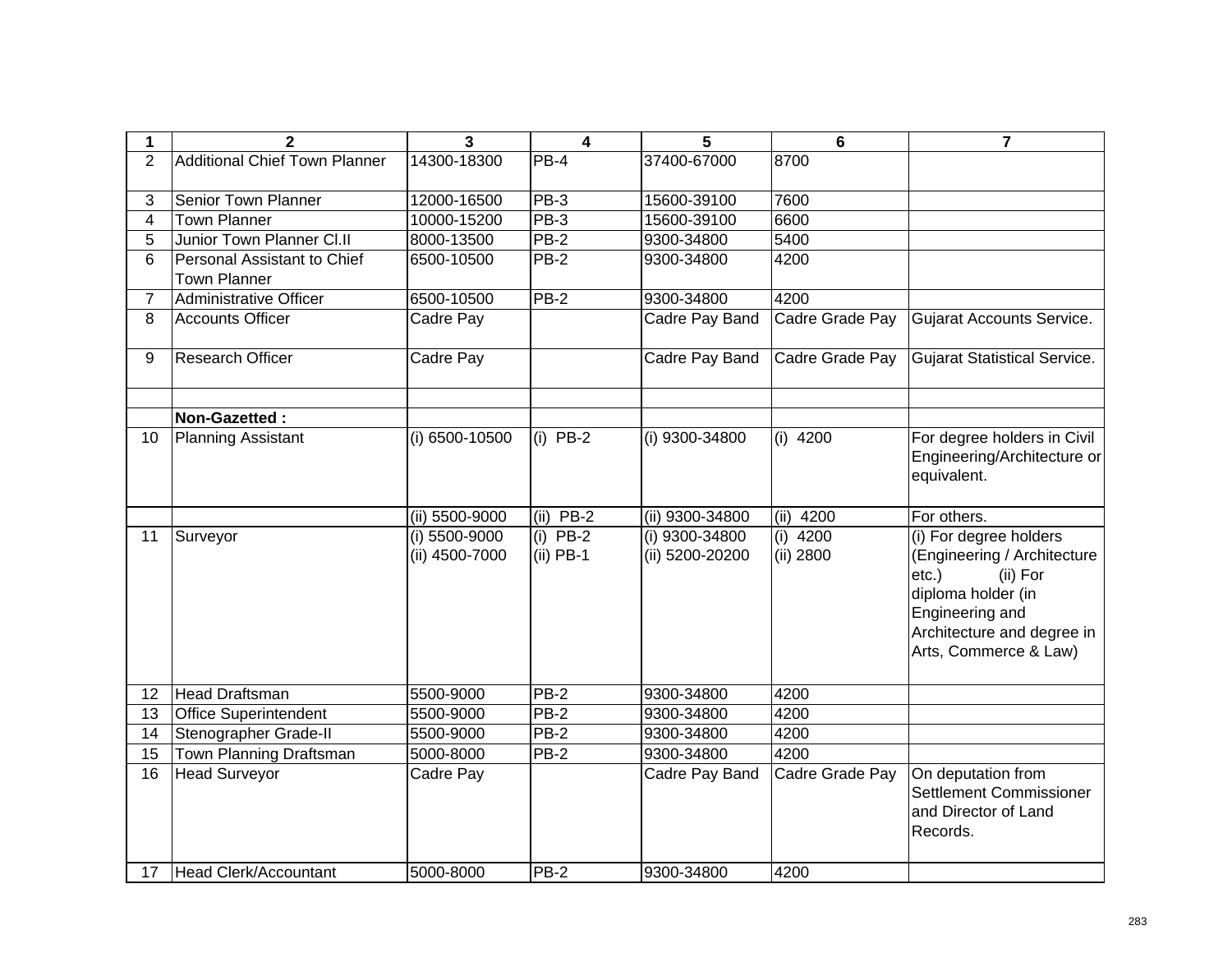| 1  | $\mathbf{2}$                            | 3              | 4               | 5               | 6               | $\overline{\mathbf{z}}$                         |
|----|-----------------------------------------|----------------|-----------------|-----------------|-----------------|-------------------------------------------------|
| 18 | <b>Assistant Town Planning</b>          | 4000-6000      | <b>PB-1</b>     | 5200-20200      | 2400            |                                                 |
|    | <b>Draftsman</b>                        |                |                 |                 |                 |                                                 |
| 19 | <b>Senior Clerk</b>                     | 4000-6000      | <b>PB-1</b>     | 5200-20200      | 2400            |                                                 |
| 20 | <b>Civil Supervisor</b>                 | (i) 4000-6000  | (i) $PB-1$      | (i) 5200-20200  | (i) $2400$      | (i) Personal Pay to                             |
|    |                                         | (ii) 4000-6000 | $(ii)$ PB-1     | (ii) 5200-20200 | (ii) 2400       | applicants of SCA No.<br>1414/981 and 523/1983. |
|    |                                         |                |                 |                 |                 | (ii) For diploma holder (in                     |
|    |                                         |                |                 |                 |                 | Engineering and                                 |
|    |                                         |                |                 |                 |                 | Architecture and degree in                      |
|    |                                         |                |                 |                 |                 | Arts, Commerce & Law)                           |
|    |                                         |                |                 |                 |                 |                                                 |
|    |                                         |                |                 |                 |                 |                                                 |
| 21 | <b>Cadestrial Surveyor</b>              | Cadre Pay      |                 | Cadre Pay Band  | Cadre Grade Pay |                                                 |
| 22 | Tracer                                  | 3050-4590      | <b>PB-1</b>     | 5200-20200      | 1900            |                                                 |
| 23 | Junior Clerk/Record Clerk/Clerk-        | 3050-4590      | $PB-1$          | 5200-20200      | 1900            |                                                 |
|    | cum-Typist                              |                |                 |                 |                 |                                                 |
| 24 | Library Clerk                           | 3050-4590      | $PB-1$          | 5200-20200      | 1900            |                                                 |
| 25 | Civil Surveyor                          | 3050-4590      | $PB-1$          | 5200-20200      | 1900            |                                                 |
| 26 | <b>Driver</b>                           | 3050-4590      | <b>PB-1</b>     | 5200-20200      | 1900            |                                                 |
| 27 | Havaldar                                | 2650-4000      | 1S              | 4440-7440       | 1650            |                                                 |
| 28 | <b>Naik</b>                             | 2610-3540      | 1S              | 4440-7440       | 1400            |                                                 |
| 29 | Daftar Bandh                            | 2610-3540      | 1S              | 4440-7440       | 1400            |                                                 |
| 30 | <b>Process Server</b>                   | 2610-3540      | 1S              | 4440-7440       | 1400            |                                                 |
| 31 | Survey Khalasi/Peon/Hawaldar            | 2550-3200      | $\overline{1S}$ | 4440-7440       | 1300            |                                                 |
|    |                                         |                |                 |                 |                 |                                                 |
| 32 | Peon/Survey Khalasi/Chowkidar 2550-3200 |                | 1S              | 4440-7440       | 1300            |                                                 |
|    |                                         |                |                 |                 |                 |                                                 |
|    | <b>DIRECTOR OF MUNICIPALITIES</b>       |                |                 |                 |                 |                                                 |
|    |                                         |                |                 |                 |                 |                                                 |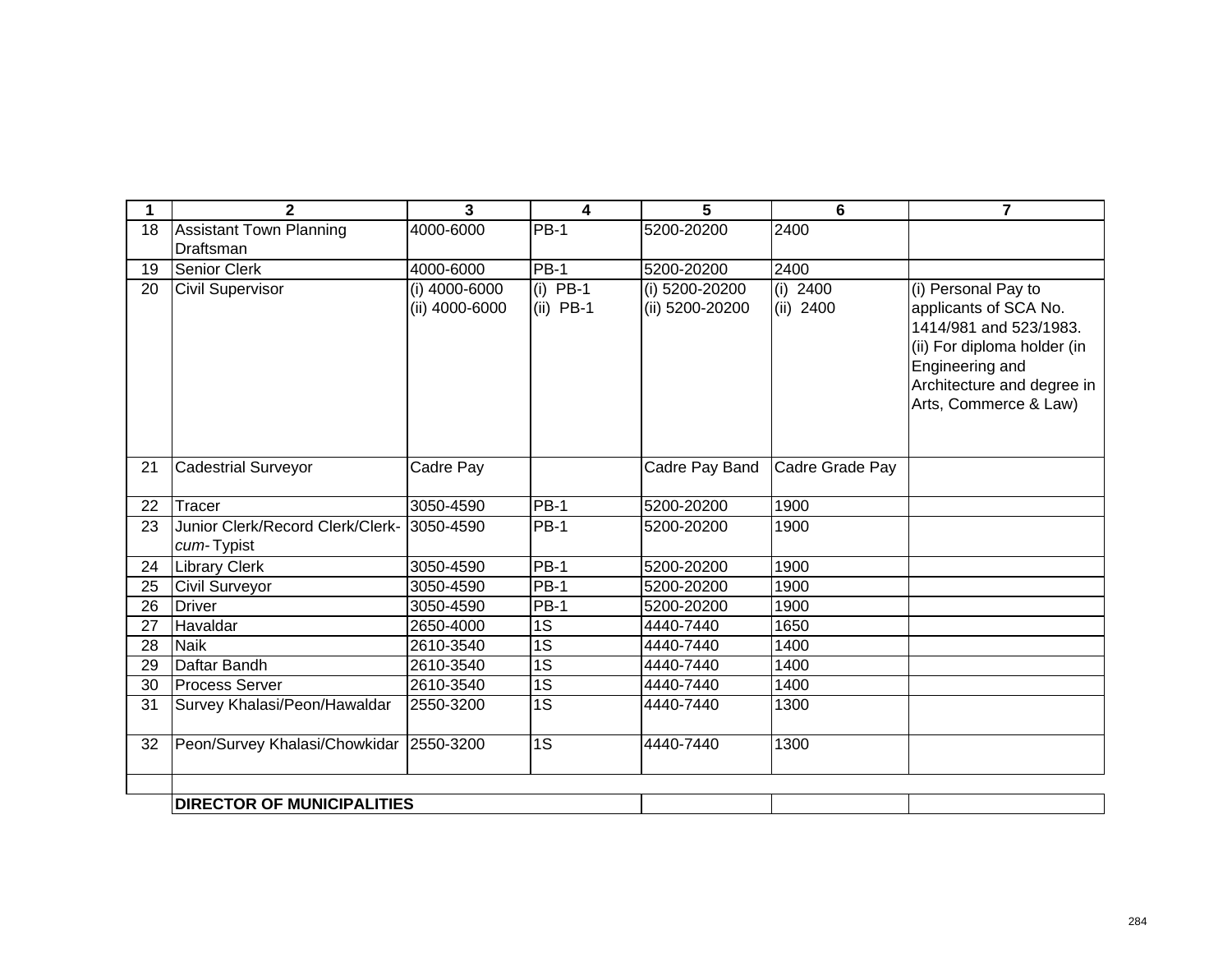$\overline{7}$  $6<sup>1</sup>$  $\overline{5}$  $3<sup>1</sup>$  $\overline{\bf{4}}$  $2<sup>1</sup>$  $\mathbf{1}$ Gazetted : Cadre Post Cadre Post  $\overline{1}$ Director Gujarat Administrative Cadre Post Cadre Post Deputy Director  $\overline{2}$ Service. Gujarat Administrative Cadre Post Cadre Post Assistant Director  $\mathbf{3}$ Service. Non-Gazetted: 9300-34800 4200  $PB-2$ 6500-10500 Stenographer Grade-I  $\overline{4}$ On deputation from Cadre Grade Pay Cadre Pay Band Cadre Pay Head Clerk/Deputy Mamlatdar 5 Revenue Department. On deputation from Cadre Pay Band Cadre Grade Pay Cadre Pay **Assistant Accountant** 6 Revenue Department. On deputation from Cadre Grade Pay Cadre Pay Band Cadre Pay Statistical Assistant  $\overline{7}$ Bureau of Economics and Statistics Department. 1900 5200-20200  $PB-1$ 3050-4590 Junior Clerk/Typist/Clerk-cum-8 Typist/Driver 4440-7440 1650  $\overline{1s}$ 2650-4000 Havaldar  $9$ 1300 4440-7440  $\overline{1S}$ 2550-3200  $Teon$  $10$ 1300  $\overline{1S}$ 4440-7440 2550-3200 Peon-cum-Driver  $11$ WOMEN AND CHILD DEVELOPMENT DEPARTMENT

By order and in the name of Governor of Gujarat

Inpunty

(TapanRay) Principal Secretary (Economic Affairs) **Finance Department**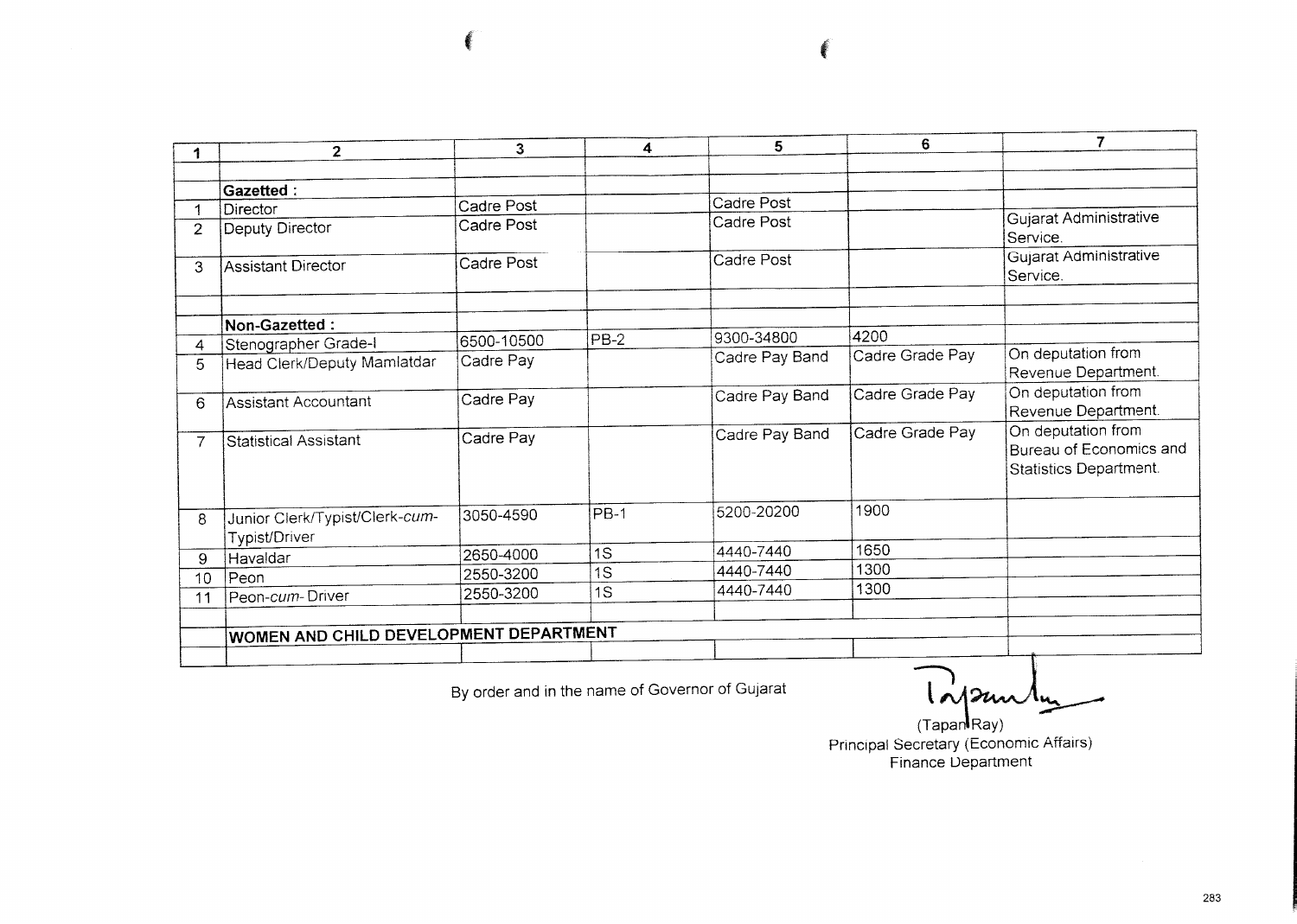## **Form No. I Form of Option** [See Rule  $6(1)$ ]

| $*(i)$   |                                                                                                                                                           | hereby elect                                                                                                                                                |
|----------|-----------------------------------------------------------------------------------------------------------------------------------------------------------|-------------------------------------------------------------------------------------------------------------------------------------------------------------|
|          | 2006.                                                                                                                                                     | the revised pay structure (pay band and grade pay) with effect from 1 <sup>st</sup> January,                                                                |
|          |                                                                                                                                                           | * (ii) I________________________________hereby elect to continue on the<br>existing scale of pay of my substantive/officiating post mentioned below until : |
| *        | the date of my next increment,<br>the date of my subsequent increment,<br>raising my pay to Rs.<br>I vacate or cease to draw pay in<br>the existing scale |                                                                                                                                                             |
|          |                                                                                                                                                           |                                                                                                                                                             |
|          |                                                                                                                                                           |                                                                                                                                                             |
|          |                                                                                                                                                           | Name                                                                                                                                                        |
| Date :   |                                                                                                                                                           | Designation : $\frac{1}{1}$                                                                                                                                 |
| Station: |                                                                                                                                                           |                                                                                                                                                             |
|          |                                                                                                                                                           | Signed before me                                                                                                                                            |
|          |                                                                                                                                                           | Signature<br>Head of Office (in the case of non-gazetted Government servant)                                                                                |

 Signature Another Gazetted Officer (in the case of Gazetted Government servant)

Received the above declaration

 Signature Pay and Accounts Officer/Head of Office

\* To be scored out if not applicable.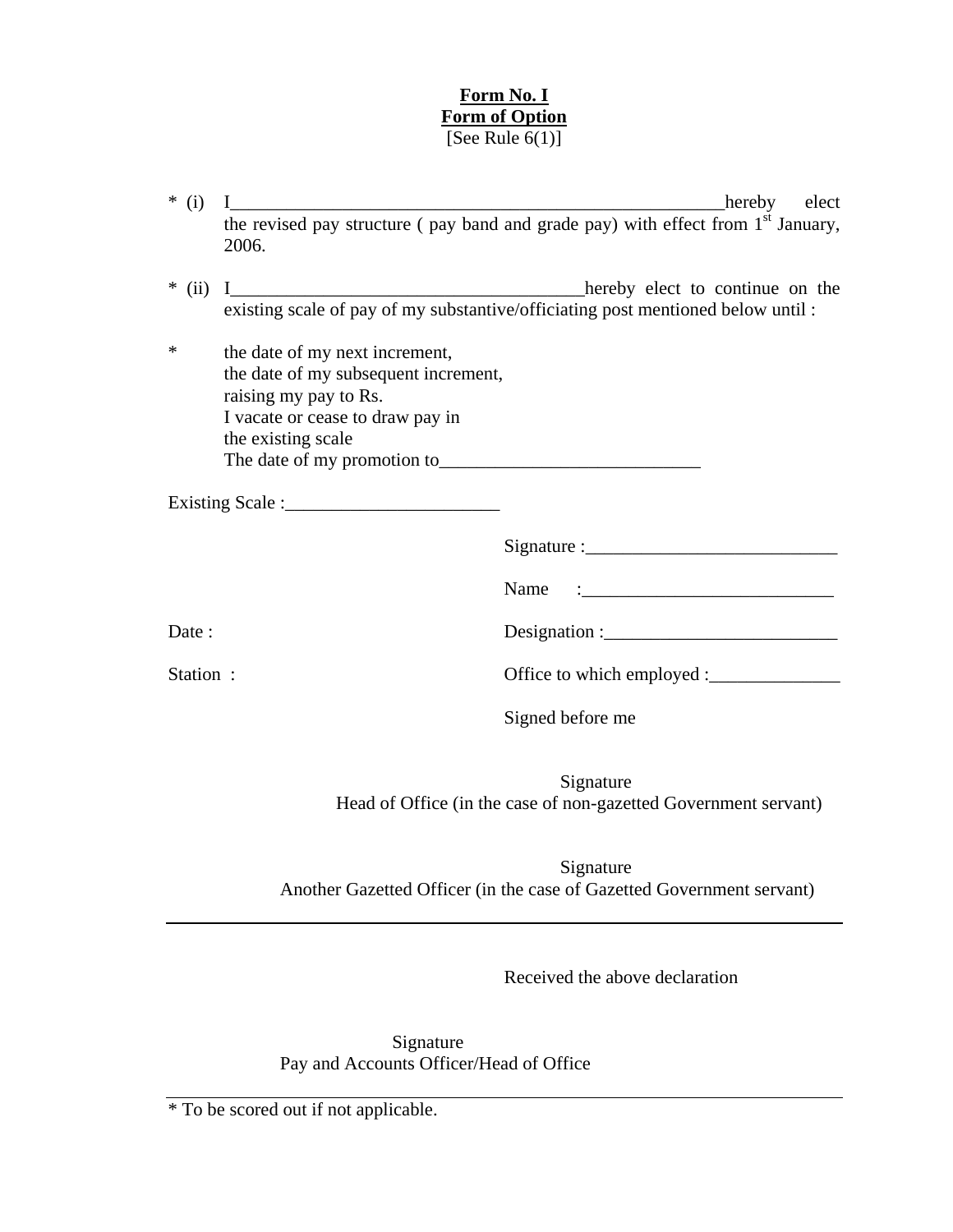## **MEMORANDUM EXPLANATORY TO THE GUJARAT CIVIL SERVICES (REVISION OF PAY) RULES, 2009.**

**Rule 1:-** This rule is self-explanatory.

**Rule 2:-** This rule lays down the categories of employees to whom the rules apply. Except for the categories excluded under clause (2), the rules are applicable to all persons appointed to Civil Services and posts in connection with the affairs of the State of Gujarat.

**Rule 3 and 4.** – These rules are self-explanatory.

**Rule 5:-** The intention is that all Government employees should be brought over to the revised pay structure except those who elect to draw pay in the existing scales. Those who exercise the option to continue on the existing scales of pay shall continue to draw the dearness allowance at the rates as in force on the  $1<sup>st</sup>$ January, 2006 and the dearness allowance shall count towards the emoluments for pension, etc. to the extent it so counted on the said date. If a Government employee is holding a permanent post in a substantive capacity and officiating in a higher post, or would have officiated in one or more posts but for his being on deputation etc., he has the option to retain the existing scale only in respect of one scale. Such a Government employee may retain the existing scale applicable to a permanent post or any one of the officiating posts.

In respect of the remaining posts he will necessarily have to be brought over to the revised pay structure.

**Rule 6.** - This rule prescribes the manner in which option has to be exercised and also the authority who should be apprised of such option. The option has to be exercised in the appropriate form appended to the rules. It should be noted that it is not sufficient for a Government employee to exercise the option within the specified time limit but also to ensure that it reaches the prescribed authority within the time limit. In the case of persons who are outside India at the time of these rules are promulgated, the period within which the option has to be exercised is three months from the date they take over charge of the post in India. In the case of Government employees the revised pay structure of whose posts are announced subsequent to the date of issue of these rules, the period of three months will run from the date of such announcement.

Persons who have retired between  $1<sup>st</sup>$  January, 2006 and the date of publication of these rules in the *Official Gazettee,* are also eligible to exercise option.

**Rule 7(1).** - This rule deals with the actual fixation of pay in the existing scales on  $1<sup>st</sup>$  January, 2006. A few illustrations indicating the manner in which pay of Government employees should be fixed under this sub-rule subject to stepping up of pay under Explanations below rule 7(1) are given in the attached Annexure.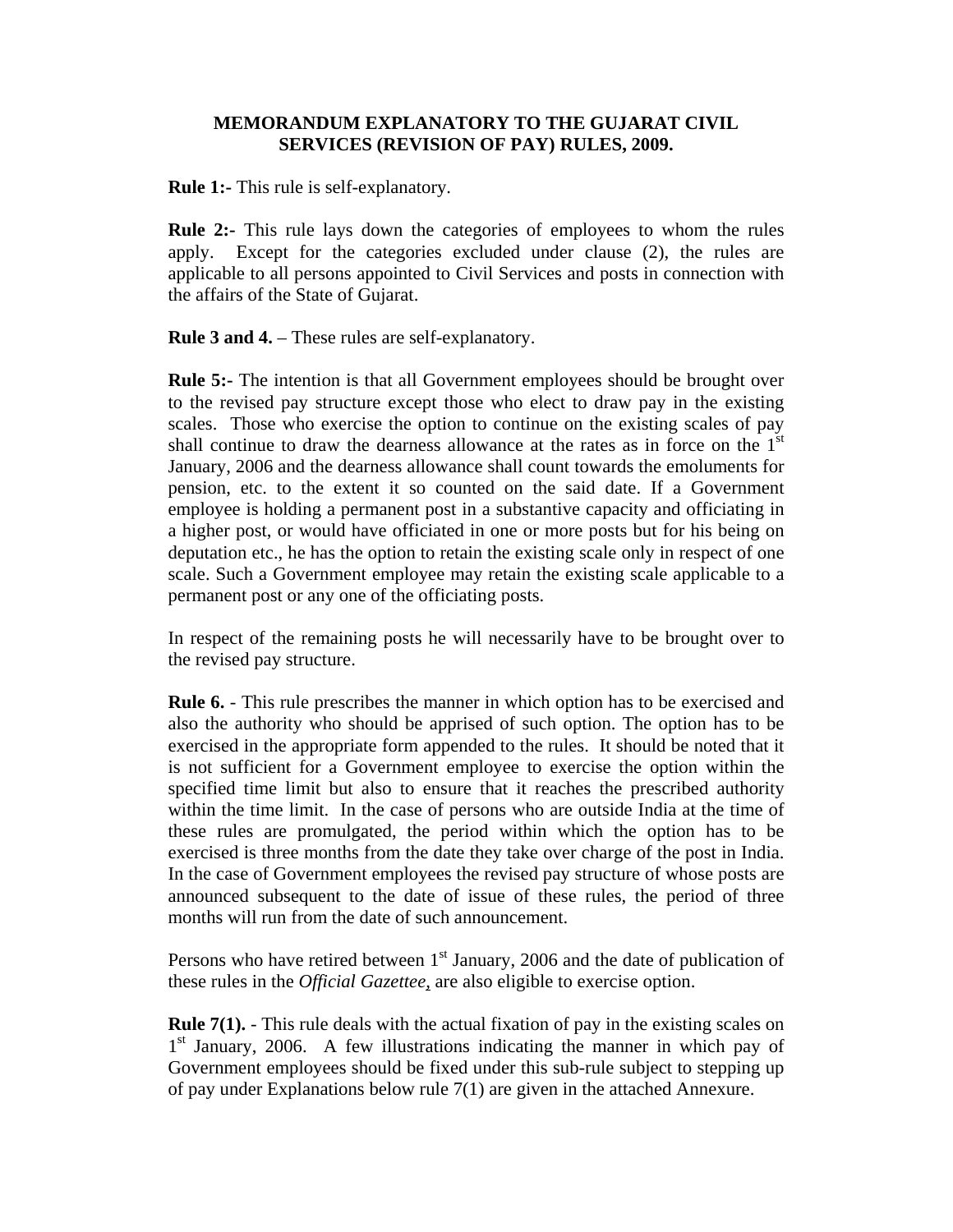**Rule 7(2).** - The benefit of this rule is not admissible in cases where a Government employee has elected the revised pay structure in respect of his substantive post; but has retained the existing scale in respect of an officiating post.

Rule 8. - This rule prescribes the method of fixation of pay of employees appointed as fresh recruits on or after 01.01.2006.

Rules 9 and 10. – These rules prescribe the manner in which the next increment in the new scale should be regulated. The provisos to this rule are intended to eliminate the anomalies of junior Government employees drawing more pay than their senior by the operation of substantive part of this rule and also taking care of the Government employees who have been drawing pay at the maximum of the existing scale for more than one year as on  $01.01.2006$  and also those Government employees who have been stagnating at the maximum of the existing scale and are actually in receipt of stagnation increment on *ad hoc* basis.

Rules 11 to 17. - These rules are self-explanatory.

 $\mathbf{r}$ 

**Illustration 1:-** Fixation of initial pay in the revised pay structure.

|    | Existing scale of Pay                     | Rs. 4000-100-6000         |
|----|-------------------------------------------|---------------------------|
| 2. | Pay Band applicable                       | PB-1 Rs. 5200-20200       |
| 3. | Existing basic pay as on 01.01.2006       | Rs. 4800                  |
| 4. | Pay after multiplication by a factor of   | Rs. 8928                  |
|    | 1.86                                      | (rounded off to Rs. 8930) |
| 5. | Pay in the Pay Band PB-1                  | Rs. 8930                  |
| 6. | Pay in the Pay Band after including       | Rs. 8930                  |
|    | benefit of bunching, if admissible.       |                           |
| 7. | Grade Pay attached to the scale           | Rs. 2400                  |
| 8. | Revised basic pay $-$ total of pay in the | Rs. 11330                 |
|    | pay band and grade pay                    |                           |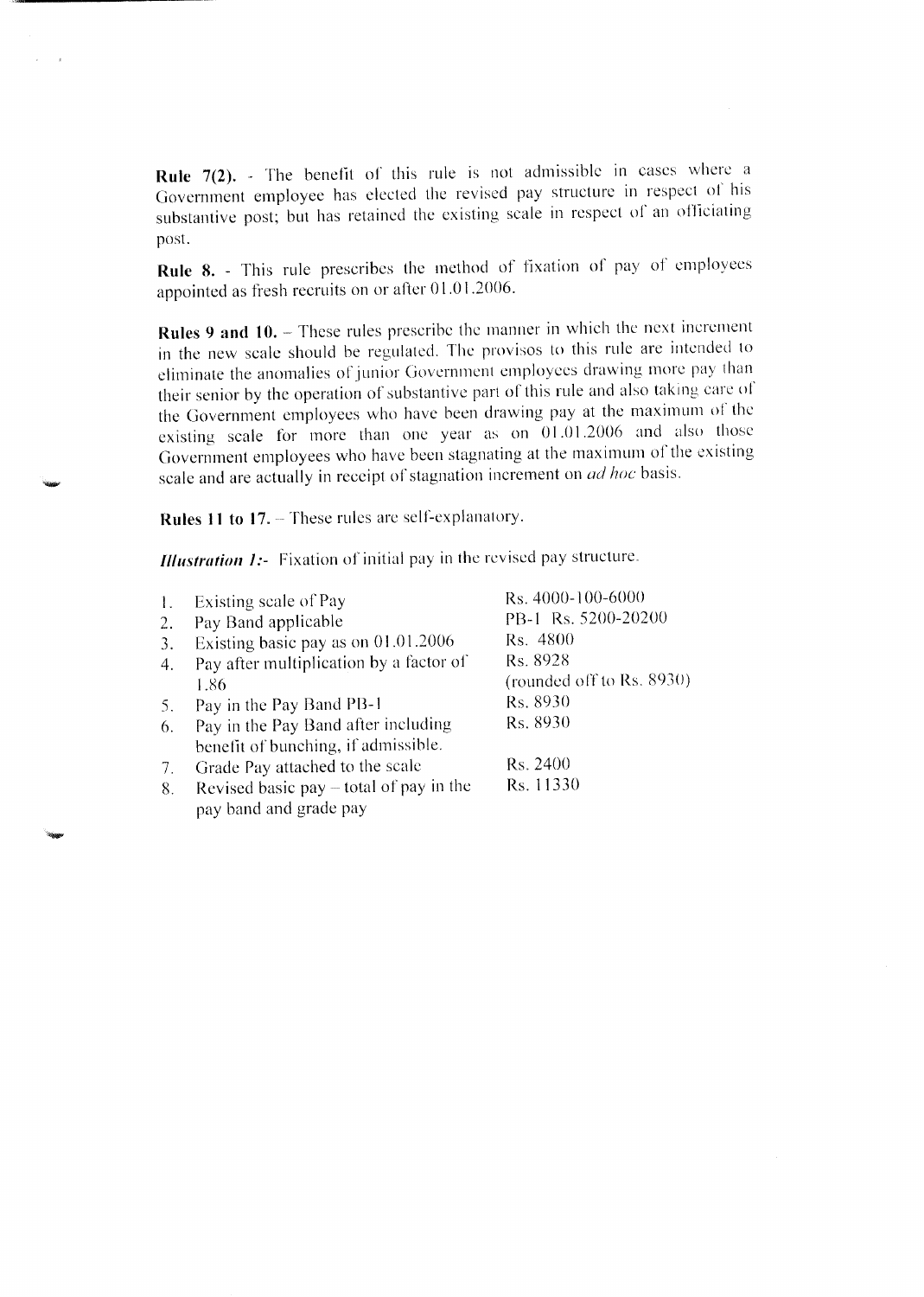Fixation of initial pay in the revised pay structure of medical **Illustration 2:**officers:

- $1.$ Existing scale of Pay
- 2. Pay Band applicable
- 3. Existing basic pay as on 1.1.2006 Dearness Pay (DP) on pay 25% NPPA on basic pay  $+DP$ Dearness Allowance (DA) @24% Existing emoluments.
- $4.$ Revised pay in the pay band after multiplication by a factor of 1.86 on basic pay
- DA on NPPA  $5.$
- 6. Pay in the Pay Band attached to the scale
- 7.. Grade Pay attached to the scale
- 8. Revised NPPA
- $Q$ Revised basic pay  $-$  total of pay in the pay band and grade pay

Rs. 10000-15200 PB-3 Rs. 15600-39100 Rs. 10000 Rs. 5000 Rs. 3750 Rs. 4500 (24% of basic Pay+DP+NPPA) Rs. 23250 Rs. 18600

Rs. 600 (24 % of Rs. 2500) Rs.19200 (18600+600)

Rs. 6600 Rs.  $6450(25\% \text{ of pay in the pay band})$ Rs.32250

*Illustration 3:*- Pay fixation on grant of increment in the revised pay structure:

- 1. Pay in the PB-2 2. Grade Pay
- 3. Total of Pay  $+$  Grade pay
- 4. Rate of increment
- 5. Amount of increment
- 6. Pay in the pay band after increment
- 7. Pay after increment
- 8. Grade pay applicable

Rs. 9300 Rs. 4200 Rs. 13500  $3\%$  of 3 above. Rs. 405 rounded off to Rs. 410  $Rs. 9300 + 410$ Rs. 9710 Rs. 4200

By order and in the name of the Governor of Gujarat

. . . . . . . . . . . . . . . . . . . .

lojoznih

 $(Tapan$  $Ray)$ Principal Secretary (Economic Affairs) **Finance Department** 

To.

The Secretary to the Hon. Governor, Raj Bhavan, Gandhinagar. The Principal Secretary to the Chief Minister,